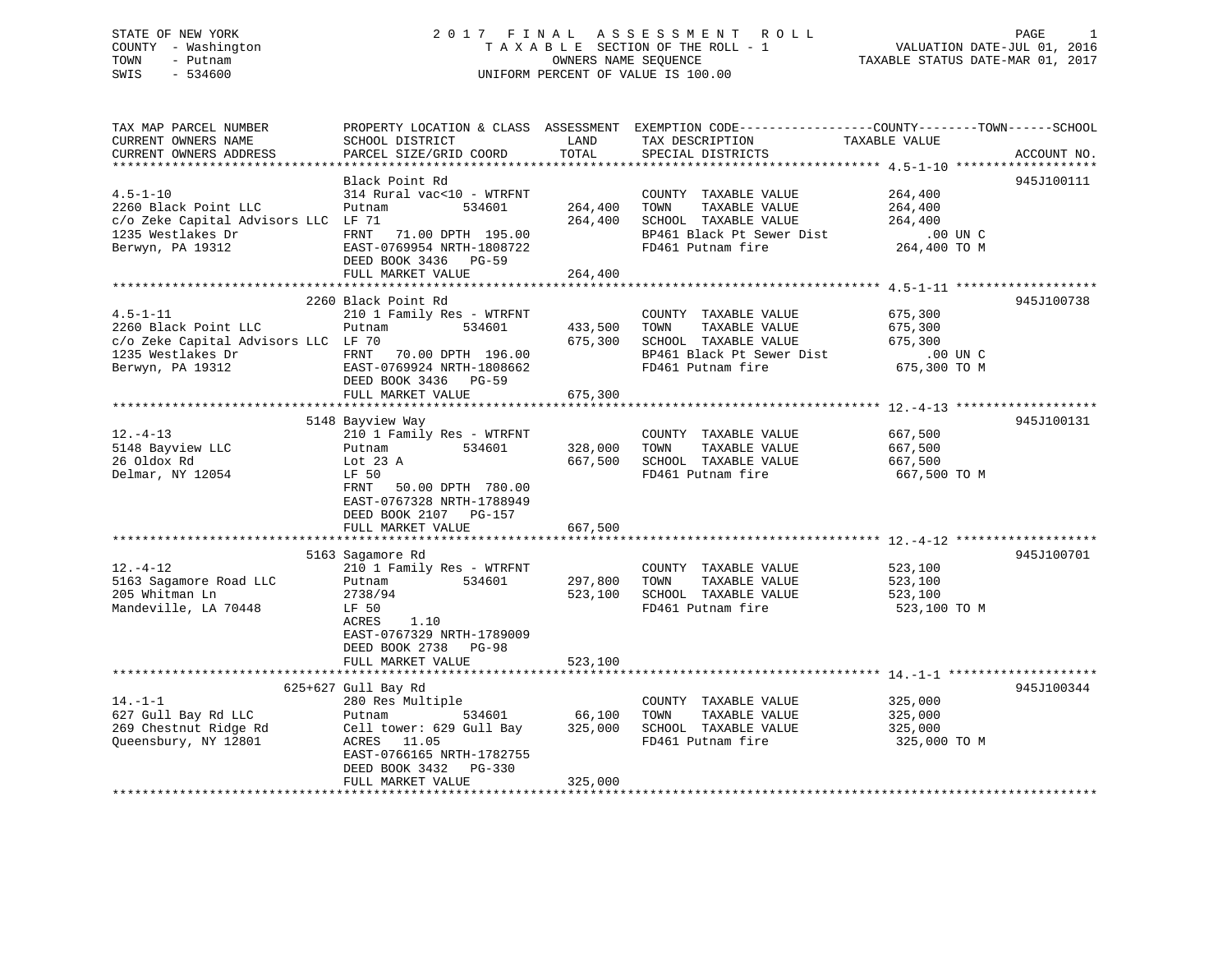### STATE OF NEW YORK 2 0 1 7 F I N A L A S S E S S M E N T R O L L PAGE 2 COUNTY - Washington T A X A B L E SECTION OF THE ROLL - 1 VALUATION DATE-JUL 01, 2016 TOWN - Putnam OWNERS NAME SEQUENCE TAXABLE STATUS DATE-MAR 01, 2017 SWIS - 534600 UNIFORM PERCENT OF VALUE IS 100.00

| TAX MAP PARCEL NUMBER                 |                           |         |                              | PROPERTY LOCATION & CLASS ASSESSMENT EXEMPTION CODE----------------COUNTY-------TOWN-----SCHOOL |
|---------------------------------------|---------------------------|---------|------------------------------|-------------------------------------------------------------------------------------------------|
| CURRENT OWNERS NAME                   | SCHOOL DISTRICT           | LAND    | TAX DESCRIPTION              | TAXABLE VALUE                                                                                   |
| CURRENT OWNERS ADDRESS                | PARCEL SIZE/GRID COORD    | TOTAL   | SPECIAL DISTRICTS            | ACCOUNT NO.                                                                                     |
|                                       |                           |         |                              |                                                                                                 |
|                                       | Smith Bay/lake George     |         |                              | 945J100838                                                                                      |
| $14.11 - 2 - 3$                       | 312 Vac w/imprv - WTRFNT  |         | COUNTY TAXABLE VALUE         | 63,500                                                                                          |
| 627 Gull Bay Rd LLC                   | Putnam<br>534601          | 59,900  | TOWN<br>TAXABLE VALUE        | 63,500                                                                                          |
| 269 Chestnut Ridge Rd                 | Dock/pump House           |         | 63,500 SCHOOL TAXABLE VALUE  | 63,500                                                                                          |
| Oueensbury, NY 12801                  | LF 31                     |         | FD461 Putnam fire            | 63,500 TO M                                                                                     |
|                                       | $14. - 2 - 3$             |         |                              |                                                                                                 |
|                                       | 31.00 DPTH 51.00<br>FRNT  |         |                              |                                                                                                 |
|                                       | EAST-0765225 NRTH-1782637 |         |                              |                                                                                                 |
|                                       |                           |         |                              |                                                                                                 |
|                                       | DEED BOOK 3432 PG-330     |         |                              |                                                                                                 |
|                                       | FULL MARKET VALUE         | 63,500  |                              |                                                                                                 |
|                                       |                           |         |                              |                                                                                                 |
|                                       | Gull Bay Rd               |         |                              | 945J100627                                                                                      |
| $14.8 - 1 - 15$                       | 322 Rural vac>10 - WTRFNT |         | COUNTY TAXABLE VALUE         | 298,500                                                                                         |
| 627 Gull Bay Road LLC                 | 534601<br>Putnam          | 298,500 | TOWN<br>TAXABLE VALUE        | 298,500                                                                                         |
| 269 Chestnut Ridge Rd                 | Sub Lot 3                 |         | 298,500 SCHOOL TAXABLE VALUE | 298,500                                                                                         |
| Queensbury, NY 12804                  | LF 85                     |         | FD461 Putnam fire            | 298,500 TO M                                                                                    |
|                                       | ACRES<br>10.40            |         |                              |                                                                                                 |
|                                       | EAST-0765656 NRTH-1783412 |         |                              |                                                                                                 |
|                                       | DEED BOOK 3571 PG-285     |         |                              |                                                                                                 |
|                                       |                           |         |                              |                                                                                                 |
|                                       | FULL MARKET VALUE         | 298,500 |                              |                                                                                                 |
|                                       |                           |         |                              |                                                                                                 |
|                                       | Lake George Way           |         |                              | 945J100698                                                                                      |
| $7.8 - 1 - 4$                         | 314 Rural vac<10          |         | COUNTY TAXABLE VALUE         | 70,000                                                                                          |
| Abell Revocable Trust                 | Putnam<br>534601          | 70,000  | TAXABLE VALUE<br>TOWN        | 70,000                                                                                          |
| Attn: Peter Abell Trustee             | Deeded Lake Rights        |         | 70,000 SCHOOL TAXABLE VALUE  | 70,000                                                                                          |
| 321 Hillwinds Rd                      | FRNT 10.00 DPTH 205.00    |         | FD461 Putnam fire            | 70,000 TO M                                                                                     |
| Brattleboro, VT 05301                 | EAST-0767291 NRTH-1799716 |         |                              |                                                                                                 |
|                                       | DEED BOOK 704<br>PG-246   |         |                              |                                                                                                 |
|                                       | FULL MARKET VALUE         | 70,000  |                              |                                                                                                 |
|                                       |                           |         |                              |                                                                                                 |
|                                       | 3066 Lake George Way      |         |                              | 945J100649                                                                                      |
|                                       |                           |         |                              |                                                                                                 |
| $7.8 - 1 - 5$                         | 210 1 Family Res - WTRFNT |         | COUNTY TAXABLE VALUE         | 324,900                                                                                         |
| Abell Revocable Trust                 | Putnam<br>534601          | 203,000 | TOWN<br>TAXABLE VALUE        | 324,900                                                                                         |
| Attn: Peter Abell Trustee             | LF 10                     | 324,900 | SCHOOL TAXABLE VALUE         | 324,900                                                                                         |
| 321 Hillwinds Rd                      | FRNT 100.00 DPTH 100.00   |         | FD461 Putnam fire            | 324,900 TO M                                                                                    |
| Brattleboro, VT 05301                 | EAST-0767169 NRTH-1799678 |         |                              |                                                                                                 |
|                                       | DEED BOOK 704<br>PG-246   |         |                              |                                                                                                 |
|                                       | FULL MARKET VALUE         | 324,900 |                              |                                                                                                 |
|                                       |                           |         |                              |                                                                                                 |
|                                       | Schwerdtfeger Rd          |         |                              | 945J100003                                                                                      |
| $4. - 1 - 24$                         | 322 Rural vac>10          |         | COUNTY TAXABLE VALUE         | 26,900                                                                                          |
| Adler Revocable Trust Carole S Putnam | 534601                    | 26,900  | TOWN<br>TAXABLE VALUE        | 26,900                                                                                          |
| Adler Carole S Trustee                | Vacant Lot                |         | 26,900 SCHOOL TAXABLE VALUE  | 26,900                                                                                          |
|                                       |                           |         |                              |                                                                                                 |
| 7041 N. Catheral Rock Pl              | 559/108                   |         | FD461 Putnam fire            | 26,900 TO M                                                                                     |
| Tuscon, AZ 85718                      | ACRES 11.90               |         |                              |                                                                                                 |
|                                       | EAST-0770631 NRTH-1801554 |         |                              |                                                                                                 |
|                                       | DEED BOOK 3487 PG-217     |         |                              |                                                                                                 |
|                                       | FULL MARKET VALUE         | 26,900  |                              |                                                                                                 |
|                                       |                           |         |                              |                                                                                                 |
|                                       |                           |         |                              |                                                                                                 |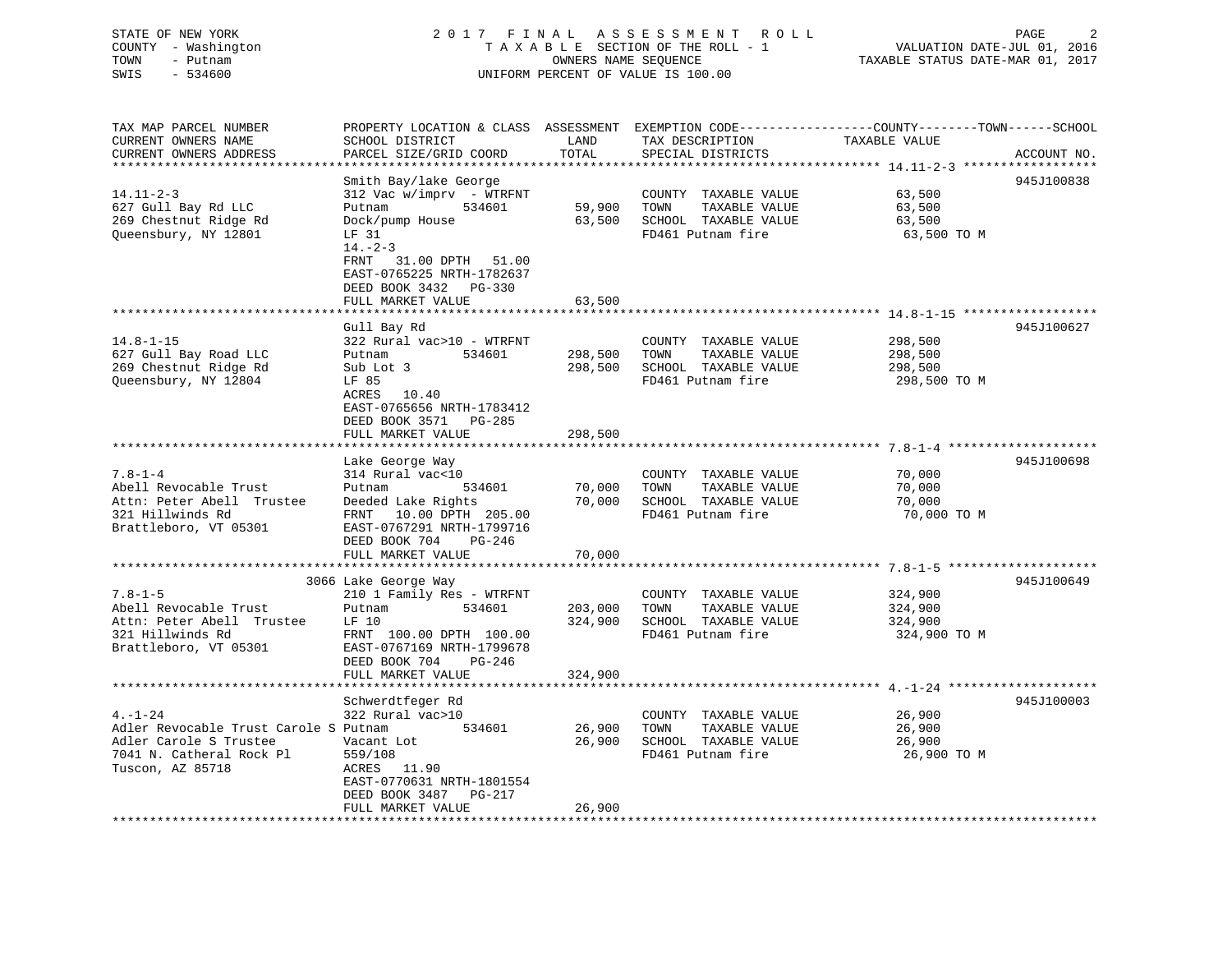### STATE OF NEW YORK 2 0 1 7 F I N A L A S S E S S M E N T R O L L PAGE 3 COUNTY - Washington T A X A B L E SECTION OF THE ROLL - 1 VALUATION DATE-JUL 01, 2016 TOWN - Putnam OWNERS NAME SEQUENCE TAXABLE STATUS DATE-MAR 01, 2017 SWIS - 534600 UNIFORM PERCENT OF VALUE IS 100.00

TAX MAP PARCEL NUMBER PROPERTY LOCATION & CLASS ASSESSMENT EXEMPTION CODE------------------COUNTY--------TOWN------SCHOOL CURRENT OWNERS NAME SCHOOL DISTRICT LAND TAX DESCRIPTION TAXABLE VALUECURRENT OWNERS ADDRESS PARCEL SIZE/GRID COORD TOTAL SPECIAL DISTRICTS ACCOUNT NO. \*\*\*\*\*\*\*\*\*\*\*\*\*\*\*\*\*\*\*\*\*\*\*\*\*\*\*\*\*\*\*\*\*\*\*\*\*\*\*\*\*\*\*\*\*\*\*\*\*\*\*\*\*\*\*\*\*\*\*\*\*\*\*\*\*\*\*\*\*\*\*\*\*\*\*\*\*\*\*\*\*\*\*\*\*\*\*\*\*\*\*\*\*\*\*\*\*\*\*\*\*\*\* 8.-2-12.1 \*\*\*\*\*\*\*\*\*\*\*\*\*\*\*\*\*\* Peterson Rd 945J100522 8.-2-12.1 322 Rural vac>10 COUNTY TAXABLE VALUE 55,000 Aguayo Iris M Putnam 534601 55,000 TOWN TAXABLE VALUE 55,000 11909 Park Ave Mt Lot 55,000 SCHOOL TAXABLE VALUE 55,000 Seffner, FL 33584-5229 ME LOT<br>Seffner, FL 33584-5229 ACRES 50.00 FOR SCHOOL FAXABLE VALUE 55,000 TO M<br>FD461 Putnam fire 55,000 TO M EAST-0778211 NRTH-1793783 DEED BOOK 920 PG-327 FULL MARKET VALUE 55,000 \*\*\*\*\*\*\*\*\*\*\*\*\*\*\*\*\*\*\*\*\*\*\*\*\*\*\*\*\*\*\*\*\*\*\*\*\*\*\*\*\*\*\*\*\*\*\*\*\*\*\*\*\*\*\*\*\*\*\*\*\*\*\*\*\*\*\*\*\*\*\*\*\*\*\*\*\*\*\*\*\*\*\*\*\*\*\*\*\*\*\*\*\*\*\*\*\*\*\*\*\*\*\* 2.-1-10 \*\*\*\*\*\*\*\*\*\*\*\*\*\*\*\*\*\*\*\* 1 Ferry Way South 945J100548 2.-1-10 260 Seasonal res - WTRFNT COUNTY TAXABLE VALUE 87,000 Aiken John F Jr Putnam 534601 30,900 TOWN TAXABLE VALUE 87,000 56 Ferry Blvd Cottage 87,000 SCHOOL TAXABLE VALUE 87,000 So Glens Falls, NY 12803 135' LF THE REDUCE REDUCED FOR THE REDUCED FOR THE REDUCED OF TO M FRNT 135.00 DPTH 64.00 EAST-0787960 NRTH-1811706 DEED BOOK 599 PG-175FULL MARKET VALUE 87,000 \*\*\*\*\*\*\*\*\*\*\*\*\*\*\*\*\*\*\*\*\*\*\*\*\*\*\*\*\*\*\*\*\*\*\*\*\*\*\*\*\*\*\*\*\*\*\*\*\*\*\*\*\*\*\*\*\*\*\*\*\*\*\*\*\*\*\*\*\*\*\*\*\*\*\*\*\*\*\*\*\*\*\*\*\*\*\*\*\*\*\*\*\*\*\*\*\*\*\*\*\*\*\* 8.-2-4.11 \*\*\*\*\*\*\*\*\*\*\*\*\*\*\*\*\*\* 500 Liddle-Harris Rd 945J1010808.-2-4.11 322 Rural vac>10 COUNTY TAXABLE VALUE 25,900 Alessi Michael Putnam 534601 25,900 TOWN TAXABLE VALUE 25,900 Alessi Robin Lot 7 25,900 SCHOOL TAXABLE VALUE 25,900 1309 Sunningdale Ln ACRES 10.93 FD461 Putnam fire 25,900 TO M Ormond Beach, FL 32174 EAST-0775457 NRTH-1796411 DEED BOOK 3624 PG-95 FULL MARKET VALUE 25,900 \*\*\*\*\*\*\*\*\*\*\*\*\*\*\*\*\*\*\*\*\*\*\*\*\*\*\*\*\*\*\*\*\*\*\*\*\*\*\*\*\*\*\*\*\*\*\*\*\*\*\*\*\*\*\*\*\*\*\*\*\*\*\*\*\*\*\*\*\*\*\*\*\*\*\*\*\*\*\*\*\*\*\*\*\*\*\*\*\*\*\*\*\*\*\*\*\*\*\*\*\*\*\* 4.5-1-18 \*\*\*\*\*\*\*\*\*\*\*\*\*\*\*\*\*\*\* 2286 Black Point Rd 945J1001334.5-1-18 260 Seasonal res - WTRFNT COUNTY TAXABLE VALUE 595,800 Alfano LE Claire E Putnam 534601 539,800 TOWN TAXABLE VALUE 595,800 595,800 SCHOOL TAXABLE VALUE 595,800 183 Bay St LF 100 BP461 Black Pt Sewer Dist .00 UN C Glens Falls, NY 12801 FRNT 100.00 DPTH 156.00 ACRES 0.70 EAST-0769626 NRTH-1808130 DEED BOOK 2054 PG-275FULL MARKET VALUE 595,800 \*\*\*\*\*\*\*\*\*\*\*\*\*\*\*\*\*\*\*\*\*\*\*\*\*\*\*\*\*\*\*\*\*\*\*\*\*\*\*\*\*\*\*\*\*\*\*\*\*\*\*\*\*\*\*\*\*\*\*\*\*\*\*\*\*\*\*\*\*\*\*\*\*\*\*\*\*\*\*\*\*\*\*\*\*\*\*\*\*\*\*\*\*\*\*\*\*\*\*\*\*\*\* 5.-2-4 \*\*\*\*\*\*\*\*\*\*\*\*\*\*\*\*\*\*\*\*\* 775 County Route 2 945J100160 5.-2-4 242 Rurl res&rec COUNTY TAXABLE VALUE 160,400 Andersen Mark Putnam 534601 45,200 TOWN TAXABLE VALUE 160,400 Andersen Krista Lot 1 160,400 SCHOOL TAXABLE VALUE 160,400 775 County Route 2 ACRES 10.08 CA002 Cons agri dst 2 160,400 TO Putnam Station, NY 12861 EAST-0789126 NRTH-1806996 FD461 Putnam fire 160,400 TO M DEED BOOK 3691 PG-338FULL MARKET VALUE 160,400 \*\*\*\*\*\*\*\*\*\*\*\*\*\*\*\*\*\*\*\*\*\*\*\*\*\*\*\*\*\*\*\*\*\*\*\*\*\*\*\*\*\*\*\*\*\*\*\*\*\*\*\*\*\*\*\*\*\*\*\*\*\*\*\*\*\*\*\*\*\*\*\*\*\*\*\*\*\*\*\*\*\*\*\*\*\*\*\*\*\*\*\*\*\*\*\*\*\*\*\*\*\*\*\*\*\*\*\*\*\*\*\*\*\*\*\*\*\*\*\*\*\*\*\*\*\*\*\*\*\*\*\*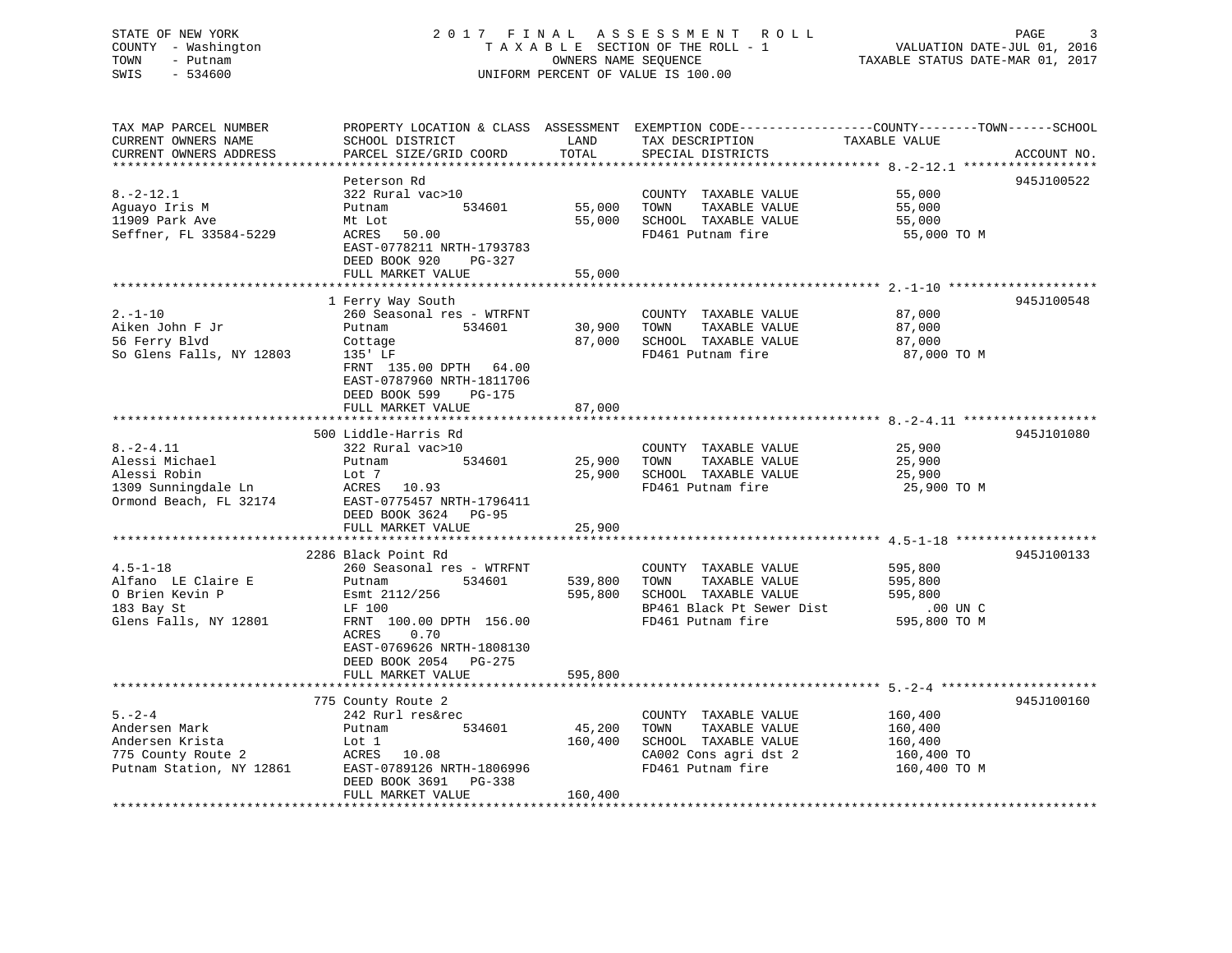STATE OF NEW YORK 2 0 1 7 F I N A L A S S E S S M E N T R O L L PAGE 4 COUNTY - Washington T A X A B L E SECTION OF THE ROLL - 1 VALUATION DATE-JUL 01, 2016 TOWN - Putnam OWNERS NAME SEQUENCE TAXABLE STATUS DATE-MAR 01, 2017 SWIS - 534600 UNIFORM PERCENT OF VALUE IS 100.00TAX MAP PARCEL NUMBER PROPERTY LOCATION & CLASS ASSESSMENT EXEMPTION CODE------------------COUNTY--------TOWN------SCHOOL CURRENT OWNERS NAME SCHOOL DISTRICT LAND TAX DESCRIPTION TAXABLE VALUE

FULL MARKET VALUE 15,500

CURRENT OWNERS ADDRESS PARCEL SIZE/GRID COORD TOTAL SPECIAL DISTRICTS ACCOUNT NO. \*\*\*\*\*\*\*\*\*\*\*\*\*\*\*\*\*\*\*\*\*\*\*\*\*\*\*\*\*\*\*\*\*\*\*\*\*\*\*\*\*\*\*\*\*\*\*\*\*\*\*\*\*\*\*\*\*\*\*\*\*\*\*\*\*\*\*\*\*\*\*\*\*\*\*\*\*\*\*\*\*\*\*\*\*\*\*\*\*\*\*\*\*\*\*\*\*\*\*\*\*\*\* 18.-2-10 \*\*\*\*\*\*\*\*\*\*\*\*\*\*\*\*\*\*\* 127 Backus Ln 945J10000918.-2-10 312 Vac w/imprv COUNTY TAXABLE VALUE 109,400 Andersen Martin B Putnam 534601 92,800 TOWN TAXABLE VALUE 109,400 Andersen Robin Lot B 109,400 SCHOOL TAXABLE VALUE 109,400 Andersen Robin Lot B<br>54 Highland St 109,400 SCHOOL TAXABLE VALUE 109,400 TO M<br>FD461 Putnam fire 109,400 TO M<br>The Theory St 18.-1-10 Ticonderoga, NY 12883 ACRES 67.75 EAST-0772391 NRTH-1773804 DEED BOOK 2723 PG-242FULL MARKET VALUE 109,400 \*\*\*\*\*\*\*\*\*\*\*\*\*\*\*\*\*\*\*\*\*\*\*\*\*\*\*\*\*\*\*\*\*\*\*\*\*\*\*\*\*\*\*\*\*\*\*\*\*\*\*\*\*\*\*\*\*\*\*\*\*\*\*\*\*\*\*\*\*\*\*\*\*\*\*\*\*\*\*\*\*\*\*\*\*\*\*\*\*\*\*\*\*\*\*\*\*\*\*\*\*\*\* 18.-2-10.1 \*\*\*\*\*\*\*\*\*\*\*\*\*\*\*\*\* 62 Backus Ln 18.-2-10.1 242 Rurl res&rec BAS STAR 41854 0 0 30,000 Andersen Michael A Putnam 534601 99,400 COUNTY TAXABLE VALUE 291,500 Andersen Carolyn Lot A 291,500 TOWN TAXABLE VALUE 291,500 62 Backus Ln ACRES 74.40 SCHOOL TAXABLE VALUE 261,500 Putnam Station, NY 12861 EAST-0771510 NRTH-1774835 FD461 Putnam fire 291,500 TO M DEED BOOK 2715 PG-21FULL MARKET VALUE 291,500 \*\*\*\*\*\*\*\*\*\*\*\*\*\*\*\*\*\*\*\*\*\*\*\*\*\*\*\*\*\*\*\*\*\*\*\*\*\*\*\*\*\*\*\*\*\*\*\*\*\*\*\*\*\*\*\*\*\*\*\*\*\*\*\*\*\*\*\*\*\*\*\*\*\*\*\*\*\*\*\*\*\*\*\*\*\*\*\*\*\*\*\*\*\*\*\*\*\*\*\*\*\*\* 11.20-2-5 \*\*\*\*\*\*\*\*\*\*\*\*\*\*\*\*\*\* 4366 Link Way 945J100014 11.20-2-5 260 Seasonal res COUNTY TAXABLE VALUE 185,000 Applebee Paul W Jr Trus Putnam 534601 109,600 TOWN TAXABLE VALUE 185,000 Applebee Ian J Trustee Lots & Cot 185,000 SCHOOL TAXABLE VALUE 185,000 13059 Preserve Ct 476/871 & 873 FD461 Putnam fire 185,000 TO M Port Charlotte, FL 33953 FRNT 213.00 DPTH 165.00 EAST-0766578 NRTH-1787270 DEED BOOK 3432 PG-66FULL MARKET VALUE 185,000 \*\*\*\*\*\*\*\*\*\*\*\*\*\*\*\*\*\*\*\*\*\*\*\*\*\*\*\*\*\*\*\*\*\*\*\*\*\*\*\*\*\*\*\*\*\*\*\*\*\*\*\*\*\*\*\*\*\*\*\*\*\*\*\*\*\*\*\*\*\*\*\*\*\*\*\*\*\*\*\*\*\*\*\*\*\*\*\*\*\*\*\*\*\*\*\*\*\*\*\*\*\*\* 11.20-4-9 \*\*\*\*\*\*\*\*\*\*\*\*\*\*\*\*\*\* Link Way 945J100013 11.20-4-9 312 Vac w/imprv - WTRFNT COUNTY TAXABLE VALUE 143,500 Applebee Paul W Jr Trus Putnam 534601 134,400 TOWN TAXABLE VALUE 143,500 Applebee Ian J Trustee dock dock 143,500 SCHOOL TAXABLE VALUE 143,500 13059 Preserve Ct LF 41 FD461 Putnam fire 143,500 TO M Port Charlotte, FL 33953 FRNT 15.00 DPTH 165.00 EAST-0766492 NRTH-1787073 DEED BOOK 3432 PG-69FULL MARKET VALUE 143,500 \*\*\*\*\*\*\*\*\*\*\*\*\*\*\*\*\*\*\*\*\*\*\*\*\*\*\*\*\*\*\*\*\*\*\*\*\*\*\*\*\*\*\*\*\*\*\*\*\*\*\*\*\*\*\*\*\*\*\*\*\*\*\*\*\*\*\*\*\*\*\*\*\*\*\*\*\*\*\*\*\*\*\*\*\*\*\*\*\*\*\*\*\*\*\*\*\*\*\*\*\*\*\* 9.-1-29 \*\*\*\*\*\*\*\*\*\*\*\*\*\*\*\*\*\*\*\* 144 Notch Hill Ln 945J1000169.-1-29 311 Res vac land COUNTY TAXABLE VALUE 15,500 Archambeault Joseph Putnam 534601 15,500 TOWN TAXABLE VALUE 15,500 Archambeault Dreama ACRES 3.80 15,500 SCHOOL TAXABLE VALUE 15,500 44 Devitt Rd EAST-0780759 NRTH-1797633 FD461 Putnam fire 15,500 TO M Waterford, NY 12188 DEED BOOK 417 PG-894

\*\*\*\*\*\*\*\*\*\*\*\*\*\*\*\*\*\*\*\*\*\*\*\*\*\*\*\*\*\*\*\*\*\*\*\*\*\*\*\*\*\*\*\*\*\*\*\*\*\*\*\*\*\*\*\*\*\*\*\*\*\*\*\*\*\*\*\*\*\*\*\*\*\*\*\*\*\*\*\*\*\*\*\*\*\*\*\*\*\*\*\*\*\*\*\*\*\*\*\*\*\*\*\*\*\*\*\*\*\*\*\*\*\*\*\*\*\*\*\*\*\*\*\*\*\*\*\*\*\*\*\*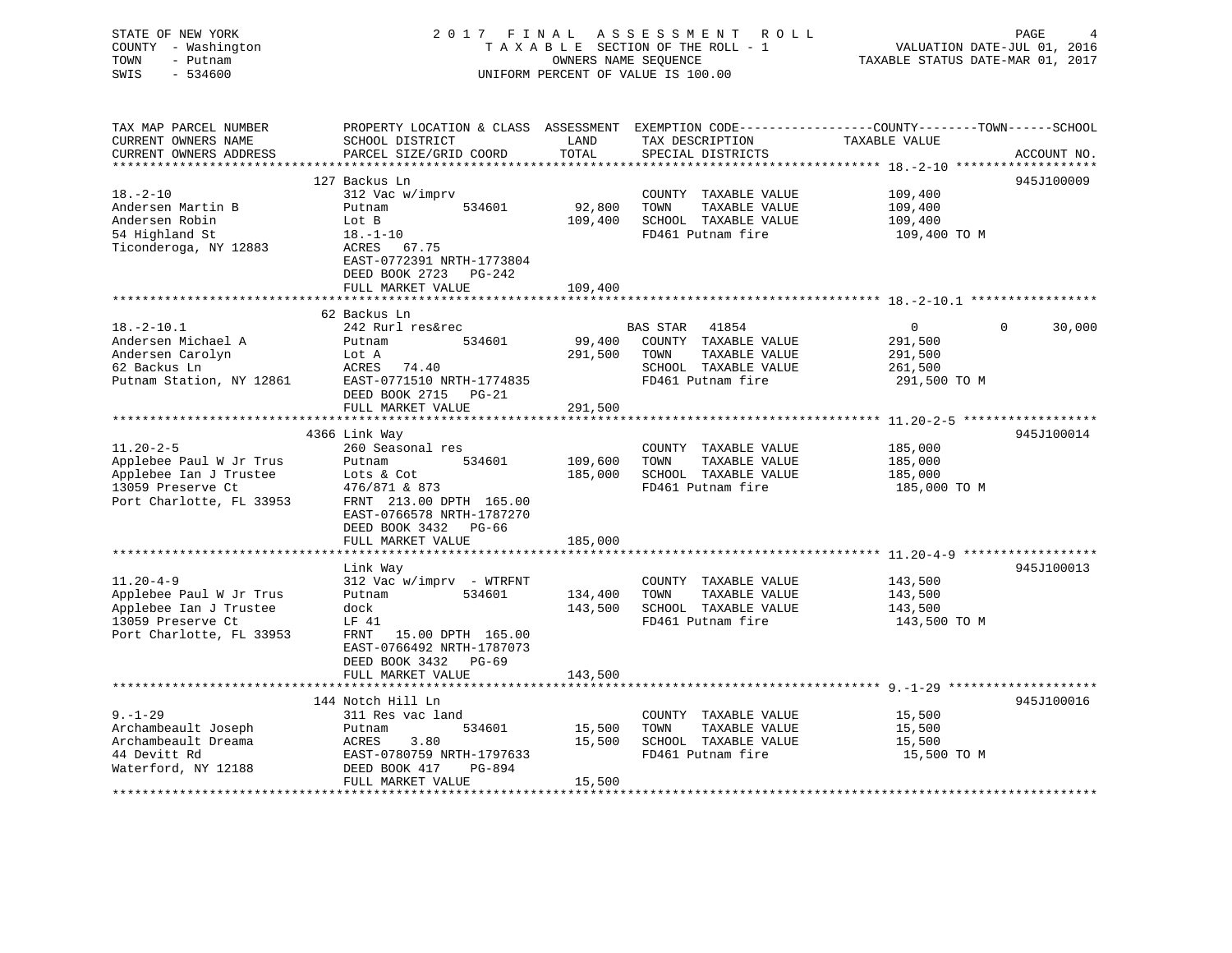### STATE OF NEW YORK 2 0 1 7 F I N A L A S S E S S M E N T R O L L PAGE 5 COUNTY - Washington T A X A B L E SECTION OF THE ROLL - 1 VALUATION DATE-JUL 01, 2016 TOWN - Putnam OWNERS NAME SEQUENCE TAXABLE STATUS DATE-MAR 01, 2017 SWIS - 534600 UNIFORM PERCENT OF VALUE IS 100.00

| TAX MAP PARCEL NUMBER<br>CURRENT OWNERS NAME<br>CURRENT OWNERS ADDRESS                                               | SCHOOL DISTRICT<br>PARCEL SIZE/GRID COORD                                                                                                                                                                                                                                                                                                            | LAND<br>TOTAL                        | PROPERTY LOCATION & CLASS ASSESSMENT EXEMPTION CODE----------------COUNTY-------TOWN------SCHOOL<br>TAX DESCRIPTION TAXABLE VALUE<br>SPECIAL DISTRICTS                    |                                       | ACCOUNT NO. |
|----------------------------------------------------------------------------------------------------------------------|------------------------------------------------------------------------------------------------------------------------------------------------------------------------------------------------------------------------------------------------------------------------------------------------------------------------------------------------------|--------------------------------------|---------------------------------------------------------------------------------------------------------------------------------------------------------------------------|---------------------------------------|-------------|
| $1.14 - 1 - 5.1$<br>Argenio Albert<br>Argenio Lynette<br>1 Perrins Peak Rd<br>Stony Point, NY 10980                  | Lakehouse Way<br>314 Rural vac<10<br>534601<br>Putnam<br>Vacant Lot<br>FRNT 230.00 DPTH 191.50<br>EAST-0773321 NRTH-1812775<br>DEED BOOK 3661 PG-302<br>FULL MARKET VALUE                                                                                                                                                                            | 4,000<br>4,000<br>4,000              | COUNTY TAXABLE VALUE<br>TOWN<br>TAXABLE VALUE<br>SCHOOL TAXABLE VALUE<br>BP461 Black Pt Sewer Dist .00 UN C<br>FD461 Putnam fire 4,000 TO M                               | 4,000<br>4,000<br>4,000               | 945J100553  |
| $1.14 - 1 - 6$<br>Argenio Albert<br>Argenio Lynette<br>Argenio Lynette<br>1 Perrins Peak Rd<br>Stony Point, NY 10980 | Black Point Rd<br>322 Rural vac>10<br>Putnam<br>ACRES 12.20<br>EAST-0773737 NRTH-1811960<br>1960 - 1977 - 1978 - 1978 - 1978 - 1979 - 1980 - 1980 - 1980 - 1981 - 1982 - 1982 - 1982 - 1983 - 19<br>1981 - 1982 - 1982 - 1982 - 1983 - 1984 - 1984 - 1984 - 1988 - 1988 - 1988 - 1988 - 1988 - 1988 - 1988 - 1988<br>1988 - 198<br>FULL MARKET VALUE | 534601 264,000<br>264,000<br>264,000 | COUNTY TAXABLE VALUE<br>TOWN<br>TAXABLE VALUE<br>SCHOOL TAXABLE VALUE 264,000<br>BP461 Black Pt Sewer Dist .00 UN C<br>FD461 Putnam fire 264,000 TO M                     | 264,000<br>264,000                    | 945J100034  |
| $1.14 - 1 - 6.1$<br>Argenio Albert<br>Argenio Lynette<br>1 Perrins Peak Rd<br>Stony Point, NY 10980                  | Tiroga Beach Ln<br>- WTRFNT<br>310 Res Vac<br>534601<br>Putnam<br>75 LF<br>FRNT 75.00 DPTH 176.00<br>EAST-0772734 NRTH-1812391<br>DEED BOOK 3720 PG-247<br>FULL MARKET VALUE                                                                                                                                                                         | 4,400<br>4,400<br>4,400              | COUNTY TAXABLE VALUE<br>TAXABLE VALUE<br>TOWN<br>SCHOOL TAXABLE VALUE<br>SCHOOL TAXABLE VALUE<br>BP461 Black Pt Sewer Dist .00 UN C<br>FD461 Putnam fire                  | 4,400<br>4,400<br>4,400<br>4,400 TO M |             |
| $1.14 - 1 - 6.2$<br>Argenio Albert<br>Argenio Lynette<br>1 Perrins Peak Rd<br>Stony Point, NY 10980                  | Tiroga Beach Ln<br>310 Res Vac<br>534601<br>Putnam<br>$P/O$ Lot $1$<br>ACRES<br>3.40<br>EAST-0773058 NRTH-1812603<br>DEED BOOK 3720 PG-247<br>FULL MARKET VALUE                                                                                                                                                                                      | 1,700<br>1,700<br>1,700              | COUNTY TAXABLE VALUE<br>TAXABLE VALUE<br>TOWN<br><b>TAXABLE VALUE</b><br>SCHOOL TAXABLE VALUE<br>SCHOOL TAXABLE VALUE<br>BP461 Black Pt Sewer Dist .00 UN C<br>1,700 TO M | 1,700<br>1,700                        |             |
| $1.14 - 1 - 6.3$<br>Argenio Albert<br>Argenio Lynette<br>1 Perrins Peak Rd<br>Stony Point, NY 10980                  | Tiroga Beach Ln<br>310 Res Vac<br>534601<br>Putnam<br>Lot 8<br>FRNT 101.00 DPTH 378.00<br>EAST-0773125 NRTH-1812383<br>DEED BOOK 3720 PG-247<br>FULL MARKET VALUE                                                                                                                                                                                    | 68,000<br>68,000<br>68,000           | COUNTY TAXABLE VALUE<br>TAXABLE VALUE<br>TOWN<br>SCHOOL TAXABLE VALUE<br>BP461 Black Pt Sewer Dist<br>FD461 Putnam fire 68,000 TO M                                       | 68,000<br>68,000<br>68,000            |             |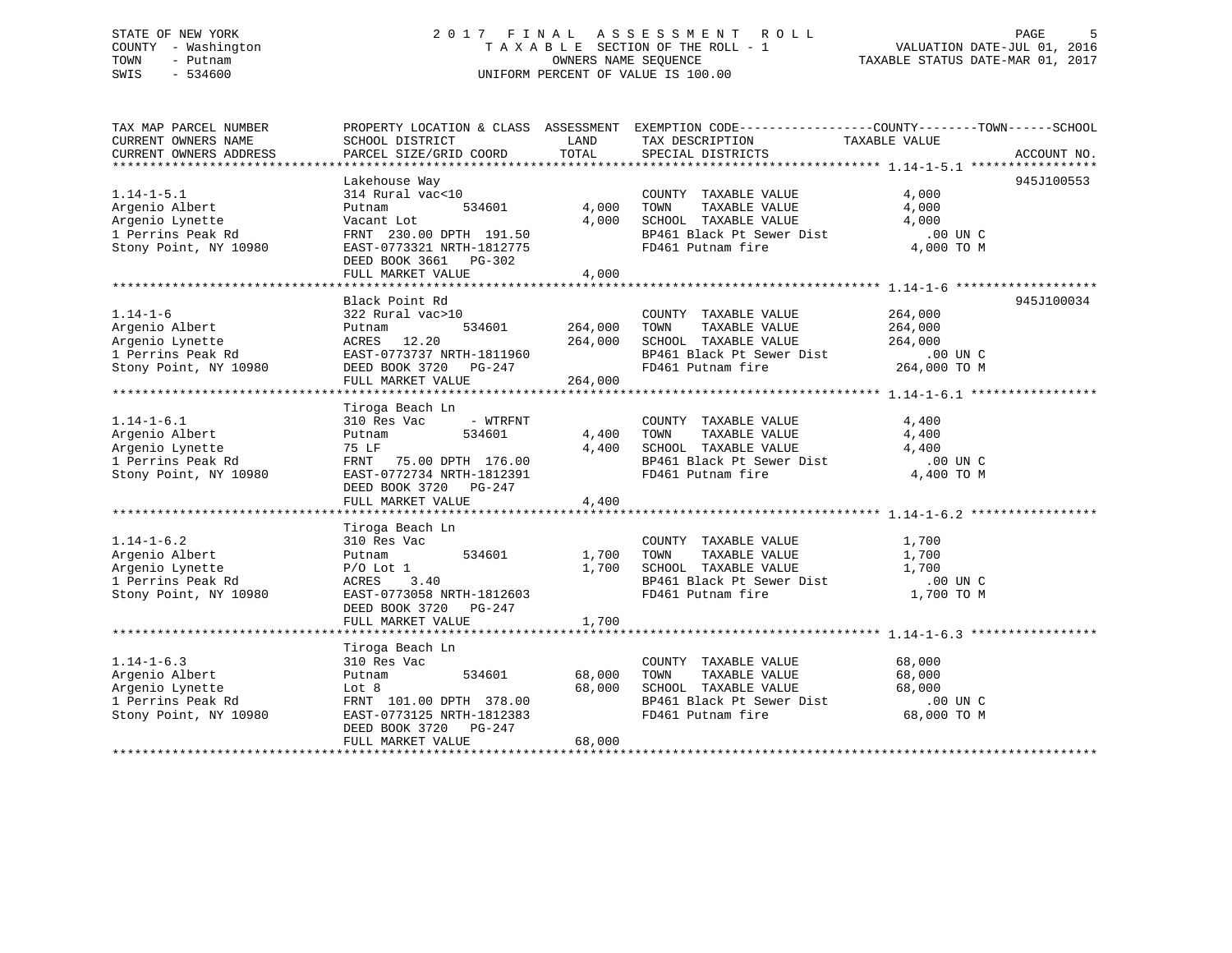### STATE OF NEW YORK 2 0 1 7 F I N A L A S S E S S M E N T R O L L PAGE 6 COUNTY - Washington T A X A B L E SECTION OF THE ROLL - 1 VALUATION DATE-JUL 01, 2016 TOWN - Putnam OWNERS NAME SEQUENCE TAXABLE STATUS DATE-MAR 01, 2017 SWIS - 534600 UNIFORM PERCENT OF VALUE IS 100.00

| TAX MAP PARCEL NUMBER                                                                                                                                                                                                                                 |                                                        |               | PROPERTY LOCATION & CLASS ASSESSMENT EXEMPTION CODE----------------COUNTY-------TOWN------SCHOOL                                     |                       |             |
|-------------------------------------------------------------------------------------------------------------------------------------------------------------------------------------------------------------------------------------------------------|--------------------------------------------------------|---------------|--------------------------------------------------------------------------------------------------------------------------------------|-----------------------|-------------|
| CURRENT OWNERS NAME                                                                                                                                                                                                                                   | SCHOOL DISTRICT                                        | LAND          | TAX DESCRIPTION                                                                                                                      | TAXABLE VALUE         |             |
| CURRENT OWNERS ADDRESS                                                                                                                                                                                                                                | PARCEL SIZE/GRID COORD                                 | TOTAL         | SPECIAL DISTRICTS                                                                                                                    |                       | ACCOUNT NO. |
|                                                                                                                                                                                                                                                       | Tiroga Beach Ln                                        |               |                                                                                                                                      |                       |             |
| $1.14 - 1 - 6.4$                                                                                                                                                                                                                                      | 310 Res Vac                                            |               | COUNTY TAXABLE VALUE 77,300                                                                                                          |                       |             |
| Argenio Albert                                                                                                                                                                                                                                        | 534601<br>Putnam                                       | 77,300        | COUNTILE AAADDE VALUE<br>TOWN TAXABLE VALUE<br>SCHOOL TAXABLE VALUE<br>BP461 Black Pt Sewer Dist<br>FD461 Putnam fire<br>T7,300 TO M |                       |             |
| Argenio Lynette                                                                                                                                                                                                                                       | Lot 7                                                  | 77,300        | TOWN      TAXABLE VALUE<br>SCHOOL   TAXABLE VALUE                                                                                    |                       |             |
| 1 Perrins Peak Rd                                                                                                                                                                                                                                     | FRNT 103.00 DPTH 450.00                                |               |                                                                                                                                      |                       |             |
| Stony Point, NY 10980                                                                                                                                                                                                                                 | EAST-0773189 NRTH-1812364                              |               | FD461 Putnam fire                                                                                                                    |                       |             |
|                                                                                                                                                                                                                                                       | DEED BOOK 3720 PG-247                                  |               |                                                                                                                                      |                       |             |
|                                                                                                                                                                                                                                                       | FULL MARKET VALUE                                      | 77,300        |                                                                                                                                      |                       |             |
|                                                                                                                                                                                                                                                       |                                                        |               |                                                                                                                                      |                       |             |
|                                                                                                                                                                                                                                                       | Tiroga Beach Ln                                        |               |                                                                                                                                      |                       |             |
| $1.14 - 1 - 6.5$                                                                                                                                                                                                                                      | 311 Res vac land                                       |               | COUNTY TAXABLE VALUE 82,000                                                                                                          |                       |             |
| Argenio Albert                                                                                                                                                                                                                                        | Putnam                                                 |               | vac land 534601 COUNTY TAXABLE VALUE<br>534601 82,000 TOWN TAXABLE VALUE                                                             | 82,000                |             |
| Argenio Lynette                                                                                                                                                                                                                                       | Lot 6                                                  |               | 82,000 SCHOOL TAXABLE VALUE 82,000                                                                                                   |                       |             |
| 1 Perrins Peak Rd                                                                                                                                                                                                                                     | FRNT 81.00 DPTH 439.00                                 |               |                                                                                                                                      |                       |             |
| Stony Point, NY 10980                                                                                                                                                                                                                                 | EAST-0773257 NRTH-1812355                              |               | BP461 Black Pt Sewer Dist<br>FD461 Putnam fire                                                                                       |                       |             |
|                                                                                                                                                                                                                                                       | DEED BOOK 3720 PG-247                                  |               |                                                                                                                                      | $000C$<br>82,000 TO M |             |
|                                                                                                                                                                                                                                                       | FULL MARKET VALUE                                      | 82,000        |                                                                                                                                      |                       |             |
|                                                                                                                                                                                                                                                       |                                                        |               |                                                                                                                                      |                       |             |
|                                                                                                                                                                                                                                                       | Black Point Rd                                         |               |                                                                                                                                      |                       |             |
| $1.14 - 1 - 6.6$                                                                                                                                                                                                                                      | 311 Res vac land                                       |               |                                                                                                                                      |                       |             |
| Argenio Albert                                                                                                                                                                                                                                        | Putnam                                                 |               | d COUNTY TAXABLE VALUE<br>534601 110,000 TOWN TAXABLE VALUE                                                                          | 110,000<br>110,000    |             |
|                                                                                                                                                                                                                                                       |                                                        | 110,000       |                                                                                                                                      |                       |             |
|                                                                                                                                                                                                                                                       |                                                        |               |                                                                                                                                      |                       |             |
|                                                                                                                                                                                                                                                       |                                                        |               |                                                                                                                                      |                       |             |
|                                                                                                                                                                                                                                                       | DEED BOOK 3720 PG-247                                  |               |                                                                                                                                      |                       |             |
|                                                                                                                                                                                                                                                       | FULL MARKET VALUE                                      | 110,000       |                                                                                                                                      |                       |             |
|                                                                                                                                                                                                                                                       |                                                        |               |                                                                                                                                      |                       |             |
| Argenio Albert 210 1 Family Res<br>Argenio Albert 210 1 Family Res<br>Argenio Lynette Lot 4 156,700<br>119,500<br>119,500<br>119,500<br>119,500<br>200 DPTH 81.00<br>200 DPTH 81.00<br>200 DPTH 81.00<br>200 DPTH 81.00<br>200 DPTH 81.00<br>200 DPTH | 2048 Black Point Rd                                    |               |                                                                                                                                      |                       |             |
|                                                                                                                                                                                                                                                       |                                                        |               | COUNTY TAXABLE VALUE 156,700                                                                                                         |                       |             |
|                                                                                                                                                                                                                                                       | 534601 119,500                                         |               | TAXABLE VALUE 156,700<br>TOWN                                                                                                        |                       |             |
|                                                                                                                                                                                                                                                       |                                                        | 156,700       |                                                                                                                                      |                       |             |
|                                                                                                                                                                                                                                                       |                                                        |               |                                                                                                                                      |                       |             |
|                                                                                                                                                                                                                                                       |                                                        |               | SCHOOL TAXABLE VALUE 156,700<br>BP461 Black Pt Sewer Dist .00 UN C<br>FD461 Putnam fire 156,700 TO M                                 |                       |             |
|                                                                                                                                                                                                                                                       | DEED BOOK 3720 PG-247                                  |               |                                                                                                                                      |                       |             |
|                                                                                                                                                                                                                                                       | FULL MARKET VALUE                                      | 156,700       |                                                                                                                                      |                       |             |
|                                                                                                                                                                                                                                                       |                                                        |               |                                                                                                                                      |                       |             |
|                                                                                                                                                                                                                                                       | Black Point Rd                                         |               |                                                                                                                                      |                       |             |
| $1.14 - 1 - 6.8$                                                                                                                                                                                                                                      | 310 Res Vac                                            |               | COUNTY TAXABLE VALUE                                                                                                                 | 98,000                |             |
|                                                                                                                                                                                                                                                       | Putnam                                                 | 534601 98,000 |                                                                                                                                      |                       |             |
|                                                                                                                                                                                                                                                       | Lot 3                                                  | 98,000        |                                                                                                                                      |                       |             |
| Argenio Albert<br>Argenio Lynette<br>1 Perrins Peak Rd<br>Stony Point, NY 10980                                                                                                                                                                       | Lot 3<br>FRNT 83.00 DPTH 341.00<br>200117 NDTH-1812489 |               |                                                                                                                                      |                       |             |
| Stony Point, NY 10980                                                                                                                                                                                                                                 |                                                        |               | COUNTY TAXABLE VALUE<br>TOWN TAXABLE VALUE 98,000<br>SCHOOL TAXABLE VALUE 98,000<br>BP461 Black Pt Sewer Dist 00 UNC<br>98,000 TO M  |                       |             |
|                                                                                                                                                                                                                                                       | DEED BOOK 3720 PG-247                                  |               |                                                                                                                                      |                       |             |
|                                                                                                                                                                                                                                                       | FULL MARKET VALUE                                      | 98,000        |                                                                                                                                      |                       |             |
|                                                                                                                                                                                                                                                       |                                                        |               |                                                                                                                                      |                       |             |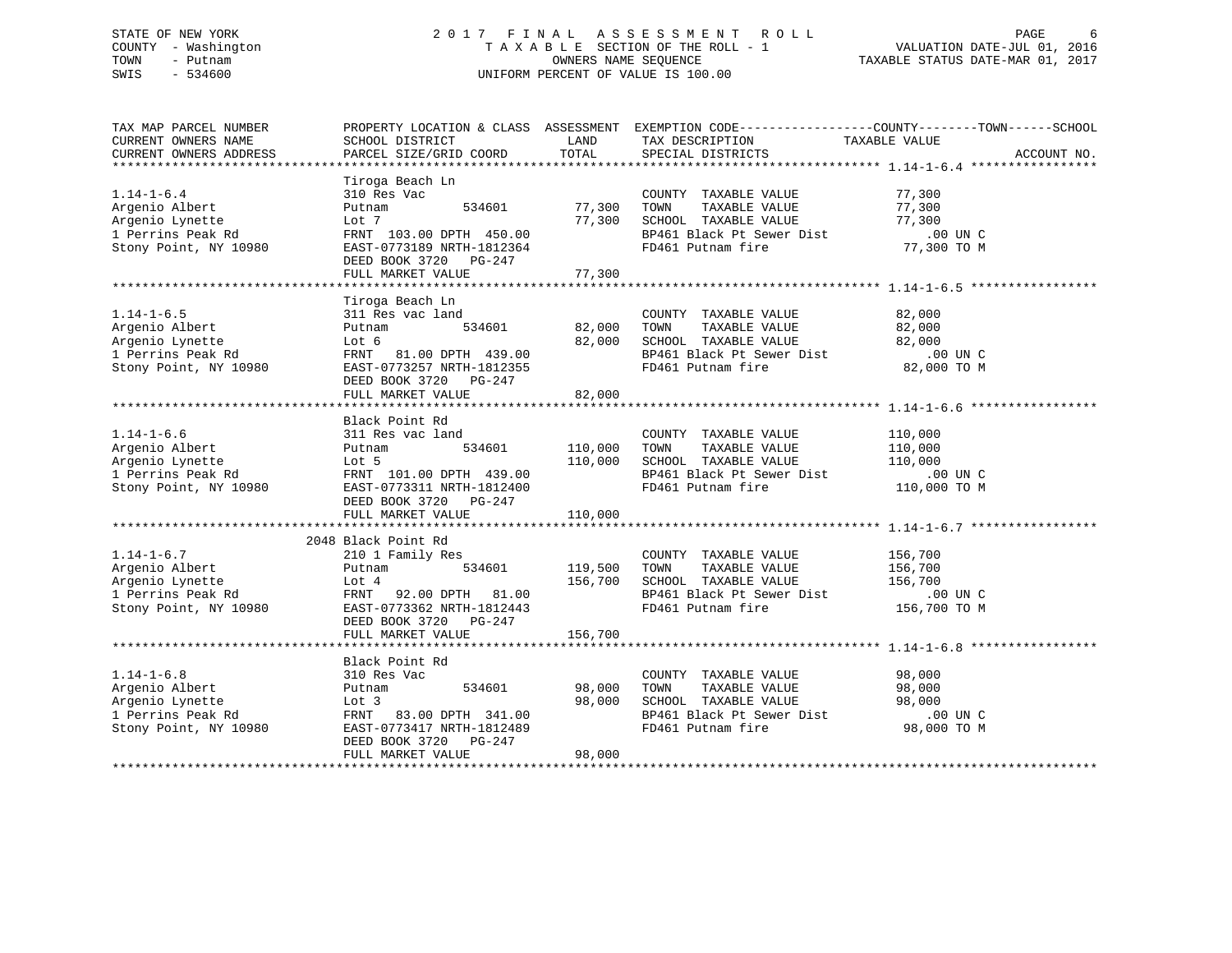### STATE OF NEW YORK 2 0 1 7 F I N A L A S S E S S M E N T R O L L PAGE 7 COUNTY - Washington T A X A B L E SECTION OF THE ROLL - 1 VALUATION DATE-JUL 01, 2016 TOWN - Putnam OWNERS NAME SEQUENCE TAXABLE STATUS DATE-MAR 01, 2017 SWIS - 534600 UNIFORM PERCENT OF VALUE IS 100.00

| TAX MAP PARCEL NUMBER                                            | PROPERTY LOCATION & CLASS ASSESSMENT EXEMPTION CODE---------------COUNTY-------TOWN-----SCHOOL |         |                           |               |             |
|------------------------------------------------------------------|------------------------------------------------------------------------------------------------|---------|---------------------------|---------------|-------------|
| CURRENT OWNERS NAME                                              | SCHOOL DISTRICT                                                                                | LAND    | TAX DESCRIPTION           | TAXABLE VALUE |             |
| CURRENT OWNERS ADDRESS                                           | PARCEL SIZE/GRID COORD                                                                         | TOTAL   | SPECIAL DISTRICTS         |               | ACCOUNT NO. |
|                                                                  |                                                                                                |         |                           |               |             |
|                                                                  | Black Point Rd                                                                                 |         |                           |               |             |
| $1.14 - 1 - 6.9$                                                 | 310 Res Vac                                                                                    |         | COUNTY TAXABLE VALUE      | 105,000       |             |
| Argenio Albert                                                   | 534601<br>Putnam                                                                               | 105,000 | TAXABLE VALUE<br>TOWN     | 105,000       |             |
| Argenio Lynette                                                  | Lot 2                                                                                          | 105,000 | SCHOOL TAXABLE VALUE      | 105,000       |             |
| 1 Perrins Peak Rd                                                | FRNT 111.00 DPTH 341.00                                                                        |         | BP461 Black Pt Sewer Dist | .00 UN C      |             |
| Stony Point, NY 10980                                            | EAST-0773480 NRTH-1812522                                                                      |         | FD461 Putnam fire         | 105,000 TO M  |             |
|                                                                  | DEED BOOK 3720 PG-247                                                                          |         |                           |               |             |
|                                                                  | FULL MARKET VALUE                                                                              | 105,000 |                           |               |             |
|                                                                  |                                                                                                |         |                           |               |             |
|                                                                  | 4502 Crow Point Way                                                                            |         |                           |               | 945J100021  |
| $11.20 - 1 - 7$                                                  | 260 Seasonal res - WTRFNT                                                                      |         | COUNTY TAXABLE VALUE      | 332,000       |             |
| Armstrong Douglas -LE-                                           | 534601<br>Putnam                                                                               | 269,739 | TOWN<br>TAXABLE VALUE     | 332,000       |             |
| Armstrong Amy                                                    | 3560/307                                                                                       | 332,000 | SCHOOL TAXABLE VALUE      | 332,000       |             |
| 15 Hempstead Cmn                                                 | LF 48                                                                                          |         | FD461 Putnam fire         | 332,000 TO M  |             |
| Clifton Park, NY 12065                                           | 48.00 DPTH 195.00<br>FRNT                                                                      |         |                           |               |             |
|                                                                  | 0.22<br>ACRES                                                                                  |         |                           |               |             |
|                                                                  | EAST-0766221 NRTH-1787362                                                                      |         |                           |               |             |
|                                                                  | DEED BOOK 3615 PG-258                                                                          |         |                           |               |             |
|                                                                  | FULL MARKET VALUE                                                                              | 332,000 |                           |               |             |
|                                                                  |                                                                                                |         |                           |               |             |
|                                                                  | 122 Wrights Rd                                                                                 |         |                           |               | 945J100520  |
| $2. - 1 - 22$                                                    | 314 Rural vac<10                                                                               |         | COUNTY TAXABLE VALUE      | 24,000        |             |
|                                                                  | 534601<br>Putnam                                                                               | 24,000  | TAXABLE VALUE<br>TOWN     | 24,000        |             |
| Arre Estate Rita M<br>Attn: Arre Mary Elizabeth<br>62 Griffen St | 4.80<br>ACRES                                                                                  | 24,000  | SCHOOL TAXABLE VALUE      | 24,000        |             |
| 62 Griffen St                                                    | EAST-0787473 NRTH-1811279                                                                      |         | FD461 Putnam fire         | 24,000 TO M   |             |
| Poughquag, NY 12570                                              | DEED BOOK 509<br>PG-192                                                                        |         |                           |               |             |
|                                                                  | FULL MARKET VALUE                                                                              | 24,000  |                           |               |             |
|                                                                  |                                                                                                |         |                           |               |             |
|                                                                  | LOT 11 Williams North Tr                                                                       |         |                           |               | 945J100895  |
| $18. - 2 - 4.2$                                                  | 910 Priv forest                                                                                |         | COUNTY TAXABLE VALUE      | 25,000        |             |
| Atwood Martha J                                                  | 534601<br>Putnam                                                                               | 25,000  | TAXABLE VALUE<br>TOWN     | 25,000        |             |
| 358 Pulpit Point Rd                                              | Mt Lot                                                                                         | 25,000  | SCHOOL TAXABLE VALUE      | 25,000        |             |
| Putnam Station, NY 12861                                         | $18. - 1 - 4.2$                                                                                |         | FD461 Putnam fire         | 25,000 TO M   |             |
|                                                                  | ACRES 50.00                                                                                    |         |                           |               |             |
|                                                                  | EAST-0778231 NRTH-1775984                                                                      |         |                           |               |             |
|                                                                  | DEED BOOK 695<br>$PG-36$                                                                       |         |                           |               |             |
|                                                                  | FULL MARKET VALUE                                                                              | 25,000  |                           |               |             |
|                                                                  |                                                                                                |         |                           |               |             |
|                                                                  | 419 Pulpit Point Rd                                                                            |         |                           |               | 945J100264  |
| $19. - 1 - 2.1$                                                  | 312 Vac w/imprv                                                                                |         | COUNTY TAXABLE VALUE      | 24,600        |             |
| Atwood Martha J                                                  | 534601<br>Putnam                                                                               | 16,900  | TAXABLE VALUE<br>TOWN     | 24,600        |             |
| 358 Pulpit Point Rd                                              | 1.51<br>ACRES                                                                                  | 24,600  | SCHOOL TAXABLE VALUE      | 24,600        |             |
| Putnam, NY 12861                                                 | EAST-0782260 NRTH-1774922                                                                      |         | FD461 Putnam fire         | 24,600 TO M   |             |
|                                                                  | DEED BOOK 1765 PG-69                                                                           |         |                           |               |             |
|                                                                  | FULL MARKET VALUE                                                                              | 24,600  |                           |               |             |
|                                                                  |                                                                                                |         |                           |               |             |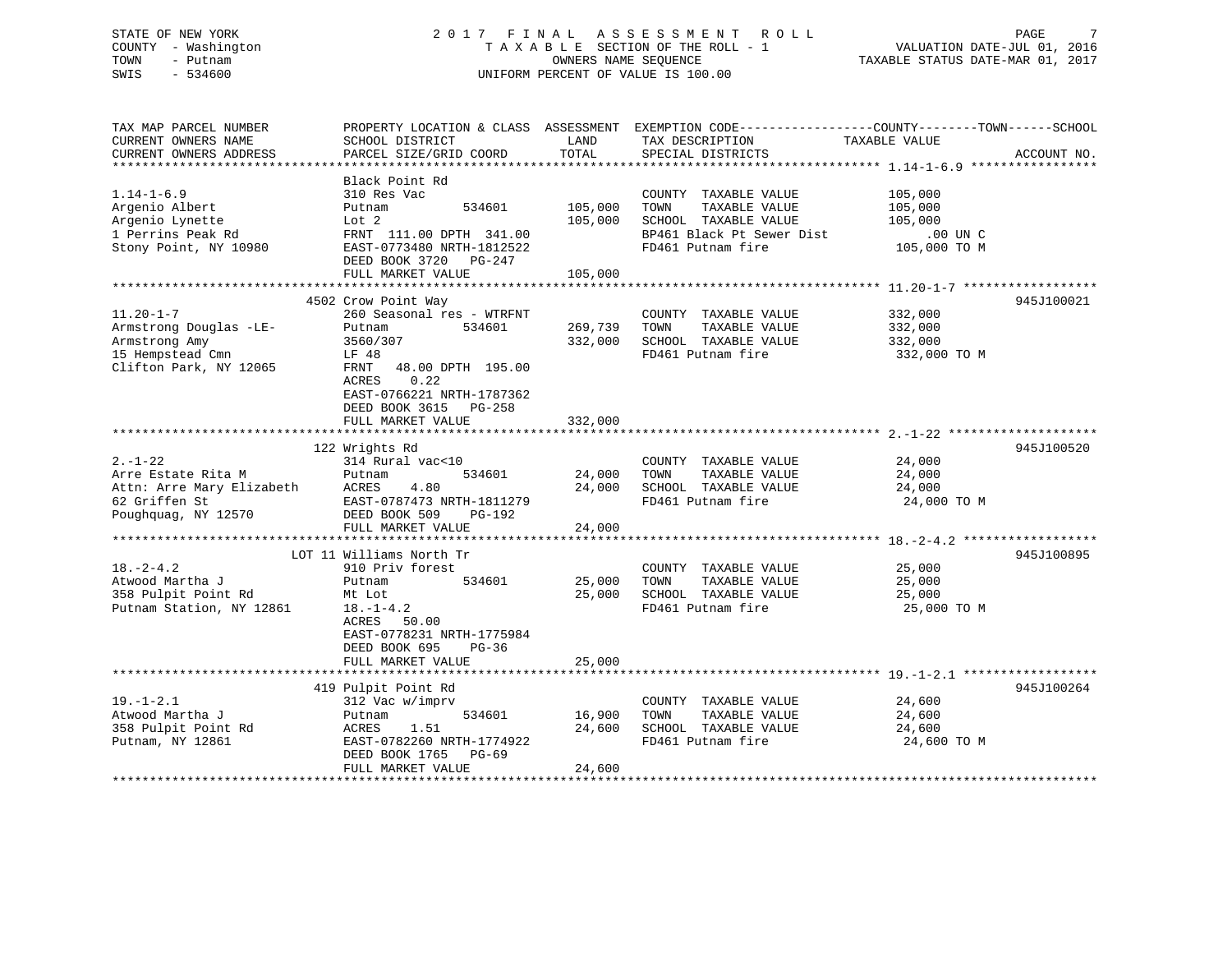### STATE OF NEW YORK 2 0 1 7 F I N A L A S S E S S M E N T R O L L PAGE 8 COUNTY - Washington T A X A B L E SECTION OF THE ROLL - 1 VALUATION DATE-JUL 01, 2016 TOWN - Putnam OWNERS NAME SEQUENCE TAXABLE STATUS DATE-MAR 01, 2017 SWIS - 534600 UNIFORM PERCENT OF VALUE IS 100.00

| TAX MAP PARCEL NUMBER<br>CURRENT OWNERS NAME<br>CURRENT OWNERS ADDRESS                                   | SCHOOL DISTRICT<br>PARCEL SIZE/GRID COORD                                                                                                                                                                                          | LAND<br>TOTAL                        | PROPERTY LOCATION & CLASS ASSESSMENT EXEMPTION CODE----------------COUNTY-------TOWN------SCHOOL<br>TAX DESCRIPTION<br>SPECIAL DISTRICTS | TAXABLE VALUE                                                   | ACCOUNT NO.                                   |
|----------------------------------------------------------------------------------------------------------|------------------------------------------------------------------------------------------------------------------------------------------------------------------------------------------------------------------------------------|--------------------------------------|------------------------------------------------------------------------------------------------------------------------------------------|-----------------------------------------------------------------|-----------------------------------------------|
| $19. - 1 - 3.1$<br>Atwood Martha J<br>Atwood Martha J<br>358 Pulpit Point Rd<br>Putnam Station, NY 12861 | 372 Pulpit Point Rd<br>910 Priv forest<br>Putnam<br>534601<br>Vacant Woodlot<br>ACRES 51.70<br>EAST-0780123 NRTH-1774898<br>DEED BOOK 695<br>$PG-36$<br>FULL MARKET VALUE                                                          | COUNTY<br>25,900      TOWN<br>25,900 | COUNTY TAXABLE VALUE<br>TAXABLE VALUE<br>25,900 SCHOOL TAXABLE VALUE<br>FD461 Putnam fire 25,900 TO M                                    | 25,900<br>25,900<br>25,900                                      | 945J100203                                    |
| $19. - 1 - 3.2$                                                                                          | 357 Pulpit Point Rd<br>322 Rural vac>10<br>DEED BOOK 695<br>PG-36                                                                                                                                                                  | 534601 46,600 TOWN                   | COUNTY TAXABLE VALUE<br>TAXABLE VALUE 46,600                                                                                             | 46,600<br>46,600<br>46,600 TO M                                 | 945J100202                                    |
| $19. - 1 - 3.3$<br>Atwood Martha J<br>358 Pulpit Point Rd                                                | 358 Pulpit Point Rd<br>240 Rural res - WTRFNT BAS STAR 41854<br>Putnam<br>3122/92<br>200 August Found Rd 3122/92<br>Putnam Station, NY 12861 ACRES 103.40<br>EAST-0782970 NRTH-1777052<br>DEED BOOK 695 PG-36<br>FULL MARKET VALUE | 264,500                              | 534601 182,400 COUNTY TAXABLE VALUE<br>264,500 TOWN<br>TAXABLE VALUE<br>SCHOOL TAXABLE VALUE<br>FD461 Putnam fire                        | $\overline{0}$<br>264,500<br>264,500<br>234,500<br>264,500 TO M | 945J100204<br>$\Omega$ and $\Omega$<br>30,000 |
| $1.14 - 1 - 15$                                                                                          | 2074 Black Point Rd<br>210 1 Family Res - WTRFNT COUNTY<br>Putnam 534601 342,500 TOWN<br>DEED BOOK 874<br>PG-251<br>FULL MARKET VALUE                                                                                              | 710,900                              | COUNTY TAXABLE VALUE<br>TAXABLE VALUE<br>710,900 SCHOOL TAXABLE VALUE<br>BP461 Black Pt Sewer Dist<br>FD461 Putnam fire                  | 710,900<br>710,900<br>710,900<br>$.00$ UN C<br>710,900 TO M     | 945J100024                                    |
| $4. -1 - 14.1$<br>Austin Richard Putnam<br>Nutin Joan Mongo Nopec<br>Austin Joan                         | 48 Mott Ln<br>242 Rurl res&rec<br>534601<br>ACRES 96.78<br>3011 Lake George Way<br>Putnam Station, NY 12861 DEED BOOK 815 PG-34<br>FULL MARKET VALUE                                                                               | 131,000<br>244,800                   | COUNTY TAXABLE VALUE<br>TOWN<br>TAXABLE VALUE<br>244,800 SCHOOL TAXABLE VALUE<br>FD461 Putnam fire                                       | 244,800<br>244,800<br>244,800<br>244,800 TO M                   |                                               |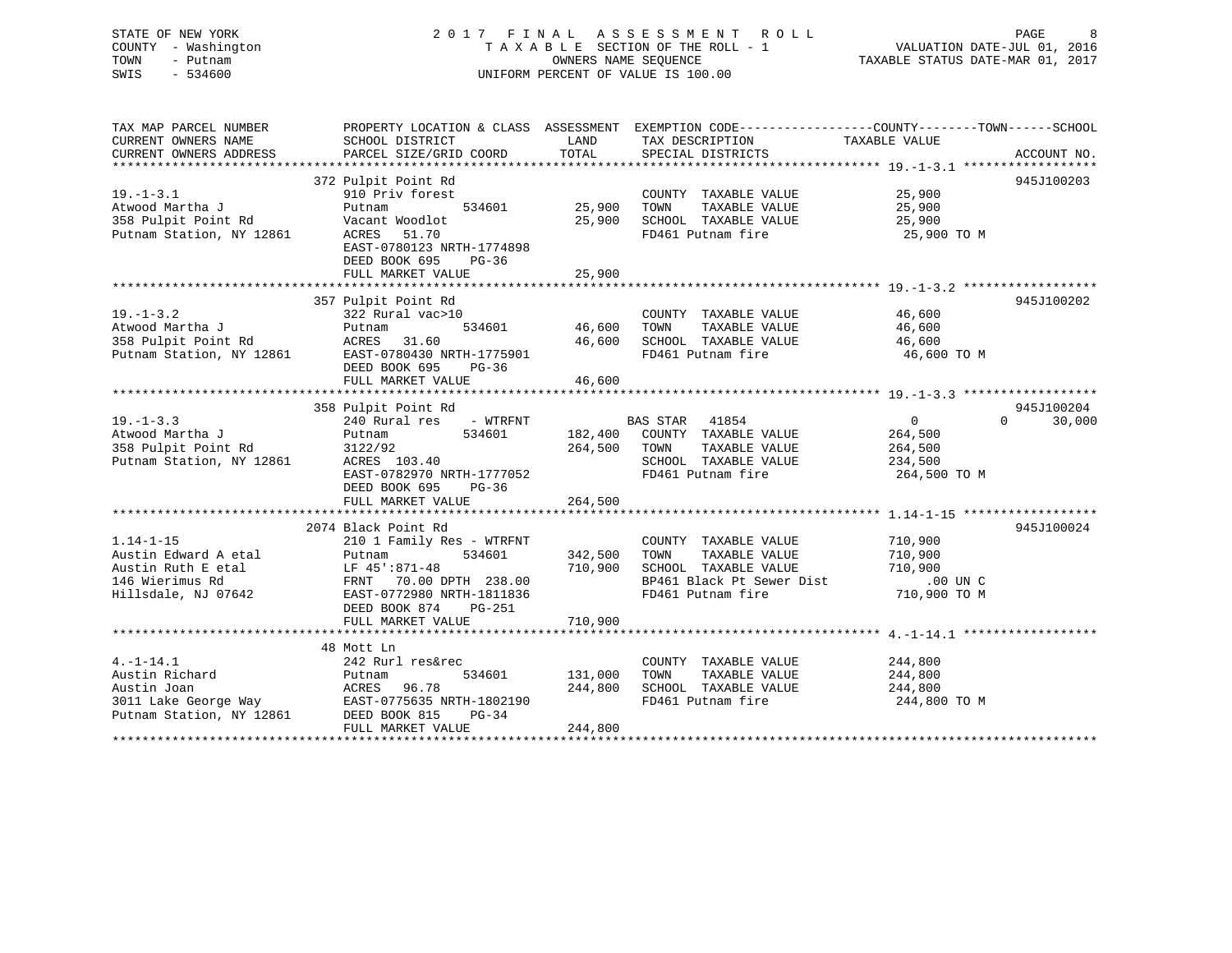### STATE OF NEW YORK 2 0 1 7 F I N A L A S S E S S M E N T R O L L PAGE 9 COUNTY - Washington T A X A B L E SECTION OF THE ROLL - 1 VALUATION DATE-JUL 01, 2016 TOWN - Putnam OWNERS NAME SEQUENCE TAXABLE STATUS DATE-MAR 01, 2017 SWIS - 534600 UNIFORM PERCENT OF VALUE IS 100.00

| TAX MAP PARCEL NUMBER<br>CURRENT OWNERS NAME                                                           | PROPERTY LOCATION & CLASS ASSESSMENT EXEMPTION CODE----------------COUNTY-------TOWN------SCHOOL<br>SCHOOL DISTRICT                                                                          | LAND<br>TOTAL                | TAX DESCRIPTION                                                                                                      | TAXABLE VALUE                                                   |                                  |
|--------------------------------------------------------------------------------------------------------|----------------------------------------------------------------------------------------------------------------------------------------------------------------------------------------------|------------------------------|----------------------------------------------------------------------------------------------------------------------|-----------------------------------------------------------------|----------------------------------|
| CURRENT OWNERS ADDRESS                                                                                 | PARCEL SIZE/GRID COORD                                                                                                                                                                       |                              | SPECIAL DISTRICTS                                                                                                    |                                                                 | ACCOUNT NO.                      |
|                                                                                                        | 3011 Lake George Way                                                                                                                                                                         |                              |                                                                                                                      |                                                                 | 945J100912                       |
| $7.12 - 1 - 20$<br>Austin Richard<br>Austin Joan<br>3011 Lake George Way<br>Putnam, NY 12861           | 210 1 Family Res - WTRFNT<br>534601<br>Putnam<br>LF 140<br>FRNT 195.00 DPTH 218.00<br>EAST-0767605 NRTH-1798406<br>DEED BOOK 464<br>$PG-43$                                                  | 865,404                      | BAS STAR 41854<br>657,600 COUNTY TAXABLE VALUE<br>TOWN<br>TAXABLE VALUE<br>SCHOOL TAXABLE VALUE<br>FD461 Putnam fire | $\overline{0}$<br>865,404<br>865,404<br>835,404<br>865,404 TO M | $\Omega$<br>30,000               |
|                                                                                                        | FULL MARKET VALUE                                                                                                                                                                            | 865,404                      |                                                                                                                      |                                                                 |                                  |
| $16. - 1 - 14$<br>Azer Thomas<br>Bonitatibus Marjorie<br>11 Pinion Pine Rd<br>Queensbury, NY 12804     | 307 Pulpit Point Rd<br>260 Seasonal res - WTRFNT<br>534601<br>Putnam<br>Row 734/54: LF on Champla<br>518/221 518/223<br>ACRES 42.10<br>EAST-0784408 NRTH-1779223<br>DEED BOOK 566<br>$PG-60$ | 53,300<br>55,000<br>55,000   | COUNTY TAXABLE VALUE<br>TOWN<br>TAXABLE VALUE<br>SCHOOL TAXABLE VALUE<br>FD461 Putnam fire                           | 55,000<br>55,000<br>55,000<br>55,000 TO M                       | 945J100309                       |
|                                                                                                        | FULL MARKET VALUE                                                                                                                                                                            |                              |                                                                                                                      |                                                                 |                                  |
| $14.8 - 1 - 5$<br>Bacheldor Laura Janet Trustee Putnam<br>Irrevocable Trust<br>815 DeCamp Ave          | 2518 Indian Point Way<br>260 Seasonal res - WTRFNT<br>534601<br>2198/156<br>LF 159                                                                                                           | 623,000<br>689,900           | COUNTY TAXABLE VALUE<br>TOWN<br>TAXABLE VALUE<br>SCHOOL TAXABLE VALUE<br>FD461 Putnam fire                           | 689,900<br>689,900<br>689,900<br>689,900 TO M                   | 945J100531                       |
| Schenectady, NY 12309                                                                                  | FRNT 95.00 DPTH 216.00<br>EAST-0765003 NRTH-1783209<br>DEED BOOK 2198<br>PG-160<br>FULL MARKET VALUE                                                                                         | 689,900                      |                                                                                                                      |                                                                 |                                  |
|                                                                                                        | State Route 22                                                                                                                                                                               |                              |                                                                                                                      |                                                                 | 945J100026                       |
| $18. - 2 - 2.1$<br>Backus Herbert A<br>Backus Kathleen<br>355 Wilton Rd<br>Greenfield Center, NY 12833 | 322 Rural vac>10<br>534601<br>Putnam<br>$18.-1-2.1$<br>ACRES<br>40.60<br>EAST-0773668 NRTH-1774282<br>DEED BOOK 704<br>$PG-97$                                                               | 46,700<br>46,700             | COUNTY TAXABLE VALUE<br>TOWN<br>TAXABLE VALUE<br>SCHOOL TAXABLE VALUE<br>FD461 Putnam fire                           | 46,700<br>46,700<br>46,700<br>46,700 TO M                       |                                  |
|                                                                                                        | FULL MARKET VALUE                                                                                                                                                                            | 46,700                       |                                                                                                                      |                                                                 |                                  |
|                                                                                                        |                                                                                                                                                                                              |                              |                                                                                                                      |                                                                 |                                  |
| $8. - 2 - 15$<br>Bain Brian<br>Bain Karen<br>434 Liddle-Harris Rd<br>Putnam Station, NY 12861          | 434 Liddle-Harris Rd<br>210 1 Family Res<br>534601<br>Putnam<br>ACRES<br>4.00<br>EAST-0774912 NRTH-1794978<br>DEED BOOK 652<br>$PG-93$<br>FULL MARKET VALUE                                  | 26,300<br>128,000<br>128,000 | 41854<br>BAS STAR<br>COUNTY TAXABLE VALUE<br>TOWN<br>TAXABLE VALUE<br>SCHOOL TAXABLE VALUE<br>FD461 Putnam fire      | $\overline{0}$<br>128,000<br>128,000<br>98,000<br>128,000 TO M  | 945J100029<br>$\Omega$<br>30,000 |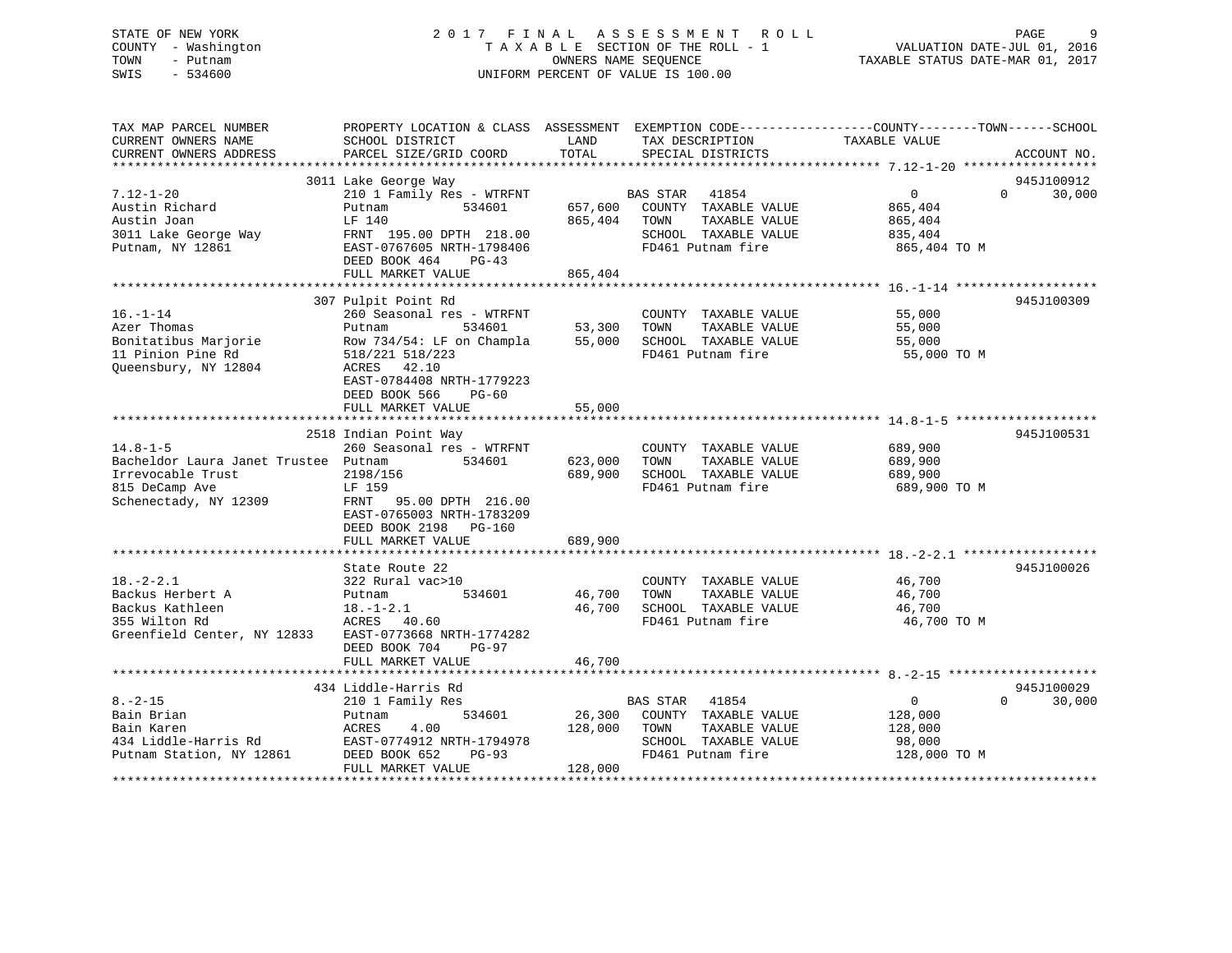### STATE OF NEW YORK 2 0 1 7 F I N A L A S S E S S M E N T R O L L PAGE 10 COUNTY - Washington T A X A B L E SECTION OF THE ROLL - 1 VALUATION DATE-JUL 01, 2016 TOWN - Putnam **CONNERS NAME SEQUENCE** TAXABLE STATUS DATE-MAR 01, 2017 SWIS - 534600 UNIFORM PERCENT OF VALUE IS 100.00

| TAX MAP PARCEL NUMBER<br>CURRENT OWNERS NAME<br>CURRENT OWNERS ADDRESS | SCHOOL DISTRICT<br>PARCEL SIZE/GRID COORD                                          | LAND<br>TOTAL           | TAX DESCRIPTION<br>SPECIAL DISTRICTS                                               | PROPERTY LOCATION & CLASS ASSESSMENT EXEMPTION CODE----------------COUNTY-------TOWN------SCHOOL<br>TAXABLE VALUE | ACCOUNT NO. |
|------------------------------------------------------------------------|------------------------------------------------------------------------------------|-------------------------|------------------------------------------------------------------------------------|-------------------------------------------------------------------------------------------------------------------|-------------|
| *********************                                                  |                                                                                    |                         |                                                                                    |                                                                                                                   |             |
|                                                                        | 17 Bain Ln                                                                         |                         |                                                                                    |                                                                                                                   | 945J100028  |
| $12. -2 - 1$<br>Bain Charles -LE-<br>Bain Donna -LE-<br>17 Bain Ln     | 210 1 Family Res<br>534601<br>Putnam<br>1.70<br>ACRES<br>EAST-0773807 NRTH-1791899 | 17,600<br>167,500 TOWN  | BAS STAR<br>41854<br>COUNTY TAXABLE VALUE<br>TAXABLE VALUE<br>SCHOOL TAXABLE VALUE | $\overline{0}$<br>$\Omega$<br>167,500<br>167,500<br>137,500                                                       | 30,000      |
| Putnam Station, NY 12861                                               | DEED BOOK 3591 PG-125<br>FULL MARKET VALUE                                         | 167,500                 | FD461 Putnam fire                                                                  | 167,500 TO M                                                                                                      |             |
|                                                                        |                                                                                    |                         |                                                                                    |                                                                                                                   |             |
|                                                                        | Liddle Harris Rd                                                                   |                         |                                                                                    |                                                                                                                   | 945J100030  |
| $12. - 2 - 2$<br>Bain Charles D Jr                                     | 322 Rural vac>10<br>534601                                                         |                         | COUNTY TAXABLE VALUE<br>TAXABLE VALUE<br>TOWN                                      | 41,600                                                                                                            |             |
| Bain Robert J                                                          | Putnam<br>ACRES 40.50                                                              | 41,600<br>41,600        | SCHOOL TAXABLE VALUE                                                               | 41,600<br>41,600                                                                                                  |             |
| 32 Bain Ln                                                             | EAST-0774854 NRTH-1791251                                                          |                         | FD461 Putnam fire                                                                  | 41,600 TO M                                                                                                       |             |
| Putnam Station, NY 12861                                               | DEED BOOK 3206 PG-110                                                              |                         |                                                                                    |                                                                                                                   |             |
|                                                                        | FULL MARKET VALUE                                                                  | 41,600                  |                                                                                    |                                                                                                                   |             |
|                                                                        |                                                                                    |                         |                                                                                    |                                                                                                                   |             |
|                                                                        | 32 Bain Ln                                                                         |                         |                                                                                    |                                                                                                                   |             |
| $12. - 2 - 2.1$                                                        | 242 Rurl res&rec                                                                   |                         | COUNTY TAXABLE VALUE                                                               | 96,500                                                                                                            |             |
| Bain Charles D Jr                                                      | 534601<br>Putnam                                                                   | 49,700                  | TOWN<br>TAXABLE VALUE                                                              | 96,500                                                                                                            |             |
| 32 Bain Rd                                                             | 24.70<br>ACRES                                                                     | 96,500                  | SCHOOL TAXABLE VALUE                                                               | 96,500                                                                                                            |             |
| Putnam, NY 12861                                                       | EAST-0773231 NRTH-1791890<br>DEED BOOK 3029 PG-26                                  |                         | FD461 Putnam fire                                                                  | 96,500 TO M                                                                                                       |             |
|                                                                        | FULL MARKET VALUE                                                                  | 96,500<br>***********   |                                                                                    |                                                                                                                   |             |
|                                                                        | 22 Cummings Rd                                                                     |                         |                                                                                    |                                                                                                                   | 945J100286  |
| $9 - 1 - 3$                                                            | 270 Mfg housing                                                                    |                         | COUNTY TAXABLE VALUE                                                               | 44,800                                                                                                            |             |
| Bain Richard                                                           | 534601<br>Putnam                                                                   | 24,800                  | TOWN<br>TAXABLE VALUE                                                              | 44,800                                                                                                            |             |
| 22 Cummings Rd                                                         | ACRES<br>6.20                                                                      | 44,800                  | SCHOOL TAXABLE VALUE                                                               | 44,800                                                                                                            |             |
| Putnam Station, NY 12861                                               | EAST-0779866 NRTH-1800792                                                          |                         | FD461 Putnam fire                                                                  | 44,800 TO M                                                                                                       |             |
|                                                                        | DEED BOOK 3453 PG-301                                                              |                         |                                                                                    |                                                                                                                   |             |
|                                                                        | FULL MARKET VALUE                                                                  | 44,800                  |                                                                                    |                                                                                                                   |             |
|                                                                        |                                                                                    |                         |                                                                                    |                                                                                                                   |             |
|                                                                        | Charter Brook Ln                                                                   |                         |                                                                                    |                                                                                                                   | 945J100031  |
| $8. - 2 - 20.8$                                                        | 322 Rural vac>10                                                                   |                         | COUNTY TAXABLE VALUE                                                               | 49,000                                                                                                            |             |
| Bain Thomas                                                            | 534601<br>Putnam                                                                   | 49,000                  | TOWN<br>TAXABLE VALUE                                                              | 49,000                                                                                                            |             |
| Bain Christine M                                                       | easement 3682/270                                                                  | 49,000                  | SCHOOL TAXABLE VALUE                                                               | 49,000                                                                                                            |             |
| 7 E Sandy Point Rd                                                     | ACRES<br>98.00                                                                     |                         | FD461 Putnam fire                                                                  | 49,000 TO M                                                                                                       |             |
| Poquoson, VA 23662                                                     | EAST-0771256 NRTH-1793154                                                          |                         |                                                                                    |                                                                                                                   |             |
|                                                                        | DEED BOOK 1813 PG-306                                                              |                         |                                                                                    |                                                                                                                   |             |
|                                                                        | FULL MARKET VALUE                                                                  | 49,000<br>************* |                                                                                    |                                                                                                                   |             |
|                                                                        | Charter Brook Ln                                                                   |                         |                                                                                    |                                                                                                                   |             |
| $8. - 2 - 20.9$                                                        | 322 Rural vac>10                                                                   |                         | COUNTY TAXABLE VALUE                                                               | 28,200                                                                                                            |             |
| Bain Thomas                                                            | 534601<br>Putnam                                                                   | 28,200                  | TOWN<br>TAXABLE VALUE                                                              | 28,200                                                                                                            |             |
| Bain Christine                                                         | ACRES 13.20                                                                        | 28,200                  | SCHOOL TAXABLE VALUE                                                               | 28,200                                                                                                            |             |
| 7 East Sandy Point Rd                                                  | EAST-0772838 NRTH-1793176                                                          |                         | FD461 Putnam fire                                                                  | 28,200 TO M                                                                                                       |             |
| Poquoson, VA 23662                                                     | DEED BOOK 2148 PG-257                                                              |                         |                                                                                    |                                                                                                                   |             |
|                                                                        | FULL MARKET VALUE                                                                  | 28,200                  |                                                                                    |                                                                                                                   |             |
|                                                                        |                                                                                    |                         |                                                                                    |                                                                                                                   |             |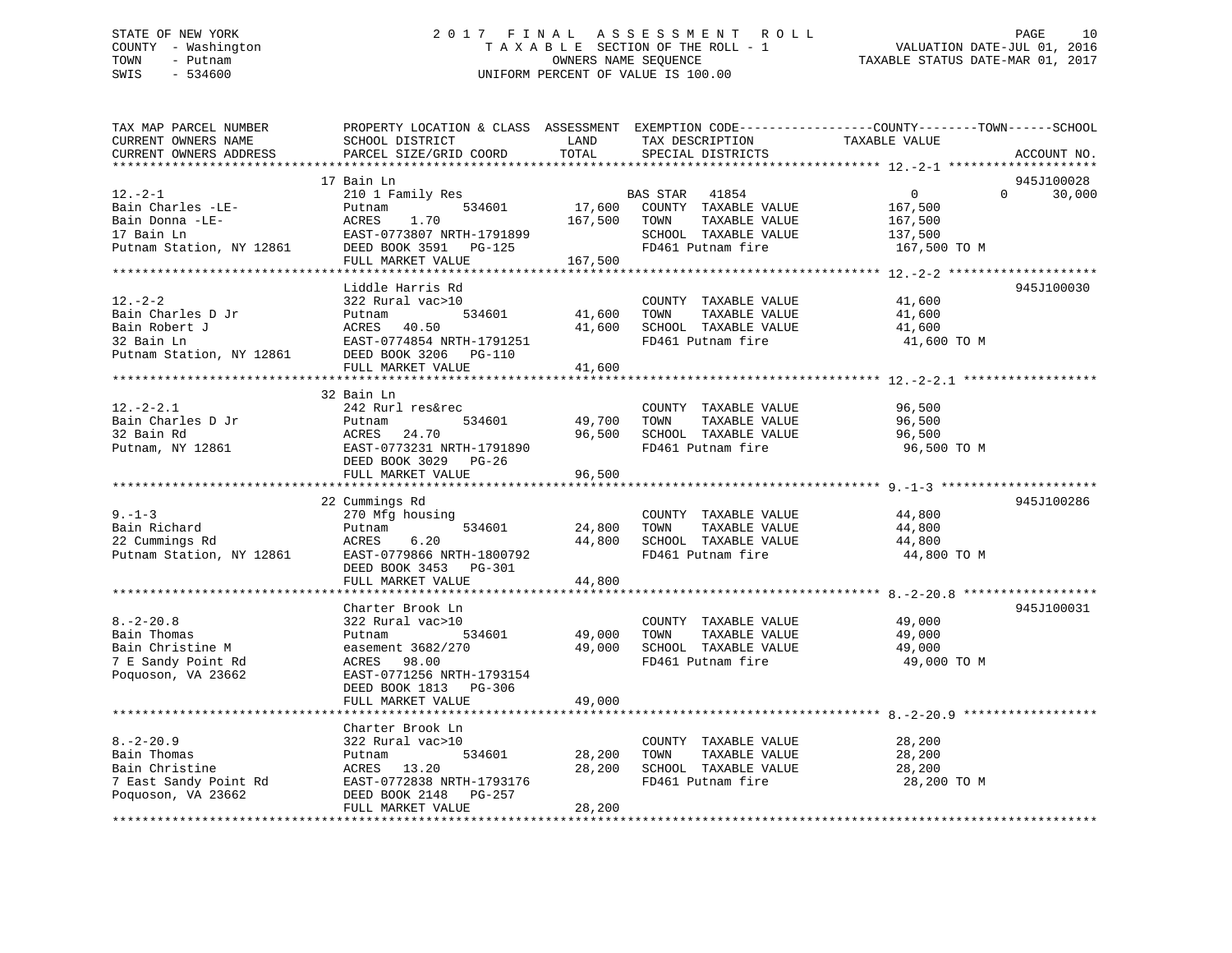# STATE OF NEW YORK 2 0 1 7 F I N A L A S S E S S M E N T R O L L PAGE 11COUNTY - Washington  $T A X A B L E$  SECTION OF THE ROLL - 1<br>TOWN - Putnam data of the COUNTERS NAME SEQUENCE SWIS - 534600 UNIFORM PERCENT OF VALUE IS 100.00

TAXABLE STATUS DATE-MAR 01, 2017

| 4026 Beach Ln<br>945J100211<br>122,900<br>260 Seasonal res<br>COUNTY TAXABLE VALUE<br>59,400<br>TOWN<br>TAXABLE VALUE<br>122,900<br>534601<br>Putnam<br>FRNT 90.00 DPTH 99.00<br>122,900<br>SCHOOL TAXABLE VALUE<br>122,900<br>FD461 Putnam fire<br>EAST-0767460 NRTH-1786356<br>122,900 TO M<br>DEED BOOK 867<br>PG-328<br>FULL MARKET VALUE<br>122,900<br>************************************<br>4024 Beach Ln<br>945J100210<br>$11.20 - 2 - 16.2$<br>129,000<br>260 Seasonal res<br>COUNTY TAXABLE VALUE<br>534601<br>38,800<br>TOWN<br>TAXABLE VALUE<br>Bakes Joseph M<br>Putnam<br>129,000<br>129,000<br>Bakes Kathleen M<br>Lot & Camp<br>SCHOOL TAXABLE VALUE<br>129,000<br>506 Avalon Pl<br>FRNT<br>75.00 DPTH 66.00<br>FD461 Putnam fire<br>129,000 TO M<br>Cohoes, NY 12047<br>EAST-0767387 NRTH-1786284<br>DEED BOOK 444<br>PG-482<br>FULL MARKET VALUE<br>129,000<br>945J100629<br>3014 Our Way<br>$11.20 - 3 - 30$<br>210 1 Family Res - WTRFNT<br>COUNTY TAXABLE VALUE<br>829,000<br>Barber Linda<br>534601<br>648,800<br>TAXABLE VALUE<br>Putnam<br>TOWN<br>829,000<br>829,000<br>35 Steele Rd<br>LF 300<br>SCHOOL TAXABLE VALUE<br>829,000<br>Clemons, NY 12819<br>FRNT 300.00 DPTH 100.00<br>FD461 Putnam fire<br>829,000 TO M<br>EAST-0766769 NRTH-1785669<br>DEED BOOK 866<br>PG-318<br>FULL MARKET VALUE<br>829,000<br>945J101009<br>6614 Royal Anchorage Way<br>314 Rural vac<10 - WTRFNT<br>COUNTY TAXABLE VALUE<br>566,100<br>TAXABLE VALUE<br>534601<br>566,100<br>TOWN<br>566,100<br>Putnam<br>566,100<br>SCHOOL TAXABLE VALUE<br>566,100<br>Lot 9<br>FD461 Putnam fire<br>566,100 TO M<br>240' Lf<br>$12.-5-2$<br>ACRES<br>1.29<br>EAST-0766595 NRTH-1792823<br>DEED BOOK 893<br>$PG-303$<br>FULL MARKET VALUE<br>566,100<br>945J100666<br>17451 State Route 22<br>100 Agricultural<br>41700<br>11,700<br>11,700<br>11,700<br>AG BUILD<br>Barnhart Cyril<br>534601<br>112,500 AG BUILD<br>41700<br>55,400<br>55,400<br>55,400<br>Putnam<br>ACRES<br>80.00<br>282,100 AG DIST<br>41720<br>32,196<br>32,196<br>32,196<br>EAST-0777276 NRTH-1805869<br>182,804<br>COUNTY TAXABLE VALUE<br>DEED BOOK 3633 PG-214<br>TOWN<br>TAXABLE VALUE<br>182,804<br>FULL MARKET VALUE<br>282,100<br>SCHOOL TAXABLE VALUE<br>182,804<br>CA002 Cons agri dst 2<br>249,904 TO<br>UNDER AGDIST LAW TIL 2026<br>32,196 EX<br>FD461 Putnam fire<br>282,100 TO M | TAX MAP PARCEL NUMBER<br>CURRENT OWNERS NAME | PROPERTY LOCATION & CLASS ASSESSMENT EXEMPTION CODE----------------COUNTY-------TOWN-----SCHOOL<br>SCHOOL DISTRICT | LAND  | TAX DESCRIPTION   | TAXABLE VALUE |             |
|----------------------------------------------------------------------------------------------------------------------------------------------------------------------------------------------------------------------------------------------------------------------------------------------------------------------------------------------------------------------------------------------------------------------------------------------------------------------------------------------------------------------------------------------------------------------------------------------------------------------------------------------------------------------------------------------------------------------------------------------------------------------------------------------------------------------------------------------------------------------------------------------------------------------------------------------------------------------------------------------------------------------------------------------------------------------------------------------------------------------------------------------------------------------------------------------------------------------------------------------------------------------------------------------------------------------------------------------------------------------------------------------------------------------------------------------------------------------------------------------------------------------------------------------------------------------------------------------------------------------------------------------------------------------------------------------------------------------------------------------------------------------------------------------------------------------------------------------------------------------------------------------------------------------------------------------------------------------------------------------------------------------------------------------------------------------------------------------------------------------------------------------------------------------------------------------------------------------------------------------------------------------------------------------------------------------------------------------------------------------|----------------------------------------------|--------------------------------------------------------------------------------------------------------------------|-------|-------------------|---------------|-------------|
|                                                                                                                                                                                                                                                                                                                                                                                                                                                                                                                                                                                                                                                                                                                                                                                                                                                                                                                                                                                                                                                                                                                                                                                                                                                                                                                                                                                                                                                                                                                                                                                                                                                                                                                                                                                                                                                                                                                                                                                                                                                                                                                                                                                                                                                                                                                                                                      | CURRENT OWNERS ADDRESS                       | PARCEL SIZE/GRID COORD                                                                                             | TOTAL | SPECIAL DISTRICTS |               | ACCOUNT NO. |
|                                                                                                                                                                                                                                                                                                                                                                                                                                                                                                                                                                                                                                                                                                                                                                                                                                                                                                                                                                                                                                                                                                                                                                                                                                                                                                                                                                                                                                                                                                                                                                                                                                                                                                                                                                                                                                                                                                                                                                                                                                                                                                                                                                                                                                                                                                                                                                      |                                              |                                                                                                                    |       |                   |               |             |
|                                                                                                                                                                                                                                                                                                                                                                                                                                                                                                                                                                                                                                                                                                                                                                                                                                                                                                                                                                                                                                                                                                                                                                                                                                                                                                                                                                                                                                                                                                                                                                                                                                                                                                                                                                                                                                                                                                                                                                                                                                                                                                                                                                                                                                                                                                                                                                      | $11.20 - 2 - 15$                             |                                                                                                                    |       |                   |               |             |
|                                                                                                                                                                                                                                                                                                                                                                                                                                                                                                                                                                                                                                                                                                                                                                                                                                                                                                                                                                                                                                                                                                                                                                                                                                                                                                                                                                                                                                                                                                                                                                                                                                                                                                                                                                                                                                                                                                                                                                                                                                                                                                                                                                                                                                                                                                                                                                      | Bakes Joseph                                 |                                                                                                                    |       |                   |               |             |
|                                                                                                                                                                                                                                                                                                                                                                                                                                                                                                                                                                                                                                                                                                                                                                                                                                                                                                                                                                                                                                                                                                                                                                                                                                                                                                                                                                                                                                                                                                                                                                                                                                                                                                                                                                                                                                                                                                                                                                                                                                                                                                                                                                                                                                                                                                                                                                      | Bakes Kathleen                               |                                                                                                                    |       |                   |               |             |
|                                                                                                                                                                                                                                                                                                                                                                                                                                                                                                                                                                                                                                                                                                                                                                                                                                                                                                                                                                                                                                                                                                                                                                                                                                                                                                                                                                                                                                                                                                                                                                                                                                                                                                                                                                                                                                                                                                                                                                                                                                                                                                                                                                                                                                                                                                                                                                      | 506 Avalon Pl                                |                                                                                                                    |       |                   |               |             |
|                                                                                                                                                                                                                                                                                                                                                                                                                                                                                                                                                                                                                                                                                                                                                                                                                                                                                                                                                                                                                                                                                                                                                                                                                                                                                                                                                                                                                                                                                                                                                                                                                                                                                                                                                                                                                                                                                                                                                                                                                                                                                                                                                                                                                                                                                                                                                                      | Cohoes, NY 12047                             |                                                                                                                    |       |                   |               |             |
|                                                                                                                                                                                                                                                                                                                                                                                                                                                                                                                                                                                                                                                                                                                                                                                                                                                                                                                                                                                                                                                                                                                                                                                                                                                                                                                                                                                                                                                                                                                                                                                                                                                                                                                                                                                                                                                                                                                                                                                                                                                                                                                                                                                                                                                                                                                                                                      |                                              |                                                                                                                    |       |                   |               |             |
|                                                                                                                                                                                                                                                                                                                                                                                                                                                                                                                                                                                                                                                                                                                                                                                                                                                                                                                                                                                                                                                                                                                                                                                                                                                                                                                                                                                                                                                                                                                                                                                                                                                                                                                                                                                                                                                                                                                                                                                                                                                                                                                                                                                                                                                                                                                                                                      |                                              |                                                                                                                    |       |                   |               |             |
|                                                                                                                                                                                                                                                                                                                                                                                                                                                                                                                                                                                                                                                                                                                                                                                                                                                                                                                                                                                                                                                                                                                                                                                                                                                                                                                                                                                                                                                                                                                                                                                                                                                                                                                                                                                                                                                                                                                                                                                                                                                                                                                                                                                                                                                                                                                                                                      |                                              |                                                                                                                    |       |                   |               |             |
|                                                                                                                                                                                                                                                                                                                                                                                                                                                                                                                                                                                                                                                                                                                                                                                                                                                                                                                                                                                                                                                                                                                                                                                                                                                                                                                                                                                                                                                                                                                                                                                                                                                                                                                                                                                                                                                                                                                                                                                                                                                                                                                                                                                                                                                                                                                                                                      |                                              |                                                                                                                    |       |                   |               |             |
|                                                                                                                                                                                                                                                                                                                                                                                                                                                                                                                                                                                                                                                                                                                                                                                                                                                                                                                                                                                                                                                                                                                                                                                                                                                                                                                                                                                                                                                                                                                                                                                                                                                                                                                                                                                                                                                                                                                                                                                                                                                                                                                                                                                                                                                                                                                                                                      |                                              |                                                                                                                    |       |                   |               |             |
|                                                                                                                                                                                                                                                                                                                                                                                                                                                                                                                                                                                                                                                                                                                                                                                                                                                                                                                                                                                                                                                                                                                                                                                                                                                                                                                                                                                                                                                                                                                                                                                                                                                                                                                                                                                                                                                                                                                                                                                                                                                                                                                                                                                                                                                                                                                                                                      |                                              |                                                                                                                    |       |                   |               |             |
|                                                                                                                                                                                                                                                                                                                                                                                                                                                                                                                                                                                                                                                                                                                                                                                                                                                                                                                                                                                                                                                                                                                                                                                                                                                                                                                                                                                                                                                                                                                                                                                                                                                                                                                                                                                                                                                                                                                                                                                                                                                                                                                                                                                                                                                                                                                                                                      |                                              |                                                                                                                    |       |                   |               |             |
|                                                                                                                                                                                                                                                                                                                                                                                                                                                                                                                                                                                                                                                                                                                                                                                                                                                                                                                                                                                                                                                                                                                                                                                                                                                                                                                                                                                                                                                                                                                                                                                                                                                                                                                                                                                                                                                                                                                                                                                                                                                                                                                                                                                                                                                                                                                                                                      |                                              |                                                                                                                    |       |                   |               |             |
|                                                                                                                                                                                                                                                                                                                                                                                                                                                                                                                                                                                                                                                                                                                                                                                                                                                                                                                                                                                                                                                                                                                                                                                                                                                                                                                                                                                                                                                                                                                                                                                                                                                                                                                                                                                                                                                                                                                                                                                                                                                                                                                                                                                                                                                                                                                                                                      |                                              |                                                                                                                    |       |                   |               |             |
|                                                                                                                                                                                                                                                                                                                                                                                                                                                                                                                                                                                                                                                                                                                                                                                                                                                                                                                                                                                                                                                                                                                                                                                                                                                                                                                                                                                                                                                                                                                                                                                                                                                                                                                                                                                                                                                                                                                                                                                                                                                                                                                                                                                                                                                                                                                                                                      |                                              |                                                                                                                    |       |                   |               |             |
|                                                                                                                                                                                                                                                                                                                                                                                                                                                                                                                                                                                                                                                                                                                                                                                                                                                                                                                                                                                                                                                                                                                                                                                                                                                                                                                                                                                                                                                                                                                                                                                                                                                                                                                                                                                                                                                                                                                                                                                                                                                                                                                                                                                                                                                                                                                                                                      |                                              |                                                                                                                    |       |                   |               |             |
|                                                                                                                                                                                                                                                                                                                                                                                                                                                                                                                                                                                                                                                                                                                                                                                                                                                                                                                                                                                                                                                                                                                                                                                                                                                                                                                                                                                                                                                                                                                                                                                                                                                                                                                                                                                                                                                                                                                                                                                                                                                                                                                                                                                                                                                                                                                                                                      |                                              |                                                                                                                    |       |                   |               |             |
|                                                                                                                                                                                                                                                                                                                                                                                                                                                                                                                                                                                                                                                                                                                                                                                                                                                                                                                                                                                                                                                                                                                                                                                                                                                                                                                                                                                                                                                                                                                                                                                                                                                                                                                                                                                                                                                                                                                                                                                                                                                                                                                                                                                                                                                                                                                                                                      |                                              |                                                                                                                    |       |                   |               |             |
|                                                                                                                                                                                                                                                                                                                                                                                                                                                                                                                                                                                                                                                                                                                                                                                                                                                                                                                                                                                                                                                                                                                                                                                                                                                                                                                                                                                                                                                                                                                                                                                                                                                                                                                                                                                                                                                                                                                                                                                                                                                                                                                                                                                                                                                                                                                                                                      |                                              |                                                                                                                    |       |                   |               |             |
|                                                                                                                                                                                                                                                                                                                                                                                                                                                                                                                                                                                                                                                                                                                                                                                                                                                                                                                                                                                                                                                                                                                                                                                                                                                                                                                                                                                                                                                                                                                                                                                                                                                                                                                                                                                                                                                                                                                                                                                                                                                                                                                                                                                                                                                                                                                                                                      |                                              |                                                                                                                    |       |                   |               |             |
|                                                                                                                                                                                                                                                                                                                                                                                                                                                                                                                                                                                                                                                                                                                                                                                                                                                                                                                                                                                                                                                                                                                                                                                                                                                                                                                                                                                                                                                                                                                                                                                                                                                                                                                                                                                                                                                                                                                                                                                                                                                                                                                                                                                                                                                                                                                                                                      |                                              |                                                                                                                    |       |                   |               |             |
|                                                                                                                                                                                                                                                                                                                                                                                                                                                                                                                                                                                                                                                                                                                                                                                                                                                                                                                                                                                                                                                                                                                                                                                                                                                                                                                                                                                                                                                                                                                                                                                                                                                                                                                                                                                                                                                                                                                                                                                                                                                                                                                                                                                                                                                                                                                                                                      |                                              |                                                                                                                    |       |                   |               |             |
|                                                                                                                                                                                                                                                                                                                                                                                                                                                                                                                                                                                                                                                                                                                                                                                                                                                                                                                                                                                                                                                                                                                                                                                                                                                                                                                                                                                                                                                                                                                                                                                                                                                                                                                                                                                                                                                                                                                                                                                                                                                                                                                                                                                                                                                                                                                                                                      |                                              |                                                                                                                    |       |                   |               |             |
|                                                                                                                                                                                                                                                                                                                                                                                                                                                                                                                                                                                                                                                                                                                                                                                                                                                                                                                                                                                                                                                                                                                                                                                                                                                                                                                                                                                                                                                                                                                                                                                                                                                                                                                                                                                                                                                                                                                                                                                                                                                                                                                                                                                                                                                                                                                                                                      |                                              |                                                                                                                    |       |                   |               |             |
|                                                                                                                                                                                                                                                                                                                                                                                                                                                                                                                                                                                                                                                                                                                                                                                                                                                                                                                                                                                                                                                                                                                                                                                                                                                                                                                                                                                                                                                                                                                                                                                                                                                                                                                                                                                                                                                                                                                                                                                                                                                                                                                                                                                                                                                                                                                                                                      |                                              |                                                                                                                    |       |                   |               |             |
|                                                                                                                                                                                                                                                                                                                                                                                                                                                                                                                                                                                                                                                                                                                                                                                                                                                                                                                                                                                                                                                                                                                                                                                                                                                                                                                                                                                                                                                                                                                                                                                                                                                                                                                                                                                                                                                                                                                                                                                                                                                                                                                                                                                                                                                                                                                                                                      | $11.8 - 5 - 2$                               |                                                                                                                    |       |                   |               |             |
|                                                                                                                                                                                                                                                                                                                                                                                                                                                                                                                                                                                                                                                                                                                                                                                                                                                                                                                                                                                                                                                                                                                                                                                                                                                                                                                                                                                                                                                                                                                                                                                                                                                                                                                                                                                                                                                                                                                                                                                                                                                                                                                                                                                                                                                                                                                                                                      | Barber Linda A                               |                                                                                                                    |       |                   |               |             |
|                                                                                                                                                                                                                                                                                                                                                                                                                                                                                                                                                                                                                                                                                                                                                                                                                                                                                                                                                                                                                                                                                                                                                                                                                                                                                                                                                                                                                                                                                                                                                                                                                                                                                                                                                                                                                                                                                                                                                                                                                                                                                                                                                                                                                                                                                                                                                                      | 35 Steele Rd                                 |                                                                                                                    |       |                   |               |             |
|                                                                                                                                                                                                                                                                                                                                                                                                                                                                                                                                                                                                                                                                                                                                                                                                                                                                                                                                                                                                                                                                                                                                                                                                                                                                                                                                                                                                                                                                                                                                                                                                                                                                                                                                                                                                                                                                                                                                                                                                                                                                                                                                                                                                                                                                                                                                                                      | Clemens, NY 12819                            |                                                                                                                    |       |                   |               |             |
|                                                                                                                                                                                                                                                                                                                                                                                                                                                                                                                                                                                                                                                                                                                                                                                                                                                                                                                                                                                                                                                                                                                                                                                                                                                                                                                                                                                                                                                                                                                                                                                                                                                                                                                                                                                                                                                                                                                                                                                                                                                                                                                                                                                                                                                                                                                                                                      |                                              |                                                                                                                    |       |                   |               |             |
|                                                                                                                                                                                                                                                                                                                                                                                                                                                                                                                                                                                                                                                                                                                                                                                                                                                                                                                                                                                                                                                                                                                                                                                                                                                                                                                                                                                                                                                                                                                                                                                                                                                                                                                                                                                                                                                                                                                                                                                                                                                                                                                                                                                                                                                                                                                                                                      |                                              |                                                                                                                    |       |                   |               |             |
|                                                                                                                                                                                                                                                                                                                                                                                                                                                                                                                                                                                                                                                                                                                                                                                                                                                                                                                                                                                                                                                                                                                                                                                                                                                                                                                                                                                                                                                                                                                                                                                                                                                                                                                                                                                                                                                                                                                                                                                                                                                                                                                                                                                                                                                                                                                                                                      |                                              |                                                                                                                    |       |                   |               |             |
|                                                                                                                                                                                                                                                                                                                                                                                                                                                                                                                                                                                                                                                                                                                                                                                                                                                                                                                                                                                                                                                                                                                                                                                                                                                                                                                                                                                                                                                                                                                                                                                                                                                                                                                                                                                                                                                                                                                                                                                                                                                                                                                                                                                                                                                                                                                                                                      |                                              |                                                                                                                    |       |                   |               |             |
|                                                                                                                                                                                                                                                                                                                                                                                                                                                                                                                                                                                                                                                                                                                                                                                                                                                                                                                                                                                                                                                                                                                                                                                                                                                                                                                                                                                                                                                                                                                                                                                                                                                                                                                                                                                                                                                                                                                                                                                                                                                                                                                                                                                                                                                                                                                                                                      |                                              |                                                                                                                    |       |                   |               |             |
|                                                                                                                                                                                                                                                                                                                                                                                                                                                                                                                                                                                                                                                                                                                                                                                                                                                                                                                                                                                                                                                                                                                                                                                                                                                                                                                                                                                                                                                                                                                                                                                                                                                                                                                                                                                                                                                                                                                                                                                                                                                                                                                                                                                                                                                                                                                                                                      |                                              |                                                                                                                    |       |                   |               |             |
|                                                                                                                                                                                                                                                                                                                                                                                                                                                                                                                                                                                                                                                                                                                                                                                                                                                                                                                                                                                                                                                                                                                                                                                                                                                                                                                                                                                                                                                                                                                                                                                                                                                                                                                                                                                                                                                                                                                                                                                                                                                                                                                                                                                                                                                                                                                                                                      |                                              |                                                                                                                    |       |                   |               |             |
|                                                                                                                                                                                                                                                                                                                                                                                                                                                                                                                                                                                                                                                                                                                                                                                                                                                                                                                                                                                                                                                                                                                                                                                                                                                                                                                                                                                                                                                                                                                                                                                                                                                                                                                                                                                                                                                                                                                                                                                                                                                                                                                                                                                                                                                                                                                                                                      | $4. - 1 - 9$                                 |                                                                                                                    |       |                   |               |             |
|                                                                                                                                                                                                                                                                                                                                                                                                                                                                                                                                                                                                                                                                                                                                                                                                                                                                                                                                                                                                                                                                                                                                                                                                                                                                                                                                                                                                                                                                                                                                                                                                                                                                                                                                                                                                                                                                                                                                                                                                                                                                                                                                                                                                                                                                                                                                                                      |                                              |                                                                                                                    |       |                   |               |             |
|                                                                                                                                                                                                                                                                                                                                                                                                                                                                                                                                                                                                                                                                                                                                                                                                                                                                                                                                                                                                                                                                                                                                                                                                                                                                                                                                                                                                                                                                                                                                                                                                                                                                                                                                                                                                                                                                                                                                                                                                                                                                                                                                                                                                                                                                                                                                                                      | Barnhart Bonnie                              |                                                                                                                    |       |                   |               |             |
|                                                                                                                                                                                                                                                                                                                                                                                                                                                                                                                                                                                                                                                                                                                                                                                                                                                                                                                                                                                                                                                                                                                                                                                                                                                                                                                                                                                                                                                                                                                                                                                                                                                                                                                                                                                                                                                                                                                                                                                                                                                                                                                                                                                                                                                                                                                                                                      | PO Box 341                                   |                                                                                                                    |       |                   |               |             |
|                                                                                                                                                                                                                                                                                                                                                                                                                                                                                                                                                                                                                                                                                                                                                                                                                                                                                                                                                                                                                                                                                                                                                                                                                                                                                                                                                                                                                                                                                                                                                                                                                                                                                                                                                                                                                                                                                                                                                                                                                                                                                                                                                                                                                                                                                                                                                                      | Ticonderoga, NY 12883                        |                                                                                                                    |       |                   |               |             |
|                                                                                                                                                                                                                                                                                                                                                                                                                                                                                                                                                                                                                                                                                                                                                                                                                                                                                                                                                                                                                                                                                                                                                                                                                                                                                                                                                                                                                                                                                                                                                                                                                                                                                                                                                                                                                                                                                                                                                                                                                                                                                                                                                                                                                                                                                                                                                                      |                                              |                                                                                                                    |       |                   |               |             |
|                                                                                                                                                                                                                                                                                                                                                                                                                                                                                                                                                                                                                                                                                                                                                                                                                                                                                                                                                                                                                                                                                                                                                                                                                                                                                                                                                                                                                                                                                                                                                                                                                                                                                                                                                                                                                                                                                                                                                                                                                                                                                                                                                                                                                                                                                                                                                                      | MAY BE SUBJECT TO PAYMENT                    |                                                                                                                    |       |                   |               |             |
|                                                                                                                                                                                                                                                                                                                                                                                                                                                                                                                                                                                                                                                                                                                                                                                                                                                                                                                                                                                                                                                                                                                                                                                                                                                                                                                                                                                                                                                                                                                                                                                                                                                                                                                                                                                                                                                                                                                                                                                                                                                                                                                                                                                                                                                                                                                                                                      |                                              |                                                                                                                    |       |                   |               |             |
|                                                                                                                                                                                                                                                                                                                                                                                                                                                                                                                                                                                                                                                                                                                                                                                                                                                                                                                                                                                                                                                                                                                                                                                                                                                                                                                                                                                                                                                                                                                                                                                                                                                                                                                                                                                                                                                                                                                                                                                                                                                                                                                                                                                                                                                                                                                                                                      | *************************                    |                                                                                                                    |       |                   |               |             |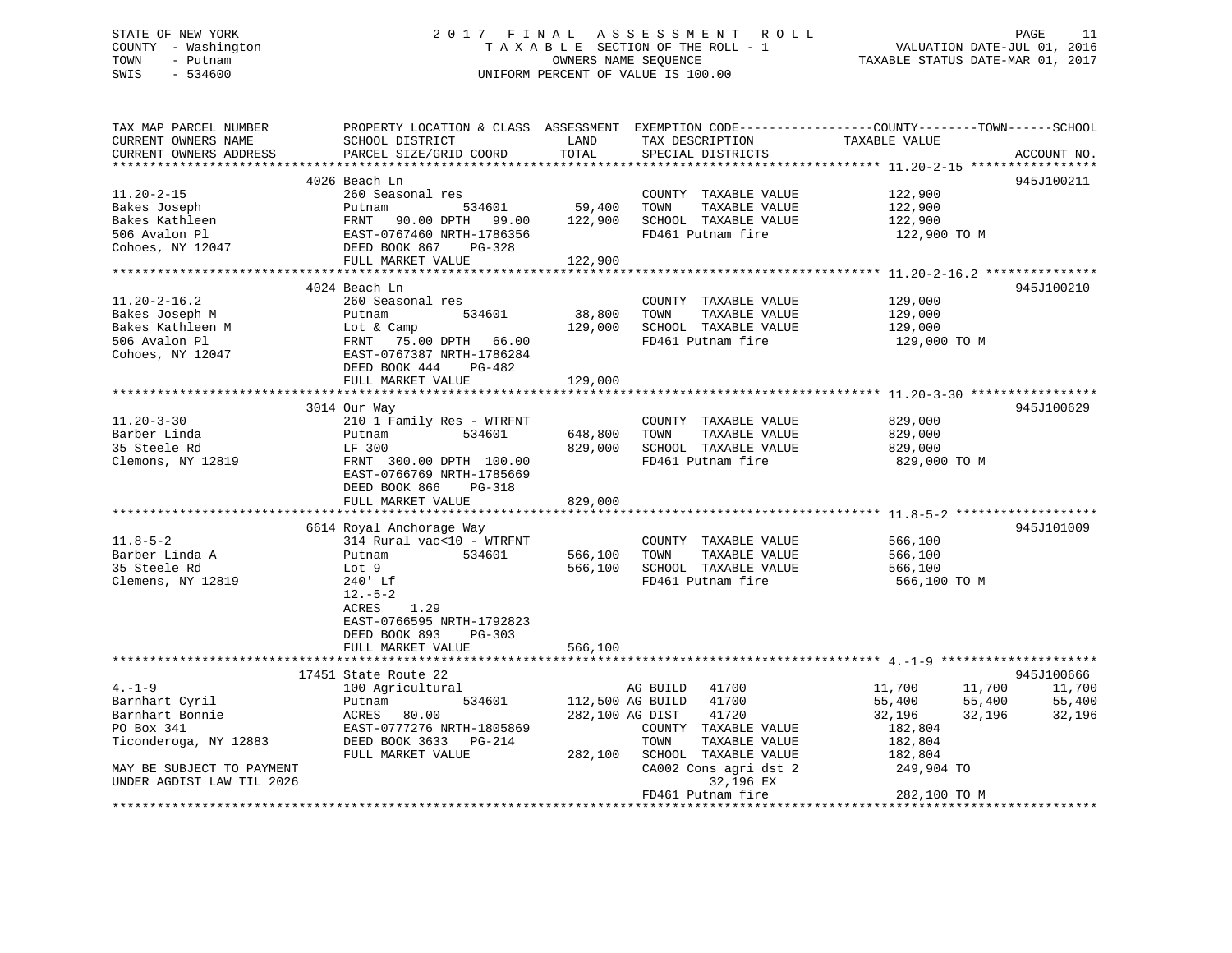### STATE OF NEW YORK 2 0 1 7 F I N A L A S S E S S M E N T R O L L PAGE 12 COUNTY - Washington T A X A B L E SECTION OF THE ROLL - 1 VALUATION DATE-JUL 01, 2016 TOWN - Putnam OWNERS NAME SEQUENCE TAXABLE STATUS DATE-MAR 01, 2017 SWIS - 534600 UNIFORM PERCENT OF VALUE IS 100.00

| TAX MAP PARCEL NUMBER<br>CURRENT OWNERS NAME                                                           | PROPERTY LOCATION & CLASS ASSESSMENT<br>SCHOOL DISTRICT                                                                                                  | LAND               | EXEMPTION CODE-----------------COUNTY-------TOWN------SCHOOL<br>TAX DESCRIPTION            | TAXABLE VALUE                                 |             |
|--------------------------------------------------------------------------------------------------------|----------------------------------------------------------------------------------------------------------------------------------------------------------|--------------------|--------------------------------------------------------------------------------------------|-----------------------------------------------|-------------|
| CURRENT OWNERS ADDRESS                                                                                 | PARCEL SIZE/GRID COORD                                                                                                                                   | TOTAL              | SPECIAL DISTRICTS                                                                          |                                               | ACCOUNT NO. |
|                                                                                                        | 876 Gull Bay Rd                                                                                                                                          |                    |                                                                                            |                                               | 945J100582  |
| $14. - 1 - 7$<br>Barrett Michael Trustee<br>Michael Barrett Trust                                      | 210 1 Family Res - WTRFNT<br>534601<br>Putnam<br>LF 294                                                                                                  | 689,500<br>846,500 | COUNTY TAXABLE VALUE<br>TOWN<br>TAXABLE VALUE<br>SCHOOL TAXABLE VALUE                      | 846,500<br>846,500<br>846,500                 |             |
| 876 Gull Bay Rd<br>Putnam Station, NY 12861                                                            | 1.50<br>ACRES<br>EAST-0763913 NRTH-1777954<br>DEED BOOK 3735 PG-196<br>FULL MARKET VALUE                                                                 | 846,500            | FD461 Putnam fire                                                                          | 846,500 TO M                                  |             |
|                                                                                                        |                                                                                                                                                          |                    |                                                                                            |                                               |             |
|                                                                                                        | State Route 22                                                                                                                                           |                    |                                                                                            |                                               | 945J100042  |
| $18. - 2 - 6$<br>Barrett Wayne G<br>Barrett Elizabeth A<br>14823 State Route 22<br>Whitehall, NY 12887 | 322 Rural vac>10<br>534601<br>Putnam<br>Mt<br>$18. - 1 - 6$<br>ACRES<br>18.60<br>EAST-0775396 NRTH-1774069                                               | 25,200<br>25,200   | COUNTY TAXABLE VALUE<br>TOWN<br>TAXABLE VALUE<br>SCHOOL TAXABLE VALUE<br>FD461 Putnam fire | 25,200<br>25,200<br>25,200<br>25,200 TO M     |             |
|                                                                                                        | DEED BOOK 895<br>$PG-168$<br>FULL MARKET VALUE                                                                                                           | 25,200             |                                                                                            |                                               |             |
|                                                                                                        | 7 White Birch Way                                                                                                                                        |                    |                                                                                            |                                               | 945J100804  |
| $12. - 1 - 8$<br>Barshinger James<br>Barshinger Jody<br>230 Oakwood Dr                                 | 210 1 Family Res<br>Putnam<br>534601<br>FRNT<br>51.00 DPTH 221.00<br>EAST-0767303 NRTH-1791408                                                           | 95,700<br>416,700  | COUNTY TAXABLE VALUE<br>TOWN<br>TAXABLE VALUE<br>SCHOOL TAXABLE VALUE<br>FD461 Putnam fire | 416,700<br>416,700<br>416,700<br>416,700 TO M |             |
| State College, PA 16801                                                                                | DEED BOOK 2334 PG-277                                                                                                                                    |                    |                                                                                            |                                               |             |
|                                                                                                        | FULL MARKET VALUE                                                                                                                                        | 416,700            |                                                                                            |                                               |             |
|                                                                                                        | 35 B Ln                                                                                                                                                  |                    |                                                                                            |                                               | 945J100046  |
| $18. - 2 - 7$<br>Battease Alice -LE-                                                                   | 210 1 Family Res<br>534601<br>Putnam                                                                                                                     | 19,900             | COUNTY TAXABLE VALUE<br>TOWN<br>TAXABLE VALUE                                              | 113,100<br>113,100                            |             |
| Cahill Laurie<br>35 B Ln<br>Putnam Station, NY 12861                                                   | $18. - 1 - 7$<br>2.30 BANK<br>ACRES<br>150<br>EAST-0775300 NRTH-1773714<br>DEED BOOK 3344 PG-42                                                          | 113,100            | SCHOOL TAXABLE VALUE<br>FD461 Putnam fire                                                  | 113,100<br>113,100 TO M                       |             |
|                                                                                                        | FULL MARKET VALUE                                                                                                                                        | 113,100            |                                                                                            |                                               |             |
|                                                                                                        | 6508 Royal Anchorage Way                                                                                                                                 |                    |                                                                                            |                                               | 945J101038  |
| $11.8 - 5 - 12$<br>Baxter Mountain Properties Inc Putnam<br>45 N 2nd St Apt 205<br>Easton, PA 18042    | 210 1 Family Res<br>534601<br>LR's; Lot 14<br>2064/293<br>$12.-5-12$<br>FRNT 110.00 DPTH 125.00<br>EAST-0766882 NRTH-1792267<br>DEED BOOK 3262<br>PG-194 | 205,000<br>420,000 | COUNTY TAXABLE VALUE<br>TOWN<br>TAXABLE VALUE<br>SCHOOL TAXABLE VALUE<br>FD461 Putnam fire | 420,000<br>420,000<br>420,000<br>420,000 TO M |             |
|                                                                                                        | FULL MARKET VALUE                                                                                                                                        | 420,000            |                                                                                            |                                               |             |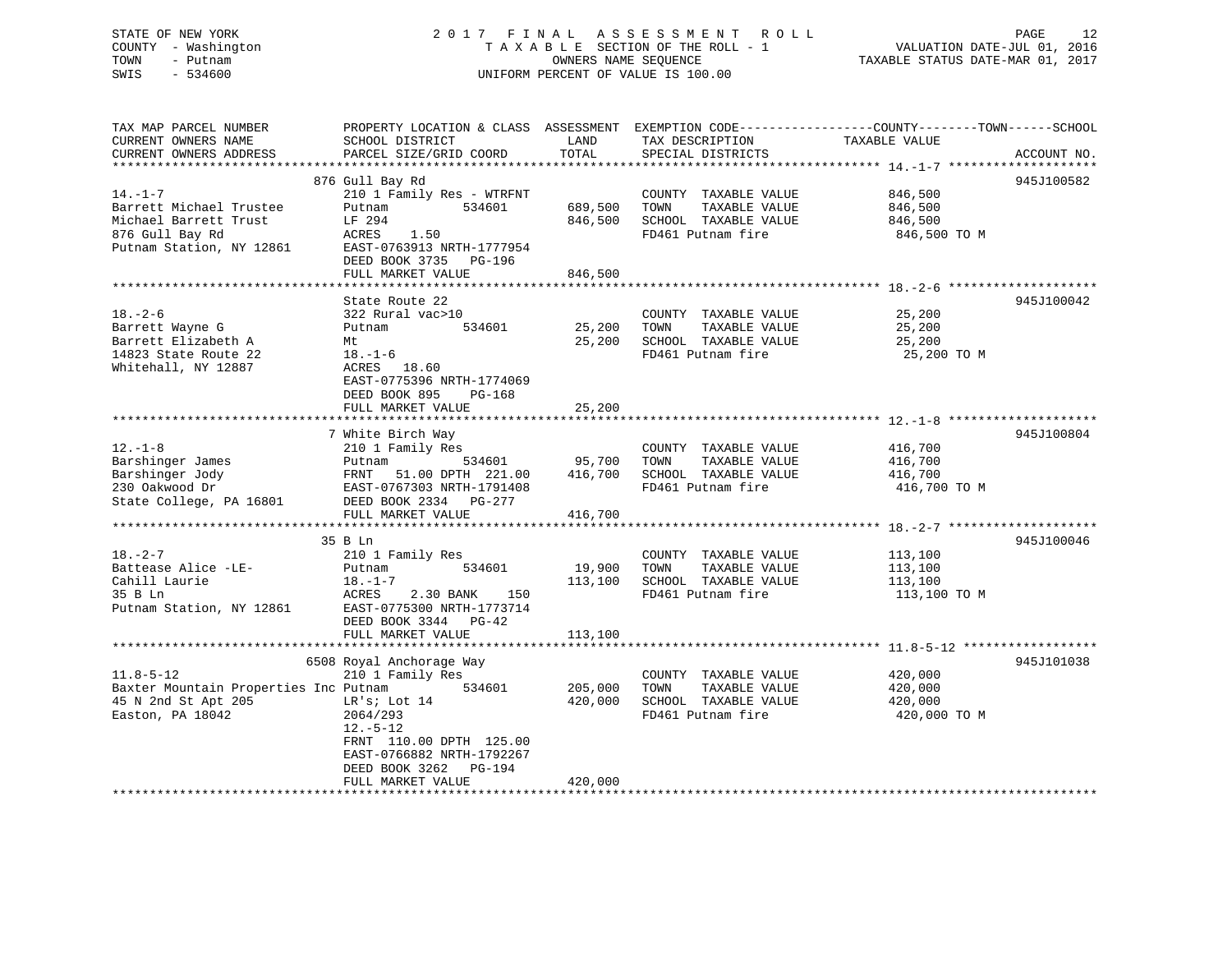| STATE OF NEW YORK<br>COUNTY - Washington<br>TOWN<br>- Putnam<br>SWIS<br>$-534600$                                | 2017 FINAL                                                                                                                                                                                                          | OWNERS NAME SEOUENCE                     | ASSESSMENT<br>R O L L<br>TAXABLE SECTION OF THE ROLL - 1<br>UNIFORM PERCENT OF VALUE IS 100.00                          | VALUATION DATE-JUL 01, 2016<br>TAXABLE STATUS DATE-MAR 01, 2017                        | PAGE<br>13                       |
|------------------------------------------------------------------------------------------------------------------|---------------------------------------------------------------------------------------------------------------------------------------------------------------------------------------------------------------------|------------------------------------------|-------------------------------------------------------------------------------------------------------------------------|----------------------------------------------------------------------------------------|----------------------------------|
| TAX MAP PARCEL NUMBER<br>CURRENT OWNERS NAME<br>CURRENT OWNERS ADDRESS                                           | PROPERTY LOCATION & CLASS ASSESSMENT EXEMPTION CODE----------------COUNTY-------TOWN-----SCHOOL<br>SCHOOL DISTRICT<br>PARCEL SIZE/GRID COORD                                                                        | LAND<br>TOTAL                            | TAX DESCRIPTION<br>SPECIAL DISTRICTS                                                                                    | TAXABLE VALUE                                                                          | ACCOUNT NO.                      |
| **************************<br>$12. - 4 - 34$<br>Bean Sarah<br>Bean Ronald<br>197 Edison Rd<br>Trumball, CT 06611 | 4401 Link Way<br>210 1 Family Res - WTRFNT<br>534601<br>Putnam<br>$138/502:848/28$ Hse undr c<br>LF 312<br>ACRES<br>1.21<br>EAST-0766400 NRTH-1788004<br>DEED BOOK 835<br>PG-301                                    | 545,300<br>750,000                       | TAXABLE VALUE<br>COUNTY<br>TOWN<br>TAXABLE VALUE<br>SCHOOL TAXABLE VALUE<br>FD461 Putnam fire                           | 750,000<br>750,000<br>750,000<br>750,000 TO M                                          | 945J100726                       |
| $12. - 4 - 37$<br>Beatty Vincent<br>425 Overhill Rd<br>South Orange, NJ 07079                                    | FULL MARKET VALUE<br>4425 Link Way<br>260 Seasonal res - WTRFNT<br>Putnam<br>534601<br>Lot 1: ROW $848/28$<br>LF 801<br>ACRES<br>2.24<br>EAST-0766369 NRTH-1788517<br>DEED BOOK 3579<br>PG-139<br>FULL MARKET VALUE | 750,000<br>793,900<br>986,700<br>986,700 | COUNTY TAXABLE VALUE<br>TOWN<br>TAXABLE VALUE<br>SCHOOL TAXABLE VALUE<br>FD461 Putnam fire                              | ********* 12.-4-37 ******************<br>986,700<br>986,700<br>986,700<br>986,700 TO M | 945J100727                       |
|                                                                                                                  |                                                                                                                                                                                                                     |                                          |                                                                                                                         |                                                                                        |                                  |
| $2. -1 - 27.1$<br>Beaudet Gregory A<br>Beaudet Jada M<br>997 County Route 2<br>Putnam, NY 12861                  | 997 County Route 2<br>240 Rural res<br>534601<br>Putnam<br>10.00<br>ACRES<br>EAST-0786486 NRTH-1810132<br>DEED BOOK 3147 PG-34<br>FULL MARKET VALUE                                                                 | 35,000<br>347,100<br>347,100             | <b>BAS STAR</b><br>41854<br>COUNTY TAXABLE VALUE<br>TAXABLE VALUE<br>TOWN<br>SCHOOL TAXABLE VALUE<br>FD461 Putnam fire  | $\mathbf 0$<br>347,100<br>347,100<br>317,100<br>347,100 TO M                           | 945J101028<br>$\Omega$<br>30,000 |
|                                                                                                                  | ***********************                                                                                                                                                                                             | ****************                         |                                                                                                                         | *********** 12. -4-46 ********************                                             |                                  |
| $12. - 4 - 46$<br>Beauman Ronald<br>Beauman Dawn<br>45 Cornell Ln<br>Hicksville, NY 11801                        | 5559 Evergreen Shores Way<br>312 Vac w/imprv - WTRFNT<br>Putnam<br>534601<br>Lot 7 544/146&147; esmt 17<br>LF 125<br>5.10<br>ACRES<br>EAST-0767455 NRTH-1790310<br>DEED BOOK 544<br>$PG-143$<br>FULL MARKET VALUE   | 399,183<br>434,783<br>434,783            | COUNTY TAXABLE VALUE<br>TOWN<br>TAXABLE VALUE<br>SCHOOL TAXABLE VALUE<br>FD461 Putnam fire                              | 434,783<br>434,783<br>434,783<br>434,783 TO M                                          | 945J100906                       |
|                                                                                                                  | ******************************                                                                                                                                                                                      |                                          |                                                                                                                         |                                                                                        |                                  |
| $1.18 - 1 - 2.1$<br>Becker Chyhe E<br>Lay Jean<br>AKA Chyhe Kim<br>131 New Meadows Rd<br>West Bath, ME 04530     | 2106 Black Point Rd<br>260 Seasonal res - WTRFNT<br>Putnam<br>534601<br>708/268<br>70' Lf<br>FRNT 38.00 DPTH 258.00<br>EAST-0772561 NRTH-1811237<br>DEED BOOK 706<br>PG-150<br>FULL MARKET VALUE                    | 351,300<br>375,000<br>375,000            | COUNTY TAXABLE VALUE<br>TOWN<br>TAXABLE VALUE<br>SCHOOL TAXABLE VALUE<br>BP461 Black Pt Sewer Dist<br>FD461 Putnam fire | 375,000<br>375,000<br>375,000<br>$.00$ UN C<br>375,000 TO M                            | 945J100346                       |
|                                                                                                                  |                                                                                                                                                                                                                     |                                          |                                                                                                                         |                                                                                        |                                  |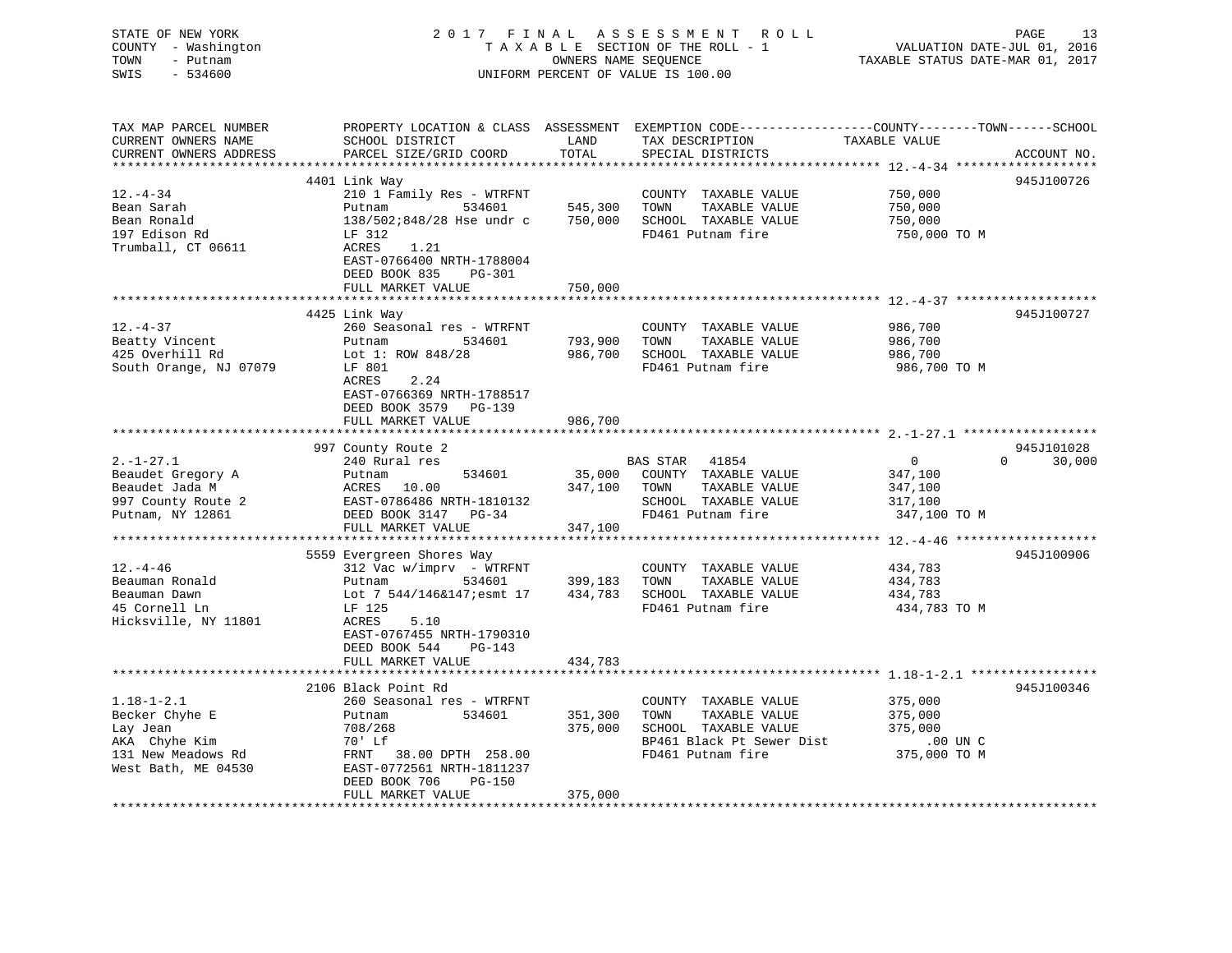### STATE OF NEW YORK 2 0 1 7 F I N A L A S S E S S M E N T R O L L PAGE 14 COUNTY - Washington T A X A B L E SECTION OF THE ROLL - 1 VALUATION DATE-JUL 01, 2016 TOWN - Putnam OWNERS NAME SEQUENCE TAXABLE STATUS DATE-MAR 01, 2017 SWIS - 534600 UNIFORM PERCENT OF VALUE IS 100.00

| TAX MAP PARCEL NUMBER<br>CURRENT OWNERS NAME<br>CURRENT OWNERS ADDRESS                      | PROPERTY LOCATION & CLASS ASSESSMENT EXEMPTION CODE---------------COUNTY-------TOWN-----SCHOOL<br>SCHOOL DISTRICT<br>PARCEL SIZE/GRID COORD | LAND<br>TOTAL                 | TAX DESCRIPTION<br>SPECIAL DISTRICTS                                                                                    | TAXABLE VALUE                                                   | ACCOUNT NO.        |
|---------------------------------------------------------------------------------------------|---------------------------------------------------------------------------------------------------------------------------------------------|-------------------------------|-------------------------------------------------------------------------------------------------------------------------|-----------------------------------------------------------------|--------------------|
|                                                                                             |                                                                                                                                             |                               |                                                                                                                         |                                                                 |                    |
| $8 - 2 - 8$<br>Beebe Richard<br>78 Lillie Ln<br>Putnam Station, NY 12861                    | 78 Lillie Ln<br>210 1 Family Res<br>534601<br>Putnam<br>ACRES<br>1.40<br>EAST-0776774 NRTH-1798509<br>DEED BOOK 3478 PG-62                  | 16,500<br>38,000              | COUNTY TAXABLE VALUE<br>TOWN<br>TAXABLE VALUE<br>SCHOOL TAXABLE VALUE<br>FD461 Putnam fire                              | 38,000<br>38,000<br>38,000<br>38,000 TO M                       | 945J100047         |
|                                                                                             | FULL MARKET VALUE                                                                                                                           | 38,000                        |                                                                                                                         |                                                                 |                    |
| $8. - 2 - 8.1$<br>Beebe Richard H<br>68 Lillie Ln<br>Putnam Station, NY 12861               | 68 Lillie Ln<br>314 Rural vac<10<br>Putnam<br>534601<br>FRNT 129.00 DPTH 205.00<br>EAST-0776743 NRTH-1798715                                | 3,100<br>3,100                | COUNTY TAXABLE VALUE<br>TAXABLE VALUE<br>TOWN<br>SCHOOL TAXABLE VALUE<br>FD461 Putnam fire                              | 3,100<br>3,100<br>3,100<br>3,100 TO M                           | 945J101013         |
|                                                                                             | DEED BOOK 504 PG-795<br>FULL MARKET VALUE                                                                                                   | 3,100                         |                                                                                                                         |                                                                 |                    |
|                                                                                             | 148 Pulpit Point Rd                                                                                                                         |                               |                                                                                                                         |                                                                 | 945J100377         |
| $15. - 1 - 11$<br>Beebe Richard H<br>148 Pulpit Point Rd<br>Putnam Station, NY 12861        | 210 1 Family Res<br>534601<br>Putnam<br>ACRES<br>3.70<br>EAST-0778244 NRTH-1778646<br>DEED BOOK 681<br>PG-46<br>FULL MARKET VALUE           | 24,800<br>149,300 TOWN        | <b>BAS STAR</b><br>41854<br>COUNTY TAXABLE VALUE<br>TAXABLE VALUE<br>SCHOOL TAXABLE VALUE<br>FD461 Putnam fire          | $\overline{0}$<br>149,300<br>149,300<br>119,300<br>149,300 TO M | $\Omega$<br>30,000 |
|                                                                                             |                                                                                                                                             | 149,300                       |                                                                                                                         |                                                                 |                    |
|                                                                                             | 16392 State Route 22                                                                                                                        |                               |                                                                                                                         |                                                                 | 945J100594         |
| $15. - 1 - 6$<br>Beeman Shirley A<br>16392 State Route 22<br>Putnam Station, NY 12861       | 210 1 Family Res<br>Putnam<br>FRNT 300.00 DPTH 140.00<br>EAST-0776665 NRTH-1782627<br>DEED BOOK 463<br>PG-128<br>FULL MARKET VALUE          | 115,000 TOWN<br>115,000       | ENH STAR 41834<br>534601 14,800 COUNTY TAXABLE VALUE<br>TAXABLE VALUE<br>SCHOOL TAXABLE VALUE<br>FD461 Putnam fire      | $\overline{0}$<br>115,000<br>115,000<br>49,500<br>115,000 TO M  | $\Omega$<br>65,500 |
|                                                                                             |                                                                                                                                             |                               |                                                                                                                         |                                                                 |                    |
| $7.12 - 2 - 1$<br>Beigel Peter A<br>Beigel Leona A<br>3 Benjamen Ln<br>Albany, NY 12205     | Shadyside Way<br>314 Rural vac<10<br>534601<br>Putnam<br>FRNT 163.00 DPTH 224.00<br>EAST-0768435 NRTH-1797218<br>DEED BOOK 463<br>PG-270    | 40,300<br>40,300              | COUNTY TAXABLE VALUE<br>TOWN<br>TAXABLE VALUE<br>SCHOOL TAXABLE VALUE<br>FD461 Putnam fire                              | 40,300<br>40,300<br>40,300<br>40,300 TO M                       | 945J100911         |
|                                                                                             | FULL MARKET VALUE                                                                                                                           | 40,300                        |                                                                                                                         |                                                                 |                    |
|                                                                                             | 2081 Black Point Rd                                                                                                                         |                               |                                                                                                                         |                                                                 | 945J100483         |
| $1.14 - 1 - 7$<br>Bence Lake Properties LLC<br>2070 Black Point Rd<br>Ticonderoga, NY 12883 | 210 1 Family Res<br>534601<br>Putnam<br>2.42<br>ACRES<br>EAST-0773226 NRTH-1811480<br>DEED BOOK 3377 PG-93<br>FULL MARKET VALUE             | 129,200<br>284,400<br>284,400 | COUNTY TAXABLE VALUE<br>TOWN<br>TAXABLE VALUE<br>SCHOOL TAXABLE VALUE<br>BP461 Black Pt Sewer Dist<br>FD461 Putnam fire | 284,400<br>284,400<br>284,400<br>$.00$ UN $C$<br>284,400 TO M   |                    |
|                                                                                             |                                                                                                                                             |                               |                                                                                                                         |                                                                 |                    |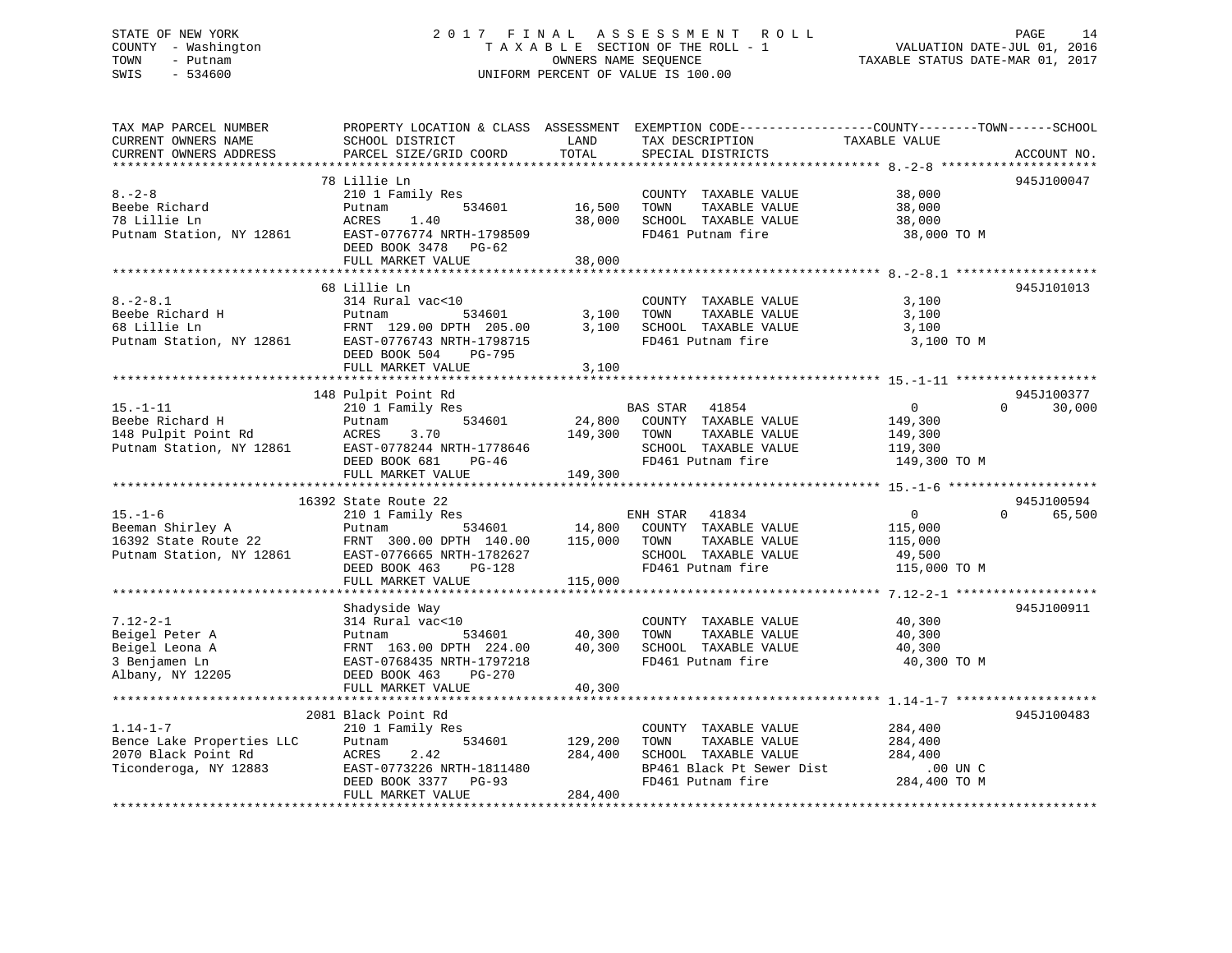### STATE OF NEW YORK 2 0 1 7 F I N A L A S S E S S M E N T R O L L PAGE 15 COUNTY - Washington T A X A B L E SECTION OF THE ROLL - 1 VALUATION DATE-JUL 01, 2016 TOWN - Putnam OWNERS NAME SEQUENCE TAXABLE STATUS DATE-MAR 01, 2017 SWIS - 534600 UNIFORM PERCENT OF VALUE IS 100.00

| TAX MAP PARCEL NUMBER<br>CURRENT OWNERS NAME<br>CURRENT OWNERS ADDRESS | PROPERTY LOCATION & CLASS ASSESSMENT<br>SCHOOL DISTRICT<br>PARCEL SIZE/GRID COORD | LAND<br>TOTAL      | EXEMPTION CODE-----------------COUNTY-------TOWN------SCHOOL<br>TAX DESCRIPTION<br>SPECIAL DISTRICTS | TAXABLE VALUE      |          | ACCOUNT NO. |
|------------------------------------------------------------------------|-----------------------------------------------------------------------------------|--------------------|------------------------------------------------------------------------------------------------------|--------------------|----------|-------------|
|                                                                        |                                                                                   |                    |                                                                                                      |                    |          |             |
|                                                                        | 2070 Black Point Rd                                                               |                    |                                                                                                      |                    |          | 945J100054  |
| $1.14 - 1 - 16$                                                        | 210 1 Family Res - WTRFNT                                                         |                    | BAS STAR 41854                                                                                       | $\overline{0}$     | $\Omega$ | 30,000      |
| Bence Lake Properties LLC<br>2070 Black Point Rd                       | 534601<br>Putnam<br>LF 84'                                                        | 425,400<br>712,000 | COUNTY TAXABLE VALUE<br>TAXABLE VALUE<br>TOWN                                                        | 712,000<br>712,000 |          |             |
| Ticonderoga, NY 12883                                                  | FRNT 100.00 DPTH 238.00                                                           |                    | SCHOOL TAXABLE VALUE                                                                                 | 682,000            |          |             |
|                                                                        | EAST-0772990 NRTH-1811935                                                         |                    | BP461 Black Pt Sewer Dist                                                                            | $.00$ UN C         |          |             |
|                                                                        | DEED BOOK 3377 PG-84                                                              |                    | FD461 Putnam fire                                                                                    | 712,000 TO M       |          |             |
|                                                                        | FULL MARKET VALUE                                                                 | 712,000            |                                                                                                      |                    |          |             |
|                                                                        |                                                                                   |                    |                                                                                                      |                    |          |             |
|                                                                        | 17462 State Route 22                                                              |                    |                                                                                                      |                    |          | 945J100972  |
| $5. - 1 - 1.3$                                                         | 242 Rurl res&rec                                                                  |                    | COUNTY TAXABLE VALUE                                                                                 | 157,400            |          |             |
| Bennett Jason                                                          | 534601<br>Putnam                                                                  | 37,900             | TOWN<br>TAXABLE VALUE                                                                                | 157,400            |          |             |
| 175 The Portage                                                        | ACRES 12.90                                                                       | 157,400            | SCHOOL TAXABLE VALUE                                                                                 | 157,400            |          |             |
| Ticonderoga, NY 12883                                                  | EAST-0779166 NRTH-1803326                                                         |                    | FD461 Putnam fire                                                                                    | 157,400 TO M       |          |             |
|                                                                        | DEED BOOK 3646 PG-28                                                              |                    |                                                                                                      |                    |          |             |
|                                                                        | FULL MARKET VALUE                                                                 | 157,400            |                                                                                                      |                    |          |             |
|                                                                        |                                                                                   |                    |                                                                                                      |                    |          |             |
|                                                                        | 526 Liddle-Harris Rd                                                              |                    |                                                                                                      |                    |          | 945J101081  |
| $8. - 2 - 4.12$                                                        | 210 1 Family Res                                                                  |                    | VET COM CT 41131                                                                                     | 30,425             | 20,000   | $\Omega$    |
| Bennett Jeffrey                                                        | 534601<br>Putnam                                                                  |                    | 32,300 BAS STAR 41854                                                                                | $\overline{0}$     | $\Omega$ | 30,000      |
| Bennett Karen                                                          | Lot 6                                                                             | 121,700            | COUNTY TAXABLE VALUE                                                                                 | 91,275             |          |             |
| 526 Liddle-Harris Rd                                                   | 7.32<br>ACRES                                                                     |                    | TOWN<br>TAXABLE VALUE                                                                                | 101,700            |          |             |
| Putnam Station, NY 12861                                               | EAST-0775585 NRTH-1796866                                                         |                    | SCHOOL TAXABLE VALUE                                                                                 | 91,700             |          |             |
|                                                                        | DEED BOOK 739 PG-257                                                              |                    | FD461 Putnam fire                                                                                    | 121,700 TO M       |          |             |
|                                                                        | FULL MARKET VALUE                                                                 | 121,700            |                                                                                                      |                    |          |             |
|                                                                        |                                                                                   |                    |                                                                                                      |                    |          |             |
|                                                                        | 56 Lillie Ln                                                                      |                    |                                                                                                      | $\Omega$           | $\Omega$ | 945J100391  |
| $8. - 2 - 5.10$<br>Bennett Mitchell                                    | 210 1 Family Res<br>534601<br>Putnam                                              | 33,500             | BAS STAR 41854<br>COUNTY TAXABLE VALUE                                                               | 167,600            |          | 30,000      |
| Bennett Julie                                                          | $639/158 + 164$                                                                   | 167,600            | TOWN<br>TAXABLE VALUE                                                                                | 167,600            |          |             |
| 56 Lillie Ln                                                           | Sub Lot 10                                                                        |                    | SCHOOL TAXABLE VALUE                                                                                 | 137,600            |          |             |
| Putnam, NY 12861                                                       | 8.50<br>ACRES                                                                     |                    | FD461 Putnam fire                                                                                    | 167,600 TO M       |          |             |
|                                                                        | EAST-0776491 NRTH-1798687                                                         |                    |                                                                                                      |                    |          |             |
|                                                                        | DEED BOOK 800<br>$PG-205$                                                         |                    |                                                                                                      |                    |          |             |
|                                                                        | FULL MARKET VALUE                                                                 | 167,600            |                                                                                                      |                    |          |             |
|                                                                        |                                                                                   |                    |                                                                                                      |                    |          |             |
|                                                                        | 382 Peterson Rd                                                                   |                    |                                                                                                      |                    |          | 945J100708  |
| $12. - 2 - 4$                                                          | 322 Rural vac>10                                                                  |                    | COUNTY TAXABLE VALUE                                                                                 | 70,000             |          |             |
| Bergeron James L                                                       | 534601<br>Putnam                                                                  | 70,000             | TOWN<br>TAXABLE VALUE                                                                                | 70,000             |          |             |
| 382 Peterson Rd                                                        | deeded ROW                                                                        | 70,000             | SCHOOL TAXABLE VALUE                                                                                 | 70,000             |          |             |
| Putnam Station, NY 12861                                               | stg bldg & 270                                                                    |                    | FD461 Putnam fire                                                                                    | 70,000 TO M        |          |             |
|                                                                        | ACRES 65.00                                                                       |                    |                                                                                                      |                    |          |             |
|                                                                        | EAST-0779647 NRTH-1791199                                                         |                    |                                                                                                      |                    |          |             |
|                                                                        | DEED BOOK 865<br>$PG-87$                                                          |                    |                                                                                                      |                    |          |             |
|                                                                        | FULL MARKET VALUE                                                                 | 70,000             |                                                                                                      |                    |          |             |
|                                                                        |                                                                                   |                    |                                                                                                      |                    |          |             |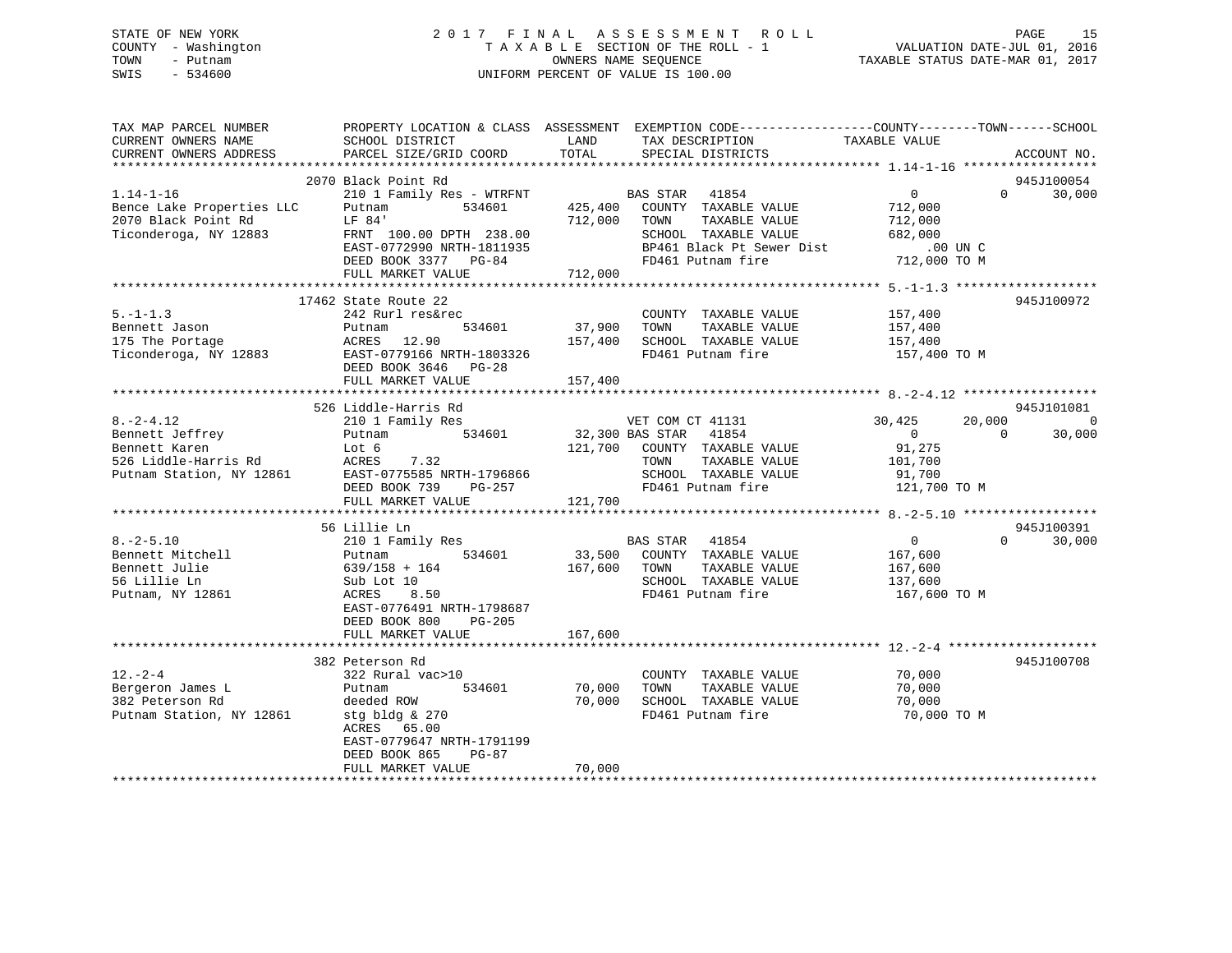### STATE OF NEW YORK 2 0 1 7 F I N A L A S S E S S M E N T R O L L PAGE 16 COUNTY - Washington T A X A B L E SECTION OF THE ROLL - 1 VALUATION DATE-JUL 01, 2016 TOWN - Putnam OWNERS NAME SEQUENCE TAXABLE STATUS DATE-MAR 01, 2017 SWIS - 534600 UNIFORM PERCENT OF VALUE IS 100.00

| TAX MAP PARCEL NUMBER<br>CURRENT OWNERS NAME<br>CURRENT OWNERS ADDRESS                                                                                                                             | PROPERTY LOCATION & CLASS ASSESSMENT EXEMPTION CODE---------------COUNTY-------TOWN-----SCHOOL<br>SCHOOL DISTRICT<br>PARCEL SIZE/GRID COORD TOTAL SPECIAL DISTRICTS                                                        |         | LAND TAX DESCRIPTION                      | TAXABLE VALUE           | ACCOUNT NO.              |
|----------------------------------------------------------------------------------------------------------------------------------------------------------------------------------------------------|----------------------------------------------------------------------------------------------------------------------------------------------------------------------------------------------------------------------------|---------|-------------------------------------------|-------------------------|--------------------------|
|                                                                                                                                                                                                    |                                                                                                                                                                                                                            |         |                                           |                         |                          |
|                                                                                                                                                                                                    | 24 Lape Ln                                                                                                                                                                                                                 |         |                                           |                         | 945J100374               |
| $9. - 1 - 14$                                                                                                                                                                                      | 242 Rurl res&rec                                                                                                                                                                                                           |         | COUNTY TAXABLE VALUE 248,500              |                         |                          |
|                                                                                                                                                                                                    |                                                                                                                                                                                                                            |         | TAXABLE VALUE                             | 248,500                 |                          |
|                                                                                                                                                                                                    |                                                                                                                                                                                                                            |         |                                           |                         |                          |
|                                                                                                                                                                                                    |                                                                                                                                                                                                                            |         | CA002 Cons agri dst 2 248,500 TO          |                         |                          |
| 9.-1-14 242 Rurl res&rec<br>Bertrand Michael Trustee Putnam 534601 141,800<br>Bertrand Irrev Trust Jane House & Lot 248,500<br>1 Jeff Ln ACRES 107.20<br>Derry, NH 03038 EAST-0787518 NRTH-1795521 |                                                                                                                                                                                                                            |         | FD461 Putnam fire                         | 248,500 TO M            |                          |
|                                                                                                                                                                                                    | DEED BOOK 3344 PG-286                                                                                                                                                                                                      |         |                                           |                         |                          |
|                                                                                                                                                                                                    |                                                                                                                                                                                                                            |         |                                           |                         |                          |
|                                                                                                                                                                                                    |                                                                                                                                                                                                                            |         |                                           |                         |                          |
|                                                                                                                                                                                                    | 224 County Route 2                                                                                                                                                                                                         |         |                                           |                         | 945L100060               |
|                                                                                                                                                                                                    |                                                                                                                                                                                                                            |         |                                           |                         | 65,500<br>$\Omega$       |
|                                                                                                                                                                                                    | $\begin{tabular}{lcccccc} 242\ &\text{Rurl} & \text{res\&rec} & \text{ENH} & \text{STAR} & \text{41834} & \text{0} \\ \text{Putnam} & 534601 & 60,000 & \text{COUNTY} & \text{TAXABLE VALUE} & 161,800 \end{tabular}$      |         |                                           |                         |                          |
|                                                                                                                                                                                                    |                                                                                                                                                                                                                            |         |                                           |                         |                          |
|                                                                                                                                                                                                    |                                                                                                                                                                                                                            |         |                                           |                         |                          |
|                                                                                                                                                                                                    |                                                                                                                                                                                                                            |         |                                           |                         |                          |
|                                                                                                                                                                                                    |                                                                                                                                                                                                                            |         |                                           |                         |                          |
|                                                                                                                                                                                                    |                                                                                                                                                                                                                            |         |                                           |                         |                          |
|                                                                                                                                                                                                    |                                                                                                                                                                                                                            |         |                                           |                         |                          |
|                                                                                                                                                                                                    |                                                                                                                                                                                                                            |         |                                           |                         |                          |
|                                                                                                                                                                                                    |                                                                                                                                                                                                                            |         |                                           |                         |                          |
|                                                                                                                                                                                                    |                                                                                                                                                                                                                            |         |                                           |                         |                          |
|                                                                                                                                                                                                    |                                                                                                                                                                                                                            |         |                                           | 49,100 TO M             |                          |
|                                                                                                                                                                                                    |                                                                                                                                                                                                                            |         |                                           |                         |                          |
|                                                                                                                                                                                                    |                                                                                                                                                                                                                            |         |                                           |                         |                          |
|                                                                                                                                                                                                    |                                                                                                                                                                                                                            |         |                                           |                         |                          |
|                                                                                                                                                                                                    | 17514 State Route 22                                                                                                                                                                                                       |         |                                           |                         | 945J101048               |
| $5. -1 - 1.4$                                                                                                                                                                                      | $\begin{tabular}{lcccccc} 242 \hspace{0.1cm}Rurl \hspace{0.1cm}res\&rec & \hspace{0.1cm} \text{BAS STAR} & 41854 & 0 \\ \text{Putnam} & 534601 & 41,100 & \text{COUNTY} & \text{TAXABLE VALUE} & 195,400 \\ \end{tabular}$ |         |                                           | $\overline{0}$          | $\Omega$<br>30,000       |
|                                                                                                                                                                                                    |                                                                                                                                                                                                                            |         |                                           |                         |                          |
|                                                                                                                                                                                                    |                                                                                                                                                                                                                            |         |                                           | TAXABLE VALUE 195,400   |                          |
|                                                                                                                                                                                                    |                                                                                                                                                                                                                            |         |                                           |                         |                          |
|                                                                                                                                                                                                    |                                                                                                                                                                                                                            |         | SCHOOL TAXABLE VALUE<br>FD461 Putnam fire | 165,400<br>195,400 TO M |                          |
|                                                                                                                                                                                                    | FULL MARKET VALUE                                                                                                                                                                                                          | 195,400 |                                           |                         |                          |
|                                                                                                                                                                                                    |                                                                                                                                                                                                                            |         |                                           |                         |                          |
|                                                                                                                                                                                                    | 17498 State Route 22 36 PCT OF VALUE USED FOR EXEMPTION PURPOSES                                                                                                                                                           |         |                                           |                         | 945J100061               |
| $5. - 1 - 1.1$                                                                                                                                                                                     | 241 Rural res&ag                                                                                                                                                                                                           |         |                                           | $0 \t 21,983$           | $\overline{\phantom{0}}$ |
|                                                                                                                                                                                                    |                                                                                                                                                                                                                            |         |                                           |                         | 73,278<br>$\overline{0}$ |
|                                                                                                                                                                                                    |                                                                                                                                                                                                                            |         |                                           | $73,278$<br>0           | $\Omega$<br>65,500       |
|                                                                                                                                                                                                    |                                                                                                                                                                                                                            |         |                                           |                         |                          |
|                                                                                                                                                                                                    |                                                                                                                                                                                                                            |         |                                           |                         |                          |
|                                                                                                                                                                                                    |                                                                                                                                                                                                                            |         |                                           |                         |                          |
|                                                                                                                                                                                                    |                                                                                                                                                                                                                            |         | FD461 Putnam fire                         | 407,100 TO M            |                          |
|                                                                                                                                                                                                    |                                                                                                                                                                                                                            |         |                                           |                         |                          |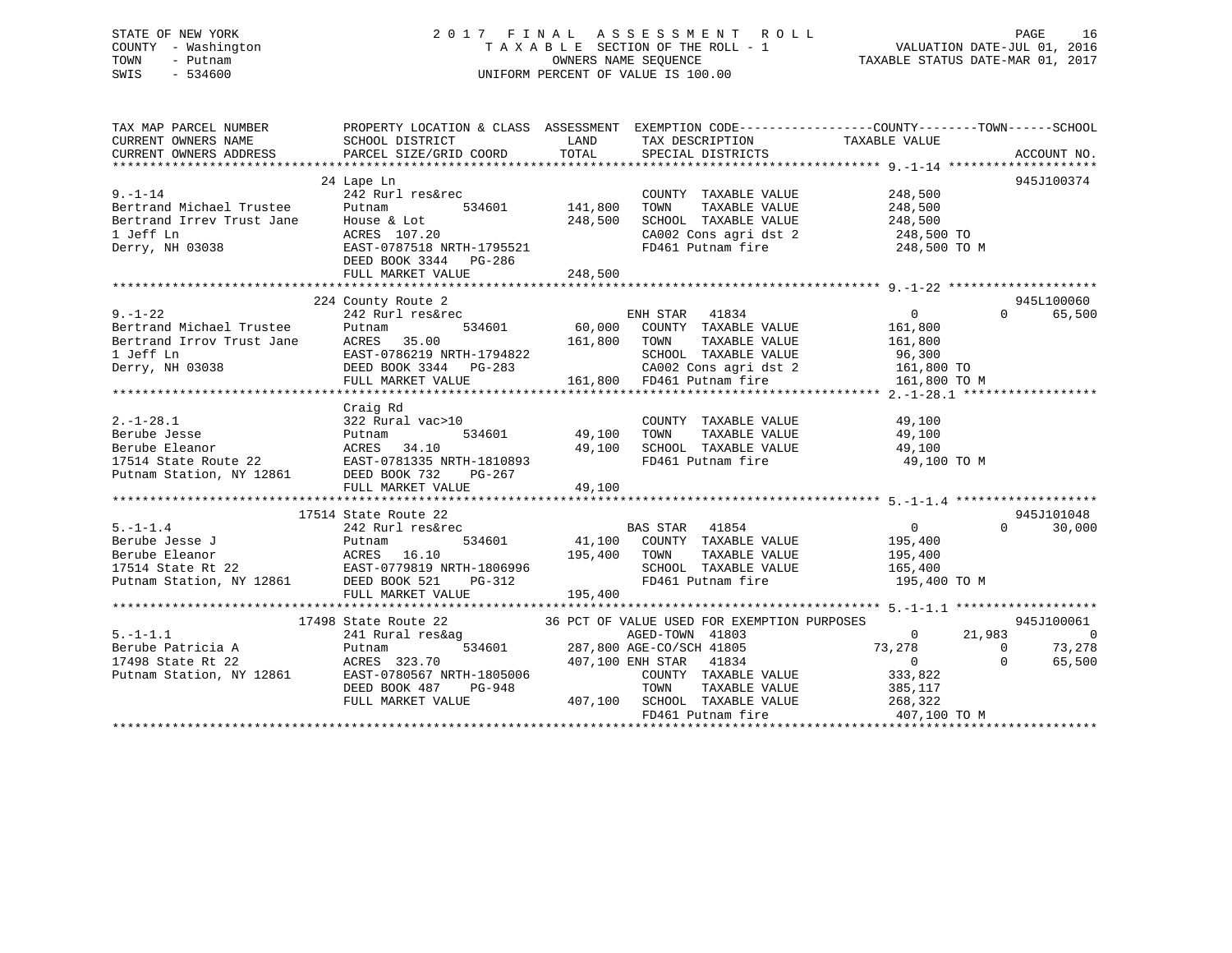### STATE OF NEW YORK 2 0 1 7 F I N A L A S S E S S M E N T R O L L PAGE 17 COUNTY - Washington T A X A B L E SECTION OF THE ROLL - 1 VALUATION DATE-JUL 01, 2016 TOWN - Putnam OWNERS NAME SEQUENCE TAXABLE STATUS DATE-MAR 01, 2017 SWIS - 534600 UNIFORM PERCENT OF VALUE IS 100.00

| TAX MAP PARCEL NUMBER<br>CURRENT OWNERS NAME<br>CURRENT OWNERS ADDRESS                               | SCHOOL DISTRICT<br>PARCEL SIZE/GRID COORD                                                                                                                                                                  | LAND<br>TOTAL                 | PROPERTY LOCATION & CLASS ASSESSMENT EXEMPTION CODE---------------COUNTY-------TOWN-----SCHOOL<br>TAX DESCRIPTION<br>SPECIAL DISTRICTS                  | TAXABLE VALUE                                                     | ACCOUNT NO.                      |
|------------------------------------------------------------------------------------------------------|------------------------------------------------------------------------------------------------------------------------------------------------------------------------------------------------------------|-------------------------------|---------------------------------------------------------------------------------------------------------------------------------------------------------|-------------------------------------------------------------------|----------------------------------|
| $8. - 2 - 5.1$<br>Bessette George<br>Bessette Debra<br>Putnam Station, NY 12861                      | 108 County Route 1<br>242 Rurl res&rec 634601 BAS STAR 41854<br>Putnam 534601 46,000 COUNTY TAXABLE VALUE<br>EAST-0775737 NRTH-1800572<br>DEED BOOK 726 PG-300                                             | 120,700 TOWN                  | TAXABLE VALUE<br>SCHOOL TAXABLE VALUE<br>FD461 Putnam fire                                                                                              | $\overline{0}$<br>120,700<br>120,700<br>90,700<br>120,700 TO M    | 945J100391<br>$\Omega$<br>30,000 |
| $16. - 1 - 16.3$<br>Bezio Ricky<br>Bezio Lori L<br>110 Lake Rd                                       | 110 Lake Rd<br>House Under Construction 184,900 TOWN<br>9.00<br>ACRES<br>Putnam Station, NY 12861 EAST-0779308 NRTH-1781908<br>DEED BOOK 643<br>PG-15<br>FULL MARKET VALUE                                 | 184,900                       | TAXABLE VALUE<br>SCHOOL TAXABLE VALUE<br>FD461 Putnam fire                                                                                              | $\overline{0}$<br>184,900<br>184,900<br>154,900<br>184,900 TO M   | 945J101069<br>30,000<br>$\Omega$ |
| $9. - 1 - 12$<br>Bisonette Wayne K<br>Putnam Station, NY 12861                                       | 306 Hutton Square Rd<br>210 1 Family Res<br>Putnam<br>House Garage & Lot 62,200 TOWN<br>FRNT 100.00 DPTH 190.00 62,200 SCHOOL<br>EAST-0790301 NRTH-1794728<br>DEED BOOK 504<br>PG-521<br>FULL MARKET VALUE | 62,200                        | BAS STAR 41854<br>534601 10,900 COUNTY TAXABLE VALUE<br>TAXABLE VALUE<br>SCHOOL TAXABLE VALUE<br>FD461 Putnam fire                                      | $\overline{0}$<br>62,200<br>$62, 200$<br>$32, 200$<br>62,200 TO M | 945J100077<br>$\Omega$<br>30,000 |
| $4. - 1 - 4$<br>Black Point LLC<br>919 West Adams<br>Kirkwood, MO 63122                              | Black Point Rd<br>910 Priv forest<br>534601<br>Putnam<br>9.50<br>ACRES 9.50 4,800<br>EAST-0770125 NRTH-1807279 9<br>DEED BOOK 3514 PG-137<br>FULL MARKET VALUE                                             | 4,800 TOWN<br>4,800<br>4,800  | COUNTY TAXABLE VALUE<br>TOWN      TAXABLE VALUE<br>SCHOOL TAXABLE VALUE $4,800$<br>BP461 Black Pt Sewer Dist .00 UN C<br>FD461 Putnam fire $4,800$ TO M | 4,800<br>4,800                                                    | 945J100600                       |
| $4.5 - 1 - 22$<br>Black Point LLC<br>Attn: Donald R Oliver<br>919 W Adams<br>Kirkwood, MO 63122-3801 | 2300 Black Point Rd<br>210 1 Family Res - WTRFNT<br>534601<br>Putnam<br>LF 50<br>ACRES<br>2.10<br>EAST-0770040 NRTH-1807534<br>DEED BOOK 891<br>PG-273<br>FULL MARKET VALUE                                | 470,100<br>748,400<br>748,400 | COUNTY TAXABLE VALUE<br>TOWN<br>TAXABLE VALUE<br>SCHOOL TAXABLE VALUE<br>BP461 Black Pt Sewer Dist .00 UN C<br>FD461 Putnam fire                        | 748,400<br>748,400<br>748,400<br>748,400 TO M                     | 945J100850                       |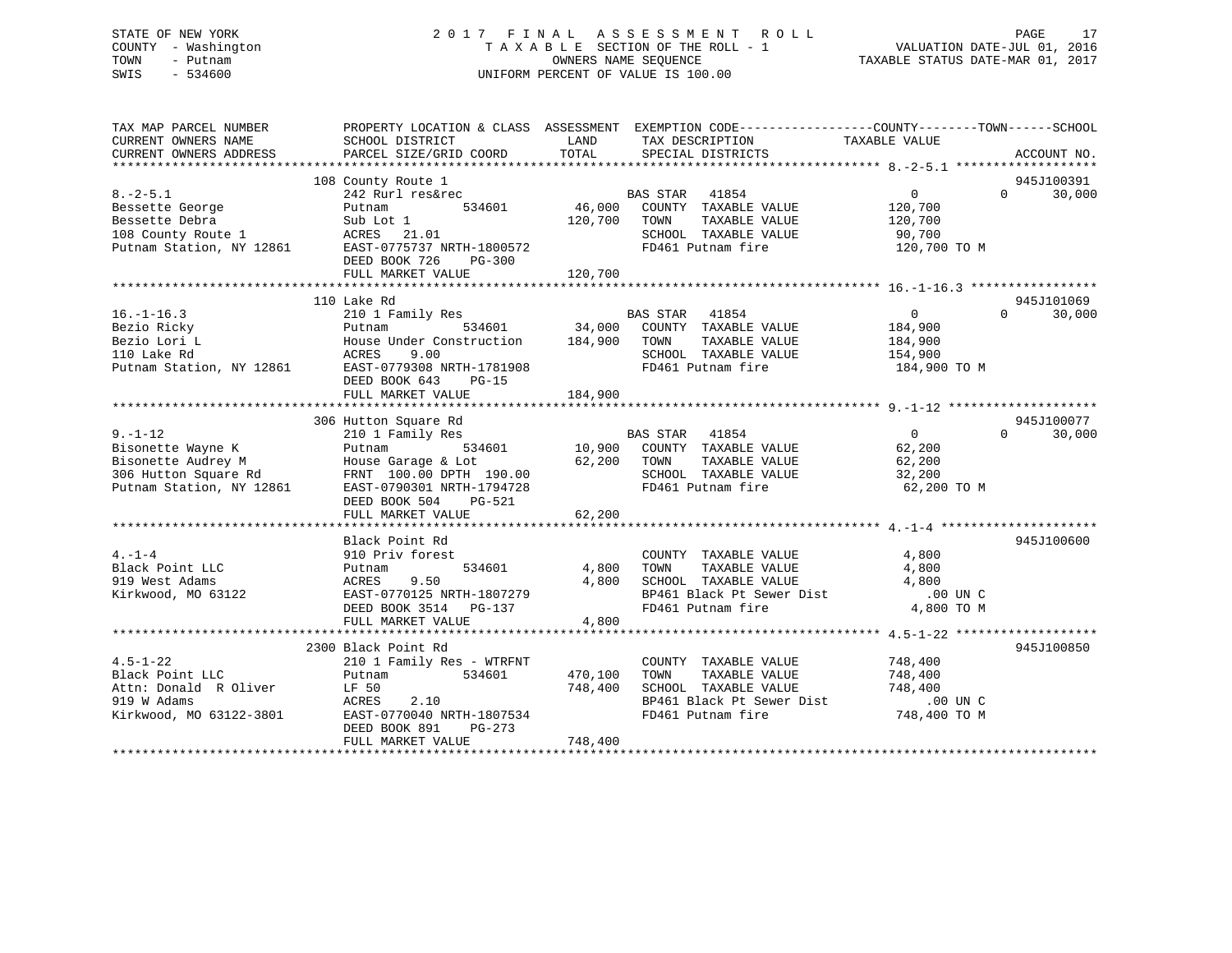### STATE OF NEW YORK 2 0 1 7 F I N A L A S S E S S M E N T R O L L PAGE 18 COUNTY - Washington T A X A B L E SECTION OF THE ROLL - 1 VALUATION DATE-JUL 01, 2016 TOWN - Putnam OWNERS NAME SEQUENCE TAXABLE STATUS DATE-MAR 01, 2017 SWIS - 534600 UNIFORM PERCENT OF VALUE IS 100.00

| TAX MAP PARCEL NUMBER      |                                                   |         | PROPERTY LOCATION & CLASS ASSESSMENT EXEMPTION CODE---------------COUNTY-------TOWN------SCHOOL |                |                    |
|----------------------------|---------------------------------------------------|---------|-------------------------------------------------------------------------------------------------|----------------|--------------------|
| CURRENT OWNERS NAME        | SCHOOL DISTRICT                                   | LAND    | TAX DESCRIPTION                                                                                 | TAXABLE VALUE  |                    |
| CURRENT OWNERS ADDRESS     | PARCEL SIZE/GRID COORD                            | TOTAL   | SPECIAL DISTRICTS                                                                               |                | ACCOUNT NO.        |
|                            |                                                   |         |                                                                                                 |                |                    |
|                            | Black Point Way                                   |         |                                                                                                 |                | 945J100100         |
| $4. -1 - 38$               | 314 Rural vac<10 - WTRFNT                         |         | COUNTY TAXABLE VALUE                                                                            | 272,100        |                    |
| Blackpoint LLC             | Putnam<br>534601                                  | 272,100 | TOWN<br>TAXABLE VALUE                                                                           | 272,100        |                    |
| 18 Saddlebrook Dr          | $110'$ Lf                                         | 272,100 | SCHOOL TAXABLE VALUE                                                                            | 272,100        |                    |
| Saratoga Springs, NY 12866 | FRNT 110.00 DPTH 350.00                           |         | BP461 Black Pt Sewer Dist                                                                       | $.00$ UN $C$   |                    |
|                            | EAST-0767750 NRTH-1805530                         |         | FD461 Putnam fire                                                                               | 272,100 TO M   |                    |
|                            | DEED BOOK 830<br>PG-264                           |         |                                                                                                 |                |                    |
|                            | FULL MARKET VALUE                                 | 272,100 |                                                                                                 |                |                    |
|                            |                                                   |         |                                                                                                 |                |                    |
|                            | 76 Liddle-Harris Rd                               |         |                                                                                                 |                | 945J100696         |
| $12.-3-5$                  | 210 1 Family Res                                  |         | BAS STAR 41854                                                                                  | $\overline{0}$ | $\Omega$<br>30,000 |
| Blood Kristie L            | 534601<br>Putnam                                  | 31,900  | COUNTY TAXABLE VALUE                                                                            | 169,300        |                    |
| Blood Susan C              | 6.90<br>ACRES                                     | 169,300 | TAXABLE VALUE<br>TOWN                                                                           | 169,300        |                    |
| 76 Liddle-Harris Rd        |                                                   |         | SCHOOL TAXABLE VALUE                                                                            | 139,300        |                    |
| Putnam, NY 12861           | EAST-0775660 NRTH-1786547<br>DEED BOOK 904 PG-128 |         | FD461 Putnam fire                                                                               | 169,300 TO M   |                    |
|                            | FULL MARKET VALUE                                 | 169,300 |                                                                                                 |                |                    |
|                            |                                                   |         |                                                                                                 |                |                    |
|                            | 106 County Route 2                                |         |                                                                                                 |                | 945J100079         |
| $13. - 2 - 26$             | 210 1 Family Res                                  |         | COUNTY TAXABLE VALUE                                                                            | 65,000         |                    |
| Blood Rose M               | 534601<br>Putnam                                  | 11,200  | TOWN<br>TAXABLE VALUE                                                                           | 65,000         |                    |
| County Route 2             | FRNT 49.00 DPTH 225.00                            | 65,000  | SCHOOL TAXABLE VALUE                                                                            | 65,000         |                    |
| PO Box 106                 | EAST-0783843 NRTH-1791947                         |         | FD461 Putnam fire                                                                               | 65,000 TO M    |                    |
| Putnam Sta, NY 12861       | DEED BOOK 522<br>$PG-1$                           |         |                                                                                                 |                |                    |
|                            | FULL MARKET VALUE                                 | 65,000  |                                                                                                 |                |                    |
|                            |                                                   |         |                                                                                                 |                |                    |
|                            | Ferry Ln                                          |         |                                                                                                 |                | 945J101026         |
| $2. -1 - 24.2$             | 314 Rural vac<10 - WTRFNT                         |         | COUNTY TAXABLE VALUE                                                                            | 10,300         |                    |
| Blood Willard Joseph       | 534601<br>Putnam                                  | 10,300  | TOWN<br>TAXABLE VALUE                                                                           | 10,300         |                    |
| 6 Pico Rd                  | LF 200                                            | 10,300  | SCHOOL TAXABLE VALUE                                                                            | 10,300         |                    |
| Clifton Park, NY 12065     | FRNT 250.00 DPTH 90.00                            |         | FD461 Putnam fire                                                                               | 10,300 TO M    |                    |
|                            | ACRES<br>0.53                                     |         |                                                                                                 |                |                    |
|                            | EAST-0787884 NRTH-1811894                         |         |                                                                                                 |                |                    |
|                            | DEED BOOK 2070 PG-220                             |         |                                                                                                 |                |                    |
|                            | FULL MARKET VALUE                                 | 10,300  |                                                                                                 |                |                    |
|                            |                                                   |         |                                                                                                 |                |                    |
|                            | 17771 State Route 22                              |         |                                                                                                 |                | 945J100080         |
| $1. - 1 - 3$               | 240 Rural res                                     |         | BAS STAR 41854                                                                                  | $\overline{0}$ | $\Omega$<br>30,000 |
| Blood William              | 534601<br>Putnam                                  | 96,800  | COUNTY TAXABLE VALUE                                                                            | 178,500        |                    |
| Blood Susan                | ACRES 71.80                                       | 178,500 | TOWN<br>TAXABLE VALUE                                                                           | 178,500        |                    |
| 17771 State Rt 22          | EAST-0779686 NRTH-1812901                         |         | SCHOOL TAXABLE VALUE                                                                            | 148,500        |                    |
| Putnam, NY 12861           | DEED BOOK 822<br>PG-145                           |         | FD461 Putnam fire                                                                               | 178,500 TO M   |                    |
|                            | FULL MARKET VALUE                                 | 178,500 |                                                                                                 |                |                    |
|                            |                                                   |         |                                                                                                 |                |                    |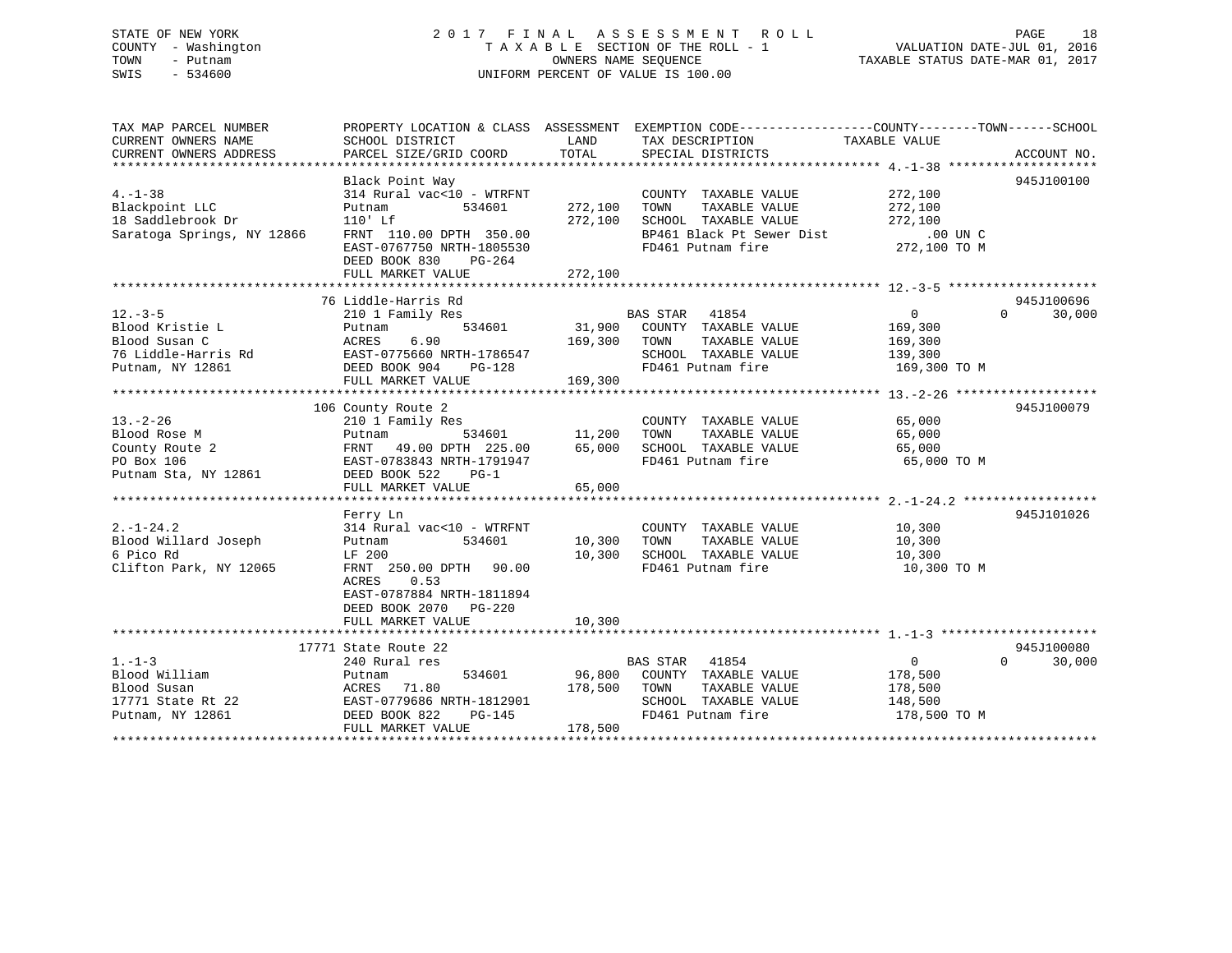### STATE OF NEW YORK 2 0 1 7 F I N A L A S S E S S M E N T R O L L PAGE 19 COUNTY - Washington T A X A B L E SECTION OF THE ROLL - 1 VALUATION DATE-JUL 01, 2016 TOWN - Putnam OWNERS NAME SEQUENCE TAXABLE STATUS DATE-MAR 01, 2017 SWIS - 534600 UNIFORM PERCENT OF VALUE IS 100.00

| TAX MAP PARCEL NUMBER<br>CURRENT OWNERS NAME<br>CURRENT OWNERS ADDRESS                                 | SCHOOL DISTRICT<br>PARCEL SIZE/GRID COORD                                                                                                      | LAND<br>TOTAL    | TAX DESCRIPTION<br>SPECIAL DISTRICTS                                                       | PROPERTY LOCATION & CLASS ASSESSMENT EXEMPTION CODE----------------COUNTY-------TOWN------SCHOOL<br>TAXABLE VALUE | ACCOUNT NO. |
|--------------------------------------------------------------------------------------------------------|------------------------------------------------------------------------------------------------------------------------------------------------|------------------|--------------------------------------------------------------------------------------------|-------------------------------------------------------------------------------------------------------------------|-------------|
|                                                                                                        |                                                                                                                                                |                  |                                                                                            |                                                                                                                   |             |
| $2. - 1 - 23$<br>Blood William E<br>Blood Susan C<br>17771 State Route 22                              | Wrights Rd<br>314 Rural vac<10<br>534601<br>Putnam<br>Vacant Lot<br>ACRES<br>5.00                                                              | 25,000<br>25,000 | COUNTY TAXABLE VALUE<br>TOWN<br>TAXABLE VALUE<br>SCHOOL TAXABLE VALUE<br>FD461 Putnam fire | 25,000<br>25,000<br>25,000<br>25,000 TO M                                                                         | 945J100084  |
| Putnam Station, NY 12861                                                                               | EAST-0787232 NRTH-1811239<br>DEED BOOK 515<br>PG-69<br>FULL MARKET VALUE                                                                       | 25,000           |                                                                                            |                                                                                                                   |             |
|                                                                                                        |                                                                                                                                                |                  |                                                                                            |                                                                                                                   |             |
|                                                                                                        | Wrights Rd                                                                                                                                     |                  |                                                                                            |                                                                                                                   | 945J100081  |
| $2. - 1 - 24$<br>Blood William E<br>Blood Susan C<br>17771 State Rt 22<br>Putnam Sta, NY 12861         | 322 Rural vac>10 - WTRFNT<br>Putnam<br>534601<br>Vacant Land<br>506/619<br>ACRES 25.80<br>EAST-0787587 NRTH-1810405<br>DEED BOOK 506<br>PG-615 | 74,800<br>74,800 | COUNTY TAXABLE VALUE<br>TAXABLE VALUE<br>TOWN<br>SCHOOL TAXABLE VALUE<br>FD461 Putnam fire | 74,800<br>74,800<br>74,800<br>74,800 TO M                                                                         |             |
|                                                                                                        | FULL MARKET VALUE                                                                                                                              | 74,800           |                                                                                            |                                                                                                                   |             |
|                                                                                                        |                                                                                                                                                |                  |                                                                                            |                                                                                                                   |             |
|                                                                                                        | 111 Wrights Rd                                                                                                                                 |                  |                                                                                            |                                                                                                                   | 945J101017  |
| $2. -1 - 24.1$<br>Blood William E<br>Blood Susan C                                                     | 314 Rural vac<10 - WTRFNT<br>534601<br>Putnam<br>506/619                                                                                       | 45,300<br>45,300 | COUNTY TAXABLE VALUE<br>TOWN<br>TAXABLE VALUE<br>SCHOOL TAXABLE VALUE                      | 45,300<br>45,300<br>45,300                                                                                        |             |
| 17771 State Rt 22<br>Putnam Station, NY 12861                                                          | ELF 600<br>ACRES 12.40<br>EAST-0787107 NRTH-1812149<br>DEED BOOK 506<br>PG-615                                                                 |                  | FD461 Putnam fire                                                                          | 45,300 TO M                                                                                                       |             |
|                                                                                                        | FULL MARKET VALUE                                                                                                                              | 45,300           |                                                                                            |                                                                                                                   |             |
|                                                                                                        | 101 Wrights Rd                                                                                                                                 |                  |                                                                                            |                                                                                                                   | 945J101027  |
| $2. -1 - 24.3$<br>Blood William E<br>Blood Susan C<br>17771 State Route 22<br>Putnam Station, NY 12861 | 314 Rural vac<10<br>Putnam<br>534601<br>ACRES<br>2.00<br>EAST-0786988 NRTH-1811848<br>DEED BOOK 506<br>PG-624                                  | 7,500<br>7,500   | COUNTY TAXABLE VALUE<br>TAXABLE VALUE<br>TOWN<br>SCHOOL TAXABLE VALUE<br>FD461 Putnam fire | 7,500<br>7,500<br>7,500<br>7,500 TO M                                                                             |             |
|                                                                                                        | FULL MARKET VALUE                                                                                                                              | 7,500            |                                                                                            |                                                                                                                   |             |
|                                                                                                        |                                                                                                                                                |                  |                                                                                            |                                                                                                                   |             |
|                                                                                                        | State Route 22/E Off                                                                                                                           |                  |                                                                                            |                                                                                                                   | 945J100083  |
| $5. - 1 - 2$<br>Blood William E<br>Blood Susan<br>17771 State Route 22<br>Putnam Sta, NY 12861         | 910 Priv forest<br>534601<br>Putnam<br>Wood Lot<br>506/619<br>ACRES 15.00<br>EAST-0782225 NRTH-1806000                                         | 7,500<br>7,500   | COUNTY TAXABLE VALUE<br>TOWN<br>TAXABLE VALUE<br>SCHOOL TAXABLE VALUE<br>FD461 Putnam fire | 7,500<br>7,500<br>7,500<br>7,500 TO M                                                                             |             |
|                                                                                                        | DEED BOOK 506<br>PG-615<br>FULL MARKET VALUE                                                                                                   | 7,500            |                                                                                            |                                                                                                                   |             |
|                                                                                                        |                                                                                                                                                |                  |                                                                                            |                                                                                                                   |             |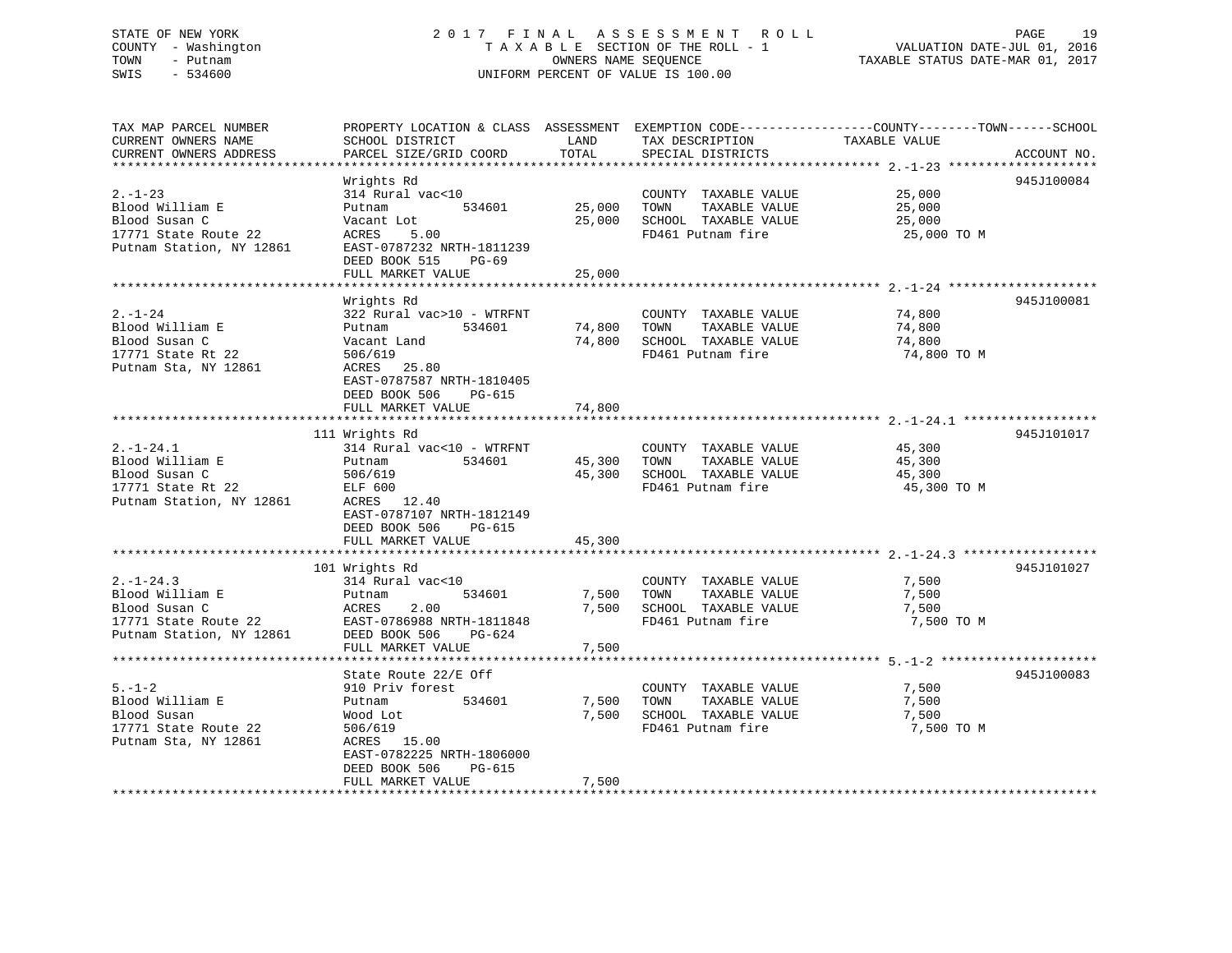### STATE OF NEW YORK 2 0 1 7 F I N A L A S S E S S M E N T R O L L PAGE 20 COUNTY - Washington T A X A B L E SECTION OF THE ROLL - 1 VALUATION DATE-JUL 01, 2016 TOWN - Putnam OWNERS NAME SEQUENCE TAXABLE STATUS DATE-MAR 01, 2017 SWIS - 534600 UNIFORM PERCENT OF VALUE IS 100.00

| TAX MAP PARCEL NUMBER<br>CURRENT OWNERS NAME<br>CURRENT OWNERS ADDRESS                                                      | PROPERTY LOCATION & CLASS ASSESSMENT<br>SCHOOL DISTRICT<br>PARCEL SIZE/GRID COORD                                                                                                                                           | LAND<br>TOTAL                 | TAX DESCRIPTION<br>SPECIAL DISTRICTS                                                                                    | EXEMPTION CODE-----------------COUNTY-------TOWN------SCHOOL<br>TAXABLE VALUE<br>ACCOUNT NO. |
|-----------------------------------------------------------------------------------------------------------------------------|-----------------------------------------------------------------------------------------------------------------------------------------------------------------------------------------------------------------------------|-------------------------------|-------------------------------------------------------------------------------------------------------------------------|----------------------------------------------------------------------------------------------|
| $11.20 - 2 - 3$<br>Bolon Brian<br>Bolon Margaret<br>201 Highland Rd<br>West Chester, PA 19382                               | Link Way<br>314 Rural vac<10<br>534601<br>Putnam<br>3651/32 waterline easemen<br>FRNT 190.00 DPTH 135.00<br>EAST-0766397 NRTH-1787400<br>DEED BOOK 2874 PG-45<br>FULL MARKET VALUE                                          | 60,000<br>60,000<br>60,000    | COUNTY TAXABLE VALUE<br>TOWN<br>TAXABLE VALUE<br>SCHOOL TAXABLE VALUE<br>FD461 Putnam fire                              | 945J100598<br>60,000<br>60,000<br>60,000<br>60,000 TO M                                      |
| $11.20 - 2 - 8. - 8801$<br>Bolon Brian<br>Bolon Margaret<br>201 Highland Rd<br>West Chester, PA 19382<br>****************** | Link Way<br>312 Vac w/imprv<br>534601<br>Putnam<br>Developed Dock Area<br>Nature Consv land<br>FULL MARKET VALUE                                                                                                            | $\mathbf 0$<br>5,000<br>5,000 | COUNTY TAXABLE VALUE<br>TOWN<br>TAXABLE VALUE<br>SCHOOL TAXABLE VALUE<br>FD461 Putnam fire                              | 5,000<br>5,000<br>5,000<br>5,000 TO M                                                        |
| $11.20 - 2 - 2$<br>Bolon Margaret<br>Bolon Brian<br>201 Highland Rd<br>West Chester, PA 19382                               | 4382 Link Way<br>260 Seasonal res<br>534601<br>Putnam<br>871/339<br>10' Row To Lake<br>3651/32 waterline easemen<br>FRNT<br>50.00 DPTH 100.00<br>EAST-0766366 NRTH-1787462<br>DEED BOOK 2843<br>PG-337<br>FULL MARKET VALUE | 58,100<br>111,700<br>111,700  | COUNTY TAXABLE VALUE<br>TAXABLE VALUE<br>TOWN<br>SCHOOL TAXABLE VALUE<br>FD461 Putnam fire                              | 945J100348<br>111,700<br>111,700<br>111,700<br>111,700 TO M                                  |
| $4.9 - 1 - 2$<br>Borger John<br>Borger Muriel<br>32 West Queen St<br>Chambersburg, PA 17201                                 | 2340 Black Point Way<br>210 1 Family Res - WTRFNT<br>534601<br>Putnam<br>LF 100<br>FRNT 100.00 DPTH 195.00<br>EAST-0768979 NRTH-1807092<br>DEED BOOK 400<br>$PG-462$<br>FULL MARKET VALUE                                   | 357,191<br>497,391<br>497,391 | COUNTY TAXABLE VALUE<br>TOWN<br>TAXABLE VALUE<br>SCHOOL TAXABLE VALUE<br>BP461 Black Pt Sewer Dist<br>FD461 Putnam fire | 945J100089<br>497,391<br>497,391<br>497,391<br>.00 UN C<br>497,391 TO M                      |
| $12. - 3 - 19$<br>Botelho Christin<br>Botelho Damon<br>3 Bushwick Rd<br>Poughkeepsie, NY 12603                              | Gull Bay Rd<br>312 Vac w/imprv<br>534601<br>Putnam<br>8.30<br>ACRES<br>EAST-0775333 NRTH-1785069<br>DEED BOOK 3630<br>PG-135<br>FULL MARKET VALUE                                                                           | 23,300<br>28,900<br>28,900    | COUNTY TAXABLE VALUE<br>TOWN<br>TAXABLE VALUE<br>SCHOOL TAXABLE VALUE<br>FD461 Putnam fire                              | 945J100571<br>28,900<br>28,900<br>28,900<br>28,900 TO M                                      |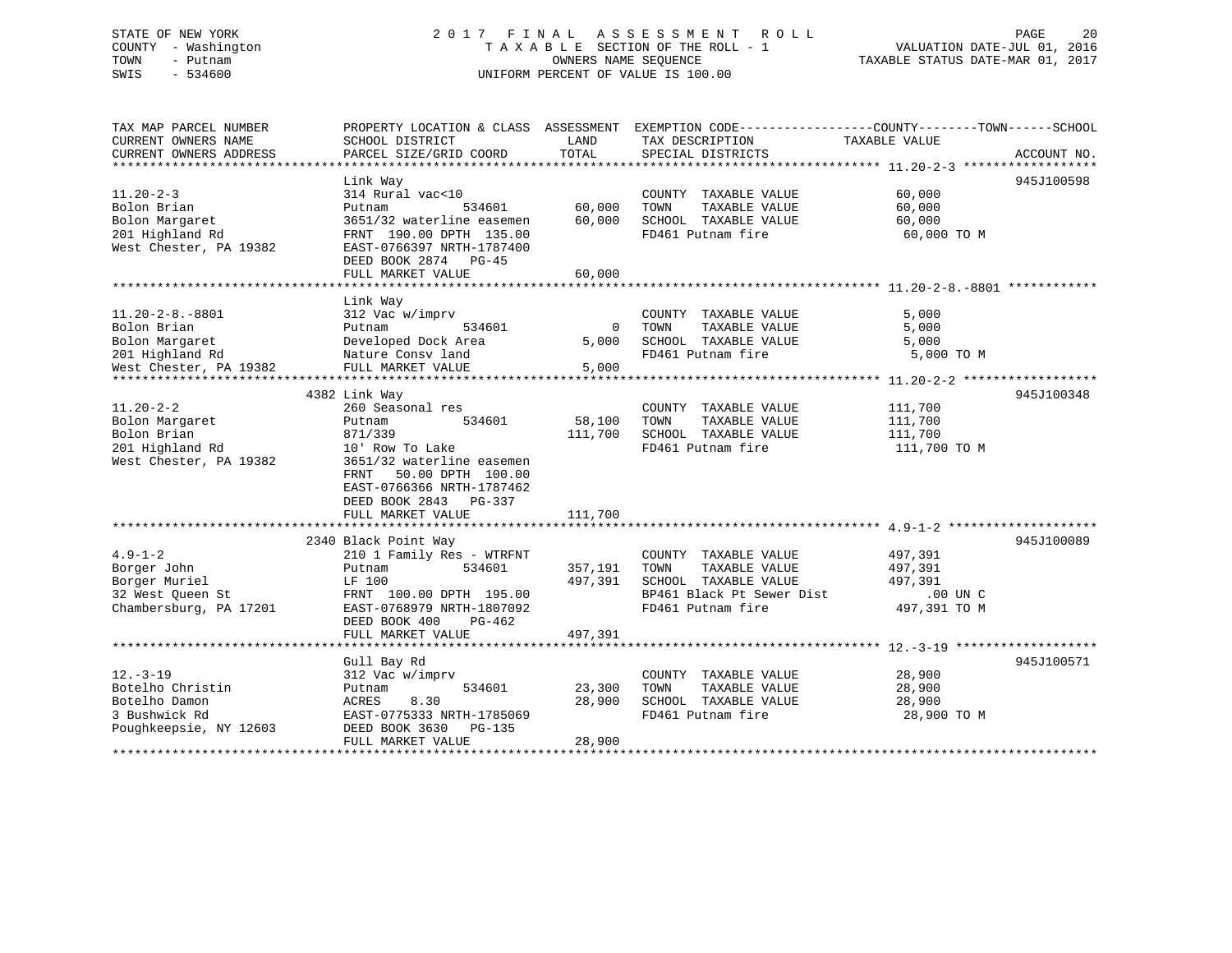### STATE OF NEW YORK 2 0 1 7 F I N A L A S S E S S M E N T R O L L PAGE 21 COUNTY - Washington T A X A B L E SECTION OF THE ROLL - 1 VALUATION DATE-JUL 01, 2016 TOWN - Putnam OWNERS NAME SEQUENCE TAXABLE STATUS DATE-MAR 01, 2017 SWIS - 534600 UNIFORM PERCENT OF VALUE IS 100.00

| TAX MAP PARCEL NUMBER<br>CURRENT OWNERS NAME<br>CURRENT OWNERS ADDRESS | PROPERTY LOCATION & CLASS ASSESSMENT EXEMPTION CODE---------------COUNTY-------TOWN------SCHOOL<br>SCHOOL DISTRICT<br>PARCEL SIZE/GRID COORD    | LAND<br>TOTAL     | TAX DESCRIPTION<br>SPECIAL DISTRICTS             | TAXABLE VALUE  | ACCOUNT NO.                |
|------------------------------------------------------------------------|-------------------------------------------------------------------------------------------------------------------------------------------------|-------------------|--------------------------------------------------|----------------|----------------------------|
|                                                                        |                                                                                                                                                 |                   |                                                  |                |                            |
|                                                                        | 7 Clemons Ln                                                                                                                                    |                   |                                                  |                | 945J100611                 |
| $9. - 1 - 37$<br>Boule Paul O                                          | 312 Vac w/imprv<br>Putnam                                                                                                                       | 534601 5,000 TOWN | COUNTY TAXABLE VALUE<br>TAXABLE VALUE            | 5,400<br>5,400 |                            |
| Boule Leah J                                                           | Land & Foundation                                                                                                                               |                   | 5,400 SCHOOL TAXABLE VALUE                       | 5,400          |                            |
| 2784 County Route 12                                                   | ACRES<br>1.00                                                                                                                                   |                   | FD461 Putnam fire                                | 5,400 TO M     |                            |
| Whitehall, NY 12887                                                    | EAST-0779855 NRTH-1798293<br>DEED BOOK 616<br>PG-69                                                                                             |                   |                                                  |                |                            |
|                                                                        | FULL MARKET VALUE                                                                                                                               | 5,400             |                                                  |                |                            |
|                                                                        |                                                                                                                                                 |                   |                                                  |                |                            |
|                                                                        | State Route 22                                                                                                                                  |                   |                                                  |                | 945J100103                 |
| $9. - 1 - 45$                                                          | 311 Res vac land                                                                                                                                |                   | COUNTY TAXABLE VALUE                             | 600            |                            |
| Boule Paul O                                                           | 534601<br>Putnam                                                                                                                                | 600 TOWN          | TAXABLE VALUE                                    | 600            |                            |
| Boule Leah J                                                           | Lot                                                                                                                                             | 600               | SCHOOL TAXABLE VALUE                             | 600            |                            |
| 2784 County Route 12                                                   | FRNT 63.00 DPTH 80.00                                                                                                                           |                   | FD461 Putnam fire                                | 600 TO M       |                            |
| Whitehall, NY 12887                                                    | EAST-0779723 NRTH-1798333                                                                                                                       |                   |                                                  |                |                            |
|                                                                        | DEED BOOK 616<br>PG-67                                                                                                                          |                   |                                                  |                |                            |
|                                                                        | FULL MARKET VALUE                                                                                                                               | 600               |                                                  |                |                            |
|                                                                        |                                                                                                                                                 |                   |                                                  |                |                            |
|                                                                        | County Route 2<br>210 1 Family Res<br>1110 County Route 2                                                                                       |                   |                                                  |                | 945J100546                 |
| $2 - 1 - 3$                                                            |                                                                                                                                                 |                   | BAS STAR 41854                                   | $\overline{0}$ | 30,000<br>$\Omega$         |
| Bowman Cindy L                                                         | Putnam                                                                                                                                          |                   | 534601 22,500 DISAB-CO 41932                     | 43,950         | $\Omega$<br>$\overline{0}$ |
| 1110 County Route 2                                                    | $\begin{tabular}{lcccccc} ACRES & 2.50 & 87,900 & COUNTY & TAXABLE VALUE \\ EAST-0784277 NRTH-1812080 & & & TOWN & TAXABLE VALUE \end{tabular}$ |                   |                                                  | 43,950         |                            |
| Putnam, NY 12861                                                       |                                                                                                                                                 |                   | TAXABLE VALUE                                    | 87,900         |                            |
|                                                                        | DEED BOOK 2753 PG-112                                                                                                                           |                   | SCHOOL TAXABLE VALUE 57,900                      |                |                            |
|                                                                        | FULL MARKET VALUE                                                                                                                               |                   | SCHOOL TAXABLE VALUE<br>87,900 FD461 Putnam fire | 87,900 TO M    |                            |
|                                                                        |                                                                                                                                                 |                   |                                                  |                |                            |
|                                                                        | 110 Schwerdtfeger Rd                                                                                                                            |                   |                                                  |                | 945J100935                 |
| $4. -1 - 16.2$                                                         | 242 Rurl res&rec                                                                                                                                |                   | BAS STAR 41854                                   | $\overline{0}$ | $\Omega$<br>30,000         |
| Bowman Samuel                                                          | 534601<br>Putnam                                                                                                                                |                   | 77,200 COUNTY TAXABLE VALUE                      | 203,600        |                            |
| Pagano Ralph                                                           | $616/315 + 317$                                                                                                                                 | 203,600 TOWN      | TAXABLE VALUE                                    | 203,600        |                            |
| Pagano Kaipu<br>110 Schwerdfeger Rd<br>119861                          | ACRES 52.20                                                                                                                                     |                   | SCHOOL TAXABLE VALUE                             | 173,600        |                            |
| Putnam Station, NY 12861                                               | EAST-0772391 NRTH-1801792                                                                                                                       |                   | FD461 Putnam fire                                | 203,600 TO M   |                            |
|                                                                        | DEED BOOK 470<br>PG-447                                                                                                                         |                   |                                                  |                |                            |
|                                                                        | FULL MARKET VALUE                                                                                                                               | 203,600           |                                                  |                |                            |
|                                                                        |                                                                                                                                                 |                   |                                                  |                |                            |
|                                                                        | Schwerdfeger Rd                                                                                                                                 |                   |                                                  |                |                            |
| $8. - 1 - 1.6$                                                         | 314 Rural vac<10                                                                                                                                |                   | COUNTY TAXABLE VALUE                             | 5,100          |                            |
| Boy Scout of America                                                   | 534601<br>Putnam                                                                                                                                | 5,100             | TAXABLE VALUE<br>TOWN                            | 5,100          |                            |
| Greater NY Council                                                     | Lot $L-2$                                                                                                                                       | 5,100             | SCHOOL TAXABLE VALUE                             | 5,100          |                            |
| 350 Fifth Ave Ste 7820                                                 | ACRES<br>1.10                                                                                                                                   |                   | FD461 Putnam fire                                | 5,100 TO M     |                            |
| New York, NY 10118                                                     | EAST-0770221 NRTH-1799733                                                                                                                       |                   |                                                  |                |                            |
|                                                                        | DEED BOOK 3545 PG-234                                                                                                                           |                   |                                                  |                |                            |
|                                                                        | FULL MARKET VALUE                                                                                                                               | 5,100             |                                                  |                |                            |
|                                                                        |                                                                                                                                                 |                   |                                                  |                |                            |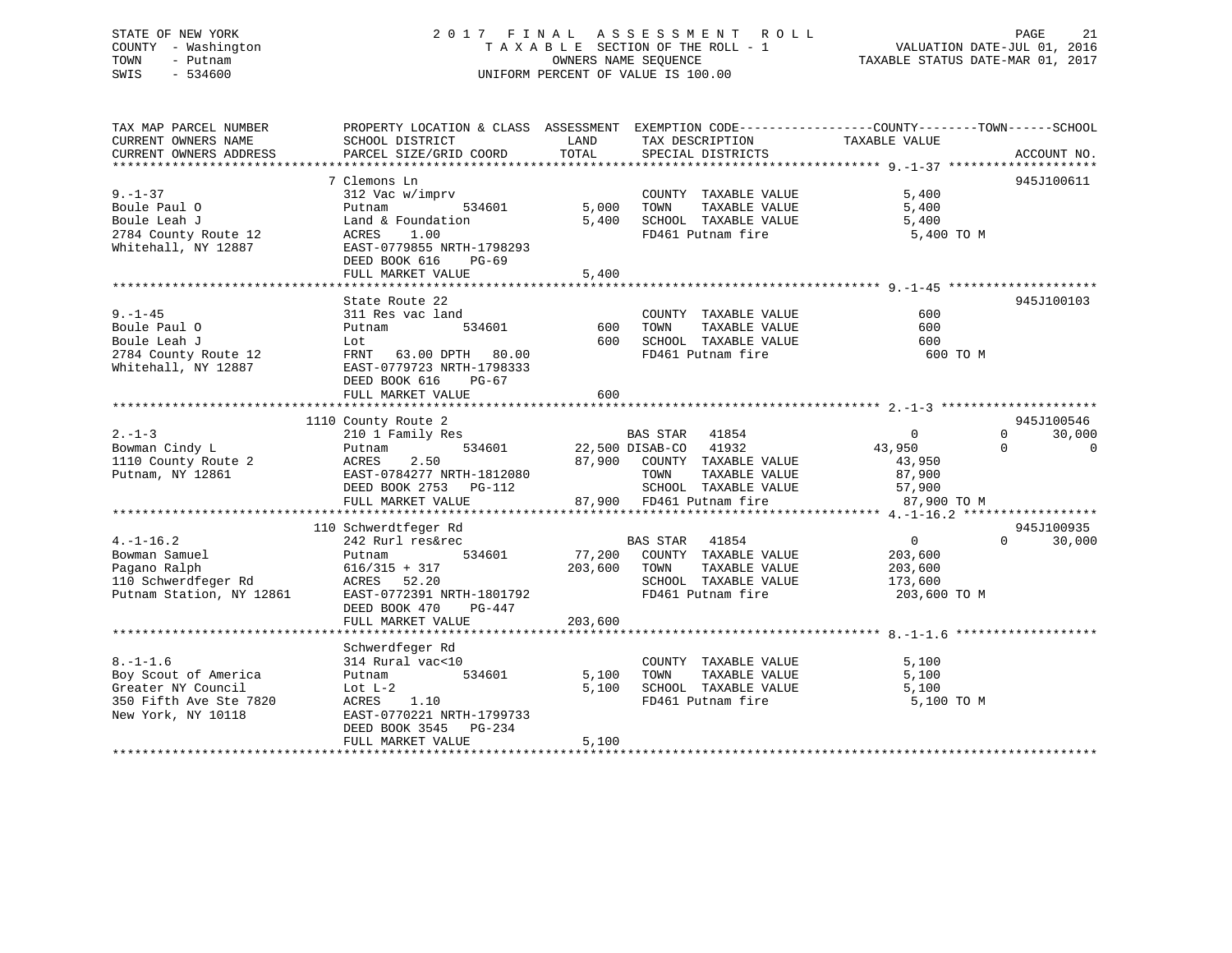### STATE OF NEW YORK 2 0 1 7 F I N A L A S S E S S M E N T R O L L PAGE 22 COUNTY - Washington T A X A B L E SECTION OF THE ROLL - 1 VALUATION DATE-JUL 01, 2016 TOWN - Putnam OWNERS NAME SEQUENCE TAXABLE STATUS DATE-MAR 01, 2017 SWIS - 534600 UNIFORM PERCENT OF VALUE IS 100.00

| TAX MAP PARCEL NUMBER<br>CURRENT OWNERS NAME | PROPERTY LOCATION & CLASS ASSESSMENT<br>SCHOOL DISTRICT             | LAND           | EXEMPTION CODE-----------------COUNTY-------TOWN------SCHOOL<br>TAX DESCRIPTION | TAXABLE VALUE |             |
|----------------------------------------------|---------------------------------------------------------------------|----------------|---------------------------------------------------------------------------------|---------------|-------------|
| CURRENT OWNERS ADDRESS                       | PARCEL SIZE/GRID COORD                                              | TOTAL          | SPECIAL DISTRICTS                                                               |               | ACCOUNT NO. |
| *************************                    | Schwerdfgeger Rd                                                    |                |                                                                                 |               |             |
| $8. - 1 - 1.5$                               | 314 Rural vac<10                                                    |                | COUNTY TAXABLE VALUE                                                            | 5,000         |             |
| Boy Scouts of America                        | 534601<br>Putnam                                                    | 5,000          | TAXABLE VALUE<br>TOWN                                                           | 5,000         |             |
| Greater NY Council                           | Lot $L-1$                                                           | 5,000          | SCHOOL TAXABLE VALUE                                                            | 5,000         |             |
| 350 Fifth Ave Ste 7820<br>New York, NY 10118 | 1.00<br>ACRES<br>EAST-0770230 NRTH-1799901<br>DEED BOOK 3545 PG-230 |                | FD461 Putnam fire                                                               | 5,000 TO M    |             |
|                                              | FULL MARKET VALUE                                                   | 5,000          |                                                                                 |               |             |
|                                              |                                                                     | ************** |                                                                                 |               |             |
|                                              | 10 Schwerdtfeger Rd                                                 |                |                                                                                 |               | 945J100940  |
| $8. - 1 - 1.2$                               | 210 1 Family Res                                                    |                | COUNTY TAXABLE VALUE                                                            | 195,700       |             |
| Boyce Debra A                                | 534601<br>Putnam                                                    | 31,100         | TOWN<br>TAXABLE VALUE                                                           | 195,700       |             |
| 10 Schwerdtfeger Rd                          | LR's                                                                | 195,700        | SCHOOL TAXABLE VALUE                                                            | 195,700       |             |
| Putnam Station, NY 12861                     | ACRES<br>1.93<br>EAST-0770263 NRTH-1799327<br>DEED BOOK 2907 PG-19  |                | FD461 Putnam fire                                                               | 195,700 TO M  |             |
|                                              | FULL MARKET VALUE                                                   | 195,700        |                                                                                 |               |             |
|                                              | Black Point Rd                                                      |                |                                                                                 |               | 945J100294  |
| $1. - 1 - 12$                                | 322 Rural vac>10                                                    |                | COUNTY TAXABLE VALUE                                                            | 4,100         |             |
| Boyce Sylvia                                 | 534601<br>Putnam                                                    | 4,100          | TOWN<br>TAXABLE VALUE                                                           | 4,100         |             |
| Hanchett D Neal                              | 8.20<br>ACRES                                                       | 4,100          | SCHOOL TAXABLE VALUE                                                            | 4,100         |             |
| 8 Temperance Pt                              | EAST-0772086 NRTH-1808955                                           |                | BP461 Black Pt Sewer Dist                                                       | .00 UN C      |             |
| Ticonderoga, NY 12883                        | DEED BOOK 2646 PG-163                                               |                | FD461 Putnam fire                                                               | 4,100 TO M    |             |
|                                              | FULL MARKET VALUE                                                   | 4,100          |                                                                                 |               |             |
|                                              |                                                                     |                |                                                                                 |               |             |
|                                              | Black Point Rd                                                      |                |                                                                                 |               | 945J100295  |
| $1. - 1 - 11$                                | 322 Rural vac>10                                                    |                | COUNTY TAXABLE VALUE                                                            | 17,100        |             |
| Boyce Sylvia E                               | 534601<br>Putnam                                                    | 17,100         | TOWN<br>TAXABLE VALUE                                                           | 17,100        |             |
| Hanchett D Neal                              | 34.25<br>ACRES                                                      | 17,100         | SCHOOL TAXABLE VALUE                                                            | 17,100        |             |
| 8 Temperance Pt                              | EAST-0772446 NRTH-1809137                                           |                | BP461 Black Pt Sewer Dist                                                       | .00 UN C      |             |
| Ticonderoga, NY 12883                        | DEED BOOK 2646 PG-163                                               |                | FD461 Putnam fire                                                               | 17,100 TO M   |             |
|                                              | FULL MARKET VALUE                                                   | 17,100         |                                                                                 |               |             |
|                                              |                                                                     |                |                                                                                 |               |             |
|                                              | 6630 Royal Anchorage Way                                            |                |                                                                                 |               | 945J100998  |
| $11.8 - 5 - 1$                               | 210 1 Family Res - WTRFNT                                           |                | COUNTY TAXABLE VALUE                                                            | 859,100       |             |
| Boyd Conor                                   | 534601<br>Putnam                                                    | 599,900        | TOWN<br>TAXABLE VALUE                                                           | 859,100       |             |
| Boyd Lisa                                    | Dock/stg Bldg/ROW576-38                                             | 859,100        | SCHOOL TAXABLE VALUE                                                            | 859,100       |             |
| 3 Nottingham Way                             | LF 180                                                              |                | FD461 Putnam fire                                                               | 859,100 TO M  |             |
| Cohoes, NY 12047                             | $12.-5-1$<br>ACRES<br>1.16<br>EAST-0766614 NRTH-1792924             |                |                                                                                 |               |             |
|                                              | DEED BOOK 3752 PG-118                                               |                |                                                                                 |               |             |
|                                              | FULL MARKET VALUE                                                   | 859,100        |                                                                                 |               |             |
|                                              |                                                                     |                |                                                                                 |               |             |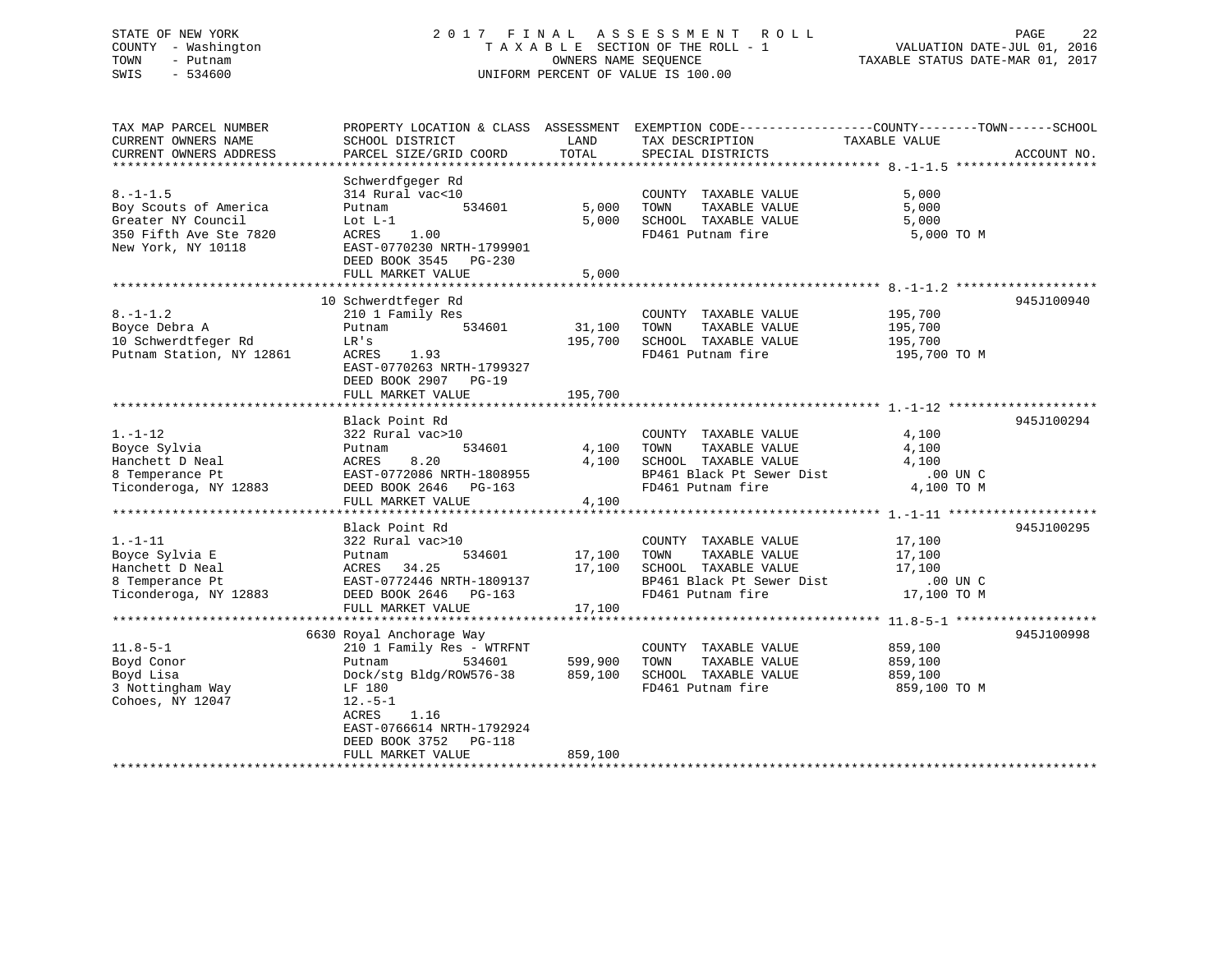### STATE OF NEW YORK 2 0 1 7 F I N A L A S S E S S M E N T R O L L PAGE 23 COUNTY - Washington T A X A B L E SECTION OF THE ROLL - 1 VALUATION DATE-JUL 01, 2016 TOWN - Putnam OWNERS NAME SEQUENCE TAXABLE STATUS DATE-MAR 01, 2017 SWIS - 534600 UNIFORM PERCENT OF VALUE IS 100.00

| TAX MAP PARCEL NUMBER<br>CURRENT OWNERS NAME<br>CURRENT OWNERS ADDRESS                                           | SCHOOL DISTRICT<br>PARCEL SIZE/GRID COORD                                                                                                                                           | LAND<br>TOTAL                 | PROPERTY LOCATION & CLASS ASSESSMENT EXEMPTION CODE---------------COUNTY-------TOWN-----SCHOOL<br>TAX DESCRIPTION<br>SPECIAL DISTRICTS       | TAXABLE VALUE                                                                    | ACCOUNT NO.                      |
|------------------------------------------------------------------------------------------------------------------|-------------------------------------------------------------------------------------------------------------------------------------------------------------------------------------|-------------------------------|----------------------------------------------------------------------------------------------------------------------------------------------|----------------------------------------------------------------------------------|----------------------------------|
| $1.14 - 1 - 10$<br>Boyle Patricia<br>McVey Cynthia L<br>2094 Black Point Rd<br>Ticonderoga, NY 12883             | 2094 Black Point Rd<br>210 1 Family Res - WTRFNT<br>534601<br>Putnam<br>LF155'<br>FRNT 127.00 DPTH 240.00<br>EAST-0772726 NRTH-1811401<br>DEED BOOK 3232 PG-69<br>FULL MARKET VALUE | 596,400<br>860,000<br>860,000 | BAS STAR<br>41854<br>COUNTY TAXABLE VALUE<br>TAXABLE VALUE<br>TOWN<br>SCHOOL TAXABLE VALUE<br>BP461 Black Pt Sewer Dist<br>FD461 Putnam fire | $0 \qquad \qquad$<br>860,000<br>860,000<br>830,000<br>$.00$ UN C<br>860,000 TO M | 945J100268<br>$\Omega$<br>30,000 |
| $15. - 1 - 9$<br>Briere Dennis H<br>880 Bolger Rd<br>Fair Haven, VT 05743                                        | Pulpit Point Rd<br>322 Rural vac>10<br>534601<br>Putnam<br>Vacant Land<br>ACRES<br>47.00<br>EAST-0779996 NRTH-1778434<br>DEED BOOK 609<br>PG-196<br>FULL MARKET VALUE               | 56,000<br>56,000<br>56,000    | COUNTY TAXABLE VALUE<br>TOWN<br>TAXABLE VALUE<br>SCHOOL TAXABLE VALUE<br>FD461 Putnam fire                                                   | 56,000<br>56,000<br>56,000<br>56,000 TO M                                        | 945J100312                       |
| $16. - 1 - 4.1$<br>Brill Louise L Trustee<br>Swan Laurel Trustee<br>155 Lake George Ave<br>Ticonderoga, NY 12883 | 234 Lake Rd<br>260 Seasonal res - WTRFNT<br>534601<br>Putnam<br>ACRES 230.20<br>ACRES 230.20<br>EAST-0783219 NRTH-1780904<br>DEED BOOK 855<br>PG-92<br>FULL MARKET VALUE            | 232,600<br>250,600<br>250,600 | COUNTY TAXABLE VALUE<br>TAXABLE VALUE<br>TOWN<br>SCHOOL TAXABLE VALUE<br>FD461 Putnam fire                                                   | 250,600<br>250,600<br>250,600<br>250,600 TO M                                    | 945J100257                       |
| $13. - 1 - 14$<br>Bronzo Robert J<br>Bronzo Phyllis<br>5 Spruce St<br>East Patchogue Li, NY 11772                | State Route 22<br>314 Rural vac<10<br>534601<br>Putnam<br>Lot<br>FRNT 584.00 DPTH 106.00<br>EAST-0779547 NRTH-1787901<br>DEED BOOK 470<br>PG-936<br>FULL MARKET VALUE               | 800<br>800<br>800             | COUNTY TAXABLE VALUE<br>TAXABLE VALUE<br>TOWN<br>SCHOOL TAXABLE VALUE<br>FD461 Putnam fire                                                   | 800<br>800<br>800<br>800 TO M                                                    | 945J100866                       |
| $13. - 1 - 20$<br>Bronzo Robert J<br>Bronzo Phyllis<br>5 Spruce St<br>East Patchogue Li, NY 11772                | 3 Fire House Ln<br>242 Rurl res&rec<br>Putnam<br>534601<br>Hse & 3 Garages<br>ACRES 84.05<br>EAST-0779797 NRTH-1789476<br>DEED BOOK 470<br>PG-936<br>FULL MARKET VALUE              | 109,100<br>270,300<br>270,300 | COUNTY TAXABLE VALUE<br>TOWN<br>TAXABLE VALUE<br>SCHOOL TAXABLE VALUE<br>FD461 Putnam fire                                                   | 270,300<br>270,300<br>270,300<br>270,300 TO M                                    | 945J100658                       |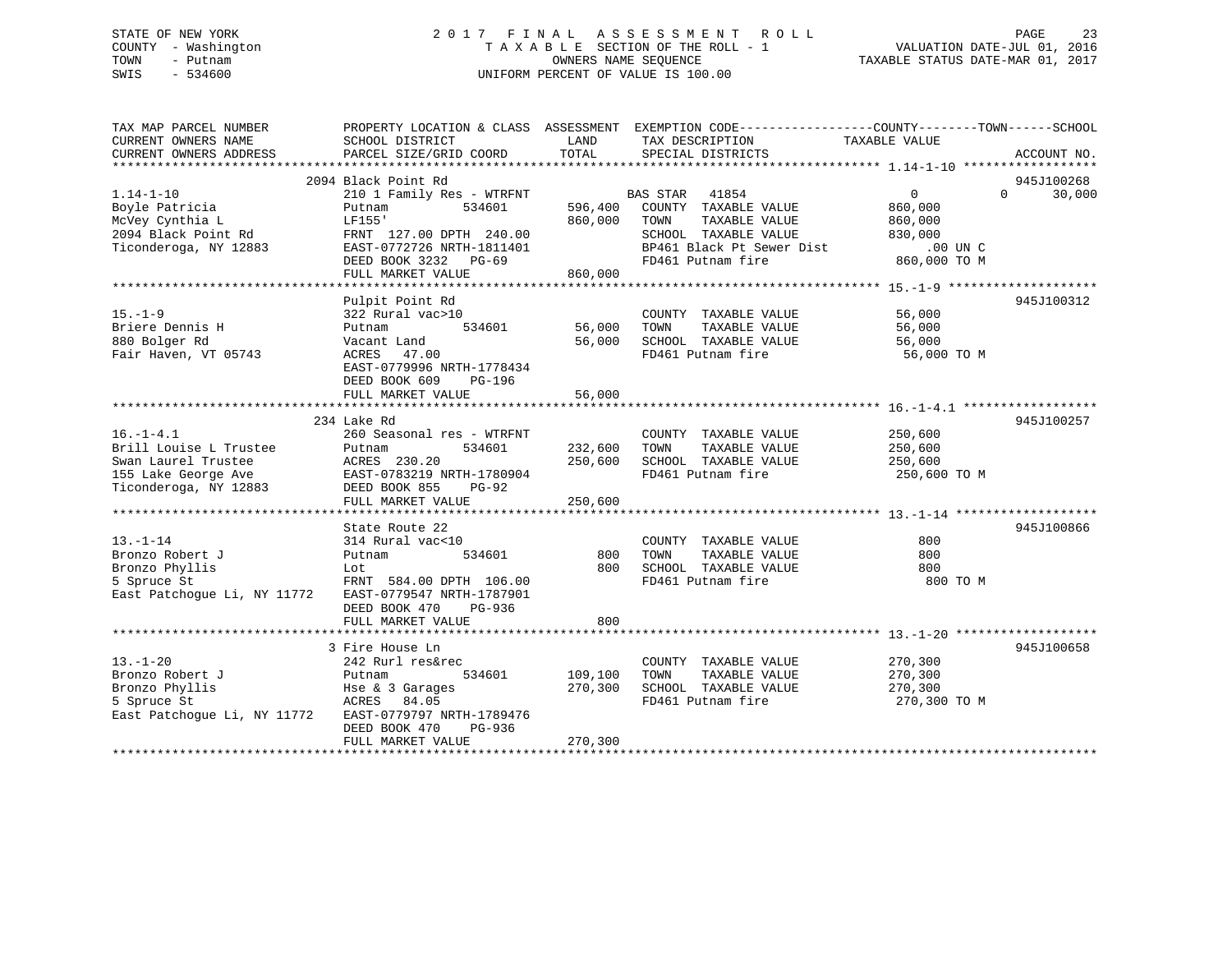### STATE OF NEW YORK 2 0 1 7 F I N A L A S S E S S M E N T R O L L PAGE 24 COUNTY - Washington T A X A B L E SECTION OF THE ROLL - 1 VALUATION DATE-JUL 01, 2016 TOWN - Putnam OWNERS NAME SEQUENCE TAXABLE STATUS DATE-MAR 01, 2017 SWIS - 534600 UNIFORM PERCENT OF VALUE IS 100.00

| TAX MAP PARCEL NUMBER<br>CURRENT OWNERS NAME<br>CURRENT OWNERS ADDRESS                        | PROPERTY LOCATION & CLASS ASSESSMENT<br>SCHOOL DISTRICT<br>PARCEL SIZE/GRID COORD | LAND<br>TOTAL      | EXEMPTION CODE----------------COUNTY-------TOWN------SCHOOL<br>TAX DESCRIPTION<br>SPECIAL DISTRICTS | TAXABLE VALUE                      | ACCOUNT NO.              |
|-----------------------------------------------------------------------------------------------|-----------------------------------------------------------------------------------|--------------------|-----------------------------------------------------------------------------------------------------|------------------------------------|--------------------------|
|                                                                                               |                                                                                   |                    |                                                                                                     |                                    |                          |
| $11.20 - 4 - 1$                                                                               | 4528 Crow Point Way<br>260 Seasonal res - WTRFNT                                  |                    | COUNTY TAXABLE VALUE                                                                                | 662,000                            | 945J100090               |
| Brown Harold T LE<br>Brown Josephine J LE<br>2070 Careleon Rd<br>Schenectady, NY 12303        | Putnam<br>534601<br>536/29<br>LF 373<br>FRNT 345.00 DPTH 138.00                   | 545,000<br>662,000 | TAXABLE VALUE<br>TOWN<br>SCHOOL TAXABLE VALUE<br>FD461 Putnam fire                                  | 662,000<br>662,000<br>662,000 ТО М |                          |
|                                                                                               | EAST-0765883 NRTH-1787040<br>DEED BOOK 2549 PG-46<br>FULL MARKET VALUE            | 662,000            |                                                                                                     |                                    |                          |
|                                                                                               | 19 Warrick Rd                                                                     |                    |                                                                                                     |                                    | 945J100391               |
| $8. - 2 - 5.5$                                                                                | 240 Rural res                                                                     |                    | CW_10_VET/ 41152                                                                                    | 8,000                              | $\Omega$                 |
| Brown Lance                                                                                   | 534601<br>Putnam                                                                  |                    | 40,600 COUNTY TAXABLE VALUE                                                                         | 140,000                            |                          |
| 19 Warrick Rd                                                                                 | Sub Lot 5                                                                         | 148,000            | TOWN<br>TAXABLE VALUE                                                                               | 148,000                            |                          |
| Putnam Station, NY 12861                                                                      | ACRES 15.57                                                                       |                    | SCHOOL TAXABLE VALUE                                                                                | 148,000                            |                          |
|                                                                                               | EAST-0772378 NRTH-1798334                                                         |                    | FD461 Putnam fire                                                                                   | 148,000 TO M                       |                          |
|                                                                                               | DEED BOOK 3600 PG-337                                                             |                    |                                                                                                     |                                    |                          |
|                                                                                               | FULL MARKET VALUE                                                                 | 148,000            |                                                                                                     |                                    |                          |
|                                                                                               |                                                                                   |                    |                                                                                                     |                                    |                          |
|                                                                                               | 29 Charter Brook Ln                                                               |                    |                                                                                                     |                                    | 945J100031               |
| $8. - 2 - 20.1$                                                                               | 242 Rurl res&rec                                                                  |                    | COUNTY TAXABLE VALUE                                                                                | 168,200                            |                          |
| Brown William                                                                                 | 534601<br>Putnam                                                                  | 69,900             | TOWN<br>TAXABLE VALUE                                                                               | 168,200                            |                          |
| Brown Angela<br>17 Charter Brook Ln                                                           | Easement 3682/270                                                                 | 168,200            | SCHOOL TAXABLE VALUE                                                                                | 168,200                            |                          |
|                                                                                               | Trans Exempt Repay 2017                                                           |                    | FD461 Putnam fire                                                                                   | 168,200 TO M                       |                          |
| Putnam Station, NY 12861                                                                      | ACRES<br>51.96<br>EAST-0772964 NRTH-1794010<br>DEED BOOK 3752 PG-166              |                    | TE533 Trans exmt repay-flg .00 MT                                                                   |                                    |                          |
|                                                                                               | FULL MARKET VALUE                                                                 | 168,200            |                                                                                                     |                                    |                          |
|                                                                                               | 17 Charter Brook Ln                                                               |                    |                                                                                                     |                                    |                          |
| $8. - 2 - 20.11$                                                                              | 240 Rural res                                                                     |                    | VET WAR CT 41121                                                                                    | 26,220<br>12,000                   |                          |
| Brown William J                                                                               | 534601<br>Putnam                                                                  |                    | 39,800 BAS STAR 41854                                                                               | $\overline{0}$                     | $\overline{0}$<br>30,000 |
| Brown Angela S                                                                                |                                                                                   |                    | 174,800 COUNTY TAXABLE VALUE                                                                        | 148,580                            |                          |
| 17 Charter Brook Ln                                                                           |                                                                                   |                    | TOWN<br>TAXABLE VALUE                                                                               | 162,800                            |                          |
| Putnam, NY 12861                                                                              |                                                                                   |                    | SCHOOL TAXABLE VALUE                                                                                | 144,800                            |                          |
|                                                                                               | ACRES 17.27<br>Ln EAST-0772908 NRTH-1792473<br>DEED BOOK 3045 PG-156              |                    | 174,800 FD461 Putnam fire                                                                           | 174,800 TO M                       |                          |
|                                                                                               |                                                                                   |                    |                                                                                                     |                                    |                          |
|                                                                                               | Moore Ln                                                                          |                    |                                                                                                     |                                    |                          |
| $13.-2-10.5$                                                                                  | 310 Res Vac                                                                       |                    | COUNTY TAXABLE VALUE                                                                                | 16,500                             |                          |
| Bruce Michael                                                                                 | 534601<br>Putnam                                                                  | 16,500             | TAXABLE VALUE<br>TOWN                                                                               | 16,500                             |                          |
| Bruce Jodie                                                                                   | ACRES<br>6.50                                                                     | 16,500             | SCHOOL TAXABLE VALUE                                                                                | 16,500                             |                          |
| Bruce bould<br>104 Putnam Center Rd<br>Different Chation NY 12861<br>Putnam Station, NY 12861 | EAST-0783340 NRTH-1793985<br>DEED BOOK 2595<br>$PG-31$<br>FULL MARKET VALUE       | 16,500             | FD461 Putnam fire                                                                                   | 16,500 TO M                        |                          |
|                                                                                               |                                                                                   |                    |                                                                                                     |                                    |                          |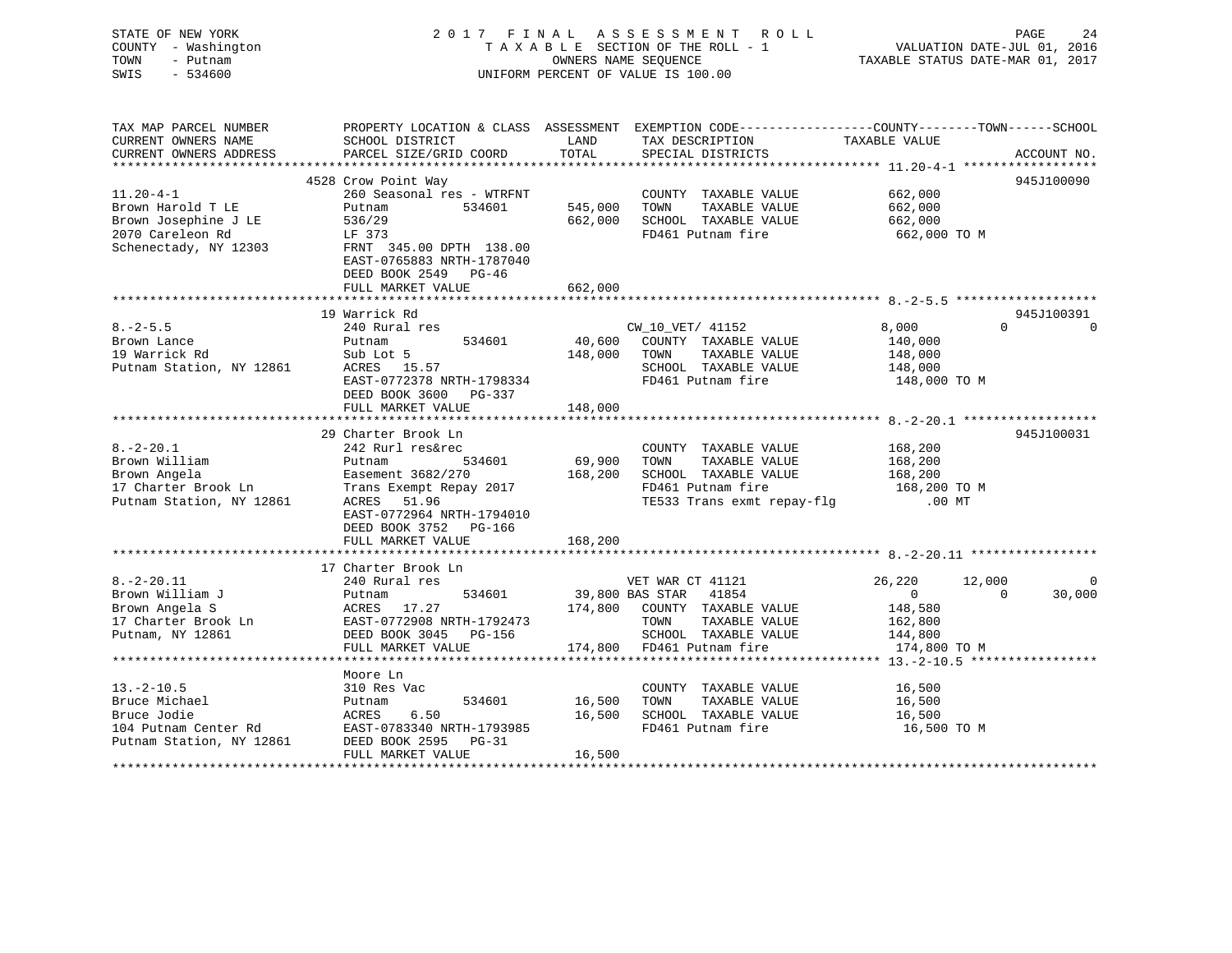### STATE OF NEW YORK 2 0 1 7 F I N A L A S S E S S M E N T R O L L PAGE 25 COUNTY - Washington T A X A B L E SECTION OF THE ROLL - 1 VALUATION DATE-JUL 01, 2016 TOWN - Putnam OWNERS NAME SEQUENCE TAXABLE STATUS DATE-MAR 01, 2017 SWIS - 534600 UNIFORM PERCENT OF VALUE IS 100.00

| TAX MAP PARCEL NUMBER<br>CURRENT OWNERS NAME<br>CURRENT OWNERS ADDRESS                                            | PROPERTY LOCATION & CLASS ASSESSMENT<br>SCHOOL DISTRICT<br>PARCEL SIZE/GRID COORD                                                                                           | LAND<br>TOTAL      | TAX DESCRIPTION<br>SPECIAL DISTRICTS                                                                                | EXEMPTION CODE-----------------COUNTY-------TOWN------SCHOOL<br>TAXABLE VALUE | ACCOUNT NO. |
|-------------------------------------------------------------------------------------------------------------------|-----------------------------------------------------------------------------------------------------------------------------------------------------------------------------|--------------------|---------------------------------------------------------------------------------------------------------------------|-------------------------------------------------------------------------------|-------------|
|                                                                                                                   | **************************                                                                                                                                                  | ***************    |                                                                                                                     |                                                                               |             |
| $14.11 - 2 - 4$<br>Buckland ETAL Bruce O -LE-<br>Attn: Katherine Merrow<br>519 Crowell Rd                         | 640 Gull Bay Rd<br>260 Seasonal res - WTRFNT<br>Putnam<br>534601<br>Elf 20<br>$14. - 2 - 4$                                                                                 | 162,000<br>210,000 | COUNTY TAXABLE VALUE<br>TOWN<br>TAXABLE VALUE<br>SCHOOL TAXABLE VALUE<br>FD461 Putnam fire                          | 210,000<br>210,000<br>210,000<br>210,000 TO M                                 | 945J100094  |
| Hopkinton, NH 03229                                                                                               | FRNT 100.00 DPTH 110.00<br>EAST-0765287 NRTH-1782637<br>DEED BOOK 653<br>$PG-329$<br>FULL MARKET VALUE                                                                      | 210,000            |                                                                                                                     |                                                                               |             |
|                                                                                                                   |                                                                                                                                                                             |                    |                                                                                                                     |                                                                               |             |
| $14.11 - 2 - 5$<br>Buckland ETAL Lawrence -LE-<br>Attn: Katherine Merrow<br>519 Crowell Rd<br>Hopkinton, NH 03229 | Gull Bay Rd<br>314 Rural vac<10 - WTRFNT<br>534601<br>Putnam<br>Elf 15<br>$14. - 2 - 5$<br>FRNT<br>22.00 DPTH 56.00<br>EAST-0765281 NRTH-1782580<br>DEED BOOK 653<br>PG-174 | 33,600<br>33,600   | COUNTY TAXABLE VALUE<br>TOWN<br>TAXABLE VALUE<br>SCHOOL TAXABLE VALUE<br>FD461 Putnam fire                          | 33,600<br>33,600<br>33,600<br>33,600 TO M                                     | 945J101022  |
|                                                                                                                   | FULL MARKET VALUE                                                                                                                                                           | 33,600             |                                                                                                                     |                                                                               |             |
|                                                                                                                   |                                                                                                                                                                             |                    |                                                                                                                     |                                                                               |             |
| $14. - 1 - 2$                                                                                                     | 635 Gull Bay Rd<br>260 Seasonal res                                                                                                                                         |                    | COUNTY TAXABLE VALUE                                                                                                | 210,000                                                                       | 945J100095  |
| Buckland ETAL Lawrence LE<br>Attn: Katherine Merrow<br>519 Crowell Rd                                             | 534601<br>Putnam<br>358/239<br>ACRES<br>2.70                                                                                                                                | 56,065<br>210,000  | TOWN<br>TAXABLE VALUE<br>SCHOOL TAXABLE VALUE<br>FD461 Putnam fire                                                  | 210,000<br>210,000<br>210,000 TO M                                            |             |
| Hopkinton, NH 03229                                                                                               | EAST-0765951 NRTH-1782292<br>DEED BOOK 653<br>PG-174<br>FULL MARKET VALUE                                                                                                   | 210,000            |                                                                                                                     |                                                                               |             |
|                                                                                                                   |                                                                                                                                                                             |                    |                                                                                                                     |                                                                               |             |
| $12. - 4 - 42$<br>Buhac John<br>Buhac Jean C<br>6 Bear Brook Ct<br>Clifton Park, NY 12065                         | 5556 Evergreen Shores Way<br>210 1 Family Res - WTRFNT<br>534601<br>Putnam<br>3146/246<br>LF 125<br>ACRES<br>6.61<br>EAST-0767407 NRTH-1790807                              | 736,500<br>951,300 | COUNTY TAXABLE VALUE<br>TOWN<br>TAXABLE VALUE<br>SCHOOL TAXABLE VALUE<br>FD461 Putnam fire                          | 951,300<br>951,300<br>951,300<br>951,300 TO M                                 | 945J100902  |
|                                                                                                                   | DEED BOOK 2718<br>PG-240<br>FULL MARKET VALUE<br>*****************************                                                                                              | 951,300            |                                                                                                                     |                                                                               |             |
|                                                                                                                   | 336 Liddle-Harris Rd                                                                                                                                                        |                    |                                                                                                                     |                                                                               | 945J101051  |
| $8. - 2 - 20.4$                                                                                                   | 242 Rurl res&rec                                                                                                                                                            |                    | VET COM CT 41131                                                                                                    | 20,000<br>49,125                                                              | $\Omega$    |
| Burke John J III<br>Burke Catherine<br>336 Liddle Harris Rd<br>Putnam Station, NY 12861                           | 534601<br>Putnam<br>House & Lot<br>ACRES 13.34<br>EAST-0774664 NRTH-1792834<br>DEED BOOK 535<br>$PG-3$                                                                      | 196,500            | 38,300 ENH STAR 41834<br>COUNTY TAXABLE VALUE<br>TOWN<br>TAXABLE VALUE<br>SCHOOL TAXABLE VALUE<br>FD461 Putnam fire | $\overline{0}$<br>$\Omega$<br>147,375<br>176,500<br>131,000<br>196,500 TO M   | 65,500      |
|                                                                                                                   | FULL MARKET VALUE                                                                                                                                                           | 196,500            |                                                                                                                     |                                                                               |             |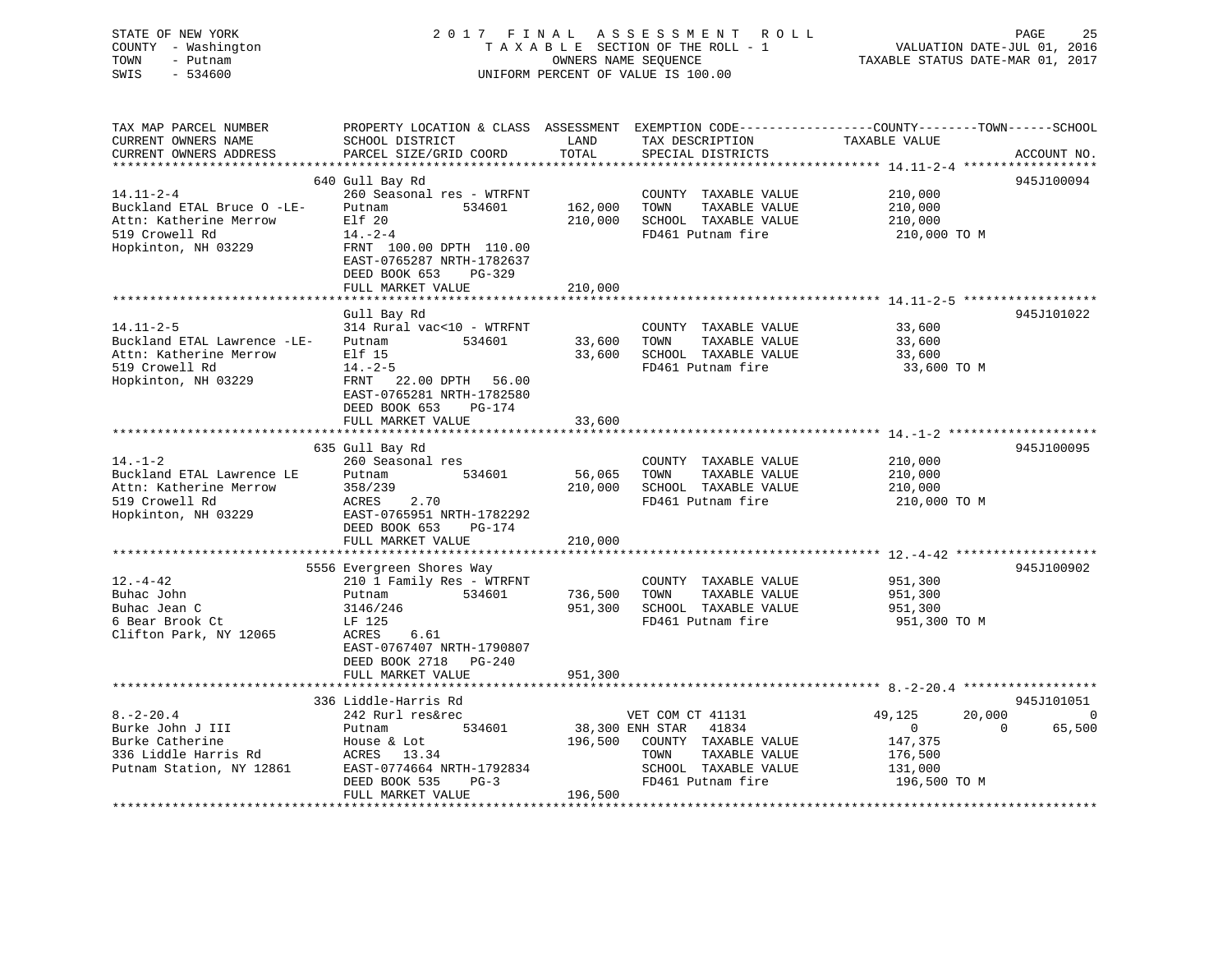### STATE OF NEW YORK 2 0 1 7 F I N A L A S S E S S M E N T R O L L PAGE 26 COUNTY - Washington T A X A B L E SECTION OF THE ROLL - 1 VALUATION DATE-JUL 01, 2016 TOWN - Putnam OWNERS NAME SEQUENCE TAXABLE STATUS DATE-MAR 01, 2017 SWIS - 534600 UNIFORM PERCENT OF VALUE IS 100.00

| TAX MAP PARCEL NUMBER<br>CURRENT OWNERS NAME<br>CURRENT OWNERS ADDRESS                            | SCHOOL DISTRICT<br>PARCEL SIZE/GRID COORD                                                                                                                                          | LAND<br>TOTAL                | TAX DESCRIPTION<br>SPECIAL DISTRICTS                                                                                   | PROPERTY LOCATION & CLASS ASSESSMENT EXEMPTION CODE---------------COUNTY-------TOWN-----SCHOOL<br>TAXABLE VALUE | ACCOUNT NO.          |
|---------------------------------------------------------------------------------------------------|------------------------------------------------------------------------------------------------------------------------------------------------------------------------------------|------------------------------|------------------------------------------------------------------------------------------------------------------------|-----------------------------------------------------------------------------------------------------------------|----------------------|
| $2. - 1 - 25$<br>Burnett Becky<br>Burnett Scott<br>977 County Route 2<br>Putnam Station, NY 12861 | 977 County Route 2<br>210 1 Family Res<br>534601<br>Putnam<br>FRNT 150.00 DPTH 170.00<br>EAST-0786782 NRTH-1810372<br>DEED BOOK 3504 PG-329<br>FULL MARKET VALUE                   | 12,800<br>101,900<br>101,900 | COUNTY TAXABLE VALUE<br>TOWN<br>TAXABLE VALUE<br>SCHOOL TAXABLE VALUE<br>FD461 Putnam fire                             | 101,900<br>101,900<br>101,900<br>101,900 TO M                                                                   | 945J100271           |
| $8. - 2 - 13.6$<br>Busby Wayne<br>11 Charter Cir<br>Putnam, NY 12861                              | Peterson Rd<br>322 Rural vac>10<br>534601<br>Putnam<br>70.00<br>ACRES<br>EAST-0776827 NRTH-1793918<br>DEED BOOK 2778 PG-192<br>FULL MARKET VALUE                                   | 85,000<br>85,000<br>85,000   | COUNTY TAXABLE VALUE<br>TOWN<br>TAXABLE VALUE<br>SCHOOL TAXABLE VALUE<br>FD461 Putnam fire                             | 85,000<br>85,000<br>85,000<br>85,000 TO M                                                                       |                      |
| $8. - 2 - 19$<br>Busby Wayne<br>Busby Susan<br>11 Charter Brook Ln<br>Putnam Station, NY 12861    | 11 Charter Brook Ln<br>280 Res Multiple<br>534601<br>Putnam<br>Solar Ex Last Yr 1999<br>5.00<br>ACRES<br>EAST-0774106 NRTH-1792658<br>DEED BOOK 432<br>PG-482<br>FULL MARKET VALUE | 328,400<br>328,400           | BAS STAR<br>41854<br>30,000 COUNTY TAXABLE VALUE<br>TAXABLE VALUE<br>TOWN<br>SCHOOL TAXABLE VALUE<br>FD461 Putnam fire | 0<br>$\Omega$<br>328,400<br>328,400<br>298,400<br>328,400 TO M                                                  | 945J100099<br>30,000 |
| $8. - 2 - 20.10$<br>Busby Wayne<br>Busby Susan<br>11 Charter Brook Ln<br>Putnam, NY 12861         | Charter Brook Ln<br>314 Rural vac<10<br>534601<br>Putnam<br>5.37<br>ACRES<br>EAST-0773723 NRTH-1792567<br>DEED BOOK 2336 PG-302<br>FULL MARKET VALUE                               | 20,500<br>20,500<br>20,500   | COUNTY TAXABLE VALUE<br>TAXABLE VALUE<br>TOWN<br>SCHOOL TAXABLE VALUE<br>FD461 Putnam fire                             | 20,500<br>20,500<br>20,500<br>20,500 TO M                                                                       |                      |
| $12. - 2 - 4.4$<br>Busby Wayne<br>Busby Susan<br>11 Charter Brook Ln<br>Putnam, NY 12861          | 337 Peterson Rd<br>312 Vac w/imprv<br>534601<br>Putnam<br>ACRES<br>31.70<br>EAST-0779611 NRTH-1792685<br>DEED BOOK 2174    PG-123<br>FULL MARKET VALUE                             | 46,700<br>48,200<br>48,200   | COUNTY TAXABLE VALUE<br>TOWN<br>TAXABLE VALUE<br>SCHOOL TAXABLE VALUE<br>CA002 Cons agri dst 2<br>FD461 Putnam fire    | 48,200<br>48,200<br>48,200<br>48,200 TO<br>48,200 TO M                                                          |                      |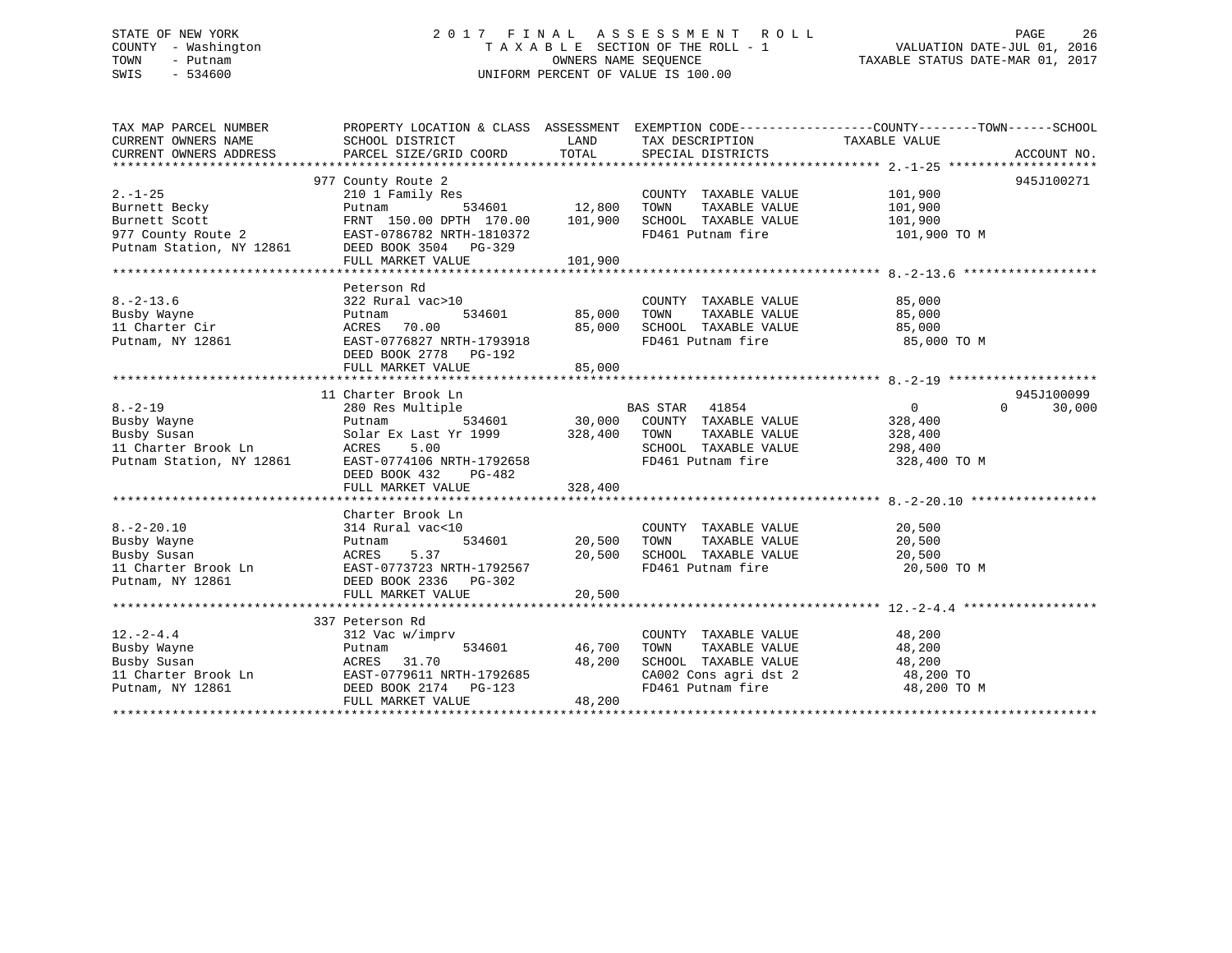# STATE OF NEW YORK 2 0 1 7 F I N A L A S S E S S M E N T R O L L PAGE 27COUNTY - Washington  $T A X A B L E$  SECTION OF THE ROLL - 1<br>TOWN - Putnam data of the COUNTERS NAME SEQUENCE SWIS - 534600 UNIFORM PERCENT OF VALUE IS 100.00

TAXABLE STATUS DATE-MAR 01, 2017

| TAX MAP PARCEL NUMBER<br>CURRENT OWNERS NAME<br>CURRENT OWNERS ADDRESS                             | SCHOOL DISTRICT<br>PARCEL SIZE/GRID COORD                                                                                                                                              | LAND<br>TOTAL                 | PROPERTY LOCATION & CLASS ASSESSMENT EXEMPTION CODE---------------COUNTY-------TOWN-----SCHOOL<br>TAX DESCRIPTION<br>SPECIAL DISTRICTS | TAXABLE VALUE                                     | ACCOUNT NO. |
|----------------------------------------------------------------------------------------------------|----------------------------------------------------------------------------------------------------------------------------------------------------------------------------------------|-------------------------------|----------------------------------------------------------------------------------------------------------------------------------------|---------------------------------------------------|-------------|
| $12. - 2 - 4.6$<br>Busby Wayne<br>Busby Susan<br>11 Charter Brook Ln<br>Putnam, NY 12861           | 309 Peterson Rd<br>314 Rural vac<10<br>534601<br>Putnam<br>4.30<br>ACRES<br>EAST-0778682 NRTH-1792895<br>DEED BOOK 2174    PG-123<br>FULL MARKET VALUE                                 | 8,700<br>8,700<br>8,700       | COUNTY TAXABLE VALUE<br>TAXABLE VALUE<br>TOWN<br>SCHOOL TAXABLE VALUE<br>CA002 Cons agri dst 2<br>FD461 Putnam fire                    | 8,700<br>8,700<br>8,700<br>8,700 TO<br>8,700 TO M |             |
| $8. - 2 - 13.1$<br>Busby Wayne A<br>Busby Susan<br>11 Charter Brook Ln<br>Putnam Station, NY 12861 | 10 Fernwood Way<br>312 Vac w/imprv<br>Putnam<br>534601<br>Lot 1<br>ACRES<br>4.32<br>EAST-0776973 NRTH-1795295<br>DEED BOOK 1966 PG-175<br>FULL MARKET VALUE                            | 17,500<br>20,000<br>20,000    | COUNTY TAXABLE VALUE<br>TAXABLE VALUE<br>TOWN<br>SCHOOL TAXABLE VALUE<br>FD461 Putnam fire                                             | 20,000<br>20,000<br>20,000<br>20,000 TO M         | 945J101098  |
| $8. -2 - 13.3$<br>Busby Wayne A<br>Busby Susan<br>11 Charter Brook Ln<br>Putnam Station, NY 12861  | 42 Fernwood Way<br>314 Rural vac<10<br>Putnam<br>534601<br>Lot 3<br>ACRES<br>3.38<br>EAST-0776042 NRTH-1795150<br>DEED BOOK 1966 PG-175<br>FULL MARKET VALUE                           | 13,900<br>13,900<br>13,900    | COUNTY TAXABLE VALUE<br>TAXABLE VALUE<br>TOWN<br>SCHOOL TAXABLE VALUE<br>FD461 Putnam fire                                             | 13,900<br>13,900<br>13,900<br>13,900 TO M         | 945J101098  |
| $8. - 2 - 13.5$<br>Busby Wayne A<br>Busby Susan<br>11 Charter Brook Ln<br>Putnam, NY               | 32 Fernwood Way<br>314 Rural vac<10<br>Putnam<br>534601<br>Lot 2<br>ACRES<br>3.31<br>EAST-0776478 NRTH-1795212<br>DEED BOOK 1966 PG-175<br>FULL MARKET VALUE                           | 13,700<br>13,700<br>13,700    | COUNTY TAXABLE VALUE<br>TOWN<br>TAXABLE VALUE<br>SCHOOL TAXABLE VALUE<br>FD461 Putnam fire                                             | 13,700<br>13,700<br>13,700<br>13,700 TO M         |             |
| $1.18 - 1 - 8$<br>Bush Richard J<br>Bush Mary W<br>1 Eureka Ave<br>Saratoga Springs, NY 12866      | 2136 Black Point Rd<br>260 Seasonal res - WTRFNT<br>Putnam<br>534601<br>90 ELF<br>FRNT 105.00 DPTH 305.00<br>EAST-0772085 NRTH-1810625<br>DEED BOOK 612<br>PG-113<br>FULL MARKET VALUE | 401,600<br>500,000<br>500,000 | COUNTY TAXABLE VALUE<br>TAXABLE VALUE<br>TOWN<br>SCHOOL TAXABLE VALUE<br>BP461 Black Pt Sewer Dist .00 UN C<br>FD461 Putnam fire       | 500,000<br>500,000<br>500,000<br>500,000 TO M     | 945J100036  |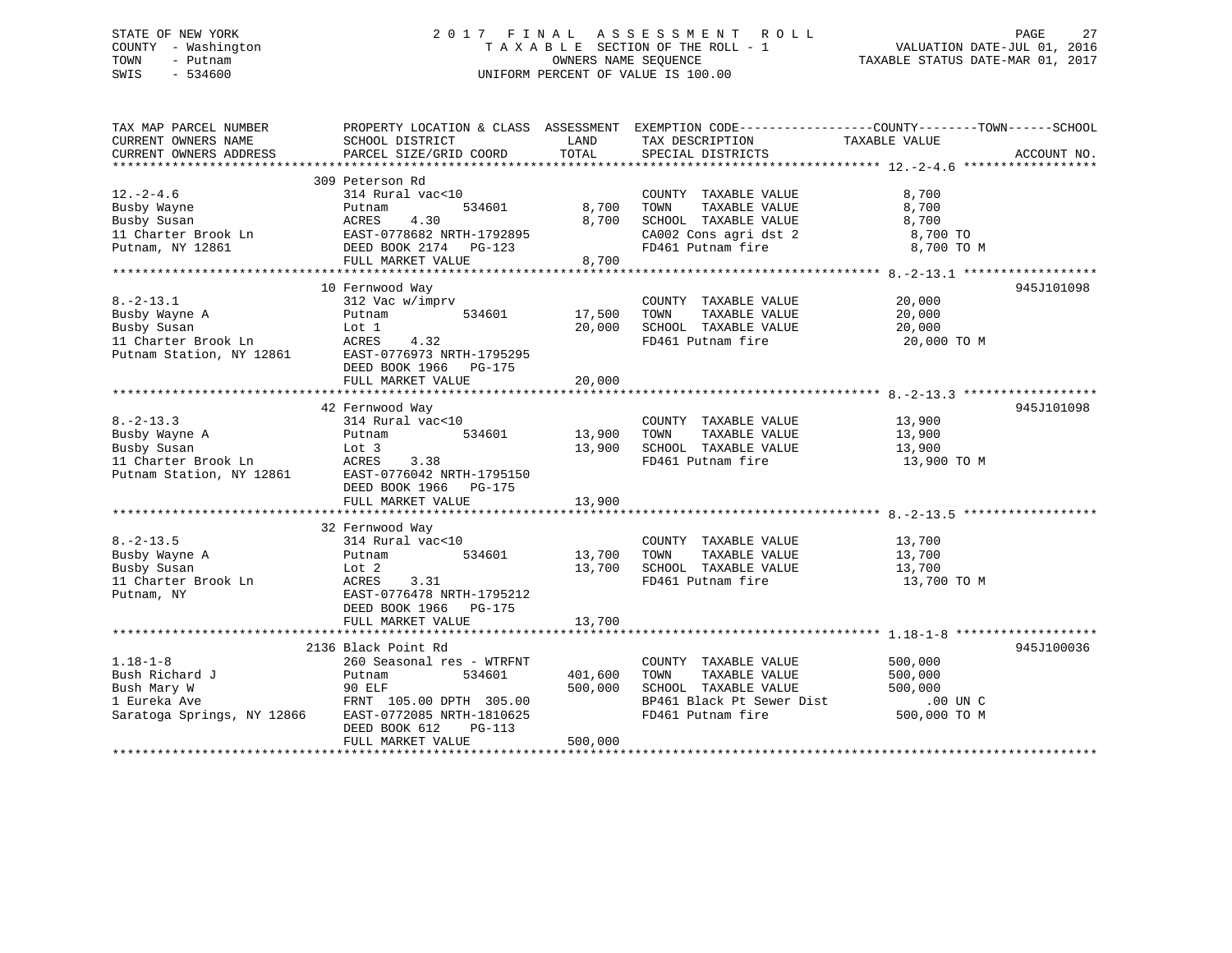STATE OF NEW YORK 2 0 1 7 F I N A L A S S E S S M E N T R O L L PAGE 28 COUNTY - Washington T A X A B L E SECTION OF THE ROLL - 1 VALUATION DATE-JUL 01, 2016 TOWN - Putnam OWNERS NAME SEQUENCE TAXABLE STATUS DATE-MAR 01, 2017 SWIS - 534600 UNIFORM PERCENT OF VALUE IS 100.00

| ACCOUNT NO.<br>945J100101 |
|---------------------------|
|                           |
|                           |
|                           |
|                           |
| 945J100538                |
|                           |
|                           |
| 945J100378                |
| 30,000                    |
|                           |
| 945J101015                |
|                           |
| 945J100132                |
|                           |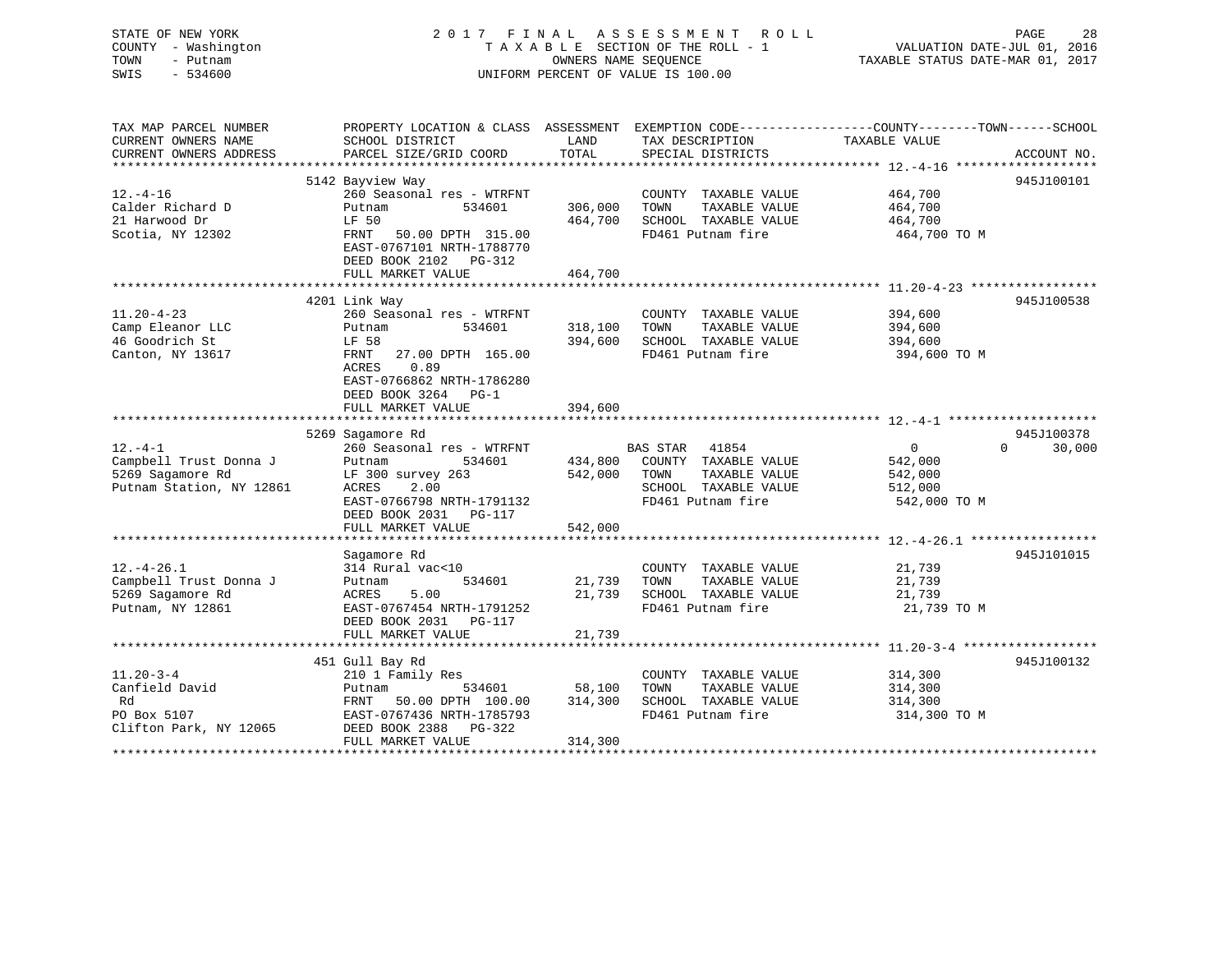#### STATE OF NEW YORK 29 2017 FINAL ASSESSMENT ROLL 2012 PAGE 29 COUNTY - Washington T A X A B L E SECTION OF THE ROLL - 1 TOWN - Putnam OWNERS NAME SEQUENCE TAXABLE STATUS DATE-MAR 01, 2017 SWIS - 534600 UNIFORM PERCENT OF VALUE IS 100.00

| TAX MAP PARCEL NUMBER<br>CURRENT OWNERS NAME<br>CURRENT OWNERS ADDRESS               | SCHOOL DISTRICT<br>PARCEL SIZE/GRID COORD                                                                                                                                   | LAND<br>TOTAL                 | TAX DESCRIPTION TAXABLE VALUE<br>SPECIAL DISTRICTS                                                                                                    | PROPERTY LOCATION & CLASS ASSESSMENT EXEMPTION CODE---------------COUNTY-------TOWN------SCHOOL<br>ACCOUNT NO. |                    |
|--------------------------------------------------------------------------------------|-----------------------------------------------------------------------------------------------------------------------------------------------------------------------------|-------------------------------|-------------------------------------------------------------------------------------------------------------------------------------------------------|----------------------------------------------------------------------------------------------------------------|--------------------|
| $11.20 - 3 - 5.1$<br>Canfield David<br>PO Box 5107<br>Clifton Park, NY 12065         | Gull Bay Rd<br>312 Vac w/imprv<br>534601<br>Putnam<br>Fence & Lot<br>FRNT 50.00 DPTH 100.00<br>EAST-0767441 NRTH-1785743<br>DEED BOOK 2388 PG-319                           | 26,700<br>27,700              | COUNTY TAXABLE VALUE<br>TAXABLE VALUE<br>TOWN<br>SCHOOL TAXABLE VALUE<br>FD461 Putnam fire                                                            | 945J100107<br>27,700<br>27,700<br>27,700<br>27,700 TO M                                                        |                    |
|                                                                                      | FULL MARKET VALUE                                                                                                                                                           | 27,700                        |                                                                                                                                                       |                                                                                                                |                    |
|                                                                                      | 3528 Gull Bay Ridge Way                                                                                                                                                     |                               |                                                                                                                                                       | 945J100108                                                                                                     |                    |
| $11.20 - 3 - 5.2$<br>Canfield David E<br>Rd<br>PO Box 5107<br>Clifton Park, NY 12065 | 270 Mfg housing<br>534601<br>Putnam<br>Tra Lot 4<br>FRNT<br>50.00 DPTH 100.00<br>EAST-0767446 NRTH-1785692<br>DEED BOOK 1786 PG-293                                         | 60,900<br>62,400              | COUNTY TAXABLE VALUE<br>TAXABLE VALUE<br>TOWN<br>SCHOOL TAXABLE VALUE<br>FD461 Putnam fire                                                            | 62,400<br>62,400<br>62,400<br>62,400 TO M                                                                      |                    |
|                                                                                      | FULL MARKET VALUE                                                                                                                                                           | 62,400                        |                                                                                                                                                       |                                                                                                                |                    |
| $12. - 2 - 7.2$<br>Carey Donald J<br>PO Box 89<br>Putnam Station, NY 12861           | State Route 22<br>314 Rural vac<10<br>534601<br>Putnam<br>1.00<br>ACRES<br>EAST-0779324 NRTH-1787794<br>DEED BOOK 889<br>$PG-82$<br>FULL MARKET VALUE                       | 3,800<br>3,800<br>3,800       | COUNTY TAXABLE VALUE<br>TOWN<br>TAXABLE VALUE<br>SCHOOL TAXABLE VALUE<br>FD461 Putnam fire                                                            | 945J100037<br>3,800<br>3,800<br>3,800<br>3,800 TO M                                                            |                    |
|                                                                                      | 16619 State Route 22                                                                                                                                                        |                               |                                                                                                                                                       | 945J100823                                                                                                     |                    |
| $12. - 2 - 7.3$<br>Carey Donald J<br>PO Box 89<br>Putnam Station, NY 12861           | 210 1 Family Res<br>534601<br>Putnam<br>4.30<br>ACRES<br>EAST-0779166 NRTH-1787834<br>DEED BOOK 889<br>PG-87<br>FULL MARKET VALUE                                           |                               | VET COM CT 41131<br>27,400 BAS STAR 41854<br>75,100 COUNTY TAXABLE VALUE<br>TAXABLE VALUE<br>TOWN<br>SCHOOL TAXABLE VALUE<br>75,100 FD461 Putnam fire | 18,775<br>18,775<br>$\overline{0}$<br>$\mathbf{0}$<br>56,325<br>56,325<br>45,100<br>75,100 TO M                | $\Omega$<br>30,000 |
|                                                                                      |                                                                                                                                                                             |                               |                                                                                                                                                       |                                                                                                                |                    |
| $11.20 - 4 - 30$<br>Carlton Heather L<br>285 Shields Rd<br>Cambridge, NY 12816       | 4305 Link Way<br>260 Seasonal res - WTRFNT<br>534601<br>Putnam<br>LF 100<br>FRNT 90.00 DPTH 175.00<br>EAST-0767172 NRTH-1786195<br>DEED BOOK 2782 PG-1<br>FULL MARKET VALUE | 488,200<br>600,000<br>600,000 | COUNTY TAXABLE VALUE<br>TOWN<br>TAXABLE VALUE<br>SCHOOL TAXABLE VALUE<br>FD461 Putnam fire                                                            | 945J100470<br>600,000<br>600,000<br>600,000<br>600,000 TO M                                                    |                    |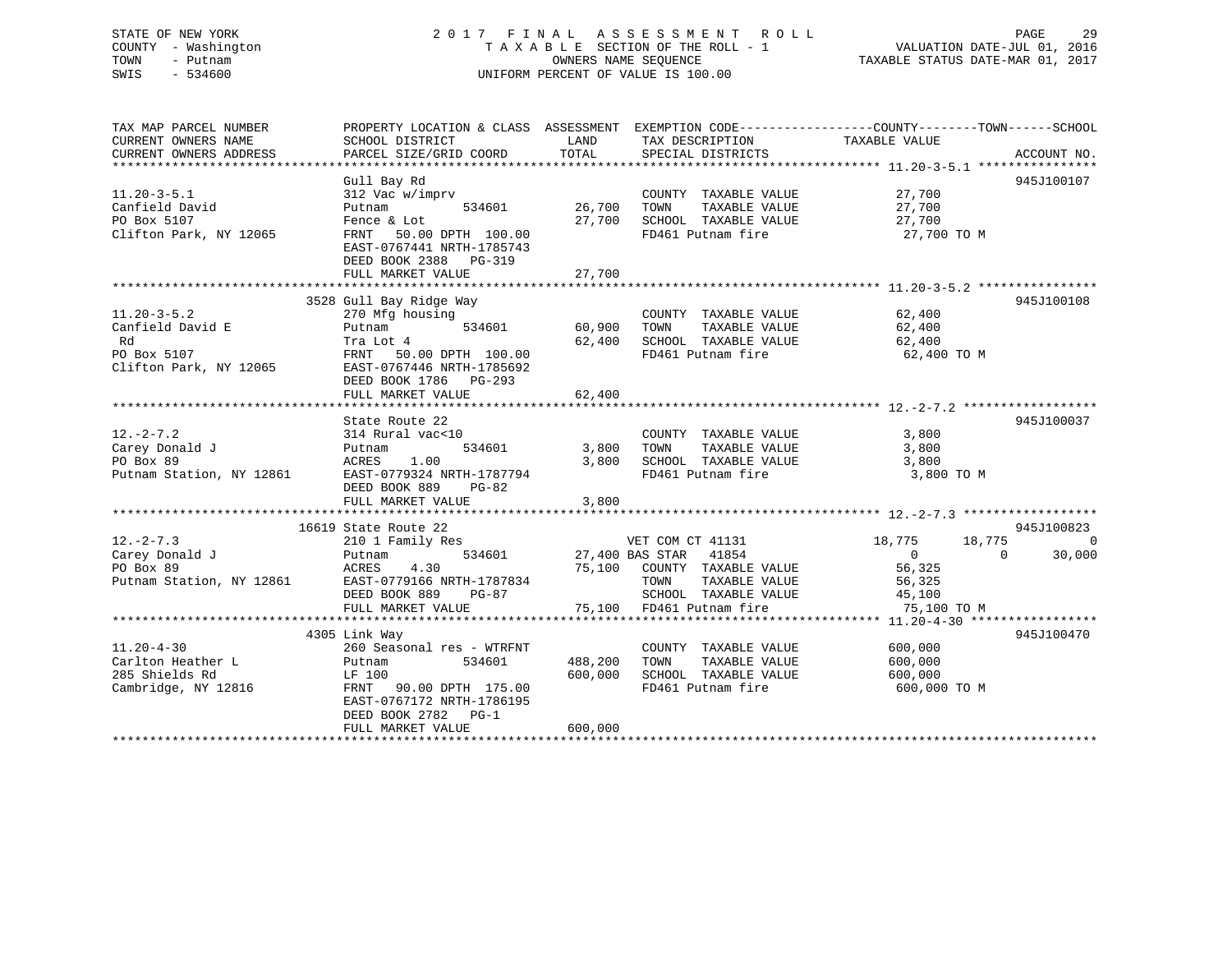# STATE OF NEW YORK 2 0 1 7 F I N A L A S S E S S M E N T R O L L PAGE 30COUNTY - Washington  $T A X A B L E$  SECTION OF THE ROLL - 1<br>TOWN - Putnam data of the COUNTERS NAME SEQUENCE SWIS - 534600 UNIFORM PERCENT OF VALUE IS 100.00

TAXABLE STATUS DATE-MAR 01, 2017

| TAX MAP PARCEL NUMBER<br>CURRENT OWNERS NAME | PROPERTY LOCATION & CLASS ASSESSMENT EXEMPTION CODE----------------COUNTY-------TOWN------SCHOOL<br>SCHOOL DISTRICT | LAND    | TAX DESCRIPTION       | TAXABLE VALUE |             |
|----------------------------------------------|---------------------------------------------------------------------------------------------------------------------|---------|-----------------------|---------------|-------------|
| CURRENT OWNERS ADDRESS                       | PARCEL SIZE/GRID COORD                                                                                              | TOTAL   | SPECIAL DISTRICTS     |               | ACCOUNT NO. |
|                                              |                                                                                                                     |         |                       |               |             |
|                                              | 5092 Sagamore Rd                                                                                                    |         |                       |               | 945J100959  |
| $12. - 4 - 32.3$                             | 314 Rural vac<10                                                                                                    |         | COUNTY TAXABLE VALUE  | 18,700        |             |
| Caron Daniel J                               | 534601<br>Putnam                                                                                                    | 18,700  | TAXABLE VALUE<br>TOWN | 18,700        |             |
| Caron Mary M                                 | Bdy Line Agmt 644/59                                                                                                | 18,700  | SCHOOL TAXABLE VALUE  | 18,700        |             |
| 1226 Route 68                                | FRNT 50.00 DPTH 200.00                                                                                              |         | FD461 Putnam fire     | 18,700 TO M   |             |
| Eagle Bridge, NY 12057                       | EAST-0767310 NRTH-1787552                                                                                           |         |                       |               |             |
|                                              | DEED BOOK 941<br>$PG-21$                                                                                            |         |                       |               |             |
|                                              | FULL MARKET VALUE                                                                                                   | 18,700  |                       |               |             |
|                                              |                                                                                                                     |         |                       |               |             |
|                                              | Sagamore Rd                                                                                                         |         |                       |               | 945J100958  |
| $12. - 4 - 32.4$                             | 314 Rural vac<10                                                                                                    |         | COUNTY TAXABLE VALUE  | 18,700        |             |
| Caron Daniel J                               | 534601<br>Putnam                                                                                                    | 18,700  | TOWN<br>TAXABLE VALUE | 18,700        |             |
| Caron Mary M                                 | Bdy Line Agmt 644/59                                                                                                | 18,700  | SCHOOL TAXABLE VALUE  | 18,700        |             |
| 1226 Route 68                                | FRNT 50.00 DPTH 200.00                                                                                              |         | FD461 Putnam fire     | 18,700 TO M   |             |
| Eagle Bridge, NY 12057                       | EAST-0767283 NRTH-1787510                                                                                           |         |                       |               |             |
|                                              | DEED BOOK 941<br>$PG-21$                                                                                            |         |                       |               |             |
|                                              | FULL MARKET VALUE                                                                                                   | 18,700  |                       |               |             |
|                                              |                                                                                                                     |         |                       |               |             |
|                                              | 20 Charter Brook Ln                                                                                                 |         |                       |               | 945J100886  |
| $8. - 2 - 20.3$                              | 240 Rural res                                                                                                       |         | COUNTY TAXABLE VALUE  | 161,800       |             |
| Carpenter David T Jr.                        | 534601<br>Putnam                                                                                                    | 39,500  | TOWN<br>TAXABLE VALUE | 161,800       |             |
| 20 Charter Brook Ln                          | Row 731/268                                                                                                         | 161,800 | SCHOOL TAXABLE VALUE  | 161,800       |             |
| Putnam Station, NY 12861                     | ACRES 14.50                                                                                                         |         | FD461 Putnam fire     | 161,800 TO M  |             |
|                                              | EAST-0774199 NRTH-1793805                                                                                           |         |                       |               |             |
|                                              | DEED BOOK 3528<br>PG-36                                                                                             |         |                       |               |             |
|                                              | FULL MARKET VALUE                                                                                                   | 161,800 |                       |               |             |
|                                              |                                                                                                                     |         |                       |               |             |
|                                              | Charter Brook Ln                                                                                                    |         |                       |               | 945J100031  |
| $8. - 2 - 20.7$                              | 314 Rural vac<10                                                                                                    |         | COUNTY TAXABLE VALUE  | 15,800        |             |
| Carpenter David T Jr.                        | 534601<br>Putnam                                                                                                    | 15,800  | TOWN<br>TAXABLE VALUE | 15,800        |             |
| 20 Charter Brook Ln                          | 3.88<br>ACRES                                                                                                       | 15,800  | SCHOOL TAXABLE VALUE  | 15,800        |             |
| Putnam Station, NY 12861                     | EAST-0774106 NRTH-1793165                                                                                           |         | FD461 Putnam fire     | 15,800 TO M   |             |
|                                              | DEED BOOK 3528<br>$PG-36$                                                                                           |         |                       |               |             |
|                                              | FULL MARKET VALUE                                                                                                   | 15,800  |                       |               |             |
|                                              |                                                                                                                     |         |                       |               |             |
|                                              | Wrights Rd                                                                                                          |         |                       |               | 945J100085  |
| $2 - 1 - 7$                                  | 314 Rural vac<10                                                                                                    |         | COUNTY TAXABLE VALUE  | 400           |             |
| Carroll Katie A                              | 534601<br>Putnam                                                                                                    | 400     | TOWN<br>TAXABLE VALUE | 400           |             |
| 95 Wrights Rd                                | FRNT 30.00 DPTH 122.00                                                                                              | 400     | SCHOOL TAXABLE VALUE  | 400           |             |
| Putnam, NY 12861                             | EAST-0786963 NRTH-1811741                                                                                           |         | FD461 Putnam fire     | 400 TO M      |             |
|                                              | DEED BOOK 2835 PG-224                                                                                               |         |                       |               |             |
|                                              | FULL MARKET VALUE                                                                                                   | 400     |                       |               |             |
|                                              |                                                                                                                     |         |                       |               |             |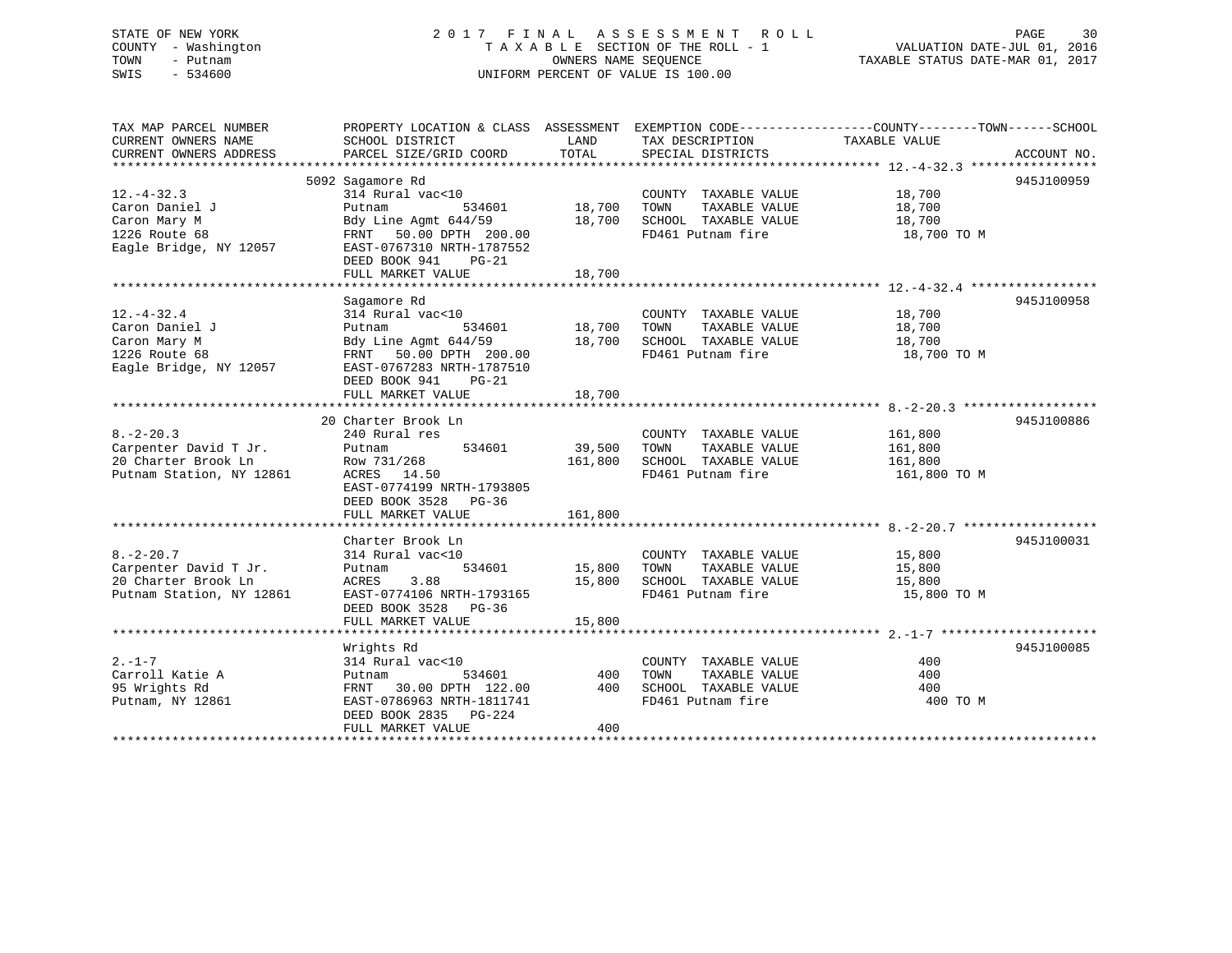### STATE OF NEW YORK 2 0 1 7 F I N A L A S S E S S M E N T R O L L PAGE 31 COUNTY - Washington T A X A B L E SECTION OF THE ROLL - 1 VALUATION DATE-JUL 01, 2016 TOWN - Putnam OWNERS NAME SEQUENCE TAXABLE STATUS DATE-MAR 01, 2017 SWIS - 534600 UNIFORM PERCENT OF VALUE IS 100.00

| TAX MAP PARCEL NUMBER<br>CURRENT OWNERS NAME<br>CURRENT OWNERS ADDRESS | PROPERTY LOCATION & CLASS ASSESSMENT<br>SCHOOL DISTRICT<br>PARCEL SIZE/GRID COORD | LAND<br>TOTAL | EXEMPTION CODE-----------------COUNTY-------TOWN------SCHOOL<br>TAX DESCRIPTION<br>SPECIAL DISTRICTS | TAXABLE VALUE              | ACCOUNT NO. |
|------------------------------------------------------------------------|-----------------------------------------------------------------------------------|---------------|------------------------------------------------------------------------------------------------------|----------------------------|-------------|
| *************************                                              |                                                                                   |               |                                                                                                      |                            |             |
|                                                                        | 95 Wrights Rd                                                                     |               |                                                                                                      |                            | 945J100675  |
| $2. - 1 - 8$                                                           | 210 1 Family Res                                                                  |               | BAS STAR 41854                                                                                       | $\overline{0}$<br>$\Omega$ | 30,000      |
| Carroll Katie A                                                        | Putnam                                                                            | 534601 11,400 | COUNTY TAXABLE VALUE                                                                                 | 66,100                     |             |
| 95 Wrights Rd<br>Putnam, NY 12861                                      | FRNT 100.00 DPTH 122.00<br>EAST-0787026 NRTH-1811747                              | 66,100        | TOWN<br>TAXABLE VALUE<br>SCHOOL TAXABLE VALUE                                                        | 66,100<br>36,100           |             |
|                                                                        | DEED BOOK 2835 PG-224                                                             |               | FD461 Putnam fire                                                                                    | 66,100 TO M                |             |
|                                                                        | FULL MARKET VALUE                                                                 | 66,100        |                                                                                                      |                            |             |
|                                                                        |                                                                                   |               |                                                                                                      |                            |             |
|                                                                        | Gull Bay Rd                                                                       |               |                                                                                                      |                            | 945J101084  |
| $11.20 - 3 - 2$                                                        | 314 Rural vac<10                                                                  |               | COUNTY TAXABLE VALUE                                                                                 | 15,800                     |             |
| Cary Rodger D Jr                                                       | 534601<br>Putnam                                                                  | 15,800        | TOWN<br>TAXABLE VALUE                                                                                | 15,800                     |             |
| 2111 Sewee Indian Ct                                                   | Vacant Land                                                                       | 15,800        | SCHOOL TAXABLE VALUE                                                                                 | 15,800                     |             |
| Mount Pleasant, SC 29466                                               | FRNT 25.00 DPTH 125.00                                                            |               | FD461 Putnam fire                                                                                    | 15,800 TO M                |             |
|                                                                        | EAST-0767537 NRTH-1785956                                                         |               |                                                                                                      |                            |             |
|                                                                        | DEED BOOK 651<br>$PG-24$                                                          |               |                                                                                                      |                            |             |
|                                                                        | FULL MARKET VALUE                                                                 | 15,800        |                                                                                                      |                            |             |
|                                                                        |                                                                                   |               |                                                                                                      |                            |             |
|                                                                        | Gull Bay Rd                                                                       |               |                                                                                                      |                            | 945J101086  |
| $14. - 1 - 17.1$                                                       | 314 Rural vac<10                                                                  |               | COUNTY TAXABLE VALUE                                                                                 | 8,800                      |             |
| Cary Rodger D Jr                                                       | Putnam<br>534601                                                                  | 8,800         | TOWN<br>TAXABLE VALUE                                                                                | 8,800                      |             |
| 2111 Sewee Indian Ct                                                   | ACRES<br>2.00                                                                     | 8,800         | SCHOOL TAXABLE VALUE                                                                                 | 8,800                      |             |
| Mount Pleasant, SC 29466                                               | EAST-0767668 NRTH-1785856                                                         |               | FD461 Putnam fire                                                                                    | 8,800 TO M                 |             |
|                                                                        | DEED BOOK 651<br>PG-27                                                            |               |                                                                                                      |                            |             |
|                                                                        | FULL MARKET VALUE                                                                 | 8,800         |                                                                                                      |                            |             |
|                                                                        | *********************                                                             | ***********   |                                                                                                      |                            |             |
|                                                                        | State Route 22/W Off                                                              |               |                                                                                                      |                            | 945J100330  |
| $1. - 1 - 2$                                                           | 322 Rural vac>10                                                                  |               | COUNTY TAXABLE VALUE                                                                                 | 20,000                     |             |
| Catlin Dan E                                                           | Putnam<br>534601                                                                  | 20,000        | TAXABLE VALUE<br>TOWN                                                                                | 20,000                     |             |
| Catlin Leon W                                                          | Mt Lot                                                                            | 20,000        | SCHOOL TAXABLE VALUE                                                                                 | 20,000                     |             |
| Box 48 Wicker St                                                       | Mineral Rights 574/15                                                             |               | FD461 Putnam fire                                                                                    | 20,000 TO M                |             |
| Ticonderoga, NY 12883                                                  | ACRES<br>40.00                                                                    |               |                                                                                                      |                            |             |
|                                                                        | EAST-0778277 NRTH-1812326                                                         |               |                                                                                                      |                            |             |
|                                                                        | DEED BOOK 591<br>PG-25                                                            |               |                                                                                                      |                            |             |
|                                                                        | FULL MARKET VALUE                                                                 | 20,000        |                                                                                                      |                            |             |
|                                                                        |                                                                                   |               |                                                                                                      |                            |             |
|                                                                        | 17601 State Route 22                                                              |               |                                                                                                      |                            | 945J100174  |
| $1. - 1 - 5$                                                           | 241 Rural res&ag                                                                  |               | AG DIST<br>41720                                                                                     | 88,221<br>88,221           | 88,221      |
| Catlin Dan E                                                           | Putnam<br>534601                                                                  | 210,200       | COUNTY TAXABLE VALUE                                                                                 | 194,379                    |             |
| Catlin Leon W                                                          | 505/1124                                                                          | 282,600       | TOWN<br>TAXABLE VALUE                                                                                | 194,379                    |             |
| Wicker St                                                              | ACRES 190.10                                                                      |               | SCHOOL TAXABLE VALUE                                                                                 | 194,379                    |             |
| PO Box 48                                                              | EAST-0777898 NRTH-1808934                                                         |               | CA002 Cons agri dst 2                                                                                | 194,379 TO                 |             |
| Ticonderoga, NY 12883                                                  | DEED BOOK 477<br>PG-870                                                           |               | 88,221 EX                                                                                            |                            |             |
|                                                                        | FULL MARKET VALUE                                                                 | 282,600       | FD461 Putnam fire                                                                                    | 282,600 TO M               |             |
| MAY BE SUBJECT TO PAYMENT<br>UNDER AGDIST LAW TIL 2021                 |                                                                                   |               |                                                                                                      |                            |             |
|                                                                        |                                                                                   |               |                                                                                                      |                            |             |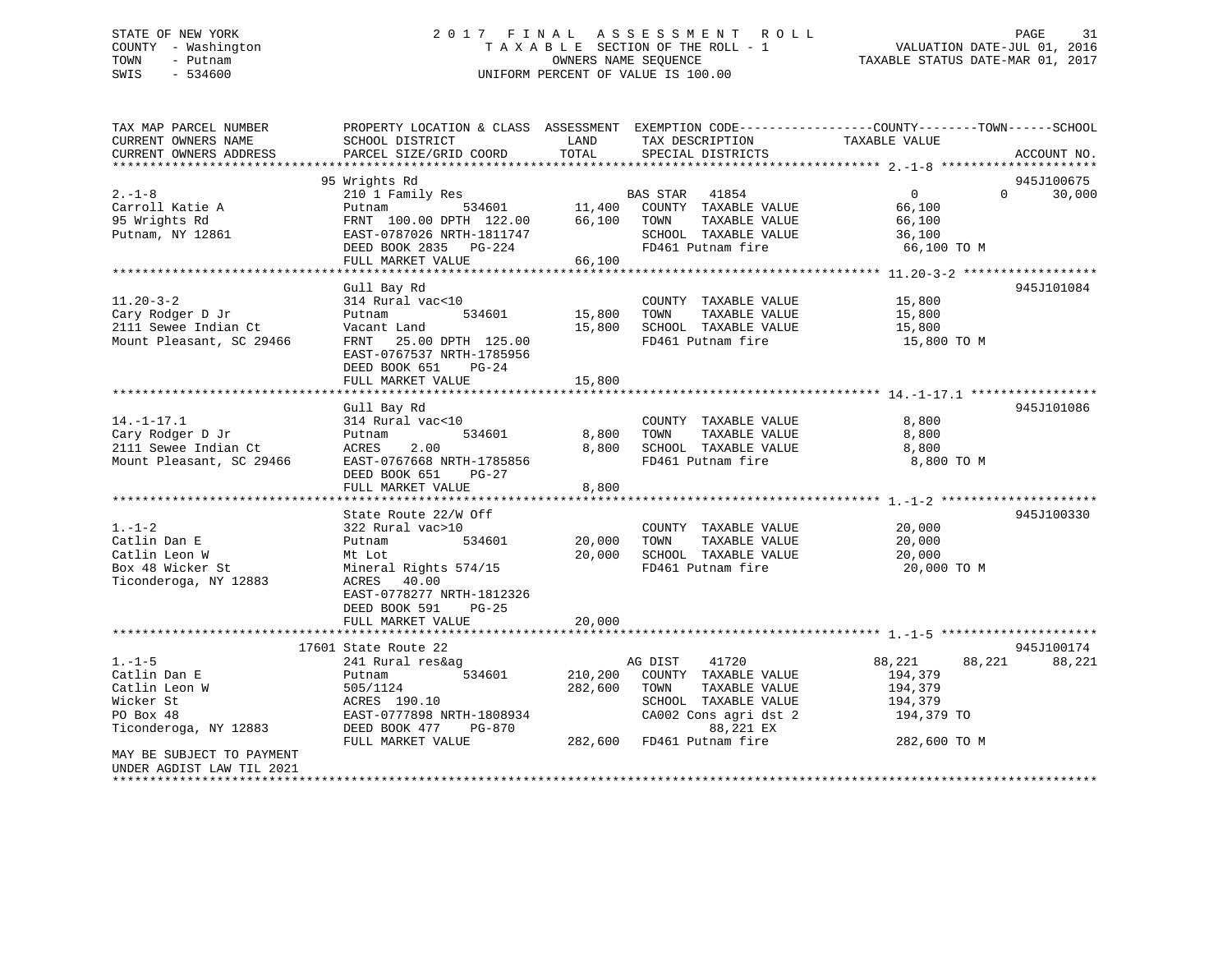#### STATE OF NEW YORK 2017 FINAL ASSESSMENT ROLL PAGE 32 COUNTY - Washington T A X A B L E SECTION OF THE ROLL - 1 TOWN - Putnam OWNERS NAME SEQUENCE TAXABLE STATUS DATE-MAR 01, 2017 SWIS - 534600 UNIFORM PERCENT OF VALUE IS 100.00

| TAX MAP PARCEL NUMBER<br>CURRENT OWNERS NAME<br>CURRENT OWNERS ADDRESS            | SCHOOL DISTRICT<br>PARCEL SIZE/GRID COORD                                                             | LAND<br>TOTAL    | PROPERTY LOCATION & CLASS ASSESSMENT EXEMPTION CODE----------------COUNTY-------TOWN------SCHOOL<br>TAX DESCRIPTION<br>SPECIAL DISTRICTS | TAXABLE VALUE                                           | ACCOUNT NO. |
|-----------------------------------------------------------------------------------|-------------------------------------------------------------------------------------------------------|------------------|------------------------------------------------------------------------------------------------------------------------------------------|---------------------------------------------------------|-------------|
|                                                                                   |                                                                                                       |                  |                                                                                                                                          |                                                         |             |
| $1. - 1 - 6$<br>Catlin Leon                                                       | State Route 22<br>322 Rural vac>10<br>534601<br>Putnam                                                | 41,000           | COUNTY TAXABLE VALUE<br>TAXABLE VALUE<br>TOWN                                                                                            | 41,000<br>41,000                                        | 945J100398  |
| Catlin Dan<br>Box 48 Wicker St<br>Ticonderoga, NY 12883                           | 81.90<br>ACRES<br>EAST-0776942 NRTH-1810494<br>DEED BOOK 898<br>PG-126                                | 41,000           | SCHOOL TAXABLE VALUE<br>FD461 Putnam fire                                                                                                | 41,000<br>41,000 TO M                                   |             |
|                                                                                   | FULL MARKET VALUE                                                                                     | 41,000           |                                                                                                                                          |                                                         |             |
|                                                                                   |                                                                                                       |                  |                                                                                                                                          |                                                         |             |
|                                                                                   | Black Point Rd                                                                                        |                  |                                                                                                                                          |                                                         | 945J100206  |
| $4. - 1 - 3$<br>Catlin Leon<br>Catlin Dan E<br>PO Box 48<br>Ticonderoga, NY 12883 | 322 Rural vac>10 - WTRFNT<br>534601<br>Putnam<br>2665/197<br>ACRES 12.60<br>EAST-0769919 NRTH-1807043 | 75,000<br>75,000 | COUNTY TAXABLE VALUE<br>TOWN<br>TAXABLE VALUE<br>SCHOOL TAXABLE VALUE<br>BP461 Black Pt Sewer Dist<br>FD461 Putnam fire                  | 75,000<br>75,000<br>75,000<br>$.00$ UN C<br>75,000 TO M |             |
|                                                                                   | DEED BOOK 2665 PG-197<br>FULL MARKET VALUE                                                            | 75,000           |                                                                                                                                          |                                                         |             |
|                                                                                   |                                                                                                       |                  |                                                                                                                                          |                                                         |             |
|                                                                                   | State Route 22/W Off                                                                                  |                  |                                                                                                                                          |                                                         | 945J100646  |
| $4 - 1 - 8$                                                                       | 241 Rural res&ag                                                                                      |                  | AG DIST<br>41720                                                                                                                         | 82,669<br>82,669                                        | 82,669      |
| Catlin Leon W                                                                     | 534601<br>Putnam                                                                                      | 187,900          | COUNTY TAXABLE VALUE                                                                                                                     | 129,931                                                 |             |
| Catlin Dan E                                                                      | 88.14 Ad                                                                                              | 212,600          | TOWN<br>TAXABLE VALUE                                                                                                                    | 129,931                                                 |             |
| Wicker St                                                                         | ACRES 163.10                                                                                          |                  | SCHOOL TAXABLE VALUE                                                                                                                     | 129,931                                                 |             |
| PO Box 48                                                                         | EAST-0776012 NRTH-1807246                                                                             |                  | CA002 Cons agri dst 2                                                                                                                    | 129,931 TO                                              |             |
| Ticonderoga, NY 12883                                                             | DEED BOOK 552<br><b>PG-130</b><br>FULL MARKET VALUE                                                   | 212,600          | 82,669 EX<br>FD461 Putnam fire                                                                                                           | 212,600 TO M                                            |             |
| MAY BE SUBJECT TO PAYMENT                                                         |                                                                                                       |                  |                                                                                                                                          |                                                         |             |
| UNDER AGDIST LAW TIL 2021                                                         |                                                                                                       |                  |                                                                                                                                          |                                                         |             |
|                                                                                   |                                                                                                       |                  |                                                                                                                                          |                                                         |             |
|                                                                                   | State Route 22                                                                                        |                  |                                                                                                                                          |                                                         | 945J101036  |
| $9. - 1 - 55$                                                                     | 314 Rural vac<10                                                                                      |                  | COUNTY TAXABLE VALUE                                                                                                                     | 400                                                     |             |
| Chaplin David                                                                     | 534601<br>Putnam                                                                                      | 400              | TOWN<br>TAXABLE VALUE                                                                                                                    | 400                                                     |             |
| Chaplin Suzanna                                                                   | FRNT 100.00 DPTH<br>70.00                                                                             | 400              | SCHOOL TAXABLE VALUE                                                                                                                     | 400                                                     |             |
| 248 Broadway                                                                      | EAST-0779748 NRTH-1798255                                                                             |                  | FD461 Putnam fire                                                                                                                        | 400 TO M                                                |             |
| Whitehall, NY 12887                                                               | DEED BOOK 3021 PG-98<br>FULL MARKET VALUE                                                             | 400              |                                                                                                                                          |                                                         |             |
|                                                                                   |                                                                                                       |                  |                                                                                                                                          |                                                         |             |
|                                                                                   | Lake Champlain                                                                                        |                  |                                                                                                                                          |                                                         | 945J101086  |
| $13. - 3 - 24.4$                                                                  | 314 Rural vac<10 - WTRFNT                                                                             |                  | COUNTY TAXABLE VALUE                                                                                                                     | 1,500                                                   |             |
| Chaplin Leslie H                                                                  | 534601<br>Putnam                                                                                      | 1,500            | TOWN<br>TAXABLE VALUE                                                                                                                    | 1,500                                                   |             |
| Chaplin Sheila M                                                                  | 375' Lf                                                                                               | 1,500            | SCHOOL TAXABLE VALUE                                                                                                                     | 1,500                                                   |             |
| 96 Saunders St                                                                    | FRNT 375.00 DPTH 60.00                                                                                |                  | FD461 Putnam fire                                                                                                                        | 1,500 TO M                                              |             |
| Whitehall, NY 12887                                                               | EAST-0790404 NRTH-1785423<br>DEED BOOK 579<br>$PG-292$                                                |                  |                                                                                                                                          |                                                         |             |
|                                                                                   | FULL MARKET VALUE                                                                                     | 1,500            |                                                                                                                                          |                                                         |             |
|                                                                                   |                                                                                                       |                  |                                                                                                                                          |                                                         |             |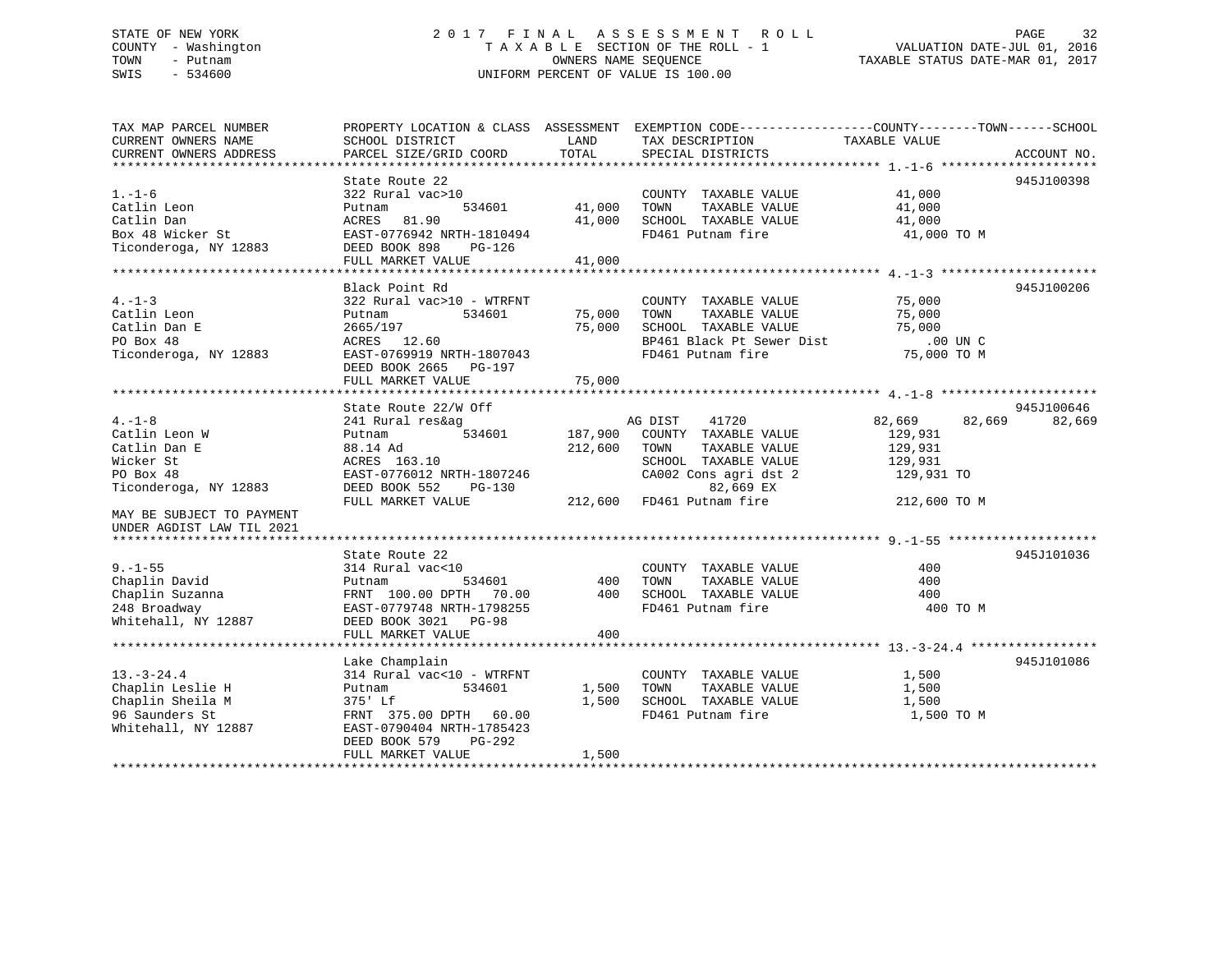### STATE OF NEW YORK 2 0 1 7 F I N A L A S S E S S M E N T R O L L PAGE 33 COUNTY - Washington T A X A B L E SECTION OF THE ROLL - 1 VALUATION DATE-JUL 01, 2016 TOWN - Putnam OWNERS NAME SEQUENCE TAXABLE STATUS DATE-MAR 01, 2017 SWIS - 534600 UNIFORM PERCENT OF VALUE IS 100.00

| TAX MAP PARCEL NUMBER<br>CURRENT OWNERS NAME<br>CURRENT OWNERS ADDRESS                                                    | SCHOOL DISTRICT<br>PARCEL SIZE/GRID COORD                                                                                                                                               | LAND<br>TOTAL                    | TAX DESCRIPTION<br>SPECIAL DISTRICTS                                                       | PROPERTY LOCATION & CLASS ASSESSMENT EXEMPTION CODE----------------COUNTY-------TOWN------SCHOOL<br>TAXABLE VALUE<br>ACCOUNT NO. |  |
|---------------------------------------------------------------------------------------------------------------------------|-----------------------------------------------------------------------------------------------------------------------------------------------------------------------------------------|----------------------------------|--------------------------------------------------------------------------------------------|----------------------------------------------------------------------------------------------------------------------------------|--|
| $8. -2 - 5.2$<br>Charter Brook Properties LLC<br>c/o Grueter<br>33 Cedar Dr<br>Allendale, NJ 07401                        | County Route 1<br>322 Rural vac>10<br>534601<br>Putnam<br>Sub Lot 2<br>ACRES 99.02<br>EAST-0772956 NRTH-1799822<br>DEED BOOK 2187 PG-42<br>FULL MARKET VALUE                            | 114,000<br>114,000<br>114,000    | COUNTY TAXABLE VALUE<br>TOWN<br>TAXABLE VALUE<br>SCHOOL TAXABLE VALUE<br>FD461 Putnam fire | 945J100391<br>114,000<br>114,000<br>114,000<br>114,000 TO M                                                                      |  |
| $7.8 - 1 - 17$<br>Chase Douglas W<br>744 Brightside Crescent Dr<br>Venice, FL 34293                                       | 3061 Lake George Way<br>280 Res Multiple - WTRFNT<br>534601<br>Putnam<br>LF 152<br>FRNT 190.00 DPTH 211.00<br>EAST-0767072 NRTH-1799514<br>DEED BOOK 841<br>$PG-1$<br>FULL MARKET VALUE | 724,200<br>1071,400<br>1071,400  | COUNTY TAXABLE VALUE<br>TOWN<br>TAXABLE VALUE<br>SCHOOL TAXABLE VALUE<br>FD461 Putnam fire | 945J100580<br>1071,400<br>1071,400<br>1071,400<br>1071,400 TO M                                                                  |  |
| $8. - 2 - 1$<br>Christine Shawn Assoc Inc<br>Adirondack Camp<br>302 Warrick Rd<br>Putnam Station, NY 12861                | Warrick Rd<br>581 Chd/adt camp - WTRFNT<br>Putnam<br>534601<br>Boys Camp<br>LF 3810<br>ACRES 27.10<br>EAST-0766070 NRTH-1795958<br>DEED BOOK 475<br>$PG-8$<br>FULL MARKET VALUE         | 1991,862<br>2624,783<br>2624,783 | COUNTY TAXABLE VALUE<br>TAXABLE VALUE<br>TOWN<br>SCHOOL TAXABLE VALUE<br>FD461 Putnam fire | 945J100002<br>2624,783<br>2624,783<br>2624,783<br>2624,783 TO M                                                                  |  |
| $8. -2 - 1.1$<br>Christine Shawn Assoc Inc<br>302 Warrick Rd<br>Putnam, NY 12861                                          | 302 Warrick Rd<br>210 1 Family Res - WTRFNT<br>534601<br>Putnam<br>279' LF<br>ACRES<br>1.40<br>EAST-0766142 NRTH-1796360<br>DEED BOOK 3161 PG-95<br>FULL MARKET VALUE                   | 484,300<br>1000,000<br>1000,000  | COUNTY TAXABLE VALUE<br>TOWN<br>TAXABLE VALUE<br>SCHOOL TAXABLE VALUE<br>FD461 Putnam fire | 1000,000<br>1000,000<br>1000,000<br>1000,000 TO M                                                                                |  |
| $8. - 2 - 2.1$<br>Christine Shawn Assoc. Inc.<br>302 Warrick Rd<br>Putnam Station, NY 12861<br>************************** | 123 Warrick Rd<br>242 Rurl res&rec<br>Putnam<br>534601<br>Lot 4<br>10.00<br>ACRES<br>EAST-0770027 NRTH-1796630<br>DEED BOOK 3544<br>$PG-72$<br>FULL MARKET VALUE                        | 35,000<br>86,000<br>86,000       | COUNTY TAXABLE VALUE<br>TOWN<br>TAXABLE VALUE<br>SCHOOL TAXABLE VALUE<br>FD461 Putnam fire | 945J100709<br>86,000<br>86,000<br>86,000<br>86,000 TO M                                                                          |  |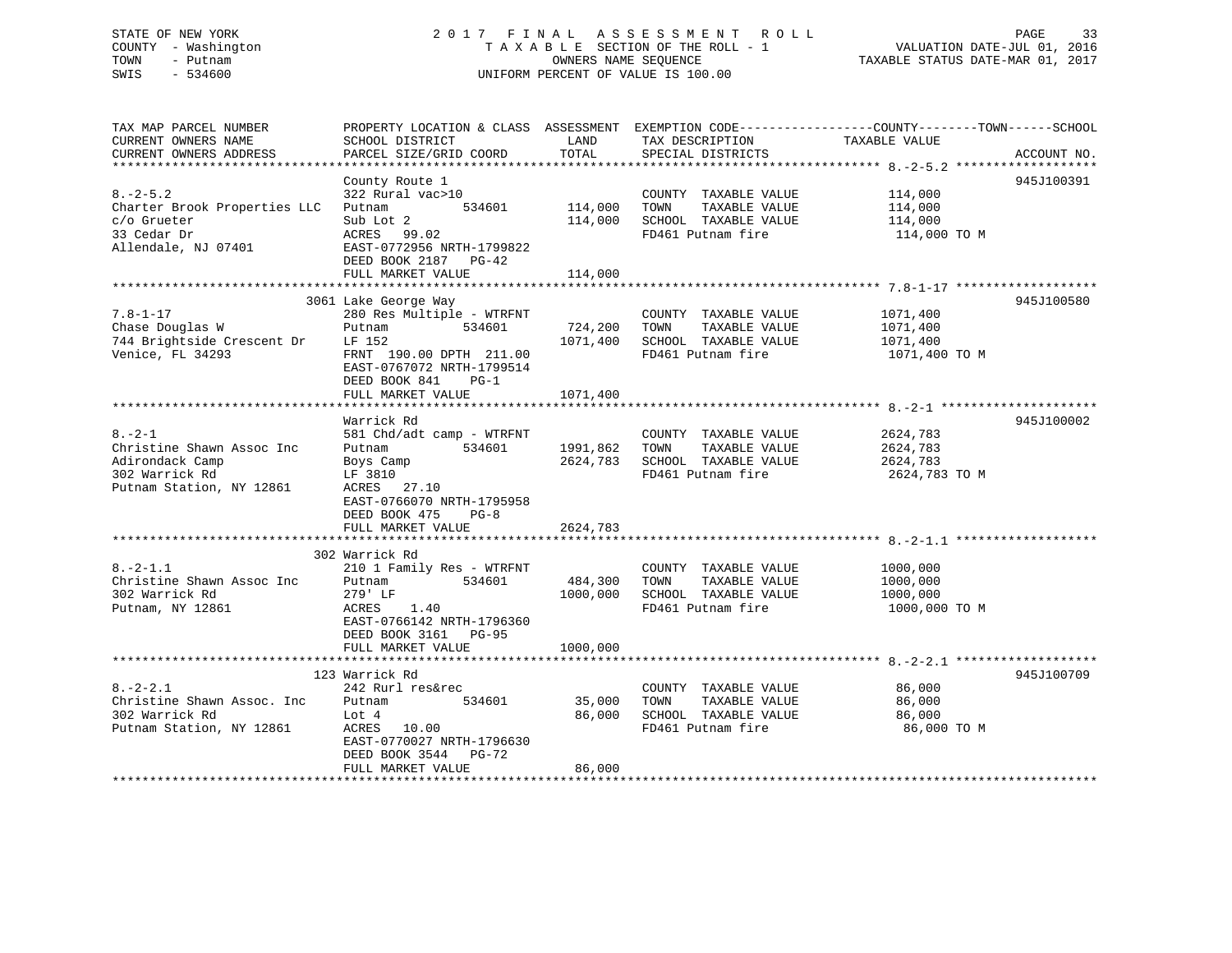### STATE OF NEW YORK 2 0 1 7 F I N A L A S S E S S M E N T R O L L PAGE 34 COUNTY - Washington T A X A B L E SECTION OF THE ROLL - 1 VALUATION DATE-JUL 01, 2016 TOWN - Putnam OWNERS NAME SEQUENCE TAXABLE STATUS DATE-MAR 01, 2017 SWIS - 534600 UNIFORM PERCENT OF VALUE IS 100.00

| TAX MAP PARCEL NUMBER<br>CURRENT OWNERS NAME<br>CURRENT OWNERS ADDRESS | PROPERTY LOCATION & CLASS ASSESSMENT<br>SCHOOL DISTRICT<br>PARCEL SIZE/GRID COORD                                    | LAND<br>TOTAL | TAX DESCRIPTION<br>SPECIAL DISTRICTS | EXEMPTION CODE-----------------COUNTY-------TOWN------SCHOOL<br>TAXABLE VALUE | ACCOUNT NO.        |
|------------------------------------------------------------------------|----------------------------------------------------------------------------------------------------------------------|---------------|--------------------------------------|-------------------------------------------------------------------------------|--------------------|
|                                                                        |                                                                                                                      |               |                                      |                                                                               |                    |
|                                                                        | 214 Schwerdtfeger Rd                                                                                                 |               |                                      |                                                                               | 945J100811         |
| $4. - 1 - 19$                                                          | 210 1 Family Res                                                                                                     |               | COUNTY TAXABLE VALUE                 | 60,800                                                                        |                    |
| Cisler Robert                                                          | 534601<br>Putnam                                                                                                     | 32,200        | TAXABLE VALUE<br>TOWN                | 60,800                                                                        |                    |
| Cisler Alice                                                           | 7.20<br>ACRES                                                                                                        | 60,800        | SCHOOL TAXABLE VALUE                 | 60,800                                                                        |                    |
| 288 No Ontario St                                                      | EAST-0771308 NRTH-1804325                                                                                            |               | FD461 Putnam fire                    | 60,800 TO M                                                                   |                    |
| Lake Ronkonkoma, NY 11779 DEED BOOK 437                                | PG-796                                                                                                               |               |                                      |                                                                               |                    |
|                                                                        | FULL MARKET VALUE                                                                                                    | 60,800        |                                      |                                                                               |                    |
|                                                                        |                                                                                                                      |               |                                      |                                                                               |                    |
|                                                                        | 69 Gull Bay Rd                                                                                                       |               |                                      |                                                                               | 945J100048         |
| $12. - 3 - 17$                                                         | 210 1 Family Res                                                                                                     |               | BAS STAR<br>41854                    | $\overline{0}$                                                                | 30,000<br>$\Omega$ |
| Clark Robert S                                                         | 534601<br>Putnam                                                                                                     | 13,500        | COUNTY TAXABLE VALUE                 | 144,800                                                                       |                    |
|                                                                        |                                                                                                                      | 144,800       | TOWN<br>TAXABLE VALUE                | 144,800                                                                       |                    |
|                                                                        | Clark Stephanie M<br>Clark Stephanie M<br>SAST-0775845 NRTH-1784716<br>EAST-0775845 NRTH-1784716<br>CAST 1710 DC-212 |               | SCHOOL TAXABLE VALUE                 | 114,800                                                                       |                    |
| Putnam Station, NY 12861                                               | DEED BOOK 1710 PG-212                                                                                                |               | FD461 Putnam fire                    | 144,800 TO M                                                                  |                    |
|                                                                        | FULL MARKET VALUE                                                                                                    | 144,800       |                                      |                                                                               |                    |
|                                                                        |                                                                                                                      |               |                                      |                                                                               |                    |
|                                                                        | 29 Clemons Ln                                                                                                        |               |                                      |                                                                               | 945J100115         |
| $9. - 1 - 40$                                                          | 270 Mfg housing                                                                                                      |               | BAS STAR<br>41854                    | $\overline{0}$                                                                | $\Omega$<br>25,100 |
| Clemons Earl Jr                                                        | 534601<br>Putnam                                                                                                     | 11,700        | COUNTY TAXABLE VALUE                 | 25,100                                                                        |                    |
| Clemons Joan                                                           | 3617/199                                                                                                             | 25,100        | TAXABLE VALUE<br>TOWN                | 25,100                                                                        |                    |
| PO Box 33                                                              | FRNT 124.00 DPTH 124.00                                                                                              |               | SCHOOL TAXABLE VALUE                 | $\mathbf 0$                                                                   |                    |
| Putnam Station, NY 12861                                               | EAST-0780334 NRTH-1798424                                                                                            |               | FD461 Putnam fire                    | 25,100 TO M                                                                   |                    |
|                                                                        | DEED BOOK 723<br>PG-125                                                                                              |               |                                      |                                                                               |                    |
|                                                                        | FULL MARKET VALUE                                                                                                    | 25,100        |                                      |                                                                               |                    |
|                                                                        |                                                                                                                      |               |                                      |                                                                               |                    |
|                                                                        | 17275 State Route 22                                                                                                 |               |                                      |                                                                               | 945J101032         |
| $8. - 2 - 7.6$                                                         | 312 Vac w/imprv                                                                                                      |               | COUNTY TAXABLE VALUE                 | 5,600                                                                         |                    |
| Club View Properties LLC                                               | 534601<br>Putnam                                                                                                     | 5,500         | TOWN<br>TAXABLE VALUE                | 5,600                                                                         |                    |
| c/o Grueter                                                            | 1.12<br>ACRES                                                                                                        | 5,600         | SCHOOL TAXABLE VALUE                 | 5,600                                                                         |                    |
| 33 Cedar Dr                                                            | EAST-0778951 NRTH-1801210                                                                                            |               | FD461 Putnam fire                    | 5,600 TO M                                                                    |                    |
| Allendale, NJ 07401                                                    | DEED BOOK 2487 PG-86                                                                                                 |               |                                      |                                                                               |                    |
|                                                                        | FULL MARKET VALUE                                                                                                    | 5,600         |                                      |                                                                               |                    |
|                                                                        |                                                                                                                      |               |                                      |                                                                               |                    |
|                                                                        | 2062 Lake George Way South                                                                                           |               |                                      |                                                                               | 945J100117         |
| $7.12 - 2 - 10$                                                        | 260 Seasonal res - WTRFNT                                                                                            |               | COUNTY TAXABLE VALUE                 | 750,000                                                                       |                    |
| Clutsam Henry O III                                                    | 534601<br>Putnam                                                                                                     | 554,500       | TOWN<br>TAXABLE VALUE                | 750,000                                                                       |                    |
| 41 Village Rd                                                          | 2858/172                                                                                                             | 750,000       | SCHOOL TAXABLE VALUE                 | 750,000                                                                       |                    |
| PO Box 121                                                             | LF 93                                                                                                                |               | FD461 Putnam fire                    | 750,000 TO M                                                                  |                    |
| New Vernon, NJ 07976                                                   | FRNT 216.00 DPTH 90.00                                                                                               |               |                                      |                                                                               |                    |
|                                                                        | EAST-0766835 NRTH-1796914                                                                                            |               |                                      |                                                                               |                    |
|                                                                        | DEED BOOK 2858<br>PG-178                                                                                             |               |                                      |                                                                               |                    |
|                                                                        | FULL MARKET VALUE                                                                                                    | 750,000       |                                      |                                                                               |                    |
|                                                                        |                                                                                                                      |               |                                      |                                                                               |                    |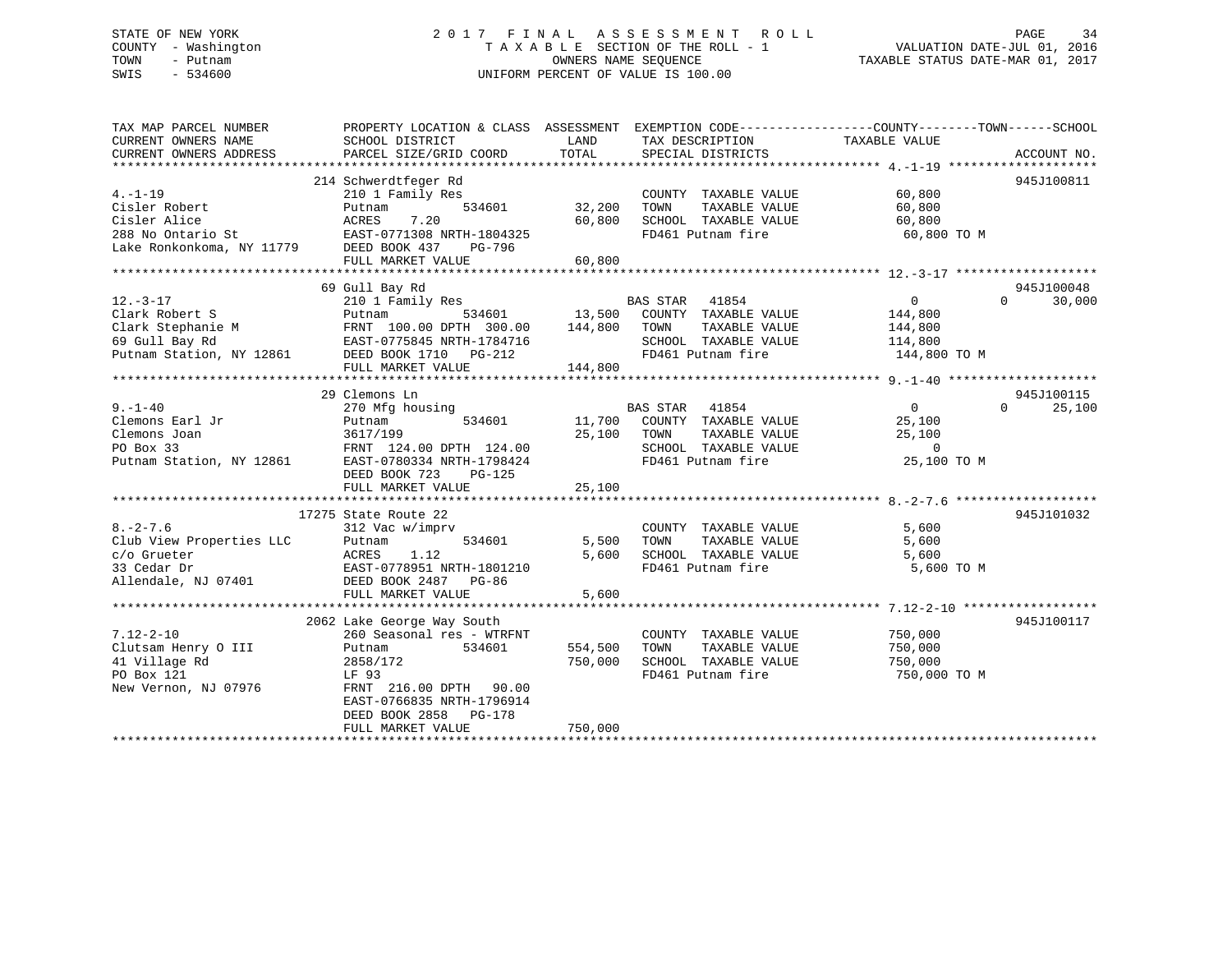|      | STATE OF NEW YORK   | 2017 FINAL ASSESSMENT ROLL                                     | PAGE | 35 |
|------|---------------------|----------------------------------------------------------------|------|----|
|      | COUNTY - Washington | VALUATION DATE-JUL 01, 2016<br>TAXABLE SECTION OF THE ROLL - 1 |      |    |
| TOWN | - Putnam            | TAXABLE STATUS DATE-MAR 01, 2017<br>OWNERS NAME SEOUENCE       |      |    |
| SWIS | - 534600            | UNIFORM PERCENT OF VALUE IS 100.00                             |      |    |
|      |                     |                                                                |      |    |
|      |                     |                                                                |      |    |

| TAX MAP PARCEL NUMBER<br>CURRENT OWNERS NAME                  | SCHOOL DISTRICT                                        | LAND    | PROPERTY LOCATION & CLASS ASSESSMENT EXEMPTION CODE---------------COUNTY-------TOWN------SCHOOL<br>TAX DESCRIPTION | TAXABLE VALUE                                  |                |
|---------------------------------------------------------------|--------------------------------------------------------|---------|--------------------------------------------------------------------------------------------------------------------|------------------------------------------------|----------------|
| CURRENT OWNERS ADDRESS                                        | PARCEL SIZE/GRID COORD                                 | TOTAL   | SPECIAL DISTRICTS                                                                                                  |                                                | ACCOUNT NO.    |
|                                                               |                                                        |         |                                                                                                                    |                                                |                |
| $4.5 - 1 - 9$<br>Coffey Jr Revocable Trust Alan Putnam 534601 | 2256 Black Point Rd<br>210 1 Family Res - WTRFNT       | 660,500 | COUNTY TAXABLE VALUE<br>TOWN<br>TAXABLE VALUE                                                                      | 873,700<br>873,700                             | 945J100809     |
| Potts Revocable Trust Janet S 115'e Lf                        |                                                        | 873,700 | SCHOOL TAXABLE VALUE                                                                                               | 873,700                                        |                |
| 6500 Stratton Pl<br>ACRES                                     | 1.10                                                   |         | BP461 Black Pt Sewer Dist                                                                                          | $.00$ UN C                                     |                |
| Falls Church, VA 22043 EAST-0769974 NRTH-1808809              | DEED BOOK 917 PG-201                                   |         | FD461 Putnam fire                                                                                                  | 873,700 TO M                                   |                |
|                                                               | FULL MARKET VALUE                                      | 873,700 |                                                                                                                    |                                                |                |
|                                                               | 470 County Route 3                                     |         |                                                                                                                    |                                                | 945J100162     |
| $13 - 3 - 23$                                                 | 210 1 Family Res - WTRFNT                              |         | COUNTY TAXABLE VALUE                                                                                               | 89,900                                         |                |
| Collette Donald                                               | 534601<br>Putnam                                       | 32,000  | TOWN<br>TAXABLE VALUE                                                                                              | 89,900                                         |                |
| Colette Vicki                                                 | ACRES<br>1.20                                          | 89,900  | SCHOOL TAXABLE VALUE                                                                                               | 89,900                                         |                |
|                                                               | EAST-0789442 NRTH-1787309                              |         | FD461 Putnam fire                                                                                                  | 89,900 TO M                                    |                |
|                                                               |                                                        |         |                                                                                                                    |                                                |                |
|                                                               | FULL MARKET VALUE                                      | 89,900  |                                                                                                                    |                                                |                |
|                                                               |                                                        |         |                                                                                                                    |                                                |                |
|                                                               | 4501 Crow Point Way                                    |         |                                                                                                                    |                                                | 945J100215     |
| $11.20 - 4 - 6$                                               | 210 1 Family Res - WTRFNT                              |         | COUNTY TAXABLE VALUE                                                                                               | 585,000                                        |                |
| Collier Brian                                                 | 534601<br>Putnam                                       | 447,730 | TAXABLE VALUE<br>TOWN                                                                                              | 585,000                                        |                |
| Collier Laura                                                 | LF 100                                                 | 585,000 | SCHOOL TAXABLE VALUE                                                                                               | 585,000                                        |                |
| 37 Winne Rd                                                   | FRNT<br>76.00 DPTH 166.00                              |         | FD461 Putnam fire                                                                                                  | 585,000 TO M                                   |                |
| Delmar, NY 12054 EAST-0766274 NRTH-1787241                    | DEED BOOK 3774 PG-276                                  |         |                                                                                                                    |                                                |                |
| PRIOR OWNER ON 3/01/2017 FULL MARKET VALUE                    |                                                        | 585,000 |                                                                                                                    |                                                |                |
| Collier Brian T                                               |                                                        |         |                                                                                                                    |                                                |                |
|                                                               |                                                        |         |                                                                                                                    |                                                |                |
|                                                               | 467 Gull Bay Rd                                        |         |                                                                                                                    |                                                | 945J100393     |
| $11.20 - 3 - 18$<br>Colloton Jean LE                          | 260 Seasonal res - WTRFNT<br>534601                    |         | VET COM CT 41131<br>187,000 ENH STAR 41834                                                                         | 55,000<br>20,000<br>$\overline{0}$<br>$\Omega$ | $\overline{0}$ |
| Colloton James E Jr                                           | Putnam<br>$-LE-$                                       | 297,800 | COUNTY TAXABLE VALUE                                                                                               | 242,800                                        | 65,500         |
| c/o Ken Colloton                                              | LF 30                                                  |         | TOWN<br>TAXABLE VALUE                                                                                              | 277,800                                        |                |
| 130 Waters Rd                                                 | FRNT 70.00 DPTH 83.00                                  |         | SCHOOL TAXABLE VALUE                                                                                               | 232,300                                        |                |
| East Greenbush, NY 12061                                      | EAST-0767199 NRTH-1785460                              |         | FD461 Putnam fire                                                                                                  | 297,800 TO M                                   |                |
|                                                               | DEED BOOK 831<br>$PG-56$                               |         |                                                                                                                    |                                                |                |
|                                                               | FULL MARKET VALUE                                      | 297,800 |                                                                                                                    |                                                |                |
|                                                               |                                                        |         |                                                                                                                    |                                                |                |
|                                                               | 3522 Gull Bay Ridge Way                                |         |                                                                                                                    |                                                | 945J100192     |
| $11.20 - 3 - 7$                                               | 260 Seasonal res                                       |         | COUNTY TAXABLE VALUE                                                                                               | 139,000                                        |                |
| Colloton Kenneth B                                            | 534601<br>Putnam                                       | 62,500  | TAXABLE VALUE<br>TOWN                                                                                              | 139,000                                        |                |
| 130 Waters Rd                                                 | 801/275 Well Agrmt                                     | 139,000 | SCHOOL TAXABLE VALUE                                                                                               | 139,000                                        |                |
| East Greenbush, NY 12061                                      | Bdy Line Agmt 606/180                                  |         | FD461 Putnam fire                                                                                                  | 139,000 TO M                                   |                |
|                                                               | 50.00 DPTH 150.00<br>FRNT<br>EAST-0767453 NRTH-1785519 |         |                                                                                                                    |                                                |                |
|                                                               | DEED BOOK 471<br>PG-535                                |         |                                                                                                                    |                                                |                |
|                                                               | FULL MARKET VALUE                                      | 139,000 |                                                                                                                    |                                                |                |
|                                                               |                                                        |         |                                                                                                                    |                                                |                |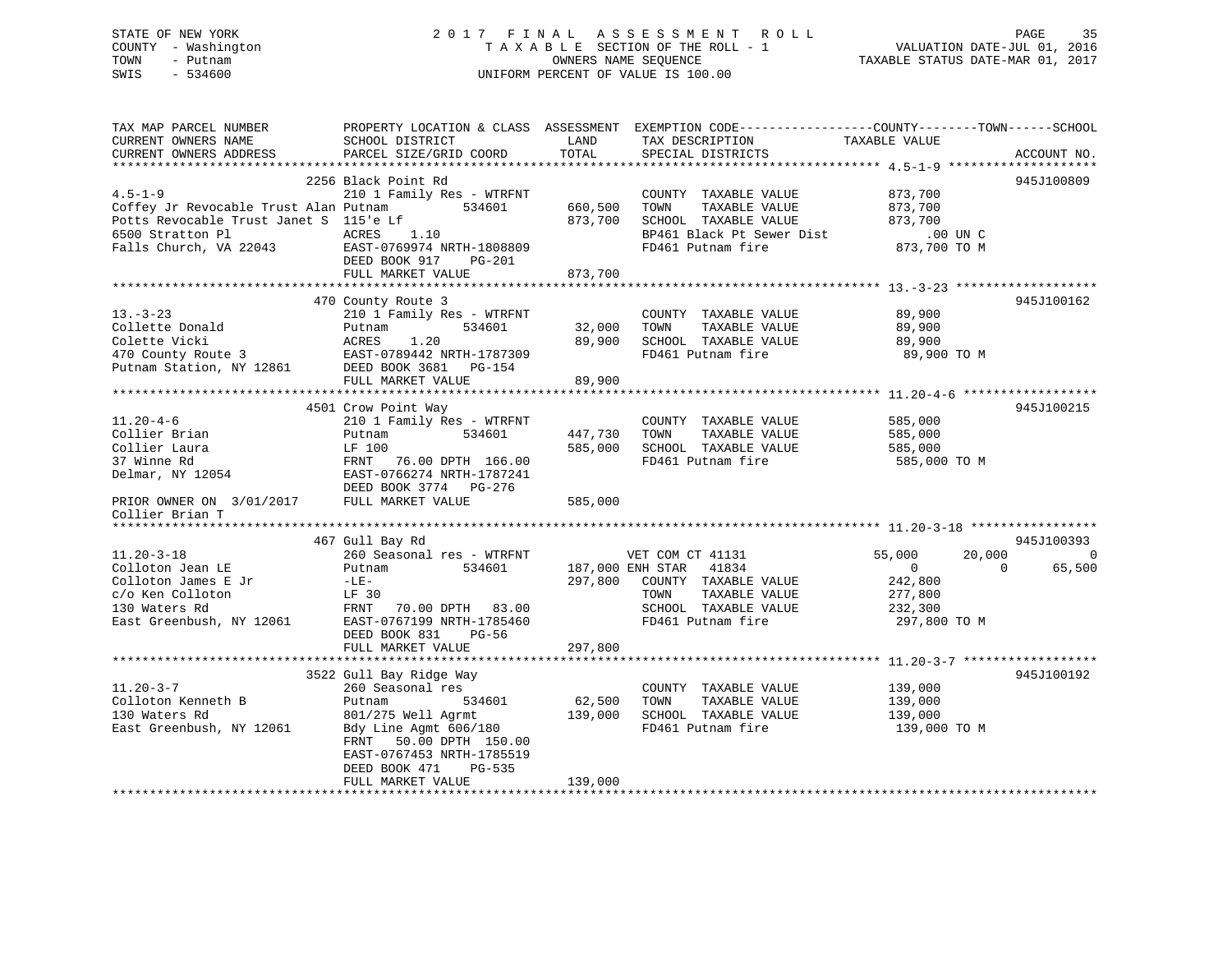### STATE OF NEW YORK 2 0 1 7 F I N A L A S S E S S M E N T R O L L PAGE 36 COUNTY - Washington T A X A B L E SECTION OF THE ROLL - 1 VALUATION DATE-JUL 01, 2016 TOWN - Putnam OWNERS NAME SEQUENCE TAXABLE STATUS DATE-MAR 01, 2017 SWIS - 534600 UNIFORM PERCENT OF VALUE IS 100.00

| TAX MAP PARCEL NUMBER<br>CURRENT OWNERS NAME<br>CURRENT OWNERS ADDRESS                              | PROPERTY LOCATION & CLASS ASSESSMENT EXEMPTION CODE----------------COUNTY-------TOWN------SCHOOL<br>SCHOOL DISTRICT<br>PARCEL SIZE/GRID COORD                                            | LAND<br>TOTAL                | TAX DESCRIPTION<br>SPECIAL DISTRICTS                                                                            | TAXABLE VALUE                                                   | ACCOUNT NO.        |
|-----------------------------------------------------------------------------------------------------|------------------------------------------------------------------------------------------------------------------------------------------------------------------------------------------|------------------------------|-----------------------------------------------------------------------------------------------------------------|-----------------------------------------------------------------|--------------------|
| ***********************                                                                             | 746 Gull Bay Rd                                                                                                                                                                          |                              |                                                                                                                 |                                                                 | 945J100401         |
| $14.18 - 4 - 4.1$<br>Commito Thomas F<br>Commito Jean L<br>2 Dolphin Row<br>Isle of Palms, SC 29451 | 260 Seasonal res - WTRFNT<br>534601<br>Putnam<br>LF 185<br>$14.-4-4.1$<br>ACRES<br>7.76<br>EAST-0764851 NRTH-1780493<br>DEED BOOK 1972 PG-340                                            | 706,600<br>951,100           | COUNTY TAXABLE VALUE<br>TOWN<br>TAXABLE VALUE<br>SCHOOL TAXABLE VALUE<br>FD461 Putnam fire                      | 951,100<br>951,100<br>951,100<br>951,100 то м                   |                    |
|                                                                                                     | FULL MARKET VALUE                                                                                                                                                                        | 951,100                      |                                                                                                                 |                                                                 |                    |
| $7.12 - 1 - 1$<br>Condit R D Sargent<br>1542 Mosswood Way<br>Putnam Station, NY 12861               | Rochelle Way<br>312 Vac w/imprv<br>534601<br>Putnam<br>FRNT 100.00 DPTH 100.00<br>EAST-0768315 NRTH-1799125<br>DEED BOOK 886<br><b>PG-210</b>                                            | 14,000<br>18,200             | COUNTY TAXABLE VALUE<br>TOWN<br>TAXABLE VALUE<br>SCHOOL TAXABLE VALUE<br>FD461 Putnam fire                      | 18,200<br>18,200<br>18,200<br>18,200 TO M                       | 945J100915         |
|                                                                                                     | FULL MARKET VALUE                                                                                                                                                                        | 18,200                       |                                                                                                                 |                                                                 |                    |
|                                                                                                     | 1542 Mosswood Way                                                                                                                                                                        | *************                |                                                                                                                 |                                                                 | 945J100917         |
| $7.12 - 1 - 3$<br>Condit R D Sargent<br>1542 Mosswood Way<br>Putnam Station, NY 12861               | 210 1 Family Res<br>534601<br>Putnam<br>Lake & Docking Rights<br>2537/194<br>FRNT 100.00 DPTH 200.00<br>EAST-0768179 NRTH-1799009<br>DEED BOOK 791<br><b>PG-145</b><br>FULL MARKET VALUE | 98,800<br>386,600<br>386,600 | BAS STAR<br>41854<br>COUNTY TAXABLE VALUE<br>TOWN<br>TAXABLE VALUE<br>SCHOOL TAXABLE VALUE<br>FD461 Putnam fire | $\overline{0}$<br>386,600<br>386,600<br>356,600<br>386,600 TO M | $\Omega$<br>30,000 |
|                                                                                                     | Warrick Rd                                                                                                                                                                               |                              |                                                                                                                 |                                                                 | 945J100391         |
| $8. - 2 - 5.3$<br>Condit R D Sargent<br>963 NY State Route 9N<br>Ticonderoga, NY 12883              | 314 Rural vac<10<br>534601<br>Putnam<br>Esmt 2751/108<br>Sub Lot 3<br>ACRES<br>5.08<br>EAST-0771735 NRTH-1797795                                                                         | 20,300<br>20,300             | COUNTY TAXABLE VALUE<br>TOWN<br>TAXABLE VALUE<br>SCHOOL TAXABLE VALUE<br>FD461 Putnam fire                      | 20,300<br>20,300<br>20,300<br>20,300 TO M                       |                    |
|                                                                                                     | DEED BOOK 2751 PG-104<br>FULL MARKET VALUE                                                                                                                                               | 20,300                       |                                                                                                                 |                                                                 |                    |
|                                                                                                     | 51 Lillie Ln                                                                                                                                                                             |                              |                                                                                                                 |                                                                 | 945J100976         |
| $8. - 2 - 7.4$<br>Condit Steven<br>51 Lillie Ln<br>Putnam Station, NY 12861                         | 210 1 Family Res<br>534601<br>Putnam<br>Lot & Stg Sheds<br>hse under construction<br>ACRES<br>8.50<br>EAST-0777274 NRTH-1799310<br>DEED BOOK 643<br>PG-135                               | 129,200 TOWN                 | BAS STAR 41854<br>33,500 COUNTY TAXABLE VALUE<br>TAXABLE VALUE<br>SCHOOL TAXABLE VALUE<br>FD461 Putnam fire     | $\overline{0}$<br>129,200<br>129,200<br>99,200<br>129,200 TO M  | $\Omega$<br>30,000 |
|                                                                                                     | FULL MARKET VALUE<br>*************************                                                                                                                                           | 129,200                      |                                                                                                                 |                                                                 |                    |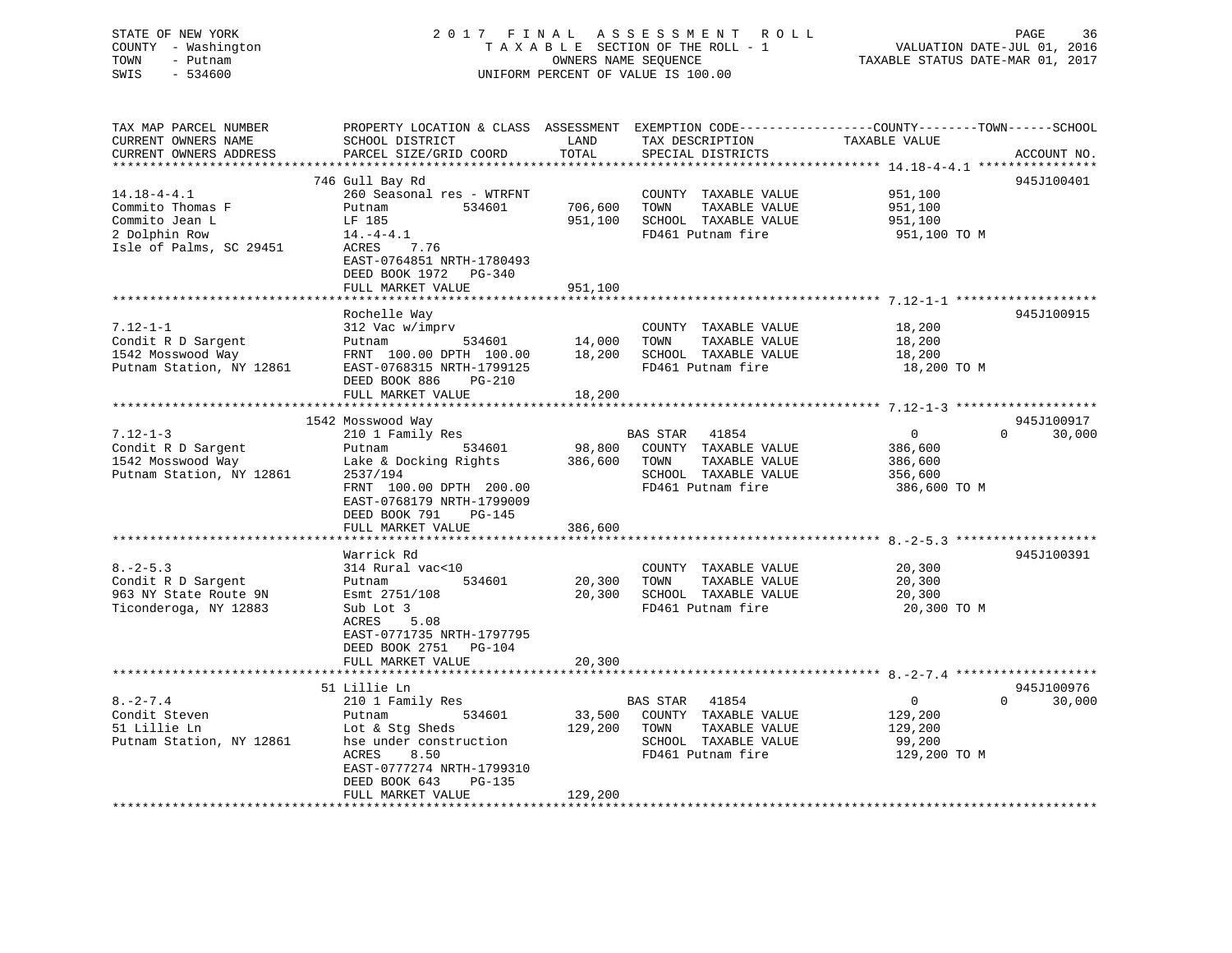| STATE OF NEW YORK<br>COUNTY - Washington<br>TOWN<br>- Putnam<br>$-534600$<br>SWIS |                                                      | OWNERS NAME SEQUENCE | 2017 FINAL ASSESSMENT ROLL<br>TAXABLE SECTION OF THE ROLL - 1<br>UNIFORM PERCENT OF VALUE IS 100.00 | PAGE<br>VALUATION DATE-JUL 01, 2016<br>TAXABLE STATUS DATE-MAR 01, 2017                                         | 37     |
|-----------------------------------------------------------------------------------|------------------------------------------------------|----------------------|-----------------------------------------------------------------------------------------------------|-----------------------------------------------------------------------------------------------------------------|--------|
| TAX MAP PARCEL NUMBER<br>CURRENT OWNERS NAME                                      | SCHOOL DISTRICT                                      | LAND                 | TAX DESCRIPTION                                                                                     | PROPERTY LOCATION & CLASS ASSESSMENT EXEMPTION CODE---------------COUNTY-------TOWN-----SCHOOL<br>TAXABLE VALUE |        |
| CURRENT OWNERS ADDRESS                                                            | PARCEL SIZE/GRID COORD                               | TOTAL                | SPECIAL DISTRICTS                                                                                   | ACCOUNT NO.                                                                                                     |        |
|                                                                                   | 5146 Bayview Way                                     |                      |                                                                                                     | 945J100130                                                                                                      |        |
| $12. - 4 - 14$                                                                    | 260 Seasonal res - WTRFNT                            |                      | COUNTY TAXABLE VALUE                                                                                | 389,500                                                                                                         |        |
| Connell Thomas J                                                                  | 534601<br>Putnam                                     | 293,800              | TOWN<br>TAXABLE VALUE                                                                               | 389,500                                                                                                         |        |
| Connell Maria                                                                     | BR's ROW 376/1180                                    | 389,500              | SCHOOL TAXABLE VALUE                                                                                | 389,500                                                                                                         |        |
| 1412 Carrillo St                                                                  | LF 50                                                |                      | FD461 Putnam fire                                                                                   | 389,500 TO M                                                                                                    |        |
| The Villages, FL 32162                                                            | FRNT<br>50.00 DPTH 295.00<br>0.30<br>ACRES           |                      |                                                                                                     |                                                                                                                 |        |
|                                                                                   | EAST-0767097 NRTH-1788866                            |                      |                                                                                                     |                                                                                                                 |        |
|                                                                                   | DEED BOOK 775<br>PG-111                              |                      |                                                                                                     |                                                                                                                 |        |
|                                                                                   | FULL MARKET VALUE                                    | 389,500              |                                                                                                     |                                                                                                                 |        |
|                                                                                   | 17421 State Route 22                                 |                      |                                                                                                     | 945J100489                                                                                                      |        |
| $4. -1 - 11$                                                                      | 242 Rurl res&rec                                     |                      | BAS STAR 41854                                                                                      | $\Omega$<br>$\overline{0}$                                                                                      | 30,000 |
| Cook Daniel D                                                                     | 534601<br>Putnam                                     |                      | 101,200 COUNTY TAXABLE VALUE                                                                        | 230,400                                                                                                         |        |
| Cook Karen A                                                                      | ACRES 76.20                                          | 230,400              | TOWN<br>TAXABLE VALUE                                                                               | 230,400                                                                                                         |        |
| 17421 State Rt 22                                                                 | EAST-0777327 NRTH-1804529                            |                      | SCHOOL TAXABLE VALUE                                                                                | 200,400                                                                                                         |        |
| Putnam Station, NY 12861                                                          | DEED BOOK 631<br>PG-189                              |                      | FD461 Putnam fire                                                                                   | 230,400 TO M                                                                                                    |        |
|                                                                                   | FULL MARKET VALUE                                    | 230,400              |                                                                                                     |                                                                                                                 |        |
|                                                                                   |                                                      |                      |                                                                                                     |                                                                                                                 |        |
|                                                                                   | 16793 State Route 22                                 |                      |                                                                                                     | 945J100375                                                                                                      |        |
| $13. - 1 - 4.1$                                                                   | 270 Mfg housing                                      |                      | COUNTY TAXABLE VALUE                                                                                | 62,800                                                                                                          |        |
| Cook Stephen Estate                                                               | 534601<br>Putnam                                     | 51,500               | TOWN<br>TAXABLE VALUE                                                                               | 62,800                                                                                                          |        |
| PO Box 3                                                                          | ACRES<br>31.90                                       | 62,800               | SCHOOL TAXABLE VALUE                                                                                | 62,800                                                                                                          |        |
| Putnam Station, NY 12861                                                          | EAST-0782392 NRTH-1791585<br>DEED BOOK 610<br>PG-201 |                      | FD461 Putnam fire                                                                                   | 62,800 TO M                                                                                                     |        |
|                                                                                   | FULL MARKET VALUE                                    | 62,800               |                                                                                                     |                                                                                                                 |        |
|                                                                                   |                                                      |                      |                                                                                                     |                                                                                                                 |        |
|                                                                                   | 17168 State Route 22                                 |                      |                                                                                                     | 945J100010                                                                                                      |        |
| $9. - 1 - 46$                                                                     | 210 1 Family Res                                     |                      | COUNTY TAXABLE VALUE                                                                                | 74,100                                                                                                          |        |
| Coombs James C                                                                    | 534601<br>Putnam                                     | 20,600               | TAXABLE VALUE<br>TOWN                                                                               | 74,100                                                                                                          |        |
| 537 County Route 18                                                               | ACRES<br>2.50                                        | 74,100               | SCHOOL TAXABLE VALUE                                                                                | 74,100                                                                                                          |        |
| Whitehall, NY 12887                                                               | EAST-0779648 NRTH-1798769<br>DEED BOOK 2716 PG-11    |                      | FD461 Putnam fire                                                                                   | 74,100 TO M                                                                                                     |        |
|                                                                                   | FULL MARKET VALUE                                    | 74,100               |                                                                                                     |                                                                                                                 |        |
|                                                                                   |                                                      |                      |                                                                                                     |                                                                                                                 |        |
|                                                                                   | 2222 Black Point Rd                                  |                      |                                                                                                     | 945J100342                                                                                                      |        |
| $4.5 - 1 - 2$                                                                     | 281 Multiple res - WTRFNT                            |                      | COUNTY TAXABLE VALUE                                                                                | 794,000                                                                                                         |        |
| Cooper Mary Lou<br>4075 NW 100 th Ave                                             | 534601<br>Putnam<br>897/219                          | 296,000<br>794,000   | TAXABLE VALUE<br>TOWN<br>SCHOOL TAXABLE VALUE                                                       | 794,000<br>794,000                                                                                              |        |
| Coral Springs, FL 33065                                                           | LF 62                                                |                      | BP461 Black Pt Sewer Dist                                                                           | .00 UN C                                                                                                        |        |
|                                                                                   | FRNT 62.00 DPTH 95.00                                |                      | FD461 Putnam fire                                                                                   | 794,000 TO M                                                                                                    |        |
|                                                                                   | EAST-0770452 NRTH-1809483                            |                      |                                                                                                     |                                                                                                                 |        |
|                                                                                   | DEED BOOK 938<br>PG-278                              |                      |                                                                                                     |                                                                                                                 |        |
|                                                                                   | FULL MARKET VALUE                                    | 794,000              |                                                                                                     |                                                                                                                 |        |
| *********************                                                             |                                                      |                      |                                                                                                     |                                                                                                                 |        |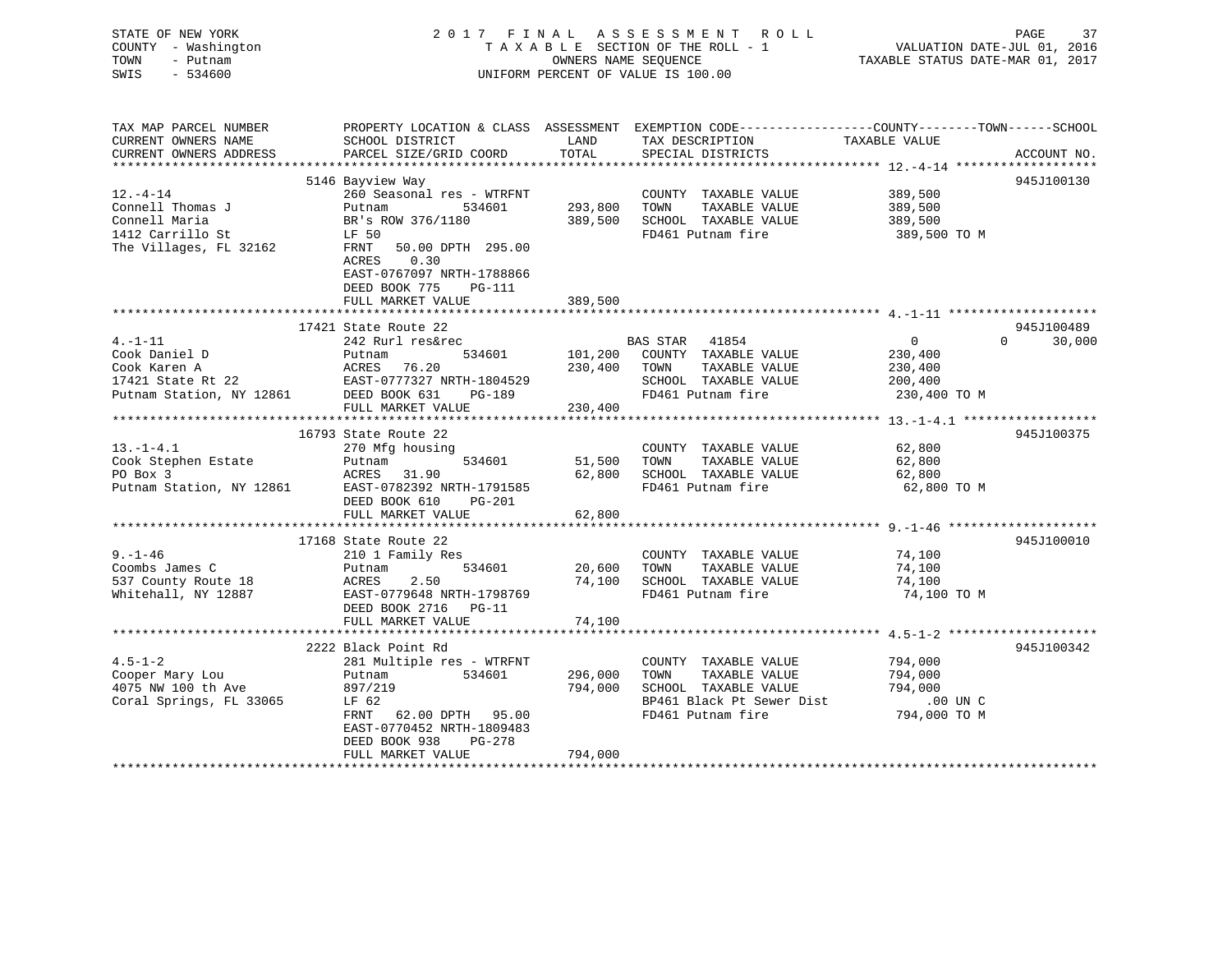## STATE OF NEW YORK 2 0 1 7 F I N A L A S S E S S M E N T R O L L PAGE 38 COUNTY - Washington T A X A B L E SECTION OF THE ROLL - 1 VALUATION DATE-JUL 01, 2016 TOWN - Putnam OWNERS NAME SEQUENCE TAXABLE STATUS DATE-MAR 01, 2017 SWIS - 534600 UNIFORM PERCENT OF VALUE IS 100.00

| TAX MAP PARCEL NUMBER<br>CURRENT OWNERS NAME<br>CURRENT OWNERS ADDRESS                                                           | SCHOOL DISTRICT<br>PARCEL SIZE/GRID COORD                                                                                                                                                                                                                                                                               | <b>EXAMPLE THE STATE OF STATE OF STATE OF STATE OF STATE OF STATE OF STATE OF STATE</b><br>TOTAL | PROPERTY LOCATION & CLASS ASSESSMENT EXEMPTION CODE---------------COUNTY-------TOWN-----SCHOOL<br>TAX DESCRIPTION<br>SPECIAL DISTRICTS                                                                                            | TAXABLE VALUE           | ACCOUNT NO.                      |
|----------------------------------------------------------------------------------------------------------------------------------|-------------------------------------------------------------------------------------------------------------------------------------------------------------------------------------------------------------------------------------------------------------------------------------------------------------------------|--------------------------------------------------------------------------------------------------|-----------------------------------------------------------------------------------------------------------------------------------------------------------------------------------------------------------------------------------|-------------------------|----------------------------------|
| $1.14 - 1 - 20$<br>Cornell Joel Trustee<br>Gnidica Albert J Trustee<br>6148 State Farm Rd<br>PO Box 361<br>Guilderland, NY 12084 | Lakehouse Way<br>$314$ Rural vac<10<br>Putnam<br>Vacant Land<br>Vacant Land 1,70<br>FRNT 100.00 DPTH 39.00 1,70<br>EAST-0773513 NRTH-1812860<br>DEED BOOK 3090 PG-142<br>FULL MARKET VALUE                                                                                                                              | 534601 1,700 TOWN<br>1,700                                                                       | COUNTY TAXABLE VALUE 1,700<br>TAXABLE VALUE<br>1,700 SCHOOL TAXABLE VALUE<br>SCHOOL TAXABLE VALUE 1,700<br>BP461 Black Pt Sewer Dist 1,700 UN C<br>FD461 Putnam fire 1,700 TO M                                                   | 1,700<br>1,700          | 945J101046                       |
| $8. - 2 - 7.7$                                                                                                                   | County Route 1<br>322 Rural vac>10<br>$\begin{array}{ccccccccc}\n & 0.22 & 0.22 & 0.22 & 0.22 & 0.22 & 0.22 & 0.22 & 0.22 & 0.22 & 0.22 & 0.22 & 0.22 & 0.22 & 0.22 & 0.22 & 0.22 & 0.22 & 0.22 & 0.22 & 0.22 & 0.22 & 0.22 & 0.22 & 0.22 & 0.22 & 0.22 & 0.22 & 0.22 & 0.22 & 0.22 & 0.22 & 0.22 & 0.22 & 0.22 & 0.22$ |                                                                                                  | COUNTY TAXABLE VALUE 25,500                                                                                                                                                                                                       |                         |                                  |
| $8. -2 - 7.2$<br>Cossey Ronald L<br>Cossey Nancy<br>90 County Rt 1<br>Putnam, NY 12861                                           | 90 County Route 1                                                                                                                                                                                                                                                                                                       |                                                                                                  | County Route 1<br>210 1 Family Res 534601 33,200 BAS STAR 41854 46,075<br>Putnam 534601 33,200 BAS STAR 41854 0<br>House Lot & Barn 184,300 COUNTY TAXABLE VALUE 138,225<br>TOWN TAXABLE VALUE 164,300<br>VET COM CT 41131 46,075 | 20,000<br>$\sim$ 0      | 945J100952<br>$\Omega$<br>30,000 |
| $5. -2 - 15$<br>Costello Christine E<br>284 Mountain View<br>Shaftsbury, VT 05262                                                | County Route 2<br>314 Rural vac<10<br>EAST-0787906 NRTH-1803866<br>DEED BOOK 784 PG-33<br>FULL MARKET VALUE                                                                                                                                                                                                             | 2,300                                                                                            | COUNTY TAXABLE VALUE 2,300<br>Putnam 534601 2,300 TOWN TAXABLE VALUE 2,300 PRNT 171.00 DPTH 118.00 2,300 SCHOOL TAXABLE VALUE 2,300<br>FD461 Putnam fire                                                                          | 2,300 TO M              | 445L100615                       |
| $5. -2 - 17$<br>Costello Christine E<br>284 Mountain View<br>Shaftsbury, VT 05262                                                | 657 County Route 2<br>260 Seasonal res<br>Putnam<br>89 Ad<br>Bdry Ln Adjsmt 1873-345<br>ACRES 74.90<br>EAST-0788180 NRTH-1804465<br>DEED BOOK 527<br>PG-220<br>FULL MARKET VALUE                                                                                                                                        | 。<br>534601     99,900<br>137,400<br>137,400                                                     | COUNTY TAXABLE VALUE 137,400<br>TAXABLE VALUE 137,400<br>TOWN<br>SCHOOL TAXABLE VALUE<br>FD461 Putnam fire                                                                                                                        | 137,400<br>137,400 TO M | 945J100004                       |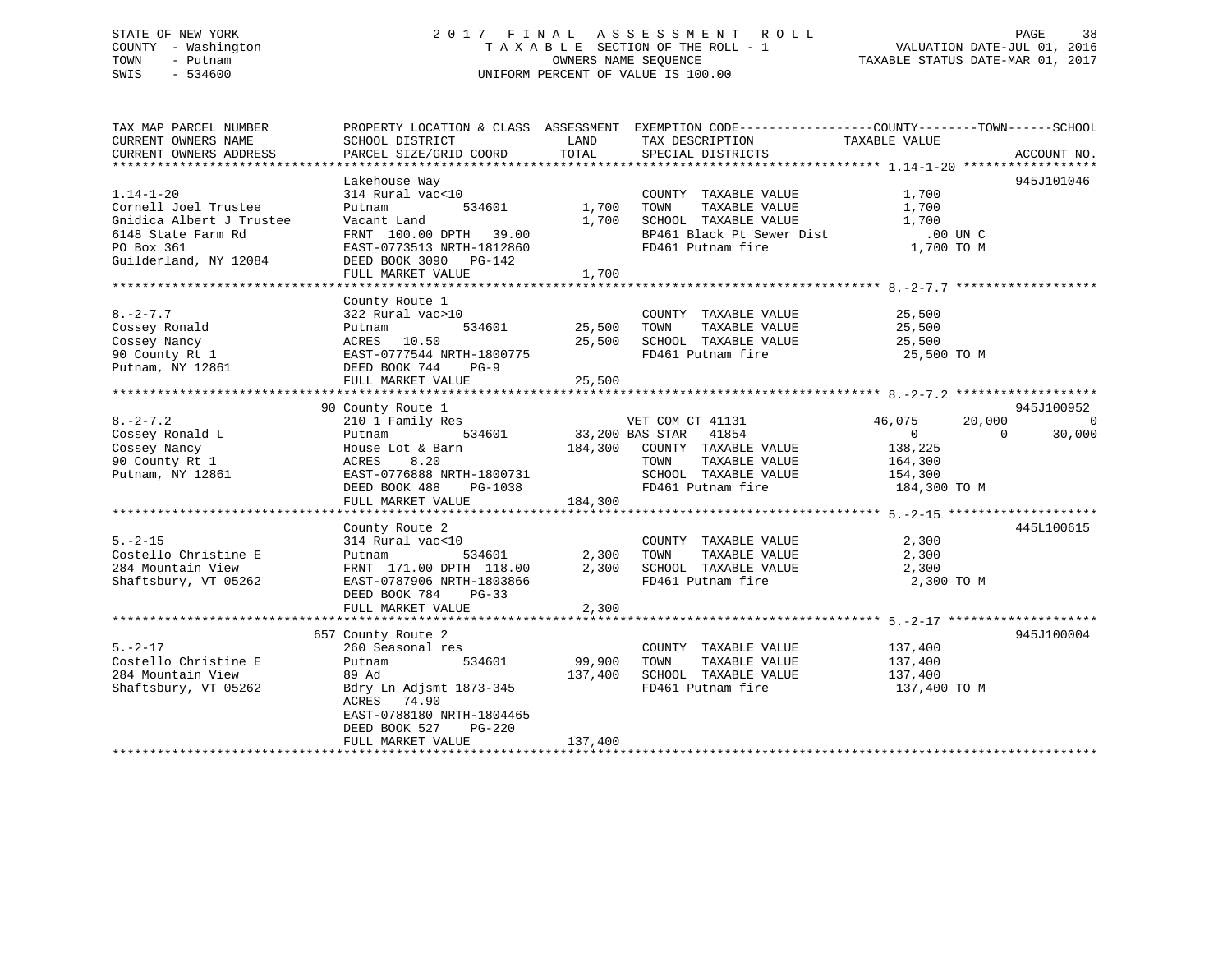# STATE OF NEW YORK 2 0 1 7 F I N A L A S S E S S M E N T R O L L PAGE 39COUNTY - Washington  $T A X A B L E$  SECTION OF THE ROLL - 1<br>TOWN - Putnam data of the COUNTERS NAME SEQUENCE SWIS - 534600 UNIFORM PERCENT OF VALUE IS 100.00

TAXABLE STATUS DATE-MAR 01, 2017

| SCHOOL DISTRICT<br>PARCEL SIZE/GRID COORD                                                                                                                                                                                         | LAND<br>TOTAL                                                                                            | TAX DESCRIPTION<br>SPECIAL DISTRICTS                                                       | TAXABLE VALUE                                     | ACCOUNT NO.                                                                                                     |
|-----------------------------------------------------------------------------------------------------------------------------------------------------------------------------------------------------------------------------------|----------------------------------------------------------------------------------------------------------|--------------------------------------------------------------------------------------------|---------------------------------------------------|-----------------------------------------------------------------------------------------------------------------|
|                                                                                                                                                                                                                                   |                                                                                                          |                                                                                            |                                                   |                                                                                                                 |
| 3514 Gull Bay Ridge Way<br>260 Seasonal res<br>534601<br>Putnam<br>FRNT<br>50.00 DPTH 100.00<br>EAST-0767372 NRTH-1785442<br>DEED BOOK 2781 PG-341<br>FULL MARKET VALUE                                                           | 63,800<br>189,000<br>189,000                                                                             | COUNTY TAXABLE VALUE<br>TOWN<br>TAXABLE VALUE<br>SCHOOL TAXABLE VALUE<br>FD461 Putnam fire | 189,000<br>189,000<br>189,000<br>189,000 TO M     | 945J100142                                                                                                      |
|                                                                                                                                                                                                                                   |                                                                                                          |                                                                                            |                                                   |                                                                                                                 |
| 260 Seasonal res<br>Coulter Family Trust Robert & Putnam<br>534601<br>Lot 9 & Cot<br>FRNT<br>50.00 DPTH 100.00<br>EAST-0767334 NRTH-1785399<br>DEED BOOK 3526<br>PG-177<br>FULL MARKET VALUE                                      | 66,600<br>150,100<br>150,100                                                                             | COUNTY TAXABLE VALUE<br>TOWN<br>TAXABLE VALUE<br>SCHOOL TAXABLE VALUE<br>FD461 Putnam fire | 150,100<br>150,100<br>150,100<br>150,100 TO M     | 945J100662                                                                                                      |
|                                                                                                                                                                                                                                   |                                                                                                          |                                                                                            |                                                   |                                                                                                                 |
| 314 Rural vac<10 - WTRFNT<br>Coulter Family Trust Robert & Putnam<br>534601<br>Lot 7A/bth/dk; 2781/346<br>LF 30 922/128<br>50.00 DPTH 75.00<br>FRNT<br>EAST-0767326 NRTH-1785622<br>DEED BOOK 3526<br>PG-177<br>FULL MARKET VALUE | 85,800<br>85,800<br>85,800                                                                               | COUNTY TAXABLE VALUE<br>TAXABLE VALUE<br>TOWN<br>SCHOOL TAXABLE VALUE<br>FD461 Putnam fire | 85,800<br>85,800<br>85,800<br>85,800 TO M         | 945J100512                                                                                                      |
|                                                                                                                                                                                                                                   |                                                                                                          |                                                                                            |                                                   | 945J100078                                                                                                      |
| 260 Seasonal res - WTRFNT<br>534601<br>Putnam<br>Lot 2<br>LF 602<br>ACRES<br>9.81<br>EAST-0766464 NRTH-1784989<br>DEED BOOK 3391<br>$PG-205$                                                                                      | 821,100<br>1165,600                                                                                      | COUNTY TAXABLE VALUE<br>TAXABLE VALUE<br>TOWN<br>SCHOOL TAXABLE VALUE<br>FD461 Putnam fire | 1165,600<br>1165,600<br>1165,600<br>1165,600 TO M |                                                                                                                 |
|                                                                                                                                                                                                                                   |                                                                                                          |                                                                                            |                                                   |                                                                                                                 |
| 514 Gull Bay Rd<br>210 1 Family Res - WTRFNT<br>Putnam<br>534601<br>Lot 1<br>1978' lf<br>ACRES<br>2.00<br>EAST-0765966 NRTH-1785831<br>DEED BOOK 3202<br><b>PG-104</b><br>FULL MARKET VALUE                                       | 2403,100<br>3192,800<br>3192,800                                                                         | COUNTY TAXABLE VALUE<br>TOWN<br>TAXABLE VALUE<br>SCHOOL TAXABLE VALUE<br>FD461 Putnam fire | 3192,800<br>3192,800<br>3192,800<br>3192,800 TO M | 945J100078                                                                                                      |
|                                                                                                                                                                                                                                   | **********************<br>3512 Gull Bay Ridge Way<br>Gull Bay Rd<br>504 Gull Bay Rd<br>FULL MARKET VALUE | **********<br>1165,600                                                                     | PROPERTY LOCATION & CLASS ASSESSMENT              | EXEMPTION CODE-----------------COUNTY-------TOWN------SCHOOL<br>***************** 11.20-3-10 ****************** |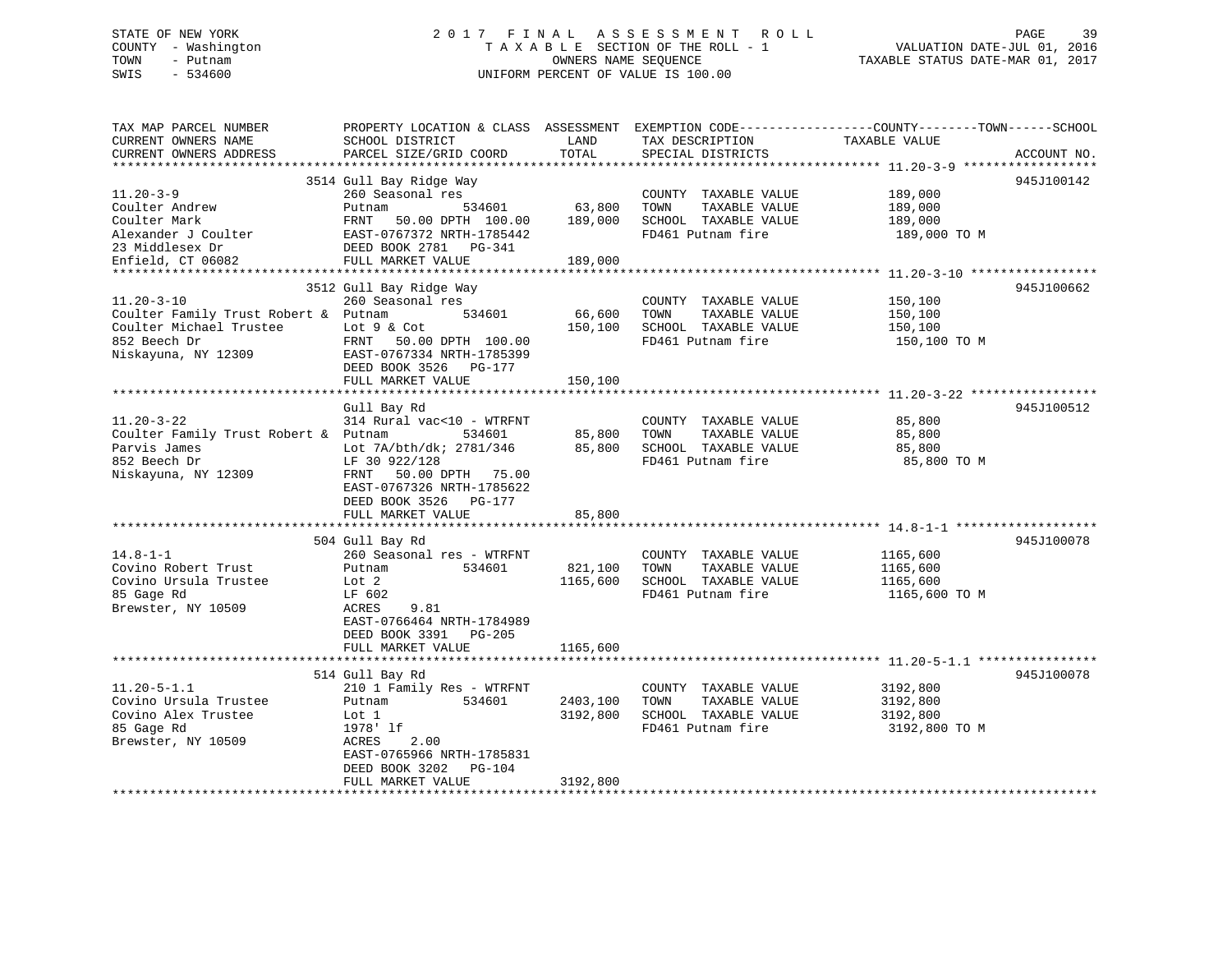## STATE OF NEW YORK 2 0 1 7 F I N A L A S S E S S M E N T R O L L PAGE 40 COUNTY - Washington T A X A B L E SECTION OF THE ROLL - 1 VALUATION DATE-JUL 01, 2016 TOWN - Putnam OWNERS NAME SEQUENCE TAXABLE STATUS DATE-MAR 01, 2017 SWIS - 534600 UNIFORM PERCENT OF VALUE IS 100.00

| TAX MAP PARCEL NUMBER<br>CURRENT OWNERS NAME                                                                              | SCHOOL DISTRICT                                                                                                                                                                           | LAND                          | PROPERTY LOCATION & CLASS ASSESSMENT EXEMPTION CODE----------------COUNTY-------TOWN------SCHOOL<br>TAX DESCRIPTION     | TAXABLE VALUE                                             |             |
|---------------------------------------------------------------------------------------------------------------------------|-------------------------------------------------------------------------------------------------------------------------------------------------------------------------------------------|-------------------------------|-------------------------------------------------------------------------------------------------------------------------|-----------------------------------------------------------|-------------|
| CURRENT OWNERS ADDRESS                                                                                                    | PARCEL SIZE/GRID COORD                                                                                                                                                                    | TOTAL                         | SPECIAL DISTRICTS                                                                                                       |                                                           | ACCOUNT NO. |
|                                                                                                                           |                                                                                                                                                                                           |                               |                                                                                                                         |                                                           |             |
| $4.5 - 1 - 24.1$<br>Coyle James P<br>Coyle Jill E<br>13764 Triadelphia Mill Rd<br>Clarksville, MD 21029                   | 2308 Black Point Rd<br>210 1 Family Res - WTRFNT<br>534601<br>Putnam<br>51' LF<br>FRNT 45.00 DPTH 165.00<br>EAST-0769410 NRTH-1807726<br>DEED BOOK 3304 PG-100<br>FULL MARKET VALUE       | 344,500<br>410,000<br>410,000 | COUNTY TAXABLE VALUE<br>TOWN<br>TAXABLE VALUE<br>SCHOOL TAXABLE VALUE<br>BP461 Black Pt Sewer Dist<br>FD461 Putnam fire | 410,000<br>410,000<br>410,000<br>.00 UN C<br>410,000 TO M |             |
| $19. - 1 - 1.1$<br>Crammond Gary Jr.<br>Crammond Kaitlyn<br>309 Pulpit Point Rd<br>Putnam Station, NY 12861               | 309 Pulpit Point Rd<br>210 1 Family Res<br>534601<br>Putnam<br>ACRES<br>7.00<br>EAST-0781634 NRTH-1777047<br>DEED BOOK 3746 PG-279                                                        | 32,000<br>166,100             | COUNTY TAXABLE VALUE<br>TOWN<br>TAXABLE VALUE<br>SCHOOL TAXABLE VALUE<br>FD461 Putnam fire                              | 166,100<br>166,100<br>166,100<br>166,100 TO M             | 945J100275  |
| $14.18 - 4 - 5.1$<br>Craney NY Prop Manage Trust<br>Craney Paul J Trustee<br>30618 Lower Oxbow Trce<br>Fulshear, TX 77441 | 761 Gull Bay Rd<br>210 1 Family Res - WTRFNT<br>534601<br>Putnam<br>LF 188<br>$14. -4 - 5.1$<br>ACRES<br>2.45<br>EAST-0764297 NRTH-1780210<br>DEED BOOK 3464 PG-142<br>FULL MARKET VALUE  | 452,600<br>744,500<br>744,500 | COUNTY TAXABLE VALUE<br>TAXABLE VALUE<br>TOWN<br>SCHOOL TAXABLE VALUE<br>FD461 Putnam fire                              | 744,500<br>744,500<br>744,500<br>744,500 TO M             | 945J100813  |
|                                                                                                                           |                                                                                                                                                                                           |                               |                                                                                                                         |                                                           |             |
| $7.12 - 2 - 19$<br>Crawford George B<br>Crawford Mary L<br>2591 N Bitzer Ave<br>Hernando, FL 34442                        | 2026 Lake George Way South<br>260 Seasonal res - WTRFNT<br>Putnam<br>534601<br>LF 57<br>FRNT 118.00 DPTH 225.00<br>EAST-0767625 NRTH-1797405<br>DEED BOOK 2366 PG-54<br>FULL MARKET VALUE | 375,200<br>815,000<br>815,000 | COUNTY TAXABLE VALUE<br>TAXABLE VALUE<br>TOWN<br>SCHOOL TAXABLE VALUE 815,000<br>FD461 Putnam fire                      | 815,000<br>815,000<br>815,000 TO M                        | 945J100012  |
|                                                                                                                           |                                                                                                                                                                                           |                               |                                                                                                                         |                                                           |             |
| $7.12 - 2 - 21$<br>Crawford George B<br>Crawford Mary L<br>2591 N Bitzer Ave<br>Hernando, FL 34442                        | Lake George Way South<br>314 Rural vac<10<br>534601<br>Putnam<br>FRNT 118.00 DPTH 63.00<br>EAST-0767775 NRTH-1797379<br>DEED BOOK 2366 PG-50<br>FULL MARKET VALUE                         | 15,000<br>15,000<br>15,000    | COUNTY TAXABLE VALUE<br>TAXABLE VALUE<br>TOWN<br>SCHOOL TAXABLE VALUE<br>FD461 Putnam fire                              | 15,000<br>15,000<br>15,000<br>15,000 TO M                 | 945J100011  |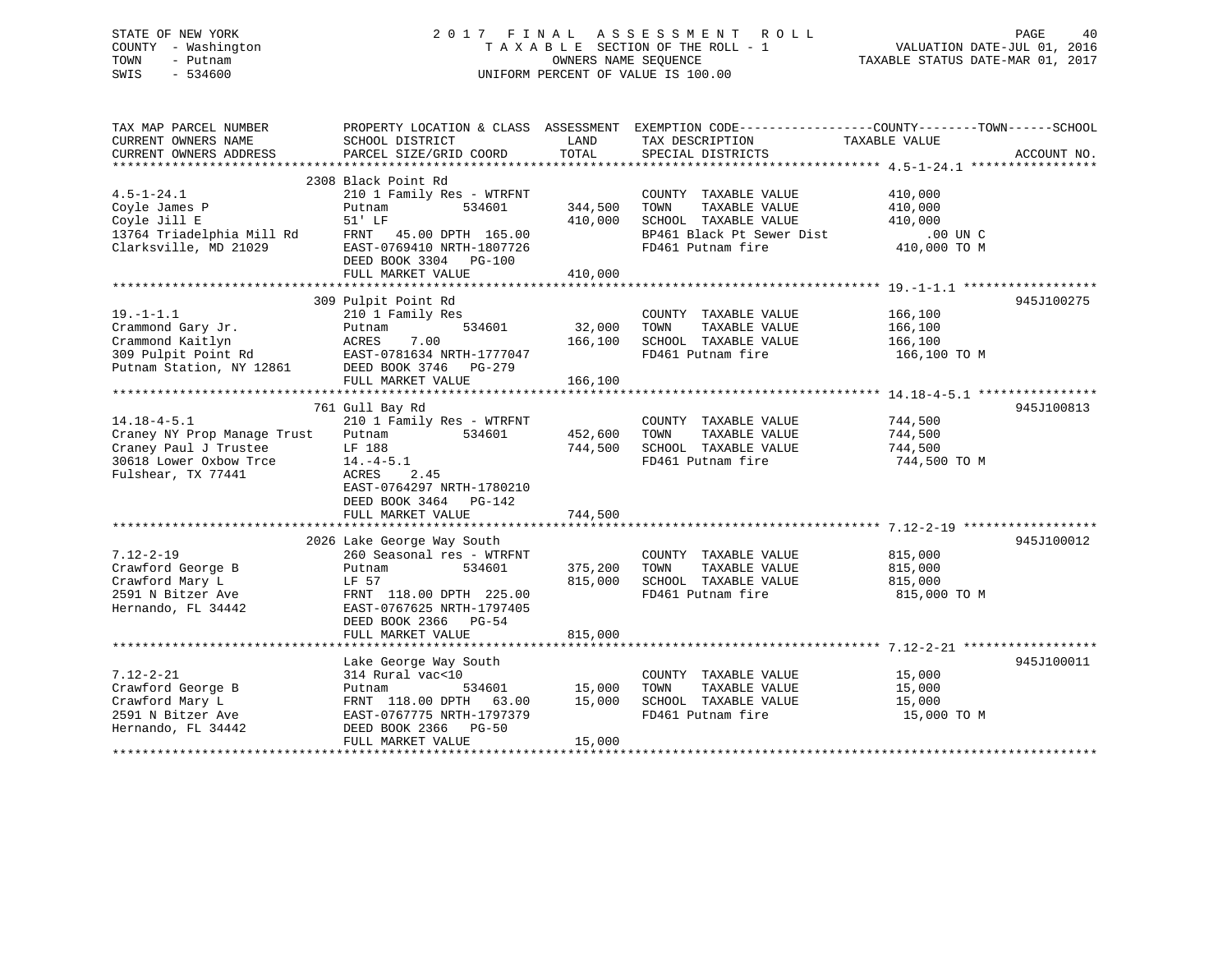| COUNTY - Washington<br>TOWN<br>- Putnam<br>SWIS<br>$-534600$ |                                                        |                    | TAXABLE SECTION OF THE ROLL - 1<br>OWNERS NAME SEQUENCE<br>UNIFORM PERCENT OF VALUE IS 100.00 | VALUATION DATE-JUL 01, 2016<br>TAXABLE STATUS DATE-MAR 01, 2017                                                   |
|--------------------------------------------------------------|--------------------------------------------------------|--------------------|-----------------------------------------------------------------------------------------------|-------------------------------------------------------------------------------------------------------------------|
| TAX MAP PARCEL NUMBER<br>CURRENT OWNERS NAME                 | SCHOOL DISTRICT                                        | LAND               | TAX DESCRIPTION                                                                               | PROPERTY LOCATION & CLASS ASSESSMENT EXEMPTION CODE----------------COUNTY-------TOWN------SCHOOL<br>TAXABLE VALUE |
| CURRENT OWNERS ADDRESS                                       | PARCEL SIZE/GRID COORD                                 | TOTAL              | SPECIAL DISTRICTS                                                                             | ACCOUNT NO.                                                                                                       |
|                                                              |                                                        |                    |                                                                                               |                                                                                                                   |
|                                                              | 471 Gull Bay Rd                                        |                    |                                                                                               | 945J100497                                                                                                        |
| $11.20 - 3 - 16$                                             | 260 Seasonal res - WTRFNT                              |                    | COUNTY TAXABLE VALUE                                                                          | 270,600                                                                                                           |
| Criscione Rosemary trustee<br>Walsh Dale trustee             | Putnam<br>534601<br>Lot $10 b$                         | 115,600<br>270,600 | TOWN<br>TAXABLE VALUE<br>SCHOOL TAXABLE VALUE                                                 | 270,600                                                                                                           |
| 87 Meadowview Dr                                             | LF 15                                                  |                    | FD461 Putnam fire                                                                             | 270,600<br>270,600 TO M                                                                                           |
| Schaghticoke, NY 12154                                       | FRNT<br>35.00 DPTH 100.00                              |                    |                                                                                               |                                                                                                                   |
|                                                              | EAST-0767124 NRTH-1785425                              |                    |                                                                                               |                                                                                                                   |
|                                                              | DEED BOOK 3662 PG-329                                  |                    |                                                                                               |                                                                                                                   |
|                                                              | FULL MARKET VALUE                                      | 270,600            |                                                                                               |                                                                                                                   |
|                                                              |                                                        |                    |                                                                                               |                                                                                                                   |
| $7.12 - 1 - 11$                                              | 2007 Lake George Way South<br>210 1 Family Res         |                    | COUNTY TAXABLE VALUE                                                                          | 945J100923<br>392,700                                                                                             |
| Cseh Michael                                                 | Putnam<br>534601                                       | 238,400            | TAXABLE VALUE<br>TOWN                                                                         | 392,700                                                                                                           |
| Cseh Joanne                                                  | 1.42<br>ACRES                                          | 392,700            | SCHOOL TAXABLE VALUE                                                                          | 392,700                                                                                                           |
| 116 Church St                                                | EAST-0767993 NRTH-1797679                              |                    | FD461 Putnam fire                                                                             | 392,700 TO M                                                                                                      |
| Ramsey, NJ 07446                                             | DEED BOOK 2776 PG-204                                  |                    |                                                                                               |                                                                                                                   |
|                                                              | FULL MARKET VALUE                                      | 392,700            |                                                                                               |                                                                                                                   |
|                                                              |                                                        |                    |                                                                                               | 945J100926                                                                                                        |
| $7.12 - 1 - 12$                                              | Lake George Way South<br>692 Road/str/hwy              |                    | COUNTY TAXABLE VALUE                                                                          | 700                                                                                                               |
| Cseh Michael                                                 | Putnam<br>534601                                       | 700                | TOWN<br>TAXABLE VALUE                                                                         | 700                                                                                                               |
| Andreassi-Cseh Joanne                                        | FRNT 62.00 DPTH 356.00                                 | 700                | SCHOOL TAXABLE VALUE                                                                          | 700                                                                                                               |
| 116 Church St                                                | EAST-0767792 NRTH-1797731                              |                    | FD461 Putnam fire                                                                             | 700 TO M                                                                                                          |
| Ramsey, NJ 07446                                             | DEED BOOK 3383 PG-90                                   |                    |                                                                                               |                                                                                                                   |
|                                                              | FULL MARKET VALUE                                      | 700                |                                                                                               |                                                                                                                   |
|                                                              | Lake George Way South                                  |                    |                                                                                               | ********************* 7.12-1-12.1 ************                                                                    |
| $7.12 - 1 - 12.1$                                            | $312$ Vac w/imprv - WTRFNT                             |                    | COUNTY TAXABLE VALUE                                                                          | 276,500                                                                                                           |
| Cseh Michael                                                 | Putnam<br>534601                                       | 267,500            | TAXABLE VALUE<br>TOWN                                                                         | 276,500                                                                                                           |
| Cseh Joanne                                                  | $3357/263 (-) 8. -1-3.2$                               | 276,500            | SCHOOL TAXABLE VALUE                                                                          | 276,500                                                                                                           |
| 116 Church St                                                | LF 97                                                  |                    | FD461 Putnam fire                                                                             | 276,500 TO M                                                                                                      |
| Ramsey, NJ 07446                                             | 97.00 DPTH 180.00<br>FRNT                              |                    |                                                                                               |                                                                                                                   |
|                                                              | EAST-0767680 NRTH-1797639                              |                    |                                                                                               |                                                                                                                   |
|                                                              | DEED BOOK 2776 PG-204<br>FULL MARKET VALUE             | 276,500            |                                                                                               |                                                                                                                   |
|                                                              |                                                        |                    |                                                                                               |                                                                                                                   |
|                                                              | 6208 Oliver Way                                        |                    |                                                                                               | 945J100871                                                                                                        |
| $12. - 1 - 25$                                               | 210 1 Family Res                                       |                    | COUNTY TAXABLE VALUE                                                                          | 390,555                                                                                                           |
| Cueman M Kent                                                | 534601<br>Putnam                                       | 180,555            | TOWN<br>TAXABLE VALUE                                                                         | 390,555                                                                                                           |
| Cueman Teri T                                                | LR's                                                   | 390,555            | SCHOOL TAXABLE VALUE                                                                          | 390,555                                                                                                           |
| 115 Pintail Pl                                               | ACRES<br>1.39                                          |                    | FD461 Putnam fire                                                                             | 390,555 TO M                                                                                                      |
| Yorktown, VA 23692                                           | EAST-0767225 NRTH-1792075<br>DEED BOOK 908<br>$PG-136$ |                    |                                                                                               |                                                                                                                   |
|                                                              | FULL MARKET VALUE                                      | 390,555            |                                                                                               |                                                                                                                   |

STATE OF NEW YORK 2 0 1 7 F I N A L A S S E S S M E N T R O L L PAGE 41

 $41$ 

\*\*\*\*\*\*\*\*\*\*\*\*\*\*\*\*\*\*\*\*\*\*\*\*\*\*\*\*\*\*\*\*\*\*\*\*\*\*\*\*\*\*\*\*\*\*\*\*\*\*\*\*\*\*\*\*\*\*\*\*\*\*\*\*\*\*\*\*\*\*\*\*\*\*\*\*\*\*\*\*\*\*\*\*\*\*\*\*\*\*\*\*\*\*\*\*\*\*\*\*\*\*\*\*\*\*\*\*\*\*\*\*\*\*\*\*\*\*\*\*\*\*\*\*\*\*\*\*\*\*\*\*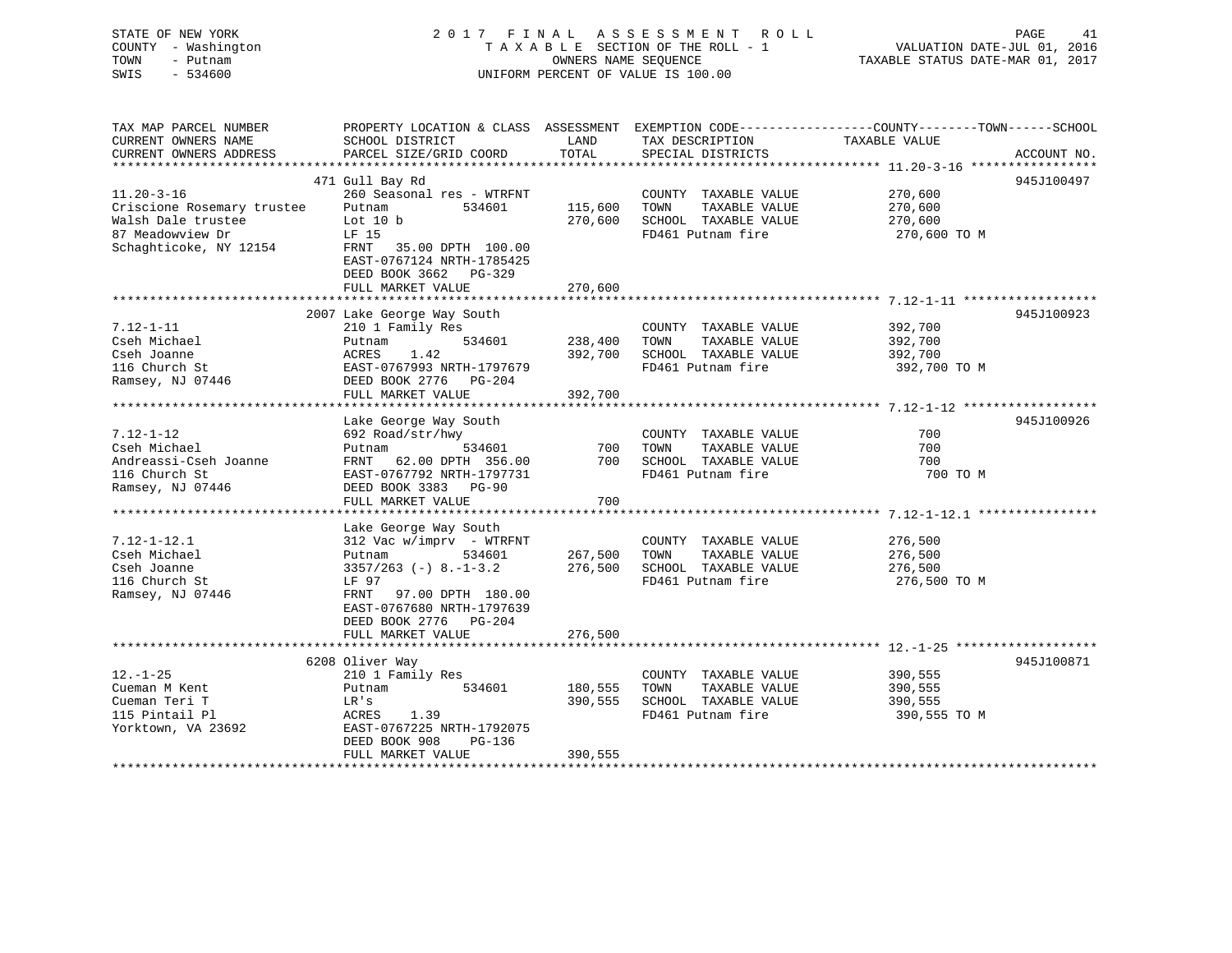| STATE OF NEW YORK<br>COUNTY - Washington<br>TOWN<br>- Putnam<br>SWIS<br>$-534600$ |                                                                                | OWNERS NAME SEOUENCE | 2017 FINAL ASSESSMENT ROLL<br>TAXABLE SECTION OF THE ROLL - 1<br>UNIFORM PERCENT OF VALUE IS 100.00 | PAGE<br>42<br>VALUATION DATE-JUL 01, 2016<br>TAXABLE STATUS DATE-MAR 01, 2017                                     |
|-----------------------------------------------------------------------------------|--------------------------------------------------------------------------------|----------------------|-----------------------------------------------------------------------------------------------------|-------------------------------------------------------------------------------------------------------------------|
| TAX MAP PARCEL NUMBER<br>CURRENT OWNERS NAME                                      | SCHOOL DISTRICT                                                                | LAND                 |                                                                                                     | PROPERTY LOCATION & CLASS ASSESSMENT EXEMPTION CODE----------------COUNTY-------TOWN------SCHOOL<br>TAXABLE VALUE |
| CURRENT OWNERS ADDRESS                                                            | PARCEL SIZE/GRID COORD                                                         | TOTAL                | TAX DESCRIPTION<br>SPECIAL DISTRICTS                                                                | ACCOUNT NO.                                                                                                       |
| ***********************                                                           |                                                                                |                      |                                                                                                     |                                                                                                                   |
| $14.11 - 3 - 4$                                                                   | 699 Gull Bay Rd<br>210 1 Family Res - WTRFNT                                   |                      | COUNTY TAXABLE VALUE                                                                                | 945J100436<br>912,000                                                                                             |
| Culbertson Donald                                                                 | Putnam<br>534601                                                               | 512,000              | TAXABLE VALUE<br>TOWN                                                                               | 912,000                                                                                                           |
| Culbertson Heidi                                                                  | LF 274                                                                         | 912,000              | SCHOOL TAXABLE VALUE                                                                                | 912,000                                                                                                           |
| 80 Laurel Hill Rd                                                                 | $14. - 3 - 4$                                                                  |                      | FD461 Putnam fire                                                                                   | 912,000 TO M                                                                                                      |
| Mountain Lakes, NJ 07046                                                          | FRNT 180.00 DPTH 92.00<br>EAST-0764421 NRTH-1781563<br>DEED BOOK 865<br>$PG-9$ |                      |                                                                                                     |                                                                                                                   |
|                                                                                   | FULL MARKET VALUE                                                              | 912,000              |                                                                                                     |                                                                                                                   |
|                                                                                   | ********************                                                           |                      | ***************************** 5.-2-4.2                                                              |                                                                                                                   |
| $5. -2 - 4.2$                                                                     | 779 County Route 2                                                             |                      |                                                                                                     | 945J101073                                                                                                        |
| Cummings C Irving                                                                 | 210 1 Family Res<br>534601<br>Putnam                                           | 16,500               | COUNTY TAXABLE VALUE<br>TAXABLE VALUE<br>TOWN                                                       | 124,000<br>124,000                                                                                                |
| 779 County Route 2                                                                | ACRES<br>1.40                                                                  | 124,000              | SCHOOL TAXABLE VALUE                                                                                | 124,000                                                                                                           |
| Putnam, NY 12861                                                                  | EAST-0789425 NRTH-1806907                                                      |                      | CA002 Cons agri dst 2                                                                               | 124,000 TO                                                                                                        |
|                                                                                   | DEED BOOK 569<br>PG-192                                                        |                      | FD461 Putnam fire                                                                                   | 124,000 TO M                                                                                                      |
|                                                                                   | FULL MARKET VALUE                                                              | 124,000              |                                                                                                     |                                                                                                                   |
|                                                                                   |                                                                                |                      |                                                                                                     |                                                                                                                   |
|                                                                                   | County Route 2                                                                 |                      |                                                                                                     | 945J101091                                                                                                        |
| $5. -2 - 4.3$                                                                     | $312$ Vac w/imprv - WTRFNT                                                     |                      | COUNTY TAXABLE VALUE                                                                                | 119,900                                                                                                           |
| Cummings C. Irving                                                                | 534601<br>Putnam                                                               | 118,500              | TOWN<br>TAXABLE VALUE                                                                               | 119,900                                                                                                           |
| 779 County Route 2                                                                | ACRES 61.43                                                                    | 119,900              | SCHOOL TAXABLE VALUE                                                                                | 119,900                                                                                                           |
| Putnam Station, NY 12861                                                          | EAST-0790111 NRTH-1807270<br>DEED BOOK 3401 PG-171                             |                      | CA002 Cons agri dst 2<br>FD461 Putnam fire                                                          | 119,900 TO<br>119,900 TO M                                                                                        |
|                                                                                   | FULL MARKET VALUE                                                              | 119,900              |                                                                                                     |                                                                                                                   |
|                                                                                   |                                                                                |                      |                                                                                                     |                                                                                                                   |
|                                                                                   | 405 Hutton Square Rd                                                           |                      |                                                                                                     | 945J100534                                                                                                        |
| $9 - 1 - 8$                                                                       | 280 Res Multiple - WTRFNT                                                      |                      | BAS STAR<br>41854                                                                                   | $\overline{0}$<br>$\Omega$<br>30,000                                                                              |
| Cummings Charles Thomas Truste Putnam                                             | 534601                                                                         | 328,100              | COUNTY TAXABLE VALUE                                                                                | 704,600                                                                                                           |
| Tobey Herbert Trustee                                                             | hse & camp                                                                     | 704,600              | TOWN<br>TAXABLE VALUE                                                                               | 704,600                                                                                                           |
| 405 Hutton Square Rd                                                              | 850/188                                                                        |                      | SCHOOL TAXABLE VALUE                                                                                | 674,600                                                                                                           |
| Putnam, NY 12861                                                                  | ACRES 245.10                                                                   |                      | CA002 Cons agri dst 2                                                                               | 704,600 TO                                                                                                        |
|                                                                                   | EAST-0789824 NRTH-1796774<br>DEED BOOK 3175 PG-253                             |                      | FD461 Putnam fire                                                                                   | 704,600 TO M                                                                                                      |
|                                                                                   | FULL MARKET VALUE                                                              | 704,600              |                                                                                                     |                                                                                                                   |
|                                                                                   |                                                                                |                      |                                                                                                     |                                                                                                                   |
|                                                                                   | Cummings Rd                                                                    |                      |                                                                                                     | 945J100161                                                                                                        |
| $9. - 1 - 5$                                                                      | 322 Rural vac>10                                                               |                      | COUNTY TAXABLE VALUE                                                                                | 155,500                                                                                                           |
| Cummings Irrevocable Trust Cha Putnam                                             | 534601                                                                         | 155,500              | TOWN<br>TAXABLE VALUE                                                                               | 155,500                                                                                                           |
| 412 Hutton Square Rd                                                              | ACRES 155.60                                                                   | 155,500              | SCHOOL TAXABLE VALUE                                                                                | 155,500                                                                                                           |
| Putnam Station, NY 12861                                                          | EAST-0783305 NRTH-1800797<br>DEED BOOK 3176<br>$PG-1$                          |                      | FD461 Putnam fire                                                                                   | 155,500 TO M                                                                                                      |
|                                                                                   | FULL MARKET VALUE                                                              | 155,500<br>********* |                                                                                                     |                                                                                                                   |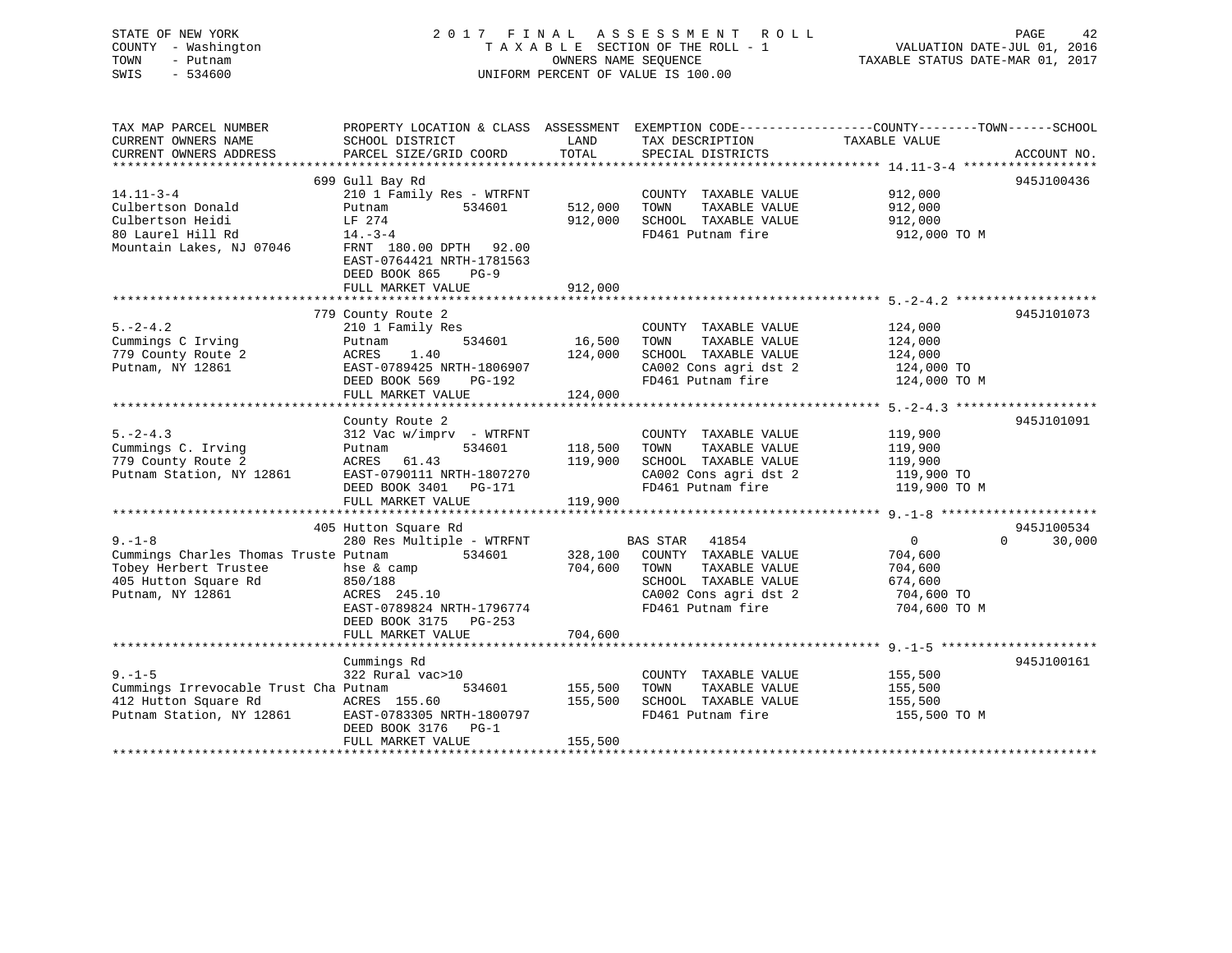## STATE OF NEW YORK 2 0 1 7 F I N A L A S S E S S M E N T R O L L PAGE 43 COUNTY - Washington T A X A B L E SECTION OF THE ROLL - 1 VALUATION DATE-JUL 01, 2016 TOWN - Putnam OWNERS NAME SEQUENCE TAXABLE STATUS DATE-MAR 01, 2017 SWIS - 534600 UNIFORM PERCENT OF VALUE IS 100.00

| TAX MAP PARCEL NUMBER                                                           | PROPERTY LOCATION & CLASS ASSESSMENT EXEMPTION CODE----------------COUNTY-------TOWN------SCHOOL |         |                              |                |                                 |
|---------------------------------------------------------------------------------|--------------------------------------------------------------------------------------------------|---------|------------------------------|----------------|---------------------------------|
| CURRENT OWNERS NAME                                                             | SCHOOL DISTRICT                                                                                  | LAND    | TAX DESCRIPTION              | TAXABLE VALUE  |                                 |
| CURRENT OWNERS ADDRESS                                                          | PARCEL SIZE/GRID COORD                                                                           | TOTAL   | SPECIAL DISTRICTS            |                | ACCOUNT NO.                     |
|                                                                                 |                                                                                                  |         |                              |                |                                 |
|                                                                                 | 460 Hutton Square Rd                                                                             |         |                              |                | 945J100139                      |
| $9 - 1 - 9$                                                                     | 314 Rural vac<10 - WTRFNT                                                                        |         | COUNTY TAXABLE VALUE         | 165,900        |                                 |
| Cummings Irrevocable Trust Cha Putnam 534601                                    |                                                                                                  | 165,900 | TOWN<br>TAXABLE VALUE        | 165,900        |                                 |
| Tobey Herbert Trustee                                                           |                                                                                                  | 165,900 | SCHOOL TAXABLE VALUE         | 165,900        |                                 |
| Tobey Herbert Trustee 825-314<br>412 Hutton Square Rd             ACRES  102.40 |                                                                                                  |         | CA002 Cons agri dst 2        | $165,900$ TO   |                                 |
| Putnam, NY 12861                                                                | EAST-0790709 NRTH-1799801                                                                        |         | FD461 Putnam fire            | 165,900 TO M   |                                 |
|                                                                                 | DEED BOOK 3173 PG-136                                                                            |         |                              |                |                                 |
|                                                                                 | FULL MARKET VALUE                                                                                | 165,900 |                              |                |                                 |
|                                                                                 |                                                                                                  |         |                              |                |                                 |
|                                                                                 | 1186 County Route 2                                                                              |         |                              |                | 945J100172                      |
| $2. -1 - 2.1$                                                                   | 242 Rurl res&rec - WTRFNT                                                                        |         | COUNTY TAXABLE VALUE         | 120,000        |                                 |
| Curcio Frank                                                                    | 534601<br>Putnam                                                                                 | 102,300 | TOWN<br>TAXABLE VALUE        | 120,000        |                                 |
| 1186 County Route 2                                                             | ACRES 52.30                                                                                      | 120,000 | SCHOOL TAXABLE VALUE 120,000 |                |                                 |
| Putnam, NY 12861                                                                | EAST-0784209 NRTH-1813028                                                                        |         | FD461 Putnam fire            | 120,000 TO M   |                                 |
|                                                                                 | DEED BOOK 3008 PG-282                                                                            |         |                              |                |                                 |
|                                                                                 | FULL MARKET VALUE                                                                                | 120,000 |                              |                |                                 |
|                                                                                 |                                                                                                  |         |                              |                |                                 |
|                                                                                 | Hutton Square Rd                                                                                 |         |                              |                | 945J100403                      |
| $13 - 3 - 1$                                                                    | 312 Vac w/imprv - WTRFNT                                                                         |         |                              | 123,600        |                                 |
|                                                                                 |                                                                                                  |         | COUNTY TAXABLE VALUE         |                |                                 |
| Danforth Nina                                                                   | 534601<br>Putnam                                                                                 | 120,800 | TOWN<br>TAXABLE VALUE        | 123,600        |                                 |
| 86 Wellsley St                                                                  | Barn                                                                                             | 123,600 | SCHOOL TAXABLE VALUE         | 123,600        |                                 |
| Weston, MA 02493                                                                | ACRES 80.80                                                                                      |         | FD461 Putnam fire            | 123,600 TO M   |                                 |
|                                                                                 | EAST-0789728 NRTH-1792960                                                                        |         |                              |                |                                 |
|                                                                                 | DEED BOOK 912<br>PG-36                                                                           |         |                              |                |                                 |
|                                                                                 | FULL MARKET VALUE                                                                                | 123,600 |                              |                |                                 |
|                                                                                 |                                                                                                  |         |                              |                |                                 |
|                                                                                 | 5317 .8 Mile Way                                                                                 |         |                              |                | 945J100700                      |
| $12.-4-11$                                                                      | 260 Seasonal res - WTRFNT                                                                        |         | COUNTY TAXABLE VALUE         | 443,200        |                                 |
| Dark Bay LLC<br>Putnam<br>LF 60                                                 | 534601                                                                                           | 352,600 | TOWN<br>TAXABLE VALUE        | 443,200        |                                 |
| 9932 Woodrow St                                                                 |                                                                                                  | 443,200 | SCHOOL TAXABLE VALUE         | 443,200        |                                 |
| Vienna, VA 22181-3136 FRNT 75.00 DPTH 640.00                                    |                                                                                                  |         | FD461 Putnam fire            | 443,200 TO M   |                                 |
|                                                                                 | EAST-0767290 NRTH-1789075                                                                        |         |                              |                |                                 |
|                                                                                 | DEED BOOK 2345 PG-14                                                                             |         |                              |                |                                 |
|                                                                                 | FULL MARKET VALUE                                                                                | 443,200 |                              |                |                                 |
|                                                                                 |                                                                                                  |         |                              |                |                                 |
|                                                                                 | 104 Putnam Center Rd                                                                             |         |                              |                | 945J101040                      |
| $13.-1-1.4$                                                                     | 210 1 Family Res                                                                                 |         | BAS STAR 41854               | $\overline{0}$ | $\Omega$ and $\Omega$<br>30,000 |
| Dedrick Jodie L                                                                 | 534601<br>Putnam                                                                                 | 24,000  | COUNTY TAXABLE VALUE         | 192,600        |                                 |
| Bruce Jodie a/k/a                                                               | ACRES<br>3.40                                                                                    | 192,600 | TOWN<br>TAXABLE VALUE        | 192,600        |                                 |
| 104 Putnam Center Rd                                                            | EAST-0782982 NRTH-1794151                                                                        |         | SCHOOL TAXABLE VALUE         | 162,600        |                                 |
| Putnam Station, NY 12861                                                        | DEED BOOK 597<br>PG-278                                                                          |         | FD461 Putnam fire            | 192,600 TO M   |                                 |
|                                                                                 | FULL MARKET VALUE                                                                                | 192,600 |                              |                |                                 |
|                                                                                 |                                                                                                  |         |                              |                |                                 |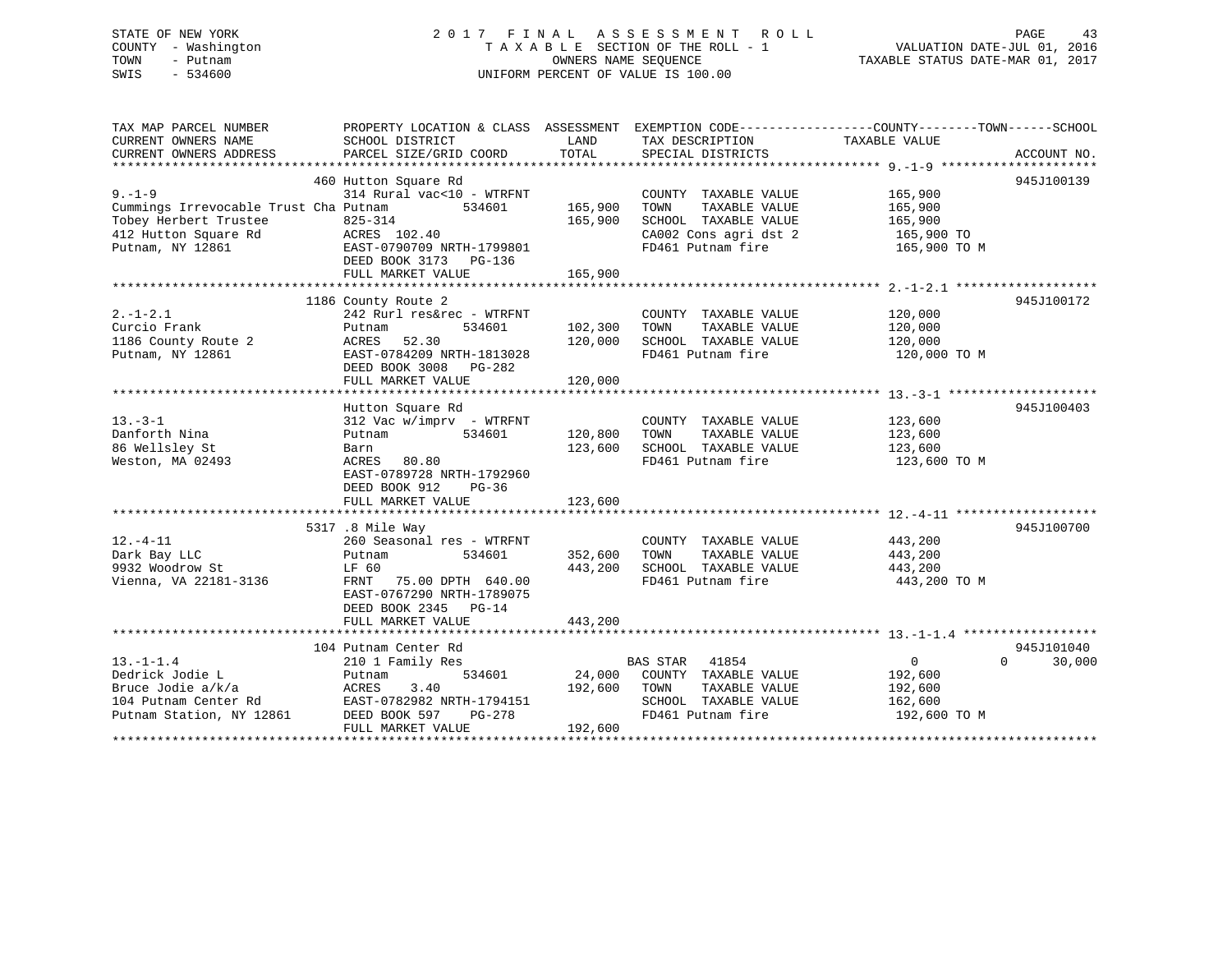## STATE OF NEW YORK 2 0 1 7 F I N A L A S S E S S M E N T R O L L PAGE 44 COUNTY - Washington T A X A B L E SECTION OF THE ROLL - 1 VALUATION DATE-JUL 01, 2016 TOWN - Putnam OWNERS NAME SEQUENCE TAXABLE STATUS DATE-MAR 01, 2017 SWIS - 534600 UNIFORM PERCENT OF VALUE IS 100.00

| TAX MAP PARCEL NUMBER        | PROPERTY LOCATION & CLASS ASSESSMENT EXEMPTION CODE----------------COUNTY-------TOWN------SCHOOL |         |                             |               |             |
|------------------------------|--------------------------------------------------------------------------------------------------|---------|-----------------------------|---------------|-------------|
| CURRENT OWNERS NAME          | SCHOOL DISTRICT                                                                                  | LAND    | TAX DESCRIPTION             | TAXABLE VALUE |             |
| CURRENT OWNERS ADDRESS       | PARCEL SIZE/GRID COORD                                                                           | TOTAL   | SPECIAL DISTRICTS           |               | ACCOUNT NO. |
|                              |                                                                                                  |         |                             |               |             |
|                              | 157+161 Hutton Square Rd                                                                         |         |                             |               | 945J100183  |
| $13. -2 - 12$                | 210 1 Family Res                                                                                 |         | COUNTY TAXABLE VALUE        | 187,500       |             |
| Dedrick Richard D            | 534601<br>Putnam                                                                                 | 29,600  | TOWN<br>TAXABLE VALUE       | 187,500       |             |
| Dedrick Mary Jane            | 4.90<br>ACRES                                                                                    | 187,500 | SCHOOL TAXABLE VALUE        | 187,500       |             |
| 157 Hutton Square Rd         | EAST-0787694 NRTH-1792701                                                                        |         | FD461 Putnam fire           | 187,500 TO M  |             |
| Putnam Sta, NY 12861         | DEED BOOK 406<br>PG-151                                                                          |         |                             |               |             |
|                              | FULL MARKET VALUE                                                                                | 187,500 |                             |               |             |
|                              |                                                                                                  |         |                             |               |             |
|                              | Hutton Square Rd                                                                                 |         |                             |               |             |
| $13. - 3 - 1.1$              | 314 Rural vac<10                                                                                 |         | COUNTY TAXABLE VALUE        | 900           |             |
| Dedrick Richard D            | Putnam<br>534601                                                                                 | 900     | TOWN<br>TAXABLE VALUE       | 900           |             |
| Dedrick Mary Jane            | Vacant Lot                                                                                       | 900     | SCHOOL TAXABLE VALUE        | 900           |             |
| 157 Hutton Square Rd         | FRNT 200.00 DPTH 220.00                                                                          |         | FD461 Putnam fire           | 900 TO M      |             |
| Putnam Station, NY 12861     | EAST-0788069 NRTH-1792800                                                                        |         |                             |               |             |
|                              | DEED BOOK 654<br>PG-156                                                                          |         |                             |               |             |
|                              | FULL MARKET VALUE                                                                                | 900     |                             |               |             |
|                              |                                                                                                  |         |                             |               |             |
|                              | 197 County Route 3                                                                               |         |                             |               | 945J100075  |
| $13.-2-14.1$                 | 322 Rural vac>10                                                                                 |         | COUNTY TAXABLE VALUE        | 144,000       |             |
| Delango Anthony              | 534601<br>Putnam                                                                                 | 144,000 | TOWN<br>TAXABLE VALUE       | 144,000       |             |
| 841 Route 22                 | ACRES 143.70                                                                                     | 144,000 | SCHOOL TAXABLE VALUE        | 144,000       |             |
| Pawling, NY 12564            | EAST-0785849 NRTH-1788750                                                                        |         | FD461 Putnam fire           |               |             |
|                              |                                                                                                  |         |                             | 144,000 TO M  |             |
|                              | DEED BOOK 804<br>$PG-17$                                                                         |         |                             |               |             |
|                              | FULL MARKET VALUE                                                                                | 144,000 |                             |               |             |
|                              |                                                                                                  |         |                             |               |             |
|                              | County Route 3                                                                                   |         |                             |               | 945J100830  |
| $13. - 2 - 17$               | 322 Rural vac>10                                                                                 |         | COUNTY TAXABLE VALUE 49,200 |               |             |
| Delango Anthony              | 534601<br>Putnam                                                                                 | 49,200  | TAXABLE VALUE<br>TOWN       | 49,200        |             |
| 841 Route 22                 | ACRES 41.70                                                                                      | 49,200  | SCHOOL TAXABLE VALUE        | 49,200        |             |
| Pawling, NY 12564            | EAST-0785038 NRTH-1786512                                                                        |         | FD461 Putnam fire           | 49,200 TO M   |             |
|                              | DEED BOOK 804<br>PG-15                                                                           |         |                             |               |             |
|                              | FULL MARKET VALUE                                                                                | 49,200  |                             |               |             |
|                              |                                                                                                  |         |                             |               |             |
|                              | 35 Ferry Way South                                                                               |         |                             |               | 945J100055  |
| $2. - 1 - 17$                | 314 Rural vac<10 - WTRFNT                                                                        |         | COUNTY TAXABLE VALUE        | 3,800         |             |
| Delaware & Hudson Railway Co | 534601<br>Putnam                                                                                 | 3,800   | TOWN<br>TAXABLE VALUE       | 3,800         |             |
| Tax Dept                     | 129' Lf                                                                                          | 3,800   | SCHOOL TAXABLE VALUE        | 3,800         |             |
| 120 S 6th St Fl 7th          | FRNT 120.00 DPTH 35.00                                                                           |         | FD461 Putnam fire           | 3,800 TO M    |             |
| Minneapolis, MN 55402-1201   | ACRES<br>0.27                                                                                    |         |                             |               |             |
|                              | EAST-0788323 NRTH-1810264                                                                        |         |                             |               |             |
|                              | DEED BOOK 839<br>$PG-1$                                                                          |         |                             |               |             |
|                              | FULL MARKET VALUE                                                                                | 3,800   |                             |               |             |
|                              |                                                                                                  |         |                             |               |             |
|                              |                                                                                                  |         |                             |               |             |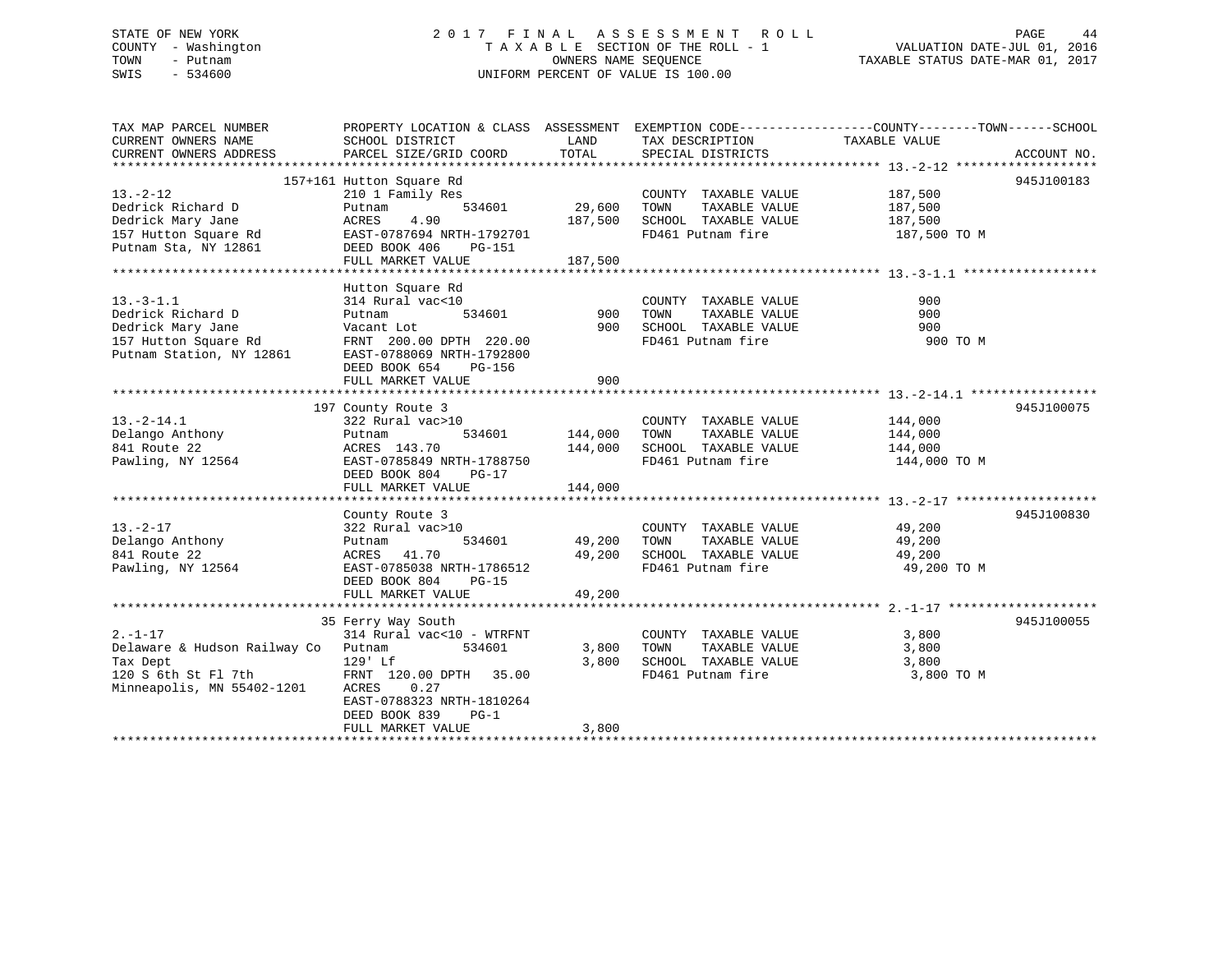| STATE OF NEW YORK<br>COUNTY - Washington<br>TOWN<br>- Putnam<br>$-534600$<br>SWIS | 2017 FINAL                                                                                                                                   |               | A S S E S S M E N T<br><b>ROLL</b><br>TAXABLE SECTION OF THE ROLL - 1<br>OWNERS NAME SEQUENCE<br>UNIFORM PERCENT OF VALUE IS 100.00 | VALUATION DATE-JUL 01, 2016<br>TAXABLE STATUS DATE-MAR 01, 2017 | PAGE<br>45         |
|-----------------------------------------------------------------------------------|----------------------------------------------------------------------------------------------------------------------------------------------|---------------|-------------------------------------------------------------------------------------------------------------------------------------|-----------------------------------------------------------------|--------------------|
| TAX MAP PARCEL NUMBER<br>CURRENT OWNERS NAME<br>CURRENT OWNERS ADDRESS            | PROPERTY LOCATION & CLASS ASSESSMENT EXEMPTION CODE----------------COUNTY-------TOWN-----SCHOOL<br>SCHOOL DISTRICT<br>PARCEL SIZE/GRID COORD | LAND<br>TOTAL | TAX DESCRIPTION<br>SPECIAL DISTRICTS                                                                                                | TAXABLE VALUE                                                   | ACCOUNT NO.        |
|                                                                                   | 604 County Route 3                                                                                                                           |               |                                                                                                                                     |                                                                 | 945J101095         |
| $13.-3-20.1$                                                                      | 312 Vac w/imprv - WTRFNT                                                                                                                     |               | COUNTY TAXABLE VALUE                                                                                                                | 2,100                                                           |                    |
| Delaware & Hudson Railway Co                                                      | 534601<br>Putnam                                                                                                                             | 1,600         | TOWN<br>TAXABLE VALUE                                                                                                               | 2,100                                                           |                    |
| Tax Department                                                                    | Ref 187/472                                                                                                                                  | 2,100         | SCHOOL TAXABLE VALUE                                                                                                                | 2,100                                                           |                    |
| 120 S 6th St Fl 7th                                                               | 310' Lf                                                                                                                                      |               | FD461 Putnam fire                                                                                                                   | 2,100 TO M                                                      |                    |
| Minneapolis, MN 55402-1201                                                        | FRNT 240.00 DPTH<br>50.00<br>ACRES<br>0.29<br>EAST-0789916 NRTH-1788825<br>DEED BOOK 639<br>PG-168<br>FULL MARKET VALUE                      | 2,100         |                                                                                                                                     |                                                                 |                    |
|                                                                                   |                                                                                                                                              |               |                                                                                                                                     |                                                                 |                    |
|                                                                                   | 602 Railroad Way North                                                                                                                       |               |                                                                                                                                     |                                                                 | 945J100225         |
| $13 - 3 - 20$                                                                     | 280 Res Multiple - WTRFNT                                                                                                                    |               | COUNTY TAXABLE VALUE                                                                                                                | 87,300                                                          |                    |
| Delaware & Hudson Railway Corp Putnam                                             | 534601                                                                                                                                       | 19,100        | TOWN<br>TAXABLE VALUE                                                                                                               | 87,300                                                          |                    |
| Attn: Film Elizabeth M                                                            | Ref 187/472                                                                                                                                  | 87,300        | SCHOOL TAXABLE VALUE                                                                                                                | 87,300                                                          |                    |
| 31 Forest Dr                                                                      | Lf 440 (S)                                                                                                                                   |               | FD461 Putnam fire                                                                                                                   | 87,300 TO M                                                     |                    |
| Colonie, NY 12205                                                                 | FRNT 390.00 DPTH<br>50.00<br>EAST-0789924 NRTH-1788530<br>DEED BOOK 639<br>PG-168<br>FULL MARKET VALUE                                       | 87,300        |                                                                                                                                     |                                                                 |                    |
|                                                                                   |                                                                                                                                              |               |                                                                                                                                     |                                                                 |                    |
|                                                                                   | 1716 Railroad Way South                                                                                                                      |               |                                                                                                                                     |                                                                 | 945N200743         |
| $13. - 3 - 24.5$                                                                  | 260 Seasonal res - WTRFNT                                                                                                                    |               | COUNTY TAXABLE VALUE                                                                                                                | 115,000                                                         |                    |
| Delaware & Hudson Railway Corp Putnam                                             | 534601                                                                                                                                       | 23,600        | TOWN<br>TAXABLE VALUE                                                                                                               | 115,000                                                         |                    |
| Attn: Miles Wm & Mary Jo                                                          | Ref 78/520                                                                                                                                   | 115,000       | SCHOOL TAXABLE VALUE                                                                                                                | 115,000                                                         |                    |
| 207 Cty Rte 70<br>Stillwater, NY 12170                                            | FRNT 161.00 DPTH 100.00<br>EAST-0789650 NRTH-1787185<br>DEED BOOK 639<br>PG-168<br>FULL MARKET VALUE                                         | 115,000       | FD461 Putnam fire                                                                                                                   | 115,000 TO M                                                    |                    |
|                                                                                   |                                                                                                                                              |               |                                                                                                                                     |                                                                 |                    |
|                                                                                   | 225 Hutton Square Rd                                                                                                                         |               |                                                                                                                                     |                                                                 |                    |
| $13.-3-1.2$                                                                       | 240 Rural res                                                                                                                                |               | <b>BAS STAR</b><br>41854                                                                                                            | $\Omega$                                                        | $\Omega$<br>30,000 |
| DeLongis Joseph                                                                   | Putnam<br>534601                                                                                                                             | 85,900        | COUNTY TAXABLE VALUE                                                                                                                | 224,600                                                         |                    |
| DeLongis Mary                                                                     | ACRES<br>60.90                                                                                                                               | 224,600       | TAXABLE VALUE<br>TOWN                                                                                                               | 224,600                                                         |                    |
| 225 Hutton Square Rd                                                              | EAST-0788869 NRTH-1793721                                                                                                                    |               | SCHOOL TAXABLE VALUE                                                                                                                | 194,600                                                         |                    |
| Putnam Station, NY 12861                                                          | DEED BOOK 3215<br>PG-236                                                                                                                     |               | FD461 Putnam fire                                                                                                                   | 224,600 TO M                                                    |                    |
|                                                                                   | FULL MARKET VALUE                                                                                                                            | 224,600       |                                                                                                                                     |                                                                 |                    |
|                                                                                   |                                                                                                                                              |               |                                                                                                                                     |                                                                 |                    |
|                                                                                   | 5566 Evergreen Shores Way                                                                                                                    |               |                                                                                                                                     |                                                                 | 945J100905         |
| $12. - 4 - 45$                                                                    | 210 1 Family Res - WTRFNT                                                                                                                    |               | COUNTY TAXABLE VALUE                                                                                                                | 1245,200                                                        |                    |
| DeMarco Christopher                                                               | 534601<br>Putnam                                                                                                                             | 608,300       | TOWN<br>TAXABLE VALUE                                                                                                               | 1245,200                                                        |                    |
| DeMarco Alison                                                                    | Lot 6                                                                                                                                        | 1245,200      | SCHOOL TAXABLE VALUE                                                                                                                | 1245,200                                                        |                    |
| 23 Offenbach St                                                                   | ACRES<br>3.80                                                                                                                                |               | FD461 Putnam fire                                                                                                                   | 1245,200 TO M                                                   |                    |
| Centereach, NY 11720                                                              | EAST-0767307 NRTH-1790401<br><b>PG-189</b><br>DEED BOOK 3653<br>FULL MARKET VALUE                                                            | 1245,200      |                                                                                                                                     |                                                                 |                    |
|                                                                                   |                                                                                                                                              |               |                                                                                                                                     |                                                                 |                    |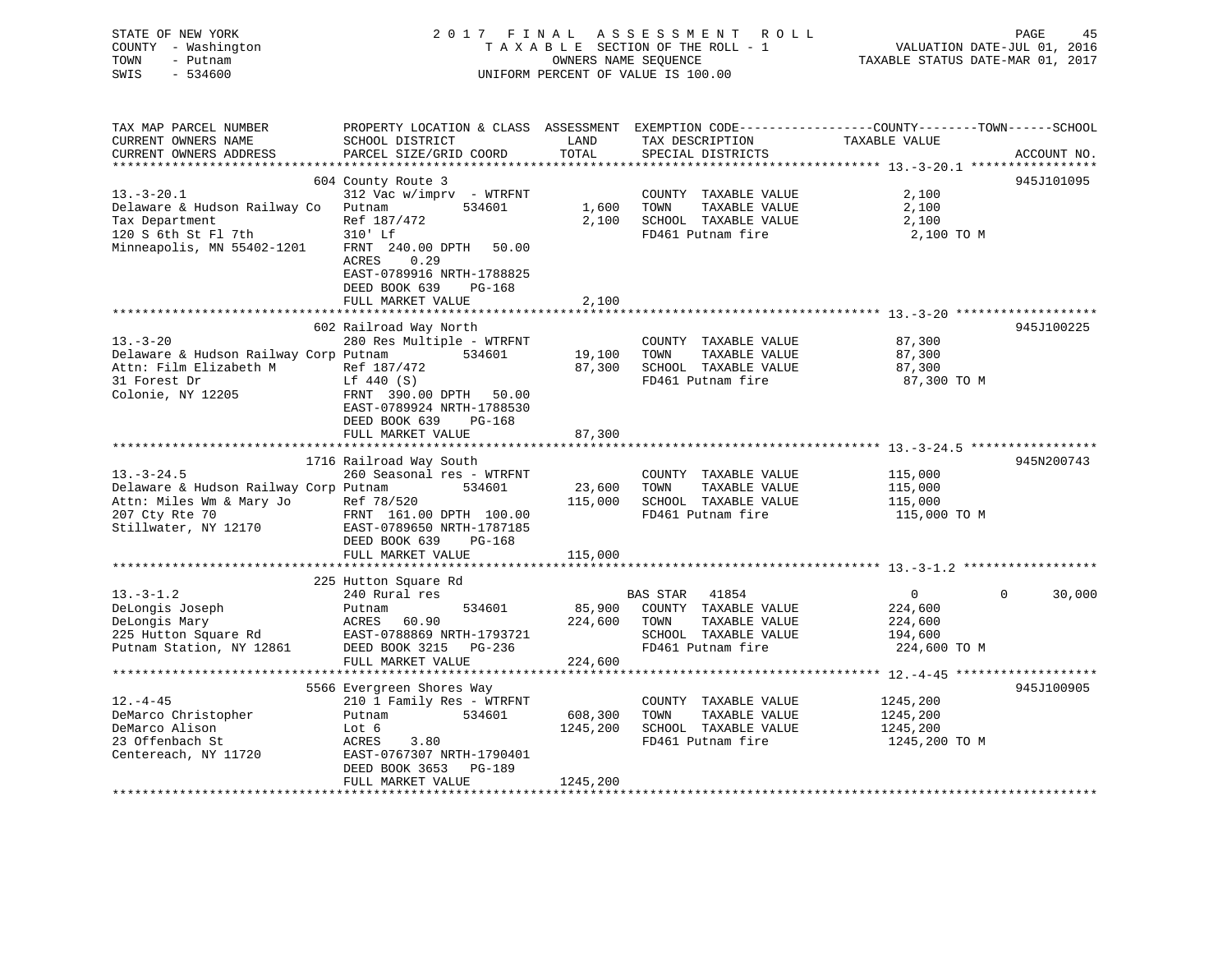# STATE OF NEW YORK 2 0 1 7 F I N A L A S S E S S M E N T R O L L PAGE 46COUNTY - Washington  $T A X A B L E$  SECTION OF THE ROLL - 1<br>TOWN - Putnam data of the COUNTERS NAME SEQUENCE SWIS - 534600 UNIFORM PERCENT OF VALUE IS 100.00

| TAX MAP PARCEL NUMBER<br>CURRENT OWNERS NAME                                                                                                                                  | SCHOOL DISTRICT                                    | LAND                 | PROPERTY LOCATION & CLASS ASSESSMENT EXEMPTION CODE----------------COUNTY-------TOWN------SCHOOL<br>TAX DESCRIPTION | TAXABLE VALUE                                   |                    |
|-------------------------------------------------------------------------------------------------------------------------------------------------------------------------------|----------------------------------------------------|----------------------|---------------------------------------------------------------------------------------------------------------------|-------------------------------------------------|--------------------|
| CURRENT OWNERS ADDRESS                                                                                                                                                        | PARCEL SIZE/GRID COORD TOTAL                       |                      | SPECIAL DISTRICTS                                                                                                   |                                                 | ACCOUNT NO.        |
|                                                                                                                                                                               |                                                    |                      |                                                                                                                     |                                                 |                    |
|                                                                                                                                                                               | 2123 Black Point Rd                                |                      |                                                                                                                     |                                                 | 945J100670         |
| $1.18 - 1 - 5$                                                                                                                                                                | 260 Seasonal res - WTRFNT                          |                      | COUNTY TAXABLE VALUE                                                                                                | 540,400                                         |                    |
| Dennis Christine Trustee<br>Dennis CHITISLINE Trustee<br>Dennis William Trustee                                                                                               | Putnam<br>534601<br>LF 97'                         | 444,500 TOWN         | 444,500 TOWN TAXABLE VALUE<br>540,400 SCHOOL TAXABLE VALUE                                                          | 540,400<br>540, 400                             |                    |
|                                                                                                                                                                               |                                                    |                      |                                                                                                                     |                                                 |                    |
|                                                                                                                                                                               |                                                    |                      | BP461 Black Pt Sewer Dist<br>FD461 Putnam fire 540,400 TO M                                                         |                                                 |                    |
| 110 South State Rd<br>Briarcliff Manor, NY 10510 EAST-0772323 NRTH-1810844                                                                                                    |                                                    |                      | FD461 Putnam fire                                                                                                   |                                                 |                    |
|                                                                                                                                                                               | DEED BOOK 2705 PG-330                              |                      |                                                                                                                     |                                                 |                    |
|                                                                                                                                                                               | FULL MARKET VALUE                                  | 540,400              |                                                                                                                     |                                                 |                    |
|                                                                                                                                                                               | 86 County Route 2                                  |                      |                                                                                                                     |                                                 | 945J100476         |
| $13 - 2 - 24$                                                                                                                                                                 | 210 1 Family Res                                   |                      | COUNTY TAXABLE VALUE                                                                                                |                                                 |                    |
| Depew Richard                                                                                                                                                                 | Putnam                                             | $534601$ 24,800 TOWN | TAXABLE VALUE                                                                                                       | 139,700<br>139,700                              |                    |
|                                                                                                                                                                               |                                                    |                      |                                                                                                                     |                                                 |                    |
| Pepew Bonnie<br>2009 Bonnie – ACRES 3.60<br>76 Creek Run Rd EAST-0783599 NRTH-1791649<br>Rewburgh, NY 12550 DEED BOOK 3424 PG-132<br>Newburgh, NY 12550 DEED BOOK 3424 PG-132 |                                                    |                      |                                                                                                                     | 139,700 TO M                                    |                    |
|                                                                                                                                                                               |                                                    |                      |                                                                                                                     |                                                 |                    |
|                                                                                                                                                                               |                                                    |                      |                                                                                                                     |                                                 |                    |
|                                                                                                                                                                               |                                                    |                      |                                                                                                                     |                                                 |                    |
|                                                                                                                                                                               | 2186 Black Point Rd                                |                      |                                                                                                                     |                                                 | 945J100735         |
| $1.18 - 1 - 18$                                                                                                                                                               | 210 1 Family Res - WTRFNT                          |                      | COUNTY TAXABLE VALUE                                                                                                | 717,900                                         |                    |
| Deragon Barbara                                                                                                                                                               | $534601$ 511,600 TOWN<br>Putnam                    |                      | TAXABLE VALUE                                                                                                       | 717,900                                         |                    |
| Barry Katharine                                                                                                                                                               | LF 100'                                            |                      | 717,900 SCHOOL TAXABLE VALUE                                                                                        |                                                 |                    |
|                                                                                                                                                                               |                                                    |                      | BP461 Black Pt Sewer Dist                                                                                           | $717,900$<br>$-1$<br>$-100$ UN C<br>$-220$ TO M |                    |
| Demarest, NJ 07627                                                                                                                                                            | EAST-0771129 NRTH-1809901                          |                      | FD461 Putnam fire 717,900 TO M                                                                                      |                                                 |                    |
|                                                                                                                                                                               | DEED BOOK 783<br>PG-68                             |                      |                                                                                                                     |                                                 |                    |
|                                                                                                                                                                               | FULL MARKET VALUE                                  | 717,900              |                                                                                                                     |                                                 |                    |
|                                                                                                                                                                               |                                                    |                      |                                                                                                                     |                                                 |                    |
|                                                                                                                                                                               | 257 Schwerdtfeger Rd                               |                      |                                                                                                                     |                                                 | 945J100988         |
| $4. -1 - 7.2$                                                                                                                                                                 | 242 Rurl res&rec                                   |                      | BAS STAR 41854                                                                                                      | $\overline{0}$                                  | $\Omega$<br>30,000 |
| Desiderio Robert D                                                                                                                                                            | Putnam                                             |                      | 534601 185,300 COUNTY TAXABLE VALUE                                                                                 | 307,000                                         |                    |
| Desiderio Deborah S                                                                                                                                                           | House & Land                                       | 307,000 TOWN         | TAXABLE VALUE                                                                                                       | 307,000                                         |                    |
| 257 Schwerdtfeger Rd                                                                                                                                                          | ACRES 70.30                                        |                      | SCHOOL TAXABLE VALUE 277,000                                                                                        |                                                 |                    |
| Putnam, NY 12861                                                                                                                                                              | EAST-0770119 NRTH-1805397                          |                      | FD461 Putnam fire                                                                                                   | 307,000 TO M                                    |                    |
|                                                                                                                                                                               | DEED BOOK 1704 PG-254                              |                      |                                                                                                                     |                                                 |                    |
|                                                                                                                                                                               | FULL MARKET VALUE                                  | 307,000              |                                                                                                                     |                                                 |                    |
|                                                                                                                                                                               |                                                    |                      |                                                                                                                     |                                                 |                    |
|                                                                                                                                                                               | 342 Peterson Rd                                    |                      |                                                                                                                     |                                                 | 945J101054         |
| $12. - 2 - 4.2$                                                                                                                                                               | 240 Rural res                                      |                      | COUNTY TAXABLE VALUE                                                                                                | 244,100                                         |                    |
| DeStefano Deborah                                                                                                                                                             | 534601 69,300<br>Putnam                            |                      | TAXABLE VALUE<br>TOWN                                                                                               | 244,100                                         |                    |
| PO Box 423                                                                                                                                                                    | ACRES 14.25                                        | 244,100              | SCHOOL TAXABLE VALUE 244,100                                                                                        |                                                 |                    |
| Ticondergoa, NY 12883                                                                                                                                                         | EAST-0778075 NRTH-1792474<br>DEED BOOK 2565 PG-215 |                      | CA002 Cons agri dst 2<br>FD461 Putnam fire                                                                          | 244,100 TO                                      |                    |
|                                                                                                                                                                               | DEED BOOK 2565 PG-215                              |                      |                                                                                                                     | $244,100$ TO M                                  |                    |
|                                                                                                                                                                               | FULL MARKET VALUE                                  | 244,100              |                                                                                                                     |                                                 |                    |
|                                                                                                                                                                               |                                                    |                      |                                                                                                                     |                                                 |                    |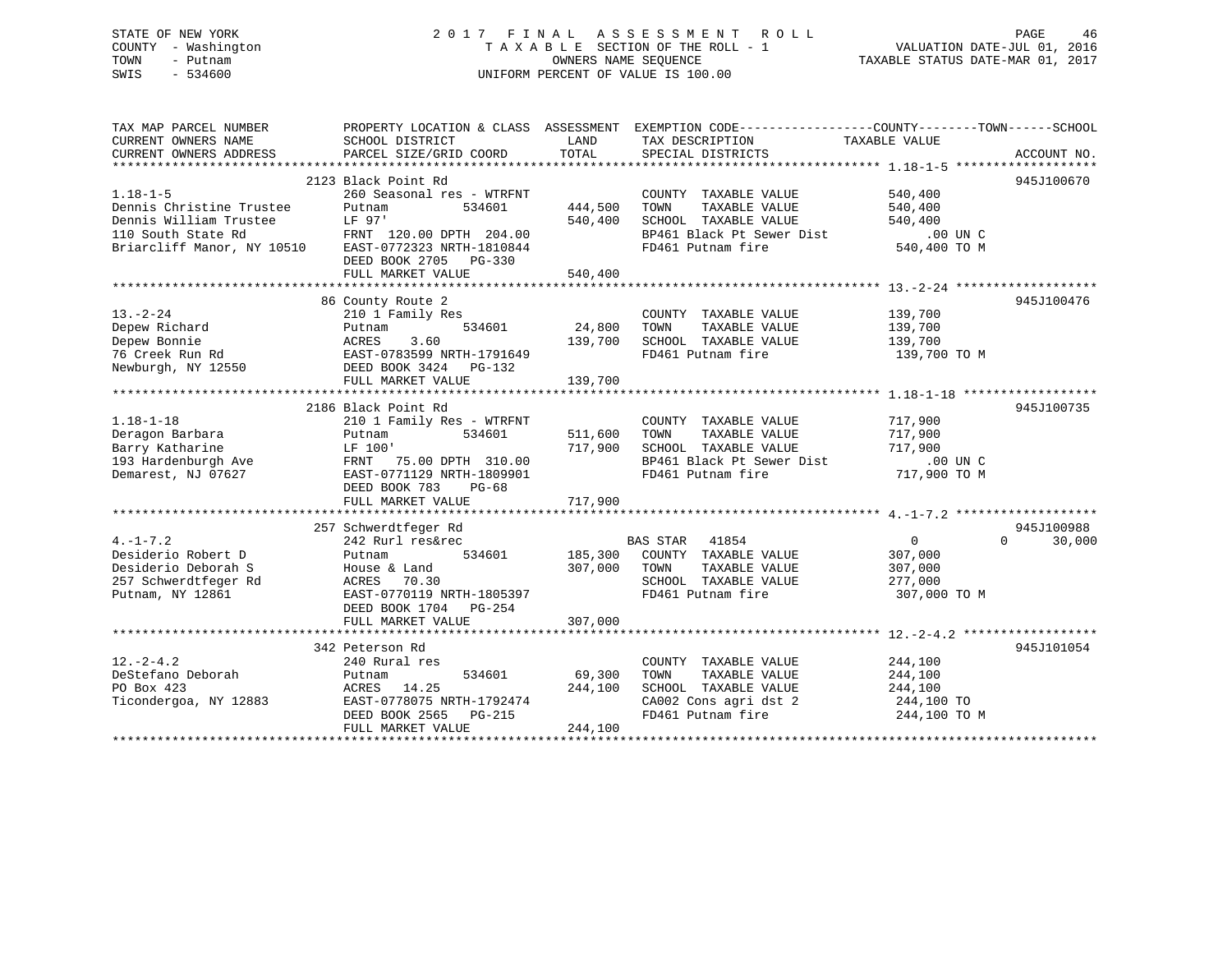# STATE OF NEW YORK 2 0 1 7 F I N A L A S S E S S M E N T R O L L PAGE 47COUNTY - Washington  $T A X A B L E$  SECTION OF THE ROLL - 1<br>TOWN - Putnam data of the COUNTERS NAME SEQUENCE SWIS - 534600 UNIFORM PERCENT OF VALUE IS 100.00

VALUATION DATE-JUL 01, 2016

TAXABLE STATUS DATE-MAR 01, 2017

| TAX MAP PARCEL NUMBER<br>CURRENT OWNERS NAME<br>CURRENT OWNERS ADDRESS                                      | PROPERTY LOCATION & CLASS ASSESSMENT EXEMPTION CODE---------------COUNTY-------TOWN-----SCHOOL<br>SCHOOL DISTRICT<br>PARCEL SIZE/GRID COORD                                          | LAND<br>TOTAL                 | TAX DESCRIPTION<br>SPECIAL DISTRICTS                                                       | TAXABLE VALUE                                 | ACCOUNT NO. |
|-------------------------------------------------------------------------------------------------------------|--------------------------------------------------------------------------------------------------------------------------------------------------------------------------------------|-------------------------------|--------------------------------------------------------------------------------------------|-----------------------------------------------|-------------|
| $14.8 - 1 - 15.1$<br>Devlin Donald<br>Devlin Teresa<br>9975 Brentwood Creek Dr<br>Collierville, TN 38017    | 2520 Indian Point Way<br>$312$ Vac w/imprv - WTRFNT<br>534601<br>Putnam<br>LF 86<br>FRNT 91.00 DPTH 199.00<br>EAST-0765185 NRTH-1783221<br>DEED BOOK 3227 PG-53<br>FULL MARKET VALUE | 231,000<br>250,000<br>250,000 | COUNTY TAXABLE VALUE<br>TOWN<br>TAXABLE VALUE<br>SCHOOL TAXABLE VALUE<br>FD461 Putnam fire | 250,000<br>250,000<br>250,000<br>250,000 TO M | 945J101063  |
| $13.-3-21.2$<br>Diekel Alexandra<br>Diekel Christine<br>173 County Route 6<br>Clemons, NY 12819             | 467 County Route 3<br>210 1 Family Res - WTRFNT<br>534601<br>Putnam<br>2.20<br>ACRES<br>EAST-0789369 NRTH-1787598<br>DEED BOOK 3704 PG-78<br>FULL MARKET VALUE                       | 42,000<br>182,500<br>182,500  | COUNTY TAXABLE VALUE<br>TOWN<br>TAXABLE VALUE<br>SCHOOL TAXABLE VALUE<br>FD461 Putnam fire | 182,500<br>182,500<br>182,500<br>182,500 TO M | 945J100245  |
| $12. - 2 - 9$<br>Dielensnyder Richard C<br>Dielensnyder Anne M<br>896 West Hill Rd<br>West Berlin, VT 05663 | Liddle-Harris Rd<br>322 Rural vac>10<br>Putnam<br>534601<br>70 Ad<br>ACRES<br>79.60<br>EAST-0774527 NRTH-1788399<br>DEED BOOK 946<br>PG-220<br>FULL MARKET VALUE                     | 94,600<br>94,600<br>94,600    | COUNTY TAXABLE VALUE<br>TAXABLE VALUE<br>TOWN<br>SCHOOL TAXABLE VALUE<br>FD461 Putnam fire | 94,600<br>94,600<br>94,600<br>94,600 TO M     | 945J100412  |
| $11.20 - 2 - 7$<br>Dietz Marcella J LE<br>Goldsmith James L LE<br>1618 Bradley St<br>Schenectady, NY 12304  | 4346 Link Way<br>312 Vac w/imprv<br>534601<br>Putnam<br>Camp & Lot 71<br>FRNT 50.00 DPTH 114.00<br>EAST-0766859 NRTH-1786978<br>DEED BOOK 3369 PG-108<br>FULL MARKET VALUE           | 44,400<br>46,100<br>46,100    | COUNTY TAXABLE VALUE<br>TOWN<br>TAXABLE VALUE<br>SCHOOL TAXABLE VALUE<br>FD461 Putnam fire | 46,100<br>46,100<br>46,100<br>46,100 TO M     | 945J100195  |
| $11.20 - 4 - 12$<br>Dietz Marcella J LE<br>Goldsmith James L LE<br>1618 Bradley St<br>Schenectady, NY 12304 | 4351 Link Way<br>260 Seasonal res - WTRFNT<br>534601<br>Putnam<br>LF 113<br>FRNT 129.00 DPTH 175.00<br>EAST-0766713 NRTH-1786868<br>DEED BOOK 3369 PG-108<br>FULL MARKET VALUE       | 579,800<br>695,300<br>695,300 | COUNTY TAXABLE VALUE<br>TAXABLE VALUE<br>TOWN<br>SCHOOL TAXABLE VALUE<br>FD461 Putnam fire | 695,300<br>695,300<br>695,300<br>695,300 TO M | 945J100194  |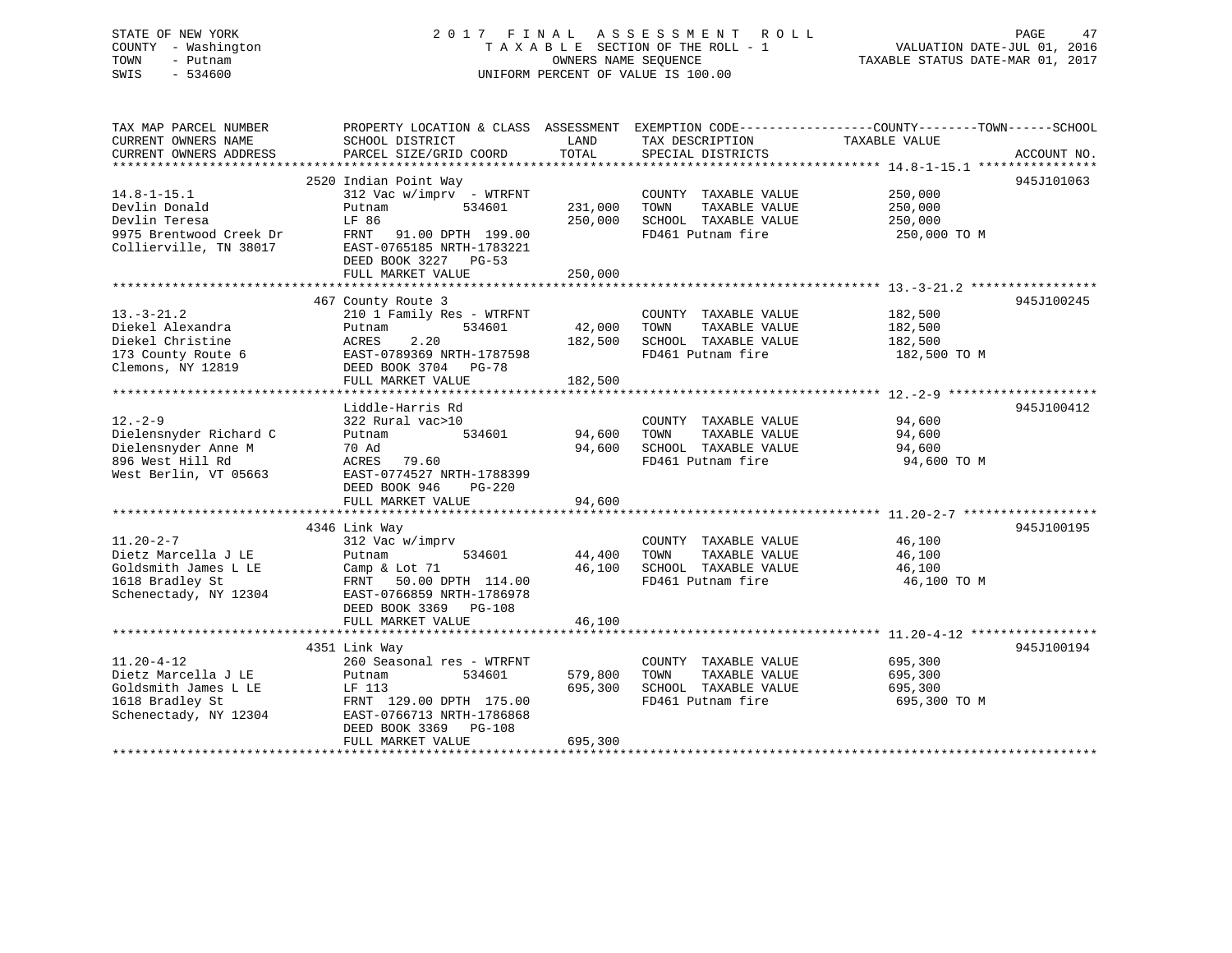## STATE OF NEW YORK 2 0 1 7 F I N A L A S S E S S M E N T R O L L PAGE 48 COUNTY - Washington T A X A B L E SECTION OF THE ROLL - 1 VALUATION DATE-JUL 01, 2016 TOWN - Putnam OWNERS NAME SEQUENCE TAXABLE STATUS DATE-MAR 01, 2017 SWIS - 534600 UNIFORM PERCENT OF VALUE IS 100.00

| TAX MAP PARCEL NUMBER                          | PROPERTY LOCATION & CLASS ASSESSMENT EXEMPTION CODE----------------COUNTY-------TOWN------SCHOOL |                                    |                                                                 |                |                          |
|------------------------------------------------|--------------------------------------------------------------------------------------------------|------------------------------------|-----------------------------------------------------------------|----------------|--------------------------|
| CURRENT OWNERS NAME                            | SCHOOL DISTRICT                                                                                  | LAND                               | TAX DESCRIPTION                                                 | TAXABLE VALUE  |                          |
| CURRENT OWNERS ADDRESS                         | PARCEL SIZE/GRID COORD                                                                           | TOTAL                              | SPECIAL DISTRICTS                                               |                | ACCOUNT NO.              |
|                                                |                                                                                                  |                                    |                                                                 |                |                          |
|                                                | 874 County Route 2                                                                               |                                    |                                                                 |                | 945J100196               |
| $5. - 2 - 3$                                   | 240 Rural res<br>- WTRFNT                                                                        |                                    | COUNTY TAXABLE VALUE                                            | 188,400        |                          |
| Dignam Rose Mary                               | 534601<br>Putnam                                                                                 | 87,600                             | TOWN<br>TAXABLE VALUE                                           | 188,400        |                          |
| D'Amico Kathleen                               | 750/192                                                                                          | 188,400                            | SCHOOL TAXABLE VALUE                                            | 188,400        |                          |
| 275 Monroe Ave                                 | ACRES 33.40                                                                                      |                                    | FD461 Putnam fire                                               | 188,400 ТО М   |                          |
| River Edge, NJ 07661                           | EAST-0789036 NRTH-1809364                                                                        |                                    |                                                                 |                |                          |
|                                                | DEED BOOK 650<br>PG-264                                                                          |                                    |                                                                 |                |                          |
|                                                | FULL MARKET VALUE                                                                                | 188,400                            |                                                                 |                |                          |
|                                                |                                                                                                  |                                    |                                                                 |                |                          |
|                                                | 327 Peterson Rd                                                                                  |                                    |                                                                 |                |                          |
| $12. - 2 - 4.5$                                | 210 1 Family Res                                                                                 |                                    | BAS STAR TILL I<br>26,300 COUNTY TAXABLE VALUE<br>TAXABLE VALUE | $\overline{0}$ | $\Omega$<br>30,000       |
| Dikeman Wesley R                               | Putnam 534601<br>ACRES 4.00<br>EAST-0778824 NRTH-1792695                                         |                                    |                                                                 | 185,500        |                          |
| Dikeman Donna S                                |                                                                                                  | 185,500                            |                                                                 | 185,500        |                          |
| 327 Peterson Rd                                |                                                                                                  |                                    | SCHOOL TAXABLE VALUE                                            | 155,500        |                          |
| Putnam Station, NY 12861 DEED BOOK 3286 PG-264 |                                                                                                  |                                    | FD461 Putnam fire                                               | 185,500 TO M   |                          |
|                                                | FULL MARKET VALUE                                                                                | 185,500                            |                                                                 |                |                          |
|                                                |                                                                                                  |                                    |                                                                 |                |                          |
|                                                | 5131 Bayview Way                                                                                 |                                    |                                                                 |                | 945J100197               |
| $12. - 4 - 19$                                 | 260 Seasonal res - WTRFNT                                                                        |                                    | VET WAR CT 41121                                                | 33,000         | $\overline{0}$<br>12,000 |
| Dillon Irrev Trust Joseph Jr Putnam            | 534601                                                                                           |                                    | 41834                                                           | $\Omega$       | $\bigcap$<br>65,500      |
| Dillon Grace Trust                             | Lot 26A: ROW 373/594: BR's                                                                       | 377,900 ENH STAR<br>501,800 COUNTY | COUNTY TAXABLE VALUE                                            | 468,800        |                          |
| Susan Lindsey/ Cara Pagendarm LF 67            |                                                                                                  |                                    | TOWN<br>TAXABLE VALUE                                           | 489,800        |                          |
| Trustees                                       | FRNT<br>67.00 DPTH 370.00                                                                        |                                    | SCHOOL TAXABLE VALUE                                            | 436,300        |                          |
| 5131 Bayview Way                               | EAST-0767103 NRTH-1788594                                                                        |                                    | FD461 Putnam fire                                               | 501,800 TO M   |                          |
| $\cdot$ 1986]<br>Putnam Station, NY 12861      | DEED BOOK 3050 PG-92                                                                             |                                    |                                                                 |                |                          |
|                                                | FULL MARKET VALUE                                                                                | 501,800                            |                                                                 |                |                          |
|                                                |                                                                                                  |                                    |                                                                 |                |                          |
|                                                |                                                                                                  |                                    |                                                                 |                |                          |
| $4. -1 - 15.1$                                 | Schwerdtfeger Rd<br>314 Rural vac<10                                                             |                                    | COUNTY TAXABLE VALUE                                            | 5,200          |                          |
| Dirado Camillo                                 | 534601                                                                                           | 5,200                              | TAXABLE VALUE<br>TOWN                                           | 5,200          |                          |
|                                                | Putnam                                                                                           |                                    |                                                                 |                |                          |
| Dirado Elena                                   | ACRES 5.20<br>EAST-0770961 NRTH-1800344                                                          | 5,200                              | SCHOOL TAXABLE VALUE                                            | 5,200          |                          |
| 401 Victoria St                                |                                                                                                  |                                    | FD461 Putnam fire                                               | 5,200 TO M     |                          |
| Raritan, NJ 08869                              | DEED BOOK 2272 PG-1                                                                              |                                    |                                                                 |                |                          |
|                                                | FULL MARKET VALUE                                                                                | 5,200                              |                                                                 |                |                          |
|                                                |                                                                                                  |                                    |                                                                 |                |                          |
|                                                | 40 Schwerdtfeger Rd                                                                              |                                    |                                                                 |                | 945J100228               |
| $4. -1 - 27$                                   | 210 1 Family Res                                                                                 |                                    | COUNTY TAXABLE VALUE                                            | 195,300        |                          |
| Dirado Camillo                                 | Putnam<br>534601                                                                                 | 32,200                             | TAXABLE VALUE<br>TOWN                                           | 195,300        |                          |
| Dirado Elena                                   | Hse & stg bldg                                                                                   | 195,300                            | SCHOOL TAXABLE VALUE                                            | 195,300        |                          |
| 401 Victoria St                                | ACRES 7.23                                                                                       |                                    | FD461 Putnam fire                                               | 195,300 TO M   |                          |
| Raritan, NJ 08869                              | EAST-0770455 NRTH-1800280                                                                        |                                    |                                                                 |                |                          |
|                                                | DEED BOOK 2272 PG-1                                                                              |                                    |                                                                 |                |                          |
|                                                | FULL MARKET VALUE                                                                                | 195,300                            |                                                                 |                |                          |
|                                                |                                                                                                  |                                    |                                                                 |                |                          |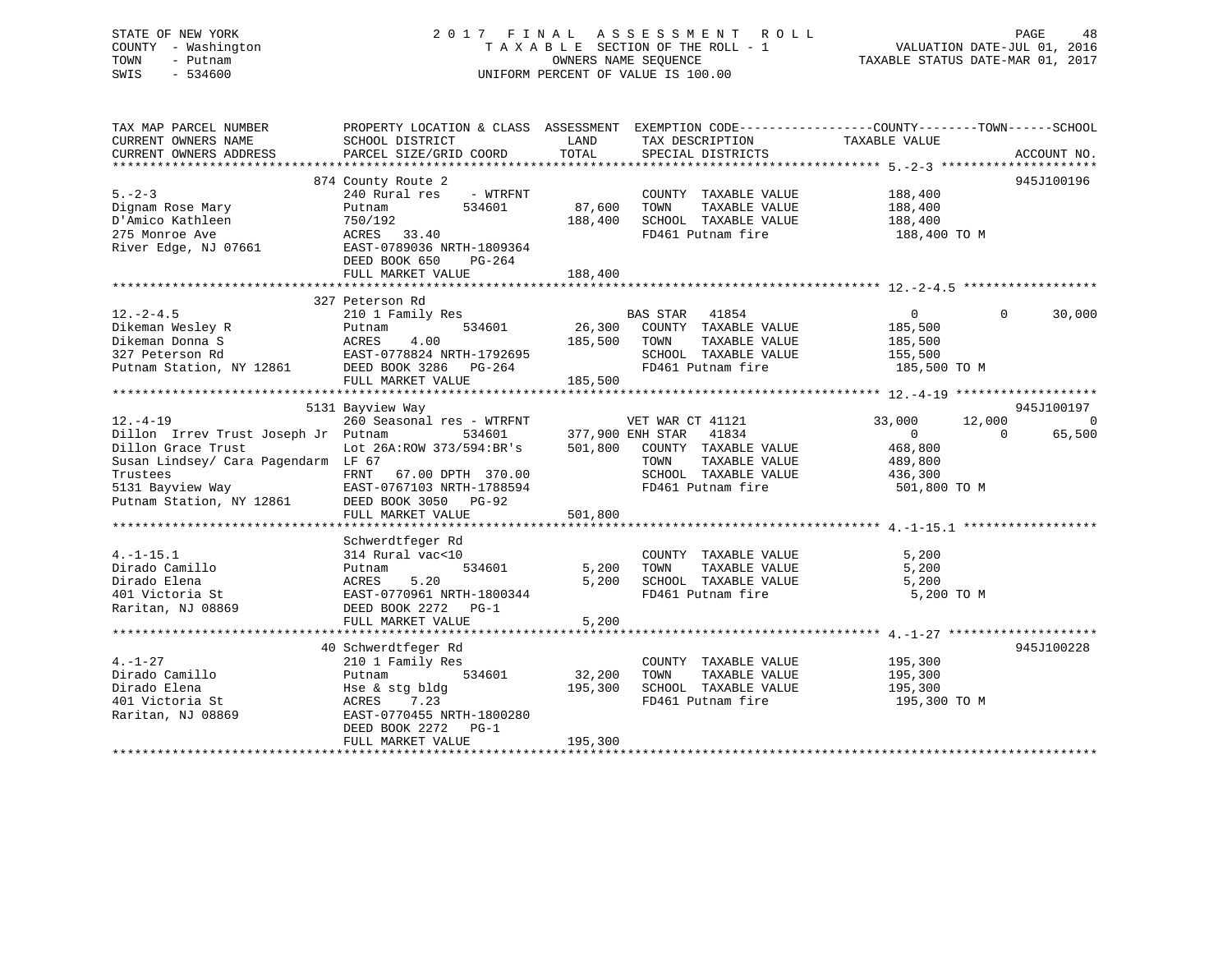### STATE OF NEW YORK 2 0 1 7 F I N A L A S S E S S M E N T R O L L PAGE 49 COUNTY - Washington T A X A B L E SECTION OF THE ROLL - 1 VALUATION DATE-JUL 01, 2016 TOWN - Putnam OWNERS NAME SEQUENCE TAXABLE STATUS DATE-MAR 01, 2017 SWIS - 534600 UNIFORM PERCENT OF VALUE IS 100.00UNIFORM PERCENT OF VALUE IS 100.00

TAX MAP PARCEL NUMBER PROPERTY LOCATION & CLASS ASSESSMENT EXEMPTION CODE------------------COUNTY--------TOWN------SCHOOL

CURRENT OWNERS ADDRESS PARCEL SIZE/GRID COORD TOTAL SPECIAL DISTRICTS ACCOUNT NO.

CURRENT OWNERS NAME SCHOOL DISTRICT LAND TAX DESCRIPTION TAXABLE VALUE

|                          | Peterson Rd                                                                                                           |              |                               |              | 945J101077 |
|--------------------------|-----------------------------------------------------------------------------------------------------------------------|--------------|-------------------------------|--------------|------------|
| $8. -2 - 4.8$            | 322 Rural vac>10                                                                                                      |              | COUNTY TAXABLE VALUE          | 26,800       |            |
| Divenuto Alfred J        | Putnam<br>534601                                                                                                      | 26,800       | TAXABLE VALUE<br>TOWN         | 26,800       |            |
| Divenuto Dana E          | Lot 5                                                                                                                 |              | 26,800 SCHOOL TAXABLE VALUE   | 26,800       |            |
| PO Box 402               | ACRES 21.77                                                                                                           |              | FD461 Putnam fire             | 26,800 TO M  |            |
| Selden, NY 11784         | EAST-0776453 NRTH-1795686                                                                                             |              |                               |              |            |
|                          | DEED BOOK 573<br>PG-101                                                                                               |              |                               |              |            |
|                          | FULL MARKET VALUE                                                                                                     | 26,800       |                               |              |            |
|                          |                                                                                                                       |              |                               |              |            |
|                          | Sagamore Rd                                                                                                           |              |                               |              | 945J100199 |
| $12. - 4 - 30$           | 312 Vac w/imprv                                                                                                       |              | COUNTY TAXABLE VALUE          | 20,000       |            |
| Dodds Brian              | Putnam<br>534601                                                                                                      | 18,700 TOWN  | TAXABLE VALUE                 | 20,000       |            |
| 1817 Woods Edge Dr       | Bdy Line Agmt 638-140                                                                                                 |              | 20,000 SCHOOL TAXABLE VALUE   | 20,000       |            |
| Leesburg, VA 20176       | FRNT 50.00 DPTH 200.00                                                                                                |              | FD461 Putnam fire             | 20,000 TO M  |            |
|                          | EAST-0767228 NRTH-1787426                                                                                             |              |                               |              |            |
|                          | DEED BOOK 883<br>PG-237                                                                                               |              |                               |              |            |
|                          | FULL MARKET VALUE                                                                                                     | 20,000       |                               |              |            |
|                          |                                                                                                                       |              |                               |              |            |
|                          | 2268 Black Point Rd                                                                                                   |              |                               |              | 945J100262 |
| $4.5 - 1 - 13$           | 280 Res Multiple - WTRFNT                                                                                             |              | COUNTY TAXABLE VALUE          | 619,100      |            |
| Doering Kathleen M       | Putnam<br>534601                                                                                                      | 437,300 TOWN | TAXABLE VALUE                 | 619,100      |            |
| 156 Luna Ln              | 2 Cottages & Lot                                                                                                      |              | 619,100 SCHOOL TAXABLE VALUE  | 619,100      |            |
| Johnstown, PA 15904      | LF 71                                                                                                                 |              | BP461 Black Pt Sewer Dist     | .00 UN C     |            |
|                          | FRNT<br>71.00 DPTH 200.00                                                                                             |              | FD461 Putnam fire             | 619,100 TO M |            |
|                          | EAST-0769869 NRTH-1808531                                                                                             |              |                               |              |            |
|                          | DEED BOOK 638<br>$PG-337$                                                                                             |              |                               |              |            |
|                          | FULL MARKET VALUE                                                                                                     | 619,100      |                               |              |            |
|                          |                                                                                                                       |              |                               |              |            |
|                          | 2112 Shadyside Way                                                                                                    |              |                               |              | 945J100697 |
| $7.12 - 2 - 3$           | 260 Seasonal res                                                                                                      |              | COUNTY TAXABLE VALUE          | 381,300      |            |
| Dorian Timothy J Trustee | Putnam<br>534601                                                                                                      |              | 116,200 TOWN<br>TAXABLE VALUE | 381,300      |            |
| Dorian Ellen W Trustee   | $3330/33$ and $3702/311$<br>dock easements on $7.12-1-$<br>$381,300$<br>$5CHOOL$ TAXABLE VALUE<br>$FDA61$ Putnam fire |              |                               | 381,300      |            |
| 15 Thayer St             |                                                                                                                       |              |                               | 381,300 TO M |            |
| Northborough, MA 01532   | 1.12<br>ACRES                                                                                                         |              |                               |              |            |
|                          | EAST-0768138 NRTH-1797277                                                                                             |              |                               |              |            |
|                          | DEED BOOK 2634 PG-20                                                                                                  |              |                               |              |            |
|                          | FULL MARKET VALUE                                                                                                     | 381,300      |                               |              |            |
|                          |                                                                                                                       |              |                               |              |            |
|                          | Shadyside Way                                                                                                         |              |                               |              | 945J100931 |
| $7.12 - 2 - 2$           | 314 Rural vac<10                                                                                                      |              | COUNTY TAXABLE VALUE          | 58,800       |            |
| Dorian Trustee Timothy J | 534601<br>Putnam                                                                                                      | 58,800       | TAXABLE VALUE<br>TOWN         | 58,800       |            |
| Dorian Trustee Ellen W   | LR's                                                                                                                  | 58,800       | SCHOOL TAXABLE VALUE          | 58,800       |            |
| 15 Thayer St             | FRNT 192.00 DPTH 345.00                                                                                               |              | FD461 Putnam fire             | 58,800 TO M  |            |
| Northborough, MA 01532   | EAST-0768274 NRTH-1797244                                                                                             |              |                               |              |            |
|                          | DEED BOOK 2971 PG-102                                                                                                 |              |                               |              |            |
|                          | FULL MARKET VALUE                                                                                                     | 58,800       |                               |              |            |
|                          |                                                                                                                       |              |                               |              |            |
|                          |                                                                                                                       |              |                               |              |            |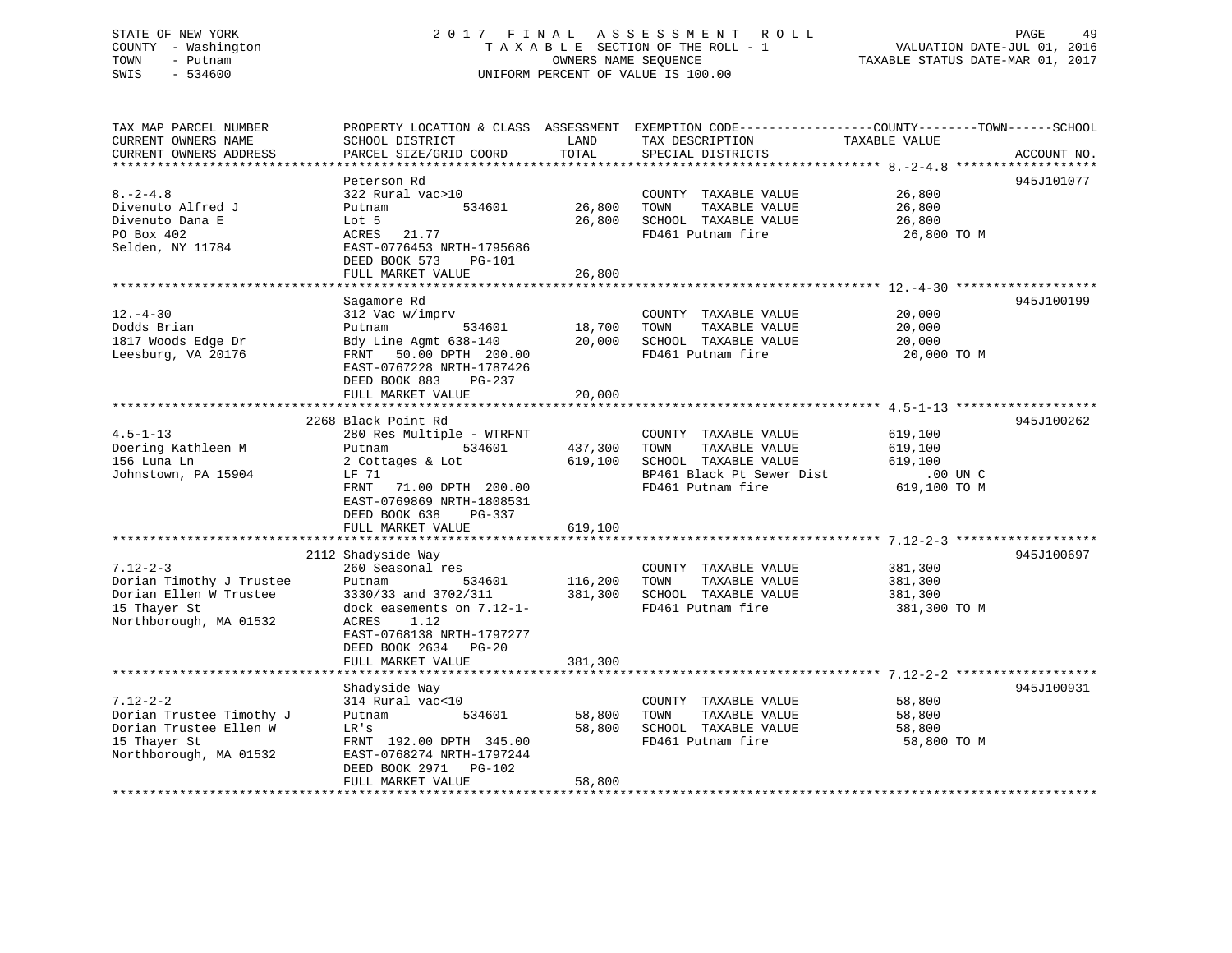| STATE OF NEW YORK<br>COUNTY - Washington<br>- Putnam<br>TOWN<br>SWIS<br>$-534600$            | 2017 FINAL                                                                                                         | OWNERS NAME SEQUENCE       | ASSESSMENT ROLL<br>TAXABLE SECTION OF THE ROLL - 1<br>UNIFORM PERCENT OF VALUE IS 100.00                                                              | VALUATION DATE-JUL 01, 2016<br>TAXABLE STATUS DATE-MAR 01, 2017       | 50<br>PAGE                            |
|----------------------------------------------------------------------------------------------|--------------------------------------------------------------------------------------------------------------------|----------------------------|-------------------------------------------------------------------------------------------------------------------------------------------------------|-----------------------------------------------------------------------|---------------------------------------|
| TAX MAP PARCEL NUMBER<br>CURRENT OWNERS NAME<br>CURRENT OWNERS ADDRESS                       | SCHOOL DISTRICT<br>PARCEL SIZE/GRID COORD                                                                          | LAND<br>TOTAL              | PROPERTY LOCATION & CLASS ASSESSMENT EXEMPTION CODE----------------COUNTY-------TOWN------SCHOOL<br>TAX DESCRIPTION<br>SPECIAL DISTRICTS              | TAXABLE VALUE                                                         | ACCOUNT NO.                           |
|                                                                                              | 2102 Black Point Rd                                                                                                |                            |                                                                                                                                                       |                                                                       | 945J100305                            |
| $1.14 - 1 - 8$<br>Douros Bryan P<br>Douros Holly J<br>92 Lakeview Rd<br>Framingham, MA 01701 | 280 Res Multiple - WTRFNT<br>Putnam 534601<br>LF 69 ft<br>2569/98<br>Trans Exempt Repay 2017<br>66.00 DPTH<br>FRNT | 408,300<br>748,100         | COUNTY TAXABLE VALUE<br>TOWN<br>TAXABLE VALUE<br>SCHOOL TAXABLE VALUE<br>BP461 Black Pt Sewer Dist<br>FD461 Putnam fire<br>TE533 Trans exmt repay-flg | 748,100<br>748,100<br>748,100<br>$.00$ UN C<br>748,100 TO M<br>.00 MT |                                       |
|                                                                                              | ACRES<br>0.33<br>EAST-0772653 NRTH-1811273<br>DEED BOOK 2569 PG-98<br>FULL MARKET VALUE                            | 748,100                    |                                                                                                                                                       |                                                                       |                                       |
|                                                                                              | 439 County Route 3                                                                                                 |                            | 90 PCT OF VALUE USED FOR EXEMPTION PURPOSES                                                                                                           |                                                                       | 945J101085                            |
| $13.-3-24.3$                                                                                 | 210 1 Family Res                                                                                                   |                            | AGE-CO/SCH 41805 118,530                                                                                                                              |                                                                       | 118,530<br>$\overline{0}$<br>$\Omega$ |
| Drinkwine May H<br>Shiell Larry                                                              | Putnam 534601<br>1682-277                                                                                          | 29,100 ENH STAR<br>263,400 | 41834<br>COUNTY TAXABLE VALUE                                                                                                                         | $\overline{0}$<br>144,870                                             | 65,500                                |
| 439 County Route 3                                                                           | ACRES 3.20                                                                                                         |                            | TOWN<br>TAXABLE VALUE                                                                                                                                 | 263,400                                                               |                                       |
| Putnam Station, NY 12861                                                                     | EAST-0788919 NRTH-1786860                                                                                          |                            | SCHOOL TAXABLE VALUE                                                                                                                                  | 79,370                                                                |                                       |
|                                                                                              | DEED BOOK 842 PG-180                                                                                               |                            | FD461 Putnam fire                                                                                                                                     | 263,400 TO M                                                          |                                       |
|                                                                                              | FULL MARKET VALUE                                                                                                  | 263,400                    |                                                                                                                                                       |                                                                       |                                       |
|                                                                                              |                                                                                                                    |                            |                                                                                                                                                       |                                                                       |                                       |
| $12. - 2 - 8$                                                                                | Liddle-Harris Rd<br>322 Rural vac>10                                                                               |                            |                                                                                                                                                       |                                                                       | 945J100073                            |
| Dumoine Farms Company                                                                        | 534601<br>Putnam                                                                                                   | 135,000                    | COUNTY TAXABLE VALUE<br>TOWN<br>TAXABLE VALUE                                                                                                         | 135,000<br>135,000                                                    |                                       |
| 65 Madison Ave Ste 560                                                                       | 534601<br>ACRES 125.00                                                                                             | 135,000                    | SCHOOL TAXABLE VALUE                                                                                                                                  | 135,000                                                               |                                       |
| Morristown, NJ 07960                                                                         | EAST-0776239 NRTH-1788599                                                                                          |                            | FD461 Putnam fire                                                                                                                                     | 135,000 TO M                                                          |                                       |
|                                                                                              | DEED BOOK 452<br>PG-434                                                                                            |                            |                                                                                                                                                       |                                                                       |                                       |
|                                                                                              | FULL MARKET VALUE                                                                                                  | 135,000                    |                                                                                                                                                       |                                                                       |                                       |
|                                                                                              |                                                                                                                    | *********                  |                                                                                                                                                       | ************** 17. -1-2 *********************                         |                                       |
| $17. - 1 - 2$                                                                                | LOT 53/54/ Williams North Tr<br>910 Priv forest                                                                    |                            |                                                                                                                                                       |                                                                       | 945J100070                            |
| Dumoine Farms Co                                                                             | 534601<br>Putnam                                                                                                   | 192,500                    | COUNTY TAXABLE VALUE<br>TOWN<br>TAXABLE VALUE                                                                                                         | 192,500<br>192,500                                                    |                                       |
| 65 Madison Ave Ste 560                                                                       | Mt Lot 60                                                                                                          | 192,500                    | SCHOOL TAXABLE VALUE                                                                                                                                  | 192,500                                                               |                                       |
| Morristown, NJ 07960                                                                         | 452/431<br>ACRES 385.00<br>EAST-0767817 NRTH-1774302<br>DEED BOOK 452<br>PG-421                                    |                            | FD461 Putnam fire                                                                                                                                     | 192,500 TO M                                                          |                                       |
|                                                                                              | FULL MARKET VALUE                                                                                                  | 192,500                    |                                                                                                                                                       |                                                                       |                                       |
|                                                                                              |                                                                                                                    |                            |                                                                                                                                                       |                                                                       |                                       |
| $12.-2-10$                                                                                   | Gull Bay Rd                                                                                                        |                            |                                                                                                                                                       |                                                                       | 945J100071                            |
| Dumoine Farms Company                                                                        | 910 Priv forest<br>534601<br>Putnam                                                                                | 100,000                    | COUNTY TAXABLE VALUE<br>TAXABLE VALUE<br>TOWN                                                                                                         | 100,000<br>100,000                                                    |                                       |
| 65 Madison Ave Ste 560                                                                       | Mt Lot                                                                                                             | 100,000                    | SCHOOL TAXABLE VALUE                                                                                                                                  | 100,000                                                               |                                       |
| Morristown, NJ 07960                                                                         | 452/434 & 1061<br>ACRES 200.00<br>EAST-0772243 NRTH-1788062<br>DEED BOOK 452<br>$PG-425$                           |                            | FD461 Putnam fire                                                                                                                                     | 100,000 TO M                                                          |                                       |
|                                                                                              | FULL MARKET VALUE                                                                                                  | 100,000                    |                                                                                                                                                       |                                                                       |                                       |
| **********************                                                                       |                                                                                                                    |                            |                                                                                                                                                       |                                                                       |                                       |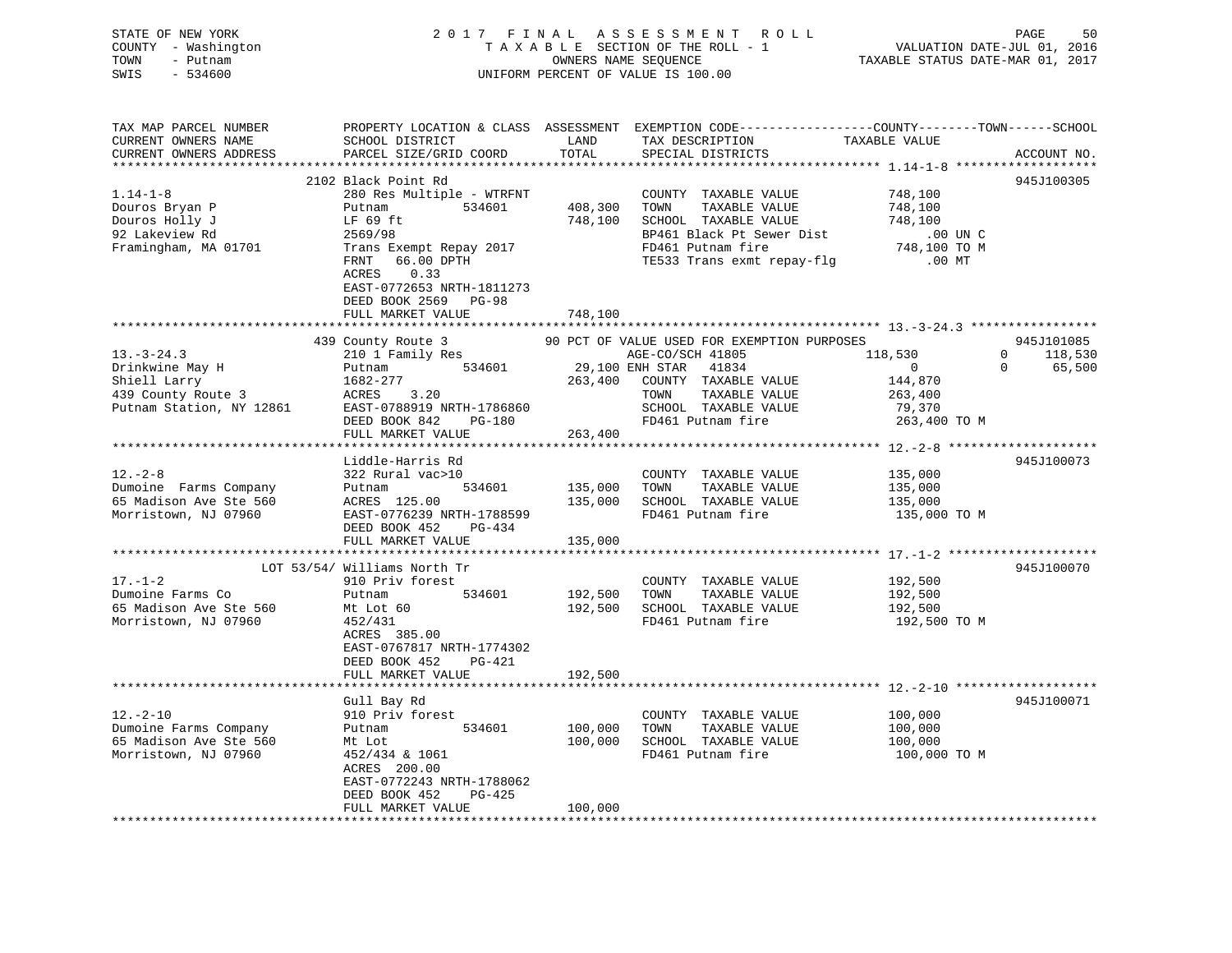## STATE OF NEW YORK 2 0 1 7 F I N A L A S S E S S M E N T R O L L PAGE 51 COUNTY - Washington T A X A B L E SECTION OF THE ROLL - 1 VALUATION DATE-JUL 01, 2016 TOWN - Putnam OWNERS NAME SEQUENCE TAXABLE STATUS DATE-MAR 01, 2017 SWIS - 534600 UNIFORM PERCENT OF VALUE IS 100.00

| TAX MAP PARCEL NUMBER<br>CURRENT OWNERS NAME<br>CURRENT OWNERS ADDRESS                             | PROPERTY LOCATION & CLASS ASSESSMENT EXEMPTION CODE----------------COUNTY-------TOWN------SCHOOL<br>SCHOOL DISTRICT<br>PARCEL SIZE/GRID COORD                                               | LAND<br>TOTAL                 | TAX DESCRIPTION<br>SPECIAL DISTRICTS                                                                                 | TAXABLE VALUE                                                   | ACCOUNT NO.                      |
|----------------------------------------------------------------------------------------------------|---------------------------------------------------------------------------------------------------------------------------------------------------------------------------------------------|-------------------------------|----------------------------------------------------------------------------------------------------------------------|-----------------------------------------------------------------|----------------------------------|
| $1.18 - 1 - 20$<br>Duprey William<br>Duprey Sylvia<br>2191 Black Point Rd<br>Ticonderoga, NY 12883 | 2191 Black Point Rd<br>210 1 Family Res - WTRFNT<br>Putnam<br>534601<br>$1/2$ Lot $6$<br>LF 68'<br>FRNT 66.00 DPTH 282.00<br>EAST-0771027 NRTH-1809787                                      | 318,300<br>570,500            | ENH STAR 41834<br>COUNTY TAXABLE VALUE<br>TAXABLE VALUE<br>TOWN<br>SCHOOL TAXABLE VALUE<br>BP461 Black Pt Sewer Dist | $\overline{0}$<br>570,500<br>570,500<br>505,000<br>$.00$ UN $C$ | 945J100426<br>$\Omega$<br>65,500 |
|                                                                                                    | DEED BOOK 2127 PG-13<br>FULL MARKET VALUE                                                                                                                                                   | 570,500                       | FD461 Putnam fire                                                                                                    | 570,500 TO M                                                    |                                  |
|                                                                                                    |                                                                                                                                                                                             |                               |                                                                                                                      |                                                                 |                                  |
| $8. -2 - 2.2$<br>Eagle's Mare LP<br>22 Ludow Trl<br>Plymouth, MA 02360                             | 260 Warrick Rd<br>210 1 Family Res - WTRFNT<br>Putnam<br>534601<br>LF 255, subd. lot A<br>ACRES<br>4.29<br>EAST-0766810 NRTH-1796515<br>DEED BOOK 3548 PG-29                                | 506,800<br>861,300            | COUNTY TAXABLE VALUE<br>TAXABLE VALUE<br>TOWN<br>SCHOOL TAXABLE VALUE<br>FD461 Putnam fire                           | 861,300<br>861,300<br>861,300<br>861,300 TO M                   | 945J100950                       |
|                                                                                                    | FULL MARKET VALUE                                                                                                                                                                           | 861,300                       |                                                                                                                      |                                                                 |                                  |
| $7.8 - 1 - 15$<br>Earl Mary C<br>Mary C Earl Revocable Trust<br>PO Box 1482<br>El Prado, NM 87529  | 3041 Lake George Way<br>260 Seasonal res - WTRFNT<br>534601<br>Putnam<br>2960/90<br>LF 110<br>FRNT 83.00 DPTH 205.00<br>EAST-0767198 NRTH-1799090                                           | 571,200<br>782,300            | COUNTY TAXABLE VALUE<br>TOWN<br>TAXABLE VALUE<br>SCHOOL TAXABLE VALUE<br>FD461 Putnam fire                           | 782,300<br>782,300<br>782,300<br>782,300 TO M                   | 945J100213                       |
|                                                                                                    | DEED BOOK 3134 PG-39<br>FULL MARKET VALUE                                                                                                                                                   | 782,300                       |                                                                                                                      |                                                                 |                                  |
| $14.8 - 1 - 17$<br>Earle Dennis<br>Gleisner Jeanie<br>2880 Eager Rd<br>Lafayette, NY 13084         | Gull Bay Rd<br>314 Rural vac<10 - WTRFNT<br>Putnam<br>534601<br>Lots 33/37: Easemnt 612/3<br>LF 230<br>ACRES<br>1.00<br>EAST-0766117 NRTH-1784191<br>DEED BOOK 3655 PG-184                  | 100,000<br>100,000            | COUNTY TAXABLE VALUE<br>TOWN<br>TAXABLE VALUE<br>SCHOOL TAXABLE VALUE<br>FD461 Putnam fire                           | 100,000<br>100,000<br>100,000<br>100,000 то м                   | 945J100284                       |
|                                                                                                    | FULL MARKET VALUE                                                                                                                                                                           | 100,000                       |                                                                                                                      |                                                                 |                                  |
| $14.8 - 1 - 15.4$<br>Earle Georgina M<br>1053 Mercedes Ave<br>Los Altos, CA 94022                  | 578 Gull Bay Rd<br>210 1 Family Res - WTRFNT<br>534601<br>Putnam<br>Sub Lot 1<br>LF 150<br>ACRES<br>1.92<br>EAST-0765541 NRTH-1783860<br>DEED BOOK 863<br><b>PG-75</b><br>FULL MARKET VALUE | 620,100<br>932,900<br>932,900 | COUNTY TAXABLE VALUE<br>TAXABLE VALUE<br>TOWN<br>SCHOOL TAXABLE VALUE<br>FD461 Putnam fire                           | 932,900<br>932,900<br>932,900<br>932,900 TO M                   | 945J100627                       |
|                                                                                                    |                                                                                                                                                                                             |                               |                                                                                                                      |                                                                 |                                  |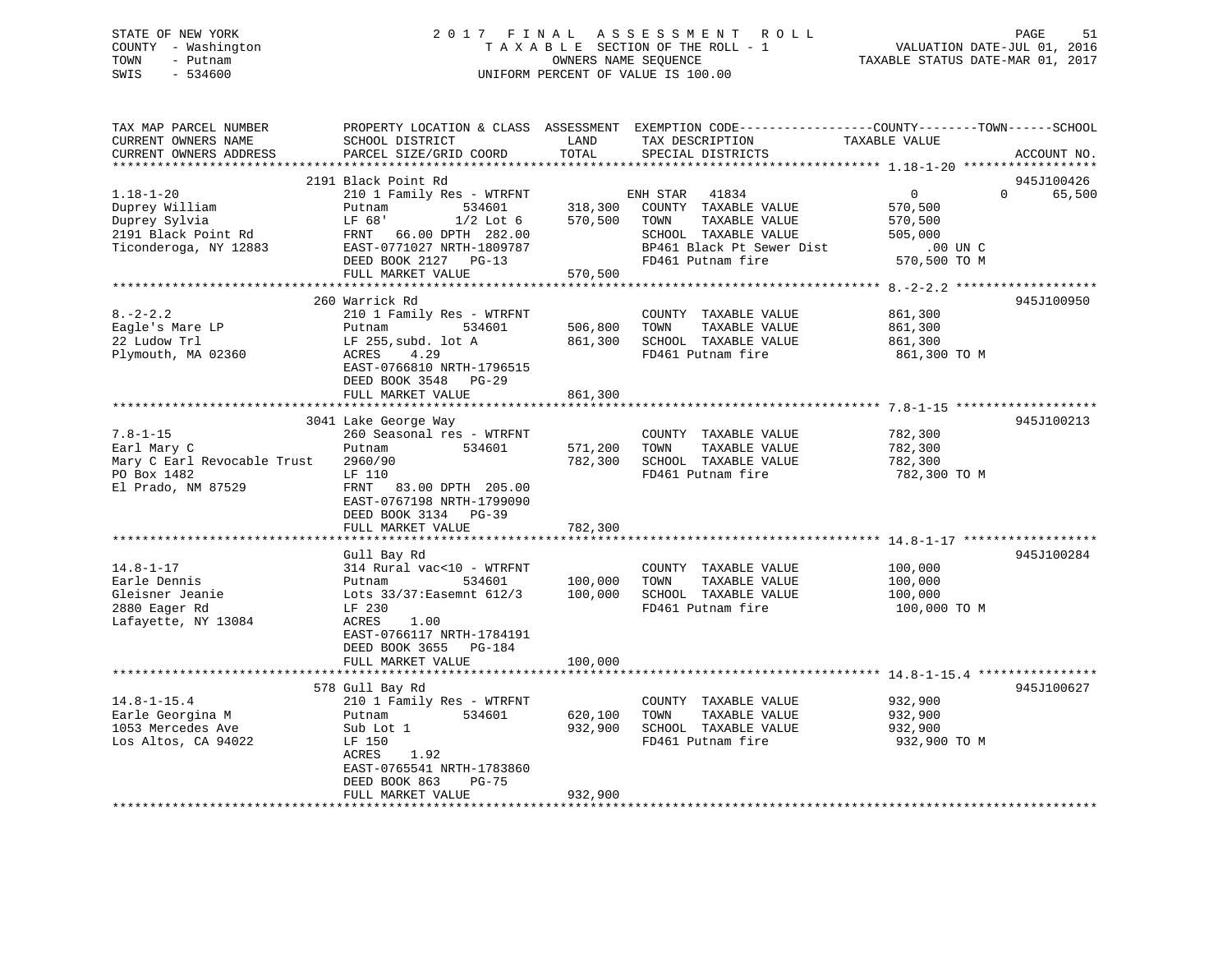## STATE OF NEW YORK 2 0 1 7 F I N A L A S S E S S M E N T R O L L PAGE 52 COUNTY - Washington T A X A B L E SECTION OF THE ROLL - 1 VALUATION DATE-JUL 01, 2016 TOWN - Putnam OWNERS NAME SEQUENCE TAXABLE STATUS DATE-MAR 01, 2017 SWIS - 534600 UNIFORM PERCENT OF VALUE IS 100.00

| 945J100214<br>Link Way<br>311 Res vac land - WTRFNT<br>COUNTY TAXABLE VALUE<br>562,500<br>562,500<br>TOWN<br>Eaton Andrew<br>TAXABLE VALUE<br>562,500<br>Putnam<br>534601<br>Eaton Charles III<br>731/98 707/251;713/284<br>562,500<br>SCHOOL TAXABLE VALUE<br>562,500<br>FD461 Putnam fire<br>562,500 TO M<br>LF 560<br>Essex Junction, VT 05452<br>1.60<br>ACRES<br>EAST-0766331 NRTH-1788923<br>DEED BOOK 1823 PG-37<br>FULL MARKET VALUE<br>562,500<br>Link Way<br>311 Res vac land - WTRFNT<br>COUNTY TAXABLE VALUE<br>425,000<br>Eaton Anne W<br>Putnam 534601<br>425,000<br>TOWN<br>TAXABLE VALUE<br>425,000<br>Lot 2<br>425,000<br>SCHOOL TAXABLE VALUE<br>425,000<br>ROW 848/28<br>FD461 Putnam fire<br>425,000 TO M<br>ACRES<br>2.72<br>EAST-0766556 NRTH-1788237<br>DEED BOOK 957<br>PG-261<br>FULL MARKET VALUE<br>425,000<br>61 PCT OF VALUE USED FOR EXEMPTION PURPOSES<br>945J100141<br>507 Cummings Rd<br>55,000<br>$5. - 2 - 14$<br>VET COM CT 41131<br>20,000<br>242 Rurl res&rec<br>$\Omega$<br>165,700 COUNTY TAXABLE VALUE<br>Edwards Christopher<br>534601<br>333,700<br>Putnam<br>Edwards Sabra<br>422/1108 527/307<br>388,700 TOWN<br>TAXABLE VALUE<br>368,700<br>ACRES 119.30<br>EAST-0786778 1<br>507 Cummings Rd<br>SCHOOL TAXABLE VALUE<br>388,700<br>Putnam Station, NY 12861<br>EAST-0786778 NRTH-1802318<br>FD461 Putnam fire<br>388,700 TO M<br>DEED BOOK 3721<br>$PG-16$<br>388,700<br>FULL MARKET VALUE<br>945J100508<br>4505 Crow Point Way<br>$11.20 - 4 - 4$<br>260 Seasonal res - WTRFNT<br>430,400<br>COUNTY TAXABLE VALUE<br>534601 382,200<br>Edwards Ellen Iwinski LE<br>TOWN<br>TAXABLE VALUE<br>430,400<br>Putnam<br>Iwinski Christopher M Trustee 3079/110;3079/114/3079/11<br>430,400<br>SCHOOL TAXABLE VALUE<br>430,400<br>26 Glen St<br>FD461 Putnam fire<br>ELF 100<br>430,400 TO M<br>Ballston Spa, NY 12020<br>FRNT 112.00 DPTH 92.00<br>EAST-0766071 NRTH-1787258<br>DEED BOOK 3079 PG-118<br>430,400<br>FULL MARKET VALUE<br>227 Best Rd<br>312 Vac w/imprv<br>$13 - 2 - 20.3$<br>COUNTY TAXABLE VALUE<br>25,000<br>534601<br>TAXABLE VALUE<br>Eisenhauer Steven A<br>16,400<br>TOWN<br>25,000<br>Putnam<br>Eisenhauer Margaret R 948-92<br>SCHOOL TAXABLE VALUE<br>25,000<br>25,000<br>126 County Rt 3<br>ACRES 23.00<br>CA002 Cons agri dst 2<br>25,000 TO<br>FD461 Putnam fire<br>EAST-0782611 NRTH-1788095<br>25,000 TO M<br>DEED BOOK 948<br><b>PG-88</b><br>25,000<br>FULL MARKET VALUE | TAX MAP PARCEL NUMBER<br>CURRENT OWNERS NAME<br>CURRENT OWNERS ADDRESS | PROPERTY LOCATION & CLASS ASSESSMENT<br>SCHOOL DISTRICT<br>PARCEL SIZE/GRID COORD | LAND<br>TOTAL | TAX DESCRIPTION<br>SPECIAL DISTRICTS | EXEMPTION CODE-----------------COUNTY-------TOWN------SCHOOL<br>TAXABLE VALUE | ACCOUNT NO. |
|----------------------------------------------------------------------------------------------------------------------------------------------------------------------------------------------------------------------------------------------------------------------------------------------------------------------------------------------------------------------------------------------------------------------------------------------------------------------------------------------------------------------------------------------------------------------------------------------------------------------------------------------------------------------------------------------------------------------------------------------------------------------------------------------------------------------------------------------------------------------------------------------------------------------------------------------------------------------------------------------------------------------------------------------------------------------------------------------------------------------------------------------------------------------------------------------------------------------------------------------------------------------------------------------------------------------------------------------------------------------------------------------------------------------------------------------------------------------------------------------------------------------------------------------------------------------------------------------------------------------------------------------------------------------------------------------------------------------------------------------------------------------------------------------------------------------------------------------------------------------------------------------------------------------------------------------------------------------------------------------------------------------------------------------------------------------------------------------------------------------------------------------------------------------------------------------------------------------------------------------------------------------------------------------------------------------------------------------------------------------------------------------------------------------------------------------------|------------------------------------------------------------------------|-----------------------------------------------------------------------------------|---------------|--------------------------------------|-------------------------------------------------------------------------------|-------------|
|                                                                                                                                                                                                                                                                                                                                                                                                                                                                                                                                                                                                                                                                                                                                                                                                                                                                                                                                                                                                                                                                                                                                                                                                                                                                                                                                                                                                                                                                                                                                                                                                                                                                                                                                                                                                                                                                                                                                                                                                                                                                                                                                                                                                                                                                                                                                                                                                                                                    |                                                                        |                                                                                   |               |                                      |                                                                               |             |
|                                                                                                                                                                                                                                                                                                                                                                                                                                                                                                                                                                                                                                                                                                                                                                                                                                                                                                                                                                                                                                                                                                                                                                                                                                                                                                                                                                                                                                                                                                                                                                                                                                                                                                                                                                                                                                                                                                                                                                                                                                                                                                                                                                                                                                                                                                                                                                                                                                                    | $12. - 4 - 39$                                                         |                                                                                   |               |                                      |                                                                               |             |
|                                                                                                                                                                                                                                                                                                                                                                                                                                                                                                                                                                                                                                                                                                                                                                                                                                                                                                                                                                                                                                                                                                                                                                                                                                                                                                                                                                                                                                                                                                                                                                                                                                                                                                                                                                                                                                                                                                                                                                                                                                                                                                                                                                                                                                                                                                                                                                                                                                                    | 3 Onondaga Ave                                                         |                                                                                   |               |                                      |                                                                               |             |
|                                                                                                                                                                                                                                                                                                                                                                                                                                                                                                                                                                                                                                                                                                                                                                                                                                                                                                                                                                                                                                                                                                                                                                                                                                                                                                                                                                                                                                                                                                                                                                                                                                                                                                                                                                                                                                                                                                                                                                                                                                                                                                                                                                                                                                                                                                                                                                                                                                                    |                                                                        |                                                                                   |               |                                      |                                                                               |             |
|                                                                                                                                                                                                                                                                                                                                                                                                                                                                                                                                                                                                                                                                                                                                                                                                                                                                                                                                                                                                                                                                                                                                                                                                                                                                                                                                                                                                                                                                                                                                                                                                                                                                                                                                                                                                                                                                                                                                                                                                                                                                                                                                                                                                                                                                                                                                                                                                                                                    |                                                                        |                                                                                   |               |                                      |                                                                               |             |
|                                                                                                                                                                                                                                                                                                                                                                                                                                                                                                                                                                                                                                                                                                                                                                                                                                                                                                                                                                                                                                                                                                                                                                                                                                                                                                                                                                                                                                                                                                                                                                                                                                                                                                                                                                                                                                                                                                                                                                                                                                                                                                                                                                                                                                                                                                                                                                                                                                                    |                                                                        |                                                                                   |               |                                      |                                                                               |             |
|                                                                                                                                                                                                                                                                                                                                                                                                                                                                                                                                                                                                                                                                                                                                                                                                                                                                                                                                                                                                                                                                                                                                                                                                                                                                                                                                                                                                                                                                                                                                                                                                                                                                                                                                                                                                                                                                                                                                                                                                                                                                                                                                                                                                                                                                                                                                                                                                                                                    | $12. - 4 - 37.1$                                                       |                                                                                   |               |                                      |                                                                               |             |
|                                                                                                                                                                                                                                                                                                                                                                                                                                                                                                                                                                                                                                                                                                                                                                                                                                                                                                                                                                                                                                                                                                                                                                                                                                                                                                                                                                                                                                                                                                                                                                                                                                                                                                                                                                                                                                                                                                                                                                                                                                                                                                                                                                                                                                                                                                                                                                                                                                                    |                                                                        |                                                                                   |               |                                      |                                                                               |             |
|                                                                                                                                                                                                                                                                                                                                                                                                                                                                                                                                                                                                                                                                                                                                                                                                                                                                                                                                                                                                                                                                                                                                                                                                                                                                                                                                                                                                                                                                                                                                                                                                                                                                                                                                                                                                                                                                                                                                                                                                                                                                                                                                                                                                                                                                                                                                                                                                                                                    | Freud Sally W                                                          |                                                                                   |               |                                      |                                                                               |             |
|                                                                                                                                                                                                                                                                                                                                                                                                                                                                                                                                                                                                                                                                                                                                                                                                                                                                                                                                                                                                                                                                                                                                                                                                                                                                                                                                                                                                                                                                                                                                                                                                                                                                                                                                                                                                                                                                                                                                                                                                                                                                                                                                                                                                                                                                                                                                                                                                                                                    | 4 Cliff St                                                             |                                                                                   |               |                                      |                                                                               |             |
|                                                                                                                                                                                                                                                                                                                                                                                                                                                                                                                                                                                                                                                                                                                                                                                                                                                                                                                                                                                                                                                                                                                                                                                                                                                                                                                                                                                                                                                                                                                                                                                                                                                                                                                                                                                                                                                                                                                                                                                                                                                                                                                                                                                                                                                                                                                                                                                                                                                    | Stonington, CT 06378                                                   |                                                                                   |               |                                      |                                                                               |             |
|                                                                                                                                                                                                                                                                                                                                                                                                                                                                                                                                                                                                                                                                                                                                                                                                                                                                                                                                                                                                                                                                                                                                                                                                                                                                                                                                                                                                                                                                                                                                                                                                                                                                                                                                                                                                                                                                                                                                                                                                                                                                                                                                                                                                                                                                                                                                                                                                                                                    |                                                                        |                                                                                   |               |                                      |                                                                               |             |
|                                                                                                                                                                                                                                                                                                                                                                                                                                                                                                                                                                                                                                                                                                                                                                                                                                                                                                                                                                                                                                                                                                                                                                                                                                                                                                                                                                                                                                                                                                                                                                                                                                                                                                                                                                                                                                                                                                                                                                                                                                                                                                                                                                                                                                                                                                                                                                                                                                                    |                                                                        |                                                                                   |               |                                      |                                                                               |             |
|                                                                                                                                                                                                                                                                                                                                                                                                                                                                                                                                                                                                                                                                                                                                                                                                                                                                                                                                                                                                                                                                                                                                                                                                                                                                                                                                                                                                                                                                                                                                                                                                                                                                                                                                                                                                                                                                                                                                                                                                                                                                                                                                                                                                                                                                                                                                                                                                                                                    |                                                                        |                                                                                   |               |                                      |                                                                               |             |
|                                                                                                                                                                                                                                                                                                                                                                                                                                                                                                                                                                                                                                                                                                                                                                                                                                                                                                                                                                                                                                                                                                                                                                                                                                                                                                                                                                                                                                                                                                                                                                                                                                                                                                                                                                                                                                                                                                                                                                                                                                                                                                                                                                                                                                                                                                                                                                                                                                                    |                                                                        |                                                                                   |               |                                      |                                                                               |             |
|                                                                                                                                                                                                                                                                                                                                                                                                                                                                                                                                                                                                                                                                                                                                                                                                                                                                                                                                                                                                                                                                                                                                                                                                                                                                                                                                                                                                                                                                                                                                                                                                                                                                                                                                                                                                                                                                                                                                                                                                                                                                                                                                                                                                                                                                                                                                                                                                                                                    |                                                                        |                                                                                   |               |                                      |                                                                               |             |
|                                                                                                                                                                                                                                                                                                                                                                                                                                                                                                                                                                                                                                                                                                                                                                                                                                                                                                                                                                                                                                                                                                                                                                                                                                                                                                                                                                                                                                                                                                                                                                                                                                                                                                                                                                                                                                                                                                                                                                                                                                                                                                                                                                                                                                                                                                                                                                                                                                                    |                                                                        |                                                                                   |               |                                      |                                                                               |             |
|                                                                                                                                                                                                                                                                                                                                                                                                                                                                                                                                                                                                                                                                                                                                                                                                                                                                                                                                                                                                                                                                                                                                                                                                                                                                                                                                                                                                                                                                                                                                                                                                                                                                                                                                                                                                                                                                                                                                                                                                                                                                                                                                                                                                                                                                                                                                                                                                                                                    |                                                                        |                                                                                   |               |                                      |                                                                               |             |
|                                                                                                                                                                                                                                                                                                                                                                                                                                                                                                                                                                                                                                                                                                                                                                                                                                                                                                                                                                                                                                                                                                                                                                                                                                                                                                                                                                                                                                                                                                                                                                                                                                                                                                                                                                                                                                                                                                                                                                                                                                                                                                                                                                                                                                                                                                                                                                                                                                                    |                                                                        |                                                                                   |               |                                      |                                                                               |             |
|                                                                                                                                                                                                                                                                                                                                                                                                                                                                                                                                                                                                                                                                                                                                                                                                                                                                                                                                                                                                                                                                                                                                                                                                                                                                                                                                                                                                                                                                                                                                                                                                                                                                                                                                                                                                                                                                                                                                                                                                                                                                                                                                                                                                                                                                                                                                                                                                                                                    |                                                                        |                                                                                   |               |                                      |                                                                               |             |
|                                                                                                                                                                                                                                                                                                                                                                                                                                                                                                                                                                                                                                                                                                                                                                                                                                                                                                                                                                                                                                                                                                                                                                                                                                                                                                                                                                                                                                                                                                                                                                                                                                                                                                                                                                                                                                                                                                                                                                                                                                                                                                                                                                                                                                                                                                                                                                                                                                                    |                                                                        |                                                                                   |               |                                      |                                                                               |             |
|                                                                                                                                                                                                                                                                                                                                                                                                                                                                                                                                                                                                                                                                                                                                                                                                                                                                                                                                                                                                                                                                                                                                                                                                                                                                                                                                                                                                                                                                                                                                                                                                                                                                                                                                                                                                                                                                                                                                                                                                                                                                                                                                                                                                                                                                                                                                                                                                                                                    |                                                                        |                                                                                   |               |                                      |                                                                               |             |
|                                                                                                                                                                                                                                                                                                                                                                                                                                                                                                                                                                                                                                                                                                                                                                                                                                                                                                                                                                                                                                                                                                                                                                                                                                                                                                                                                                                                                                                                                                                                                                                                                                                                                                                                                                                                                                                                                                                                                                                                                                                                                                                                                                                                                                                                                                                                                                                                                                                    |                                                                        |                                                                                   |               |                                      |                                                                               |             |
|                                                                                                                                                                                                                                                                                                                                                                                                                                                                                                                                                                                                                                                                                                                                                                                                                                                                                                                                                                                                                                                                                                                                                                                                                                                                                                                                                                                                                                                                                                                                                                                                                                                                                                                                                                                                                                                                                                                                                                                                                                                                                                                                                                                                                                                                                                                                                                                                                                                    |                                                                        |                                                                                   |               |                                      |                                                                               |             |
|                                                                                                                                                                                                                                                                                                                                                                                                                                                                                                                                                                                                                                                                                                                                                                                                                                                                                                                                                                                                                                                                                                                                                                                                                                                                                                                                                                                                                                                                                                                                                                                                                                                                                                                                                                                                                                                                                                                                                                                                                                                                                                                                                                                                                                                                                                                                                                                                                                                    |                                                                        |                                                                                   |               |                                      |                                                                               |             |
|                                                                                                                                                                                                                                                                                                                                                                                                                                                                                                                                                                                                                                                                                                                                                                                                                                                                                                                                                                                                                                                                                                                                                                                                                                                                                                                                                                                                                                                                                                                                                                                                                                                                                                                                                                                                                                                                                                                                                                                                                                                                                                                                                                                                                                                                                                                                                                                                                                                    |                                                                        |                                                                                   |               |                                      |                                                                               |             |
|                                                                                                                                                                                                                                                                                                                                                                                                                                                                                                                                                                                                                                                                                                                                                                                                                                                                                                                                                                                                                                                                                                                                                                                                                                                                                                                                                                                                                                                                                                                                                                                                                                                                                                                                                                                                                                                                                                                                                                                                                                                                                                                                                                                                                                                                                                                                                                                                                                                    |                                                                        |                                                                                   |               |                                      |                                                                               |             |
|                                                                                                                                                                                                                                                                                                                                                                                                                                                                                                                                                                                                                                                                                                                                                                                                                                                                                                                                                                                                                                                                                                                                                                                                                                                                                                                                                                                                                                                                                                                                                                                                                                                                                                                                                                                                                                                                                                                                                                                                                                                                                                                                                                                                                                                                                                                                                                                                                                                    |                                                                        |                                                                                   |               |                                      |                                                                               |             |
|                                                                                                                                                                                                                                                                                                                                                                                                                                                                                                                                                                                                                                                                                                                                                                                                                                                                                                                                                                                                                                                                                                                                                                                                                                                                                                                                                                                                                                                                                                                                                                                                                                                                                                                                                                                                                                                                                                                                                                                                                                                                                                                                                                                                                                                                                                                                                                                                                                                    |                                                                        |                                                                                   |               |                                      |                                                                               |             |
|                                                                                                                                                                                                                                                                                                                                                                                                                                                                                                                                                                                                                                                                                                                                                                                                                                                                                                                                                                                                                                                                                                                                                                                                                                                                                                                                                                                                                                                                                                                                                                                                                                                                                                                                                                                                                                                                                                                                                                                                                                                                                                                                                                                                                                                                                                                                                                                                                                                    |                                                                        |                                                                                   |               |                                      |                                                                               |             |
|                                                                                                                                                                                                                                                                                                                                                                                                                                                                                                                                                                                                                                                                                                                                                                                                                                                                                                                                                                                                                                                                                                                                                                                                                                                                                                                                                                                                                                                                                                                                                                                                                                                                                                                                                                                                                                                                                                                                                                                                                                                                                                                                                                                                                                                                                                                                                                                                                                                    |                                                                        |                                                                                   |               |                                      |                                                                               |             |
|                                                                                                                                                                                                                                                                                                                                                                                                                                                                                                                                                                                                                                                                                                                                                                                                                                                                                                                                                                                                                                                                                                                                                                                                                                                                                                                                                                                                                                                                                                                                                                                                                                                                                                                                                                                                                                                                                                                                                                                                                                                                                                                                                                                                                                                                                                                                                                                                                                                    |                                                                        |                                                                                   |               |                                      |                                                                               |             |
|                                                                                                                                                                                                                                                                                                                                                                                                                                                                                                                                                                                                                                                                                                                                                                                                                                                                                                                                                                                                                                                                                                                                                                                                                                                                                                                                                                                                                                                                                                                                                                                                                                                                                                                                                                                                                                                                                                                                                                                                                                                                                                                                                                                                                                                                                                                                                                                                                                                    | Putnam, NY 12861                                                       |                                                                                   |               |                                      |                                                                               |             |
|                                                                                                                                                                                                                                                                                                                                                                                                                                                                                                                                                                                                                                                                                                                                                                                                                                                                                                                                                                                                                                                                                                                                                                                                                                                                                                                                                                                                                                                                                                                                                                                                                                                                                                                                                                                                                                                                                                                                                                                                                                                                                                                                                                                                                                                                                                                                                                                                                                                    |                                                                        |                                                                                   |               |                                      |                                                                               |             |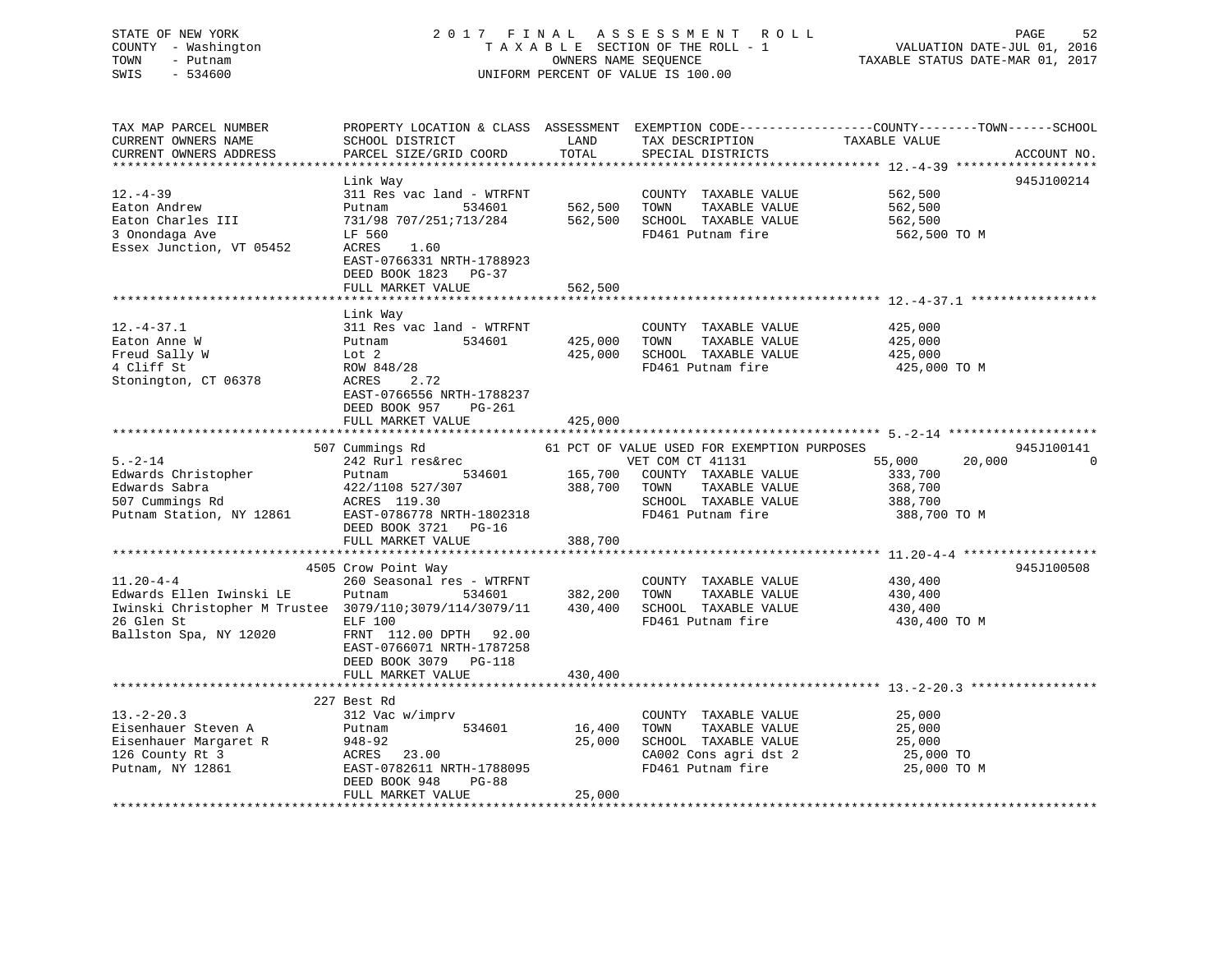## STATE OF NEW YORK 2 0 1 7 F I N A L A S S E S S M E N T R O L L PAGE 53 COUNTY - Washington T A X A B L E SECTION OF THE ROLL - 1 VALUATION DATE-JUL 01, 2016 TOWN - Putnam OWNERS NAME SEQUENCE TAXABLE STATUS DATE-MAR 01, 2017 SWIS - 534600 UNIFORM PERCENT OF VALUE IS 100.00

| TAX MAP PARCEL NUMBER<br>CURRENT OWNERS NAME<br>CURRENT OWNERS ADDRESS                                      | PROPERTY LOCATION & CLASS ASSESSMENT<br>SCHOOL DISTRICT<br>PARCEL SIZE/GRID COORD                                                                                                              | LAND<br>TOTAL                 | TAX DESCRIPTION<br>SPECIAL DISTRICTS                                                                                    | EXEMPTION CODE-----------------COUNTY-------TOWN------SCHOOL<br>TAXABLE VALUE | ACCOUNT NO. |
|-------------------------------------------------------------------------------------------------------------|------------------------------------------------------------------------------------------------------------------------------------------------------------------------------------------------|-------------------------------|-------------------------------------------------------------------------------------------------------------------------|-------------------------------------------------------------------------------|-------------|
| *********************                                                                                       |                                                                                                                                                                                                |                               |                                                                                                                         |                                                                               |             |
|                                                                                                             | 126 County Route 3                                                                                                                                                                             |                               |                                                                                                                         |                                                                               | 945J100592  |
| $13. - 2 - 21$<br>Eisenhauer Steven A<br>Eisenhauer Margaret R<br>126 County Route 3<br>Putnam, NY 12861    | 242 Rurl res&rec<br>534601<br>Putnam<br>948/100<br>ACRES 22.93<br>EAST-0782545 NRTH-1788678                                                                                                    | 47,900<br>199,000             | 41854<br>BAS STAR<br>COUNTY TAXABLE VALUE<br>TAXABLE VALUE<br>TOWN<br>SCHOOL TAXABLE VALUE<br>CA002 Cons agri dst 2     | $\mathbf 0$<br>$\Omega$<br>199,000<br>199,000<br>169,000<br>199,000 TO        | 30,000      |
|                                                                                                             | DEED BOOK 948<br>PG-96                                                                                                                                                                         |                               | FD461 Putnam fire                                                                                                       | 199,000 TO M                                                                  |             |
| MAY BE SUBJECT TO PAYMENT<br>UNDER AGDIST LAW TIL 2018                                                      | FULL MARKET VALUE                                                                                                                                                                              | 199,000                       |                                                                                                                         |                                                                               |             |
|                                                                                                             |                                                                                                                                                                                                |                               |                                                                                                                         |                                                                               |             |
| $7.12 - 1 - 17$<br>Eley Susan Davis<br>172 W 79Th St #88<br>New York, NY 10024                              | 2522 Northern Lights Way<br>280 Res Multiple - WTRFNT<br>534601<br>Putnam<br>2 Cottages & Lot<br>LF 550<br>ACRES<br>1.00<br>EAST-0767234 NRTH-1798251<br>DEED BOOK 683<br>PG-218               | 685,000<br>987,400            | COUNTY TAXABLE VALUE<br>TOWN<br>TAXABLE VALUE<br>SCHOOL TAXABLE VALUE<br>FD461 Putnam fire                              | 987,400<br>987,400<br>987,400<br>987,400 TO M                                 | 945J100175  |
|                                                                                                             | FULL MARKET VALUE                                                                                                                                                                              | 987,400                       |                                                                                                                         |                                                                               |             |
|                                                                                                             |                                                                                                                                                                                                |                               |                                                                                                                         |                                                                               |             |
|                                                                                                             | Black Point Rd                                                                                                                                                                                 |                               |                                                                                                                         |                                                                               | 945J100857  |
| $4. -1 -1$<br>Eliopoulos Thomas<br>Eliopoulos Mary Ellen<br>6 Heather Ridge Ln<br>Montvale, NJ 07645        | 910 Priv forest<br>534601<br>Putnam<br>5.30<br>ACRES<br>EAST-0769431 NRTH-1806641<br>DEED BOOK 3377 PG-68<br>FULL MARKET VALUE                                                                 | 2,700<br>2,700<br>2,700       | COUNTY TAXABLE VALUE<br>TAXABLE VALUE<br>TOWN<br>SCHOOL TAXABLE VALUE<br>BP461 Black Pt Sewer Dist<br>FD461 Putnam fire | 2,700<br>2,700<br>2,700<br>$.00$ UN $C$<br>2,700 TO M                         |             |
|                                                                                                             |                                                                                                                                                                                                |                               |                                                                                                                         |                                                                               |             |
| $4. -1 - 16.1$<br>Eliopoulos Thomas<br>Eliopoulos Mary Ellen<br>6 Heather Ridge Ln<br>Montvale, NJ 07645    | Schwerdtfeger Rd<br>322 Rural vac>10<br>Putnam<br>534601<br>3373/179 swim esmt<br>504/1033 559/108<br>48.83<br>ACRES<br>EAST-0772369 NRTH-1802596<br>DEED BOOK 3377 PG-68<br>FULL MARKET VALUE | 63,800<br>63,800<br>63,800    | COUNTY TAXABLE VALUE<br>TAXABLE VALUE<br>TOWN<br>SCHOOL TAXABLE VALUE<br>FD461 Putnam fire                              | 63,800<br>63,800<br>63,800<br>63,800 TO M                                     | 945J100584  |
|                                                                                                             |                                                                                                                                                                                                | * * * * * * * *               |                                                                                                                         |                                                                               |             |
| $7.12 - 1 - 21.1$<br>Eliopoulos Thomas<br>Eliopoulos Mary Ellen<br>6 Heather Ridge Ln<br>Montvale, NJ 07645 | Lake George Way<br>314 Rural vac<10 - WTRFNT<br>534601<br>Putnam<br>LF 150<br>FRNT 257.00 DPTH 134.00<br>EAST-0767586 NRTH-1798572<br>DEED BOOK 3377<br>$PG-68$<br>FULL MARKET VALUE           | 162,700<br>162,700<br>162,700 | COUNTY TAXABLE VALUE<br>TOWN<br>TAXABLE VALUE<br>SCHOOL TAXABLE VALUE<br>FD461 Putnam fire                              | 162,700<br>162,700<br>162,700<br>162,700 TO M                                 | 945J100890  |
|                                                                                                             |                                                                                                                                                                                                |                               |                                                                                                                         |                                                                               |             |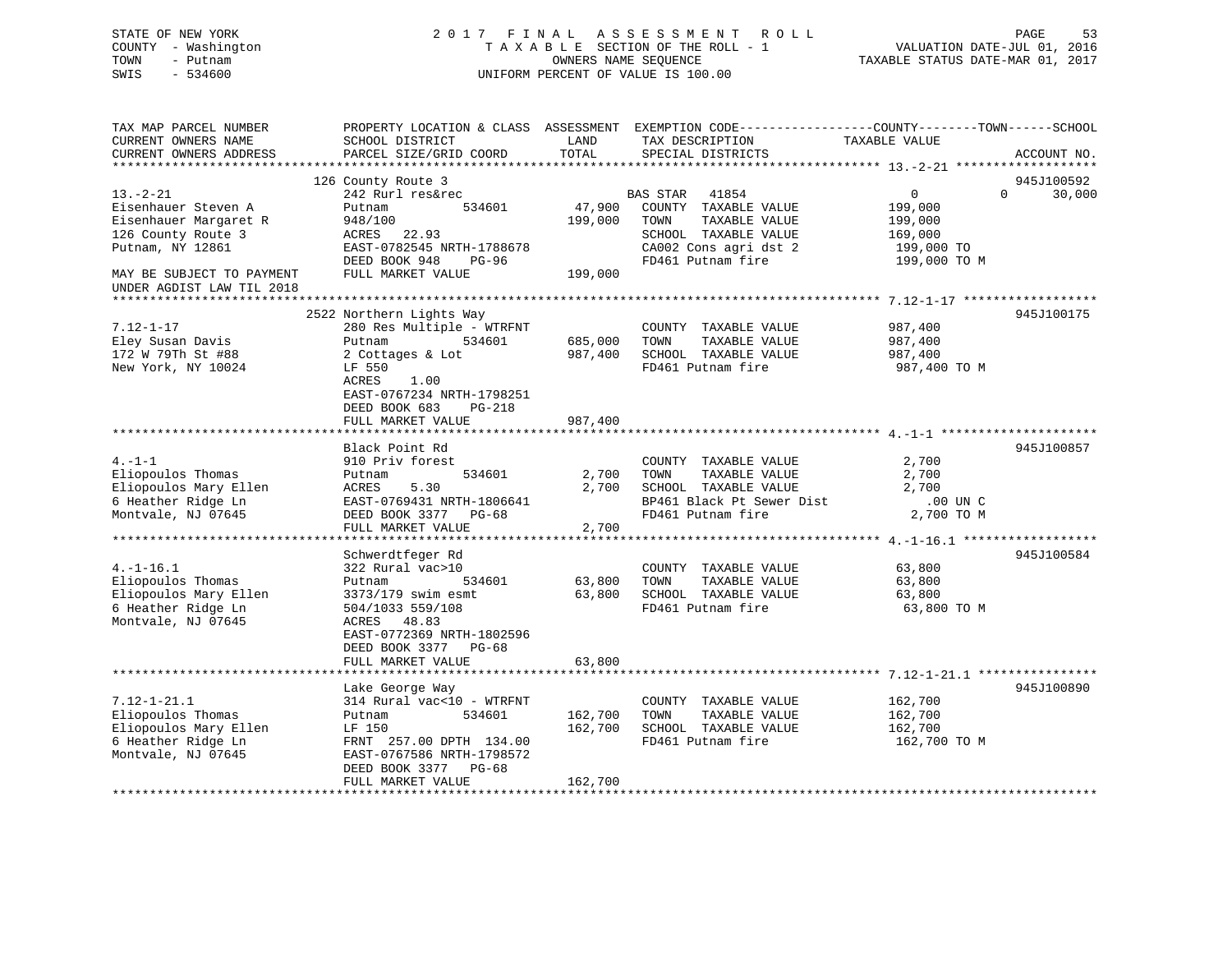# STATE OF NEW YORK STATE OF NEW YORK SALL ASSESSMENT ROLL SALL PAGE 54 COUNTY - Washington  $T A X A B L E$  SECTION OF THE ROLL - 1<br>TOWN - Putnam data of the COUNTERS NAME SEQUENCE SWIS - 534600 UNIFORM PERCENT OF VALUE IS 100.00

TAXABLE STATUS DATE-MAR 01, 2017

| TAX MAP PARCEL NUMBER          | PROPERTY LOCATION & CLASS ASSESSMENT EXEMPTION CODE----------------COUNTY-------TOWN------SCHOOL |         |                       |               |             |
|--------------------------------|--------------------------------------------------------------------------------------------------|---------|-----------------------|---------------|-------------|
| CURRENT OWNERS NAME            | SCHOOL DISTRICT                                                                                  | LAND    | TAX DESCRIPTION       | TAXABLE VALUE |             |
| CURRENT OWNERS ADDRESS         | PARCEL SIZE/GRID COORD                                                                           | TOTAL   | SPECIAL DISTRICTS     |               | ACCOUNT NO. |
| ****************************** |                                                                                                  |         |                       |               |             |
|                                | Lake George Way                                                                                  |         |                       |               | 945J100968  |
| $7.12 - 1 - 21.2$              | 314 Rural vac<10 - WTRFNT                                                                        |         | COUNTY TAXABLE VALUE  | 13,200        |             |
| Eliopoulos Thomas              | Putnam<br>534601                                                                                 | 13,200  | TAXABLE VALUE<br>TOWN | 13,200        |             |
| Eliopoulos Mary Ellen          | 505/734                                                                                          | 13,200  | SCHOOL TAXABLE VALUE  | 13,200        |             |
| 6 Heather Ridge Ln             | LF 5                                                                                             |         | FD461 Putnam fire     | 13,200 TO M   |             |
| Montvale, NJ 07645             | 12.00 DPTH 35.00<br>FRNT                                                                         |         |                       |               |             |
|                                | EAST-0767521 NRTH-1798665                                                                        |         |                       |               |             |
|                                |                                                                                                  |         |                       |               |             |
|                                | DEED BOOK 3377 PG-68                                                                             |         |                       |               |             |
|                                | FULL MARKET VALUE                                                                                | 13,200  |                       |               |             |
|                                |                                                                                                  |         |                       |               |             |
|                                | County Route 1                                                                                   |         |                       |               | 945J100493  |
| $8. - 1 - 1.1$                 | 323 Vacant rural                                                                                 |         | COUNTY TAXABLE VALUE  | 381,200       |             |
| Eliopoulos Thomas              | Putnam<br>534601                                                                                 | 381,200 | TOWN<br>TAXABLE VALUE | 381,200       |             |
| Eliopoulos Mary Ellen          | Sub lot 2                                                                                        | 381,200 | SCHOOL TAXABLE VALUE  | 381,200       |             |
| 6 Heather Ridge Ln             |                                                                                                  |         | FD461 Putnam fire     | 381,200 TO M  |             |
| Montvale, NJ 07645             | ACRES<br>70.60                                                                                   |         |                       |               |             |
|                                | EAST-0769216 NRTH-1799384                                                                        |         |                       |               |             |
|                                | DEED BOOK 3377<br>PG-68                                                                          |         |                       |               |             |
|                                | FULL MARKET VALUE                                                                                | 381,200 |                       |               |             |
|                                |                                                                                                  |         |                       |               |             |
|                                | County Route 1                                                                                   |         |                       |               | 945J100941  |
| $8. -1 - 1.3$                  | 314 Rural vac<10                                                                                 |         | COUNTY TAXABLE VALUE  | 54,900        |             |
| Eliopoulos Thomas              | 534601<br>Putnam                                                                                 | 54,900  | TOWN<br>TAXABLE VALUE | 54,900        |             |
| Eliopoulos Mary Ellen          | LR's                                                                                             | 54,900  | SCHOOL TAXABLE VALUE  | 54,900        |             |
| 6 Heather Ridge Ln             | 1.97<br>ACRES                                                                                    |         | FD461 Putnam fire     | 54,900 TO M   |             |
| Montvale, NJ 07645             | EAST-0770535 NRTH-1799374                                                                        |         |                       |               |             |
|                                | DEED BOOK 3377<br>PG-68                                                                          |         |                       |               |             |
|                                | FULL MARKET VALUE                                                                                | 54,900  |                       |               |             |
|                                |                                                                                                  |         |                       |               |             |
|                                |                                                                                                  |         |                       |               |             |
| $8. - 1 - 1.8$                 | County Route 1<br>314 Rural vac<10 - WTRFNT                                                      |         |                       |               |             |
|                                |                                                                                                  |         | COUNTY TAXABLE VALUE  | 97,100        |             |
| Eliopoulos Thomas              | 534601<br>Putnam                                                                                 | 97,100  | TOWN<br>TAXABLE VALUE | 97,100        |             |
| Eliopoulos Mary Ellen          | Sub lot 2                                                                                        | 97,100  | SCHOOL TAXABLE VALUE  | 97,100        |             |
| 6 Heather Ridge Ln             | ACRES<br>19.20                                                                                   |         | FD461 Putnam fire     | 97,100 TO M   |             |
| Montvale, NJ 07645             | EAST-0768928 NRTH-1797600                                                                        |         |                       |               |             |
|                                | DEED BOOK 3377 PG-68                                                                             |         |                       |               |             |
|                                | FULL MARKET VALUE                                                                                | 97,100  |                       |               |             |
|                                |                                                                                                  |         |                       |               |             |
|                                | County Route 1                                                                                   |         |                       |               | 945J100920  |
| $8. - 1 - 2$                   | 314 Rural vac<10                                                                                 |         | COUNTY TAXABLE VALUE  | 84,000        |             |
| Eliopoulos Thomas              | 534601<br>Putnam                                                                                 | 84,000  | TOWN<br>TAXABLE VALUE | 84,000        |             |
| Eliopoulos Mary Ellen          | 2.20<br>ACRES                                                                                    | 84,000  | SCHOOL TAXABLE VALUE  | 84,000        |             |
| 6 Heather Ridge Ln             | EAST-0769073 NRTH-1798617                                                                        |         | FD461 Putnam fire     | 84,000 TO M   |             |
| Montvale, NJ 07645             | DEED BOOK 3377<br>PG-68                                                                          |         |                       |               |             |
|                                | FULL MARKET VALUE                                                                                | 84,000  |                       |               |             |
|                                |                                                                                                  |         |                       |               |             |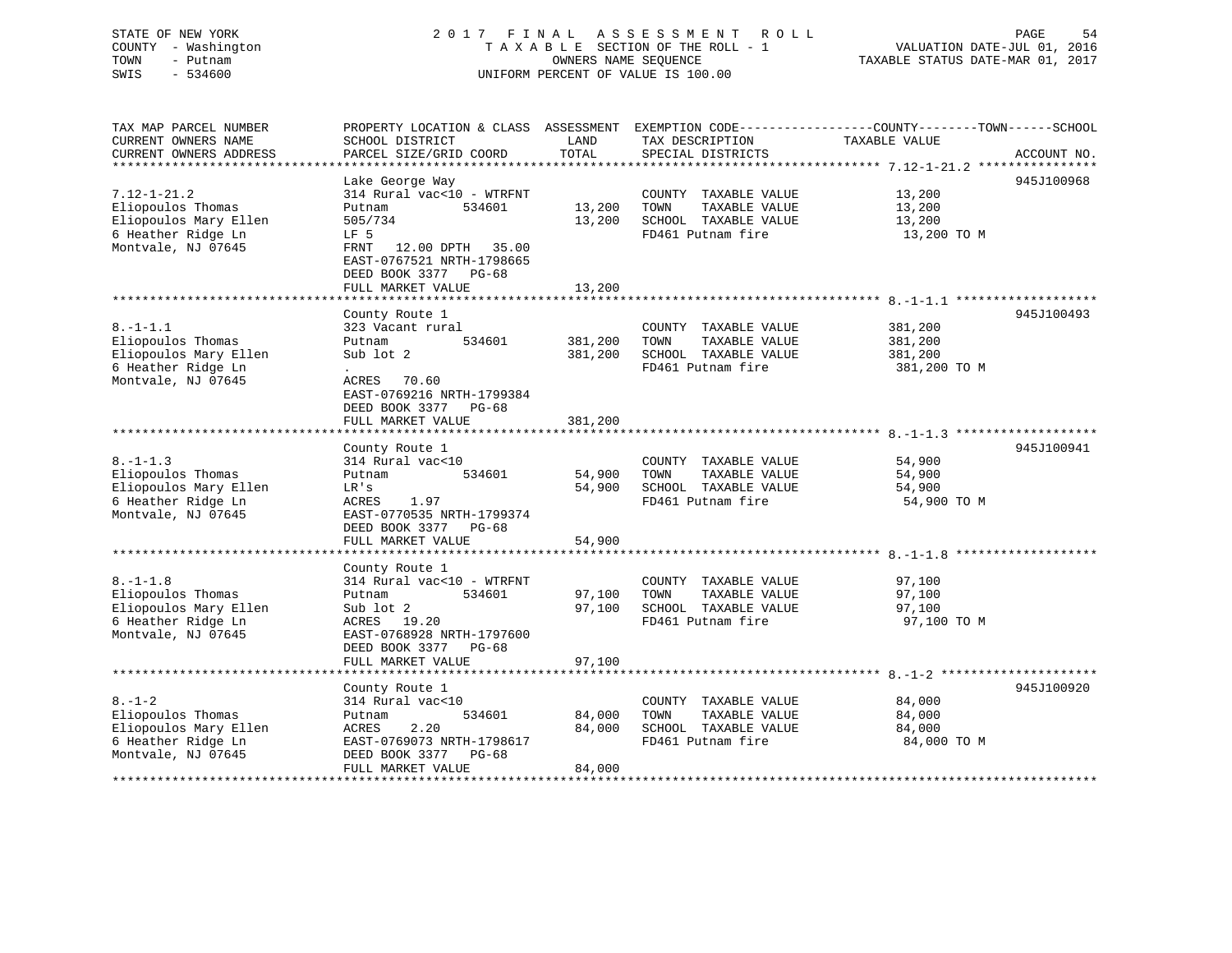## STATE OF NEW YORK 2 0 1 7 F I N A L A S S E S S M E N T R O L L PAGE 55 COUNTY - Washington T A X A B L E SECTION OF THE ROLL - 1 VALUATION DATE-JUL 01, 2016 TOWN - Putnam OWNERS NAME SEQUENCE TAXABLE STATUS DATE-MAR 01, 2017 SWIS - 534600 UNIFORM PERCENT OF VALUE IS 100.00

| TAX MAP PARCEL NUMBER<br>CURRENT OWNERS NAME<br>CURRENT OWNERS ADDRESS                                     | PROPERTY LOCATION & CLASS ASSESSMENT<br>SCHOOL DISTRICT<br>PARCEL SIZE/GRID COORD                                                                                                                                               | LAND<br>TOTAL                 | TAX DESCRIPTION<br>SPECIAL DISTRICTS                                                                                                         | EXEMPTION CODE-----------------COUNTY-------TOWN------SCHOOL<br>TAXABLE VALUE        | ACCOUNT NO.                      |
|------------------------------------------------------------------------------------------------------------|---------------------------------------------------------------------------------------------------------------------------------------------------------------------------------------------------------------------------------|-------------------------------|----------------------------------------------------------------------------------------------------------------------------------------------|--------------------------------------------------------------------------------------|----------------------------------|
| $8. - 2 - 7.5$<br>Eliopoulos Thomas<br>Eliopoulos Mary Ellen<br>6 Heather Ridge Ln<br>Montvale, NJ 07645   | County Route 1<br>322 Rural vac>10<br>534601<br>Putnam<br>3373/179 swim esmt<br>93.21<br>ACRES<br>EAST-0778097 NRTH-1799484<br>DEED BOOK 3377 PG-68<br>FULL MARKET VALUE                                                        | 88,200<br>88,200<br>88,200    | COUNTY TAXABLE VALUE<br>TOWN<br>TAXABLE VALUE<br>SCHOOL TAXABLE VALUE<br>FD461 Putnam fire                                                   | 88,200<br>88,200<br>88,200<br>88,200 TO M                                            | 945J101012                       |
| $11.20 - 4 - 33$<br>Eliopoulos Thomas<br>Eliopoulos Mary Ellen<br>6 Heather Ridge Ln<br>Montvale, NJ 07645 | Gull Bay Rd<br>314 Rural vac<10<br>534601<br>Putnam<br>FRNT 139.00 DPTH 106.00<br>EAST-0767443 NRTH-1785928<br>DEED BOOK 3377 PG-68<br>FULL MARKET VALUE                                                                        | 1,800<br>1,800<br>1,800       | COUNTY TAXABLE VALUE<br>TOWN<br>TAXABLE VALUE<br>SCHOOL TAXABLE VALUE<br>FD461 Putnam fire                                                   | 1,800<br>1,800<br>1,800<br>1,800 TO M                                                | 945J100119                       |
| $11.20 - 4 - 31$<br>Elliot Roy H<br>Attn: Burt Frank<br>119 Brock Rd<br>Petersburg, NY 12138               | 4019 Beach Ln<br>260 Seasonal res<br>534601<br>Putnam<br>FRNT 110.00 DPTH<br>76.00<br>0.15<br>ACRES<br>EAST-0767283 NRTH-1786179<br>DEED BOOK 385<br>PG-456<br>FULL MARKET VALUE                                                | 57,800<br>79,000<br>79,000    | COUNTY TAXABLE VALUE<br>TAXABLE VALUE<br>TOWN<br>SCHOOL TAXABLE VALUE<br>FD461 Putnam fire                                                   | 79,000<br>79,000<br>79,000<br>79,000 TO M                                            | 945J100217                       |
| $1.18 - 1 - 7$<br>Ellor Family Trust Agreement<br>2130 Black Pt Rd<br>Ticonderoga, NY 12883                | 2129 Black Point Rd<br>280 Res Multiple - WTRFNT<br>Putnam<br>534601<br>$125'$ LF<br>FRNT 120.00 DPTH<br>0.86<br>ACRES<br>EAST-0772156 NRTH-1810722<br>DEED BOOK 712<br>PG-304<br>FULL MARKET VALUE<br>******************       | 366,000<br>576,800<br>576,800 | ENH STAR<br>41834<br>COUNTY TAXABLE VALUE<br>TAXABLE VALUE<br>TOWN<br>SCHOOL TAXABLE VALUE<br>BP461 Black Pt Sewer Dist<br>FD461 Putnam fire | $\mathbf{0}$<br>576,800<br>576,800<br>511,300<br>$.00$ UN $C$<br>576,800 TO M        | 945J100218<br>65,500<br>$\Omega$ |
| $11.8 - 5 - 20$<br>Emmi Peter A<br>1380 Kingston Ave<br>Schenectady, NY 12308                              | Royal Anchorage Way<br>314 Rural vac<10 - WTRFNT<br>534601<br>Putnam<br>Lot 7<br>Lf 106<br>$12.-5-20$<br>FRNT 175.00 DPTH 145.00<br>0.32<br>ACRES<br>EAST-0766659 NRTH-1792650<br>DEED BOOK 3672<br>PG-232<br>FULL MARKET VALUE | 330,000<br>330,000<br>330,000 | COUNTY TAXABLE VALUE<br>TAXABLE VALUE<br>TOWN<br>SCHOOL TAXABLE VALUE<br>FD461 Putnam fire                                                   | ********** 11.8-5-20 **************<br>330,000<br>330,000<br>330,000<br>330,000 TO M | 945J100984                       |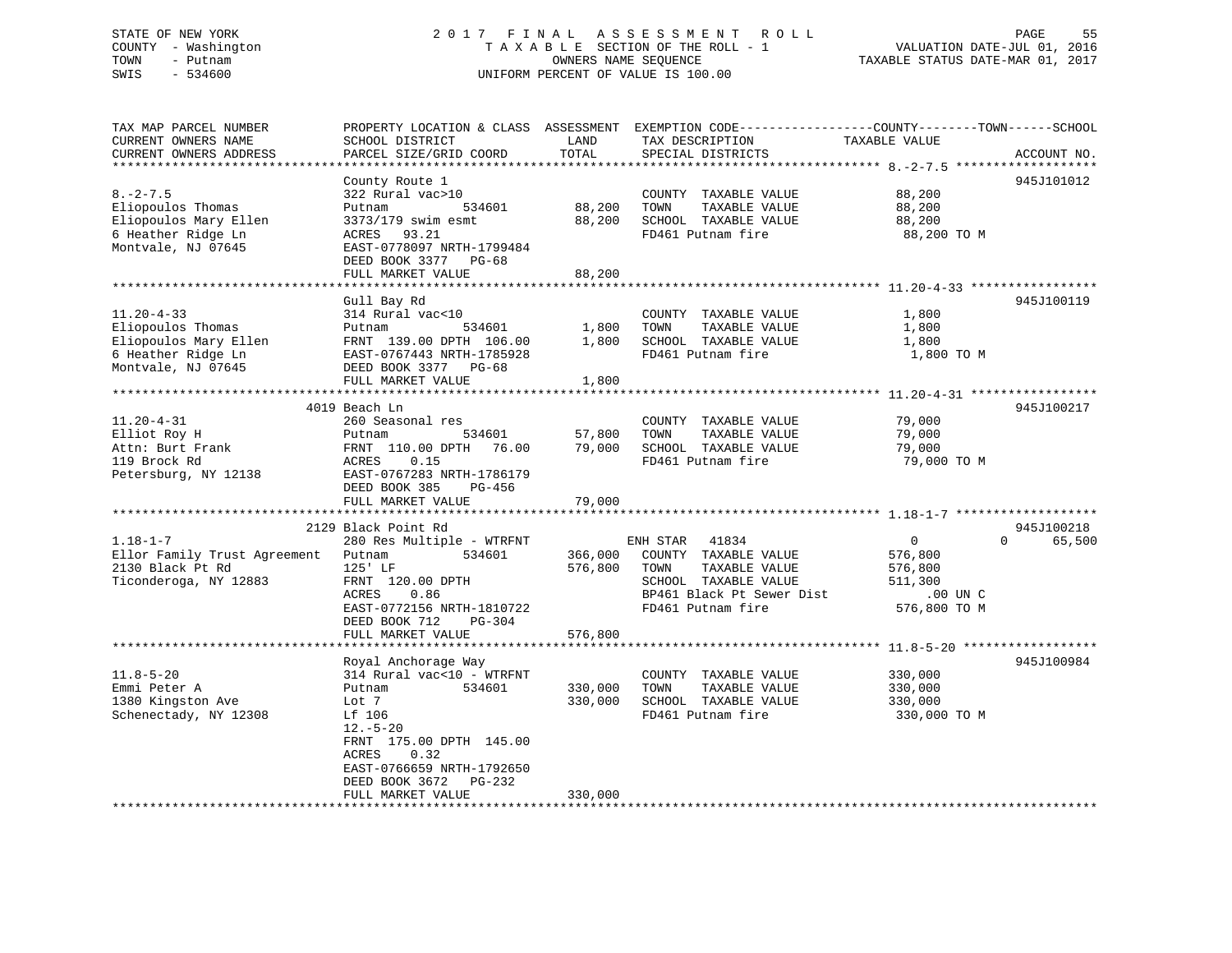## STATE OF NEW YORK 2 0 1 7 F I N A L A S S E S S M E N T R O L L PAGE 56 COUNTY - Washington T A X A B L E SECTION OF THE ROLL - 1 VALUATION DATE-JUL 01, 2016 TOWN - Putnam OWNERS NAME SEQUENCE TAXABLE STATUS DATE-MAR 01, 2017 SWIS - 534600 UNIFORM PERCENT OF VALUE IS 100.00

| TAX MAP PARCEL NUMBER<br>CURRENT OWNERS NAME<br>CURRENT OWNERS ADDRESS | PROPERTY LOCATION & CLASS ASSESSMENT<br>SCHOOL DISTRICT<br>PARCEL SIZE/GRID COORD                                  | LAND<br>TOTAL      | TAX DESCRIPTION<br>SPECIAL DISTRICTS          | EXEMPTION CODE-----------------COUNTY--------TOWN------SCHOOL<br>TAXABLE VALUE | ACCOUNT NO. |
|------------------------------------------------------------------------|--------------------------------------------------------------------------------------------------------------------|--------------------|-----------------------------------------------|--------------------------------------------------------------------------------|-------------|
| *************************                                              |                                                                                                                    |                    |                                               |                                                                                |             |
| $11.8 - 5 - 21$                                                        | 6621 Royal Anchorage Way<br>210 1 Family Res - WTRFNT                                                              |                    | COUNTY TAXABLE VALUE                          | 663,000                                                                        | 945J101011  |
| Emmi Peter F LE<br>Emmi Elizabeth I LE                                 | Putnam<br>534601<br>LF 125                                                                                         | 351,400<br>663,000 | TAXABLE VALUE<br>TOWN<br>SCHOOL TAXABLE VALUE | 663,000<br>663,000                                                             |             |
| 1380 Kingston Ave<br>Schenectady, NY 12308                             | $12.-5-21$<br>66.00 DPTH 145.00<br>FRNT<br>EAST-0766572 NRTH-1792719<br>DEED BOOK 2084 PG-170<br>FULL MARKET VALUE | 663,000            | FD461 Putnam fire                             | 663,000 TO M                                                                   |             |
|                                                                        |                                                                                                                    |                    |                                               |                                                                                |             |
|                                                                        | Donat Turnpike Way                                                                                                 |                    |                                               |                                                                                | 945J100883  |
| $12. - 1 - 5$                                                          | 314 Rural vac<10                                                                                                   |                    | COUNTY TAXABLE VALUE                          | 79,300                                                                         |             |
| Engle James                                                            | 534601<br>Putnam                                                                                                   | 79,300             | TOWN<br>TAXABLE VALUE                         | 79,300                                                                         |             |
| Engle Laurie L                                                         | FRNT 197.00 DPTH 150.00                                                                                            | 79,300             | SCHOOL TAXABLE VALUE                          | 79,300                                                                         |             |
| 17 Silver Springs Dr                                                   | EAST-0767873 NRTH-1791556                                                                                          |                    | FD461 Putnam fire                             | 79,300 TO M                                                                    |             |
| Ballston Spa, NY 12020                                                 | DEED BOOK 857<br>$PG-1$<br>FULL MARKET VALUE                                                                       | 79,300             |                                               |                                                                                |             |
|                                                                        |                                                                                                                    |                    |                                               |                                                                                |             |
|                                                                        | 4302 Link Way                                                                                                      |                    |                                               |                                                                                | 945J100209  |
| $11.20 - 2 - 18$                                                       | 210 1 Family Res                                                                                                   |                    | COUNTY TAXABLE VALUE                          | 260,100                                                                        |             |
| Engle James H                                                          | 534601<br>Putnam                                                                                                   | 77,800             | TAXABLE VALUE<br>TOWN                         | 260,100                                                                        |             |
| Engle Laurie L                                                         | 760/213                                                                                                            | 260,100            | SCHOOL TAXABLE VALUE                          | 260,100                                                                        |             |
| 17 Silver Springs Dr<br>Ballston Spa, NY 12020                         | FRNT 100.00 DPTH 80.00<br>EAST-0767281 NRTH-1786364<br>DEED BOOK 760<br><b>PG-211</b>                              |                    | FD461 Putnam fire                             | 260,100 TO M                                                                   |             |
|                                                                        | FULL MARKET VALUE                                                                                                  | 260,100            |                                               |                                                                                |             |
|                                                                        |                                                                                                                    |                    |                                               |                                                                                |             |
| $16. - 1 - 7$                                                          | 1901 Railroad Way South<br>310 Res Vac<br>- WTRFNT                                                                 |                    | COUNTY TAXABLE VALUE                          |                                                                                | 945J100219  |
| Enides Fred                                                            | 534601<br>Putnam                                                                                                   | 1,100              | TOWN<br>TAXABLE VALUE                         | 1,100<br>1,100                                                                 |             |
| 2501 Edgewood Ave                                                      | LF101                                                                                                              | 1,100              | SCHOOL TAXABLE VALUE                          | 1,100                                                                          |             |
| Schenectady, NY 12306                                                  | FRNT<br>60.00 DPTH                                                                                                 |                    | FD461 Putnam fire                             | 1,100 TO M                                                                     |             |
|                                                                        | 0.05<br>ACRES<br>EAST-0788967 NRTH-1783411<br>FULL MARKET VALUE                                                    | 1,100              |                                               |                                                                                |             |
|                                                                        |                                                                                                                    |                    |                                               |                                                                                |             |
|                                                                        | Royal Anchorage Way                                                                                                |                    |                                               |                                                                                | 945J100999  |
| $11.8 - 5 - 4$                                                         | 314 Rural vac<10                                                                                                   |                    | COUNTY TAXABLE VALUE                          | 125,300                                                                        |             |
| Ertl Frank                                                             | Putnam<br>534601                                                                                                   | 125,300            | TAXABLE VALUE<br>TOWN                         | 125,300                                                                        |             |
| 2 Sasqua Rd                                                            | $LR's: Lot$ 20                                                                                                     | 125,300            | SCHOOL TAXABLE VALUE                          | 125,300                                                                        |             |
| Norwalk, CT 06855                                                      | $12.-5-4$<br>ACRES<br>1.02<br>EAST-0766868 NRTH-1792782<br>DEED BOOK 501<br>$PG-157$                               |                    | FD461 Putnam fire                             | 125,300 TO M                                                                   |             |
|                                                                        | FULL MARKET VALUE                                                                                                  | 125,300            |                                               |                                                                                |             |
|                                                                        |                                                                                                                    |                    |                                               |                                                                                |             |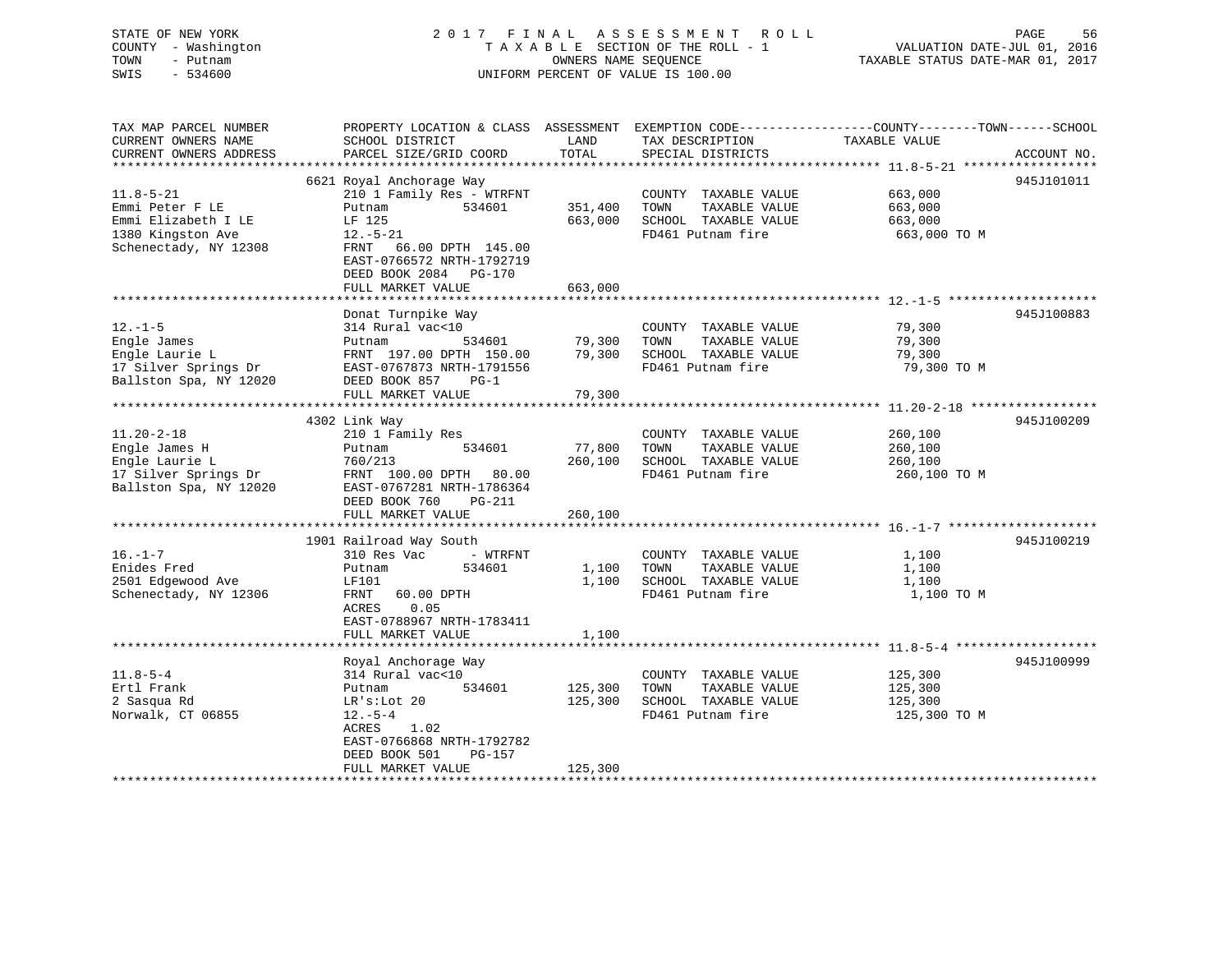## STATE OF NEW YORK 2 0 1 7 F I N A L A S S E S S M E N T R O L L PAGE 57 COUNTY - Washington T A X A B L E SECTION OF THE ROLL - 1 VALUATION DATE-JUL 01, 2016 TOWN - Putnam OWNERS NAME SEQUENCE TAXABLE STATUS DATE-MAR 01, 2017 SWIS - 534600 UNIFORM PERCENT OF VALUE IS 100.00

| 380 County Route 2<br>945J100953<br>$9. - 1 - 15.2$<br>210 1 Family Res<br>CLERGY<br>41400<br>1,500<br>1,500<br>1,500<br>15,800 ENH STAR<br>41834<br>Espenshade Gerald L<br>534601<br>$\overline{0}$<br>$\Omega$<br>65,500<br>Putnam<br>Espenshade Joanne R<br>1.20<br>147,900 COUNTY TAXABLE VALUE<br>146,400<br>ACRES<br>380 County Route 2<br>EAST-0786659 NRTH-1798161<br>TOWN<br>TAXABLE VALUE<br>146,400<br>Putnam Station, NY 12861<br>DEED BOOK 784<br>SCHOOL TAXABLE VALUE<br>PG-280<br>80,900<br>FULL MARKET VALUE<br>147,900 FD461 Putnam fire<br>147,900 TO M<br>866 Gull Bay Rd<br>945J100565<br>$14. - 1 - 8$<br>210 1 Family Res - WTRFNT<br>COUNTY TAXABLE VALUE<br>1302,000<br>Faeth Mark<br>534601<br>812,400<br>TOWN<br>TAXABLE VALUE<br>1302,000<br>Putnam<br>SCHOOL TAXABLE VALUE<br>Faeth Karen<br>LF 242<br>1302,000<br>1302,000<br>2 Wittmann Dr<br>ACRES<br>1.60<br>FD461 Putnam fire<br>1302,000 TO M<br>Katonah, NY 10536<br>EAST-0763822 NRTH-1778149<br>DEED BOOK 2884<br>$PG-43$<br>FULL MARKET VALUE<br>1302,000<br>945J100636<br>2126 Black Point Rd<br>$1.18 - 1 - 6$<br>COUNTY TAXABLE VALUE<br>912,000<br>280 Res Multiple - WTRFNT<br>534601<br>Fairclough William<br>Putnam<br>577,000<br>TOWN<br>TAXABLE VALUE<br>912,000<br>Fairclough Sylvie<br>912,000<br>SCHOOL TAXABLE VALUE<br>LF 104 ft<br>912,000<br>BP461 Black Pt Sewer Dist<br>22 Helmstown Ct<br>3427/328<br>$.00$ UN C<br>FD461 Putnam fire<br>Tuxedo, NY 10987<br>FRNT 90.00 DPTH<br>912,000 TO M<br>0.58<br>ACRES<br>EAST-0772245 NRTH-1810783<br>DEED BOOK 654<br>$PG-62$<br>912,000<br>FULL MARKET VALUE<br>169 County Route 3<br>945J100630<br>$13. - 2 - 19$<br>210 1 Family Res<br>COUNTY TAXABLE VALUE<br>55,400<br>Farm Credit East ACA<br>TAXABLE VALUE<br>534601<br>13,200<br>TOWN<br>55,400<br>Putnam<br>394 Route 29<br>55,400<br>SCHOOL TAXABLE VALUE<br>FRNT 140.00 DPTH 200.00<br>55,400<br>Greenwich, NY 12834-0269<br>FD461 Putnam fire<br>EAST-0784145 NRTH-1788082<br>55,400 TO M<br>DEED BOOK 2842 PG-106<br>FULL MARKET VALUE<br>55,400<br>945J100336<br>Gull Bay Rd<br>$12. - 3 - 3$<br>322 Rural vac>10<br>82,000<br>COUNTY TAXABLE VALUE<br>Fat Bag LLC<br>534601<br>82,000<br>TOWN<br>TAXABLE VALUE<br>82,000<br>Putnam<br>PO Box 347<br>82,000<br>SCHOOL TAXABLE VALUE<br>82,000<br>Lot<br>Fort Edward, NY 12828<br>FD461 Putnam fire<br>ACRES 67.00<br>82,000 TO M<br>EAST-0774832 NRTH-1785803<br>DEED BOOK 3670<br>PG-23<br>82,000<br>FULL MARKET VALUE | TAX MAP PARCEL NUMBER<br>CURRENT OWNERS NAME<br>CURRENT OWNERS ADDRESS | SCHOOL DISTRICT<br>PARCEL SIZE/GRID COORD | LAND<br>TOTAL | PROPERTY LOCATION & CLASS ASSESSMENT EXEMPTION CODE----------------COUNTY-------TOWN------SCHOOL<br>TAX DESCRIPTION<br>SPECIAL DISTRICTS | TAXABLE VALUE | ACCOUNT NO. |
|------------------------------------------------------------------------------------------------------------------------------------------------------------------------------------------------------------------------------------------------------------------------------------------------------------------------------------------------------------------------------------------------------------------------------------------------------------------------------------------------------------------------------------------------------------------------------------------------------------------------------------------------------------------------------------------------------------------------------------------------------------------------------------------------------------------------------------------------------------------------------------------------------------------------------------------------------------------------------------------------------------------------------------------------------------------------------------------------------------------------------------------------------------------------------------------------------------------------------------------------------------------------------------------------------------------------------------------------------------------------------------------------------------------------------------------------------------------------------------------------------------------------------------------------------------------------------------------------------------------------------------------------------------------------------------------------------------------------------------------------------------------------------------------------------------------------------------------------------------------------------------------------------------------------------------------------------------------------------------------------------------------------------------------------------------------------------------------------------------------------------------------------------------------------------------------------------------------------------------------------------------------------------------------------------------------------------------------------------------------------------------------------------------------------------------------------------------------------------------------|------------------------------------------------------------------------|-------------------------------------------|---------------|------------------------------------------------------------------------------------------------------------------------------------------|---------------|-------------|
|                                                                                                                                                                                                                                                                                                                                                                                                                                                                                                                                                                                                                                                                                                                                                                                                                                                                                                                                                                                                                                                                                                                                                                                                                                                                                                                                                                                                                                                                                                                                                                                                                                                                                                                                                                                                                                                                                                                                                                                                                                                                                                                                                                                                                                                                                                                                                                                                                                                                                          |                                                                        |                                           |               |                                                                                                                                          |               |             |
|                                                                                                                                                                                                                                                                                                                                                                                                                                                                                                                                                                                                                                                                                                                                                                                                                                                                                                                                                                                                                                                                                                                                                                                                                                                                                                                                                                                                                                                                                                                                                                                                                                                                                                                                                                                                                                                                                                                                                                                                                                                                                                                                                                                                                                                                                                                                                                                                                                                                                          |                                                                        |                                           |               |                                                                                                                                          |               |             |
|                                                                                                                                                                                                                                                                                                                                                                                                                                                                                                                                                                                                                                                                                                                                                                                                                                                                                                                                                                                                                                                                                                                                                                                                                                                                                                                                                                                                                                                                                                                                                                                                                                                                                                                                                                                                                                                                                                                                                                                                                                                                                                                                                                                                                                                                                                                                                                                                                                                                                          |                                                                        |                                           |               |                                                                                                                                          |               |             |
|                                                                                                                                                                                                                                                                                                                                                                                                                                                                                                                                                                                                                                                                                                                                                                                                                                                                                                                                                                                                                                                                                                                                                                                                                                                                                                                                                                                                                                                                                                                                                                                                                                                                                                                                                                                                                                                                                                                                                                                                                                                                                                                                                                                                                                                                                                                                                                                                                                                                                          |                                                                        |                                           |               |                                                                                                                                          |               |             |
|                                                                                                                                                                                                                                                                                                                                                                                                                                                                                                                                                                                                                                                                                                                                                                                                                                                                                                                                                                                                                                                                                                                                                                                                                                                                                                                                                                                                                                                                                                                                                                                                                                                                                                                                                                                                                                                                                                                                                                                                                                                                                                                                                                                                                                                                                                                                                                                                                                                                                          |                                                                        |                                           |               |                                                                                                                                          |               |             |
|                                                                                                                                                                                                                                                                                                                                                                                                                                                                                                                                                                                                                                                                                                                                                                                                                                                                                                                                                                                                                                                                                                                                                                                                                                                                                                                                                                                                                                                                                                                                                                                                                                                                                                                                                                                                                                                                                                                                                                                                                                                                                                                                                                                                                                                                                                                                                                                                                                                                                          |                                                                        |                                           |               |                                                                                                                                          |               |             |
|                                                                                                                                                                                                                                                                                                                                                                                                                                                                                                                                                                                                                                                                                                                                                                                                                                                                                                                                                                                                                                                                                                                                                                                                                                                                                                                                                                                                                                                                                                                                                                                                                                                                                                                                                                                                                                                                                                                                                                                                                                                                                                                                                                                                                                                                                                                                                                                                                                                                                          |                                                                        |                                           |               |                                                                                                                                          |               |             |
|                                                                                                                                                                                                                                                                                                                                                                                                                                                                                                                                                                                                                                                                                                                                                                                                                                                                                                                                                                                                                                                                                                                                                                                                                                                                                                                                                                                                                                                                                                                                                                                                                                                                                                                                                                                                                                                                                                                                                                                                                                                                                                                                                                                                                                                                                                                                                                                                                                                                                          |                                                                        |                                           |               |                                                                                                                                          |               |             |
|                                                                                                                                                                                                                                                                                                                                                                                                                                                                                                                                                                                                                                                                                                                                                                                                                                                                                                                                                                                                                                                                                                                                                                                                                                                                                                                                                                                                                                                                                                                                                                                                                                                                                                                                                                                                                                                                                                                                                                                                                                                                                                                                                                                                                                                                                                                                                                                                                                                                                          |                                                                        |                                           |               |                                                                                                                                          |               |             |
|                                                                                                                                                                                                                                                                                                                                                                                                                                                                                                                                                                                                                                                                                                                                                                                                                                                                                                                                                                                                                                                                                                                                                                                                                                                                                                                                                                                                                                                                                                                                                                                                                                                                                                                                                                                                                                                                                                                                                                                                                                                                                                                                                                                                                                                                                                                                                                                                                                                                                          |                                                                        |                                           |               |                                                                                                                                          |               |             |
|                                                                                                                                                                                                                                                                                                                                                                                                                                                                                                                                                                                                                                                                                                                                                                                                                                                                                                                                                                                                                                                                                                                                                                                                                                                                                                                                                                                                                                                                                                                                                                                                                                                                                                                                                                                                                                                                                                                                                                                                                                                                                                                                                                                                                                                                                                                                                                                                                                                                                          |                                                                        |                                           |               |                                                                                                                                          |               |             |
|                                                                                                                                                                                                                                                                                                                                                                                                                                                                                                                                                                                                                                                                                                                                                                                                                                                                                                                                                                                                                                                                                                                                                                                                                                                                                                                                                                                                                                                                                                                                                                                                                                                                                                                                                                                                                                                                                                                                                                                                                                                                                                                                                                                                                                                                                                                                                                                                                                                                                          |                                                                        |                                           |               |                                                                                                                                          |               |             |
|                                                                                                                                                                                                                                                                                                                                                                                                                                                                                                                                                                                                                                                                                                                                                                                                                                                                                                                                                                                                                                                                                                                                                                                                                                                                                                                                                                                                                                                                                                                                                                                                                                                                                                                                                                                                                                                                                                                                                                                                                                                                                                                                                                                                                                                                                                                                                                                                                                                                                          |                                                                        |                                           |               |                                                                                                                                          |               |             |
|                                                                                                                                                                                                                                                                                                                                                                                                                                                                                                                                                                                                                                                                                                                                                                                                                                                                                                                                                                                                                                                                                                                                                                                                                                                                                                                                                                                                                                                                                                                                                                                                                                                                                                                                                                                                                                                                                                                                                                                                                                                                                                                                                                                                                                                                                                                                                                                                                                                                                          |                                                                        |                                           |               |                                                                                                                                          |               |             |
|                                                                                                                                                                                                                                                                                                                                                                                                                                                                                                                                                                                                                                                                                                                                                                                                                                                                                                                                                                                                                                                                                                                                                                                                                                                                                                                                                                                                                                                                                                                                                                                                                                                                                                                                                                                                                                                                                                                                                                                                                                                                                                                                                                                                                                                                                                                                                                                                                                                                                          |                                                                        |                                           |               |                                                                                                                                          |               |             |
|                                                                                                                                                                                                                                                                                                                                                                                                                                                                                                                                                                                                                                                                                                                                                                                                                                                                                                                                                                                                                                                                                                                                                                                                                                                                                                                                                                                                                                                                                                                                                                                                                                                                                                                                                                                                                                                                                                                                                                                                                                                                                                                                                                                                                                                                                                                                                                                                                                                                                          |                                                                        |                                           |               |                                                                                                                                          |               |             |
|                                                                                                                                                                                                                                                                                                                                                                                                                                                                                                                                                                                                                                                                                                                                                                                                                                                                                                                                                                                                                                                                                                                                                                                                                                                                                                                                                                                                                                                                                                                                                                                                                                                                                                                                                                                                                                                                                                                                                                                                                                                                                                                                                                                                                                                                                                                                                                                                                                                                                          |                                                                        |                                           |               |                                                                                                                                          |               |             |
|                                                                                                                                                                                                                                                                                                                                                                                                                                                                                                                                                                                                                                                                                                                                                                                                                                                                                                                                                                                                                                                                                                                                                                                                                                                                                                                                                                                                                                                                                                                                                                                                                                                                                                                                                                                                                                                                                                                                                                                                                                                                                                                                                                                                                                                                                                                                                                                                                                                                                          |                                                                        |                                           |               |                                                                                                                                          |               |             |
|                                                                                                                                                                                                                                                                                                                                                                                                                                                                                                                                                                                                                                                                                                                                                                                                                                                                                                                                                                                                                                                                                                                                                                                                                                                                                                                                                                                                                                                                                                                                                                                                                                                                                                                                                                                                                                                                                                                                                                                                                                                                                                                                                                                                                                                                                                                                                                                                                                                                                          |                                                                        |                                           |               |                                                                                                                                          |               |             |
|                                                                                                                                                                                                                                                                                                                                                                                                                                                                                                                                                                                                                                                                                                                                                                                                                                                                                                                                                                                                                                                                                                                                                                                                                                                                                                                                                                                                                                                                                                                                                                                                                                                                                                                                                                                                                                                                                                                                                                                                                                                                                                                                                                                                                                                                                                                                                                                                                                                                                          |                                                                        |                                           |               |                                                                                                                                          |               |             |
|                                                                                                                                                                                                                                                                                                                                                                                                                                                                                                                                                                                                                                                                                                                                                                                                                                                                                                                                                                                                                                                                                                                                                                                                                                                                                                                                                                                                                                                                                                                                                                                                                                                                                                                                                                                                                                                                                                                                                                                                                                                                                                                                                                                                                                                                                                                                                                                                                                                                                          |                                                                        |                                           |               |                                                                                                                                          |               |             |
|                                                                                                                                                                                                                                                                                                                                                                                                                                                                                                                                                                                                                                                                                                                                                                                                                                                                                                                                                                                                                                                                                                                                                                                                                                                                                                                                                                                                                                                                                                                                                                                                                                                                                                                                                                                                                                                                                                                                                                                                                                                                                                                                                                                                                                                                                                                                                                                                                                                                                          |                                                                        |                                           |               |                                                                                                                                          |               |             |
|                                                                                                                                                                                                                                                                                                                                                                                                                                                                                                                                                                                                                                                                                                                                                                                                                                                                                                                                                                                                                                                                                                                                                                                                                                                                                                                                                                                                                                                                                                                                                                                                                                                                                                                                                                                                                                                                                                                                                                                                                                                                                                                                                                                                                                                                                                                                                                                                                                                                                          |                                                                        |                                           |               |                                                                                                                                          |               |             |
|                                                                                                                                                                                                                                                                                                                                                                                                                                                                                                                                                                                                                                                                                                                                                                                                                                                                                                                                                                                                                                                                                                                                                                                                                                                                                                                                                                                                                                                                                                                                                                                                                                                                                                                                                                                                                                                                                                                                                                                                                                                                                                                                                                                                                                                                                                                                                                                                                                                                                          |                                                                        |                                           |               |                                                                                                                                          |               |             |
|                                                                                                                                                                                                                                                                                                                                                                                                                                                                                                                                                                                                                                                                                                                                                                                                                                                                                                                                                                                                                                                                                                                                                                                                                                                                                                                                                                                                                                                                                                                                                                                                                                                                                                                                                                                                                                                                                                                                                                                                                                                                                                                                                                                                                                                                                                                                                                                                                                                                                          |                                                                        |                                           |               |                                                                                                                                          |               |             |
|                                                                                                                                                                                                                                                                                                                                                                                                                                                                                                                                                                                                                                                                                                                                                                                                                                                                                                                                                                                                                                                                                                                                                                                                                                                                                                                                                                                                                                                                                                                                                                                                                                                                                                                                                                                                                                                                                                                                                                                                                                                                                                                                                                                                                                                                                                                                                                                                                                                                                          |                                                                        |                                           |               |                                                                                                                                          |               |             |
|                                                                                                                                                                                                                                                                                                                                                                                                                                                                                                                                                                                                                                                                                                                                                                                                                                                                                                                                                                                                                                                                                                                                                                                                                                                                                                                                                                                                                                                                                                                                                                                                                                                                                                                                                                                                                                                                                                                                                                                                                                                                                                                                                                                                                                                                                                                                                                                                                                                                                          |                                                                        |                                           |               |                                                                                                                                          |               |             |
|                                                                                                                                                                                                                                                                                                                                                                                                                                                                                                                                                                                                                                                                                                                                                                                                                                                                                                                                                                                                                                                                                                                                                                                                                                                                                                                                                                                                                                                                                                                                                                                                                                                                                                                                                                                                                                                                                                                                                                                                                                                                                                                                                                                                                                                                                                                                                                                                                                                                                          |                                                                        |                                           |               |                                                                                                                                          |               |             |
|                                                                                                                                                                                                                                                                                                                                                                                                                                                                                                                                                                                                                                                                                                                                                                                                                                                                                                                                                                                                                                                                                                                                                                                                                                                                                                                                                                                                                                                                                                                                                                                                                                                                                                                                                                                                                                                                                                                                                                                                                                                                                                                                                                                                                                                                                                                                                                                                                                                                                          |                                                                        |                                           |               |                                                                                                                                          |               |             |
|                                                                                                                                                                                                                                                                                                                                                                                                                                                                                                                                                                                                                                                                                                                                                                                                                                                                                                                                                                                                                                                                                                                                                                                                                                                                                                                                                                                                                                                                                                                                                                                                                                                                                                                                                                                                                                                                                                                                                                                                                                                                                                                                                                                                                                                                                                                                                                                                                                                                                          |                                                                        |                                           |               |                                                                                                                                          |               |             |
|                                                                                                                                                                                                                                                                                                                                                                                                                                                                                                                                                                                                                                                                                                                                                                                                                                                                                                                                                                                                                                                                                                                                                                                                                                                                                                                                                                                                                                                                                                                                                                                                                                                                                                                                                                                                                                                                                                                                                                                                                                                                                                                                                                                                                                                                                                                                                                                                                                                                                          |                                                                        |                                           |               |                                                                                                                                          |               |             |
|                                                                                                                                                                                                                                                                                                                                                                                                                                                                                                                                                                                                                                                                                                                                                                                                                                                                                                                                                                                                                                                                                                                                                                                                                                                                                                                                                                                                                                                                                                                                                                                                                                                                                                                                                                                                                                                                                                                                                                                                                                                                                                                                                                                                                                                                                                                                                                                                                                                                                          |                                                                        |                                           |               |                                                                                                                                          |               |             |
|                                                                                                                                                                                                                                                                                                                                                                                                                                                                                                                                                                                                                                                                                                                                                                                                                                                                                                                                                                                                                                                                                                                                                                                                                                                                                                                                                                                                                                                                                                                                                                                                                                                                                                                                                                                                                                                                                                                                                                                                                                                                                                                                                                                                                                                                                                                                                                                                                                                                                          |                                                                        |                                           |               |                                                                                                                                          |               |             |
|                                                                                                                                                                                                                                                                                                                                                                                                                                                                                                                                                                                                                                                                                                                                                                                                                                                                                                                                                                                                                                                                                                                                                                                                                                                                                                                                                                                                                                                                                                                                                                                                                                                                                                                                                                                                                                                                                                                                                                                                                                                                                                                                                                                                                                                                                                                                                                                                                                                                                          |                                                                        |                                           |               |                                                                                                                                          |               |             |
|                                                                                                                                                                                                                                                                                                                                                                                                                                                                                                                                                                                                                                                                                                                                                                                                                                                                                                                                                                                                                                                                                                                                                                                                                                                                                                                                                                                                                                                                                                                                                                                                                                                                                                                                                                                                                                                                                                                                                                                                                                                                                                                                                                                                                                                                                                                                                                                                                                                                                          |                                                                        |                                           |               |                                                                                                                                          |               |             |
|                                                                                                                                                                                                                                                                                                                                                                                                                                                                                                                                                                                                                                                                                                                                                                                                                                                                                                                                                                                                                                                                                                                                                                                                                                                                                                                                                                                                                                                                                                                                                                                                                                                                                                                                                                                                                                                                                                                                                                                                                                                                                                                                                                                                                                                                                                                                                                                                                                                                                          |                                                                        |                                           |               |                                                                                                                                          |               |             |
|                                                                                                                                                                                                                                                                                                                                                                                                                                                                                                                                                                                                                                                                                                                                                                                                                                                                                                                                                                                                                                                                                                                                                                                                                                                                                                                                                                                                                                                                                                                                                                                                                                                                                                                                                                                                                                                                                                                                                                                                                                                                                                                                                                                                                                                                                                                                                                                                                                                                                          |                                                                        |                                           |               |                                                                                                                                          |               |             |
|                                                                                                                                                                                                                                                                                                                                                                                                                                                                                                                                                                                                                                                                                                                                                                                                                                                                                                                                                                                                                                                                                                                                                                                                                                                                                                                                                                                                                                                                                                                                                                                                                                                                                                                                                                                                                                                                                                                                                                                                                                                                                                                                                                                                                                                                                                                                                                                                                                                                                          |                                                                        |                                           |               |                                                                                                                                          |               |             |
|                                                                                                                                                                                                                                                                                                                                                                                                                                                                                                                                                                                                                                                                                                                                                                                                                                                                                                                                                                                                                                                                                                                                                                                                                                                                                                                                                                                                                                                                                                                                                                                                                                                                                                                                                                                                                                                                                                                                                                                                                                                                                                                                                                                                                                                                                                                                                                                                                                                                                          |                                                                        |                                           |               |                                                                                                                                          |               |             |
|                                                                                                                                                                                                                                                                                                                                                                                                                                                                                                                                                                                                                                                                                                                                                                                                                                                                                                                                                                                                                                                                                                                                                                                                                                                                                                                                                                                                                                                                                                                                                                                                                                                                                                                                                                                                                                                                                                                                                                                                                                                                                                                                                                                                                                                                                                                                                                                                                                                                                          |                                                                        |                                           |               |                                                                                                                                          |               |             |
|                                                                                                                                                                                                                                                                                                                                                                                                                                                                                                                                                                                                                                                                                                                                                                                                                                                                                                                                                                                                                                                                                                                                                                                                                                                                                                                                                                                                                                                                                                                                                                                                                                                                                                                                                                                                                                                                                                                                                                                                                                                                                                                                                                                                                                                                                                                                                                                                                                                                                          |                                                                        |                                           |               |                                                                                                                                          |               |             |
|                                                                                                                                                                                                                                                                                                                                                                                                                                                                                                                                                                                                                                                                                                                                                                                                                                                                                                                                                                                                                                                                                                                                                                                                                                                                                                                                                                                                                                                                                                                                                                                                                                                                                                                                                                                                                                                                                                                                                                                                                                                                                                                                                                                                                                                                                                                                                                                                                                                                                          |                                                                        |                                           |               |                                                                                                                                          |               |             |
|                                                                                                                                                                                                                                                                                                                                                                                                                                                                                                                                                                                                                                                                                                                                                                                                                                                                                                                                                                                                                                                                                                                                                                                                                                                                                                                                                                                                                                                                                                                                                                                                                                                                                                                                                                                                                                                                                                                                                                                                                                                                                                                                                                                                                                                                                                                                                                                                                                                                                          |                                                                        |                                           |               |                                                                                                                                          |               |             |
|                                                                                                                                                                                                                                                                                                                                                                                                                                                                                                                                                                                                                                                                                                                                                                                                                                                                                                                                                                                                                                                                                                                                                                                                                                                                                                                                                                                                                                                                                                                                                                                                                                                                                                                                                                                                                                                                                                                                                                                                                                                                                                                                                                                                                                                                                                                                                                                                                                                                                          |                                                                        |                                           |               |                                                                                                                                          |               |             |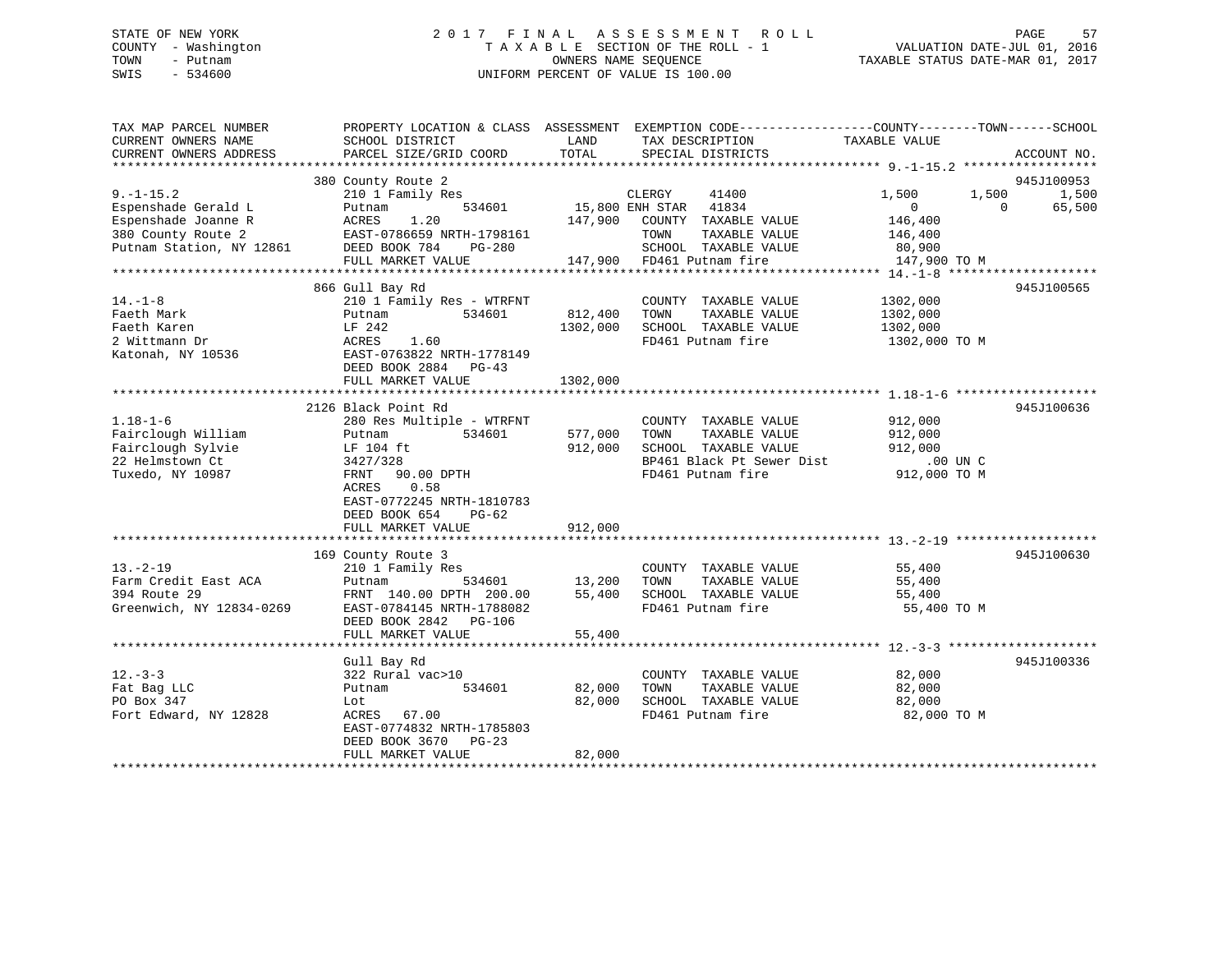#### STATE OF NEW YORK STATE OF NEW YORK SERVICE AS STATE ASSESS OF EXAMPLE TO LILL THE SERVICE SERVICE AND SERVICE COUNTY - Washington T A X A B L E SECTION OF THE ROLL - 1 TOWN - Putnam OWNERS NAME SEQUENCE TAXABLE STATUS DATE-MAR 01, 2017 SWIS - 534600 UNIFORM PERCENT OF VALUE IS 100.00

| TAX MAP PARCEL NUMBER<br>CURRENT OWNERS NAME | PROPERTY LOCATION & CLASS ASSESSMENT EXEMPTION CODE----------------COUNTY-------TOWN------SCHOOL<br>SCHOOL DISTRICT | LAND    | TAX DESCRIPTION       | TAXABLE VALUE |             |
|----------------------------------------------|---------------------------------------------------------------------------------------------------------------------|---------|-----------------------|---------------|-------------|
| CURRENT OWNERS ADDRESS                       | PARCEL SIZE/GRID COORD                                                                                              | TOTAL   | SPECIAL DISTRICTS     |               | ACCOUNT NO. |
|                                              |                                                                                                                     |         |                       |               |             |
| $12. - 1 - 1$                                | Donat Turnpike Way<br>314 Rural vac<10                                                                              |         | COUNTY TAXABLE VALUE  | 106,000       | 945J100868  |
| Field Robert C III                           | Putnam<br>534601                                                                                                    | 106,000 | TAXABLE VALUE<br>TOWN | 106,000       |             |
| Field Kimberly C                             | 1.60<br>ACRES                                                                                                       | 106,000 | SCHOOL TAXABLE VALUE  | 106,000       |             |
| 308 Grove Ave                                | EAST-0767579 NRTH-1791960                                                                                           |         | FD461 Putnam fire     | 106,000 TO M  |             |
| Falls Church, VA 22046                       | DEED BOOK 2424 PG-122                                                                                               |         |                       |               |             |
|                                              | FULL MARKET VALUE                                                                                                   | 106,000 |                       |               |             |
|                                              |                                                                                                                     |         |                       |               |             |
|                                              | Mosswood Way                                                                                                        |         |                       |               | 945J101030  |
| $7.12 - 1 - 10.1$                            | 314 Rural vac<10                                                                                                    |         | COUNTY TAXABLE VALUE  | 142,700       |             |
| Fierro Douglas J                             | 534601<br>Putnam                                                                                                    | 142,700 | TOWN<br>TAXABLE VALUE | 142,700       |             |
| Schorer-Fierro Lisa                          | FRNT 120.00 DPTH 208.00                                                                                             | 142,700 | SCHOOL TAXABLE VALUE  | 142,700       |             |
| 8 Brookside Dr                               | EAST-0768406 NRTH-1798202                                                                                           |         | FD461 Putnam fire     | 142,700 TO M  |             |
| Westport, CT 06880                           | DEED BOOK 2257 PG-147                                                                                               |         |                       |               |             |
|                                              | FULL MARKET VALUE                                                                                                   | 142,700 |                       |               |             |
|                                              |                                                                                                                     |         |                       |               |             |
|                                              | County Route 1                                                                                                      |         |                       |               | 945J100801  |
| $7.12 - 1 - 16.1$                            | $312$ Vac w/imprv - WTRFNT                                                                                          |         | COUNTY TAXABLE VALUE  | 101,600       |             |
| Fierro Douglas J                             | 534601<br>Putnam                                                                                                    | 98,000  | TOWN<br>TAXABLE VALUE | 101,600       |             |
| Schorer-Fierro Lisa                          | LF 27                                                                                                               | 101,600 | SCHOOL TAXABLE VALUE  | 101,600       |             |
| 8 Brookside Dr                               | FRNT<br>29.00 DPTH 181.00                                                                                           |         | FD461 Putnam fire     | 101,600 TO M  |             |
| Westport, CT 06880                           | EAST-0767625 NRTH-1797980                                                                                           |         |                       |               |             |
|                                              | DEED BOOK 2257 PG-159                                                                                               |         |                       |               |             |
|                                              | FULL MARKET VALUE                                                                                                   | 101,600 |                       |               |             |
|                                              |                                                                                                                     |         |                       |               |             |
|                                              | 1511 Mosswood Way                                                                                                   |         |                       |               | 945J100408  |
| $7.12 - 1 - 28$                              | 210 1 Family Res                                                                                                    |         | COUNTY TAXABLE VALUE  | 325,100       |             |
| Fierro Douglas J                             | Putnam<br>534601                                                                                                    | 140,700 | TAXABLE VALUE<br>TOWN | 325,100       |             |
| Schorer-Fierro Lisa                          | FRNT 100.00 DPTH 152.00                                                                                             | 325,100 | SCHOOL TAXABLE VALUE  | 325,100       |             |
| 8 Brookside Dr                               | EAST-0768410 NRTH-1798318                                                                                           |         | FD461 Putnam fire     | 325,100 TO M  |             |
| Westport, CT 06880                           | DEED BOOK 2257 PG-154                                                                                               |         |                       |               |             |
|                                              | FULL MARKET VALUE                                                                                                   | 325,100 |                       |               |             |
|                                              |                                                                                                                     |         |                       |               |             |
|                                              | 4396 Link Way                                                                                                       |         |                       |               | 945J100725  |
| $12. - 4 - 35$                               | $312$ Vac w/imprv - WTRFNT                                                                                          |         | COUNTY TAXABLE VALUE  | 489,800       |             |
| Finster James S Trustee                      | 534601<br>Putnam                                                                                                    | 454,300 | TOWN<br>TAXABLE VALUE | 489,800       |             |
| Finster Priscilla E Trustee                  | LF 125                                                                                                              | 489,800 | SCHOOL TAXABLE VALUE  | 489,800       |             |
| 44 Harmony Hill Rd                           | 1.59<br>ACRES                                                                                                       |         | FD461 Putnam fire     | 489,800 TO M  |             |
| Granby, CT 06035                             | EAST-0766697 NRTH-1788085                                                                                           |         |                       |               |             |
|                                              | DEED BOOK 2315<br>PG-125                                                                                            |         |                       |               |             |
|                                              | FULL MARKET VALUE                                                                                                   | 489,800 |                       |               |             |
|                                              |                                                                                                                     |         |                       |               |             |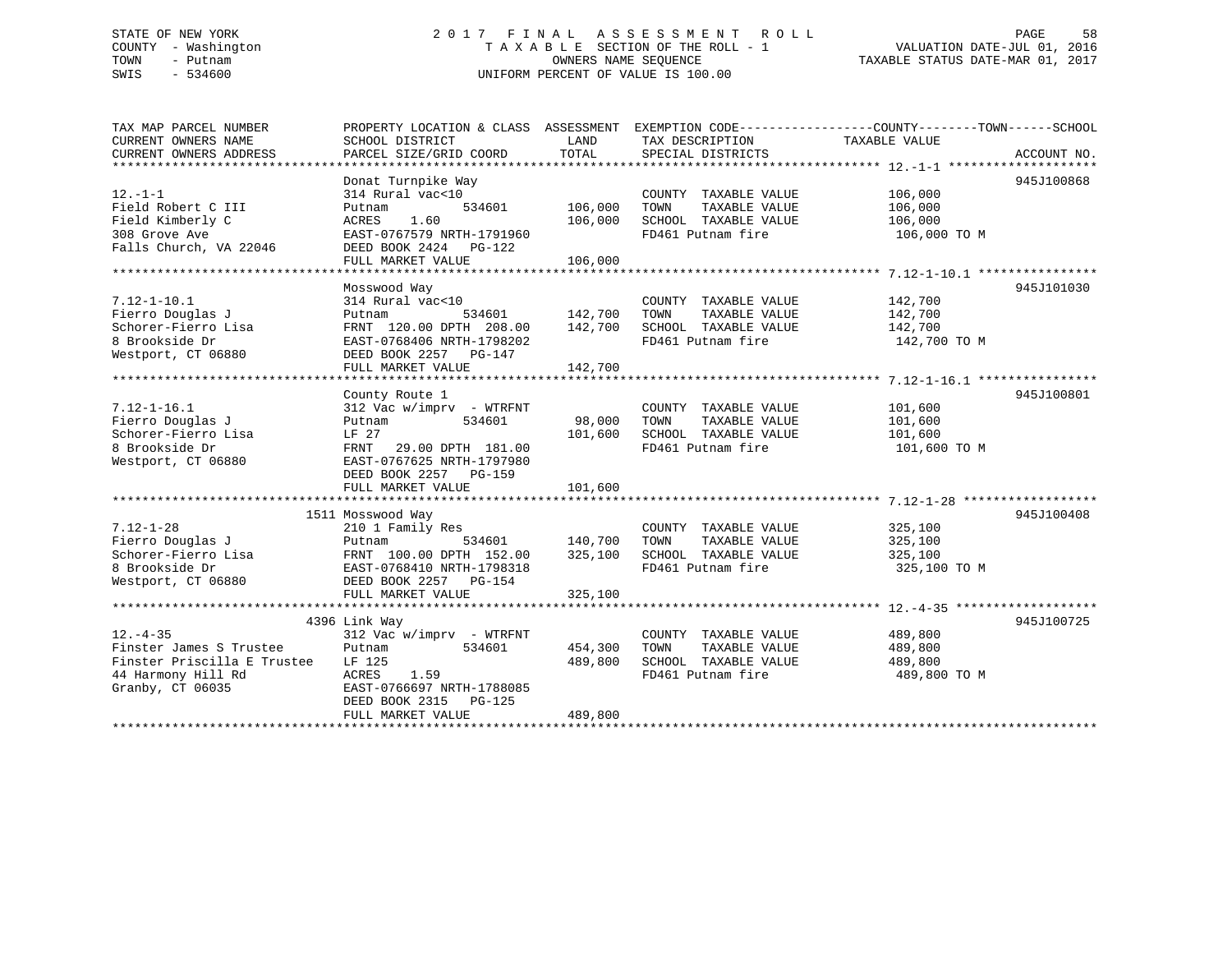## STATE OF NEW YORK 2 0 1 7 F I N A L A S S E S S M E N T R O L L PAGE 59 COUNTY - Washington T A X A B L E SECTION OF THE ROLL - 1 VALUATION DATE-JUL 01, 2016 TOWN - Putnam OWNERS NAME SEQUENCE TAXABLE STATUS DATE-MAR 01, 2017 SWIS - 534600 UNIFORM PERCENT OF VALUE IS 100.00

| TAX MAP PARCEL NUMBER<br>CURRENT OWNERS NAME<br>CURRENT OWNERS ADDRESS | SCHOOL DISTRICT<br>PARCEL SIZE/GRID COORD  | LAND<br>TOTAL      | PROPERTY LOCATION & CLASS ASSESSMENT EXEMPTION CODE---------------COUNTY-------TOWN------SCHOOL<br>TAX DESCRIPTION<br>SPECIAL DISTRICTS                                   | TAXABLE VALUE             | ACCOUNT NO.              |
|------------------------------------------------------------------------|--------------------------------------------|--------------------|---------------------------------------------------------------------------------------------------------------------------------------------------------------------------|---------------------------|--------------------------|
|                                                                        |                                            |                    |                                                                                                                                                                           |                           |                          |
| $4. -1 - 37$                                                           |                                            |                    | 2409 Black Point Way 68 PCT OF VALUE USED FOR EXEMPTION PURPOSES<br>AGED-TOWN 41803                                                                                       | 127,500<br>$\overline{0}$ | 945J100390               |
| Fischer Charles                                                        | 240 Rural res - WTRFNT<br>Putnam<br>534601 |                    | 517,800 AGE-CO/SCH 41805                                                                                                                                                  | 255,000 0                 | - 0<br>255,000           |
| 2409 Black Point Way                                                   | ACRES 34.68                                | 750,000            | COUNTY TAXABLE VALUE                                                                                                                                                      | 495,000                   |                          |
| Ticonderoga, NY 12883                                                  | EAST-0768671 NRTH-1805707                  |                    | TOWN<br>TAXABLE VALUE                                                                                                                                                     | 622,500                   |                          |
|                                                                        | DEED BOOK 3711 PG-318                      |                    | SCHOOL TAXABLE VALUE                                                                                                                                                      | 495,000                   |                          |
|                                                                        | FULL MARKET VALUE                          |                    |                                                                                                                                                                           | $.00$ UN $C$              |                          |
|                                                                        |                                            |                    | 750,000 BP461 Black Pt Sewer Dist<br>FD461 Putnam fire 7                                                                                                                  | 750,000 TO M              |                          |
|                                                                        |                                            |                    |                                                                                                                                                                           |                           |                          |
|                                                                        | 74 Lake Rd                                 |                    |                                                                                                                                                                           |                           | 945J101087               |
| $15. - 1 - 8.1$                                                        | 312 Vac w/imprv                            |                    | COUNTY TAXABLE VALUE                                                                                                                                                      | 89,000                    |                          |
| Fish & Game Club Inc Northern Putnam                                   |                                            | 534601 75,000 TOWN | TAXABLE VALUE                                                                                                                                                             | 89,000                    |                          |
| PO Box 34                                                              | ACRES<br>60.00                             | 89,000             | SCHOOL TAXABLE VALUE                                                                                                                                                      | 89,000                    |                          |
| Putnam Station, NY 12861 EAST-0778759 NRTH-1781082                     |                                            |                    | FD461 Putnam fire                                                                                                                                                         | 89,000 TO M               |                          |
|                                                                        | DEED BOOK 756<br>PG-139                    |                    |                                                                                                                                                                           |                           |                          |
|                                                                        | FULL MARKET VALUE                          | 89,000             |                                                                                                                                                                           |                           |                          |
|                                                                        |                                            |                    |                                                                                                                                                                           |                           |                          |
|                                                                        | 5183 Sagamore Rd                           |                    |                                                                                                                                                                           |                           | 945J100430               |
| $12. - 4 - 6$                                                          | 210 1 Family Res - WTRFNT                  |                    | COUNTY TAXABLE VALUE                                                                                                                                                      | 688,913                   |                          |
| Fisher Joseph                                                          | 534601<br>Putnam                           | 511,613 TOWN       | TAXABLE VALUE                                                                                                                                                             | 688,913                   |                          |
| Wolf-Fisher Nancy                                                      | LF 150                                     | 688,913            | SCHOOL TAXABLE VALUE 688,913                                                                                                                                              |                           |                          |
| 8970 Limerick Ln                                                       | 2.40<br>ACRES                              |                    | FD461 Putnam fire                                                                                                                                                         | 688,913 TO M              |                          |
| Owings, MD 20736                                                       |                                            |                    |                                                                                                                                                                           |                           |                          |
|                                                                        | DEED BOOK 762<br>PG-176                    |                    |                                                                                                                                                                           |                           |                          |
|                                                                        | FULL MARKET VALUE                          | 688,913            |                                                                                                                                                                           |                           |                          |
|                                                                        |                                            |                    |                                                                                                                                                                           |                           |                          |
|                                                                        | 16523 State Route 22                       |                    |                                                                                                                                                                           |                           |                          |
| $12.-3-6.4$                                                            | 210 1 Family Res                           |                    | $\begin{tabular}{lllllllllll} \texttt{BAS STAR} & 41854 & & & & 0 \\ \texttt{534601} & & 19,100 & \texttt{COUNTY} & \texttt{TAXABLE VALUE} & & & 73,400 \\ \end{tabular}$ |                           | $\overline{0}$<br>30,000 |
| Fitzgerald Michael                                                     | Putnam                                     |                    |                                                                                                                                                                           |                           |                          |
| Fitzgerald Dawn<br>16523 State Route 22 EAST-0777909 NRTH-1785522      | 2.10<br>ACRES                              | 73,400             | TAXABLE VALUE<br>TOWN                                                                                                                                                     | 73,400                    |                          |
|                                                                        |                                            |                    | SCHOOL TAXABLE VALUE                                                                                                                                                      | 43,400                    |                          |
| Putnam, NY 12861                                                       | DEED BOOK 905<br>PG-42                     |                    | FD461 Putnam fire                                                                                                                                                         | 73,400 TO M               |                          |
|                                                                        | FULL MARKET VALUE                          | 73,400             |                                                                                                                                                                           |                           |                          |
|                                                                        |                                            |                    |                                                                                                                                                                           |                           |                          |
|                                                                        | Black Point Rd                             |                    |                                                                                                                                                                           |                           | 945J100233               |
| $4. - 1 - 36$                                                          | 910 Priv forest                            |                    | COUNTY TAXABLE VALUE                                                                                                                                                      | 800                       |                          |
| Fitzpatrick Brian<br>7 Thomas Trl                                      | 534601<br>Putnam<br>1.60                   | 800<br>800         | TOWN<br>TAXABLE VALUE                                                                                                                                                     | 800                       |                          |
| Morristown, NJ 07960                                                   | ACRES<br>EAST-0768904 NRTH-1806358         |                    |                                                                                                                                                                           | 800<br>.00 UN C           |                          |
|                                                                        | DEED BOOK 3433<br>PG-73                    |                    | SCHOOL TAXABLE VALUE<br>BP461 Black Pt Sewer Dist<br>FD461 Putnam fire                                                                                                    | 800 TO M                  |                          |
|                                                                        | FULL MARKET VALUE                          | 800                |                                                                                                                                                                           |                           |                          |
|                                                                        |                                            |                    |                                                                                                                                                                           |                           |                          |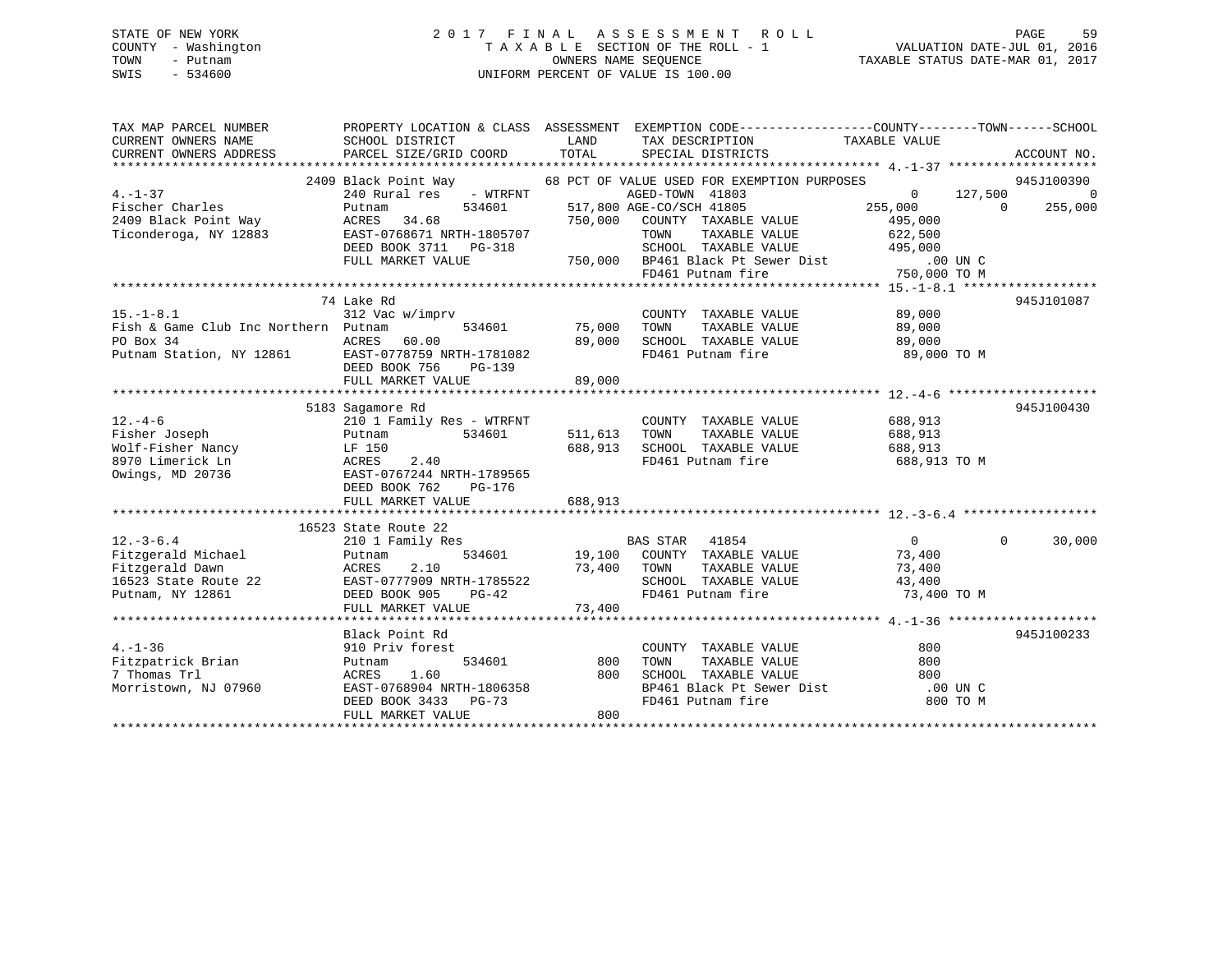## STATE OF NEW YORK 2 0 1 7 F I N A L A S S E S S M E N T R O L L PAGE 60 COUNTY - Washington T A X A B L E SECTION OF THE ROLL - 1 VALUATION DATE-JUL 01, 2016 TOWN - Putnam OWNERS NAME SEQUENCE TAXABLE STATUS DATE-MAR 01, 2017 SWIS - 534600 UNIFORM PERCENT OF VALUE IS 100.00

| TAX MAP PARCEL NUMBER  |                            |         | PROPERTY LOCATION & CLASS ASSESSMENT EXEMPTION CODE---------------COUNTY-------TOWN------SCHOOL |               |             |
|------------------------|----------------------------|---------|-------------------------------------------------------------------------------------------------|---------------|-------------|
| CURRENT OWNERS NAME    | SCHOOL DISTRICT            | LAND    | TAX DESCRIPTION                                                                                 | TAXABLE VALUE |             |
| CURRENT OWNERS ADDRESS | PARCEL SIZE/GRID COORD     | TOTAL   | SPECIAL DISTRICTS                                                                               |               | ACCOUNT NO. |
|                        |                            |         |                                                                                                 |               |             |
|                        | 2366 Black Point Way       |         |                                                                                                 |               | 945J100234  |
| $4.9 - 1 - 7.1$        | 260 Seasonal res - WTRFNT  |         |                                                                                                 | 398,800       |             |
|                        |                            |         | COUNTY TAXABLE VALUE                                                                            |               |             |
| Fitzpatrick Brian      | 534601<br>Putnam           | 376,900 | TAXABLE VALUE<br>TOWN                                                                           | 398,800       |             |
| 7 Thomas Trl           | 936/251;936/249;936/246    | 398,800 | SCHOOL TAXABLE VALUE                                                                            | 398,800       |             |
| Morristown, NJ 07960   | 173' LF                    |         | BP461 Black Pt Sewer Dist                                                                       | .00 UN C      |             |
|                        | 1.19<br>ACRES              |         | FD461 Putnam fire                                                                               | 398,800 TO M  |             |
|                        | EAST-0768595 NRTH-1806553  |         |                                                                                                 |               |             |
|                        | DEED BOOK 3433 PG-73       |         |                                                                                                 |               |             |
|                        | FULL MARKET VALUE          | 398,800 |                                                                                                 |               |             |
|                        |                            |         |                                                                                                 |               |             |
|                        |                            |         |                                                                                                 |               |             |
|                        | Black Point Rd             |         |                                                                                                 |               | 945J100230  |
| $4. - 1 - 6$           | 910 Priv forest            |         | COUNTY TAXABLE VALUE                                                                            | 13,500        |             |
| Fleitz Frederick       | 534601<br>Putnam           | 13,500  | TAXABLE VALUE<br>TOWN                                                                           | 13,500        |             |
| Bennett Elizabeth C    | Will 2677/233              | 13,500  | SCHOOL TAXABLE VALUE                                                                            | 13,500        |             |
| 76 Independence Way    | ACRES 27.06                |         | BP461 Black Pt Sewer Dist                                                                       | .00 UN C      |             |
| Oswego, NY 13126       | EAST-0770393 NRTH-1807908  |         | FD461 Putnam fire                                                                               | 13,500 TO M   |             |
|                        | DEED BOOK 523<br>$PG-65$   |         |                                                                                                 |               |             |
|                        | FULL MARKET VALUE          | 13,500  |                                                                                                 |               |             |
|                        |                            |         |                                                                                                 |               |             |
|                        |                            |         |                                                                                                 |               |             |
|                        | Black Point Rd             |         |                                                                                                 |               | 945J100568  |
| $4. - 1 - 34$          | 910 Priv forest            |         | COUNTY TAXABLE VALUE                                                                            | 1,800         |             |
| Fleming W Nicholas     | 534601<br>Putnam           | 1,800   | TAXABLE VALUE<br>TOWN                                                                           | 1,800         |             |
| Fleming Anna Mae       | 3.60<br>ACRES              | 1,800   | SCHOOL TAXABLE VALUE                                                                            | 1,800         |             |
| PO Box 98              | EAST-0769175 NRTH-1806512  |         | BP461 Black Pt Sewer Dist                                                                       | .00 UN C      |             |
| Socorro, NM 87801      | DEED BOOK 936<br>PG-239    |         | FD461 Putnam fire                                                                               | 1,800 TO M    |             |
|                        | FULL MARKET VALUE          | 1,800   |                                                                                                 |               |             |
|                        |                            |         |                                                                                                 |               |             |
|                        | 2360 Black Point Way       |         |                                                                                                 |               | 945J100567  |
| $4.9 - 1 - 6.2$        |                            |         | COUNTY TAXABLE VALUE                                                                            | 545,800       |             |
|                        | 210 1 Family Res - WTRFNT  |         |                                                                                                 |               |             |
| Fleming W Nicholas     | 534601<br>Putnam           | 344,400 | TAXABLE VALUE<br>TOWN                                                                           | 545,800       |             |
| Fleming Anna Mae       | 895/281                    | 545,800 | SCHOOL TAXABLE VALUE                                                                            | 545,800       |             |
| PO Box 98              | LF 286                     |         | BP461 Black Pt Sewer Dist                                                                       | $.00$ UN C    |             |
| Socorro, NM 87801      | 2.10<br>ACRES              |         | FD461 Putnam fire                                                                               | 545,800 TO M  |             |
|                        | EAST-0768745 NRTH-1806711  |         |                                                                                                 |               |             |
|                        | DEED BOOK 936<br>$PG-243$  |         |                                                                                                 |               |             |
|                        | FULL MARKET VALUE          | 545,800 |                                                                                                 |               |             |
|                        |                            |         |                                                                                                 |               |             |
|                        | Gull Bay Rd                |         |                                                                                                 |               | 945J100552  |
| $11.20 - 3 - 26$       | $312$ Vac w/imprv - WTRFNT |         | COUNTY TAXABLE VALUE                                                                            |               |             |
|                        |                            |         |                                                                                                 | 35,000        |             |
| Florez James           | 534601<br>Putnam           | 31,000  | TOWN<br>TAXABLE VALUE                                                                           | 35,000        |             |
| Florez Carolanne       | Lot 10A                    | 35,000  | SCHOOL TAXABLE VALUE                                                                            | 35,000        |             |
| 39 Briarcliff Dr       | LF 20                      |         | FD461 Putnam fire                                                                               | 35,000 TO M   |             |
| Merrick, NY 11566      | FRNT<br>20.00 DPTH 30.00   |         |                                                                                                 |               |             |
|                        | EAST-0767052 NRTH-1785495  |         |                                                                                                 |               |             |
|                        | DEED BOOK 2753 PG-243      |         |                                                                                                 |               |             |
|                        | FULL MARKET VALUE          | 35,000  |                                                                                                 |               |             |
|                        |                            |         |                                                                                                 |               |             |
|                        |                            |         |                                                                                                 |               |             |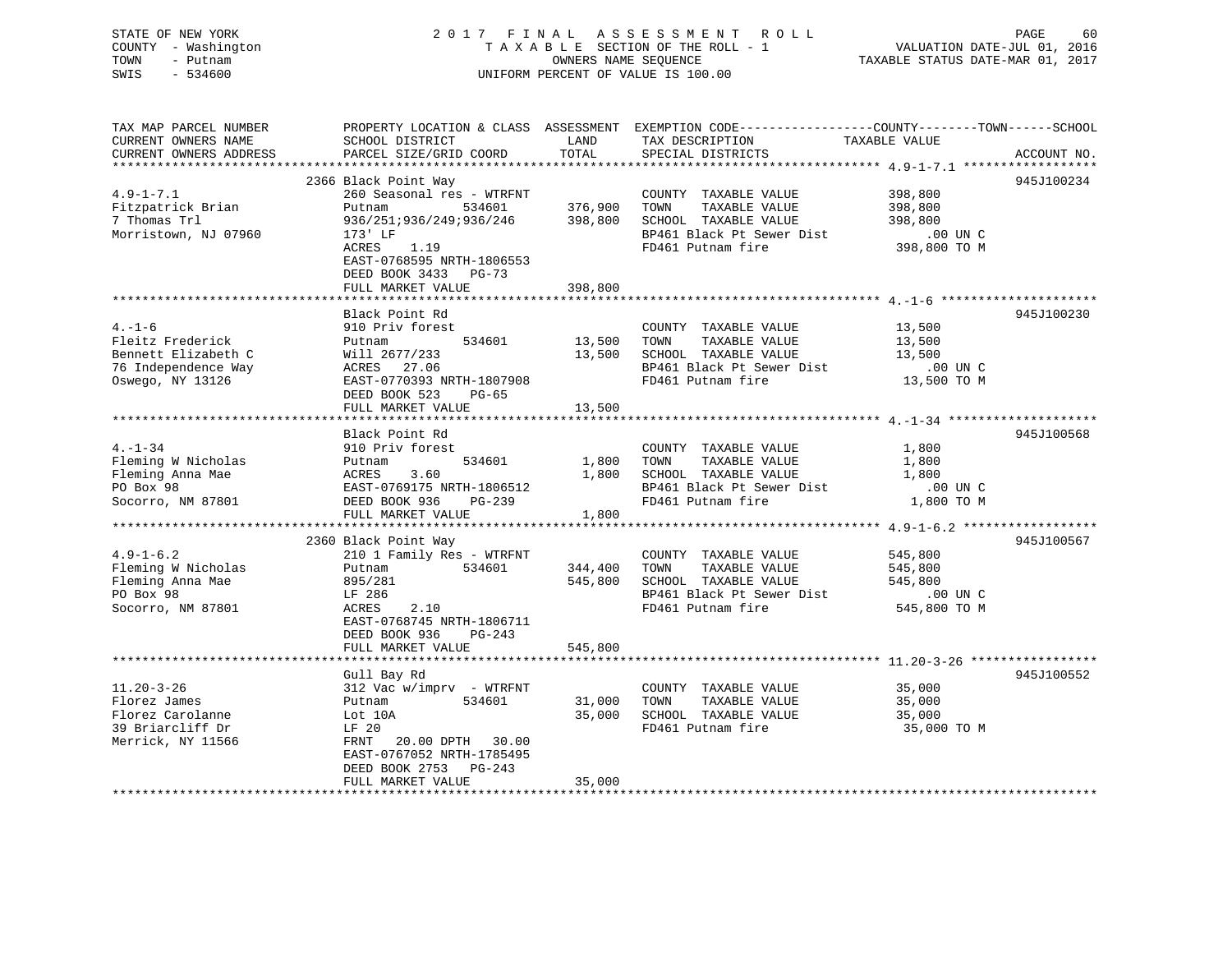## STATE OF NEW YORK 2 0 1 7 F I N A L A S S E S S M E N T R O L L PAGE 61 COUNTY - Washington T A X A B L E SECTION OF THE ROLL - 1 VALUATION DATE-JUL 01, 2016 TOWN - Putnam OWNERS NAME SEQUENCE TAXABLE STATUS DATE-MAR 01, 2017 SWIS - 534600 UNIFORM PERCENT OF VALUE IS 100.00

| TAX MAP PARCEL NUMBER<br>CURRENT OWNERS NAME<br>CURRENT OWNERS ADDRESS | SCHOOL DISTRICT<br>PARCEL SIZE/GRID COORD           | LAND<br>TOTAL                         | PROPERTY LOCATION & CLASS ASSESSMENT EXEMPTION CODE---------------COUNTY-------TOWN-----SCHOOL<br>TAX DESCRIPTION<br>SPECIAL DISTRICTS | TAXABLE VALUE    | ACCOUNT NO.        |
|------------------------------------------------------------------------|-----------------------------------------------------|---------------------------------------|----------------------------------------------------------------------------------------------------------------------------------------|------------------|--------------------|
|                                                                        |                                                     |                                       |                                                                                                                                        |                  |                    |
|                                                                        | 449 Gull Bay Rd                                     |                                       |                                                                                                                                        |                  | 945J100657         |
| $11.20 - 3 - 3$                                                        | 260 Seasonal res                                    |                                       | COUNTY TAXABLE VALUE                                                                                                                   | 180,000          |                    |
| Florez James F                                                         | 534601<br>Putnam                                    | 97,900                                | TOWN<br>TAXABLE VALUE                                                                                                                  | 180,000          |                    |
| Florez Carolanne                                                       | Lot/camp                                            | 180,000                               | SCHOOL TAXABLE VALUE                                                                                                                   | 180,000          |                    |
| 39 Briarcliff Dr<br>Merrick, NY 11566                                  | FRNT 61.00 DPTH 205.00<br>EAST-0767502 NRTH-1785876 |                                       | FD461 Putnam fire                                                                                                                      | 180,000 TO M     |                    |
|                                                                        | DEED BOOK 870<br>$PG-20$<br>FULL MARKET VALUE       | 180,000                               |                                                                                                                                        |                  |                    |
|                                                                        |                                                     |                                       |                                                                                                                                        |                  |                    |
| $15. - 1 - 5$                                                          | 16375 State Route 22<br>242 Rurl res&rec            |                                       | 76 PCT OF VALUE USED FOR EXEMPTION PURPOSES<br>VET WAR CT 41121                                                                        | 32,866<br>12,000 | 945J100599<br>0    |
| Forbes James P                                                         | Putnam                                              | VET WAR CT<br>534601 137,400 ENH STAR | 41834                                                                                                                                  | $\overline{0}$   | 65,500<br>$\Omega$ |
| Forbes Alice                                                           | House & Lot                                         | 288,300                               | COUNTY TAXABLE VALUE                                                                                                                   | 255,434          |                    |
| 16375 State Route 22                                                   |                                                     |                                       | TOWN<br>TAXABLE VALUE                                                                                                                  |                  |                    |
|                                                                        | ACRES 102.60                                        |                                       |                                                                                                                                        | 276,300          |                    |
| Putnam, NY 12861                                                       | EAST-0775481 NRTH-1783144                           |                                       | SCHOOL TAXABLE VALUE                                                                                                                   | 222,800          |                    |
|                                                                        | DEED BOOK 914<br>PG-337                             |                                       | CA002 Cons agri dst 2                                                                                                                  | 288,300 TO       |                    |
|                                                                        | FULL MARKET VALUE                                   |                                       | 288,300 FD461 Putnam fire                                                                                                              | 288,300 TO M     |                    |
|                                                                        | 2226 Black Point Rd                                 |                                       |                                                                                                                                        |                  | 945J100059         |
| $4.5 - 1 - 3$                                                          | 210 1 Family Res - WTRFNT                           |                                       | COUNTY TAXABLE VALUE                                                                                                                   | 600,000          |                    |
| Ford John C                                                            | 534601<br>Putnam                                    | 408,000                               | TOWN<br>TAXABLE VALUE                                                                                                                  | 600,000          |                    |
| Ford Virginia                                                          | 530/182;793/323                                     | 600,000                               | SCHOOL TAXABLE VALUE                                                                                                                   | 600,000          |                    |
| 2226 Black Point Rd                                                    | LF 87                                               |                                       | BP461 Black Pt Sewer Dist                                                                                                              | $.00$ UN C       |                    |
|                                                                        |                                                     |                                       |                                                                                                                                        |                  |                    |
| Ticonderoga, NY 12883                                                  | FRNT 68.00 DPTH 166.00<br>EAST-0770487 NRTH-1809396 |                                       | FD461 Putnam fire                                                                                                                      | 600,000 TO M     |                    |
|                                                                        | DEED BOOK 793<br>PG-319<br>FULL MARKET VALUE        | 600,000                               |                                                                                                                                        |                  |                    |
|                                                                        |                                                     |                                       |                                                                                                                                        |                  |                    |
|                                                                        | County Route 2                                      |                                       |                                                                                                                                        |                  | 945J101092         |
| $5. -2 - 11.1$                                                         | 322 Rural vac>10                                    |                                       | COUNTY TAXABLE VALUE                                                                                                                   | 46,500           |                    |
| Forgette Alan                                                          | 534601<br>Putnam                                    | 46,500                                | TAXABLE VALUE<br>TOWN                                                                                                                  | 46,500           |                    |
| Forgette Judith                                                        | ACRES<br>35.00                                      | 46,500                                | SCHOOL TAXABLE VALUE                                                                                                                   | 46,500           |                    |
| 258 Cummings Rd                                                        | EAST-0787532 NRTH-1801078                           |                                       | CA002 Cons agri dst 2                                                                                                                  | 46,500 TO        |                    |
| Putnam Station, NY 12861                                               | DEED BOOK 3465 PG-328                               |                                       | FD461 Putnam fire                                                                                                                      | 46,500 TO M      |                    |
|                                                                        | FULL MARKET VALUE                                   | 46,500                                |                                                                                                                                        |                  |                    |
|                                                                        |                                                     |                                       |                                                                                                                                        |                  |                    |
|                                                                        | 258 Cummings Rd                                     |                                       |                                                                                                                                        |                  | 945J100159         |
| $5. - 2 - 12$                                                          | 240 Rural res                                       |                                       | ENH STAR 41834                                                                                                                         | $\mathbf{0}$     | $\Omega$<br>65,500 |
| Forgette Alan                                                          | 534601<br>Putnam                                    | 40,000                                | COUNTY TAXABLE VALUE                                                                                                                   | 201,400          |                    |
| Forgette Judith                                                        | House And Land                                      | 201,400                               | TAXABLE VALUE<br>TOWN                                                                                                                  | 201,400          |                    |
| 258 Cummings Rd                                                        | ACRES<br>15.00                                      |                                       | SCHOOL TAXABLE VALUE                                                                                                                   | 135,900          |                    |
| Putnam, NY 12861                                                       | EAST-0784699 NRTH-1801582                           |                                       | FD461 Putnam fire                                                                                                                      | 201,400 TO M     |                    |
|                                                                        | DEED BOOK 704<br>PG-322                             |                                       |                                                                                                                                        |                  |                    |
|                                                                        | FULL MARKET VALUE                                   | 201,400                               |                                                                                                                                        |                  |                    |
|                                                                        |                                                     |                                       |                                                                                                                                        |                  |                    |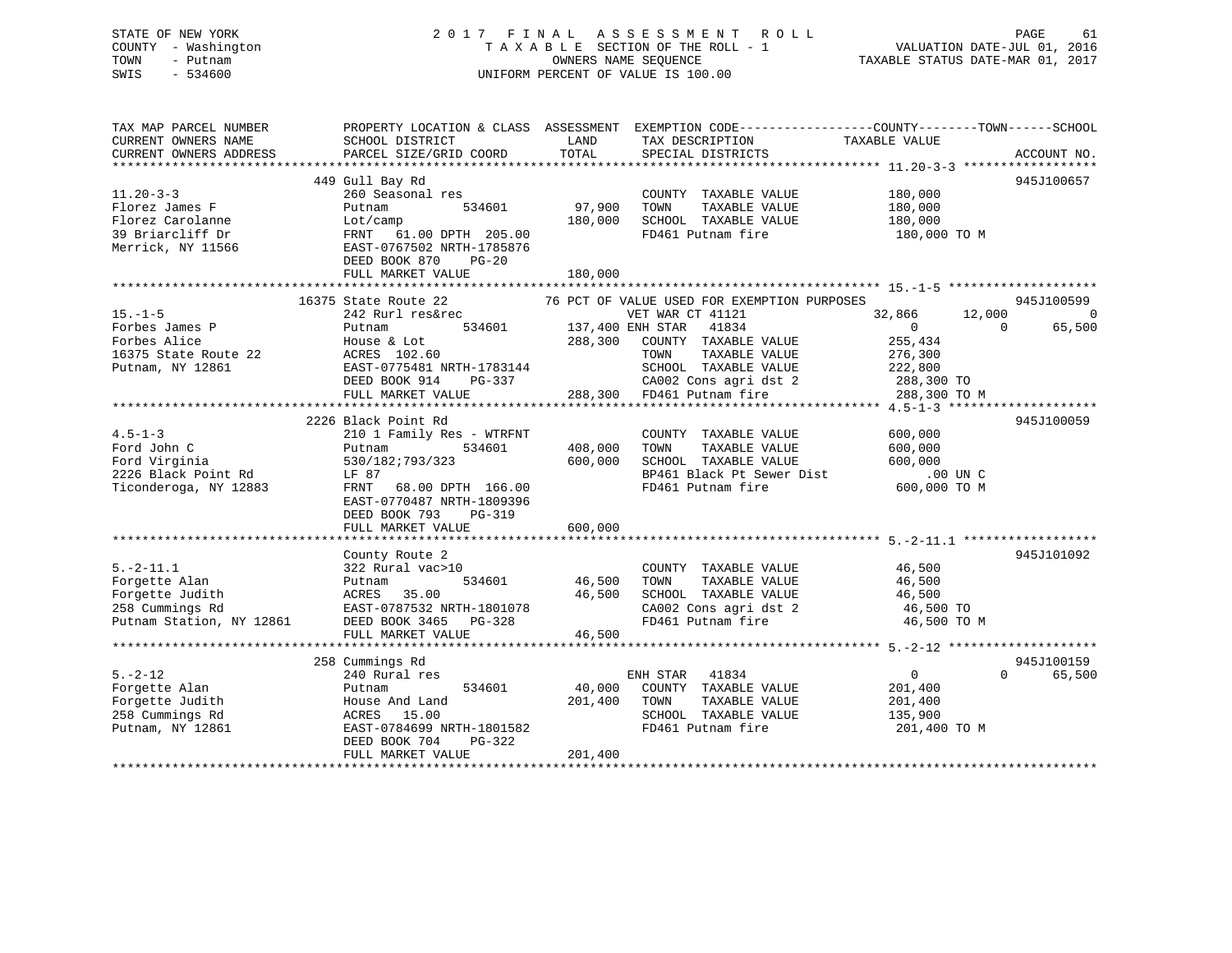## STATE OF NEW YORK 2 0 1 7 F I N A L A S S E S S M E N T R O L L PAGE 62 COUNTY - Washington T A X A B L E SECTION OF THE ROLL - 1 VALUATION DATE-JUL 01, 2016 TOWN - Putnam OWNERS NAME SEQUENCE TAXABLE STATUS DATE-MAR 01, 2017 SWIS - 534600 UNIFORM PERCENT OF VALUE IS 100.00

| TAX MAP PARCEL NUMBER<br>CURRENT OWNERS NAME<br>CURRENT OWNERS ADDRESS                              | PROPERTY LOCATION & CLASS ASSESSMENT<br>SCHOOL DISTRICT<br>PARCEL SIZE/GRID COORD                                                                     | LAND<br>TOTAL              | TAX DESCRIPTION<br>SPECIAL DISTRICTS                                                                                | EXEMPTION CODE-----------------COUNTY-------TOWN------SCHOOL<br>TAXABLE VALUE<br>ACCOUNT NO. |
|-----------------------------------------------------------------------------------------------------|-------------------------------------------------------------------------------------------------------------------------------------------------------|----------------------------|---------------------------------------------------------------------------------------------------------------------|----------------------------------------------------------------------------------------------|
| **********************                                                                              |                                                                                                                                                       |                            |                                                                                                                     |                                                                                              |
| $9. - 1 - 4.1$<br>Forgette Alan C<br>Forgette Judith K<br>258 Cummings Rd<br>Putnam, NY 12861       | 110 Cummings Rd<br>210 1 Family Res<br>534601<br>Putnam<br>ACRES<br>4.00<br>EAST-0781642 NRTH-1801584<br>DEED BOOK 919<br><b>PG-148</b>               | 26,300<br>87,100           | COUNTY TAXABLE VALUE<br>TOWN<br>TAXABLE VALUE<br>SCHOOL TAXABLE VALUE<br>FD461 Putnam fire                          | 87,100<br>87,100<br>87,100<br>87,100 TO M                                                    |
|                                                                                                     | FULL MARKET VALUE                                                                                                                                     | 87,100                     |                                                                                                                     |                                                                                              |
|                                                                                                     |                                                                                                                                                       |                            |                                                                                                                     |                                                                                              |
| $5. - 2 - 4.1$<br>Forgette Judith<br>Forgette Alan<br>358 Cummings Rd<br>Putnam Station, NY 12861   | County Route 2<br>314 Rural vac<10<br>534601<br>Putnam<br>ACRES<br>8.80<br>EAST-0788967 NRTH-1805756<br>DEED BOOK 3737 PG-206                         | 23,800<br>23,800           | COUNTY TAXABLE VALUE<br>TOWN<br>TAXABLE VALUE<br>SCHOOL TAXABLE VALUE<br>CA002 Cons agri dst 2<br>FD461 Putnam fire | 945J101049<br>23,800<br>23,800<br>23,800<br>23,800 TO<br>23,800 TO M                         |
|                                                                                                     | FULL MARKET VALUE                                                                                                                                     | 23,800                     |                                                                                                                     |                                                                                              |
|                                                                                                     |                                                                                                                                                       |                            |                                                                                                                     |                                                                                              |
| $5. -2 - 4.4$<br>Forgette Judith<br>Forgette Alan<br>143 Cummings Rd                                | County Route 2<br>322 Rural vac>10<br>534601<br>Putnam<br>Lot 2<br>21.82<br>ACRES                                                                     | 36,800<br>36,800           | COUNTY TAXABLE VALUE<br>TOWN<br>TAXABLE VALUE<br>SCHOOL TAXABLE VALUE<br>CA002 Cons agri dst 2                      | 36,800<br>36,800<br>36,800<br>36,800 TO                                                      |
| PO Box 143<br>Putnam Station, NY 12861                                                              | EAST-0789073 NRTH-1806692<br>DEED BOOK 3407 PG-213<br>FULL MARKET VALUE                                                                               | 36,800                     | FD461 Putnam fire                                                                                                   | 36,800 TO M                                                                                  |
|                                                                                                     |                                                                                                                                                       |                            |                                                                                                                     |                                                                                              |
|                                                                                                     | 740 County Route 2                                                                                                                                    |                            |                                                                                                                     |                                                                                              |
| $5. -2 - 4.5$<br>Forgette Judith<br>Forgette Alan<br>143 Cummings Rd<br>PO Box 143                  | 322 Rural vac>10 - WTRFNT<br>534601<br>Putnam<br>ACRES 104.31<br>EAST-0790799 NRTH-1805283<br>DEED BOOK 3407<br>PG-210                                | 164,700<br>164,700         | COUNTY TAXABLE VALUE<br>TOWN<br>TAXABLE VALUE<br>SCHOOL TAXABLE VALUE<br>CA002 Cons agri dst 2<br>FD461 Putnam fire | 164,700<br>164,700<br>164,700<br>164,700 TO<br>164,700 TO M                                  |
| Putnam Station, NY 12861                                                                            | FULL MARKET VALUE                                                                                                                                     | 164,700                    |                                                                                                                     |                                                                                              |
| $5. -2 - 11$<br>Forgette Judith K<br>Forgette Alan C<br>258 Cummings Rd<br>Putnam Station, NY 12861 | County Route 2<br>314 Rural vac<10<br>Putnam<br>534601<br>2.80<br>ACRES<br>EAST-0786378 NRTH-1801167<br>DEED BOOK 743<br>$PG-37$<br>FULL MARKET VALUE | 11,800<br>11,800<br>11,800 | COUNTY TAXABLE VALUE<br>TOWN<br>TAXABLE VALUE<br>SCHOOL TAXABLE VALUE<br>FD461 Putnam fire                          | 945J100158<br>11,800<br>11,800<br>11,800<br>11,800 TO M                                      |
|                                                                                                     | ***********************                                                                                                                               | ******************         |                                                                                                                     |                                                                                              |
| $11.20 - 4 - 2$<br>Foster Richard<br>Foster Nancy<br>6 Stacey Ln<br>Woodcliff Lake, NJ 07675        | 4524 Crow Point Way<br>260 Seasonal res - WTRFNT<br>534601<br>Putnam<br>LF 30<br>FRNT 101.00 DPTH 120.00<br>EAST-0765932 NRTH-1787123                 | 202,400<br>480,900         | COUNTY TAXABLE VALUE<br>TOWN<br>TAXABLE VALUE<br>SCHOOL TAXABLE VALUE<br>FD461 Putnam fire                          | 945J100665<br>480,900<br>480,900<br>480,900<br>480,900 TO M                                  |
|                                                                                                     | DEED BOOK 819<br>$PG-267$<br>FULL MARKET VALUE                                                                                                        | 480,900                    |                                                                                                                     |                                                                                              |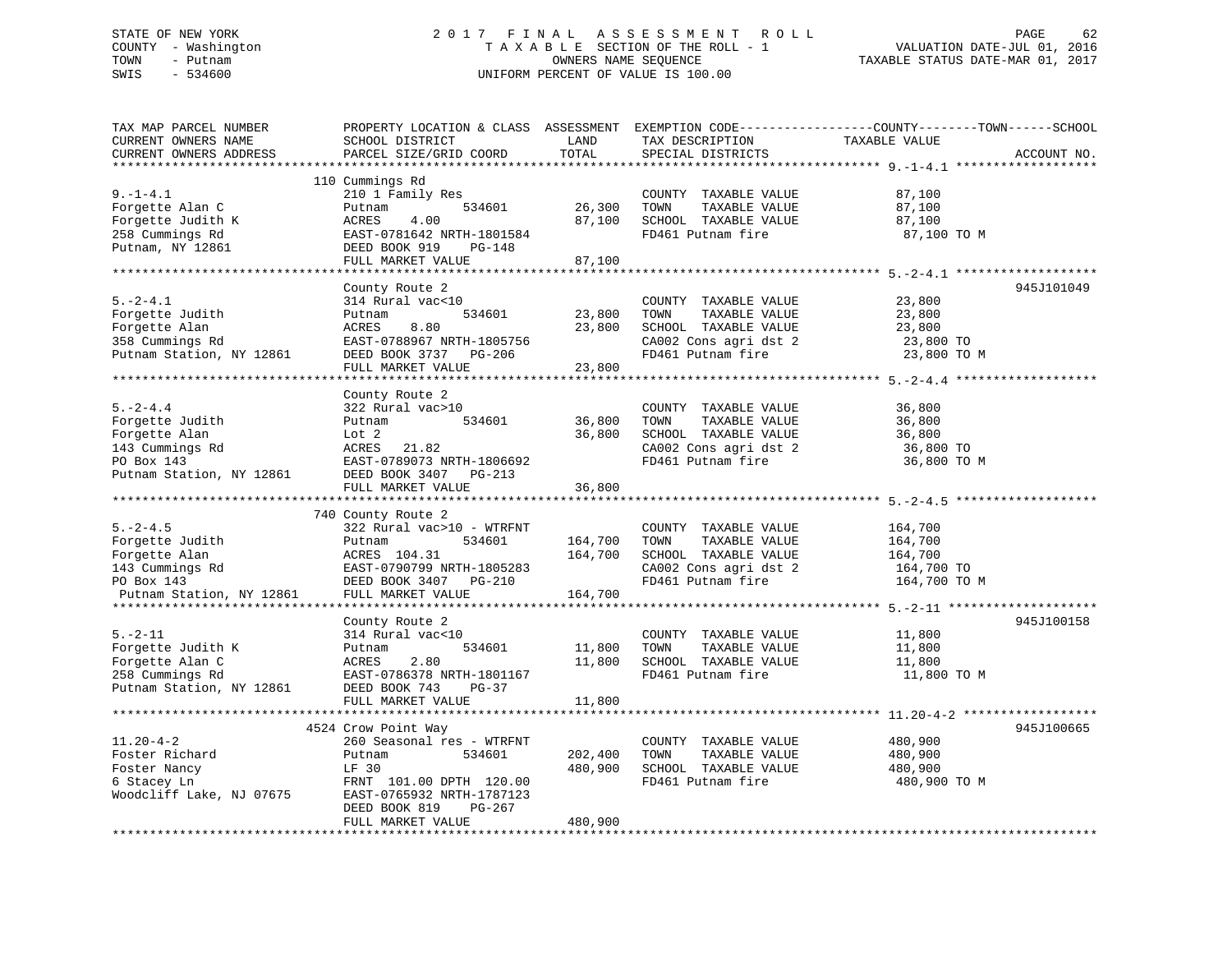## STATE OF NEW YORK 2 0 1 7 F I N A L A S S E S S M E N T R O L L PAGE 63 COUNTY - Washington T A X A B L E SECTION OF THE ROLL - 1 VALUATION DATE-JUL 01, 2016 TOWN - Putnam OWNERS NAME SEQUENCE TAXABLE STATUS DATE-MAR 01, 2017 SWIS - 534600 UNIFORM PERCENT OF VALUE IS 100.00

| TAX MAP PARCEL NUMBER                                                                               | PROPERTY LOCATION & CLASS ASSESSMENT EXEMPTION CODE----------------COUNTY-------TOWN-----SCHOOL |               |                                           |                    |                    |
|-----------------------------------------------------------------------------------------------------|-------------------------------------------------------------------------------------------------|---------------|-------------------------------------------|--------------------|--------------------|
| CURRENT OWNERS NAME<br>CURRENT OWNERS ADDRESS                                                       | SCHOOL DISTRICT<br>PARCEL SIZE/GRID COORD                                                       | LAND<br>TOTAL | TAX DESCRIPTION<br>SPECIAL DISTRICTS      | TAXABLE VALUE      | ACCOUNT NO.        |
|                                                                                                     |                                                                                                 |               |                                           |                    |                    |
|                                                                                                     | 2017 Mill Bay                                                                                   |               |                                           |                    | 945J100729         |
| $13 - 3 - 12$                                                                                       | 260 Seasonal res - WTRFNT                                                                       |               | COUNTY TAXABLE VALUE                      | 20,500             |                    |
| Frankovic Thomas J Jr                                                                               | Putnam<br>534601                                                                                | 5,400         | TOWN<br>TAXABLE VALUE                     | 20,500             |                    |
| Frankovic Marlene C                                                                                 | FRNT 100.00 DPTH 60.00                                                                          | 20,500        |                                           | 20,500             |                    |
| 125 Beacon Rd                                                                                       | 0.15<br>ACRES                                                                                   |               | SCHOOL TAXABLE VALUE<br>FD461 Putnam fire | 20,500 TO M        |                    |
| Glenmont, NY 12077                                                                                  | EAST-0789581 NRTH-1790629                                                                       |               |                                           |                    |                    |
|                                                                                                     | DEED BOOK 2575 PG-107                                                                           |               |                                           |                    |                    |
|                                                                                                     | FULL MARKET VALUE                                                                               | 20,500        |                                           |                    |                    |
|                                                                                                     |                                                                                                 |               |                                           |                    |                    |
|                                                                                                     | 2015 Mill Bay                                                                                   |               |                                           |                    | 945J100239         |
| $13 - 3 - 13$                                                                                       | 260 Seasonal res - WTRFNT                                                                       |               | COUNTY TAXABLE VALUE                      | 45,600             |                    |
| Frankovic Thomas Jr                                                                                 | Putnam<br>534601                                                                                | 5,600         | TOWN<br>TAXABLE VALUE                     | 45,600             |                    |
| 125 Beacon Rd                                                                                       | FRNT 65.00 DPTH 147.00 45,600                                                                   |               | SCHOOL TAXABLE VALUE                      | 45,600             |                    |
| Glenmont, NY 12077                                                                                  | FRNT 65.00 DF111 1<br>EAST-0789547 NRTH-1790552                                                 |               | FD461 Putnam fire                         | 45,600 TO M        |                    |
|                                                                                                     | DEED BOOK 897<br>PG-181                                                                         |               |                                           |                    |                    |
|                                                                                                     |                                                                                                 |               |                                           |                    |                    |
|                                                                                                     |                                                                                                 |               |                                           |                    |                    |
| $13. - 1 - 1.9$                                                                                     | 111 Putnam Center Rd                                                                            |               | BAS STAR 41854                            | $\overline{0}$     | $\Omega$<br>30,000 |
| Frasier John A                                                                                      | 210 1 Family Res<br>534601                                                                      |               | 33,100 COUNTY TAXABLE VALUE               |                    |                    |
| Frasier Nancy A                                                                                     | Putnam<br>ACRES<br>8.13                                                                         | 177,500       | TAXABLE VALUE<br>TOWN                     | 177,500<br>177,500 |                    |
|                                                                                                     |                                                                                                 |               | SCHOOL TAXABLE VALUE                      | 147,500            |                    |
| 111 Putnam Center Rd<br>111 Putnam Center Rd<br>1006 - Prep. Poor 2004 - PC 224<br>Putnam, NY 12861 |                                                                                                 |               | FD461 Putnam fire                         | 177,500 TO M       |                    |
|                                                                                                     | DEED BOOK 3084 PG-234<br>FULL MARKET VALUE                                                      | 177,500       |                                           |                    |                    |
|                                                                                                     |                                                                                                 |               |                                           |                    |                    |
|                                                                                                     | 17142 State Route 22                                                                            |               |                                           |                    | 945J100614         |
| $9. - 1 - 32.1$                                                                                     | 210 1 Family Res                                                                                |               | BAS STAR 41854                            | 0                  | $\Omega$<br>30,000 |
| Frasier Joshua A                                                                                    | 534601<br>Putnam                                                                                | 21,900        | COUNTY TAXABLE VALUE                      | 122,700            |                    |
| 17142 State Route 22                                                                                | 450/218                                                                                         | 122,700       | TAXABLE VALUE<br>TOWN                     | 122,700            |                    |
| Putnam, NY 12861                                                                                    | 3.50<br>ACRES                                                                                   |               | SCHOOL TAXABLE VALUE                      | 92,700             |                    |
|                                                                                                     | EAST-0780266 NRTH-1797966                                                                       |               | FD461 Putnam fire                         | 122,700 TO M       |                    |
|                                                                                                     | DEED BOOK 3244 PG-116                                                                           |               |                                           |                    |                    |
|                                                                                                     | FULL MARKET VALUE                                                                               | 122,700       |                                           |                    |                    |
|                                                                                                     |                                                                                                 |               |                                           |                    |                    |
|                                                                                                     | 3524 Gull Bay Ridge Way                                                                         |               |                                           |                    | 945J100945         |
| $11.20 - 3 - 6.2$                                                                                   | 260 Seasonal res                                                                                |               | COUNTY TAXABLE VALUE                      | 174,500            |                    |
| Freeman John F LE                                                                                   | 534601<br>Putnam                                                                                | 91,900        | TOWN<br>TAXABLE VALUE                     | 174,500            |                    |
| Freeman Jane S LE                                                                                   | Dock Rights 473/108;536/1                                                                       | 174,500       | SCHOOL TAXABLE VALUE                      | 174,500            |                    |
| 13 Curry Ln                                                                                         | Bdy Line Agmt 606/180                                                                           |               | FD461 Putnam fire                         | 174,500 TO M       |                    |
| Hyde Park, NY 12538                                                                                 | FRNT 100.00 DPTH 100.00                                                                         |               |                                           |                    |                    |
|                                                                                                     | EAST-0767447 NRTH-1785612                                                                       |               |                                           |                    |                    |
|                                                                                                     | DEED BOOK 2951<br>$PG-33$                                                                       |               |                                           |                    |                    |
|                                                                                                     | FULL MARKET VALUE                                                                               | 174,500       |                                           |                    |                    |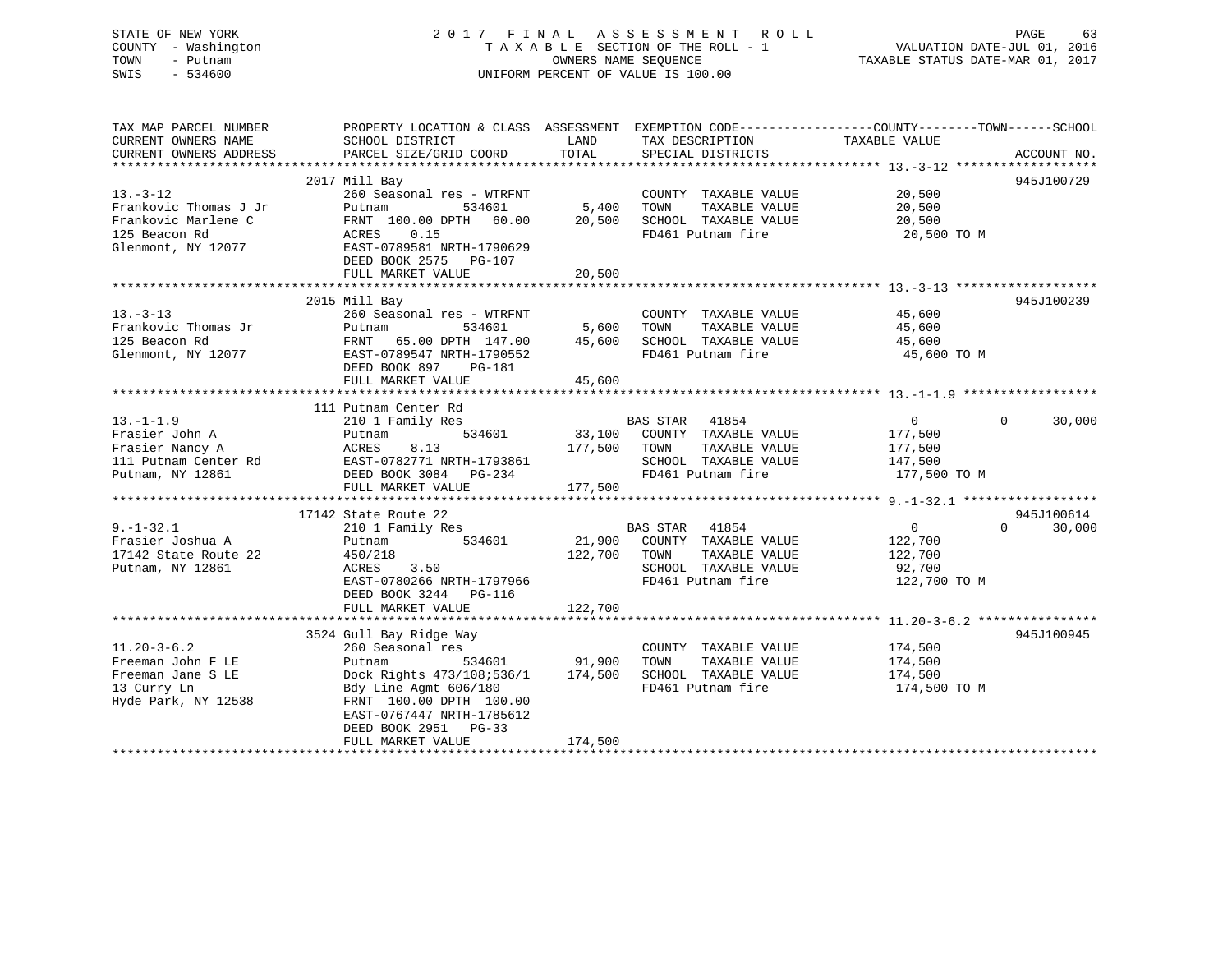## STATE OF NEW YORK 2 0 1 7 F I N A L A S S E S S M E N T R O L L PAGE 64 COUNTY - Washington T A X A B L E SECTION OF THE ROLL - 1 VALUATION DATE-JUL 01, 2016 TOWN - Putnam OWNERS NAME SEQUENCE TAXABLE STATUS DATE-MAR 01, 2017 SWIS - 534600 UNIFORM PERCENT OF VALUE IS 100.00

| TAX MAP PARCEL NUMBER                 | PROPERTY LOCATION & CLASS ASSESSMENT EXEMPTION CODE----------------COUNTY-------TOWN------SCHOOL |         |                           |               |             |
|---------------------------------------|--------------------------------------------------------------------------------------------------|---------|---------------------------|---------------|-------------|
| CURRENT OWNERS NAME                   | SCHOOL DISTRICT                                                                                  | LAND    | TAX DESCRIPTION           | TAXABLE VALUE |             |
| CURRENT OWNERS ADDRESS                | PARCEL SIZE/GRID COORD                                                                           | TOTAL   | SPECIAL DISTRICTS         |               | ACCOUNT NO. |
|                                       |                                                                                                  |         |                           |               |             |
|                                       | 44 County Route 1                                                                                |         |                           |               | 945J100632  |
| $8. -2 - 7.1$                         | 240 Rural res                                                                                    |         | COUNTY TAXABLE VALUE      | 175,000       |             |
| French Robert L                       | 534601<br>Putnam                                                                                 | 36,500  | TOWN<br>TAXABLE VALUE     | 175,000       |             |
| French Deborah B                      | ACRES 11.50                                                                                      | 175,000 | SCHOOL TAXABLE VALUE      | 175,000       |             |
| 157 Maple Ave                         | EAST-0778420 NRTH-1800865                                                                        |         | FD461 Putnam fire         | 175,000 TO M  |             |
| Meridan, CT 06450                     | DEED BOOK 1666 PG-161                                                                            |         |                           |               |             |
|                                       | FULL MARKET VALUE                                                                                | 175,000 |                           |               |             |
|                                       |                                                                                                  |         |                           |               |             |
|                                       | 4435 Link Way                                                                                    |         |                           |               | 945J100241  |
| $12. - 4 - 38$                        | 260 Seasonal res - WTRFNT                                                                        |         | COUNTY TAXABLE VALUE      | 920,100       |             |
| Freud Sally                           | 534601<br>Putnam                                                                                 | 645,100 | TOWN<br>TAXABLE VALUE     | 920,100       |             |
| 739 Kings Croft                       | 429/721                                                                                          | 920,100 | SCHOOL TAXABLE VALUE      | 920,100       |             |
| Cherry Hill, NJ 08034                 | LF 275 & 175                                                                                     |         | FD461 Putnam fire         | 920,100 TO M  |             |
|                                       | ACRES<br>1.60                                                                                    |         |                           |               |             |
|                                       | EAST-0766311 NRTH-1788739                                                                        |         |                           |               |             |
|                                       | DEED BOOK 426<br>PG-622                                                                          |         |                           |               |             |
|                                       | FULL MARKET VALUE                                                                                | 920,100 |                           |               |             |
|                                       |                                                                                                  |         |                           |               |             |
|                                       | 3029 Lake George Way                                                                             |         |                           |               | 945J100243  |
| $7.12 - 1 - 26$                       | 260 Seasonal res - WTRFNT                                                                        |         | COUNTY TAXABLE VALUE      | 762,600       |             |
| Frier Audrey H Trustee                | Putnam<br>534601                                                                                 | 551,300 | TOWN<br>TAXABLE VALUE     | 762,600       |             |
| Frier Irrvocable Trust Joan           | LF 200                                                                                           | 762,600 | SCHOOL TAXABLE VALUE      | 762,600       |             |
| 3029 Lake George Way N                | FRNT 96.00 DPTH 202.00                                                                           |         | FD461 Putnam fire         | 762,600 TO M  |             |
| Putnam Station, NY 12861              | EAST-0767376 NRTH-1798746                                                                        |         |                           |               |             |
|                                       | DEED BOOK 1817    PG-311                                                                         |         |                           |               |             |
|                                       | FULL MARKET VALUE                                                                                | 762,600 |                           |               |             |
|                                       |                                                                                                  |         |                           |               |             |
| $1.18 - 1 - 4$                        | 2112 Black Point Rd<br>210 1 Family Res - WTRFNT                                                 |         | COUNTY TAXABLE VALUE      | 535,000       | 945J100383  |
| Frost Eugene                          | 534601<br>Putnam                                                                                 | 361,300 | TAXABLE VALUE<br>TOWN     | 535,000       |             |
| Frost Patricia                        | 106' Lf                                                                                          | 535,000 | SCHOOL TAXABLE VALUE      | 535,000       |             |
| 2112 Black Point Rd                   | FRNT 106.00 DPTH 294.00                                                                          |         | BP461 Black Pt Sewer Dist | $.00$ UN $C$  |             |
| Ticonderoga, NY 12883                 | EAST-0772472 NRTH-1811053                                                                        |         | FD461 Putnam fire         | 535,000 TO M  |             |
|                                       | DEED BOOK 748<br>PG-162                                                                          |         |                           |               |             |
|                                       | FULL MARKET VALUE                                                                                | 535,000 |                           |               |             |
|                                       |                                                                                                  |         |                           |               |             |
|                                       | 1512 Five Camps Way                                                                              |         |                           |               | 945J100092  |
| $14.18 - 4 - 10$                      | 260 Seasonal res - WTRFNT                                                                        |         | COUNTY TAXABLE VALUE      | 632,900       |             |
| Fuchs Revoc Living Trust Donal Putnam | 534601                                                                                           | 510,000 | TAXABLE VALUE<br>TOWN     | 632,900       |             |
| Fuchs Revoc Living Trust Seemo Lot 9  |                                                                                                  | 632,900 | SCHOOL TAXABLE VALUE      | 632,900       |             |
| 677 Laurel Ln                         | LF 100                                                                                           |         | FD461 Putnam fire         | 632,900 TO M  |             |
| Wyckoff, NJ 07481                     | $14. -4 - 10$                                                                                    |         |                           |               |             |
|                                       | FRNT 100.00 DPTH 231.00                                                                          |         |                           |               |             |
|                                       | EAST-0763803 NRTH-1779826                                                                        |         |                           |               |             |
|                                       | DEED BOOK 2873<br>PG-170                                                                         |         |                           |               |             |
|                                       | FULL MARKET VALUE                                                                                | 632,900 |                           |               |             |
|                                       |                                                                                                  |         |                           |               |             |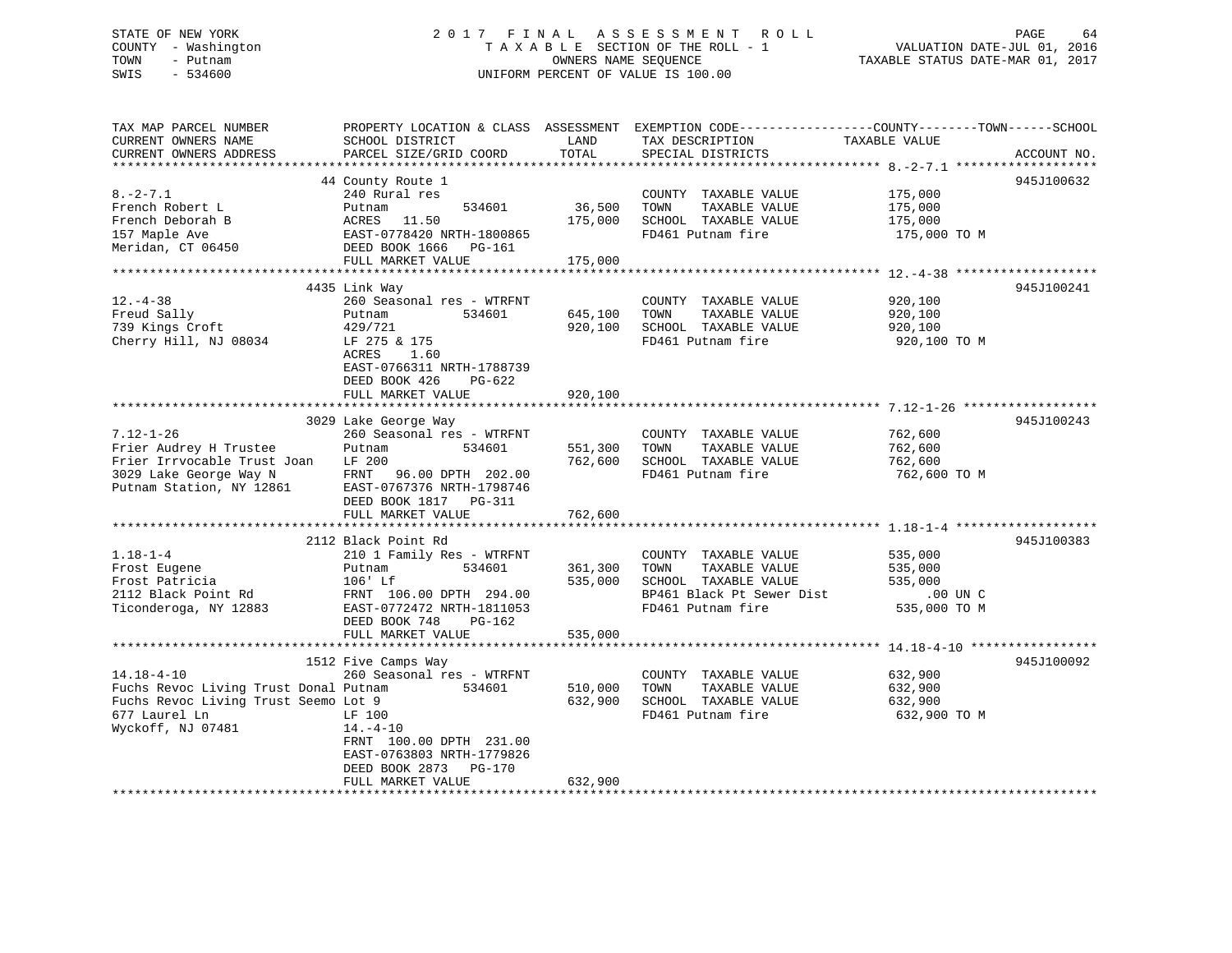# STATE OF NEW YORK 2 0 1 7 F I N A L A S S E S S M E N T R O L L PAGE 65COUNTY - Washington  $T A X A B L E$  SECTION OF THE ROLL - 1<br>TOWN - Putnam data of the COUNTERS NAME SEQUENCE SWIS - 534600 UNIFORM PERCENT OF VALUE IS 100.00

TAXABLE STATUS DATE-MAR 01, 2017

| TAX MAP PARCEL NUMBER<br>CURRENT OWNERS NAME<br>CURRENT OWNERS ADDRESS                                                         | PROPERTY LOCATION & CLASS ASSESSMENT<br>SCHOOL DISTRICT<br>PARCEL SIZE/GRID COORD                                                                                                          | LAND<br>TOTAL                     | TAX DESCRIPTION TAXABLE VALUE<br>SERCIAL DISTRICTS<br>SPECIAL DISTRICTS                             | EXEMPTION CODE-----------------COUNTY-------TOWN------SCHOOL | ACCOUNT NO. |
|--------------------------------------------------------------------------------------------------------------------------------|--------------------------------------------------------------------------------------------------------------------------------------------------------------------------------------------|-----------------------------------|-----------------------------------------------------------------------------------------------------|--------------------------------------------------------------|-------------|
| $9. - 1 - 31$<br>Fuller Carolyn<br>17128 State Route 22<br>PO Box 13<br>Putnam Station, NY 12861                               | 17128 State Route 22<br>210 1 Family Res<br>Putnam<br>ACRES<br>1.90<br>EAST-0780222 NRTH-1797747<br>DEED BOOK 946<br>PG-186<br>FULL MARKET VALUE                                           | 534601 18,400<br>55,100<br>55,100 | COUNTY TAXABLE VALUE 55,100<br>TOWN<br>SCHOOL TAXABLE VALUE 55,100<br>FD461 Putnam fire 55,100 TO M | TAXABLE VALUE 55,100                                         | 945J100586  |
| $9. - 1 - 31.1$<br>Fuller Victor<br>Fuller Carolyn<br>PO Box 13<br>Putnam Station, NY 12861 DEED BOOK 789                      | 17134 State Route 22<br>210 1 Family Res<br>Putnam<br>FRNT 140.00 DPTH 300.00 28,500<br>EAST-0780057 NRTH-1797876<br><b>PG-108</b>                                                         | 534601 14,800                     | COUNTY TAXABLE VALUE<br>TAXABLE VALUE<br>TOWN<br>SCHOOL TAXABLE VALUE<br>FD461 Putnam fire          | 28,500<br>28,500<br>28,500<br>28,500 TO M                    |             |
| $11.20 - 3 - 11$<br>Furdyna Theodore J -LE-<br>Furdyna Sophie T LE<br>143 Albany Shaker Rd<br>Albany, NY 12211                 | 3510 Gull Bay Ridge Way<br>260 Seasonal res<br>534601<br>Putnam<br>Easement 815-145<br>FRNT 50.00 DPTH 150.00<br>EAST-0767309 NRTH-1785346<br>DEED BOOK 898<br>PG-294<br>FULL MARKET VALUE | 75,000<br>194,000<br>194,000      | COUNTY TAXABLE VALUE<br>TAXABLE VALUE<br>TOWN<br>SCHOOL TAXABLE VALUE 194,000<br>FD461 Putnam fire  | 194,000<br>194,000<br>194,000 TO M                           | 945J100682  |
| $11.20 - 3 - 25$<br>Furdyna Theodore J LE<br>Furdyna Sophie T LE<br>143 Albany Shaker Rd<br>Albany, NY 12211                   | Gull Bay Rd<br>312 Vac w/imprv - WTRFNT<br>534601<br>Putnam<br>Lot<br>LF 40<br>FRNT 40.00 DPTH 20.00<br>EAST-0767142 NRTH-1785525<br>DEED BOOK 898<br>PG-294<br>FULL MARKET VALUE          | 47,600<br>49,200<br>49,200        | COUNTY TAXABLE VALUE<br>TOWN<br>SCHOOL TAXABLE VALUE<br>FD461 Putnam fire                           | 49,200<br>TAXABLE VALUE 49,200<br>49,200<br>49,200 TO M      | 945J100684  |
| $8. - 2 - 2.7$<br>Gabriel Richard<br>237 Warrick Rd<br>Putnam Station, NY 12861<br>PRIOR OWNER ON 3/01/2017<br>Jarr Realty LLC | 237 Warrick Rd<br>240 Rural res - WTRFNT<br>534601<br>Putnam<br>Lot 2<br>ELF 1470<br>ACRES<br>60.00<br>EAST-0767134 NRTH-1794796<br>DEED BOOK 3781 PG-86<br>FULL MARKET VALUE              | 1429,600<br>2113,900<br>2113,900  | COUNTY TAXABLE VALUE<br>TOWN<br>TAXABLE VALUE<br>SCHOOL TAXABLE VALUE<br>FD461 Putnam fire          | 2113,900<br>2113,900<br>2113,900<br>2113,900 TO M            | 945J100709  |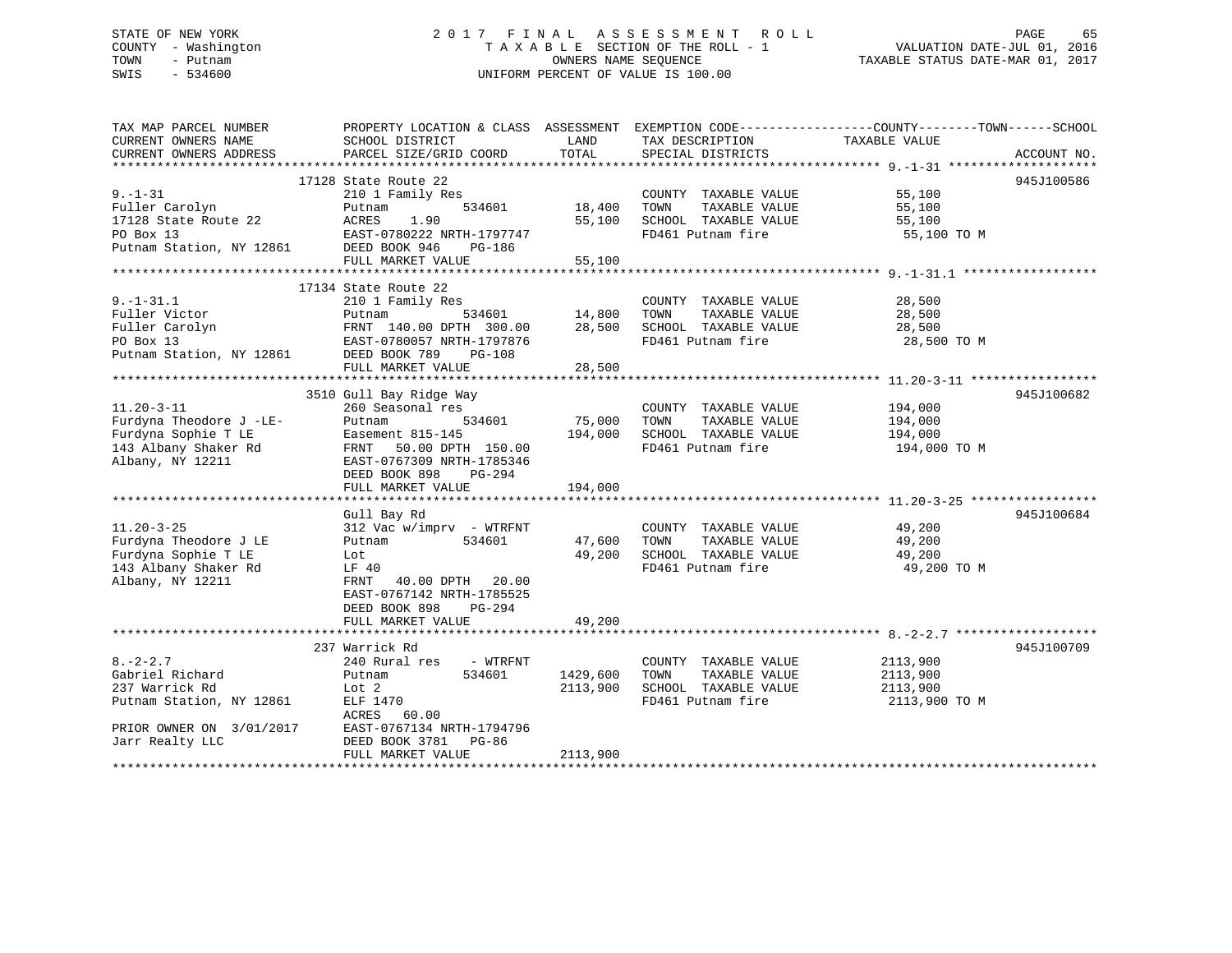# STATE OF NEW YORK 66 CONTROLLY TO LAND A S S E S S M E N T R O L L CONTROLLY TRUST A LOCAL CONTROLLY TO LAGE 66 COUNTY - Washington  $T A X A B L E$  SECTION OF THE ROLL - 1<br>TOWN - Putnam data of the COUNTERS NAME SEQUENCE SWIS - 534600 UNIFORM PERCENT OF VALUE IS 100.00

TAXABLE STATUS DATE-MAR 01, 2017

| TAX MAP PARCEL NUMBER      |                            |         | PROPERTY LOCATION & CLASS ASSESSMENT EXEMPTION CODE---------------COUNTY-------TOWN-----SCHOOL |               |             |
|----------------------------|----------------------------|---------|------------------------------------------------------------------------------------------------|---------------|-------------|
| CURRENT OWNERS NAME        | SCHOOL DISTRICT            | LAND    | TAX DESCRIPTION                                                                                | TAXABLE VALUE |             |
| CURRENT OWNERS ADDRESS     | PARCEL SIZE/GRID COORD     | TOTAL   | SPECIAL DISTRICTS                                                                              |               | ACCOUNT NO. |
|                            |                            |         |                                                                                                |               |             |
|                            | 2022 Lake George Way South |         |                                                                                                |               | 945J100250  |
| $7.12 - 2 - 20$            | 260 Seasonal res - WTRFNT  |         | COUNTY TAXABLE VALUE                                                                           | 582,600       |             |
| Gallagher Joseph Trustee   | Putnam<br>534601           | 344,600 | TOWN<br>TAXABLE VALUE                                                                          | 582,600       |             |
| Gallagher Joanne C Trustee | LF 50                      | 582,600 | SCHOOL TAXABLE VALUE                                                                           | 582,600       |             |
| 4600 N A1A Unit 205        | 58.00 DPTH 225.00<br>FRNT  |         | FD461 Putnam fire                                                                              | 582,600 TO M  |             |
| Vero Beach, FL 32963       | EAST-0767657 NRTH-1797471  |         |                                                                                                |               |             |
|                            |                            |         |                                                                                                |               |             |
|                            | DEED BOOK 3322 PG-196      |         |                                                                                                |               |             |
|                            | FULL MARKET VALUE          | 582,600 |                                                                                                |               |             |
|                            |                            |         |                                                                                                |               |             |
|                            | 582 Gull Bay Rd            |         |                                                                                                |               | 945J100093  |
| $14.8 - 1 - 13$            | 260 Seasonal res - WTRFNT  |         | COUNTY TAXABLE VALUE                                                                           | 499,000       |             |
| Garbauskas Bernard J       | Putnam<br>534601           | 395,700 | TOWN<br>TAXABLE VALUE                                                                          | 499,000       |             |
| Garbauskas Mary F          | Lot 7                      | 499,000 | SCHOOL TAXABLE VALUE                                                                           | 499,000       |             |
| 69 Neptune Ln              | LF 92                      |         | FD461 Putnam fire                                                                              | 499,000 TO M  |             |
| S Yarmouth, MA 02664       | FRNT 80.00 DPTH 137.00     |         |                                                                                                |               |             |
|                            | EAST-0765445 NRTH-1783980  |         |                                                                                                |               |             |
|                            | DEED BOOK 1981<br>PG-291   |         |                                                                                                |               |             |
|                            | FULL MARKET VALUE          | 499,000 |                                                                                                |               |             |
|                            |                            |         |                                                                                                |               |             |
|                            | 24 Holmes Ln               |         |                                                                                                |               | 945J101052  |
| $9. - 1 - 8.1$             | 240 Rural res<br>- WTRFNT  |         | COUNTY TAXABLE VALUE                                                                           | 333,500       |             |
| Garbis Andrew N Trustee    | Putnam<br>534601           | 124,600 | TOWN<br>TAXABLE VALUE                                                                          | 333,500       |             |
| Garbis Dana F Trustee      | ACRES<br>39.60             | 333,500 | SCHOOL TAXABLE VALUE                                                                           | 333,500       |             |
| 6713 Rotan Dr              | EAST-0790871 NRTH-1795540  |         | CA002 Cons agri dst 2                                                                          | 333,500 TO    |             |
|                            | DEED BOOK 2915 PG-157      |         | FD461 Putnam fire                                                                              |               |             |
| Austin, TX 78749-4009      |                            |         |                                                                                                | 333,500 TO M  |             |
|                            | FULL MARKET VALUE          | 333,500 |                                                                                                |               |             |
|                            |                            |         |                                                                                                |               |             |
|                            | 110 Old Garbis Way         |         |                                                                                                |               | 945J100252  |
| $13. -3 - 7$               | 260 Seasonal res - WTRFNT  |         | COUNTY TAXABLE VALUE                                                                           | 95,000        |             |
| Garbis Paul A              | 534601<br>Putnam           | 28,500  | TOWN<br>TAXABLE VALUE                                                                          | 95,000        |             |
| Garbis Margot              | $Cot/5$ Lots               | 95,000  | SCHOOL TAXABLE VALUE                                                                           | 95,000        |             |
| 13 Marquerite Ln           | 940/29                     |         | FD461 Putnam fire                                                                              | 95,000 TO M   |             |
| Towaco, NJ 07082           | ACRES<br>2.70              |         |                                                                                                |               |             |
|                            | EAST-0790403 NRTH-1793013  |         |                                                                                                |               |             |
|                            | DEED BOOK 2416 PG-136      |         |                                                                                                |               |             |
|                            | FULL MARKET VALUE          | 95,000  |                                                                                                |               |             |
|                            |                            |         |                                                                                                |               |             |
|                            | 2429 Black Point Way       |         |                                                                                                |               | 945J100560  |
| $4. -1 - 40$               | 260 Seasonal res - WTRFNT  |         | COUNTY TAXABLE VALUE                                                                           | 384,400       |             |
| Gargiulo Frank             | 534601<br>Putnam           | 284,200 | TOWN<br>TAXABLE VALUE                                                                          | 384,400       |             |
| Gargiulo Kathleen          | 70' Lf                     | 384,400 | SCHOOL TAXABLE VALUE                                                                           | 384,400       |             |
| 54 Green Ave               | FRNT<br>70.00 DPTH 348.00  |         | BP461 Black Pt Sewer Dist                                                                      | .00 UN C      |             |
| Madison, NJ 07940          | EAST-0767683 NRTH-1805343  |         | FD461 Putnam fire                                                                              | 384,400 TO M  |             |
|                            |                            |         |                                                                                                |               |             |
|                            | DEED BOOK 2903<br>PG-323   |         |                                                                                                |               |             |
|                            | FULL MARKET VALUE          | 384,400 |                                                                                                |               |             |
|                            |                            |         |                                                                                                |               |             |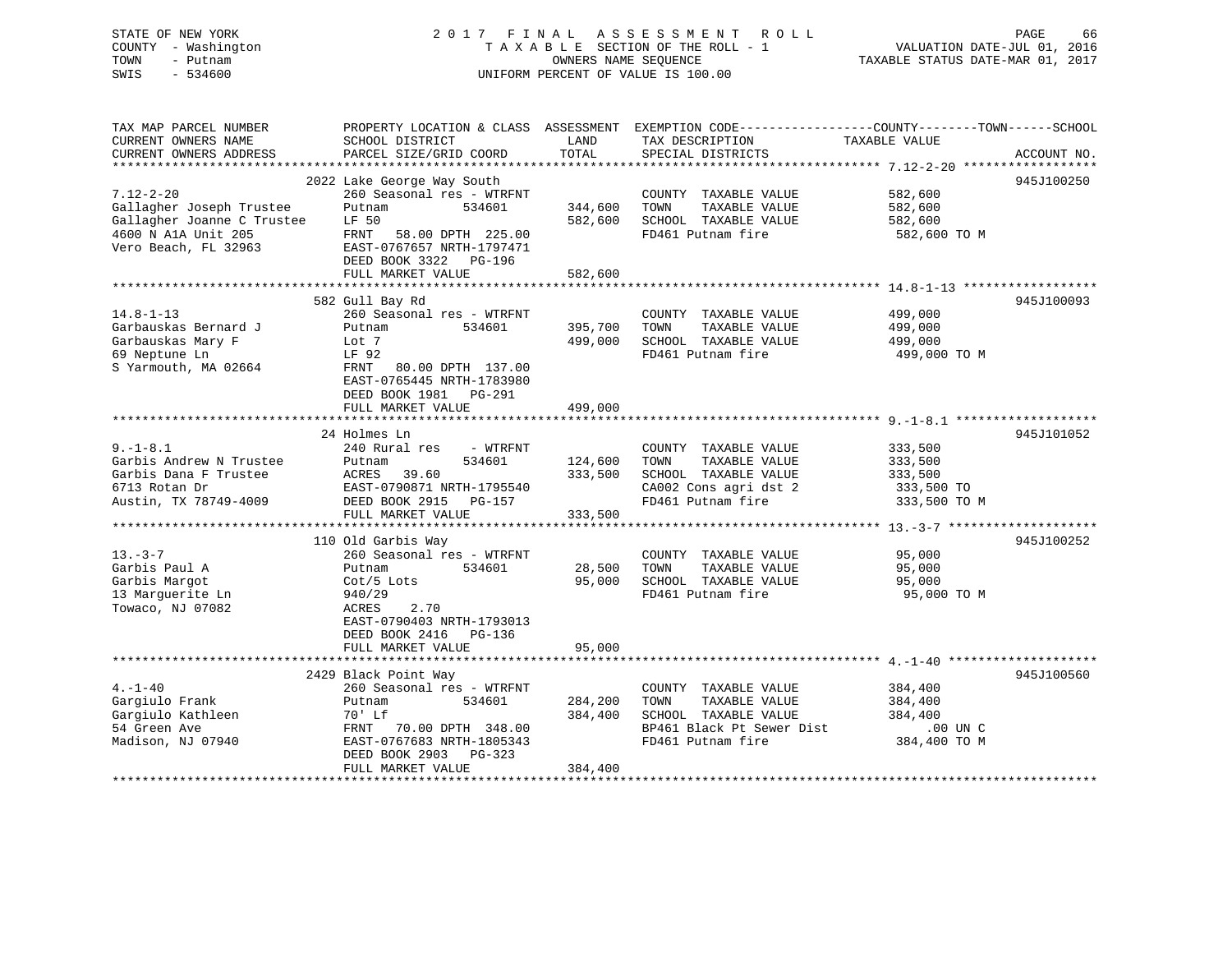## STATE OF NEW YORK 2 0 1 7 F I N A L A S S E S S M E N T R O L L PAGE 67 COUNTY - Washington T A X A B L E SECTION OF THE ROLL - 1 VALUATION DATE-JUL 01, 2016 TOWN - Putnam OWNERS NAME SEQUENCE TAXABLE STATUS DATE-MAR 01, 2017 SWIS - 534600 UNIFORM PERCENT OF VALUE IS 100.00

TAX MAP PARCEL NUMBER PROPERTY LOCATION & CLASS ASSESSMENT EXEMPTION CODE------------------COUNTY--------TOWN------SCHOOL CURRENT OWNERS NAME SCHOOL DISTRICT THE LAND TAX DESCRIPTION TAXABLE VALUE CURRENT OWNERS ADDRESS PARCEL SIZE/GRID COORD TOTAL SPECIAL DISTRICTS ACCOUNT NO. \*\*\*\*\*\*\*\*\*\*\*\*\*\*\*\*\*\*\*\*\*\*\*\*\*\*\*\*\*\*\*\*\*\*\*\*\*\*\*\*\*\*\*\*\*\*\*\*\*\*\*\*\*\*\*\*\*\*\*\*\*\*\*\*\*\*\*\*\*\*\*\*\*\*\*\*\*\*\*\*\*\*\*\*\*\*\*\*\*\*\*\*\*\*\*\*\*\*\*\*\*\*\* 1.14-1-13 \*\*\*\*\*\*\*\*\*\*\*\*\*\*\*\*\*\* 2080 Black Point Rd 945J1008941.14-1-13 280 Res Multiple - WTRFNT COUNTY TAXABLE VALUE 600,000 Gasser Richard T Putnam 534601 468,600 TOWN TAXABLE VALUE 600,000 Gasser Deborah A 868/338 600,000 SCHOOL TAXABLE VALUE 600,000 2080 Black Point Rd Lf 145 BP461 Black Pt Sewer Dist .00 UN CTiconderoga, NY 12883 FRNT 133.00 DPTH 210.00 FD461 Putnam fire 600,000 TO M<br>EAST-0772912 NRTH-1811686 DEED BOOK 868 PG-338DEED BOOK 868 FG-330<br>FULL MARKET VALUE 600,000 \*\*\*\*\*\*\*\*\*\*\*\*\*\*\*\*\*\*\*\*\*\*\*\*\*\*\*\*\*\*\*\*\*\*\*\*\*\*\*\*\*\*\*\*\*\*\*\*\*\*\*\*\*\*\*\*\*\*\*\*\*\*\*\*\*\*\*\*\*\*\*\*\*\*\*\*\*\*\*\*\*\*\*\*\*\*\*\*\*\*\*\*\*\*\*\*\*\*\*\*\*\*\* 13.-2-10.6 \*\*\*\*\*\*\*\*\*\*\*\*\*\*\*\*\* Hutton Square Rd 13.-2-10.6 320 Rural vacant COUNTY TAXABLE VALUE 28,400 Geh James Putnam 534601 28,400 TOWN TAXABLE VALUE 28,400 146 County Route 2 FRNT 158.00 DPTH 28,400 SCHOOL TAXABLE VALUE 28,400 Putnam Station, NY 12861 ACRES 13.40 CA002 Cons agri dst 2 28,400 TO EAST-0786176 NRTH-1793117 FD461 Putnam fire 28,400 TO M DEED BOOK 3718 PG-107FULL MARKET VALUE 28,400 \*\*\*\*\*\*\*\*\*\*\*\*\*\*\*\*\*\*\*\*\*\*\*\*\*\*\*\*\*\*\*\*\*\*\*\*\*\*\*\*\*\*\*\*\*\*\*\*\*\*\*\*\*\*\*\*\*\*\*\*\*\*\*\*\*\*\*\*\*\*\*\*\*\*\*\*\*\*\*\*\*\*\*\*\*\*\*\*\*\*\*\*\*\*\*\*\*\*\*\*\*\*\* 13.-2-10.3 \*\*\*\*\*\*\*\*\*\*\*\*\*\*\*\*\* Hutton Square Rd 13.-2-10.3 314 Rural vac<10 COUNTY TAXABLE VALUE 20,200 Geh James R Putnam 534601 20,200 TOWN TAXABLE VALUE 20,200 146 County Route 2 ACRES 5.07 20,200 SCHOOL TAXABLE VALUE 20,200 Putnam, NY 12861 EAST-0786099 NRTH-1792684 FD461 Putnam fire 20,200 TO M DEED BOOK 956 PG-76 FULL MARKET VALUE 20,200 \*\*\*\*\*\*\*\*\*\*\*\*\*\*\*\*\*\*\*\*\*\*\*\*\*\*\*\*\*\*\*\*\*\*\*\*\*\*\*\*\*\*\*\*\*\*\*\*\*\*\*\*\*\*\*\*\*\*\*\*\*\*\*\*\*\*\*\*\*\*\*\*\*\*\*\*\*\*\*\*\*\*\*\*\*\*\*\*\*\*\*\*\*\*\*\*\*\*\*\*\*\*\* 13.-2-10.2 \*\*\*\*\*\*\*\*\*\*\*\*\*\*\*\*\* 146 County Route 2 945J100822 13.-2-10.2 242 Rurl res&rec ENH STAR 41834 0 0 65,500 Geh Robert Putnam 534601 40,200 COUNTY TAXABLE VALUE 328,500 Geh Patricia 506/22 328,500 TOWN TAXABLE VALUE 328,500

146 County Route 2 ACRES 15.20 SCHOOL TAXABLE VALUE 263,000 Putnam, NY 12861 EAST-0784448 NRTH-1793354 FD461 Putnam fire 328,500 TO M

 13.-2-10.4 322 Rural vac>10 COUNTY TAXABLE VALUE 12,300 Geh Robert Putnam 534601 12,300 TOWN TAXABLE VALUE 12,300 Geh Patricia ACRES 7.30 12,300 SCHOOL TAXABLE VALUE 12,300 201 County Route 2 EAST-0783411 NRTH-1792974 FD461 Putnam fire 12,300 TO M

\*\*\*\*\*\*\*\*\*\*\*\*\*\*\*\*\*\*\*\*\*\*\*\*\*\*\*\*\*\*\*\*\*\*\*\*\*\*\*\*\*\*\*\*\*\*\*\*\*\*\*\*\*\*\*\*\*\*\*\*\*\*\*\*\*\*\*\*\*\*\*\*\*\*\*\*\*\*\*\*\*\*\*\*\*\*\*\*\*\*\*\*\*\*\*\*\*\*\*\*\*\*\* 13.-2-10.4 \*\*\*\*\*\*\*\*\*\*\*\*\*\*\*\*\*

\*\*\*\*\*\*\*\*\*\*\*\*\*\*\*\*\*\*\*\*\*\*\*\*\*\*\*\*\*\*\*\*\*\*\*\*\*\*\*\*\*\*\*\*\*\*\*\*\*\*\*\*\*\*\*\*\*\*\*\*\*\*\*\*\*\*\*\*\*\*\*\*\*\*\*\*\*\*\*\*\*\*\*\*\*\*\*\*\*\*\*\*\*\*\*\*\*\*\*\*\*\*\*\*\*\*\*\*\*\*\*\*\*\*\*\*\*\*\*\*\*\*\*\*\*\*\*\*\*\*\*\*

DEED BOOK 738 PG-281

Putnam Center Rd

Putnam, NY 12861 DEED BOOK 738 PG-281

FULL MARKET VALUE 328,500

FULL MARKET VALUE 12,300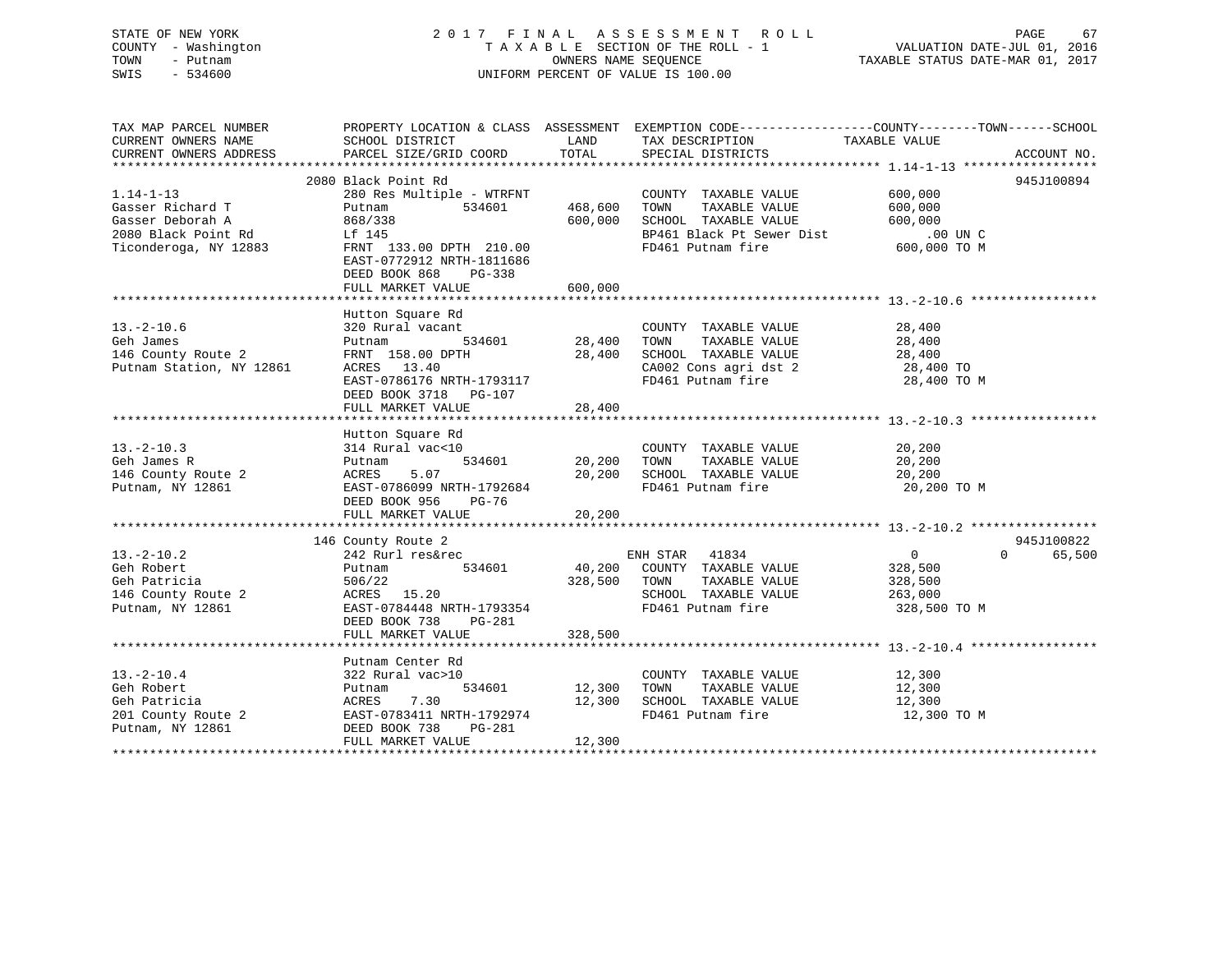## STATE OF NEW YORK 2 0 1 7 F I N A L A S S E S S M E N T R O L L PAGE 68 COUNTY - Washington T A X A B L E SECTION OF THE ROLL - 1 VALUATION DATE-JUL 01, 2016 TOWN - Putnam OWNERS NAME SEQUENCE TAXABLE STATUS DATE-MAR 01, 2017 SWIS - 534600 UNIFORM PERCENT OF VALUE IS 100.00

TAX MAP PARCEL NUMBER PROPERTY LOCATION & CLASS ASSESSMENT EXEMPTION CODE------------------COUNTY--------TOWN------SCHOOL CURRENT OWNERS NAME SCHOOL DISTRICT LAND TAX DESCRIPTION TAXABLE VALUECURRENT OWNERS ADDRESS PARCEL SIZE/GRID COORD TOTAL SPECIAL DISTRICTS ACCOUNT NO. \*\*\*\*\*\*\*\*\*\*\*\*\*\*\*\*\*\*\*\*\*\*\*\*\*\*\*\*\*\*\*\*\*\*\*\*\*\*\*\*\*\*\*\*\*\*\*\*\*\*\*\*\*\*\*\*\*\*\*\*\*\*\*\*\*\*\*\*\*\*\*\*\*\*\*\*\*\*\*\*\*\*\*\*\*\*\*\*\*\*\*\*\*\*\*\*\*\*\*\*\*\*\* 13.-2-10.8 \*\*\*\*\*\*\*\*\*\*\*\*\*\*\*\*\* Hutton Square Rd 13.-2-10.8 320 Rural vacant COUNTY TAXABLE VALUE 58,000 Geh Robert Putnam 534601 58,000 TOWN TAXABLE VALUE 58,000 Geh Patricia FRNT 105.00 DPTH 58,000 SCHOOL TAXABLE VALUE 58,000 146 County Route 2 ACRES 43.00 CA002 Cons agri dst 2 58,000 TO Putnam Station, NY 12861 EAST-0787171 NRTH-1793483 FD461 Putnam fire 58,000 TO M DEED BOOK 431 PG-691 FULL MARKET VALUE 58,000 \*\*\*\*\*\*\*\*\*\*\*\*\*\*\*\*\*\*\*\*\*\*\*\*\*\*\*\*\*\*\*\*\*\*\*\*\*\*\*\*\*\*\*\*\*\*\*\*\*\*\*\*\*\*\*\*\*\*\*\*\*\*\*\*\*\*\*\*\*\*\*\*\*\*\*\*\*\*\*\*\*\*\*\*\*\*\*\*\*\*\*\*\*\*\*\*\*\*\*\*\*\*\* 13.-2-10.1 \*\*\*\*\*\*\*\*\*\*\*\*\*\*\*\*\* 201 County Route 2 945J100254 13.-2-10.1 320 Rural vacant COUNTY TAXABLE VALUE 33,900 Geh Robert E Putnam 534601 33,900 TOWN TAXABLE VALUE 33,900 Geh Patricia A Bdy Ln Agmt 2038-106 33,900 SCHOOL TAXABLE VALUE 33,900 146 Edy Ln Agmt 2038-106 (33,900 SCHOOL TAXABLE VALUE 33,900 (33,900 TO CA002 Cons agri dst 2 33,900 TO Putnam Station, NY 12861 EAST-0785267 NRTH-1793087 FD461 Putnam fire 33,900 TO M DEED BOOK 437 PG-690MAY BE SUBJECT TO PAYMENT FULL MARKET VALUE 33,900 UNDER AGDIST LAW TIL 2018 \*\*\*\*\*\*\*\*\*\*\*\*\*\*\*\*\*\*\*\*\*\*\*\*\*\*\*\*\*\*\*\*\*\*\*\*\*\*\*\*\*\*\*\*\*\*\*\*\*\*\*\*\*\*\*\*\*\*\*\*\*\*\*\*\*\*\*\*\*\*\*\*\*\*\*\*\*\*\*\*\*\*\*\*\*\*\*\*\*\*\*\*\*\*\*\*\*\*\*\*\*\*\* 13.-2-10.7 \*\*\*\*\*\*\*\*\*\*\*\*\*\*\*\*\* County Route 2 13.-2-10.7 312 Vac w/imprv COUNTY TAXABLE VALUE 29,900 Geh Russell Putnam 534601 27,900 TOWN TAXABLE VALUE 29,900 4841 Lemon Rd NE FRNT 520.00 DPTH 29,900 SCHOOL TAXABLE VALUE 29,900 Olympia, WA 98506 ACRES 12.90 CA002 Cons agri dst 2 29,900 TO EAST-0785759 NRTH-1793731 FD461 Putnam fire 29,900 TO M DEED BOOK 3718 PG-127 FULL MARKET VALUE 29,900 \*\*\*\*\*\*\*\*\*\*\*\*\*\*\*\*\*\*\*\*\*\*\*\*\*\*\*\*\*\*\*\*\*\*\*\*\*\*\*\*\*\*\*\*\*\*\*\*\*\*\*\*\*\*\*\*\*\*\*\*\*\*\*\*\*\*\*\*\*\*\*\*\*\*\*\*\*\*\*\*\*\*\*\*\*\*\*\*\*\*\*\*\*\*\*\*\*\*\*\*\*\*\* 12.-1-6 \*\*\*\*\*\*\*\*\*\*\*\*\*\*\*\*\*\*\*\* Donat Turnpike Way 945J100882 12.-1-6 314 Rural vac<10 COUNTY TAXABLE VALUE 76,700 Geiger Howard Jr Putnam 534601 76,700 TOWN TAXABLE VALUE 76,700 1035 Park Ave 7B Vac/lot 20 76,700 SCHOOL TAXABLE VALUE 76,700 New York, NY 10028 FRNT 299.00 DPTH 206.00 FD461 Putnam fire 76.700 TO M EAST-0767742 NRTH-1791510 DEED BOOK 494 PG-544FULL MARKET VALUE 76,700 \*\*\*\*\*\*\*\*\*\*\*\*\*\*\*\*\*\*\*\*\*\*\*\*\*\*\*\*\*\*\*\*\*\*\*\*\*\*\*\*\*\*\*\*\*\*\*\*\*\*\*\*\*\*\*\*\*\*\*\*\*\*\*\*\*\*\*\*\*\*\*\*\*\*\*\*\*\*\*\*\*\*\*\*\*\*\*\*\*\*\*\*\*\*\*\*\*\*\*\*\*\*\* 12.-1-10 \*\*\*\*\*\*\*\*\*\*\*\*\*\*\*\*\*\*\* White Birch Way 945J100879 12.-1-10 314 Rural vac<10 COUNTY TAXABLE VALUE 65,300 Geiger Howard Jr Putnam 534601 65,300 TOWN TAXABLE VALUE 65,300 1035 Park Ave Vac/lot 24 65,300 SCHOOL TAXABLE VALUE 65,300 New York, NY 10028 FRNT 155.00 DPTH 160.00 FD461 Putnam fire 65,300 TO M EAST-0767543 NRTH-1791590 DEED BOOK 494 PG-544FULL MARKET VALUE 65,300 \*\*\*\*\*\*\*\*\*\*\*\*\*\*\*\*\*\*\*\*\*\*\*\*\*\*\*\*\*\*\*\*\*\*\*\*\*\*\*\*\*\*\*\*\*\*\*\*\*\*\*\*\*\*\*\*\*\*\*\*\*\*\*\*\*\*\*\*\*\*\*\*\*\*\*\*\*\*\*\*\*\*\*\*\*\*\*\*\*\*\*\*\*\*\*\*\*\*\*\*\*\*\*\*\*\*\*\*\*\*\*\*\*\*\*\*\*\*\*\*\*\*\*\*\*\*\*\*\*\*\*\*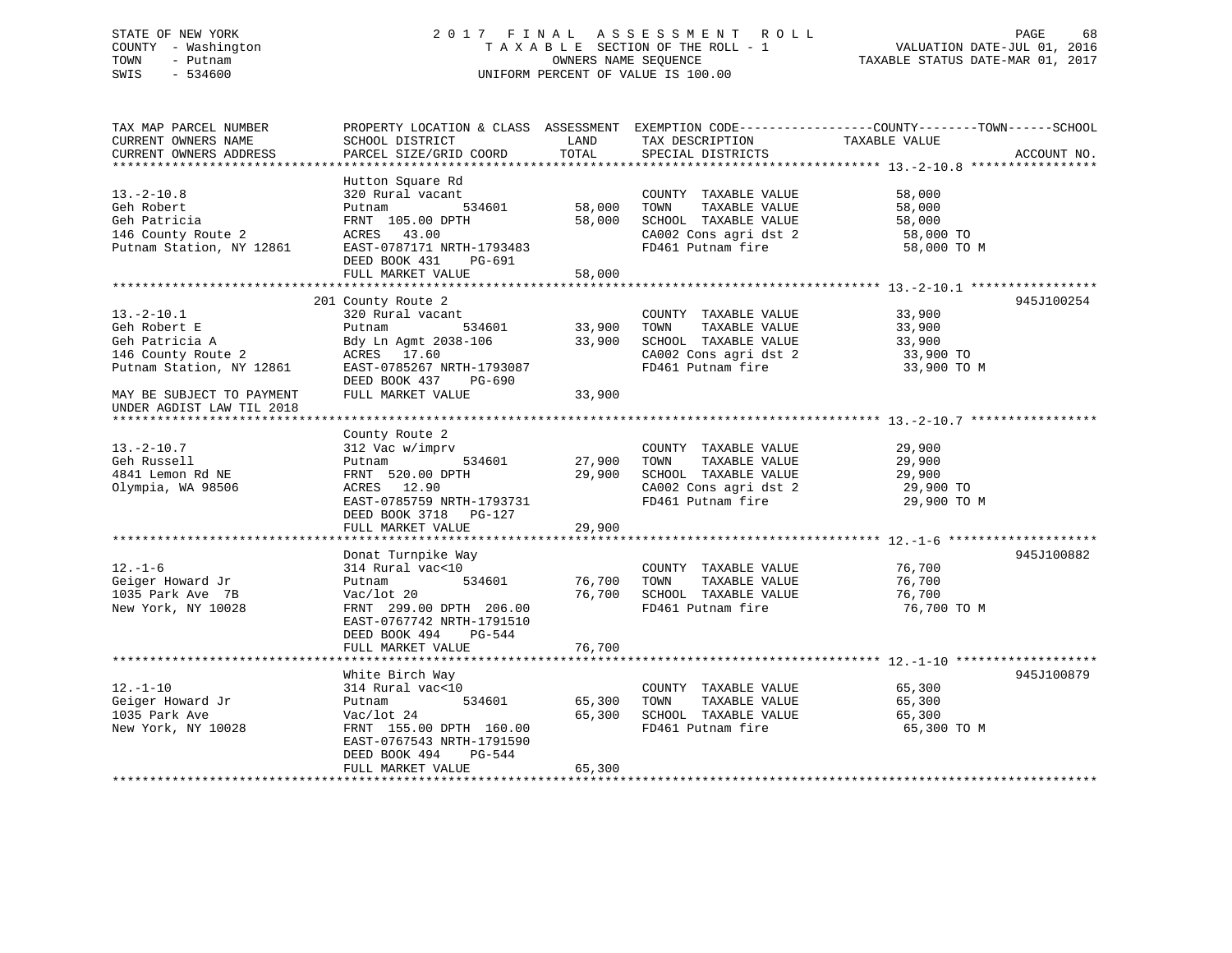| STATE OF NEW YORK<br>COUNTY - Washington<br>TOWN<br>- Putnam<br>SWIS<br>$-534600$ | 2017 FINAL                                                                             |         | A S S E S S M E N T<br>R O L L<br>TAXABLE SECTION OF THE ROLL - 1<br>OWNERS NAME SEOUENCE<br>UNIFORM PERCENT OF VALUE IS 100.00 | PAGE<br>69<br>VALUATION DATE-JUL 01, 2016<br>TAXABLE STATUS DATE-MAR 01, 2017 |
|-----------------------------------------------------------------------------------|----------------------------------------------------------------------------------------|---------|---------------------------------------------------------------------------------------------------------------------------------|-------------------------------------------------------------------------------|
| TAX MAP PARCEL NUMBER                                                             | PROPERTY LOCATION & CLASS ASSESSMENT                                                   |         |                                                                                                                                 | EXEMPTION CODE-----------------COUNTY-------TOWN------SCHOOL                  |
| CURRENT OWNERS NAME                                                               | SCHOOL DISTRICT                                                                        | LAND    | TAX DESCRIPTION                                                                                                                 | TAXABLE VALUE                                                                 |
| CURRENT OWNERS ADDRESS<br>*****************                                       | PARCEL SIZE/GRID COORD                                                                 | TOTAL   | SPECIAL DISTRICTS                                                                                                               | ACCOUNT NO.<br>*************** 12.-4-40 ********************                  |
|                                                                                   | 5261 Sagamore Rd                                                                       |         |                                                                                                                                 | 945J100618                                                                    |
| $12. - 4 - 40$                                                                    | 260 Seasonal res - WTRFNT                                                              |         | COUNTY TAXABLE VALUE                                                                                                            | 853,000                                                                       |
| Geiger Melissa W                                                                  | 534601<br>Putnam                                                                       | 776,300 | TAXABLE VALUE<br>TOWN                                                                                                           | 853,000                                                                       |
| Geiger Howard W Jr                                                                | 772-76 & 900-65                                                                        | 853,000 | SCHOOL TAXABLE VALUE                                                                                                            | 853,000                                                                       |
| 1035 Park Ave 7B                                                                  | LF 335                                                                                 |         | FD461 Putnam fire                                                                                                               | 853,000 TO M                                                                  |
| New York, NY 10028                                                                | ACRES<br>7.17<br>EAST-0767132 NRTH-1790949                                             |         |                                                                                                                                 |                                                                               |
|                                                                                   | DEED BOOK 772<br>$PG-73$                                                               |         |                                                                                                                                 |                                                                               |
|                                                                                   | FULL MARKET VALUE                                                                      | 853,000 |                                                                                                                                 | *********************** 12.-2-7.1 **************                              |
|                                                                                   | 55 Rupp Ln                                                                             |         |                                                                                                                                 | 945J100821                                                                    |
| $12.-2-7.1$                                                                       | 312 Vac w/imprv                                                                        |         | COUNTY TAXABLE VALUE                                                                                                            | 73,000                                                                        |
| Geiser Sandra J                                                                   | 534601<br>Putnam                                                                       | 71,000  | TOWN<br>TAXABLE VALUE                                                                                                           | 73,000                                                                        |
| Geiser Joseph                                                                     | ACRES<br>66.00                                                                         | 73,000  | SCHOOL TAXABLE VALUE                                                                                                            | 73,000                                                                        |
| Attn: Geiser Joseph                                                               | EAST-0778011 NRTH-1789293                                                              |         | FD461 Putnam fire                                                                                                               | 73,000 TO M                                                                   |
| 27 Wayne Ave                                                                      | DEED BOOK 585<br><b>PG-92</b>                                                          |         |                                                                                                                                 |                                                                               |
| Ticonderoga, NY 12883                                                             | FULL MARKET VALUE                                                                      | 73,000  |                                                                                                                                 |                                                                               |
| *********************                                                             | **********************************                                                     |         |                                                                                                                                 |                                                                               |
|                                                                                   | 4520 Crow Point Way                                                                    |         |                                                                                                                                 | 945J100259                                                                    |
| $11.20 - 1 - 2$                                                                   | 260 Seasonal res - WTRFNT                                                              |         | COUNTY TAXABLE VALUE                                                                                                            | 550,000                                                                       |
| Gendron Gardner                                                                   | 534601<br>Putnam                                                                       | 392,800 | TOWN<br>TAXABLE VALUE                                                                                                           | 550,000                                                                       |
| Gendron Tracey                                                                    | LF 100                                                                                 | 550,000 | SCHOOL TAXABLE VALUE                                                                                                            | 550,000                                                                       |
| 8 Powder Hill Rd<br>Bedford, NH 03110                                             | FRNT 100.00 DPTH 115.00<br>EAST-0765871 NRTH-1787229<br>DEED BOOK 876<br><b>PG-228</b> |         | FD461 Putnam fire                                                                                                               | 550,000 TO M                                                                  |
|                                                                                   | FULL MARKET VALUE                                                                      | 550,000 |                                                                                                                                 |                                                                               |
|                                                                                   | ************************                                                               |         |                                                                                                                                 |                                                                               |
|                                                                                   | 16761 State Route 22                                                                   |         |                                                                                                                                 | 945J100063                                                                    |
| $13.-1-8.2$                                                                       | 240 Rural res                                                                          |         | <b>BAS STAR</b><br>41854                                                                                                        | 30,000<br>0<br>$\Omega$                                                       |
| Gendron Gerald M                                                                  | Putnam<br>534601                                                                       | 37,600  | COUNTY TAXABLE VALUE                                                                                                            | 125,800                                                                       |
| Gendron Jennifer L                                                                | ACRES<br>12.57                                                                         | 125,800 | TAXABLE VALUE<br>TOWN                                                                                                           | 125,800                                                                       |
| PO Box 72                                                                         | EAST-0781845 NRTH-1790218                                                              |         | SCHOOL TAXABLE VALUE                                                                                                            | 95,800                                                                        |
| Putnam, NY 12861                                                                  | DEED BOOK 2903 PG-229                                                                  |         | FD461 Putnam fire                                                                                                               | 125,800 TO M                                                                  |
|                                                                                   | FULL MARKET VALUE                                                                      | 125,800 |                                                                                                                                 |                                                                               |
|                                                                                   |                                                                                        |         |                                                                                                                                 | *************** 13. -1-8.3 *******************                                |
|                                                                                   | State Route 22                                                                         |         |                                                                                                                                 | 945J100063                                                                    |
| $13.-1-8.3$<br>Gerken Anne                                                        | 314 Rural vac<10<br>534601<br>Putnam                                                   | 6,800   | COUNTY TAXABLE VALUE<br>TAXABLE VALUE<br>TOWN                                                                                   | 6,800<br>6,800                                                                |
| 260 Windsor Ave                                                                   | Lot No 3                                                                               | 6,800   | SCHOOL TAXABLE VALUE                                                                                                            | 6,800                                                                         |
| Brightwaters, NY 11718                                                            | FRNT 331.00 DPTH 150.00                                                                |         | FD461 Putnam fire                                                                                                               | 6,800 TO M                                                                    |
|                                                                                   | EAST-0782586 NRTH-1790545                                                              |         |                                                                                                                                 |                                                                               |
|                                                                                   | DEED BOOK 3095<br><b>PG-199</b>                                                        |         |                                                                                                                                 |                                                                               |
|                                                                                   | FULL MARKET VALUE                                                                      | 6,800   |                                                                                                                                 |                                                                               |
|                                                                                   | * * * * * * * * * * * * * * * * * * * *                                                |         |                                                                                                                                 |                                                                               |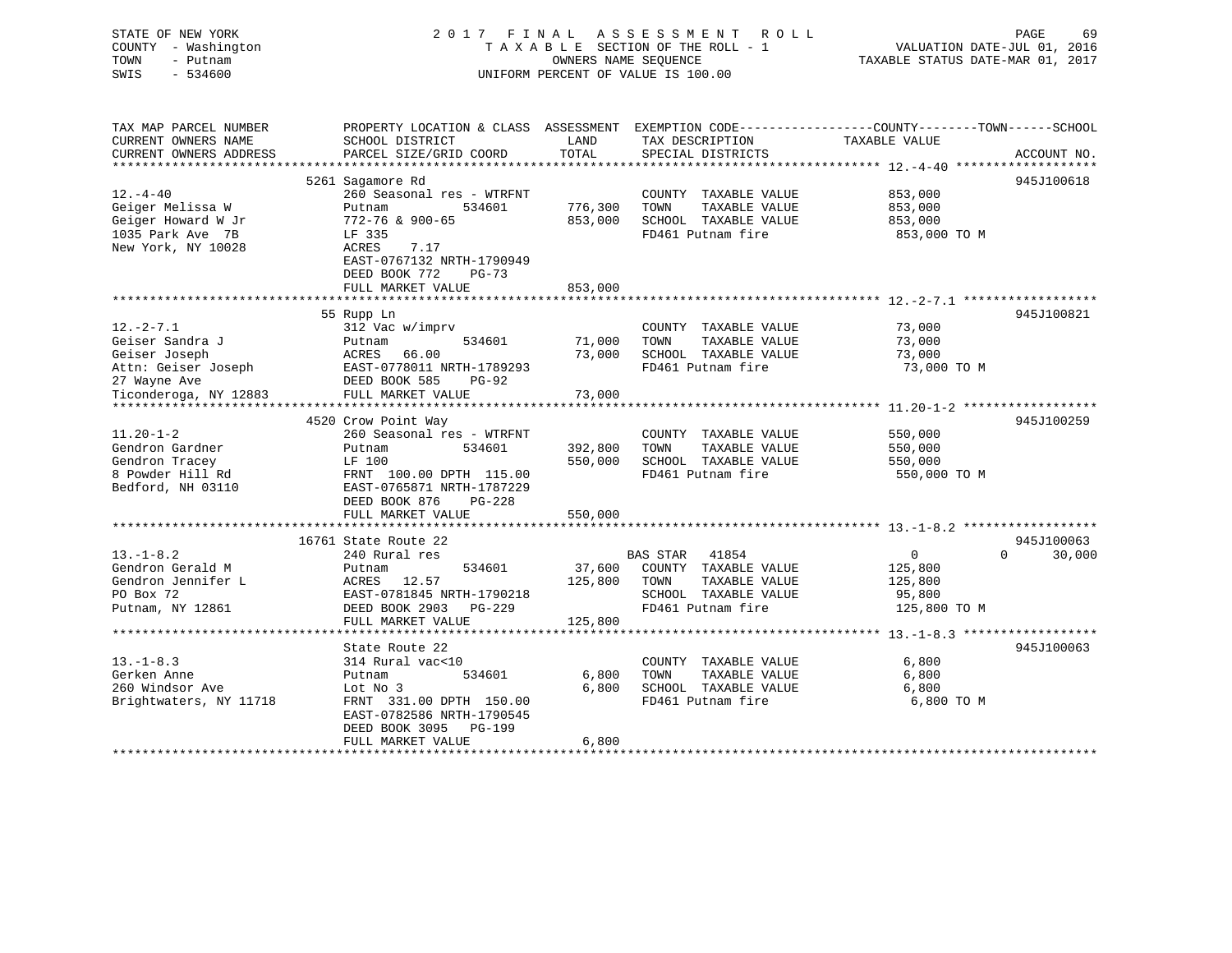# STATE OF NEW YORK PAGE 2017 FINAL ASSESSMENT ROLL PAGE 70<br>COUNTY - Washington TAXABLE SECTION OF THE ROLL - 1 VALUATION DATE-JUL 01, 2016 COUNTY - Washington  $T A X A B L E$  SECTION OF THE ROLL - 1<br>TOWN - Putnam data of the COUNTERS NAME SEQUENCE SWIS - 534600 UNIFORM PERCENT OF VALUE IS 100.00

70

TAXABLE STATUS DATE-MAR 01, 2017

| TAX MAP PARCEL NUMBER<br>CURRENT OWNERS NAME<br>CURRENT OWNERS ADDRESS                                                   | PROPERTY LOCATION & CLASS ASSESSMENT<br>SCHOOL DISTRICT<br>PARCEL SIZE/GRID COORD                                                                                                          | LAND<br>TOTAL                                  | EXEMPTION CODE----------------COUNTY-------TOWN------SCHOOL<br>TAX DESCRIPTION<br>SPECIAL DISTRICTS                                                             | TAXABLE VALUE                                             | ACCOUNT NO. |
|--------------------------------------------------------------------------------------------------------------------------|--------------------------------------------------------------------------------------------------------------------------------------------------------------------------------------------|------------------------------------------------|-----------------------------------------------------------------------------------------------------------------------------------------------------------------|-----------------------------------------------------------|-------------|
| $13. - 1 - 9$<br>Gerken Anne<br>260 Windsor Ave<br>Brightwaters, NY 11718                                                | 16723 State Route 22<br>240 Rural res<br>534601<br>Putnam<br>Lot 1: field survey 4330<br>20.64<br>ACRES<br>EAST-0781158 NRTH-1789836<br>DEED BOOK 3095 PG-202<br>FULL MARKET VALUE         | 37,800<br>113,700<br>113,700                   | COUNTY TAXABLE VALUE<br>TOWN<br>TAXABLE VALUE<br>SCHOOL TAXABLE VALUE<br>FD461 Putnam fire                                                                      | 113,700<br>113,700<br>113,700<br>113,700 TO M             | 945J100064  |
| $8. - 1 - 3.3$<br>Giglio Albert R<br>Giglio Margaret V<br>10 E Crescent Ave<br>Ramsey, NJ 07446                          | Glenburnie Rd/off<br>314 Rural vac<10<br>534601<br>Putnam<br>Lot 7<br>1.06<br>ACRES<br>EAST-0768645 NRTH-1797724<br>DEED BOOK 631<br>$PG-59$<br>FULL MARKET VALUE                          | 100,600<br>100,600<br>100,600<br>************* | COUNTY TAXABLE VALUE<br>TOWN<br>TAXABLE VALUE<br>SCHOOL TAXABLE VALUE<br>FD461 Putnam fire<br>*********************************** 4.5-1-27 ******************** | 100,600<br>100,600<br>100,600<br>100,600 то м             | 945J101097  |
| $4.5 - 1 - 27$<br>Gijanto Carmine M LE<br>Kingsley Isabelle<br>Isabelle Kingsley<br>163 Parker Rd<br>Pittsford, VT 05763 | 2318 Black Point Rd<br>270 Mfg housing - WTRFNT<br>534601<br>Putnam<br>LF 100<br>FRNT 100.00 DEIR 10000598<br>EAST-0769168 NRTH-1807598<br>DEED BOOK 2186 PG-280<br>FULL MARKET VALUE      | 381,400<br>386,600<br>386,600                  | COUNTY TAXABLE VALUE<br>TOWN<br>TAXABLE VALUE<br>SCHOOL TAXABLE VALUE<br>BP461 Black Pt Sewer Dist<br>FD461 Putnam fire                                         | 386,600<br>386,600<br>386,600<br>.00 UN C<br>386,600 TO M | 945J100261  |
| $12. - 1 - 23$<br>Gilkes Ronald<br>Gilkes Laura<br>6212 Oliver Way<br>Putnam Station, NY 12861                           | 6212 Oliver Way<br>210 1 Family Res<br>534601<br>Putnam<br>$506 - 379$<br>FRNT 135.00 DPTH 255.00<br>EAST-0766940 NRTH-1791782<br>DEED BOOK 923<br>PG-209<br>FULL MARKET VALUE             | 249,200<br>375,800<br>375,800                  | COUNTY TAXABLE VALUE<br>TOWN<br>TAXABLE VALUE<br>SCHOOL TAXABLE VALUE<br>FD461 Putnam fire                                                                      | 375,800<br>375,800<br>375,800<br>375,800 TO M             | 945J100826  |
| $11.20 - 3 - 12$<br>Gillie Carol J Trustee<br>979 Riverview Rd<br>Schenectady, NY 12309-1722                             | 3508 Gull Bay Ridge Way<br>260 Seasonal res<br>534601<br>Putnam<br>$Cot/lot$ 100<br>FRNT<br>50.00 DPTH 150.00<br>EAST-0767265 NRTH-1785320<br>DEED BOOK 911<br>PG-251<br>FULL MARKET VALUE | 75,000<br>182,100<br>182,100                   | COUNTY TAXABLE VALUE<br>TOWN<br>TAXABLE VALUE<br>SCHOOL TAXABLE VALUE<br>FD461 Putnam fire                                                                      | 182,100<br>182,100<br>182,100<br>182,100 TO M             | 945J100624  |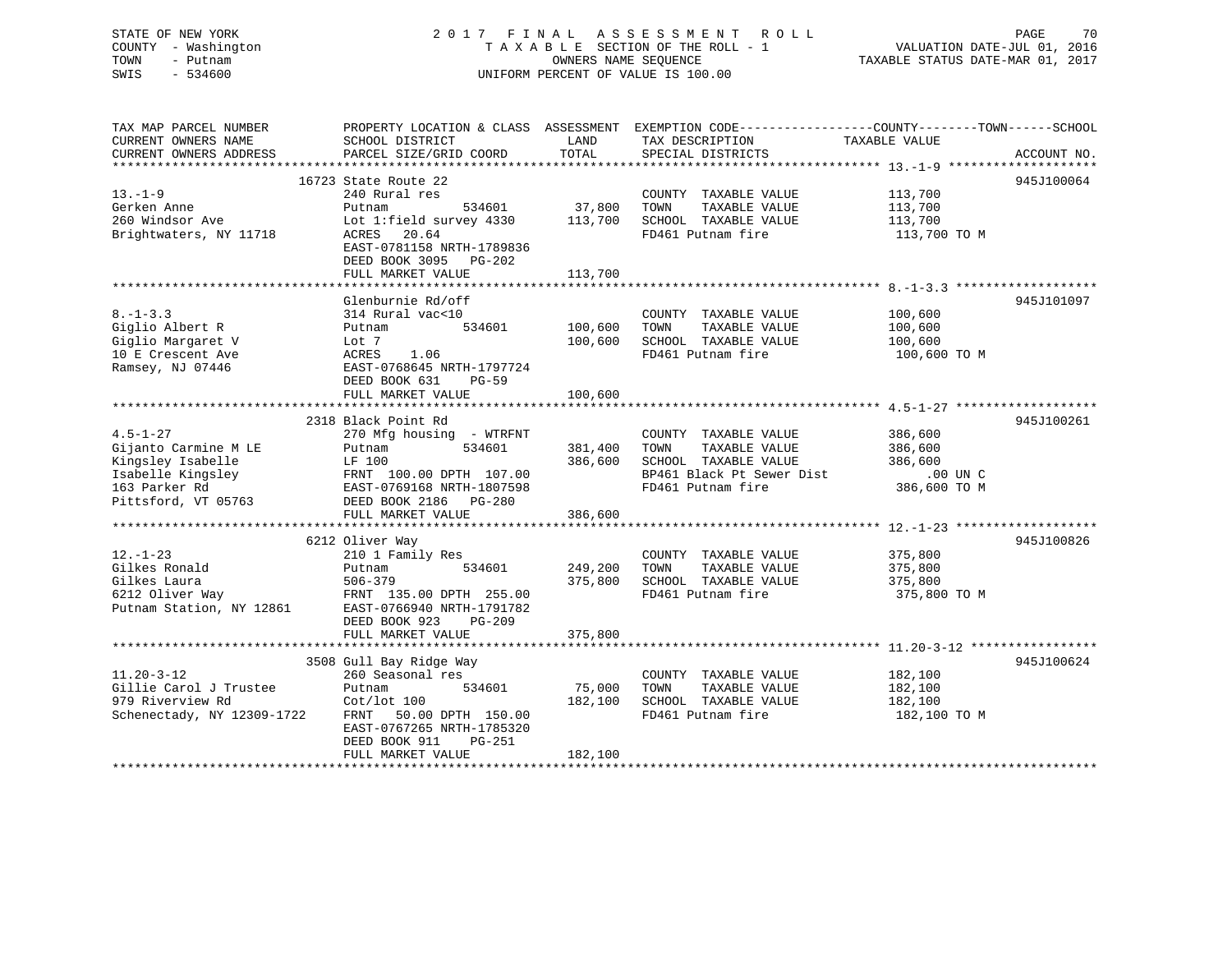## STATE OF NEW YORK 2 0 1 7 F I N A L A S S E S S M E N T R O L L PAGE 71 COUNTY - Washington T A X A B L E SECTION OF THE ROLL - 1 VALUATION DATE-JUL 01, 2016 TOWN - Putnam OWNERS NAME SEQUENCE TAXABLE STATUS DATE-MAR 01, 2017 SWIS - 534600 UNIFORM PERCENT OF VALUE IS 100.00

| TAX MAP PARCEL NUMBER<br>CURRENT OWNERS NAME | PROPERTY LOCATION & CLASS ASSESSMENT<br>SCHOOL DISTRICT                                                    | LAND    | TAX DESCRIPTION                               | EXEMPTION CODE-----------------COUNTY-------TOWN------SCHOOL<br>TAXABLE VALUE |             |
|----------------------------------------------|------------------------------------------------------------------------------------------------------------|---------|-----------------------------------------------|-------------------------------------------------------------------------------|-------------|
| CURRENT OWNERS ADDRESS                       | PARCEL SIZE/GRID COORD                                                                                     | TOTAL   | SPECIAL DISTRICTS                             |                                                                               | ACCOUNT NO. |
|                                              | Gull Bay Rd                                                                                                |         |                                               |                                                                               | 945J100623  |
| $11.20 - 3 - 27$                             | 312 Vac w/imprv - WTRFNT                                                                                   |         | COUNTY TAXABLE VALUE                          | 56,400                                                                        |             |
| Gillie Carol J Trustee                       | 534601<br>Putnam                                                                                           | 31,200  | TOWN<br>TAXABLE VALUE                         | 56,400                                                                        |             |
| 979 Riverview Rd                             | Lot Bth                                                                                                    | 56,400  | SCHOOL TAXABLE VALUE                          | 56,400                                                                        |             |
| Schenectady, NY 12309-1722                   | LF 20                                                                                                      |         | FD461 Putnam fire                             | 56,400 TO M                                                                   |             |
|                                              | 20.00 DPTH<br>26.00<br>FRNT<br>EAST-0767032 NRTH-1785489<br>DEED BOOK 911<br>$PG-251$<br>FULL MARKET VALUE | 56,400  |                                               |                                                                               |             |
|                                              |                                                                                                            |         |                                               |                                                                               |             |
|                                              | 16506 State Route 22                                                                                       |         |                                               |                                                                               | 945J100038  |
| $15. - 1 - 8$                                | 210 1 Family Res                                                                                           |         | <b>BAS STAR</b><br>41854                      | $\Omega$<br>0                                                                 | 30,000      |
| Girard Gary J                                | 534601<br>Putnam                                                                                           | 17,800  | COUNTY TAXABLE VALUE                          | 107,100                                                                       |             |
| 16506 State Route 22                         | Hse & Lot                                                                                                  | 107,100 | TOWN<br>TAXABLE VALUE                         | 107,100                                                                       |             |
| Putnam, NY 12861                             | ACRES<br>1.75                                                                                              |         | SCHOOL TAXABLE VALUE                          | 77,100                                                                        |             |
|                                              | EAST-0777924 NRTH-1784773                                                                                  |         | FD461 Putnam fire                             | 107,100 TO M                                                                  |             |
|                                              | DEED BOOK 2102<br>$PG-90$                                                                                  |         |                                               |                                                                               |             |
|                                              | FULL MARKET VALUE<br>*********************                                                                 | 107,100 |                                               |                                                                               |             |
|                                              |                                                                                                            |         |                                               |                                                                               |             |
| $11.20 - 1 - 5$                              | Crow Point Way                                                                                             |         |                                               |                                                                               | 945J100154  |
| Gleason Kenneth C                            | $312$ Vac w/imprv - WTRFNT<br>534601<br>Putnam                                                             | 114,400 | COUNTY TAXABLE VALUE<br>TOWN<br>TAXABLE VALUE | 114,900<br>114,900                                                            |             |
| Gleason Gretchen                             | LF 41                                                                                                      | 114,900 | SCHOOL TAXABLE VALUE                          | 114,900                                                                       |             |
| 52 Innsbruck Blvd                            | FRNT<br>31.00 DPTH 113.00                                                                                  |         | FD461 Putnam fire                             | 114,900 TO M                                                                  |             |
| Hopewell Junction, NY 12533                  | EAST-0766049 NRTH-1787380                                                                                  |         |                                               |                                                                               |             |
|                                              | DEED BOOK 588<br><b>PG-301</b>                                                                             |         |                                               |                                                                               |             |
|                                              | FULL MARKET VALUE                                                                                          | 114,900 |                                               |                                                                               |             |
|                                              |                                                                                                            |         |                                               |                                                                               |             |
|                                              | 4508 Crow Point Way                                                                                        |         |                                               |                                                                               | 945J101061  |
| $11.20 - 1 - 5.1$                            | 260 Seasonal res - WTRFNT                                                                                  |         | COUNTY TAXABLE VALUE                          | 350,000                                                                       |             |
| Gleason Kenneth C                            | Putnam<br>534601                                                                                           | 290,500 | TOWN<br>TAXABLE VALUE                         | 350,000                                                                       |             |
| Gleason Gretchen S                           | LF 73                                                                                                      | 350,000 | SCHOOL TAXABLE VALUE                          | 350,000                                                                       |             |
| 52 Innsbruck Blvd                            | FRNT<br>96.00 DPTH 104.00                                                                                  |         | FD461 Putnam fire                             | 350,000 TO M                                                                  |             |
| Hopewell Junction, NY 12533                  | EAST-0766102 NRTH-1787357                                                                                  |         |                                               |                                                                               |             |
|                                              | DEED BOOK 543<br>$PG-69$                                                                                   |         |                                               |                                                                               |             |
|                                              | FULL MARKET VALUE                                                                                          | 350,000 |                                               |                                                                               |             |
|                                              |                                                                                                            |         |                                               |                                                                               |             |
|                                              | Crow Point Way                                                                                             |         |                                               |                                                                               | 945J100855  |
| $11.20 - 1 - 6$<br>Gleason Kenneth C         | 314 Rural vac<10<br>534601                                                                                 | 1,800   | COUNTY TAXABLE VALUE<br>TOWN<br>TAXABLE VALUE | 1,800                                                                         |             |
| 52 Innsbruck Blvd                            | Putnam<br>FRNT<br>70.00 DPTH 123.00                                                                        | 1,800   | SCHOOL TAXABLE VALUE                          | 1,800<br>1,800                                                                |             |
| Hopewell Junction, NY 12533                  | 0.10<br>ACRES                                                                                              |         | FD461 Putnam fire                             | 1,800 TO M                                                                    |             |
|                                              | EAST-0766170 NRTH-1787333                                                                                  |         |                                               |                                                                               |             |
|                                              | DEED BOOK 547<br>$PG-45$                                                                                   |         |                                               |                                                                               |             |
|                                              | FULL MARKET VALUE                                                                                          | 1,800   |                                               |                                                                               |             |
|                                              |                                                                                                            |         |                                               |                                                                               |             |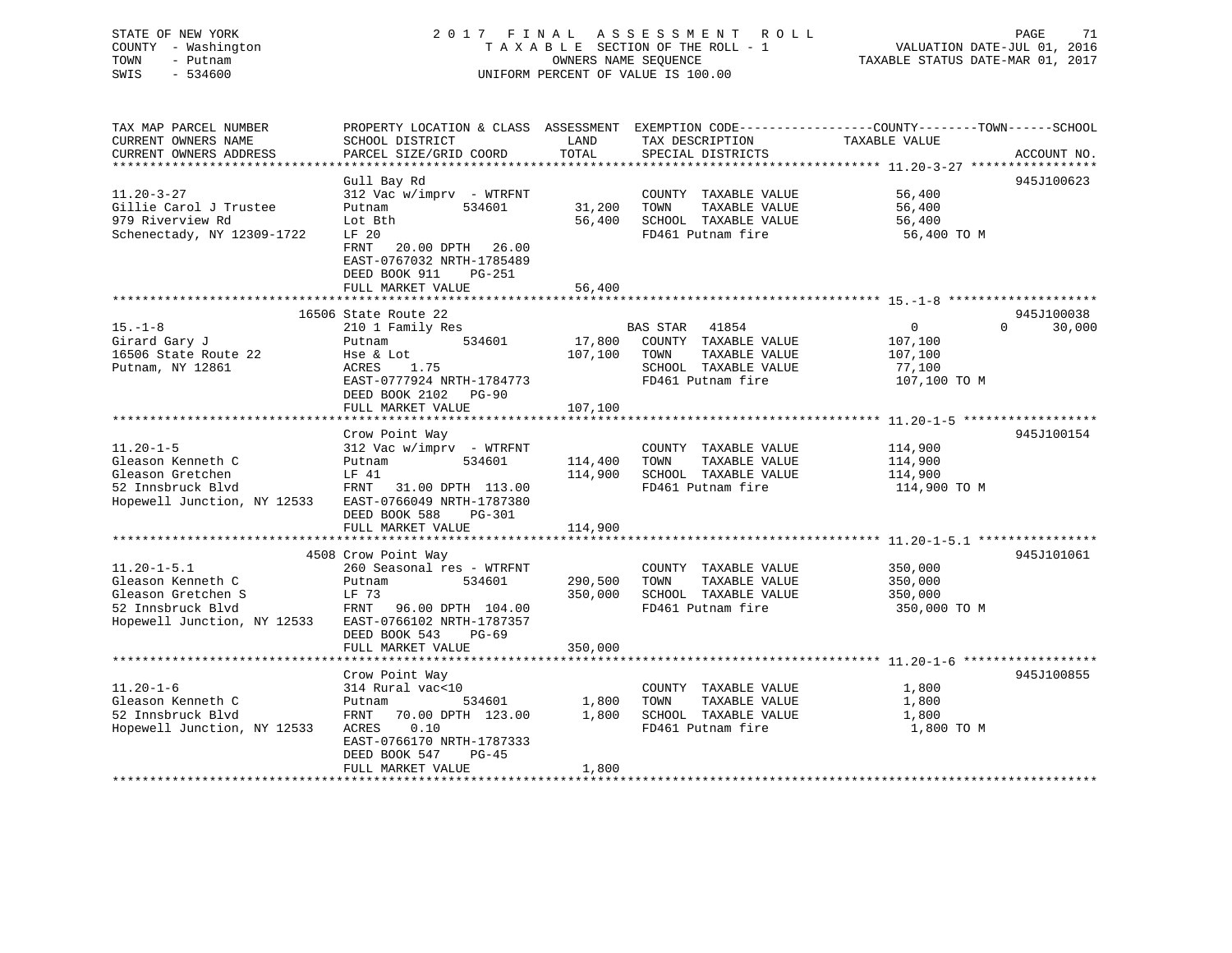### STATE OF NEW YORK 2017 FINAL ASSESSMENT ROLL PAGE 72 COUNTY - Washington T A X A B L E SECTION OF THE ROLL - 1 TOWN - Putnam **CONNERS NAME SEQUENCE** TAXABLE STATUS DATE-MAR 01, 2017 SWIS - 534600 UNIFORM PERCENT OF VALUE IS 100.00

| TAX MAP PARCEL NUMBER     | PROPERTY LOCATION & CLASS ASSESSMENT EXEMPTION CODE----------------COUNTY-------TOWN------SCHOOL |         |                       |               |             |
|---------------------------|--------------------------------------------------------------------------------------------------|---------|-----------------------|---------------|-------------|
| CURRENT OWNERS NAME       | SCHOOL DISTRICT                                                                                  | LAND    | TAX DESCRIPTION       | TAXABLE VALUE |             |
| CURRENT OWNERS ADDRESS    | PARCEL SIZE/GRID COORD                                                                           | TOTAL   | SPECIAL DISTRICTS     |               | ACCOUNT NO. |
|                           |                                                                                                  |         |                       |               |             |
|                           | 467 County Route 1                                                                               |         |                       |               | 945J100936  |
| $7.12 - 1 - 10$           | 314 Rural vac<10                                                                                 |         | COUNTY TAXABLE VALUE  | 195,000       |             |
| Glenburnie Club Inc       | 534601<br>Putnam                                                                                 | 195,000 | TOWN<br>TAXABLE VALUE | 195,000       |             |
| Attn: Peter J Abell treas | 742-166                                                                                          | 195,000 | SCHOOL TAXABLE VALUE  | 195,000       |             |
| 321 Hillwinds Rd          | ACRES 4.00                                                                                       |         | FD461 Putnam fire     | 195,000 TO M  |             |
| Brattleboro, VT 05301     | EAST-0768342 NRTH-1797817                                                                        |         |                       |               |             |
|                           | DEED BOOK 688<br>$PG-62$                                                                         |         |                       |               |             |
|                           | FULL MARKET VALUE                                                                                | 195,000 |                       |               |             |
|                           |                                                                                                  |         |                       |               |             |
|                           | County Route 1                                                                                   |         |                       |               | 945J100831  |
| $7.12 - 1 - 15$           | 314 Rural vac<10                                                                                 |         | COUNTY TAXABLE VALUE  | 200           |             |
| Glenburnie Club Inc       | 534601<br>Putnam                                                                                 | 200     | TAXABLE VALUE<br>TOWN | 200           |             |
| Attn: Peter J Abell Treas | FRNT 121.00 DPTH 34.00                                                                           | 200     | SCHOOL TAXABLE VALUE  | 200           |             |
| 321 Hillwinds Rd          | EAST-0767756 NRTH-1798048                                                                        |         | FD461 Putnam fire     | 200 TO M      |             |
| Brattleboro, VT 05301     | DEED BOOK 690<br>PG-157                                                                          |         |                       |               |             |
|                           | FULL MARKET VALUE                                                                                | $200 -$ |                       |               |             |
|                           |                                                                                                  |         |                       |               |             |
|                           | Northern Lights Way                                                                              |         |                       |               | 945J100893  |
| $7.12 - 1 - 19$           | $312$ Vac w/imprv - WTRFNT                                                                       |         | COUNTY TAXABLE VALUE  | 54,400        |             |
| Glenburnie Club Inc       | 534601<br>Putnam                                                                                 | 45,800  | TAXABLE VALUE<br>TOWN | 54,400        |             |
| Peter Abell Treas         | Dock                                                                                             | 54,400  | SCHOOL TAXABLE VALUE  | 54,400        |             |
| 321 Hillwinds Rd          | LF 60                                                                                            |         | FD461 Putnam fire     | 54,400 TO M   |             |
| Brattleboro, VT 05301     | FRNT 130.00 DPTH 235.00                                                                          |         |                       |               |             |
|                           | EAST-0767563 NRTH-1798249                                                                        |         |                       |               |             |
|                           | DEED BOOK 2465 PG-117                                                                            |         |                       |               |             |
|                           | FULL MARKET VALUE                                                                                | 54,400  |                       |               |             |
|                           |                                                                                                  |         |                       |               |             |
|                           | 3028 Lake George Way                                                                             |         |                       |               | 945J100503  |
| $7.12 - 1 - 27$           | 553 Country club                                                                                 |         | COUNTY TAXABLE VALUE  | 16,400        |             |
| Glenburnie Club Inc       | 534601<br>Putnam                                                                                 | 5,200   | TAXABLE VALUE<br>TOWN | 16,400        |             |
| Peter Abell treas         | 757/169;784/341;818/302                                                                          | 16,400  | SCHOOL TAXABLE VALUE  | 16,400        |             |
| 321 Hillwinds Rd          | 724/277;735/30;834/320                                                                           |         | FD461 Putnam fire     | 16,400 TO M   |             |
| Brattleboro, VT 05301     | ACRES 10.60                                                                                      |         |                       |               |             |
|                           | EAST-0767934 NRTH-1798395                                                                        |         |                       |               |             |
|                           | DEED BOOK 2363 PG-317                                                                            |         |                       |               |             |
|                           | FULL MARKET VALUE                                                                                | 16,400  |                       |               |             |
|                           |                                                                                                  |         |                       |               |             |
|                           | County Route 1                                                                                   |         |                       |               | 945J100688  |
| $8. - 1 - 3$              | 312 Vac w/imprv                                                                                  |         | COUNTY TAXABLE VALUE  | 80,200        |             |
| Glenburnie Club Inc       | 534601<br>Putnam                                                                                 | 71,000  | TAXABLE VALUE<br>TOWN | 80,200        |             |
| Attn: Pter Abell Treas    | ACRES<br>7.10                                                                                    | 80,200  | SCHOOL TAXABLE VALUE  | 80,200        |             |
| 321 Hillwinds Rd          | EAST-0769005 NRTH-1798045                                                                        |         | FD461 Putnam fire     | 80,200 TO M   |             |
| Brattleboro, VT 05301     | DEED BOOK 742<br>PG-166                                                                          |         |                       |               |             |
|                           | FULL MARKET VALUE                                                                                | 80,200  |                       |               |             |
|                           |                                                                                                  |         |                       |               |             |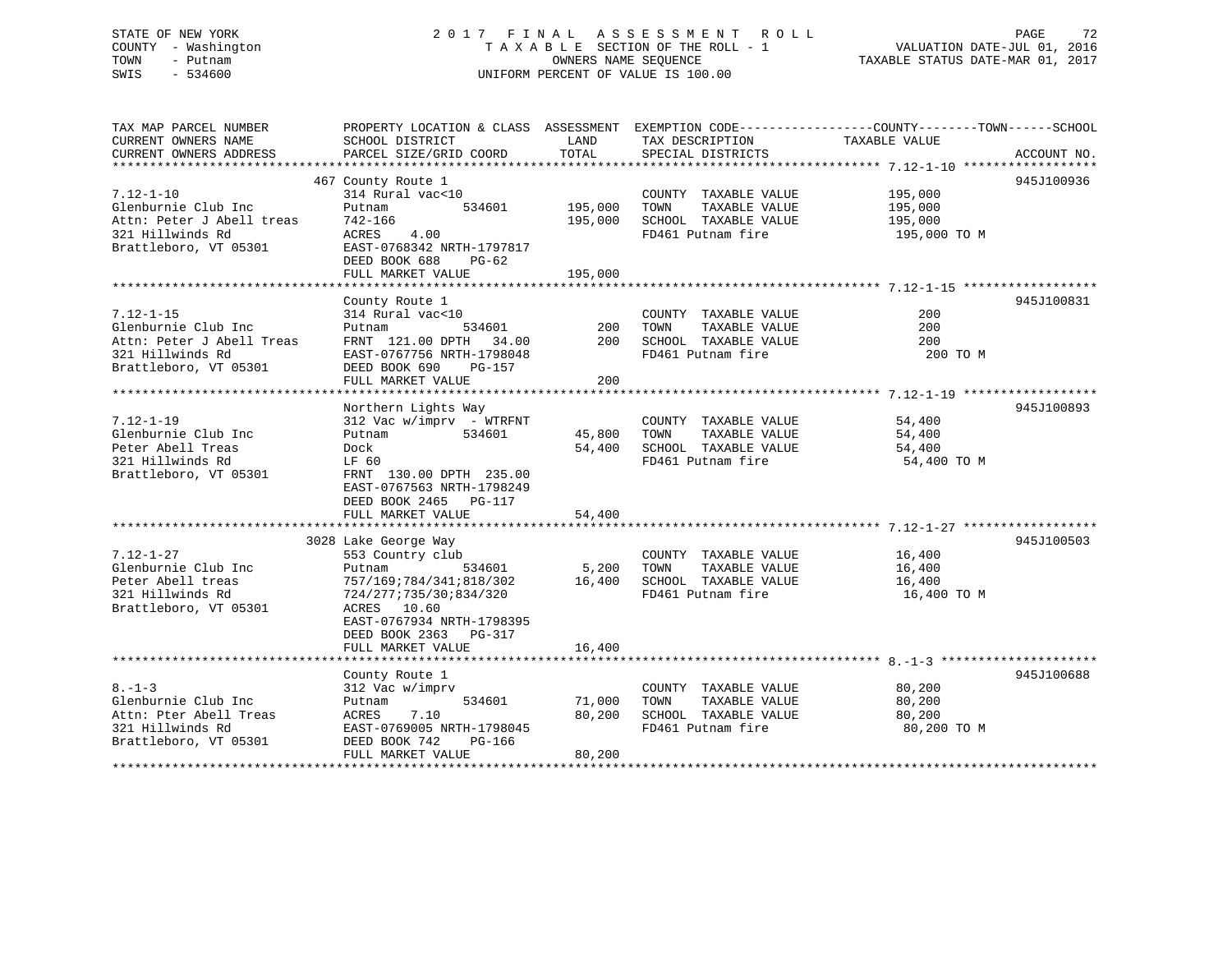# STATE OF NEW YORK 2 0 1 7 F I N A L A S S E S S M E N T R O L L PAGE 73 COUNTY - Washington T A X A B L E SECTION OF THE ROLL - 1 VALUATION DATE-JUL 01, 2016 TOWN - Putnam OWNERS NAME SEQUENCE TAXABLE STATUS DATE-MAR 01, 2017 SWIS - 534600 UNIFORM PERCENT OF VALUE IS 100.00

| TAX MAP PARCEL NUMBER<br>CURRENT OWNERS NAME<br>CURRENT OWNERS ADDRESS                        | PROPERTY LOCATION & CLASS ASSESSMENT EXEMPTION CODE----------------COUNTY-------TOWN------SCHOOL<br>SCHOOL DISTRICT<br>PARCEL SIZE/GRID COORD                                              | LAND<br>TOTAL                 | TAX DESCRIPTION<br>SPECIAL DISTRICTS                                                                        | TAXABLE VALUE                                               | ACCOUNT NO.                      |
|-----------------------------------------------------------------------------------------------|--------------------------------------------------------------------------------------------------------------------------------------------------------------------------------------------|-------------------------------|-------------------------------------------------------------------------------------------------------------|-------------------------------------------------------------|----------------------------------|
| $11.20 - 4 - 35$<br>Glenburnie Estates LLC<br>6 Heather Ridge Ln<br>Montvale, NJ 07645        | 448 Gull Bay Rd<br>210 1 Family Res<br>534601<br>Putnam<br>FRNT 202.00 DPTH 121.00<br>EAST-0767309 NRTH-1785911<br>DEED BOOK 3531 PG-24<br>FULL MARKET VALUE                               | 297,300<br>590,700<br>590,700 | COUNTY TAXABLE VALUE<br>TAXABLE VALUE<br>TOWN<br>SCHOOL TAXABLE VALUE<br>FD461 Putnam fire                  | 590,700<br>590,700<br>590,700<br>590,700 TO M               | 945J100120                       |
| $15. - 1 - 19$<br>Glendening James<br>395 Ridge Rd<br>Queensbury, NY 12804                    | Gull Bay Rd<br>910 Priv forest<br>Putnam<br>534601<br>Vl<br>3704/192 APA permit<br>ACRES 293.10<br>EAST-0771371 NRTH-1784187<br>DEED BOOK 3735 PG-81<br>FULL MARKET VALUE                  | 239,100<br>239,100<br>239,100 | COUNTY TAXABLE VALUE<br>TAXABLE VALUE<br>TOWN<br>SCHOOL TAXABLE VALUE<br>FD461 Putnam fire                  | 239,100<br>239,100<br>239,100<br>239,100 TO M               | 945J101057                       |
| $7.12 - 1 - 30$<br>Golodik James<br>Miller Sharon<br>40 Grove St<br>Tenafly, NJ 07670         | Mosswood Way<br>314 Rural vac<10<br>534601<br>Putnam<br>Lot Sec H<br>FRNT 128.00 DPTH 190.00<br>EAST-0768292 NRTH-1798609<br>DEED BOOK 2349 PG-32<br>FULL MARKET VALUE                     | 124,000<br>124,000<br>124,000 | COUNTY TAXABLE VALUE<br>TAXABLE VALUE<br>TOWN<br>SCHOOL TAXABLE VALUE<br>FD461 Putnam fire                  | 124,000<br>124,000<br>124,000<br>124,000 TO M               | 945J100807                       |
| $9. - 1 - 16$<br>Goodwin Harry J<br>Goodwin Louise<br>389 County Rt 2<br>Putnam Sta, NY 12861 | 389 County Route 2<br>County Route 2<br>210 1 Family Res<br>534601<br>Putnam<br>ACRES<br>2.50<br>EAST-0786534 NRTH-1798462<br>DEED BOOK 675<br><b>PG-39</b><br>FULL MARKET VALUE           | 84,400 TOWN<br>84,400         | BAS STAR 41854<br>20,600 COUNTY TAXABLE VALUE<br>TAXABLE VALUE<br>SCHOOL TAXABLE VALUE<br>FD461 Putnam fire | $\overline{0}$<br>84,400<br>84,400<br>54,400<br>84,400 TO M | 945L100208<br>$\Omega$<br>30,000 |
| $7.8 - 1 - 13$<br>Gordon Christine B<br>192 South Union St<br>Burlington, VT 05401            | 3031 Lake George Way<br>260 Seasonal res - WTRFNT<br>534601<br>Putnam<br>LF 110<br>FRNT<br>76.00 DPTH 216.00<br>EAST-0767313 NRTH-1798823<br>DEED BOOK 1788<br>PG-334<br>FULL MARKET VALUE | 577,200<br>812,100<br>812,100 | COUNTY TAXABLE VALUE<br>TAXABLE VALUE<br>TOWN<br>SCHOOL TAXABLE VALUE<br>FD461 Putnam fire                  | 812,100<br>812,100<br>812,100<br>812,100 TO M               | 945J100178                       |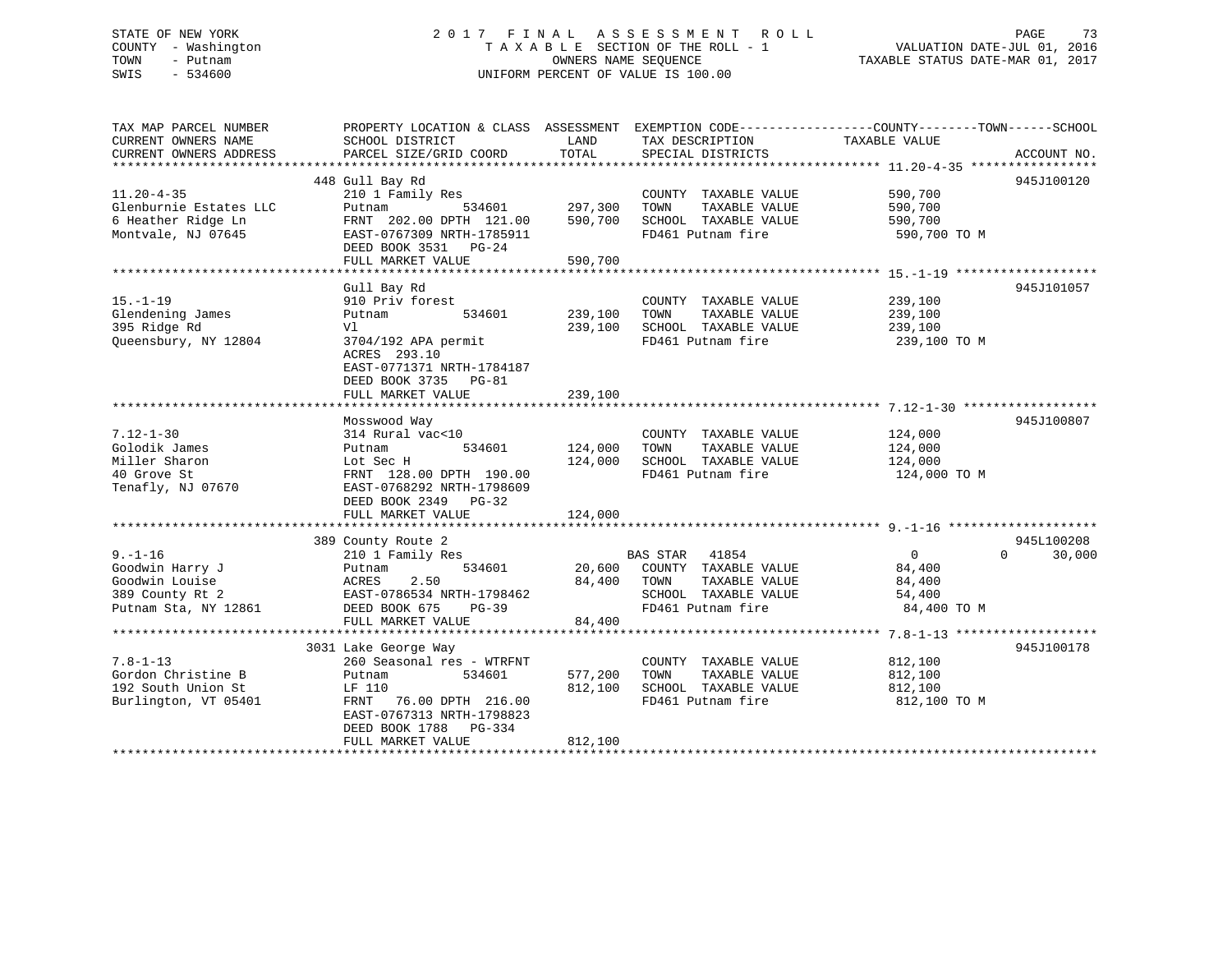# STATE OF NEW YORK 2 0 1 7 F I N A L A S S E S S M E N T R O L L PAGE 74 COUNTY - Washington T A X A B L E SECTION OF THE ROLL - 1 VALUATION DATE-JUL 01, 2016 TOWN - Putnam OWNERS NAME SEQUENCE TAXABLE STATUS DATE-MAR 01, 2017 SWIS - 534600 UNIFORM PERCENT OF VALUE IS 100.00

| TOTAL<br>CURRENT OWNERS ADDRESS<br>PARCEL SIZE/GRID COORD<br>SPECIAL DISTRICTS<br>ACCOUNT NO.<br>435 Gull Bay Rd<br>945J100022<br>$11.20 - 3 - 1$<br>210 1 Family Res<br>COUNTY TAXABLE VALUE<br>186,500<br>65,700<br>186,500<br>Gordon Matthew<br>Putnam<br>534601<br>TOWN<br>TAXABLE VALUE<br>Gordon Melissa<br>FRNT 115.00 DPTH 100.00<br>186,500<br>SCHOOL TAXABLE VALUE<br>186,500<br>FD461 Putnam fire<br>41 Ferriss Dr<br>EAST-0767607 NRTH-1785999<br>186,500 TO M<br>Queensbury, NY 12804<br>DEED BOOK 3067 PG-117<br>186,500<br>FULL MARKET VALUE<br>945J101089<br>County Route 3<br>800<br>$13.-2-15.1$<br>314 Rural vac<10<br>COUNTY TAXABLE VALUE<br>Gosselink Robert W<br>TAXABLE VALUE<br>800<br>534601<br>800<br>TOWN<br>Putnam<br>1.50<br>800<br>SCHOOL TAXABLE VALUE<br>Gosselink Stefani P<br>ACRES<br>800<br>143 Old Milltown Rd<br>FD461 Putnam fire<br>800 TO M<br>EAST-0786169 NRTH-1787279<br>Brewster, NY 10509<br>DEED BOOK 1959 PG-215<br>800<br>FULL MARKET VALUE<br>249 County Route 3<br>945J100265<br>$13. - 2 - 16$<br>240 Rural res<br>COUNTY TAXABLE VALUE<br>350,000<br>Gosselink Robert W<br>75,000<br>TAXABLE VALUE<br>534601<br>TOWN<br>350,000<br>Putnam<br>Gosselink Stefani P<br>ACRES 10.00<br>350,000<br>SCHOOL TAXABLE VALUE<br>350,000<br>EAST-0785503 NRTH-1787226<br>FD461 Putnam fire<br>350,000 TO M<br>143 Old Milltown Rd<br>Brewster, NY 10509<br>DEED BOOK 1959 PG-215<br>FULL MARKET VALUE<br>350,000<br>945J100266<br>2292 Black Point Rd<br>$4.5 - 1 - 19$<br>260 Seasonal res - WTRFNT<br>COUNTY TAXABLE VALUE<br>570,000<br>Gower Leonard<br>534601<br>518,200<br>TOWN<br>TAXABLE VALUE<br>Putnam<br>570,000<br>Gower Marilyn<br>570,000<br>SCHOOL TAXABLE VALUE<br>570,000<br>826/5<br>BP461 Black Pt Sewer Dist<br>$.00$ UN $C$<br>20 Bruce Dr<br>LF 89<br>FD461 Putnam fire<br>570,000 TO M<br>Alplaus, NY 12008<br>FRNT 89.00 DPTH 146.00<br>EAST-0769577 NRTH-1808049<br>DEED BOOK 3619<br>$PG-39$<br>570,000<br>FULL MARKET VALUE<br>175 Lake Rd<br>$16. - 1 - 16.4$<br>210 1 Family Res<br>BAS STAR 41854<br>$\overline{0}$<br>$\Omega$<br>30,000<br>Granger Bernard R<br>30,900<br>534601<br>COUNTY TAXABLE VALUE<br>245,000<br>Putnam | TAX MAP PARCEL NUMBER<br>CURRENT OWNERS NAME | PROPERTY LOCATION & CLASS ASSESSMENT EXEMPTION CODE----------------COUNTY-------TOWN------SCHOOL<br>SCHOOL DISTRICT | LAND    | TAX DESCRIPTION       | TAXABLE VALUE |  |
|----------------------------------------------------------------------------------------------------------------------------------------------------------------------------------------------------------------------------------------------------------------------------------------------------------------------------------------------------------------------------------------------------------------------------------------------------------------------------------------------------------------------------------------------------------------------------------------------------------------------------------------------------------------------------------------------------------------------------------------------------------------------------------------------------------------------------------------------------------------------------------------------------------------------------------------------------------------------------------------------------------------------------------------------------------------------------------------------------------------------------------------------------------------------------------------------------------------------------------------------------------------------------------------------------------------------------------------------------------------------------------------------------------------------------------------------------------------------------------------------------------------------------------------------------------------------------------------------------------------------------------------------------------------------------------------------------------------------------------------------------------------------------------------------------------------------------------------------------------------------------------------------------------------------------------------------------------------------------------------------------------------------------------------------------------------------------------------------------------------------------------------------------------------------------------------------------------|----------------------------------------------|---------------------------------------------------------------------------------------------------------------------|---------|-----------------------|---------------|--|
|                                                                                                                                                                                                                                                                                                                                                                                                                                                                                                                                                                                                                                                                                                                                                                                                                                                                                                                                                                                                                                                                                                                                                                                                                                                                                                                                                                                                                                                                                                                                                                                                                                                                                                                                                                                                                                                                                                                                                                                                                                                                                                                                                                                                          |                                              |                                                                                                                     |         |                       |               |  |
|                                                                                                                                                                                                                                                                                                                                                                                                                                                                                                                                                                                                                                                                                                                                                                                                                                                                                                                                                                                                                                                                                                                                                                                                                                                                                                                                                                                                                                                                                                                                                                                                                                                                                                                                                                                                                                                                                                                                                                                                                                                                                                                                                                                                          |                                              |                                                                                                                     |         |                       |               |  |
|                                                                                                                                                                                                                                                                                                                                                                                                                                                                                                                                                                                                                                                                                                                                                                                                                                                                                                                                                                                                                                                                                                                                                                                                                                                                                                                                                                                                                                                                                                                                                                                                                                                                                                                                                                                                                                                                                                                                                                                                                                                                                                                                                                                                          |                                              |                                                                                                                     |         |                       |               |  |
|                                                                                                                                                                                                                                                                                                                                                                                                                                                                                                                                                                                                                                                                                                                                                                                                                                                                                                                                                                                                                                                                                                                                                                                                                                                                                                                                                                                                                                                                                                                                                                                                                                                                                                                                                                                                                                                                                                                                                                                                                                                                                                                                                                                                          |                                              |                                                                                                                     |         |                       |               |  |
|                                                                                                                                                                                                                                                                                                                                                                                                                                                                                                                                                                                                                                                                                                                                                                                                                                                                                                                                                                                                                                                                                                                                                                                                                                                                                                                                                                                                                                                                                                                                                                                                                                                                                                                                                                                                                                                                                                                                                                                                                                                                                                                                                                                                          |                                              |                                                                                                                     |         |                       |               |  |
|                                                                                                                                                                                                                                                                                                                                                                                                                                                                                                                                                                                                                                                                                                                                                                                                                                                                                                                                                                                                                                                                                                                                                                                                                                                                                                                                                                                                                                                                                                                                                                                                                                                                                                                                                                                                                                                                                                                                                                                                                                                                                                                                                                                                          |                                              |                                                                                                                     |         |                       |               |  |
|                                                                                                                                                                                                                                                                                                                                                                                                                                                                                                                                                                                                                                                                                                                                                                                                                                                                                                                                                                                                                                                                                                                                                                                                                                                                                                                                                                                                                                                                                                                                                                                                                                                                                                                                                                                                                                                                                                                                                                                                                                                                                                                                                                                                          |                                              |                                                                                                                     |         |                       |               |  |
|                                                                                                                                                                                                                                                                                                                                                                                                                                                                                                                                                                                                                                                                                                                                                                                                                                                                                                                                                                                                                                                                                                                                                                                                                                                                                                                                                                                                                                                                                                                                                                                                                                                                                                                                                                                                                                                                                                                                                                                                                                                                                                                                                                                                          |                                              |                                                                                                                     |         |                       |               |  |
|                                                                                                                                                                                                                                                                                                                                                                                                                                                                                                                                                                                                                                                                                                                                                                                                                                                                                                                                                                                                                                                                                                                                                                                                                                                                                                                                                                                                                                                                                                                                                                                                                                                                                                                                                                                                                                                                                                                                                                                                                                                                                                                                                                                                          |                                              |                                                                                                                     |         |                       |               |  |
|                                                                                                                                                                                                                                                                                                                                                                                                                                                                                                                                                                                                                                                                                                                                                                                                                                                                                                                                                                                                                                                                                                                                                                                                                                                                                                                                                                                                                                                                                                                                                                                                                                                                                                                                                                                                                                                                                                                                                                                                                                                                                                                                                                                                          |                                              |                                                                                                                     |         |                       |               |  |
|                                                                                                                                                                                                                                                                                                                                                                                                                                                                                                                                                                                                                                                                                                                                                                                                                                                                                                                                                                                                                                                                                                                                                                                                                                                                                                                                                                                                                                                                                                                                                                                                                                                                                                                                                                                                                                                                                                                                                                                                                                                                                                                                                                                                          |                                              |                                                                                                                     |         |                       |               |  |
|                                                                                                                                                                                                                                                                                                                                                                                                                                                                                                                                                                                                                                                                                                                                                                                                                                                                                                                                                                                                                                                                                                                                                                                                                                                                                                                                                                                                                                                                                                                                                                                                                                                                                                                                                                                                                                                                                                                                                                                                                                                                                                                                                                                                          |                                              |                                                                                                                     |         |                       |               |  |
|                                                                                                                                                                                                                                                                                                                                                                                                                                                                                                                                                                                                                                                                                                                                                                                                                                                                                                                                                                                                                                                                                                                                                                                                                                                                                                                                                                                                                                                                                                                                                                                                                                                                                                                                                                                                                                                                                                                                                                                                                                                                                                                                                                                                          |                                              |                                                                                                                     |         |                       |               |  |
|                                                                                                                                                                                                                                                                                                                                                                                                                                                                                                                                                                                                                                                                                                                                                                                                                                                                                                                                                                                                                                                                                                                                                                                                                                                                                                                                                                                                                                                                                                                                                                                                                                                                                                                                                                                                                                                                                                                                                                                                                                                                                                                                                                                                          |                                              |                                                                                                                     |         |                       |               |  |
|                                                                                                                                                                                                                                                                                                                                                                                                                                                                                                                                                                                                                                                                                                                                                                                                                                                                                                                                                                                                                                                                                                                                                                                                                                                                                                                                                                                                                                                                                                                                                                                                                                                                                                                                                                                                                                                                                                                                                                                                                                                                                                                                                                                                          |                                              |                                                                                                                     |         |                       |               |  |
|                                                                                                                                                                                                                                                                                                                                                                                                                                                                                                                                                                                                                                                                                                                                                                                                                                                                                                                                                                                                                                                                                                                                                                                                                                                                                                                                                                                                                                                                                                                                                                                                                                                                                                                                                                                                                                                                                                                                                                                                                                                                                                                                                                                                          |                                              |                                                                                                                     |         |                       |               |  |
|                                                                                                                                                                                                                                                                                                                                                                                                                                                                                                                                                                                                                                                                                                                                                                                                                                                                                                                                                                                                                                                                                                                                                                                                                                                                                                                                                                                                                                                                                                                                                                                                                                                                                                                                                                                                                                                                                                                                                                                                                                                                                                                                                                                                          |                                              |                                                                                                                     |         |                       |               |  |
|                                                                                                                                                                                                                                                                                                                                                                                                                                                                                                                                                                                                                                                                                                                                                                                                                                                                                                                                                                                                                                                                                                                                                                                                                                                                                                                                                                                                                                                                                                                                                                                                                                                                                                                                                                                                                                                                                                                                                                                                                                                                                                                                                                                                          |                                              |                                                                                                                     |         |                       |               |  |
|                                                                                                                                                                                                                                                                                                                                                                                                                                                                                                                                                                                                                                                                                                                                                                                                                                                                                                                                                                                                                                                                                                                                                                                                                                                                                                                                                                                                                                                                                                                                                                                                                                                                                                                                                                                                                                                                                                                                                                                                                                                                                                                                                                                                          |                                              |                                                                                                                     |         |                       |               |  |
|                                                                                                                                                                                                                                                                                                                                                                                                                                                                                                                                                                                                                                                                                                                                                                                                                                                                                                                                                                                                                                                                                                                                                                                                                                                                                                                                                                                                                                                                                                                                                                                                                                                                                                                                                                                                                                                                                                                                                                                                                                                                                                                                                                                                          |                                              |                                                                                                                     |         |                       |               |  |
|                                                                                                                                                                                                                                                                                                                                                                                                                                                                                                                                                                                                                                                                                                                                                                                                                                                                                                                                                                                                                                                                                                                                                                                                                                                                                                                                                                                                                                                                                                                                                                                                                                                                                                                                                                                                                                                                                                                                                                                                                                                                                                                                                                                                          |                                              |                                                                                                                     |         |                       |               |  |
|                                                                                                                                                                                                                                                                                                                                                                                                                                                                                                                                                                                                                                                                                                                                                                                                                                                                                                                                                                                                                                                                                                                                                                                                                                                                                                                                                                                                                                                                                                                                                                                                                                                                                                                                                                                                                                                                                                                                                                                                                                                                                                                                                                                                          |                                              |                                                                                                                     |         |                       |               |  |
|                                                                                                                                                                                                                                                                                                                                                                                                                                                                                                                                                                                                                                                                                                                                                                                                                                                                                                                                                                                                                                                                                                                                                                                                                                                                                                                                                                                                                                                                                                                                                                                                                                                                                                                                                                                                                                                                                                                                                                                                                                                                                                                                                                                                          |                                              |                                                                                                                     |         |                       |               |  |
|                                                                                                                                                                                                                                                                                                                                                                                                                                                                                                                                                                                                                                                                                                                                                                                                                                                                                                                                                                                                                                                                                                                                                                                                                                                                                                                                                                                                                                                                                                                                                                                                                                                                                                                                                                                                                                                                                                                                                                                                                                                                                                                                                                                                          |                                              |                                                                                                                     |         |                       |               |  |
|                                                                                                                                                                                                                                                                                                                                                                                                                                                                                                                                                                                                                                                                                                                                                                                                                                                                                                                                                                                                                                                                                                                                                                                                                                                                                                                                                                                                                                                                                                                                                                                                                                                                                                                                                                                                                                                                                                                                                                                                                                                                                                                                                                                                          |                                              |                                                                                                                     |         |                       |               |  |
|                                                                                                                                                                                                                                                                                                                                                                                                                                                                                                                                                                                                                                                                                                                                                                                                                                                                                                                                                                                                                                                                                                                                                                                                                                                                                                                                                                                                                                                                                                                                                                                                                                                                                                                                                                                                                                                                                                                                                                                                                                                                                                                                                                                                          |                                              |                                                                                                                     |         |                       |               |  |
|                                                                                                                                                                                                                                                                                                                                                                                                                                                                                                                                                                                                                                                                                                                                                                                                                                                                                                                                                                                                                                                                                                                                                                                                                                                                                                                                                                                                                                                                                                                                                                                                                                                                                                                                                                                                                                                                                                                                                                                                                                                                                                                                                                                                          |                                              |                                                                                                                     |         |                       |               |  |
|                                                                                                                                                                                                                                                                                                                                                                                                                                                                                                                                                                                                                                                                                                                                                                                                                                                                                                                                                                                                                                                                                                                                                                                                                                                                                                                                                                                                                                                                                                                                                                                                                                                                                                                                                                                                                                                                                                                                                                                                                                                                                                                                                                                                          |                                              |                                                                                                                     |         |                       |               |  |
|                                                                                                                                                                                                                                                                                                                                                                                                                                                                                                                                                                                                                                                                                                                                                                                                                                                                                                                                                                                                                                                                                                                                                                                                                                                                                                                                                                                                                                                                                                                                                                                                                                                                                                                                                                                                                                                                                                                                                                                                                                                                                                                                                                                                          |                                              |                                                                                                                     |         |                       |               |  |
|                                                                                                                                                                                                                                                                                                                                                                                                                                                                                                                                                                                                                                                                                                                                                                                                                                                                                                                                                                                                                                                                                                                                                                                                                                                                                                                                                                                                                                                                                                                                                                                                                                                                                                                                                                                                                                                                                                                                                                                                                                                                                                                                                                                                          |                                              |                                                                                                                     |         |                       |               |  |
|                                                                                                                                                                                                                                                                                                                                                                                                                                                                                                                                                                                                                                                                                                                                                                                                                                                                                                                                                                                                                                                                                                                                                                                                                                                                                                                                                                                                                                                                                                                                                                                                                                                                                                                                                                                                                                                                                                                                                                                                                                                                                                                                                                                                          |                                              |                                                                                                                     |         |                       |               |  |
|                                                                                                                                                                                                                                                                                                                                                                                                                                                                                                                                                                                                                                                                                                                                                                                                                                                                                                                                                                                                                                                                                                                                                                                                                                                                                                                                                                                                                                                                                                                                                                                                                                                                                                                                                                                                                                                                                                                                                                                                                                                                                                                                                                                                          |                                              |                                                                                                                     |         |                       |               |  |
|                                                                                                                                                                                                                                                                                                                                                                                                                                                                                                                                                                                                                                                                                                                                                                                                                                                                                                                                                                                                                                                                                                                                                                                                                                                                                                                                                                                                                                                                                                                                                                                                                                                                                                                                                                                                                                                                                                                                                                                                                                                                                                                                                                                                          |                                              |                                                                                                                     |         |                       |               |  |
|                                                                                                                                                                                                                                                                                                                                                                                                                                                                                                                                                                                                                                                                                                                                                                                                                                                                                                                                                                                                                                                                                                                                                                                                                                                                                                                                                                                                                                                                                                                                                                                                                                                                                                                                                                                                                                                                                                                                                                                                                                                                                                                                                                                                          |                                              |                                                                                                                     |         |                       |               |  |
|                                                                                                                                                                                                                                                                                                                                                                                                                                                                                                                                                                                                                                                                                                                                                                                                                                                                                                                                                                                                                                                                                                                                                                                                                                                                                                                                                                                                                                                                                                                                                                                                                                                                                                                                                                                                                                                                                                                                                                                                                                                                                                                                                                                                          |                                              |                                                                                                                     |         |                       |               |  |
|                                                                                                                                                                                                                                                                                                                                                                                                                                                                                                                                                                                                                                                                                                                                                                                                                                                                                                                                                                                                                                                                                                                                                                                                                                                                                                                                                                                                                                                                                                                                                                                                                                                                                                                                                                                                                                                                                                                                                                                                                                                                                                                                                                                                          |                                              |                                                                                                                     |         |                       |               |  |
|                                                                                                                                                                                                                                                                                                                                                                                                                                                                                                                                                                                                                                                                                                                                                                                                                                                                                                                                                                                                                                                                                                                                                                                                                                                                                                                                                                                                                                                                                                                                                                                                                                                                                                                                                                                                                                                                                                                                                                                                                                                                                                                                                                                                          |                                              |                                                                                                                     |         |                       |               |  |
|                                                                                                                                                                                                                                                                                                                                                                                                                                                                                                                                                                                                                                                                                                                                                                                                                                                                                                                                                                                                                                                                                                                                                                                                                                                                                                                                                                                                                                                                                                                                                                                                                                                                                                                                                                                                                                                                                                                                                                                                                                                                                                                                                                                                          |                                              |                                                                                                                     |         |                       |               |  |
|                                                                                                                                                                                                                                                                                                                                                                                                                                                                                                                                                                                                                                                                                                                                                                                                                                                                                                                                                                                                                                                                                                                                                                                                                                                                                                                                                                                                                                                                                                                                                                                                                                                                                                                                                                                                                                                                                                                                                                                                                                                                                                                                                                                                          |                                              |                                                                                                                     |         |                       |               |  |
|                                                                                                                                                                                                                                                                                                                                                                                                                                                                                                                                                                                                                                                                                                                                                                                                                                                                                                                                                                                                                                                                                                                                                                                                                                                                                                                                                                                                                                                                                                                                                                                                                                                                                                                                                                                                                                                                                                                                                                                                                                                                                                                                                                                                          |                                              |                                                                                                                     |         |                       |               |  |
|                                                                                                                                                                                                                                                                                                                                                                                                                                                                                                                                                                                                                                                                                                                                                                                                                                                                                                                                                                                                                                                                                                                                                                                                                                                                                                                                                                                                                                                                                                                                                                                                                                                                                                                                                                                                                                                                                                                                                                                                                                                                                                                                                                                                          | 175 Lake Rd                                  | 5.90<br>ACRES                                                                                                       | 245,000 | TOWN<br>TAXABLE VALUE | 245,000       |  |
| SCHOOL TAXABLE VALUE<br>EAST-0780879 NRTH-1783143<br>215,000                                                                                                                                                                                                                                                                                                                                                                                                                                                                                                                                                                                                                                                                                                                                                                                                                                                                                                                                                                                                                                                                                                                                                                                                                                                                                                                                                                                                                                                                                                                                                                                                                                                                                                                                                                                                                                                                                                                                                                                                                                                                                                                                             | Putnam Station, NY 12861                     |                                                                                                                     |         |                       |               |  |
| FD461 Putnam fire<br>DEED BOOK 783<br>PG-159<br>245,000 TO M                                                                                                                                                                                                                                                                                                                                                                                                                                                                                                                                                                                                                                                                                                                                                                                                                                                                                                                                                                                                                                                                                                                                                                                                                                                                                                                                                                                                                                                                                                                                                                                                                                                                                                                                                                                                                                                                                                                                                                                                                                                                                                                                             |                                              |                                                                                                                     |         |                       |               |  |
| 245,000<br>FULL MARKET VALUE                                                                                                                                                                                                                                                                                                                                                                                                                                                                                                                                                                                                                                                                                                                                                                                                                                                                                                                                                                                                                                                                                                                                                                                                                                                                                                                                                                                                                                                                                                                                                                                                                                                                                                                                                                                                                                                                                                                                                                                                                                                                                                                                                                             |                                              |                                                                                                                     |         |                       |               |  |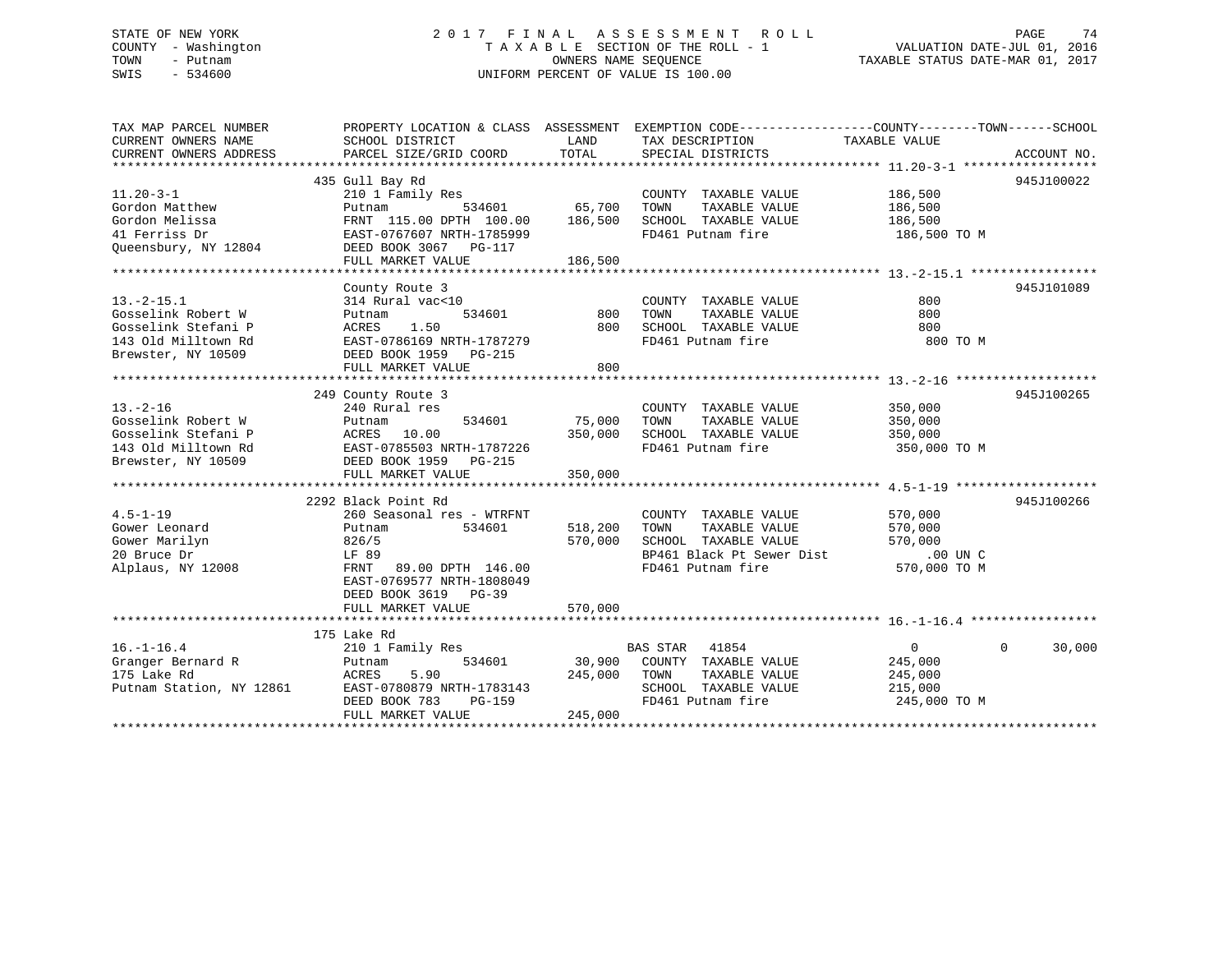# STATE OF NEW YORK 2 0 1 7 F I N A L A S S E S S M E N T R O L L PAGE 75 COUNTY - Washington T A X A B L E SECTION OF THE ROLL - 1 VALUATION DATE-JUL 01, 2016 TOWN - Putnam OWNERS NAME SEQUENCE TAXABLE STATUS DATE-MAR 01, 2017 SWIS - 534600 UNIFORM PERCENT OF VALUE IS 100.00

| TAX MAP PARCEL NUMBER<br>CURRENT OWNERS NAME<br>CURRENT OWNERS ADDRESS   | SCHOOL DISTRICT<br>PARCEL SIZE/GRID COORD                                                                                               | LAND<br>TOTAL     | TAX DESCRIPTION<br>SPECIAL DISTRICTS                                                       | PROPERTY LOCATION & CLASS ASSESSMENT EXEMPTION CODE----------------COUNTY-------TOWN------SCHOOL<br>TAXABLE VALUE<br>ACCOUNT NO. |
|--------------------------------------------------------------------------|-----------------------------------------------------------------------------------------------------------------------------------------|-------------------|--------------------------------------------------------------------------------------------|----------------------------------------------------------------------------------------------------------------------------------|
| $15. - 1 - 4$<br>Granger Bernard R etal<br>175 Lake Rd                   | LOT 27 Williams North Tr<br>910 Priv forest<br>Putnam<br>534601<br>817/309                                                              | 50,000<br>50,000  | COUNTY TAXABLE VALUE<br>TOWN<br>TAXABLE VALUE<br>SCHOOL TAXABLE VALUE                      | 945J100220<br>50,000<br>50,000<br>50,000                                                                                         |
| Putnam Station, NY 12861                                                 | ACRES 100.00<br>EAST-0773831 NRTH-1782873<br>DEED BOOK 815<br><b>PG-287</b><br>FULL MARKET VALUE                                        | 50,000            | FD461 Putnam fire                                                                          | 50,000 TO M                                                                                                                      |
|                                                                          |                                                                                                                                         |                   |                                                                                            |                                                                                                                                  |
| $5. - 1 - 5$<br>Granger Calvin<br>33 Bain Ln<br>Putnam Station, NY 12861 | 41 Cummings Rd<br>210 1 Family Res<br>534601<br>Putnam<br>FRNT 127.00 DPTH 100.00<br>EAST-0779960 NRTH-1801135<br>DEED BOOK 3771 PG-280 | 11,400<br>180,700 | COUNTY TAXABLE VALUE<br>TOWN<br>TAXABLE VALUE<br>SCHOOL TAXABLE VALUE<br>FD461 Putnam fire | 945J100427<br>180,700<br>180,700<br>180,700<br>180,700 TO M                                                                      |
| PRIOR OWNER ON 3/01/2017                                                 | FULL MARKET VALUE                                                                                                                       | 180,700           |                                                                                            |                                                                                                                                  |
| Bayview Loan Servicing LLC                                               |                                                                                                                                         |                   |                                                                                            |                                                                                                                                  |
|                                                                          |                                                                                                                                         |                   |                                                                                            |                                                                                                                                  |
|                                                                          | 125 Wrights Rd                                                                                                                          |                   |                                                                                            | 945J100270                                                                                                                       |
| $2. -1 - 20$                                                             | 210 1 Family Res - WTRFNT                                                                                                               |                   | 41834<br>ENH STAR                                                                          | $\Omega$<br>$\mathbf{0}$<br>65,500                                                                                               |
| Granger Charles                                                          | 534601<br>Putnam                                                                                                                        | 23,700            | COUNTY TAXABLE VALUE                                                                       | 102,500                                                                                                                          |
| Granger Christa<br>125 Wrights Rd                                        | H & Lot<br>98.00 DPTH 160.00<br>FRNT                                                                                                    | 102,500           | TOWN<br>TAXABLE VALUE<br>SCHOOL TAXABLE VALUE                                              | 102,500<br>37,000                                                                                                                |
| Putnam Station, NY 12861                                                 | EAST-0787705 NRTH-1811508                                                                                                               |                   | FD461 Putnam fire                                                                          | 102,500 TO M                                                                                                                     |
|                                                                          | DEED BOOK 396<br>PG-725<br>FULL MARKET VALUE                                                                                            | 102,500           |                                                                                            |                                                                                                                                  |
|                                                                          |                                                                                                                                         |                   |                                                                                            |                                                                                                                                  |
|                                                                          | 91 Wrights Rd                                                                                                                           |                   |                                                                                            | 945J101024                                                                                                                       |
| $2. -1 - 24.4$                                                           | 210 1 Family Res                                                                                                                        |                   | COUNTY TAXABLE VALUE                                                                       | 45,700                                                                                                                           |
| Granger Charles                                                          | 534601<br>Putnam                                                                                                                        | 11,500            | TOWN<br>TAXABLE VALUE                                                                      | 45,700                                                                                                                           |
| Granger Bonnie                                                           | FRNT 136.00 DPTH<br>97.00                                                                                                               | 45,700            | SCHOOL TAXABLE VALUE                                                                       | 45,700                                                                                                                           |
| 91 Wrights Rd<br>Putnam Station, NY 12861                                | EAST-0786841 NRTH-1811720<br>DEED BOOK 750<br>$PG-93$                                                                                   |                   | FD461 Putnam fire                                                                          | 45,700 TO M                                                                                                                      |
|                                                                          | FULL MARKET VALUE                                                                                                                       | 45,700            |                                                                                            |                                                                                                                                  |
|                                                                          | 53 Wrights Rd                                                                                                                           |                   |                                                                                            | 945J100123                                                                                                                       |
| $2. - 1 - 5$                                                             | 240 Rural res<br>- WTRFNT                                                                                                               |                   | COUNTY TAXABLE VALUE                                                                       | 132,300                                                                                                                          |
| Granger Corey                                                            | 534601<br>Putnam                                                                                                                        | 119,000           | TAXABLE VALUE<br>TOWN                                                                      | 132,300                                                                                                                          |
| Granger Diane                                                            | ACRES<br>34.00                                                                                                                          | 132,300           | SCHOOL TAXABLE VALUE                                                                       | 132,300                                                                                                                          |
| 139 Craig Rd<br>Putnam Station, NY 12861                                 | EAST-0785989 NRTH-1812581<br>DEED BOOK 3662<br><b>PG-57</b>                                                                             |                   | FD461 Putnam fire                                                                          | 132,300 TO M                                                                                                                     |
|                                                                          | FULL MARKET VALUE                                                                                                                       | 132,300           |                                                                                            |                                                                                                                                  |
|                                                                          |                                                                                                                                         |                   |                                                                                            |                                                                                                                                  |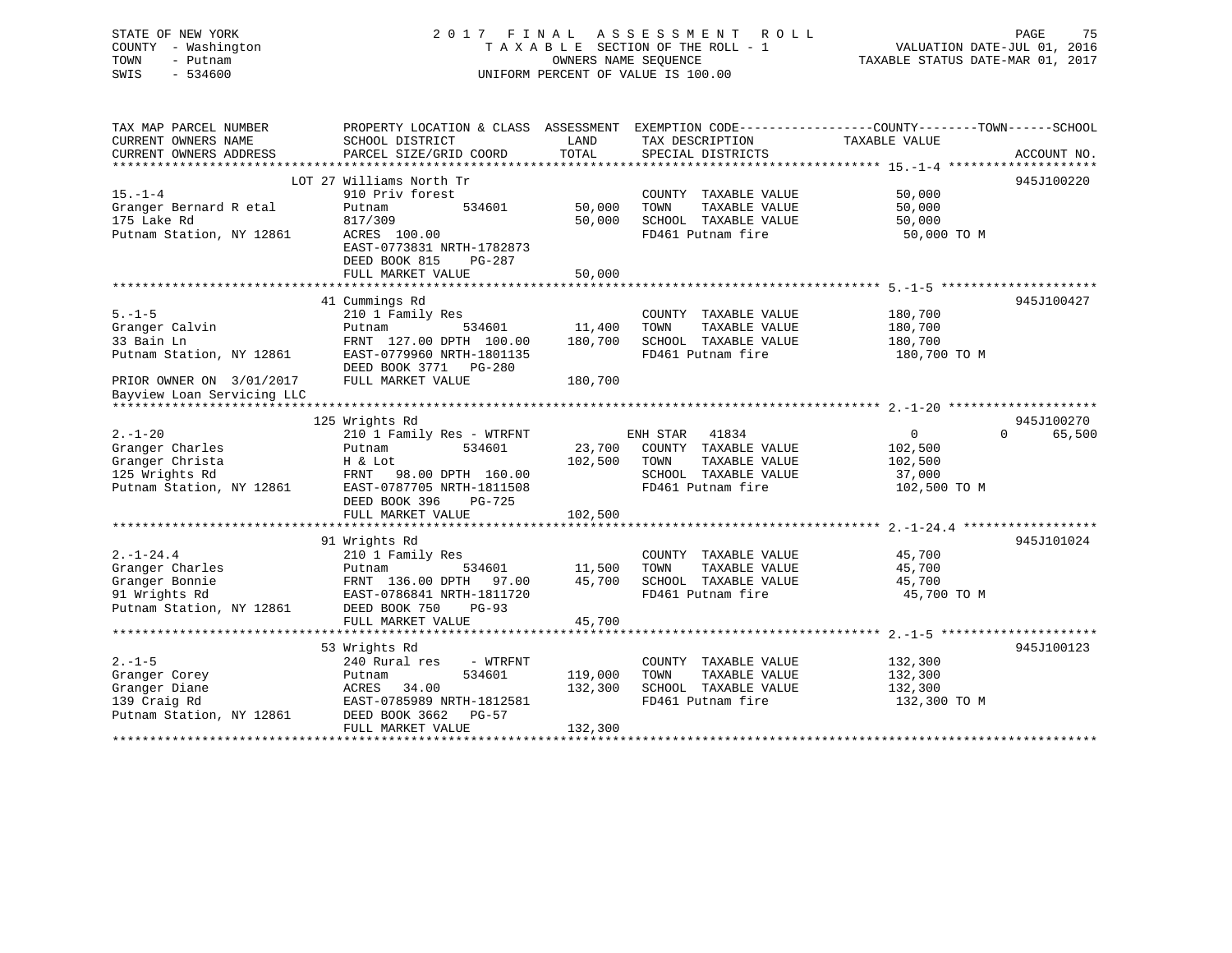# STATE OF NEW YORK 2 0 1 7 F I N A L A S S E S S M E N T R O L L PAGE 76 COUNTY - Washington T A X A B L E SECTION OF THE ROLL - 1 VALUATION DATE-JUL 01, 2016 TOWN - Putnam OWNERS NAME SEQUENCE TAXABLE STATUS DATE-MAR 01, 2017 SWIS - 534600 UNIFORM PERCENT OF VALUE IS 100.00

| TAX MAP PARCEL NUMBER<br>CURRENT OWNERS NAME<br>CURRENT OWNERS ADDRESS                                | PROPERTY LOCATION & CLASS ASSESSMENT<br>SCHOOL DISTRICT<br>PARCEL SIZE/GRID COORD                                                                               | LAND<br>TOTAL                | EXEMPTION CODE-----------------COUNTY-------TOWN------SCHOOL<br>TAX DESCRIPTION<br>SPECIAL DISTRICTS                   | TAXABLE VALUE                                                   | ACCOUNT NO.                      |
|-------------------------------------------------------------------------------------------------------|-----------------------------------------------------------------------------------------------------------------------------------------------------------------|------------------------------|------------------------------------------------------------------------------------------------------------------------|-----------------------------------------------------------------|----------------------------------|
|                                                                                                       |                                                                                                                                                                 |                              |                                                                                                                        |                                                                 |                                  |
| $2. -1 - 28.2$<br>Granger Corey S<br>Trudeau Diane<br>PO Box 161A<br>Putnam Station, NY 12861         | 139 Craig Rd<br>242 Rurl res&rec<br>534601<br>Putnam<br>ACRES<br>30.00 BANK<br>185<br>EAST-0782373 NRTH-1811803<br>DEED BOOK 738<br>PG-308<br>FULL MARKET VALUE | 55,000<br>319,700<br>319,700 | BAS STAR<br>41854<br>COUNTY TAXABLE VALUE<br>TAXABLE VALUE<br>TOWN<br>SCHOOL TAXABLE VALUE<br>FD461 Putnam fire        | $\mathbf{0}$<br>319,700<br>319,700<br>289,700<br>319,700 TO M   | 30,000<br>0                      |
|                                                                                                       |                                                                                                                                                                 |                              |                                                                                                                        |                                                                 |                                  |
| $19. - 1 - 4.2$<br>Granger Corey S<br>139 Craig Rd<br>Putnam Station, NY 12861                        | Pulpit Point Rd/w Off<br>322 Rural vac>10<br>534601<br>Putnam<br>ACRES 10.00<br>EAST-0779313 NRTH-1776515<br>DEED BOOK 707<br>PG-339<br>FULL MARKET VALUE       | 5,000<br>5,000<br>5,000      | COUNTY TAXABLE VALUE<br>TOWN<br>TAXABLE VALUE<br>SCHOOL TAXABLE VALUE<br>FD461 Putnam fire                             | 5,000<br>5,000<br>5,000<br>5,000 TO M                           | 945J100896                       |
|                                                                                                       |                                                                                                                                                                 |                              |                                                                                                                        |                                                                 |                                  |
| $13. - 2 - 11$                                                                                        | 123 Hutton Square Rd<br>210 1 Family Res                                                                                                                        |                              | BAS STAR<br>41854                                                                                                      | $\overline{0}$                                                  | 945J100177<br>30,000<br>$\Omega$ |
| Granger Cory<br>123 Hutton Square Rd<br>Putnam Station, NY 12861                                      | 534601<br>Putnam<br>2.70<br>ACRES<br>EAST-0787132 NRTH-1792660<br>DEED BOOK 3707<br>PG-295<br>FULL MARKET VALUE                                                 | 21,400<br>79,800<br>79,800   | COUNTY TAXABLE VALUE<br>TOWN<br>TAXABLE VALUE<br>SCHOOL TAXABLE VALUE<br>FD461 Putnam fire                             | 79,800<br>79,800<br>49,800<br>79,800 TO M                       |                                  |
|                                                                                                       |                                                                                                                                                                 |                              |                                                                                                                        |                                                                 |                                  |
| $15. - 1 - 9.1$<br>Granger Craig<br>Granger Terri<br>268 Pulpit Point Rd<br>Putnam Station, NY 12861  | 268 Pulpit Point Rd<br>210 1 Family Res<br>534601<br>Putnam<br>ACRES<br>3.00<br>EAST-0779962 NRTH-1776992<br>DEED BOOK 522<br><b>PG-98</b><br>FULL MARKET VALUE | 22,500<br>275,000<br>275,000 | <b>BAS STAR</b><br>41854<br>COUNTY TAXABLE VALUE<br>TOWN<br>TAXABLE VALUE<br>SCHOOL TAXABLE VALUE<br>FD461 Putnam fire | $\overline{0}$<br>275,000<br>275,000<br>245,000<br>275,000 TO M | 945J100897<br>$\Omega$<br>30,000 |
|                                                                                                       |                                                                                                                                                                 |                              |                                                                                                                        |                                                                 |                                  |
| $19. - 1 - 4.1$<br>Granger Eugene<br>Granger Susan<br>270 Pulpit Point Rd<br>Putnam Station, NY 12861 | 270 Pulpit Point Rd<br>240 Rural res<br>534601<br>Putnam<br>15.3 cal $ac/7$ ac deed<br>ACRES<br>7.50<br>EAST-0779799 NRTH-1776562<br>DEED BOOK 648<br>PG-113    | 32,500<br>117,800            | BAS STAR<br>41854<br>COUNTY TAXABLE VALUE<br>TAXABLE VALUE<br>TOWN<br>SCHOOL TAXABLE VALUE<br>FD461 Putnam fire        | $\overline{0}$<br>117,800<br>117,800<br>87,800<br>117,800 TO M  | 945J100278<br>$\Omega$<br>30,000 |
|                                                                                                       | FULL MARKET VALUE                                                                                                                                               | 117,800                      |                                                                                                                        |                                                                 |                                  |
|                                                                                                       | ****************************<br>Pulpit Point Rd                                                                                                                 |                              |                                                                                                                        |                                                                 |                                  |
| $19. - 1 - 4.6$<br>Granger Eugene<br>Granger Susan<br>270 Pulpit Point Rd<br>Putnam, NY 12861         | 314 Rural vac<10<br>534601<br>Putnam<br>4.90<br>ACRES<br>EAST-0779376 NRTH-1775943<br>DEED BOOK 648<br>PG-113<br>FULL MARKET VALUE                              | 3,700<br>3,700<br>3,700      | COUNTY TAXABLE VALUE<br>TOWN<br>TAXABLE VALUE<br>SCHOOL TAXABLE VALUE<br>FD461 Putnam fire                             | 3,700<br>3,700<br>3,700<br>3,700 TO M                           |                                  |
|                                                                                                       |                                                                                                                                                                 |                              |                                                                                                                        |                                                                 |                                  |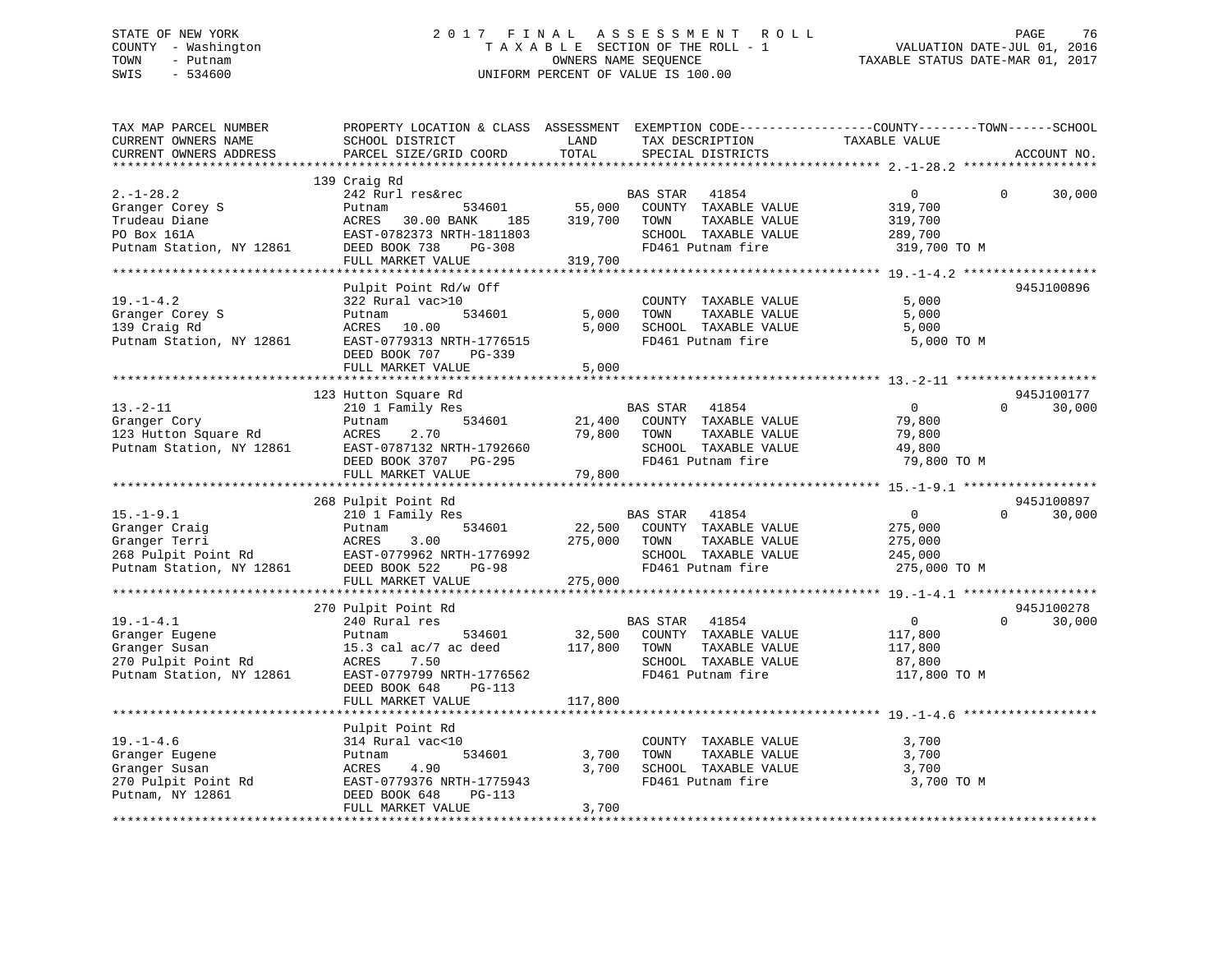# STATE OF NEW YORK 2 0 1 7 F I N A L A S S E S S M E N T R O L L PAGE 77 COUNTY - Washington T A X A B L E SECTION OF THE ROLL - 1 VALUATION DATE-JUL 01, 2016 TOWN - Putnam OWNERS NAME SEQUENCE TAXABLE STATUS DATE-MAR 01, 2017 SWIS - 534600 UNIFORM PERCENT OF VALUE IS 100.00

| CURRENT OWNERS NAME<br>SCHOOL DISTRICT<br>LAND<br>TAX DESCRIPTION TAXABLE VALUE<br>CURRENT OWNERS ADDRESS<br>PARCEL SIZE/GRID COORD<br>TOTAL<br>SPECIAL DISTRICTS                                                                                                                                                        | PROPERTY LOCATION & CLASS ASSESSMENT EXEMPTION CODE-----------------COUNTY-------TOWN------SCHOOL<br>ACCOUNT NO. |
|--------------------------------------------------------------------------------------------------------------------------------------------------------------------------------------------------------------------------------------------------------------------------------------------------------------------------|------------------------------------------------------------------------------------------------------------------|
| 9 Fire House Ln                                                                                                                                                                                                                                                                                                          | 945J100274                                                                                                       |
| $13. - 1 - 16$<br>14,145 12,000                                                                                                                                                                                                                                                                                          | - 0                                                                                                              |
| Granger Francene C LE<br>40,078                                                                                                                                                                                                                                                                                          | 47,150                                                                                                           |
| $\overline{0}$<br>Granger Harold J Jr                                                                                                                                                                                                                                                                                    | $\begin{matrix}0\\0\end{matrix}$<br>47,150                                                                       |
| 9 Fire House Ln<br>EAST-0779696 NRTH-1788309                                                                                                                                                                                                                                                                             |                                                                                                                  |
| Putnam Sta, NY 12861<br>DEED BOOK 2488 PG-249                                                                                                                                                                                                                                                                            |                                                                                                                  |
| FULL MARKET VALUE                                                                                                                                                                                                                                                                                                        |                                                                                                                  |
|                                                                                                                                                                                                                                                                                                                          |                                                                                                                  |
| 8309 COUNTY TAAADLE VALUE 82,300<br>49 TOWN TAXABLE VALUE 82,300<br>94,300 SCHOOL TAXABLE VALUE 94,300 TO M<br>FD461 Putnam fire 94,300 TO M<br>13.-2-14.3 ***                                                                                                                                                           |                                                                                                                  |
| 205 County Route 3                                                                                                                                                                                                                                                                                                       | 945J100979                                                                                                       |
| $13.-2-14.3$<br>7,700<br>COUNTY TAXABLE VALUE<br>312 Vac w/imprv                                                                                                                                                                                                                                                         |                                                                                                                  |
| $\begin{tabular}{lllll} \hline w/imprv & \multicolumn{2}{l} \multicolumn{2}{l}{{\small \texttt{COUNT}}} \\ \hline 534601 & \multicolumn{2}{l}{{\small 7,600}} & \multicolumn{2}{l}{\small \texttt{COUNT}} \\ \hline \end{tabular}$<br>TAXABLE VALUE<br>TAXABLE VALUE<br>siz vac<br>Putnam<br>Granger Fred E Jr.<br>7,700 |                                                                                                                  |
| Lot & Trailer<br>7,700 SCHOOL TAXABLE VALUE<br>112 Van Dusen Rd<br>7,700                                                                                                                                                                                                                                                 |                                                                                                                  |
| Queensbury, NY 12804<br>FD461 Putnam fire<br>7,700 TO M<br>ACRES 1.70                                                                                                                                                                                                                                                    |                                                                                                                  |
| EAST-0784712 NRTH-1787995                                                                                                                                                                                                                                                                                                |                                                                                                                  |
| DEED BOOK 3630<br>PG-224                                                                                                                                                                                                                                                                                                 |                                                                                                                  |
| 7,700<br>FULL MARKET VALUE                                                                                                                                                                                                                                                                                               |                                                                                                                  |
|                                                                                                                                                                                                                                                                                                                          |                                                                                                                  |
| State Route 22                                                                                                                                                                                                                                                                                                           | 945J101029                                                                                                       |
| $5. - 1 - 6$<br>1,800<br>314 Rural vac<10<br>COUNTY TAXABLE VALUE                                                                                                                                                                                                                                                        |                                                                                                                  |
| 534601 1,800<br>Granger Frederick E<br>TOWN<br>TAXABLE VALUE<br>1,800<br>Putnam                                                                                                                                                                                                                                          |                                                                                                                  |
| RD #1 Lake Road Box 98<br>Dutnam Station. NY 12861<br>FRNT 350.00 DPTH 83.00 1,800<br>SCHOOL TAXABLE VALUE<br>1,800                                                                                                                                                                                                      |                                                                                                                  |
| Putnam Station, NY 12861<br>FD461 Putnam fire<br>EAST-0779214 NRTH-1800968                                                                                                                                                                                                                                               | 1,800 TO M                                                                                                       |
| DEED BOOK 698<br>PG-223                                                                                                                                                                                                                                                                                                  |                                                                                                                  |
| 1,800<br>FULL MARKET VALUE                                                                                                                                                                                                                                                                                               |                                                                                                                  |
|                                                                                                                                                                                                                                                                                                                          |                                                                                                                  |
| 16976 State Route 22                                                                                                                                                                                                                                                                                                     |                                                                                                                  |
| $13. - 1 - 1.5$<br>$\overline{0}$<br>240 Rural res<br>BAS STAR 41854                                                                                                                                                                                                                                                     | $\overline{0}$<br>30,000                                                                                         |
| Putnam<br>534601 46,900 COUNTY TAXABLE VALUE 146,700<br>Granger Harlan E                                                                                                                                                                                                                                                 |                                                                                                                  |
| 146,700 TOWN<br>TAXABLE VALUE<br>Granger Vanessa A<br>146,700                                                                                                                                                                                                                                                            |                                                                                                                  |
| SCHOOL TAXABLE VALUE<br>16976 State Route 22<br>116,700                                                                                                                                                                                                                                                                  |                                                                                                                  |
| Putnam Station, NY 12861 DEED BOOK 2110 PG-29<br>FD461 Putnam fire<br>146,700 TO M                                                                                                                                                                                                                                       |                                                                                                                  |
| FULL MARKET VALUE<br>146,700                                                                                                                                                                                                                                                                                             |                                                                                                                  |
|                                                                                                                                                                                                                                                                                                                          |                                                                                                                  |
| 16985 State Route 22                                                                                                                                                                                                                                                                                                     |                                                                                                                  |
| <b>BAS STAR 41854</b><br>$0 \qquad \qquad$<br>$13. - 1 - 1.6$<br>210 1 Family Res                                                                                                                                                                                                                                        | $\Omega$<br>30,000                                                                                               |
| 534601 30,000 COUNTY TAXABLE VALUE<br>132,200                                                                                                                                                                                                                                                                            |                                                                                                                  |
| 16985 State Route 22<br>5.00 BANK<br>132,200 TOWN<br>TAXABLE VALUE<br>26<br>132,200                                                                                                                                                                                                                                      |                                                                                                                  |
| SCHOOL TAXABLE VALUE<br>102,200<br>Putnam Station, NY 12861<br>EAST-0781396 NRTH-1794267                                                                                                                                                                                                                                 |                                                                                                                  |
| FD461 Putnam fire<br>DEED BOOK 853<br>PG-347<br>132,200 TO M                                                                                                                                                                                                                                                             |                                                                                                                  |
| 132,200<br>FULL MARKET VALUE                                                                                                                                                                                                                                                                                             |                                                                                                                  |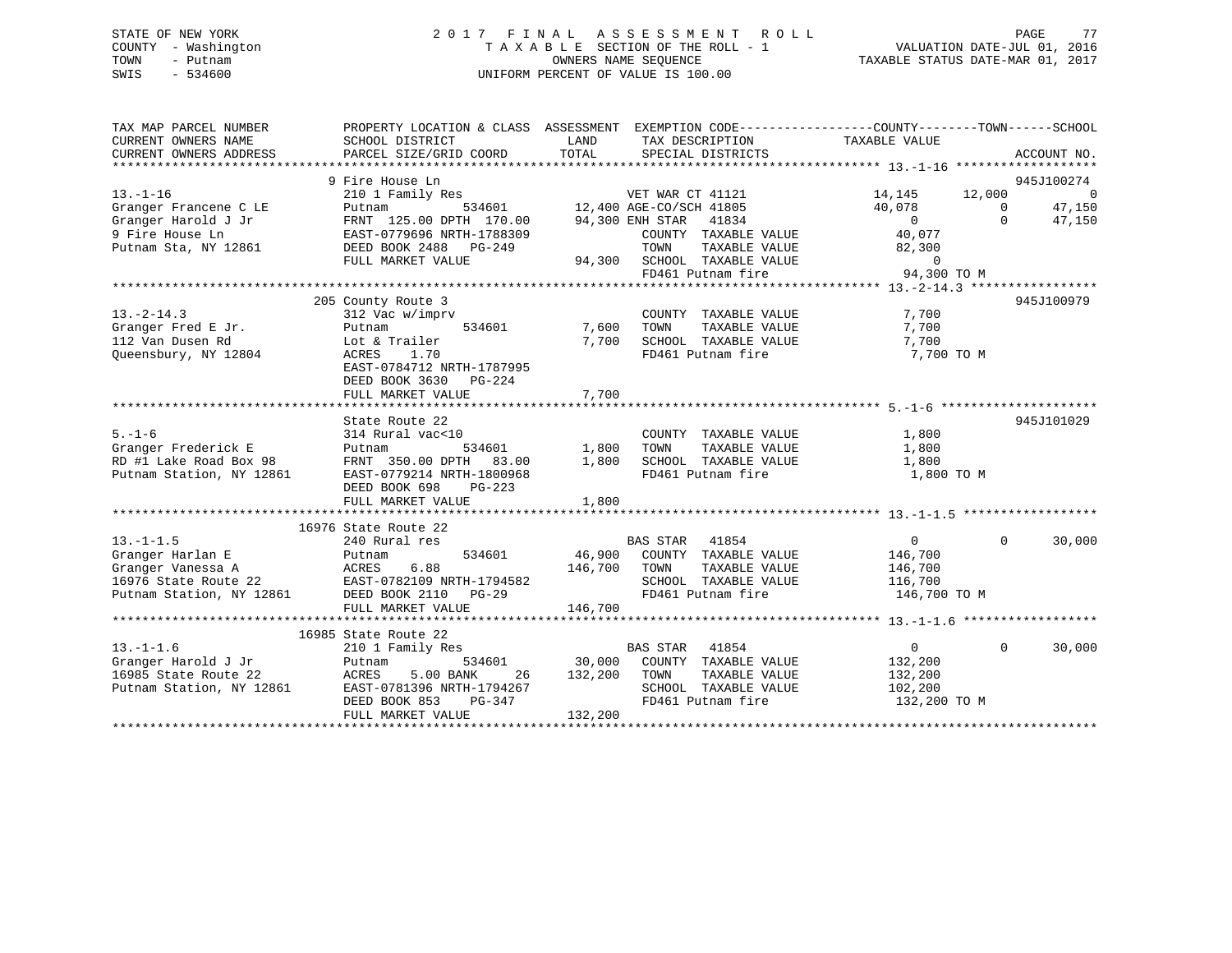# STATE OF NEW YORK 2 0 1 7 F I N A L A S S E S S M E N T R O L L PAGE 78 COUNTY - Washington T A X A B L E SECTION OF THE ROLL - 1 VALUATION DATE-JUL 01, 2016 TOWN - Putnam OWNERS NAME SEQUENCE TAXABLE STATUS DATE-MAR 01, 2017 SWIS - 534600 UNIFORM PERCENT OF VALUE IS 100.00

| TAX MAP PARCEL NUMBER<br>CURRENT OWNERS NAME<br>CURRENT OWNERS ADDRESS | PROPERTY LOCATION & CLASS ASSESSMENT EXEMPTION CODE----------------COUNTY-------TOWN------SCHOOL<br>SCHOOL DISTRICT<br>PARCEL SIZE/GRID COORD | LAND<br>TOTAL | TAX DESCRIPTION<br>SPECIAL DISTRICTS          | TAXABLE VALUE  | ACCOUNT NO.        |
|------------------------------------------------------------------------|-----------------------------------------------------------------------------------------------------------------------------------------------|---------------|-----------------------------------------------|----------------|--------------------|
|                                                                        |                                                                                                                                               |               |                                               |                |                    |
|                                                                        | 17242 State Route 22                                                                                                                          |               |                                               |                | 945J100502         |
| $9 - 1 - 1$                                                            | 210 1 Family Res                                                                                                                              |               |                                               | $\overline{0}$ | 65,500<br>$\Omega$ |
| Granger Richard                                                        | 534601<br>Putnam                                                                                                                              |               | ENH STAR 41834<br>14,200 COUNTY TAXABLE VALUE | 95,800         |                    |
| 17242 State Route 22 FRNT 280.00 DPTH 130.00                           |                                                                                                                                               | 95,800 TOWN   | TAXABLE VALUE                                 | 95,800         |                    |
| Putnam Station, NY 12861                                               | EAST-0779285 NRTH-1800542                                                                                                                     |               | SCHOOL TAXABLE VALUE                          | 30,300         |                    |
|                                                                        | DEED BOOK 643 PG-193                                                                                                                          |               | FD461 Putnam fire                             | 95,800 TO M    |                    |
|                                                                        | FULL MARKET VALUE                                                                                                                             | 95,800        |                                               |                |                    |
|                                                                        |                                                                                                                                               |               |                                               |                |                    |
|                                                                        | 79 Notch Hill Ln                                                                                                                              |               |                                               |                | 945J100276         |
| $9. - 1 - 41.1$                                                        | 210 1 Family Res                                                                                                                              | 13,800        | COUNTY TAXABLE VALUE                          | 78,000         |                    |
| Granger Richard L                                                      | 534601<br>Putnam                                                                                                                              |               | TAXABLE VALUE<br>TOWN                         | 78,000         |                    |
| Granger Richard -<br>17242 State Route 22<br>21 State NV 12861         | Add under construction 78,000                                                                                                                 |               | SCHOOL TAXABLE VALUE                          | 78,000         |                    |
| Putnam Station, NY 12861                                               | FRNT 104.00 DPTH 312.00<br>EAST-0780025 NRTH-1799691                                                                                          |               | FD461 Putnam fire                             | 78,000 TO M    |                    |
|                                                                        | DEED BOOK 895<br>PG-86                                                                                                                        |               |                                               |                |                    |
|                                                                        | FULL MARKET VALUE                                                                                                                             | 78,000        |                                               |                |                    |
|                                                                        |                                                                                                                                               |               |                                               |                |                    |
|                                                                        | Lake Rd                                                                                                                                       |               |                                               |                | 945J100451         |
| $16. - 1 - 4.2$                                                        | 322 Rural vac>10                                                                                                                              |               | COUNTY TAXABLE VALUE 50,900                   |                |                    |
| Granger Ruth A<br>The Island                                           | 534601<br>Putnam                                                                                                                              | 50,900 TOWN   | TAXABLE VALUE                                 | 50,900         |                    |
|                                                                        | 100 Ad                                                                                                                                        |               | 50,900 SCHOOL TAXABLE VALUE                   | 50,900         |                    |
| Putnam Station, NY 12861                                               | ACRES 101.79                                                                                                                                  |               | FD461 Putnam fire                             | 50,900 TO M    |                    |
|                                                                        | EAST-0784275 NRTH-1781752                                                                                                                     |               |                                               |                |                    |
|                                                                        | DEED BOOK 711<br>$PG-1$                                                                                                                       |               |                                               |                |                    |
|                                                                        | FULL MARKET VALUE                                                                                                                             | 50,900        |                                               |                |                    |
|                                                                        |                                                                                                                                               |               |                                               |                |                    |
|                                                                        | Lake Rd                                                                                                                                       |               |                                               |                | 945J100452         |
| $16. - 1 - 16.1$                                                       | 322 Rural vac>10                                                                                                                              |               | COUNTY TAXABLE VALUE                          | 123,500        |                    |
| Granger Ruth A                                                         | 534601<br>Putnam                                                                                                                              | 123,500       | TOWN<br>TAXABLE VALUE                         | 123,500        |                    |
| 155 Lake Rd                                                            | ACRES 109.70                                                                                                                                  | 123,500       | SCHOOL TAXABLE VALUE                          | 123,500        |                    |
| Putnam Station, NY 12861                                               | EAST-0779970 NRTH-1782343                                                                                                                     |               | CA002 Cons agri dst 2 123,500 TO              |                |                    |
|                                                                        | DEED BOOK 711 PG-1                                                                                                                            |               | FD461 Putnam fire                             | 123,500 TO M   |                    |
|                                                                        | FULL MARKET VALUE                                                                                                                             | 123,500       |                                               |                |                    |
|                                                                        |                                                                                                                                               |               |                                               |                | 945J100680         |
| $16. - 1 - 2$                                                          | 155 Lake Rd<br>210 1 Family Res                                                                                                               |               | BAS STAR 41854                                | $\overline{0}$ | $\Omega$<br>30,000 |
| Granger Ruth Ann                                                       | 534601<br>Putnam                                                                                                                              |               | 16,900 COUNTY TAXABLE VALUE                   | 197,600        |                    |
| 155 Lake Rd                                                            | 467/749                                                                                                                                       | 197,600       | TOWN<br>TAXABLE VALUE                         | 197,600        |                    |
| Putnam Sta, NY 12861                                                   | ACRES 1.50                                                                                                                                    |               | SCHOOL TAXABLE VALUE                          | 167,600        |                    |
|                                                                        | EAST-0780331 NRTH-1782966                                                                                                                     |               | FD461 Putnam fire                             | 197,600 TO M   |                    |
|                                                                        | DEED BOOK 454<br>$PG-30$                                                                                                                      |               |                                               |                |                    |
|                                                                        | FULL MARKET VALUE                                                                                                                             | 197,600       |                                               |                |                    |
|                                                                        |                                                                                                                                               |               |                                               |                |                    |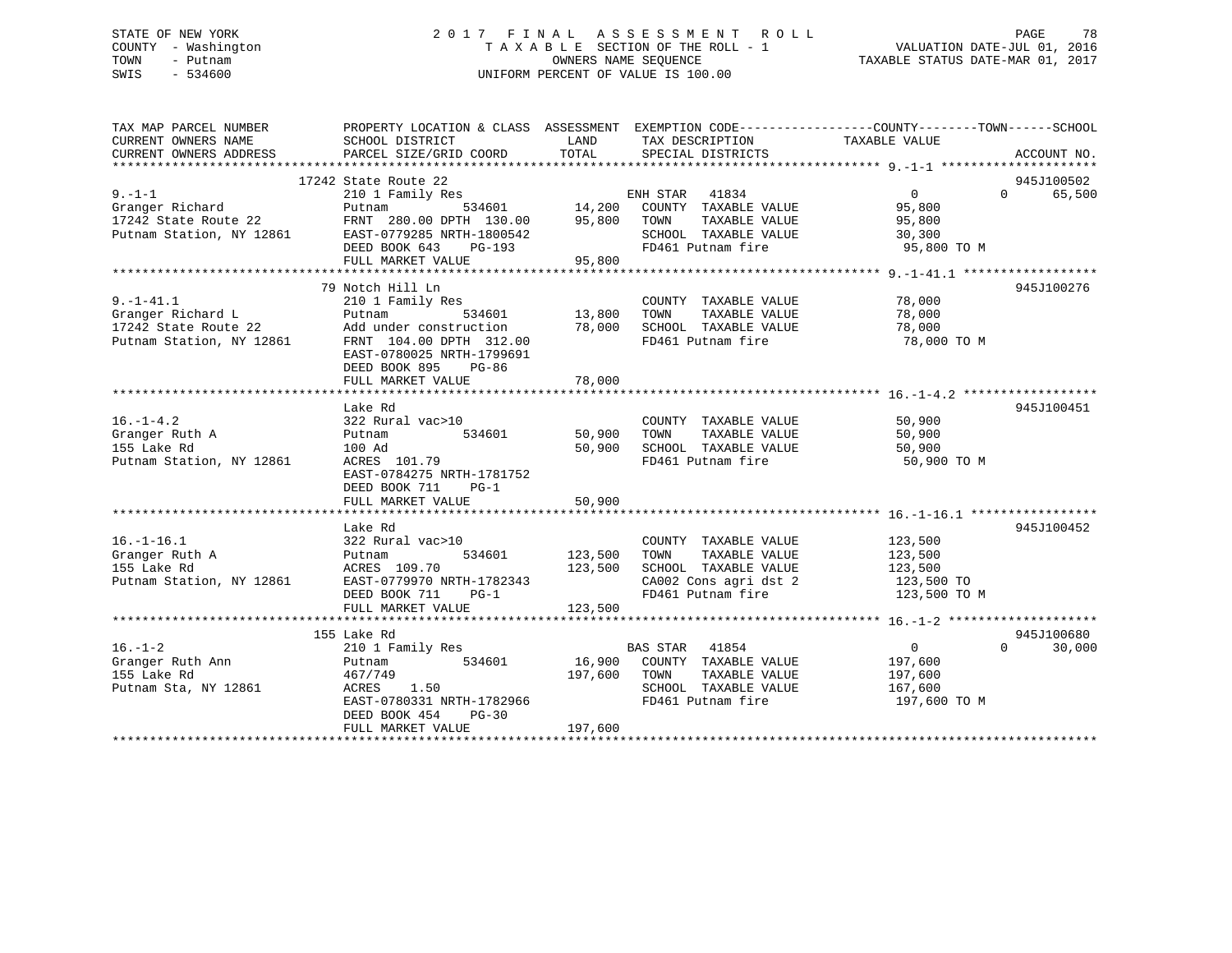# STATE OF NEW YORK 2 0 1 7 F I N A L A S S E S S M E N T R O L L PAGE 79 COUNTY - Washington T A X A B L E SECTION OF THE ROLL - 1 VALUATION DATE-JUL 01, 2016 TOWN - Putnam OWNERS NAME SEQUENCE TAXABLE STATUS DATE-MAR 01, 2017 SWIS - 534600 UNIFORM PERCENT OF VALUE IS 100.00

| TAX MAP PARCEL NUMBER<br>CURRENT OWNERS NAME<br>CURRENT OWNERS ADDRESS                                         | PROPERTY LOCATION & CLASS ASSESSMENT<br>SCHOOL DISTRICT<br>PARCEL SIZE/GRID COORD                                                                                                                 | LAND<br>TOTAL                 | TAX DESCRIPTION<br>SPECIAL DISTRICTS                                                                            | EXEMPTION CODE-----------------COUNTY-------TOWN------SCHOOL<br>TAXABLE VALUE<br>ACCOUNT NO.    |
|----------------------------------------------------------------------------------------------------------------|---------------------------------------------------------------------------------------------------------------------------------------------------------------------------------------------------|-------------------------------|-----------------------------------------------------------------------------------------------------------------|-------------------------------------------------------------------------------------------------|
| $12 - 2 - 3$<br>Grant Beverly W<br>Grant Larry L<br>105 Weybossett St<br>New Haven, CT 06513                   | 344 Peterson Rd<br>260 Seasonal res<br>534601<br>Putnam<br>Row 765-24<br>ACRES 151.36<br>EAST-0776446 NRTH-1791341<br>DEED BOOK 944<br>PG-101<br>FULL MARKET VALUE                                | 108,600<br>164,100<br>164,100 | COUNTY TAXABLE VALUE<br>TOWN<br>TAXABLE VALUE<br>SCHOOL TAXABLE VALUE<br>FD461 Putnam fire                      | 945J100527<br>164,100<br>164,100<br>164,100<br>164,100 TO M                                     |
| $14.18 - 4 - 6$<br>Grant Stephen<br>Grant Gretchen<br>8 Friar Tuck Ct<br>Clifton Park, NY 12065                | 762 Gull Bay Rd<br>210 1 Family Res - WTRFNT<br>534601<br>Putnam<br>LF 200<br>$14. -4 - 6$<br>FRNT 200.00 DPTH 170.00<br>EAST-0764126 NRTH-1780239<br>DEED BOOK 664<br>PG-72<br>FULL MARKET VALUE | 363,600<br>749,100<br>749,100 | COUNTY TAXABLE VALUE<br>TOWN<br>TAXABLE VALUE<br>SCHOOL TAXABLE VALUE<br>FD461 Putnam fire                      | 945J100814<br>749,100<br>749,100<br>749,100<br>749,100 TO M                                     |
| $14.8 - 1 - 6$<br>Gray Peter<br>15 Northwest Rd<br>Queensbury, NY 12804                                        | 2514 Indian Point Way<br>260 Seasonal res - WTRFNT<br>Putnam<br>534601<br>LF 88<br>FRNT<br>54.00 DPTH 208.00<br>EAST-0765054 NRTH-1783294<br>DEED BOOK 2081 PG-72<br>FULL MARKET VALUE            | 465,600<br>592,000<br>592,000 | COUNTY TAXABLE VALUE<br>TAXABLE VALUE<br>TOWN<br>SCHOOL TAXABLE VALUE<br>FD461 Putnam fire                      | 945J100308<br>592,000<br>592,000<br>592,000<br>592,000 TO M                                     |
| $12. - 3 - 13$<br>Greeley Eileen<br>100 Gull Bay Rd<br>Putnam Station, NY 12861-9704 EAST-0775564 NRTH-1785531 | 100 Gull Bay Rd<br>210 1 Family Res<br>Putnam<br>534601<br>FRNT 100.00 DPTH 200.00<br>DEED BOOK 462<br>$PG-470$<br>FULL MARKET VALUE                                                              | 12,300<br>129,000<br>129,000  | BAS STAR<br>41854<br>COUNTY TAXABLE VALUE<br>TOWN<br>TAXABLE VALUE<br>SCHOOL TAXABLE VALUE<br>FD461 Putnam fire | 945J100325<br>$\mathbf 0$<br>$\Omega$<br>30,000<br>129,000<br>129,000<br>99,000<br>129,000 TO M |
| $12.-3-14.1$<br>Greeley Graham<br>Greeley Eileen M<br>100 Gull Bay Rd<br>Putnam Station, NY 12861              | Gull Bay Rd<br>314 Rural vac<10<br>Putnam<br>534601<br>Lot<br>ACRES<br>1.00<br>EAST-0775460 NRTH-1785633<br>DEED BOOK 518<br>$PG-93$<br>FULL MARKET VALUE                                         | 5,000<br>5,000<br>5,000       | COUNTY TAXABLE VALUE<br>TOWN<br>TAXABLE VALUE<br>SCHOOL TAXABLE VALUE<br>FD461 Putnam fire                      | 945J100125<br>5,000<br>5,000<br>5,000<br>5,000 TO M                                             |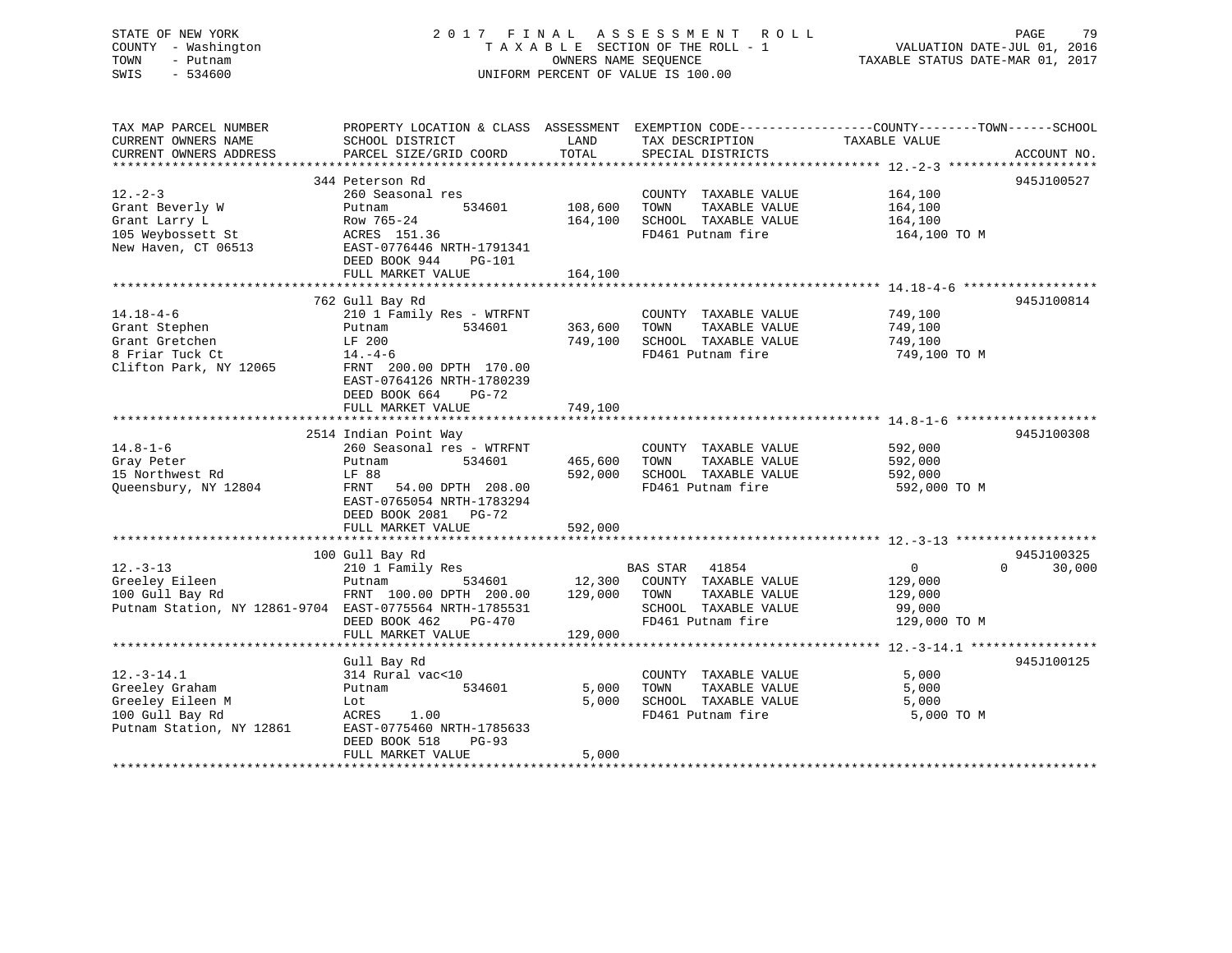# STATE OF NEW YORK 2 0 1 7 F I N A L A S S E S S M E N T R O L L PAGE 80COUNTY - Washington  $T A X A B L E$  SECTION OF THE ROLL - 1<br>TOWN - Putnam data of the COUNTERS NAME SEQUENCE SWIS - 534600 UNIFORM PERCENT OF VALUE IS 100.00

TAXABLE STATUS DATE-MAR 01, 2017

| TAX MAP PARCEL NUMBER<br>CURRENT OWNERS NAME<br>CURRENT OWNERS ADDRESS                                                            | PROPERTY LOCATION & CLASS ASSESSMENT<br>SCHOOL DISTRICT<br>PARCEL SIZE/GRID COORD                                                                                         | LAND<br>TOTAL              | TAX DESCRIPTION<br>SPECIAL DISTRICTS                                                       | EXEMPTION CODE-----------------COUNTY-------TOWN------SCHOOL<br>TAXABLE VALUE | ACCOUNT NO. |
|-----------------------------------------------------------------------------------------------------------------------------------|---------------------------------------------------------------------------------------------------------------------------------------------------------------------------|----------------------------|--------------------------------------------------------------------------------------------|-------------------------------------------------------------------------------|-------------|
| $12.-3-12$<br>Greeley Graham F<br>Greeley Eileen M<br>100 Gull Bay Rd<br>Putnam Station, NY 12861                                 | Gull Bay Rd<br>314 Rural vac<10<br>Putnam<br>534601<br>ACRES<br>3.60<br>EAST-0775806 NRTH-1785415<br>DEED BOOK 595<br>PG-73<br>FULL MARKET VALUE                          | 14,800<br>14,800<br>14,800 | COUNTY TAXABLE VALUE<br>TAXABLE VALUE<br>TOWN<br>SCHOOL TAXABLE VALUE<br>FD461 Putnam fire | 14,800<br>14,800<br>14,800<br>14,800 TO M                                     | 945J100049  |
|                                                                                                                                   |                                                                                                                                                                           |                            |                                                                                            |                                                                               |             |
| $11.20 - 2 - 11$<br>Grennon Edward<br>6 Mountain Way<br>Clifton Park, NY 12065                                                    | 4042 Beach Ln<br>312 Vac w/imprv<br>Putnam<br>534601<br>Cot & Lot<br>FRNT<br>75.00 DPTH 100.00<br>EAST-0767392 NRTH-1786684<br>DEED BOOK 2630 PG-175<br>FULL MARKET VALUE | 36,700<br>54,700<br>54,700 | COUNTY TAXABLE VALUE<br>TAXABLE VALUE<br>TOWN<br>SCHOOL TAXABLE VALUE<br>FD461 Putnam fire | 54,700<br>54,700<br>54,700<br>54,700 TO M                                     | 945J100549  |
|                                                                                                                                   |                                                                                                                                                                           |                            |                                                                                            |                                                                               |             |
| $11.20 - 2 - 12$<br>Grennon Edward<br>6 Mountain Way<br>Clifton Park, NY 12065                                                    | Beach Ln<br>312 Vac w/imprv<br>534601<br>Putnam<br>Lot 2<br>FRNT<br>50.00 DPTH 100.00<br>EAST-0767410 NRTH-1786624<br>DEED BOOK 2630 PG-175<br>FULL MARKET VALUE          | 26,700<br>27,700<br>27,700 | COUNTY TAXABLE VALUE<br>TOWN<br>TAXABLE VALUE<br>SCHOOL TAXABLE VALUE<br>FD461 Putnam fire | 27,700<br>27,700<br>27,700<br>27,700 TO M                                     | 945J100306  |
|                                                                                                                                   |                                                                                                                                                                           |                            |                                                                                            |                                                                               |             |
| $11.20 - 4 - 10$<br>Griffin Revocable Trust Gary F Putnam<br>Griffin Gary F Trustee<br>27 Red Oak Hill Rd<br>Willington, CT 06279 | 4361 Link Way<br>260 Seasonal res - WTRFNT<br>534601<br>LF 109<br>FRNT 101.00 DPTH 175.00<br>0.40<br>ACRES<br>EAST-0766547 NRTH-1787028<br>DEED BOOK 3496 PG-202          | 405,900<br>532,500         | COUNTY TAXABLE VALUE<br>TOWN<br>TAXABLE VALUE<br>SCHOOL TAXABLE VALUE<br>FD461 Putnam fire | 532,500<br>532,500<br>532,500<br>532,500 TO M                                 | 945J100280  |
|                                                                                                                                   | FULL MARKET VALUE                                                                                                                                                         | 532,500                    |                                                                                            |                                                                               |             |
| $4. -1 - 17$<br>Grill Christopher<br>202 Schwerdtfeger Rd<br>Putnam, NY 12861                                                     | 202 Schwerdtfeger Rd<br>260 Seasonal res<br>Putnam<br>534601<br>38.34<br>ACRES<br>EAST-0771449 NRTH-1803568<br>DEED BOOK 883<br>$PG-15$<br>FULL MARKET VALUE              | 48,300<br>83,800<br>83,800 | COUNTY TAXABLE VALUE<br>TAXABLE VALUE<br>TOWN<br>SCHOOL TAXABLE VALUE<br>FD461 Putnam fire | 83,800<br>83,800<br>83,800<br>83,800 TO M                                     | 945J100583  |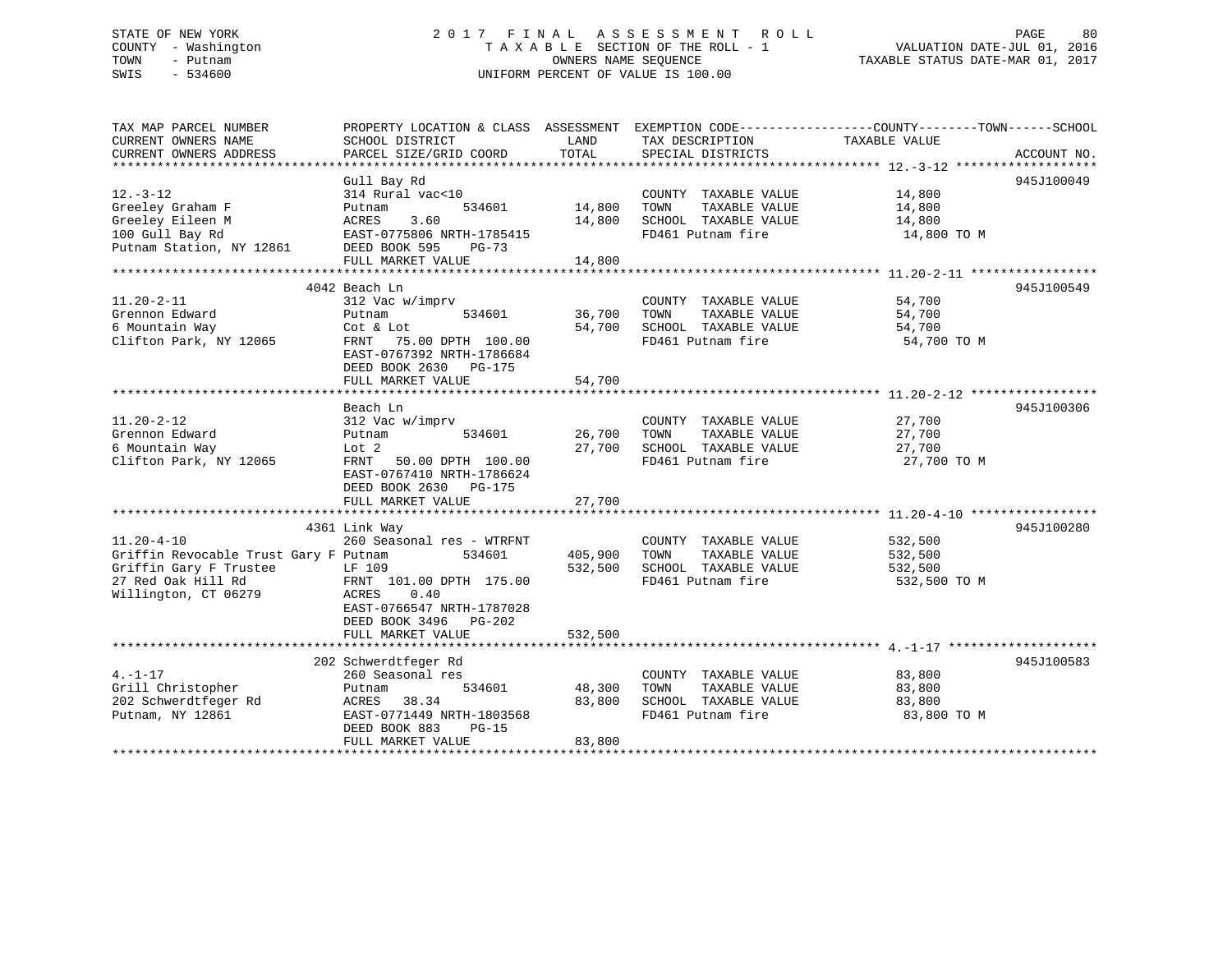# STATE OF NEW YORK 2 0 1 7 F I N A L A S S E S S M E N T R O L L PAGE 81 COUNTY - Washington T A X A B L E SECTION OF THE ROLL - 1 VALUATION DATE-JUL 01, 2016 TOWN - Putnam OWNERS NAME SEQUENCE TAXABLE STATUS DATE-MAR 01, 2017 SWIS - 534600 UNIFORM PERCENT OF VALUE IS 100.00

| TAX MAP PARCEL NUMBER      | PROPERTY LOCATION & CLASS ASSESSMENT EXEMPTION CODE---------------COUNTY-------TOWN------SCHOOL |         |                       |               |             |
|----------------------------|-------------------------------------------------------------------------------------------------|---------|-----------------------|---------------|-------------|
| CURRENT OWNERS NAME        | SCHOOL DISTRICT                                                                                 | LAND    | TAX DESCRIPTION       | TAXABLE VALUE |             |
| CURRENT OWNERS ADDRESS     | PARCEL SIZE/GRID COORD                                                                          | TOTAL   | SPECIAL DISTRICTS     |               | ACCOUNT NO. |
|                            |                                                                                                 |         |                       |               |             |
|                            | 1 White Birch Way                                                                               |         |                       |               | 945J100878  |
| $12. - 1 - 11$             | 311 Res vac land                                                                                |         | COUNTY TAXABLE VALUE  | 94,000        |             |
| Grima Angelo J             | 534601<br>Putnam                                                                                | 94,000  | TOWN<br>TAXABLE VALUE | 94,000        |             |
| 23 Hudson Rd               | FRNT 281.00 DPTH 214.00                                                                         | 94,000  | SCHOOL TAXABLE VALUE  | 94,000        |             |
| East Brunswick, NJ 08816   | EAST-0767695 NRTH-1791714                                                                       |         | FD461 Putnam fire     | 94,000 TO M   |             |
|                            | DEED BOOK 2916 PG-48                                                                            |         |                       |               |             |
|                            | FULL MARKET VALUE                                                                               | 94,000  |                       |               |             |
|                            |                                                                                                 |         |                       |               |             |
|                            | 3065 Lake George Way                                                                            |         |                       |               | 945J100249  |
| $7.8 - 1 - 18$             | 280 Res Multiple - WTRFNT                                                                       |         | COUNTY TAXABLE VALUE  | 879,000       |             |
| Grueter Joseph             | 534601<br>Putnam                                                                                | 610,900 | TOWN<br>TAXABLE VALUE | 879,000       |             |
| Grueter Theresa            | LF 126                                                                                          | 879,000 | SCHOOL TAXABLE VALUE  | 879,000       |             |
| 33 Cedar Dr                | FRNT<br>90.00 DPTH 208.00                                                                       |         | FD461 Putnam fire     | 879,000 TO M  |             |
| Allendale, NJ 07401        | EAST-0767002 NRTH-1799640                                                                       |         |                       |               |             |
|                            | DEED BOOK 715<br>PG-270                                                                         |         |                       |               |             |
|                            | FULL MARKET VALUE                                                                               | 879,000 |                       |               |             |
|                            |                                                                                                 |         |                       |               |             |
|                            | Schwerdtfeger Rd/e Off                                                                          |         |                       |               | 945J100229  |
| $4. -1 - 15$               | 910 Priv forest                                                                                 |         | COUNTY TAXABLE VALUE  | 29,900        |             |
| Guerra Stephen             | 534601<br>Putnam                                                                                | 29,900  | TOWN<br>TAXABLE VALUE | 29,900        |             |
| Pichi Michael A            | 59.80<br>ACRES                                                                                  | 29,900  | SCHOOL TAXABLE VALUE  | 29,900        |             |
| 137 Mile St                | EAST-0772525 NRTH-1800861                                                                       |         | FD461 Putnam fire     | 29,900 TO M   |             |
| Alpine, NJ 07620           | DEED BOOK 2383<br>$PG-20$                                                                       |         |                       |               |             |
|                            | FULL MARKET VALUE                                                                               | 29,900  |                       |               |             |
|                            |                                                                                                 |         |                       |               |             |
|                            | 70 Schwerdtfeger Rd                                                                             |         |                       |               | 945J100812  |
| $4. - 1 - 25$              | 210 1 Family Res                                                                                |         | COUNTY TAXABLE VALUE  | 45,900        |             |
| Guerra Stephen             | 534601<br>Putnam                                                                                | 34,400  | TOWN<br>TAXABLE VALUE | 45,900        |             |
| Pichi Michael A            | ACRES<br>9.40                                                                                   | 45,900  | SCHOOL TAXABLE VALUE  | 45,900        |             |
| 137 Mile St                | EAST-0770643 NRTH-1800921                                                                       |         | FD461 Putnam fire     | 45,900 TO M   |             |
| Alpine, NJ 07620           | DEED BOOK 2383 PG-20                                                                            |         |                       |               |             |
|                            | FULL MARKET VALUE                                                                               | 45,900  |                       |               |             |
|                            |                                                                                                 |         |                       |               |             |
|                            | 606 Gull Bay Rd                                                                                 |         |                       |               |             |
| $14.11 - 2 - 1.1$          | 210 1 Family Res - WTRFNT                                                                       |         | COUNTY TAXABLE VALUE  | 639,400       |             |
| Gull Bay LLC               | 534601<br>Putnam                                                                                | 510,200 | TAXABLE VALUE<br>TOWN | 639,400       |             |
| 116 Brush Hill Rd          | 98 ft lf                                                                                        | 639,400 | SCHOOL TAXABLE VALUE  | 639,400       |             |
| Great Barrington, MA 01230 | 2822/224                                                                                        |         | FD461 Putnam fire     | 639,400 TO M  |             |
|                            | $14.-2-1.1$                                                                                     |         |                       |               |             |
|                            | FRNT 464.00 DPTH                                                                                |         |                       |               |             |
|                            | ACRES<br>1.50<br>EAST-0765219 NRTH-1783060                                                      |         |                       |               |             |
|                            |                                                                                                 |         |                       |               |             |
|                            | DEED BOOK 3753<br>PG-129<br>FULL MARKET VALUE                                                   | 639,400 |                       |               |             |
|                            |                                                                                                 |         |                       |               |             |
|                            |                                                                                                 |         |                       |               |             |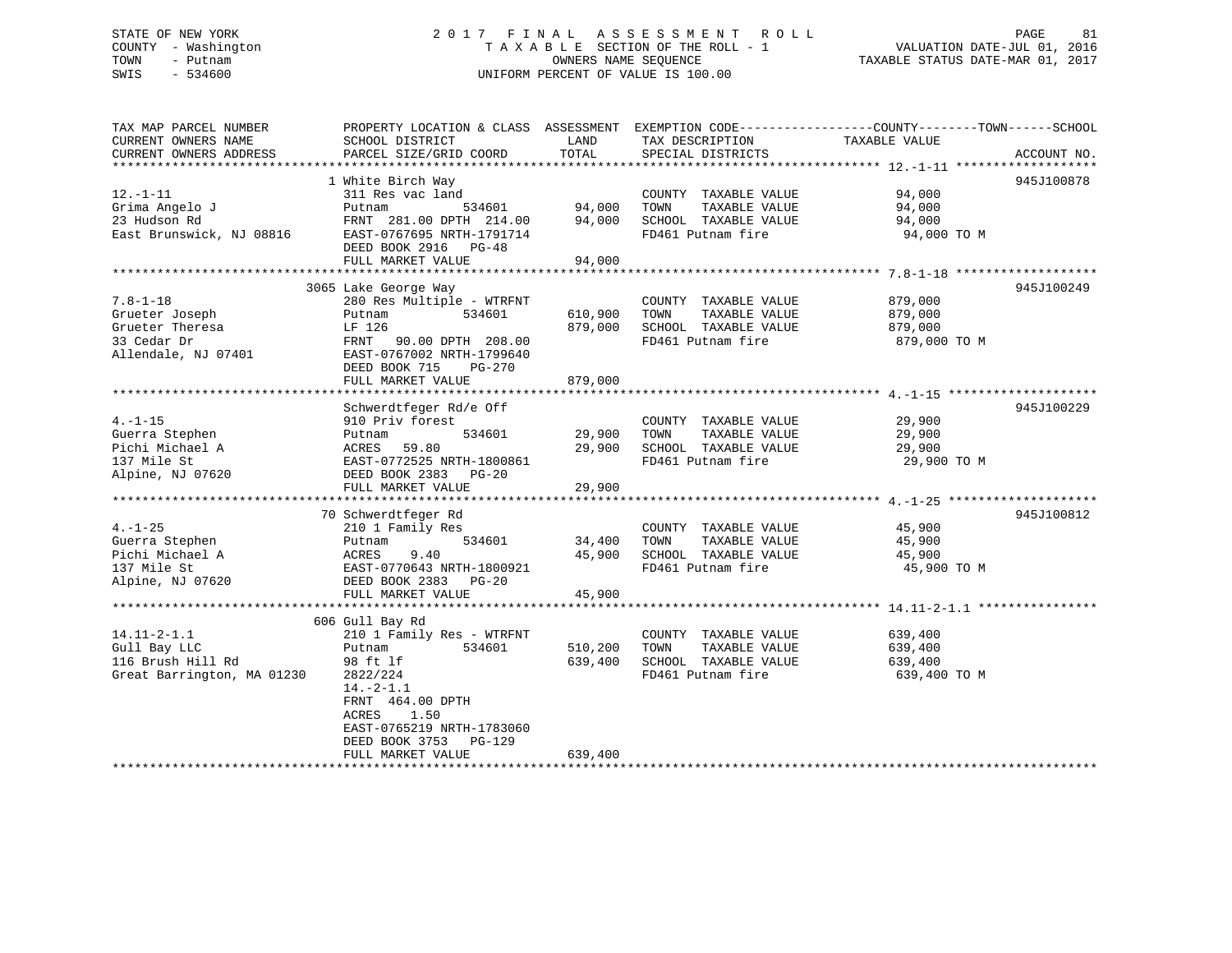# STATE OF NEW YORK 2 0 1 7 F I N A L A S S E S S M E N T R O L L PAGE 82 COUNTY - Washington T A X A B L E SECTION OF THE ROLL - 1 VALUATION DATE-JUL 01, 2016 TOWN - Putnam OWNERS NAME SEQUENCE TAXABLE STATUS DATE-MAR 01, 2017 SWIS - 534600 UNIFORM PERCENT OF VALUE IS 100.00

| TAX MAP PARCEL NUMBER  |                           |         | PROPERTY LOCATION & CLASS ASSESSMENT EXEMPTION CODE----------------COUNTY-------TOWN-----SCHOOL |                       |             |
|------------------------|---------------------------|---------|-------------------------------------------------------------------------------------------------|-----------------------|-------------|
| CURRENT OWNERS NAME    | SCHOOL DISTRICT           | LAND    | TAX DESCRIPTION                                                                                 | TAXABLE VALUE         |             |
| CURRENT OWNERS ADDRESS | PARCEL SIZE/GRID COORD    | TOTAL   | SPECIAL DISTRICTS                                                                               |                       | ACCOUNT NO. |
|                        |                           |         |                                                                                                 |                       |             |
|                        | 2264 Black Point Rd       |         |                                                                                                 |                       | 945J100251  |
| $4.5 - 1 - 12$         | 210 1 Family Res - WTRFNT |         | COUNTY TAXABLE VALUE                                                                            | 795,100               |             |
| Gunther Jane           | 534601<br>Putnam          | 433,200 | TOWN<br>TAXABLE VALUE                                                                           | 795,100               |             |
| 56 St James St S       | LF 70                     | 795,100 | SCHOOL TAXABLE VALUE                                                                            | 795,100               |             |
|                        |                           |         |                                                                                                 |                       |             |
| Garden City, NY 11530  | FRNT 70.00 DPTH 198.00    |         | BP461 Black Pt Sewer Dist                                                                       | .00 UN C              |             |
|                        | EAST-0769897 NRTH-1808597 |         | FD461 Putnam fire                                                                               | 795,100 TO M          |             |
|                        | DEED BOOK 3290 PG-216     |         |                                                                                                 |                       |             |
|                        | FULL MARKET VALUE         | 795,100 |                                                                                                 |                       |             |
|                        |                           |         |                                                                                                 |                       |             |
|                        | Black Point Rd            |         |                                                                                                 |                       | 945J100859  |
| $1.-1-13$              | 322 Rural vac>10          |         | COUNTY TAXABLE VALUE                                                                            | 27,100                |             |
| Gunther Philip Jr      | 534601<br>Putnam          | 27,100  | TOWN TAXABLE VALUE                                                                              | 27,100                |             |
| 56 St. James St S      | ACRES 54.10               | 27,100  | SCHOOL TAXABLE VALUE                                                                            | 27,100                |             |
| Garden City, NY 11530  | EAST-0771253 NRTH-1808785 |         | BP461 Black Pt Sewer Dist                                                                       | $.00$ UN C            |             |
|                        | DEED BOOK 547 PG-287      |         | FD461 Putnam fire                                                                               | 27,100 TO M           |             |
|                        | FULL MARKET VALUE         | 27,100  |                                                                                                 |                       |             |
|                        |                           |         |                                                                                                 |                       |             |
|                        | Gull Bay Rd               |         |                                                                                                 |                       | 945J101105  |
| $14.8 - 1 - 15.2$      | 314 Rural vac<10 - WTRFNT |         | COUNTY TAXABLE VALUE                                                                            | 17,000                |             |
| Guzzi James            | 534601<br>Putnam          | 17,000  | TOWN TAXABLE VALUE                                                                              | 17,000                |             |
| Guzzi Tina             | LF 10                     | 17,000  | SCHOOL TAXABLE VALUE                                                                            |                       |             |
| 34 Damski Rd           | FRNT 96.00 DPTH           |         |                                                                                                 | 17,000<br>17,000 TO M |             |
|                        |                           |         | FD461 Putnam fire                                                                               |                       |             |
| Hudson, NY 12534       | ACRES 0.16                |         |                                                                                                 |                       |             |
|                        | EAST-0765932 NRTH-1783915 |         |                                                                                                 |                       |             |
|                        | DEED BOOK 3562 PG-254     |         |                                                                                                 |                       |             |
|                        | FULL MARKET VALUE         | 17,000  |                                                                                                 |                       |             |
|                        |                           |         |                                                                                                 |                       |             |
|                        | Gull Bay Rd               |         |                                                                                                 |                       |             |
| $14.8 - 1 - 15.6$      | 310 Res Vac               |         | COUNTY TAXABLE VALUE                                                                            | 1,500                 |             |
| Guzzi James            | Putnam 534601             |         | 1,500 TOWN TAXABLE VALUE                                                                        | 1,500                 |             |
| Guzzi Tina             | Easement 3562/258         |         | 1,500 SCHOOL TAXABLE VALUE                                                                      | 1,500                 |             |
| 34 Damski Rd           | Lot A                     |         | FD461 Putnam fire                                                                               | 1,500 TO M            |             |
| Hudson, NY 12534       | FRNT 345.00 DPTH          |         |                                                                                                 |                       |             |
|                        | 0.83<br>ACRES             |         |                                                                                                 |                       |             |
|                        | EAST-0766031 NRTH-1784031 |         |                                                                                                 |                       |             |
|                        | DEED BOOK 3562 PG-254     |         |                                                                                                 |                       |             |
|                        | FULL MARKET VALUE         | 1,500   |                                                                                                 |                       |             |
|                        |                           |         |                                                                                                 |                       |             |
|                        | 554 Gull Bay Rd           |         |                                                                                                 |                       | 945J100198  |
| $14.8 - 1 - 16$        | 260 Seasonal res - WTRFNT |         | COUNTY TAXABLE VALUE                                                                            | 425,000               |             |
|                        |                           |         |                                                                                                 |                       |             |
| Guzzi James            | Putnam 534601             | 327,400 | TOWN TAXABLE VALUE                                                                              | 425,000<br>425,000    |             |
| Guzzi Tina             | LF 150                    | 425,000 | SCHOOL TAXABLE VALUE                                                                            |                       |             |
| 34 Damski Rd           | FRNT 162.00 DPTH          |         | FD461 Putnam fire                                                                               | 425,000 TO M          |             |
| Hudson, NY 12534       | 0.31<br>ACRES             |         |                                                                                                 |                       |             |
|                        | EAST-0765927 NRTH-1784019 |         |                                                                                                 |                       |             |
|                        | DEED BOOK 3562 PG-254     |         |                                                                                                 |                       |             |
|                        | FULL MARKET VALUE         | 425,000 |                                                                                                 |                       |             |
|                        |                           |         |                                                                                                 |                       |             |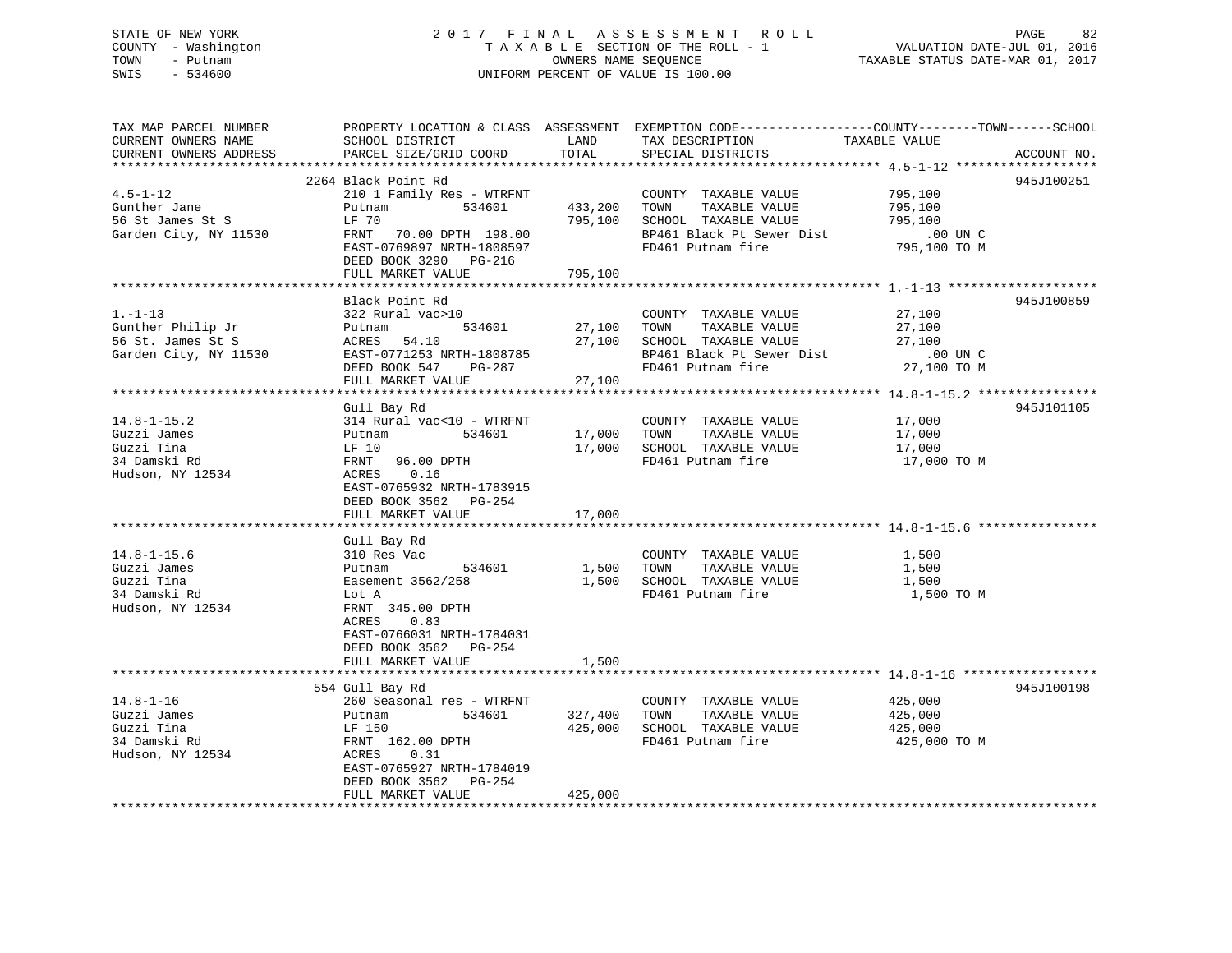# STATE OF NEW YORK 2 0 1 7 F I N A L A S S E S S M E N T R O L L PAGE 83 COUNTY - Washington T A X A B L E SECTION OF THE ROLL - 1 VALUATION DATE-JUL 01, 2016 TOWN - Putnam OWNERS NAME SEQUENCE TAXABLE STATUS DATE-MAR 01, 2017 SWIS - 534600 UNIFORM PERCENT OF VALUE IS 100.00

| TAX MAP PARCEL NUMBER<br>CURRENT OWNERS NAME<br>CURRENT OWNERS ADDRESS                                     | PROPERTY LOCATION & CLASS ASSESSMENT EXEMPTION CODE---------------COUNTY-------TOWN-----SCHOOL<br>SCHOOL DISTRICT<br>PARCEL SIZE/GRID COORD                                           | LAND<br>TOTAL                 | TAX DESCRIPTION<br>SPECIAL DISTRICTS                                                                                                                             | TAXABLE VALUE                                                                | ACCOUNT NO.                      |
|------------------------------------------------------------------------------------------------------------|---------------------------------------------------------------------------------------------------------------------------------------------------------------------------------------|-------------------------------|------------------------------------------------------------------------------------------------------------------------------------------------------------------|------------------------------------------------------------------------------|----------------------------------|
| $14. - 1 - 5$<br>Haanen Donna H Trustee<br>Haanen John L Trustee<br>48 Wincrest Dr<br>Queensbury, NY 12804 | 890 Gull Bay Rd<br>260 Seasonal res - WTRFNT<br>534601<br>Putnam<br>LF 220<br>ACRES<br>1.90<br>EAST-0764047 NRTH-1777458<br>DEED BOOK 3198 PG-260<br>FULL MARKET VALUE                | 597,800<br>743,700<br>743,700 | COUNTY TAXABLE VALUE<br>TAXABLE VALUE<br>TOWN<br>SCHOOL TAXABLE VALUE<br>FD461 Putnam fire                                                                       | 743,700<br>743,700<br>743,700<br>743,700 TO M                                | 945J100679                       |
| $9. - 1 - 49$<br>Hagar Darlene<br>Harris James<br>72 Moore Ln                                              | 17212 State Route 22<br>210 1 Family Res<br>534601<br>Putnam<br>ACRES<br>1.60<br>EAST-0779346 NRTH-1799851<br>Putnam Station, NY 12861 DEED BOOK 3551 PG-127                          | 17,300<br>118,000             | COUNTY TAXABLE VALUE<br>TOWN<br>TAXABLE VALUE<br>SCHOOL TAXABLE VALUE<br>FD461 Putnam fire                                                                       | 118,000<br>118,000<br>118,000<br>118,000 TO M                                | 945J100448                       |
| $9. - 1 - 24.1$<br>Hagar William<br>Hagar Darlene<br>72 Moore Ln<br>Putnam Station, NY 12861               | 72 Moore Ln<br>210 1 Family Res<br>534601<br>Putnam<br>860/25<br>ACRES<br>2.70<br>EAST-0783545 NRTH-1794431<br>DEED BOOK 3551 PG-122                                                  | 21,400<br>127,100             | BAS STAR<br>41854<br>COUNTY TAXABLE VALUE<br>TAXABLE VALUE<br>TOWN<br>SCHOOL TAXABLE VALUE<br>SCHOOL TAXABLE VALUE<br>CA002 Cons agri dst 2<br>FD461 Putnam fire | $\overline{0}$<br>127,100<br>127,100<br>97,100<br>127,100 TO<br>127,100 TO M | 945J101082<br>$\Omega$<br>30,000 |
| $12. - 4 - 24$<br>Hahn John E<br>Diane Hahn Myers<br>251 Birchwood Dr<br>Duanesburg, NY 12056              | 5126 Bayview Way<br>312 Vac w/imprv<br>Putnam<br>534601<br>Lot And Trailer<br>ACRES<br>2.00<br>EAST-0767260 NRTH-1788208<br>$PG-48$<br>DEED BOOK 383<br>FULL MARKET VALUE             | 220,000<br>222,000<br>222,000 | COUNTY TAXABLE VALUE<br>TAXABLE VALUE<br>TOWN<br>SCHOOL TAXABLE VALUE<br>FD461 Putnam fire                                                                       | 222,000<br>222,000<br>222,000<br>222,000 TO M                                | 945J100287                       |
| $12.-4-36.1$<br>Hahn John E<br>Hahn Roslyn<br>Diane Hahn Myers<br>251 Birchwood Dr<br>Duanesburg, NY 12056 | Dark Bay/lake George<br>310 Res Vac<br>- WTRFNT<br>534601<br>Putnam<br>LF 20<br>FRNT<br>20.00 DPTH 30.00<br>EAST-0766906 NRTH-1788384<br>DEED BOOK 399<br>PG-415<br>FULL MARKET VALUE | 32,800<br>32,800<br>32,800    | COUNTY TAXABLE VALUE<br>TOWN<br>TAXABLE VALUE<br>SCHOOL TAXABLE VALUE<br>FD461 Putnam fire                                                                       | 32,800<br>32,800<br>32,800<br>32,800 TO M                                    | 945J100288                       |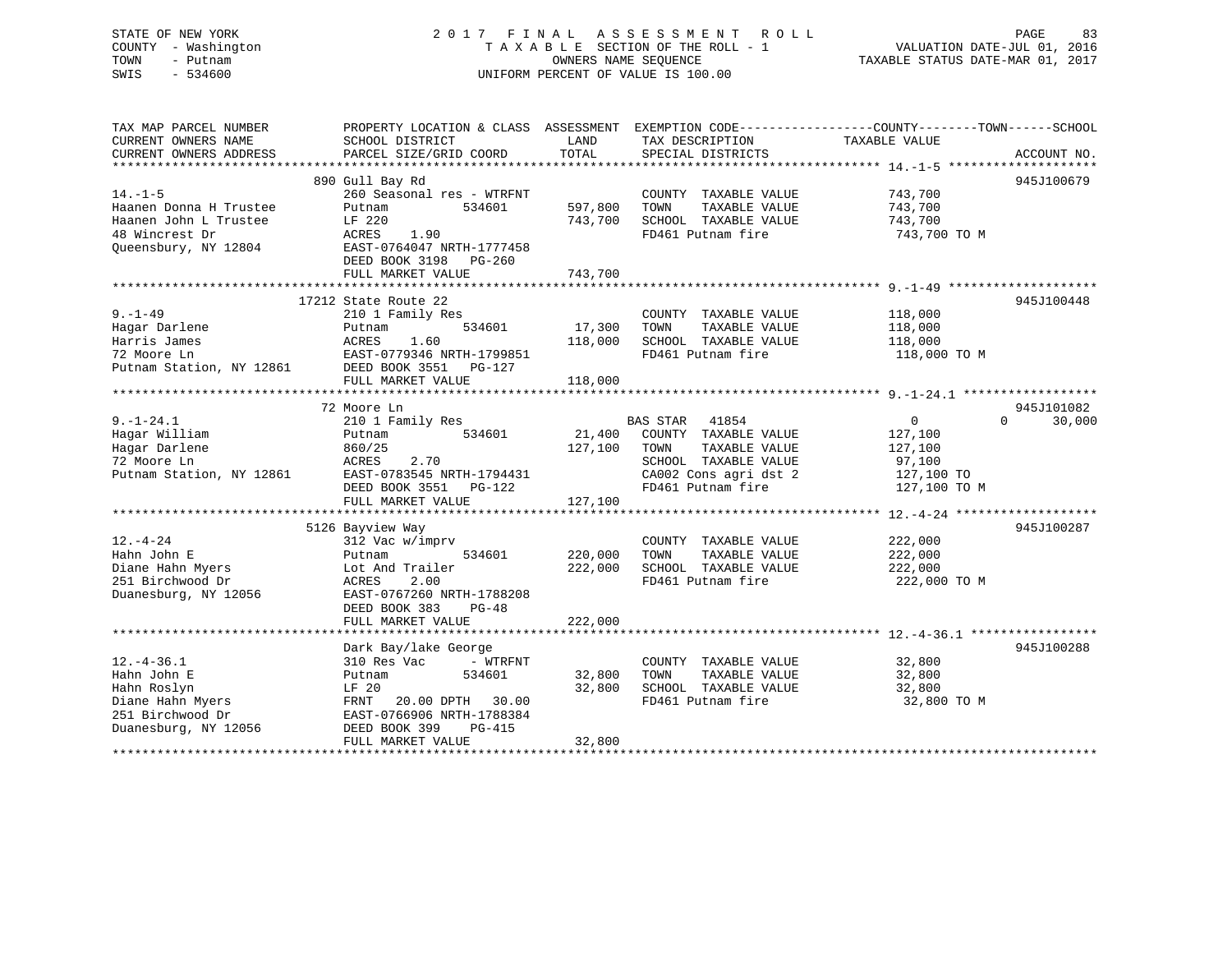# STATE OF NEW YORK 2 0 1 7 F I N A L A S S E S S M E N T R O L L PAGE 84 COUNTY - Washington T A X A B L E SECTION OF THE ROLL - 1 VALUATION DATE-JUL 01, 2016 TOWN - Putnam OWNERS NAME SEQUENCE TAXABLE STATUS DATE-MAR 01, 2017 SWIS - 534600 UNIFORM PERCENT OF VALUE IS 100.00

| TAX MAP PARCEL NUMBER                                  | PROPERTY LOCATION & CLASS ASSESSMENT EXEMPTION CODE----------------COUNTY-------TOWN------SCHOOL |              |                             |                |                    |
|--------------------------------------------------------|--------------------------------------------------------------------------------------------------|--------------|-----------------------------|----------------|--------------------|
| CURRENT OWNERS NAME                                    | SCHOOL DISTRICT                                                                                  | LAND         | TAX DESCRIPTION             | TAXABLE VALUE  |                    |
| CURRENT OWNERS ADDRESS                                 | PARCEL SIZE/GRID COORD                                                                           | TOTAL        | SPECIAL DISTRICTS           |                | ACCOUNT NO.        |
|                                                        |                                                                                                  |              |                             |                |                    |
|                                                        | Lake Rd/s Off/lake Champl                                                                        |              |                             |                | 945J100290         |
| $16. - 1 - 13$                                         | 910 Priv forest - WTRFNT                                                                         |              | COUNTY TAXABLE VALUE        | 15,200         |                    |
| Hale Thomas J                                          | 534601<br>Putnam                                                                                 | 15,200       | TOWN<br>TAXABLE VALUE       | 15,200         |                    |
| Hale Shirley A                                         | 20.20<br>ACRES                                                                                   | 15,200       | SCHOOL TAXABLE VALUE        | 15,200         |                    |
| 3557 N Y 43                                            | EAST-0786868 NRTH-1781141                                                                        |              | FD461 Putnam fire           | 15,200 TO M    |                    |
| West Sand Lake, NY 12196                               | DEED BOOK 1782 PG-347                                                                            |              |                             |                |                    |
|                                                        | FULL MARKET VALUE                                                                                | 15,200       |                             |                |                    |
|                                                        |                                                                                                  |              |                             |                |                    |
|                                                        | Moore Ln                                                                                         |              |                             |                | 945J100455         |
| $9. - 1 - 26$                                          | 314 Rural vac<10                                                                                 |              | COUNTY TAXABLE VALUE        | 18,000         |                    |
| Haley Alfred P                                         | 534601<br>Putnam                                                                                 | 18,000       | TAXABLE VALUE<br>TOWN       | 18,000         |                    |
| 100 North St                                           | 8.00<br>ACRES                                                                                    | 18,000       | SCHOOL TAXABLE VALUE        | 18,000         |                    |
|                                                        |                                                                                                  |              | FD461 Putnam fire           |                |                    |
| Middletown Springs, VT 05757                           | EAST-0783021 NRTH-1795853                                                                        |              |                             | 18,000 TO M    |                    |
|                                                        | DEED BOOK 877 PG-214                                                                             |              |                             |                |                    |
|                                                        | FULL MARKET VALUE                                                                                | 18,000       |                             |                |                    |
|                                                        |                                                                                                  |              |                             |                |                    |
|                                                        | Putnam Center Rd                                                                                 |              |                             |                |                    |
| $13.-1-1.10$                                           | 322 Rural vac>10                                                                                 |              | COUNTY TAXABLE VALUE        | 16,600         |                    |
| Haley Michael                                          | 534601<br>Putnam                                                                                 | 16,600       | TAXABLE VALUE<br>TOWN       | 16,600         |                    |
| 27 West St                                             | ACRES<br>23.53                                                                                   | 16,600       | SCHOOL TAXABLE VALUE        | 16,600         |                    |
| Whitehall, NY 12887                                    | EAST-0782382 NRTH-1795025                                                                        |              | FD461 Putnam fire           | 16,600 TO M    |                    |
|                                                        | DEED BOOK 3595 PG-104                                                                            |              |                             |                |                    |
|                                                        | FULL MARKET VALUE                                                                                | 16,600       |                             |                |                    |
|                                                        |                                                                                                  |              |                             |                |                    |
|                                                        | Cummings Rd                                                                                      |              |                             |                | 945J100358         |
| $5. - 1 - 4.1$                                         | 322 Rural vac>10                                                                                 |              | COUNTY TAXABLE VALUE 52,400 |                |                    |
| Hamel Rene Jr                                          | 534601                                                                                           | 52,400       | TAXABLE VALUE<br>TOWN       | 52,400         |                    |
| Hamel Patricia                                         | Putnam 534601<br>ACRES 37.40<br>EAST-0780001 NRTH-1801755                                        | 52,400       | SCHOOL TAXABLE VALUE        | 52,400         |                    |
| 30 Hamel Ln                                            |                                                                                                  |              | FD461 Putnam fire           | 52,400 TO M    |                    |
| Putnam Station, NY 12860 DEED BOOK 857 PG-105          |                                                                                                  |              |                             |                |                    |
|                                                        | FULL MARKET VALUE                                                                                | 52,400       |                             |                |                    |
|                                                        |                                                                                                  |              |                             |                |                    |
|                                                        | 30 Hamel Ln                                                                                      |              |                             |                | 945J100293         |
| $5. - 1 - 7$                                           | 210 1 Family Res                                                                                 |              | BAS STAR 41854              | $\overline{0}$ | $\Omega$<br>30,000 |
| Hamel Rene O Jr                                        | 534601<br>Putnam                                                                                 |              | 15,800 COUNTY TAXABLE VALUE | 134,400        |                    |
| Hamel Patricia M                                       | 1.20<br>ACRES                                                                                    | 134,400 TOWN | TAXABLE VALUE               | 134,400        |                    |
| 30 Hamel Ln                                            | EAST-0779317 NRTH-1801491                                                                        |              | SCHOOL TAXABLE VALUE        | 104,400        |                    |
| Putnam Sta, NY 12861                                   | DEED BOOK 637 PG-330                                                                             |              | FD461 Putnam fire           | 134,400 TO M   |                    |
|                                                        | FULL MARKET VALUE                                                                                | 134,400      |                             |                |                    |
|                                                        |                                                                                                  |              |                             |                |                    |
|                                                        |                                                                                                  |              |                             |                |                    |
|                                                        | 26 Hamel Ln                                                                                      |              |                             |                | $\mathbf 0$        |
| $5. - 1 - 4.3$                                         | 210 1 Family Res                                                                                 |              | BAS STAR 41854              | $\overline{0}$ | 30,000             |
| Hamel Scott W Sr                                       | 534601<br>Putnam                                                                                 |              | 22,500 COUNTY TAXABLE VALUE | 236,200        |                    |
| 26 Hamel Ln<br>26 Hamel Ln<br>Putnam Station, NY 12861 | 3.00<br>ACRES                                                                                    | 236,200 TOWN | TAXABLE VALUE               | 236,200        |                    |
|                                                        | EAST-0779431 NRTH-1801186<br>PAST-0779431 NRTH-1801186                                           |              | SCHOOL TAXABLE VALUE        | 206,200        |                    |
|                                                        | DEED BOOK 912                                                                                    |              | FD461 Putnam fire           | 236,200 TO M   |                    |
|                                                        | FULL MARKET VALUE                                                                                | 236,200      |                             |                |                    |
|                                                        |                                                                                                  |              |                             |                |                    |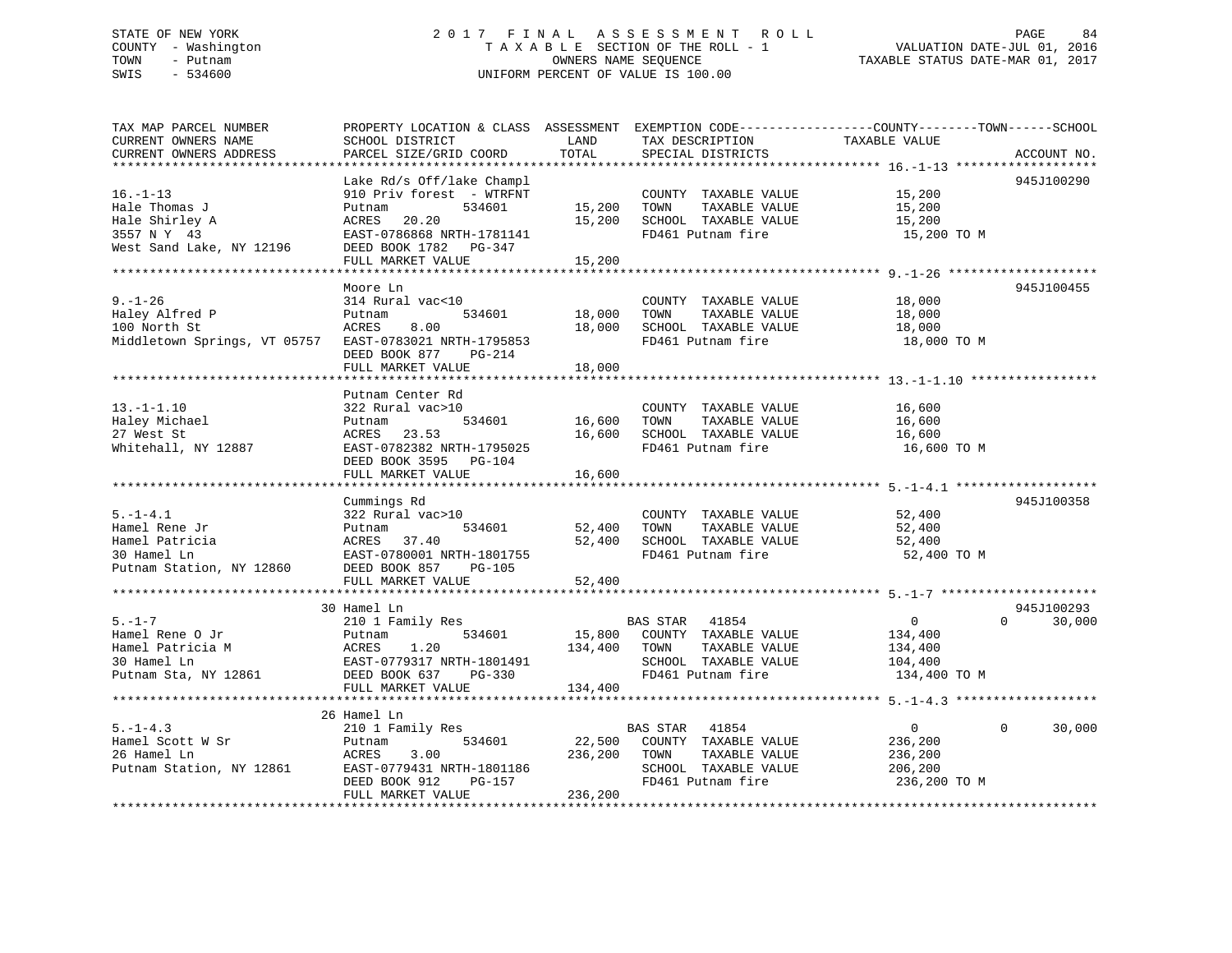# STATE OF NEW YORK 2 0 1 7 F I N A L A S S E S S M E N T R O L L PAGE 85COUNTY - Washington  $T A X A B L E$  SECTION OF THE ROLL - 1<br>TOWN - Putnam data of the COUNTERS NAME SEQUENCE SWIS - 534600 UNIFORM PERCENT OF VALUE IS 100.00

VALUATION DATE-JUL 01, 2016

TAXABLE STATUS DATE-MAR 01, 2017

| TAX MAP PARCEL NUMBER     | PROPERTY LOCATION & CLASS ASSESSMENT EXEMPTION CODE----------------COUNTY-------TOWN------SCHOOL             |              |                                   |                                           |                          |
|---------------------------|--------------------------------------------------------------------------------------------------------------|--------------|-----------------------------------|-------------------------------------------|--------------------------|
| CURRENT OWNERS NAME       | SCHOOL DISTRICT                                                                                              | LAND         | TAX DESCRIPTION                   | TAXABLE VALUE                             |                          |
| CURRENT OWNERS ADDRESS    | PARCEL SIZE/GRID COORD                                                                                       | TOTAL        | SPECIAL DISTRICTS                 |                                           | ACCOUNT NO.              |
|                           |                                                                                                              |              |                                   |                                           |                          |
|                           | 2610 Wabasso Trail Way                                                                                       |              |                                   |                                           | 945J100445               |
| $14.8 - 1 - 8$            | 260 Seasonal res - WTRFNT                                                                                    |              | COUNTY TAXABLE VALUE              | 725,000                                   |                          |
| Hansen Elizabeth          | 534601<br>Putnam                                                                                             | 631,200      | TAXABLE VALUE<br>TOWN             | 725,000                                   |                          |
| 104 Columbia Ave          | LF 158                                                                                                       | 725,000      | SCHOOL TAXABLE VALUE              | 725,000                                   |                          |
| Ballston Spa, NY 12020    | FRNT 180.00 DPTH 196.00                                                                                      |              | FD461 Putnam fire                 | 725,000 TO M                              |                          |
|                           | EAST-0765203 NRTH-1783614                                                                                    |              |                                   |                                           |                          |
|                           | DEED BOOK 829<br>$PG-95$                                                                                     |              |                                   |                                           |                          |
|                           | FULL MARKET VALUE                                                                                            | 725,000      |                                   |                                           |                          |
|                           |                                                                                                              |              |                                   |                                           |                          |
|                           | Lake George Way                                                                                              |              |                                   |                                           | 945J100913               |
| $7.12 - 1 - 22$           | $312$ Vac w/imprv - WTRFNT                                                                                   |              | COUNTY TAXABLE VALUE              | 66,600                                    |                          |
| Harding Charles R         | Putnam<br>534601                                                                                             | 59,300 TOWN  | TAXABLE VALUE                     | 66,600                                    |                          |
| 1343 Balltown Rd          | Boat Slip                                                                                                    | 66,600       | SCHOOL TAXABLE VALUE              | 66,600                                    |                          |
| Niskayuna, NY 12309       | LF 19                                                                                                        |              | FD461 Putnam fire                 | 66,600 TO M                               |                          |
|                           | FRNT 19.00 DPTH 50.00                                                                                        |              |                                   |                                           |                          |
|                           | EAST-0767509 NRTH-1798675                                                                                    |              |                                   |                                           |                          |
|                           |                                                                                                              |              |                                   |                                           |                          |
|                           | DEED BOOK 2756 PG-280                                                                                        |              |                                   |                                           |                          |
|                           | FULL MARKET VALUE                                                                                            | 66,600       |                                   |                                           |                          |
|                           |                                                                                                              |              |                                   |                                           |                          |
|                           | 1515 Mosswood Way                                                                                            |              |                                   |                                           | 945J100339               |
| $7.12 - 1 - 29$           | 280 Res Multiple                                                                                             |              | BAS STAR 41854                    | $\overline{0}$                            | $\Omega$<br>30,000       |
| Harding Charles R         | 534601<br>Putnam                                                                                             |              | 154,000 COUNTY TAXABLE VALUE      | 333,100                                   |                          |
| 1343 Balltown Rd          | 2 Cottages & Lot                                                                                             | 333,100 TOWN | TAXABLE VALUE                     | 333,100                                   |                          |
| Niskayuna, NY 12309       | FRNT 90.00 DPTH 211.00                                                                                       |              | SCHOOL TAXABLE VALUE              | 303,100                                   |                          |
|                           | EAST-0768349 NRTH-1798408                                                                                    |              | FD461 Putnam fire                 | 333,100 TO M                              |                          |
|                           | DEED BOOK 2756 PG-280                                                                                        |              |                                   |                                           |                          |
|                           | FULL MARKET VALUE                                                                                            | 333,100      |                                   |                                           |                          |
|                           |                                                                                                              |              |                                   |                                           |                          |
|                           | 31 Fire House Ln                                                                                             |              |                                   |                                           | 945J100299               |
| $13.-1-18$                | 210 1 Family Res                                                                                             |              | VET WAR CT 41121                  | 22,830                                    | 12,000<br>0              |
| Harrington Earl           | 534601<br>Putnam                                                                                             |              | 15,400 ENH STAR 41834             | $\overline{0}$                            | $\overline{0}$<br>65,500 |
|                           | Harrington Sally<br>31 Fire House Ln<br>31 Fire House Ln<br>21 Fire House Ln<br>22 EAST-0780067 NRTH-1788640 |              | 152,200 COUNTY TAXABLE VALUE      | 129,370                                   |                          |
|                           |                                                                                                              |              | TOWN<br>TAXABLE VALUE             | 140,200                                   |                          |
| Putnam Station, NY 12861  | DEED BOOK 421<br>PG-946                                                                                      |              | SCHOOL TAXABLE VALUE              | 86,700                                    |                          |
|                           | FULL MARKET VALUE                                                                                            |              | 152,200 FD461 Putnam fire         | 152,200 TO M                              |                          |
|                           | *****************************                                                                                |              | ********************************* | *********** 8.-2-11.1 ******************* |                          |
|                           | 693 Liddle-Harris Rd                                                                                         |              |                                   |                                           | 945J100301               |
| $8. - 2 - 11.1$           | 242 Rurl res&rec                                                                                             |              | 41720<br>AG DIST                  | 84,127                                    | 84,127<br>84,127         |
| Harris Gregory R          | 534601<br>Putnam                                                                                             |              | 205,600 COUNTY TAXABLE VALUE      | 239,173                                   |                          |
| Harris Todd B             | ACRES 192.00                                                                                                 | 323,300      | TOWN<br>TAXABLE VALUE             | 239,173                                   |                          |
| 693 Liddle Harris Rd      | EAST-0778375 NRTH-1796734                                                                                    |              | SCHOOL TAXABLE VALUE              | 239,173                                   |                          |
| Putnam Sta, NY 12861      | DEED BOOK 949<br>PG-123                                                                                      |              | CA002 Cons agri dst 2             | 239,173 TO                                |                          |
|                           | FULL MARKET VALUE                                                                                            | 323,300      | 84,127 EX                         |                                           |                          |
| MAY BE SUBJECT TO PAYMENT |                                                                                                              |              | FD461 Putnam fire                 | 323,300 TO M                              |                          |
| UNDER AGDIST LAW TIL 2021 |                                                                                                              |              |                                   |                                           |                          |
|                           |                                                                                                              |              |                                   |                                           |                          |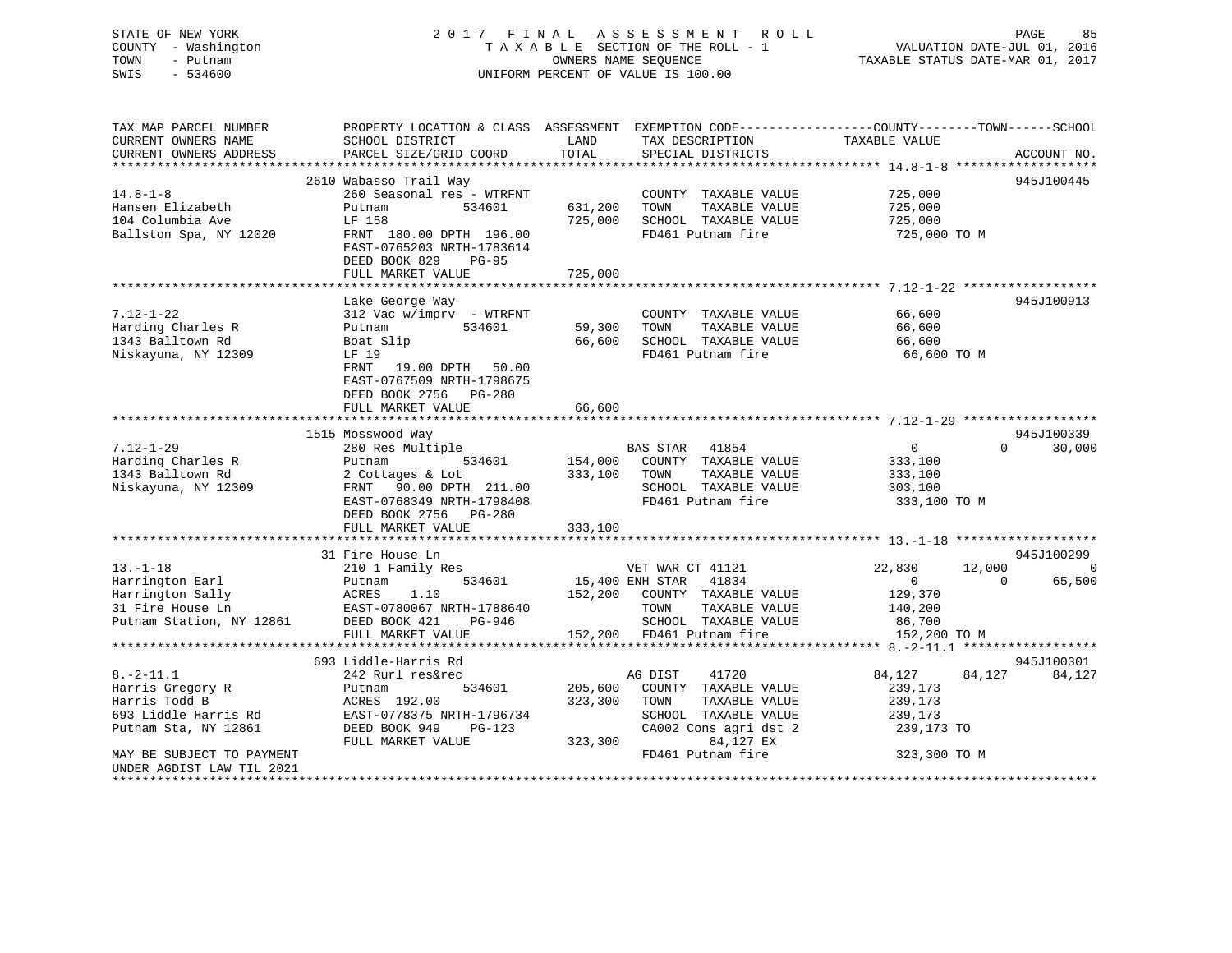#### STATE OF NEW YORK 2 0 1 7 F I N A L A S S E S S M E N T R O L L PAGE 86COUNTY - Washington T A X A B L E SECTION OF THE ROLL - 1 TOWN - Putnam **CONNERS NAME SEQUENCE** TAXABLE STATUS DATE-MAR 01, 2017 SWIS - 534600 UNIFORM PERCENT OF VALUE IS 100.00

| TAX MAP PARCEL NUMBER<br>CURRENT OWNERS NAME<br>CURRENT OWNERS ADDRESS | SCHOOL DISTRICT<br>PARCEL SIZE/GRID COORD | PROPERTY LOCATION & CLASS ASSESSMENT EXEMPTION CODE----------------COUNTY-------TOWN------SCHOOL<br>LAND<br>TAX DESCRIPTION<br>TOTAL<br>SPECIAL DISTRICTS | TAXABLE VALUE<br>ACCOUNT NO.         |
|------------------------------------------------------------------------|-------------------------------------------|-----------------------------------------------------------------------------------------------------------------------------------------------------------|--------------------------------------|
|                                                                        |                                           |                                                                                                                                                           |                                      |
|                                                                        | 521 Liddle-Harris Rd                      | 1<br>3<br>534601 11,700 BAS STAR 41854                                                                                                                    | 945J101031                           |
| $8. -2 - 4.3$                                                          | 210 1 Family Res                          |                                                                                                                                                           | 23,382<br>23,382<br>23,382           |
| Harris Gregory Roy                                                     | Putnam                                    |                                                                                                                                                           | 30,000<br>$\overline{0}$<br>$\Omega$ |
| Harris Roxanne                                                         | 9.20<br>ACRES                             | 200,200 COUNTY TAXABLE VALUE<br>TAXABLE VALUE<br>TOWN                                                                                                     | 176,818<br>176,818                   |
|                                                                        |                                           | SCHOOL TAXABLE VALUE                                                                                                                                      | 146,818                              |
|                                                                        | FULL MARKET VALUE                         | 200,200 CA002 Cons agri dst 2                                                                                                                             | 176,818 TO                           |
| MAY BE SUBJECT TO PAYMENT                                              |                                           | 23,382 EX                                                                                                                                                 |                                      |
| UNDER AGDIST LAW TIL 2021                                              |                                           | FD461 Putnam fire                                                                                                                                         | 200,200 TO M                         |
|                                                                        |                                           |                                                                                                                                                           |                                      |
|                                                                        | Liddle-Harris Rd                          |                                                                                                                                                           | 945J101060                           |
| $8. - 2 - 4.4$                                                         | 314 Rural vac<10                          |                                                                                                                                                           | 18,435 18,435<br>18,435              |
| Harris Gregory Roy                                                     | 534601<br>Putnam                          | AG DIST 41720<br>22,500 COUNTY TAXABLE VALUE                                                                                                              | 4,065                                |
| Harris Roxanne                                                         | 7.50<br>ACRES                             | 22,500 TOWN<br>TAXABLE VALUE                                                                                                                              | 4,065                                |
| 521 Liddle-Harris Rd                                                   | EAST-0774408 NRTH-1796298                 | SCHOOL TAXABLE VALUE                                                                                                                                      | 4,065                                |
| Putnam Station, NY 12861                                               | DEED BOOK 667 PG-104                      | CA002 Cons agri dst 2                                                                                                                                     | 4,065 TO                             |
|                                                                        | FULL MARKET VALUE                         | 18,435 EX<br>22,500                                                                                                                                       |                                      |
| MAY BE SUBJECT TO PAYMENT                                              |                                           | FD461 Putnam fire                                                                                                                                         | 22,500 TO M                          |
| UNDER AGDIST LAW TIL 2021                                              |                                           |                                                                                                                                                           |                                      |
|                                                                        |                                           |                                                                                                                                                           |                                      |
|                                                                        | Liddle-Harris Rd                          |                                                                                                                                                           | 945J100944                           |
| $8. - 2 - 11.4$                                                        | 314 Rural vac<10                          | AG DIST<br>41720                                                                                                                                          | 9,147<br>9,147<br>9,147              |
| Harris Gregory Roy<br>521 Liddle Harris Rd                             | Putnam<br>534601<br>2.30<br>ACRES         | 9,900 COUNTY TAXABLE VALUE<br>9,900 TOWN<br>TAXABLE VALUE                                                                                                 | 753<br>753                           |
| Putnam Station, NY 12861                                               | EAST-0777783 NRTH-1797641                 | SCHOOL TAXABLE VALUE                                                                                                                                      | 753                                  |
|                                                                        | DEED BOOK 475<br>PG-501                   | CA002 Cons agri dst 2                                                                                                                                     | 753 TO                               |
| MAY BE SUBJECT TO PAYMENT                                              | FULL MARKET VALUE                         | 9,900<br>9,147 EX                                                                                                                                         |                                      |
| UNDER AGDIST LAW TIL 2021                                              |                                           | FD461 Putnam fire                                                                                                                                         | 9,900 TO M                           |
|                                                                        |                                           |                                                                                                                                                           |                                      |
|                                                                        | 360 Liddle-Harris Rd                      |                                                                                                                                                           | 945J100667                           |
| $8. - 2 - 18$                                                          | 210 1 Family Res                          | BAS STAR 41854                                                                                                                                            | $\overline{0}$<br>$\Omega$<br>30,000 |
| Harris Mary S                                                          | Putnam<br>534601                          | 19,700 COUNTY TAXABLE VALUE                                                                                                                               | 73,200                               |
| 238 Liddle Harris Rd                                                   | 2.26<br>ACRES                             | TAXABLE VALUE                                                                                                                                             | 73,200                               |
| Putnam Sta, NY 12861                                                   | EAST-0774704 NRTH-1793468                 | SCHOOL TAXABLE VALUE                                                                                                                                      | 43,200                               |
|                                                                        | DEED BOOK 542<br>PG-109                   | COUNTY<br>73,200 TOWN<br>SCHOOL<br>FD461 Pu<br>FD461 Putnam fire                                                                                          | 73,200 TO M                          |
|                                                                        | FULL MARKET VALUE                         | 73,200                                                                                                                                                    |                                      |
|                                                                        |                                           |                                                                                                                                                           |                                      |
|                                                                        | 629 Liddle-Harris Rd                      |                                                                                                                                                           |                                      |
| $8. - 2 - 11.5$                                                        | 270 Mfg housing                           | BAS STAR 41854                                                                                                                                            | $\overline{0}$<br>30,000<br>$\Omega$ |
| Harris Todd                                                            | 534601<br>Putnam                          | 22,200 COUNTY TAXABLE VALUE                                                                                                                               | 160,000                              |
|                                                                        |                                           | 160,000 TOWN<br>TAXABLE VALUE                                                                                                                             | 160,000                              |
|                                                                        | EAST-0777369 NRTH-1798301                 | SCHOOL TAXABLE VALUE                                                                                                                                      | 130,000                              |
|                                                                        | $PG-1$                                    | FD461 Putnam fire                                                                                                                                         | 160,000 TO M                         |
|                                                                        | FULL MARKET VALUE                         | 160,000                                                                                                                                                   |                                      |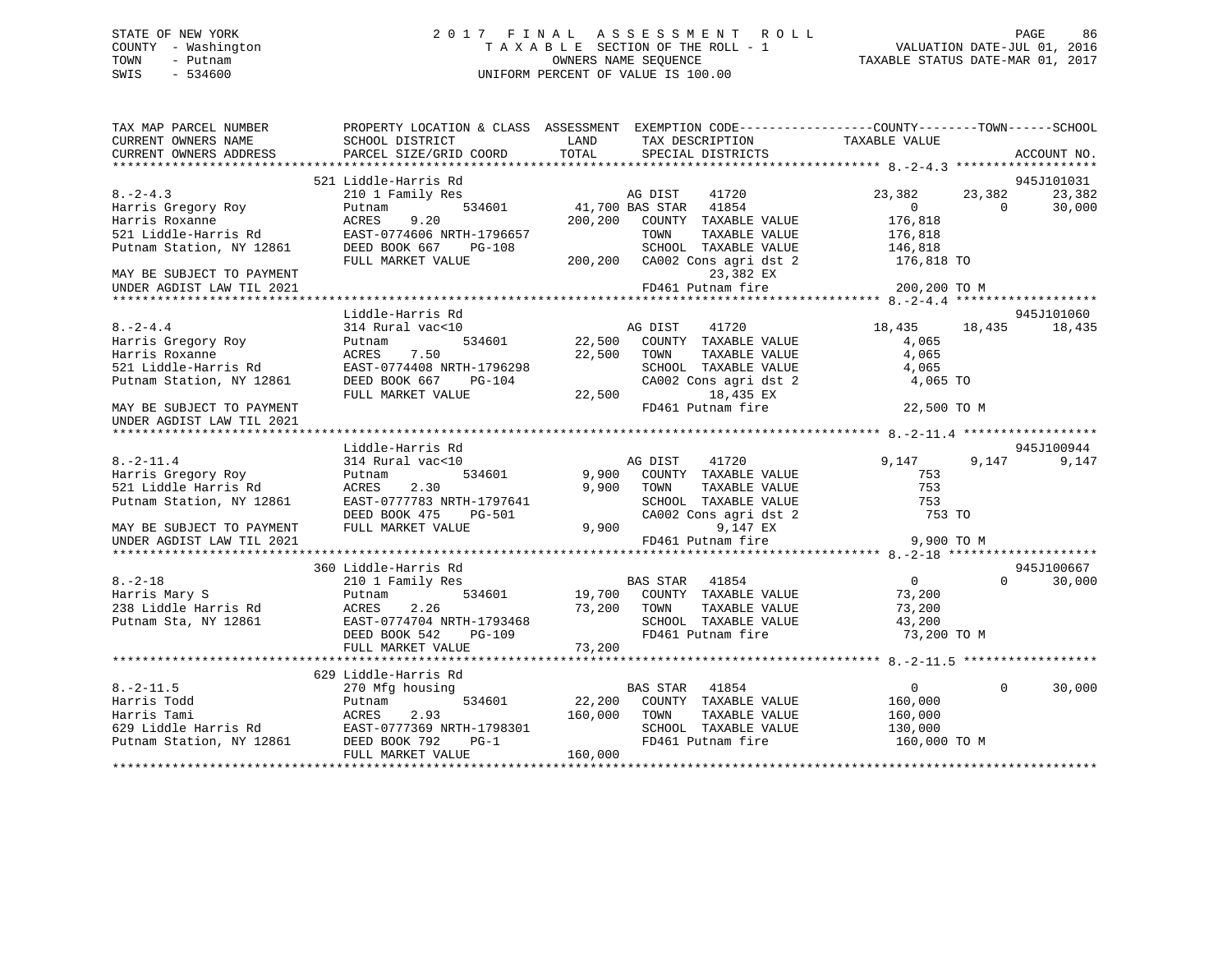# STATE OF NEW YORK 2 0 1 7 F I N A L A S S E S S M E N T R O L L PAGE 87 COUNTY - Washington T A X A B L E SECTION OF THE ROLL - 1 VALUATION DATE-JUL 01, 2016 TOWN - Putnam OWNERS NAME SEQUENCE TAXABLE STATUS DATE-MAR 01, 2017 SWIS - 534600 UNIFORM PERCENT OF VALUE IS 100.00

| TAX MAP PARCEL NUMBER<br>CURRENT OWNERS NAME<br>CURRENT OWNERS ADDRESS                                    | PROPERTY LOCATION & CLASS ASSESSMENT EXEMPTION CODE----------------COUNTY-------TOWN------SCHOOL<br>SCHOOL DISTRICT<br>PARCEL SIZE/GRID COORD                                                             | LAND<br>TOTAL                 | TAX DESCRIPTION<br>SPECIAL DISTRICTS                                                                         | TAXABLE VALUE                                                               | ACCOUNT NO. |
|-----------------------------------------------------------------------------------------------------------|-----------------------------------------------------------------------------------------------------------------------------------------------------------------------------------------------------------|-------------------------------|--------------------------------------------------------------------------------------------------------------|-----------------------------------------------------------------------------|-------------|
| $9. - 1 - 47$                                                                                             | State Route 22<br>311 Res vac land                                                                                                                                                                        |                               | COUNTY TAXABLE VALUE                                                                                         | 4,800                                                                       | 945J100300  |
| Harris William J<br>Harris James Mykel<br>PO Box 1693<br>La Mesa, CA 91944-1693                           | 534601<br>Putnam<br>Lot<br>FRNT 275.00 DPTH 150.00<br>EAST-0779459 NRTH-1799081<br>DEED BOOK 2453 PG-326                                                                                                  | 4,800<br>4,800                | TOWN<br>TAXABLE VALUE<br>SCHOOL TAXABLE VALUE<br>FD461 Putnam fire                                           | 4,800<br>4,800<br>4,800 TO M                                                |             |
|                                                                                                           | FULL MARKET VALUE                                                                                                                                                                                         | 4,800                         |                                                                                                              |                                                                             |             |
|                                                                                                           | 719 Liddle-Harris Rd                                                                                                                                                                                      |                               |                                                                                                              |                                                                             | 945J100943  |
| $8. -2 - 11.3$<br>Hart Kevin<br>Hart Diane<br>719 Liddle Harrris Rd<br>Putnam Station, NY 12861           | 210 1 Family Res<br>Putnam<br>534601<br>Lot & House<br>ACRES<br>3.20<br>EAST-0778902 NRTH-1798075<br>DEED BOOK 475<br>$PG-503$                                                                            | 23,300<br>198,000             | BAS STAR 41854<br>COUNTY TAXABLE VALUE<br>TOWN<br>TAXABLE VALUE<br>SCHOOL TAXABLE VALUE<br>FD461 Putnam fire | $\overline{0}$<br>$\Omega$<br>198,000<br>198,000<br>168,000<br>198,000 TO M | 30,000      |
|                                                                                                           | FULL MARKET VALUE                                                                                                                                                                                         | 198,000                       |                                                                                                              |                                                                             |             |
|                                                                                                           |                                                                                                                                                                                                           |                               |                                                                                                              |                                                                             |             |
|                                                                                                           | 468 Liddle-Harris Rd                                                                                                                                                                                      |                               |                                                                                                              |                                                                             | 945J101078  |
| $8. - 2 - 4.9$<br>Hauke Craig A<br>468 Liddle-Harris Rd<br>Putnam, NY 12861                               | 242 Rurl res&rec<br>534601<br>Putnam<br>LOT 9:270 & RG4<br>ACRES<br>14.37<br>EAST-0775157 NRTH-1795464<br>DEED BOOK 2874 PG-204<br>FULL MARKET VALUE                                                      | 39,400<br>270,000<br>270,000  | BAS STAR 41854<br>COUNTY TAXABLE VALUE<br>TOWN<br>TAXABLE VALUE<br>SCHOOL TAXABLE VALUE<br>FD461 Putnam fire | $\Omega$<br>$\mathbf{0}$<br>270,000<br>270,000<br>240,000<br>270,000 TO M   | 30,000      |
|                                                                                                           |                                                                                                                                                                                                           |                               |                                                                                                              |                                                                             |             |
| $7.8 - 1 - 7$<br>Hay Allan S Trustee<br>Hay Family Trust Janet<br>131 Glen Eddy Dr<br>Niskayuna, NY 12309 | 3044 Lake George Way<br>280 Res Multiple - WTRFNT<br>Putnam<br>534601<br>2 Cottages & Lot: 2058/193<br>LF 110<br>ACRES<br>1.30<br>EAST-0767339 NRTH-1799167<br>DEED BOOK 2105 PG-310<br>FULL MARKET VALUE | 603,100<br>988,400<br>988,400 | COUNTY TAXABLE VALUE<br>TOWN<br>TAXABLE VALUE<br>SCHOOL TAXABLE VALUE<br>FD461 Putnam fire                   | 988,400<br>988,400<br>988,400<br>988,400 TO M                               | 945J100736  |
|                                                                                                           |                                                                                                                                                                                                           |                               |                                                                                                              |                                                                             |             |
| $14.8 - 1 - 15.5$<br>Hayes David M<br>Hayes Susan E<br>2980 HIllcrest Rd<br>Niskayuna, NY 12309           | 560 Gull Bay Rd<br>210 1 Family Res - WTRFNT<br>Putnam<br>534601<br>Sub Lot 2 863/73;3310/279<br>LF 150<br>ACRES<br>2.11<br>EAST-0765714 NRTH-1783780<br>DEED BOOK 3310<br>PG-282                         | 523,400<br>750,000            | COUNTY TAXABLE VALUE<br>TAXABLE VALUE<br>TOWN<br>SCHOOL TAXABLE VALUE<br>FD461 Putnam fire                   | 750,000<br>750,000<br>750,000<br>750,000 TO M                               | 945J100627  |
|                                                                                                           | FULL MARKET VALUE                                                                                                                                                                                         | 750,000                       |                                                                                                              |                                                                             |             |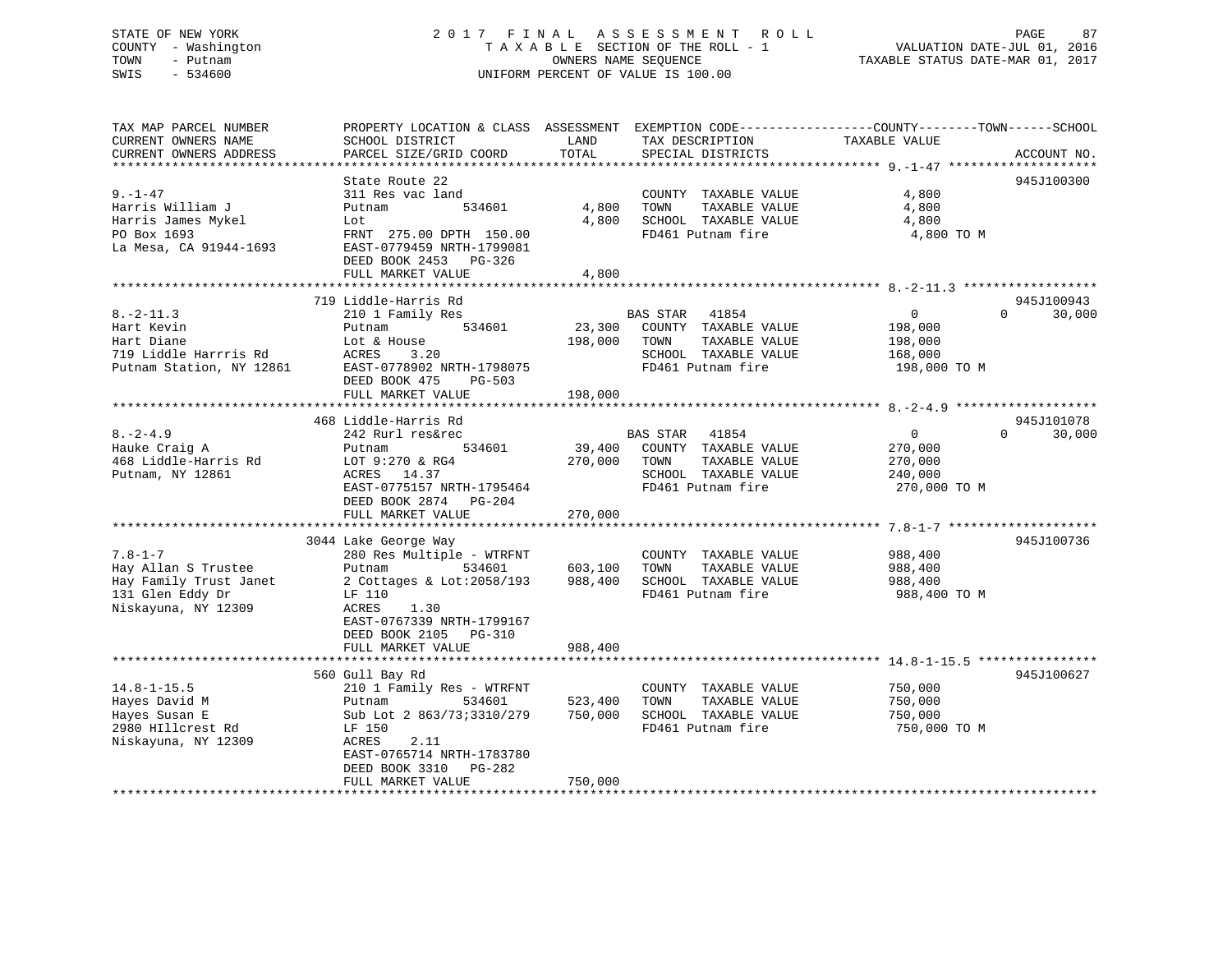# STATE OF NEW YORK 2 0 1 7 F I N A L A S S E S S M E N T R O L L PAGE 88 COUNTY - Washington T A X A B L E SECTION OF THE ROLL - 1 VALUATION DATE-JUL 01, 2016 TOWN - Putnam OWNERS NAME SEQUENCE TAXABLE STATUS DATE-MAR 01, 2017 SWIS - 534600 UNIFORM PERCENT OF VALUE IS 100.00

| TAX MAP PARCEL NUMBER<br>CURRENT OWNERS NAME<br>CURRENT OWNERS ADDRESS                        | PROPERTY LOCATION & CLASS ASSESSMENT<br>SCHOOL DISTRICT<br>PARCEL SIZE/GRID COORD                                                                                                                            | LAND<br>TOTAL                   | TAX DESCRIPTION<br>SPECIAL DISTRICTS                                                       | EXEMPTION CODE-----------------COUNTY-------TOWN------SCHOOL<br>TAXABLE VALUE | ACCOUNT NO. |
|-----------------------------------------------------------------------------------------------|--------------------------------------------------------------------------------------------------------------------------------------------------------------------------------------------------------------|---------------------------------|--------------------------------------------------------------------------------------------|-------------------------------------------------------------------------------|-------------|
| $7.8 - 1 - 14$<br>HC & FRH LLC<br>c/o Alan Hood<br>102 Woodland Way<br>Chambersburg, PA 17202 | 3037 Lake George Way<br>260 Seasonal res - WTRFNT<br>534601<br>Putnam<br>Lot $4 \& 5$<br>230 ' LF<br>FRNT 176.00 DPTH 216.00<br>EAST-0767247 NRTH-1798951<br>DEED BOOK 2300<br>PG-162<br>FULL MARKET VALUE   | 779,100<br>969,000<br>969,000   | COUNTY TAXABLE VALUE<br>TOWN<br>TAXABLE VALUE<br>SCHOOL TAXABLE VALUE<br>FD461 Putnam fire | 969,000<br>969,000<br>969,000<br>969,000 TO M                                 | 945J100316  |
| $7.8 - 1 - 1$<br>Herttua Jonathan A<br>4 Sunnywood Dr<br>Westfield, NJ 07090                  | Lake George Way<br>314 Rural vac<10<br>Putnam<br>534601<br>FRNT 220.00 DPTH 100.00<br>EAST-0766901 NRTH-1800186<br>DEED BOOK 2722 PG-23<br>FULL MARKET VALUE                                                 | 67,300<br>67,300<br>67,300      | COUNTY TAXABLE VALUE<br>TAXABLE VALUE<br>TOWN<br>SCHOOL TAXABLE VALUE<br>FD461 Putnam fire | 67,300<br>67,300<br>67,300<br>67,300 TO M                                     | 945J100805  |
| $7.8 - 1 - 21$<br>Herttua Jonathan A<br>4 Sunnywood Dr<br>Westfield, NJ 07090                 | 3087 Lake George Way<br>260 Seasonal res - WTRFNT<br>534601<br>Putnam<br>LF 120<br>FRNT 174.00 DPTH 256.00<br>EAST-0766826 NRTH-1800000<br>DEED BOOK 3265 PG-248<br>FULL MARKET VALUE                        | 648,200<br>1080,100<br>1080,100 | COUNTY TAXABLE VALUE<br>TAXABLE VALUE<br>TOWN<br>SCHOOL TAXABLE VALUE<br>FD461 Putnam fire | 1080,100<br>1080,100<br>1080,100<br>1080,100 TO M                             | 945J100429  |
| $7.12 - 2 - 12$<br>Herttua's Hideaway LLC<br>2733 Fleetwood St<br>Easton, PA 18045            | Lake George Way South<br>314 Rural vac<10 - WTRFNT<br>Putnam<br>534601<br>Lots $4 \& 5$<br>LF 160<br>FRNT 184.00 DPTH 100.00<br>EAST-0767091 NRTH-1796959<br>DEED BOOK 3391<br>$PG-252$<br>FULL MARKET VALUE | 271,900<br>271,900<br>271,900   | COUNTY TAXABLE VALUE<br>TOWN<br>TAXABLE VALUE<br>SCHOOL TAXABLE VALUE<br>FD461 Putnam fire | 271,900<br>271,900<br>271,900<br>271,900 TO M                                 | 945J100052  |
| $7.12 - 2 - 13$<br>Heruttua's Hideway LLC<br>2733 Fleetwood St<br>Easton, PA 18045            | 2048 Lake George Way South<br>280 Res Multiple - WTRFNT<br>534601<br>Putnam<br>728/149<br>LF 125<br>FRNT 125.00 DPTH 122.00<br>EAST-0767207 NRTH-1797027<br>DEED BOOK 3391<br>$PG-262$<br>FULL MARKET VALUE  | 531,200<br>735,600<br>735,600   | COUNTY TAXABLE VALUE<br>TOWN<br>TAXABLE VALUE<br>SCHOOL TAXABLE VALUE<br>FD461 Putnam fire | 735,600<br>735,600<br>735,600<br>735,600 TO M                                 | 945J100310  |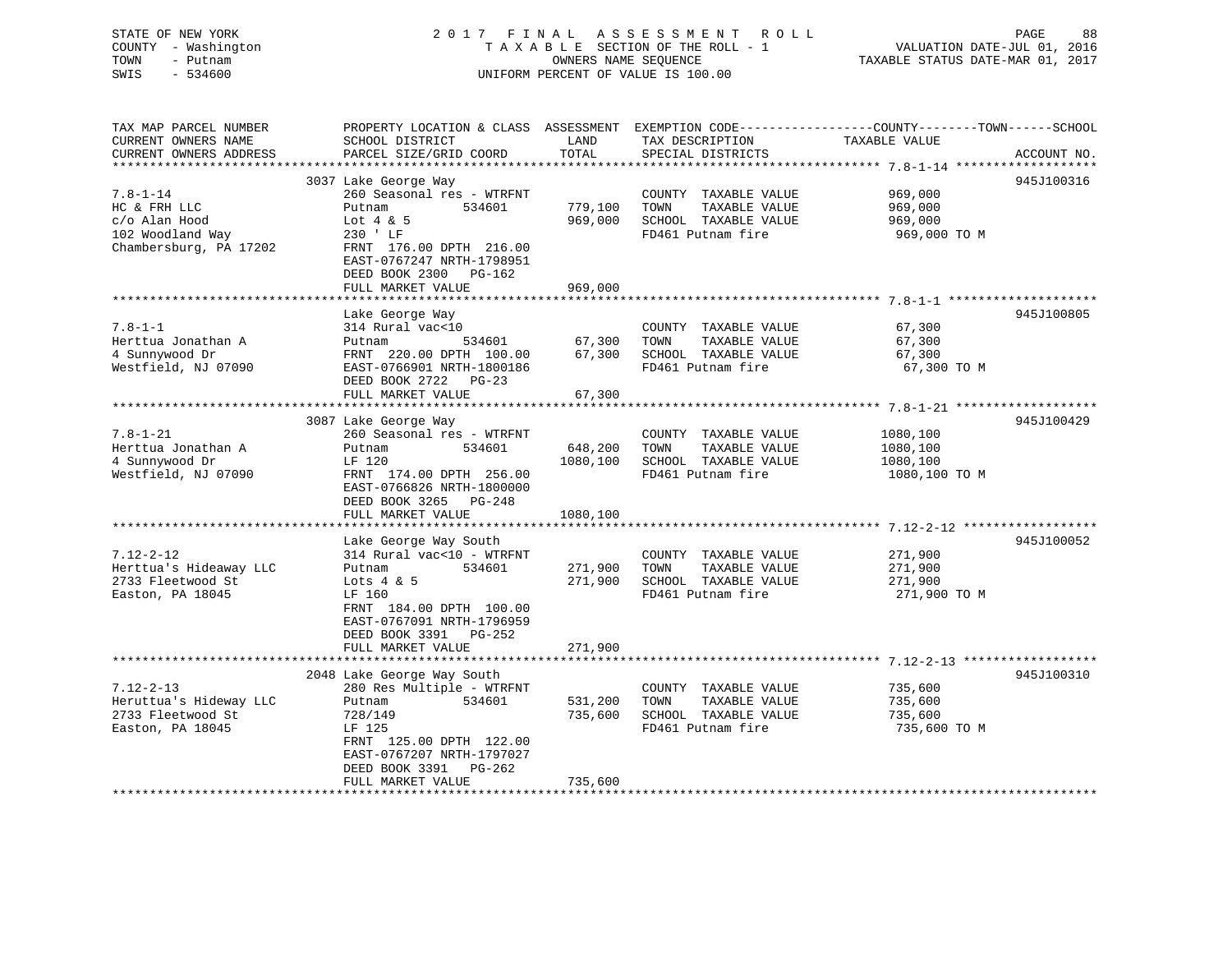# STATE OF NEW YORK 2 0 1 7 F I N A L A S S E S S M E N T R O L L PAGE 89 COUNTY - Washington T A X A B L E SECTION OF THE ROLL - 1 VALUATION DATE-JUL 01, 2016 TOWN - Putnam OWNERS NAME SEQUENCE TAXABLE STATUS DATE-MAR 01, 2017 SWIS - 534600 UNIFORM PERCENT OF VALUE IS 100.00

| TAX MAP PARCEL NUMBER    |                                |         | PROPERTY LOCATION & CLASS ASSESSMENT EXEMPTION CODE---------------COUNTY-------TOWN------SCHOOL |                   |                    |
|--------------------------|--------------------------------|---------|-------------------------------------------------------------------------------------------------|-------------------|--------------------|
| CURRENT OWNERS NAME      | SCHOOL DISTRICT                | LAND    | TAX DESCRIPTION                                                                                 | TAXABLE VALUE     |                    |
| CURRENT OWNERS ADDRESS   | PARCEL SIZE/GRID COORD         | TOTAL   | SPECIAL DISTRICTS                                                                               |                   | ACCOUNT NO.        |
|                          |                                |         |                                                                                                 |                   |                    |
|                          | 2090 Black Point Rd            |         |                                                                                                 |                   | 945J100193         |
| $1.14 - 1 - 11$          | 210 1 Family Res - WTRFNT      |         | BAS STAR 41854                                                                                  | $0 \qquad \qquad$ | $\Omega$<br>30,000 |
| Hild Gregory             | 534601<br>Putnam               | 435,500 | COUNTY TAXABLE VALUE                                                                            | 751,000           |                    |
| Hild Kathleen            | LF 109'                        | 751,000 | TOWN<br>TAXABLE VALUE                                                                           | 751,000           |                    |
| 250 Kohr Rd              | FRNT 113.00 DPTH 182.00        |         | SCHOOL TAXABLE VALUE                                                                            | 721,000           |                    |
| Kings Park, NY 11754     | EAST-0772813 NRTH-1811485      |         | BP461 Black Pt Sewer Dist                                                                       | $.00$ UN $C$      |                    |
|                          | DEED BOOK 797<br>PG-135        |         | FD461 Putnam fire                                                                               | 751,000 TO M      |                    |
|                          | FULL MARKET VALUE              | 751,000 |                                                                                                 |                   |                    |
|                          |                                |         |                                                                                                 |                   |                    |
|                          | 16981 State Route 22           |         |                                                                                                 |                   | 945J100978         |
| $13.-1-1.3$              | 260 Seasonal res               |         | COUNTY TAXABLE VALUE                                                                            | 86,000            |                    |
| Hilliard H Conway        | Putnam<br>534601               | 26,300  | TAXABLE VALUE<br>TOWN                                                                           | 86,000            |                    |
| 95 G East Pleasant St    | Camp                           | 86,000  | SCHOOL TAXABLE VALUE                                                                            | 86,000            |                    |
| Amherst, MA 01002        | ACRES 10.00                    |         | FD461 Putnam fire                                                                               | 86,000 TO M       |                    |
|                          | EAST-0781492 NRTH-1793665      |         |                                                                                                 |                   |                    |
|                          | DEED BOOK 866<br>PG-234        |         |                                                                                                 |                   |                    |
|                          | FULL MARKET VALUE              | 86,000  |                                                                                                 |                   |                    |
|                          |                                |         |                                                                                                 |                   |                    |
|                          | Gull Bay Rd                    |         |                                                                                                 |                   | 945J101005         |
| $14. - 1 - 17$           | 322 Rural vac>10               |         | COUNTY TAXABLE VALUE                                                                            | 308,100           |                    |
| Hiwood Associates LLC    | 534601<br>Putnam               | 308,100 | TOWN<br>TAXABLE VALUE                                                                           | 308,100           |                    |
| 3453 Snowden Hill Rd     | ACRES 431.20                   | 308,100 | SCHOOL TAXABLE VALUE                                                                            | 308,100           |                    |
| Clinton, NY 13323        | EAST-0768627 NRTH-1782918      |         | FD461 Putnam fire                                                                               | 308,100 TO M      |                    |
|                          | DEED BOOK 3735<br>PG-77        |         |                                                                                                 |                   |                    |
|                          | FULL MARKET VALUE              | 308,100 |                                                                                                 |                   |                    |
|                          |                                |         |                                                                                                 |                   |                    |
|                          | 213 Cummings Rd                |         |                                                                                                 |                   | 945J100596         |
| $5. -2 - 13$             | 242 Rurl res&rec               |         | ENH STAR 41834                                                                                  | $\overline{0}$    | $\Omega$<br>65,500 |
| Hock James               | 534601<br>Putnam               | 37,900  | COUNTY TAXABLE VALUE                                                                            | 170,000           |                    |
| Hock Maureen             | L & H                          | 170,000 | TOWN<br>TAXABLE VALUE                                                                           | 170,000           |                    |
| 213 Cummings Rd          | ACRES 12.90                    |         | SCHOOL TAXABLE VALUE                                                                            | 104,500           |                    |
| Putnam Station, NY 12861 | EAST-0784198 NRTH-1802287      |         | FD461 Putnam fire                                                                               | 170,000 TO M      |                    |
|                          | DEED BOOK 467<br><b>PG-159</b> |         |                                                                                                 |                   |                    |
|                          | FULL MARKET VALUE              | 170,000 |                                                                                                 |                   |                    |
|                          |                                |         |                                                                                                 |                   |                    |
|                          | 427 County Route 3             |         |                                                                                                 |                   |                    |
| $13. - 3 - 24.6$         | 210 1 Family Res               |         | COUNTY TAXABLE VALUE                                                                            | 143,800           |                    |
| Hoell Nancy L            | 534601<br>Putnam               | 34,700  | TAXABLE VALUE<br>TOWN                                                                           | 143,800           |                    |
| Hoell Joseph A           | ACRES<br>1.63                  | 143,800 | SCHOOL TAXABLE VALUE                                                                            | 143,800           |                    |
|                          |                                |         | FD461 Putnam fire                                                                               | 143,800 TO M      |                    |
|                          |                                |         |                                                                                                 |                   |                    |
|                          | FULL MARKET VALUE              | 143,800 |                                                                                                 |                   |                    |
|                          |                                |         |                                                                                                 |                   |                    |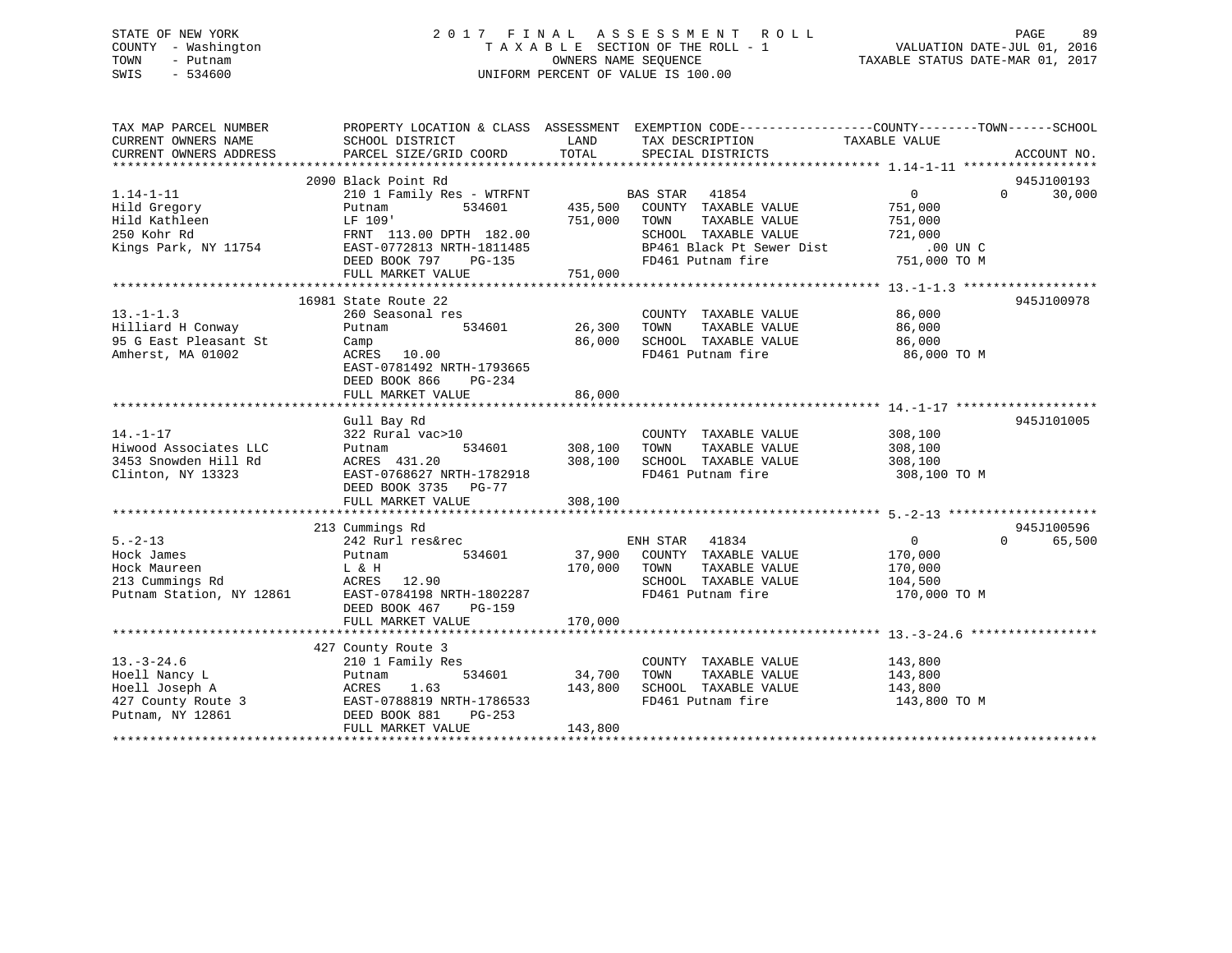# STATE OF NEW YORK 2 0 1 7 F I N A L A S S E S S M E N T R O L L PAGE 90 COUNTY - Washington T A X A B L E SECTION OF THE ROLL - 1 VALUATION DATE-JUL 01, 2016 TOWN - Putnam OWNERS NAME SEQUENCE TAXABLE STATUS DATE-MAR 01, 2017 SWIS - 534600 UNIFORM PERCENT OF VALUE IS 100.00

| TAX MAP PARCEL NUMBER                      | PROPERTY LOCATION & CLASS ASSESSMENT EXEMPTION CODE----------------COUNTY-------TOWN------SCHOOL |               |                              |               |             |
|--------------------------------------------|--------------------------------------------------------------------------------------------------|---------------|------------------------------|---------------|-------------|
| CURRENT OWNERS NAME                        | SCHOOL DISTRICT                                                                                  | LAND          | TAX DESCRIPTION              | TAXABLE VALUE |             |
| CURRENT OWNERS ADDRESS                     | PARCEL SIZE/GRID COORD                                                                           | TOTAL         | SPECIAL DISTRICTS            |               | ACCOUNT NO. |
|                                            |                                                                                                  |               |                              |               |             |
|                                            | Peterson Rd                                                                                      |               |                              |               | 945J100964  |
| $8. -2 - 12.3$                             | 322 Rural vac>10                                                                                 |               | COUNTY TAXABLE VALUE         | 39,500        |             |
| Hoilund Thomas                             | 534601<br>Putnam                                                                                 | 39,500        | TAXABLE VALUE<br>TOWN        | 39,500        |             |
| Hoilund Pamela                             | ACRES 79.00                                                                                      | 39,500        | SCHOOL TAXABLE VALUE         | 39,500        |             |
| 3875 Route 9G                              | EAST-0779464 NRTH-1794490                                                                        |               | FD461 Putnam fire            | 39,500 TO M   |             |
| Germantown, NY 12526                       | DEED BOOK 3596 PG-198                                                                            |               |                              |               |             |
|                                            | FULL MARKET VALUE                                                                                | 39,500        |                              |               |             |
|                                            |                                                                                                  |               |                              |               |             |
|                                            | State Route 22                                                                                   |               |                              |               | 945J100422  |
| $13.-1-1.1$                                | 322 Rural vac>10                                                                                 |               | COUNTY TAXABLE VALUE 112,200 |               |             |
| Hoilund Thomas R                           | 534601                                                                                           | 112,200       | TOWN<br>TAXABLE VALUE        | 112,200       |             |
| Hoilund Pamela M                           |                                                                                                  | 112,200       | SCHOOL TAXABLE VALUE         | 112,200       |             |
| 3875 Route 9 G                             | Putnam 534601<br>ACRES 135.60<br>EAST-0781097 NRTH-1792737                                       |               | FD461 Putnam fire            | 112,200 TO M  |             |
| Germantown, NY 12526 DEED BOOK 3596 PG-198 |                                                                                                  |               |                              |               |             |
|                                            |                                                                                                  |               |                              |               |             |
|                                            |                                                                                                  |               |                              |               |             |
|                                            | 4111 Meadow Way                                                                                  |               |                              |               | 945J100563  |
| $11.20 - 2 - 26$                           | 210 1 Family Res                                                                                 |               | COUNTY TAXABLE VALUE         | 317,300       |             |
| Houlihan John                              | Putnam                                                                                           | 534601 57,800 | TOWN<br>TAXABLE VALUE        | 317,300       |             |
| McLaughlin Maureen P                       | hse under construction                                                                           | 317,300       | SCHOOL TAXABLE VALUE         | 317,300       |             |
| 1180 2nd NH Tpke North                     | FRNT 110.00 DPTH 92.00                                                                           |               | FD461 Putnam fire            | 317,300 TO M  |             |
| Francestown, NH 03043                      | EAST-0767103 NRTH-1786487                                                                        |               |                              |               |             |
|                                            | DEED BOOK 904<br>PG-329                                                                          |               |                              |               |             |
|                                            | FULL MARKET VALUE                                                                                | 317,300       |                              |               |             |
|                                            |                                                                                                  |               |                              |               |             |
|                                            | Meadow Way                                                                                       |               |                              |               | 945J100606  |
| $11.20 - 2 - 27$                           | 314 Rural vac<10                                                                                 |               | COUNTY TAXABLE VALUE 33,300  |               |             |
| Houlihan John                              | Putnam                                                                                           | 534601 33,300 | TOWN<br>TAXABLE VALUE        | 33,300        |             |
| McLaughlin Maureen P                       | FRNT 100.00 DPTH 50.00 33,300 SCHOOL TAXABLE VALUE                                               |               |                              | 33,300        |             |
| 1180 2nd NH Tpke North                     | EAST-0767177 NRTH-1786482                                                                        |               | FD461 Putnam fire            | 33,300 TO M   |             |
| Francestown, NH 03043                      | DEED BOOK 904 PG-331                                                                             |               |                              |               |             |
|                                            | FULL MARKET VALUE                                                                                | 33,300        |                              |               |             |
|                                            |                                                                                                  |               |                              |               |             |
|                                            | Meadow Way                                                                                       |               |                              |               | 945J100631  |
| $11.20 - 2 - 30$                           | 314 Rural vac<10                                                                                 |               | COUNTY TAXABLE VALUE         | 31,700        |             |
| Houlihan John                              | 534601<br>Putnam                                                                                 | 31,700        | TOWN<br>TAXABLE VALUE        | 31,700        |             |
| McLaughlin Maureen P etal                  | FRNT 50.00 DPTH 128.00                                                                           | 31,700        | SCHOOL TAXABLE VALUE         | 31,700        |             |
| 1180 2nd NH Tpke North                     | EAST-0767121 NRTH-1786547                                                                        |               | FD461 Putnam fire            | 31,700 TO M   |             |
| Francestown, NH 03043                      | DEED BOOK 904<br>PG-331                                                                          |               |                              |               |             |
|                                            | FULL MARKET VALUE                                                                                | 31,700        |                              |               |             |
|                                            |                                                                                                  |               |                              |               |             |
|                                            |                                                                                                  |               |                              |               |             |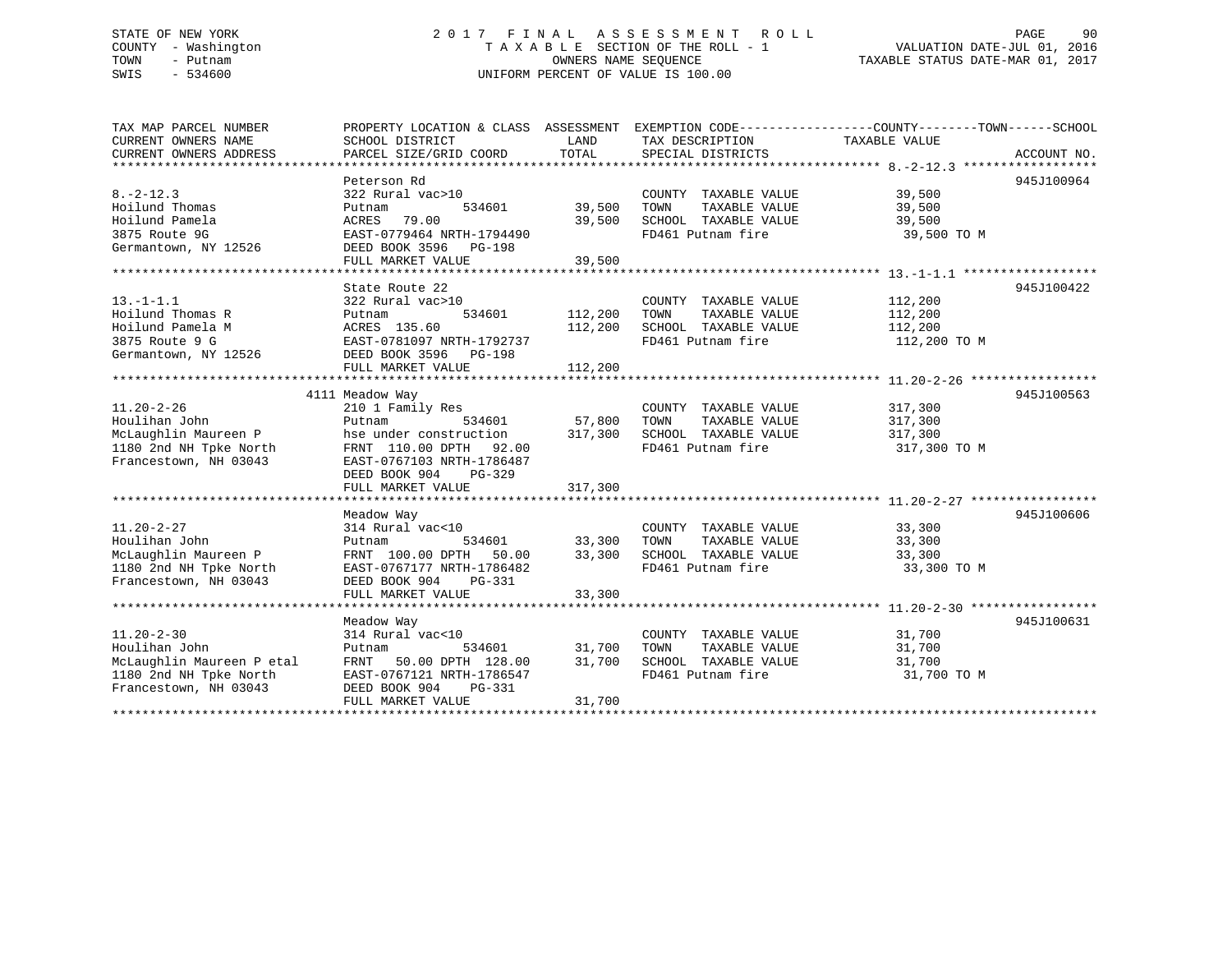#### STATE OF NEW YORK 2 0 1 7 F I N A L A S S E S S M E N T R O L L PAGE 91COUNTY - Washington T A X A B L E SECTION OF THE ROLL - 1 TOWN - Putnam **CONNERS NAME SEQUENCE** TAXABLE STATUS DATE-MAR 01, 2017 SWIS - 534600 UNIFORM PERCENT OF VALUE IS 100.00

VALUATION DATE-JUL 01, 2016

| TAX MAP PARCEL NUMBER    |                           |         |                           | PROPERTY LOCATION & CLASS ASSESSMENT EXEMPTION CODE----------------COUNTY-------TOWN------SCHOOL |
|--------------------------|---------------------------|---------|---------------------------|--------------------------------------------------------------------------------------------------|
| CURRENT OWNERS NAME      | SCHOOL DISTRICT           | LAND    | TAX DESCRIPTION           | TAXABLE VALUE                                                                                    |
| CURRENT OWNERS ADDRESS   | PARCEL SIZE/GRID COORD    | TOTAL   | SPECIAL DISTRICTS         | ACCOUNT NO.                                                                                      |
|                          |                           |         |                           |                                                                                                  |
|                          | 2149 Black Point Rd       |         |                           | 945J100318                                                                                       |
| $1.18 - 1 - 11$          | 280 Res Multiple - WTRFNT |         | COUNTY TAXABLE VALUE      | 581,800                                                                                          |
| Houskamp Marilyn         | Putnam<br>534601          | 441,600 | TAXABLE VALUE<br>TOWN     | 581,800                                                                                          |
| Houskamp John            | LF 72'<br>785/241         | 581,800 | SCHOOL TAXABLE VALUE      | 581,800                                                                                          |
| 2142 Fayston Rd N        | 785/253;2992/7;2992/12    |         | BP461 Black Pt Sewer Dist | .00 UN C                                                                                         |
| Moretown, VT 05660       | FRNT<br>70.00 DPTH 305.00 |         | FD461 Putnam fire         | 581,800 TO M                                                                                     |
|                          | EAST-0771808 NRTH-1810390 |         |                           |                                                                                                  |
|                          | DEED BOOK 785<br>PG-241   |         |                           |                                                                                                  |
|                          | FULL MARKET VALUE         | 581,800 |                           |                                                                                                  |
|                          |                           |         |                           |                                                                                                  |
|                          | Royal Anchorage Way       |         |                           | 945J100993                                                                                       |
| $11.8 - 5 - 8$           | 314 Rural vac<10          |         | COUNTY TAXABLE VALUE      | 84,000                                                                                           |
| Huber Peter F            | 534601<br>Putnam          | 84,000  | TAXABLE VALUE<br>TOWN     | 84,000                                                                                           |
| Huber Lynn M             | LR's: Lot 15              | 84,000  | SCHOOL TAXABLE VALUE      | 84,000                                                                                           |
| 63 Cobb Hill Rd          | $12.-5-8$                 |         | FD461 Putnam fire         | 84,000 TO M                                                                                      |
| West Sand Lake, NY 12196 | FRNT 229.00 DPTH 68.00    |         |                           |                                                                                                  |
|                          | EAST-0767000 NRTH-1792331 |         |                           |                                                                                                  |
|                          | DEED BOOK 508<br>$PG-96$  |         |                           |                                                                                                  |
|                          | FULL MARKET VALUE         | 84,000  |                           |                                                                                                  |
|                          |                           |         |                           |                                                                                                  |
|                          | 174 Gull Bay Rd           |         |                           | 945J100337                                                                                       |
| $12. - 3 - 1$            | 312 Vac w/imprv           |         | COUNTY TAXABLE VALUE      | 125,000                                                                                          |
| Hudson Falls Realty LLC  | 534601<br>Putnam          | 115,000 | TOWN<br>TAXABLE VALUE     | 125,000                                                                                          |
| 116 Oak St               | ACRES 100.00              | 125,000 | SCHOOL TAXABLE VALUE      | 125,000                                                                                          |
| PO Box 267               | EAST-0773427 NRTH-1785506 |         | FD461 Putnam fire         | 125,000 TO M                                                                                     |
| Hudson Falls, NY 12839   | DEED BOOK 3355 PG-243     |         |                           |                                                                                                  |
|                          | FULL MARKET VALUE         | 125,000 |                           |                                                                                                  |
|                          |                           |         |                           |                                                                                                  |
|                          | 5129 Bayview Way          |         |                           | 945J100102                                                                                       |
| $12. - 4 - 20.1$         | 260 Seasonal res - WTRFNT |         | ENH STAR<br>41834         | $\overline{0}$<br>$\Omega$<br>65,500                                                             |
| Huenerberg Richard       | Putnam<br>534601          | 279,000 | COUNTY TAXABLE VALUE      | 388,200                                                                                          |
| 5129 Bayview Way         | BR's ROW 377/385          | 388,200 | TAXABLE VALUE<br>TOWN     | 388,200                                                                                          |
| Putnam Station, NY 12861 | LF 45                     |         | SCHOOL TAXABLE VALUE      | 322,700                                                                                          |
|                          | FRNT<br>45.00 DPTH 390.00 |         | FD461 Putnam fire         | 388,200 TO M                                                                                     |
|                          | EAST-0767100 NRTH-1788537 |         |                           |                                                                                                  |
|                          | DEED BOOK 601<br>$PG-23$  |         |                           |                                                                                                  |
|                          | FULL MARKET VALUE         | 388,200 |                           |                                                                                                  |
|                          |                           |         |                           |                                                                                                  |
|                          | 5569 Evergreen Shores Way |         |                           | 945J100904                                                                                       |
| $12. - 4 - 44$           | 210 1 Family Res - WTRFNT |         | COUNTY TAXABLE VALUE      | 742,000                                                                                          |
| Hughes Stephen A         | Putnam<br>534601          | 419,600 | TAXABLE VALUE<br>TOWN     | 742,000                                                                                          |
| Hughes Cindy             | Lot 5                     | 742,000 | SCHOOL TAXABLE VALUE      | 742,000                                                                                          |
| 2 Frost Commons Ct       | ACRES<br>4.30             |         | FD461 Putnam fire         | 742,000 TO M                                                                                     |
| Slingerlands, NY 12159   | EAST-0767401 NRTH-1790539 |         |                           |                                                                                                  |
|                          | DEED BOOK 857<br>$PG-80$  |         |                           |                                                                                                  |
|                          | FULL MARKET VALUE         | 742,000 |                           |                                                                                                  |
|                          |                           |         |                           |                                                                                                  |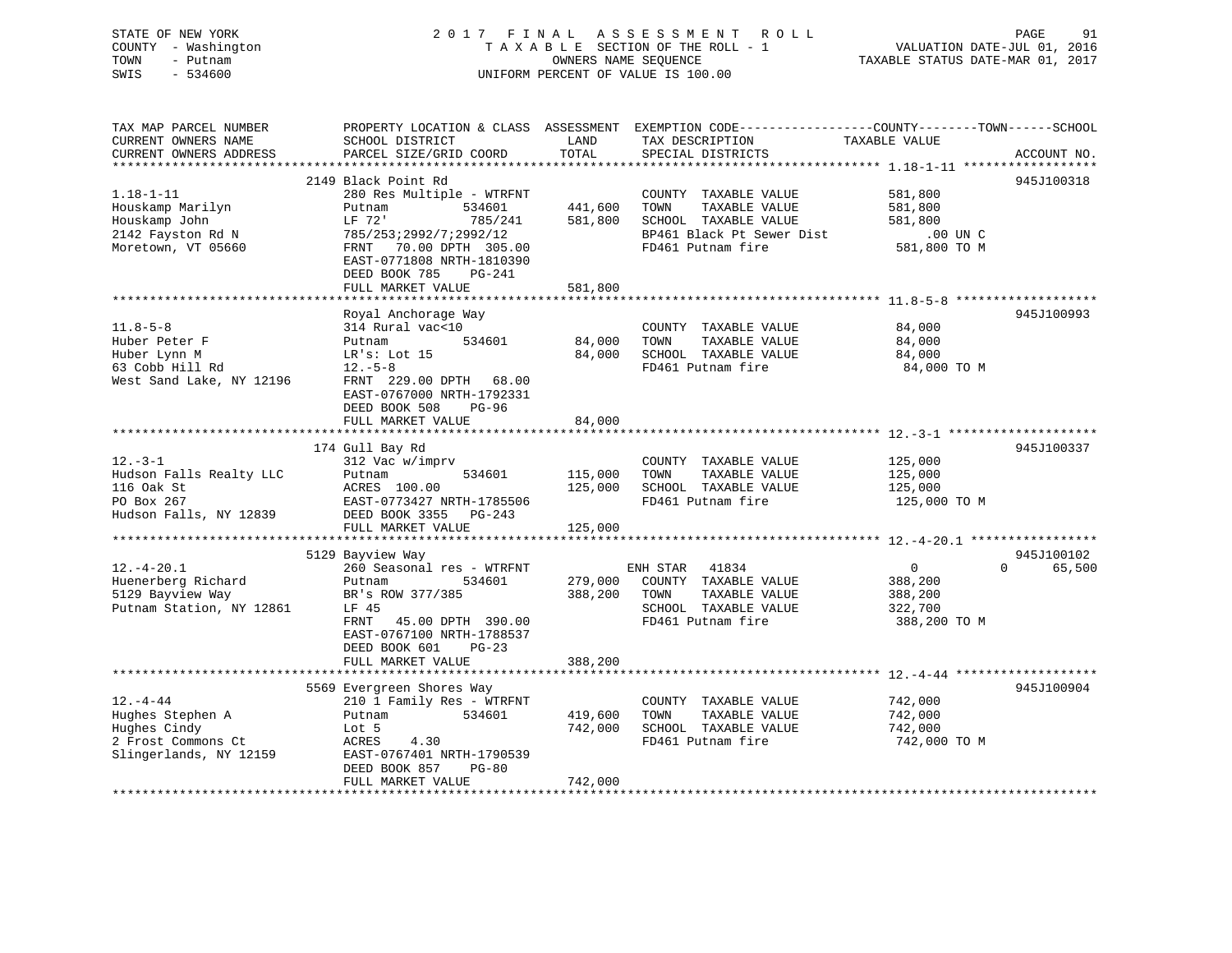# STATE OF NEW YORK 2 0 1 7 F I N A L A S S E S S M E N T R O L L PAGE 92 COUNTY - Washington T A X A B L E SECTION OF THE ROLL - 1 VALUATION DATE-JUL 01, 2016 TOWN - Putnam OWNERS NAME SEQUENCE TAXABLE STATUS DATE-MAR 01, 2017 SWIS - 534600 UNIFORM PERCENT OF VALUE IS 100.00

TAX MAP PARCEL NUMBER PROPERTY LOCATION & CLASS ASSESSMENT EXEMPTION CODE------------------COUNTY--------TOWN------SCHOOL CURRENT OWNERS NAME SCHOOL DISTRICT THE LAND TAX DESCRIPTION TAXABLE VALUE CURRENT OWNERS ADDRESS PARCEL SIZE/GRID COORD TOTAL SPECIAL DISTRICTS ACCOUNT NO. \*\*\*\*\*\*\*\*\*\*\*\*\*\*\*\*\*\*\*\*\*\*\*\*\*\*\*\*\*\*\*\*\*\*\*\*\*\*\*\*\*\*\*\*\*\*\*\*\*\*\*\*\*\*\*\*\*\*\*\*\*\*\*\*\*\*\*\*\*\*\*\*\*\*\*\*\*\*\*\*\*\*\*\*\*\*\*\*\*\*\*\*\*\*\*\*\*\*\*\*\*\*\* 8.-2-11.2 \*\*\*\*\*\*\*\*\*\*\*\*\*\*\*\*\*\* 712 Liddle-Harris Rd 945J1009428.-2-11.2 314 Rural vac<10 COUNTY TAXABLE VALUE 7,600 Hunsdon Ada Putnam 534601 7,600 TOWN TAXABLE VALUE 7,600 301 Russell St ACRES 1.70 7,600 SCHOOL TAXABLE VALUE 7,600 Crown Point, NY 12928 EAST-0778885 NRTH-1797725 FD461 Putnam fire 7,600 TO M DEED BOOK 475 PG-499 FULL MARKET VALUE 7,600 \*\*\*\*\*\*\*\*\*\*\*\*\*\*\*\*\*\*\*\*\*\*\*\*\*\*\*\*\*\*\*\*\*\*\*\*\*\*\*\*\*\*\*\*\*\*\*\*\*\*\*\*\*\*\*\*\*\*\*\*\*\*\*\*\*\*\*\*\*\*\*\*\*\*\*\*\*\*\*\*\*\*\*\*\*\*\*\*\*\*\*\*\*\*\*\*\*\*\*\*\*\*\* 11.20-4-14 \*\*\*\*\*\*\*\*\*\*\*\*\*\*\*\*\* 4339 Link Way 945J100323 11.20-4-14 210 1 Family Res - WTRFNT COUNTY TAXABLE VALUE 982,600 Hunt Mark Putnam 534601 746,800 TOWN TAXABLE VALUE 982,600 Hunt Dean 1801/23;1801/28;2992/297 982,600 SCHOOL TAXABLE VALUE 982,600 14 Stutz Ave LF 180 2992/301 FD461 Putnam fire 982,600 TO M Latham, NY 12110 <br>
ACRES 1.10 EAST-0766888 NRTH-1786605 DEED BOOK 2992 PG-301 FULL MARKET VALUE 982,600 \*\*\*\*\*\*\*\*\*\*\*\*\*\*\*\*\*\*\*\*\*\*\*\*\*\*\*\*\*\*\*\*\*\*\*\*\*\*\*\*\*\*\*\*\*\*\*\*\*\*\*\*\*\*\*\*\*\*\*\*\*\*\*\*\*\*\*\*\*\*\*\*\*\*\*\*\*\*\*\*\*\*\*\*\*\*\*\*\*\*\*\*\*\*\*\*\*\*\*\*\*\*\* 2.-1-14 \*\*\*\*\*\*\*\*\*\*\*\*\*\*\*\*\*\*\*\* 29 Ferry Way South 945J100368 2.-1-14 260 Seasonal res - WTRFNT COUNTY TAXABLE VALUE 39,300 Hunter Daniel Putnam 534601 6,100 TOWN TAXABLE VALUE 39,300 Bobelak George 67' Lf 39,300 SCHOOL TAXABLE VALUE 39,300 63 4th St FRNT 67.00 DPTH 90.00 FD461 Putnam fire 39,300 TO M Waterford, NY 12188 EAST-0788259 NRTH-1810541 DEED BOOK 815 PG-199FULL MARKET VALUE 39,300 \*\*\*\*\*\*\*\*\*\*\*\*\*\*\*\*\*\*\*\*\*\*\*\*\*\*\*\*\*\*\*\*\*\*\*\*\*\*\*\*\*\*\*\*\*\*\*\*\*\*\*\*\*\*\*\*\*\*\*\*\*\*\*\*\*\*\*\*\*\*\*\*\*\*\*\*\*\*\*\*\*\*\*\*\*\*\*\*\*\*\*\*\*\*\*\*\*\*\*\*\*\*\* 14.18-4-4.2 \*\*\*\*\*\*\*\*\*\*\*\*\*\*\*\* 744 Gull Bay Rd 945J100956 14.18-4-4.2 210 1 Family Res - WTRFNT COUNTY TAXABLE VALUE 761,200 Hunter House LG Inc Putnam 534601 539,600 TOWN TAXABLE VALUE 761,200 744 Gull Bay Rd Hse under construction 761,200 SCHOOL TAXABLE VALUE 761,200 Putnam Station, NY 12861 LF 131 FD461 Putnam fire 761,200 TO M  $14 - 4 - 4$  FRNT 131.00 DPTH 136.00 EAST-0764463 NRTH-1780628 DEED BOOK 3217 PG-340FULL MARKET VALUE 761,200 \*\*\*\*\*\*\*\*\*\*\*\*\*\*\*\*\*\*\*\*\*\*\*\*\*\*\*\*\*\*\*\*\*\*\*\*\*\*\*\*\*\*\*\*\*\*\*\*\*\*\*\*\*\*\*\*\*\*\*\*\*\*\*\*\*\*\*\*\*\*\*\*\*\*\*\*\*\*\*\*\*\*\*\*\*\*\*\*\*\*\*\*\*\*\*\*\*\*\*\*\*\*\* 13.-2-15 \*\*\*\*\*\*\*\*\*\*\*\*\*\*\*\*\*\*\* 239 County Route 3 945J100240 13.-2-15 210 1 Family Res BAS STAR 41854 0 0 30,000 Huntington Ernest Putnam 534601 15,000 COUNTY TAXABLE VALUE 154,400 Huntington Susan Bdy Ln Adjst 1955/283 154,400 TOWN TAXABLE VALUE 154,400 239 County Route 3 ACRES 1.00 SCHOOL TAXABLE VALUE 124,400 Putnam Station, NY 12861 EAST-0785683 NRTH-1787344 FD461 Putnam fire 154,400 TO M DEED BOOK 1985 PG-281FULL MARKET VALUE 154,400 \*\*\*\*\*\*\*\*\*\*\*\*\*\*\*\*\*\*\*\*\*\*\*\*\*\*\*\*\*\*\*\*\*\*\*\*\*\*\*\*\*\*\*\*\*\*\*\*\*\*\*\*\*\*\*\*\*\*\*\*\*\*\*\*\*\*\*\*\*\*\*\*\*\*\*\*\*\*\*\*\*\*\*\*\*\*\*\*\*\*\*\*\*\*\*\*\*\*\*\*\*\*\*\*\*\*\*\*\*\*\*\*\*\*\*\*\*\*\*\*\*\*\*\*\*\*\*\*\*\*\*\*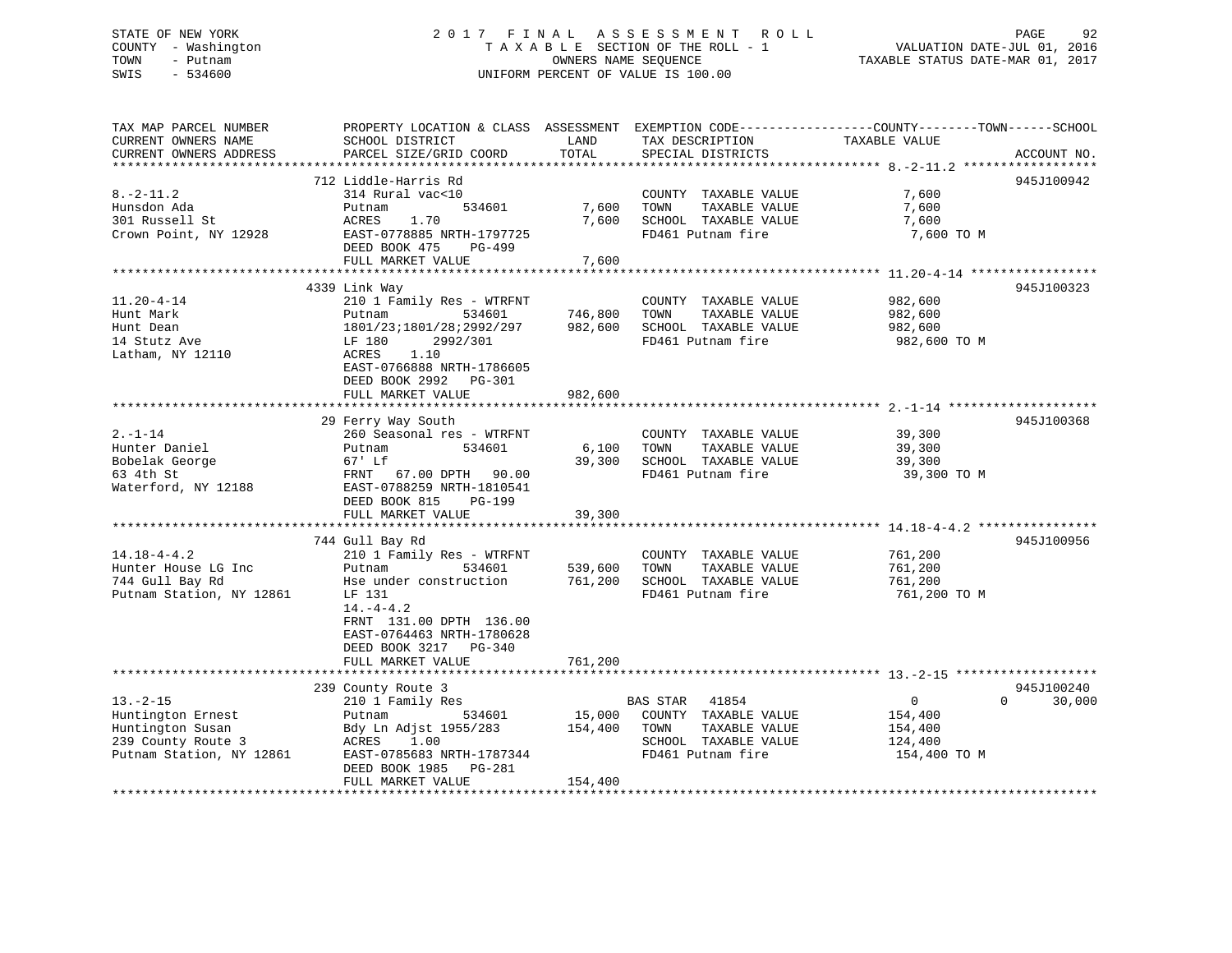# STATE OF NEW YORK 2 0 1 7 F I N A L A S S E S S M E N T R O L L PAGE 93 COUNTY - Washington T A X A B L E SECTION OF THE ROLL - 1 VALUATION DATE-JUL 01, 2016 TOWN - Putnam OWNERS NAME SEQUENCE TAXABLE STATUS DATE-MAR 01, 2017 SWIS - 534600 UNIFORM PERCENT OF VALUE IS 100.00

| TAX MAP PARCEL NUMBER                          |                                    |                  |                                               | PROPERTY LOCATION & CLASS ASSESSMENT EXEMPTION CODE---------------COUNTY-------TOWN------SCHOOL |             |
|------------------------------------------------|------------------------------------|------------------|-----------------------------------------------|-------------------------------------------------------------------------------------------------|-------------|
| CURRENT OWNERS NAME                            | SCHOOL DISTRICT                    | LAND             | TAX DESCRIPTION                               | TAXABLE VALUE                                                                                   |             |
| CURRENT OWNERS ADDRESS                         | PARCEL SIZE/GRID COORD             | TOTAL            | SPECIAL DISTRICTS                             |                                                                                                 | ACCOUNT NO. |
|                                                |                                    |                  |                                               |                                                                                                 |             |
|                                                | Lake Rd                            |                  |                                               |                                                                                                 | 945J101043  |
| $16. - 1 - 6.2$                                | 322 Rural vac>10                   |                  | COUNTY TAXABLE VALUE                          | 56,800                                                                                          |             |
| Huntington Ernest L<br>Huntington Susan L      | 534601<br>Putnam<br>ACRES<br>41.84 | 56,800<br>56,800 | TOWN<br>TAXABLE VALUE<br>SCHOOL TAXABLE VALUE | 56,800<br>56,800                                                                                |             |
|                                                | EAST-0785185 NRTH-1785429          |                  | FD461 Putnam fire                             | 56,800 TO M                                                                                     |             |
| 239 County Route 3<br>Putnam Station, NY 12861 | DEED BOOK 1871 PG-66               |                  |                                               |                                                                                                 |             |
|                                                | FULL MARKET VALUE                  | 56,800           |                                               |                                                                                                 |             |
|                                                |                                    |                  |                                               |                                                                                                 |             |
|                                                | 423 Lake Rd                        |                  |                                               |                                                                                                 | 945J101014  |
| $16. - 1 - 6.1$                                | 210 1 Family Res                   |                  | COUNTY TAXABLE VALUE                          | 164,100                                                                                         |             |
| Huntington Jeffrey                             | 534601<br>Putnam                   | 33,500           | TOWN<br>TAXABLE VALUE                         | 164,100                                                                                         |             |
| Huntington Silke                               | H & L                              | 164,100          | SCHOOL TAXABLE VALUE                          | 164,100                                                                                         |             |
| 148 Honeytown Rd                               | ACRES<br>8.46                      |                  | FD461 Putnam fire                             | 164,100 TO M                                                                                    |             |
| Whitehall, NY 12887                            | EAST-0786409 NRTH-1785331          |                  |                                               |                                                                                                 |             |
|                                                | DEED BOOK 504<br>PG-393            |                  |                                               |                                                                                                 |             |
|                                                | FULL MARKET VALUE                  | 164,100          |                                               |                                                                                                 |             |
|                                                |                                    |                  |                                               |                                                                                                 |             |
|                                                | Royal Anchorage Way                |                  |                                               |                                                                                                 | 945J100995  |
| $11.8 - 5 - 18$                                | 314 Rural vac<10 - WTRFNT          |                  | COUNTY TAXABLE VALUE                          | 345,000                                                                                         |             |
| Hurson John A                                  | Putnam<br>534601                   | 345,000          | TOWN<br>TAXABLE VALUE                         | 345,000                                                                                         |             |
| Hurson John C                                  | Lot 5                              | 345,000          | SCHOOL TAXABLE VALUE                          | 345,000                                                                                         |             |
| 1133 East West Hwy 515W                        | Lf 120                             |                  | FD461 Putnam fire                             | 345,000 TO M                                                                                    |             |
| Silver Spring, MD 20910                        | $12.-5-18$                         |                  |                                               |                                                                                                 |             |
|                                                | FRNT 125.00 DPTH 131.00            |                  |                                               |                                                                                                 |             |
|                                                | EAST-0766701 NRTH-1792428          |                  |                                               |                                                                                                 |             |
|                                                | DEED BOOK 3661 PG-3                |                  |                                               |                                                                                                 |             |
|                                                | FULL MARKET VALUE                  | 345,000          |                                               |                                                                                                 |             |
|                                                |                                    |                  |                                               |                                                                                                 |             |
|                                                | 216 Lake Rd                        |                  |                                               |                                                                                                 | 945J100528  |
| $16. - 1 - 3$                                  | 270 Mfg housing                    |                  | COUNTY TAXABLE VALUE                          | 16,100                                                                                          |             |
| Husfelt Shirley A                              | Putnam<br>534601                   | 11,100           | TOWN<br>TAXABLE VALUE                         | 16,100                                                                                          |             |
| Husfelt Albert L                               | FRNT 100.00 DPTH 100.00            | 16,100           | SCHOOL TAXABLE VALUE                          | 16,100                                                                                          |             |
| 60 Adirondack Dr                               | EAST-0781691 NRTH-1783270          |                  | FD461 Putnam fire                             | 16,100 TO M                                                                                     |             |
| Ticonderoga, NY 12883                          | DEED BOOK 476<br>PG-477            |                  |                                               |                                                                                                 |             |
|                                                | FULL MARKET VALUE                  | 16,100           |                                               |                                                                                                 |             |
|                                                | 4393 Link Way                      |                  |                                               |                                                                                                 | 945J100326  |
| $12. - 4 - 33$                                 | 260 Seasonal res - WTRFNT          |                  | COUNTY TAXABLE VALUE                          | 638,000                                                                                         |             |
| Hyatt Irrevocable Trust Candac Putnam          | 534601                             | 527,000          | TOWN<br>TAXABLE VALUE                         | 638,000                                                                                         |             |
| 62 Chapman Rd                                  | 485/1085 721/243                   | 638,000          | SCHOOL TAXABLE VALUE                          | 638,000                                                                                         |             |
| Boulder, CO 80302                              | LF 152                             |                  | FD461 Putnam fire                             | 638,000 TO M                                                                                    |             |
|                                                | FRNT 152.00 DPTH 164.00            |                  |                                               |                                                                                                 |             |
|                                                | EAST-0766399 NRTH-1787782          |                  |                                               |                                                                                                 |             |
|                                                | DEED BOOK 3298 PG-171              |                  |                                               |                                                                                                 |             |
|                                                | FULL MARKET VALUE                  | 638,000          |                                               |                                                                                                 |             |
|                                                |                                    |                  |                                               |                                                                                                 |             |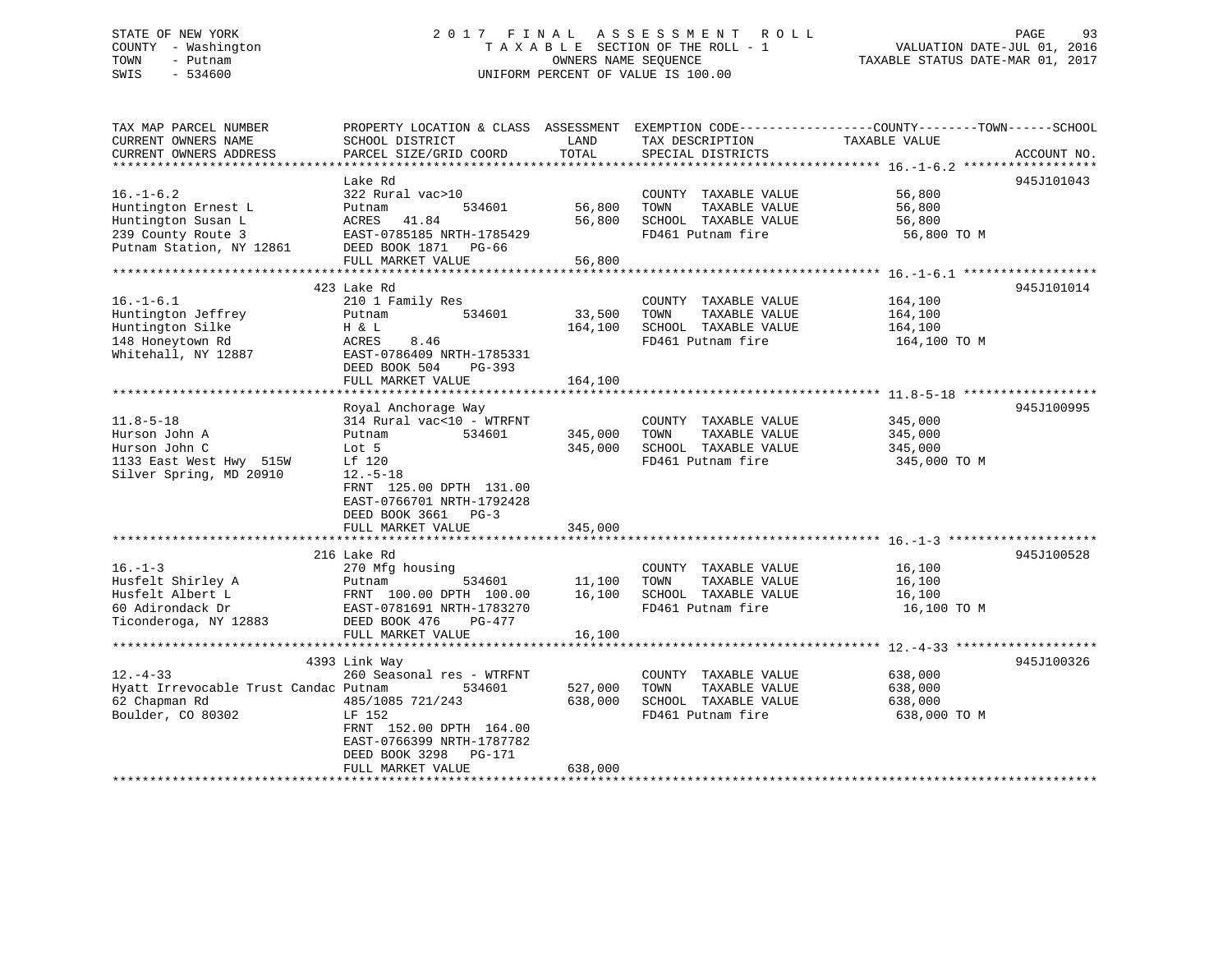| STATE OF NEW YORK<br>COUNTY - Washington<br>TOWN<br>- Putnam<br>SWIS<br>$-534600$ |                                                   | OWNERS NAME SEQUENCE      | 2017 FINAL ASSESSMENT ROLL<br>TAXABLE SECTION OF THE ROLL - 1<br>UNIFORM PERCENT OF VALUE IS 100.00 | PAGE<br>94<br>VALUATION DATE-JUL 01, 2016<br>TAXABLE STATUS DATE-MAR 01, 2017                                                   |
|-----------------------------------------------------------------------------------|---------------------------------------------------|---------------------------|-----------------------------------------------------------------------------------------------------|---------------------------------------------------------------------------------------------------------------------------------|
| TAX MAP PARCEL NUMBER<br>CURRENT OWNERS NAME<br>CURRENT OWNERS ADDRESS            | SCHOOL DISTRICT<br>PARCEL SIZE/GRID COORD         | LAND<br>TOTAL             | TAX DESCRIPTION<br>SPECIAL DISTRICTS                                                                | PROPERTY LOCATION & CLASS ASSESSMENT EXEMPTION CODE----------------COUNTY-------TOWN-----SCHOOL<br>TAXABLE VALUE<br>ACCOUNT NO. |
|                                                                                   |                                                   |                           |                                                                                                     |                                                                                                                                 |
|                                                                                   | 45 Tiroga Beach Ln                                |                           |                                                                                                     | 945J100023                                                                                                                      |
| $1.14 - 1 - 2$<br>Iannuzzi Joseph P                                               | 314 Rural vac<10 - WTRFNT<br>Putnam<br>534601     | 331,500                   | COUNTY TAXABLE VALUE<br>TOWN<br>TAXABLE VALUE                                                       | 331,500<br>331,500                                                                                                              |
| Iannuzzi Maureen R                                                                | 852/238                                           | 331,500                   | SCHOOL TAXABLE VALUE                                                                                | 331,500                                                                                                                         |
| 48 John Singer Sargent Way                                                        | Lf 150                                            |                           | BP461 Black Pt Sewer Dist                                                                           | $.00$ UN C                                                                                                                      |
| Marlton, NJ 08053                                                                 | FRNT 100.00 DPTH 176.00                           |                           | FD461 Putnam fire                                                                                   | 331,500 TO M                                                                                                                    |
|                                                                                   | EAST-0772520 NRTH-1812698                         |                           |                                                                                                     |                                                                                                                                 |
|                                                                                   | DEED BOOK 3053 PG-1                               |                           |                                                                                                     |                                                                                                                                 |
|                                                                                   | FULL MARKET VALUE                                 | 331,500                   |                                                                                                     |                                                                                                                                 |
|                                                                                   | ***************************                       |                           |                                                                                                     |                                                                                                                                 |
|                                                                                   | 1524 Five Camps Way                               |                           |                                                                                                     | 945J100327                                                                                                                      |
| $14.18 - 4 - 13$<br>Ilaria Richard                                                | 210 1 Family Res - WTRFNT                         |                           | COUNTY TAXABLE VALUE<br>TOWN<br>TAXABLE VALUE                                                       | 599,000                                                                                                                         |
| Ilaria Irene                                                                      | Putnam 534601<br>Lot 12                           | 503,400<br>599,000        | SCHOOL TAXABLE VALUE                                                                                | 599,000<br>599,000                                                                                                              |
| 25 Woodbrook Cir                                                                  | LF 100                                            |                           | FD461 Putnam fire                                                                                   | 599,000 TO M                                                                                                                    |
| Westfield, NJ 07090                                                               | $14. - 4 - 13$                                    |                           |                                                                                                     |                                                                                                                                 |
|                                                                                   | FRNT 85.00 DPTH 193.00                            |                           |                                                                                                     |                                                                                                                                 |
|                                                                                   | EAST-0763723 NRTH-1779555                         |                           |                                                                                                     |                                                                                                                                 |
|                                                                                   | DEED BOOK 419<br>PG-180                           |                           |                                                                                                     |                                                                                                                                 |
|                                                                                   | FULL MARKET VALUE                                 | 599,000                   |                                                                                                     |                                                                                                                                 |
| ******************************                                                    |                                                   |                           |                                                                                                     |                                                                                                                                 |
| $14.18 - 4 - 14$                                                                  | Gull Bay Rd                                       |                           |                                                                                                     | 945J100604                                                                                                                      |
| Ilaria Richard                                                                    | 314 Rural vac<10 - WTRFNT<br>Putnam 534601        | 318,700                   | COUNTY TAXABLE VALUE<br>TAXABLE VALUE<br>TOWN                                                       | 318,700<br>318,700                                                                                                              |
| Ilaria Irene                                                                      | Lot $13$                                          | 318,700                   | SCHOOL TAXABLE VALUE                                                                                | 318,700                                                                                                                         |
| 25 Wood Brook Cir                                                                 | LF 100                                            |                           | FD461 Putnam fire                                                                                   | 318,700 TO M                                                                                                                    |
| Westfield, NJ 07090                                                               | $14. -4 - 14$                                     |                           |                                                                                                     |                                                                                                                                 |
|                                                                                   | FRNT<br>85.00 DPTH 166.00                         |                           |                                                                                                     |                                                                                                                                 |
|                                                                                   | EAST-0763693 NRTH-1779468                         |                           |                                                                                                     |                                                                                                                                 |
|                                                                                   | DEED BOOK 480<br>PG-1024                          |                           |                                                                                                     |                                                                                                                                 |
|                                                                                   | FULL MARKET VALUE                                 | 318,700                   |                                                                                                     |                                                                                                                                 |
|                                                                                   |                                                   | * * * * * * * * * * * * * |                                                                                                     |                                                                                                                                 |
| $12.-2-4.1-8801$                                                                  | 379 Peterson Rd<br>837 Cell Tower                 |                           | COUNTY TAXABLE VALUE                                                                                | 499,000                                                                                                                         |
| Independent Towers LLC                                                            | 534601<br>Putnam                                  | $\circ$                   | TOWN<br>TAXABLE VALUE                                                                               | 499,000                                                                                                                         |
| 11 Herbert Dr                                                                     | 2 cell towers                                     | 499,000                   | SCHOOL TAXABLE VALUE                                                                                | 499,000                                                                                                                         |
| Latham, NY 12110                                                                  | lease 3390/77                                     |                           | CA002 Cons agri dst 2                                                                               | 499,000 TO                                                                                                                      |
|                                                                                   | FULL MARKET VALUE                                 | 499,000                   | FD461 Putnam fire                                                                                   | 499,000 TO M                                                                                                                    |
|                                                                                   |                                                   |                           |                                                                                                     |                                                                                                                                 |
|                                                                                   | State Route 22                                    |                           |                                                                                                     | 945J100067                                                                                                                      |
| $2. - 1 - 30$                                                                     | 322 Rural vac>10                                  |                           | COUNTY TAXABLE VALUE                                                                                | 83,300                                                                                                                          |
| Irish Fields Farm LLC                                                             | Putnam<br>534601                                  | 83,300                    | TOWN<br>TAXABLE VALUE                                                                               | 83,300                                                                                                                          |
| 20 Veterans Way                                                                   | ACRES 68.30                                       | 83,300                    | SCHOOL TAXABLE VALUE                                                                                | 83,300                                                                                                                          |
| Ticonderoga, NY 12883                                                             | EAST-0780707 NRTH-1811516<br>DEED BOOK 1852 PG-99 |                           | CA002 Cons agri dst 2<br>FD461 Putnam fire                                                          | 83,300 TO<br>83,300 TO M                                                                                                        |
|                                                                                   | FULL MARKET VALUE                                 | 83,300                    |                                                                                                     |                                                                                                                                 |
|                                                                                   |                                                   |                           |                                                                                                     |                                                                                                                                 |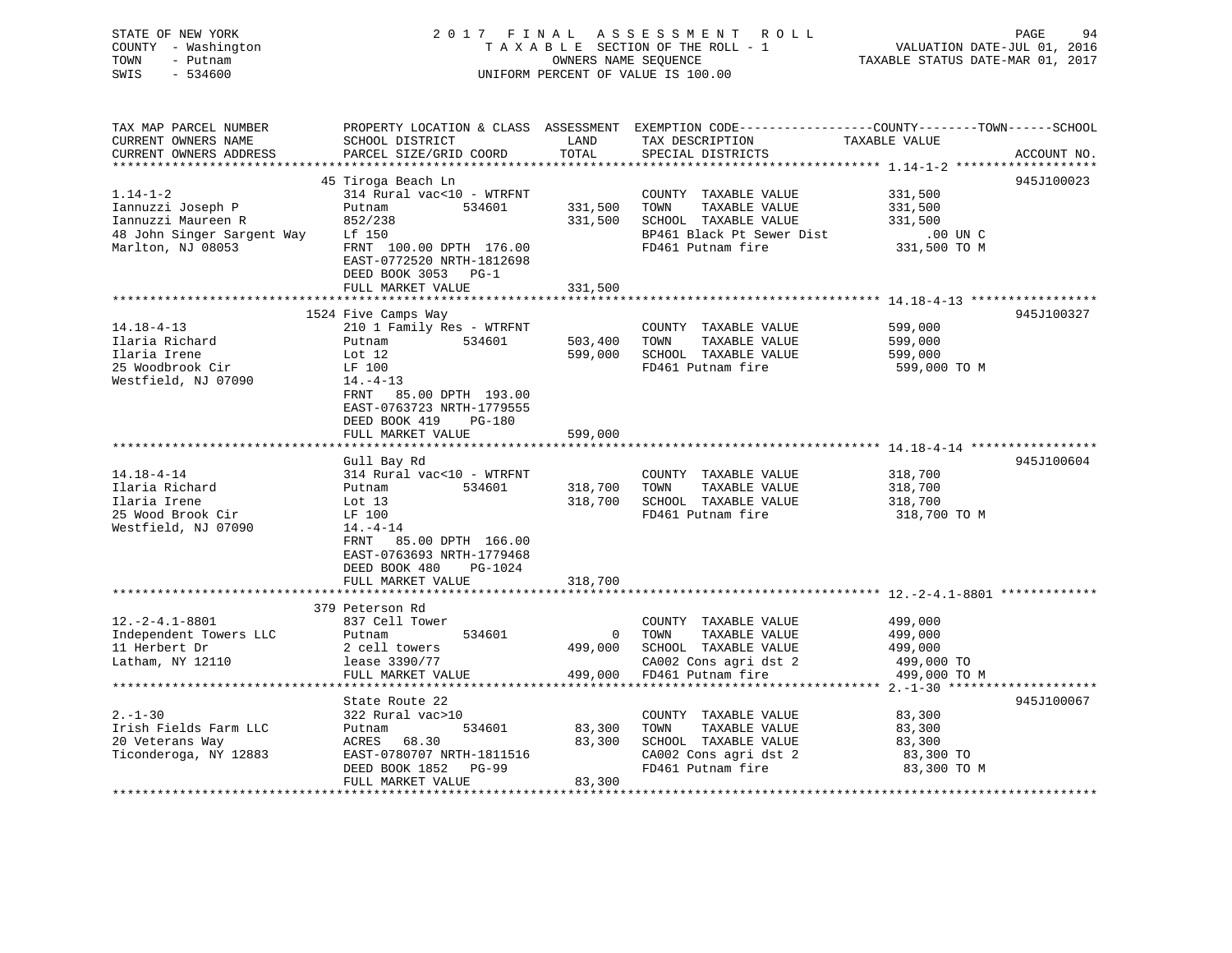# STATE OF NEW YORK 2 0 1 7 F I N A L A S S E S S M E N T R O L L PAGE 95 COUNTY - Washington T A X A B L E SECTION OF THE ROLL - 1 VALUATION DATE-JUL 01, 2016 TOWN - Putnam OWNERS NAME SEQUENCE TAXABLE STATUS DATE-MAR 01, 2017 SWIS - 534600 UNIFORM PERCENT OF VALUE IS 100.00

| TAX MAP PARCEL NUMBER<br>CURRENT OWNERS NAME                                                                 | SCHOOL DISTRICT                                                                                                                                                                                             | LAND                                | PROPERTY LOCATION & CLASS ASSESSMENT EXEMPTION CODE----------------COUNTY-------TOWN-----SCHOOL<br>TAX DESCRIPTION      | TAXABLE VALUE                                                  |                    |
|--------------------------------------------------------------------------------------------------------------|-------------------------------------------------------------------------------------------------------------------------------------------------------------------------------------------------------------|-------------------------------------|-------------------------------------------------------------------------------------------------------------------------|----------------------------------------------------------------|--------------------|
| CURRENT OWNERS ADDRESS                                                                                       | PARCEL SIZE/GRID COORD                                                                                                                                                                                      | TOTAL                               | SPECIAL DISTRICTS                                                                                                       |                                                                | ACCOUNT NO.        |
|                                                                                                              | 13 Notch Hill Ln                                                                                                                                                                                            |                                     |                                                                                                                         |                                                                | 945J100334         |
| $9 - 1 - 2$<br>Ives Peggy J LE<br>Bock Dannae Jean<br>13 Notch Hill Ln<br>Putnam Station, NY 12861           | 210 1 Family Res<br>534601<br>Putnam<br>Trailer Lot & Garage<br>FRNT 115.00 DPTH 150.00<br>EAST-0779499 NRTH-1800559<br>DEED BOOK 2168 PG-159<br>FULL MARKET VALUE                                          | 12,000<br>78,000 TOWN<br>78,000     | ENH STAR 41834<br>COUNTY TAXABLE VALUE<br>TAXABLE VALUE<br>SCHOOL TAXABLE VALUE<br>FD461 Putnam fire                    | $0 \qquad \qquad$<br>78,000<br>78,000<br>12,500<br>78,000 TO M | $\Omega$<br>65,500 |
|                                                                                                              | 21 Notch Hill Ln                                                                                                                                                                                            |                                     |                                                                                                                         |                                                                | 945J100276         |
| $9. - 1 - 41$<br>Ives Peqqy J LE                                                                             | 242 Rurl res&rec<br>534601<br>Putnam<br>Bock Dannae Jean<br>13 Notch Hill Ln<br>Putnam Station, NY 12861<br>DEED BOOK 2168 PG-159                                                                           | 177,200<br>277,400                  | COUNTY TAXABLE VALUE<br>TOWN<br>TAXABLE VALUE<br>SCHOOL TAXABLE VALUE<br>FD461 Putnam fire                              | 277,400<br>277,400<br>277,400<br>277,400 TO M                  |                    |
|                                                                                                              | FULL MARKET VALUE                                                                                                                                                                                           | 277,400                             |                                                                                                                         |                                                                |                    |
|                                                                                                              | 5091 Sagamore Rd                                                                                                                                                                                            |                                     |                                                                                                                         |                                                                | 945J100267         |
| $12. - 4 - 32.1$<br>Jablonski Keith D<br>Jablonski Kathleen J<br>16 Clements Rd<br>Queensbury, NY 12804      | 210 1 Family Res<br>Putnam<br>FRNT 153.00 DPTH 173.00<br>EAST-0767128 NRTH-1787621<br>DEED BOOK 3162 PG-300<br>PHLL, MARKET VALUE                                                                           | 534601 93,700<br>170,200<br>170,200 | COUNTY TAXABLE VALUE<br>TAXABLE VALUE<br>TOWN<br>SCHOOL TAXABLE VALUE<br>FD461 Putnam fire                              | 170,200<br>170,200<br>170,200<br>170,200 TO M                  |                    |
|                                                                                                              |                                                                                                                                                                                                             |                                     |                                                                                                                         |                                                                |                    |
| $4.9 - 1 - 1.1$<br>Jackson Sandra<br>Jackson Keith<br>431 Fulton St<br>Philadelphia, PA 19147                | 2330 Black Point Rd<br>210 1 Family Res - WTRFNT<br>534601<br>Putnam<br>LF 104<br>FRNT 104.00 DPTH 185.00<br>EAST-0769101 NRTH-1807287<br>DEED BOOK 3432 PG-27<br>FULL MARKET VALUE                         | 522,500<br>765,300<br>765,300       | COUNTY TAXABLE VALUE<br>TOWN<br>TAXABLE VALUE<br>SCHOOL TAXABLE VALUE<br>BP461 Black Pt Sewer Dist<br>FD461 Putnam fire | 765,300<br>765,300<br>765,300<br>$.00$ UN C<br>765,300 TO M    | 945J100446         |
|                                                                                                              |                                                                                                                                                                                                             |                                     |                                                                                                                         |                                                                |                    |
| $12. - 1 - 21$<br>Jannicelli Gerald F<br>Jannicelli Jeri E<br>268 Broadway 508<br>Saratoga Springs, NY 12866 | 6220 Oliver Way<br>260 Seasonal res - WTRFNT<br>Putnam<br>534601<br>Lot 2/Easmt 1973/231<br>LF 375<br>FRNT 375.00 DPTH 175.00<br>EAST-0766642 NRTH-1791503<br>DEED BOOK 2682<br>PG-268<br>FULL MARKET VALUE | 902,400<br>1032,300<br>1032,300     | COUNTY TAXABLE VALUE<br>TAXABLE VALUE<br>TOWN<br>SCHOOL TAXABLE VALUE<br>FD461 Putnam fire                              | 1032,300<br>1032,300<br>1032,300<br>1032,300 TO M              | 945J100255         |
|                                                                                                              |                                                                                                                                                                                                             |                                     |                                                                                                                         |                                                                |                    |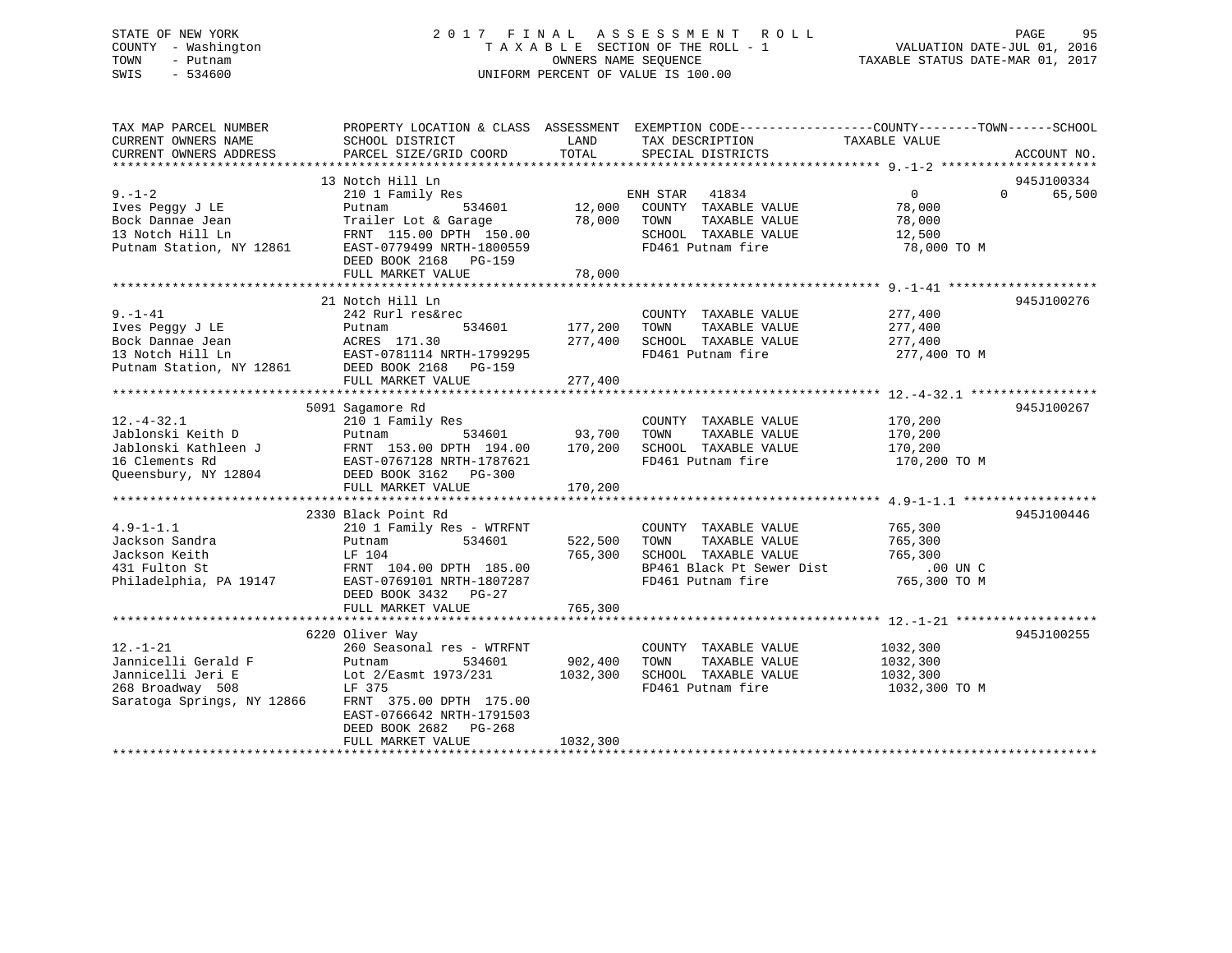| STATE OF NEW YORK<br>COUNTY - Washington<br>- Putnam<br>TOWN<br>$-534600$<br>SWIS | 2017 FINAL ASSESSMENT ROLL<br>UNIFORM PERCENT OF VALUE IS 100.00<br>OWNERS NAME SEQUENCE TAXABLE STATUS DATE-MAR 01, 2017                   |         |                                    |                |                    |  |
|-----------------------------------------------------------------------------------|---------------------------------------------------------------------------------------------------------------------------------------------|---------|------------------------------------|----------------|--------------------|--|
| CURRENT OWNERS NAME                                                               | TAX MAP PARCEL NUMBER THE PROPERTY LOCATION & CLASS ASSESSMENT EXEMPTION CODE---------------COUNTY-------TOWN-----SCHOOL<br>SCHOOL DISTRICT |         | LAND TAX DESCRIPTION TAXABLE VALUE |                |                    |  |
|                                                                                   |                                                                                                                                             |         |                                    |                |                    |  |
|                                                                                   |                                                                                                                                             |         |                                    |                |                    |  |
|                                                                                   | 705 Gull Bay Rd                                                                                                                             |         |                                    |                | 945J100581         |  |
| $14.11 - 3 - 5$                                                                   | 210 1 Family Res - WTRFNT                                                                                                                   |         | BAS STAR 41854                     | $\overline{0}$ | 30,000<br>$\Omega$ |  |
|                                                                                   | Jockel Russell Putnam 534601 347,600 COUNTY TAXABLE VALUE                                                                                   |         |                                    | 729,600        |                    |  |
|                                                                                   |                                                                                                                                             |         | TAXABLE VALUE                      | 729,600        |                    |  |
| 705 Gull Bay Rd 14.-3-5                                                           |                                                                                                                                             |         | SCHOOL TAXABLE VALUE               | 699,600        |                    |  |
|                                                                                   | Putnam Station, NY 12861 FRNT 100.00 DPTH 92.00<br>EAST-0764457 NRTH-1781427<br>DEED BOOK 2467 PG-279                                       |         | FD461 Putnam fire                  | 729,600 TO M   |                    |  |
|                                                                                   |                                                                                                                                             |         |                                    |                |                    |  |
|                                                                                   |                                                                                                                                             |         |                                    |                |                    |  |
|                                                                                   | 842 Gull Bay Rd                                                                                                                             |         |                                    |                | 945J100602         |  |
| $14. - 1 - 9$                                                                     | 210 1 Family Res - WTRFNT                                                                                                                   |         | COUNTY TAXABLE VALUE               | 700,000        |                    |  |
| Joerger Herman A Jr         Putnam           534601                               |                                                                                                                                             | 634,965 | TAXABLE VALUE<br>TOWN              | 700,000        |                    |  |
| Joerger Ellen R Gould LF 240                                                      |                                                                                                                                             |         | 700,000 SCHOOL TAXABLE VALUE       | 700,000        |                    |  |
|                                                                                   | 1809 Chandelle Ct ACRES 2.10<br>Port Orange, FL 32128-6736 EAST-0763704 NRTH-1778336<br>DEED BOOK 2738 PG-43                                |         | FD461 Putnam fire                  | 700,000 TO M   |                    |  |
|                                                                                   | FULL MARKET VALUE                                                                                                                           | 700,000 |                                    |                |                    |  |
|                                                                                   |                                                                                                                                             |         |                                    |                |                    |  |
| $11.20 - 3 - 28$                                                                  | 3004 Our Way<br>260 Seasonal res - WTRFNT                                                                                                   |         | COUNTY TAXABLE VALUE               | 484,500        | 945J100114         |  |

| 11.40-3-40            | 200 SEASONAI IES - WIRFNI |         | COUNII IAAABLE VALUE               | 404, 300     |                    |
|-----------------------|---------------------------|---------|------------------------------------|--------------|--------------------|
| Johannesen Steven     | 534601<br>Putnam          | 320,600 | TOWN<br>TAXABLE VALUE              | 484,500      |                    |
| Johannesen Robert     | LF 120                    | 484,500 | SCHOOL TAXABLE VALUE               | 484,500      |                    |
| 463 West Rd           | FRNT 60.00 DPTH 120.00    |         | FD461 Putnam fire                  | 484,500 TO M |                    |
| Surprise, NY 12176    | EAST-0766886 NRTH-1785476 |         |                                    |              |                    |
|                       | DEED BOOK 623<br>PG-117   |         |                                    |              |                    |
|                       | FULL MARKET VALUE         | 484,500 |                                    |              |                    |
|                       |                           |         |                                    |              |                    |
|                       | 108 County Route 2        |         |                                    |              | 945J100182         |
| $13. -2 - 27$         | 210 1 Family Res          |         | <b>BAS STAR</b> 41854              | $\Omega$     | $\Omega$<br>30,000 |
| Johns Allan E Jr      | Putnam                    |         | 534601 11,800 COUNTY TAXABLE VALUE | 90,000       |                    |
| 108 County Route 2    | FRNT 110.00 DPTH 148.00   | 90,000  | TAXABLE VALUE<br>TOWN              | 90,000       |                    |
| Putnam, NY 12861      | EAST-0783892 NRTH-1792009 |         | SCHOOL TAXABLE VALUE               | 60,000       |                    |
|                       | DEED BOOK 696<br>$PG-68$  |         | FD461 Putnam fire                  | 90,000 TO M  |                    |
|                       | FULL MARKET VALUE         | 90,000  |                                    |              |                    |
|                       |                           |         |                                    |              |                    |
|                       | 4213 Link Way             |         |                                    |              | 945J100338         |
| $11.20 - 4 - 18$      | 260 Seasonal res - WTRFNT |         | TAXABLE VALUE<br>COUNTY            | 394,783      |                    |
| Johnson Antoinette LE | 534601<br>Putnam          | 322,383 | TOWN<br>TAXABLE VALUE              | 394,783      |                    |
|                       | LF 60                     |         |                                    |              |                    |
| Johnson Alan          |                           | 394,783 | SCHOOL TAXABLE VALUE               | 394,783      |                    |
| Alan Johnson          | FRNT 50.00 DPTH 189.00    |         | FD461 Putnam fire                  | 394,783 TO M |                    |
| 60 Fairlawn Dr        | EAST-0766700 NRTH-1786447 |         |                                    |              |                    |
| Latham, NY 12110      | DEED BOOK 713<br>PG-198   |         |                                    |              |                    |
|                       | FULL MARKET VALUE         | 394,783 |                                    |              |                    |
|                       |                           |         |                                    |              |                    |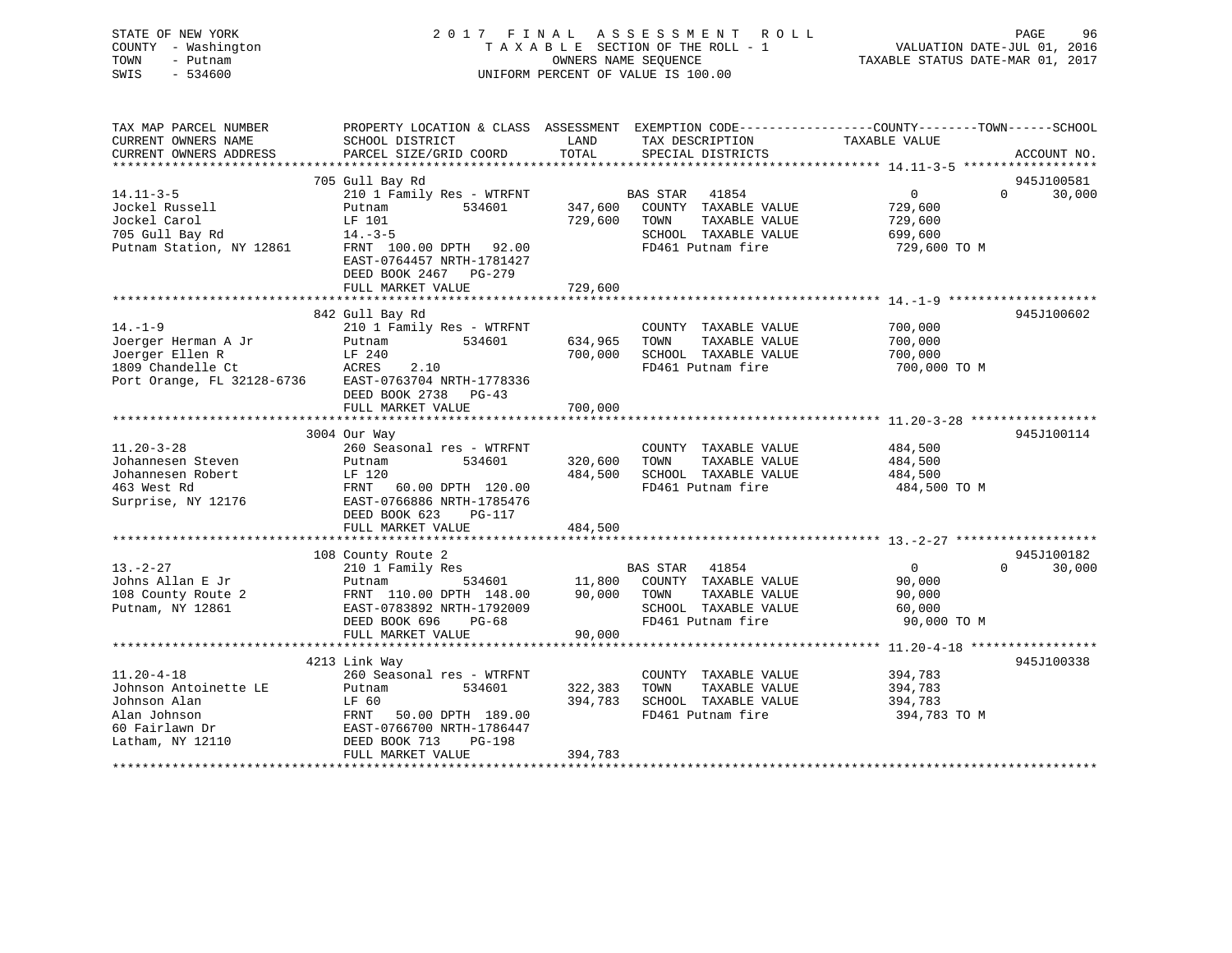# STATE OF NEW YORK 2 0 1 7 F I N A L A S S E S S M E N T R O L L PAGE 97 COUNTY - Washington T A X A B L E SECTION OF THE ROLL - 1 VALUATION DATE-JUL 01, 2016 TOWN - Putnam OWNERS NAME SEQUENCE TAXABLE STATUS DATE-MAR 01, 2017 SWIS - 534600 UNIFORM PERCENT OF VALUE IS 100.00

| TAX MAP PARCEL NUMBER<br>CURRENT OWNERS NAME<br>CURRENT OWNERS ADDRESS                                   | PROPERTY LOCATION & CLASS ASSESSMENT<br>SCHOOL DISTRICT<br>PARCEL SIZE/GRID COORD                                                                                                                                                                                        | LAND<br>TOTAL                                | EXEMPTION CODE-----------------COUNTY-------TOWN------SCHOOL<br>TAX DESCRIPTION<br>SPECIAL DISTRICTS            | TAXABLE VALUE                                                   | ACCOUNT NO.        |
|----------------------------------------------------------------------------------------------------------|--------------------------------------------------------------------------------------------------------------------------------------------------------------------------------------------------------------------------------------------------------------------------|----------------------------------------------|-----------------------------------------------------------------------------------------------------------------|-----------------------------------------------------------------|--------------------|
| $12. - 1 - 18$<br>Johnson Christopher D<br>Johnson Denise E<br>17 Berkshire Dr<br>Clifton Park, NY 12065 | 6215 Oliver Way<br>210 1 Family Res<br>534601<br>Putnam<br>1.80<br>ACRES<br>EAST-0767003 NRTH-1791449<br>DEED BOOK 899<br>PG-137<br>FULL MARKET VALUE                                                                                                                    | 246,000<br>350,000<br>350,000                | COUNTY TAXABLE VALUE<br>TOWN<br>TAXABLE VALUE<br>SCHOOL TAXABLE VALUE<br>FD461 Putnam fire                      | 350,000<br>350,000<br>350,000<br>350,000 TO M                   | 945J100819         |
| $9. - 1 - 36$<br>Johnson Danielle M<br>25 Wayne Ave<br>Ticonderoga, NY 12883-1037                        | 17144 State Route 22<br>210 1 Family Res<br>534601<br>Putnam<br>FRNT 83.00 DPTH 120.00<br>EAST-0779843 NRTH-1798069<br>DEED BOOK 1691<br><b>PG-116</b><br>FULL MARKET VALUE                                                                                              | 11,100<br>76,300<br>76,300                   | COUNTY TAXABLE VALUE<br>TOWN<br>TAXABLE VALUE<br>SCHOOL TAXABLE VALUE<br>FD461 Putnam fire                      | 76,300<br>76,300<br>76,300<br>76,300 TO M                       | 945J100458         |
| $13.-1-1.7$<br>Johnson Dennis<br>Johnson Susan<br>17019 State Route 22<br>Putnam Station, NY 12861       | 17019 State Route 22<br>210 1 Family Res<br>534601<br>Putnam<br>ACRES<br>5.17<br>EAST-0780324 NRTH-1794223<br>DEED BOOK 3387<br>PG-342<br>FULL MARKET VALUE                                                                                                              | 30,300<br>231,800<br>231,800                 | BAS STAR<br>41854<br>COUNTY TAXABLE VALUE<br>TOWN<br>TAXABLE VALUE<br>SCHOOL TAXABLE VALUE<br>FD461 Putnam fire | $\overline{0}$<br>231,800<br>231,800<br>201,800<br>231,800 TO M | 30,000<br>$\Omega$ |
| $11.8 - 5 - 11$<br>Johnson Timothy<br>45 N 2nd St Apt 205<br>Easton, PA 18042                            | ****************************<br>6512 Royal Anchorage Way<br>312 Vac w/imprv<br>534601<br>Putnam<br>Shed/LR's 595/256<br>Lot $12$<br>$12.-5-11$<br>FRNT 171.00 DPTH 165.00<br>0.32<br>ACRES<br>EAST-0766762 NRTH-1792318<br>DEED BOOK 3741<br>PG-189<br>FULL MARKET VALUE | **************<br>82,000<br>85,100<br>85,100 | COUNTY TAXABLE VALUE<br>TOWN<br>TAXABLE VALUE<br>SCHOOL TAXABLE VALUE<br>FD461 Putnam fire                      | 85,100<br>85,100<br>85,100<br>85,100 TO M                       | 945J100872         |
| $11.8 - 5 - 13$<br>Johnson Timothy B<br>Kolman Marta B<br>445 Coffeetown Rd<br>Easton, PA 18042          | 6510 Royal Anchorage Way<br>210 1 Family Res<br>534601<br>Putnam<br>LR's: Lot 13<br>$12.-5-13$<br>FRNT 112.00 DPTH 165.00<br>EAST-0766772 NRTH-1792221<br>DEED BOOK 2301<br>$PG-73$<br>FULL MARKET VALUE                                                                 | 223,000<br>490,300<br>490,300                | COUNTY TAXABLE VALUE<br>TAXABLE VALUE<br>TOWN<br>SCHOOL TAXABLE VALUE<br>FD461 Putnam fire                      | 490,300<br>490,300<br>490,300<br>490,300 TO M                   | 945J101039         |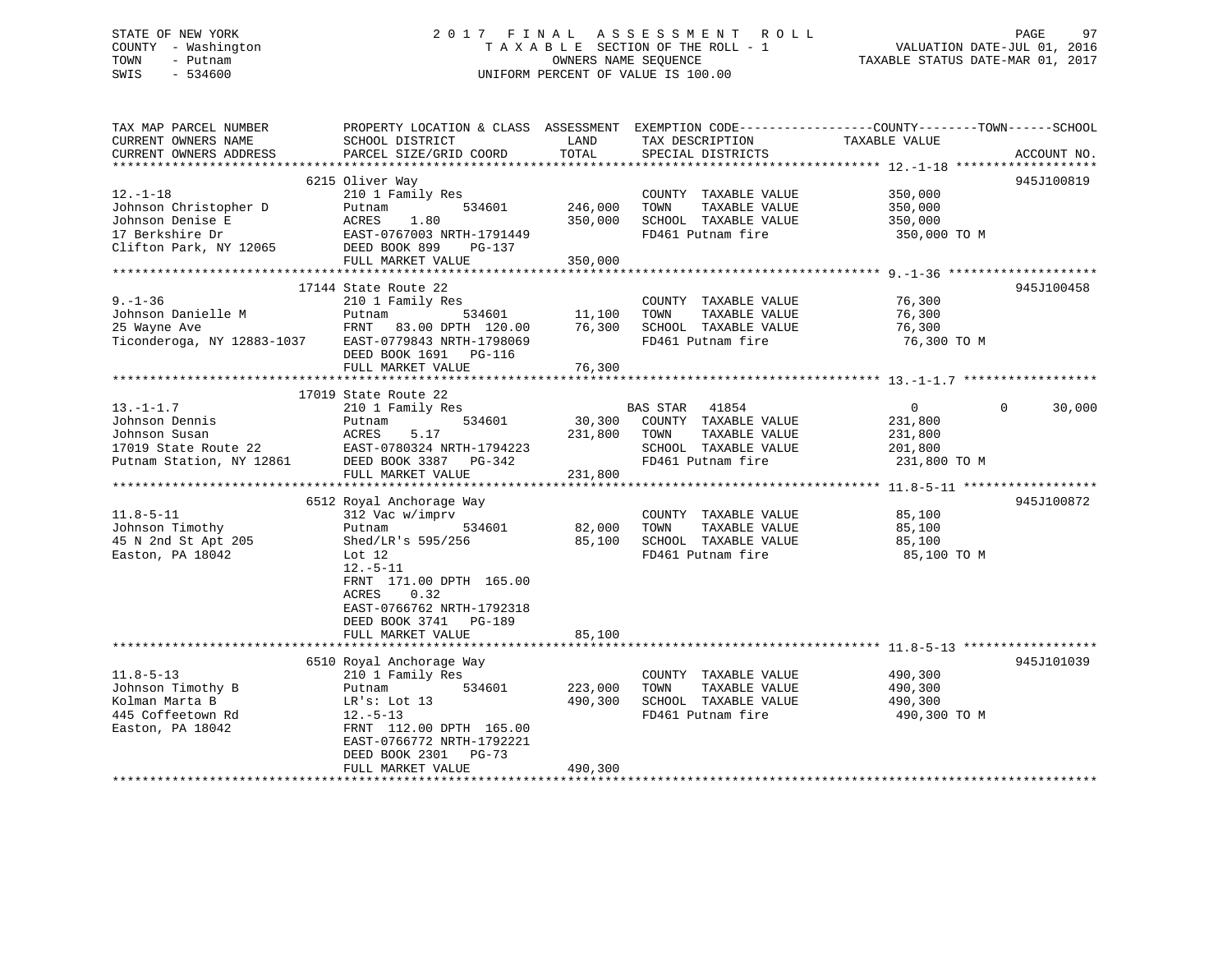# STATE OF NEW YORK 2 0 1 7 F I N A L A S S E S S M E N T R O L L PAGE 98 COUNTY - Washington T A X A B L E SECTION OF THE ROLL - 1 VALUATION DATE-JUL 01, 2016 TOWN - Putnam OWNERS NAME SEQUENCE TAXABLE STATUS DATE-MAR 01, 2017 SWIS - 534600 UNIFORM PERCENT OF VALUE IS 100.00

| TAX MAP PARCEL NUMBER<br>CURRENT OWNERS NAME<br>CURRENT OWNERS ADDRESS                           | PROPERTY LOCATION & CLASS ASSESSMENT EXEMPTION CODE---------------COUNTY-------TOWN------SCHOOL<br>SCHOOL DISTRICT<br>PARCEL SIZE/GRID COORD                                                             | LAND<br>TOTAL                 | TAX DESCRIPTION<br>SPECIAL DISTRICTS                                                                                    | TAXABLE VALUE                                                  | ACCOUNT NO.                 |
|--------------------------------------------------------------------------------------------------|----------------------------------------------------------------------------------------------------------------------------------------------------------------------------------------------------------|-------------------------------|-------------------------------------------------------------------------------------------------------------------------|----------------------------------------------------------------|-----------------------------|
|                                                                                                  |                                                                                                                                                                                                          |                               |                                                                                                                         |                                                                |                             |
| $13. -2 - 3$<br>Jordan Charles Jr<br>Jordan Catherine C<br>PO Box 6<br>Putnam Station, NY 12861  | 103 County Route 2<br>210 1 Family Res<br>Putnam<br>FRNT 80.00 DPTH 180.00 104,100<br>EAST-0783729 NRTH-1792171<br>DEED BOOK 826<br>PG-193<br>FULL MARKET VALUE                                          | 534601 11,600<br>104,100      | BAS STAR 41854<br>COUNTY TAXABLE VALUE<br>TOWN<br>TAXABLE VALUE<br>SCHOOL TAXABLE VALUE<br>FD461 Putnam fire            | $\overline{0}$<br>104,100<br>104,100<br>74,100<br>104,100 TO M | 945J100165<br>$0 \t 30,000$ |
|                                                                                                  |                                                                                                                                                                                                          |                               |                                                                                                                         |                                                                |                             |
| $14.11 - 3 - 3$<br>Jorgensen Craig P<br>123 Stonehaven St<br>Eugene, OR 97404                    | 693 Gull Bay Rd<br>260 Seasonal res - WTRFNT<br>534601<br>Putnam<br>LF 135<br>$14. -3 -3$<br>FRNT 122.00 DPTH 62.00<br>EAST-0764451 NRTH-1781718<br>DEED BOOK 3295 PG-253                                | 331,800<br>511,600            | COUNTY TAXABLE VALUE<br>TOWN<br>TAXABLE VALUE<br>SCHOOL TAXABLE VALUE<br>FD461 Putnam fire                              | 511,600<br>511,600<br>511,600<br>511,600 TO M                  | 945J100340                  |
|                                                                                                  | FULL MARKET VALUE                                                                                                                                                                                        | 511,600                       |                                                                                                                         |                                                                |                             |
| $16. - 1 - 6$<br>Joss Robert L<br>Joss Betty B<br>84 Euclid Ave<br>Atherton, CA 94027-5403       | Lake Rd<br>314 Rural vac<10<br>534601<br>Putnam<br>9.18<br>ACRES<br>EAST-0785692 NRTH-1784189<br>DEED BOOK 610<br>PG-251<br>FULL MARKET VALUE                                                            | 24,200<br>24,200<br>24,200    | COUNTY TAXABLE VALUE<br>TOWN<br>TAXABLE VALUE<br>SCHOOL TAXABLE VALUE<br>FD461 Putnam fire                              | 24,200<br>24,200<br>24,200<br>24,200 TO M                      | 945J100605                  |
|                                                                                                  |                                                                                                                                                                                                          |                               |                                                                                                                         |                                                                |                             |
| $1. - 1 - 15$<br>Kallenbach George<br>Kallenbach Constance E<br>PO Box 77<br>Erwinna, PA 18920   | Black Point Rd<br>314 Rural vac<10<br>534601<br>Putnam<br>new parcel pick up 11/04<br>ACRES<br>3.30<br>EAST-0771776 NRTH-1808833<br>DEED BOOK 1797 PG-230<br>FULL MARKET VALUE                           | 1,700<br>1,700<br>1,700       | COUNTY TAXABLE VALUE<br>TOWN<br>TAXABLE VALUE<br>SCHOOL TAXABLE VALUE<br>BP461 Black Pt Sewer Dist<br>FD461 Putnam fire | 1,700<br>1,700<br>1,700<br>.00 UN C<br>1,700 TO M              |                             |
|                                                                                                  |                                                                                                                                                                                                          |                               |                                                                                                                         |                                                                |                             |
| $1.18 - 1 - 19$<br>Kallenbach George<br>Kallenbach Constance E<br>PO Box 77<br>Erwinna, PA 18920 | 2188 Black Point Rd<br>210 1 Family Res - WTRFNT<br>Putnam<br>534601<br>.69 acres J Grady<br>LF 68'<br>FRNT 80.00 DPTH 295.00<br>EAST-0771080 NRTH-1809836<br>DEED BOOK 1797 PG-230<br>FULL MARKET VALUE | 382,500<br>574,400<br>574,400 | COUNTY TAXABLE VALUE<br>TAXABLE VALUE<br>TOWN<br>SCHOOL TAXABLE VALUE<br>BP461 Black Pt Sewer Dist<br>FD461 Putnam fire | 574,400<br>574,400<br>574,400<br>$.00$ UN C<br>574,400 TO M    | 945J100285                  |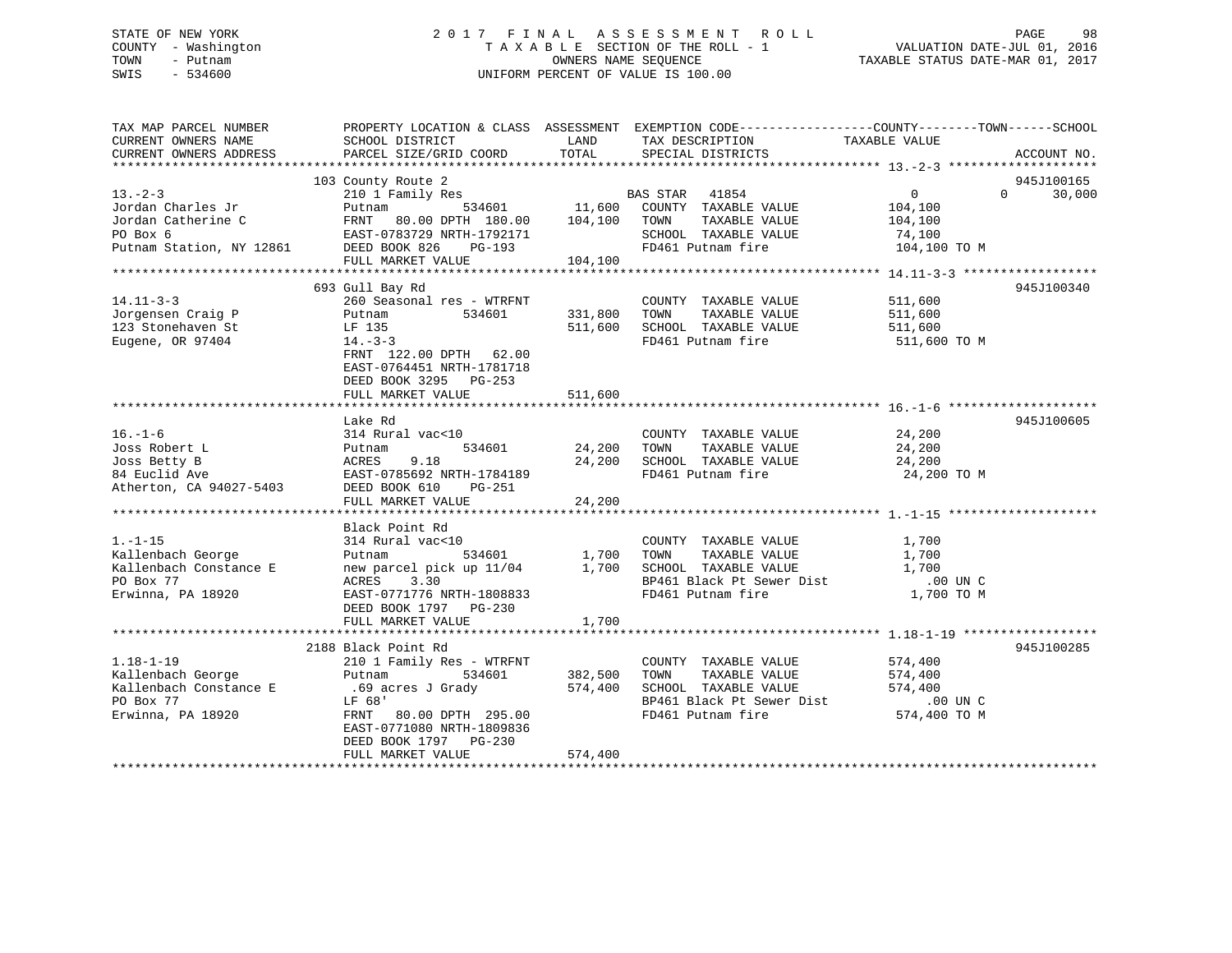# STATE OF NEW YORK 2 0 1 7 F I N A L A S S E S S M E N T R O L L PAGE 99 COUNTY - Washington T A X A B L E SECTION OF THE ROLL - 1 VALUATION DATE-JUL 01, 2016 TOWN - Putnam OWNERS NAME SEQUENCE TAXABLE STATUS DATE-MAR 01, 2017 SWIS - 534600 UNIFORM PERCENT OF VALUE IS 100.00

| 16041 State Route 22<br>945J100947<br>$18. - 2 - 2.2$<br><b>BAS STAR</b><br>41854<br>$\overline{0}$<br>30,000<br>210 1 Family Res<br>$\Omega$<br>534601<br>17,600<br>COUNTY TAXABLE VALUE<br>77,500<br>Kane Dennis<br>Putnam<br>Kane Lisa<br>$18. - 1 - 2.2$<br>77,500 TOWN<br>TAXABLE VALUE<br>77,500<br>16041 State Rt 22<br>ACRES<br>1.70<br>SCHOOL TAXABLE VALUE<br>47,500<br>EAST-0774108 NRTH-1774244<br>FD461 Putnam fire<br>Putnam, NY 12861<br>77,500 TO M<br>DEED BOOK 828<br>PG-274<br>77,500<br>FULL MARKET VALUE<br>122 Lake Rd<br>945J101059<br>BAS STAR 41854<br>$\overline{0}$<br>30,000<br>$16. - 1 - 18$<br>210 1 Family Res<br>$\Omega$<br>COUNTY TAXABLE VALUE<br>Karkoski Mark T<br>534601<br>15,000<br>91,300<br>Putnam<br>122 Lake Rd<br>1.00<br>91,300<br>TAXABLE VALUE<br>ACRES<br>TOWN<br>91,300<br>Putnam Station, NY 12861<br>EAST-0779599 NRTH-1782254<br>SCHOOL TAXABLE VALUE<br>61,300<br>DEED BOOK 2973 PG-220<br>FD461 Putnam fire<br>91,300 TO M<br>91,300<br>FULL MARKET VALUE<br>State Route 22<br>945J100514<br>$1. - 1 - 4$<br>322 Rural vac>10<br>COUNTY TAXABLE VALUE<br>69,500<br>69,500<br>Karlson Mark<br>534601<br>TOWN<br>TAXABLE VALUE<br>69,500<br>Putnam<br>69,500<br>SCHOOL TAXABLE VALUE<br>Karlson Dawn<br>69,500<br>Vacant Lot<br>18 Silkey Heights Dr<br>FD461 Putnam fire<br>ACRES 50.00<br>69,500 TO M<br>North Granby, CT 06060<br>EAST-0779152 NRTH-1811367<br>DEED BOOK 3733 PG-192<br>FULL MARKET VALUE<br>69,500<br>Black Point Way<br>945J100668<br>$4.9 - 1 - 10$<br>314 Rural vac<10 - WTRFNT<br>433,700<br>COUNTY TAXABLE VALUE<br>433,700<br>TAXABLE VALUE<br>Karlson Mark R<br>Putnam<br>534601<br>TOWN<br>433,700<br>433,700<br>SCHOOL TAXABLE VALUE<br>Karlson Dawn M<br>LF 320<br>433,700<br>18 Silkey Heights Dr<br>BP461 Black Pt Sewer Dist<br>ACRES<br>1.40<br>$.00$ UN C<br>North Granby, CT 06060<br>EAST-0768179 NRTH-1806194<br>FD461 Putnam fire<br>433,700 TO M<br>DEED BOOK 3484 PG-143<br>433,700<br>FULL MARKET VALUE<br>520 Gull Bay Rd<br>945J100373<br>$14.8 - 1 - 22$<br>260 Seasonal res - WTRFNT<br>BAS STAR<br>$\overline{0}$<br>41854<br>$\Omega$<br>30,000<br>Kelly Ellen S<br>565,000<br>534601<br>COUNTY TAXABLE VALUE<br>667,000<br>Putnam<br>PO Box 4381<br>667,000<br>TOWN<br>TAXABLE VALUE<br>LF 137<br>667,000<br>Oueensbury, NY 12804<br>FRNT 137.00 DPTH 161.00<br>SCHOOL TAXABLE VALUE<br>637,000<br>FD461 Putnam fire<br>EAST-0766000 NRTH-1784908<br>667,000 TO M<br>DEED BOOK 877<br>PG-252<br>667,000<br>FULL MARKET VALUE | TAX MAP PARCEL NUMBER<br>CURRENT OWNERS NAME<br>CURRENT OWNERS ADDRESS | SCHOOL DISTRICT<br>PARCEL SIZE/GRID COORD | LAND<br>TAX DESCRIPTION<br>TOTAL<br>SPECIAL DISTRICTS | PROPERTY LOCATION & CLASS ASSESSMENT EXEMPTION CODE----------------COUNTY-------TOWN------SCHOOL<br>TAXABLE VALUE | ACCOUNT NO. |
|-------------------------------------------------------------------------------------------------------------------------------------------------------------------------------------------------------------------------------------------------------------------------------------------------------------------------------------------------------------------------------------------------------------------------------------------------------------------------------------------------------------------------------------------------------------------------------------------------------------------------------------------------------------------------------------------------------------------------------------------------------------------------------------------------------------------------------------------------------------------------------------------------------------------------------------------------------------------------------------------------------------------------------------------------------------------------------------------------------------------------------------------------------------------------------------------------------------------------------------------------------------------------------------------------------------------------------------------------------------------------------------------------------------------------------------------------------------------------------------------------------------------------------------------------------------------------------------------------------------------------------------------------------------------------------------------------------------------------------------------------------------------------------------------------------------------------------------------------------------------------------------------------------------------------------------------------------------------------------------------------------------------------------------------------------------------------------------------------------------------------------------------------------------------------------------------------------------------------------------------------------------------------------------------------------------------------------------------------------------------------------------------------------------------------------------------------------------------------------------------------------------------------------------|------------------------------------------------------------------------|-------------------------------------------|-------------------------------------------------------|-------------------------------------------------------------------------------------------------------------------|-------------|
|                                                                                                                                                                                                                                                                                                                                                                                                                                                                                                                                                                                                                                                                                                                                                                                                                                                                                                                                                                                                                                                                                                                                                                                                                                                                                                                                                                                                                                                                                                                                                                                                                                                                                                                                                                                                                                                                                                                                                                                                                                                                                                                                                                                                                                                                                                                                                                                                                                                                                                                                     |                                                                        |                                           |                                                       |                                                                                                                   |             |
|                                                                                                                                                                                                                                                                                                                                                                                                                                                                                                                                                                                                                                                                                                                                                                                                                                                                                                                                                                                                                                                                                                                                                                                                                                                                                                                                                                                                                                                                                                                                                                                                                                                                                                                                                                                                                                                                                                                                                                                                                                                                                                                                                                                                                                                                                                                                                                                                                                                                                                                                     |                                                                        |                                           |                                                       |                                                                                                                   |             |
|                                                                                                                                                                                                                                                                                                                                                                                                                                                                                                                                                                                                                                                                                                                                                                                                                                                                                                                                                                                                                                                                                                                                                                                                                                                                                                                                                                                                                                                                                                                                                                                                                                                                                                                                                                                                                                                                                                                                                                                                                                                                                                                                                                                                                                                                                                                                                                                                                                                                                                                                     |                                                                        |                                           |                                                       |                                                                                                                   |             |
|                                                                                                                                                                                                                                                                                                                                                                                                                                                                                                                                                                                                                                                                                                                                                                                                                                                                                                                                                                                                                                                                                                                                                                                                                                                                                                                                                                                                                                                                                                                                                                                                                                                                                                                                                                                                                                                                                                                                                                                                                                                                                                                                                                                                                                                                                                                                                                                                                                                                                                                                     |                                                                        |                                           |                                                       |                                                                                                                   |             |
|                                                                                                                                                                                                                                                                                                                                                                                                                                                                                                                                                                                                                                                                                                                                                                                                                                                                                                                                                                                                                                                                                                                                                                                                                                                                                                                                                                                                                                                                                                                                                                                                                                                                                                                                                                                                                                                                                                                                                                                                                                                                                                                                                                                                                                                                                                                                                                                                                                                                                                                                     |                                                                        |                                           |                                                       |                                                                                                                   |             |
|                                                                                                                                                                                                                                                                                                                                                                                                                                                                                                                                                                                                                                                                                                                                                                                                                                                                                                                                                                                                                                                                                                                                                                                                                                                                                                                                                                                                                                                                                                                                                                                                                                                                                                                                                                                                                                                                                                                                                                                                                                                                                                                                                                                                                                                                                                                                                                                                                                                                                                                                     |                                                                        |                                           |                                                       |                                                                                                                   |             |
|                                                                                                                                                                                                                                                                                                                                                                                                                                                                                                                                                                                                                                                                                                                                                                                                                                                                                                                                                                                                                                                                                                                                                                                                                                                                                                                                                                                                                                                                                                                                                                                                                                                                                                                                                                                                                                                                                                                                                                                                                                                                                                                                                                                                                                                                                                                                                                                                                                                                                                                                     |                                                                        |                                           |                                                       |                                                                                                                   |             |
|                                                                                                                                                                                                                                                                                                                                                                                                                                                                                                                                                                                                                                                                                                                                                                                                                                                                                                                                                                                                                                                                                                                                                                                                                                                                                                                                                                                                                                                                                                                                                                                                                                                                                                                                                                                                                                                                                                                                                                                                                                                                                                                                                                                                                                                                                                                                                                                                                                                                                                                                     |                                                                        |                                           |                                                       |                                                                                                                   |             |
|                                                                                                                                                                                                                                                                                                                                                                                                                                                                                                                                                                                                                                                                                                                                                                                                                                                                                                                                                                                                                                                                                                                                                                                                                                                                                                                                                                                                                                                                                                                                                                                                                                                                                                                                                                                                                                                                                                                                                                                                                                                                                                                                                                                                                                                                                                                                                                                                                                                                                                                                     |                                                                        |                                           |                                                       |                                                                                                                   |             |
|                                                                                                                                                                                                                                                                                                                                                                                                                                                                                                                                                                                                                                                                                                                                                                                                                                                                                                                                                                                                                                                                                                                                                                                                                                                                                                                                                                                                                                                                                                                                                                                                                                                                                                                                                                                                                                                                                                                                                                                                                                                                                                                                                                                                                                                                                                                                                                                                                                                                                                                                     |                                                                        |                                           |                                                       |                                                                                                                   |             |
|                                                                                                                                                                                                                                                                                                                                                                                                                                                                                                                                                                                                                                                                                                                                                                                                                                                                                                                                                                                                                                                                                                                                                                                                                                                                                                                                                                                                                                                                                                                                                                                                                                                                                                                                                                                                                                                                                                                                                                                                                                                                                                                                                                                                                                                                                                                                                                                                                                                                                                                                     |                                                                        |                                           |                                                       |                                                                                                                   |             |
|                                                                                                                                                                                                                                                                                                                                                                                                                                                                                                                                                                                                                                                                                                                                                                                                                                                                                                                                                                                                                                                                                                                                                                                                                                                                                                                                                                                                                                                                                                                                                                                                                                                                                                                                                                                                                                                                                                                                                                                                                                                                                                                                                                                                                                                                                                                                                                                                                                                                                                                                     |                                                                        |                                           |                                                       |                                                                                                                   |             |
|                                                                                                                                                                                                                                                                                                                                                                                                                                                                                                                                                                                                                                                                                                                                                                                                                                                                                                                                                                                                                                                                                                                                                                                                                                                                                                                                                                                                                                                                                                                                                                                                                                                                                                                                                                                                                                                                                                                                                                                                                                                                                                                                                                                                                                                                                                                                                                                                                                                                                                                                     |                                                                        |                                           |                                                       |                                                                                                                   |             |
|                                                                                                                                                                                                                                                                                                                                                                                                                                                                                                                                                                                                                                                                                                                                                                                                                                                                                                                                                                                                                                                                                                                                                                                                                                                                                                                                                                                                                                                                                                                                                                                                                                                                                                                                                                                                                                                                                                                                                                                                                                                                                                                                                                                                                                                                                                                                                                                                                                                                                                                                     |                                                                        |                                           |                                                       |                                                                                                                   |             |
|                                                                                                                                                                                                                                                                                                                                                                                                                                                                                                                                                                                                                                                                                                                                                                                                                                                                                                                                                                                                                                                                                                                                                                                                                                                                                                                                                                                                                                                                                                                                                                                                                                                                                                                                                                                                                                                                                                                                                                                                                                                                                                                                                                                                                                                                                                                                                                                                                                                                                                                                     |                                                                        |                                           |                                                       |                                                                                                                   |             |
|                                                                                                                                                                                                                                                                                                                                                                                                                                                                                                                                                                                                                                                                                                                                                                                                                                                                                                                                                                                                                                                                                                                                                                                                                                                                                                                                                                                                                                                                                                                                                                                                                                                                                                                                                                                                                                                                                                                                                                                                                                                                                                                                                                                                                                                                                                                                                                                                                                                                                                                                     |                                                                        |                                           |                                                       |                                                                                                                   |             |
|                                                                                                                                                                                                                                                                                                                                                                                                                                                                                                                                                                                                                                                                                                                                                                                                                                                                                                                                                                                                                                                                                                                                                                                                                                                                                                                                                                                                                                                                                                                                                                                                                                                                                                                                                                                                                                                                                                                                                                                                                                                                                                                                                                                                                                                                                                                                                                                                                                                                                                                                     |                                                                        |                                           |                                                       |                                                                                                                   |             |
|                                                                                                                                                                                                                                                                                                                                                                                                                                                                                                                                                                                                                                                                                                                                                                                                                                                                                                                                                                                                                                                                                                                                                                                                                                                                                                                                                                                                                                                                                                                                                                                                                                                                                                                                                                                                                                                                                                                                                                                                                                                                                                                                                                                                                                                                                                                                                                                                                                                                                                                                     |                                                                        |                                           |                                                       |                                                                                                                   |             |
|                                                                                                                                                                                                                                                                                                                                                                                                                                                                                                                                                                                                                                                                                                                                                                                                                                                                                                                                                                                                                                                                                                                                                                                                                                                                                                                                                                                                                                                                                                                                                                                                                                                                                                                                                                                                                                                                                                                                                                                                                                                                                                                                                                                                                                                                                                                                                                                                                                                                                                                                     |                                                                        |                                           |                                                       |                                                                                                                   |             |
|                                                                                                                                                                                                                                                                                                                                                                                                                                                                                                                                                                                                                                                                                                                                                                                                                                                                                                                                                                                                                                                                                                                                                                                                                                                                                                                                                                                                                                                                                                                                                                                                                                                                                                                                                                                                                                                                                                                                                                                                                                                                                                                                                                                                                                                                                                                                                                                                                                                                                                                                     |                                                                        |                                           |                                                       |                                                                                                                   |             |
|                                                                                                                                                                                                                                                                                                                                                                                                                                                                                                                                                                                                                                                                                                                                                                                                                                                                                                                                                                                                                                                                                                                                                                                                                                                                                                                                                                                                                                                                                                                                                                                                                                                                                                                                                                                                                                                                                                                                                                                                                                                                                                                                                                                                                                                                                                                                                                                                                                                                                                                                     |                                                                        |                                           |                                                       |                                                                                                                   |             |
|                                                                                                                                                                                                                                                                                                                                                                                                                                                                                                                                                                                                                                                                                                                                                                                                                                                                                                                                                                                                                                                                                                                                                                                                                                                                                                                                                                                                                                                                                                                                                                                                                                                                                                                                                                                                                                                                                                                                                                                                                                                                                                                                                                                                                                                                                                                                                                                                                                                                                                                                     |                                                                        |                                           |                                                       |                                                                                                                   |             |
|                                                                                                                                                                                                                                                                                                                                                                                                                                                                                                                                                                                                                                                                                                                                                                                                                                                                                                                                                                                                                                                                                                                                                                                                                                                                                                                                                                                                                                                                                                                                                                                                                                                                                                                                                                                                                                                                                                                                                                                                                                                                                                                                                                                                                                                                                                                                                                                                                                                                                                                                     |                                                                        |                                           |                                                       |                                                                                                                   |             |
|                                                                                                                                                                                                                                                                                                                                                                                                                                                                                                                                                                                                                                                                                                                                                                                                                                                                                                                                                                                                                                                                                                                                                                                                                                                                                                                                                                                                                                                                                                                                                                                                                                                                                                                                                                                                                                                                                                                                                                                                                                                                                                                                                                                                                                                                                                                                                                                                                                                                                                                                     |                                                                        |                                           |                                                       |                                                                                                                   |             |
|                                                                                                                                                                                                                                                                                                                                                                                                                                                                                                                                                                                                                                                                                                                                                                                                                                                                                                                                                                                                                                                                                                                                                                                                                                                                                                                                                                                                                                                                                                                                                                                                                                                                                                                                                                                                                                                                                                                                                                                                                                                                                                                                                                                                                                                                                                                                                                                                                                                                                                                                     |                                                                        |                                           |                                                       |                                                                                                                   |             |
|                                                                                                                                                                                                                                                                                                                                                                                                                                                                                                                                                                                                                                                                                                                                                                                                                                                                                                                                                                                                                                                                                                                                                                                                                                                                                                                                                                                                                                                                                                                                                                                                                                                                                                                                                                                                                                                                                                                                                                                                                                                                                                                                                                                                                                                                                                                                                                                                                                                                                                                                     |                                                                        |                                           |                                                       |                                                                                                                   |             |
|                                                                                                                                                                                                                                                                                                                                                                                                                                                                                                                                                                                                                                                                                                                                                                                                                                                                                                                                                                                                                                                                                                                                                                                                                                                                                                                                                                                                                                                                                                                                                                                                                                                                                                                                                                                                                                                                                                                                                                                                                                                                                                                                                                                                                                                                                                                                                                                                                                                                                                                                     |                                                                        |                                           |                                                       |                                                                                                                   |             |
|                                                                                                                                                                                                                                                                                                                                                                                                                                                                                                                                                                                                                                                                                                                                                                                                                                                                                                                                                                                                                                                                                                                                                                                                                                                                                                                                                                                                                                                                                                                                                                                                                                                                                                                                                                                                                                                                                                                                                                                                                                                                                                                                                                                                                                                                                                                                                                                                                                                                                                                                     |                                                                        |                                           |                                                       |                                                                                                                   |             |
|                                                                                                                                                                                                                                                                                                                                                                                                                                                                                                                                                                                                                                                                                                                                                                                                                                                                                                                                                                                                                                                                                                                                                                                                                                                                                                                                                                                                                                                                                                                                                                                                                                                                                                                                                                                                                                                                                                                                                                                                                                                                                                                                                                                                                                                                                                                                                                                                                                                                                                                                     |                                                                        |                                           |                                                       |                                                                                                                   |             |
|                                                                                                                                                                                                                                                                                                                                                                                                                                                                                                                                                                                                                                                                                                                                                                                                                                                                                                                                                                                                                                                                                                                                                                                                                                                                                                                                                                                                                                                                                                                                                                                                                                                                                                                                                                                                                                                                                                                                                                                                                                                                                                                                                                                                                                                                                                                                                                                                                                                                                                                                     |                                                                        |                                           |                                                       |                                                                                                                   |             |
|                                                                                                                                                                                                                                                                                                                                                                                                                                                                                                                                                                                                                                                                                                                                                                                                                                                                                                                                                                                                                                                                                                                                                                                                                                                                                                                                                                                                                                                                                                                                                                                                                                                                                                                                                                                                                                                                                                                                                                                                                                                                                                                                                                                                                                                                                                                                                                                                                                                                                                                                     |                                                                        |                                           |                                                       |                                                                                                                   |             |
|                                                                                                                                                                                                                                                                                                                                                                                                                                                                                                                                                                                                                                                                                                                                                                                                                                                                                                                                                                                                                                                                                                                                                                                                                                                                                                                                                                                                                                                                                                                                                                                                                                                                                                                                                                                                                                                                                                                                                                                                                                                                                                                                                                                                                                                                                                                                                                                                                                                                                                                                     |                                                                        |                                           |                                                       |                                                                                                                   |             |
|                                                                                                                                                                                                                                                                                                                                                                                                                                                                                                                                                                                                                                                                                                                                                                                                                                                                                                                                                                                                                                                                                                                                                                                                                                                                                                                                                                                                                                                                                                                                                                                                                                                                                                                                                                                                                                                                                                                                                                                                                                                                                                                                                                                                                                                                                                                                                                                                                                                                                                                                     |                                                                        |                                           |                                                       |                                                                                                                   |             |
|                                                                                                                                                                                                                                                                                                                                                                                                                                                                                                                                                                                                                                                                                                                                                                                                                                                                                                                                                                                                                                                                                                                                                                                                                                                                                                                                                                                                                                                                                                                                                                                                                                                                                                                                                                                                                                                                                                                                                                                                                                                                                                                                                                                                                                                                                                                                                                                                                                                                                                                                     |                                                                        |                                           |                                                       |                                                                                                                   |             |
|                                                                                                                                                                                                                                                                                                                                                                                                                                                                                                                                                                                                                                                                                                                                                                                                                                                                                                                                                                                                                                                                                                                                                                                                                                                                                                                                                                                                                                                                                                                                                                                                                                                                                                                                                                                                                                                                                                                                                                                                                                                                                                                                                                                                                                                                                                                                                                                                                                                                                                                                     |                                                                        |                                           |                                                       |                                                                                                                   |             |
|                                                                                                                                                                                                                                                                                                                                                                                                                                                                                                                                                                                                                                                                                                                                                                                                                                                                                                                                                                                                                                                                                                                                                                                                                                                                                                                                                                                                                                                                                                                                                                                                                                                                                                                                                                                                                                                                                                                                                                                                                                                                                                                                                                                                                                                                                                                                                                                                                                                                                                                                     |                                                                        |                                           |                                                       |                                                                                                                   |             |
|                                                                                                                                                                                                                                                                                                                                                                                                                                                                                                                                                                                                                                                                                                                                                                                                                                                                                                                                                                                                                                                                                                                                                                                                                                                                                                                                                                                                                                                                                                                                                                                                                                                                                                                                                                                                                                                                                                                                                                                                                                                                                                                                                                                                                                                                                                                                                                                                                                                                                                                                     |                                                                        |                                           |                                                       |                                                                                                                   |             |
|                                                                                                                                                                                                                                                                                                                                                                                                                                                                                                                                                                                                                                                                                                                                                                                                                                                                                                                                                                                                                                                                                                                                                                                                                                                                                                                                                                                                                                                                                                                                                                                                                                                                                                                                                                                                                                                                                                                                                                                                                                                                                                                                                                                                                                                                                                                                                                                                                                                                                                                                     |                                                                        |                                           |                                                       |                                                                                                                   |             |
|                                                                                                                                                                                                                                                                                                                                                                                                                                                                                                                                                                                                                                                                                                                                                                                                                                                                                                                                                                                                                                                                                                                                                                                                                                                                                                                                                                                                                                                                                                                                                                                                                                                                                                                                                                                                                                                                                                                                                                                                                                                                                                                                                                                                                                                                                                                                                                                                                                                                                                                                     |                                                                        |                                           |                                                       |                                                                                                                   |             |
|                                                                                                                                                                                                                                                                                                                                                                                                                                                                                                                                                                                                                                                                                                                                                                                                                                                                                                                                                                                                                                                                                                                                                                                                                                                                                                                                                                                                                                                                                                                                                                                                                                                                                                                                                                                                                                                                                                                                                                                                                                                                                                                                                                                                                                                                                                                                                                                                                                                                                                                                     |                                                                        |                                           |                                                       |                                                                                                                   |             |
|                                                                                                                                                                                                                                                                                                                                                                                                                                                                                                                                                                                                                                                                                                                                                                                                                                                                                                                                                                                                                                                                                                                                                                                                                                                                                                                                                                                                                                                                                                                                                                                                                                                                                                                                                                                                                                                                                                                                                                                                                                                                                                                                                                                                                                                                                                                                                                                                                                                                                                                                     |                                                                        |                                           |                                                       |                                                                                                                   |             |
|                                                                                                                                                                                                                                                                                                                                                                                                                                                                                                                                                                                                                                                                                                                                                                                                                                                                                                                                                                                                                                                                                                                                                                                                                                                                                                                                                                                                                                                                                                                                                                                                                                                                                                                                                                                                                                                                                                                                                                                                                                                                                                                                                                                                                                                                                                                                                                                                                                                                                                                                     |                                                                        |                                           |                                                       |                                                                                                                   |             |
|                                                                                                                                                                                                                                                                                                                                                                                                                                                                                                                                                                                                                                                                                                                                                                                                                                                                                                                                                                                                                                                                                                                                                                                                                                                                                                                                                                                                                                                                                                                                                                                                                                                                                                                                                                                                                                                                                                                                                                                                                                                                                                                                                                                                                                                                                                                                                                                                                                                                                                                                     |                                                                        |                                           |                                                       |                                                                                                                   |             |
|                                                                                                                                                                                                                                                                                                                                                                                                                                                                                                                                                                                                                                                                                                                                                                                                                                                                                                                                                                                                                                                                                                                                                                                                                                                                                                                                                                                                                                                                                                                                                                                                                                                                                                                                                                                                                                                                                                                                                                                                                                                                                                                                                                                                                                                                                                                                                                                                                                                                                                                                     |                                                                        |                                           |                                                       |                                                                                                                   |             |
|                                                                                                                                                                                                                                                                                                                                                                                                                                                                                                                                                                                                                                                                                                                                                                                                                                                                                                                                                                                                                                                                                                                                                                                                                                                                                                                                                                                                                                                                                                                                                                                                                                                                                                                                                                                                                                                                                                                                                                                                                                                                                                                                                                                                                                                                                                                                                                                                                                                                                                                                     |                                                                        |                                           |                                                       |                                                                                                                   |             |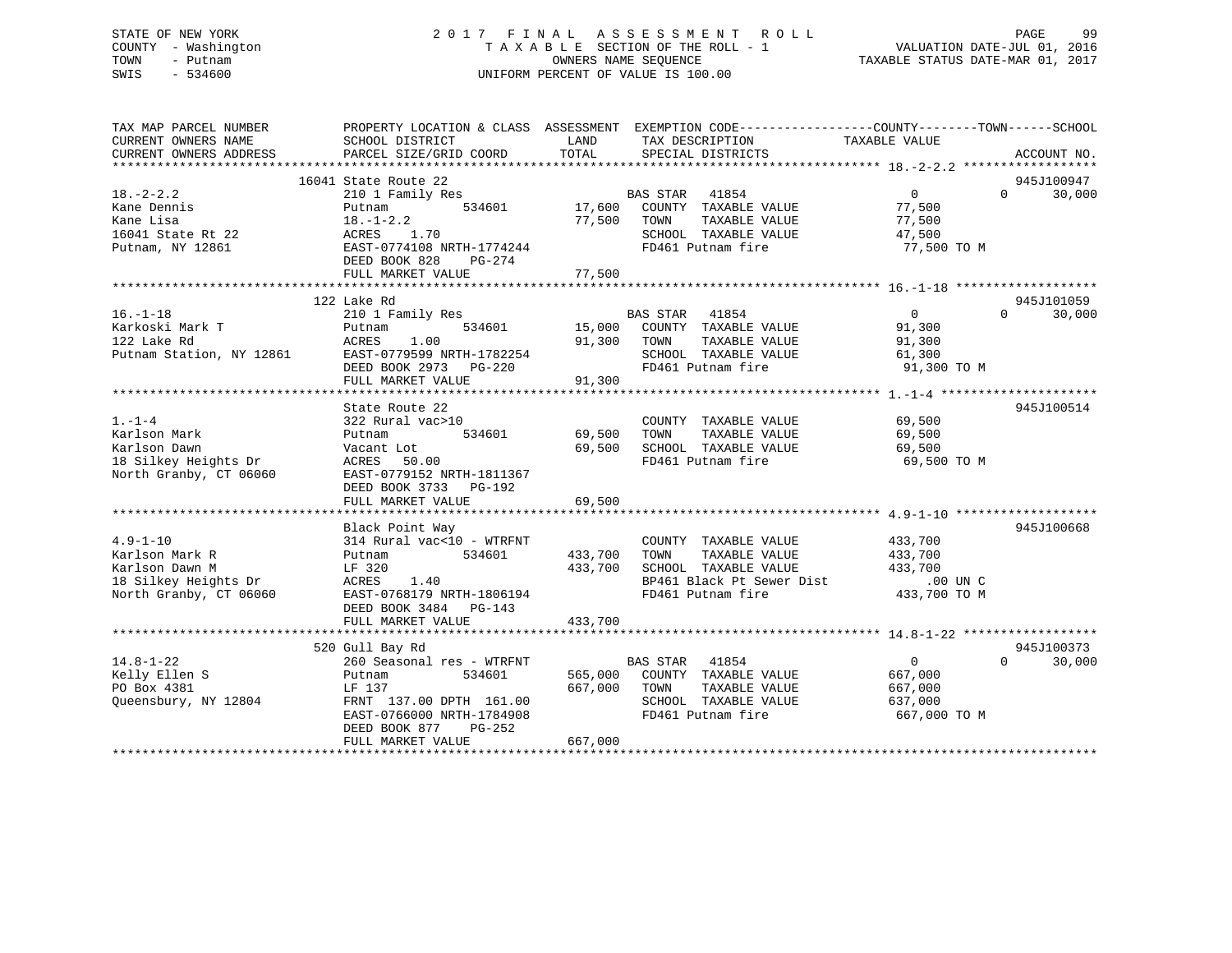STATE OF NEW YORK 2017 FINAL ASSESSMENT ROLL PAGE 100 VALUATION DATE-JUL 01, 2016 COUNTY - Washington T A X A B L E SECTION OF THE ROLL - 1 TOWN - Putnam OWNERS NAME SEQUENCE TAXABLE STATUS DATE-MAR 01, 2017 SWIS - 534600 UNIFORM PERCENT OF VALUE IS 100.00 TAX MAP PARCEL NUMBER PROPERTY LOCATION & CLASS ASSESSMENT EXEMPTION CODE------------------COUNTY--------TOWN------SCHOOL CURRENT OWNERS NAME SCHOOL DISTRICT THE LAND TAX DESCRIPTION TAXABLE VALUE CURRENT OWNERS ADDRESS PARCEL SIZE/GRID COORD TOTAL SPECIAL DISTRICTS ACCOUNT NO. \*\*\*\*\*\*\*\*\*\*\*\*\*\*\*\*\*\*\*\*\*\*\*\*\*\*\*\*\*\*\*\*\*\*\*\*\*\*\*\*\*\*\*\*\*\*\*\*\*\*\*\*\*\*\*\*\*\*\*\*\*\*\*\*\*\*\*\*\*\*\*\*\*\*\*\*\*\*\*\*\*\*\*\*\*\*\*\*\*\*\*\*\*\*\*\*\*\*\*\*\*\*\* 1.14-1-17 \*\*\*\*\*\*\*\*\*\*\*\*\*\*\*\*\*\* 2066 Black Point Rd 945J100343

| $1.14 - 1 - 17$                   | 260 Seasonal res - WTRFNT                                                                                                                                                                             |                     | COUNTY TAXABLE VALUE                                                                                | 810,000            |                    |
|-----------------------------------|-------------------------------------------------------------------------------------------------------------------------------------------------------------------------------------------------------|---------------------|-----------------------------------------------------------------------------------------------------|--------------------|--------------------|
| Kent Mary Trustee                 | 534601<br>Putnam                                                                                                                                                                                      | 608,000             | TAXABLE VALUE<br>TOWN                                                                               | 810,000            |                    |
|                                   | LF 185'                                                                                                                                                                                               |                     | 810,000 SCHOOL TAXABLE VALUE                                                                        |                    |                    |
| Kent Living Trust<br>30 Laurel Ct | 2820/232                                                                                                                                                                                              |                     |                                                                                                     |                    |                    |
| Paramus, NJ 07652                 | FRNT 205.00 DPTH 178.00<br>EAST-0772867 NRTH-1812056<br>DEED BOOK 3720 PG-109                                                                                                                         |                     | SCHOOL TAXABLE VALUE 810,000<br>BP461 Black Pt Sewer Dist 00 UN C<br>FD461 Putnam fire 810,000 TO M |                    |                    |
|                                   | FULL MARKET VALUE                                                                                                                                                                                     | 810,000             |                                                                                                     |                    |                    |
|                                   |                                                                                                                                                                                                       |                     |                                                                                                     |                    |                    |
|                                   | 16573 State Route 22                                                                                                                                                                                  |                     |                                                                                                     |                    |                    |
| $12. - 3 - 21$                    | 242 Rurl res&rec                                                                                                                                                                                      |                     | BAS STAR 41854                                                                                      | $\overline{0}$     | $\Omega$<br>30,000 |
| Kerr Thomas                       | Putnam                                                                                                                                                                                                |                     | 534601 71,200 COUNTY TAXABLE VALUE                                                                  | 229,200<br>229,200 |                    |
| Kerr Darlene                      | Sub Lot A                                                                                                                                                                                             |                     | 229,200 TOWN TAXABLE VALUE                                                                          |                    |                    |
| 16573 State Route 22 ACRES 42.45  |                                                                                                                                                                                                       |                     | SCHOOL TAXABLE VALUE 199,200                                                                        |                    |                    |
|                                   | Putnam Station, NY 12861 EAST-0778120 NRTH-1786737                                                                                                                                                    |                     | FD461 Putnam fire 229,200 TO M                                                                      |                    |                    |
|                                   | DEED BOOK 730 PG-340                                                                                                                                                                                  |                     |                                                                                                     |                    |                    |
|                                   | FULL MARKET VALUE                                                                                                                                                                                     | 229,200             |                                                                                                     |                    |                    |
|                                   |                                                                                                                                                                                                       |                     |                                                                                                     |                    |                    |
|                                   | 2107 Black Point Rd                                                                                                                                                                                   |                     |                                                                                                     |                    | 945J100346         |
| $1.18 - 1 - 2$                    | 260 Seasonal res - WTRFNT                                                                                                                                                                             |                     | COUNTY TAXABLE VALUE 506,400                                                                        |                    |                    |
| Kim Hae Ahm                       | Putnam                                                                                                                                                                                                | 534601 391,400 TOWN | TAXABLE VALUE 506,400                                                                               |                    |                    |
| Kim Hazel Goodwin                 | Camp And Waterfront 506,400 SCHOOL TAXABLE VALUE                                                                                                                                                      |                     | SCHOOL TAXABLE VALUE 506,400<br>BP461 Black Pt Sewer Dist .00 UN C                                  |                    |                    |
| 169 Beach 123 rd St               | 97' Lf                                                                                                                                                                                                |                     |                                                                                                     |                    |                    |
| Rockaway Park, NY 11694           | ACRES<br>1.20                                                                                                                                                                                         |                     | FD461 Putnam fire 506,400 TO M                                                                      |                    |                    |
|                                   | EAST-0772719 NRTH-1811015                                                                                                                                                                             |                     |                                                                                                     |                    |                    |
|                                   | DEED BOOK 890 PG-148                                                                                                                                                                                  |                     |                                                                                                     |                    |                    |
|                                   | FULL MARKET VALUE                                                                                                                                                                                     | 506,400             |                                                                                                     |                    |                    |
|                                   |                                                                                                                                                                                                       |                     |                                                                                                     |                    |                    |
|                                   | County Route 2                                                                                                                                                                                        |                     |                                                                                                     |                    |                    |
| $2. - 1 - 27.4$                   | 322 Rural vac>10                                                                                                                                                                                      |                     | COUNTY TAXABLE VALUE                                                                                | 60,700             |                    |
| King Casey                        | 534601 60,700<br>Putnam                                                                                                                                                                               | TOWN                | TAXABLE VALUE                                                                                       | 60,700             |                    |
| 1071 County Route 2               | Lot 1                                                                                                                                                                                                 | 60,700              |                                                                                                     | 60,700             |                    |
| Putnam Station, NY 12861          | ACRES 35.72                                                                                                                                                                                           |                     | SCHOOL TAXABLE VALUE<br>FD461 Putnam fire                                                           | 60,700 TO M        |                    |
|                                   | EAST-0784255 NRTH-1810302                                                                                                                                                                             |                     |                                                                                                     |                    |                    |
|                                   | DEED BOOK 3578 PG-133                                                                                                                                                                                 |                     |                                                                                                     |                    |                    |
|                                   | FULL MARKET VALUE                                                                                                                                                                                     | 60,700              |                                                                                                     |                    |                    |
|                                   |                                                                                                                                                                                                       |                     |                                                                                                     |                    |                    |
|                                   | 1071 County Route 2                                                                                                                                                                                   |                     |                                                                                                     |                    | 945J101096         |
| $2. -1 - 27.2$                    |                                                                                                                                                                                                       |                     |                                                                                                     | $\overline{0}$     | $\Omega$<br>30,000 |
| King Casey L                      | Putnam                                                                                                                                                                                                |                     | 534601 35,100 COUNTY TAXABLE VALUE                                                                  | 239,000            |                    |
|                                   | 1071 County Route 2       ACRES   10.14            239,000   TOWN   TAXABLE VALUE         239,000<br>Putnam, NY 12861          EAST-0784278 NRTH-1811260          SCHOOL TAXABLE VALUE        209,000 |                     |                                                                                                     |                    |                    |
|                                   |                                                                                                                                                                                                       |                     |                                                                                                     |                    |                    |
|                                   | DEED BOOK 3055 PG-204                                                                                                                                                                                 |                     | CA002 Cons agri dst 2 239,000 TO                                                                    |                    |                    |
|                                   | FULL MARKET VALUE                                                                                                                                                                                     |                     | 239,000 FD461 Putnam fire 239,000 TO M                                                              |                    |                    |
|                                   |                                                                                                                                                                                                       |                     |                                                                                                     |                    |                    |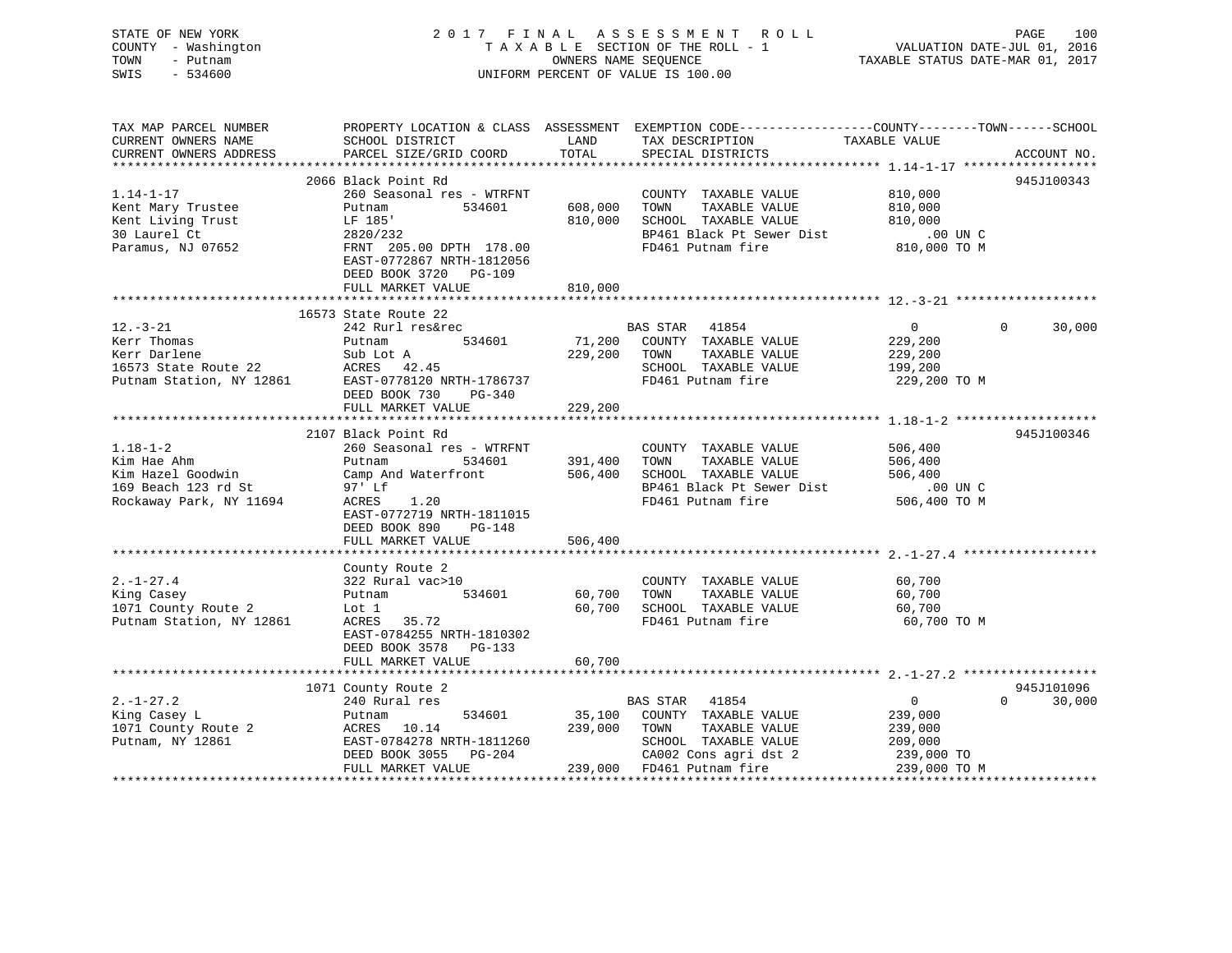# STATE OF NEW YORK 2 0 1 7 F I N A L A S S E S S M E N T R O L L PAGE 101 COUNTY - Washington T A X A B L E SECTION OF THE ROLL - 1 VALUATION DATE-JUL 01, 2016 TOWN - Putnam **CONNERS NAME SEQUENCE** TAXABLE STATUS DATE-MAR 01, 2017 SWIS - 534600 UNIFORM PERCENT OF VALUE IS 100.00

| TAX MAP PARCEL NUMBER<br>CURRENT OWNERS NAME<br>CURRENT OWNERS ADDRESS                                                   | PROPERTY LOCATION & CLASS ASSESSMENT<br>SCHOOL DISTRICT<br>PARCEL SIZE/GRID COORD                                                                                                                   | LAND<br>TOTAL              | TAX DESCRIPTION<br>SPECIAL DISTRICTS                                                                                | EXEMPTION CODE-----------------COUNTY-------TOWN------SCHOOL<br>TAXABLE VALUE<br>ACCOUNT NO. |
|--------------------------------------------------------------------------------------------------------------------------|-----------------------------------------------------------------------------------------------------------------------------------------------------------------------------------------------------|----------------------------|---------------------------------------------------------------------------------------------------------------------|----------------------------------------------------------------------------------------------|
| **********************                                                                                                   |                                                                                                                                                                                                     |                            |                                                                                                                     |                                                                                              |
| $2. - 1 - 11$<br>Kingsley Edward<br>Kingsley Kathryn<br>PO Box 1146<br>Latham, NY 12110                                  | 3 Ferry Way South<br>260 Seasonal res - WTRFNT<br>Putnam<br>534601<br>Cottage<br>330' Lf<br>FRNT 330.00 DPTH<br>64.00<br>EAST-0787983 NRTH-1811500<br>DEED BOOK 495<br>PG-1091<br>FULL MARKET VALUE | 29,700<br>79,500<br>79,500 | COUNTY TAXABLE VALUE<br>TOWN<br>TAXABLE VALUE<br>SCHOOL TAXABLE VALUE<br>FD461 Putnam fire                          | 945J100349<br>79,500<br>79,500<br>79,500<br>79,500 TO M                                      |
|                                                                                                                          |                                                                                                                                                                                                     |                            |                                                                                                                     |                                                                                              |
| $2. - 1 - 21$<br>Kingsley Edward<br>Kingsley Kathryn<br>PO Box 1146<br>Latham, NY 12110                                  | Wrights Rd<br>314 Rural vac<10 - WTRFNT<br>534601<br>Putnam<br>Lot And Well<br>FRNT 209.00 DPTH 130.00<br>ACRES<br>0.42<br>EAST-0787722 NRTH-1811621                                                | 2,100<br>2,100             | COUNTY TAXABLE VALUE<br>TAXABLE VALUE<br>TOWN<br>SCHOOL TAXABLE VALUE<br>FD461 Putnam fire                          | 945J100350<br>2,100<br>2,100<br>2,100<br>2,100 TO M                                          |
|                                                                                                                          | DEED BOOK 495<br>PG-1091<br>FULL MARKET VALUE                                                                                                                                                       | 2,100                      |                                                                                                                     |                                                                                              |
|                                                                                                                          |                                                                                                                                                                                                     |                            |                                                                                                                     |                                                                                              |
|                                                                                                                          | 538 Gull Bay Rd                                                                                                                                                                                     |                            |                                                                                                                     | 945J100166                                                                                   |
| $14.8 - 1 - 19$<br>Kirkpatrick Trustee Thomas F<br>Kirkpatrick Trustee Darlene B<br>PO Box 438<br>New Hartford, NY 13413 | 210 1 Family Res - WTRFNT<br>Putnam<br>534601<br>ELF 270<br>ACRES<br>1.18<br>EAST-0766045 NRTH-1784549<br>DEED BOOK 2970<br>PG-223                                                                  | 479,161<br>978,261         | COUNTY TAXABLE VALUE<br>TAXABLE VALUE<br>TOWN<br>SCHOOL TAXABLE VALUE<br>FD461 Putnam fire                          | 978,261<br>978,261<br>978,261<br>978,261 TO M                                                |
|                                                                                                                          | FULL MARKET VALUE                                                                                                                                                                                   | 978,261                    |                                                                                                                     |                                                                                              |
| $12. - 1 - 22$<br>Kisel Michael<br>Kisel Luisa<br>PO Box 53<br>Burnt Hills, NY 12027                                     | Oliver Way<br>314 Rural vac<10 - WTRFNT<br>Putnam<br>534601<br>Lots $3 & 4$<br>281' Lf<br>ACRES<br>1.80                                                                                             | 400,000<br>400,000         | COUNTY TAXABLE VALUE<br>TOWN<br>TAXABLE VALUE<br>SCHOOL TAXABLE VALUE<br>FD461 Putnam fire                          | 945J100256<br>400,000<br>400,000<br>400,000<br>400,000 TO M                                  |
|                                                                                                                          | EAST-0766780 NRTH-1791653<br>DEED BOOK 3540<br>PG-132<br>FULL MARKET VALUE                                                                                                                          | 400,000                    |                                                                                                                     |                                                                                              |
|                                                                                                                          |                                                                                                                                                                                                     |                            |                                                                                                                     |                                                                                              |
| $9. - 1 - 6$<br>Kissko Lawrence T<br>Kissko Mary E<br>435 County Route 2<br>Putnam, NY 12861                             | County Route 2<br>322 Rural vac>10<br>Putnam<br>534601<br>70.00<br>ACRES<br>EAST-0785668 NRTH-1800392<br>DEED BOOK 870<br>$PG-173$                                                                  | 85,000<br>85,000           | COUNTY TAXABLE VALUE<br>TAXABLE VALUE<br>TOWN<br>SCHOOL TAXABLE VALUE<br>CA002 Cons agri dst 2<br>FD461 Putnam fire | 945J100536<br>85,000<br>85,000<br>85,000<br>85,000 TO<br>85,000 TO M                         |
|                                                                                                                          | FULL MARKET VALUE                                                                                                                                                                                   | 85,000                     |                                                                                                                     |                                                                                              |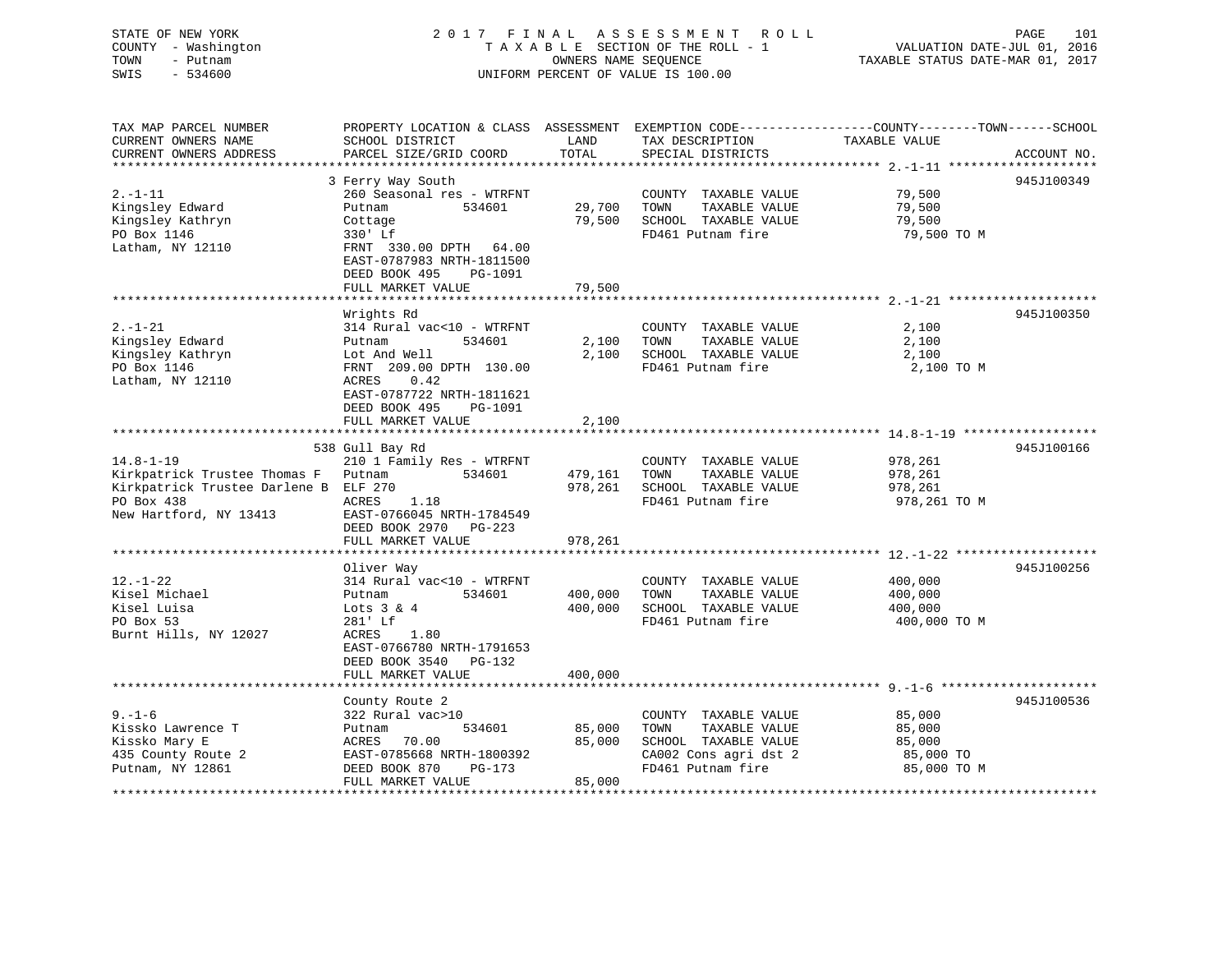# STATE OF NEW YORK 2 0 1 7 F I N A L A S S E S S M E N T R O L L PAGE 102 COUNTY - Washington T A X A B L E SECTION OF THE ROLL - 1 VALUATION DATE-JUL 01, 2016 TOWN - Putnam OWNERS NAME SEQUENCE TAXABLE STATUS DATE-MAR 01, 2017 SWIS - 534600 UNIFORM PERCENT OF VALUE IS 100.00

| TAX MAP PARCEL NUMBER<br>CURRENT OWNERS NAME<br>CURRENT OWNERS ADDRESS | PROPERTY LOCATION & CLASS ASSESSMENT EXEMPTION CODE---------------COUNTY-------TOWN------SCHOOL<br>SCHOOL DISTRICT<br>PARCEL SIZE/GRID COORD | LAND<br>TOTAL | TAX DESCRIPTION<br>SPECIAL DISTRICTS              | TAXABLE VALUE           | ACCOUNT NO.                      |
|------------------------------------------------------------------------|----------------------------------------------------------------------------------------------------------------------------------------------|---------------|---------------------------------------------------|-------------------------|----------------------------------|
|                                                                        |                                                                                                                                              |               |                                                   |                         |                                  |
| $9. - 1 - 7$                                                           | 435 County Route 2<br>242 Rurl res&rec                                                                                                       |               | ENH STAR<br>41834                                 | $0 \qquad \qquad$       | 945J100151<br>$\Omega$<br>65,500 |
| Kissko Lawrence T                                                      | 534601<br>Putnam                                                                                                                             | 224,400       | COUNTY TAXABLE VALUE                              | 397,400                 |                                  |
| Kissko Mary E<br>435 County Route 2                                    | ACRES 208.40<br>EAST-0786948 NRTH-1799231                                                                                                    | 397,400       | TOWN<br>TAXABLE VALUE<br>SCHOOL TAXABLE VALUE     | 397,400<br>331,900      |                                  |
| Putnam Station, NY 12861                                               | DEED BOOK 870 PG-173                                                                                                                         |               | CA002 Cons agri dst 2                             | 397,400 TO              |                                  |
|                                                                        | FULL MARKET VALUE                                                                                                                            |               | 397,400 FD461 Putnam fire                         | 397,400 TO M            |                                  |
|                                                                        |                                                                                                                                              |               |                                                   |                         |                                  |
| $9. -1 - 15.1$                                                         | County Route 2<br>314 Rural vac<10                                                                                                           |               | COUNTY TAXABLE VALUE                              | 19,600                  | 945J100025                       |
| Kissko Lawrence T                                                      | 534601<br>Putnam                                                                                                                             | 19,600        | TAXABLE VALUE<br>TOWN                             | 19,600                  |                                  |
| Kissko Mary E                                                          | 4.90<br>ACRES                                                                                                                                | 19,600        | SCHOOL TAXABLE VALUE                              | 19,600                  |                                  |
| 435 County Route 2<br>Putnam, NY 12861                                 | EAST-0786201 NRTH-1797968<br>DEED BOOK 870<br>PG-173                                                                                         |               | FD461 Putnam fire                                 | 19,600 TO M             |                                  |
|                                                                        | FULL MARKET VALUE                                                                                                                            | 19,600        |                                                   |                         |                                  |
|                                                                        |                                                                                                                                              |               |                                                   |                         |                                  |
|                                                                        | 2158 Black Point Rd                                                                                                                          |               |                                                   |                         | 945J100722                       |
| $1.18 - 1 - 13.1$                                                      | 210 1 Family Res - WTRFNT                                                                                                                    |               | COUNTY TAXABLE VALUE                              | 609,000                 |                                  |
| Kneller Susan M                                                        | 534601<br>Putnam                                                                                                                             | 382,400       | TAXABLE VALUE<br>TOWN                             | 609,000                 |                                  |
| 174 George Rd                                                          | LF 134' 737/163;746/214                                                                                                                      | 609,000       | SCHOOL TAXABLE VALUE<br>BP461 Black Pt Sewer Dist | 609,000<br>.00 UN C     |                                  |
| Ghent, NY 12075                                                        | 248;794/169;837/200;871/1<br>ACRES<br>1.44<br>EAST-0771625 NRTH-1810289<br>DEED BOOK 2879 PG-75                                              |               | FD461 Putnam fire                                 | 609,000 TO M            |                                  |
|                                                                        | FULL MARKET VALUE                                                                                                                            | 609,000       |                                                   |                         |                                  |
|                                                                        |                                                                                                                                              |               |                                                   |                         |                                  |
|                                                                        | 836 Gull Bay Rd                                                                                                                              |               |                                                   |                         | 945J100986                       |
| $14. - 1 - 10.1$<br>Kneppers Chris                                     | 260 Seasonal res - WTRFNT<br>534601<br>Putnam                                                                                                | 1083,100      | COUNTY TAXABLE VALUE<br>TOWN<br>TAXABLE VALUE     | 1564,400<br>1564,400    |                                  |
| Kneppers Angela                                                        | LF 1150 ELF 400                                                                                                                              | 1564,400      | SCHOOL TAXABLE VALUE                              | 1564,400                |                                  |
| 102 Grand View Ave<br>Hopewell, NJ 08525                               | 5.00<br>ACRES<br>EAST-0763531 NRTH-1778642<br>DEED BOOK 3687 PG-51<br>FULL MARKET VALUE                                                      | 1564,400      | FD461 Putnam fire                                 | 1564,400 TO M           |                                  |
|                                                                        |                                                                                                                                              |               |                                                   |                         |                                  |
|                                                                        | 1715 Railroad Way South                                                                                                                      |               |                                                   |                         | 945J100279                       |
| $13. - 3 - 22$                                                         | 260 Seasonal res - WTRFNT                                                                                                                    |               | COUNTY TAXABLE VALUE                              | 161,200                 |                                  |
| Knickerbocker Scott                                                    | 534601<br>Putnam                                                                                                                             | 40,200        | TAXABLE VALUE<br>TOWN                             | 161,200                 |                                  |
| PO Box 448<br>Brattleboro, VT 05302                                    | FRNT 150.00 DPTH 290.00 161,200<br>EAST-0789797 NRTH-1787347<br>DEED BOOK 2492 PG-344                                                        |               | SCHOOL TAXABLE VALUE<br>FD461 Putnam fire         | 161,200<br>161,200 TO M |                                  |
|                                                                        | FULL MARKET VALUE                                                                                                                            | 161,200       |                                                   |                         |                                  |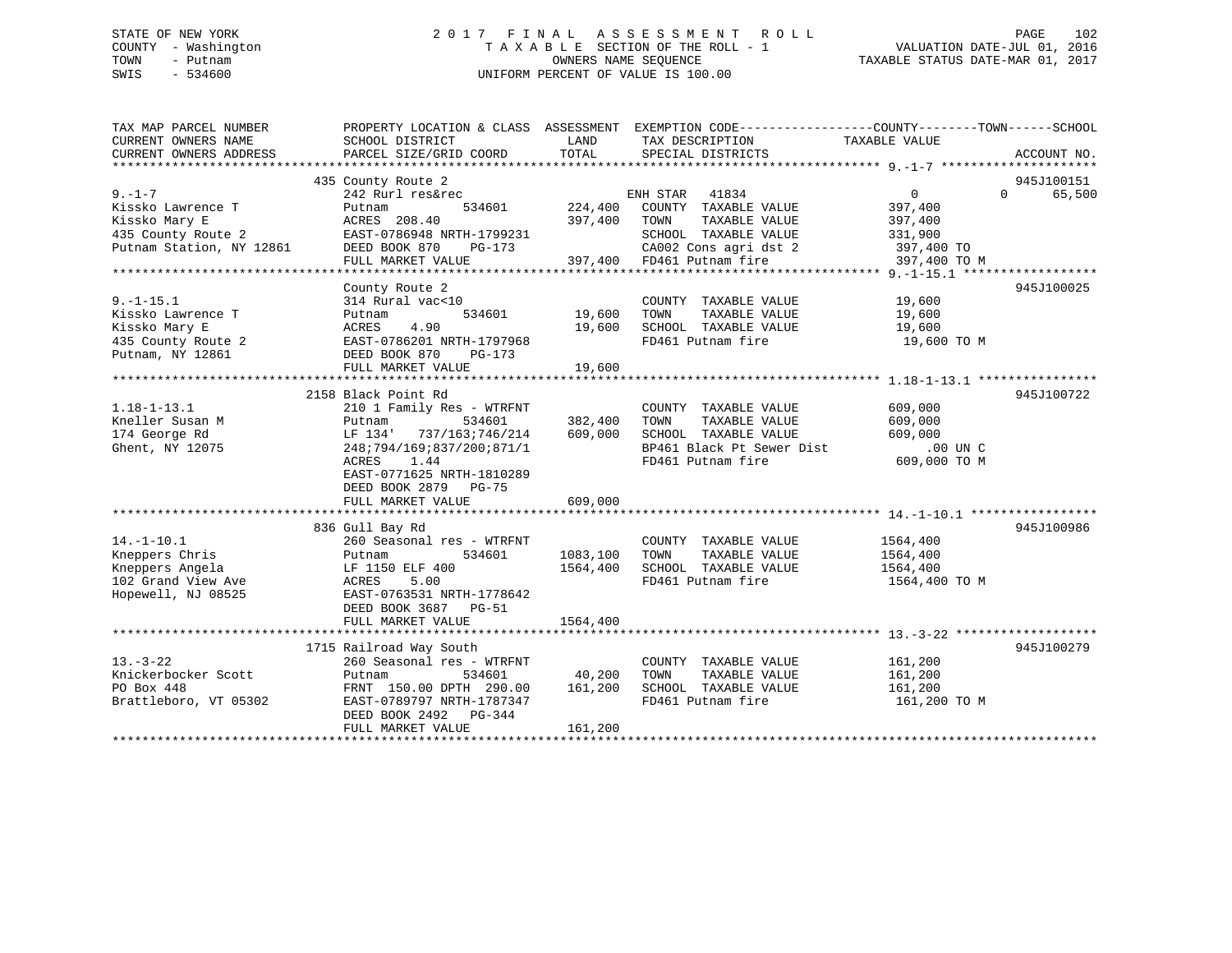# STATE OF NEW YORK 2 0 1 7 F I N A L A S S E S S M E N T R O L L PAGE 103 COUNTY - Washington T A X A B L E SECTION OF THE ROLL - 1 VALUATION DATE-JUL 01, 2016 TOWN - Putnam OWNERS NAME SEQUENCE TAXABLE STATUS DATE-MAR 01, 2017 SWIS - 534600 UNIFORM PERCENT OF VALUE IS 100.00

| TAX MAP PARCEL NUMBER<br>CURRENT OWNERS NAME | SCHOOL DISTRICT                                             | LAND          | PROPERTY LOCATION & CLASS ASSESSMENT EXEMPTION CODE----------------COUNTY-------TOWN------SCHOOL<br>TAX DESCRIPTION | TAXABLE VALUE      |             |
|----------------------------------------------|-------------------------------------------------------------|---------------|---------------------------------------------------------------------------------------------------------------------|--------------------|-------------|
| CURRENT OWNERS ADDRESS                       | PARCEL SIZE/GRID COORD                                      | TOTAL         | SPECIAL DISTRICTS                                                                                                   |                    | ACCOUNT NO. |
|                                              |                                                             |               |                                                                                                                     |                    |             |
|                                              | 2164 Black Point Rd                                         |               |                                                                                                                     |                    | 945J100836  |
| $1.18 - 1 - 15$                              | 280 Res Multiple - WTRFNT                                   |               | COUNTY TAXABLE VALUE                                                                                                | 435,500<br>435,500 |             |
| Knoll Cottage LLC                            | 534601<br>Putnam                                            | 343,500       | TAXABLE VALUE<br>TOWN                                                                                               |                    |             |
| Sylvia Boyce                                 | 105' LF                                                     | 435,500       | SCHOOL TAXABLE VALUE 435,500                                                                                        |                    |             |
| 8 Temperance Pt                              | ACRES<br>1.00                                               |               |                                                                                                                     | .00 UN C           |             |
| Ticonderoga, NY 12883                        | EAST-0771489 NRTH-1810180                                   |               | BP461 Black Pt Sewer Dist<br>FD461 Putnam fire<br>FD461 Putnam fire                                                 | $435,500$ TO M     |             |
|                                              | DEED BOOK 3552 PG-167                                       |               |                                                                                                                     |                    |             |
|                                              | FULL MARKET VALUE                                           | 435,500       |                                                                                                                     |                    |             |
|                                              |                                                             |               |                                                                                                                     |                    |             |
|                                              | 497 Gull Bay Rd                                             |               |                                                                                                                     |                    | 945J100357  |
| $14.8 - 1 - 3$                               | 260 Seasonal res                                            |               | COUNTY TAXABLE VALUE 112,900                                                                                        |                    |             |
| Koch Gloria                                  |                                                             |               | TOWN<br>TAXABLE VALUE                                                                                               |                    |             |
| Kocn Gioria<br>Koch-Gonzalez Jerry           | Putnam 534601 73,700<br>FRNT 110.00 DPTH 150.00 112,900     |               | SCHOOL TAXABLE VALUE                                                                                                | 112,900<br>112,900 |             |
| 1533 Diamond St                              |                                                             |               | FD461 Putnam fire                                                                                                   | 112,900 TO M       |             |
| San Francisco, CA 94131                      | -<br>EAST-0766829 NRTH-1784994<br>94131 DEED BOOK 2168 PG-1 |               |                                                                                                                     |                    |             |
|                                              | FULL MARKET VALUE                                           | 112,900       |                                                                                                                     |                    |             |
|                                              |                                                             |               |                                                                                                                     |                    |             |
|                                              | Beach Ln                                                    |               |                                                                                                                     |                    | 945J100511  |
| $11.20 - 2 - 14$                             | 314 Rural vac<10                                            |               | COUNTY TAXABLE VALUE 46,700                                                                                         |                    |             |
| Kochan John A                                | 534601<br>Putnam                                            | 46,700        | TOWN<br>TAXABLE VALUE                                                                                               | 46,700             |             |
| 3669 Route 150                               | Lot                                                         | 46,700        | SCHOOL TAXABLE VALUE 46,700                                                                                         |                    |             |
| East Greenbush, NY 12061                     | FRNT 100.00 DPTH 100.00                                     |               | FD461 Putnam fire                                                                                                   | 46,700 TO M        |             |
|                                              | EAST-0767423 NRTH-1786494                                   |               |                                                                                                                     |                    |             |
|                                              | DEED BOOK 2519 PG-159                                       |               |                                                                                                                     |                    |             |
|                                              | FULL MARKET VALUE                                           | 46,700        |                                                                                                                     |                    |             |
|                                              |                                                             |               |                                                                                                                     |                    |             |
|                                              | 4036 Beach Ln                                               |               |                                                                                                                     |                    | 945J100539  |
| $11.20 - 2 - 13$                             | 260 Seasonal res                                            |               | COUNTY TAXABLE VALUE 120,800                                                                                        |                    |             |
| Kochan John A Jr                             | 534601<br>Putnam                                            | 38,800        | TOWN<br>TAXABLE VALUE                                                                                               |                    |             |
| 3669 Route 150                               | Camp & Lot                                                  | 120,800       | SCHOOL TAXABLE VALUE                                                                                                | 120,800<br>120,800 |             |
| East Greenbush, NY 12061                     | FRNT 50.00 DPTH 100.00                                      |               | FD461 Putnam fire                                                                                                   | 120,800 TO M       |             |
|                                              | EAST-0767430 NRTH-1786574                                   |               |                                                                                                                     |                    |             |
|                                              | DEED BOOK 3500 PG-102                                       |               |                                                                                                                     |                    |             |
|                                              | FULL MARKET VALUE                                           | 120,800       |                                                                                                                     |                    |             |
|                                              |                                                             |               |                                                                                                                     |                    |             |
|                                              | 4033 Beach Ln                                               |               |                                                                                                                     |                    | 945J100659  |
| $11.20 - 2 - 28$                             | 260 Seasonal res                                            |               | COUNTY TAXABLE VALUE                                                                                                | 142,000            |             |
| Kochan John A Jr                             | Putnam                                                      | 534601 65,700 | TAXABLE VALUE<br>TOWN                                                                                               | 142,000            |             |
| 3669 Route 150                               | FRNT 100.00 DPTH 96.00 142,000                              |               | SCHOOL TAXABLE VALUE                                                                                                | 142,000            |             |
| IY 12061<br>East Greenbush, NY 12061         | EAST-0767281 NRTH-1786487                                   |               | FD461 Putnam fire                                                                                                   | 142,000 TO M       |             |
|                                              | DEED BOOK 937<br>PG-273                                     |               |                                                                                                                     |                    |             |
|                                              | FULL MARKET VALUE                                           | 142,000       |                                                                                                                     |                    |             |
|                                              |                                                             |               |                                                                                                                     |                    |             |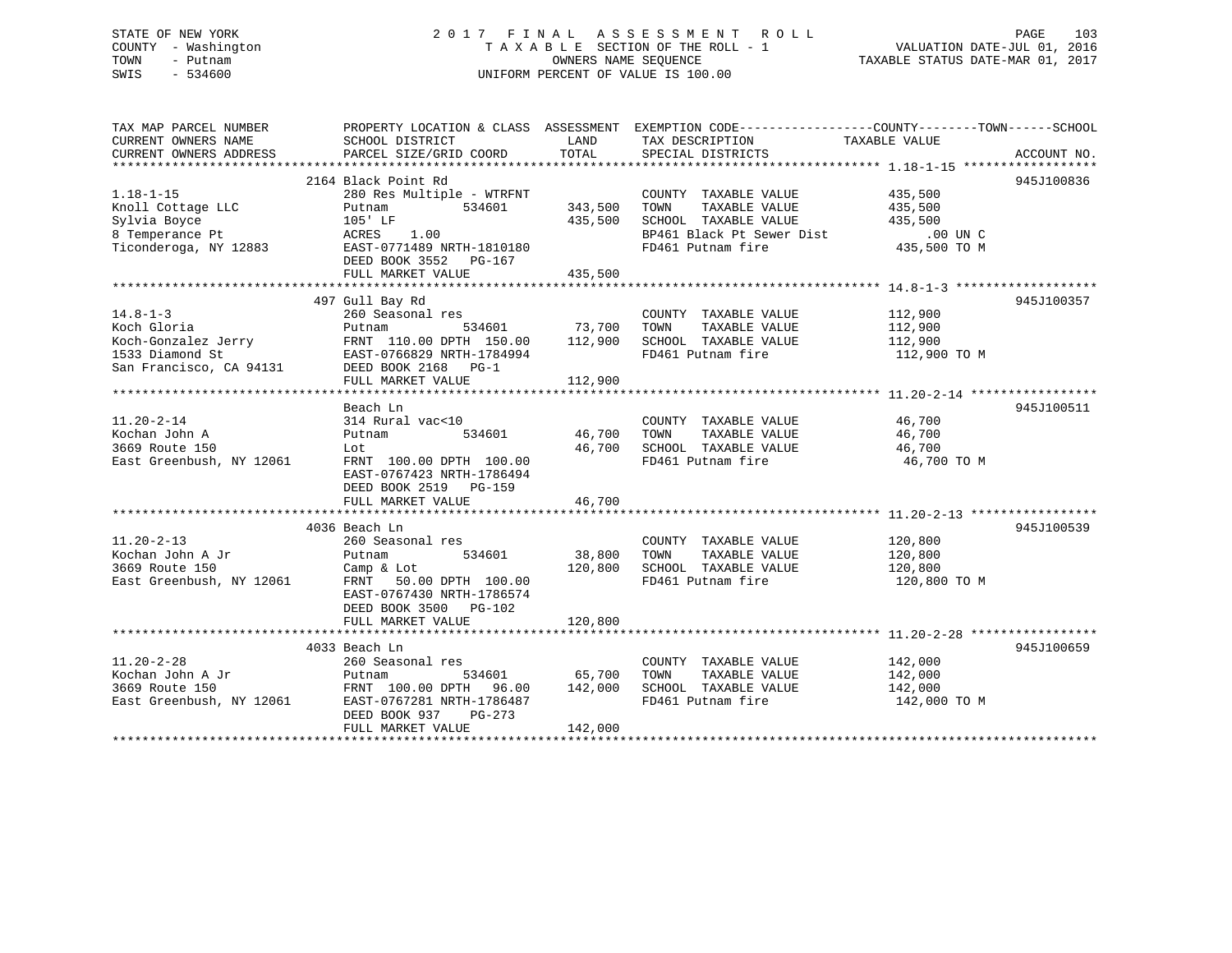# STATE OF NEW YORK 2 0 1 7 F I N A L A S S E S S M E N T R O L L PAGE 104 COUNTY - Washington T A X A B L E SECTION OF THE ROLL - 1 VALUATION DATE-JUL 01, 2016 TOWN - Putnam OWNERS NAME SEQUENCE TAXABLE STATUS DATE-MAR 01, 2017 SWIS - 534600 UNIFORM PERCENT OF VALUE IS 100.00

TAX MAP PARCEL NUMBER PROPERTY LOCATION & CLASS ASSESSMENT EXEMPTION CODE------------------COUNTY--------TOWN------SCHOOL

| CURRENT OWNERS NAME       | SCHOOL DISTRICT                   | LAND    | TAX DESCRIPTION           | TAXABLE VALUE |             |
|---------------------------|-----------------------------------|---------|---------------------------|---------------|-------------|
| CURRENT OWNERS ADDRESS    | PARCEL SIZE/GRID COORD            | TOTAL   | SPECIAL DISTRICTS         |               | ACCOUNT NO. |
| ********************      | ********************************* |         |                           |               |             |
|                           | Beach Ln                          |         |                           |               | 945J100341  |
| $11.20 - 2 - 33$          | 323 Vacant rural                  |         | COUNTY TAXABLE VALUE      | 2,300         |             |
| Kochan John A Jr          | Putnam<br>534601                  | 2,300   | TOWN<br>TAXABLE VALUE     | 2,300         |             |
| 3669 Route 150            | Lot 2                             | 2,300   | SCHOOL TAXABLE VALUE      | 2,300         |             |
| East Greenbush, NY 12061  | FRNT<br>50.00 DPTH 127.00         |         | FD461 Putnam fire         | 2,300 TO M    |             |
|                           | EAST-0767266 NRTH-1786609         |         |                           |               |             |
|                           | DEED BOOK 937<br>$PG-273$         |         |                           |               |             |
|                           | FULL MARKET VALUE                 | 2,300   |                           |               |             |
|                           |                                   |         |                           |               |             |
|                           | Link Way                          |         |                           |               | 945J100661  |
| $11.20 - 4 - 26$          | $312$ Vac w/imprv - WTRFNT        |         | COUNTY TAXABLE VALUE      | 49,800        |             |
| Kochan John A Jr          | Putnam<br>534601                  | 46,200  | TAXABLE VALUE<br>TOWN     | 49,800        |             |
| 3669 Route 150            | LF 10                             | 49,800  | SCHOOL TAXABLE VALUE      | 49,800        |             |
| East Greenbush, NY 12061  | FRNT<br>10.00 DPTH 106.00         |         | FD461 Putnam fire         | 49,800 TO M   |             |
|                           | EAST-0766980 NRTH-1786282         |         |                           |               |             |
|                           | DEED BOOK 937<br>$PG-273$         |         |                           |               |             |
|                           | FULL MARKET VALUE                 | 49,800  |                           |               |             |
|                           |                                   |         |                           |               |             |
|                           | 2214 Black Point Rd               |         |                           |               | 945J100704  |
| $1.18 - 1 - 25$           | 210 1 Family Res - WTRFNT         |         | COUNTY TAXABLE VALUE      | 695,000       |             |
| Koehler Charles           | 534601<br>Putnam                  | 429,700 | TAXABLE VALUE<br>TOWN     | 695,000       |             |
| Koehler Carol             | LF 80                             | 695,000 | SCHOOL TAXABLE VALUE      | 695,000       |             |
| 2214 Black Point Rd       | FRNT<br>75.00 DPTH 230.00         |         | BP461 Black Pt Sewer Dist | $.00$ UN $C$  |             |
| Ticonderoga, NY 12883     | EAST-0770643 NRTH-1809515         |         | FD461 Putnam fire         | 695,000 TO M  |             |
|                           | DEED BOOK 3773 PG-126             |         |                           |               |             |
| PRIOR OWNER ON 3/01/2017  | FULL MARKET VALUE                 | 695,000 |                           |               |             |
| Koehler Charles T         |                                   |         |                           |               |             |
| *****************         |                                   |         |                           |               |             |
|                           | 6609 Royal Anchorage Way          |         |                           |               | 945J100983  |
| $11.8 - 5 - 19$           | 314 Rural vac<10 - WTRFNT         |         | COUNTY TAXABLE VALUE      | 350,000       |             |
| Kolman Marta              | 534601<br>Putnam                  | 350,000 | TOWN<br>TAXABLE VALUE     | 350,000       |             |
| 445 Coffeetown Rd         | Lot 6                             | 350,000 | SCHOOL TAXABLE VALUE      | 350,000       |             |
| Easton, PA 18042          | Lf 125                            |         | FD461 Putnam fire         | 350,000 TO M  |             |
|                           | $12.-5-19$                        |         |                           |               |             |
|                           | 86.00 DPTH 131.00<br>FRNT         |         |                           |               |             |
|                           | EAST-0766729 NRTH-1792534         |         |                           |               |             |
|                           | DEED BOOK 3672 PG-250             |         |                           |               |             |
|                           | FULL MARKET VALUE                 | 350,000 |                           |               |             |
|                           |                                   |         |                           |               |             |
|                           | 4113 Meadow Way                   |         |                           |               | 945J100144  |
| $11.20 - 2 - 32$          | 260 Seasonal res                  |         | COUNTY TAXABLE VALUE      | 100,400       |             |
| Kopzynski Karen           | Putnam<br>534601                  | 67,000  | TOWN<br>TAXABLE VALUE     | 100,400       |             |
| Vink Sharon               | FRNT 125.00 DPTH 100.00           | 100,400 | SCHOOL TAXABLE VALUE      | 100,400       |             |
| 907 Stanley St            | EAST-0767114 NRTH-1786631         |         | FD461 Putnam fire         | 100,400 TO M  |             |
| Schenectady, NY 12307     | DEED BOOK 739<br>$PG-213$         |         |                           |               |             |
|                           | FULL MARKET VALUE                 | 100,400 |                           |               |             |
| ************************* |                                   |         |                           |               |             |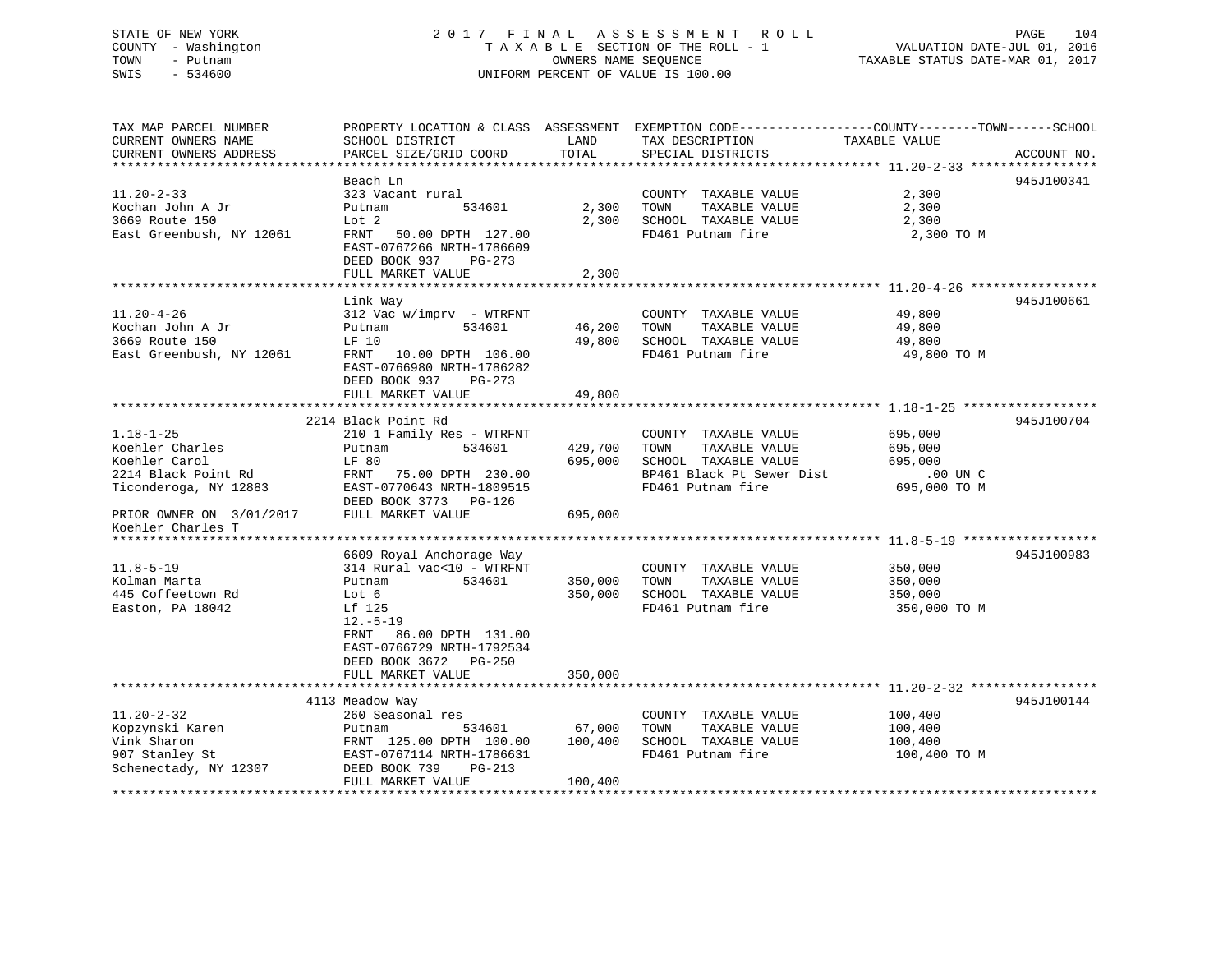# STATE OF NEW YORK 2 0 1 7 F I N A L A S S E S S M E N T R O L L PAGE 105 COUNTY - Washington T A X A B L E SECTION OF THE ROLL - 1 VALUATION DATE-JUL 01, 2016 TOWN - Putnam OWNERS NAME SEQUENCE TAXABLE STATUS DATE-MAR 01, 2017 SWIS - 534600 UNIFORM PERCENT OF VALUE IS 100.00

| TAX MAP PARCEL NUMBER<br>CURRENT OWNERS NAME<br>CURRENT OWNERS ADDRESS                            | SCHOOL DISTRICT<br>PARCEL SIZE/GRID COORD                                                                                                                                                             | LAND<br>TOTAL                 | TAX DESCRIPTION<br>SPECIAL DISTRICTS                                                                            | PROPERTY LOCATION & CLASS ASSESSMENT EXEMPTION CODE---------------COUNTY-------TOWN-----SCHOOL<br>TAXABLE VALUE | ACCOUNT NO.                      |
|---------------------------------------------------------------------------------------------------|-------------------------------------------------------------------------------------------------------------------------------------------------------------------------------------------------------|-------------------------------|-----------------------------------------------------------------------------------------------------------------|-----------------------------------------------------------------------------------------------------------------|----------------------------------|
| $5. - 2 - 5$<br>Kraemer Jane M<br>316 Colony Point Pl<br>Edgewater, MD 21037                      | 754 County Route 2<br>210 1 Family Res<br>Putnam<br>FRNT 350.00 DPTH 118.00 135,300<br>EAST-0789726 NRTH-1806176<br>DEED BOOK 790<br><b>PG-59</b><br>FULL MARKET VALUE                                | 534601 22,100<br>135,300      | COUNTY TAXABLE VALUE<br>TOWN<br>TAXABLE VALUE<br>SCHOOL TAXABLE VALUE<br>FD461 Putnam fire                      | 135,300<br>135,300<br>135,300<br>135,300 TO M                                                                   | 945J100359                       |
| $11.20 - 3 - 13$<br>Krawiecki Edward<br>Krawiecki Diane<br>130 Heckeler Dr<br>Glenville, NY 12301 | 3506 Gull Bay Ridge Way<br>260 Seasonal res<br>Putnam<br>534601<br>Camp & Lot 12<br>FRNT 50.00 DPTH 150.00<br>EAST-0767223 NRTH-1785296<br>DEED BOOK 3701 PG-327<br>FULL MARKET VALUE                 | 75,000<br>182,000<br>182,000  | COUNTY TAXABLE VALUE<br>TAXABLE VALUE<br>TOWN<br>SCHOOL TAXABLE VALUE<br>FD461 Putnam fire                      | 182,000<br>182,000<br>182,000<br>182,000 TO M                                                                   | 945J100550                       |
| $13. - 3 - 11$<br>Kress Katrina R<br>112 Fisher Rd<br>Schenectady, NY 12306                       | 2027 Mill Bay<br>314 Rural vac<10 - WTRFNT<br>Putnam<br>534601<br>FRNT 175.00 DPTH 100.00<br>EAST-0790017 NRTH-1791298<br>DEED BOOK 2382 PG-1<br>FULL MARKET VALUE                                    | 500<br>500<br>500             | COUNTY TAXABLE VALUE<br>TAXABLE VALUE<br>TOWN<br>SCHOOL TAXABLE VALUE<br>FD461 Putnam fire                      | 500<br>500<br>500<br>500 TO M                                                                                   | 945J100360                       |
| $14.18 - 4 - 12$<br>Krueger Robert A<br>162 US Oval<br>Plattsburgh, NY 12903                      | 1520 Five Camps Way<br>260 Seasonal res - WTRFNT<br>534601<br>Putnam<br>Lot 11<br>$14. - 4 - 12$<br>FRNT 89.00 DPTH 219.00<br>EAST-0763751 NRTH-1779644<br>DEED BOOK 2339 PG-226<br>FULL MARKET VALUE | 514,900<br>682,800<br>682,800 | COUNTY TAXABLE VALUE<br>TAXABLE VALUE<br>TOWN<br>SCHOOL TAXABLE VALUE<br>FD461 Putnam fire                      | 682,800<br>682,800<br>682,800<br>682,800 TO M                                                                   | 945J100361                       |
| $9. - 1 - 44$<br>Krystowiak Donald<br>17158 State Route 22<br>Putnam Station, NY 12861            | 17158 State Route 22<br>210 1 Family Res<br>534601<br>Putnam<br>House & Lot<br>ACRES<br>3.50<br>EAST-0779893 NRTH-1798567<br>DEED BOOK 431<br>PG-838<br>FULL MARKET VALUE                             | 24,400<br>82,800<br>82,800    | 41834<br>ENH STAR<br>COUNTY TAXABLE VALUE<br>TOWN<br>TAXABLE VALUE<br>SCHOOL TAXABLE VALUE<br>FD461 Putnam fire | $\overline{0}$<br>82,800<br>82,800<br>17,300<br>82,800 TO M                                                     | 945J100362<br>$\Omega$<br>65,500 |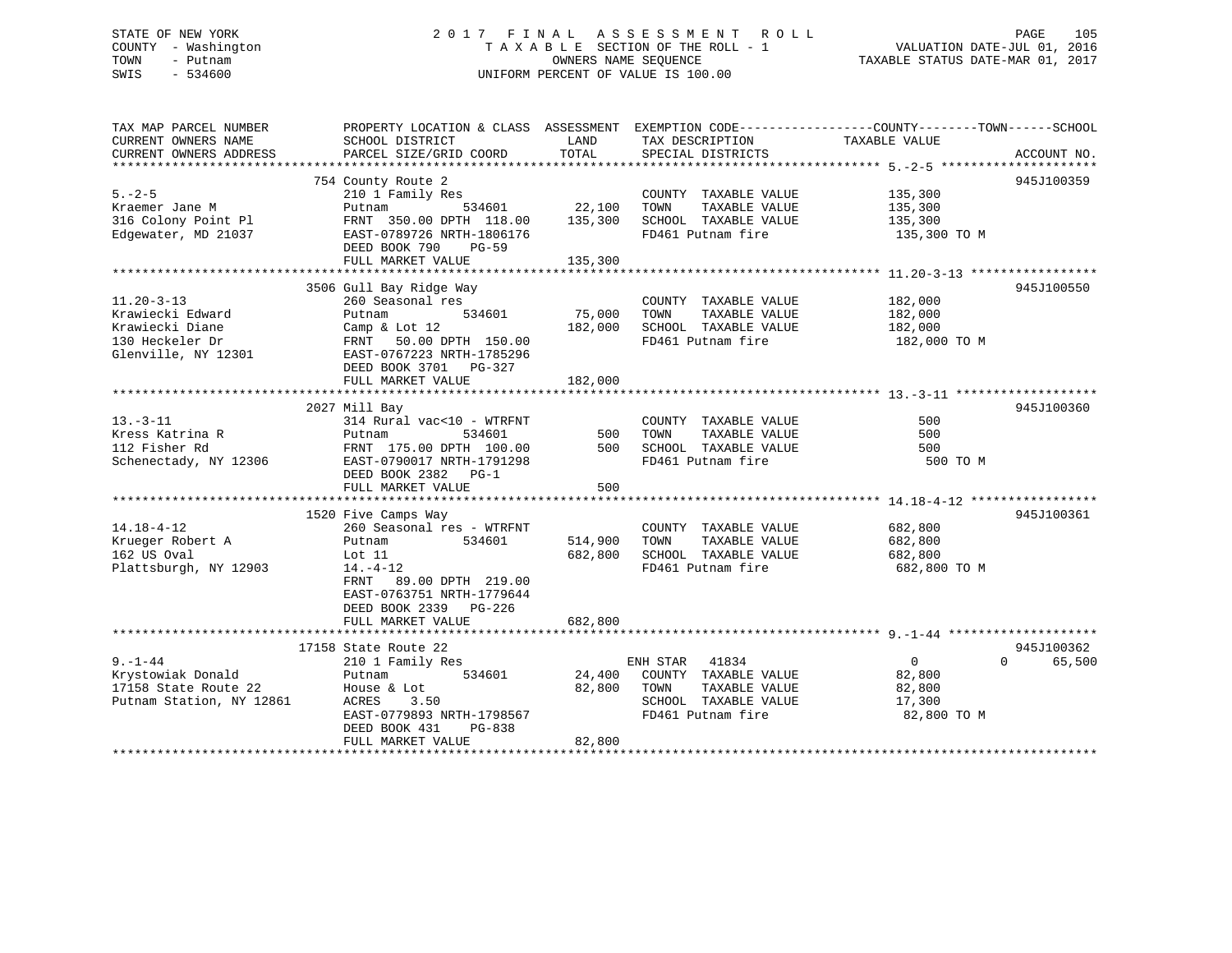# STATE OF NEW YORK 2 0 1 7 F I N A L A S S E S S M E N T R O L L PAGE 106 COUNTY - Washington T A X A B L E SECTION OF THE ROLL - 1 VALUATION DATE-JUL 01, 2016 TOWN - Putnam OWNERS NAME SEQUENCE TAXABLE STATUS DATE-MAR 01, 2017 SWIS - 534600 UNIFORM PERCENT OF VALUE IS 100.00

| TAX MAP PARCEL NUMBER<br>CURRENT OWNERS NAME                                                                                                                | SCHOOL DISTRICT                                                                                                                                                                                                                                                | LAND                                                | PROPERTY LOCATION & CLASS ASSESSMENT EXEMPTION CODE----------------COUNTY-------TOWN------SCHOOL<br>TAX DESCRIPTION                                                                                                                             | TAXABLE VALUE                                                                                                                |                                  |
|-------------------------------------------------------------------------------------------------------------------------------------------------------------|----------------------------------------------------------------------------------------------------------------------------------------------------------------------------------------------------------------------------------------------------------------|-----------------------------------------------------|-------------------------------------------------------------------------------------------------------------------------------------------------------------------------------------------------------------------------------------------------|------------------------------------------------------------------------------------------------------------------------------|----------------------------------|
| CURRENT OWNERS ADDRESS                                                                                                                                      | PARCEL SIZE/GRID COORD                                                                                                                                                                                                                                         | TOTAL                                               | SPECIAL DISTRICTS                                                                                                                                                                                                                               |                                                                                                                              | ACCOUNT NO.                      |
|                                                                                                                                                             | 4507 Crow Point Way                                                                                                                                                                                                                                            |                                                     |                                                                                                                                                                                                                                                 |                                                                                                                              | 945J100510                       |
| $11.20 - 4 - 3$<br>Kuderka Frank<br>Kuderka Barbara Ann<br>880 Gates Ave<br>Piscataway, NJ 08854                                                            | 260 Seasonal res - WTRFNT<br>Putnam<br>534601<br>LF 82<br>FRNT 225.00 DPTH 107.00<br>EAST-0765974 NRTH-1787221<br>DEED BOOK 577<br>PG-126                                                                                                                      | 363,000<br>532,200                                  | COUNTY TAXABLE VALUE<br>TOWN<br>TAXABLE VALUE<br>SCHOOL TAXABLE VALUE<br>FD461 Putnam fire                                                                                                                                                      | 532,200<br>532,200<br>532,200<br>532,200 TO M                                                                                |                                  |
|                                                                                                                                                             | FULL MARKET VALUE                                                                                                                                                                                                                                              | 532,200                                             |                                                                                                                                                                                                                                                 |                                                                                                                              |                                  |
|                                                                                                                                                             |                                                                                                                                                                                                                                                                |                                                     |                                                                                                                                                                                                                                                 |                                                                                                                              |                                  |
| $13. - 1 - 11$<br>Kuhl Kenneth W Jr<br>Kuhl Sherry J<br>7 Darling Hill Ln<br>Putnam Station, NY 12861                                                       | 7 Darling Hill Ln<br>242 Rurl res&rec<br>534601<br>Putnam<br>ACRES<br>68.00<br>EAST-0781191 NRTH-1787841<br>DEED BOOK 661<br>PG-274<br>FULL MARKET VALUE                                                                                                       | 209,000<br>209,000                                  | BAS STAR 41854<br>93,000 COUNTY TAXABLE VALUE<br>TOWN<br>TAXABLE VALUE<br>SCHOOL TAXABLE VALUE<br>FD461 Putnam fire                                                                                                                             | $\overline{0}$<br>209,000<br>209,000<br>179,000<br>209,000 TO M                                                              | 945J100457<br>$\Omega$<br>30,000 |
|                                                                                                                                                             | 2140 Black Point Rd                                                                                                                                                                                                                                            |                                                     |                                                                                                                                                                                                                                                 |                                                                                                                              | 945J100366                       |
| $1.18 - 1 - 9$<br>Kuhn Eybers Judith V<br>2140 Black Point Rd<br>Ticonderoga, NY 12883<br>$1.18 - 1 - 22$<br>Kuhn Jerry<br>Kuhn Margaret<br>11 So Summit St | 210 1 Family Res - WTRFNT<br>Putnam<br>534601<br>Lf 75<br>FRNT<br>75.00 DPTH 305.00<br>EAST-0772038 NRTH-1810544<br>DEED BOOK 578<br>$PG-185$<br>FULL MARKET VALUE<br>2202 Black Point Rd<br>280 Res Multiple - WTRFNT<br>534601<br>Putnam<br>595/289<br>LF150 | 456,400<br>548,200<br>548,200<br>647,000<br>888,000 | ENH STAR 41834<br>COUNTY TAXABLE VALUE<br>TOWN<br>TAXABLE VALUE<br>SCHOOL TAXABLE VALUE<br>BP461 Black Pt Sewer Dist<br>FD461 Putnam fire<br>COUNTY TAXABLE VALUE<br>TAXABLE VALUE<br>TOWN<br>SCHOOL TAXABLE VALUE<br>BP461 Black Pt Sewer Dist | $\overline{0}$<br>548,200<br>548,200<br>482,700<br>$.00$ UN $C$<br>548,200 TO M<br>888,000<br>888,000<br>888,000<br>.00 UN C | $\Omega$<br>65,500<br>945J100364 |
| Pearl River, NY 10965                                                                                                                                       | FRNT 150.00 DPTH 220.00<br>EAST-0770856 NRTH-1809640<br>$PG-285$<br>DEED BOOK 595<br>FULL MARKET VALUE                                                                                                                                                         | 888,000                                             | FD461 Putnam fire                                                                                                                                                                                                                               | 888,000 TO M                                                                                                                 |                                  |
|                                                                                                                                                             | 2252 Black Point Rd                                                                                                                                                                                                                                            |                                                     |                                                                                                                                                                                                                                                 |                                                                                                                              | 945J100810                       |
| $4.5 - 1 - 8$<br>Kunz Virginia<br>Kunz Richard<br>3013 Stowe Ln<br>Mahwah, NJ 07430                                                                         | 210 1 Family Res - WTRFNT<br>534601<br>Putnam<br>99' Lf<br>ACRES<br>1.00<br>EAST-0770023 NRTH-1808898<br>DEED BOOK 874<br><b>PG-70</b>                                                                                                                         | 622,500<br>757,100<br>757,100                       | COUNTY TAXABLE VALUE<br>TAXABLE VALUE<br>TOWN<br>SCHOOL TAXABLE VALUE<br>BP461 Black Pt Sewer Dist<br>FD461 Putnam fire                                                                                                                         | 757,100<br>757,100<br>757,100<br>$.00$ UN $C$<br>757,100 TO M                                                                |                                  |
|                                                                                                                                                             | FULL MARKET VALUE                                                                                                                                                                                                                                              |                                                     |                                                                                                                                                                                                                                                 |                                                                                                                              |                                  |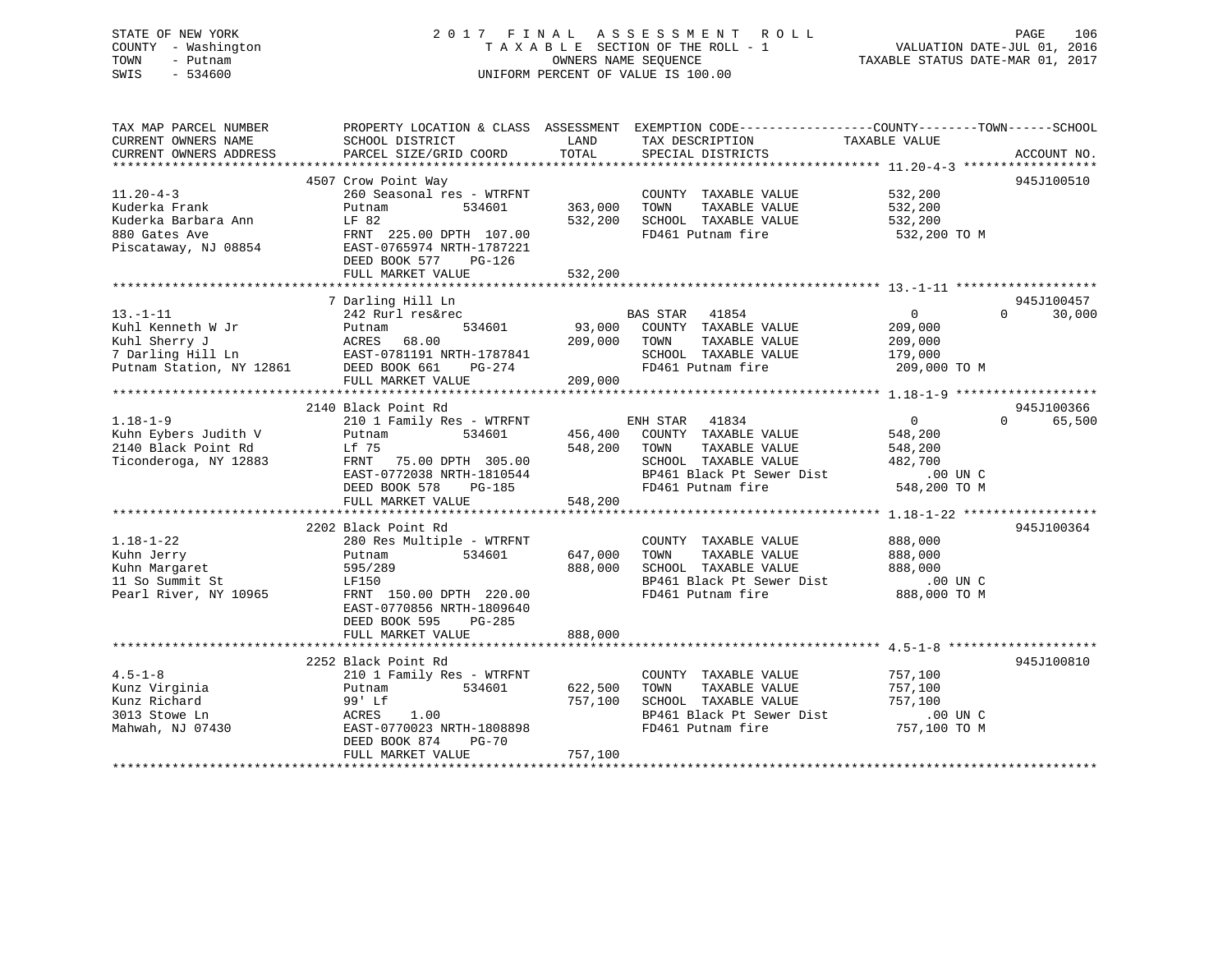# STATE OF NEW YORK 2 0 1 7 F I N A L A S S E S S M E N T R O L L PAGE 107 COUNTY - Washington T A X A B L E SECTION OF THE ROLL - 1 VALUATION DATE-JUL 01, 2016 TOWN - Putnam OWNERS NAME SEQUENCE TAXABLE STATUS DATE-MAR 01, 2017 SWIS - 534600 UNIFORM PERCENT OF VALUE IS 100.00

| TAX MAP PARCEL NUMBER<br>CURRENT OWNERS NAME<br>CURRENT OWNERS ADDRESS | PROPERTY LOCATION & CLASS ASSESSMENT<br>SCHOOL DISTRICT<br>PARCEL SIZE/GRID COORD                                        | LAND<br>TOTAL | TAX DESCRIPTION<br>SPECIAL DISTRICTS                            | EXEMPTION CODE-----------------COUNTY-------TOWN------SCHOOL<br>TAXABLE VALUE | ACCOUNT NO.        |
|------------------------------------------------------------------------|--------------------------------------------------------------------------------------------------------------------------|---------------|-----------------------------------------------------------------|-------------------------------------------------------------------------------|--------------------|
|                                                                        |                                                                                                                          |               |                                                                 |                                                                               |                    |
|                                                                        | Wrights Rd                                                                                                               |               |                                                                 |                                                                               | 945J100369         |
| $2. - 1 - 19$                                                          | 314 Rural vac<10 - WTRFNT                                                                                                |               | COUNTY TAXABLE VALUE                                            | 1,400                                                                         |                    |
| Laden James Lewis                                                      | 534601<br>Putnam                                                                                                         | 1,400         | TAXABLE VALUE<br>TOWN                                           | 1,400                                                                         |                    |
| Attn: Daniel Hunter / George B Lot                                     |                                                                                                                          | 1,400         | SCHOOL TAXABLE VALUE                                            | 1,400                                                                         |                    |
| 63 4th St<br>Waterford, NY 12188                                       | 90.00 DPTH 125.00<br>FRNT<br>0.27<br>ACRES<br>EAST-0787686 NRTH-1811411<br>DEED BOOK 360<br>$PG-50$<br>FULL MARKET VALUE | 1,400         | FD461 Putnam fire                                               | 1,400 TO M                                                                    |                    |
|                                                                        |                                                                                                                          |               |                                                                 |                                                                               |                    |
| $4. -1 - 13$                                                           | 17303 State Route 22<br>242 Rurl res&rec                                                                                 |               | 60 PCT OF VALUE USED FOR EXEMPTION PURPOSES<br>VET COM CT 41131 | 41,595<br>20,000                                                              | 945J100595<br>0    |
| Ladieu Robert R                                                        | 534601<br>Putnam                                                                                                         |               | 133,200 ENH STAR 41834                                          | $\overline{0}$                                                                | $\Omega$<br>65,500 |
| Ladieu Yvonne C                                                        | ACRES 109.30                                                                                                             | 277,300       | COUNTY TAXABLE VALUE                                            | 235,705                                                                       |                    |
|                                                                        |                                                                                                                          |               | TOWN<br>TAXABLE VALUE                                           | 257,300                                                                       |                    |
| Putnam Station, NY 12861                                               | DEED BOOK 1785 PG-171                                                                                                    |               | SCHOOL TAXABLE VALUE                                            | 211,800                                                                       |                    |
|                                                                        | FULL MARKET VALUE                                                                                                        |               | 277,300 CA002 Cons agri dst 2                                   | 277,300 TO                                                                    |                    |
|                                                                        |                                                                                                                          |               | FD461 Putnam fire                                               | 277,300 TO M                                                                  |                    |
|                                                                        |                                                                                                                          |               |                                                                 |                                                                               |                    |
|                                                                        | 3 Smith Way                                                                                                              |               |                                                                 |                                                                               | 945J100607         |
| $9. - 1 - 30$                                                          | 210 1 Family Res                                                                                                         |               | BAS STAR 41854                                                  | $\overline{0}$                                                                | $\Omega$<br>30,000 |
| Lafountain Dennis                                                      | 534601<br>Putnam                                                                                                         |               | 29,300 COUNTY TAXABLE VALUE                                     | 83,300                                                                        |                    |
| Smith Eleanor A                                                        | 4.80<br>ACRES<br>EAST-0780507 NRTH-1797477<br>DEED ROOK 027                                                              | 83,300        | TAXABLE VALUE<br>TOWN                                           | 83,300                                                                        |                    |
| 3 Smith Way                                                            |                                                                                                                          |               | SCHOOL TAXABLE VALUE                                            | 53,300                                                                        |                    |
| Putnam Station, NY 12861                                               |                                                                                                                          |               | FD461 Putnam fire                                               | 83,300 TO M                                                                   |                    |
|                                                                        | FULL MARKET VALUE                                                                                                        | 83,300        |                                                                 |                                                                               |                    |
|                                                                        | State Route 22                                                                                                           |               |                                                                 |                                                                               | 945J101033         |
| $9. - 1 - 52$                                                          | 314 Rural vac<10                                                                                                         |               | COUNTY TAXABLE VALUE                                            | 2,900                                                                         |                    |
| LaFountain Keith                                                       | 534601<br>Putnam                                                                                                         | 2,900         | TAXABLE VALUE<br>TOWN                                           | 2,900                                                                         |                    |
| 147 Hagedorn Mills Rd                                                  | Vacant Land                                                                                                              | 2,900         | SCHOOL TAXABLE VALUE                                            | 2,900                                                                         |                    |
| Broadalbin, NY 12025                                                   | FRNT 359.00 DPTH 450.00                                                                                                  |               | FD461 Putnam fire                                               | 2,900 TO M                                                                    |                    |
|                                                                        | EAST-0779776 NRTH-1797699<br>DEED BOOK 3029 PG-198                                                                       |               |                                                                 |                                                                               |                    |
|                                                                        | FULL MARKET VALUE                                                                                                        | 2,900         |                                                                 |                                                                               |                    |
|                                                                        |                                                                                                                          |               |                                                                 |                                                                               |                    |
|                                                                        | State Route 22                                                                                                           |               |                                                                 |                                                                               | 945J101034         |
| $9. - 1 - 53$                                                          | 314 Rural vac<10                                                                                                         |               | COUNTY TAXABLE VALUE                                            | 800                                                                           |                    |
| LaFountain Keith                                                       | 534601<br>Putnam                                                                                                         | 800           | TAXABLE VALUE<br>TOWN                                           | 800                                                                           |                    |
| 147 Hagedorn Mills Rd                                                  | Vacant Land                                                                                                              | 800           | SCHOOL TAXABLE VALUE                                            | 800                                                                           |                    |
| Broadalbin, NY 12025                                                   | FRNT 130.00 DPTH 41.00<br>EAST-0779868 NRTH-1797631<br>DEED BOOK 3029 PG-198                                             |               | FD461 Putnam fire                                               | 800 TO M                                                                      |                    |
|                                                                        | FULL MARKET VALUE                                                                                                        | 800           |                                                                 |                                                                               |                    |
|                                                                        |                                                                                                                          |               |                                                                 |                                                                               |                    |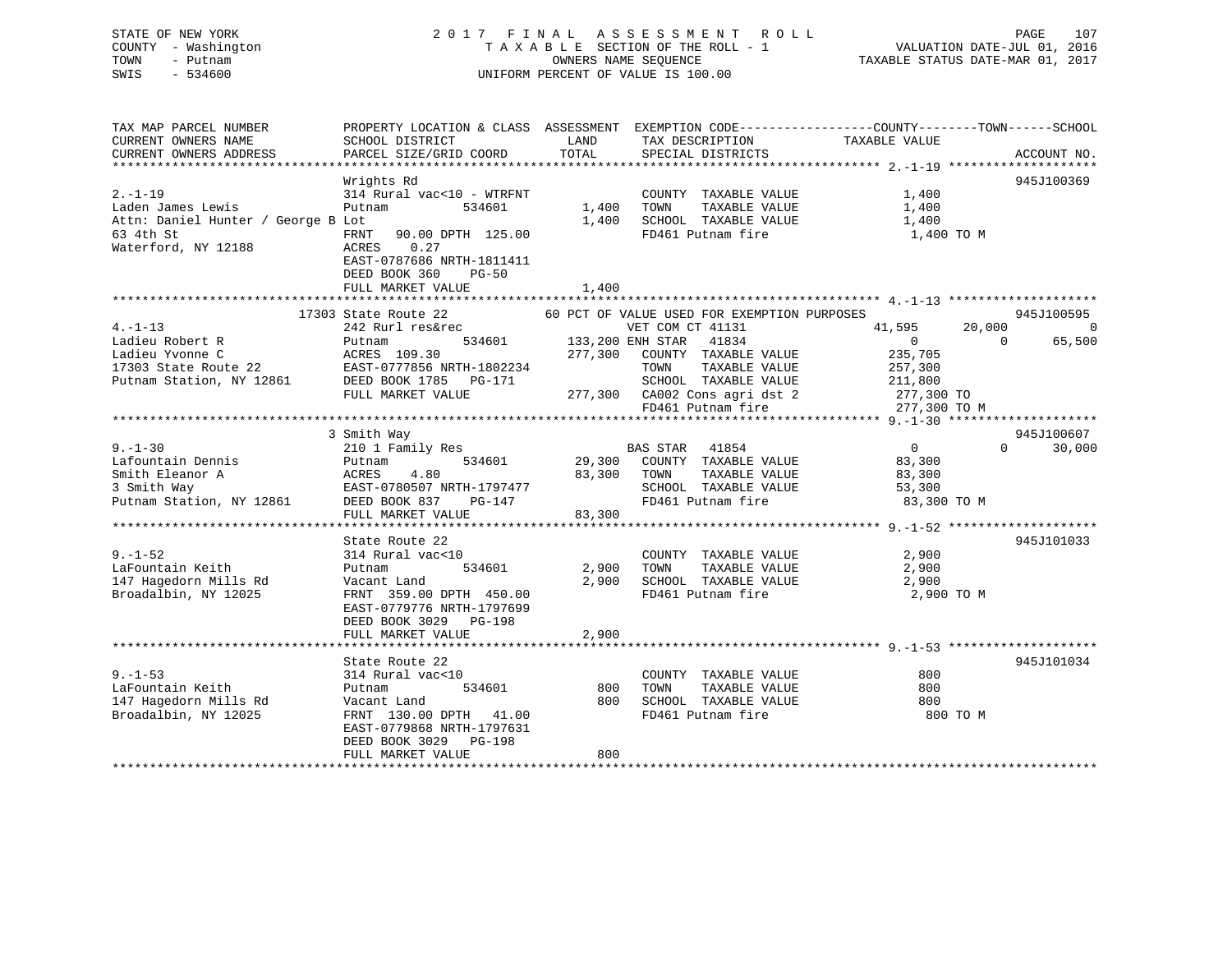# STATE OF NEW YORK 2 0 1 7 F I N A L A S S E S S M E N T R O L L PAGE 108 COUNTY - Washington T A X A B L E SECTION OF THE ROLL - 1 VALUATION DATE-JUL 01, 2016 TOWN - Putnam OWNERS NAME SEQUENCE TAXABLE STATUS DATE-MAR 01, 2017 SWIS - 534600 UNIFORM PERCENT OF VALUE IS 100.00

| TAX MAP PARCEL NUMBER<br>CURRENT OWNERS NAME<br>CURRENT OWNERS ADDRESS                              | PROPERTY LOCATION & CLASS ASSESSMENT EXEMPTION CODE---------------COUNTY-------TOWN-----SCHOOL<br>SCHOOL DISTRICT<br>PARCEL SIZE/GRID COORD                                                            | LAND<br>TOTAL              | TAX DESCRIPTION<br>SPECIAL DISTRICTS                                                                                 | TAXABLE VALUE                                 | ACCOUNT NO. |
|-----------------------------------------------------------------------------------------------------|--------------------------------------------------------------------------------------------------------------------------------------------------------------------------------------------------------|----------------------------|----------------------------------------------------------------------------------------------------------------------|-----------------------------------------------|-------------|
| $4. - 1 - 30$<br>Lake George Land Conserv Inc<br>PO Box 1250<br>Bolton Landing, NY 12814            | Schwerdtfeger Rd/w Off<br>910 Priv forest<br>534601<br>Putnam<br>ACRES 15.56<br>EAST-0768746 NRTH-1800526<br>DEED BOOK 3479 PG-322<br>FULL MARKET VALUE                                                | 7,800<br>7,800             | COUNTY TAXABLE VALUE<br>TAXABLE VALUE<br>TOWN<br>7,800 10mm 11.1.<br>7,800 SCHOOL TAXABLE VALUE<br>FD461 Putnam fire | 7,800<br>7,800<br>$7,800$ TO M                | 945J100861  |
| $4. - 1 - 32$<br>Lake George Land Conserv Inc<br>PO Box 1250<br>Bolton Landing, NY 12814            | Schwerdtfeger Rd/w Off<br>910 Priv forest<br>Putnam<br>534601<br>Pri Wild & Forest Land<br>3373/179 swim esmt<br>ACRES 12.40<br>EAST-0769098 NRTH-1804504<br>DEED BOOK 3627 PG-28<br>FULL MARKET VALUE | 6,200<br>6,200<br>6,200    | COUNTY TAXABLE VALUE<br>TAXABLE VALUE<br>TOWN<br>SCHOOL TAXABLE VALUE<br>FD461 Putnam fire                           | 6,200<br>6,200<br>6,200<br>6,200 TO M         | 945J100655  |
| $8. - 1 - 1.4$<br>Lake George Land Conserv Inc<br>PO Box 1250<br>Bolton Landing, NY 12814           | Schwerdfeger Rd<br>312 Vac w/imprv<br>534601<br>Putnam<br>kiosk<br>ACRES<br>2.65<br>EAST-0769823 NRTH-1799813<br>DEED BOOK 3479 PG-322<br>FULL MARKET VALUE                                            | 11,200 TOWN<br>11,500      | COUNTY TAXABLE VALUE<br>TAXABLE VALUE<br>11,500 SCHOOL TAXABLE VALUE<br>FD461 Putnam fire                            | 11,500<br>11,500<br>11,500<br>11,500 TO M     |             |
| $8. - 1 - 1.7$<br>Lake George Land Conserv Inc<br>4905 Lakeshore Dr<br>Bolton Landing, NY 12814     | County Route 1<br>971 Wetlands<br>971 Wetlands<br>534601<br>Putnam<br>Sub Lot 1<br>ACRES 72.60<br>EAST-0770435 NRTH-1798222<br>DEED BOOK 3710 PG-317<br>FULL MARKET VALUE                              | 7,300 TOWN<br>7,300        | COUNTY TAXABLE VALUE<br>TAXABLE VALUE<br>7,300 SCHOOL TAXABLE VALUE<br>FD461 Putnam fire                             | 7,300<br>7,300<br>7,300<br>7,300 TO M         |             |
| $8. - 2 - 20.12$<br>Lake George Land Conserv Inc Putnam<br>PO Box 1250<br>Bolton Landiing, NY 12814 | Charter Brook Ln<br>322 Rural vac>10<br>534601<br>ACRES 62.68<br>EAST-0769912 NRTH-1793262<br>DEED BOOK 3691 PG-229<br>FULL MARKET VALUE                                                               | 31,500<br>31,500<br>31,500 | COUNTY TAXABLE VALUE<br>TOWN<br>TAXABLE VALUE<br>SCHOOL TAXABLE VALUE<br>FD461 Putnam fire                           | $31,500$<br>$31,500$<br>31,500<br>31,500 TO M |             |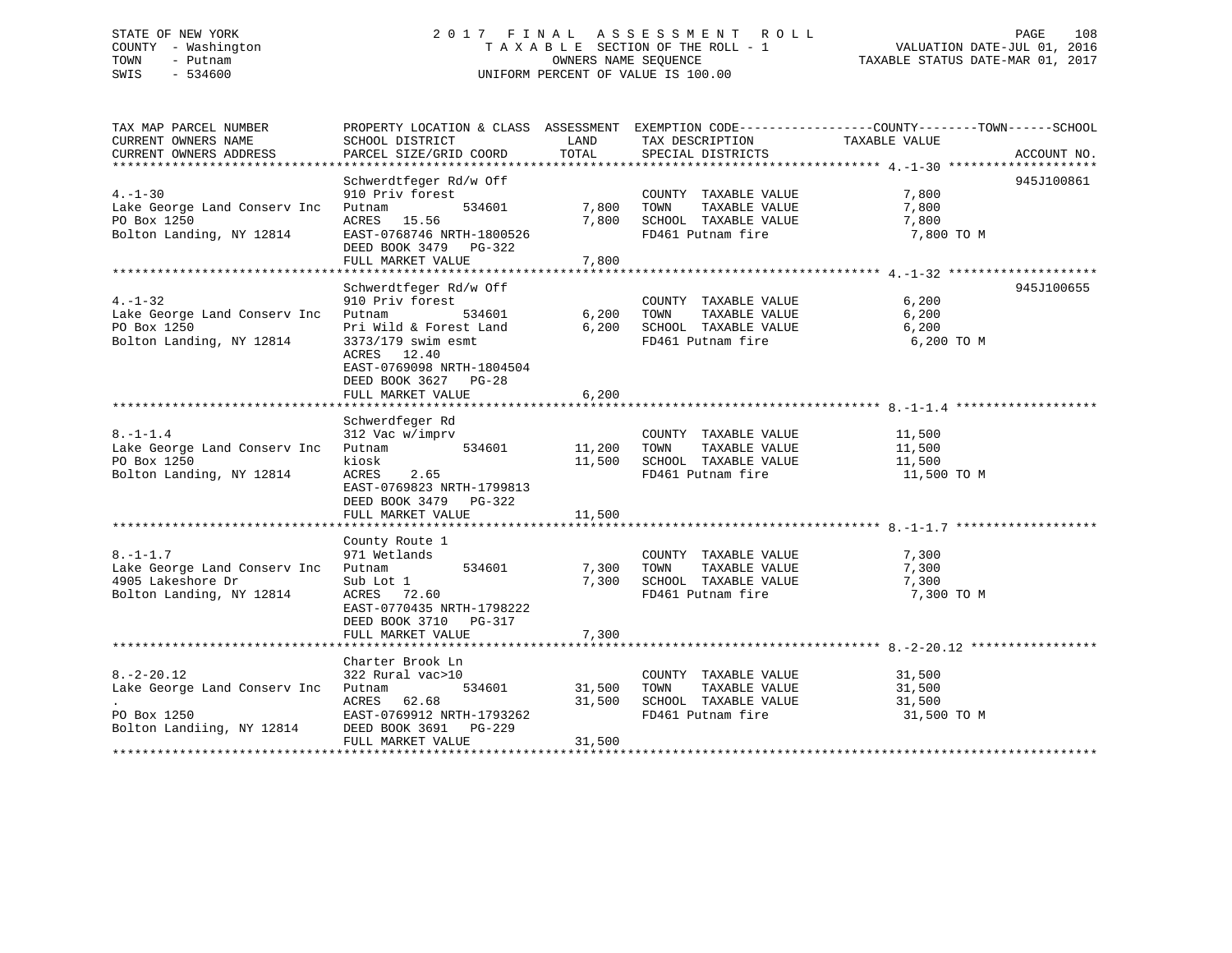# STATE OF NEW YORK 2 0 1 7 F I N A L A S S E S S M E N T R O L L PAGE 109 COUNTY - Washington T A X A B L E SECTION OF THE ROLL - 1 VALUATION DATE-JUL 01, 2016 TOWN - Putnam OWNERS NAME SEQUENCE TAXABLE STATUS DATE-MAR 01, 2017 SWIS - 534600 UNIFORM PERCENT OF VALUE IS 100.00

| CURRENT OWNERS NAME<br>SCHOOL DISTRICT<br>LAND<br>TAX DESCRIPTION<br>TAXABLE VALUE<br>CURRENT OWNERS ADDRESS<br>PARCEL SIZE/GRID COORD<br>TOTAL<br>ACCOUNT NO.<br>SPECIAL DISTRICTS<br>Donat Turnpike Way<br>$12. - 1 - 2.3$<br>322 Rural vac>10<br>COUNTY TAXABLE VALUE<br>1,500<br>Lake George Land Conserv Inc<br>534601<br>1,500<br>TOWN<br>TAXABLE VALUE<br>1,500<br>Putnam<br>2.96<br>PO Box 1250<br>ACRES<br>1,500<br>SCHOOL TAXABLE VALUE<br>1,500<br>Bolton Landing, NY 12814<br>FD461 Putnam fire<br>EAST-0769230 NRTH-1793145<br>1,500 TO M<br>DEED BOOK 3526 PG-333<br>FULL MARKET VALUE<br>1,500<br>428 County Route 3<br>945J100237<br>$13.-3-24.1$<br>283 Res w/Comuse - WTRFNT<br>19,105<br>19,105<br>AGRI-D IND 41730<br>19,105<br>Lakeside Farm Properties LLC<br>534601<br>212,100<br>COUNTY TAXABLE VALUE<br>Putnam<br>414,795<br>708 McDonald Rd<br>ACRES 143.60<br>433,900<br>TOWN<br>TAXABLE VALUE<br>414,795<br>Waterford, OH 45786<br>EAST-0788850 NRTH-1785651<br>SCHOOL TAXABLE VALUE<br>414,795<br>FD461 Putnam fire<br>DEED BOOK 3618 PG-213<br>433,900 TO M<br>FULL MARKET VALUE<br>433,900<br>MAY BE SUBJECT TO PAYMENT<br>UNDER AGDIST LAW TIL 2024<br>Lake Rd<br>$\overline{0}$<br>$16. - 1 - 6.4$<br>312 Vac w/imprv - WTRFNT<br>AGRI-D IND 41730<br>0<br>$\Omega$<br>265,700<br>272,700<br>Lakeside Farm Properties LLC<br>534601<br>COUNTY TAXABLE VALUE<br>Putnam<br>272,700<br>708 McDonald Rd<br>ACRES 296.39<br>TOWN<br>TAXABLE VALUE<br>272,700<br>Waterford, OH 45786<br>EAST-0786818 NRTH-1783281<br>SCHOOL TAXABLE VALUE<br>272,700<br>DEED BOOK 3614 PG-252<br>FD461 Putnam fire<br>272,700 TO M<br>FULL MARKET VALUE<br>272,700<br>MAY BE SUBJECT TO PAYMENT<br>UNDER AGDIST LAW TIL 2024<br>945J100432<br>1016+1037 County Route 2<br>$2. - 1 - 27$<br>ENH STAR<br>$\overline{0}$<br>$\Omega$<br>280 Res Multiple<br>41834<br>65,500<br>534601<br>91,500 COUNTY TAXABLE VALUE<br>Lakeview Farm<br>270,000<br>Putnam<br>270,000<br>Myrtle McIntyre<br>1024 address, barn by rd<br>TOWN<br>TAXABLE VALUE<br>270,000<br>1037 County Route 2<br>ACRES 66.50<br>SCHOOL TAXABLE VALUE<br>204,500<br>Putnam Station, NY 12861<br>EAST-0785696 NRTH-1810699<br>CA002 Cons agri dst 2<br>270,000 TO<br>FD461 Putnam fire<br>270,000 TO M<br>DEED BOOK 494<br>PG-1018<br>FULL MARKET VALUE<br>270,000<br>945J100699<br>91 Schwerdtfeger Rd<br>$4. - 1 - 29$<br>ENH STAR 41834<br>$\overline{0}$<br>$\Omega$<br>65,500<br>242 Rurl res&rec<br>Lamb Robert<br>72,900<br>534601<br>COUNTY TAXABLE VALUE<br>366,400<br>Putnam<br>Lamb Virginia<br>366,400<br>TAXABLE VALUE<br>ACRES 47.90<br>TOWN<br>366,400<br>PO Box 112<br>EAST-0769678 NRTH-1800975<br>SCHOOL TAXABLE VALUE<br>300,900<br>Putnam Station, NY 12861<br>DEED BOOK 2000 PG-226<br>FD461 Putnam fire<br>366,400 ТО М<br>366,400<br>FULL MARKET VALUE | TAX MAP PARCEL NUMBER | PROPERTY LOCATION & CLASS ASSESSMENT EXEMPTION CODE----------------COUNTY-------TOWN------SCHOOL |  |  |
|-------------------------------------------------------------------------------------------------------------------------------------------------------------------------------------------------------------------------------------------------------------------------------------------------------------------------------------------------------------------------------------------------------------------------------------------------------------------------------------------------------------------------------------------------------------------------------------------------------------------------------------------------------------------------------------------------------------------------------------------------------------------------------------------------------------------------------------------------------------------------------------------------------------------------------------------------------------------------------------------------------------------------------------------------------------------------------------------------------------------------------------------------------------------------------------------------------------------------------------------------------------------------------------------------------------------------------------------------------------------------------------------------------------------------------------------------------------------------------------------------------------------------------------------------------------------------------------------------------------------------------------------------------------------------------------------------------------------------------------------------------------------------------------------------------------------------------------------------------------------------------------------------------------------------------------------------------------------------------------------------------------------------------------------------------------------------------------------------------------------------------------------------------------------------------------------------------------------------------------------------------------------------------------------------------------------------------------------------------------------------------------------------------------------------------------------------------------------------------------------------------------------------------------------------------------------------------------------------------------------------------------------------------------------------------------------------------------------------------------------------------------------------------------------------------------------------------------------------------|-----------------------|--------------------------------------------------------------------------------------------------|--|--|
|                                                                                                                                                                                                                                                                                                                                                                                                                                                                                                                                                                                                                                                                                                                                                                                                                                                                                                                                                                                                                                                                                                                                                                                                                                                                                                                                                                                                                                                                                                                                                                                                                                                                                                                                                                                                                                                                                                                                                                                                                                                                                                                                                                                                                                                                                                                                                                                                                                                                                                                                                                                                                                                                                                                                                                                                                                                       |                       |                                                                                                  |  |  |
|                                                                                                                                                                                                                                                                                                                                                                                                                                                                                                                                                                                                                                                                                                                                                                                                                                                                                                                                                                                                                                                                                                                                                                                                                                                                                                                                                                                                                                                                                                                                                                                                                                                                                                                                                                                                                                                                                                                                                                                                                                                                                                                                                                                                                                                                                                                                                                                                                                                                                                                                                                                                                                                                                                                                                                                                                                                       |                       |                                                                                                  |  |  |
|                                                                                                                                                                                                                                                                                                                                                                                                                                                                                                                                                                                                                                                                                                                                                                                                                                                                                                                                                                                                                                                                                                                                                                                                                                                                                                                                                                                                                                                                                                                                                                                                                                                                                                                                                                                                                                                                                                                                                                                                                                                                                                                                                                                                                                                                                                                                                                                                                                                                                                                                                                                                                                                                                                                                                                                                                                                       |                       |                                                                                                  |  |  |
|                                                                                                                                                                                                                                                                                                                                                                                                                                                                                                                                                                                                                                                                                                                                                                                                                                                                                                                                                                                                                                                                                                                                                                                                                                                                                                                                                                                                                                                                                                                                                                                                                                                                                                                                                                                                                                                                                                                                                                                                                                                                                                                                                                                                                                                                                                                                                                                                                                                                                                                                                                                                                                                                                                                                                                                                                                                       |                       |                                                                                                  |  |  |
|                                                                                                                                                                                                                                                                                                                                                                                                                                                                                                                                                                                                                                                                                                                                                                                                                                                                                                                                                                                                                                                                                                                                                                                                                                                                                                                                                                                                                                                                                                                                                                                                                                                                                                                                                                                                                                                                                                                                                                                                                                                                                                                                                                                                                                                                                                                                                                                                                                                                                                                                                                                                                                                                                                                                                                                                                                                       |                       |                                                                                                  |  |  |
|                                                                                                                                                                                                                                                                                                                                                                                                                                                                                                                                                                                                                                                                                                                                                                                                                                                                                                                                                                                                                                                                                                                                                                                                                                                                                                                                                                                                                                                                                                                                                                                                                                                                                                                                                                                                                                                                                                                                                                                                                                                                                                                                                                                                                                                                                                                                                                                                                                                                                                                                                                                                                                                                                                                                                                                                                                                       |                       |                                                                                                  |  |  |
|                                                                                                                                                                                                                                                                                                                                                                                                                                                                                                                                                                                                                                                                                                                                                                                                                                                                                                                                                                                                                                                                                                                                                                                                                                                                                                                                                                                                                                                                                                                                                                                                                                                                                                                                                                                                                                                                                                                                                                                                                                                                                                                                                                                                                                                                                                                                                                                                                                                                                                                                                                                                                                                                                                                                                                                                                                                       |                       |                                                                                                  |  |  |
|                                                                                                                                                                                                                                                                                                                                                                                                                                                                                                                                                                                                                                                                                                                                                                                                                                                                                                                                                                                                                                                                                                                                                                                                                                                                                                                                                                                                                                                                                                                                                                                                                                                                                                                                                                                                                                                                                                                                                                                                                                                                                                                                                                                                                                                                                                                                                                                                                                                                                                                                                                                                                                                                                                                                                                                                                                                       |                       |                                                                                                  |  |  |
|                                                                                                                                                                                                                                                                                                                                                                                                                                                                                                                                                                                                                                                                                                                                                                                                                                                                                                                                                                                                                                                                                                                                                                                                                                                                                                                                                                                                                                                                                                                                                                                                                                                                                                                                                                                                                                                                                                                                                                                                                                                                                                                                                                                                                                                                                                                                                                                                                                                                                                                                                                                                                                                                                                                                                                                                                                                       |                       |                                                                                                  |  |  |
|                                                                                                                                                                                                                                                                                                                                                                                                                                                                                                                                                                                                                                                                                                                                                                                                                                                                                                                                                                                                                                                                                                                                                                                                                                                                                                                                                                                                                                                                                                                                                                                                                                                                                                                                                                                                                                                                                                                                                                                                                                                                                                                                                                                                                                                                                                                                                                                                                                                                                                                                                                                                                                                                                                                                                                                                                                                       |                       |                                                                                                  |  |  |
|                                                                                                                                                                                                                                                                                                                                                                                                                                                                                                                                                                                                                                                                                                                                                                                                                                                                                                                                                                                                                                                                                                                                                                                                                                                                                                                                                                                                                                                                                                                                                                                                                                                                                                                                                                                                                                                                                                                                                                                                                                                                                                                                                                                                                                                                                                                                                                                                                                                                                                                                                                                                                                                                                                                                                                                                                                                       |                       |                                                                                                  |  |  |
|                                                                                                                                                                                                                                                                                                                                                                                                                                                                                                                                                                                                                                                                                                                                                                                                                                                                                                                                                                                                                                                                                                                                                                                                                                                                                                                                                                                                                                                                                                                                                                                                                                                                                                                                                                                                                                                                                                                                                                                                                                                                                                                                                                                                                                                                                                                                                                                                                                                                                                                                                                                                                                                                                                                                                                                                                                                       |                       |                                                                                                  |  |  |
|                                                                                                                                                                                                                                                                                                                                                                                                                                                                                                                                                                                                                                                                                                                                                                                                                                                                                                                                                                                                                                                                                                                                                                                                                                                                                                                                                                                                                                                                                                                                                                                                                                                                                                                                                                                                                                                                                                                                                                                                                                                                                                                                                                                                                                                                                                                                                                                                                                                                                                                                                                                                                                                                                                                                                                                                                                                       |                       |                                                                                                  |  |  |
|                                                                                                                                                                                                                                                                                                                                                                                                                                                                                                                                                                                                                                                                                                                                                                                                                                                                                                                                                                                                                                                                                                                                                                                                                                                                                                                                                                                                                                                                                                                                                                                                                                                                                                                                                                                                                                                                                                                                                                                                                                                                                                                                                                                                                                                                                                                                                                                                                                                                                                                                                                                                                                                                                                                                                                                                                                                       |                       |                                                                                                  |  |  |
|                                                                                                                                                                                                                                                                                                                                                                                                                                                                                                                                                                                                                                                                                                                                                                                                                                                                                                                                                                                                                                                                                                                                                                                                                                                                                                                                                                                                                                                                                                                                                                                                                                                                                                                                                                                                                                                                                                                                                                                                                                                                                                                                                                                                                                                                                                                                                                                                                                                                                                                                                                                                                                                                                                                                                                                                                                                       |                       |                                                                                                  |  |  |
|                                                                                                                                                                                                                                                                                                                                                                                                                                                                                                                                                                                                                                                                                                                                                                                                                                                                                                                                                                                                                                                                                                                                                                                                                                                                                                                                                                                                                                                                                                                                                                                                                                                                                                                                                                                                                                                                                                                                                                                                                                                                                                                                                                                                                                                                                                                                                                                                                                                                                                                                                                                                                                                                                                                                                                                                                                                       |                       |                                                                                                  |  |  |
|                                                                                                                                                                                                                                                                                                                                                                                                                                                                                                                                                                                                                                                                                                                                                                                                                                                                                                                                                                                                                                                                                                                                                                                                                                                                                                                                                                                                                                                                                                                                                                                                                                                                                                                                                                                                                                                                                                                                                                                                                                                                                                                                                                                                                                                                                                                                                                                                                                                                                                                                                                                                                                                                                                                                                                                                                                                       |                       |                                                                                                  |  |  |
|                                                                                                                                                                                                                                                                                                                                                                                                                                                                                                                                                                                                                                                                                                                                                                                                                                                                                                                                                                                                                                                                                                                                                                                                                                                                                                                                                                                                                                                                                                                                                                                                                                                                                                                                                                                                                                                                                                                                                                                                                                                                                                                                                                                                                                                                                                                                                                                                                                                                                                                                                                                                                                                                                                                                                                                                                                                       |                       |                                                                                                  |  |  |
|                                                                                                                                                                                                                                                                                                                                                                                                                                                                                                                                                                                                                                                                                                                                                                                                                                                                                                                                                                                                                                                                                                                                                                                                                                                                                                                                                                                                                                                                                                                                                                                                                                                                                                                                                                                                                                                                                                                                                                                                                                                                                                                                                                                                                                                                                                                                                                                                                                                                                                                                                                                                                                                                                                                                                                                                                                                       |                       |                                                                                                  |  |  |
|                                                                                                                                                                                                                                                                                                                                                                                                                                                                                                                                                                                                                                                                                                                                                                                                                                                                                                                                                                                                                                                                                                                                                                                                                                                                                                                                                                                                                                                                                                                                                                                                                                                                                                                                                                                                                                                                                                                                                                                                                                                                                                                                                                                                                                                                                                                                                                                                                                                                                                                                                                                                                                                                                                                                                                                                                                                       |                       |                                                                                                  |  |  |
|                                                                                                                                                                                                                                                                                                                                                                                                                                                                                                                                                                                                                                                                                                                                                                                                                                                                                                                                                                                                                                                                                                                                                                                                                                                                                                                                                                                                                                                                                                                                                                                                                                                                                                                                                                                                                                                                                                                                                                                                                                                                                                                                                                                                                                                                                                                                                                                                                                                                                                                                                                                                                                                                                                                                                                                                                                                       |                       |                                                                                                  |  |  |
|                                                                                                                                                                                                                                                                                                                                                                                                                                                                                                                                                                                                                                                                                                                                                                                                                                                                                                                                                                                                                                                                                                                                                                                                                                                                                                                                                                                                                                                                                                                                                                                                                                                                                                                                                                                                                                                                                                                                                                                                                                                                                                                                                                                                                                                                                                                                                                                                                                                                                                                                                                                                                                                                                                                                                                                                                                                       |                       |                                                                                                  |  |  |
|                                                                                                                                                                                                                                                                                                                                                                                                                                                                                                                                                                                                                                                                                                                                                                                                                                                                                                                                                                                                                                                                                                                                                                                                                                                                                                                                                                                                                                                                                                                                                                                                                                                                                                                                                                                                                                                                                                                                                                                                                                                                                                                                                                                                                                                                                                                                                                                                                                                                                                                                                                                                                                                                                                                                                                                                                                                       |                       |                                                                                                  |  |  |
|                                                                                                                                                                                                                                                                                                                                                                                                                                                                                                                                                                                                                                                                                                                                                                                                                                                                                                                                                                                                                                                                                                                                                                                                                                                                                                                                                                                                                                                                                                                                                                                                                                                                                                                                                                                                                                                                                                                                                                                                                                                                                                                                                                                                                                                                                                                                                                                                                                                                                                                                                                                                                                                                                                                                                                                                                                                       |                       |                                                                                                  |  |  |
|                                                                                                                                                                                                                                                                                                                                                                                                                                                                                                                                                                                                                                                                                                                                                                                                                                                                                                                                                                                                                                                                                                                                                                                                                                                                                                                                                                                                                                                                                                                                                                                                                                                                                                                                                                                                                                                                                                                                                                                                                                                                                                                                                                                                                                                                                                                                                                                                                                                                                                                                                                                                                                                                                                                                                                                                                                                       |                       |                                                                                                  |  |  |
|                                                                                                                                                                                                                                                                                                                                                                                                                                                                                                                                                                                                                                                                                                                                                                                                                                                                                                                                                                                                                                                                                                                                                                                                                                                                                                                                                                                                                                                                                                                                                                                                                                                                                                                                                                                                                                                                                                                                                                                                                                                                                                                                                                                                                                                                                                                                                                                                                                                                                                                                                                                                                                                                                                                                                                                                                                                       |                       |                                                                                                  |  |  |
|                                                                                                                                                                                                                                                                                                                                                                                                                                                                                                                                                                                                                                                                                                                                                                                                                                                                                                                                                                                                                                                                                                                                                                                                                                                                                                                                                                                                                                                                                                                                                                                                                                                                                                                                                                                                                                                                                                                                                                                                                                                                                                                                                                                                                                                                                                                                                                                                                                                                                                                                                                                                                                                                                                                                                                                                                                                       |                       |                                                                                                  |  |  |
|                                                                                                                                                                                                                                                                                                                                                                                                                                                                                                                                                                                                                                                                                                                                                                                                                                                                                                                                                                                                                                                                                                                                                                                                                                                                                                                                                                                                                                                                                                                                                                                                                                                                                                                                                                                                                                                                                                                                                                                                                                                                                                                                                                                                                                                                                                                                                                                                                                                                                                                                                                                                                                                                                                                                                                                                                                                       |                       |                                                                                                  |  |  |
|                                                                                                                                                                                                                                                                                                                                                                                                                                                                                                                                                                                                                                                                                                                                                                                                                                                                                                                                                                                                                                                                                                                                                                                                                                                                                                                                                                                                                                                                                                                                                                                                                                                                                                                                                                                                                                                                                                                                                                                                                                                                                                                                                                                                                                                                                                                                                                                                                                                                                                                                                                                                                                                                                                                                                                                                                                                       |                       |                                                                                                  |  |  |
|                                                                                                                                                                                                                                                                                                                                                                                                                                                                                                                                                                                                                                                                                                                                                                                                                                                                                                                                                                                                                                                                                                                                                                                                                                                                                                                                                                                                                                                                                                                                                                                                                                                                                                                                                                                                                                                                                                                                                                                                                                                                                                                                                                                                                                                                                                                                                                                                                                                                                                                                                                                                                                                                                                                                                                                                                                                       |                       |                                                                                                  |  |  |
|                                                                                                                                                                                                                                                                                                                                                                                                                                                                                                                                                                                                                                                                                                                                                                                                                                                                                                                                                                                                                                                                                                                                                                                                                                                                                                                                                                                                                                                                                                                                                                                                                                                                                                                                                                                                                                                                                                                                                                                                                                                                                                                                                                                                                                                                                                                                                                                                                                                                                                                                                                                                                                                                                                                                                                                                                                                       |                       |                                                                                                  |  |  |
|                                                                                                                                                                                                                                                                                                                                                                                                                                                                                                                                                                                                                                                                                                                                                                                                                                                                                                                                                                                                                                                                                                                                                                                                                                                                                                                                                                                                                                                                                                                                                                                                                                                                                                                                                                                                                                                                                                                                                                                                                                                                                                                                                                                                                                                                                                                                                                                                                                                                                                                                                                                                                                                                                                                                                                                                                                                       |                       |                                                                                                  |  |  |
|                                                                                                                                                                                                                                                                                                                                                                                                                                                                                                                                                                                                                                                                                                                                                                                                                                                                                                                                                                                                                                                                                                                                                                                                                                                                                                                                                                                                                                                                                                                                                                                                                                                                                                                                                                                                                                                                                                                                                                                                                                                                                                                                                                                                                                                                                                                                                                                                                                                                                                                                                                                                                                                                                                                                                                                                                                                       |                       |                                                                                                  |  |  |
|                                                                                                                                                                                                                                                                                                                                                                                                                                                                                                                                                                                                                                                                                                                                                                                                                                                                                                                                                                                                                                                                                                                                                                                                                                                                                                                                                                                                                                                                                                                                                                                                                                                                                                                                                                                                                                                                                                                                                                                                                                                                                                                                                                                                                                                                                                                                                                                                                                                                                                                                                                                                                                                                                                                                                                                                                                                       |                       |                                                                                                  |  |  |
|                                                                                                                                                                                                                                                                                                                                                                                                                                                                                                                                                                                                                                                                                                                                                                                                                                                                                                                                                                                                                                                                                                                                                                                                                                                                                                                                                                                                                                                                                                                                                                                                                                                                                                                                                                                                                                                                                                                                                                                                                                                                                                                                                                                                                                                                                                                                                                                                                                                                                                                                                                                                                                                                                                                                                                                                                                                       |                       |                                                                                                  |  |  |
|                                                                                                                                                                                                                                                                                                                                                                                                                                                                                                                                                                                                                                                                                                                                                                                                                                                                                                                                                                                                                                                                                                                                                                                                                                                                                                                                                                                                                                                                                                                                                                                                                                                                                                                                                                                                                                                                                                                                                                                                                                                                                                                                                                                                                                                                                                                                                                                                                                                                                                                                                                                                                                                                                                                                                                                                                                                       |                       |                                                                                                  |  |  |
|                                                                                                                                                                                                                                                                                                                                                                                                                                                                                                                                                                                                                                                                                                                                                                                                                                                                                                                                                                                                                                                                                                                                                                                                                                                                                                                                                                                                                                                                                                                                                                                                                                                                                                                                                                                                                                                                                                                                                                                                                                                                                                                                                                                                                                                                                                                                                                                                                                                                                                                                                                                                                                                                                                                                                                                                                                                       |                       |                                                                                                  |  |  |
|                                                                                                                                                                                                                                                                                                                                                                                                                                                                                                                                                                                                                                                                                                                                                                                                                                                                                                                                                                                                                                                                                                                                                                                                                                                                                                                                                                                                                                                                                                                                                                                                                                                                                                                                                                                                                                                                                                                                                                                                                                                                                                                                                                                                                                                                                                                                                                                                                                                                                                                                                                                                                                                                                                                                                                                                                                                       |                       |                                                                                                  |  |  |
|                                                                                                                                                                                                                                                                                                                                                                                                                                                                                                                                                                                                                                                                                                                                                                                                                                                                                                                                                                                                                                                                                                                                                                                                                                                                                                                                                                                                                                                                                                                                                                                                                                                                                                                                                                                                                                                                                                                                                                                                                                                                                                                                                                                                                                                                                                                                                                                                                                                                                                                                                                                                                                                                                                                                                                                                                                                       |                       |                                                                                                  |  |  |
|                                                                                                                                                                                                                                                                                                                                                                                                                                                                                                                                                                                                                                                                                                                                                                                                                                                                                                                                                                                                                                                                                                                                                                                                                                                                                                                                                                                                                                                                                                                                                                                                                                                                                                                                                                                                                                                                                                                                                                                                                                                                                                                                                                                                                                                                                                                                                                                                                                                                                                                                                                                                                                                                                                                                                                                                                                                       |                       |                                                                                                  |  |  |
|                                                                                                                                                                                                                                                                                                                                                                                                                                                                                                                                                                                                                                                                                                                                                                                                                                                                                                                                                                                                                                                                                                                                                                                                                                                                                                                                                                                                                                                                                                                                                                                                                                                                                                                                                                                                                                                                                                                                                                                                                                                                                                                                                                                                                                                                                                                                                                                                                                                                                                                                                                                                                                                                                                                                                                                                                                                       |                       |                                                                                                  |  |  |
|                                                                                                                                                                                                                                                                                                                                                                                                                                                                                                                                                                                                                                                                                                                                                                                                                                                                                                                                                                                                                                                                                                                                                                                                                                                                                                                                                                                                                                                                                                                                                                                                                                                                                                                                                                                                                                                                                                                                                                                                                                                                                                                                                                                                                                                                                                                                                                                                                                                                                                                                                                                                                                                                                                                                                                                                                                                       |                       |                                                                                                  |  |  |
|                                                                                                                                                                                                                                                                                                                                                                                                                                                                                                                                                                                                                                                                                                                                                                                                                                                                                                                                                                                                                                                                                                                                                                                                                                                                                                                                                                                                                                                                                                                                                                                                                                                                                                                                                                                                                                                                                                                                                                                                                                                                                                                                                                                                                                                                                                                                                                                                                                                                                                                                                                                                                                                                                                                                                                                                                                                       |                       |                                                                                                  |  |  |
|                                                                                                                                                                                                                                                                                                                                                                                                                                                                                                                                                                                                                                                                                                                                                                                                                                                                                                                                                                                                                                                                                                                                                                                                                                                                                                                                                                                                                                                                                                                                                                                                                                                                                                                                                                                                                                                                                                                                                                                                                                                                                                                                                                                                                                                                                                                                                                                                                                                                                                                                                                                                                                                                                                                                                                                                                                                       |                       |                                                                                                  |  |  |
|                                                                                                                                                                                                                                                                                                                                                                                                                                                                                                                                                                                                                                                                                                                                                                                                                                                                                                                                                                                                                                                                                                                                                                                                                                                                                                                                                                                                                                                                                                                                                                                                                                                                                                                                                                                                                                                                                                                                                                                                                                                                                                                                                                                                                                                                                                                                                                                                                                                                                                                                                                                                                                                                                                                                                                                                                                                       |                       |                                                                                                  |  |  |
|                                                                                                                                                                                                                                                                                                                                                                                                                                                                                                                                                                                                                                                                                                                                                                                                                                                                                                                                                                                                                                                                                                                                                                                                                                                                                                                                                                                                                                                                                                                                                                                                                                                                                                                                                                                                                                                                                                                                                                                                                                                                                                                                                                                                                                                                                                                                                                                                                                                                                                                                                                                                                                                                                                                                                                                                                                                       |                       |                                                                                                  |  |  |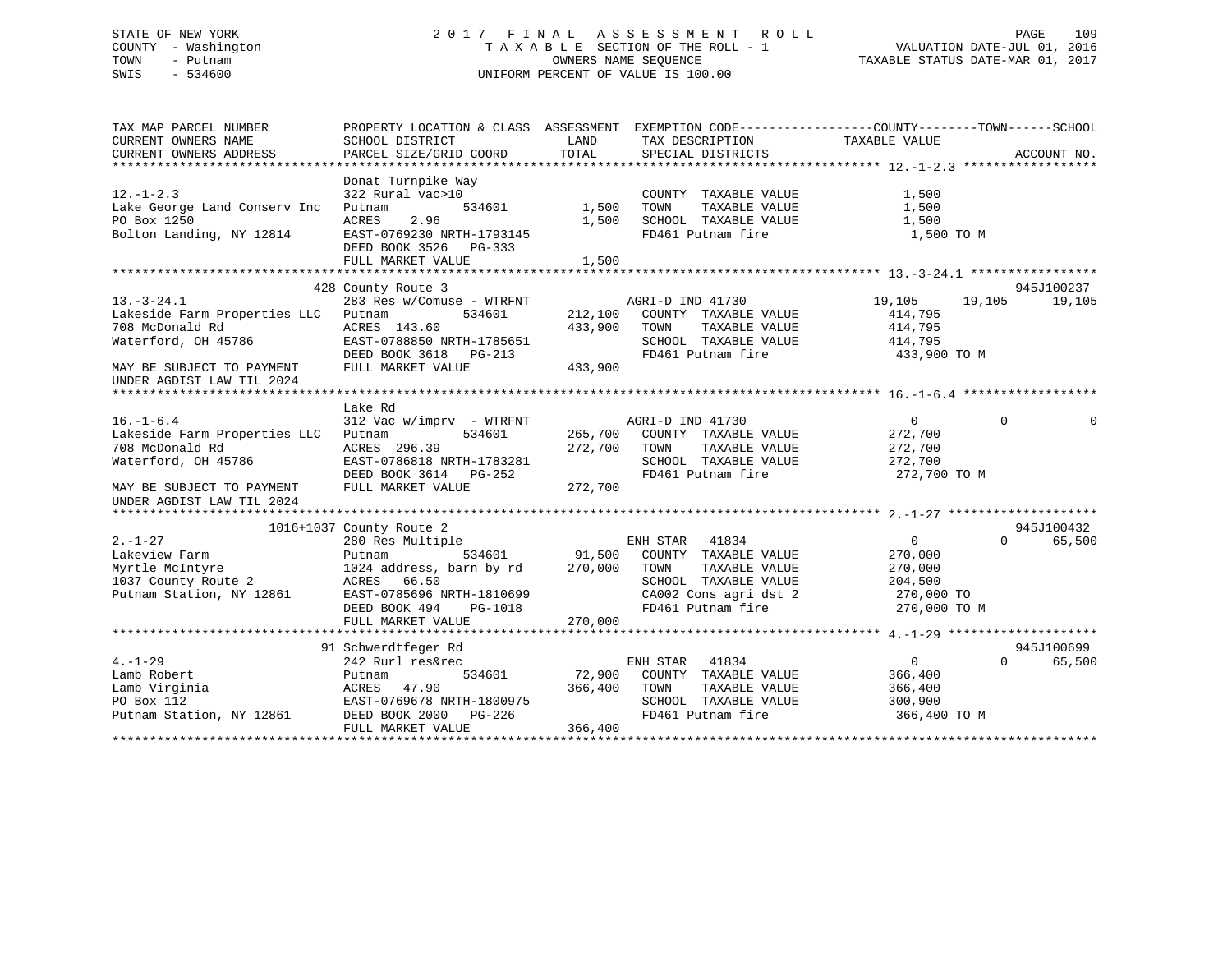# STATE OF NEW YORK 2 0 1 7 F I N A L A S S E S S M E N T R O L L PAGE 110COUNTY - Washington  $T A X A B L E$  SECTION OF THE ROLL - 1<br>TOWN - Putnam data of the COUNTERS NAME SEQUENCE SWIS - 534600 UNIFORM PERCENT OF VALUE IS 100.00

VALUATION DATE-JUL 01, 2016 TAXABLE STATUS DATE-MAR 01, 2017

| TAX MAP PARCEL NUMBER    | PROPERTY LOCATION & CLASS ASSESSMENT EXEMPTION CODE---------------COUNTY-------TOWN------SCHOOL |         |                                             |                            |                          |
|--------------------------|-------------------------------------------------------------------------------------------------|---------|---------------------------------------------|----------------------------|--------------------------|
| CURRENT OWNERS NAME      | SCHOOL DISTRICT                                                                                 | LAND    | TAX DESCRIPTION                             | TAXABLE VALUE              |                          |
| CURRENT OWNERS ADDRESS   | PARCEL SIZE/GRID COORD                                                                          | TOTAL   | SPECIAL DISTRICTS                           |                            | ACCOUNT NO.              |
|                          |                                                                                                 |         |                                             |                            |                          |
|                          | 461 Gull Bay Rd                                                                                 |         |                                             |                            | 945J100372               |
| $11.20 - 3 - 21$         | 260 Seasonal res - WTRFNT                                                                       |         | COUNTY TAXABLE VALUE                        | 260,700                    |                          |
| Lamby Edward J           | Putnam<br>534601                                                                                | 187,900 | TAXABLE VALUE<br>TOWN                       | 260,700                    |                          |
| 38 Witbeck Dr            | Lot 7                                                                                           | 260,700 | SCHOOL TAXABLE VALUE                        | 260,700                    |                          |
| Scotia, NY 12302         | LF 50                                                                                           |         | FD461 Putnam fire                           | 260,700 ТО М               |                          |
|                          | FRNT<br>60.00 DPTH 75.00                                                                        |         |                                             |                            |                          |
|                          | EAST-0767305 NRTH-1785574                                                                       |         |                                             |                            |                          |
|                          | DEED BOOK 541<br>$PG-339$                                                                       |         |                                             |                            |                          |
|                          | FULL MARKET VALUE                                                                               | 260,700 |                                             |                            |                          |
|                          |                                                                                                 |         |                                             |                            |                          |
|                          | Hutton Square Rd                                                                                |         |                                             |                            | 945J100170               |
| $13. - 2 - 13$           | 322 Rural vac>10                                                                                |         | COUNTY TAXABLE VALUE                        | 125,000                    |                          |
| Landriscina Benny        | 534601<br>Putnam                                                                                | 125,000 | TAXABLE VALUE<br>TOWN                       | 125,000                    |                          |
| 258 Corbin Pl            | ACRES 111.60                                                                                    | 125,000 | SCHOOL TAXABLE VALUE                        | 125,000                    |                          |
| Brooklyn, NY 11235       | EAST-0786491 NRTH-1791350                                                                       |         | FD461 Putnam fire                           | 125,000 TO M               |                          |
|                          | DEED BOOK 515<br>PG-286                                                                         |         |                                             |                            |                          |
|                          | FULL MARKET VALUE                                                                               | 125,000 |                                             |                            |                          |
|                          |                                                                                                 |         |                                             |                            |                          |
|                          | 109 County Route 2                                                                              |         |                                             |                            | 945J101043               |
| $13. - 2 - 8.5$          | 210 1 Family Res                                                                                |         | BAS STAR 41854                              | $\overline{0}$<br>$\Omega$ | 30,000                   |
| LaPointe John R          | 534601<br>Putnam                                                                                | 14,900  | COUNTY TAXABLE VALUE                        | 118,100                    |                          |
| LaPointe Jeanette        | 605-348                                                                                         | 118,100 | TAXABLE VALUE<br>TOWN                       | 118,100                    |                          |
| 109 County Route 2       | FRNT 165.00 DPTH 310.00                                                                         |         | SCHOOL TAXABLE VALUE                        | 88,100                     |                          |
| Putnam Station, NY 12861 | EAST-0783789 NRTH-1792275                                                                       |         | FD461 Putnam fire                           | 118,100 TO M               |                          |
|                          | DEED BOOK 552<br>PG-260                                                                         |         |                                             |                            |                          |
|                          | FULL MARKET VALUE                                                                               | 118,100 |                                             |                            |                          |
|                          |                                                                                                 |         |                                             |                            |                          |
|                          | 88 Cummings Rd                                                                                  |         | 80 PCT OF VALUE USED FOR EXEMPTION PURPOSES |                            | 945J100444               |
| $9 - 1 - 4$              | 271 Mfg housings                                                                                |         | VET COM CT 41131                            | 12,380<br>12,380           | $\overline{\phantom{0}}$ |
| Lapointe Marjorie J      | 534601<br>Putnam                                                                                |         | 41,100 AGED-ALL<br>41800                    | 18,570<br>18,570           | 24,760                   |
| 88 Cummings Rd           | ACRES 19.60                                                                                     |         | 61,900 ENH STAR 41834                       | $\overline{0}$<br>$\sim$ 0 | 37,140                   |
| Putnam Station, NY 12861 | EAST-0780928 NRTH-1801140                                                                       |         | COUNTY TAXABLE VALUE                        | 30,950                     |                          |
|                          | DEED BOOK 680<br>PG-345                                                                         |         | TOWN<br>TAXABLE VALUE                       | 30,950                     |                          |
|                          | FULL MARKET VALUE                                                                               |         | 61,900 SCHOOL TAXABLE VALUE                 | $\Omega$                   |                          |
|                          |                                                                                                 |         | FD461 Putnam fire                           | 61,900 TO M                |                          |
|                          |                                                                                                 |         |                                             |                            |                          |
|                          | 51 County Route 2                                                                               |         |                                             |                            | 945J100820               |
| $13.-1-4.2$              | 270 Mfg housing                                                                                 |         | ENH STAR<br>41834                           | $\overline{0}$             | 62,800<br>$\Omega$       |
| LaRock Eli J             | 534601<br>Putnam                                                                                | 32,600  | COUNTY TAXABLE VALUE                        | 62,800                     |                          |
| 51 County Route 2        | Lot & Tra                                                                                       | 62,800  | TOWN<br>TAXABLE VALUE                       | 62,800                     |                          |
| Putnam Station, NY 12861 | ACRES<br>7.60                                                                                   |         | SCHOOL TAXABLE VALUE                        | $\sim$ 0                   |                          |
|                          | EAST-0783182 NRTH-1791623                                                                       |         | FD461 Putnam fire                           | 62,800 TO M                |                          |
|                          | DEED BOOK 909<br>$PG-69$                                                                        |         |                                             |                            |                          |
|                          | FULL MARKET VALUE                                                                               | 62,800  |                                             |                            |                          |
|                          |                                                                                                 |         |                                             |                            |                          |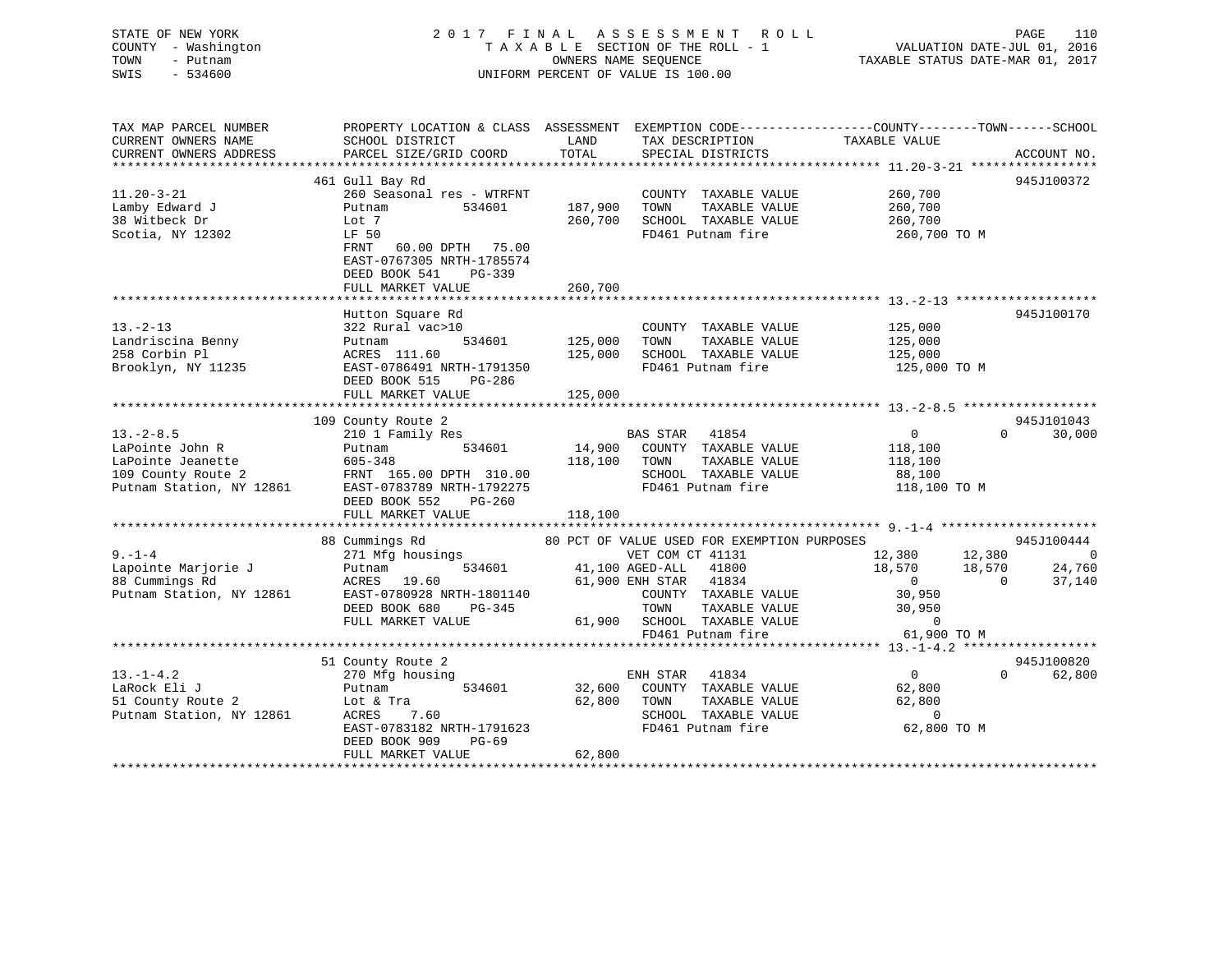# STATE OF NEW YORK 2 0 1 7 F I N A L A S S E S S M E N T R O L L PAGE 111 COUNTY - Washington T A X A B L E SECTION OF THE ROLL - 1 VALUATION DATE-JUL 01, 2016 TOWN - Putnam OWNERS NAME SEQUENCE TAXABLE STATUS DATE-MAR 01, 2017 SWIS - 534600 UNIFORM PERCENT OF VALUE IS 100.00

| TAX MAP PARCEL NUMBER<br>CURRENT OWNERS NAME<br>CURRENT OWNERS ADDRESS | PROPERTY LOCATION & CLASS ASSESSMENT EXEMPTION CODE----------------COUNTY-------TOWN------SCHOOL<br>SCHOOL DISTRICT<br>PARCEL SIZE/GRID COORD | LAND<br>TOTAL  | TAX DESCRIPTION<br>SPECIAL DISTRICTS          | TAXABLE VALUE  | ACCOUNT NO.        |
|------------------------------------------------------------------------|-----------------------------------------------------------------------------------------------------------------------------------------------|----------------|-----------------------------------------------|----------------|--------------------|
|                                                                        |                                                                                                                                               |                |                                               |                |                    |
|                                                                        | 175 Mott Ln                                                                                                                                   |                |                                               |                | 945J100376         |
| $4. - 1 - 10$                                                          | 240 Rural res                                                                                                                                 |                | BAS STAR 41854                                | $\overline{0}$ | 30,000<br>$\Omega$ |
| Larson Mark R                                                          | 534601<br>Putnam                                                                                                                              | 216,800        | COUNTY TAXABLE VALUE                          | 404,000        |                    |
| Larson Maryellen                                                       | ACRES 198.11                                                                                                                                  | 404,000        | TAXABLE VALUE<br>TOWN                         | 404,000        |                    |
| 175 Mott Ln                                                            | EAST-0774757 NRTH-1804954                                                                                                                     |                | SCHOOL TAXABLE VALUE                          | 374,000        |                    |
| PO Box 106                                                             | DEED BOOK 790<br>PG-218                                                                                                                       |                | SCHOOL TAXABLE VALUE<br>CA002 Cons agri dst 2 | 404,000 TO     |                    |
| Putnam Station, NY 12861-0106 FULL MARKET VALUE                        |                                                                                                                                               |                | 404,000 FD461 Putnam fire                     | 404,000 TO M   |                    |
|                                                                        |                                                                                                                                               |                |                                               |                |                    |
|                                                                        | 44 Liddle-Harris Rd                                                                                                                           |                |                                               |                |                    |
| $12. - 3 - 6.3$                                                        | 242 Rurl res&rec                                                                                                                              |                | BAS STAR 41854                                | $\overline{0}$ | $\Omega$<br>30,000 |
| Lauzon Jerome W                                                        | 534601<br>Putnam                                                                                                                              | 59,600         | COUNTY TAXABLE VALUE                          | 282,900        |                    |
| 44 Liddle Harris Rd                                                    | APA aprvd J2001-669                                                                                                                           | 282,900        | TOWN<br>TAXABLE VALUE                         | 282,900        |                    |
| Putnam Station, NY 12861                                               | ACRES 34.60                                                                                                                                   |                | SCHOOL TAXABLE VALUE                          | 252,900        |                    |
|                                                                        | EAST-0776462 NRTH-1786709                                                                                                                     |                | FD461 Putnam fire                             | 282,900 TO M   |                    |
|                                                                        | DEED BOOK 1830 PG-177                                                                                                                         |                |                                               |                |                    |
|                                                                        | FULL MARKET VALUE                                                                                                                             | 282,900        |                                               |                |                    |
|                                                                        |                                                                                                                                               |                |                                               |                |                    |
|                                                                        | 67 Wrights Rd                                                                                                                                 |                |                                               |                | 945J100579         |
| $2. - 1 - 6$                                                           | 240 Rural res - WTRFNT                                                                                                                        |                | <b>BAS STAR</b><br>41854                      | $\overline{0}$ | $\Omega$<br>30,000 |
| LaVallie Nancy                                                         | 534601<br>Putnam                                                                                                                              |                | 55,000 COUNTY TAXABLE VALUE                   | 123,700        |                    |
| 67 Wrights Rd                                                          | House & Lot                                                                                                                                   | 123,700        | TOWN<br>TAXABLE VALUE                         | 123,700        |                    |
| Putnam Station, NY 12861                                               | ACRES 13.50                                                                                                                                   |                | SCHOOL TAXABLE VALUE                          | 93,700         |                    |
|                                                                        | EAST-0786441 NRTH-1812170                                                                                                                     |                | FD461 Putnam fire                             | 123,700 TO M   |                    |
|                                                                        | DEED BOOK 3615<br>PG-181                                                                                                                      |                |                                               |                |                    |
|                                                                        | FULL MARKET VALUE                                                                                                                             | 123,700        |                                               |                |                    |
|                                                                        |                                                                                                                                               |                |                                               |                |                    |
|                                                                        | County Route 1                                                                                                                                |                |                                               |                | 945J100969         |
| $7.12 - 1 - 16.4$                                                      | 312 Vac w/imprv - WTRFNT                                                                                                                      |                | COUNTY TAXABLE VALUE                          | 100,600        |                    |
| Lawrence Family Trust                                                  | 534601<br>Putnam                                                                                                                              | 97,800         | TOWN<br>TAXABLE VALUE                         | 100,600        |                    |
| Lawrence Charles Trustee                                               | LF 28                                                                                                                                         | 100,600        | SCHOOL TAXABLE VALUE                          | 100,600        |                    |
| 108 Long Pasture Way                                                   | FRNT<br>28.00 DPTH 165.00                                                                                                                     |                | FD461 Putnam fire                             | 100,600 TO M   |                    |
| Tiverton, RI 02878                                                     | EAST-0767605 NRTH-1798055                                                                                                                     |                |                                               |                |                    |
|                                                                        | DEED BOOK 3548 PG-13                                                                                                                          |                |                                               |                |                    |
|                                                                        | FULL MARKET VALUE                                                                                                                             | 100,600        |                                               |                |                    |
|                                                                        |                                                                                                                                               |                |                                               |                |                    |
|                                                                        | 457 County Route 1                                                                                                                            |                |                                               |                | 945J100966         |
| $7.12 - 1 - 35$                                                        | 260 Seasonal res                                                                                                                              |                | COUNTY TAXABLE VALUE                          | 327,000        |                    |
| Lawrence Family Trust                                                  | Putnam                                                                                                                                        | 534601 160,700 | TAXABLE VALUE<br>TOWN                         | 327,000        |                    |
| Lawrence Charles Trustee                                               | FRNT 139.00 DPTH 150.00                                                                                                                       | 327,000        | SCHOOL TAXABLE VALUE                          | 327,000        |                    |
| 108 Long Pasture Way                                                   | EAST-0768655 NRTH-1798054                                                                                                                     |                | FD461 Putnam fire                             | 327,000 TO M   |                    |
| Tiverton, RI 02878                                                     | DEED BOOK 3548 PG-13                                                                                                                          |                |                                               |                |                    |
|                                                                        | FULL MARKET VALUE                                                                                                                             | 327,000        |                                               |                |                    |
|                                                                        |                                                                                                                                               |                |                                               |                |                    |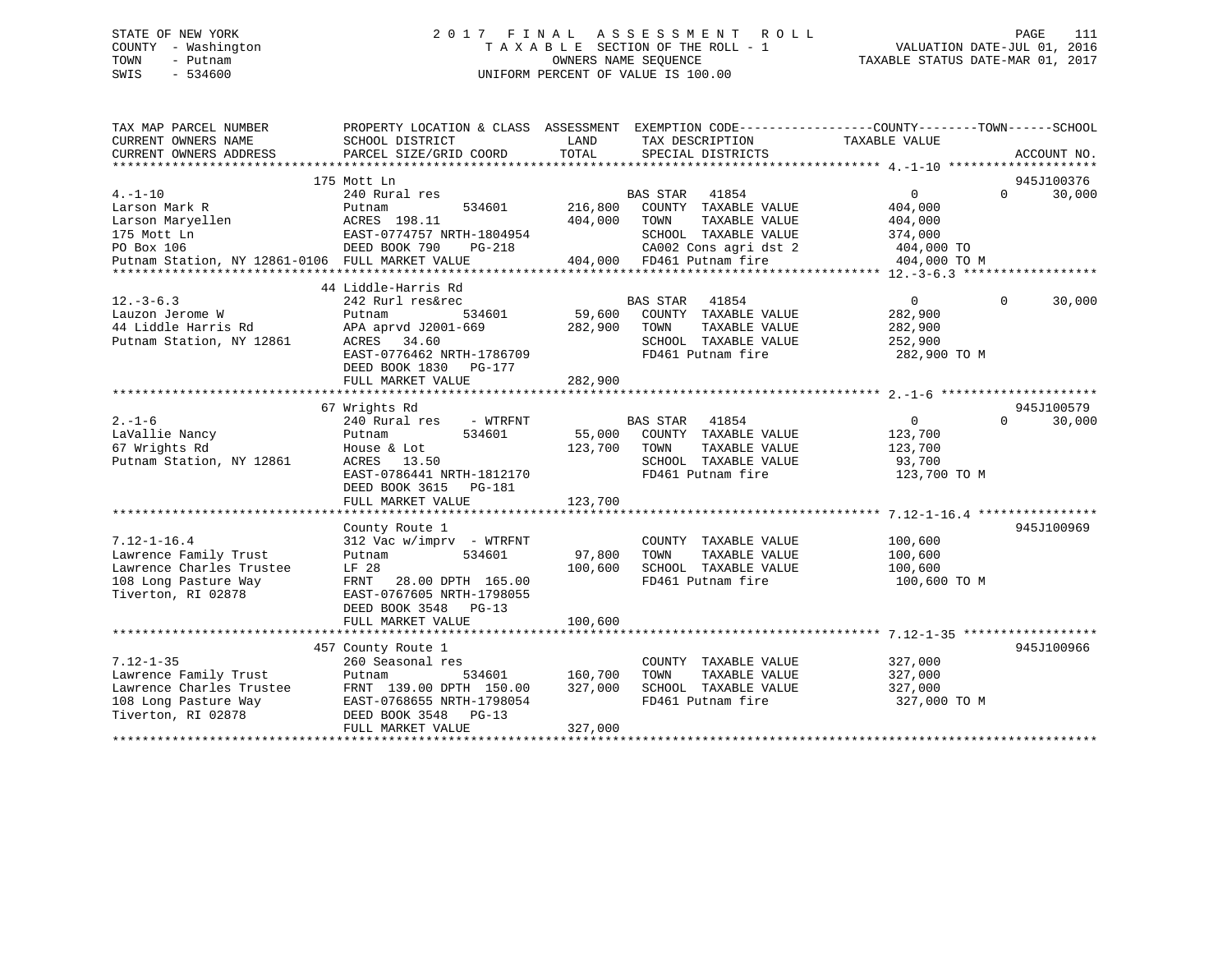# STATE OF NEW YORK 2 0 1 7 F I N A L A S S E S S M E N T R O L L PAGE 112 COUNTY - Washington T A X A B L E SECTION OF THE ROLL - 1 VALUATION DATE-JUL 01, 2016 TOWN - Putnam OWNERS NAME SEQUENCE TAXABLE STATUS DATE-MAR 01, 2017 SWIS - 534600 UNIFORM PERCENT OF VALUE IS 100.00

| TAX MAP PARCEL NUMBER<br>CURRENT OWNERS NAME<br>CURRENT OWNERS ADDRESS                                 | PROPERTY LOCATION & CLASS ASSESSMENT<br>SCHOOL DISTRICT<br>PARCEL SIZE/GRID COORD                                                                                                              | LAND<br>TOTAL                 | TAX DESCRIPTION<br>SPECIAL DISTRICTS                                                       | EXEMPTION CODE-----------------COUNTY-------TOWN------SCHOOL<br>TAXABLE VALUE | ACCOUNT NO. |
|--------------------------------------------------------------------------------------------------------|------------------------------------------------------------------------------------------------------------------------------------------------------------------------------------------------|-------------------------------|--------------------------------------------------------------------------------------------|-------------------------------------------------------------------------------|-------------|
|                                                                                                        |                                                                                                                                                                                                |                               |                                                                                            |                                                                               |             |
| $13 - 3 - 9$<br>Leisenfelder Nancy A<br>100 Starks Knob Rd<br>Schuylerville, NY 12871                  | 2035 Mill Bay<br>260 Seasonal res - WTRFNT<br>Putnam<br>534601<br>FRNT 100.00 DPTH 83.00<br>EAST-0790135 NRTH-1791525<br>DEED BOOK 2195 PG-257<br>FULL MARKET VALUE                            | 5,500<br>35,000<br>35,000     | COUNTY TAXABLE VALUE<br>TOWN<br>TAXABLE VALUE<br>SCHOOL TAXABLE VALUE<br>FD461 Putnam fire | 35,000<br>35,000<br>35,000<br>35,000 TO M                                     | 945J100386  |
|                                                                                                        |                                                                                                                                                                                                |                               |                                                                                            |                                                                               |             |
| $8. - 2 - 13$<br>Leonforte Ellen Trust<br>Stroessner Karl<br>9018 SE 118th Ln<br>Summerfield, FL 34491 | 426 Liddle-Harris Rd<br>240 Rural res<br>534601<br>Putnam<br>ACRES 68.90<br>EAST-0775545 NRTH-1793703<br>DEED BOOK 3650 PG-54<br>FULL MARKET VALUE                                             | 93,900<br>285,600<br>285,600  | COUNTY TAXABLE VALUE<br>TAXABLE VALUE<br>TOWN<br>SCHOOL TAXABLE VALUE<br>FD461 Putnam fire | 285,600<br>285,600<br>285,600<br>285,600 TO M                                 | 945J100557  |
|                                                                                                        |                                                                                                                                                                                                |                               |                                                                                            |                                                                               |             |
| $8. - 2 - 5.14$<br>Lestingi Rachael R<br>326 County Route 7<br>Clemons, NY 12819                       | County Route 1<br>971 Wetlands<br>534601<br>Putnam<br>Restricted<br>$P/O$ Sub lot 13<br>ACRES<br>2.45<br>EAST-0771428 NRTH-1798652<br>DEED BOOK 867<br><b>PG-150</b><br>FULL MARKET VALUE      | 1,200<br>1,200<br>1,200       | COUNTY TAXABLE VALUE<br>TOWN<br>TAXABLE VALUE<br>SCHOOL TAXABLE VALUE<br>FD461 Putnam fire | 1,200<br>1,200<br>1,200<br>1,200 TO M                                         |             |
|                                                                                                        | Pulpit Point Rd                                                                                                                                                                                |                               |                                                                                            |                                                                               | 945J100122  |
| $16. - 1 - 15$<br>Letendre Richard P<br>Letendre Gladys<br>20 Bear Hill Rd<br>Cumberland, RI 02864     | 322 Rural vac>10 - WTRFNT<br>534601<br>Putnam<br>Row 734/54;3122/92;479/98<br>ACRES 134.40<br>EAST-0781674 NRTH-1778540<br>DEED BOOK 479<br>PG-986<br>FULL MARKET VALUE                        | 167,100<br>167,100<br>167,100 | COUNTY TAXABLE VALUE<br>TOWN<br>TAXABLE VALUE<br>SCHOOL TAXABLE VALUE<br>FD461 Putnam fire | 167,100<br>167,100<br>167,100<br>167,100 TO M                                 |             |
|                                                                                                        |                                                                                                                                                                                                |                               |                                                                                            |                                                                               |             |
| $12. - 1 - 14$<br>Levin Lawrence<br>Levin Ronnie Schlesinger B<br>PO Box 18<br>Pownal, VT 05261        | 6207 Oliver Way<br>260 Seasonal res<br>Putnam<br>534601<br>454/402<br>$614/236$ +240;882-335+337<br>ACRES<br>3.01<br>EAST-0767300 NRTH-1791719<br>DEED BOOK 799<br>PG-177<br>FULL MARKET VALUE | 135,100<br>251,300<br>251,300 | COUNTY TAXABLE VALUE<br>TOWN<br>TAXABLE VALUE<br>SCHOOL TAXABLE VALUE<br>FD461 Putnam fire | 251,300<br>251,300<br>251,300<br>251,300 TO M                                 | 945J100876  |
|                                                                                                        |                                                                                                                                                                                                |                               |                                                                                            |                                                                               |             |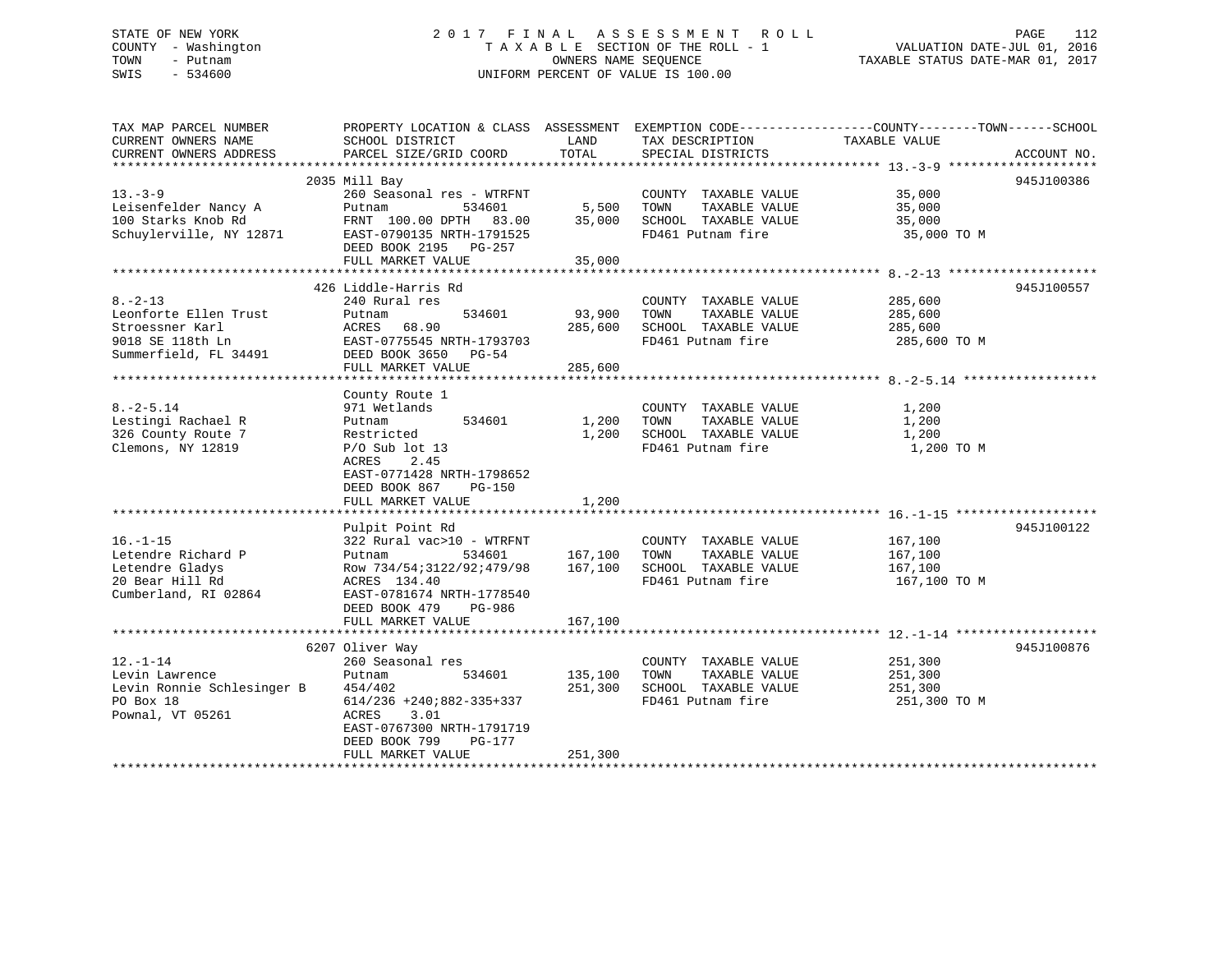# STATE OF NEW YORK 2 0 1 7 F I N A L A S S E S S M E N T R O L L PAGE 113 COUNTY - Washington T A X A B L E SECTION OF THE ROLL - 1 VALUATION DATE-JUL 01, 2016 TOWN - Putnam OWNERS NAME SEQUENCE TAXABLE STATUS DATE-MAR 01, 2017 SWIS - 534600 UNIFORM PERCENT OF VALUE IS 100.00

| TAX MAP PARCEL NUMBER<br>CURRENT OWNERS NAME<br>CURRENT OWNERS ADDRESS                                  | SCHOOL DISTRICT<br>PARCEL SIZE/GRID COORD                                                                                                                                                                  | LAND<br>TOTAL                 | TAX DESCRIPTION<br>SPECIAL DISTRICTS                                                                                | PROPERTY LOCATION & CLASS ASSESSMENT EXEMPTION CODE----------------COUNTY-------TOWN-----SCHOOL<br>TAXABLE VALUE<br>ACCOUNT NO. |
|---------------------------------------------------------------------------------------------------------|------------------------------------------------------------------------------------------------------------------------------------------------------------------------------------------------------------|-------------------------------|---------------------------------------------------------------------------------------------------------------------|---------------------------------------------------------------------------------------------------------------------------------|
| $12.-4-42.1$<br>Leyh Peter A<br>5560 Evergreen Shores Way<br>Putnam Station, NY 12861                   | Evergreen Shores Way<br>314 Rural vac<10<br>534601<br>Putnam<br>FRNT 63.00 DPTH 64.00<br>EAST-0767111 NRTH-1790600<br>DEED BOOK 3146 PG-246<br>FULL MARKET VALUE                                           | 1,000<br>1,000<br>1,000       | COUNTY TAXABLE VALUE<br>TAXABLE VALUE<br>TOWN<br>SCHOOL TAXABLE VALUE<br>FD461 Putnam fire                          | 1,000<br>1,000<br>1,000<br>1,000 TO M                                                                                           |
|                                                                                                         | 5560 Evergreen Shores Way                                                                                                                                                                                  |                               |                                                                                                                     | 945J100903                                                                                                                      |
| $12. - 4 - 43$<br>Leyh Peter A<br>Leyh Peter A<br>5560 Evergreen Shores Way<br>Putnam Station, NY 12861 | 210 1 Family Res - WTRFNT<br>Putnam<br>534601<br>Lot 4:Esmt 3150/71<br>LF 125 : Filed survey 424<br>3.46 BANK<br>ACRES<br>185<br>EAST-0767374 NRTH-1790638<br>DEED BOOK 816<br>PG-222<br>FULL MARKET VALUE | 693,478 TOWN<br>693,478       | <b>BAS STAR</b> 41854<br>462,478 COUNTY TAXABLE VALUE<br>TAXABLE VALUE<br>SCHOOL TAXABLE VALUE<br>FD461 Putnam fire | $0 \qquad \qquad$<br>$\Omega$<br>30,000<br>693,478<br>693,478<br>663,478<br>693,478 TO M                                        |
|                                                                                                         |                                                                                                                                                                                                            |                               |                                                                                                                     |                                                                                                                                 |
| $14. - 1 - 11$<br>Lichtenstein Family LLC<br>12 Beresford Rd<br>Allendale, NJ 07401                     | 824 Gull Bay Rd<br>210 1 Family Res - WTRFNT<br>Putnam 534601<br>LF 250<br>1.70<br>ACRES<br>EAST-0763582 NRTH-1779006<br>DEED BOOK 918<br>PG-271                                                           | 740,800<br>1442,700           | COUNTY TAXABLE VALUE<br>TAXABLE VALUE<br>TOWN<br>SCHOOL TAXABLE VALUE<br>FD461 Putnam fire                          | 945J100388<br>1442,700<br>1442,700<br>1442,700<br>1442,700 TO M                                                                 |
|                                                                                                         | FULL MARKET VALUE                                                                                                                                                                                          | 1442,700                      |                                                                                                                     |                                                                                                                                 |
| $12. - 4 - 17$<br>Lill Joseph<br>Lill Christine<br>21 Beech St<br>Oakland, NJ 07436                     | 5135 Bayview Way<br>260 Seasonal res - WTRFNT<br>534601<br>Putnam<br>ROW 373/590: BR's<br>ELF 60<br>FRNT 62.00 DPTH 323.00<br>EAST-0767103 NRTH-1788717                                                    | 357,000<br>428,600            | COUNTY TAXABLE VALUE<br>TAXABLE VALUE<br>TOWN<br>SCHOOL TAXABLE VALUE<br>FD461 Putnam fire                          | 945J100263<br>428,600<br>428,600<br>428,600<br>428,600 TO M                                                                     |
|                                                                                                         | DEED BOOK 722<br>PG-341<br>FULL MARKET VALUE                                                                                                                                                               | 428,600                       |                                                                                                                     |                                                                                                                                 |
|                                                                                                         |                                                                                                                                                                                                            |                               |                                                                                                                     |                                                                                                                                 |
| $19. - 1 - 2$<br>Little Debra<br>20 Lakewoods Dr<br>Merrimac, MA 01860                                  | 417 Pulpit Point Rd<br>322 Rural vac>10 - WTRFNT<br>534601<br>Putnam<br>ACRES 120.10<br>EAST-0782934 NRTH-1775600<br>DEED BOOK 3596 PG-93<br>FULL MARKET VALUE                                             | 163,100<br>163,100<br>163,100 | COUNTY TAXABLE VALUE<br>TOWN<br>TAXABLE VALUE<br>SCHOOL TAXABLE VALUE<br>FD461 Putnam fire                          | 945J100264<br>163,100<br>163,100<br>163,100<br>163,100 TO M                                                                     |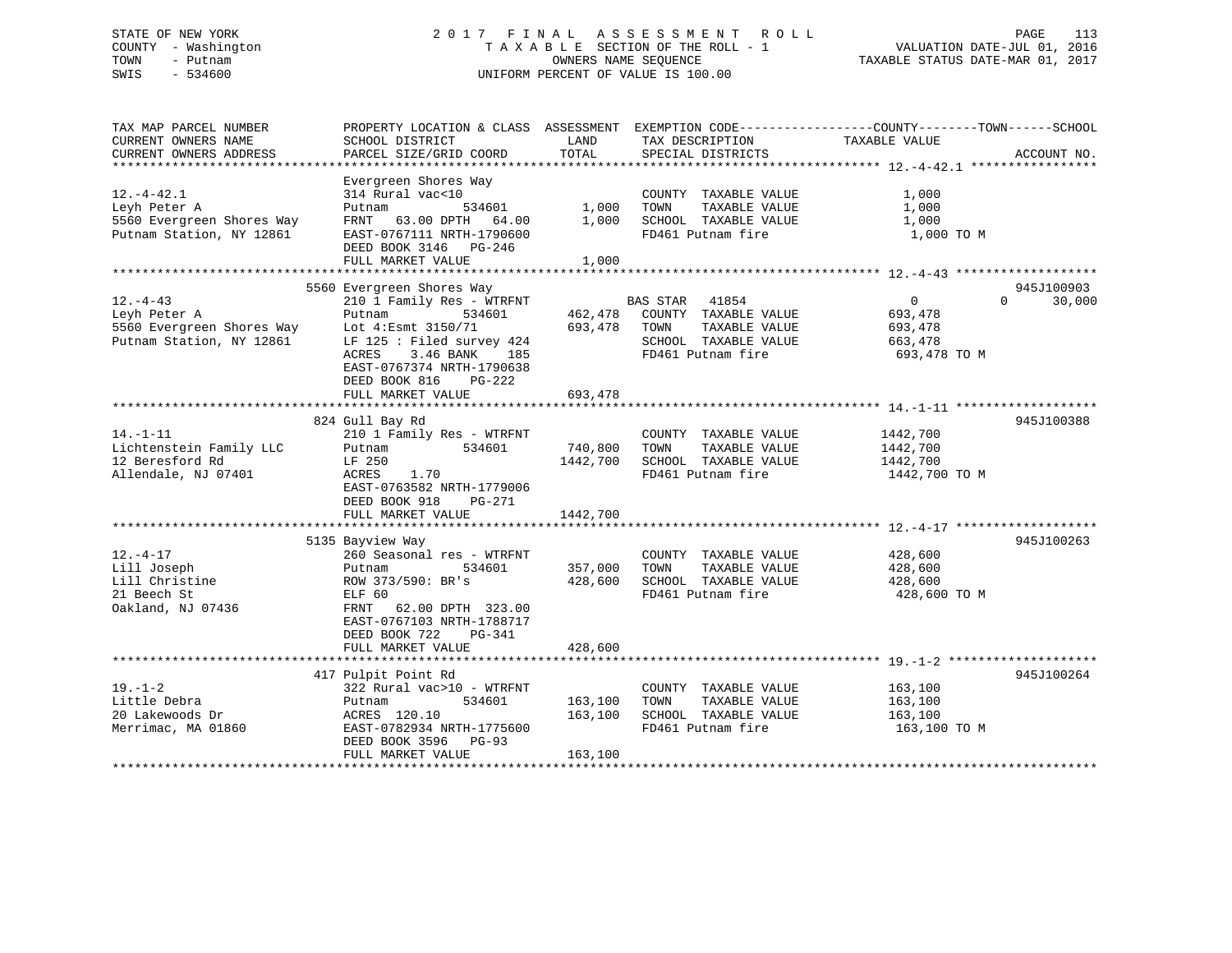# STATE OF NEW YORK 2 0 1 7 F I N A L A S S E S S M E N T R O L L PAGE 114 COUNTY - Washington T A X A B L E SECTION OF THE ROLL - 1 VALUATION DATE-JUL 01, 2016 TOWN - Putnam OWNERS NAME SEQUENCE TAXABLE STATUS DATE-MAR 01, 2017 SWIS - 534600 UNIFORM PERCENT OF VALUE IS 100.00

| TAX MAP PARCEL NUMBER<br>CURRENT OWNERS NAME<br>CURRENT OWNERS ADDRESS | SCHOOL DISTRICT<br>PARCEL SIZE/GRID COORD                                                    | LAND<br>TOTAL | TAX DESCRIPTION<br>SPECIAL DISTRICTS | PROPERTY LOCATION & CLASS ASSESSMENT EXEMPTION CODE---------------COUNTY-------TOWN------SCHOOL<br>TAXABLE VALUE<br>ACCOUNT NO. |
|------------------------------------------------------------------------|----------------------------------------------------------------------------------------------|---------------|--------------------------------------|---------------------------------------------------------------------------------------------------------------------------------|
|                                                                        |                                                                                              |               |                                      |                                                                                                                                 |
|                                                                        | 495 County Route 1                                                                           |               |                                      | 945J100925                                                                                                                      |
| $7.12 - 1 - 14$                                                        | 210 1 Family Res - WTRFNT                                                                    |               | COUNTY TAXABLE VALUE                 | 1173,800                                                                                                                        |
| Livornese Gen Partnership                                              | Putnam<br>534601                                                                             | 726,600       | TOWN<br>TAXABLE VALUE                | 1173,800                                                                                                                        |
| Attn: L & J Livornese                                                  | LF 130                                                                                       | 1173,800      | SCHOOL TAXABLE VALUE                 | 1173,800                                                                                                                        |
| 39 Loft Dr<br>Martinsville, NJ 08836                                   | ACRES<br>1.17<br>EAST-0767799 NRTH-1797893<br>DEED BOOK 748<br>$PG-219$<br>FULL MARKET VALUE | 1173,800      | FD461 Putnam fire                    | 1173,800 TO M                                                                                                                   |
|                                                                        |                                                                                              |               |                                      |                                                                                                                                 |
|                                                                        | 2007 Mill Bay                                                                                |               |                                      | 945J100387                                                                                                                      |
| $13. - 3 - 17$                                                         | 260 Seasonal res - WTRFNT                                                                    |               | COUNTY TAXABLE VALUE                 | 39,800                                                                                                                          |
| Lochner Keith                                                          | 534601<br>Putnam                                                                             | 5,800         | TOWN<br>TAXABLE VALUE                | 39,800                                                                                                                          |
| Lochner Christine                                                      | FRNT 133.00 DPTH 130.00                                                                      | 39,800        | SCHOOL TAXABLE VALUE                 | 39,800                                                                                                                          |
| RD 1 Box 234M                                                          | EAST-0789260 NRTH-1790354                                                                    |               | FD461 Putnam fire                    | 39,800 TO M                                                                                                                     |
| Westerlo, NY 12193                                                     | DEED BOOK 495<br>PG-515                                                                      |               |                                      |                                                                                                                                 |
|                                                                        | FULL MARKET VALUE                                                                            | 39,800        |                                      |                                                                                                                                 |
|                                                                        |                                                                                              |               |                                      |                                                                                                                                 |
|                                                                        | Liddle-Harris Rd                                                                             |               |                                      | 945J101101                                                                                                                      |
| $8. -2 - 4.14$                                                         | 314 Rural vac<10                                                                             |               | COUNTY TAXABLE VALUE                 | 24,300                                                                                                                          |
| Lovell Christopher A                                                   | 534601<br>Putnam                                                                             | 24,300        | TOWN<br>TAXABLE VALUE                | 24,300                                                                                                                          |
| Lovell Kelly A                                                         | 9.30<br>ACRES                                                                                | 24,300        | SCHOOL TAXABLE VALUE                 | 24,300                                                                                                                          |
| 467 Liddle-Harris Rd                                                   | EAST-0774174 NRTH-1795926                                                                    |               | FD461 Putnam fire                    | 24,300 TO M                                                                                                                     |
| Putnam Station, NY 12861                                               | DEED BOOK 1972 PG-122                                                                        |               |                                      |                                                                                                                                 |
|                                                                        | FULL MARKET VALUE                                                                            | 24,300        |                                      |                                                                                                                                 |
|                                                                        |                                                                                              |               |                                      |                                                                                                                                 |
|                                                                        | 467 Liddle-Harris Rd                                                                         |               |                                      | 945J100098                                                                                                                      |
| $8. - 2 - 14$                                                          | 280 Res Multiple                                                                             |               | COUNTY TAXABLE VALUE                 | 216,900                                                                                                                         |
| Lovell Christopher A                                                   | 534601<br>Putnam                                                                             | 17,300        | TOWN<br>TAXABLE VALUE                | 216,900                                                                                                                         |
| Lovell Kelly A                                                         | ACRES<br>1.60                                                                                | 216,900       | SCHOOL TAXABLE VALUE                 | 216,900                                                                                                                         |
| 467 Liddle-Harris Rd<br>Putnam Station, NY 12861                       | EAST-0774338 NRTH-1795634<br>DEED BOOK 1972 PG-122                                           |               | FD461 Putnam fire                    | 216,900 TO M                                                                                                                    |
|                                                                        | FULL MARKET VALUE                                                                            | 216,900       |                                      |                                                                                                                                 |
|                                                                        |                                                                                              |               |                                      |                                                                                                                                 |
|                                                                        | 4513 Crow Point Way                                                                          |               |                                      | 945J100097                                                                                                                      |
| $11.20 - 1 - 4$                                                        | 260 Seasonal res - WTRFNT                                                                    |               | COUNTY TAXABLE VALUE                 | 273,300                                                                                                                         |
| Lovell Edith W -LE-                                                    | 534601<br>Putnam                                                                             | 244,800       | TAXABLE VALUE<br>TOWN                | 273,300                                                                                                                         |
| Gontier Bonnie J                                                       | LF 50                                                                                        | 273,300       | SCHOOL TAXABLE VALUE                 | 273,300                                                                                                                         |
| 59 Euclid Ave                                                          | FRNT 30.00 DPTH 113.00                                                                       |               | FD461 Putnam fire                    | 273,300 TO M                                                                                                                    |
| Troy, NY 12180                                                         | EAST-0766014 NRTH-1787383                                                                    |               |                                      |                                                                                                                                 |
|                                                                        | DEED BOOK 2261 PG-310                                                                        |               |                                      |                                                                                                                                 |
|                                                                        | FULL MARKET VALUE                                                                            | 273,300       |                                      |                                                                                                                                 |
|                                                                        |                                                                                              |               |                                      |                                                                                                                                 |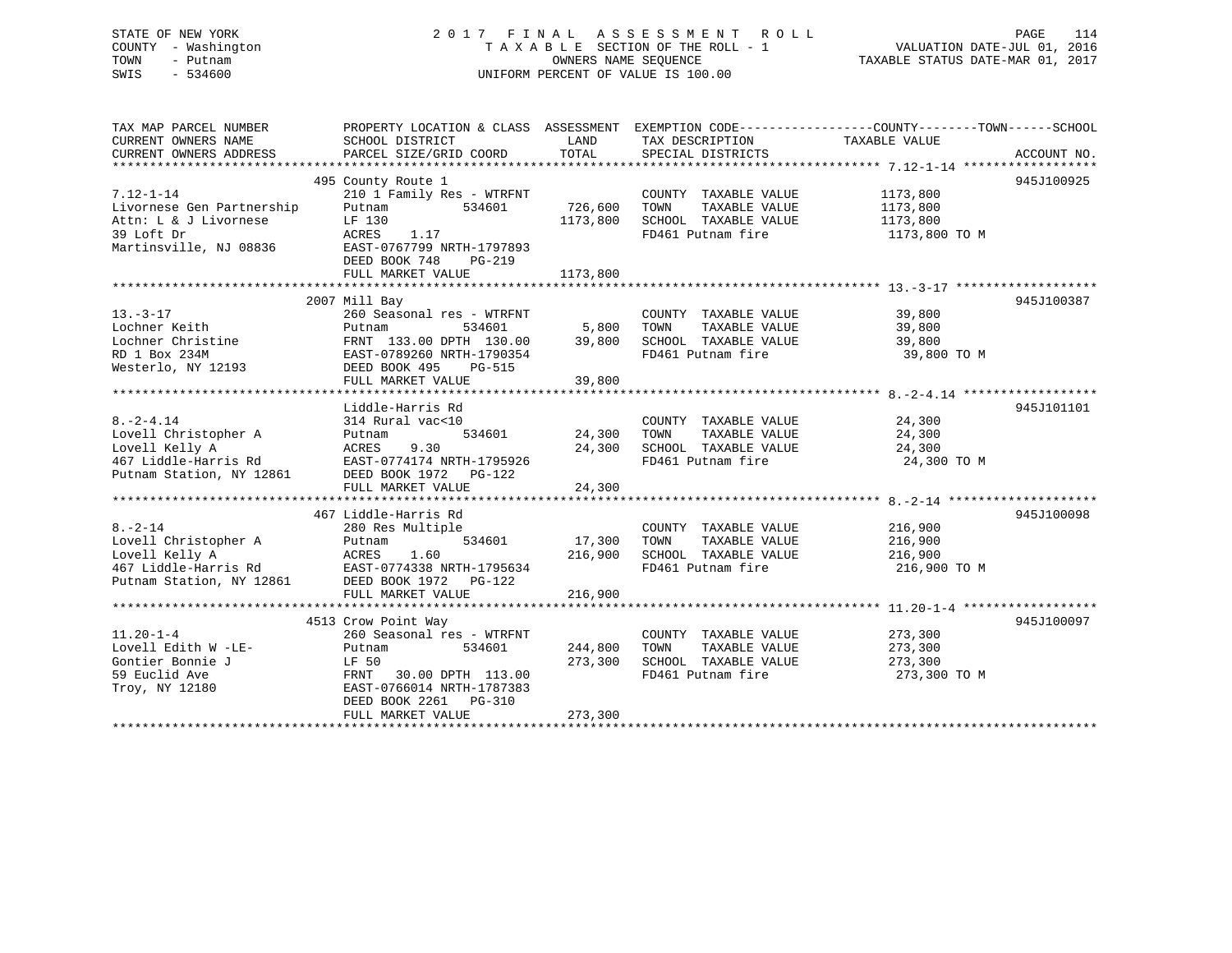# STATE OF NEW YORK 2 0 1 7 F I N A L A S S E S S M E N T R O L L PAGE 115COUNTY - Washington  $T A X A B L E$  SECTION OF THE ROLL - 1<br>TOWN - Putnam data of the COUNTERS NAME SEQUENCE SWIS - 534600 UNIFORM PERCENT OF VALUE IS 100.00

VALUATION DATE-JUL 01, 2016

TAXABLE STATUS DATE-MAR 01, 2017

| TOTAL<br>CURRENT OWNERS ADDRESS<br>PARCEL SIZE/GRID COORD<br>SPECIAL DISTRICTS<br>ACCOUNT NO.<br>469 Gull Bay Rd<br>945J100303<br>$11.20 - 3 - 17$<br>260 Seasonal res - WTRFNT<br>COUNTY TAXABLE VALUE<br>267,700<br>109,400<br>Lubbe Steven J<br>534601<br>TOWN<br>TAXABLE VALUE<br>267,700<br>Putnam<br>PO Box 5314<br>267,700<br>SCHOOL TAXABLE VALUE<br>267,700<br>Lot $10A & c$<br>Clifton Park, NY 12065<br>FD461 Putnam fire<br>LF 15<br>267,700 TO M<br>25.00 DPTH 83.00<br>FRNT<br>EAST-0767156 NRTH-1785437<br>DEED BOOK 2788 PG-326<br>267,700<br>FULL MARKET VALUE<br>Liddle-Harris Rd<br>945J100577<br>314 Rural vac<10<br>COUNTY TAXABLE VALUE<br>500<br>TAXABLE VALUE<br>500<br>534601<br>500<br>TOWN<br>Putnam<br>FRNT 261.00 DPTH 122.00<br>500<br>SCHOOL TAXABLE VALUE<br>500<br>EAST-0776060 NRTH-1785148<br>FD461 Putnam fire<br>500 TO M<br>DEED BOOK 905<br>PG-209<br>FULL MARKET VALUE<br>500<br>945J100576<br>Gull Bay Rd<br>314 Rural vac<10<br>COUNTY TAXABLE VALUE<br>600<br>600<br>534601<br>TAXABLE VALUE<br>600<br>Lundeen Douglas<br>TOWN<br>Putnam<br>33 McAuliffe Dr<br>FRNT 100.00 DPTH 200.00<br>600 SCHOOL TAXABLE VALUE<br>FD461 Putnam fire<br>600<br>600 TO M<br>North Brunswick, NJ 08902<br>EAST-0776007 NRTH-1784990<br>DEED BOOK 905<br>PG-209<br>600<br>FULL MARKET VALUE<br>76 Gull Bay Rd<br>945J100678<br>$12. - 3 - 10$<br>260 Seasonal res<br>85,100<br>COUNTY TAXABLE VALUE<br>12,300<br>Lundeen Douglas<br>534601<br>TOWN<br>TAXABLE VALUE<br>85,100<br>Putnam<br>33 McAuliffe Dr<br>85,100<br>SCHOOL TAXABLE VALUE<br>FRNT 100.00 DPTH 200.00<br>85,100<br>North Brunswick, NJ 08902 EAST-0775942 NRTH-1785070<br>FD461 Putnam fire<br>85,100 TO M<br>DEED BOOK 905<br>PG-215<br>85,100<br>FULL MARKET VALUE<br>945J100672<br>80 Gull Bay Rd<br>$12. - 3 - 11$<br>312 Vac w/imprv<br>COUNTY TAXABLE VALUE<br>8,800<br>2,300<br>Lundeen Douglas<br>534601<br>TOWN<br>TAXABLE VALUE<br>8,800<br>Putnam<br>33 McAuliffe Dr<br>8,800<br>SCHOOL TAXABLE VALUE<br>8,800<br>FRNT 100.00 DPTH 200.00<br>North Brunswick, NJ 08902<br>EAST-0775875 NRTH-1785149<br>FD461 Putnam fire<br>8,800 TO M<br>DEED BOOK 812<br>PG-337<br>FULL MARKET VALUE<br>8,800 | TAX MAP PARCEL NUMBER     | PROPERTY LOCATION & CLASS ASSESSMENT EXEMPTION CODE---------------COUNTY-------TOWN-----SCHOOL |      |                 |               |  |
|---------------------------------------------------------------------------------------------------------------------------------------------------------------------------------------------------------------------------------------------------------------------------------------------------------------------------------------------------------------------------------------------------------------------------------------------------------------------------------------------------------------------------------------------------------------------------------------------------------------------------------------------------------------------------------------------------------------------------------------------------------------------------------------------------------------------------------------------------------------------------------------------------------------------------------------------------------------------------------------------------------------------------------------------------------------------------------------------------------------------------------------------------------------------------------------------------------------------------------------------------------------------------------------------------------------------------------------------------------------------------------------------------------------------------------------------------------------------------------------------------------------------------------------------------------------------------------------------------------------------------------------------------------------------------------------------------------------------------------------------------------------------------------------------------------------------------------------------------------------------------------------------------------------------------------------------------------------------------------------------------------------------------------------------------------------------------------------------------------------------------------------------------------------------------------------------------------|---------------------------|------------------------------------------------------------------------------------------------|------|-----------------|---------------|--|
|                                                                                                                                                                                                                                                                                                                                                                                                                                                                                                                                                                                                                                                                                                                                                                                                                                                                                                                                                                                                                                                                                                                                                                                                                                                                                                                                                                                                                                                                                                                                                                                                                                                                                                                                                                                                                                                                                                                                                                                                                                                                                                                                                                                                         | CURRENT OWNERS NAME       | SCHOOL DISTRICT                                                                                | LAND | TAX DESCRIPTION | TAXABLE VALUE |  |
|                                                                                                                                                                                                                                                                                                                                                                                                                                                                                                                                                                                                                                                                                                                                                                                                                                                                                                                                                                                                                                                                                                                                                                                                                                                                                                                                                                                                                                                                                                                                                                                                                                                                                                                                                                                                                                                                                                                                                                                                                                                                                                                                                                                                         |                           |                                                                                                |      |                 |               |  |
|                                                                                                                                                                                                                                                                                                                                                                                                                                                                                                                                                                                                                                                                                                                                                                                                                                                                                                                                                                                                                                                                                                                                                                                                                                                                                                                                                                                                                                                                                                                                                                                                                                                                                                                                                                                                                                                                                                                                                                                                                                                                                                                                                                                                         |                           |                                                                                                |      |                 |               |  |
|                                                                                                                                                                                                                                                                                                                                                                                                                                                                                                                                                                                                                                                                                                                                                                                                                                                                                                                                                                                                                                                                                                                                                                                                                                                                                                                                                                                                                                                                                                                                                                                                                                                                                                                                                                                                                                                                                                                                                                                                                                                                                                                                                                                                         |                           |                                                                                                |      |                 |               |  |
|                                                                                                                                                                                                                                                                                                                                                                                                                                                                                                                                                                                                                                                                                                                                                                                                                                                                                                                                                                                                                                                                                                                                                                                                                                                                                                                                                                                                                                                                                                                                                                                                                                                                                                                                                                                                                                                                                                                                                                                                                                                                                                                                                                                                         |                           |                                                                                                |      |                 |               |  |
|                                                                                                                                                                                                                                                                                                                                                                                                                                                                                                                                                                                                                                                                                                                                                                                                                                                                                                                                                                                                                                                                                                                                                                                                                                                                                                                                                                                                                                                                                                                                                                                                                                                                                                                                                                                                                                                                                                                                                                                                                                                                                                                                                                                                         |                           |                                                                                                |      |                 |               |  |
|                                                                                                                                                                                                                                                                                                                                                                                                                                                                                                                                                                                                                                                                                                                                                                                                                                                                                                                                                                                                                                                                                                                                                                                                                                                                                                                                                                                                                                                                                                                                                                                                                                                                                                                                                                                                                                                                                                                                                                                                                                                                                                                                                                                                         |                           |                                                                                                |      |                 |               |  |
|                                                                                                                                                                                                                                                                                                                                                                                                                                                                                                                                                                                                                                                                                                                                                                                                                                                                                                                                                                                                                                                                                                                                                                                                                                                                                                                                                                                                                                                                                                                                                                                                                                                                                                                                                                                                                                                                                                                                                                                                                                                                                                                                                                                                         |                           |                                                                                                |      |                 |               |  |
|                                                                                                                                                                                                                                                                                                                                                                                                                                                                                                                                                                                                                                                                                                                                                                                                                                                                                                                                                                                                                                                                                                                                                                                                                                                                                                                                                                                                                                                                                                                                                                                                                                                                                                                                                                                                                                                                                                                                                                                                                                                                                                                                                                                                         |                           |                                                                                                |      |                 |               |  |
|                                                                                                                                                                                                                                                                                                                                                                                                                                                                                                                                                                                                                                                                                                                                                                                                                                                                                                                                                                                                                                                                                                                                                                                                                                                                                                                                                                                                                                                                                                                                                                                                                                                                                                                                                                                                                                                                                                                                                                                                                                                                                                                                                                                                         |                           |                                                                                                |      |                 |               |  |
|                                                                                                                                                                                                                                                                                                                                                                                                                                                                                                                                                                                                                                                                                                                                                                                                                                                                                                                                                                                                                                                                                                                                                                                                                                                                                                                                                                                                                                                                                                                                                                                                                                                                                                                                                                                                                                                                                                                                                                                                                                                                                                                                                                                                         |                           |                                                                                                |      |                 |               |  |
|                                                                                                                                                                                                                                                                                                                                                                                                                                                                                                                                                                                                                                                                                                                                                                                                                                                                                                                                                                                                                                                                                                                                                                                                                                                                                                                                                                                                                                                                                                                                                                                                                                                                                                                                                                                                                                                                                                                                                                                                                                                                                                                                                                                                         |                           |                                                                                                |      |                 |               |  |
|                                                                                                                                                                                                                                                                                                                                                                                                                                                                                                                                                                                                                                                                                                                                                                                                                                                                                                                                                                                                                                                                                                                                                                                                                                                                                                                                                                                                                                                                                                                                                                                                                                                                                                                                                                                                                                                                                                                                                                                                                                                                                                                                                                                                         |                           |                                                                                                |      |                 |               |  |
|                                                                                                                                                                                                                                                                                                                                                                                                                                                                                                                                                                                                                                                                                                                                                                                                                                                                                                                                                                                                                                                                                                                                                                                                                                                                                                                                                                                                                                                                                                                                                                                                                                                                                                                                                                                                                                                                                                                                                                                                                                                                                                                                                                                                         |                           |                                                                                                |      |                 |               |  |
|                                                                                                                                                                                                                                                                                                                                                                                                                                                                                                                                                                                                                                                                                                                                                                                                                                                                                                                                                                                                                                                                                                                                                                                                                                                                                                                                                                                                                                                                                                                                                                                                                                                                                                                                                                                                                                                                                                                                                                                                                                                                                                                                                                                                         | $12. - 3 - 8$             |                                                                                                |      |                 |               |  |
|                                                                                                                                                                                                                                                                                                                                                                                                                                                                                                                                                                                                                                                                                                                                                                                                                                                                                                                                                                                                                                                                                                                                                                                                                                                                                                                                                                                                                                                                                                                                                                                                                                                                                                                                                                                                                                                                                                                                                                                                                                                                                                                                                                                                         | Lundeen Douglas           |                                                                                                |      |                 |               |  |
|                                                                                                                                                                                                                                                                                                                                                                                                                                                                                                                                                                                                                                                                                                                                                                                                                                                                                                                                                                                                                                                                                                                                                                                                                                                                                                                                                                                                                                                                                                                                                                                                                                                                                                                                                                                                                                                                                                                                                                                                                                                                                                                                                                                                         | 33 McAuliffe Dr           |                                                                                                |      |                 |               |  |
|                                                                                                                                                                                                                                                                                                                                                                                                                                                                                                                                                                                                                                                                                                                                                                                                                                                                                                                                                                                                                                                                                                                                                                                                                                                                                                                                                                                                                                                                                                                                                                                                                                                                                                                                                                                                                                                                                                                                                                                                                                                                                                                                                                                                         | North Brunswick, NJ 08902 |                                                                                                |      |                 |               |  |
|                                                                                                                                                                                                                                                                                                                                                                                                                                                                                                                                                                                                                                                                                                                                                                                                                                                                                                                                                                                                                                                                                                                                                                                                                                                                                                                                                                                                                                                                                                                                                                                                                                                                                                                                                                                                                                                                                                                                                                                                                                                                                                                                                                                                         |                           |                                                                                                |      |                 |               |  |
|                                                                                                                                                                                                                                                                                                                                                                                                                                                                                                                                                                                                                                                                                                                                                                                                                                                                                                                                                                                                                                                                                                                                                                                                                                                                                                                                                                                                                                                                                                                                                                                                                                                                                                                                                                                                                                                                                                                                                                                                                                                                                                                                                                                                         |                           |                                                                                                |      |                 |               |  |
|                                                                                                                                                                                                                                                                                                                                                                                                                                                                                                                                                                                                                                                                                                                                                                                                                                                                                                                                                                                                                                                                                                                                                                                                                                                                                                                                                                                                                                                                                                                                                                                                                                                                                                                                                                                                                                                                                                                                                                                                                                                                                                                                                                                                         |                           |                                                                                                |      |                 |               |  |
|                                                                                                                                                                                                                                                                                                                                                                                                                                                                                                                                                                                                                                                                                                                                                                                                                                                                                                                                                                                                                                                                                                                                                                                                                                                                                                                                                                                                                                                                                                                                                                                                                                                                                                                                                                                                                                                                                                                                                                                                                                                                                                                                                                                                         |                           |                                                                                                |      |                 |               |  |
|                                                                                                                                                                                                                                                                                                                                                                                                                                                                                                                                                                                                                                                                                                                                                                                                                                                                                                                                                                                                                                                                                                                                                                                                                                                                                                                                                                                                                                                                                                                                                                                                                                                                                                                                                                                                                                                                                                                                                                                                                                                                                                                                                                                                         | $12. - 3 - 9$             |                                                                                                |      |                 |               |  |
|                                                                                                                                                                                                                                                                                                                                                                                                                                                                                                                                                                                                                                                                                                                                                                                                                                                                                                                                                                                                                                                                                                                                                                                                                                                                                                                                                                                                                                                                                                                                                                                                                                                                                                                                                                                                                                                                                                                                                                                                                                                                                                                                                                                                         |                           |                                                                                                |      |                 |               |  |
|                                                                                                                                                                                                                                                                                                                                                                                                                                                                                                                                                                                                                                                                                                                                                                                                                                                                                                                                                                                                                                                                                                                                                                                                                                                                                                                                                                                                                                                                                                                                                                                                                                                                                                                                                                                                                                                                                                                                                                                                                                                                                                                                                                                                         |                           |                                                                                                |      |                 |               |  |
|                                                                                                                                                                                                                                                                                                                                                                                                                                                                                                                                                                                                                                                                                                                                                                                                                                                                                                                                                                                                                                                                                                                                                                                                                                                                                                                                                                                                                                                                                                                                                                                                                                                                                                                                                                                                                                                                                                                                                                                                                                                                                                                                                                                                         |                           |                                                                                                |      |                 |               |  |
|                                                                                                                                                                                                                                                                                                                                                                                                                                                                                                                                                                                                                                                                                                                                                                                                                                                                                                                                                                                                                                                                                                                                                                                                                                                                                                                                                                                                                                                                                                                                                                                                                                                                                                                                                                                                                                                                                                                                                                                                                                                                                                                                                                                                         |                           |                                                                                                |      |                 |               |  |
|                                                                                                                                                                                                                                                                                                                                                                                                                                                                                                                                                                                                                                                                                                                                                                                                                                                                                                                                                                                                                                                                                                                                                                                                                                                                                                                                                                                                                                                                                                                                                                                                                                                                                                                                                                                                                                                                                                                                                                                                                                                                                                                                                                                                         |                           |                                                                                                |      |                 |               |  |
|                                                                                                                                                                                                                                                                                                                                                                                                                                                                                                                                                                                                                                                                                                                                                                                                                                                                                                                                                                                                                                                                                                                                                                                                                                                                                                                                                                                                                                                                                                                                                                                                                                                                                                                                                                                                                                                                                                                                                                                                                                                                                                                                                                                                         |                           |                                                                                                |      |                 |               |  |
|                                                                                                                                                                                                                                                                                                                                                                                                                                                                                                                                                                                                                                                                                                                                                                                                                                                                                                                                                                                                                                                                                                                                                                                                                                                                                                                                                                                                                                                                                                                                                                                                                                                                                                                                                                                                                                                                                                                                                                                                                                                                                                                                                                                                         |                           |                                                                                                |      |                 |               |  |
|                                                                                                                                                                                                                                                                                                                                                                                                                                                                                                                                                                                                                                                                                                                                                                                                                                                                                                                                                                                                                                                                                                                                                                                                                                                                                                                                                                                                                                                                                                                                                                                                                                                                                                                                                                                                                                                                                                                                                                                                                                                                                                                                                                                                         |                           |                                                                                                |      |                 |               |  |
|                                                                                                                                                                                                                                                                                                                                                                                                                                                                                                                                                                                                                                                                                                                                                                                                                                                                                                                                                                                                                                                                                                                                                                                                                                                                                                                                                                                                                                                                                                                                                                                                                                                                                                                                                                                                                                                                                                                                                                                                                                                                                                                                                                                                         |                           |                                                                                                |      |                 |               |  |
|                                                                                                                                                                                                                                                                                                                                                                                                                                                                                                                                                                                                                                                                                                                                                                                                                                                                                                                                                                                                                                                                                                                                                                                                                                                                                                                                                                                                                                                                                                                                                                                                                                                                                                                                                                                                                                                                                                                                                                                                                                                                                                                                                                                                         |                           |                                                                                                |      |                 |               |  |
|                                                                                                                                                                                                                                                                                                                                                                                                                                                                                                                                                                                                                                                                                                                                                                                                                                                                                                                                                                                                                                                                                                                                                                                                                                                                                                                                                                                                                                                                                                                                                                                                                                                                                                                                                                                                                                                                                                                                                                                                                                                                                                                                                                                                         |                           |                                                                                                |      |                 |               |  |
|                                                                                                                                                                                                                                                                                                                                                                                                                                                                                                                                                                                                                                                                                                                                                                                                                                                                                                                                                                                                                                                                                                                                                                                                                                                                                                                                                                                                                                                                                                                                                                                                                                                                                                                                                                                                                                                                                                                                                                                                                                                                                                                                                                                                         |                           |                                                                                                |      |                 |               |  |
|                                                                                                                                                                                                                                                                                                                                                                                                                                                                                                                                                                                                                                                                                                                                                                                                                                                                                                                                                                                                                                                                                                                                                                                                                                                                                                                                                                                                                                                                                                                                                                                                                                                                                                                                                                                                                                                                                                                                                                                                                                                                                                                                                                                                         |                           |                                                                                                |      |                 |               |  |
|                                                                                                                                                                                                                                                                                                                                                                                                                                                                                                                                                                                                                                                                                                                                                                                                                                                                                                                                                                                                                                                                                                                                                                                                                                                                                                                                                                                                                                                                                                                                                                                                                                                                                                                                                                                                                                                                                                                                                                                                                                                                                                                                                                                                         |                           |                                                                                                |      |                 |               |  |
|                                                                                                                                                                                                                                                                                                                                                                                                                                                                                                                                                                                                                                                                                                                                                                                                                                                                                                                                                                                                                                                                                                                                                                                                                                                                                                                                                                                                                                                                                                                                                                                                                                                                                                                                                                                                                                                                                                                                                                                                                                                                                                                                                                                                         |                           |                                                                                                |      |                 |               |  |
|                                                                                                                                                                                                                                                                                                                                                                                                                                                                                                                                                                                                                                                                                                                                                                                                                                                                                                                                                                                                                                                                                                                                                                                                                                                                                                                                                                                                                                                                                                                                                                                                                                                                                                                                                                                                                                                                                                                                                                                                                                                                                                                                                                                                         |                           |                                                                                                |      |                 |               |  |
|                                                                                                                                                                                                                                                                                                                                                                                                                                                                                                                                                                                                                                                                                                                                                                                                                                                                                                                                                                                                                                                                                                                                                                                                                                                                                                                                                                                                                                                                                                                                                                                                                                                                                                                                                                                                                                                                                                                                                                                                                                                                                                                                                                                                         |                           |                                                                                                |      |                 |               |  |
|                                                                                                                                                                                                                                                                                                                                                                                                                                                                                                                                                                                                                                                                                                                                                                                                                                                                                                                                                                                                                                                                                                                                                                                                                                                                                                                                                                                                                                                                                                                                                                                                                                                                                                                                                                                                                                                                                                                                                                                                                                                                                                                                                                                                         |                           |                                                                                                |      |                 |               |  |
|                                                                                                                                                                                                                                                                                                                                                                                                                                                                                                                                                                                                                                                                                                                                                                                                                                                                                                                                                                                                                                                                                                                                                                                                                                                                                                                                                                                                                                                                                                                                                                                                                                                                                                                                                                                                                                                                                                                                                                                                                                                                                                                                                                                                         |                           |                                                                                                |      |                 |               |  |
|                                                                                                                                                                                                                                                                                                                                                                                                                                                                                                                                                                                                                                                                                                                                                                                                                                                                                                                                                                                                                                                                                                                                                                                                                                                                                                                                                                                                                                                                                                                                                                                                                                                                                                                                                                                                                                                                                                                                                                                                                                                                                                                                                                                                         |                           |                                                                                                |      |                 |               |  |
|                                                                                                                                                                                                                                                                                                                                                                                                                                                                                                                                                                                                                                                                                                                                                                                                                                                                                                                                                                                                                                                                                                                                                                                                                                                                                                                                                                                                                                                                                                                                                                                                                                                                                                                                                                                                                                                                                                                                                                                                                                                                                                                                                                                                         |                           |                                                                                                |      |                 |               |  |
|                                                                                                                                                                                                                                                                                                                                                                                                                                                                                                                                                                                                                                                                                                                                                                                                                                                                                                                                                                                                                                                                                                                                                                                                                                                                                                                                                                                                                                                                                                                                                                                                                                                                                                                                                                                                                                                                                                                                                                                                                                                                                                                                                                                                         |                           |                                                                                                |      |                 |               |  |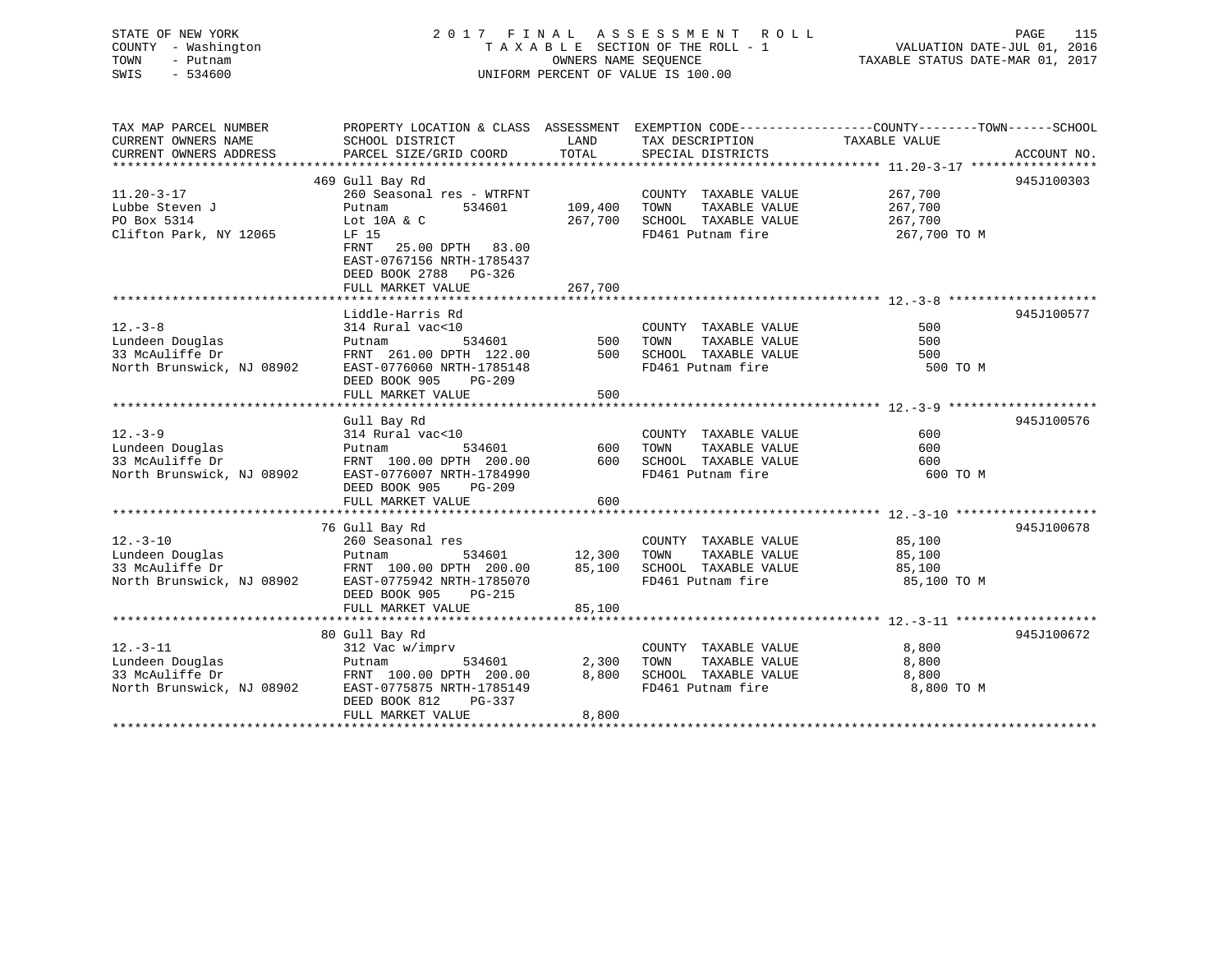# STATE OF NEW YORK 2 0 1 7 F I N A L A S S E S S M E N T R O L L PAGE 116 COUNTY - Washington T A X A B L E SECTION OF THE ROLL - 1 VALUATION DATE-JUL 01, 2016 TOWN - Putnam OWNERS NAME SEQUENCE TAXABLE STATUS DATE-MAR 01, 2017 SWIS - 534600 UNIFORM PERCENT OF VALUE IS 100.00

TAX MAP PARCEL NUMBER PROPERTY LOCATION & CLASS ASSESSMENT EXEMPTION CODE------------------COUNTY--------TOWN------SCHOOL

CURRENT OWNERS NAME SCHOOL DISTRICT LAND TAX DESCRIPTION TAXABLE VALUECURRENT OWNERS ADDRESS PARCEL SIZE/GRID COORD TOTAL SPECIAL DISTRICTS ACCOUNT NO. \*\*\*\*\*\*\*\*\*\*\*\*\*\*\*\*\*\*\*\*\*\*\*\*\*\*\*\*\*\*\*\*\*\*\*\*\*\*\*\*\*\*\*\*\*\*\*\*\*\*\*\*\*\*\*\*\*\*\*\*\*\*\*\*\*\*\*\*\*\*\*\*\*\*\*\*\*\*\*\*\*\*\*\*\*\*\*\*\*\*\*\*\*\*\*\*\*\*\*\*\*\*\* 5.-1-3 \*\*\*\*\*\*\*\*\*\*\*\*\*\*\*\*\*\*\*\*\*State Route 22/E Off 945J100329 5.-1-3 910 Priv forest COUNTY TAXABLE VALUE 7,500 Lyme Adirondack Timberlands Putnam 534601 7,500 TOWN TAXABLE VALUE 7,500 I LLC Mt Lot 14 7,500 SCHOOL TAXABLE VALUE 7,500 123 Quaker Rd Ste 107 2214/105 FD461 Putnam fire 7,500 TO M Queensbury, NY 12804 ACRES 15.00 EAST-0782191 NRTH-1805471 DEED BOOK 2214 PG-61FULL MARKET VALUE 7,500 \*\*\*\*\*\*\*\*\*\*\*\*\*\*\*\*\*\*\*\*\*\*\*\*\*\*\*\*\*\*\*\*\*\*\*\*\*\*\*\*\*\*\*\*\*\*\*\*\*\*\*\*\*\*\*\*\*\*\*\*\*\*\*\*\*\*\*\*\*\*\*\*\*\*\*\*\*\*\*\*\*\*\*\*\*\*\*\*\*\*\*\*\*\*\*\*\*\*\*\*\*\*\* 5.-2-1 \*\*\*\*\*\*\*\*\*\*\*\*\*\*\*\*\*\*\*\*\*County Route 2 945J100328 5.-2-1 910 Priv forest COUNTY TAXABLE VALUE 233,926 Lyme Adirondack Timberlands Putnam 534601 221,926 TOWN TAXABLE VALUE 233,926 I LLC Lot 16 And Hunting Camp 233,926 SCHOOL TAXABLE VALUE 233,926 123 Quaker Rd Ste 107 2214/105 FD461 Putnam fire 233,926 TO M Queensbury, NY 12804 ACRES 599.70 EAST-0786042 NRTH-1806797 DEED BOOK 2214 PG-61 CONSERVATION ESMT % 26.00 FULL MARKET VALUE 233,926 \*\*\*\*\*\*\*\*\*\*\*\*\*\*\*\*\*\*\*\*\*\*\*\*\*\*\*\*\*\*\*\*\*\*\*\*\*\*\*\*\*\*\*\*\*\*\*\*\*\*\*\*\*\*\*\*\*\*\*\*\*\*\*\*\*\*\*\*\*\*\*\*\*\*\*\*\*\*\*\*\*\*\*\*\*\*\*\*\*\*\*\*\*\*\*\*\*\*\*\*\*\*\* 12.-2-11 \*\*\*\*\*\*\*\*\*\*\*\*\*\*\*\*\*\*\* Liddle-Harris Rd 945J10033312.-2-11 910 Priv forest COUNTY TAXABLE VALUE 44,400 Lyme Adirondack Timberlands Putnam 534601 44,400 TOWN TAXABLE VALUE 44,400 123 Quaker Rd Ste 107 2214/105 44,400 SCHOOL TAXABLE VALUE 44,400 and the set of the contract with the contract with the contract of the contract of the contract of the contract<br>Queensbury, NY 12804 ACRES 100.00 FD461 Putnam fire the 44,400 TO M EAST-0773560 NRTH-1790571 DEED BOOK 2214 PG-61 CONSERVATION ESMT % 26.00 FULL MARKET VALUE 44,400 \*\*\*\*\*\*\*\*\*\*\*\*\*\*\*\*\*\*\*\*\*\*\*\*\*\*\*\*\*\*\*\*\*\*\*\*\*\*\*\*\*\*\*\*\*\*\*\*\*\*\*\*\*\*\*\*\*\*\*\*\*\*\*\*\*\*\*\*\*\*\*\*\*\*\*\*\*\*\*\*\*\*\*\*\*\*\*\*\*\*\*\*\*\*\*\*\*\*\*\*\*\*\* 13.-1-12 \*\*\*\*\*\*\*\*\*\*\*\*\*\*\*\*\*\*\* 84 Best Rd 945J100068 $0 \qquad 30.000$ 13.-1-12 240 Rural res BAS STAR 41854 0 0 30,000 Lynch April M Putnam 534601 82,300 COUNTY TAXABLE VALUE 205,900 84 Best Rd ACRES 57.30 205,900 TOWN TAXABLE VALUE 205,900 Putnam Station, NY 12861 EAST-0780329 NRTH-1785900 SCHOOL TAXABLE VALUE 175,900 DEED BOOK 3096 PG-257 FD461 Putnam fire 205,900 TO M EAST-0780329 EAST<br>DEED BOOK 3096 PG-257<br>FULL MARKET VALUE 205,900 \*\*\*\*\*\*\*\*\*\*\*\*\*\*\*\*\*\*\*\*\*\*\*\*\*\*\*\*\*\*\*\*\*\*\*\*\*\*\*\*\*\*\*\*\*\*\*\*\*\*\*\*\*\*\*\*\*\*\*\*\*\*\*\*\*\*\*\*\*\*\*\*\*\*\*\*\*\*\*\*\*\*\*\*\*\*\*\*\*\*\*\*\*\*\*\*\*\*\*\*\*\*\* 8.-2-4.2 \*\*\*\*\*\*\*\*\*\*\*\*\*\*\*\*\*\*\* 310 Peterson Rd 945J1009518.-2-4.2 210 1 Family Res COUNTY TAXABLE VALUE 95,000 MacAlpine Jane Putnam 534601 34,900 TOWN TAXABLE VALUE 95,000 10 Gaikis Rd Lot 1 95,000 SCHOOL TAXABLE VALUE 95,000 Whitehall, NY 12887 ACRES 9.87 FD461 Putnam fire 95,000 TO M EAST-0776355 NRTH-1797877 DEED BOOK 1827 PG-306FULL MARKET VALUE 95,000 \*\*\*\*\*\*\*\*\*\*\*\*\*\*\*\*\*\*\*\*\*\*\*\*\*\*\*\*\*\*\*\*\*\*\*\*\*\*\*\*\*\*\*\*\*\*\*\*\*\*\*\*\*\*\*\*\*\*\*\*\*\*\*\*\*\*\*\*\*\*\*\*\*\*\*\*\*\*\*\*\*\*\*\*\*\*\*\*\*\*\*\*\*\*\*\*\*\*\*\*\*\*\*\*\*\*\*\*\*\*\*\*\*\*\*\*\*\*\*\*\*\*\*\*\*\*\*\*\*\*\*\*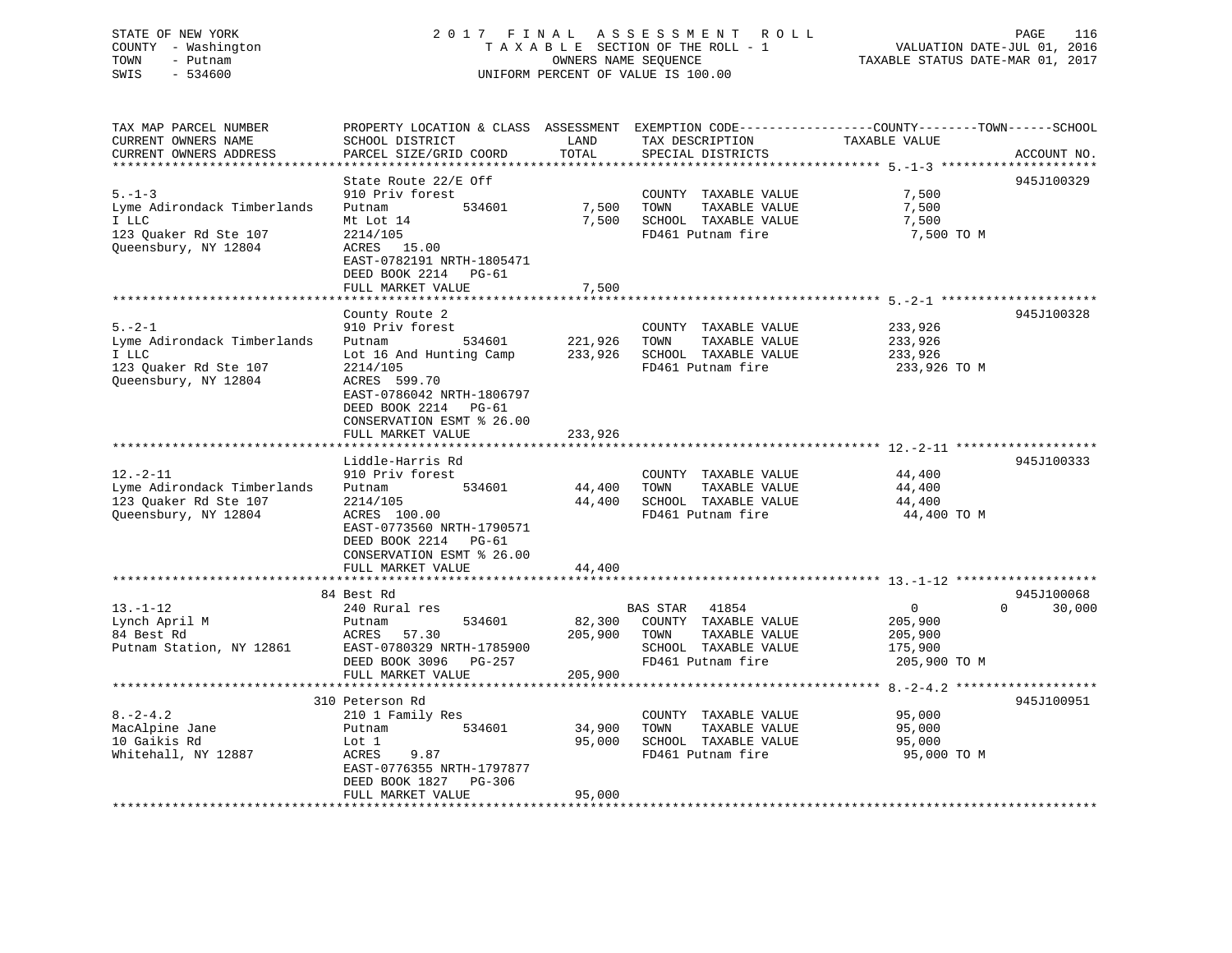# STATE OF NEW YORK 2 0 1 7 F I N A L A S S E S S M E N T R O L L PAGE 117 COUNTY - Washington T A X A B L E SECTION OF THE ROLL - 1 VALUATION DATE-JUL 01, 2016 TOWN - Putnam OWNERS NAME SEQUENCE TAXABLE STATUS DATE-MAR 01, 2017 SWIS - 534600 UNIFORM PERCENT OF VALUE IS 100.00

| TAX MAP PARCEL NUMBER<br>CURRENT OWNERS NAME<br>CURRENT OWNERS ADDRESS                                                                                                                    | PROPERTY LOCATION & CLASS ASSESSMENT<br>SCHOOL DISTRICT<br>PARCEL SIZE/GRID COORD                                                                                                     | LAND<br>TOTAL                 | TAX DESCRIPTION<br>SPECIAL DISTRICTS                                                                                | EXEMPTION CODE-----------------COUNTY-------TOWN------SCHOOL<br>TAXABLE VALUE | ACCOUNT NO.           |
|-------------------------------------------------------------------------------------------------------------------------------------------------------------------------------------------|---------------------------------------------------------------------------------------------------------------------------------------------------------------------------------------|-------------------------------|---------------------------------------------------------------------------------------------------------------------|-------------------------------------------------------------------------------|-----------------------|
| $4. -1 - 7.1$<br>Mack James<br>Mack Noel<br>9966 Lakeshore<br>Hague, NY 12836                                                                                                             | Schwerdtfeger Rd/n Off<br>910 Priv forest<br>534601<br>Putnam<br>Vac Land-Forrested<br>ACRES<br>92.80<br>EAST-0772278 NRTH-1807462<br>DEED BOOK 3505<br>$PG-214$<br>FULL MARKET VALUE | 46,400<br>46,400<br>46,400    | COUNTY TAXABLE VALUE<br>TOWN<br>TAXABLE VALUE<br>SCHOOL TAXABLE VALUE<br>FD461 Putnam fire                          | 46,400<br>46,400<br>46,400<br>46,400 TO M                                     | 945J100987            |
| $4. -1 - 7$<br>Mack James A<br>Mack Noel S<br>9966 Lake Shore Dr<br>Hague, NY 12836                                                                                                       | 256 Schwerdtfeger Rd<br>242 Rurl res&rec<br>534601<br>Putnam<br>ACRES 155.00<br>EAST-0772267 NRTH-1805234<br>DEED BOOK 2589 PG-276<br>FULL MARKET VALUE                               | 167,500<br>238,600<br>238,600 | COUNTY TAXABLE VALUE<br>TOWN<br>TAXABLE VALUE<br>SCHOOL TAXABLE VALUE<br>CA002 Cons agri dst 2<br>FD461 Putnam fire | 238,600<br>238,600<br>238,600<br>238,600 TO<br>238,600 TO M                   | 945J100585            |
| $2. - 1 - 28$<br>Mack Noel S Trustee<br>Smith Family Irrevocable Trust ACRES 334.30<br>128 Craig Rd<br>Putnam Station, NY 12861<br>MAY BE SUBJECT TO PAYMENT<br>UNDER RPTL480A UNTIL 2026 | 128 Craig Rd<br>242 Rurl res&rec<br>534601<br>Putnam<br>EAST-0783013 NRTH-1805992<br>DEED BOOK 923<br>$PG-235$<br>FULL MARKET VALUE                                                   | 269,700<br>442,100<br>442,100 | FOR 480A<br>47460<br>COUNTY TAXABLE VALUE<br>TOWN<br>TAXABLE VALUE<br>SCHOOL TAXABLE VALUE<br>FD461 Putnam fire     | 162,500<br>162,500<br>279,600<br>279,600<br>279,600<br>442,100 TO M           | 945J100145<br>162,500 |
| $8. - 2 - 5.7$<br>Macquesten Reginald<br>Macquesten Jeanette<br>229 Glenburnie Rd<br>Putnam Station, NY 12861                                                                             | 229 County Route 1<br>242 Rurl res&rec<br>534601<br>Putnam<br>Sub Lot 7<br>ACRES<br>19.58<br>EAST-0773352 NRTH-1798408<br>$PG-124$<br>DEED BOOK 742<br>FULL MARKET VALUE              | 59,600<br>194,000<br>194,000  | BAS STAR<br>41854<br>COUNTY TAXABLE VALUE<br>TAXABLE VALUE<br>TOWN<br>SCHOOL TAXABLE VALUE<br>FD461 Putnam fire     | $\overline{0}$<br>$\Omega$<br>194,000<br>194,000<br>164,000<br>194,000 TO M   | 945J100391<br>30,000  |
| $8. - 2 - 5.8$<br>Macquesten Reginald<br>Macquesten Jeanette<br>229 County Route 1<br>PO Box 94<br>Putnam Station, NJ 12861                                                               | 221 County Route 1<br>242 Rurl res&rec<br>534601<br>Putnam<br>Sub Lot 8<br>ACRES 37.85<br>EAST-0774210 NRTH-1798668<br>DEED BOOK 834<br>$PG-134$<br>FULL MARKET VALUE                 | 77,900<br>212,200<br>212,200  | COUNTY TAXABLE VALUE<br>TAXABLE VALUE<br>TOWN<br>SCHOOL TAXABLE VALUE<br>FD461 Putnam fire                          | 212,200<br>212,200<br>212,200<br>212,200 TO M                                 | 945J100391            |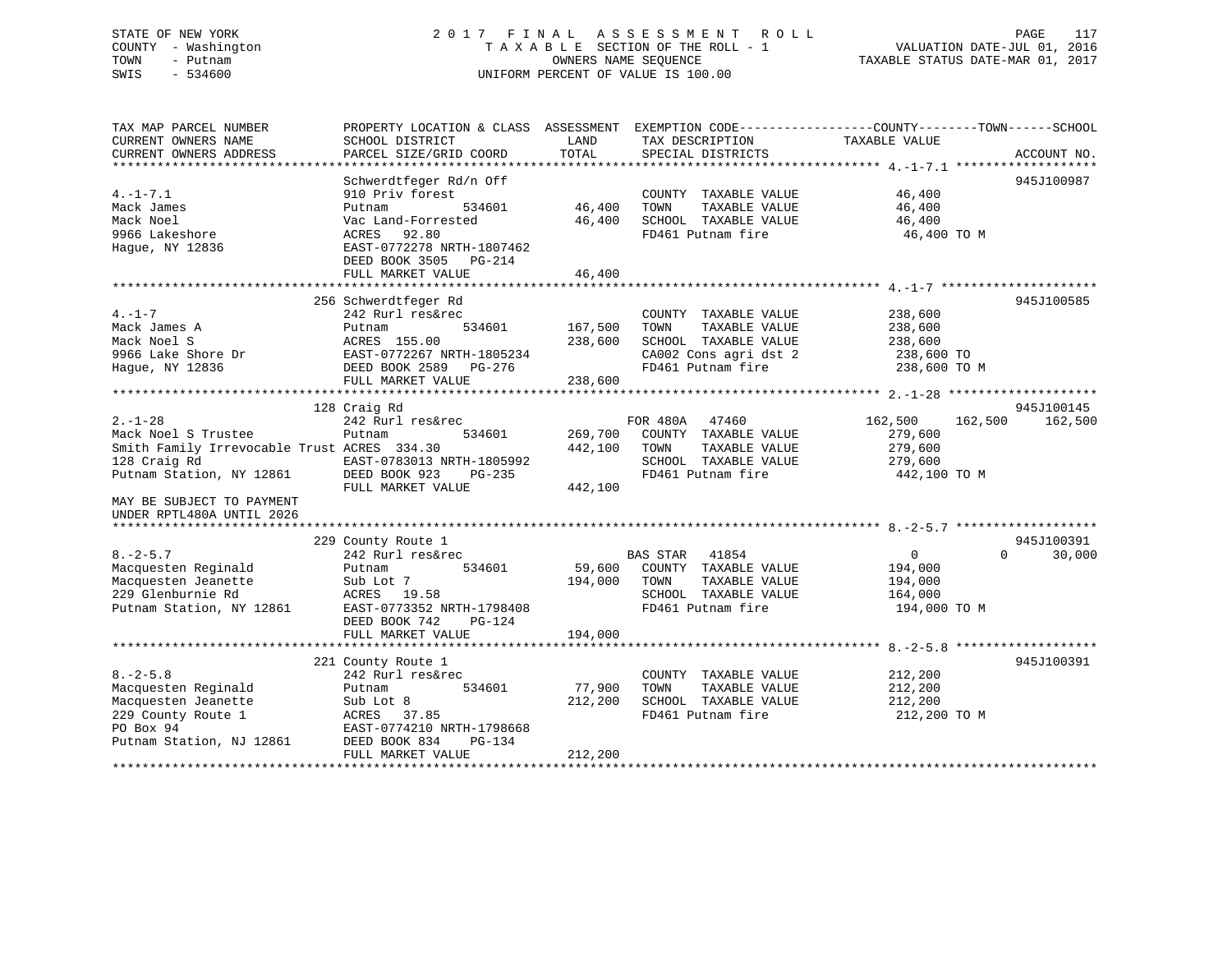STATE OF NEW YORK 2 0 1 7 F I N A L A S S E S S M E N T R O L L PAGE 118 COUNTY - Washington T A X A B L E SECTION OF THE ROLL - 1 VALUATION DATE-JUL 01, 2016 TOWN - Putnam OWNERS NAME SEQUENCE TAXABLE STATUS DATE-MAR 01, 2017 SWIS - 534600 UNIFORM PERCENT OF VALUE IS 100.00 TAX MAP PARCEL NUMBER PROPERTY LOCATION & CLASS ASSESSMENT EXEMPTION CODE------------------COUNTY--------TOWN------SCHOOL CURRENT OWNERS NAME SCHOOL DISTRICT THE LAND TAX DESCRIPTION TAXABLE VALUE CURRENT OWNERS ADDRESS PARCEL SIZE/GRID COORD TOTAL SPECIAL DISTRICTS ACCOUNT NO. \*\*\*\*\*\*\*\*\*\*\*\*\*\*\*\*\*\*\*\*\*\*\*\*\*\*\*\*\*\*\*\*\*\*\*\*\*\*\*\*\*\*\*\*\*\*\*\*\*\*\*\*\*\*\*\*\*\*\*\*\*\*\*\*\*\*\*\*\*\*\*\*\*\*\*\*\*\*\*\*\*\*\*\*\*\*\*\*\*\*\*\*\*\*\*\*\*\*\*\*\*\*\* 8.-2-5.9 \*\*\*\*\*\*\*\*\*\*\*\*\*\*\*\*\*\*\* 189 County Route 1 945J100391 8.-2-5.9 314 Rural vac<10 COUNTY TAXABLE VALUE 33,800 Macquesten Reginald Putnam 534601 33,800 TOWN TAXABLE VALUE 33,800 Macquesten Jeanette vac lot 33,800 SCHOOL TAXABLE VALUE 33,800 PO Box 94 Sub Lot 9 FD461 Putnam fire 33,800 TO M Putnam Staion, NY 12861 ACRES 8.81 EAST-0774660 NRTH-1799528 DEED BOOK 3707 PG-3 FULL MARKET VALUE 33,800 \*\*\*\*\*\*\*\*\*\*\*\*\*\*\*\*\*\*\*\*\*\*\*\*\*\*\*\*\*\*\*\*\*\*\*\*\*\*\*\*\*\*\*\*\*\*\*\*\*\*\*\*\*\*\*\*\*\*\*\*\*\*\*\*\*\*\*\*\*\*\*\*\*\*\*\*\*\*\*\*\*\*\*\*\*\*\*\*\*\*\*\*\*\*\*\*\*\*\*\*\*\*\* 7.8-1-6 \*\*\*\*\*\*\*\*\*\*\*\*\*\*\*\*\*\*\*\* 3051 Lake George Way 945J100409 7.8-1-6 280 Res Multiple - WTRFNT COUNTY TAXABLE VALUE 905,400

Macwithey Associates Putnam 534601 582,400 TOWN TAXABLE VALUE 905,400 Timothy G Baldwin LF 100 905,400 SCHOOL TAXABLE VALUE 905,400 PO Box 70 ACRES 2.20 FD461 Putnam fire 905,400 TO M Gladstone, VA 24553 EAST-0767305 NRTH-1799425 DEED BOOK 607 PG-61FULL MARKET VALUE 905,400 \*\*\*\*\*\*\*\*\*\*\*\*\*\*\*\*\*\*\*\*\*\*\*\*\*\*\*\*\*\*\*\*\*\*\*\*\*\*\*\*\*\*\*\*\*\*\*\*\*\*\*\*\*\*\*\*\*\*\*\*\*\*\*\*\*\*\*\*\*\*\*\*\*\*\*\*\*\*\*\*\*\*\*\*\*\*\*\*\*\*\*\*\*\*\*\*\*\*\*\*\*\*\* 13.-2-14.2 \*\*\*\*\*\*\*\*\*\*\*\*\*\*\*\*\* 211 County Route 3 945J100954 13.-2-14.2 210 1 Family Res BAS STAR 41854 0 0 30,000 Maiolo Larry S Putnam 534601 30,000 COUNTY TAXABLE VALUE 151,800 Maiolo Bonnie S ACRES 5.00 151,800 TOWN TAXABLE VALUE 151,800 211 County Route 3 EAST-0785238 NRTH-1787846 SCHOOL TAXABLE VALUE 121,800 Putnam Station, NY 12861 DEED BOOK 643 PG-81 FD461 Putnam fire 151,800 TO M FULL MARKET VALUE 151,800 \*\*\*\*\*\*\*\*\*\*\*\*\*\*\*\*\*\*\*\*\*\*\*\*\*\*\*\*\*\*\*\*\*\*\*\*\*\*\*\*\*\*\*\*\*\*\*\*\*\*\*\*\*\*\*\*\*\*\*\*\*\*\*\*\*\*\*\*\*\*\*\*\*\*\*\*\*\*\*\*\*\*\*\*\*\*\*\*\*\*\*\*\*\*\*\*\*\*\*\*\*\*\* 12.-1-29 \*\*\*\*\*\*\*\*\*\*\*\*\*\*\*\*\*\*\* 6014 Donat Turnpike Way 945J101008 12.-1-29 210 1 Family Res COUNTY TAXABLE VALUE 357,800 Mako International LLC Putnam 534601 180,000 TOWN TAXABLE VALUE 357,800 12 Elmwood Rd ACRES 1.50 357,800 SCHOOL TAXABLE VALUE 357,800 12 Ellinvoid Ruis<br>Menands, NY 12204 EAST-0767569 NRTH-1792305 FD461 Putnam fire 357,800 TO M DEED BOOK 3774 PG-218PRIOR OWNER ON  $3/01/2017$  FULL MARKET VALUE 357,800 Rooney Mark \*\*\*\*\*\*\*\*\*\*\*\*\*\*\*\*\*\*\*\*\*\*\*\*\*\*\*\*\*\*\*\*\*\*\*\*\*\*\*\*\*\*\*\*\*\*\*\*\*\*\*\*\*\*\*\*\*\*\*\*\*\*\*\*\*\*\*\*\*\*\*\*\*\*\*\*\*\*\*\*\*\*\*\*\*\*\*\*\*\*\*\*\*\*\*\*\*\*\*\*\*\*\* 13.-2-8.2 \*\*\*\*\*\*\*\*\*\*\*\*\*\*\*\*\*\* $0.457100057$ 

|                          | 51 Hutton Square Rd |                           |         |          |                   |              | 945J100957 |
|--------------------------|---------------------|---------------------------|---------|----------|-------------------|--------------|------------|
| $13 - 2 - 8.2$           | 210 1 Family Res    |                           |         | ENH STAR | 41834             |              | 65,500     |
| Malaney Richard T        | Putnam              | 534601                    | 28,500  | COUNTY   | TAXABLE VALUE     | 211,200      |            |
| Malaney Ruth             | ACRES<br>4.60       |                           | 211,200 | TOWN     | TAXABLE VALUE     | 211,200      |            |
| 51 Hutton Square Rd      |                     | EAST-0785197 NRTH-1792482 |         | SCHOOL   | TAXABLE VALUE     | 145,700      |            |
| Putnam Station, NY 12861 | DEED BOOK 483       | PG-1030                   |         |          | FD461 Putnam fire | 211,200 TO M |            |
|                          | FULL MARKET VALUE   |                           | 211,200 |          |                   |              |            |
|                          |                     |                           |         |          |                   |              |            |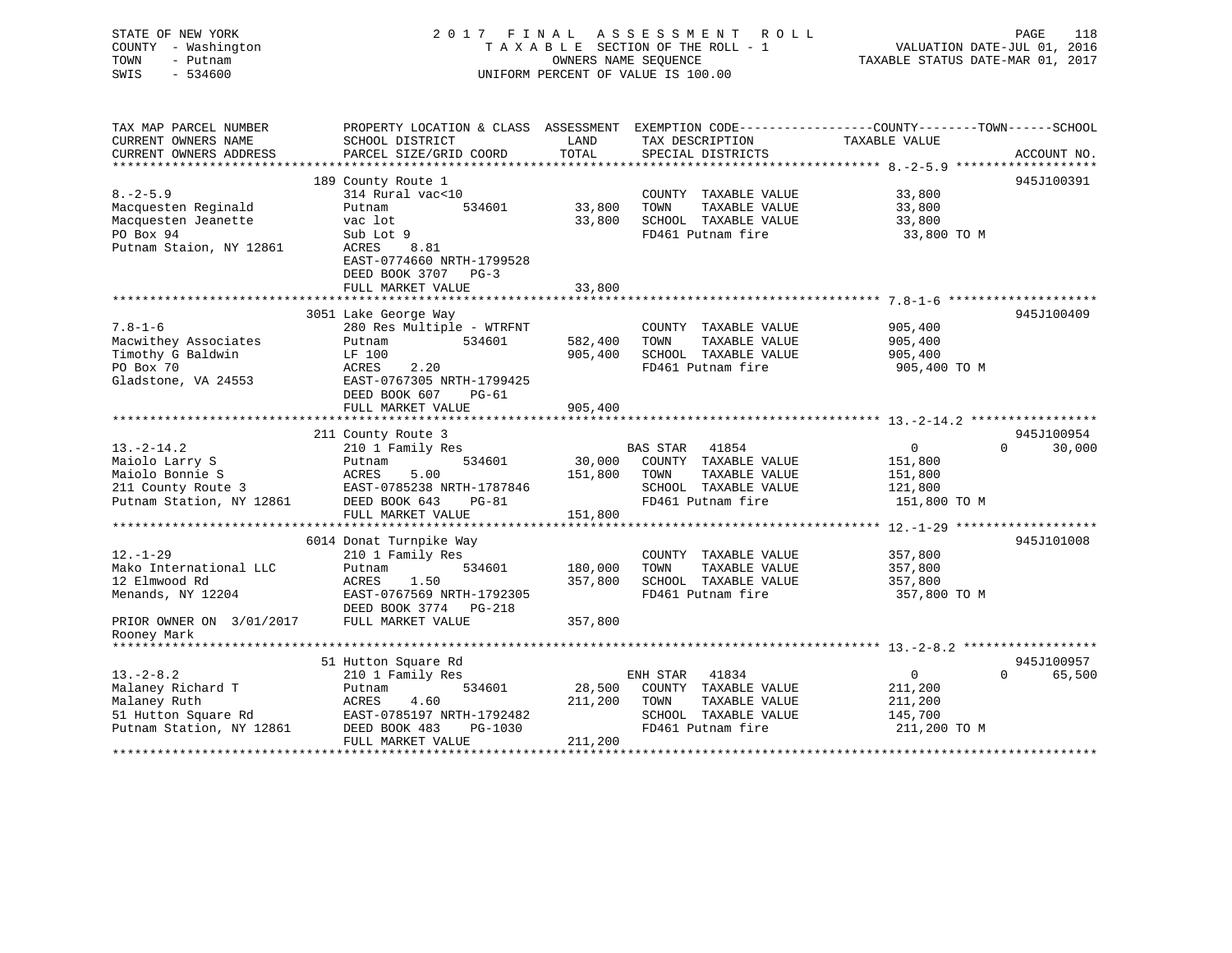# STATE OF NEW YORK 2 0 1 7 F I N A L A S S E S S M E N T R O L L PAGE 119 COUNTY - Washington T A X A B L E SECTION OF THE ROLL - 1 VALUATION DATE-JUL 01, 2016 TOWN - Putnam OWNERS NAME SEQUENCE TAXABLE STATUS DATE-MAR 01, 2017 SWIS - 534600 UNIFORM PERCENT OF VALUE IS 100.00

| TAX MAP PARCEL NUMBER<br>CURRENT OWNERS NAME                                                              | PROPERTY LOCATION & CLASS ASSESSMENT EXEMPTION CODE---------------COUNTY-------TOWN-----SCHOOL<br>SCHOOL DISTRICT                               | LAND               | TAX DESCRIPTION                                                                                    | TAXABLE VALUE                                 |             |
|-----------------------------------------------------------------------------------------------------------|-------------------------------------------------------------------------------------------------------------------------------------------------|--------------------|----------------------------------------------------------------------------------------------------|-----------------------------------------------|-------------|
| CURRENT OWNERS ADDRESS                                                                                    | PARCEL SIZE/GRID COORD                                                                                                                          | TOTAL              | SPECIAL DISTRICTS                                                                                  |                                               | ACCOUNT NO. |
|                                                                                                           | Lake George Way South                                                                                                                           |                    |                                                                                                    |                                               | 945J100414  |
| $7.12 - 2 - 7$<br>Maletta Patricia<br>41 Wendover Rd                                                      | 314 Rural vac<10 - WTRFNT<br>Putnam<br>534601<br>LF 10                                                                                          | 68,400<br>68,400   | COUNTY TAXABLE VALUE<br>TOWN<br>TAXABLE VALUE<br>SCHOOL TAXABLE VALUE                              | 68,400<br>68,400<br>68,400                    |             |
| Forest Hills, NY 11375                                                                                    | FRNT 136.00 DPTH 207.00<br>EAST-0767497 NRTH-1797074<br>DEED BOOK 701<br>PG-143<br>FULL MARKET VALUE                                            | 68,400             | FD461 Putnam fire                                                                                  | 68,400 TO M                                   |             |
|                                                                                                           |                                                                                                                                                 |                    |                                                                                                    |                                               |             |
| $7.12 - 2 - 8$<br>Maletta Patricia<br>41 Wendover Rd<br>Forest Hills, NY 11375                            | 2045 Lake George Way<br>314 Rural vac<10<br>534601<br>Putnam<br>FRNT 165.00 DPTH 344.00<br>EAST-0767417 NRTH-1796998<br>DEED BOOK 817<br>PG-176 | 60,700<br>60,700   | COUNTY TAXABLE VALUE<br>TOWN<br>TAXABLE VALUE<br>SCHOOL TAXABLE VALUE<br>FD461 Putnam fire         | 60,700<br>60,700<br>60,700<br>60,700 TO M     | 945J100450  |
|                                                                                                           | FULL MARKET VALUE                                                                                                                               | 60,700             |                                                                                                    |                                               |             |
|                                                                                                           | 2044 Lake George Way South                                                                                                                      |                    |                                                                                                    |                                               | 945J100216  |
| $7.12 - 2 - 14$<br>Maletta Patricia A<br>41 Wendover Rd<br>Forest Hills, NY 11375                         | 260 Seasonal res - WTRFNT<br>Putnam<br>534601<br>Lot 7<br>LF 90<br>90.00 DPTH 122.00<br>FRNT<br>EAST-0767290 NRTH-1797092                       | 416,000<br>570,900 | COUNTY TAXABLE VALUE<br>TOWN<br>TAXABLE VALUE<br>SCHOOL TAXABLE VALUE<br>FD461 Putnam fire         | 570,900<br>570,900<br>570,900<br>570,900 TO M |             |
|                                                                                                           | DEED BOOK 613<br>$PG-217$<br>FULL MARKET VALUE                                                                                                  | 570,900            |                                                                                                    |                                               |             |
|                                                                                                           |                                                                                                                                                 |                    |                                                                                                    |                                               |             |
| $1.18 - 1 - 12$<br>Malle Garry<br>Malle Ann<br>34 Fairview Dr                                             | 2152 Black Point Rd<br>260 Seasonal res - WTRFNT<br>534601<br>Putnam<br>$LF 52$ ':<br>2223/211 esmt<br>FRNT 50.00 DPTH 310.00                   | 351,900<br>497,900 | COUNTY TAXABLE VALUE<br>TOWN<br>TAXABLE VALUE<br>SCHOOL TAXABLE VALUE<br>BP461 Black Pt Sewer Dist | 497,900<br>497,900<br>497,900<br>$.00$ UN $C$ | 945J100415  |
| Essex Junction, VT 05452                                                                                  | EAST-0771756 NRTH-1810361<br>DEED BOOK 2300 PG-312<br>FULL MARKET VALUE                                                                         | 497,900            | FD461 Putnam fire                                                                                  | 497,900 TO M                                  |             |
|                                                                                                           | 575 Liddle-Harris Rd                                                                                                                            |                    |                                                                                                    |                                               | 945J101093  |
| $8. - 2 - 4.13$<br>Mallon Christopher<br>Mallon Janet<br>575 Liddle-Harris Rd<br>Putnam Station, NY 12861 | 242 Rurl res&rec<br>534601<br>Putnam<br>ACRES 46.50<br>EAST-0774850 NRTH-1797531<br>DEED BOOK 934<br>PG-288                                     | 79,000<br>337,400  | COUNTY TAXABLE VALUE<br>TOWN<br>TAXABLE VALUE<br>SCHOOL TAXABLE VALUE<br>FD461 Putnam fire         | 337,400<br>337,400<br>337,400<br>337,400 TO M |             |
|                                                                                                           | FULL MARKET VALUE                                                                                                                               | 337,400            |                                                                                                    |                                               |             |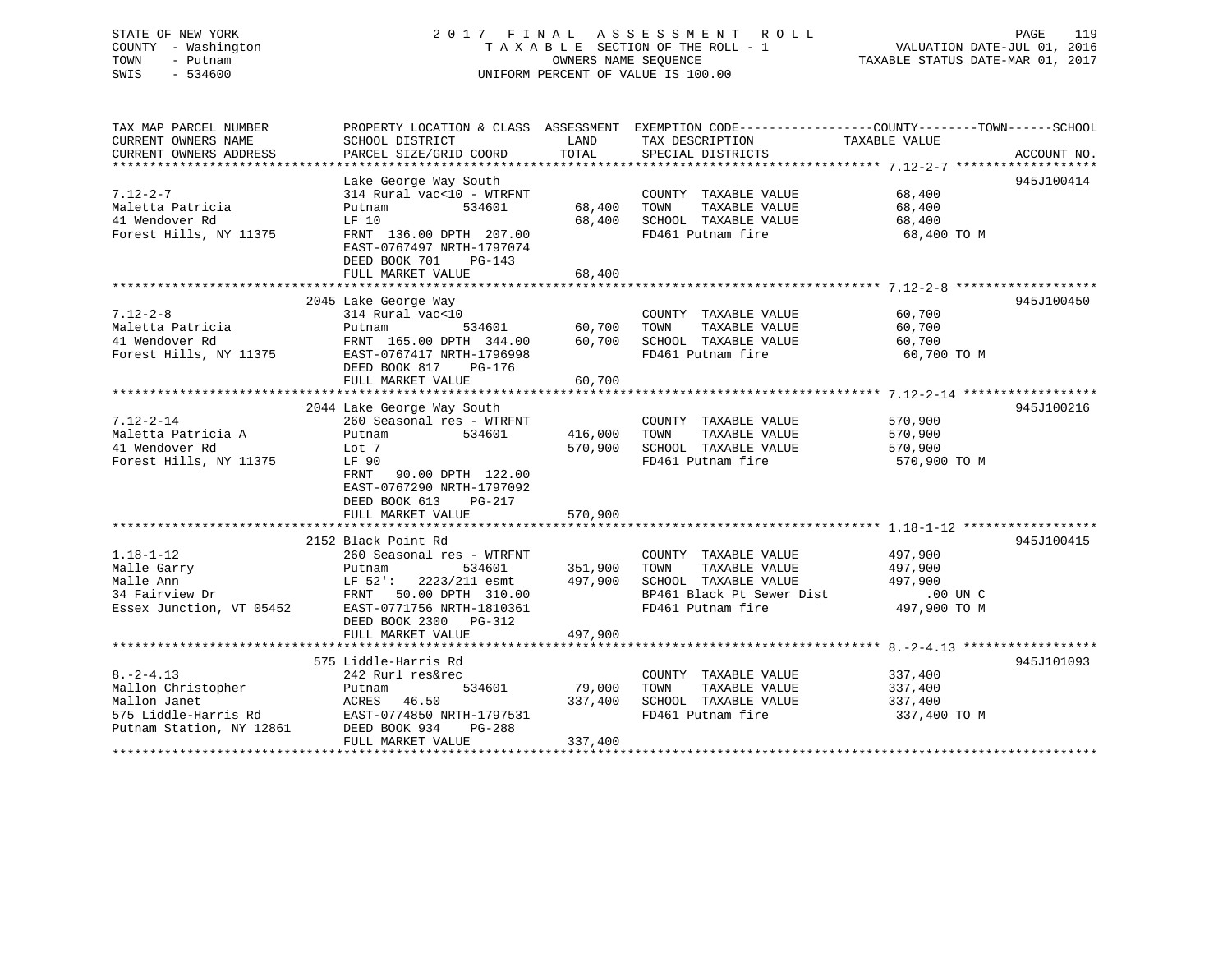STATE OF NEW YORK 2 0 1 7 F I N A L A S S E S S M E N T R O L L PAGE 120 COUNTY - Washington T A X A B L E SECTION OF THE ROLL - 1 VALUATION DATE-JUL 01, 2016 TOWN - Putnam OWNERS NAME SEQUENCE TAXABLE STATUS DATE-MAR 01, 2017 SWIS - 534600 UNIFORM PERCENT OF VALUE IS 100.00

| TAX MAP PARCEL NUMBER<br>CURRENT OWNERS NAME | PROPERTY LOCATION & CLASS ASSESSMENT<br>SCHOOL DISTRICT               | LAND             | TAX DESCRIPTION                               | EXEMPTION CODE-----------------COUNTY-------TOWN------SCHOOL<br>TAXABLE VALUE |             |
|----------------------------------------------|-----------------------------------------------------------------------|------------------|-----------------------------------------------|-------------------------------------------------------------------------------|-------------|
| CURRENT OWNERS ADDRESS                       | PARCEL SIZE/GRID COORD                                                | TOTAL            | SPECIAL DISTRICTS                             |                                                                               | ACCOUNT NO. |
|                                              | 5173 Sagamore Rd                                                      |                  |                                               |                                                                               | 945J100134  |
| $12. -4 - 9$<br>Manchester Camp LLC          | 260 Seasonal res - WTRFNT<br>Putnam<br>534601                         | 600,530          | COUNTY TAXABLE VALUE<br>TOWN<br>TAXABLE VALUE | 729,130<br>729,130                                                            |             |
| 726 Loveville Rd 501                         | ELF 238                                                               | 729,130          | SCHOOL TAXABLE VALUE                          | 729,130                                                                       |             |
| Hockessin, DE 19707                          | ACRES<br>2.30<br>EAST-0767205 NRTH-1789261<br>DEED BOOK 920<br>PG-324 |                  | FD461 Putnam fire                             | 729,130 TO M                                                                  |             |
|                                              | FULL MARKET VALUE                                                     | 729,130          |                                               |                                                                               |             |
|                                              |                                                                       |                  |                                               |                                                                               | 945J100434  |
| $12. - 4 - 8$                                | 5177 Sagamore Rd<br>210 1 Family Res - WTRFNT                         |                  | COUNTY TAXABLE VALUE                          | 850,000                                                                       |             |
| Manchester David                             | 534601<br>Putnam                                                      | 360,870          | TOWN<br>TAXABLE VALUE                         | 850,000                                                                       |             |
| Manchester Anne                              | 820/237                                                               | 850,000          | SCHOOL TAXABLE VALUE                          | 850,000                                                                       |             |
| 10 Silo Ridge Rd                             | LF 100                                                                |                  | FD461 Putnam fire                             | 850,000 TO M                                                                  |             |
| Orland Park, IL 60467                        | 1.09<br>ACRES                                                         |                  |                                               |                                                                               |             |
|                                              | EAST-0767197 NRTH-1789410                                             |                  |                                               |                                                                               |             |
|                                              | DEED BOOK 2991 PG-91                                                  |                  |                                               |                                                                               |             |
|                                              | FULL MARKET VALUE                                                     | 850,000          |                                               |                                                                               |             |
|                                              |                                                                       |                  |                                               |                                                                               |             |
|                                              | Lake George Way South                                                 |                  |                                               |                                                                               | 945J100413  |
| $7.12 - 2 - 4$                               | 314 Rural vac<10<br>534601                                            |                  | COUNTY TAXABLE VALUE                          | 64,800                                                                        |             |
| Manchester II LLC<br>28 Harvey Dr            | Putnam<br>ACRES<br>1.80                                               | 64,800<br>64,800 | TAXABLE VALUE<br>TOWN<br>SCHOOL TAXABLE VALUE | 64,800<br>64,800                                                              |             |
| Summit, NJ 07901                             | EAST-0767860 NRTH-1797272                                             |                  | FD461 Putnam fire                             | 64,800 TO M                                                                   |             |
|                                              | DEED BOOK 2498 PG-159                                                 |                  |                                               |                                                                               |             |
|                                              | FULL MARKET VALUE                                                     | 64,800           |                                               |                                                                               |             |
|                                              |                                                                       |                  |                                               |                                                                               |             |
|                                              | Lake George Way South                                                 |                  |                                               |                                                                               | 945J100840  |
| $7.12 - 2 - 5$                               | 314 Rural vac<10                                                      |                  | COUNTY TAXABLE VALUE                          | 1,200                                                                         |             |
| Manchester II LLC                            | 534601<br>Putnam                                                      | 1,200            | TOWN<br>TAXABLE VALUE                         | 1,200                                                                         |             |
| 28 Harvey Dr                                 | 58.00 DPTH 20.00<br>FRNT                                              | 1,200            | SCHOOL TAXABLE VALUE                          | 1,200                                                                         |             |
| Summit, NJ 07901                             | EAST-0767605 NRTH-1797230                                             |                  | FD461 Putnam fire                             | 1,200 TO M                                                                    |             |
|                                              | DEED BOOK 2498 PG-159                                                 |                  |                                               |                                                                               |             |
|                                              | FULL MARKET VALUE                                                     | 1,200            |                                               |                                                                               |             |
|                                              |                                                                       |                  |                                               |                                                                               | 945J100040  |
| $7.12 - 2 - 17$                              | 2032 Lake George Way South<br>260 Seasonal res - WTRFNT               |                  | COUNTY TAXABLE VALUE                          | 826,300                                                                       |             |
| Manchester II LLC                            | 534601<br>Putnam                                                      | 654,200          | TOWN<br>TAXABLE VALUE                         | 826,300                                                                       |             |
| 28 Harvey Dr                                 | Lot 9:437/1170-1175-1179                                              | 826,300          | SCHOOL TAXABLE VALUE                          | 826,300                                                                       |             |
| Summit, NJ 07901                             | LF 170                                                                |                  | FD461 Putnam fire                             | 826,300 TO M                                                                  |             |
|                                              | FRNT 170.00 DPTH 142.00<br>EAST-0767465 NRTH-1797244                  |                  |                                               |                                                                               |             |
|                                              | DEED BOOK 2498<br><b>PG-159</b><br>FULL MARKET VALUE                  | 826,300          |                                               |                                                                               |             |
|                                              |                                                                       |                  |                                               |                                                                               |             |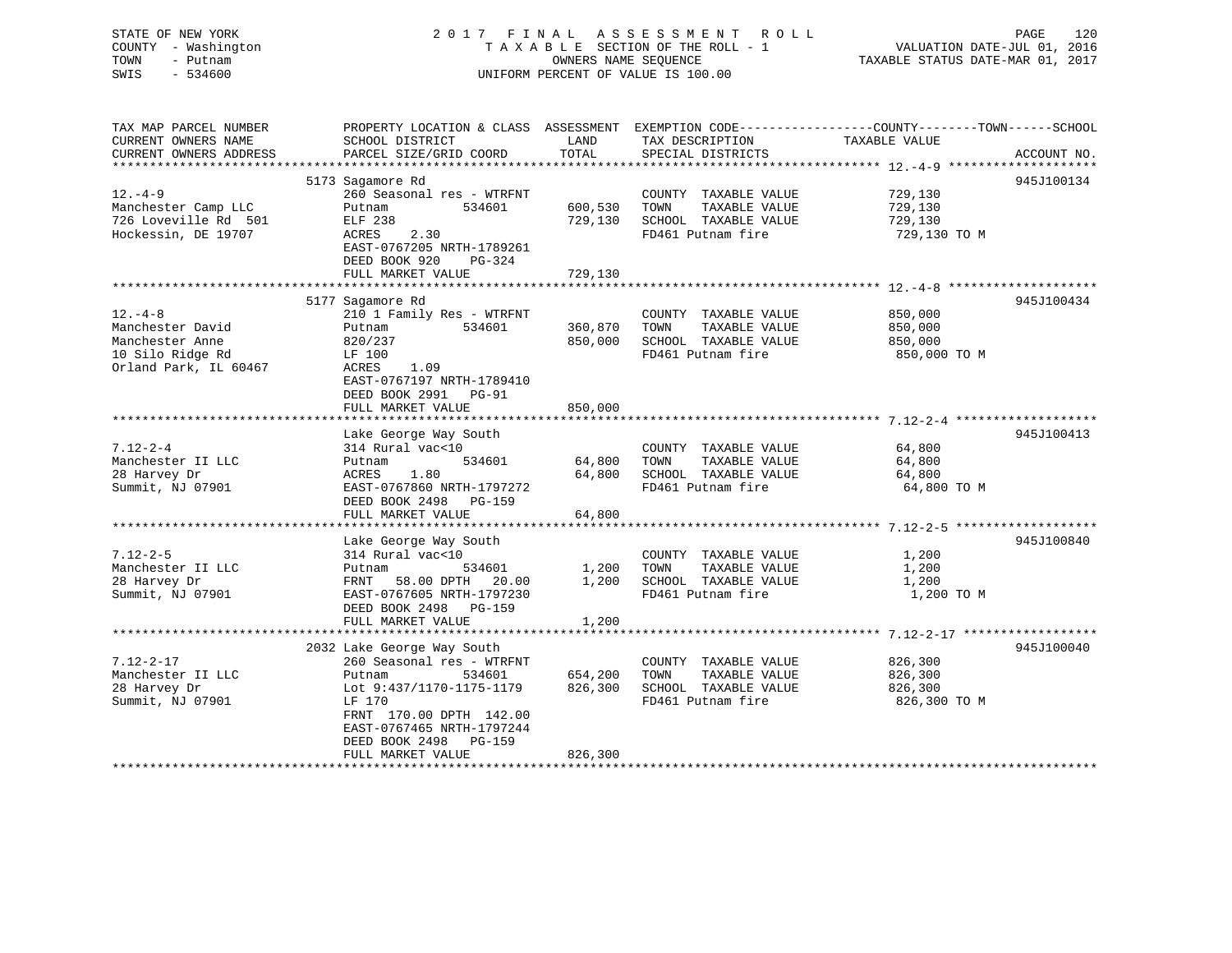# STATE OF NEW YORK 2 0 1 7 F I N A L A S S E S S M E N T R O L L PAGE 121 COUNTY - Washington T A X A B L E SECTION OF THE ROLL - 1 VALUATION DATE-JUL 01, 2016 TOWN - Putnam OWNERS NAME SEQUENCE TAXABLE STATUS DATE-MAR 01, 2017 SWIS - 534600 UNIFORM PERCENT OF VALUE IS 100.00

TAX MAP PARCEL NUMBER PROPERTY LOCATION & CLASS ASSESSMENT EXEMPTION CODE------------------COUNTY--------TOWN------SCHOOL CURRENT OWNERS NAME SCHOOL DISTRICT THE LAND TAX DESCRIPTION TAXABLE VALUE CURRENT OWNERS ADDRESS PARCEL SIZE/GRID COORD TOTAL SPECIAL DISTRICTS ACCOUNT NO. \*\*\*\*\*\*\*\*\*\*\*\*\*\*\*\*\*\*\*\*\*\*\*\*\*\*\*\*\*\*\*\*\*\*\*\*\*\*\*\*\*\*\*\*\*\*\*\*\*\*\*\*\*\*\*\*\*\*\*\*\*\*\*\*\*\*\*\*\*\*\*\*\*\*\*\*\*\*\*\*\*\*\*\*\*\*\*\*\*\*\*\*\*\*\*\*\*\*\*\*\*\*\* 7.12-2-16 \*\*\*\*\*\*\*\*\*\*\*\*\*\*\*\*\*\* 2040 Lake George Way South 945J100619 7.12-2-16 280 Res Multiple - WTRFNT COUNTY TAXABLE VALUE 743,700 Mandolare Philip Putnam 534601 474,800 TOWN TAXABLE VALUE 743,700 Mandolare Rebecca S LF 93 743,700 SCHOOL TAXABLE VALUE 743,700 226 Quarterline Rd FRNT 90.00 DPTH 138.00 FD461 Putnam fire 743,700 TO M West Rutland, VT 05777-9862 EAST-0767366 NRTH-1797150 DEED BOOK 701 PG-146FULL MARKET VALUE 743,700 \*\*\*\*\*\*\*\*\*\*\*\*\*\*\*\*\*\*\*\*\*\*\*\*\*\*\*\*\*\*\*\*\*\*\*\*\*\*\*\*\*\*\*\*\*\*\*\*\*\*\*\*\*\*\*\*\*\*\*\*\*\*\*\*\*\*\*\*\*\*\*\*\*\*\*\*\*\*\*\*\*\*\*\*\*\*\*\*\*\*\*\*\*\*\*\*\*\*\*\*\*\*\* 7.12-1-6.2 \*\*\*\*\*\*\*\*\*\*\*\*\*\*\*\*\* 25 Rochelle Way 7.12-1-6.2 311 Res vac land COUNTY TAXABLE VALUE 168,500 Mandolare Philip L Putnam 534601 168,500 TOWN TAXABLE VALUE 168,500 Mandolare Rebecca ACRES 2.23 168,500 SCHOOL TAXABLE VALUE 168,500 226 Quarterline Rd EAST-0768609 NRTH-1798813 FD461 Putnam fire 168,500 TO M حدد میں معلمہ معلمہ معلمہ 226 Quarterline Rd<br>West Rutland, VT 05777 DEED BOOK 891 PG-97 FULL MARKET VALUE 168,500 \*\*\*\*\*\*\*\*\*\*\*\*\*\*\*\*\*\*\*\*\*\*\*\*\*\*\*\*\*\*\*\*\*\*\*\*\*\*\*\*\*\*\*\*\*\*\*\*\*\*\*\*\*\*\*\*\*\*\*\*\*\*\*\*\*\*\*\*\*\*\*\*\*\*\*\*\*\*\*\*\*\*\*\*\*\*\*\*\*\*\*\*\*\*\*\*\*\*\*\*\*\*\* 11.20-1-8 \*\*\*\*\*\*\*\*\*\*\*\*\*\*\*\*\*\*4381 Link Way 945J100491 (1881)<br>260 Seasonal res - WTRFNT (260 Seasonal res - WTRFNT (260 Seasonal 260 AM) 11.20-1-8 260 Seasonal res - WTRFNT COUNTY TAXABLE VALUE 385,000 Maneys on the Lake Fishing Putnam 534601 327,700 TOWN TAXABLE VALUE 385,000 16 Helen Dr LF 79 385,000 SCHOOL TAXABLE VALUE 385,000 Queensbury, NY 12804 FRNT 163.00 DPTH 195.00 FD461 Putnam fire 385,000 TO M EAST-0766259 NRTH-1787428 DEED BOOK 2061 PG-236 FULL MARKET VALUE 385,000 \*\*\*\*\*\*\*\*\*\*\*\*\*\*\*\*\*\*\*\*\*\*\*\*\*\*\*\*\*\*\*\*\*\*\*\*\*\*\*\*\*\*\*\*\*\*\*\*\*\*\*\*\*\*\*\*\*\*\*\*\*\*\*\*\*\*\*\*\*\*\*\*\*\*\*\*\*\*\*\*\*\*\*\*\*\*\*\*\*\*\*\*\*\*\*\*\*\*\*\*\*\*\* 4.-1-14 \*\*\*\*\*\*\*\*\*\*\*\*\*\*\*\*\*\*\*\* 121 Mott Ln 945J1004824.-1-14 270 Mfg housing COUNTY TAXABLE VALUE 33,100 Mann Vicki Putnam 534601 30,100 TOWN TAXABLE VALUE 33,100 aka Vicki Olsen Sub Lot 2 33,100 SCHOOL TAXABLE VALUE 33,100 1798 Fisher Rd ACRES 15.09 CA002 Cons agri dst 2 33,100 TO Traverse City, MI 49685 EAST-0774175 NRTH-1803024 FD461 Putnam fire 33,100 TO M DEED BOOK 869 PG-214 FULL MARKET VALUE 33,100 \*\*\*\*\*\*\*\*\*\*\*\*\*\*\*\*\*\*\*\*\*\*\*\*\*\*\*\*\*\*\*\*\*\*\*\*\*\*\*\*\*\*\*\*\*\*\*\*\*\*\*\*\*\*\*\*\*\*\*\*\*\*\*\*\*\*\*\*\*\*\*\*\*\*\*\*\*\*\*\*\*\*\*\*\*\*\*\*\*\*\*\*\*\*\*\*\*\*\*\*\*\*\* 8.-2-4.6 \*\*\*\*\*\*\*\*\*\*\*\*\*\*\*\*\*\*\*Peterson Rd 945J101075 8.-2-4.6 322 Rural vac>10 COUNTY TAXABLE VALUE 21,200 Manning Michael P Putnam 534601 21,200 TOWN TAXABLE VALUE 21,200 1222 Hillside Dr Lot 3 21,200 SCHOOL TAXABLE VALUE 21,200 Watervliet, NY 12189 ACRES 16.23 FD461 Putnam fire 21,200 TO M

\*\*\*\*\*\*\*\*\*\*\*\*\*\*\*\*\*\*\*\*\*\*\*\*\*\*\*\*\*\*\*\*\*\*\*\*\*\*\*\*\*\*\*\*\*\*\*\*\*\*\*\*\*\*\*\*\*\*\*\*\*\*\*\*\*\*\*\*\*\*\*\*\*\*\*\*\*\*\*\*\*\*\*\*\*\*\*\*\*\*\*\*\*\*\*\*\*\*\*\*\*\*\*\*\*\*\*\*\*\*\*\*\*\*\*\*\*\*\*\*\*\*\*\*\*\*\*\*\*\*\*\*

 EAST-0776486 NRTH-1796960DEED BOOK 573 PG-99

FULL MARKET VALUE 21,200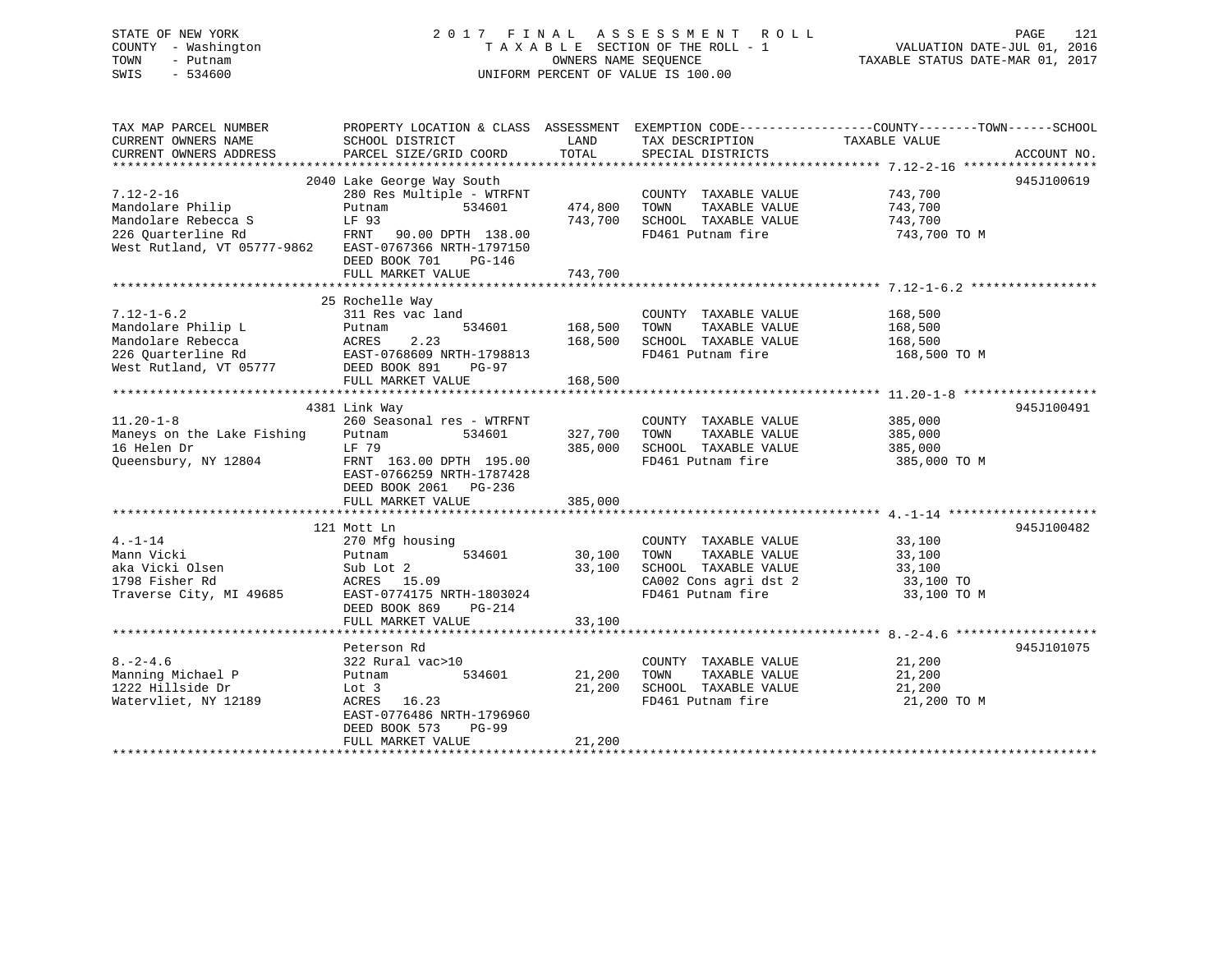# STATE OF NEW YORK 2 0 1 7 F I N A L A S S E S S M E N T R O L L PAGE 122 COUNTY - Washington T A X A B L E SECTION OF THE ROLL - 1 VALUATION DATE-JUL 01, 2016 TOWN - Putnam OWNERS NAME SEQUENCE TAXABLE STATUS DATE-MAR 01, 2017 SWIS - 534600 UNIFORM PERCENT OF VALUE IS 100.00

| PARCEL SIZE/GRID COORD<br>TOTAL<br>CURRENT OWNERS ADDRESS<br>SPECIAL DISTRICTS<br>ACCOUNT NO.<br>1516 Five Camps Way<br>945J100433<br>210 1 Family Res - WTRFNT AGED-TOWN 41803<br>$14.18 - 4 - 11$<br>104,205<br>$\overline{0}$<br>510,000 AGE-CO/SCH 41805<br>347,350<br>347,350<br>Marcher Irrevocl Trust Joan<br>Putnam<br>534601<br>$\bigcirc$<br>694,700 ENH STAR<br>$\Omega$<br>1516 Five Camps Way<br>682/32<br>41834<br>$\overline{0}$<br>65,500<br>Putnam Station, NY 12861<br>347,350<br>LF 100<br>COUNTY TAXABLE VALUE<br>TAXABLE VALUE<br>$14. -4 - 11$<br>TOWN<br>590,495<br>SCHOOL TAXABLE VALUE<br>FRNT 90.00 DPTH 231.00<br>281,850<br>FD461 Putnam fire<br>EAST-0763779 NRTH-1779733<br>694,700 TO M |
|------------------------------------------------------------------------------------------------------------------------------------------------------------------------------------------------------------------------------------------------------------------------------------------------------------------------------------------------------------------------------------------------------------------------------------------------------------------------------------------------------------------------------------------------------------------------------------------------------------------------------------------------------------------------------------------------------------------------|
|                                                                                                                                                                                                                                                                                                                                                                                                                                                                                                                                                                                                                                                                                                                        |
|                                                                                                                                                                                                                                                                                                                                                                                                                                                                                                                                                                                                                                                                                                                        |
|                                                                                                                                                                                                                                                                                                                                                                                                                                                                                                                                                                                                                                                                                                                        |
|                                                                                                                                                                                                                                                                                                                                                                                                                                                                                                                                                                                                                                                                                                                        |
|                                                                                                                                                                                                                                                                                                                                                                                                                                                                                                                                                                                                                                                                                                                        |
|                                                                                                                                                                                                                                                                                                                                                                                                                                                                                                                                                                                                                                                                                                                        |
|                                                                                                                                                                                                                                                                                                                                                                                                                                                                                                                                                                                                                                                                                                                        |
|                                                                                                                                                                                                                                                                                                                                                                                                                                                                                                                                                                                                                                                                                                                        |
|                                                                                                                                                                                                                                                                                                                                                                                                                                                                                                                                                                                                                                                                                                                        |
| DEED BOOK 3309 PG-264                                                                                                                                                                                                                                                                                                                                                                                                                                                                                                                                                                                                                                                                                                  |
| 694,700<br>FULL MARKET VALUE                                                                                                                                                                                                                                                                                                                                                                                                                                                                                                                                                                                                                                                                                           |
|                                                                                                                                                                                                                                                                                                                                                                                                                                                                                                                                                                                                                                                                                                                        |
| 2007 Burnt Point Way<br>945J100354<br>$14. - 1 - 14$<br>$\overline{0}$<br>$\Omega$<br>30,000                                                                                                                                                                                                                                                                                                                                                                                                                                                                                                                                                                                                                           |
| 210 1 Family Res - WTRFNT<br>BAS STAR 41854<br>Marra Edward<br>534601<br>COUNTY TAXABLE VALUE<br>681,000                                                                                                                                                                                                                                                                                                                                                                                                                                                                                                                                                                                                               |
| 502,900<br>Putnam<br>2007 Burnt Point Way<br>TAXABLE VALUE<br>676/94<br>681,000<br>TOWN<br>681,000                                                                                                                                                                                                                                                                                                                                                                                                                                                                                                                                                                                                                     |
| Putnam, NY 12861<br>LF 100<br>SCHOOL TAXABLE VALUE<br>651,000                                                                                                                                                                                                                                                                                                                                                                                                                                                                                                                                                                                                                                                          |
| FD461 Putnam fire<br>FRNT 105.00 DPTH 167.00<br>681,000 TO M                                                                                                                                                                                                                                                                                                                                                                                                                                                                                                                                                                                                                                                           |
| EAST-0764446 NRTH-1782071                                                                                                                                                                                                                                                                                                                                                                                                                                                                                                                                                                                                                                                                                              |
| DEED BOOK 800<br>$PG-59$                                                                                                                                                                                                                                                                                                                                                                                                                                                                                                                                                                                                                                                                                               |
| 681,000<br>FULL MARKET VALUE                                                                                                                                                                                                                                                                                                                                                                                                                                                                                                                                                                                                                                                                                           |
|                                                                                                                                                                                                                                                                                                                                                                                                                                                                                                                                                                                                                                                                                                                        |
| 945J100456<br>91 Moore Ln                                                                                                                                                                                                                                                                                                                                                                                                                                                                                                                                                                                                                                                                                              |
| $9. - 1 - 25$<br>$\overline{0}$<br>210 1 Family Res<br>$\Omega$<br>30,000<br>BAS STAR 41854                                                                                                                                                                                                                                                                                                                                                                                                                                                                                                                                                                                                                            |
| 31,100 COUNTY TAXABLE VALUE<br>Mars Andreas<br>534601<br>135,100<br>Putnam                                                                                                                                                                                                                                                                                                                                                                                                                                                                                                                                                                                                                                             |
| Mars Linda<br>6.10<br>135,100 TOWN<br>TAXABLE VALUE<br>ACRES<br>135,100                                                                                                                                                                                                                                                                                                                                                                                                                                                                                                                                                                                                                                                |
| SCHOOL TAXABLE VALUE<br>91 Moore Ln<br>105,100                                                                                                                                                                                                                                                                                                                                                                                                                                                                                                                                                                                                                                                                         |
| EAST-0783009 NRTH-1795220<br>DEED BOOK 2680 PG-126<br>FD461 Putnam fire<br>Putnam Station, NY 12861<br>135,100 TO M                                                                                                                                                                                                                                                                                                                                                                                                                                                                                                                                                                                                    |
| FULL MARKET VALUE<br>135,100                                                                                                                                                                                                                                                                                                                                                                                                                                                                                                                                                                                                                                                                                           |
|                                                                                                                                                                                                                                                                                                                                                                                                                                                                                                                                                                                                                                                                                                                        |
| 945J100686<br>13 Putnam Center Rd                                                                                                                                                                                                                                                                                                                                                                                                                                                                                                                                                                                                                                                                                      |
| $13. - 1 - 2$<br>$\overline{0}$<br>210 1 Family Res<br>ENH STAR 41834<br>$\Omega$<br>65,500                                                                                                                                                                                                                                                                                                                                                                                                                                                                                                                                                                                                                            |
| 534601 16,300 COUNTY TAXABLE VALUE<br>Mars Brunhilde<br>92,100<br>Putnam                                                                                                                                                                                                                                                                                                                                                                                                                                                                                                                                                                                                                                               |
| 13 Putnam Center Rd<br>FRNT 271.00 DPTH 215.00<br>92,100<br>TOWN<br>TAXABLE VALUE<br>92,100                                                                                                                                                                                                                                                                                                                                                                                                                                                                                                                                                                                                                            |
| EAST-0783456 NRTH-1792251<br>Putnam Station, NY 12861<br>SCHOOL TAXABLE VALUE<br>26,600                                                                                                                                                                                                                                                                                                                                                                                                                                                                                                                                                                                                                                |
| DEED BOOK 486<br>PG-329<br>FD461 Putnam fire<br>92,100 TO M                                                                                                                                                                                                                                                                                                                                                                                                                                                                                                                                                                                                                                                            |
| FULL MARKET VALUE<br>92,100                                                                                                                                                                                                                                                                                                                                                                                                                                                                                                                                                                                                                                                                                            |
|                                                                                                                                                                                                                                                                                                                                                                                                                                                                                                                                                                                                                                                                                                                        |
| 945J100185<br>739 County Route 2<br>$5. - 2 - 6$<br>210 1 Family Res<br>BAS STAR 41854<br>$\overline{\mathbf{0}}$<br>$\Omega$<br>30,000                                                                                                                                                                                                                                                                                                                                                                                                                                                                                                                                                                                |
| Mars Lisa E<br>534601<br>15,300<br>COUNTY TAXABLE VALUE<br>Putnam<br>123,800                                                                                                                                                                                                                                                                                                                                                                                                                                                                                                                                                                                                                                           |
| 739 County Route 2<br>123,800<br>TAXABLE VALUE<br>H L Gar<br>TOWN<br>123,800                                                                                                                                                                                                                                                                                                                                                                                                                                                                                                                                                                                                                                           |
| Putnam Station, NY 12861<br>SCHOOL TAXABLE VALUE<br>ACRES<br>1.09<br>93,800                                                                                                                                                                                                                                                                                                                                                                                                                                                                                                                                                                                                                                            |
| EAST-0789397 NRTH-1805748<br>FD461 Putnam fire<br>123,800 TO M                                                                                                                                                                                                                                                                                                                                                                                                                                                                                                                                                                                                                                                         |
| DEED BOOK 3014 PG-56                                                                                                                                                                                                                                                                                                                                                                                                                                                                                                                                                                                                                                                                                                   |
| 123,800<br>FULL MARKET VALUE                                                                                                                                                                                                                                                                                                                                                                                                                                                                                                                                                                                                                                                                                           |
|                                                                                                                                                                                                                                                                                                                                                                                                                                                                                                                                                                                                                                                                                                                        |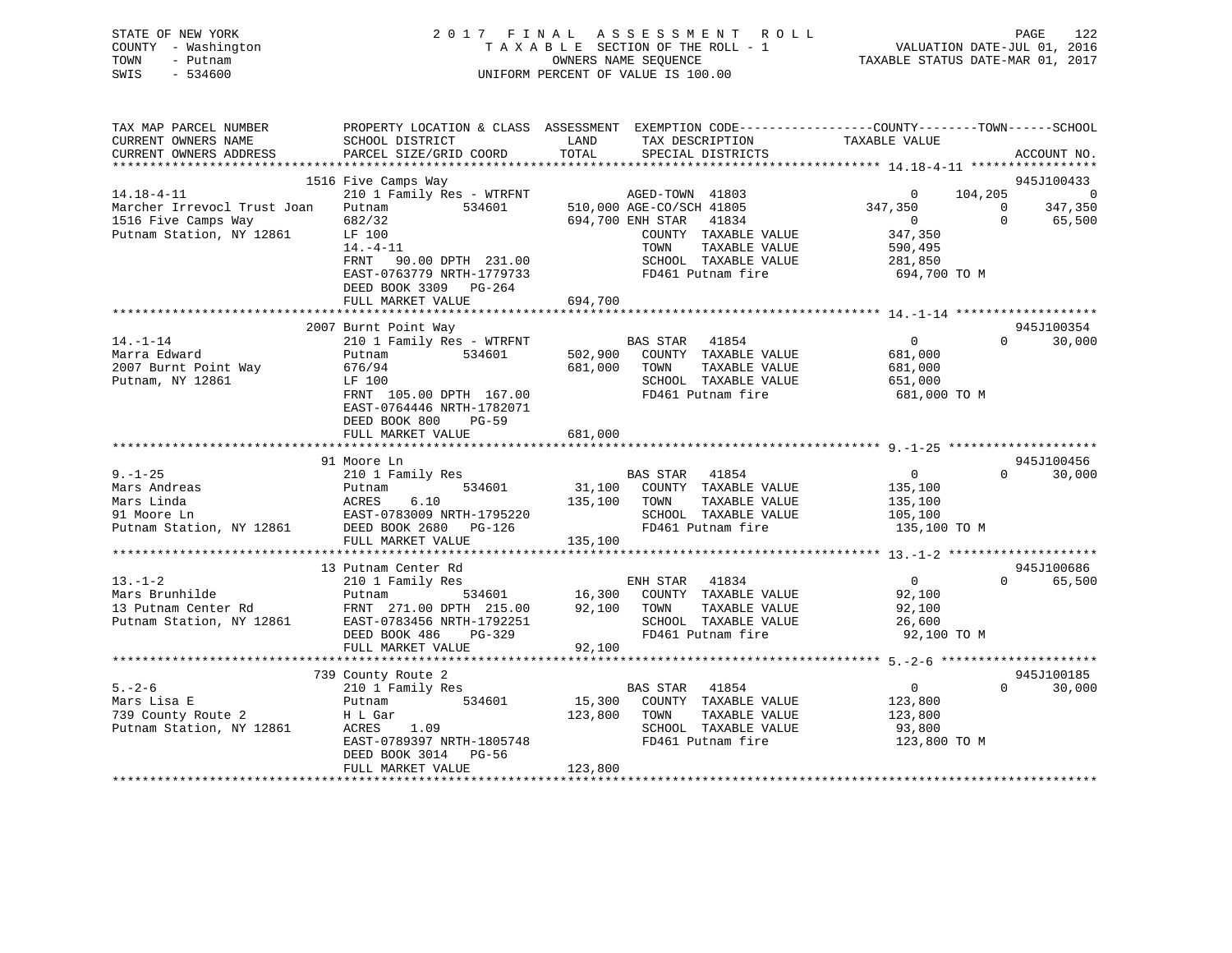# STATE OF NEW YORK 2017 FINAL ASSESSMENT ROLL PAGE 123 COUNTY - Washington  $T A X A B L E$  SECTION OF THE ROLL - 1<br>TOWN - Putnam data of the COUNTERS NAME SEQUENCE SWIS - 534600 UNIFORM PERCENT OF VALUE IS 100.00

TAXABLE STATUS DATE-MAR 01, 2017

| TAX MAP PARCEL NUMBER<br>CURRENT OWNERS NAME                                     | PROPERTY LOCATION & CLASS ASSESSMENT EXEMPTION CODE----------------COUNTY-------TOWN------SCHOOL<br>SCHOOL DISTRICT | LAND               | TAX DESCRIPTION                                                                            | TAXABLE VALUE                                 |                    |
|----------------------------------------------------------------------------------|---------------------------------------------------------------------------------------------------------------------|--------------------|--------------------------------------------------------------------------------------------|-----------------------------------------------|--------------------|
| CURRENT OWNERS ADDRESS                                                           | PARCEL SIZE/GRID COORD                                                                                              | TOTAL              | SPECIAL DISTRICTS                                                                          |                                               | ACCOUNT NO.        |
|                                                                                  | 250 Hutton Square Rd                                                                                                |                    |                                                                                            |                                               | 945J100180         |
| $13. - 3 - 2$<br>Mars Mark C                                                     | 210 1 Family Res<br>Putnam<br>534601                                                                                | 12,100             | 41854<br>BAS STAR<br>COUNTY TAXABLE VALUE                                                  | $\overline{0}$<br>136,400                     | $\Omega$<br>30,000 |
| Mars Stacey L<br>250 Hutton Square Rd                                            | FRNT 250.00 DPTH<br>75.00<br>EAST-0789852 NRTH-1793405                                                              | 136,400            | TOWN<br>TAXABLE VALUE<br>SCHOOL TAXABLE VALUE                                              | 136,400<br>106,400                            |                    |
| Putnam Station, NY 12861                                                         | DEED BOOK 891<br>PG-264<br>FULL MARKET VALUE                                                                        | 136,400            | FD461 Putnam fire                                                                          | 136,400 TO M                                  |                    |
|                                                                                  |                                                                                                                     |                    |                                                                                            |                                               |                    |
|                                                                                  | 4387 Link Way                                                                                                       |                    |                                                                                            |                                               | 945J100681         |
| $11.20 - 2 - 1$<br>Martin Holly etal<br>3225 Brentwood Ln<br>Melbourne, FL 32934 | 260 Seasonal res - WTRFNT<br>534601<br>Putnam<br>902/136, 3673/181<br>LF 238                                        | 478,696<br>577,496 | COUNTY TAXABLE VALUE<br>TOWN<br>TAXABLE VALUE<br>SCHOOL TAXABLE VALUE<br>FD461 Putnam fire | 577,496<br>577,496<br>577,496<br>577,496 TO M |                    |
|                                                                                  | ACRES<br>1.06<br>EAST-0766353 NRTH-1787601<br>DEED BOOK 3696<br>PG-341<br>FULL MARKET VALUE                         | 577,496            |                                                                                            |                                               |                    |
|                                                                                  |                                                                                                                     |                    |                                                                                            |                                               |                    |
| $12. -4 - 18$                                                                    | 5133 Bayview Way<br>260 Seasonal res - WTRFNT                                                                       |                    | COUNTY TAXABLE VALUE                                                                       | 400,000                                       | 945J100074         |
| Mason Donald A                                                                   | Putnam<br>534601                                                                                                    | 349,000            | TOWN<br>TAXABLE VALUE                                                                      | 400,000                                       |                    |
| Mason Kathleen                                                                   | ROW 373/598: BR's                                                                                                   | 400,000            | SCHOOL TAXABLE VALUE                                                                       | 400,000                                       |                    |
| 5373 Snake Mountain Rd                                                           | LF 60                                                                                                               |                    | FD461 Putnam fire                                                                          | 400,000 TO M                                  |                    |
| Weybridge, VT 05753                                                              | FRNT<br>60.00 DPTH 350.00<br>EAST-0767105 NRTH-1788658<br>DEED BOOK 863<br>$PG-326$                                 |                    |                                                                                            |                                               |                    |
|                                                                                  | FULL MARKET VALUE                                                                                                   | 400,000            |                                                                                            |                                               |                    |
|                                                                                  |                                                                                                                     |                    |                                                                                            |                                               |                    |
|                                                                                  | State Route 22                                                                                                      |                    |                                                                                            |                                               | 945J100587         |
| $15. - 1 - 7$                                                                    | 312 Vac w/imprv                                                                                                     |                    | COUNTY TAXABLE VALUE                                                                       | 153,100                                       |                    |
| Mata Cristian                                                                    | 534601<br>Putnam                                                                                                    | 145,000            | TOWN<br>TAXABLE VALUE                                                                      | 153,100                                       |                    |
| 73 Rhododendron Rd                                                               | Farm & Barns                                                                                                        | 153,100            | SCHOOL TAXABLE VALUE                                                                       | 153,100                                       |                    |
| Stony Brook, NY 11790                                                            | ACRES 110.50<br>EAST-0777240 NRTH-1782536                                                                           |                    | CA002 Cons agri dst 2<br>FD461 Putnam fire                                                 | 153,100 TO<br>153,100 TO M                    |                    |
|                                                                                  | DEED BOOK 2882<br>PG-264<br>FULL MARKET VALUE                                                                       | 153,100            |                                                                                            |                                               |                    |
|                                                                                  |                                                                                                                     |                    |                                                                                            |                                               |                    |
|                                                                                  | 10 Clemons Ln                                                                                                       |                    |                                                                                            |                                               | 945J100418         |
| $9. - 1 - 35$                                                                    | 210 1 Family Res                                                                                                    |                    | ENH STAR<br>41834                                                                          | $\overline{0}$                                | 65,500<br>$\Omega$ |
| Mattison Alfred estate                                                           | 534601<br>Putnam                                                                                                    | 11,000             | COUNTY TAXABLE VALUE                                                                       | 88,900                                        |                    |
| Mattison Michael                                                                 | Life Estates                                                                                                        | 88,900             | TAXABLE VALUE<br>TOWN                                                                      | 88,900                                        |                    |
| Sally Mattison LE                                                                | FRNT 114.00 DPTH 80.00                                                                                              |                    | SCHOOL TAXABLE VALUE                                                                       | 23,400                                        |                    |
| 10 Clemons Ln                                                                    | EAST-0779962 NRTH-1798114                                                                                           |                    | FD461 Putnam fire                                                                          | 88,900 TO M                                   |                    |
| Putnam Station, NY 12861                                                         | $PG-28$<br>DEED BOOK 745                                                                                            |                    |                                                                                            |                                               |                    |
| *******************                                                              | FULL MARKET VALUE                                                                                                   | 88,900             |                                                                                            |                                               |                    |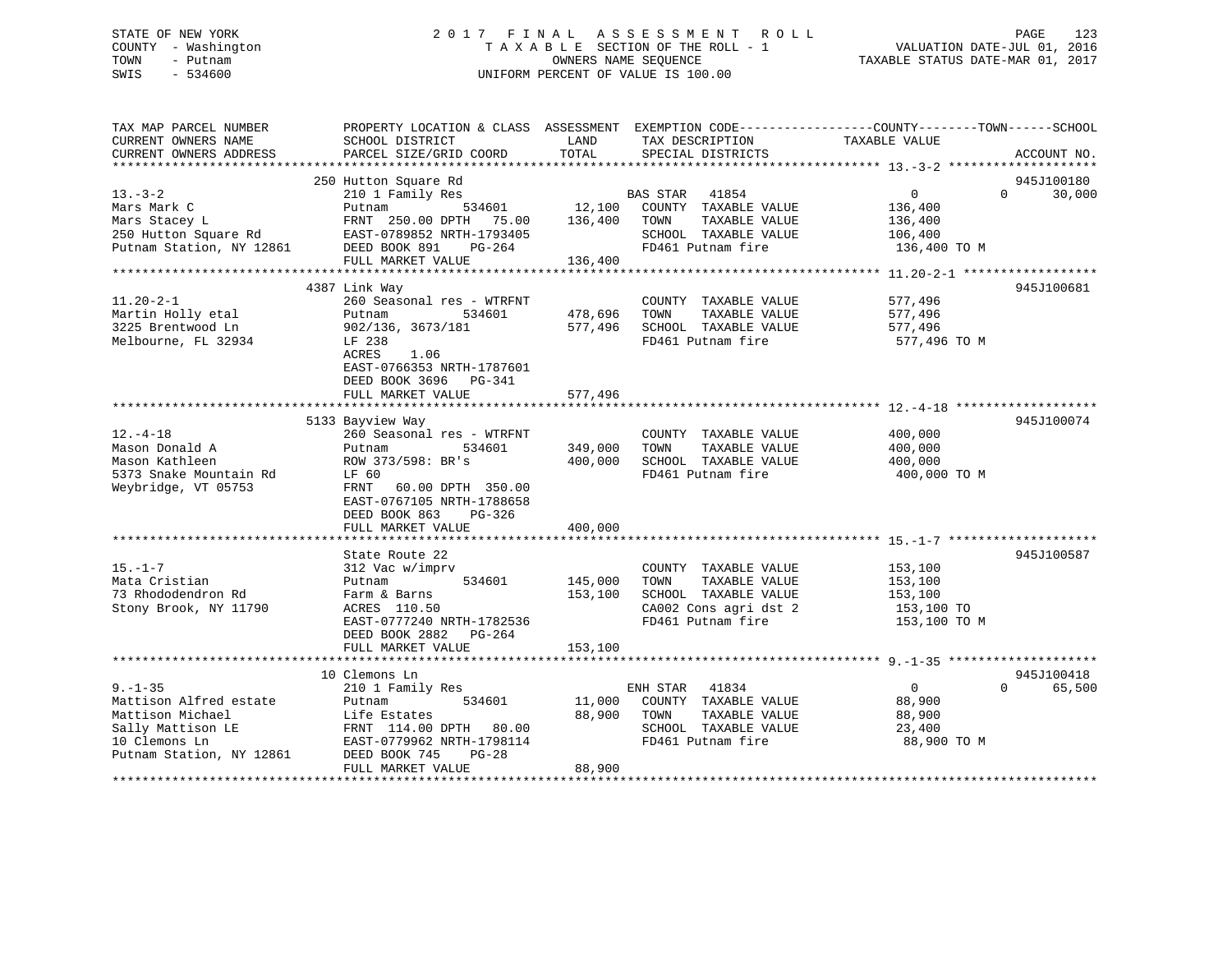# STATE OF NEW YORK 2 0 1 7 F I N A L A S S E S S M E N T R O L L PAGE 124 COUNTY - Washington T A X A B L E SECTION OF THE ROLL - 1 VALUATION DATE-JUL 01, 2016 TOWN - Putnam OWNERS NAME SEQUENCE TAXABLE STATUS DATE-MAR 01, 2017 SWIS - 534600 UNIFORM PERCENT OF VALUE IS 100.00

| TAX MAP PARCEL NUMBER<br>CURRENT OWNERS NAME<br>CURRENT OWNERS ADDRESS                                                                                                                                                                                                                                                                                                                                                                                                                                                                          | SCHOOL DISTRICT<br>PARCEL SIZE/GRID COORD                                                                                                                                                         | LAND<br>TOTAL                 | PROPERTY LOCATION & CLASS ASSESSMENT EXEMPTION CODE---------------COUNTY-------TOWN-----SCHOOL<br>TAX DESCRIPTION<br>SPECIAL DISTRICTS                        | TAXABLE VALUE                                                 | ACCOUNT NO. |
|-------------------------------------------------------------------------------------------------------------------------------------------------------------------------------------------------------------------------------------------------------------------------------------------------------------------------------------------------------------------------------------------------------------------------------------------------------------------------------------------------------------------------------------------------|---------------------------------------------------------------------------------------------------------------------------------------------------------------------------------------------------|-------------------------------|---------------------------------------------------------------------------------------------------------------------------------------------------------------|---------------------------------------------------------------|-------------|
| $13 - 3 - 10$<br>Maynard Paul H<br>Maynard Scharene A<br>PO Box 148<br>Orwell, VT 05760                                                                                                                                                                                                                                                                                                                                                                                                                                                         | 2029 Mill Bay<br>260 Seasonal res - WTRFNT<br>Putnam<br>534601<br>FRNT 120.00 DPTH 100.00<br>EAST-0790083 NRTH-1791427<br>DEED BOOK 2559 PG-121<br>FULL MARKET VALUE                              | 5,700<br>26,400<br>26,400     | COUNTY TAXABLE VALUE<br>TOWN<br>TAXABLE VALUE<br>SCHOOL TAXABLE VALUE<br>FD461 Putnam fire                                                                    | 26,400<br>26,400<br>26,400<br>26,400 TO M                     | 945J100190  |
| $4.5 - 1 - 14.1$<br>McCoy William<br>- Condition<br>Bdy Line Agmt 93<br>Mew Providence, NJ 07974<br>FRNT 80 00 -                                                                                                                                                                                                                                                                                                                                                                                                                                | 2272 Black Point Rd<br>260 Seasonal res - WTRFNT<br>Putnam<br>534601<br>Bdy Line Agmt 930-233<br>FRNT 80.00 DPTH 200.00<br>EAST-0769831 NRTH-1808465<br>DEED BOOK 3194 PG-13<br>FULL MARKET VALUE | 449,600<br>550,000<br>550,000 | COUNTY TAXABLE VALUE<br>TAXABLE VALUE<br>TOWN<br>SCHOOL TAXABLE VALUE<br>BP461 Black Pt Sewer Dist<br>FD461 Putnam fire                                       | 550,000<br>550,000<br>550,000<br>$.00$ UN C<br>550,000 TO M   | 945J101047  |
| $4.5 - 1 - 14$<br>McDonald John S Jr<br>McDonald Jeannine S<br>9221 W Bent Tree Dr<br>Peoria, AZ 85383                                                                                                                                                                                                                                                                                                                                                                                                                                          | 2274 Black Point Rd<br>260 Seasonal res - WTRFNT<br>534601<br>Putnam<br>LF 62<br>FRNT 61.00 DPTH 200.00<br>BANK<br>185<br>EAST-0769794 NRTH-1808404<br>DEED BOOK 930 PG-238<br>FULL MARKET VALUE  | 470,600                       | COUNTY TAXABLE VALUE<br>396,700 TOWN<br>TAXABLE VALUE<br>470,600 SCHOOL TAXABLE VALUE<br>BP461 Black Pt Sewer Dist .00 UN C<br>FD461 Putnam fire 470,600 TO M | 470,600<br>470,600<br>470,600                                 | 945J100231  |
| $4.5 - 1 - 15$<br>Mcdonald John S Jr<br>Mcdonald Jeannie<br>9221 W Bent Tree Dr<br>Peoria, AZ 85383                                                                                                                                                                                                                                                                                                                                                                                                                                             | 2276 Black Point Rd<br>260 Seasonal res - WTRFNT<br>534601<br>Putnam<br>LF 50<br>FRNT 50.00 DPTH 184.00<br>EAST-0769766 NRTH-1808355<br>DEED BOOK 693 PG-296<br>FULL MARKET VALUE                 | 342,100<br>394,500<br>394,500 | COUNTY TAXABLE VALUE<br>TOWN<br>TAXABLE VALUE<br>SCHOOL TAXABLE VALUE<br>BP461 Black Pt Sewer Dist<br>FD461 Putnam fire                                       | 394,500<br>394,500<br>394,500<br>$.00$ UN $C$<br>394,500 TO M | 945J100005  |
| $5. - 2 - 16$<br>Mcgill Bernard R<br>Mcgill Mary E<br>$\begin{array}{c}\n\mathbf{1} & \mathbf{1} \\ \mathbf{1} & \mathbf{1} \\ \mathbf{1} & \mathbf{1} \\ \mathbf{1} & \mathbf{1} \\ \mathbf{1} & \mathbf{1} \\ \mathbf{1} & \mathbf{1} \\ \mathbf{1} & \mathbf{1} \\ \mathbf{1} & \mathbf{1} \\ \mathbf{1} & \mathbf{1} \\ \mathbf{1} & \mathbf{1} \\ \mathbf{1} & \mathbf{1} \\ \mathbf{1} & \mathbf{1} \\ \mathbf{1} & \mathbf{1} \\ \mathbf{1} & \mathbf{1} \\ \mathbf{1} & \mathbf{1} \\ \math$<br>5 Mt Huron Ct<br>Farmingville, NY 11738 | 655 County Route 2<br>210 1 Family Res<br>534601<br>Putnam<br>1.25<br>ACRES<br>EAST-0788256 NRTH-1804310<br>DEED BOOK 850<br>$PG-61$<br>FULL MARKET VALUE                                         | 15,400<br>202,900<br>202,900  | COUNTY TAXABLE VALUE<br>TOWN<br>TAXABLE VALUE<br>SCHOOL TAXABLE VALUE<br>FD461 Putnam fire                                                                    | 202,900<br>202,900<br>202,900<br>202,900 TO M                 | 945J100637  |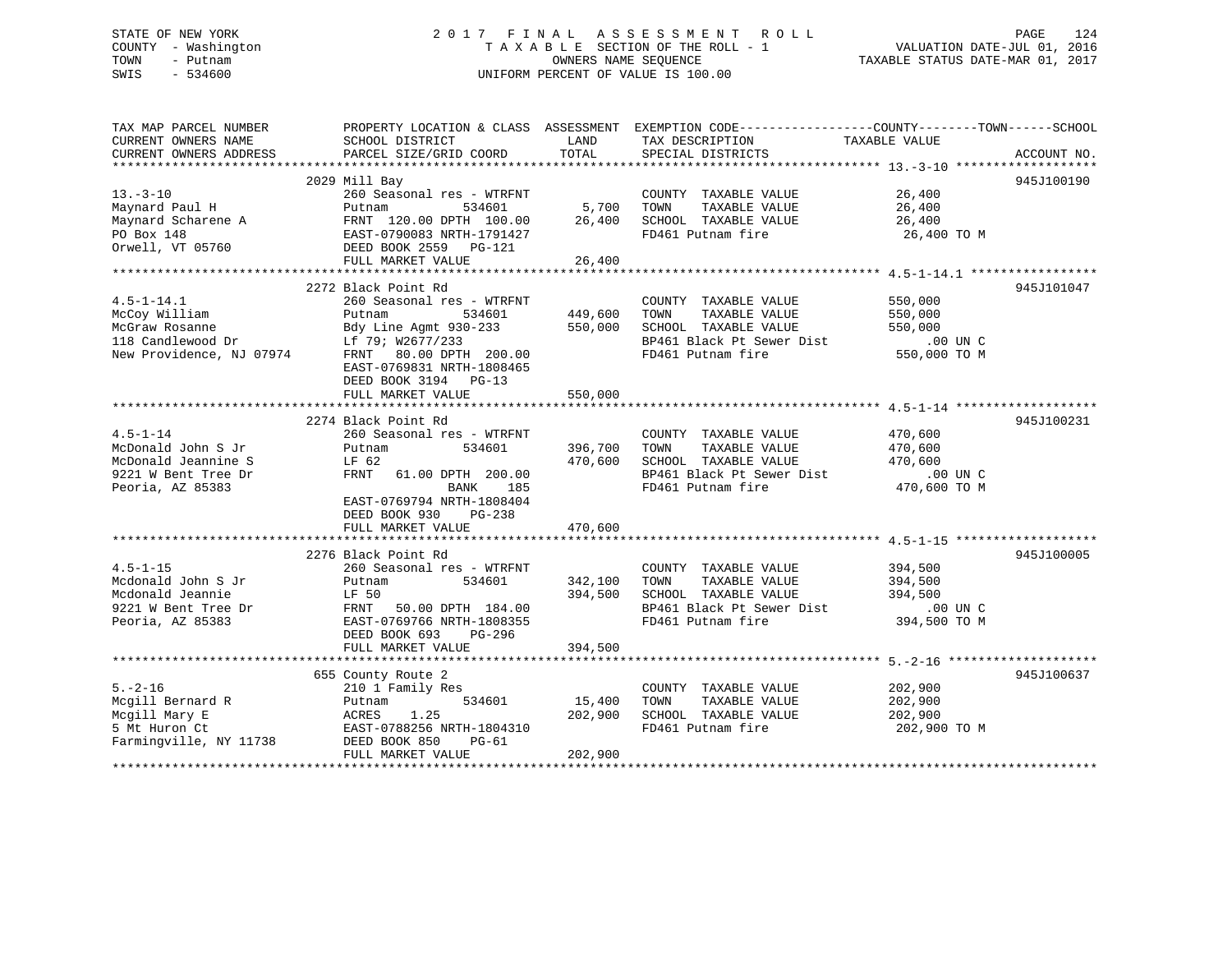# STATE OF NEW YORK 2 0 1 7 F I N A L A S S E S S M E N T R O L L PAGE 125 COUNTY - Washington T A X A B L E SECTION OF THE ROLL - 1 VALUATION DATE-JUL 01, 2016 TOWN - Putnam OWNERS NAME SEQUENCE TAXABLE STATUS DATE-MAR 01, 2017 SWIS - 534600 UNIFORM PERCENT OF VALUE IS 100.00

| TAX MAP PARCEL NUMBER<br>CURRENT OWNERS NAME<br>CURRENT OWNERS ADDRESS                                                 | PROPERTY LOCATION & CLASS ASSESSMENT<br>SCHOOL DISTRICT<br>PARCEL SIZE/GRID COORD                                                                                                                                    | LAND<br>TOTAL                        | TAX DESCRIPTION<br>SPECIAL DISTRICTS                                                                                | EXEMPTION CODE-----------------COUNTY-------TOWN------SCHOOL<br>TAXABLE VALUE | ACCOUNT NO.                      |
|------------------------------------------------------------------------------------------------------------------------|----------------------------------------------------------------------------------------------------------------------------------------------------------------------------------------------------------------------|--------------------------------------|---------------------------------------------------------------------------------------------------------------------|-------------------------------------------------------------------------------|----------------------------------|
| $7.12 - 1 - 9$<br>McGrath Michael Trustee<br>McGrath Beverly Trustee<br>453 County Route 1<br>Putnam Station, NY 12861 | 453 County Route 1<br>260 Seasonal res<br>Putnam<br>534601<br>lake rights 3600/332<br>FRNT 210.00 DPTH 177.00<br>EAST-0768803 NRTH-1798129<br>DEED BOOK 3600 PG-327<br>FULL MARKET VALUE                             | 134,500<br>355,000 TOWN<br>355,000   | ENH STAR 41834<br>COUNTY TAXABLE VALUE<br>TAXABLE VALUE<br>SCHOOL TAXABLE VALUE<br>FD461 Putnam fire                | $0 \qquad \qquad$<br>355,000<br>355,000<br>289,500<br>355,000 TO M            | 945J100118<br>$\Omega$<br>65,500 |
| $16. - 1 - 16.5$<br>McGrath Robin Renee<br>154 Lake Rd<br>Putnam Station, NY 12861                                     | 154 Lake Rd<br>210 1 Family Res<br>534601<br>Putnam<br>ACRES<br>8.78<br>EAST-0780076 NRTH-1782167<br>DEED BOOK 792 PG-94<br>FULL MARKET VALUE                                                                        | 335,500<br>335,500                   | BAS STAR 41854<br>33,800 COUNTY TAXABLE VALUE<br>TAXABLE VALUE<br>TOWN<br>SCHOOL TAXABLE VALUE<br>FD461 Putnam fire | $\overline{0}$<br>335,500<br>335,500<br>305,500<br>335,500 TO M               | 30,000<br>$\Omega$               |
| $13. -2 - 23$<br>Mcintyre Jean P<br>16770 State Route 22<br>Putnam Station, NY 12861-9702 ACRES                        | 16770 State Route 22<br>210 1 Family Res<br>534601<br>Putnam<br>$814 - 209$<br>1.00<br>EAST-0782132 NRTH-1789782<br>DEED BOOK 814<br>PG-209<br>FULL MARKET VALUE                                                     | 154,300 TOWN<br>154,300              | BAS STAR 41854<br>15,000 COUNTY TAXABLE VALUE<br>TAXABLE VALUE<br>SCHOOL TAXABLE VALUE<br>FD461 Putnam fire         | $\Omega$<br>154,300<br>154,300<br>124,300<br>154,300 TO M                     | 945J100181<br>30,000<br>$\Omega$ |
| $18. - 2 - 11$<br>Mckeever Richard<br>Mckeever Carol<br>87 Backus Ln<br>Putnam Station, NY 12861                       | 87 Backus Ln<br>210 1 Family Res<br>534601<br>Putnam<br>$18. - 1 - 11$<br>ACRES<br>6.90<br>EAST-0772836 NRTH-1775077<br>DEED BOOK 649<br>$PG-24$                                                                     | 173,300                              | BAS STAR 41854<br>31,900 COUNTY TAXABLE VALUE<br>TAXABLE VALUE<br>TOWN<br>SCHOOL TAXABLE VALUE<br>FD461 Putnam fire | $\overline{0}$<br>173,300<br>173,300<br>143,300<br>173,300 TO M               | 945J100157<br>30,000<br>$\Omega$ |
| $2. - 1 - 12$<br>Mckinney David<br>Mckinney Alicia<br>224 Melrose Valley Fls<br>Melrose, NY 12121                      | FULL MARKET VALUE<br>25 Ferry Way South<br>260 Seasonal res - WTRFNT<br>Putnam<br>534601<br>675/174<br>LF 110<br>FRNT 110.00 DPTH 63.00<br>EAST-0788216 NRTH-1810640<br>DEED BOOK 675<br>PG-175<br>FULL MARKET VALUE | 173,300<br>5,700<br>66,200<br>66,200 | COUNTY TAXABLE VALUE<br>TOWN<br>TAXABLE VALUE<br>SCHOOL TAXABLE VALUE<br>FD461 Putnam fire                          | 66,200<br>66,200<br>66,200<br>66,200 TO M                                     | 945J100556                       |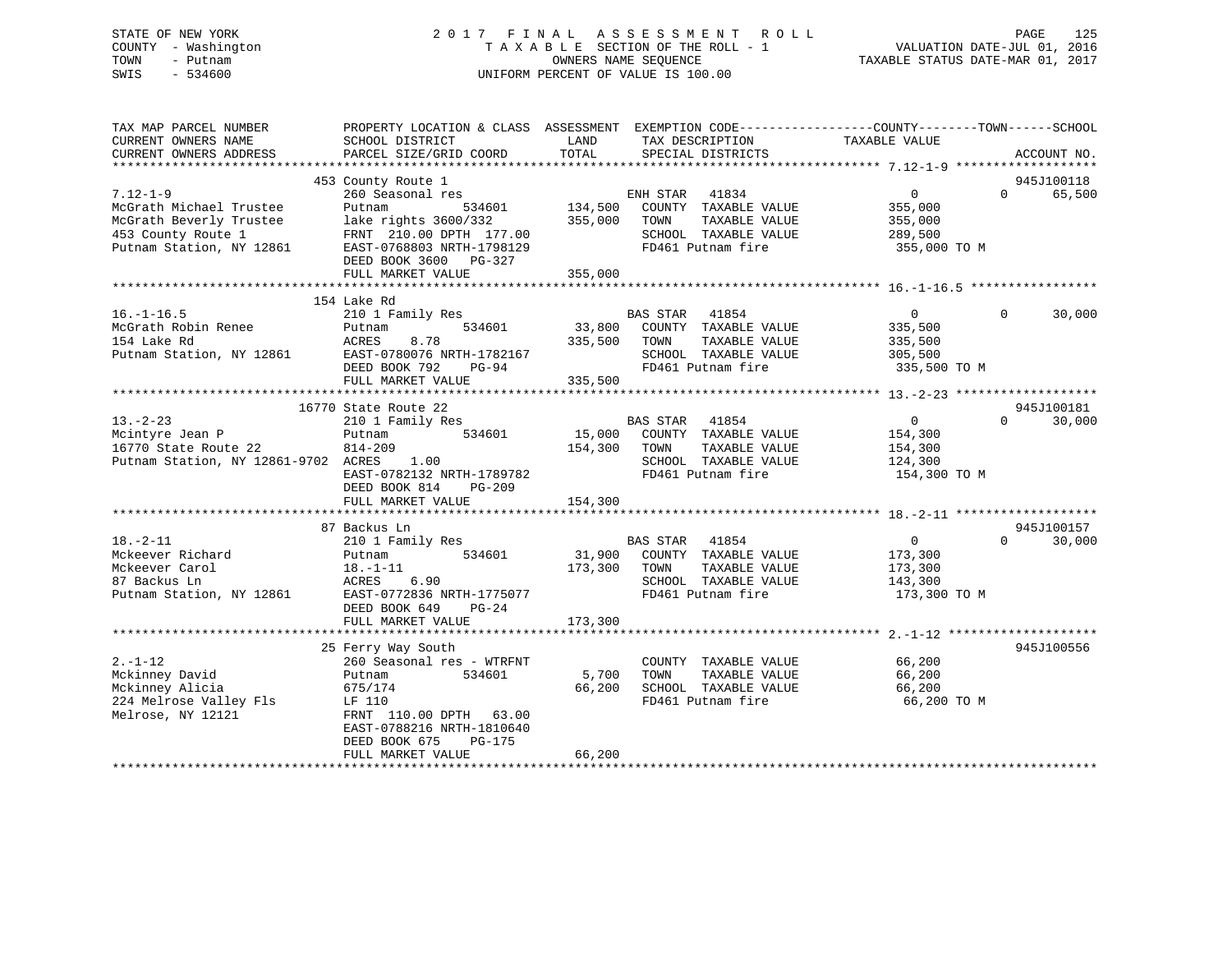| STATE OF NEW YORK<br>COUNTY - Washington<br>- Putnam<br>TOWN<br>SWIS<br>$-534600$ |                                                                                                                    |                    | 2017 FINAL ASSESSMENT ROLL<br>TAXABLE SECTION OF THE ROLL - 1<br>OWNERS NAME SEQUENCE<br>UNIFORM PERCENT OF VALUE IS 100.00             | VALUATION DATE-JUL 01, 2016<br>TAXABLE STATUS DATE-MAR 01, 2017 | PAGE<br>126            |
|-----------------------------------------------------------------------------------|--------------------------------------------------------------------------------------------------------------------|--------------------|-----------------------------------------------------------------------------------------------------------------------------------------|-----------------------------------------------------------------|------------------------|
| TAX MAP PARCEL NUMBER<br>CURRENT OWNERS NAME<br>CURRENT OWNERS ADDRESS            | SCHOOL DISTRICT<br>PARCEL SIZE/GRID COORD                                                                          | LAND<br>TOTAL      | PROPERTY LOCATION & CLASS ASSESSMENT EXEMPTION CODE---------------COUNTY-------TOWN------SCHOOL<br>TAX DESCRIPTION<br>SPECIAL DISTRICTS | TAXABLE VALUE                                                   | ACCOUNT NO.            |
|                                                                                   |                                                                                                                    |                    |                                                                                                                                         |                                                                 | 945J100153             |
| $2. -1 - 13$                                                                      | Ferry Way South<br>314 Rural vac<10 - WTRFNT                                                                       |                    | COUNTY TAXABLE VALUE                                                                                                                    | 2,800                                                           |                        |
| McKinney David                                                                    | Putnam<br>534601                                                                                                   | 2,800              | TOWN<br>TAXABLE VALUE                                                                                                                   | 2,800                                                           |                        |
| Hunter Daniel                                                                     | 15 Ft Vista                                                                                                        | 2,800              | SCHOOL TAXABLE VALUE                                                                                                                    | 2,800                                                           |                        |
| 224 Melrose Valley Falls Rd                                                       | 40' Lf                                                                                                             |                    | FD461 Putnam fire                                                                                                                       | 2,800 TO M                                                      |                        |
| Melrose, NY 12121                                                                 | FRNT 40.00 DPTH 69.00<br>ACRES<br>0.07<br>EAST-0788237 NRTH-1810590<br>DEED BOOK 880<br>PG-31<br>FULL MARKET VALUE | 2,800              |                                                                                                                                         |                                                                 |                        |
|                                                                                   |                                                                                                                    |                    |                                                                                                                                         |                                                                 |                        |
|                                                                                   | 2098 Black Point Rd                                                                                                |                    |                                                                                                                                         |                                                                 | 945J100298             |
| $1.14 - 1 - 9$                                                                    | 210 1 Family Res - WTRFNT                                                                                          |                    | COUNTY TAXABLE VALUE                                                                                                                    | 554,100                                                         |                        |
| McKinney Susan P                                                                  | 534601<br>Putnam                                                                                                   | 423,500            | TAXABLE VALUE<br>TOWN                                                                                                                   | 554,100                                                         |                        |
| 1320 Lower Ferry Rd                                                               | $671/40:$ LF $60'$                                                                                                 | 554,100            | SCHOOL TAXABLE VALUE                                                                                                                    | 554,100                                                         |                        |
| Trenton, NJ 08618                                                                 | 614/282 624/224 432/1003                                                                                           |                    | BP461 Black Pt Sewer Dist                                                                                                               | .00 UN C                                                        |                        |
|                                                                                   | FRNT 50.00 DPTH 203.00<br>EAST-0772676 NRTH-1811336<br>DEED BOOK 1747 PG-221                                       |                    | FD461 Putnam fire                                                                                                                       | 554,100 TO M                                                    |                        |
|                                                                                   | FULL MARKET VALUE                                                                                                  | 554,100            |                                                                                                                                         |                                                                 |                        |
|                                                                                   |                                                                                                                    |                    |                                                                                                                                         |                                                                 |                        |
|                                                                                   | 2218 Black Point Rd                                                                                                |                    |                                                                                                                                         |                                                                 | 945J100143<br>$\Omega$ |
| $4.5 - 1 - 1$                                                                     | 210 1 Family Res - WTRFNT<br>534601                                                                                |                    | 41854<br>BAS STAR                                                                                                                       | $\overline{0}$                                                  | 30,000                 |
| McLaughlin Barbara Ann<br>2218 Black Point Rd                                     | Putnam<br>LF 80                                                                                                    | 429,400<br>603,500 | COUNTY TAXABLE VALUE<br>TOWN                                                                                                            | 603,500                                                         |                        |
|                                                                                   |                                                                                                                    |                    | TAXABLE VALUE<br>SCHOOL TAXABLE VALUE                                                                                                   | 603,500<br>573,500                                              |                        |
| Ticonderoga, NY 12883                                                             | FRNT 71.00 DPTH 220.00<br>EAST-0770590 NRTH-1809473                                                                |                    | BP461 Black Pt Sewer Dist                                                                                                               | .00 UN C                                                        |                        |
|                                                                                   | DEED BOOK 2492 PG-233                                                                                              |                    | FD461 Putnam fire                                                                                                                       | 603,500 TO M                                                    |                        |
|                                                                                   | FULL MARKET VALUE                                                                                                  | 603,500            |                                                                                                                                         |                                                                 |                        |
|                                                                                   |                                                                                                                    |                    |                                                                                                                                         |                                                                 |                        |
|                                                                                   | 146 Backus Ln                                                                                                      |                    |                                                                                                                                         |                                                                 |                        |
| $18. - 2 - 10.2$                                                                  | 210 1 Family Res                                                                                                   |                    | BAS STAR 41854                                                                                                                          | $\Omega$                                                        | $\Omega$<br>30,000     |
| McLoughlin Jayna                                                                  | 534601<br>Putnam                                                                                                   | 18,800             | COUNTY TAXABLE VALUE                                                                                                                    | 101,700                                                         |                        |
| 146 Backus Ln                                                                     | ACRES<br>2.00                                                                                                      | 101,700            | TOWN<br>TAXABLE VALUE                                                                                                                   | 101,700                                                         |                        |
| Putnam Station, NY 12861                                                          | EAST-0771586 NRTH-1774296                                                                                          |                    | SCHOOL TAXABLE VALUE                                                                                                                    | 71,700                                                          |                        |
|                                                                                   | DEED BOOK 3573 PG-108                                                                                              |                    | FD461 Putnam fire                                                                                                                       | 101,700 TO M                                                    |                        |
|                                                                                   | FULL MARKET VALUE                                                                                                  | 101,700            |                                                                                                                                         |                                                                 |                        |
|                                                                                   |                                                                                                                    |                    |                                                                                                                                         |                                                                 |                        |
|                                                                                   | 6221 Oliver Way                                                                                                    |                    |                                                                                                                                         |                                                                 | 945J100007             |
| $12. - 1 - 20$                                                                    | 260 Seasonal res - WTRFNT                                                                                          |                    | COUNTY TAXABLE VALUE                                                                                                                    | 575,000                                                         |                        |
| McNally Hugh N                                                                    | 534601<br>Putnam                                                                                                   | 431,000            | TOWN<br>TAXABLE VALUE                                                                                                                   | 575,000                                                         |                        |
| McNally Katherine A                                                               | LF 164                                                                                                             | 575,000            | SCHOOL TAXABLE VALUE                                                                                                                    | 575,000                                                         |                        |
| 166 Tesiny Cir                                                                    | FRNT 164.00 DPTH 200.00                                                                                            |                    | FD461 Putnam fire                                                                                                                       | 575,000 TO M                                                    |                        |
| Bridgeport, CT 06606                                                              | EAST-0766713 NRTH-1791332                                                                                          |                    |                                                                                                                                         |                                                                 |                        |
|                                                                                   | DEED BOOK 3166<br>$PG-203$<br>FULL MARKET VALUE                                                                    | 575,000            |                                                                                                                                         |                                                                 |                        |
|                                                                                   |                                                                                                                    |                    |                                                                                                                                         |                                                                 |                        |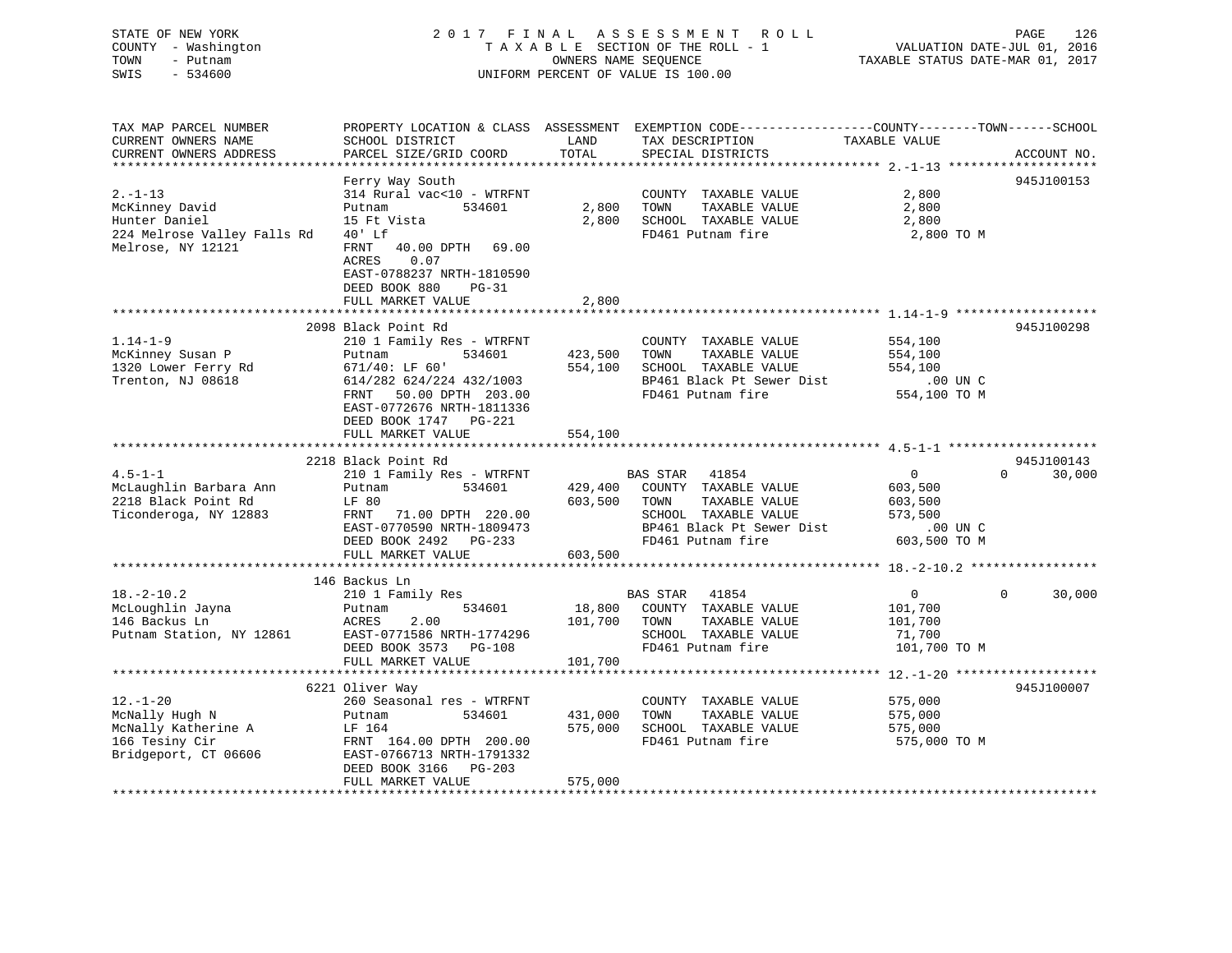# STATE OF NEW YORK 2 0 1 7 F I N A L A S S E S S M E N T R O L L PAGE 127 COUNTY - Washington T A X A B L E SECTION OF THE ROLL - 1 VALUATION DATE-JUL 01, 2016 TOWN - Putnam OWNERS NAME SEQUENCE TAXABLE STATUS DATE-MAR 01, 2017 SWIS - 534600 UNIFORM PERCENT OF VALUE IS 100.00

| TAX MAP PARCEL NUMBER<br>CURRENT OWNERS NAME<br>CURRENT OWNERS ADDRESS                                 | SCHOOL DISTRICT<br>PARCEL SIZE/GRID COORD                                                                                                                                            | LAND<br>TOTAL                   | PROPERTY LOCATION & CLASS ASSESSMENT EXEMPTION CODE---------------COUNTY-------TOWN-----SCHOOL<br>TAX DESCRIPTION<br>SPECIAL DISTRICTS | TAXABLE VALUE                                                 | ACCOUNT NO. |
|--------------------------------------------------------------------------------------------------------|--------------------------------------------------------------------------------------------------------------------------------------------------------------------------------------|---------------------------------|----------------------------------------------------------------------------------------------------------------------------------------|---------------------------------------------------------------|-------------|
| $4. - 1 - 26$<br>McNeil John C Jr<br>McNeil Ellen M<br>3895 Hogan Rd<br>Vernon Center, NY 13477        | Schwerdtfeger Rd<br>314 Rural vac<10<br>534601<br>Putnam<br>ACRES<br>2.40<br>EAST-0770673 NRTH-1800639<br>DEED BOOK 3377 PG-247<br>FULL MARKET VALUE                                 | 10,300<br>10,300<br>10,300      | COUNTY TAXABLE VALUE<br>TOWN<br>TAXABLE VALUE<br>SCHOOL TAXABLE VALUE<br>FD461 Putnam fire                                             | 10,300<br>10,300<br>10,300<br>10,300 TO M                     | 945J100860  |
| $14. - 1 - 4.2$<br>Meadow at Clark Hollow Bay LLC Putnam<br>23 LaGrange Rd<br>Delmar, NY 12054         | Gull Bay Rd<br>314 Rural vac<10<br>534601<br>2.00<br>ACRES<br>EAST-0764293 NRTH-1777735<br>DEED BOOK 3025 PG-104<br>FULL MARKET VALUE                                                | 10,000<br>10,000<br>10,000      | COUNTY TAXABLE VALUE<br>TAXABLE VALUE<br>TOWN<br>SCHOOL TAXABLE VALUE<br>FD461 Putnam fire                                             | 10,000<br>10,000<br>10,000<br>10,000 TO M                     | 945J100946  |
| $14. - 1 - 6$<br>Meadow at Clark Hollow Bay LLC Putnam<br>23 LaGrange Rd<br>Delmar, NY 12054           | 884 Gull Bay Rd<br>210 1 Family Res - WTRFNT<br>534601<br>LF 290<br>ACRES<br>2.20<br>EAST-0763988 NRTH-1777696<br>DEED BOOK 3025 PG-101<br>FULL MARKET VALUE                         | 863,800<br>1072,400<br>1072,400 | COUNTY TAXABLE VALUE<br>TOWN<br>TAXABLE VALUE<br>SCHOOL TAXABLE VALUE<br>FD461 Putnam fire                                             | 1072,400<br>1072,400<br>1072,400<br>1072,400 TO M             | 945J100307  |
| $4.5 - 1 - 17$<br>Meath David F<br>Allen Deborah H<br>PO Box 589<br>Hinesburg, VT 05461                | 2282 Black Point Rd<br>260 Seasonal res - WTRFNT<br>534601<br>Putnam<br>LF 100<br>FRNT 100.00 DPTH 170.00<br>EAST-0769675 NRTH-1808217<br>DEED BOOK 2112 PG-263<br>FULL MARKET VALUE | 568,300<br>762,000<br>762,000   | COUNTY TAXABLE VALUE<br>TAXABLE VALUE<br>TOWN<br>SCHOOL TAXABLE VALUE<br>BP461 Black Pt Sewer Dist<br>FD461 Putnam fire                | 762,000<br>762,000<br>762,000<br>$.00$ UN $C$<br>762,000 TO M | 945J100392  |
| $7.12 - 1 - 7$<br>Medical Missions for Children Putnam<br>10-G Roessler Rd Ste 500<br>Woburn, MA 01801 | Mosswood Way<br>314 Rural vac<10<br>534601<br>Land And Well<br>FRNT 90.00 DPTH 280.00<br>0.55<br>ACRES<br>EAST-0768617 NRTH-1798445<br>DEED BOOK 3364 PG-220<br>FULL MARKET VALUE    | 87,500<br>87,500<br>87,500      | COUNTY TAXABLE VALUE<br>TOWN<br>TAXABLE VALUE<br>SCHOOL TAXABLE VALUE<br>FD461 Putnam fire                                             | 87,500<br>87,500<br>87,500<br>87,500 TO M                     | 945J100671  |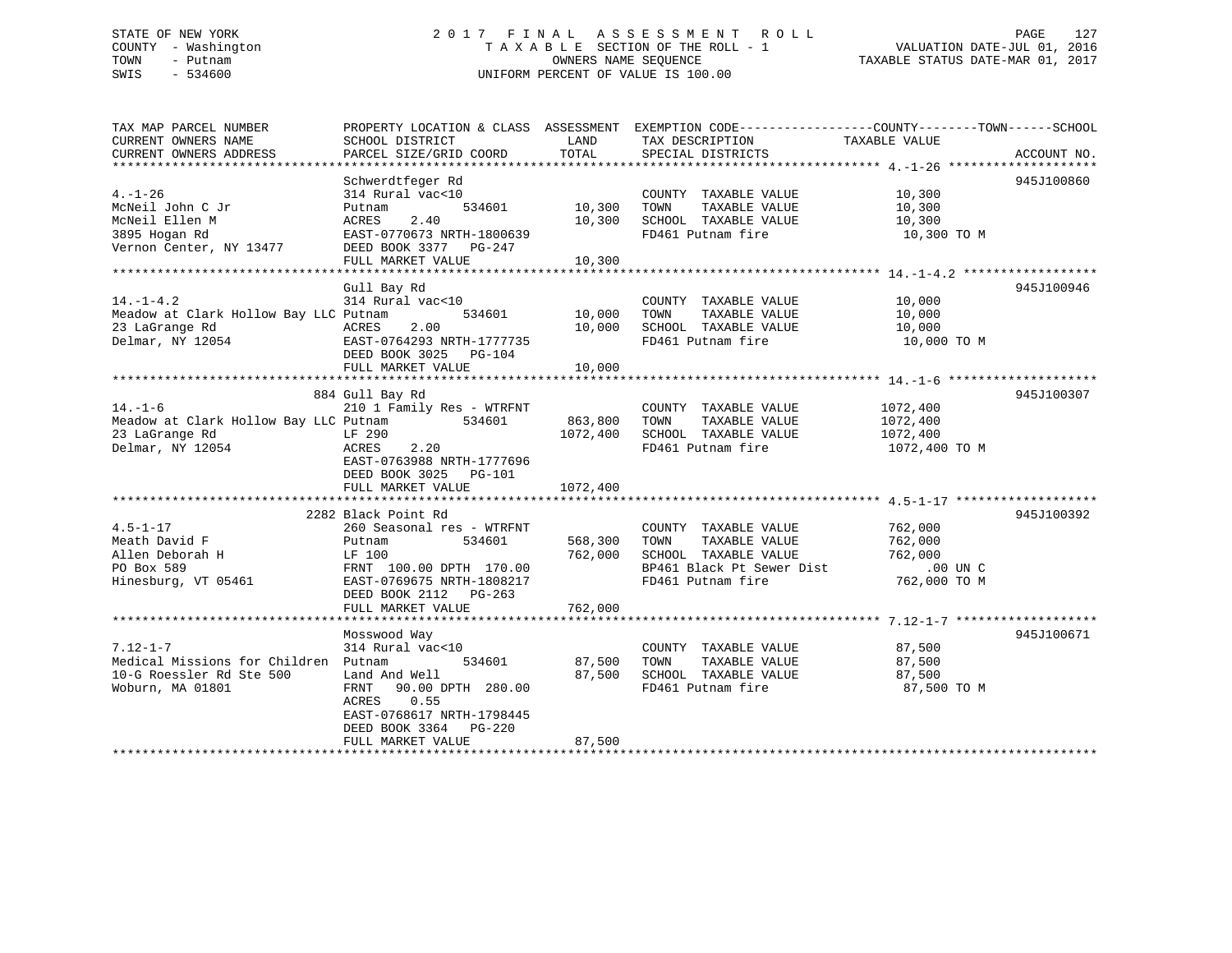# STATE OF NEW YORK 2 0 1 7 F I N A L A S S E S S M E N T R O L L PAGE 128 COUNTY - Washington T A X A B L E SECTION OF THE ROLL - 1 VALUATION DATE-JUL 01, 2016 TOWN - Putnam OWNERS NAME SEQUENCE TAXABLE STATUS DATE-MAR 01, 2017 SWIS - 534600 UNIFORM PERCENT OF VALUE IS 100.00

| TAX MAP PARCEL NUMBER<br>CURRENT OWNERS NAME<br>CURRENT OWNERS ADDRESS                                                                   | SCHOOL DISTRICT<br>PARCEL SIZE/GRID COORD                                                                                                                                  | LAND<br>TOTAL      | TAX DESCRIPTION TAXABLE VALUE<br>SPECIAL DISTRICTS<br>SPECIAL DISTRICTS                                                | PROPERTY LOCATION & CLASS ASSESSMENT EXEMPTION CODE----------------COUNTY-------TOWN-----SCHOOL | ACCOUNT NO. |
|------------------------------------------------------------------------------------------------------------------------------------------|----------------------------------------------------------------------------------------------------------------------------------------------------------------------------|--------------------|------------------------------------------------------------------------------------------------------------------------|-------------------------------------------------------------------------------------------------|-------------|
| $2. - 1 - 27.5$<br>Meissner John<br>Goll-Meissner Anita L<br>43 Arbor Rd<br>Campbell Hall, NY 10916                                      | County Route 2<br>322 Rural vac>10<br>534601 14,300<br>Putnam<br>Lot 3<br>ACRES 14.28<br>EAST-0783385 NRTH-1810046<br>DEED BOOK 2930 PG-333                                | 14,300             | COUNTY TAXABLE VALUE<br>TOWN<br>TAXABLE VALUE<br>SCHOOL TAXABLE VALUE<br>FD461 Putnam fire                             | 14,300<br>14,300<br>14,300<br>14,300 TO M                                                       |             |
|                                                                                                                                          | FULL MARKET VALUE                                                                                                                                                          | 14,300             |                                                                                                                        |                                                                                                 |             |
|                                                                                                                                          |                                                                                                                                                                            |                    |                                                                                                                        |                                                                                                 |             |
| $2. - 1 - 27.6$<br>Meissner John<br>Lot 2<br>ACRES<br>Meissner Anita<br>43 Arbor Rd<br>Campbell Hall, NY 10916 EAST-0783588 NRTH-1811262 | 1099 County Route 2<br>322 Rural vac>10<br>534601<br>Putnam<br>ACRES 24.26<br>DEED BOOK 2930 PG-337                                                                        | 39,300<br>39,300   | COUNTY TAXABLE VALUE<br>TOWN<br>TAXABLE VALUE<br>SCHOOL TAXABLE VALUE<br>FD461 Putnam fire                             | 39,300<br>39,300<br>39,300<br>39,300 TO M                                                       |             |
|                                                                                                                                          | FULL MARKET VALUE                                                                                                                                                          | 39,300             |                                                                                                                        |                                                                                                 |             |
|                                                                                                                                          |                                                                                                                                                                            |                    |                                                                                                                        |                                                                                                 |             |
| $11.20 - 1 - 1$<br>Mentiply Alexander -Le-<br>Attn: Mentiply A Donald<br>1090 Kings Rd<br>Schenectady, NY 12303                          | 4522 Crow Point Way<br>260 Seasonal res - WTRFNT<br>534601<br>Putnam<br>536/29<br>LF 100<br>FRNT 101.00 DPTH 75.00<br>EAST-0765867 NRTH-1787137<br>DEED BOOK 623<br>PG-324 | 270,926<br>347,826 | COUNTY TAXABLE VALUE<br>TOWN<br>TAXABLE VALUE<br>SCHOOL TAXABLE VALUE<br>FD461 Putnam fire                             | 347,826<br>347,826<br>347,826<br>347,826 TO M                                                   | 945J100437  |
|                                                                                                                                          | FULL MARKET VALUE                                                                                                                                                          | 347,826            |                                                                                                                        |                                                                                                 |             |
| $15. - 1 - 17$<br>Merfeld Bryan<br>Merfeld Scarlette A<br>63 Backus Rd<br>Putnam, NY 12861                                               | State Route 22<br>314 Rural vac<10<br>534601<br>Putnam<br>468/654;2005/126<br>ACRES<br>4.60<br>EAST-0773402 NRTH-1776198<br>DEED BOOK 2950 PG-287                          | 18,500<br>18,500   | COUNTY TAXABLE VALUE 18,500<br>TOWN<br>TAXABLE VALUE<br>SCHOOL TAXABLE VALUE<br>FD461 Putnam fire                      | 18,500<br>18,500<br>18,500 TO M                                                                 | 945J100027  |
|                                                                                                                                          | FULL MARKET VALUE                                                                                                                                                          | 18,500             |                                                                                                                        |                                                                                                 |             |
|                                                                                                                                          |                                                                                                                                                                            |                    |                                                                                                                        |                                                                                                 |             |
| $18. - 2 - 2.4$<br>Merfeld Bryan Jr<br>Putnam, NY 12861                                                                                  | 63 Backus Ln<br>242 Rurl res&rec<br>534601<br>Putnam<br>ACRES 10.00<br>EAST-0773377 NRTH-1775534<br>DEED BOOK 916<br>PG-148                                                | 365,200            | BAS STAR<br>41854<br>35,000 COUNTY TAXABLE VALUE<br>TAXABLE VALUE<br>TOWN<br>SCHOOL TAXABLE VALUE<br>FD461 Putnam fire | $\overline{0}$<br>$\Omega$<br>365,200<br>365,200<br>335,200<br>365,200 TO M                     | 30,000      |
|                                                                                                                                          | FULL MARKET VALUE                                                                                                                                                          | 365,200            |                                                                                                                        |                                                                                                 |             |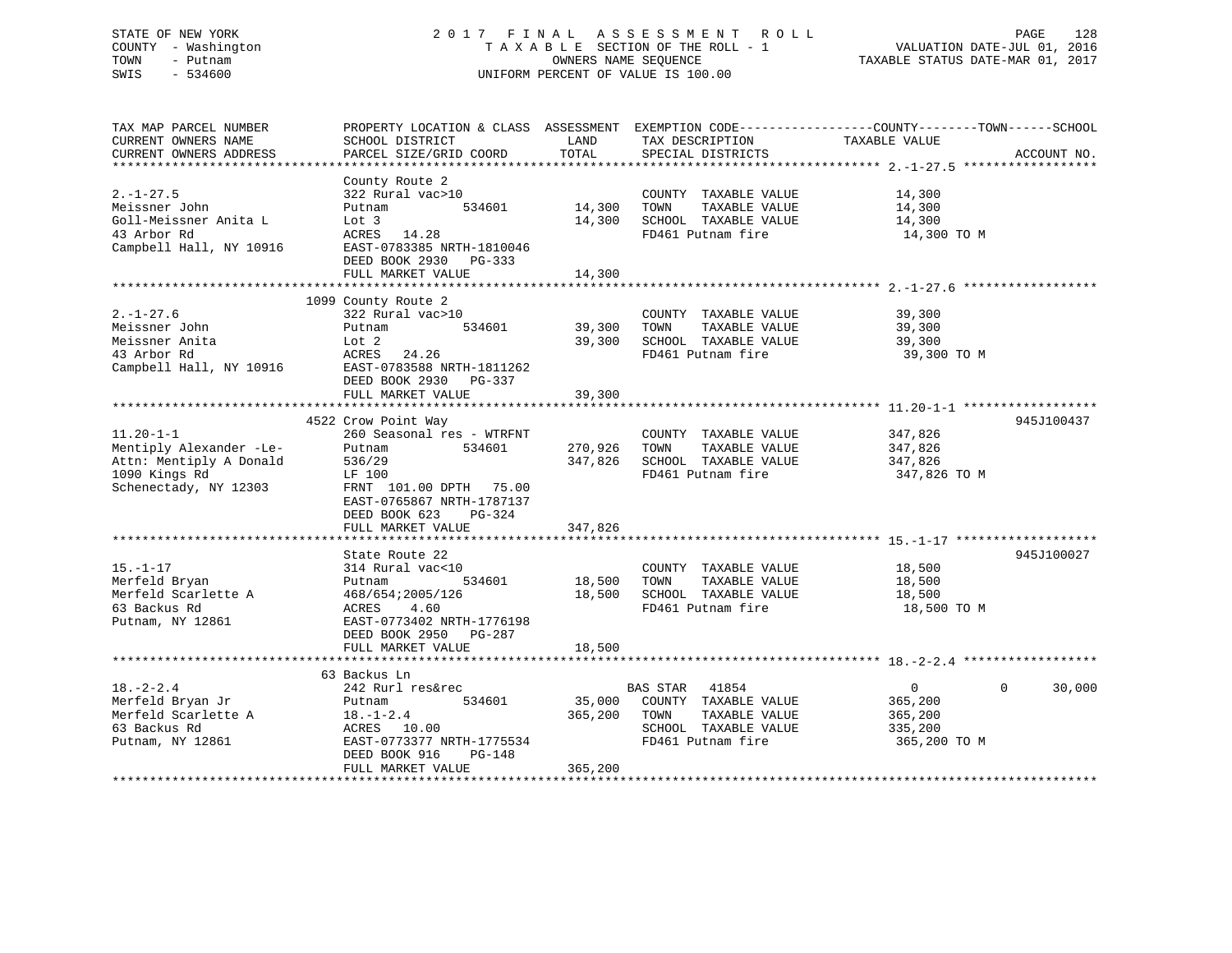# STATE OF NEW YORK 2 0 1 7 F I N A L A S S E S S M E N T R O L L PAGE 129 COUNTY - Washington T A X A B L E SECTION OF THE ROLL - 1 VALUATION DATE-JUL 01, 2016 TOWN - Putnam OWNERS NAME SEQUENCE TAXABLE STATUS DATE-MAR 01, 2017 SWIS - 534600 UNIFORM PERCENT OF VALUE IS 100.00

| TAX MAP PARCEL NUMBER<br>CURRENT OWNERS NAME<br>CURRENT OWNERS ADDRESS | PROPERTY LOCATION & CLASS ASSESSMENT EXEMPTION CODE---------------COUNTY-------TOWN-----SCHOOL<br>SCHOOL DISTRICT<br>PARCEL SIZE/GRID COORD | LAND<br>TOTAL      | TAX DESCRIPTION<br>SPECIAL DISTRICTS                                  | TAXABLE VALUE              | ACCOUNT NO. |
|------------------------------------------------------------------------|---------------------------------------------------------------------------------------------------------------------------------------------|--------------------|-----------------------------------------------------------------------|----------------------------|-------------|
|                                                                        |                                                                                                                                             |                    |                                                                       |                            |             |
| $12. - 1 - 24$                                                         | 6210 Oliver Way<br>210 1 Family Res                                                                                                         |                    | COUNTY TAXABLE VALUE                                                  | 426,130                    | 945J100872  |
| Merone-Walsh Laura<br>65 Ormsbee Ave                                   | 534601<br>Putnam<br>ACRES<br>1.20                                                                                                           | 141,230<br>426,130 | TAXABLE VALUE<br>TOWN<br>SCHOOL TAXABLE VALUE                         | 426,130<br>426,130         |             |
| Proctor, VT 05765                                                      | EAST-0767045 NRTH-1791907<br>DEED BOOK 2806 PG-121                                                                                          |                    | FD461 Putnam fire                                                     | 426,130 TO M               |             |
|                                                                        | FULL MARKET VALUE                                                                                                                           | 426,130            |                                                                       |                            |             |
|                                                                        | LOT 31 Williams North Tr                                                                                                                    |                    |                                                                       |                            | 945J100827  |
| $15. - 1 - 2$<br>Merrow George<br>Merrow Katherine                     | 910 Priv forest<br>534601<br>Putnam<br>ACRES 102.30                                                                                         | 51,200<br>51,200   | COUNTY TAXABLE VALUE<br>TOWN<br>TAXABLE VALUE<br>SCHOOL TAXABLE VALUE | 51,200<br>51,200<br>51,200 |             |
| 519 Crowell Rd<br>Hopkinton, NH 03229                                  | EAST-0772567 NRTH-1779995<br>DEED BOOK 833<br>PG-86                                                                                         |                    | FD461 Putnam fire                                                     | 51,200 TO M                |             |
|                                                                        | FULL MARKET VALUE                                                                                                                           | 51,200             |                                                                       |                            |             |
|                                                                        | Gull Bay Rd                                                                                                                                 |                    |                                                                       |                            | 945J101005  |
| $14. - 1 - 17.2$                                                       | 314 Rural vac<10                                                                                                                            |                    | COUNTY TAXABLE VALUE                                                  | 104,300                    |             |
| Merrow George S                                                        | 534601<br>Putnam                                                                                                                            | 104,300            | TOWN<br>TAXABLE VALUE                                                 | 104,300                    |             |
| Merrow Katherine B                                                     | Subdysn 32A-78                                                                                                                              | 104,300            | SCHOOL TAXABLE VALUE                                                  | 104,300                    |             |
| 519 Crowell Rd<br>Hopkinton, NH 03229                                  | ACRES<br>8.43<br>EAST-0767212 NRTH-1784859<br>DEED BOOK 2595<br>$PG-37$<br>FULL MARKET VALUE                                                | 104,300            | FD461 Putnam fire                                                     | 104,300 TO M               |             |
|                                                                        |                                                                                                                                             |                    |                                                                       |                            |             |
| $14. - 1 - 17.3$                                                       | Gull Bay Rd<br>322 Rural vac>10                                                                                                             |                    | COUNTY TAXABLE VALUE                                                  | 136,100                    | 945J101005  |
| Merrow George S                                                        | 534601<br>Putnam                                                                                                                            | 136,100            | TOWN<br>TAXABLE VALUE                                                 | 136,100                    |             |
| Merrow Katherine B                                                     | Subdysn 32A-79                                                                                                                              | 136,100            | SCHOOL TAXABLE VALUE                                                  | 136,100                    |             |
| 519 Crowell Rd<br>Hopkinton, NH 10968                                  | ACRES 21.45<br>EAST-0766339 NRTH-1783144<br>DEED BOOK 2595 PG-33                                                                            |                    | FD461 Putnam fire                                                     | 136,100 TO M               |             |
|                                                                        | FULL MARKET VALUE                                                                                                                           | 136,100            |                                                                       |                            |             |
|                                                                        |                                                                                                                                             |                    |                                                                       |                            |             |
|                                                                        | 27 Tiroga Beach Ln                                                                                                                          |                    |                                                                       |                            | 945J100460  |
| $1.14 - 1 - 19$<br>Mersereau Stephen                                   | 210 1 Family Res - WTRFNT<br>534601<br>Putnam                                                                                               | 337,000            | COUNTY TAXABLE VALUE<br>TAXABLE VALUE<br>TOWN                         | 510,000<br>510,000         |             |
| Tyler Lauren                                                           | LF 111'                                                                                                                                     | 510,000            | SCHOOL TAXABLE VALUE                                                  | 510,000                    |             |
| 914 Rockrimmon Rd                                                      | FRNT 111.00 DPTH 172.00                                                                                                                     |                    | BP461 Black Pt Sewer Dist                                             | $.00$ UN C                 |             |
| Stamford, CT 06903                                                     | EAST-0772686 NRTH-1812471<br>DEED BOOK 868<br><b>PG-93</b><br>FULL MARKET VALUE                                                             | 510,000            | FD461 Putnam fire                                                     | 510,000 TO M               |             |
|                                                                        |                                                                                                                                             |                    |                                                                       |                            |             |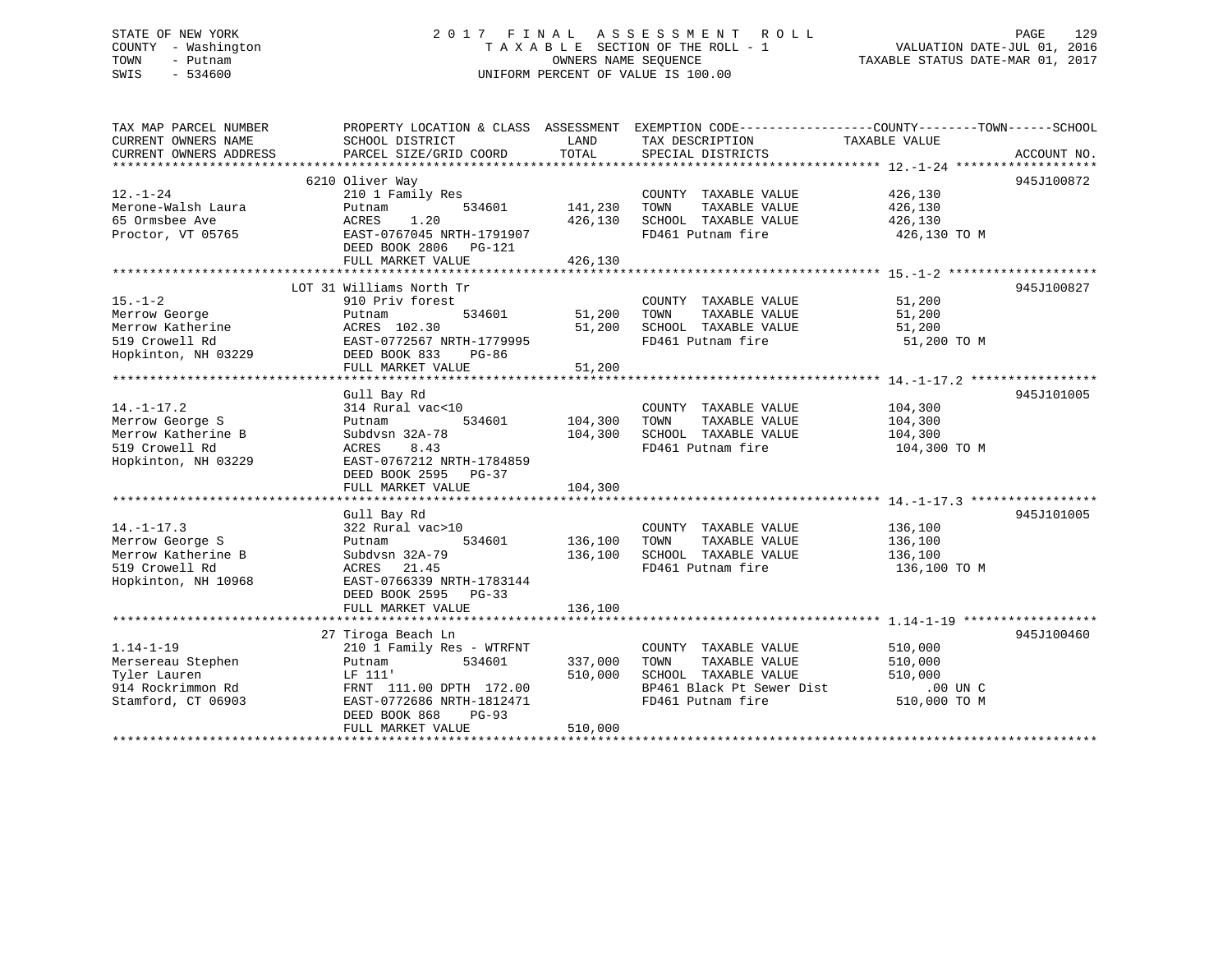# STATE OF NEW YORK 2 0 1 7 F I N A L A S S E S S M E N T R O L L PAGE 130 COUNTY - Washington T A X A B L E SECTION OF THE ROLL - 1 VALUATION DATE-JUL 01, 2016 TOWN - Putnam OWNERS NAME SEQUENCE TAXABLE STATUS DATE-MAR 01, 2017 SWIS - 534600 UNIFORM PERCENT OF VALUE IS 100.00

| TAX MAP PARCEL NUMBER<br>CURRENT OWNERS NAME | PROPERTY LOCATION & CLASS ASSESSMENT EXEMPTION CODE---------------COUNTY-------TOWN-----SCHOOL<br>SCHOOL DISTRICT | LAND    | TAX DESCRIPTION           | TAXABLE VALUE |             |
|----------------------------------------------|-------------------------------------------------------------------------------------------------------------------|---------|---------------------------|---------------|-------------|
| CURRENT OWNERS ADDRESS                       | PARCEL SIZE/GRID COORD                                                                                            | TOTAL   | SPECIAL DISTRICTS         |               | ACCOUNT NO. |
| *********************                        |                                                                                                                   |         |                           |               |             |
|                                              | Gull Bay Ridge Way                                                                                                |         |                           |               | 945J100922  |
| $11.20 - 3 - 20$                             | 692 Road/str/hwy - WTRFNT                                                                                         |         | COUNTY TAXABLE VALUE      | 1,800         |             |
| Michalowski Alan                             | Putnam<br>534601                                                                                                  | 1,800   | TOWN<br>TAXABLE VALUE     | 1,800         |             |
| Michalowski Karen                            | Road                                                                                                              | 1,800   | SCHOOL TAXABLE VALUE      | 1,800         |             |
| 521 Gair St                                  | LF <sub>3</sub>                                                                                                   |         | FD461 Putnam fire         | 1,800 TO M    |             |
| Piermont, NY 10968-1081                      | FRNT<br>40.00 DPTH 120.00<br>EAST-0767281 NRTH-1785506<br>DEED BOOK 536<br>PG-290                                 |         |                           |               |             |
|                                              | FULL MARKET VALUE                                                                                                 | 1,800   |                           |               |             |
|                                              |                                                                                                                   |         |                           |               |             |
|                                              | 465 Gull Bay Rd                                                                                                   |         |                           |               | 945J100419  |
| $11.20 - 3 - 19$                             | 210 1 Family Res - WTRFNT                                                                                         |         | COUNTY TAXABLE VALUE      | 595,000       |             |
| Michalowski Alan S                           | 534601<br>Putnam                                                                                                  | 272,200 | TAXABLE VALUE<br>TOWN     | 595,000       |             |
| Michalowski Karen S                          | Lot $8$ LF $60$                                                                                                   | 595,000 | SCHOOL TAXABLE VALUE      | 595,000       |             |
| 521 Gair St                                  | septic easement 3610/63                                                                                           |         | FD461 Putnam fire         | 595,000 TO M  |             |
| Piermont, NY 10968                           | FRNT 80.00 DPTH 77.00<br>EAST-0767257 NRTH-1785515<br>DEED BOOK 1790 PG-4                                         |         |                           |               |             |
|                                              | FULL MARKET VALUE                                                                                                 | 595,000 |                           |               |             |
|                                              |                                                                                                                   |         |                           |               |             |
|                                              | 2376 Black Point Way                                                                                              |         |                           |               | 945J100235  |
| $4.9 - 1 - 7.3$                              | 260 Seasonal res - WTRFNT                                                                                         |         | COUNTY TAXABLE VALUE      | 305,000       |             |
| MidAtlantic IRA, LLC                         | Putnam<br>534601                                                                                                  | 291,000 | TOWN<br>TAXABLE VALUE     | 305,000       |             |
| FBO Michael Nakao IRA                        | 936/251;936/249                                                                                                   | 305,000 | SCHOOL TAXABLE VALUE      | 305,000       |             |
| 125 S Carroll St 250                         | 100' LF                                                                                                           |         | BP461 Black Pt Sewer Dist | .00 UN C      |             |
| Frederick, MD 21701                          | 1.30<br>ACRES                                                                                                     |         | FD461 Putnam fire         | 305,000 TO M  |             |
|                                              | EAST-0768558 NRTH-1806408                                                                                         |         |                           |               |             |
|                                              | DEED BOOK 3422<br>PG-43                                                                                           |         |                           |               |             |
|                                              | FULL MARKET VALUE                                                                                                 | 305,000 |                           |               |             |
|                                              |                                                                                                                   |         |                           |               |             |
|                                              | 300 Pulpit Point Rd                                                                                               |         |                           |               |             |
| $19. - 1 - 4.4$                              | 270 Mfg housing                                                                                                   |         | COUNTY TAXABLE VALUE      | 43,300        |             |
| Mikolay Virginia                             | 534601<br>Putnam                                                                                                  | 32,800  | TAXABLE VALUE<br>TOWN     | 43,300        |             |
| Granger Dorothy LE                           | Lot & Mobile Home                                                                                                 | 43,300  | SCHOOL TAXABLE VALUE      | 43,300        |             |
| 300 Pulpit Point Rd                          | 7.80<br>ACRES                                                                                                     |         | FD461 Putnam fire         | 43,300 TO M   |             |
| Putnam Station, NY 12861                     | EAST-0780815 NRTH-1776716                                                                                         |         |                           |               |             |
|                                              | DEED BOOK 648<br>PG-110                                                                                           |         |                           |               |             |
|                                              | FULL MARKET VALUE                                                                                                 | 43,300  |                           |               |             |
|                                              |                                                                                                                   |         |                           |               |             |
|                                              | 5088 Sagamore Rd                                                                                                  |         |                           |               | 945J100106  |
| $12. - 4 - 31$                               | 314 Rural vac<10                                                                                                  |         | COUNTY TAXABLE VALUE      | 18,700        |             |
| Miller Thomas J                              | 534601<br>Putnam                                                                                                  | 18,700  | TAXABLE VALUE<br>TOWN     | 18,700        |             |
| Miller Veronica                              | 50.00 DPTH 200.00<br>FRNT                                                                                         | 18,700  | SCHOOL TAXABLE VALUE      | 18,700        |             |
| 1 Arthur Ave                                 | EAST-0767255 NRTH-1787468                                                                                         |         | FD461 Putnam fire         | 18,700 TO M   |             |
| Centereach, NY 11720                         | DEED BOOK 920<br>PG-292                                                                                           |         |                           |               |             |
|                                              | FULL MARKET VALUE                                                                                                 | 18,700  |                           |               |             |
|                                              |                                                                                                                   |         |                           |               |             |
|                                              |                                                                                                                   |         |                           |               |             |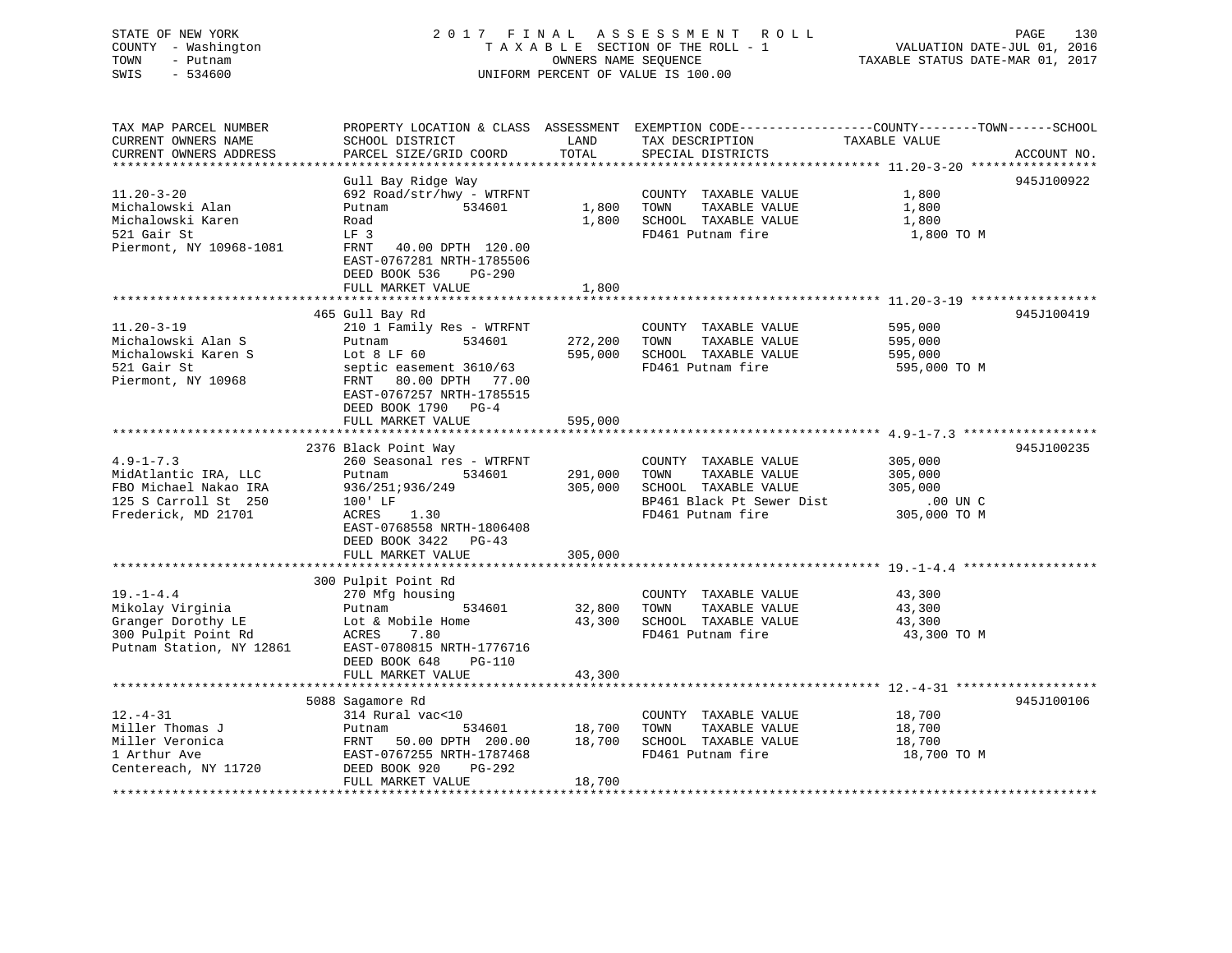# STATE OF NEW YORK 2 0 1 7 F I N A L A S S E S S M E N T R O L L PAGE 131 COUNTY - Washington T A X A B L E SECTION OF THE ROLL - 1 VALUATION DATE-JUL 01, 2016 TOWN - Putnam **CONNERS NAME SEQUENCE** TAXABLE STATUS DATE-MAR 01, 2017 SWIS - 534600 UNIFORM PERCENT OF VALUE IS 100.00

| TAX MAP PARCEL NUMBER<br>CURRENT OWNERS NAME<br>CURRENT OWNERS ADDRESS                                  | SCHOOL DISTRICT<br>PARCEL SIZE/GRID COORD                                                                                                                                                  | LAND<br>TOTAL                 | TAX DESCRIPTION<br>SPECIAL DISTRICTS                                                       | PROPERTY LOCATION & CLASS ASSESSMENT EXEMPTION CODE----------------COUNTY-------TOWN------SCHOOL<br>TAXABLE VALUE<br>ACCOUNT NO. |
|---------------------------------------------------------------------------------------------------------|--------------------------------------------------------------------------------------------------------------------------------------------------------------------------------------------|-------------------------------|--------------------------------------------------------------------------------------------|----------------------------------------------------------------------------------------------------------------------------------|
| $8. - 2 - 13.4$<br>Milne Richard<br>Milne Robin<br>95 Upper Valley Rd<br>Christiana, PA 17509           | 60 Fernwood Way<br>314 Rural vac<10<br>Putnam<br>534601<br>Lot 4<br>5.00<br>ACRES<br>EAST-0775491 NRTH-1795067<br>DEED BOOK 3306<br>PG-131<br>FULL MARKET VALUE                            | 20,000<br>20,000<br>20,000    | COUNTY TAXABLE VALUE<br>TAXABLE VALUE<br>TOWN<br>SCHOOL TAXABLE VALUE<br>FD461 Putnam fire | 945J101098<br>20,000<br>20,000<br>20,000<br>20,000 TO M                                                                          |
| $12. - 1 - 28$<br>Minoque Matthew<br>Minogue Susanne<br>173 Roe Ave<br>East Patchque, NY 11772          | 6016 Royal Anchorage Way<br>314 Rural vac<10<br>534601<br>Putnam<br>Lot 21<br>Lake rights<br>ACRES<br>1.67<br>EAST-0767465 NRTH-1792398<br>DEED BOOK 3561 PG-282<br>FULL MARKET VALUE      | 133,400<br>133,400<br>133,400 | COUNTY TAXABLE VALUE<br>TOWN<br>TAXABLE VALUE<br>SCHOOL TAXABLE VALUE<br>FD461 Putnam fire | 945J101007<br>133,400<br>133,400<br>133,400<br>133,400 TO M                                                                      |
| $14. - 1 - 4.1$<br>Mohican Acres Inc<br>David W Morris<br>43 Brookside Dr<br>Saratoga Springs, NY 12866 | Gull Bay Rd<br>322 Rural vac>10<br>Putnam<br>534601<br>ACRES 478.40<br>EAST-0766183 NRTH-1777928<br>DEED BOOK 437<br>PG-928<br>FULL MARKET VALUE                                           | 371,700<br>371,700<br>371,700 | COUNTY TAXABLE VALUE<br>TOWN<br>TAXABLE VALUE<br>SCHOOL TAXABLE VALUE<br>FD461 Putnam fire | 945J100644<br>371,700<br>371,700<br>371,700<br>371,700 TO M                                                                      |
| $13. - 3 - 4$<br>Mohr Robert F MD<br>Mohr Richard D<br>5 Powder Horn Ter<br>Randolph, NJ 07869          | Old Garbis Way<br>314 Rural vac<10 - WTRFNT<br>534601<br>Putnam<br>Lot<br>471/251<br>FRNT 150.00 DPTH 150.00<br>EAST-0790723 NRTH-1793720<br>DEED BOOK 2445 PG-103<br>FULL MARKET VALUE    | 5,200<br>5,200<br>5,200       | COUNTY TAXABLE VALUE<br>TAXABLE VALUE<br>TOWN<br>SCHOOL TAXABLE VALUE<br>FD461 Putnam fire | 945J100356<br>5,200<br>5,200<br>5,200<br>5,200 TO M                                                                              |
| $13 - 3 - 5$<br>Mohr Robert F MD<br>Mohr Richard D<br>5 Powder Horn Ter<br>Randolph, NJ 07869           | 104 Old Garbis Way<br>260 Seasonal res - WTRFNT<br>534601<br>Putnam<br>Deeded ROW<br>FRNT 158.00 DPTH 150.00<br>EAST-0790670 NRTH-1793588<br>DEED BOOK 2445<br>PG-103<br>FULL MARKET VALUE | 35,500<br>145,000<br>145,000  | COUNTY TAXABLE VALUE<br>TAXABLE VALUE<br>TOWN<br>SCHOOL TAXABLE VALUE<br>FD461 Putnam fire | 945J100685<br>145,000<br>145,000<br>145,000<br>145,000 TO M                                                                      |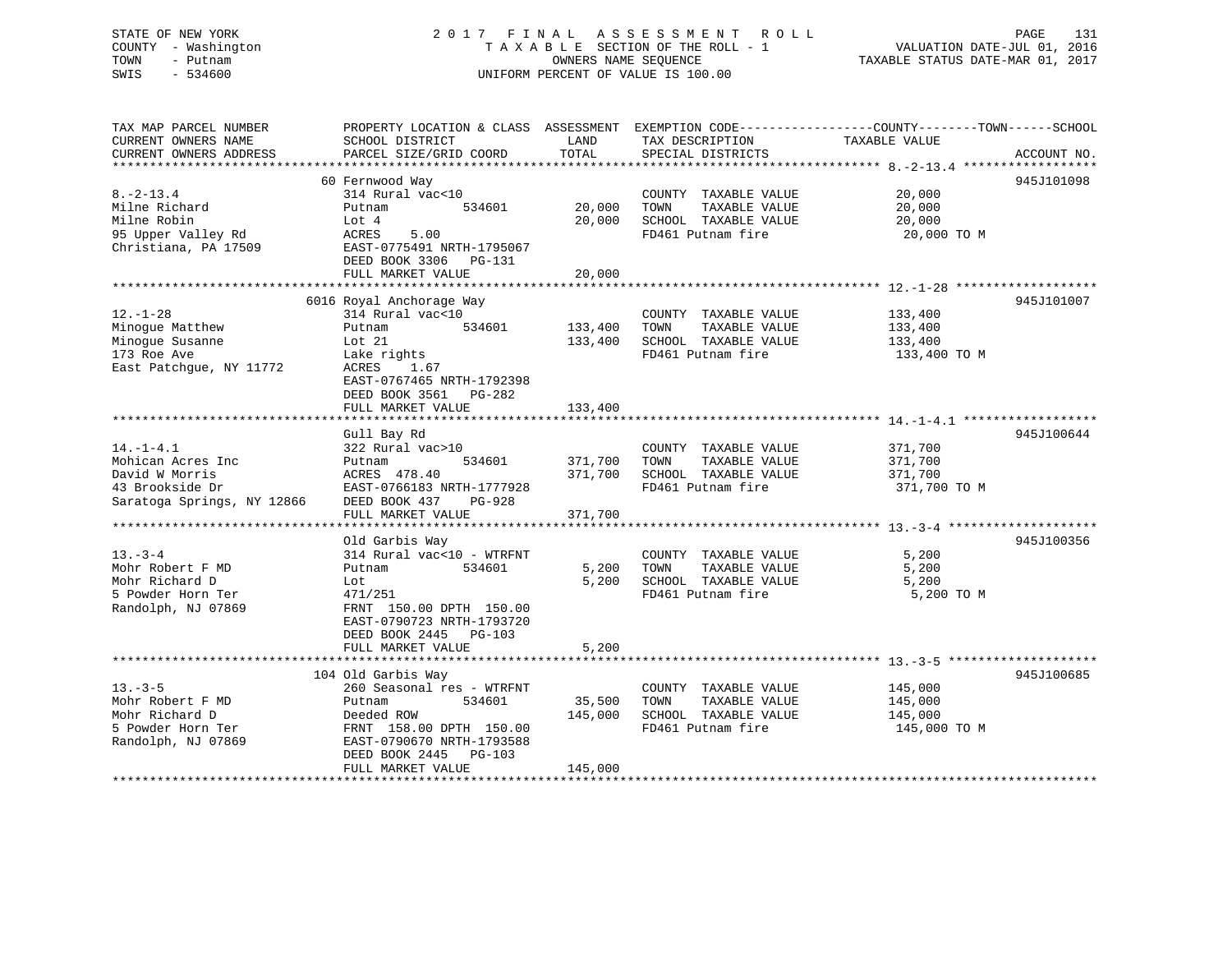# STATE OF NEW YORK 2 0 1 7 F I N A L A S S E S S M E N T R O L L PAGE 132 COUNTY - Washington T A X A B L E SECTION OF THE ROLL - 1 VALUATION DATE-JUL 01, 2016 TOWN - Putnam OWNERS NAME SEQUENCE TAXABLE STATUS DATE-MAR 01, 2017 SWIS - 534600 UNIFORM PERCENT OF VALUE IS 100.00

| TAX MAP PARCEL NUMBER<br>CURRENT OWNERS NAME<br>CURRENT OWNERS ADDRESS                        | SCHOOL DISTRICT<br>PARCEL SIZE/GRID COORD                                                                                                                                                                                                                                 | <b>LAND</b><br>TOTAL         | PROPERTY LOCATION & CLASS ASSESSMENT EXEMPTION CODE----------------COUNTY-------TOWN------SCHOOL<br>TAX DESCRIPTION<br>SPECIAL DISTRICTS                                                                                                                                                                            | TAXABLE VALUE                        | ACCOUNT NO.                               |
|-----------------------------------------------------------------------------------------------|---------------------------------------------------------------------------------------------------------------------------------------------------------------------------------------------------------------------------------------------------------------------------|------------------------------|---------------------------------------------------------------------------------------------------------------------------------------------------------------------------------------------------------------------------------------------------------------------------------------------------------------------|--------------------------------------|-------------------------------------------|
| $13. -3 - 6$<br>Mohr Robert F MD<br>Mohr Richard D<br>5 Powder Horn Ter<br>Randolph, NJ 07869 | Old Garbis Way<br>314 Rural vac<10 - WTRFNT<br>534601<br>Putnam<br>Vl<br>FRNT 150.00 DPTH 83.00<br>EAST-0790615 NRTH-1793437<br>DEED BOOK 2445 PG-103<br>FULL MARKET VALUE                                                                                                | 3,400                        | COUNTY TAXABLE VALUE<br>TAXABLE VALUE 3,400<br>3,400 TOWN<br>$\begin{tabular}{lllllllll} 3,400 & \texttt{SCHOOL} & \texttt{TAXABLE VALUE} & & & & 3,400 \\ & \texttt{FD461 Putnam fire} & & & 3,400 \\ \end{tabular}$                                                                                               | 3,400<br>3,400 TO M                  | 945J100355                                |
| $4. - 1 - 2$                                                                                  | Black Point Rd<br>910 Priv forest<br>534601 4,600 TOWN<br>4.-1-2<br>Monda Family Trust Putnam 534601 4,600<br>Monda Edward J Trustee ACRES 9.42<br>2334 Black Point Rd EAST-0769729 NRTH-1806793<br>Ticonderoga, NY 12883 DEED BOOK 2377 PG-42<br>FULL MARKET VALUE 4,600 |                              | COUNTY TAXABLE VALUE<br>TAXABLE VALUE 4,600                                                                                                                                                                                                                                                                         | 4,600                                | 945J100844                                |
| $4.9 - 1 - 1.2$                                                                               | 2334 Black Point Rd<br>210 1 Family Res - WTRFNT<br>534601<br>2334 Black Point Rd<br>Ticonderoga, NY 12883 Star Repay 2017<br>FRNT 125.00 DPTH 195.00<br>EAST-0769041 NRTH-1807187<br>DEED BOOK 2377 PG-37<br>FULL MARKET VALUE                                           | 625,000                      | ENH STAR 41834<br>433,000 COUNTY TAXABLE VALUE<br>TAXABLE VALUE<br>625,000 TOWN<br>SCHOOL TAXABLE VALUE 559,500<br>BP461 Black Pt Sewer Dist 00 UN C<br>FD461 Putnam fire 625,000 TO M<br>SR533 Star repay - flag 00 MT                                                                                             | $\overline{0}$<br>625,000<br>625,000 | 945J100824<br>$0 \qquad \qquad$<br>65,500 |
| $2. -1 - 6.1$<br>Moore Allen D<br>974 County Rt 2                                             | 974 County Route 2<br>210 1 Family Res<br>534601<br>Putnam<br>ACRES 7.10<br>Putnam Station, NY 12861 EAST-0786971 NRTH-1811071<br>DEED BOOK 2304 PG-222<br>FULL MARKET VALUE                                                                                              | 470,000                      | COUNTY TAXABLE VALUE 470,000<br>$\begin{tabular}{lllllllllllll} \bf{62,100} & \tt{TOWN} & \tt{TAXABLE} & \tt{VALUE} & \tt{470,000} \\ \bf{470,000} & \tt{SCHOOL} & \tt{TAXABLE} & \tt{VALUE} & \tt{470,000} \\ \bf{FD461} & \tt{Putnam} & \tt{fire} & \tt{470,000} \end{tabular}$<br>FD461 Putnam fire 470,000 TO M |                                      |                                           |
| $4. - 1 - 12$<br>Moore Allen D<br>974 County Rte 2<br>Putnam, NY 12861                        | State Route 22/W Off<br>322 Rural vac>10<br>Putnam<br>DEED BOOK 2793 PG-186<br>FULL MARKET VALUE                                                                                                                                                                          | 534601 33,500 TOWN<br>33,500 | COUNTY TAXABLE VALUE<br>TOWN      TAXABLE VALUE<br>ACRES 41.87<br>EAST-0776991 NRTH-1803112 33,500 SCHOOL TAXABLE VALUE 33,500<br>FD461 Putnam fire 33,500                                                                                                                                                          | 33,500<br>33,500<br>33,500 TO M      | 945J100867                                |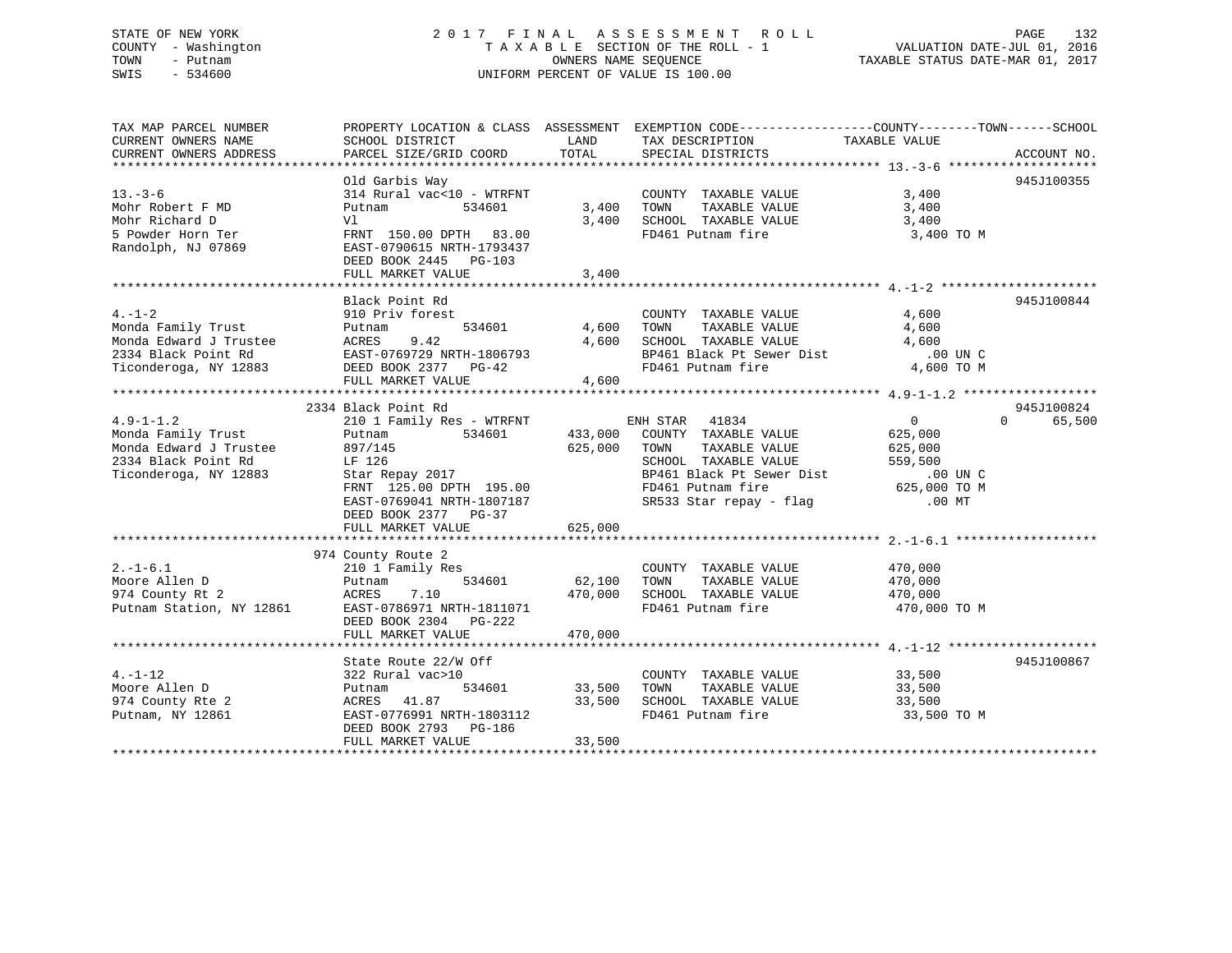# STATE OF NEW YORK 2 0 1 7 F I N A L A S S E S S M E N T R O L L PAGE 133 COUNTY - Washington T A X A B L E SECTION OF THE ROLL - 1 VALUATION DATE-JUL 01, 2016 TOWN - Putnam OWNERS NAME SEQUENCE TAXABLE STATUS DATE-MAR 01, 2017 SWIS - 534600 UNIFORM PERCENT OF VALUE IS 100.00

| TAX MAP PARCEL NUMBER<br>CURRENT OWNERS NAME<br>CURRENT OWNERS ADDRESS | PROPERTY LOCATION & CLASS ASSESSMENT EXEMPTION CODE----------------COUNTY-------TOWN------SCHOOL<br>SCHOOL DISTRICT<br>PARCEL SIZE/GRID COORD | LAND<br>TOTAL | TAX DESCRIPTION<br>SPECIAL DISTRICTS                                                    | TAXABLE VALUE         |          | ACCOUNT NO.    |
|------------------------------------------------------------------------|-----------------------------------------------------------------------------------------------------------------------------------------------|---------------|-----------------------------------------------------------------------------------------|-----------------------|----------|----------------|
|                                                                        |                                                                                                                                               |               |                                                                                         |                       |          |                |
|                                                                        | 6 Rupp Ln                                                                                                                                     |               |                                                                                         |                       |          | 945J101068     |
| $12. - 2 - 7.8$                                                        | 270 Mfg housing                                                                                                                               |               | ENH STAR<br>41834                                                                       | $\Omega$              | $\Omega$ | 48,600         |
| Moore Charles H                                                        | 534601<br>Putnam                                                                                                                              |               | 22,200 COUNTY TAXABLE VALUE                                                             | 48,600                |          |                |
| Moore Rosemary L                                                       | 2.91<br>ACRES                                                                                                                                 | 48,600        | TAXABLE VALUE<br>TOWN                                                                   | 48,600                |          |                |
| 6 Rupp Ln                                                              | EAST-0778963 NRTH-1787419<br>DEED BOOK 889 PG-159                                                                                             |               | SCHOOL TAXABLE VALUE                                                                    | $\overline{0}$        |          |                |
| Putnam, NY 12861                                                       | DEED BOOK 889 PG-159                                                                                                                          |               | FD461 Putnam fire                                                                       | 48,600 TO M           |          |                |
|                                                                        | FULL MARKET VALUE                                                                                                                             | 48,600        |                                                                                         |                       |          |                |
|                                                                        |                                                                                                                                               |               |                                                                                         |                       |          |                |
|                                                                        | 95 Lake Rd                                                                                                                                    |               |                                                                                         |                       |          | 945J100449     |
| $16. - 1 - 1$                                                          | 210 1 Family Res                                                                                                                              |               | VET WAR CT 41121                                                                        | 14,580                | 12,000   | $\overline{0}$ |
| Moore Edward                                                           | 534601 15,000 ENH STAR 41834<br>Putnam                                                                                                        |               |                                                                                         | $\overline{0}$        | $\Omega$ | 65,500         |
| Moore Hazel                                                            | 567/66                                                                                                                                        |               | 97,200 COUNTY TAXABLE VALUE                                                             | 82,620                |          |                |
| 95 Lake Rd                                                             | ACRES<br>1.00                                                                                                                                 |               |                                                                                         | 85,200                |          |                |
| Putnam Station, NY 12861                                               | EAST-0779001 NRTH-1782438                                                                                                                     |               |                                                                                         | 31,700<br>97,200 TO M |          |                |
|                                                                        | DEED BOOK 378                                                                                                                                 | PG-722        | COUNTIERT TAXABLE VALUE<br>SCHOOL TAXABLE VALUE<br>And Dutham fire<br>FD461 Putnam fire |                       |          |                |
|                                                                        | FULL MARKET VALUE                                                                                                                             | 97,200        |                                                                                         |                       |          |                |
|                                                                        |                                                                                                                                               |               |                                                                                         |                       |          |                |
|                                                                        | Pulpit Point Rd                                                                                                                               |               |                                                                                         |                       |          |                |
| $19. - 1 - 4.3$                                                        | 314 Rural vac<10                                                                                                                              |               | COUNTY TAXABLE VALUE                                                                    | 23,100                |          |                |
| Moore Marie                                                            | 534601<br>Putnam                                                                                                                              | 23,100        | TAXABLE VALUE<br>TOWN                                                                   | 23,100                |          |                |
| Granger Dorothy -Le-                                                   | Vacant Lot                                                                                                                                    | 23,100        | SCHOOL TAXABLE VALUE                                                                    | 23,100                |          |                |
| 207 Lake Rd                                                            | ACRES<br>8.10                                                                                                                                 |               | FD461 Putnam fire                                                                       | 23,100 TO M           |          |                |
| Putnam, NY 12861                                                       | EAST-0780250 NRTH-1776505                                                                                                                     |               |                                                                                         |                       |          |                |
|                                                                        | DEED BOOK 648<br>PG-115                                                                                                                       |               |                                                                                         |                       |          |                |
|                                                                        | FULL MARKET VALUE                                                                                                                             | 23,100        |                                                                                         |                       |          |                |
|                                                                        |                                                                                                                                               |               |                                                                                         |                       |          |                |
| $19. - 1 - 4.5$                                                        | Pulpit Point Rd<br>314 Rural vac<10                                                                                                           |               |                                                                                         |                       |          |                |
| Moore Marie                                                            |                                                                                                                                               | 534601 10,300 | COUNTY TAXABLE VALUE<br>TAXABLE VALUE<br>TOWN                                           | 10,300<br>10,300      |          |                |
| 207 Lake Rd                                                            | Putnam<br>2.40<br>ACRES                                                                                                                       | 10,300        | SCHOOL TAXABLE VALUE                                                                    | 10,300                |          |                |
| Putnam Station, NY 12861                                               | EAST-0780149 NRTH-1776581                                                                                                                     |               | FD461 Putnam fire                                                                       | 10,300 TO M           |          |                |
|                                                                        | DEED BOOK 648<br>PG-115                                                                                                                       |               |                                                                                         |                       |          |                |
|                                                                        | FULL MARKET VALUE                                                                                                                             | 10,300        |                                                                                         |                       |          |                |
|                                                                        |                                                                                                                                               |               |                                                                                         |                       |          |                |
|                                                                        | 3095 Lake George Way                                                                                                                          |               |                                                                                         |                       |          | 945J100706     |
| $7.8 - 1 - 22$                                                         | 260 Seasonal res - WTRFNT                                                                                                                     |               | COUNTY TAXABLE VALUE                                                                    | 825,900               |          |                |
| Moore Milo                                                             | 534601<br>Putnam                                                                                                                              | 601,300       | TAXABLE VALUE<br>TOWN                                                                   | 825,900               |          |                |
|                                                                        | 1.10<br>ACRES                                                                                                                                 | 825,900       | SCHOOL TAXABLE VALUE                                                                    | 825,900               |          |                |
| Moore Judith<br>2 Deer Creek Ln<br>Savannah, GA 31411                  | EAST-0766691 NRTH-1800124                                                                                                                     |               | FD461 Putnam fire                                                                       | 825,900 TO M          |          |                |
|                                                                        | PG-539<br>DEED BOOK 496                                                                                                                       |               |                                                                                         |                       |          |                |
|                                                                        | FULL MARKET VALUE                                                                                                                             | 825,900       |                                                                                         |                       |          |                |
|                                                                        |                                                                                                                                               |               |                                                                                         |                       |          |                |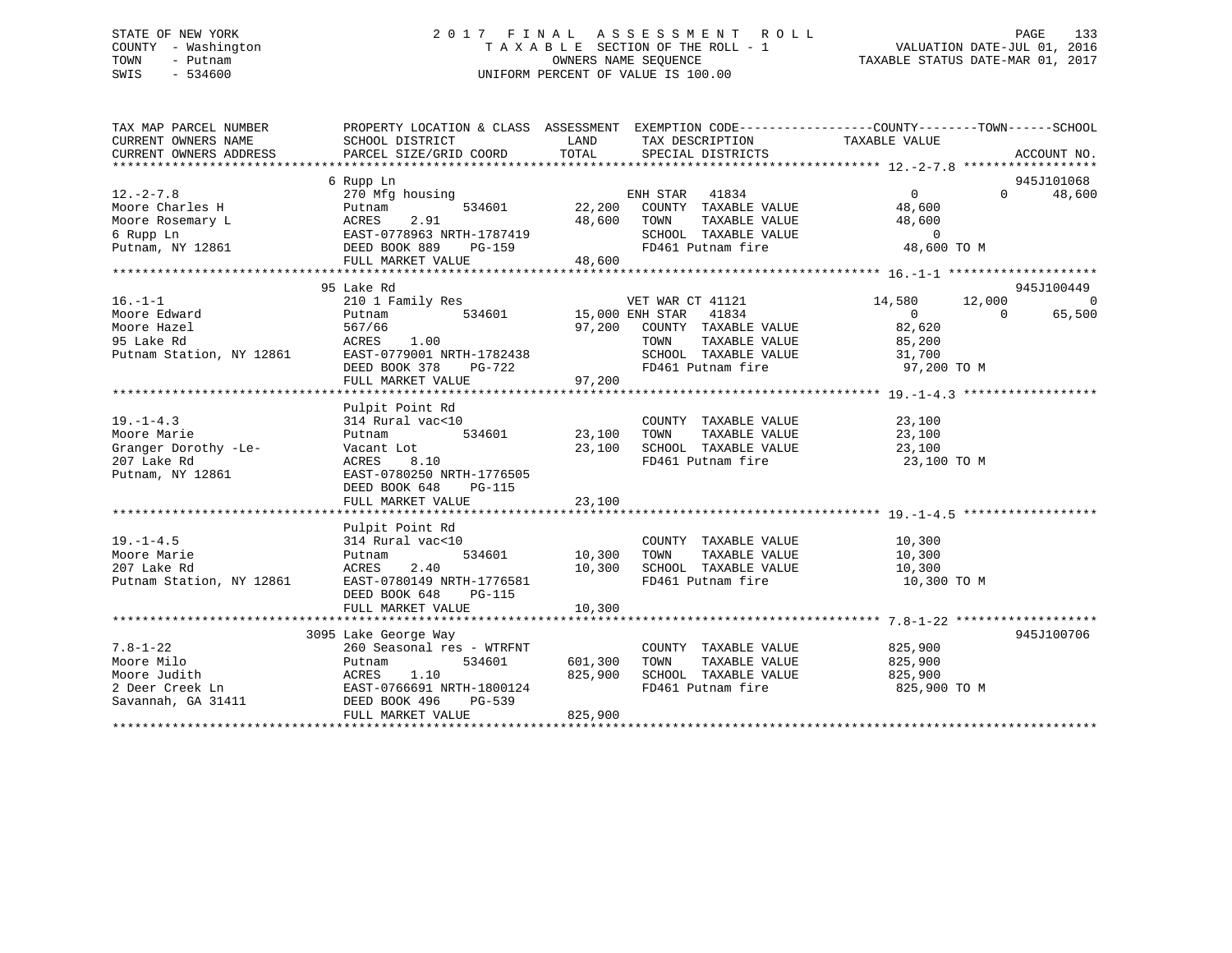# STATE OF NEW YORK 2 0 1 7 F I N A L A S S E S S M E N T R O L L PAGE 134 COUNTY - Washington T A X A B L E SECTION OF THE ROLL - 1 VALUATION DATE-JUL 01, 2016 TOWN - Putnam OWNERS NAME SEQUENCE TAXABLE STATUS DATE-MAR 01, 2017 SWIS - 534600 UNIFORM PERCENT OF VALUE IS 100.00

| TAX MAP PARCEL NUMBER<br>CURRENT OWNERS NAME<br>CURRENT OWNERS ADDRESS                                                                                                                                                                                                                                                                                                                                                   | PROPERTY LOCATION & CLASS ASSESSMENT EXEMPTION CODE---------------COUNTY-------TOWN------SCHOOL<br>SCHOOL DISTRICT<br><b>EXAMPLE THE STATE OF STATE OF STATE</b><br>PARCEL SIZE/GRID COORD | TOTAL                | TAX DESCRIPTION TAXABLE VALUE SPECIAL DISTRICTS<br>SPECIAL DISTRICTS |                                                                | ACCOUNT NO.                 |
|--------------------------------------------------------------------------------------------------------------------------------------------------------------------------------------------------------------------------------------------------------------------------------------------------------------------------------------------------------------------------------------------------------------------------|--------------------------------------------------------------------------------------------------------------------------------------------------------------------------------------------|----------------------|----------------------------------------------------------------------|----------------------------------------------------------------|-----------------------------|
|                                                                                                                                                                                                                                                                                                                                                                                                                          |                                                                                                                                                                                            |                      |                                                                      |                                                                |                             |
|                                                                                                                                                                                                                                                                                                                                                                                                                          | 16662 State Route 22                                                                                                                                                                       |                      |                                                                      |                                                                | 945J100985                  |
| $13.-1-11.1$                                                                                                                                                                                                                                                                                                                                                                                                             | 240 Rural res                                                                                                                                                                              |                      |                                                                      | $\overline{0}$                                                 | $0 \qquad \qquad$<br>30,000 |
|                                                                                                                                                                                                                                                                                                                                                                                                                          |                                                                                                                                                                                            |                      |                                                                      | 169,700                                                        |                             |
|                                                                                                                                                                                                                                                                                                                                                                                                                          |                                                                                                                                                                                            |                      |                                                                      | TAXABLE VALUE 169,700                                          |                             |
|                                                                                                                                                                                                                                                                                                                                                                                                                          |                                                                                                                                                                                            |                      |                                                                      |                                                                |                             |
|                                                                                                                                                                                                                                                                                                                                                                                                                          |                                                                                                                                                                                            |                      |                                                                      | SCHOOL TAXABLE VALUE 139,700<br>FD461 Putnam fire 169,700 TO M |                             |
|                                                                                                                                                                                                                                                                                                                                                                                                                          | FULL MARKET VALUE 169,700                                                                                                                                                                  |                      |                                                                      |                                                                |                             |
|                                                                                                                                                                                                                                                                                                                                                                                                                          |                                                                                                                                                                                            |                      |                                                                      |                                                                |                             |
|                                                                                                                                                                                                                                                                                                                                                                                                                          | 207 Lake Rd                                                                                                                                                                                |                      |                                                                      |                                                                | 945J100916                  |
| $16. - 1 - 16.2$                                                                                                                                                                                                                                                                                                                                                                                                         | 210 1 Family Res                                                                                                                                                                           |                      | <b>BAS STAR 41854</b>                                                | $\overline{0}$                                                 | $\Omega$<br>30,000          |
|                                                                                                                                                                                                                                                                                                                                                                                                                          |                                                                                                                                                                                            |                      | 534601 30,400 COUNTY TAXABLE VALUE 163,200                           |                                                                |                             |
|                                                                                                                                                                                                                                                                                                                                                                                                                          |                                                                                                                                                                                            | 163,200 TOWN         | TOWN       TAXABLE  VALUE<br>SCHOOL    TAXABLE  VALUE                | 163,200<br>133,200                                             |                             |
|                                                                                                                                                                                                                                                                                                                                                                                                                          |                                                                                                                                                                                            |                      |                                                                      |                                                                |                             |
|                                                                                                                                                                                                                                                                                                                                                                                                                          | DEED BOOK 462                                                                                                                                                                              | PG-1009<br>E 163,200 | FD461 Putnam fire                                                    | 163,200 TO M                                                   |                             |
|                                                                                                                                                                                                                                                                                                                                                                                                                          | FULL MARKET VALUE                                                                                                                                                                          |                      |                                                                      |                                                                |                             |
|                                                                                                                                                                                                                                                                                                                                                                                                                          |                                                                                                                                                                                            |                      |                                                                      |                                                                |                             |
|                                                                                                                                                                                                                                                                                                                                                                                                                          | 1007 County Route 2                                                                                                                                                                        |                      |                                                                      |                                                                |                             |
| $2. - 1 - 27.3$                                                                                                                                                                                                                                                                                                                                                                                                          |                                                                                                                                                                                            |                      |                                                                      |                                                                | 30,000                      |
| Moore Scott A                                                                                                                                                                                                                                                                                                                                                                                                            | Putnam                                                                                                                                                                                     |                      | 534601 25,300 COUNTY TAXABLE VALUE 124,500                           |                                                                |                             |
|                                                                                                                                                                                                                                                                                                                                                                                                                          |                                                                                                                                                                                            |                      | TAXABLE VALUE<br>SCHOOL TAXABLE VALUE 94,500                         | 124,500                                                        |                             |
|                                                                                                                                                                                                                                                                                                                                                                                                                          |                                                                                                                                                                                            |                      |                                                                      |                                                                |                             |
| Moore Scott A $\begin{array}{ccc}\n\text{Mcore} & \text{Boote} & \text{B} \\ \text{Mcore} & \text{Rebc} & \text{Rebc} & \text{Rebc} \\ \text{Mcore} & \text{Rebc} & \text{Rebc} & \text{Rebc} \\ \text{M007} & \text{County} & \text{Route} & 2 & \text{EAST}-0786055 & \text{NRTH}-1810205 & \text{SCHOOL} \\ \text{Putnam} & \text{Station} & \text{NY} & 12861 & \text{DEED} & \text{NRTH} \\ \text{M008} & \text{N0$ | FULL MARKET VALUE                                                                                                                                                                          | 124,500              |                                                                      | FD461 Putnam fire 124,500 TO M                                 |                             |
|                                                                                                                                                                                                                                                                                                                                                                                                                          |                                                                                                                                                                                            |                      |                                                                      |                                                                |                             |
|                                                                                                                                                                                                                                                                                                                                                                                                                          | Black Point Rd                                                                                                                                                                             |                      |                                                                      |                                                                | 945J100461                  |
| $1. - 1 - 1$                                                                                                                                                                                                                                                                                                                                                                                                             | 312 Vac w/imprv                                                                                                                                                                            |                      | COUNTY TAXABLE VALUE                                                 | 157,300                                                        |                             |
| Morhouse Marquerite                                                                                                                                                                                                                                                                                                                                                                                                      | Putnam<br>534601 152,900                                                                                                                                                                   |                      | TAXABLE VALUE<br>TOWN                                                |                                                                |                             |
| 428 Black Point Rd                                                                                                                                                                                                                                                                                                                                                                                                       | barn and lot                                                                                                                                                                               | 157,300              | SCHOOL TAXABLE VALUE                                                 | 157,300<br>157,300                                             |                             |
| Ticonderoga, NY 12883                                                                                                                                                                                                                                                                                                                                                                                                    |                                                                                                                                                                                            |                      |                                                                      | BP461 Black Pt Sewer Dist<br>FR461 Putnam fire 157,300 TO M    |                             |
|                                                                                                                                                                                                                                                                                                                                                                                                                          | AURED 240.80<br>EAST-0775703 NRTH-1811737                                                                                                                                                  |                      | FD461 Putnam fire                                                    |                                                                |                             |
|                                                                                                                                                                                                                                                                                                                                                                                                                          | DEED BOOK 436<br>PG-558                                                                                                                                                                    |                      |                                                                      |                                                                |                             |
|                                                                                                                                                                                                                                                                                                                                                                                                                          |                                                                                                                                                                                            |                      |                                                                      |                                                                |                             |
|                                                                                                                                                                                                                                                                                                                                                                                                                          |                                                                                                                                                                                            |                      |                                                                      |                                                                |                             |
|                                                                                                                                                                                                                                                                                                                                                                                                                          | Schwerdtfeger Rd/n Off                                                                                                                                                                     |                      |                                                                      |                                                                | 945J100463                  |
| $4. -1 - 33$                                                                                                                                                                                                                                                                                                                                                                                                             | 910 Priv forest                                                                                                                                                                            |                      | COUNTY TAXABLE VALUE                                                 | 1,000                                                          |                             |
| Morhouse Marquerite                                                                                                                                                                                                                                                                                                                                                                                                      | 534601 1,000<br>Putnam                                                                                                                                                                     |                      | TOWN<br>TAXABLE VALUE                                                | 1,000                                                          |                             |
| 428 Black Point Rd                                                                                                                                                                                                                                                                                                                                                                                                       | Woodlot                                                                                                                                                                                    | 1,000                | SCHOOL TAXABLE VALUE<br>FD461 Putnam fire                            | 1,000                                                          |                             |
| Ticonderoga, NY 12883                                                                                                                                                                                                                                                                                                                                                                                                    | Ex & Res 285/8                                                                                                                                                                             |                      |                                                                      | 1,000 TO M                                                     |                             |
|                                                                                                                                                                                                                                                                                                                                                                                                                          | ACRES<br>2.00                                                                                                                                                                              |                      |                                                                      |                                                                |                             |
|                                                                                                                                                                                                                                                                                                                                                                                                                          | EAST-0769407 NRTH-1805486                                                                                                                                                                  |                      |                                                                      |                                                                |                             |
|                                                                                                                                                                                                                                                                                                                                                                                                                          | PG-571<br>DEED BOOK 497                                                                                                                                                                    |                      |                                                                      |                                                                |                             |
|                                                                                                                                                                                                                                                                                                                                                                                                                          | FULL MARKET VALUE                                                                                                                                                                          | 1,000                |                                                                      |                                                                |                             |
|                                                                                                                                                                                                                                                                                                                                                                                                                          |                                                                                                                                                                                            |                      |                                                                      |                                                                |                             |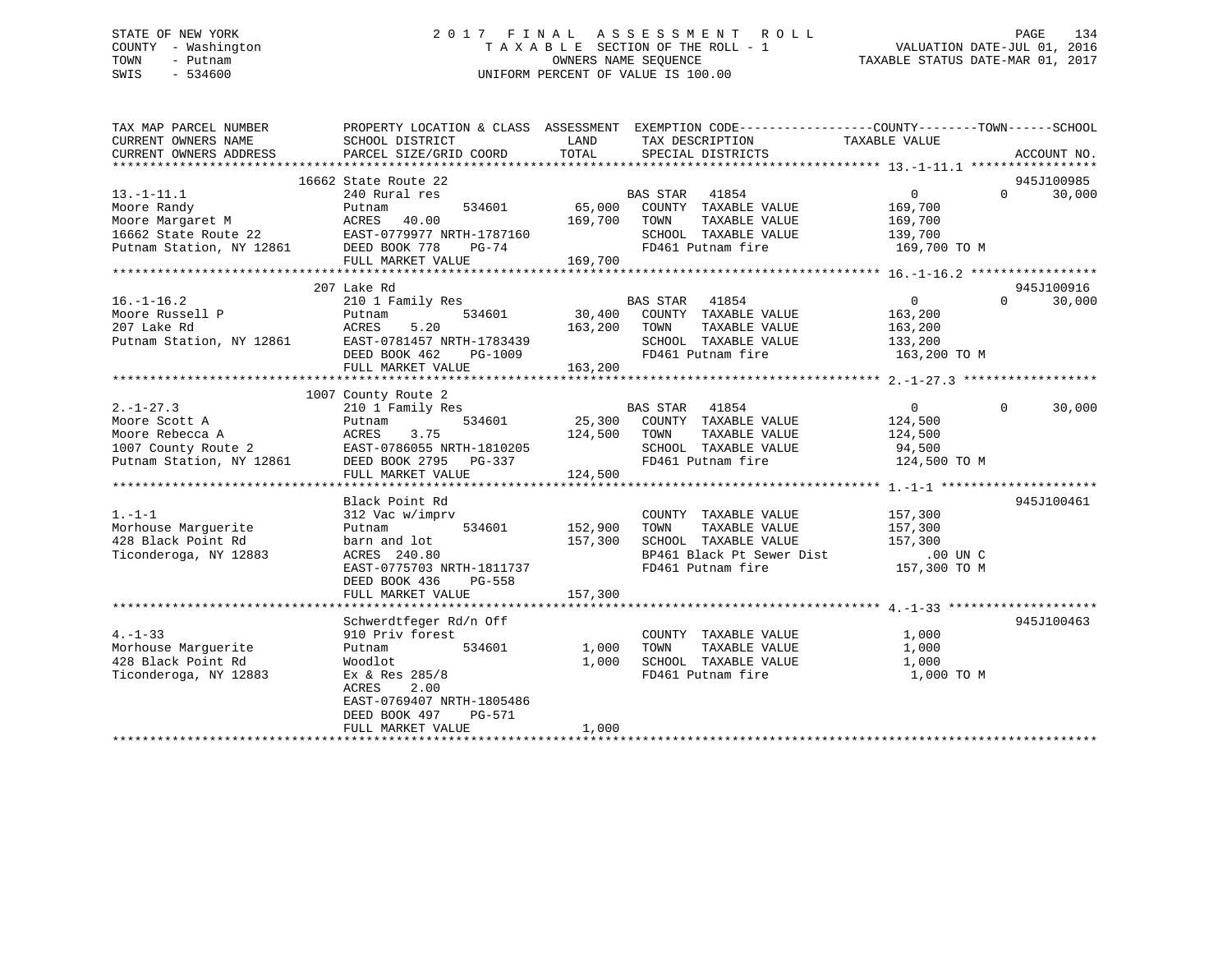# STATE OF NEW YORK 2 0 1 7 F I N A L A S S E S S M E N T R O L L PAGE 135 COUNTY - Washington T A X A B L E SECTION OF THE ROLL - 1 VALUATION DATE-JUL 01, 2016 TOWN - Putnam OWNERS NAME SEQUENCE TAXABLE STATUS DATE-MAR 01, 2017 SWIS - 534600 UNIFORM PERCENT OF VALUE IS 100.00

| TAX MAP PARCEL NUMBER<br>CURRENT OWNERS NAME<br>CURRENT OWNERS ADDRESS                                  | SCHOOL DISTRICT<br>PARCEL SIZE/GRID COORD                                                                                                                                                  | LAND<br>TOTAL                       | PROPERTY LOCATION & CLASS ASSESSMENT EXEMPTION CODE---------------COUNTY-------TOWN-----SCHOOL<br>TAX DESCRIPTION<br>SPECIAL DISTRICTS          | TAXABLE VALUE                                     | ACCOUNT NO. |
|---------------------------------------------------------------------------------------------------------|--------------------------------------------------------------------------------------------------------------------------------------------------------------------------------------------|-------------------------------------|-------------------------------------------------------------------------------------------------------------------------------------------------|---------------------------------------------------|-------------|
| $1.14 - 1 - 21$<br>Morhouse Thomas J<br>Morhouse Susan L<br>440 Black Point Rd<br>Ticonderoga, NY 12883 | Black Point Rd<br>314 Rural vac<10<br>534601<br>Putnam<br>FRNT 190.00 DPTH 145.00<br>EAST-0773633 NRTH-1812817<br>DEED BOOK 586<br>PG-233<br>FULL MARKET VALUE                             | 6,000<br>6,000<br>6,000             | COUNTY TAXABLE VALUE<br>TOWN<br>TAXABLE VALUE<br>SCHOOL TAXABLE VALUE<br>SCHOOL TAXABLE VALUE<br>BP461 Black Pt Sewer Dist<br>FD461 Putnam fire | 6,000<br>6,000<br>6,000<br>.00 UN C<br>6,000 TO M | 945J101071  |
| $1.18 - 1 - 17$<br>Morse Richard<br>Morse Janet<br>25 Humphrey's Rd<br>Barrington, RI 02806             | 2178 Black Point Rd<br>260 Seasonal res - WTRFNT<br>Putnam<br>534601<br>330' Lf<br>ACRES<br>2.60<br>EAST-0771227 NRTH-1810032<br>DEED BOOK 738<br>PG-193<br>FULL MARKET VALUE              | 604,187<br>801,087<br>801,087       | COUNTY TAXABLE VALUE<br>TAXABLE VALUE<br>TOWN<br>SCHOOL TAXABLE VALUE                                                                           | 801,087<br>801,087<br>801,087                     | 945J100544  |
| $8. - 1 - 3.2$<br>Moskal Louis J<br>Moskal Karen M<br>4620 Turn Berry Lake Dr<br>Estero, FL 33928       | 445 County Route 1<br>210 1 Family Res<br>Putnam<br>534601<br>Dock Space 7.12-1-17<br>3357/269<br>1.02<br>ACRES<br>EAST-0768526 NRTH-1797693<br>DEED BOOK 3410 PG-267<br>FULL MARKET VALUE | 173,600<br>379,900<br>379,900       | COUNTY TAXABLE VALUE<br>TAXABLE VALUE<br>TOWN<br>SCHOOL TAXABLE VALUE<br>FD461 Putnam fire                                                      | 379,900<br>379,900<br>379,900<br>379,900 TO M     | 945J101066  |
| $11.20 - 4 - 15$<br>Mossey Charles Jr<br>27 Domenica Dr<br>Waterford, NY 12188                          | 4323 Link Way<br>260 Seasonal res<br>Putnam<br>FRNT 85.00 DPTH 80.00<br>EAST-0766856 NRTH-1786514<br>DEED BOOK 824<br>PG-318<br>FULL MARKET VALUE                                          | 534601 48,100<br>136,600<br>136,600 | COUNTY TAXABLE VALUE<br>TOWN<br>TAXABLE VALUE<br>SCHOOL TAXABLE VALUE<br>FD461 Putnam fire                                                      | 136,600<br>136,600<br>136,600<br>136,600 TO M     | 945J100472  |
| $11.20 - 4 - 30.1$<br>Mossey Charles Jr<br>27 Domenica Dr<br>Waterford, NY 12188                        | Beach Ln/off<br>312 Vac w/imprv - WTRFNT<br>534601<br>Putnam<br>Elf 15<br>FRNT 28.00 DPTH 82.00<br>EAST-0767143 NRTH-1786109<br>DEED BOOK 824<br>PG-320<br>FULL MARKET VALUE               | 31,700<br>33,900<br>33,900          | COUNTY TAXABLE VALUE<br>TAXABLE VALUE<br>TOWN<br>SCHOOL TAXABLE VALUE<br>FD461 Putnam fire                                                      | 33,900<br>33,900<br>33,900<br>33,900 TO M         | 945J100977  |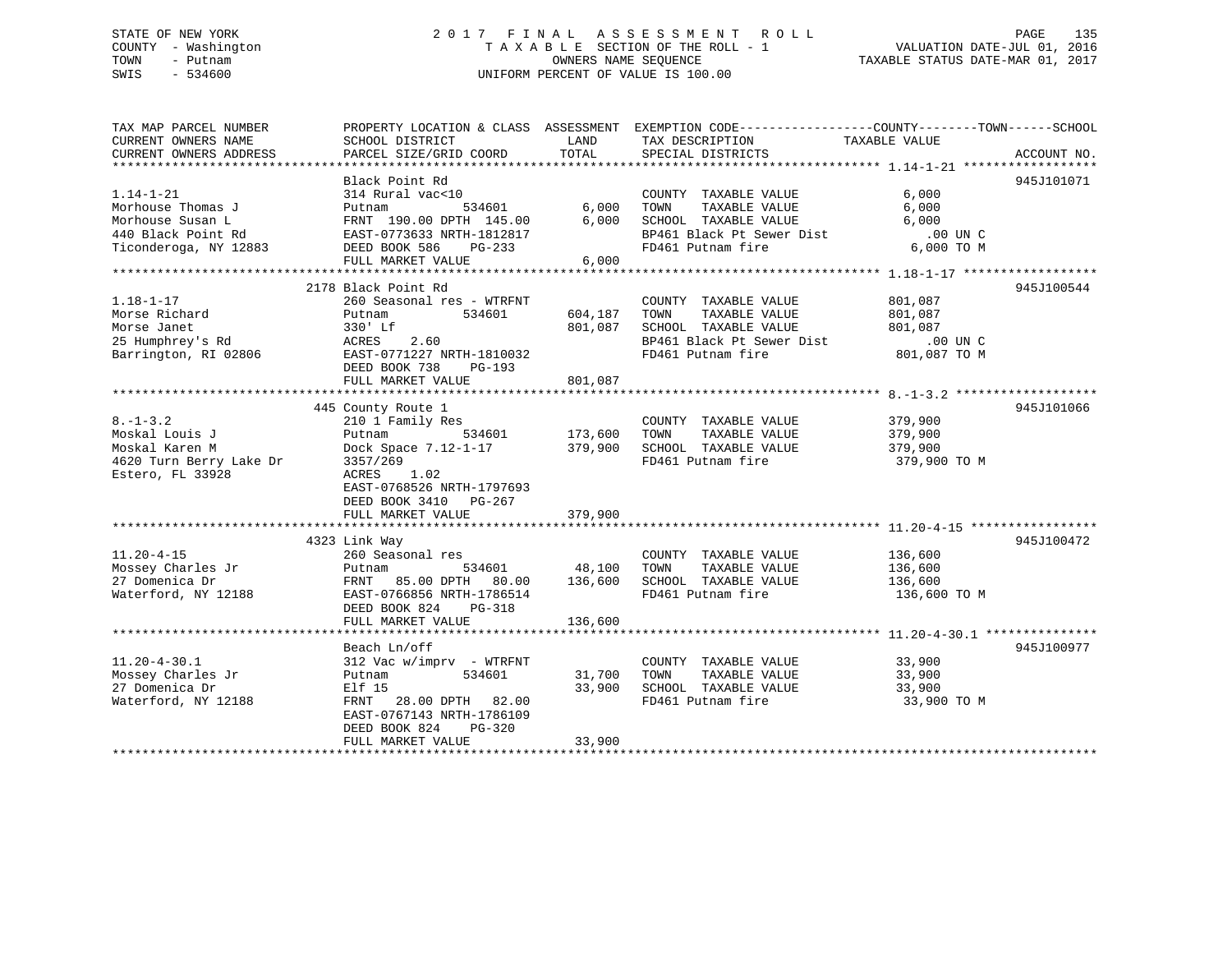| STATE OF NEW YORK<br>COUNTY - Washington<br>- Putnam<br>TOWN<br>$-534600$<br>SWIS                                            | 2017 FINAL                                                                                                                                                   | OWNERS NAME SEQUENCE         | A S S E S S M E N T<br>R O L L<br>TAXABLE SECTION OF THE ROLL - 1<br>UNIFORM PERCENT OF VALUE IS 100.00                                 | VALUATION DATE-JUL 01, 2016<br>TAXABLE STATUS DATE-MAR 01, 2017                                         | PAGE<br>136 |
|------------------------------------------------------------------------------------------------------------------------------|--------------------------------------------------------------------------------------------------------------------------------------------------------------|------------------------------|-----------------------------------------------------------------------------------------------------------------------------------------|---------------------------------------------------------------------------------------------------------|-------------|
| TAX MAP PARCEL NUMBER<br>CURRENT OWNERS NAME<br>CURRENT OWNERS ADDRESS                                                       | SCHOOL DISTRICT<br>PARCEL SIZE/GRID COORD                                                                                                                    | LAND<br>TOTAL<br>*********** | PROPERTY LOCATION & CLASS ASSESSMENT EXEMPTION CODE---------------COUNTY-------TOWN------SCHOOL<br>TAX DESCRIPTION<br>SPECIAL DISTRICTS | TAXABLE VALUE<br>******************* 11.20-2-24.1 ****************                                      | ACCOUNT NO. |
|                                                                                                                              | 4322 Link Way                                                                                                                                                |                              |                                                                                                                                         |                                                                                                         | 945J100471  |
| $11.20 - 2 - 24.1$<br>Mossey Drobneck<br>Mossey Felock<br>Attn: Janice Drobneck<br>137 Dunsback Rd<br>Clifton Park, NY 12065 | 260 Seasonal res<br>Putnam<br>534601<br>643/6<br>452/366 506/896<br>70.00 DPTH 100.00<br>FRNT<br>EAST-0766921 NRTH-1786425<br>DEED BOOK 402<br>PG-805        | 35,000<br>104,200            | COUNTY TAXABLE VALUE<br>TAXABLE VALUE<br>TOWN<br>SCHOOL TAXABLE VALUE<br>FD461 Putnam fire                                              | 104,200<br>104,200<br>104,200<br>104,200 TO M                                                           |             |
|                                                                                                                              | FULL MARKET VALUE                                                                                                                                            | 104,200                      |                                                                                                                                         |                                                                                                         |             |
| $11.20 - 2 - 24.3$                                                                                                           | 4326 Link Way<br>314 Rural vac<10                                                                                                                            |                              | COUNTY TAXABLE VALUE                                                                                                                    | 5,000                                                                                                   | 945J101019  |
| Mossey Drobneck<br>Mossey Felock<br>Attn: Donna Mossey Fiffe<br>81 Melville Ave<br>Cohoes, NY 12047                          | 534601<br>Putnam<br>Lot 2<br>505/1029<br>643/6<br>FRNT 50.00 DPTH 100.00<br>EAST-0766950 NRTH-1786483<br>DEED BOOK 402<br>PG-797                             | 5,000<br>5,000               | TOWN<br>TAXABLE VALUE<br>SCHOOL TAXABLE VALUE<br>FD461 Putnam fire                                                                      | 5,000<br>5,000<br>5,000 TO M                                                                            |             |
|                                                                                                                              | FULL MARKET VALUE                                                                                                                                            | 5,000                        |                                                                                                                                         |                                                                                                         |             |
|                                                                                                                              |                                                                                                                                                              |                              |                                                                                                                                         |                                                                                                         |             |
| $11.20 - 2 - 24.2$<br>Mossey Fiffe Donna M<br>81 Melville Ave<br>Cohoes, NY 12047                                            | 4328 Link Way<br>260 Seasonal res<br>534601<br>Putnam<br>FRNT 50.00 DPTH 100.00<br>EAST-0766968 NRTH-1786531<br>DEED BOOK 643<br>$PG-3$<br>FULL MARKET VALUE | 38,800<br>139,000<br>139,000 | COUNTY TAXABLE VALUE<br>TOWN<br>TAXABLE VALUE<br>SCHOOL TAXABLE VALUE<br>FD461 Putnam fire                                              | 139,000<br>139,000<br>139,000<br>139,000 TO M                                                           | 945J100933  |
|                                                                                                                              |                                                                                                                                                              |                              |                                                                                                                                         |                                                                                                         |             |
| $11.20 - 2 - 10.1$<br>Mossey Osmer F Jr<br>Mossey Donna<br>69 Thompsom St<br>Troy, NY 12180                                  | 4048 Beach Ln<br>314 Rural vac<10<br>Putnam<br>534601<br>643/6<br>FRNT 100.00 DPTH 100.00<br>EAST-0767346 NRTH-1786840<br>DEED BOOK 452<br>PG-366            | 36,700<br>36,700             | COUNTY TAXABLE VALUE<br>TOWN<br>TAXABLE VALUE<br>SCHOOL TAXABLE VALUE<br>FD461 Putnam fire                                              | 36,700<br>36,700<br>36,700<br>36,700 TO M                                                               | 945J100466  |
|                                                                                                                              | FULL MARKET VALUE                                                                                                                                            | 36,700                       |                                                                                                                                         |                                                                                                         |             |
| $12.-4-20.2$<br>Mossey Osmer F Jr<br>69 Thompsom St<br>Troy, NY 12180                                                        | Dark Bay Pkwy<br>312 Vac w/imprv - WTRFNT<br>534601<br>Putnam<br>LF 40<br>FRNT<br>40.00 DPTH 390.00<br>EAST-0767096 NRTH-1788493<br>FULL MARKET VALUE        | 73,500<br>77,500<br>77,500   | COUNTY TAXABLE VALUE<br>TAXABLE VALUE<br>TOWN<br>SCHOOL TAXABLE VALUE<br>FD461 Putnam fire                                              | ***************************** 12.-4-20.2 *****************<br>77,500<br>77,500<br>77,500<br>77,500 TO M | 945J100846  |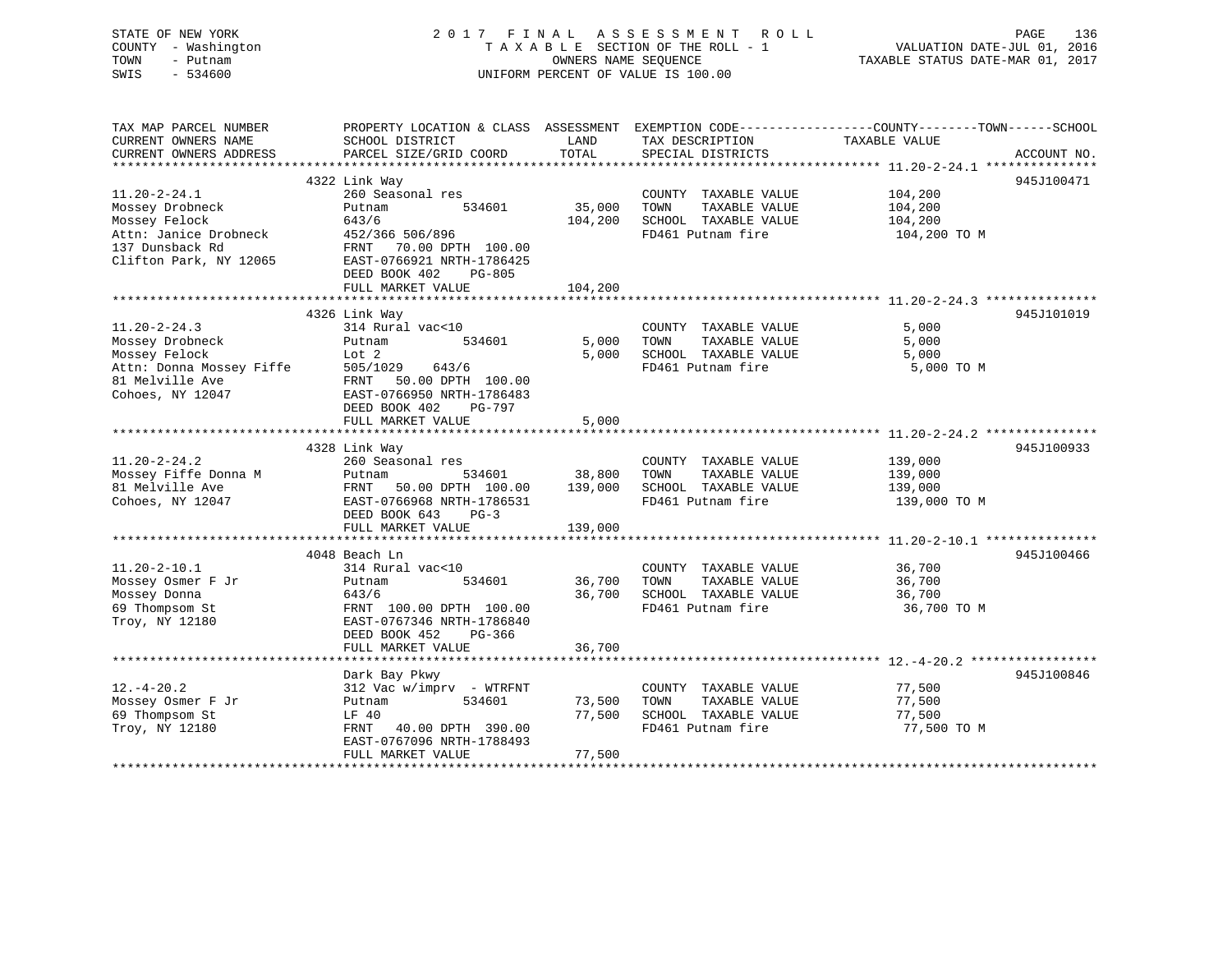# STATE OF NEW YORK 2 0 1 7 F I N A L A S S E S S M E N T R O L L PAGE 137 COUNTY - Washington T A X A B L E SECTION OF THE ROLL - 1 VALUATION DATE-JUL 01, 2016 TOWN - Putnam **CONNERS NAME SEQUENCE** TAXABLE STATUS DATE-MAR 01, 2017 SWIS - 534600 UNIFORM PERCENT OF VALUE IS 100.00

| TAX MAP PARCEL NUMBER<br>CURRENT OWNERS NAME<br>CURRENT OWNERS ADDRESS                               | PROPERTY LOCATION & CLASS ASSESSMENT<br>SCHOOL DISTRICT<br>PARCEL SIZE/GRID COORD                                                                                         | LAND<br>TOTAL                 | TAX DESCRIPTION<br>SPECIAL DISTRICTS                                                       | EXEMPTION CODE-----------------COUNTY-------TOWN------SCHOOL<br>TAXABLE VALUE<br>ACCOUNT NO. |
|------------------------------------------------------------------------------------------------------|---------------------------------------------------------------------------------------------------------------------------------------------------------------------------|-------------------------------|--------------------------------------------------------------------------------------------|----------------------------------------------------------------------------------------------|
| *********************                                                                                |                                                                                                                                                                           |                               |                                                                                            |                                                                                              |
|                                                                                                      | 4046 Beach Ln                                                                                                                                                             |                               |                                                                                            | 945J100468                                                                                   |
| $11.20 - 2 - 10.2$<br>Mossey William R<br>69 Thompson St<br>Troy, NY 12180                           | 260 Seasonal res<br>534601<br>Putnam<br>FRNT 75.00 DPTH 100.00<br>EAST-0767371 NRTH-1786756<br>DEED BOOK 922<br>PG-76                                                     | 50,000<br>104,200             | COUNTY TAXABLE VALUE<br>TOWN<br>TAXABLE VALUE<br>SCHOOL TAXABLE VALUE<br>FD461 Putnam fire | 104,200<br>104,200<br>104,200<br>104,200 TO M                                                |
|                                                                                                      | FULL MARKET VALUE                                                                                                                                                         | 104,200                       |                                                                                            |                                                                                              |
|                                                                                                      |                                                                                                                                                                           |                               |                                                                                            |                                                                                              |
| $14.8 - 1 - 21$<br>Mullen Ann<br>Mullen Thomas K<br>15 Nott Rd<br>Rexford, NY 12148                  | 524 Gull Bay Rd<br>260 Seasonal res - WTRFNT<br>Putnam<br>534601<br>484/57 518/129<br>LF 74<br>FRNT<br>87.00 DPTH 190.00<br>EAST-0766078 NRTH-1784833                     | 439,000<br>538,400            | COUNTY TAXABLE VALUE<br>TAXABLE VALUE<br>TOWN<br>SCHOOL TAXABLE VALUE<br>FD461 Putnam fire | 945J100507<br>538,400<br>538,400<br>538,400<br>538,400 TO M                                  |
|                                                                                                      | DEED BOOK 894<br>PG-349                                                                                                                                                   |                               |                                                                                            |                                                                                              |
|                                                                                                      | FULL MARKET VALUE                                                                                                                                                         | 538,400                       |                                                                                            |                                                                                              |
|                                                                                                      | Royal Anchorage Way                                                                                                                                                       |                               |                                                                                            | 945J101000                                                                                   |
| $11.8 - 5 - 6.1$<br>Muller Robert J<br>33 Ellsworth Ln<br>Lake George, NY 12845                      | 314 Rural vac<10<br>534601<br>Putnam<br>Lot 11 Rsvd<br>LR's<br>$12.-5-6.1$<br>ACRES<br>1.02                                                                               | 125,300<br>125,300            | COUNTY TAXABLE VALUE<br>TOWN<br>TAXABLE VALUE<br>SCHOOL TAXABLE VALUE<br>FD461 Putnam fire | 125,300<br>125,300<br>125,300<br>125,300 TO M                                                |
|                                                                                                      | EAST-0767015 NRTH-1792556<br>DEED BOOK 759<br>PG-277<br>FULL MARKET VALUE                                                                                                 | 125,300                       |                                                                                            |                                                                                              |
|                                                                                                      | 4365 Link Way                                                                                                                                                             |                               |                                                                                            | 945J100477                                                                                   |
| $11.20 - 4 - 8$<br>Murdock Betty Ann LE<br>Murdock Bruce<br>9 Phillips St<br>Ballston Lake, NY 12019 | 260 Seasonal res - WTRFNT<br>534601<br>Putnam<br>LF 115<br>FRNT 115.00 DPTH 161.00<br>EAST-0766457 NRTH-1787142<br>DEED BOOK 837<br><b>PG-95</b>                          | 567,300<br>629,000            | COUNTY TAXABLE VALUE<br>TAXABLE VALUE<br>TOWN<br>SCHOOL TAXABLE VALUE<br>FD461 Putnam fire | 629,000<br>629,000<br>629,000<br>629,000 ТО М                                                |
|                                                                                                      | FULL MARKET VALUE                                                                                                                                                         | 629,000                       |                                                                                            |                                                                                              |
|                                                                                                      | 4311 Link Way                                                                                                                                                             |                               |                                                                                            | 945J100224                                                                                   |
| $11.20 - 4 - 28$<br>Murphy Albina L<br>Burger Andrea<br>15 Campagna Dr<br>Albany, NY 12205           | 260 Seasonal res - WTRFNT<br>Putnam<br>534601<br>Lot 18<br>LF 35<br>68.00 DPTH 79.00<br>FRNT<br>EAST-0767060 NRTH-1786274<br>DEED BOOK 460<br>PG-613<br>FULL MARKET VALUE | 148,500<br>254,300<br>254,300 | COUNTY TAXABLE VALUE<br>TOWN<br>TAXABLE VALUE<br>SCHOOL TAXABLE VALUE<br>FD461 Putnam fire | 254,300<br>254,300<br>254,300<br>254,300 TO M                                                |
|                                                                                                      |                                                                                                                                                                           |                               |                                                                                            |                                                                                              |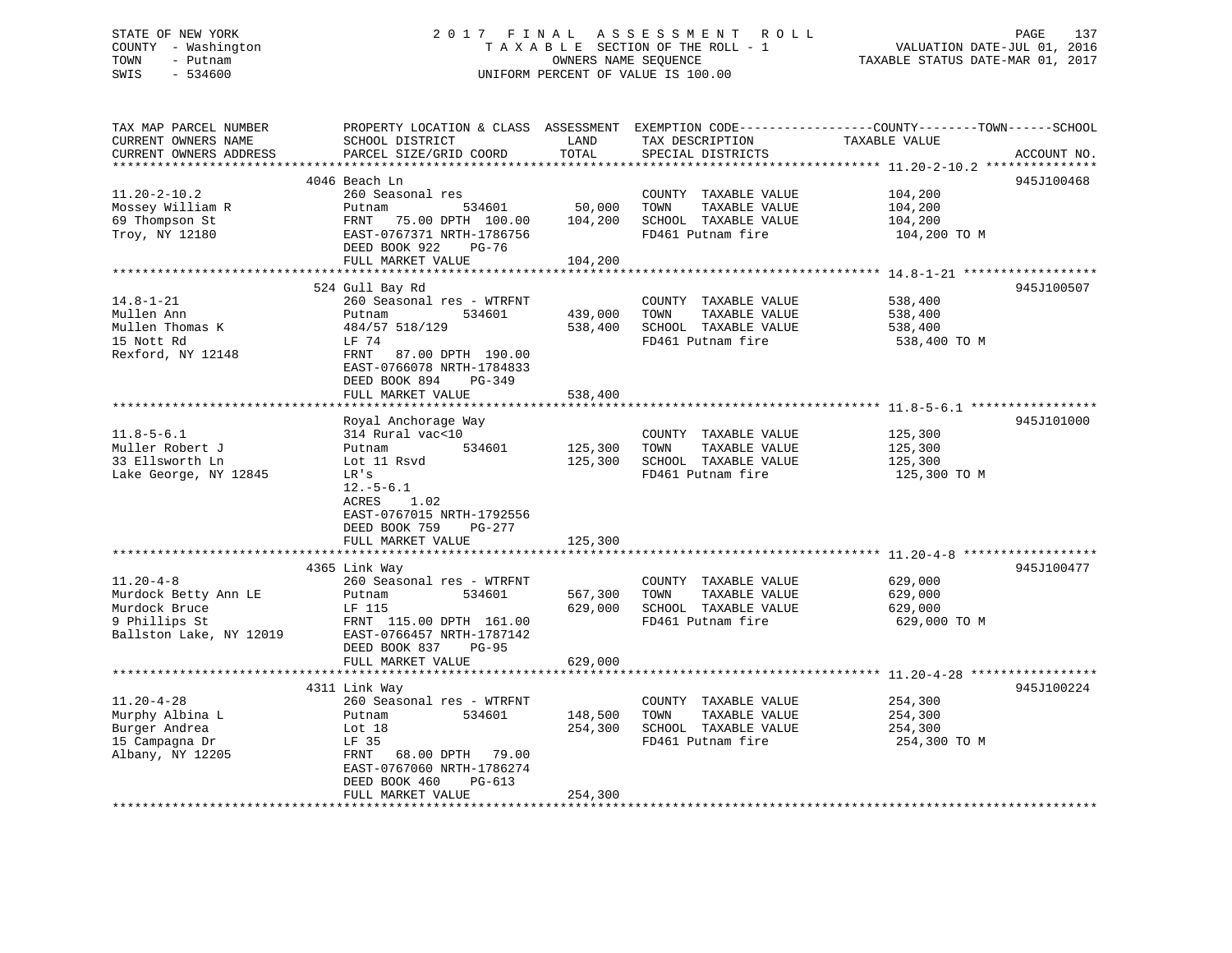# STATE OF NEW YORK 2 0 1 7 F I N A L A S S E S S M E N T R O L L PAGE 138 COUNTY - Washington T A X A B L E SECTION OF THE ROLL - 1 VALUATION DATE-JUL 01, 2016 TOWN - Putnam OWNERS NAME SEQUENCE TAXABLE STATUS DATE-MAR 01, 2017 SWIS - 534600 UNIFORM PERCENT OF VALUE IS 100.00

| TAX MAP PARCEL NUMBER<br>CURRENT OWNERS NAME<br>CURRENT OWNERS ADDRESS | SCHOOL DISTRICT<br>PARCEL SIZE/GRID COORD                                         | LAND<br>TOTAL      | TAX DESCRIPTION<br>SPECIAL DISTRICTS                                                       | PROPERTY LOCATION & CLASS ASSESSMENT EXEMPTION CODE----------------COUNTY-------TOWN------SCHOOL<br>TAXABLE VALUE<br>ACCOUNT NO. |
|------------------------------------------------------------------------|-----------------------------------------------------------------------------------|--------------------|--------------------------------------------------------------------------------------------|----------------------------------------------------------------------------------------------------------------------------------|
|                                                                        | 4356 Link Way                                                                     |                    |                                                                                            | 945J100656                                                                                                                       |
| $11.20 - 2 - 6$<br>Murray Neil<br>Murrany Robert<br>1125 Glenmeadow Ct | 260 Seasonal res<br>534601<br>Putnam<br>Cot & Lot 71<br>FRNT<br>50.00 DPTH 145.00 | 31,700<br>52,700   | COUNTY TAXABLE VALUE<br>TOWN<br>TAXABLE VALUE<br>SCHOOL TAXABLE VALUE<br>FD461 Putnam fire | 52,700<br>52,700<br>52,700<br>52,700 TO M                                                                                        |
| Niskayuna, NY 12309                                                    | EAST-0766790 NRTH-1787051<br>DEED BOOK 3315 PG-42<br>FULL MARKET VALUE            | 52,700             |                                                                                            |                                                                                                                                  |
|                                                                        |                                                                                   |                    |                                                                                            |                                                                                                                                  |
|                                                                        | 4357 Link Way                                                                     |                    |                                                                                            | 945J100480                                                                                                                       |
| $11.20 - 4 - 11$<br>Murray Neil V                                      | 210 1 Family Res - WTRFNT<br>534601<br>Putnam                                     | 402,500            | COUNTY TAXABLE VALUE<br>TOWN<br>TAXABLE VALUE                                              | 640,000<br>640,000                                                                                                               |
| 1125 Glenmeadow Ct<br>Niskayuna, NY 12309-2511                         | LF 125<br>FRNT 125.00 DPTH 175.00<br>EAST-0766621 NRTH-1786948                    | 640,000            | SCHOOL TAXABLE VALUE<br>FD461 Putnam fire                                                  | 640,000<br>640,000 TO M                                                                                                          |
|                                                                        | DEED BOOK 773<br>$PG-87$                                                          |                    |                                                                                            |                                                                                                                                  |
|                                                                        | FULL MARKET VALUE                                                                 | 640,000            |                                                                                            |                                                                                                                                  |
|                                                                        |                                                                                   |                    |                                                                                            |                                                                                                                                  |
|                                                                        | 4341 Link Way                                                                     |                    |                                                                                            | 945J100478                                                                                                                       |
| $11.20 - 4 - 13.1$                                                     | 260 Seasonal res - WTRFNT                                                         |                    | COUNTY TAXABLE VALUE                                                                       | 460,600                                                                                                                          |
| Murray Neil V                                                          | 534601<br>Putnam                                                                  | 350,000            | TOWN<br>TAXABLE VALUE                                                                      | 460,600                                                                                                                          |
| Attn: Robert Murray                                                    | LF 82                                                                             | 460,600            | SCHOOL TAXABLE VALUE                                                                       | 460,600                                                                                                                          |
| 201 E Sanford St                                                       | FRNT<br>82.00 DPTH 298.00                                                         |                    | FD461 Putnam fire                                                                          | 460,600 TO M                                                                                                                     |
| Glens Falls, NY 12801                                                  | EAST-0766925 NRTH-1786737                                                         |                    |                                                                                            |                                                                                                                                  |
|                                                                        | DEED BOOK 507<br>PG-237                                                           |                    |                                                                                            |                                                                                                                                  |
|                                                                        | FULL MARKET VALUE                                                                 | 460,600            |                                                                                            |                                                                                                                                  |
|                                                                        |                                                                                   |                    |                                                                                            |                                                                                                                                  |
|                                                                        | 5111 .4 Mile Way                                                                  |                    |                                                                                            |                                                                                                                                  |
| $12.-4-22.1$                                                           | 322 Rural vac>10                                                                  |                    | COUNTY TAXABLE VALUE                                                                       | 27,700                                                                                                                           |
| Murray Robert E Jr                                                     | 534601<br>Putnam                                                                  | 27,700             | TOWN<br>TAXABLE VALUE                                                                      | 27,700                                                                                                                           |
| Murray Neil V                                                          | ACRES<br>12.66                                                                    | 27,700             | SCHOOL TAXABLE VALUE                                                                       | 27,700                                                                                                                           |
| 201 E Sanford St                                                       | EAST-0766845 NRTH-1787399                                                         |                    | FD461 Putnam fire                                                                          | 27,700 TO M                                                                                                                      |
| Glens Falls, NY 12801                                                  | DEED BOOK 773<br>$PG-89$                                                          |                    |                                                                                            |                                                                                                                                  |
|                                                                        | FULL MARKET VALUE                                                                 | 27,700             |                                                                                            |                                                                                                                                  |
|                                                                        |                                                                                   |                    |                                                                                            | 945J100479                                                                                                                       |
| $11.20 - 4 - 13.2$                                                     | 4343 Link Way<br>260 Seasonal res - WTRFNT                                        |                    | COUNTY TAXABLE VALUE                                                                       | 429,000                                                                                                                          |
|                                                                        | 534601                                                                            |                    | TOWN                                                                                       |                                                                                                                                  |
| Murray Robert Jr<br>Murray Robert III                                  | Putnam<br>See Notes                                                               | 350,000<br>429,000 | TAXABLE VALUE<br>SCHOOL TAXABLE VALUE                                                      | 429,000<br>429,000                                                                                                               |
| 201 Sanford St                                                         | 81' LF                                                                            |                    | FD461 Putnam fire                                                                          | 429,000 TO M                                                                                                                     |
| Glens Falls, NY 12804                                                  | FRNT 167.00 DPTH 185.00                                                           |                    |                                                                                            |                                                                                                                                  |
|                                                                        | EAST-0766820 NRTH-1786805<br>DEED BOOK 3053 PG-45                                 |                    |                                                                                            |                                                                                                                                  |
|                                                                        | FULL MARKET VALUE                                                                 | 429,000            |                                                                                            |                                                                                                                                  |
|                                                                        |                                                                                   |                    |                                                                                            |                                                                                                                                  |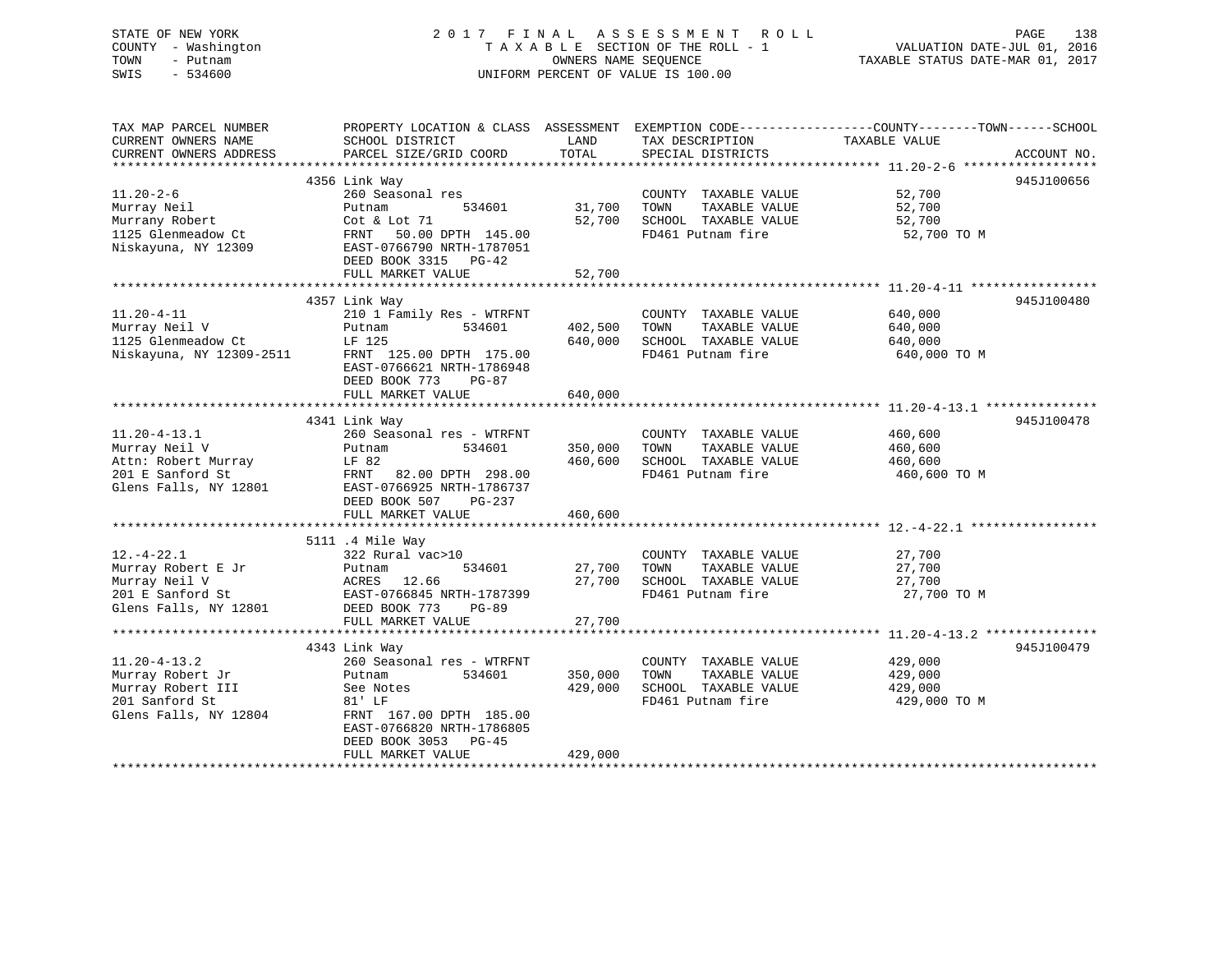# STATE OF NEW YORK 2 0 1 7 F I N A L A S S E S S M E N T R O L L PAGE 139 COUNTY - Washington T A X A B L E SECTION OF THE ROLL - 1 VALUATION DATE-JUL 01, 2016 TOWN - Putnam OWNERS NAME SEQUENCE TAXABLE STATUS DATE-MAR 01, 2017 SWIS - 534600 UNIFORM PERCENT OF VALUE IS 100.00

| TAX MAP PARCEL NUMBER<br>CURRENT OWNERS NAME<br>CURRENT OWNERS ADDRESS                   | PROPERTY LOCATION & CLASS ASSESSMENT<br>SCHOOL DISTRICT<br>PARCEL SIZE/GRID COORD                                                                                                  | LAND<br>TOTAL                 | TAX DESCRIPTION<br>SPECIAL DISTRICTS                                                       | EXEMPTION CODE-----------------COUNTY-------TOWN------SCHOOL<br>TAXABLE VALUE | ACCOUNT NO. |
|------------------------------------------------------------------------------------------|------------------------------------------------------------------------------------------------------------------------------------------------------------------------------------|-------------------------------|--------------------------------------------------------------------------------------------|-------------------------------------------------------------------------------|-------------|
|                                                                                          |                                                                                                                                                                                    |                               |                                                                                            |                                                                               |             |
| $7.12 - 1 - 5$<br>Mygatt Laurie Gene<br>1532 Mosswood Way<br>Putnam Station, NY 12861    | 1532 Mosswood Way<br>260 Seasonal res<br>534601<br>Putnam<br>Lot $\&$ C<br>FRNT 110.00 DPTH 192.00<br>EAST-0768351 NRTH-1798822<br>DEED BOOK 510<br>$PG-41$<br>FULL MARKET VALUE   | 120,500<br>271,200<br>271,200 | COUNTY TAXABLE VALUE<br>TAXABLE VALUE<br>TOWN<br>SCHOOL TAXABLE VALUE<br>FD461 Putnam fire | 271,200<br>271,200<br>271,200<br>271,200 TO M                                 | 945J100930  |
| $7.12 - 1 - 16.2$<br>Mygatt Laurie Gene<br>1532 Mosswood Way<br>Putnam Station, NY 12861 | County Route 1<br>312 Vac w/imprv - WTRFNT<br>Putnam<br>534601<br>LF 27<br>25.00 DPTH 171.00<br>FRNT<br>EAST-0767619 NRTH-1798006<br>DEED BOOK 510<br>$PG-41$<br>FULL MARKET VALUE | 96,000<br>98,800<br>98,800    | COUNTY TAXABLE VALUE<br>TAXABLE VALUE<br>TOWN<br>SCHOOL TAXABLE VALUE<br>FD461 Putnam fire | 98,800<br>98,800<br>98,800<br>98,800 TO M                                     | 945J100971  |
| $7.12 - 1 - 34$<br>Mygatt Laurie Gene<br>1532 Mosswood Way<br>Putnam Station, NY 12861   | Rochelle Way<br>314 Rural vac<10<br>534601<br>Putnam<br>FRNT 110.00 DPTH 200.00<br>EAST-0768495 NRTH-1798970<br>DEED BOOK 510<br>$PG-41$<br>FULL MARKET VALUE                      | 101,000<br>101,000<br>101,000 | COUNTY TAXABLE VALUE<br>TAXABLE VALUE<br>TOWN<br>SCHOOL TAXABLE VALUE<br>FD461 Putnam fire | 101,000<br>101,000<br>101,000<br>101,000 TO M                                 | 945J100967  |
| $8. - 2 - 5$<br>Nadeau Douglas A<br>729 Route 9N<br>Ticonderoga, NY 12883                | County Route 1<br>323 Vacant rural<br>534601<br>Putnam<br>Lot $13$<br>ACRES<br>60.74<br>EAST-0775550 NRTH-1799157<br>DEED BOOK 942<br>PG-97<br>FULL MARKET VALUE                   | 39,348<br>39,348<br>39,348    | COUNTY TAXABLE VALUE<br>TAXABLE VALUE<br>TOWN<br>SCHOOL TAXABLE VALUE<br>FD461 Putnam fire | 39,348<br>39,348<br>39,348<br>39,348 TO M                                     | 945J100391  |
| $8. - 2 - 5.12$<br>Nadeau Douglas A<br>729 Hague Rd<br>Ticonderoga, NY 12883             | 20 Lillie Ln<br>314 Rural vac<10<br>534601<br>Putnam<br>Sub Lot 12<br>ACRES<br>9.07<br>EAST-0776220 NRTH-1799815<br>DEED BOOK 875<br>PG-311<br>FULL MARKET VALUE                   | 24,100<br>24,100<br>24,100    | COUNTY TAXABLE VALUE<br>TAXABLE VALUE<br>TOWN<br>SCHOOL TAXABLE VALUE<br>FD461 Putnam fire | 24,100<br>24,100<br>24,100<br>24,100 TO M                                     | 945J100391  |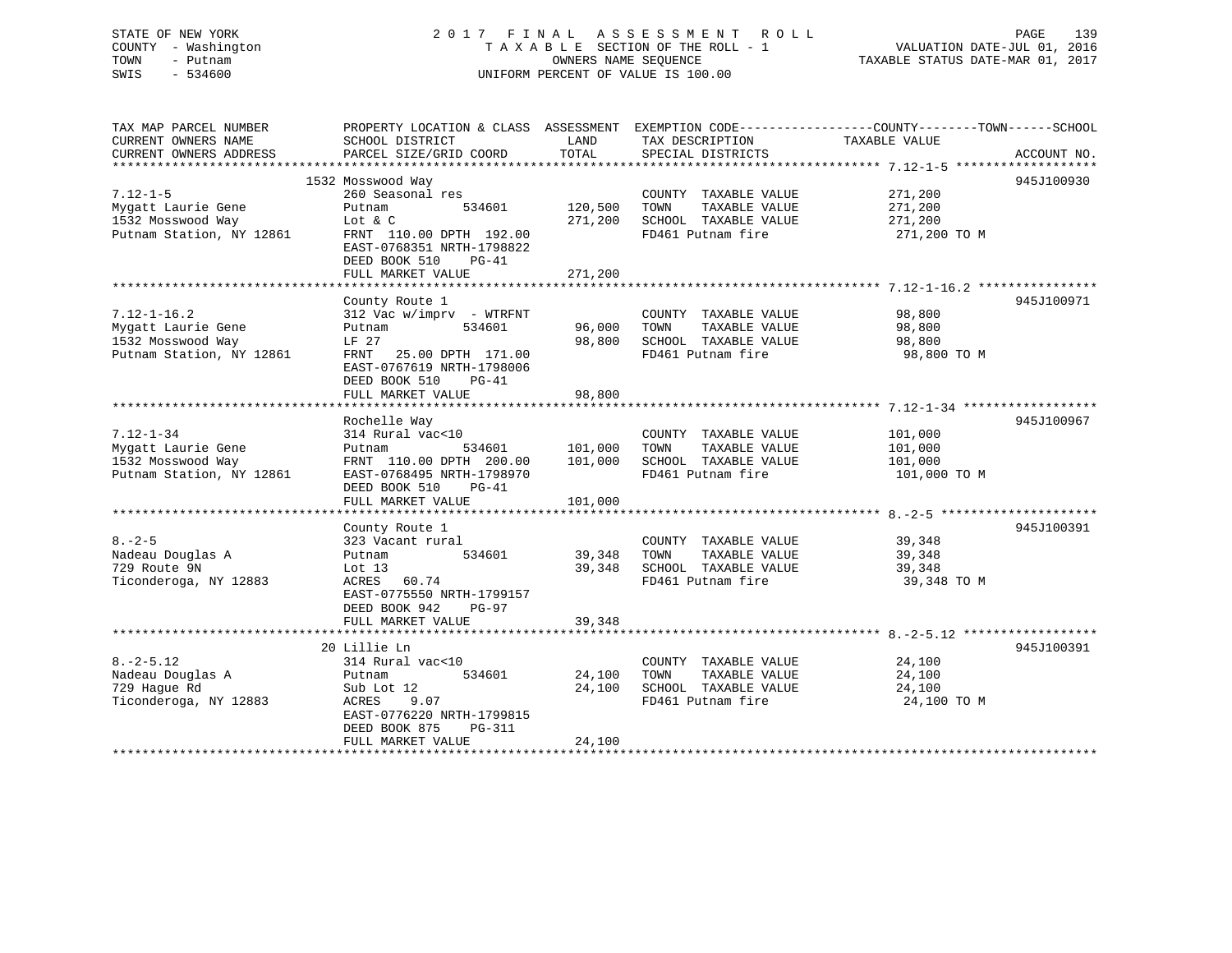# STATE OF NEW YORK 2 0 1 7 F I N A L A S S E S S M E N T R O L L PAGE 140 COUNTY - Washington T A X A B L E SECTION OF THE ROLL - 1 VALUATION DATE-JUL 01, 2016 TOWN - Putnam OWNERS NAME SEQUENCE TAXABLE STATUS DATE-MAR 01, 2017 SWIS - 534600 UNIFORM PERCENT OF VALUE IS 100.00

| TAX MAP PARCEL NUMBER<br>CURRENT OWNERS NAME | PROPERTY LOCATION & CLASS ASSESSMENT<br>SCHOOL DISTRICT                               | LAND     | EXEMPTION CODE-----------------COUNTY-------TOWN------SCHOOL<br>TAX DESCRIPTION | TAXABLE VALUE     |                     |
|----------------------------------------------|---------------------------------------------------------------------------------------|----------|---------------------------------------------------------------------------------|-------------------|---------------------|
| CURRENT OWNERS ADDRESS                       | PARCEL SIZE/GRID COORD                                                                | TOTAL    | SPECIAL DISTRICTS                                                               |                   | ACCOUNT NO.         |
|                                              | 620 Gull Bay Rd                                                                       |          |                                                                                 |                   | 945J100351          |
| $14.11 - 2 - 2$                              | 280 Res Multiple - WTRFNT                                                             |          | COUNTY TAXABLE VALUE                                                            | 1716,300          |                     |
| Neilson Kenneth T Trustee                    | 534601<br>Putnam                                                                      | 939,700  | TOWN<br>TAXABLE VALUE                                                           | 1716,300          |                     |
| Neilson Residence Trust                      | LF 320                                                                                | 1716,300 | SCHOOL TAXABLE VALUE                                                            | 1716,300          |                     |
| 6801 SE Woodlark Pl                          | $14. -2 - 2$                                                                          |          | FD461 Putnam fire                                                               | 1716,300 TO M     |                     |
| Hobe Sound, FL 33455                         | ACRES 2.50<br>EAST-0765303 NRTH-1782825<br>DEED BOOK 3198 PG-284<br>FULL MARKET VALUE | 1716,300 |                                                                                 |                   |                     |
|                                              |                                                                                       |          |                                                                                 |                   |                     |
|                                              | 2345 Black Point Way                                                                  |          |                                                                                 |                   | 945J100291          |
| $4.9 - 1 - 4$                                | 210 1 Family Res - WTRFNT                                                             |          | AGE-CO/SCH 41805                                                                | 306,040           | $\Omega$<br>306,040 |
| Neilson Linda                                | 534601<br>Putnam                                                                      |          | 491,100 ENH STAR<br>41834                                                       | $\overline{0}$    | $\Omega$<br>65,500  |
| PO Box 65                                    | LF 128                                                                                | 765,100  | COUNTY TAXABLE VALUE                                                            | 459,060           |                     |
| Ticonderoga, NY 12883                        | FRNT 125.00 DPTH 348.00                                                               |          | TOWN<br>TAXABLE VALUE                                                           | 765,100           |                     |
|                                              | EAST-0768891 NRTH-1806940                                                             |          | SCHOOL TAXABLE VALUE                                                            | 393,560           |                     |
|                                              | DEED BOOK 2017 PG-83                                                                  |          | BP461 Black Pt Sewer Dist                                                       | $.00$ UN C        |                     |
|                                              | FULL MARKET VALUE                                                                     |          | 765,100 FD461 Putnam fire                                                       | 765,100 TO M      |                     |
|                                              |                                                                                       |          |                                                                                 |                   |                     |
|                                              | 5319 .8 Mile Way                                                                      |          |                                                                                 |                   | 945J100407          |
| $12. - 4 - 10$                               | 280 Res Multiple - WTRFNT                                                             |          | COUNTY TAXABLE VALUE                                                            | 496,500           |                     |
| Nelson Marc Trustee                          | 534601<br>Putnam                                                                      | 352,300  | TAXABLE VALUE<br>TOWN                                                           | 496,500           |                     |
| Bazaar/Nelson                                | 2 Camps                                                                               | 496,500  | SCHOOL TAXABLE VALUE                                                            | 496,500           |                     |
| 15 Grove Ave                                 | LF 60                                                                                 |          | FD461 Putnam fire                                                               | 496,500 TO M      |                     |
| Latham, NY 12110                             | FRNT 75.00 DPTH 585.00                                                                |          |                                                                                 |                   |                     |
|                                              | EAST-0767276 NRTH-1789145<br>DEED BOOK 3678 PG-34                                     |          |                                                                                 |                   |                     |
|                                              | FULL MARKET VALUE                                                                     | 496,500  |                                                                                 |                   |                     |
|                                              |                                                                                       |          |                                                                                 |                   |                     |
|                                              | 16257 State Route 22                                                                  |          |                                                                                 |                   | 945J100043          |
| $15. - 1 - 3$                                | 270 Mfg housing                                                                       |          | BAS STAR 41854                                                                  | $0 \qquad \qquad$ | $\Omega$<br>30,000  |
| Neve Pearl H                                 | 534601<br>Putnam                                                                      |          | 117,700 COUNTY TAXABLE VALUE                                                    | 137,000           |                     |
| Neve Karen S                                 | ACRES 92.70                                                                           | 137,000  | TOWN<br>TAXABLE VALUE                                                           | 137,000           |                     |
| 16257 State Route 22                         | EAST-0774147 NRTH-1780316                                                             |          | SCHOOL TAXABLE VALUE                                                            | 107,000           |                     |
| Putnam, NY 12861                             | DEED BOOK 901<br>PG-239                                                               |          | FD461 Putnam fire                                                               | 137,000 TO M      |                     |
|                                              | FULL MARKET VALUE                                                                     | 137,000  |                                                                                 |                   |                     |
|                                              |                                                                                       |          |                                                                                 |                   |                     |
|                                              | 7 Old Garbis Way                                                                      |          |                                                                                 |                   | 945J100487          |
| $9. - 1 - 11$                                | 260 Seasonal res - WTRFNT                                                             |          | COUNTY TAXABLE VALUE                                                            | 94,400            |                     |
| Newcomb Donald L -LE-                        | Putnam<br>534601                                                                      | 24,900   | TAXABLE VALUE<br>TOWN                                                           | 94,400            |                     |
| Newcomb Jean -LE-                            | FRNT 210.00 DPTH 100.00                                                               | 94,400   | SCHOOL TAXABLE VALUE                                                            | 94,400            |                     |
| 4 Anthony Ln                                 | EAST-0791197 NRTH-1794729                                                             |          | FD461 Putnam fire                                                               | 94,400 TO M       |                     |
| Albany, NY 12205                             | DEED BOOK 1881 PG-90                                                                  |          |                                                                                 |                   |                     |
|                                              | FULL MARKET VALUE                                                                     | 94,400   |                                                                                 |                   |                     |
|                                              |                                                                                       |          |                                                                                 |                   |                     |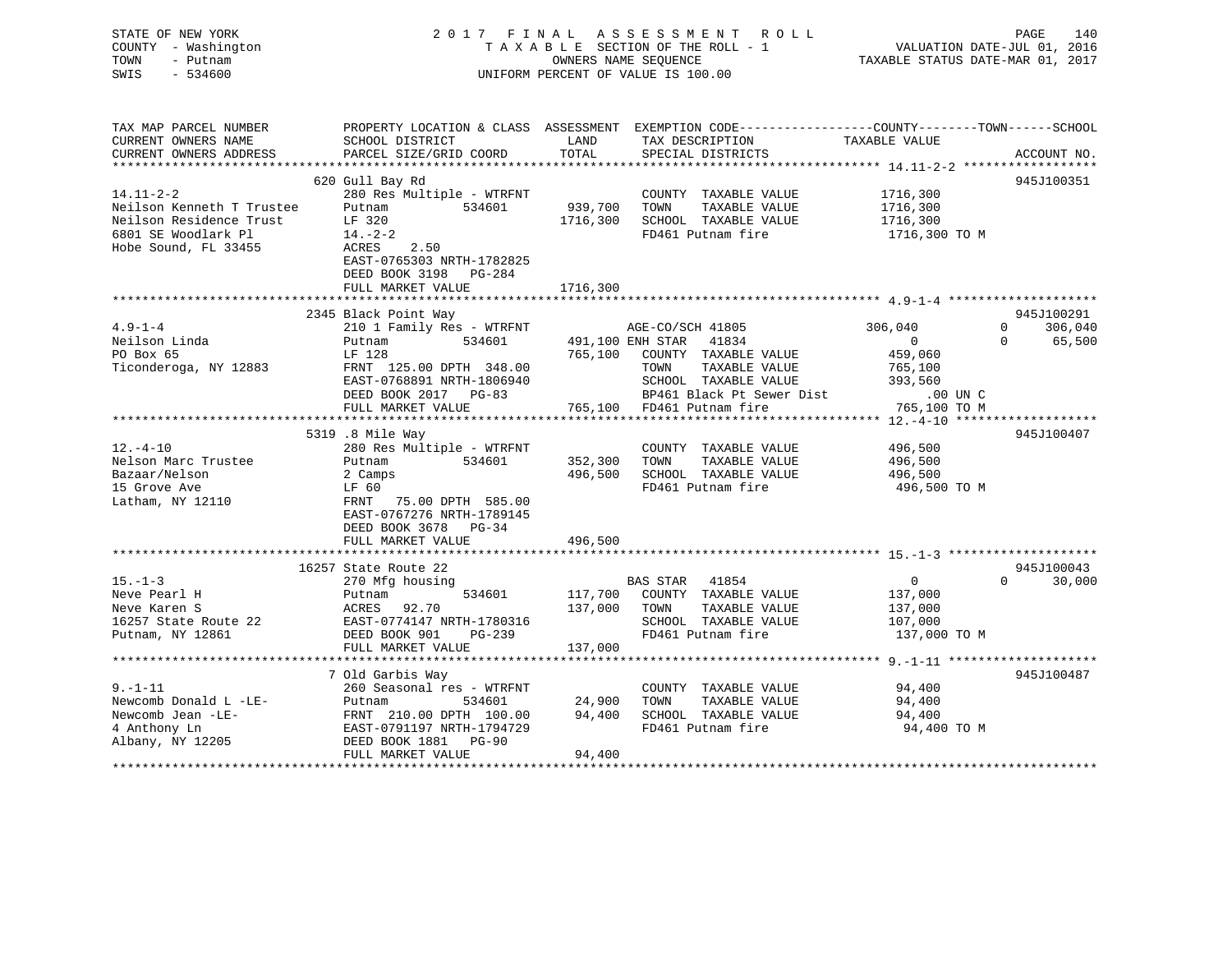# STATE OF NEW YORK 2 0 1 7 F I N A L A S S E S S M E N T R O L L PAGE 141 COUNTY - Washington T A X A B L E SECTION OF THE ROLL - 1 VALUATION DATE-JUL 01, 2016 TOWN - Putnam OWNERS NAME SEQUENCE TAXABLE STATUS DATE-MAR 01, 2017 SWIS - 534600 UNIFORM PERCENT OF VALUE IS 100.00

| TAX MAP PARCEL NUMBER<br>CURRENT OWNERS NAME<br>CURRENT OWNERS ADDRESS                                                                                                                                                                                                                            | PROPERTY LOCATION & CLASS ASSESSMENT EXEMPTION CODE----------------COUNTY-------TOWN-----SCHOOL<br>SCHOOL DISTRICT<br>PARCEL SIZE/GRID COORD                                      | LAND<br>TOTAL              | TAX DESCRIPTION TAXABLE VALUE SPECIAL DISTRICTS                                                                                                                                                                                                                                                                                                                                                                                                                                                                                                    |                                    | ACCOUNT NO.                                    |
|---------------------------------------------------------------------------------------------------------------------------------------------------------------------------------------------------------------------------------------------------------------------------------------------------|-----------------------------------------------------------------------------------------------------------------------------------------------------------------------------------|----------------------------|----------------------------------------------------------------------------------------------------------------------------------------------------------------------------------------------------------------------------------------------------------------------------------------------------------------------------------------------------------------------------------------------------------------------------------------------------------------------------------------------------------------------------------------------------|------------------------------------|------------------------------------------------|
| $15. - 1 - 18$<br>Newell Walter J Jr<br>9 Cliff St<br>Whitehall, NY 12887                                                                                                                                                                                                                         | LOT 46 Williams North Tr<br>910 Priv forest<br>534601<br>Putnam<br>Mt<br>ACRES 83.40<br>EAST-0769512 NRTH-1777116<br>DEED BOOK 577<br>PG-185<br>FULL MARKET VALUE                 | 41,700<br>41,700<br>41,700 | $\begin{tabular}{lllllllllll} \multicolumn{2}{c}{\textbf{COUNTY}} & \textbf{TAXABLE VALUE} & & & \multicolumn{2}{c}{\textbf{41,700}} \\ \multicolumn{2}{c}{\textbf{TOWN}} & \textbf{TAXABLE VALUE} & & & \multicolumn{2}{c}{\textbf{41,700}} \\ \multicolumn{2}{c}{\textbf{TOWN}} & \multicolumn{2}{c}{\textbf{TAXABLE VALUE}} & & & \multicolumn{2}{c}{\textbf{5.1}} \\ \multicolumn{2}{c}{\textbf{TAYN}} & \multicolumn{2}{c}{\textbf{TAYN}} & \multicolumn{2}{c}{\textbf{$<br>TAXABLE VALUE<br>SCHOOL TAXABLE VALUE 41,700<br>FD461 Putnam fire | 41,700 TO M                        | 945J100116                                     |
| $9. - 1 - 15.3$<br>9.-1-15.3<br>Newhall Michael J<br>Newhall Nancy J<br>190,700<br>190,700<br>19 Renee Dr<br>20,700<br>20,700<br>20,700<br>20,700<br>20,700<br>20,700<br>20,700<br>20,700<br>20,700<br>20,700<br>20,700<br>20,700<br>20,700<br>20,700<br>20,700<br>20,700<br>20,700<br>20,700<br> | County Route 2<br>322 Rural vac>10<br>FULL MARKET VALUE                                                                                                                           | 90,700                     | COUNTY TAXABLE VALUE<br>TAXABLE VALUE<br>TOWN<br>SCHOOL TAXABLE VALUE 90,700<br>CA002 Cons agri dst 2 90,700 TO<br>CA002 Cons agri dst 2 90,700 TO<br>FD461 Putnam fire 90,700 TO M                                                                                                                                                                                                                                                                                                                                                                | 90,700<br>90,700                   |                                                |
| $13. -1 - 3$<br>Nichols Kent<br>Nichols Dorothy<br>1 Putnam Center Rd 2012 1 Putnam Center Rd 2012<br>Putnam Station, NY 12861 2 DEED BOOK 507 PG-195 48,500 FD461 Putnam fire<br>Putnam Station, NY 12861 DEED BOOK 507 PG-195 48,500 FD461 Putnam fire                                          | 1 Putnam Center Rd<br>210 1 Family Res<br>Putnam 534601 11,000 ENH STAR 41834<br>FRNT 200.00 DPTH 44.00 48,500 COUNTY TAXABLE VALUE                                               |                            | VET COM CT 41131 12,125<br>TOWN TAXABLE VALUE 36,375<br>SCHOOL TAXABLE VALUE 0<br>FD461 Putnam fire 48,500 TO M                                                                                                                                                                                                                                                                                                                                                                                                                                    | 12,125<br>$\overline{0}$<br>36,375 | 945J100246<br>$\Omega$<br>$\bigcirc$<br>48,500 |
| $13.-1-3.1$<br>Nichols Kent W<br>Nichols Dorothy A<br>Poute 1 Box 2<br>Putnam Station, NY 12861                                                                                                                                                                                                   | County Route 2<br>314 Rural vac<10<br>Putnam<br>Vacant Land<br>Ref 171/74<br>FRNT 133.00 DPTH 320.00<br>EAST-0783440 NRTH-1791988<br>DEED BOOK 620<br>PG-310<br>FULL MARKET VALUE | 300<br>300                 | COUNTY TAXABLE VALUE<br>TAXABLE VALUE<br>TOWN<br>SCHOOL TAXABLE VALUE<br>FD461 Putnam fire                                                                                                                                                                                                                                                                                                                                                                                                                                                         | 300<br>300<br>300<br>300 TO M      | 945J101018                                     |
| $1.18 - 1 - 3$<br>Nicrasto Paul<br>Nicastro Debra<br>139 Spring St<br>Saratoga Springs, NY 12866 EAST-0772489 NRTH-1811151                                                                                                                                                                        | 2110 Black Point Rd<br>260 Seasonal res - WTRFNT<br>534601<br>Putnam<br>DEED BOOK 3600 PG-219<br>FULL MARKET VALUE                                                                | 340,000<br>472,500         | COUNTY TAXABLE VALUE<br>TAXABLE VALUE<br>TOWN<br>SCHOOL TAXABLE VALUE 472,500<br>BP461 Black Pt Sewer Dist .00 UN C<br>FD461 Putnam fire  472,500 TO M<br>FD461 Putnam fire                                                                                                                                                                                                                                                                                                                                                                        | 472,500<br>472,500                 | 945J100431                                     |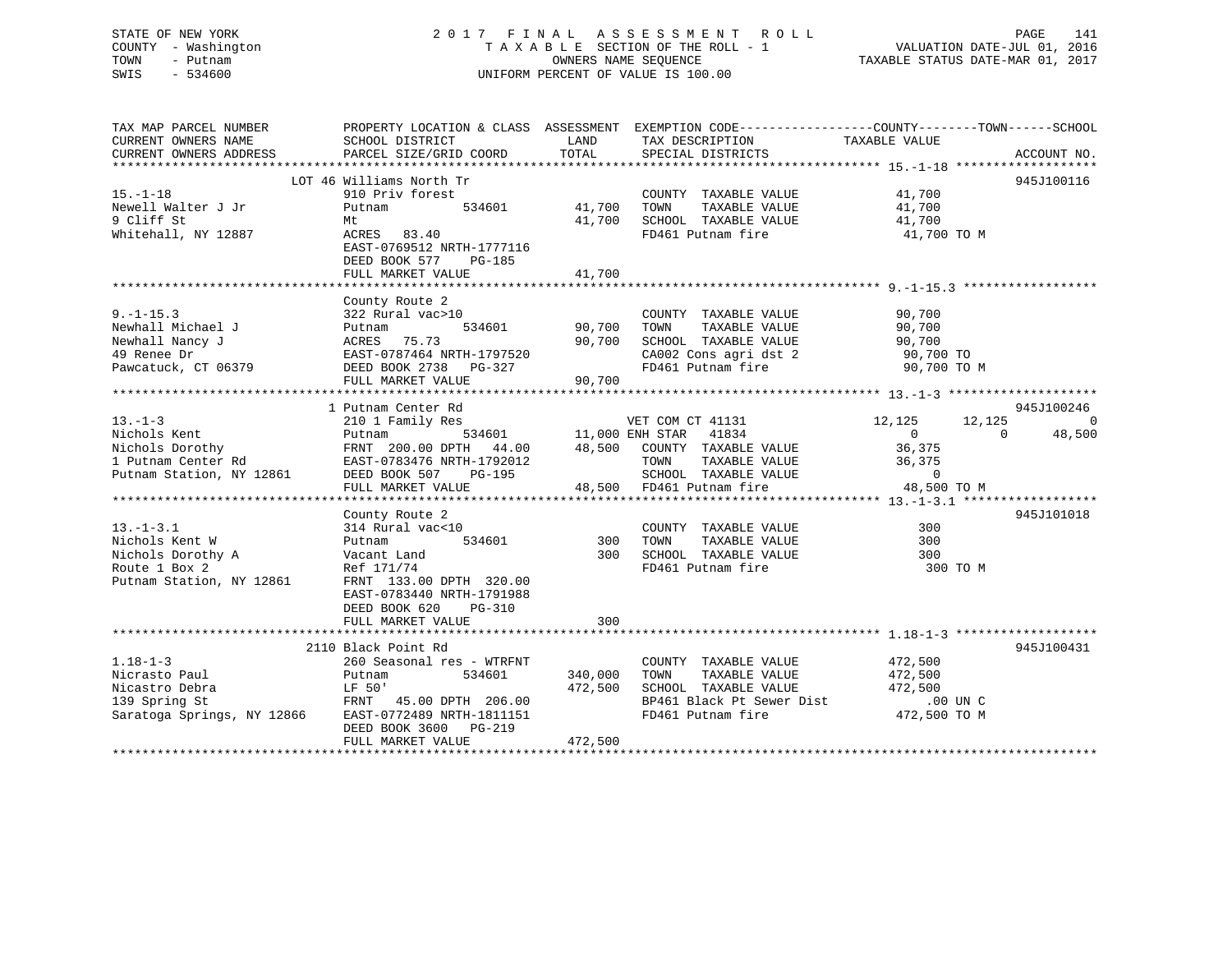# STATE OF NEW YORK 2 0 1 7 F I N A L A S S E S S M E N T R O L L PAGE 142 COUNTY - Washington T A X A B L E SECTION OF THE ROLL - 1 VALUATION DATE-JUL 01, 2016 TOWN - Putnam OWNERS NAME SEQUENCE TAXABLE STATUS DATE-MAR 01, 2017 SWIS - 534600 UNIFORM PERCENT OF VALUE IS 100.00

| TAX MAP PARCEL NUMBER<br>CURRENT OWNERS NAME<br>CURRENT OWNERS ADDRESS | PROPERTY LOCATION & CLASS ASSESSMENT<br>SCHOOL DISTRICT<br>PARCEL SIZE/GRID COORD | LAND<br>TOTAL | EXEMPTION CODE-----------------COUNTY-------TOWN------SCHOOL<br>TAX DESCRIPTION<br>SPECIAL DISTRICTS | TAXABLE VALUE    | ACCOUNT NO.        |
|------------------------------------------------------------------------|-----------------------------------------------------------------------------------|---------------|------------------------------------------------------------------------------------------------------|------------------|--------------------|
|                                                                        |                                                                                   |               |                                                                                                      |                  |                    |
|                                                                        | 2304 Black Point Rd                                                               |               |                                                                                                      |                  | 945J100087         |
| $4.5 - 1 - 24$                                                         | 210 1 Family Res - WTRFNT                                                         |               | COUNTY TAXABLE VALUE                                                                                 | 727,800          |                    |
| Noble Henry S                                                          | 534601<br>Putnam                                                                  | 452,500       | TOWN<br>TAXABLE VALUE                                                                                | 727,800          |                    |
| Tracy Julie                                                            | LF 50                                                                             | 727,800       | SCHOOL TAXABLE VALUE                                                                                 | 727,800          |                    |
| 33 Tanglewood Dr                                                       | FRNT<br>75.00 DPTH 163.00                                                         |               | BP461 Black Pt Sewer Dist                                                                            | $.00$ UN $C$     |                    |
| Danbury, CT 06811                                                      | EAST-0769448 NRTH-1807777                                                         |               | FD461 Putnam fire                                                                                    | 727,800 TO M     |                    |
|                                                                        | DEED BOOK 3163 PG-182                                                             |               |                                                                                                      |                  |                    |
|                                                                        | FULL MARKET VALUE                                                                 | 727,800       |                                                                                                      |                  |                    |
|                                                                        |                                                                                   |               |                                                                                                      |                  |                    |
|                                                                        | Black Point Rd                                                                    |               |                                                                                                      |                  |                    |
| $4.5 - 1 - 24.2$                                                       | 311 Res vac land                                                                  |               | COUNTY TAXABLE VALUE                                                                                 | 1,000            |                    |
| Noble Henry S                                                          | 534601<br>Putnam                                                                  | 1,000         | TAXABLE VALUE<br>TOWN                                                                                | 1,000            |                    |
| Tracy Julie                                                            | 8.00 DPTH 83.00<br>FRNT                                                           | 1,000         | SCHOOL TAXABLE VALUE                                                                                 | 1,000            |                    |
| 33 Tanglewood Dr                                                       | EAST-0769345 NRTH-1807795                                                         |               | BP461 Black Pt Sewer Dist                                                                            | $.00$ UN C       |                    |
| Danbury, CT 06811                                                      | DEED BOOK 3163 PG-182                                                             |               | FD461 Putnam fire                                                                                    | 1,000 TO M       |                    |
|                                                                        | FULL MARKET VALUE                                                                 | 1,000         |                                                                                                      |                  |                    |
|                                                                        |                                                                                   |               |                                                                                                      |                  |                    |
|                                                                        | 414 Liddle-Harris Rd                                                              |               |                                                                                                      |                  | 945J100032         |
| $8. - 2 - 16$                                                          | 210 1 Family Res                                                                  |               | VET WAR CT 41121                                                                                     | 29,250<br>12,000 | $\Omega$           |
| 0' Connor Timothy                                                      | 534601<br>Putnam                                                                  |               | 28,900 BAS STAR<br>41854                                                                             | $\overline{0}$   | $\Omega$<br>30,000 |
| 0' Connor Sally                                                        | $845 - 42$                                                                        |               | 195,000 COUNTY TAXABLE VALUE                                                                         | 165,750          |                    |
| 414 Liddle-Harris Rd                                                   | ACRES<br>4.70                                                                     |               | TOWN<br>TAXABLE VALUE                                                                                | 183,000          |                    |
| Putnam Station, NY 12861                                               | EAST-0774800 NRTH-1794222                                                         |               | SCHOOL TAXABLE VALUE                                                                                 | 165,000          |                    |
|                                                                        | DEED BOOK 441<br>PG-197                                                           |               | FD461 Putnam fire                                                                                    | 195,000 TO M     |                    |
|                                                                        | FULL MARKET VALUE                                                                 | 195,000       |                                                                                                      |                  |                    |
|                                                                        |                                                                                   |               |                                                                                                      |                  |                    |
|                                                                        | Northern Lights Way                                                               |               |                                                                                                      |                  | 945J100889         |
| $7.12 - 1 - 18$                                                        | 260 Seasonal res - WTRFNT                                                         |               | COUNTY TAXABLE VALUE                                                                                 | 285,400          |                    |
| O'Connor Michael                                                       | 534601<br>Putnam                                                                  | 268,500       | TAXABLE VALUE<br>TOWN                                                                                | 285,400          |                    |
| Longe Thomas                                                           | Library & Lot                                                                     | 285,400       | SCHOOL TAXABLE VALUE                                                                                 | 285,400          |                    |
| 15 Pioneer Pt                                                          | LF 423                                                                            |               | FD461 Putnam fire                                                                                    | 285,400 TO M     |                    |
| Queensbury, NY 12804                                                   | FRNT 188.00 DPTH 202.00                                                           |               |                                                                                                      |                  |                    |
|                                                                        | EAST-0767408 NRTH-1798195                                                         |               |                                                                                                      |                  |                    |
|                                                                        | DEED BOOK 3663 PG-290                                                             |               |                                                                                                      |                  |                    |
|                                                                        | FULL MARKET VALUE                                                                 | 285,400       |                                                                                                      |                  |                    |
|                                                                        |                                                                                   |               |                                                                                                      |                  |                    |
|                                                                        | 56 Charter Brook Ln                                                               |               |                                                                                                      |                  |                    |
| $8. - 2 - 20.5$                                                        | 210 1 Family Res                                                                  |               | COUNTY TAXABLE VALUE                                                                                 | 108,900          |                    |
| O'Connor Timothy R                                                     | 534601<br>Putnam                                                                  | 34,600        | TAXABLE VALUE<br>TOWN                                                                                | 108,900          |                    |
| O'Connor Sally I                                                       | House & Lot                                                                       | 108,900       | SCHOOL TAXABLE VALUE                                                                                 | 108,900          |                    |
| 414 Liddle Harris Rd                                                   | ACRES<br>9.62                                                                     |               | FD461 Putnam fire                                                                                    | 108,900 TO M     |                    |
| Putnam, NY 12861                                                       | EAST-0773718 NRTH-1794205                                                         |               |                                                                                                      |                  |                    |
|                                                                        | DEED BOOK 3015 PG-79                                                              |               |                                                                                                      |                  |                    |
|                                                                        | FULL MARKET VALUE                                                                 | 108,900       |                                                                                                      |                  |                    |
|                                                                        |                                                                                   |               |                                                                                                      |                  |                    |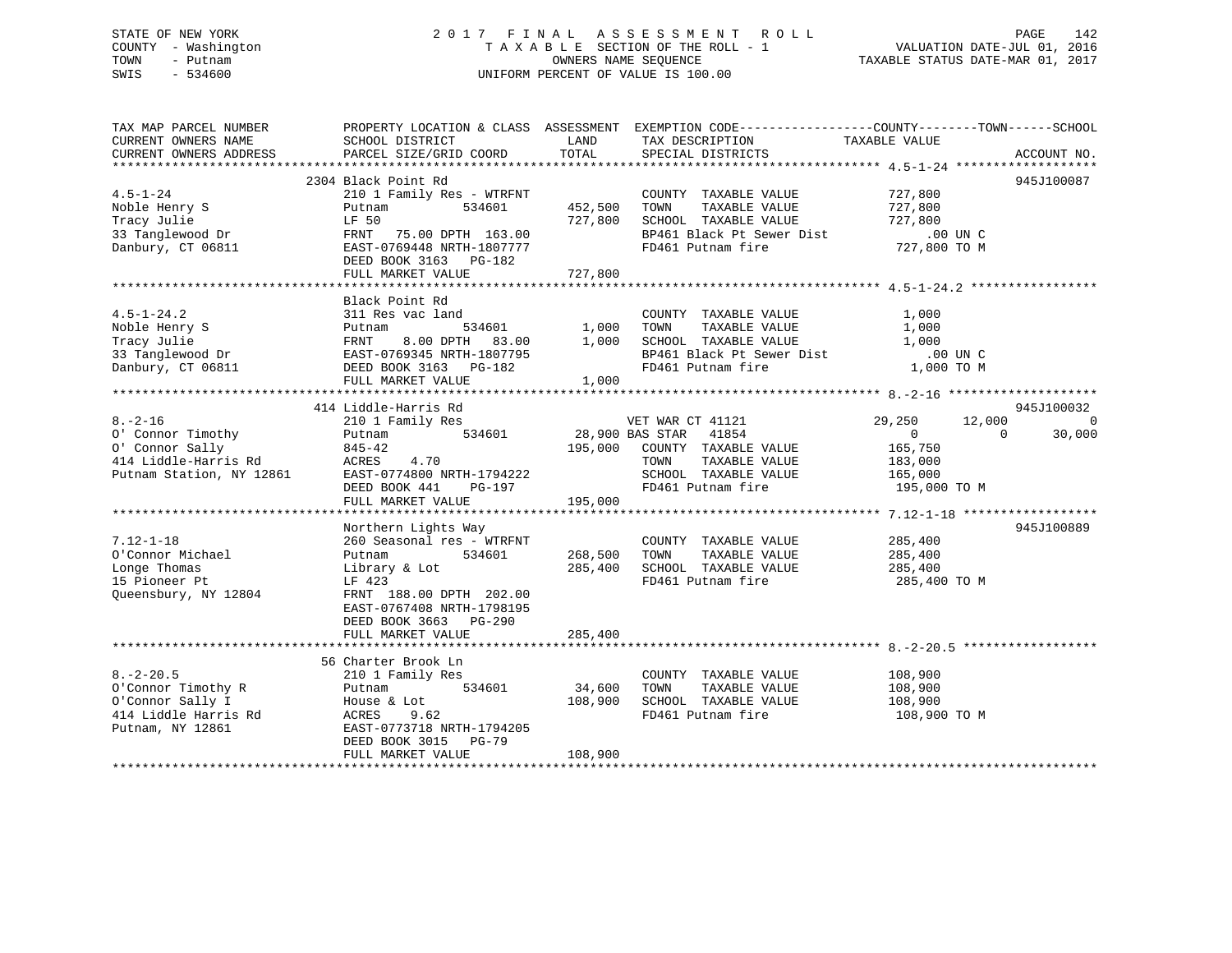# STATE OF NEW YORK 2 0 1 7 F I N A L A S S E S S M E N T R O L L PAGE 143 COUNTY - Washington T A X A B L E SECTION OF THE ROLL - 1 VALUATION DATE-JUL 01, 2016 TOWN - Putnam OWNERS NAME SEQUENCE TAXABLE STATUS DATE-MAR 01, 2017 SWIS - 534600 UNIFORM PERCENT OF VALUE IS 100.00

| TAX MAP PARCEL NUMBER                         | PROPERTY LOCATION & CLASS ASSESSMENT EXEMPTION CODE---------------COUNTY-------TOWN------SCHOOL |                    |                                               |                         |             |
|-----------------------------------------------|-------------------------------------------------------------------------------------------------|--------------------|-----------------------------------------------|-------------------------|-------------|
| CURRENT OWNERS NAME<br>CURRENT OWNERS ADDRESS | SCHOOL DISTRICT<br>PARCEL SIZE/GRID COORD                                                       | LAND<br>TOTAL      | TAX DESCRIPTION<br>SPECIAL DISTRICTS          | TAXABLE VALUE           | ACCOUNT NO. |
|                                               |                                                                                                 |                    |                                               |                         |             |
|                                               | Liddle-Harris Rd                                                                                |                    |                                               |                         | 945J100244  |
| $8. - 2 - 17$                                 | 314 Rural vac<10                                                                                |                    | COUNTY TAXABLE VALUE                          | 9,100                   |             |
| Oconnor Timothy                               | 534601<br>Putnam                                                                                | 9,100              | TOWN<br>TAXABLE VALUE                         | 9,100                   |             |
| Oconnor Sally                                 | ACRES<br>2.09                                                                                   | 9,100              | SCHOOL TAXABLE VALUE                          | 9,100                   |             |
| 414 Liddle-Harris Rd                          | EAST-0774715 NRTH-1793770                                                                       |                    | FD461 Putnam fire                             | 9,100 TO M              |             |
| Putnam Station, NY 12861                      | DEED BOOK 550<br>PG-118                                                                         |                    |                                               |                         |             |
|                                               | FULL MARKET VALUE                                                                               | 9,100              |                                               |                         |             |
|                                               |                                                                                                 |                    |                                               |                         |             |
|                                               | 67 Hutton Square Rd                                                                             |                    |                                               |                         | 945J100501  |
| $13 - 2 - 9$                                  | 312 Vac w/imprv                                                                                 |                    | COUNTY TAXABLE VALUE                          | 4,200                   |             |
| Odell Richard                                 | 534601<br>Putnam                                                                                | 4,100              | TOWN<br>TAXABLE VALUE                         | 4,200                   |             |
| Attn: Shirley Beeman                          | FRNT 139.00 DPTH 255.00                                                                         | 4,200              | SCHOOL TAXABLE VALUE                          | 4,200                   |             |
| 67 Hutton Square Rd                           | EAST-0785607 NRTH-1792486                                                                       |                    | FD461 Putnam fire                             | 4,200 TO M              |             |
| Putnam Station, NY 12861                      | DEED BOOK 413<br>PG-394                                                                         |                    |                                               |                         |             |
|                                               | FULL MARKET VALUE                                                                               | 4,200              |                                               |                         |             |
|                                               |                                                                                                 |                    |                                               |                         |             |
|                                               | 1510 Five Camps Way                                                                             |                    |                                               |                         | 945J100643  |
| 14.18-4-9                                     | 210 1 Family Res - WTRFNT                                                                       |                    | COUNTY TAXABLE VALUE                          | 759,000                 |             |
| Oehler Judith<br>Oehler John W                | 534601<br>Putnam<br>Lots $7 & 8$                                                                | 659,800<br>759,000 | TOWN<br>TAXABLE VALUE<br>SCHOOL TAXABLE VALUE | 759,000<br>759,000      |             |
| 113 Everdale Dr                               | LF 210                                                                                          |                    | FD461 Putnam fire                             | 759,000 TO M            |             |
| Randolph, NJ 07869                            | $14. -4 - 9$                                                                                    |                    |                                               |                         |             |
|                                               | FRNT 203.00 DPTH 219.00                                                                         |                    |                                               |                         |             |
|                                               | EAST-0763869 NRTH-1779939                                                                       |                    |                                               |                         |             |
|                                               | DEED BOOK 438<br>PG-237                                                                         |                    |                                               |                         |             |
|                                               | FULL MARKET VALUE                                                                               | 759,000            |                                               |                         |             |
|                                               |                                                                                                 |                    |                                               |                         |             |
|                                               | 1557 Mosswood Way                                                                               |                    |                                               |                         | 945J100997  |
| $7.12 - 1 - 27.1$                             | 260 Seasonal res                                                                                |                    | COUNTY TAXABLE VALUE                          | 491,200                 |             |
| Oldham Seth A                                 | Putnam<br>534601                                                                                | 231,000            | TOWN<br>TAXABLE VALUE                         | 491,200                 |             |
| 1090 Old Lynchburg Rd                         | 702/150;784/337;834/152;7                                                                       | 491,200            | SCHOOL TAXABLE VALUE                          | 491,200                 |             |
| Charlottesville, VA 22903                     | 173;707/122;818/103;2306/                                                                       |                    | FD461 Putnam fire                             | 491,200 TO M            |             |
|                                               | ACRES<br>1.05                                                                                   |                    |                                               |                         |             |
|                                               | EAST-0767737 NRTH-1798976                                                                       |                    |                                               |                         |             |
|                                               | DEED BOOK 2197 PG-94                                                                            |                    |                                               |                         |             |
|                                               | FULL MARKET VALUE                                                                               | 491,200            |                                               |                         |             |
|                                               |                                                                                                 |                    |                                               |                         |             |
| $7.8 - 1 - 24$                                | 3109 Lake George Way                                                                            |                    |                                               |                         | 945J100561  |
|                                               | 210 1 Family Res - WTRFNT<br>534601                                                             |                    | COUNTY TAXABLE VALUE<br>TOWN<br>TAXABLE VALUE | 665,900                 |             |
| Olsen Margaret R<br>Olsen Nancy               | Putnam<br>LF 270                                                                                | 563,600<br>665,900 | SCHOOL TAXABLE VALUE                          | 665,900                 |             |
| 40 Pinewood Ave                               | FRNT 318.00 DPTH 125.00                                                                         |                    | FD461 Putnam fire                             | 665,900<br>665,900 TO M |             |
| Saratoga Springs, NY 12866                    | EAST-0766249 NRTH-1800053                                                                       |                    |                                               |                         |             |
|                                               | DEED BOOK 628<br>$PG-17$                                                                        |                    |                                               |                         |             |
|                                               | FULL MARKET VALUE                                                                               | 665,900            |                                               |                         |             |
|                                               |                                                                                                 |                    |                                               |                         |             |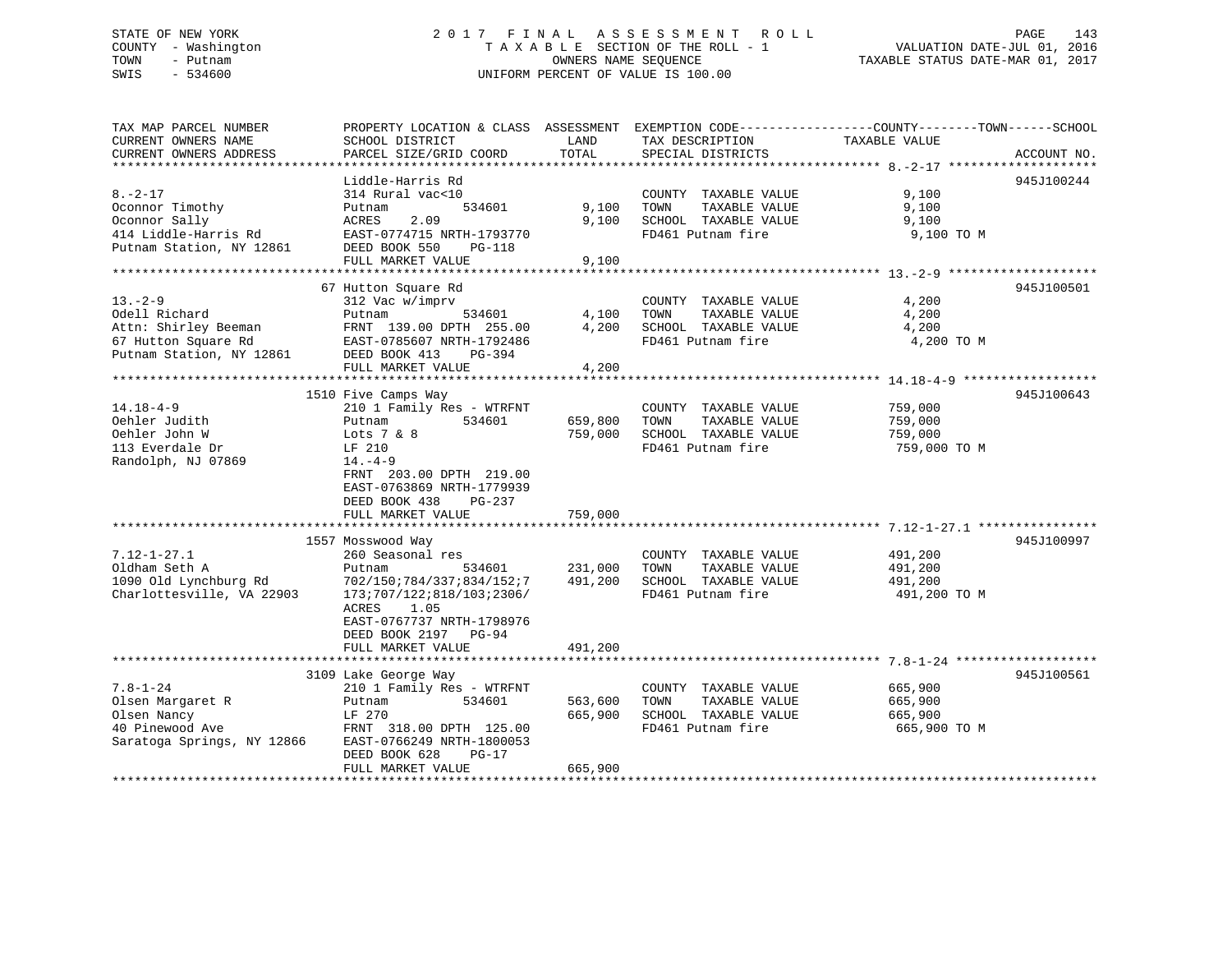# STATE OF NEW YORK 2 0 1 7 F I N A L A S S E S S M E N T R O L L PAGE 144 COUNTY - Washington T A X A B L E SECTION OF THE ROLL - 1 VALUATION DATE-JUL 01, 2016 TOWN - Putnam OWNERS NAME SEQUENCE TAXABLE STATUS DATE-MAR 01, 2017 SWIS - 534600 UNIFORM PERCENT OF VALUE IS 100.00

| TAX MAP PARCEL NUMBER<br>CURRENT OWNERS NAME                                                         | PROPERTY LOCATION & CLASS ASSESSMENT EXEMPTION CODE--------------COUNTY-------TOWN-----SCHOOL<br>SCHOOL DISTRICT                                                          | LAND                          | TAX DESCRIPTION                                                                            | TAXABLE VALUE                                 |                          |
|------------------------------------------------------------------------------------------------------|---------------------------------------------------------------------------------------------------------------------------------------------------------------------------|-------------------------------|--------------------------------------------------------------------------------------------|-----------------------------------------------|--------------------------|
| CURRENT OWNERS ADDRESS                                                                               | PARCEL SIZE/GRID COORD                                                                                                                                                    | TOTAL                         | SPECIAL DISTRICTS                                                                          |                                               | ACCOUNT NO.              |
| *************************                                                                            |                                                                                                                                                                           |                               |                                                                                            |                                               |                          |
| $8 - 2 - 9$<br>Paige Donald L<br>244 County Rte 11<br>Ticonderoga, NY 12883                          | 610 Liddle-Harris Rd<br>314 Rural vac<10<br>534601<br>Putnam<br>2.50<br>ACRES<br>EAST-0776675 NRTH-1798170                                                                | 10,600<br>10,600              | COUNTY TAXABLE VALUE<br>TOWN<br>TAXABLE VALUE<br>SCHOOL TAXABLE VALUE<br>FD461 Putnam fire | 10,600<br>10,600<br>10,600<br>10,600 TO M     | 945L100051               |
|                                                                                                      | DEED BOOK 2308<br>PG-327<br>FULL MARKET VALUE                                                                                                                             | 10,600                        |                                                                                            |                                               |                          |
|                                                                                                      |                                                                                                                                                                           |                               |                                                                                            |                                               |                          |
| $4. -1 - 20$<br>Paladino Maureen<br>1603 Fletcher Ave<br>N Merrick, NY 11566                         | Schwerdtfeger Rd<br>314 Rural vac<10<br>534601<br>Putnam<br>3.00<br>ACRES<br>EAST-0770696 NRTH-1803453<br>DEED BOOK 719<br>$PG-51$                                        | 12,500<br>12,500              | COUNTY TAXABLE VALUE<br>TAXABLE VALUE<br>TOWN<br>SCHOOL TAXABLE VALUE<br>FD461 Putnam fire | 12,500<br>12,500<br>12,500<br>12,500 TO M     | 945J100223               |
|                                                                                                      | FULL MARKET VALUE                                                                                                                                                         | 12,500                        |                                                                                            |                                               |                          |
| $7.12 - 1 - 8$<br>Pallis Peter<br>Pallis Cheryl<br>12 Roslyn Rd<br>Branchville, NJ 07826             | 452 County Route 1<br>280 Res Multiple<br>534601<br>Putnam<br>1.60<br>ACRES<br>EAST-0768677 NRTH-1798301<br>DEED BOOK 3260 PG-245<br>FULL MARKET VALUE<br>Lake George Way | 242,000<br>431,400<br>431,400 | COUNTY TAXABLE VALUE<br>TOWN<br>TAXABLE VALUE<br>SCHOOL TAXABLE VALUE<br>FD461 Putnam fire | 431,400<br>431,400<br>431,400<br>431,400 TO M | 945J100033<br>945J100900 |
| $7.12 - 1 - 24$<br>Pallotta Wendy<br>Heald Michael Scott<br>271 Old Turnpike Rd<br>Mendon, VT 05701  | 312 Vac w/imprv - WTRFNT<br>534601<br>Putnam<br>Dock<br>LF 25<br>27.00 DPTH 81.00<br>FRNT<br>EAST-0767472 NRTH-1798704<br>DEED BOOK 1674 PG-132<br>FULL MARKET VALUE      | 95,500<br>108,500<br>108,500  | COUNTY TAXABLE VALUE<br>TOWN<br>TAXABLE VALUE<br>SCHOOL TAXABLE VALUE<br>FD461 Putnam fire | 108,500<br>108,500<br>108,500<br>108,500 TO M |                          |
|                                                                                                      | 1519 Mosswood Way                                                                                                                                                         |                               |                                                                                            |                                               | 945J100394               |
| $7.12 - 1 - 6$<br>Pallotta Wendy J<br>Heald Michael Scott<br>271 Old Turnpike Rd<br>Mendon, VT 05701 | 260 Seasonal res<br>534601<br>Putnam<br>1.50<br>ACRES<br>EAST-0768474 NRTH-1798566<br>DEED BOOK 1674 PG-132<br>FULL MARKET VALUE                                          | 185,500<br>323,800<br>323,800 | COUNTY TAXABLE VALUE<br>TOWN<br>TAXABLE VALUE<br>SCHOOL TAXABLE VALUE<br>FD461 Putnam fire | 323,800<br>323,800<br>323,800<br>323,800 TO M |                          |
|                                                                                                      |                                                                                                                                                                           |                               |                                                                                            |                                               |                          |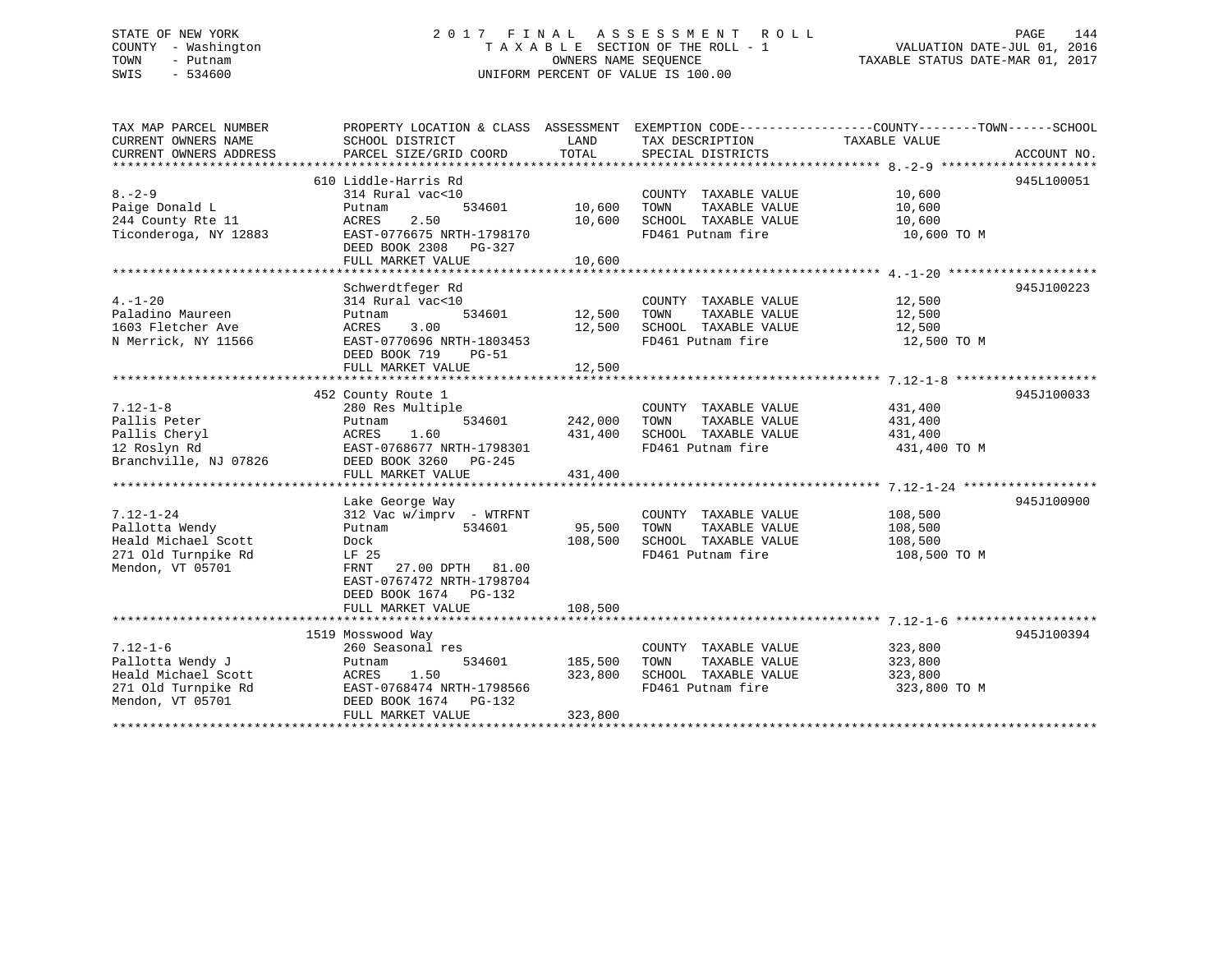## STATE OF NEW YORK 2 0 1 7 F I N A L A S S E S S M E N T R O L L PAGE 145 COUNTY - Washington T A X A B L E SECTION OF THE ROLL - 1 VALUATION DATE-JUL 01, 2016 TOWN - Putnam OWNERS NAME SEQUENCE TAXABLE STATUS DATE-MAR 01, 2017 SWIS - 534600 UNIFORM PERCENT OF VALUE IS 100.00

| TAX MAP PARCEL NUMBER<br>CURRENT OWNERS NAME          | PROPERTY LOCATION & CLASS ASSESSMENT EXEMPTION CODE---------------COUNTY-------TOWN-----SCHOOL<br>SCHOOL DISTRICT | LAND       | TAX DESCRIPTION                               | TAXABLE VALUE  |                    |
|-------------------------------------------------------|-------------------------------------------------------------------------------------------------------------------|------------|-----------------------------------------------|----------------|--------------------|
| CURRENT OWNERS ADDRESS                                | PARCEL SIZE/GRID COORD                                                                                            | TOTAL      | SPECIAL DISTRICTS                             |                | ACCOUNT NO.        |
|                                                       |                                                                                                                   |            |                                               |                |                    |
|                                                       | 16180 State Route 22                                                                                              |            |                                               |                | 945J100020         |
| $15. - 1 - 12$                                        | 312 Vac w/imprv                                                                                                   |            | COUNTY TAXABLE VALUE                          | 265,200        |                    |
| Panshi Joseph                                         | 534601<br>Putnam                                                                                                  | 262,200    | TAXABLE VALUE<br>TOWN                         | 265,200        |                    |
| 1342 Riverside Ct                                     | ACRES 295.30                                                                                                      | 265,200    | SCHOOL TAXABLE VALUE                          | 265,200        |                    |
| Merced, CA 95348                                      | EAST-0776366 NRTH-1777732                                                                                         |            | FD461 Putnam fire                             | 265,200 TO M   |                    |
|                                                       | DEED BOOK 2701 PG-279                                                                                             |            |                                               |                |                    |
|                                                       | FULL MARKET VALUE                                                                                                 | 265,200    |                                               |                |                    |
|                                                       |                                                                                                                   |            |                                               |                |                    |
|                                                       | 2624 Wabasso Trail Way                                                                                            |            |                                               |                | 945J100626         |
| $14.8 - 1 - 11$                                       | 210 1 Family Res - WTRFNT                                                                                         |            | BAS STAR 41854                                | $\Omega$       | $\Omega$<br>30,000 |
| Parker Jr Family Revoc Trust C Putnam                 | 534601                                                                                                            | 587,600    | COUNTY TAXABLE VALUE                          | 716,600        |                    |
| Parker Charles W Jr Trst                              | LF 160                                                                                                            | 716,600    | TAXABLE VALUE<br>TOWN                         | 716,600        |                    |
| PO Box 1026                                           | FRNT<br>26.00 DPTH 259.00                                                                                         |            | SCHOOL TAXABLE VALUE                          | 686,600        |                    |
| South Glens Falls, NY 12803 EAST-0765180 NRTH-1783901 |                                                                                                                   |            | FD461 Putnam fire                             | 716,600 TO M   |                    |
|                                                       | DEED BOOK 3488 PG-97                                                                                              |            |                                               |                |                    |
|                                                       |                                                                                                                   |            |                                               |                |                    |
|                                                       | FULL MARKET VALUE                                                                                                 | 716,600    |                                               |                |                    |
|                                                       |                                                                                                                   |            |                                               |                |                    |
|                                                       | 192 County Route 3                                                                                                |            |                                               |                | 945J100184         |
| $13. - 2 - 18$                                        | 210 1 Family Res                                                                                                  |            | BAS STAR 41854<br>11,500 COUNTY TAXABLE VALUE | $\overline{0}$ | $\Omega$<br>30,000 |
| Parrott Joan                                          | 534601<br>Putnam                                                                                                  |            |                                               | 87,800         |                    |
| Slattery Rita                                         | FRNT 120.00 DPTH 108.00                                                                                           | 87,800     | TOWN<br>TAXABLE VALUE                         | 87,800         |                    |
| 192 County Route 3                                    | EAST-0784503 NRTH-1787754                                                                                         |            | SCHOOL TAXABLE VALUE                          | 57,800         |                    |
| Putnam, NY 12861                                      | DEED BOOK 779<br>$PG-30$                                                                                          |            | FD461 Putnam fire                             | 87,800 TO M    |                    |
|                                                       | FULL MARKET VALUE                                                                                                 | 87,800     |                                               |                |                    |
|                                                       |                                                                                                                   |            |                                               |                |                    |
|                                                       | 31 Ferry Way South                                                                                                |            |                                               |                | 945J100242         |
| $2. -1 - 15$                                          | 260 Seasonal res - WTRFNT                                                                                         |            | COUNTY TAXABLE VALUE                          | 50,600         |                    |
| Parslow James                                         | 534601<br>Putnam                                                                                                  | 7,400 TOWN | TAXABLE VALUE                                 | 50,600         |                    |
| Parslow Terry B                                       | $110'$ Lf                                                                                                         | 50,600     | SCHOOL TAXABLE VALUE                          | 50,600         |                    |
| 32 Snake Hill Rd                                      | FRNT 110.00 DPTH 100.00                                                                                           |            | FD461 Putnam fire                             | 50,600 TO M    |                    |
| Averill Park, NY 12018                                | EAST-0788288 NRTH-1810455                                                                                         |            |                                               |                |                    |
|                                                       | DEED BOOK 720<br>PG-125                                                                                           |            |                                               |                |                    |
|                                                       | FULL MARKET VALUE                                                                                                 | 50,600     |                                               |                |                    |
|                                                       |                                                                                                                   |            |                                               |                |                    |
|                                                       | 3518 Gull Bay Ridge Way                                                                                           |            |                                               |                | 945J100513         |
| $11.20 - 3 - 8$                                       | 260 Seasonal res                                                                                                  |            | COUNTY TAXABLE VALUE                          | 148,900        |                    |
| Parvis James                                          | 534601<br>Putnam                                                                                                  | 75,000     | TAXABLE VALUE<br>TOWN                         | 148,900        |                    |
| 63 Middlesex Dr                                       | 801/275 Well Agrmt                                                                                                | 148,900    | SCHOOL TAXABLE VALUE                          | 148,900        |                    |
| Slingerlands, NY 12159                                | FRNT 50.00 DPTH 150.00                                                                                            |            | FD461 Putnam fire                             | 148,900 TO M   |                    |
|                                                       | EAST-0767426 NRTH-1785474                                                                                         |            |                                               |                |                    |
|                                                       | DEED BOOK 922<br>PG-126                                                                                           |            |                                               |                |                    |
|                                                       |                                                                                                                   |            |                                               |                |                    |
|                                                       | FULL MARKET VALUE                                                                                                 | 148,900    |                                               |                |                    |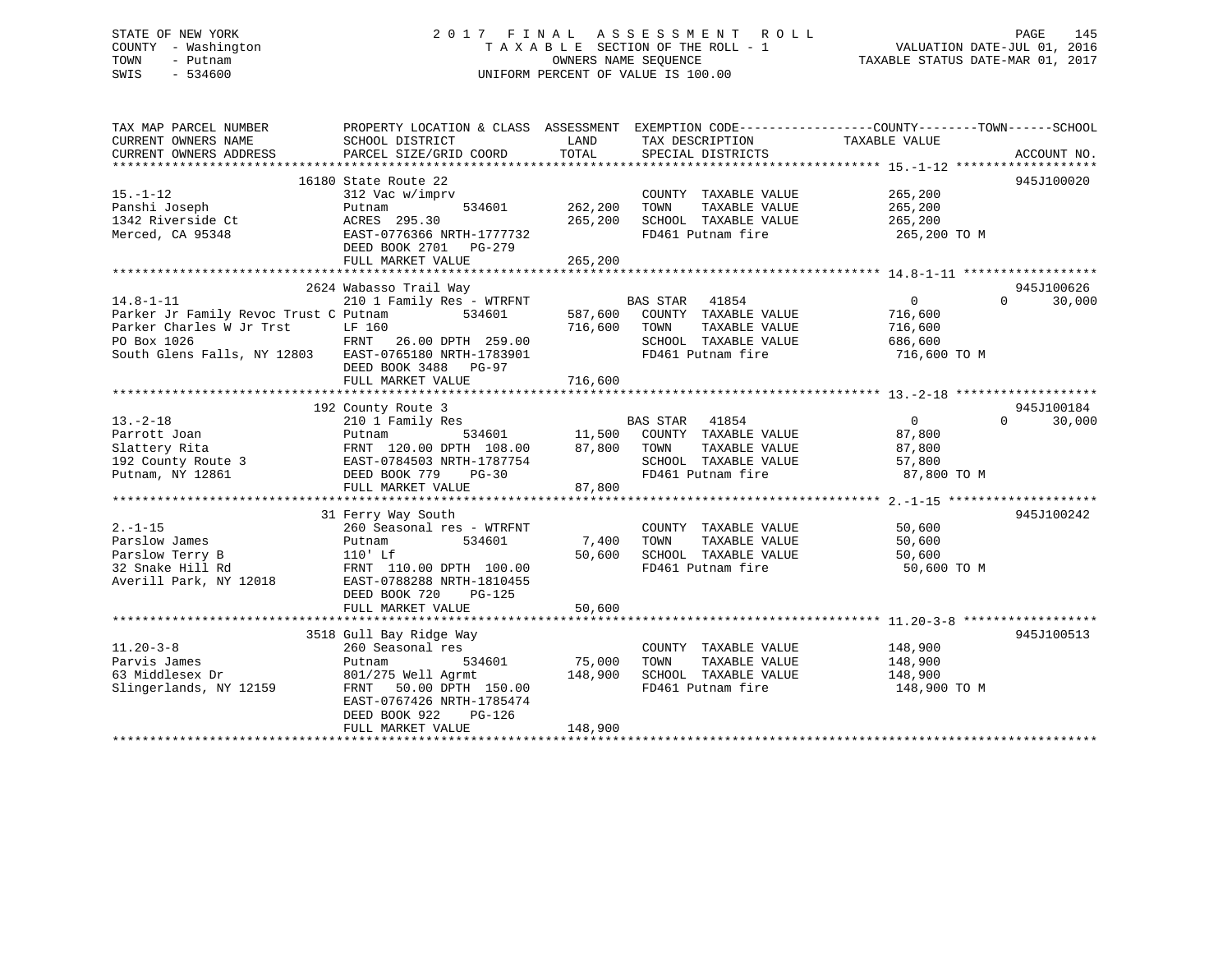## STATE OF NEW YORK 2 0 1 7 F I N A L A S S E S S M E N T R O L L PAGE 146 COUNTY - Washington T A X A B L E SECTION OF THE ROLL - 1 VALUATION DATE-JUL 01, 2016 TOWN - Putnam OWNERS NAME SEQUENCE TAXABLE STATUS DATE-MAR 01, 2017 SWIS - 534600 UNIFORM PERCENT OF VALUE IS 100.00

| TAX MAP PARCEL NUMBER     |                           |         | PROPERTY LOCATION & CLASS ASSESSMENT EXEMPTION CODE----------------COUNTY-------TOWN------SCHOOL |                  |             |
|---------------------------|---------------------------|---------|--------------------------------------------------------------------------------------------------|------------------|-------------|
| CURRENT OWNERS NAME       | SCHOOL DISTRICT           | LAND    | TAX DESCRIPTION                                                                                  | TAXABLE VALUE    |             |
| CURRENT OWNERS ADDRESS    | PARCEL SIZE/GRID COORD    | TOTAL   | SPECIAL DISTRICTS                                                                                |                  | ACCOUNT NO. |
|                           |                           |         |                                                                                                  |                  |             |
|                           | 1135 County Route 2       |         |                                                                                                  |                  | 945J101072  |
| $2. -1 - 2.3$             | 210 1 Family Res          |         | COUNTY TAXABLE VALUE                                                                             | 142,900          |             |
| Patterson Aaron           | 534601<br>Putnam          | 15,700  | TAXABLE VALUE<br>TOWN                                                                            | 142,900          |             |
| 1135 County Route 2       | Schoolhouse & Lot         | 142,900 | SCHOOL TAXABLE VALUE                                                                             | 142,900          |             |
| Putnam Station, NY 12861  | FRNT 200.00 DPTH 260.00   |         | FD461 Putnam fire                                                                                | 142,900 TO M     |             |
|                           | EAST-0783732 NRTH-1812581 |         |                                                                                                  |                  |             |
|                           | DEED BOOK 3603 PG-135     |         |                                                                                                  |                  |             |
|                           | FULL MARKET VALUE         | 142,900 |                                                                                                  |                  |             |
|                           | Black Point Rd            |         |                                                                                                  |                  | 945J100934  |
| $4.5 - 1 - 28.2$          | 314 Rural vac<10 - WTRFNT |         | COUNTY TAXABLE VALUE                                                                             | 77,000           |             |
| Pellegrino Edward         | 534601<br>Putnam          | 77,000  | TAXABLE VALUE<br>TOWN                                                                            | 77,000           |             |
|                           |                           |         |                                                                                                  |                  |             |
| Pellegrino Margaret       | LF 25                     | 77,000  | SCHOOL TAXABLE VALUE                                                                             | 77,000           |             |
| 140 Inverness Cir         | 25.00 DPTH 118.00<br>FRNT |         | BP461 Black Pt Sewer Dist                                                                        | .00 UN C         |             |
| Easton, PA 18042          | EAST-0769055 NRTH-1807449 |         | FD461 Putnam fire                                                                                | 77,000 TO M      |             |
|                           | DEED BOOK 497<br>PG-995   |         |                                                                                                  |                  |             |
|                           | FULL MARKET VALUE         | 77,000  |                                                                                                  |                  |             |
|                           |                           |         |                                                                                                  |                  |             |
|                           | 2326 Black Point Rd       |         |                                                                                                  |                  | 945J100690  |
| $4.5 - 1 - 29$            | 260 Seasonal res - WTRFNT |         | COUNTY TAXABLE VALUE                                                                             | 466,000          |             |
| Pellegrino Edward         | 534601<br>Putnam          | 246,200 | TAXABLE VALUE<br>TOWN                                                                            | 466,000          |             |
| Pellegrino Margaret       | LF 44                     | 466,000 | SCHOOL TAXABLE VALUE                                                                             | 466,000          |             |
| 140 Inverness Cir         | FRNT 44.00 DPTH 118.00    |         | BP461 Black Pt Sewer Dist                                                                        | $.00$ UN $C$     |             |
| Easton, PA 18042          | EAST-0769035 NRTH-1807420 |         | FD461 Putnam fire                                                                                | 466,000 TO M     |             |
|                           | DEED BOOK 497<br>PG-995   |         |                                                                                                  |                  |             |
|                           | FULL MARKET VALUE         | 466,000 |                                                                                                  |                  |             |
|                           |                           |         |                                                                                                  |                  |             |
|                           | 2378 Black Point Way      |         |                                                                                                  |                  | 945J100006  |
| $4.9 - 1 - 8$             | 210 1 Family Res - WTRFNT |         | COUNTY TAXABLE VALUE                                                                             | 449,800          |             |
| Peloso Timothy            | 534601<br>Putnam          | 291,700 | TAXABLE VALUE<br>TOWN                                                                            | 449,800          |             |
| Peloso Sharon             | LF 50                     | 449,800 | SCHOOL TAXABLE VALUE                                                                             | 449,800          |             |
| 11 Judson Ln              | FRNT<br>50.00 DPTH 415.00 |         | BP461 Black Pt Sewer Dist                                                                        | .00 UN C         |             |
| Campbell Hall, NY 10916   | 0.43<br>ACRES             |         | FD461 Putnam fire                                                                                | 449,800 TO M     |             |
|                           | EAST-0768468 NRTH-1806345 |         |                                                                                                  |                  |             |
|                           | DEED BOOK 807<br>PG-332   |         |                                                                                                  |                  |             |
|                           | FULL MARKET VALUE         | 449,800 |                                                                                                  |                  |             |
|                           |                           |         |                                                                                                  |                  |             |
|                           | State Route 22            |         |                                                                                                  |                  | 945J100499  |
| $12. - 3 - 6$             | 322 Rural vac>10          |         | AGRI-D IND 41730                                                                                 | 29,392<br>29,392 | 29,392      |
| Perry Eric                | 534601<br>Putnam          | 94,500  | COUNTY TAXABLE VALUE                                                                             | 65,108           |             |
| Perry Lori                | 48.00<br>ACRES            | 94,500  | TOWN<br>TAXABLE VALUE                                                                            | 65,108           |             |
| 11 Cherry Hill Rd         | EAST-0777177 NRTH-1785851 |         | SCHOOL TAXABLE VALUE                                                                             | 65,108           |             |
| Carmel, NY 10512          | DEED BOOK 3153 PG-114     |         | FD461 Putnam fire                                                                                | 94,500 TO M      |             |
|                           | FULL MARKET VALUE         | 94,500  |                                                                                                  |                  |             |
| MAY BE SUBJECT TO PAYMENT |                           |         |                                                                                                  |                  |             |
| UNDER AGDIST LAW TIL 2024 |                           |         |                                                                                                  |                  |             |
|                           |                           |         |                                                                                                  |                  |             |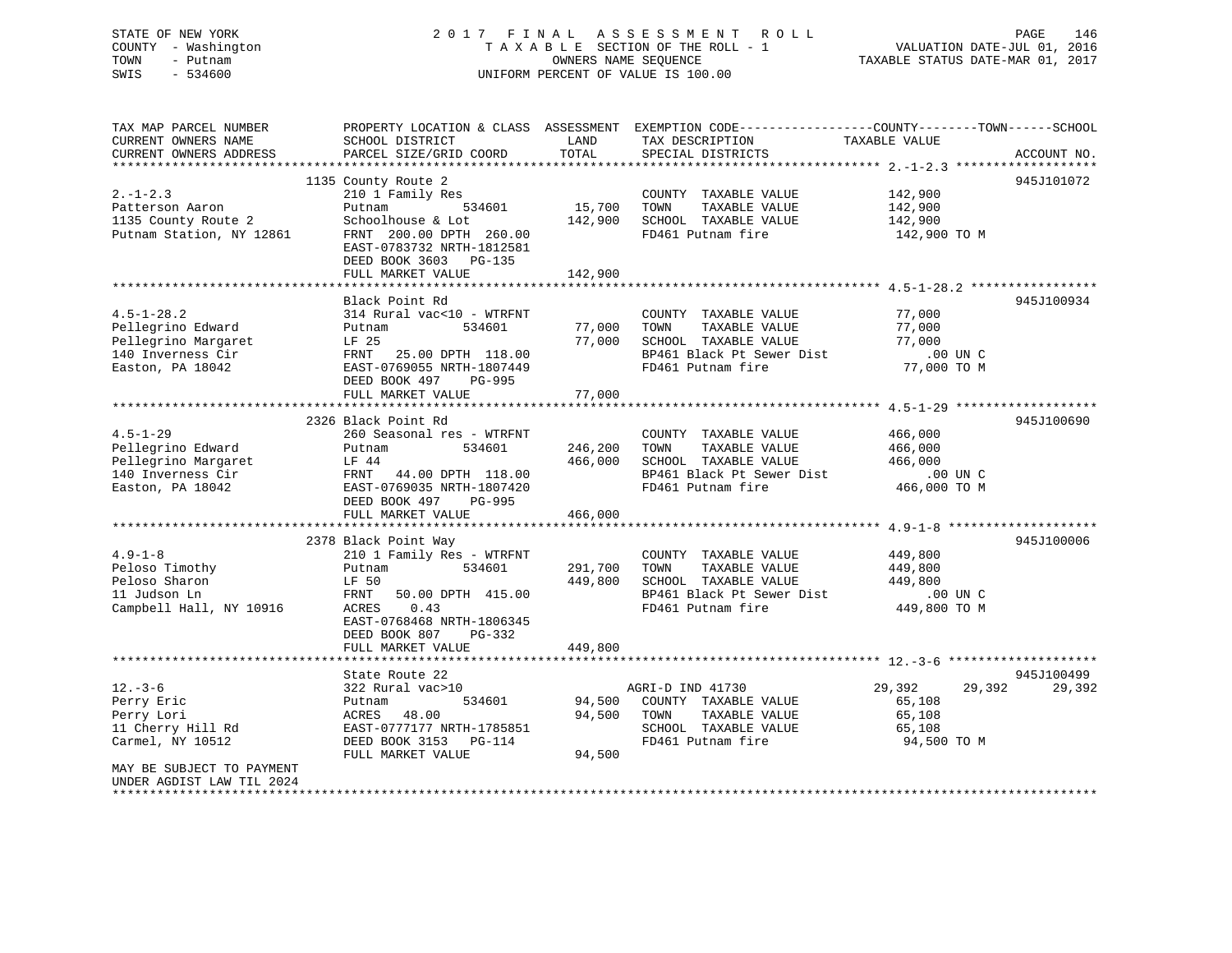## STATE OF NEW YORK 2 0 1 7 F I N A L A S S E S S M E N T R O L L PAGE 147 COUNTY - Washington T A X A B L E SECTION OF THE ROLL - 1 VALUATION DATE-JUL 01, 2016 TOWN - Putnam **CONNERS NAME SEQUENCE** TAXABLE STATUS DATE-MAR 01, 2017 SWIS - 534600 UNIFORM PERCENT OF VALUE IS 100.00

| TAX MAP PARCEL NUMBER<br>CURRENT OWNERS NAME<br>CURRENT OWNERS ADDRESS                 | PROPERTY LOCATION & CLASS ASSESSMENT EXEMPTION CODE----------------COUNTY-------TOWN------SCHOOL<br>SCHOOL DISTRICT<br>PARCEL SIZE/GRID COORD                   | LAND<br>TOTAL                 | TAX DESCRIPTION<br>SPECIAL DISTRICTS                                                                                                            | TAXABLE VALUE                                                            | ACCOUNT NO.        |
|----------------------------------------------------------------------------------------|-----------------------------------------------------------------------------------------------------------------------------------------------------------------|-------------------------------|-------------------------------------------------------------------------------------------------------------------------------------------------|--------------------------------------------------------------------------|--------------------|
|                                                                                        |                                                                                                                                                                 |                               |                                                                                                                                                 |                                                                          |                    |
| $12.-3-6.2$                                                                            | 22 Liddle-Harris Rd<br>242 Rurl res&rec                                                                                                                         |                               | AGRI-D IND 41730                                                                                                                                | 8,555<br>8,555                                                           | 8,555              |
| Perry Eric<br>Perry Lori<br>11 Cherry Hill Rd                                          | 534601<br>Putnam<br>18.60<br>ACRES<br>EAST-0776495 NRTH-1785287                                                                                                 | 47,000<br>290,200             | COUNTY TAXABLE VALUE<br>TOWN<br>TAXABLE VALUE<br>SCHOOL TAXABLE VALUE                                                                           | 281,645<br>281,645<br>281,645                                            |                    |
| Carmel, NY 10512                                                                       | DEED BOOK 3153 PG-114<br>FULL MARKET VALUE                                                                                                                      | 290,200                       | FD461 Putnam fire                                                                                                                               | 290,200 TO M                                                             |                    |
| MAY BE SUBJECT TO PAYMENT<br>UNDER AGDIST LAW TIL 2024                                 |                                                                                                                                                                 |                               |                                                                                                                                                 |                                                                          |                    |
|                                                                                        | 4503 Crow Point Way                                                                                                                                             |                               |                                                                                                                                                 |                                                                          | 945J100112         |
| $11.20 - 4 - 5$<br>Perry Mark<br>Perry Marianne<br>108 Jordan Blvd<br>Delmar, NY 12054 | 260 Seasonal res - WTRFNT<br>534601<br>Putnam<br>LF 100<br>FRNT<br>96.00 DPTH 166.00<br>0.26<br>ACRES<br>EAST-0766178 NRTH-1787231                              | 460,100<br>535,000            | COUNTY TAXABLE VALUE<br>TAXABLE VALUE<br>TOWN<br>SCHOOL TAXABLE VALUE<br>FD461 Putnam fire                                                      | 535,000<br>535,000<br>535,000<br>535,000 TO M                            |                    |
|                                                                                        | DEED BOOK 3544 PG-309<br>FULL MARKET VALUE                                                                                                                      | 535,000                       |                                                                                                                                                 |                                                                          |                    |
|                                                                                        | 518 Gull Bay Rd                                                                                                                                                 |                               |                                                                                                                                                 |                                                                          | 945J100519         |
| $14.8 - 1 - 23$<br>Peters on the Lake LLC<br>7 Knolls Rd<br>Schenectady, NY 12309      | 260 Seasonal res - WTRFNT<br>534601<br>Putnam<br>LF 215<br>FRNT<br>50.00 DPTH 234.00<br>EAST-0766107 NRTH-1784976<br>DEED BOOK 3701 PG-191<br>FULL MARKET VALUE | 702,000<br>837,500<br>837,500 | COUNTY TAXABLE VALUE<br>TOWN<br>TAXABLE VALUE<br>SCHOOL TAXABLE VALUE<br>FD461 Putnam fire                                                      | 837,500<br>837,500<br>837,500<br>837,500 TO M                            |                    |
|                                                                                        |                                                                                                                                                                 |                               |                                                                                                                                                 |                                                                          |                    |
|                                                                                        | 16254 State Route 22                                                                                                                                            |                               |                                                                                                                                                 |                                                                          | 945J100486         |
| $15. - 1 - 15$<br>Peters Steven F Jr<br>PO Box 70<br>Putnam Station, NY 12861          | 210 1 Family Res<br>534601<br>Putnam<br>ACRES<br>3.40<br>EAST-0775010 NRTH-1779192<br>DEED BOOK 2150 PG-22<br>FULL MARKET VALUE                                 | 24,000<br>58,600<br>58,600    | <b>BAS STAR</b><br>41854<br>COUNTY TAXABLE VALUE<br>TOWN<br>TAXABLE VALUE<br>SCHOOL TAXABLE VALUE<br>FD461 Putnam fire                          | $\overline{0}$<br>58,600<br>58,600<br>28,600<br>58,600 TO M              | $\Omega$<br>30,000 |
|                                                                                        |                                                                                                                                                                 |                               |                                                                                                                                                 |                                                                          |                    |
|                                                                                        | 371 Peterson Rd                                                                                                                                                 |                               |                                                                                                                                                 |                                                                          | 945J101054         |
| $12. - 2 - 4.1$<br>Peterson Leslie<br>371 Peterson Rd<br>Putnam Station, NY 12861      | 240 Rural res<br>534601<br>Putnam<br>3355/115 tower site, 3390<br>45.10<br>ACRES<br>EAST-0778591 NRTH-1791484<br>DEED BOOK 1863<br>PG-94<br>FULL MARKET VALUE   | 55,000<br>82,900<br>82,900    | <b>BAS STAR</b><br>41854<br>COUNTY TAXABLE VALUE<br>TAXABLE VALUE<br>TOWN<br>SCHOOL TAXABLE VALUE<br>CA002 Cons agri dst 2<br>FD461 Putnam fire | $\overline{0}$<br>82,900<br>82,900<br>52,900<br>82,900 TO<br>82,900 TO M | $\Omega$<br>30,000 |
|                                                                                        |                                                                                                                                                                 |                               |                                                                                                                                                 |                                                                          |                    |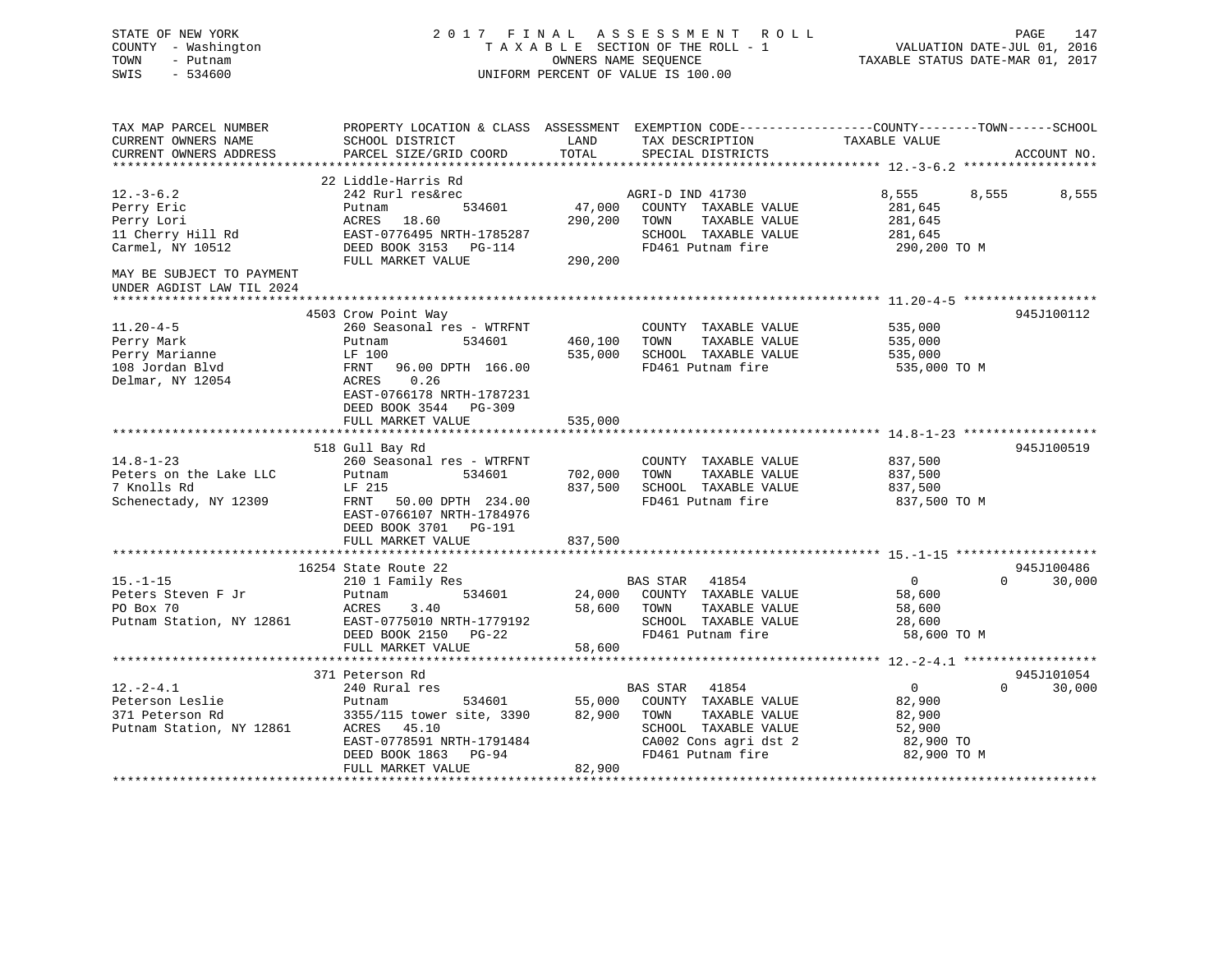## STATE OF NEW YORK 2 0 1 7 F I N A L A S S E S S M E N T R O L L PAGE 148 COUNTY - Washington T A X A B L E SECTION OF THE ROLL - 1 VALUATION DATE-JUL 01, 2016 TOWN - Putnam OWNERS NAME SEQUENCE TAXABLE STATUS DATE-MAR 01, 2017 SWIS - 534600 UNIFORM PERCENT OF VALUE IS 100.00

| TAX MAP PARCEL NUMBER<br>CURRENT OWNERS NAME<br>CURRENT OWNERS ADDRESS                                              | SCHOOL DISTRICT<br>PARCEL SIZE/GRID COORD                                                                                                                                                                                                                                 | LAND<br>TOTAL                     | PROPERTY LOCATION & CLASS ASSESSMENT EXEMPTION CODE---------------COUNTY-------TOWN-----SCHOOL<br>TAX DESCRIPTION<br>SPECIAL DISTRICTS           | TAXABLE VALUE                                                                     | ACCOUNT NO.        |
|---------------------------------------------------------------------------------------------------------------------|---------------------------------------------------------------------------------------------------------------------------------------------------------------------------------------------------------------------------------------------------------------------------|-----------------------------------|--------------------------------------------------------------------------------------------------------------------------------------------------|-----------------------------------------------------------------------------------|--------------------|
| $12. - 2 - 4.3$<br>Peterson Leslie<br>337 Peterson Rd<br>Putnam Station, NY 12861                                   | Peterson Rd<br>322 Rural vac>10<br>Putnam<br>ACRES 10.00<br>ACRES 10.00<br>EAST-0777753 NRTH-1791536<br>DEED BOOK 765<br>PG-26<br>FULL MARKET VALUE                                                                                                                       | 534601 15,000<br>15,000<br>15,000 | COUNTY TAXABLE VALUE<br>TAXABLE VALUE<br>TOWN<br>SCHOOL TAXABLE VALUE 15,000<br>CA002 Cons agri dst 2 15,000 TO<br>FD461 Putnam fire 15,000 TO M | 15,000<br>15,000                                                                  | 945J101054         |
|                                                                                                                     | 2212 Black Point Rd                                                                                                                                                                                                                                                       |                                   |                                                                                                                                                  |                                                                                   | 945J100146         |
| $1.18 - 1 - 24$<br>Petruccio Judith Trustee<br>Mitko Gregory Trustee<br>701 Pelham Rd #3B<br>New Rochelle, NY 10805 | 280 Res Multiple - WTRFNT VET WAR CT 41121<br>Putnam 534601 430,500 BAS STAR 41854<br>2209 & 2212 Black Pt Rd 675,500 COUNTY TAXABLE<br>LF79<br>75.00 DPTH 225.00<br>FRNT<br>EAST-0770686 NRTH-1809565<br>DEED BOOK 3420 PG-66<br>FULL MARKET VALUE                       | 675,500                           | COUNTY TAXABLE VALUE<br>TAXABLE VALUE<br>TOWN<br>SCHOOL TAXABLE VALUE<br>DP461 Black Pt Sewer Dist .00 UN C<br>FD461 Putnam fire 675,500 TO M    | 12,000<br>33,000<br>$\overline{0}$<br>$\bigcirc$<br>642,500<br>663,500<br>645,500 | $\Omega$<br>30,000 |
|                                                                                                                     |                                                                                                                                                                                                                                                                           |                                   |                                                                                                                                                  |                                                                                   |                    |
| $11.20 - 4 - 17$<br>Pfaffenbach Vivian Le<br>Scotia, NY 12302                                                       | 4215 Link Way<br>210 1 Family Res - WTRFNT<br>Putnam<br>534601<br>Pfaffenbach Peter I LF 60<br>68 St Stephens Lane West FRNT 45.00 DPTH 180.00<br>Scotia, NY 12302 EAST-0766716 NRTH-1786499<br>EAST-0766716 NRTH-1786499<br>DEED BOOK 764<br>PG-203<br>FULL MARKET VALUE | 373,500 TOWN<br>518,500           | COUNTY TAXABLE VALUE<br>TAXABLE VALUE<br>518,500 SCHOOL TAXABLE VALUE<br>FD461 Putnam fire                                                       | 518,500<br>518.500<br>518,500<br>518,500<br>518,500 TO M                          | 945J100529         |
|                                                                                                                     |                                                                                                                                                                                                                                                                           |                                   |                                                                                                                                                  |                                                                                   |                    |
| $7.12 - 2 - 6$<br>Phelan James D Jr<br>116 E 73 St<br>New York, NY 10021                                            | 2031 Lake George Way South<br>260 Seasonal res<br>Putnam<br>175,000<br>1.40<br>ACRES<br>EAST-0767671 NRTH-1797135<br>DEED BOOK 460<br>PG-778<br>FULL MARKET VALUE                                                                                                         | 534601 95,200 TOWN<br>175,000     | COUNTY TAXABLE VALUE<br>TAXABLE VALUE<br>SCHOOL TAXABLE VALUE<br>FD461 Putnam fire                                                               | 175,000<br>175,000<br>175,000<br>175,000 TO M                                     | 945J100530         |
|                                                                                                                     |                                                                                                                                                                                                                                                                           |                                   |                                                                                                                                                  |                                                                                   |                    |
| $8. -2 - 4.7$<br>Phillips Eugene<br>16692 State Route 22<br>Putnam, NY 12861                                        | Peterson Rd<br>322 Rural vac>10<br>534601<br>Putnam<br>Lot 4<br>ACRES 16.23<br>EAST-0776577 NRTH-1796336<br>DEED BOOK 912<br>$PG-13$<br>FULL MARKET VALUE                                                                                                                 | 21,200<br>21,200<br>21,200        | COUNTY TAXABLE VALUE<br>TAXABLE VALUE<br>TOWN<br>SCHOOL TAXABLE VALUE<br>FD461 Putnam fire                                                       | 21,200<br>21,200<br>21,200<br>21,200 TO M                                         | 945J101076         |
|                                                                                                                     |                                                                                                                                                                                                                                                                           |                                   |                                                                                                                                                  |                                                                                   |                    |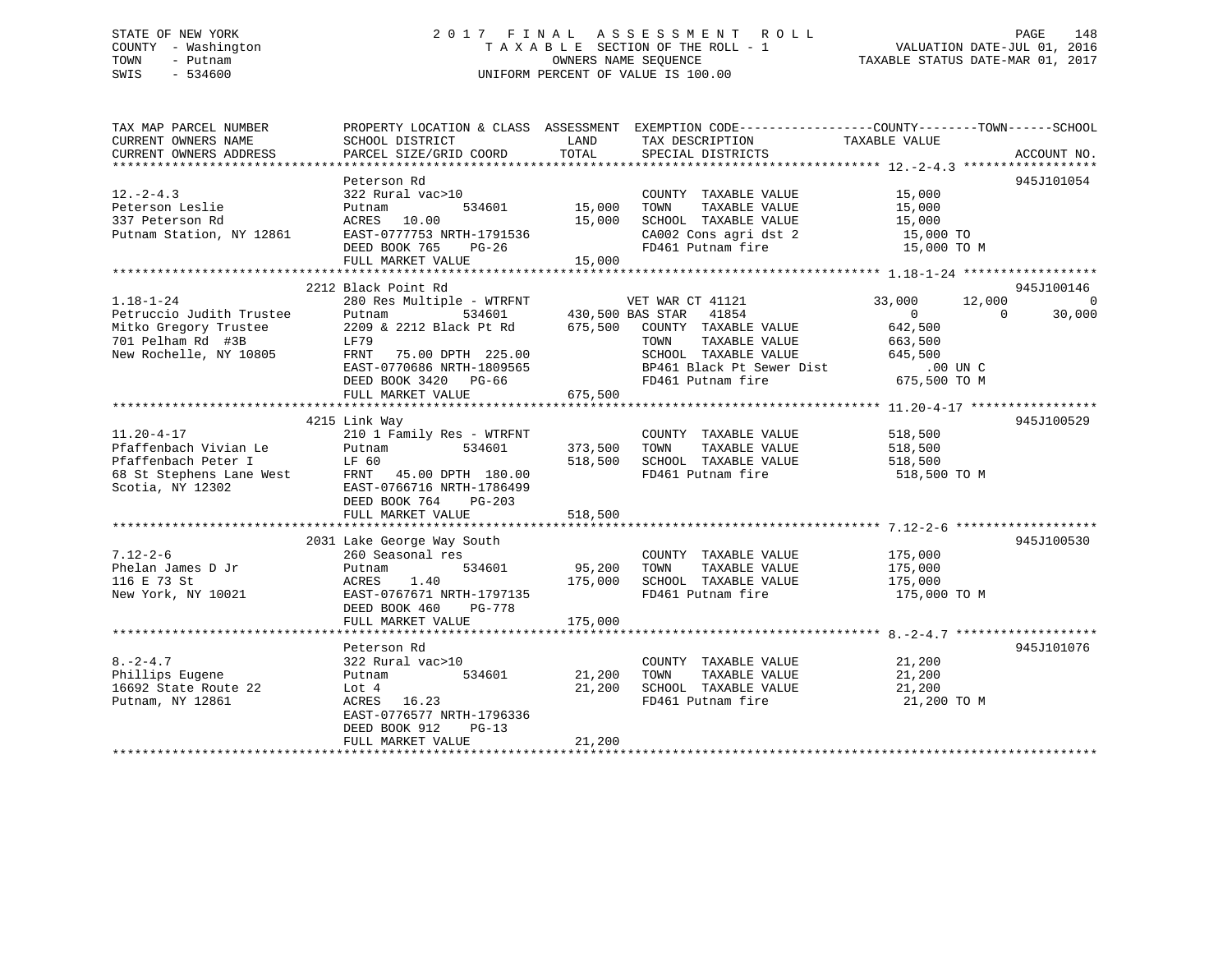## STATE OF NEW YORK 2 0 1 7 F I N A L A S S E S S M E N T R O L L PAGE 149 COUNTY - Washington T A X A B L E SECTION OF THE ROLL - 1 VALUATION DATE-JUL 01, 2016 TOWN - Putnam OWNERS NAME SEQUENCE TAXABLE STATUS DATE-MAR 01, 2017 SWIS - 534600 UNIFORM PERCENT OF VALUE IS 100.00

| TAX MAP PARCEL NUMBER<br>CURRENT OWNERS NAME<br>CURRENT OWNERS ADDRESS                  | SCHOOL DISTRICT<br>PARCEL SIZE/GRID COORD                                                                                                                                                  | LAND<br>TOTAL                   | PROPERTY LOCATION & CLASS ASSESSMENT EXEMPTION CODE---------------COUNTY-------TOWN-----SCHOOL<br>TAX DESCRIPTION<br>SPECIAL DISTRICTS | TAXABLE VALUE                                                                      | ACCOUNT NO.                                    |
|-----------------------------------------------------------------------------------------|--------------------------------------------------------------------------------------------------------------------------------------------------------------------------------------------|---------------------------------|----------------------------------------------------------------------------------------------------------------------------------------|------------------------------------------------------------------------------------|------------------------------------------------|
|                                                                                         | 16692 State Route 22                                                                                                                                                                       |                                 |                                                                                                                                        |                                                                                    | 945J100335                                     |
| $13. - 1 - 10$<br>Phillips Eugene<br>16692 State Route 22<br>Putnam Sta, NY 12861       | 210 1 Family Res<br>Putnam<br>ACRES<br>1.60<br>EAST-0780761 NRTH-1788524<br>DEED BOOK 448<br>PG-446<br>FULL MARKET VALUE                                                                   | 534601 17,300 ENH STAR          | VET WAR CT 41121<br>41834<br>68,800 COUNTY TAXABLE VALUE<br>TAXABLE VALUE<br>TOWN<br>SCHOOL TAXABLE VALUE<br>68,800 FD461 Putnam fire  | 10,320<br>$\overline{0}$<br>58,480<br>58,480<br>LUE 3,300<br>68.800<br>68,800 TO M | 10,320<br>$\overline{0}$<br>65,500<br>$\Omega$ |
| $4.9 - 1 - 9$<br>Pichi Michael<br>50 Day Ave<br>Tenafly, NJ 07670                       | 2384 Black Point Way<br>210 1 Family Res - WTRFNT<br>534601<br>Putnam<br>LF 150<br>ACRES<br>1.20<br>EAST-0768383 NRTH-1806292<br>DEED BOOK 747<br>$PG-238$<br>FULL MARKET VALUE            | 435,000<br>594,000<br>594,000   | COUNTY TAXABLE VALUE<br>TAXABLE VALUE<br>TOWN<br>SCHOOL TAXABLE VALUE<br>BP461 Black Pt Sewer Dist<br>FD461 Putnam fire                | 594,000<br>594,000<br>594,000<br>.00 UN C<br>594,000 TO M                          | 945J100400                                     |
| $13. - 3 - 25.1$<br>Pichi Michael<br>50 Day Ave<br>Tenafly, NJ 07670                    | 158 Hutton Square Rd<br>312 Vac w/imprv<br>534601<br>Putnam<br>ACRES 103.00<br>EAST-0788535 NRTH-1791365<br>DEED BOOK 2737 PG-97<br>FULL MARKET VALUE                                      | 133,300<br>134,800<br>134,800   | COUNTY TAXABLE VALUE<br>TAXABLE VALUE<br>TOWN<br>SCHOOL TAXABLE VALUE<br>FD461 Putnam fire                                             | 134,800<br>134,800<br>134,800<br>134,800 TO M                                      | 945J100109                                     |
| $12. - 4 - 2$<br>Pinelli John<br>Pinelli Vanessa<br>125 Odyssey Dr<br>Chester, NY 10918 | 5213 Sagamore Rd<br>210 1 Family Res - WTRFNT<br>534601<br>Putnam<br>LF 300<br>6.90<br>ACRES<br>EAST-0767247 NRTH-1790060<br>DEED BOOK 782<br>PG-209<br>FULL MARKET VALUE                  | 689,752<br>1200,000<br>1200,000 | COUNTY TAXABLE VALUE<br>TOWN<br>TAXABLE VALUE<br>SCHOOL TAXABLE VALUE<br>FD461 Putnam fire                                             | 1200,000<br>1200,000<br>1200,000<br>1200,000 TO M                                  | 945J100669                                     |
| $8. - 2 - 5.11$<br>Pinkowski John D<br>36 Lillie Ln<br>Putnam Station, NY 12861         | 36 Lillie Ln<br>210 1 Family Res<br>534601<br>Putnam<br>Charter Brook Preserve<br>Sub Lot 11<br>8.50<br>ACRES<br>EAST-0776389 NRTH-1799355<br>DEED BOOK 724<br>PG-218<br>FULL MARKET VALUE | 33,500<br>138,900<br>138,900    | COUNTY TAXABLE VALUE<br>TOWN<br>TAXABLE VALUE<br>SCHOOL TAXABLE VALUE<br>FD461 Putnam fire                                             | 138,900<br>138,900<br>138,900<br>138,900 TO M                                      | 945J100391                                     |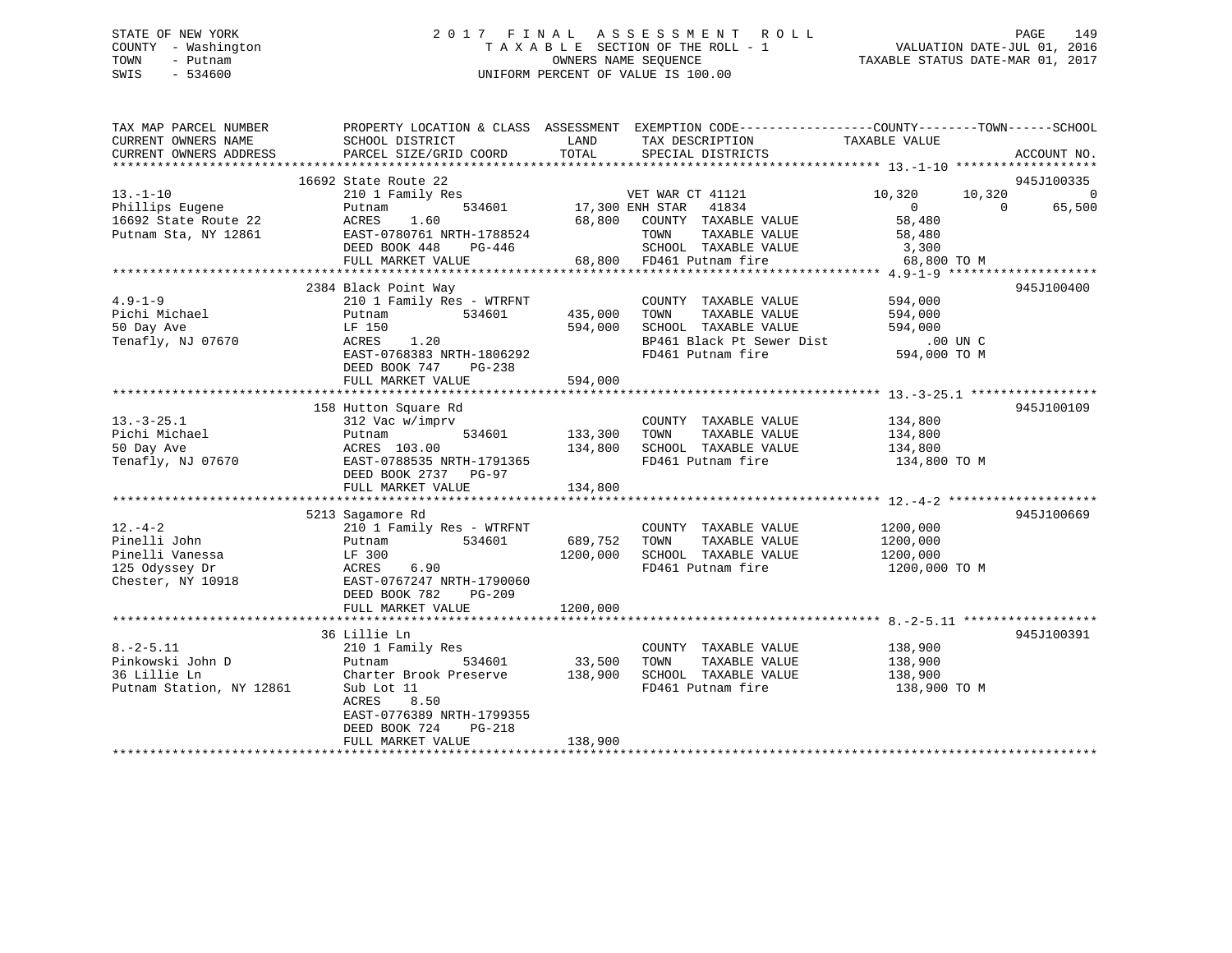## STATE OF NEW YORK 2 0 1 7 F I N A L A S S E S S M E N T R O L L PAGE 150 COUNTY - Washington T A X A B L E SECTION OF THE ROLL - 1 VALUATION DATE-JUL 01, 2016 TOWN - Putnam OWNERS NAME SEQUENCE TAXABLE STATUS DATE-MAR 01, 2017 SWIS - 534600 UNIFORM PERCENT OF VALUE IS 100.00

| TAX MAP PARCEL NUMBER<br>CURRENT OWNERS NAME<br>CURRENT OWNERS ADDRESS                                | PROPERTY LOCATION & CLASS ASSESSMENT EXEMPTION CODE---------------COUNTY-------TOWN-----SCHOOL<br>SCHOOL DISTRICT<br>PARCEL SIZE/GRID COORD                                                 | LAND<br>TOTAL                 | TAX DESCRIPTION<br>SPECIAL DISTRICTS                                                                                                                       | TAXABLE VALUE                                                                                     | ACCOUNT NO.        |
|-------------------------------------------------------------------------------------------------------|---------------------------------------------------------------------------------------------------------------------------------------------------------------------------------------------|-------------------------------|------------------------------------------------------------------------------------------------------------------------------------------------------------|---------------------------------------------------------------------------------------------------|--------------------|
|                                                                                                       | 2028 Lake George Way South                                                                                                                                                                  |                               |                                                                                                                                                            |                                                                                                   | 945J100543         |
| $7.12 - 2 - 18$<br>Pontier's Lake Retreat, LLC<br>254 Mt. Prospect Ave<br>Clifton, NJ 07012           | 260 Seasonal res - WTRFNT<br>534601<br>Putnam<br>662/347 708/194<br>LF 47<br>FRNT 134.00 DPTH 185.00<br>EAST-0767570 NRTH-1797332<br>DEED BOOK 3430 PG-254                                  | 315,600<br>587,500            | COUNTY TAXABLE VALUE<br>TAXABLE VALUE<br>TOWN<br>SCHOOL TAXABLE VALUE<br>FD461 Putnam fire                                                                 | 587,500<br>587,500<br>587,500<br>587,500 TO M                                                     |                    |
|                                                                                                       | FULL MARKET VALUE                                                                                                                                                                           | 587,500                       |                                                                                                                                                            |                                                                                                   |                    |
|                                                                                                       | 16177 State Route 22                                                                                                                                                                        |                               |                                                                                                                                                            |                                                                                                   | 945J100485         |
| $15. - 1 - 16$<br>Porcaro Simone<br>Porcaro Janice<br>126 Weber Ave<br>Sayreville, NJ 08872           | 312 Vac w/imprv<br>534601<br>Putnam<br>ACRES<br>9.30<br>EAST-0773854 NRTH-1778335<br>DEED BOOK 503<br>PG-1024                                                                               | 24,300<br>24,700              | COUNTY TAXABLE VALUE 24,700<br>TAXABLE VALUE<br>TOWN<br>SCHOOL TAXABLE VALUE<br>FD461 Putnam fire                                                          | 24,700<br>24,700<br>24,700 TO M                                                                   |                    |
|                                                                                                       | FULL MARKET VALUE                                                                                                                                                                           | 24,700                        |                                                                                                                                                            |                                                                                                   |                    |
|                                                                                                       | 16975 State Route 22                                                                                                                                                                        |                               |                                                                                                                                                            |                                                                                                   |                    |
| $13.-1-1.8$<br>Pulling Barry<br>Pulling Krisleen                                                      | 270 Mfg housing<br>534601<br>Putnam<br>FULL MARKET VALUE                                                                                                                                    | 31,800 ENH STAR               | VET WAR CT 41121<br>41834<br>48,200 COUNTY TAXABLE VALUE<br>TAXABLE VALUE<br>TOWN<br>SCHOOL TAXABLE VALUE<br>FD461 Putnam fire<br>48,200 FD461 Putnam fire | 7,230<br>7,230<br>$\overline{0}$<br>$\Omega$<br>40,970<br>40,970<br>$\overline{0}$<br>48,200 TO M | 48,200             |
|                                                                                                       | 5 Sunset Ln                                                                                                                                                                                 |                               |                                                                                                                                                            |                                                                                                   | 945J101058         |
| $16. - 1 - 17$<br>Purkey Mackie<br>Purkey Amy<br>5 Sunset Ln<br>PO Box 41<br>Putnam Station, NY 12861 | 210 1 Family Res<br>Putnam 534601<br>ACRES 7.88<br>EAST-0781471 NRTH-1782840<br>DEED BOOK 644 PG-8<br>FULL MARKET VALUE                                                                     | 128,700<br>128,700            | BAS STAR 41854<br>32,900 COUNTY TAXABLE VALUE<br>TOWN<br>TAXABLE VALUE<br>SCHOOL TAXABLE VALUE<br>FD461 Putnam fire                                        | $\overline{0}$<br>128,700<br>128,700<br>98,700<br>128,700 TO M                                    | $\Omega$<br>30,000 |
|                                                                                                       | 720 County Route 2                                                                                                                                                                          |                               |                                                                                                                                                            |                                                                                                   | 945J100164         |
| $5. - 2 - 9$<br>Putnam Management Properties<br>PO Box 105<br>Putnam, NY 12861                        | 151 Fruit crop - WTRFNT<br>534601<br>Putnam<br>Orchard 1 Mobile Home<br>Bdry Ln Adjstmt 1873-345<br>ACRES 127.10<br>EAST-0791181 NRTH-1802718<br>DEED BOOK 1917 PG-267<br>FULL MARKET VALUE | 279,200<br>394,500<br>394,500 | COUNTY TAXABLE VALUE<br>TOWN<br>TAXABLE VALUE<br>SCHOOL TAXABLE VALUE<br>CA002 Cons agri dst 2<br>FD461 Putnam fire                                        | 394,500<br>394,500<br>394,500<br>394,500 TO<br>394,500 TO M                                       |                    |
|                                                                                                       |                                                                                                                                                                                             |                               |                                                                                                                                                            |                                                                                                   |                    |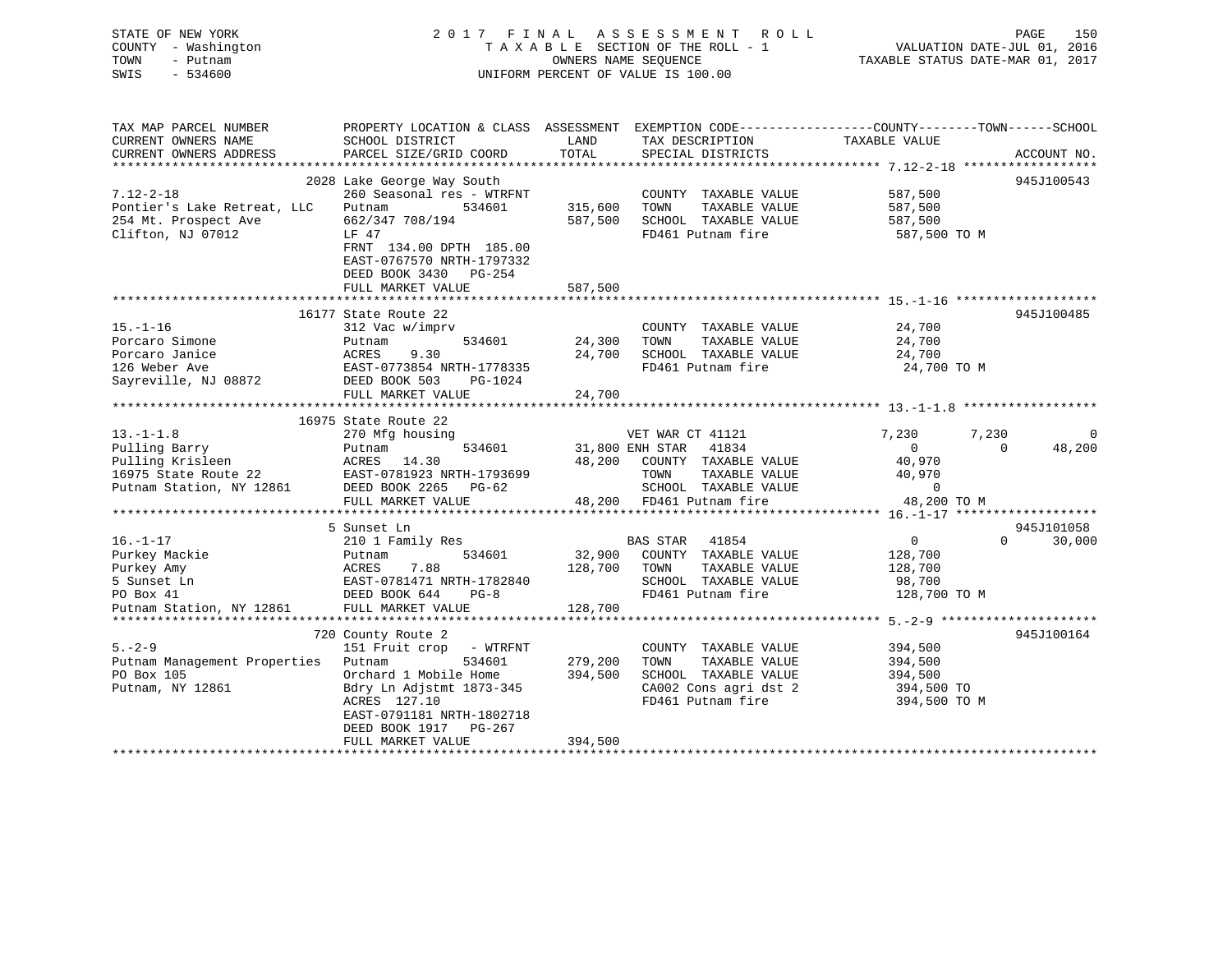## STATE OF NEW YORK 2 0 1 7 F I N A L A S S E S S M E N T R O L L PAGE 151 COUNTY - Washington T A X A B L E SECTION OF THE ROLL - 1 VALUATION DATE-JUL 01, 2016 TOWN - Putnam OWNERS NAME SEQUENCE TAXABLE STATUS DATE-MAR 01, 2017 SWIS - 534600 UNIFORM PERCENT OF VALUE IS 100.00

| TAX MAP PARCEL NUMBER<br>CURRENT OWNERS NAME<br>CURRENT OWNERS ADDRESS                                                     | PROPERTY LOCATION & CLASS ASSESSMENT EXEMPTION CODE----------------COUNTY-------TOWN------SCHOOL<br>SCHOOL DISTRICT<br>PARCEL SIZE/GRID COORD                    | LAND<br>TOTAL                 | TAX DESCRIPTION<br>SPECIAL DISTRICTS                                                                                                                 | TAXABLE VALUE                                                                   | ACCOUNT NO. |
|----------------------------------------------------------------------------------------------------------------------------|------------------------------------------------------------------------------------------------------------------------------------------------------------------|-------------------------------|------------------------------------------------------------------------------------------------------------------------------------------------------|---------------------------------------------------------------------------------|-------------|
|                                                                                                                            |                                                                                                                                                                  |                               |                                                                                                                                                      |                                                                                 |             |
| $13. - 2 - 5$<br>Ouesnel Amy<br>Van Zutphen Kristin<br>123 County Route 2<br>Putnam Station, NY 12861                      | 117 County Route 2<br>210 1 Family Res<br>534601<br>Putnam<br>FRNT 156.00 DPTH 235.00<br>EAST-0783901 NRTH-1792335<br>DEED BOOK 3547 PG-246<br>FULL MARKET VALUE | 14,200<br>35,000<br>35,000    | COUNTY TAXABLE VALUE<br>TOWN<br>TAXABLE VALUE<br>SCHOOL TAXABLE VALUE<br>FD461 Putnam fire                                                           | 35,000<br>35,000<br>35,000<br>35,000 TO M                                       | 945J100137  |
|                                                                                                                            |                                                                                                                                                                  |                               |                                                                                                                                                      |                                                                                 |             |
|                                                                                                                            | 139 & 171 County Route 3                                                                                                                                         |                               |                                                                                                                                                      |                                                                                 | 945J101056  |
| $13.-2-20.1$<br>Ouesnel Ricky<br>VanZutphen Kristen<br>123 County Route 2<br>Putnam, NY 12861<br>MAY BE SUBJECT TO PAYMENT | 242 Rurl res&rec<br>Putnam<br>534601<br>ACRES 203.60<br>EAST-0784196 NRTH-1788586<br>DEED BOOK 3085 PG-313<br>FULL MARKET VALUE                                  | 160,500<br>222,200<br>222,200 | AG DIST<br>41720<br>COUNTY TAXABLE VALUE<br>TOWN<br>TAXABLE VALUE<br>SCHOOL TAXABLE VALUE<br>CA002 Cons agri dst 2<br>50,895 EX<br>FD461 Putnam fire | 50,895<br>50,895<br>171,305<br>171,305<br>171,305<br>171,305 TO<br>222,200 TO M | 50,895      |
| UNDER AGDIST LAW TIL 2021                                                                                                  |                                                                                                                                                                  |                               |                                                                                                                                                      |                                                                                 |             |
|                                                                                                                            |                                                                                                                                                                  |                               |                                                                                                                                                      |                                                                                 |             |
|                                                                                                                            | State Route 22                                                                                                                                                   |                               |                                                                                                                                                      |                                                                                 | 945J100587  |
| $15. - 1 - 7.1$<br>Quesnel Ricky S<br>Quesnel Deborah L<br>123 County Route 2                                              | 322 Rural vac>10<br>534601<br>Putnam<br>ACRES<br>22.30<br>EAST-0777613 NRTH-1783719                                                                              | 39,000<br>39,000              | AGRI-D IND 41730<br>COUNTY TAXABLE VALUE<br>TAXABLE VALUE<br>TOWN<br>SCHOOL TAXABLE VALUE                                                            | 26,989<br>26,989<br>12,011<br>12,011<br>12,011                                  | 26,989      |
| Putnam, NY 12861                                                                                                           | DEED BOOK 868<br>PG-195                                                                                                                                          |                               | FD461 Putnam fire                                                                                                                                    | 39,000 TO M                                                                     |             |
|                                                                                                                            | FULL MARKET VALUE                                                                                                                                                | 39,000                        |                                                                                                                                                      |                                                                                 |             |
| MAY BE SUBJECT TO PAYMENT<br>UNDER AGDIST LAW TIL 2024                                                                     |                                                                                                                                                                  |                               |                                                                                                                                                      |                                                                                 |             |
|                                                                                                                            | Lake Rd                                                                                                                                                          |                               |                                                                                                                                                      |                                                                                 |             |
| $15. - 1 - 8.2$<br>Ouesnel Ricky S<br>Ouesnel Amy<br>123 County Route 2<br>Putnam, NY 12861                                | 322 Rural vac>10<br>534601<br>Putnam<br>ACRES 110.00<br>EAST-0778779 NRTH-1784588<br>DEED BOOK 1929 PG-18<br>FULL MARKET VALUE                                   | 123,800<br>123,800            | 41720<br>AG DIST<br>123,800 COUNTY TAXABLE VALUE<br>TAXABLE VALUE<br>TOWN<br>SCHOOL TAXABLE VALUE<br>CA002 Cons agri dst 2<br>79,579 EX              | 79,579<br>79,579<br>44,221<br>44,221<br>44,221<br>44,221 TO                     | 79,579      |
| MAY BE SUBJECT TO PAYMENT<br>UNDER AGDIST LAW TIL 2021                                                                     |                                                                                                                                                                  |                               | FD461 Putnam fire                                                                                                                                    | 123,800 TO M                                                                    |             |
|                                                                                                                            |                                                                                                                                                                  |                               |                                                                                                                                                      |                                                                                 |             |
| $14.11 - 3 - 2$<br>Quick Stephen C Trustee                                                                                 | 690 Gull Bay Rd<br>260 Seasonal res - WTRFNT<br>534601<br>Putnam                                                                                                 | 262,500                       | COUNTY TAXABLE VALUE<br>TOWN<br>TAXABLE VALUE                                                                                                        | 397,000<br>397,000                                                              | 945J100547  |
| Quick Family Trust<br>C/O Custer Ouick                                                                                     | LF 75<br>$14. - 3 - 2$                                                                                                                                           | 397,000                       | SCHOOL TAXABLE VALUE<br>FD461 Putnam fire                                                                                                            | 397,000<br>397,000 TO M                                                         |             |
| 27 Donegal Way<br>Saratoga Springs, NY 12866                                                                               | FRNT<br>75.00 DPTH 62.00<br>EAST-0764512 NRTH-1781798<br>DEED BOOK 3386 PG-183<br>FULL MARKET VALUE                                                              | 397,000                       |                                                                                                                                                      |                                                                                 |             |
|                                                                                                                            |                                                                                                                                                                  |                               |                                                                                                                                                      |                                                                                 |             |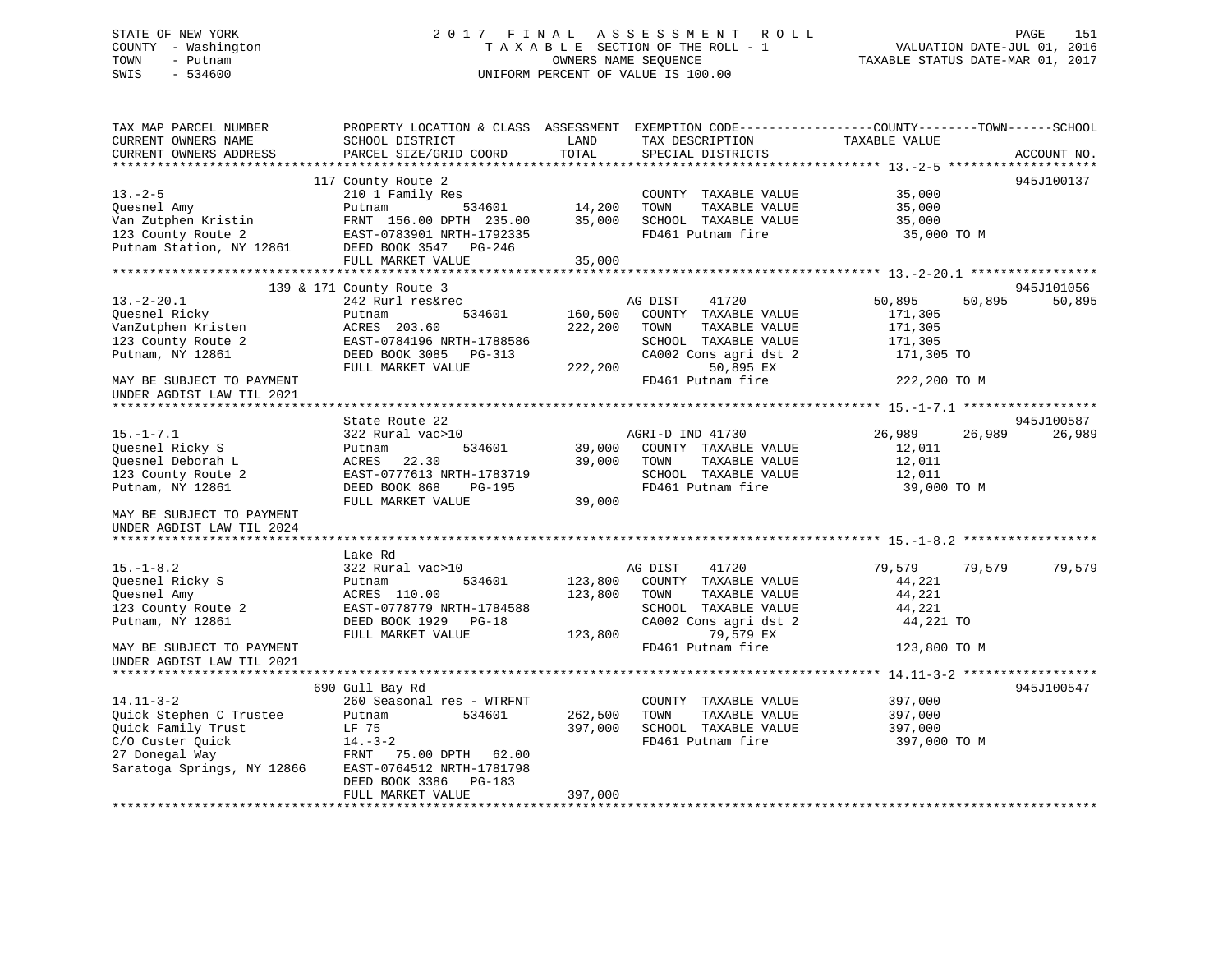## STATE OF NEW YORK 2 0 1 7 F I N A L A S S E S S M E N T R O L L PAGE 152 COUNTY - Washington T A X A B L E SECTION OF THE ROLL - 1 VALUATION DATE-JUL 01, 2016 TOWN - Putnam OWNERS NAME SEQUENCE TAXABLE STATUS DATE-MAR 01, 2017 SWIS - 534600 UNIFORM PERCENT OF VALUE IS 100.00

| TAX MAP PARCEL NUMBER<br>CURRENT OWNERS NAME<br>CURRENT OWNERS ADDRESS | PROPERTY LOCATION & CLASS ASSESSMENT EXEMPTION CODE---------------COUNTY-------TOWN------SCHOOL<br>SCHOOL DISTRICT<br>PARCEL SIZE/GRID COORD | LAND<br>TOTAL   | TAX DESCRIPTION<br>SPECIAL DISTRICTS | TAXABLE VALUE                                    | ACCOUNT NO.                          |
|------------------------------------------------------------------------|----------------------------------------------------------------------------------------------------------------------------------------------|-----------------|--------------------------------------|--------------------------------------------------|--------------------------------------|
|                                                                        |                                                                                                                                              |                 |                                      |                                                  |                                      |
|                                                                        | Liddle-Harris Rd                                                                                                                             |                 |                                      |                                                  | 945J101074                           |
| $8. - 2 - 4.5$                                                         | 322 Rural vac>10                                                                                                                             |                 | COUNTY TAXABLE VALUE                 | 29,800                                           |                                      |
| Rahilly Michael J                                                      | 534601<br>Putnam                                                                                                                             | 29,800          | TOWN<br>TAXABLE VALUE                | 29,800                                           |                                      |
| 42 Kensington Dr                                                       | Lot 2                                                                                                                                        | 29,800          | SCHOOL TAXABLE VALUE                 | 29,800                                           |                                      |
| Hopewell Jct, NY 12533                                                 | ACRES<br>14.80<br>EAST-0776250 NRTH-1797444<br>DEED BOOK 848<br>$PG-250$                                                                     |                 | FD461 Putnam fire                    | 29,800 TO M                                      |                                      |
|                                                                        | FULL MARKET VALUE                                                                                                                            | 29,800          |                                      |                                                  |                                      |
|                                                                        |                                                                                                                                              |                 |                                      |                                                  |                                      |
| $16. - 1 - 4.3$                                                        | 241 Lake Rd<br>242 Rurl res&rec                                                                                                              |                 | AG DIST<br>41720                     | 32,212                                           | 32,212                               |
| Rampersaud Tomeshwere                                                  | 534601<br>Putnam                                                                                                                             | 62,000          | COUNTY TAXABLE VALUE                 | 169,288                                          | 32,212                               |
| 47 Meadow Rd                                                           | 37.00<br>ACRES                                                                                                                               | 201,500         | TOWN<br>TAXABLE VALUE                | 169,288                                          |                                      |
| Inwood, NY 11096                                                       | EAST-0782397 NRTH-1784486                                                                                                                    |                 | SCHOOL TAXABLE VALUE                 | 169,288                                          |                                      |
|                                                                        | DEED BOOK 1691<br>PG-104                                                                                                                     |                 | CA002 Cons agri dst 2                | 169,288 TO                                       |                                      |
| MAY BE SUBJECT TO PAYMENT                                              | FULL MARKET VALUE                                                                                                                            | 201,500         | 32,212 EX                            |                                                  |                                      |
| UNDER AGDIST LAW TIL 2021                                              |                                                                                                                                              |                 | FD461 Putnam fire                    | 201,500 TO M                                     |                                      |
|                                                                        |                                                                                                                                              |                 | ***********************              | **************** 16.-1-4.4 *******************   |                                      |
|                                                                        | Best Rd                                                                                                                                      |                 |                                      |                                                  |                                      |
| $16. - 1 - 4.4$                                                        | 322 Rural vac>10                                                                                                                             |                 | AG DIST<br>41720                     | 62,871                                           | 62,871<br>62,871                     |
| Rampersaud Tomeshwere                                                  | 534601<br>Putnam                                                                                                                             | 101,000         | COUNTY TAXABLE VALUE                 | 38,129                                           |                                      |
| 47 Meadow Rd                                                           | 86.00<br>ACRES                                                                                                                               | 101,000         | TOWN<br>TAXABLE VALUE                | 38,129                                           |                                      |
| Inwood, NY 11096                                                       | EAST-0781130 NRTH-1785202                                                                                                                    |                 | SCHOOL TAXABLE VALUE                 | 38,129                                           |                                      |
|                                                                        | DEED BOOK 1691<br>PG-107                                                                                                                     |                 | CA002 Cons agri dst 2                | 38,129 TO                                        |                                      |
| MAY BE SUBJECT TO PAYMENT                                              | FULL MARKET VALUE                                                                                                                            | 101,000         | 62,871 EX                            |                                                  |                                      |
| UNDER AGDIST LAW TIL 2021                                              |                                                                                                                                              |                 | FD461 Putnam fire                    | 101,000 TO M                                     |                                      |
|                                                                        |                                                                                                                                              |                 |                                      |                                                  |                                      |
| $13. - 1 - 13$                                                         | 28 Best Rd<br>210 1 Family Res                                                                                                               |                 | AGE-CO/SCH 41805                     | 38,500                                           | 945J100406<br>$\mathbf{0}$<br>38,500 |
| Randall Shirley LE                                                     | 534601<br>Putnam                                                                                                                             | 15,000 ENH STAR | 41834                                | $\mathbf{0}$                                     | $\mathbf 0$<br>65,500                |
| Greer Barbara                                                          | 1.00<br>ACRES                                                                                                                                | 110,000         | COUNTY TAXABLE VALUE                 | 71,500                                           |                                      |
| 28 Best Rd                                                             | EAST-0779429 NRTH-1786146                                                                                                                    |                 | TOWN<br>TAXABLE VALUE                | 110,000                                          |                                      |
| Putnam Station, NY 12861                                               | DEED BOOK 3293 PG-191                                                                                                                        |                 | SCHOOL TAXABLE VALUE                 | 6,000                                            |                                      |
|                                                                        | FULL MARKET VALUE                                                                                                                            | 110,000         | FD461 Putnam fire                    | 110,000 TO M                                     |                                      |
|                                                                        | *************************                                                                                                                    |                 |                                      | ****************** 11.8-5-15 ******************* |                                      |
|                                                                        | 6516 Royal Anchorage Way                                                                                                                     |                 |                                      |                                                  | 945J101002                           |
| $11.8 - 5 - 15$                                                        | $312$ Vac w/imprv - WTRFNT                                                                                                                   |                 | COUNTY TAXABLE VALUE                 | 434,700                                          |                                      |
| Rapaport Robin D                                                       | 534601<br>Putnam                                                                                                                             | 429,200         | TOWN<br>TAXABLE VALUE                | 434,700                                          |                                      |
| Rapaport Linda R                                                       | Dock: Esmt 2062/331; 3731                                                                                                                    | 434,700         | SCHOOL TAXABLE VALUE                 | 434,700                                          |                                      |
| 316 Osborne Rd                                                         | LF 170                                                                                                                                       |                 | FD461 Putnam fire                    | 434,700 TO M                                     |                                      |
| Loudonville, NY 12211                                                  | $12.-5-15$<br>FRNT 112.00 DPTH<br>96.00<br>EAST-0766583 NRTH-1792196<br>DEED BOOK 2062<br>PG-320                                             |                 |                                      |                                                  |                                      |
|                                                                        | FULL MARKET VALUE                                                                                                                            | 434,700         |                                      |                                                  |                                      |
|                                                                        |                                                                                                                                              |                 |                                      |                                                  |                                      |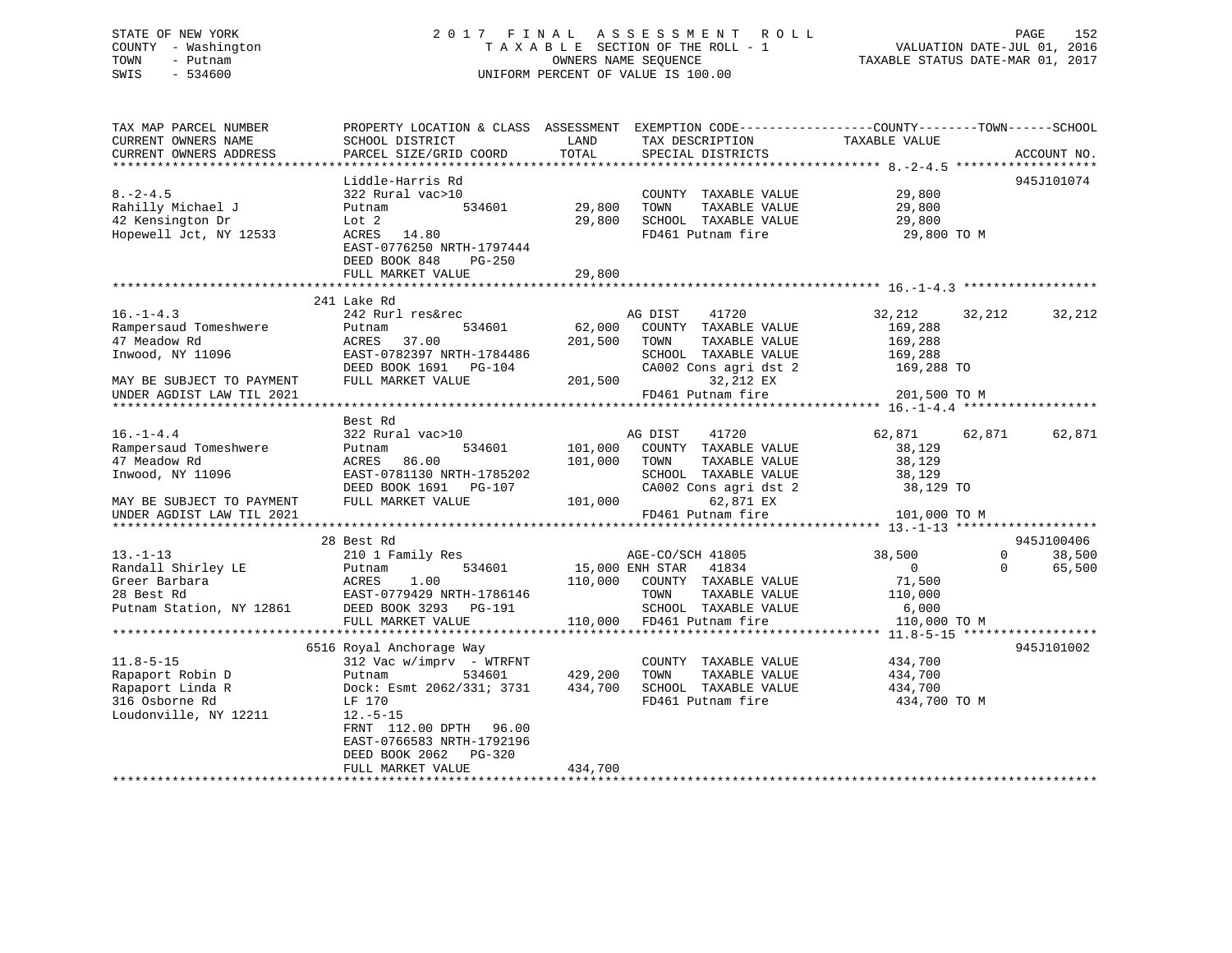STATE OF NEW YORK 2 0 1 7 F I N A L A S S E S S M E N T R O L L PAGE 153 COUNTY - Washington T A X A B L E SECTION OF THE ROLL - 1 VALUATION DATE-JUL 01, 2016 TOWN - Putnam OWNERS NAME SEQUENCE TAXABLE STATUS DATE-MAR 01, 2017 SWIS - 534600 UNIFORM PERCENT OF VALUE IS 100.00 TAX MAP PARCEL NUMBER PROPERTY LOCATION & CLASS ASSESSMENT EXEMPTION CODE------------------COUNTY--------TOWN------SCHOOL

| CURRENT OWNERS NAME                  | SCHOOL DISTRICT                           | LAND         | TAX DESCRIPTION                                          | TAXABLE VALUE      |                        |
|--------------------------------------|-------------------------------------------|--------------|----------------------------------------------------------|--------------------|------------------------|
| CURRENT OWNERS ADDRESS               | PARCEL SIZE/GRID COORD                    | TOTAL        | SPECIAL DISTRICTS                                        |                    | ACCOUNT NO.            |
|                                      | 2346 Black Point Way                      |              |                                                          |                    | 945J100555             |
| $4.9 - 1 - 3$                        | 210 1 Family Res - WTRFNT                 |              | <b>BAS STAR</b> 41854                                    | $\overline{0}$     | 30,000<br>$\Omega$     |
| Rapple R Randolph                    | 534601<br>Putnam                          |              | 414,800 COUNTY TAXABLE VALUE                             | 631,900            |                        |
| Rapple Mariann H                     | 3007/245                                  | 631,900 TOWN | TAXABLE VALUE                                            | 631,900            |                        |
| 2346 Black Point Way                 | LF 66                                     |              | SCHOOL TAXABLE VALUE                                     | 601,900            |                        |
| Ticonderoga, NY 12883                | FRNT 66.00 DPTH 356.00                    |              | BP461 Black Pt Sewer Dist                                | $.00$ UN C         |                        |
|                                      | EAST-0768928 NRTH-1807026                 |              | FD461 Putnam fire                                        | 631,900 TO M       |                        |
|                                      | DEED BOOK 3007 PG-245                     |              |                                                          |                    |                        |
|                                      | FULL MARKET VALUE                         | 631,900      |                                                          |                    |                        |
|                                      |                                           |              |                                                          |                    |                        |
|                                      | 2324 Black Point Rd                       |              |                                                          |                    | 945J100833             |
| $4.5 - 1 - 28.1$                     | 260 Seasonal res - WTRFNT                 |              | COUNTY TAXABLE VALUE                                     | 675,000            |                        |
| Rayno David W                        | 534601<br>Putnam                          | 512,000      | TAXABLE VALUE<br>TOWN                                    | 675,000            |                        |
| Rayno Patricia L                     | LF 125                                    | 675,000      | SCHOOL TAXABLE VALUE                                     | 675,000            |                        |
| 5 Cheshire Ride                      | FRNT 125.00 DPTH 123.00                   |              | BP461 Black Pt Sewer Dist                                | $.00$ UN C         |                        |
| Clifton Park, NY 12065               | EAST-0769098 NRTH-1807508                 |              | FD461 Putnam fire                                        | 675,000 TO M       |                        |
|                                      | DEED BOOK 2573 PG-28                      |              |                                                          |                    |                        |
|                                      | FULL MARKET VALUE                         | 675,000      |                                                          |                    |                        |
|                                      |                                           |              |                                                          |                    |                        |
|                                      | 2076 Black Point Rd                       |              |                                                          |                    | 945J100313<br>$\Omega$ |
| $1.14 - 1 - 14$                      | 210 1 Family Res - WTRFNT                 |              | <b>BAS STAR</b><br>41854<br>267,000 COUNTY TAXABLE VALUE | $\overline{0}$     | 30,000                 |
| Reap Patricia<br>2076 Black Point Rd | Putnam<br>534601<br>LF 33'                | 580,000      | TOWN<br>TAXABLE VALUE                                    | 580,000            |                        |
| Ticonderoga, NY 12883                | 485/50                                    |              | SCHOOL TAXABLE VALUE                                     | 580,000<br>550,000 |                        |
|                                      | FRNT 85.00 DPTH 203.00                    |              | BP461 Black Pt Sewer Dist                                | .00 UN C           |                        |
|                                      | EAST-0772973 NRTH-1811772                 |              | FD461 Putnam fire                                        | 580,000 TO M       |                        |
|                                      | DEED BOOK 485<br>PG-962                   |              |                                                          |                    |                        |
|                                      | FULL MARKET VALUE                         | 580,000      |                                                          |                    |                        |
|                                      |                                           |              |                                                          |                    |                        |
|                                      | 7 Northwoods Way                          |              |                                                          |                    | 945J101064             |
| $18. - 2 - 2.5$                      | 210 1 Family Res                          |              | COUNTY TAXABLE VALUE                                     | 228,000            |                        |
| Redmond Realty Inc                   | Putnam 534601                             | 33,000 TOWN  | TAXABLE VALUE                                            | 228,000            |                        |
| 2 Redmond St                         | $18. - 1 - 2.5$                           | 228,000      | SCHOOL TAXABLE VALUE                                     | 228,000            |                        |
| Warren, RI 02885                     | ACRES 8.01                                |              | FD461 Putnam fire                                        | 228,000 TO M       |                        |
|                                      | EAST-0774161 NRTH-1775800                 |              |                                                          |                    |                        |
|                                      | DEED BOOK 2340 PG-253                     |              |                                                          |                    |                        |
|                                      | FULL MARKET VALUE                         | 228,000      |                                                          |                    |                        |
|                                      |                                           |              |                                                          |                    |                        |
|                                      | LOT 20 Williams North Tr                  |              |                                                          |                    | 945J100039             |
| $18. - 2 - 3$                        | 910 Priv forest                           |              | COUNTY TAXABLE VALUE                                     | 50,000             |                        |
| Redmond Realty Inc                   | 534601<br>Putnam                          | 50,000       | TOWN<br>TAXABLE VALUE                                    | 50,000             |                        |
| 36 Borden Ln                         | $18. - 1 - 3$                             | 50,000       | SCHOOL TAXABLE VALUE                                     | 50,000             |                        |
| Warren, RI 02885                     | ACRES 100.00<br>EAST-0776675 NRTH-1775078 |              | FD461 Putnam fire                                        | 50,000 TO M        |                        |
|                                      | DEED BOOK 839<br>PG-344                   |              |                                                          |                    |                        |
|                                      | FULL MARKET VALUE                         | 50,000       |                                                          |                    |                        |
|                                      |                                           |              |                                                          |                    |                        |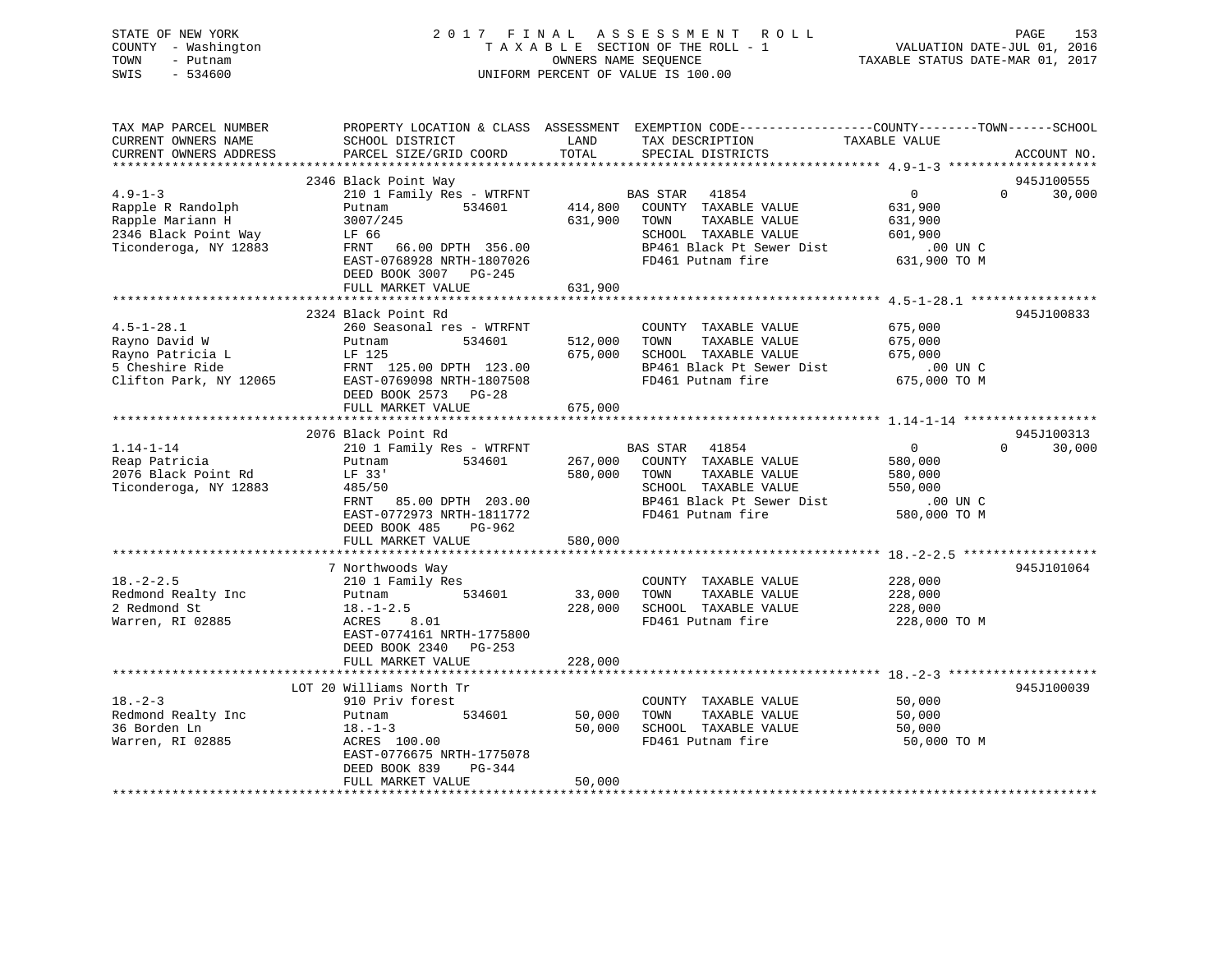## STATE OF NEW YORK 2 0 1 7 F I N A L A S S E S S M E N T R O L L PAGE 154 COUNTY - Washington T A X A B L E SECTION OF THE ROLL - 1 VALUATION DATE-JUL 01, 2016 TOWN - Putnam OWNERS NAME SEQUENCE TAXABLE STATUS DATE-MAR 01, 2017 SWIS - 534600 UNIFORM PERCENT OF VALUE IS 100.00

| TAX MAP PARCEL NUMBER<br>CURRENT OWNERS NAME | SCHOOL DISTRICT                            | LAND    | PROPERTY LOCATION & CLASS ASSESSMENT EXEMPTION CODE---------------COUNTY-------TOWN-----SCHOOL<br>TAX DESCRIPTION | TAXABLE VALUE  |                    |
|----------------------------------------------|--------------------------------------------|---------|-------------------------------------------------------------------------------------------------------------------|----------------|--------------------|
| CURRENT OWNERS ADDRESS                       | PARCEL SIZE/GRID COORD                     | TOTAL   | SPECIAL DISTRICTS                                                                                                 |                | ACCOUNT NO.        |
|                                              |                                            |         |                                                                                                                   |                |                    |
| $7.12 - 1 - 16.3$                            | County Route 1<br>312 Vac w/imprv - WTRFNT |         | COUNTY TAXABLE VALUE                                                                                              | 93,100         | 945J100970         |
| Reinhardt Kathryn                            | 534601<br>Putnam                           | 90,300  | TOWN<br>TAXABLE VALUE                                                                                             | 93,100         |                    |
| Gigl Peggy                                   | LF 25                                      | 93,100  | SCHOOL TAXABLE VALUE                                                                                              | 93,100         |                    |
| Attn: Bonnie Sheeley                         | FRNT 25.00 DPTH 171.00                     |         | FD461 Putnam fire                                                                                                 | 93,100 TO M    |                    |
| 1529 Mosswood Way                            | EAST-0767612 NRTH-1798030                  |         |                                                                                                                   |                |                    |
| Putnam Station, NY 12861                     | DEED BOOK 487<br>PG-288                    |         |                                                                                                                   |                |                    |
|                                              | FULL MARKET VALUE                          | 93,100  |                                                                                                                   |                |                    |
|                                              |                                            |         |                                                                                                                   |                |                    |
|                                              | 132 Ferry Way North                        |         |                                                                                                                   |                | 945J100558         |
| $2. - 1 - 9$                                 | 260 Seasonal res - WTRFNT                  |         | COUNTY TAXABLE VALUE                                                                                              | 72,300         |                    |
| Reinisch Andrew T                            | 534601<br>Putnam                           | 22,600  | TAXABLE VALUE<br>TOWN                                                                                             | 72,300         |                    |
| 680 Elm Ave                                  | ACRES<br>1.00                              | 72,300  | SCHOOL TAXABLE VALUE                                                                                              | 72,300         |                    |
| Selkirk, NY 12158                            | EAST-0786966 NRTH-1812344                  |         | FD461 Putnam fire                                                                                                 | 72,300 TO M    |                    |
|                                              | DEED BOOK 2403 PG-299                      |         |                                                                                                                   |                |                    |
|                                              | FULL MARKET VALUE                          | 72,300  |                                                                                                                   |                |                    |
|                                              |                                            |         |                                                                                                                   |                |                    |
|                                              | 2142 Black Point Rd                        |         |                                                                                                                   |                | 945J101006         |
| $1.18 - 1 - 9.1$                             | 210 1 Family Res - WTRFNT                  |         | ENH STAR<br>41834                                                                                                 | $\overline{0}$ | $\Omega$<br>65,500 |
| Rettig Betty Kuhn J                          | 534601<br>Putnam                           | 456,000 | COUNTY TAXABLE VALUE                                                                                              | 556,100        |                    |
| Rettig Hans G                                | Lf 75                                      | 556,100 | TOWN<br>TAXABLE VALUE                                                                                             | 556,100        |                    |
| 2142 Black Point Rd                          | FRNT 75.00 DPTH 298.00                     |         | SCHOOL TAXABLE VALUE                                                                                              | 490,600        |                    |
| Ticonderoga, NY 12883                        | EAST-0771982 NRTH-1810493                  |         | BP461 Black Pt Sewer Dist                                                                                         | $.00$ UN $C$   |                    |
|                                              | DEED BOOK 1689 PG-291                      |         | FD461 Putnam fire                                                                                                 | 556,100 TO M   |                    |
|                                              | FULL MARKET VALUE                          | 556,100 |                                                                                                                   |                |                    |
|                                              |                                            |         |                                                                                                                   |                |                    |
|                                              | 4115 Meadow Way                            |         |                                                                                                                   |                | 945J100096         |
| $11.20 - 2 - 9$                              | 270 Mfg housing                            |         | COUNTY TAXABLE VALUE                                                                                              | 76,100         |                    |
| Rickard Donal                                | 534601<br>Putnam                           | 67,000  | TAXABLE VALUE<br>TOWN                                                                                             | 76,100         |                    |
| 80 East St                                   | FRNT 125.00 DPTH 100.00                    | 76,100  | SCHOOL TAXABLE VALUE                                                                                              | 76,100         |                    |
| Mechanicville, NY 12118                      | EAST-0767104 NRTH-1786756                  |         | FD461 Putnam fire                                                                                                 | 76,100 TO M    |                    |
|                                              | DEED BOOK 906<br>PG-292                    |         |                                                                                                                   |                |                    |
|                                              | FULL MARKET VALUE                          | 76,100  |                                                                                                                   |                |                    |
|                                              | 3008 Our Way                               |         |                                                                                                                   |                | 945J100057         |
| $11.20 - 3 - 29$                             | 260 Seasonal res - WTRFNT                  |         | COUNTY TAXABLE VALUE                                                                                              | 691,900        |                    |
| Robbins David Kenneth                        | 534601<br>Putnam                           | 503,100 | TAXABLE VALUE<br>TOWN                                                                                             | 691,900        |                    |
| Robbins Karen Marie                          | LF 369                                     | 691,900 | SCHOOL TAXABLE VALUE                                                                                              | 691,900        |                    |
| 5 Mosquito Run                               | FRNT<br>10.00 DPTH 191.00                  |         | FD461 Putnam fire                                                                                                 | 691,900 TO M   |                    |
| Arrowsic, ME 04530                           | EAST-0766769 NRTH-1785551                  |         |                                                                                                                   |                |                    |
|                                              | DEED BOOK 3322<br>$PG-39$                  |         |                                                                                                                   |                |                    |
|                                              | FULL MARKET VALUE                          | 691,900 |                                                                                                                   |                |                    |
|                                              |                                            |         |                                                                                                                   |                |                    |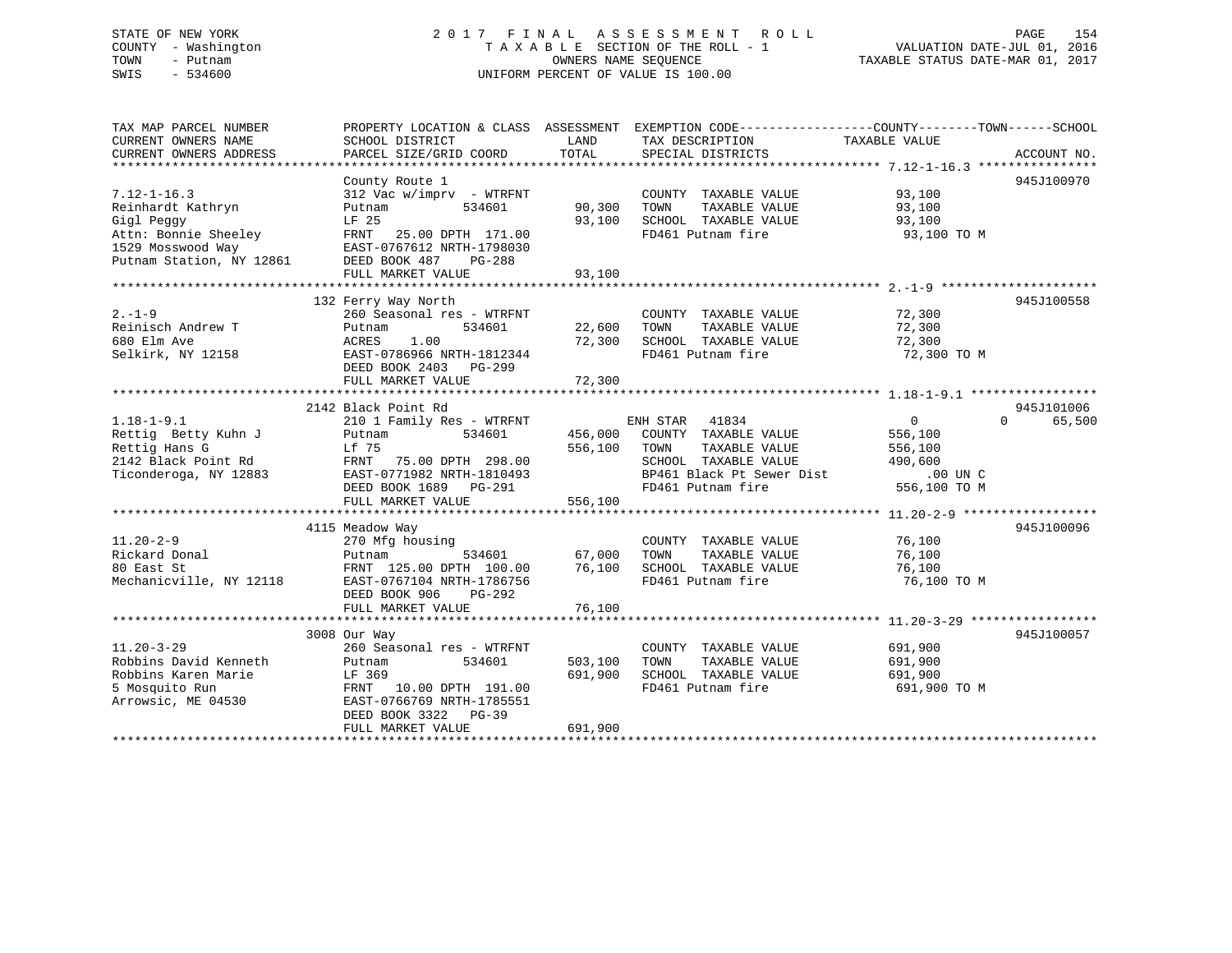## STATE OF NEW YORK 2 0 1 7 F I N A L A S S E S S M E N T R O L L PAGE 155 COUNTY - Washington T A X A B L E SECTION OF THE ROLL - 1 VALUATION DATE-JUL 01, 2016 TOWN - Putnam **CONNERS NAME SEQUENCE** TAXABLE STATUS DATE-MAR 01, 2017 SWIS - 534600 UNIFORM PERCENT OF VALUE IS 100.00

| TAX MAP PARCEL NUMBER<br>CURRENT OWNERS NAME<br>CURRENT OWNERS ADDRESS                                          | PROPERTY LOCATION & CLASS ASSESSMENT<br>SCHOOL DISTRICT<br>PARCEL SIZE/GRID COORD                                                                                            | LAND<br>TOTAL       | TAX DESCRIPTION<br>SPECIAL DISTRICTS                                                                            | EXEMPTION CODE-----------------COUNTY-------TOWN------SCHOOL<br>TAXABLE VALUE<br>ACCOUNT NO.       |
|-----------------------------------------------------------------------------------------------------------------|------------------------------------------------------------------------------------------------------------------------------------------------------------------------------|---------------------|-----------------------------------------------------------------------------------------------------------------|----------------------------------------------------------------------------------------------------|
| *************************                                                                                       |                                                                                                                                                                              |                     |                                                                                                                 |                                                                                                    |
|                                                                                                                 | 2060 Lake George Way South                                                                                                                                                   |                     |                                                                                                                 | 945J100562                                                                                         |
| $7.12 - 2 - 11$<br>Robillard David J<br>Robillard Family Trust<br>310 Parkview Dr<br>Schenectady, NY 12303      | 210 1 Family Res - WTRFNT<br>Putnam<br>534601<br>LF 96<br>FRNT 93.00 DPTH 90.00<br>EAST-0766963 NRTH-1796941<br>DEED BOOK 2450 PG-145                                        | 388,400<br>525,900  | COUNTY TAXABLE VALUE<br>TOWN<br>TAXABLE VALUE<br>SCHOOL TAXABLE VALUE<br>FD461 Putnam fire                      | 525,900<br>525,900<br>525,900<br>525,900 TO M                                                      |
|                                                                                                                 | FULL MARKET VALUE                                                                                                                                                            | 525,900             |                                                                                                                 |                                                                                                    |
|                                                                                                                 |                                                                                                                                                                              |                     |                                                                                                                 |                                                                                                    |
| $14.18 - 4 - 3$<br>Robinson Cabeiri<br>Robinson Kylian<br>1888 24th Ave E<br>Seattle, WA 98112                  | 732 Gull Bay Rd<br>210 1 Family Res - WTRFNT<br>534601<br>Putnam<br>3642/229<br>LF 256<br>$14. - 4 - 3$<br>FRNT 194.00 DPTH 168.00                                           | 675,000<br>775,000  | COUNTY TAXABLE VALUE<br>TAXABLE VALUE<br>TOWN<br>SCHOOL TAXABLE VALUE<br>FD461 Putnam fire                      | 945J100641<br>775,000<br>775,000<br>775,000<br>775,000 TO M                                        |
|                                                                                                                 | EAST-0764494 NRTH-1780800<br>DEED BOOK 3642<br>$PG-233$<br>FULL MARKET VALUE                                                                                                 | 775,000             |                                                                                                                 |                                                                                                    |
|                                                                                                                 | 476 Liddle-Harris Rd                                                                                                                                                         |                     |                                                                                                                 | 945J101079                                                                                         |
| $8. - 2 - 4.10$<br>Roccoberton Todd L<br>Roccoberton Nancy M<br>27 Interlochen Pkwy<br>Monroe, NY 10950         | 242 Rurl res&rec<br>534601<br>Putnam<br>Lot 8<br>ACRES<br>12.68<br>EAST-0775380 NRTH-1795988<br>DEED BOOK 573<br>PG-97                                                       | 37,700<br>89,300    | COUNTY TAXABLE VALUE<br>TAXABLE VALUE<br>TOWN<br>SCHOOL TAXABLE VALUE<br>FD461 Putnam fire                      | 89,300<br>89,300<br>89,300<br>89,300 TO M                                                          |
|                                                                                                                 | FULL MARKET VALUE                                                                                                                                                            | 89,300              |                                                                                                                 |                                                                                                    |
|                                                                                                                 |                                                                                                                                                                              |                     |                                                                                                                 |                                                                                                    |
| $9. - 1 - 48$<br>Rock Robert F<br>Rock Joan M<br>17194 State Route 22<br>Putnam Station, NY 12861               | 17194 State Route 22<br>210 1 Family Res<br>534601<br>Putnam<br>1.40<br>ACRES<br>EAST-0779404 NRTH-1799430<br>DEED BOOK 382<br>PG-652                                        | 16,500<br>100,500   | 41834<br>ENH STAR<br>COUNTY TAXABLE VALUE<br>TAXABLE VALUE<br>TOWN<br>SCHOOL TAXABLE VALUE<br>FD461 Putnam fire | 945J100564<br>$\overline{0}$<br>$\Omega$<br>65,500<br>100,500<br>100,500<br>35,000<br>100,500 TO M |
|                                                                                                                 | FULL MARKET VALUE                                                                                                                                                            | 100,500             |                                                                                                                 |                                                                                                    |
|                                                                                                                 | 3097 Lake George Way                                                                                                                                                         |                     |                                                                                                                 | 945J100129                                                                                         |
| $7.8 - 1 - 23$<br>Rockledge Properties Inc<br>Attn: Condit Steven R<br>51 Lillie Ln<br>Putnam Station, NY 12861 | 280 Res Multiple - WTRFNT<br>Putnam<br>534601<br>507/717-720-723-726-729<br>LF 400: Hse undr constrct<br>ACRES<br>1.00<br>EAST-0766478 NRTH-1800021<br>DEED BOOK L 648 PG-89 | 758,000<br>1105,300 | COUNTY TAXABLE VALUE<br>TOWN<br>TAXABLE VALUE<br>SCHOOL TAXABLE VALUE<br>FD461 Putnam fire                      | 1105,300<br>1105,300<br>1105,300<br>1105,300 TO M                                                  |
|                                                                                                                 | FULL MARKET VALUE                                                                                                                                                            | 1105,300            |                                                                                                                 |                                                                                                    |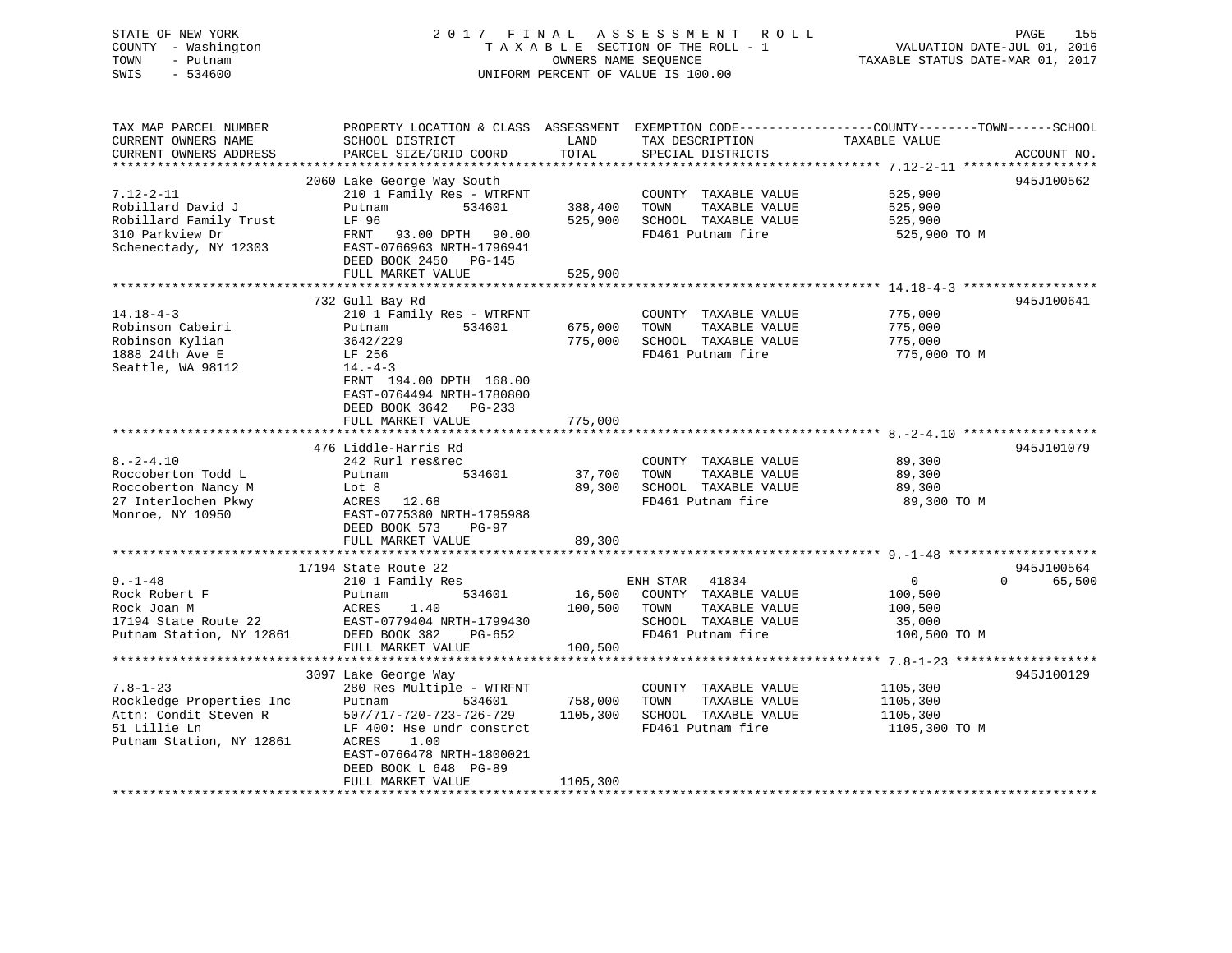## STATE OF NEW YORK 2 0 1 7 F I N A L A S S E S S M E N T R O L L PAGE 156 COUNTY - Washington T A X A B L E SECTION OF THE ROLL - 1 VALUATION DATE-JUL 01, 2016 TOWN - Putnam OWNERS NAME SEQUENCE TAXABLE STATUS DATE-MAR 01, 2017 SWIS - 534600 UNIFORM PERCENT OF VALUE IS 100.00

| TOTAL<br>CURRENT OWNERS ADDRESS<br>PARCEL SIZE/GRID COORD<br>SPECIAL DISTRICTS<br>ACCOUNT NO.<br>131 Schwerdtfeger Rd<br>945J100439<br>$4. -1 - 31$<br>270 Mfg housing<br>COUNTY TAXABLE VALUE<br>35,100<br>534601<br>25,100<br>Rocque Martin G<br>Putnam<br>TOWN<br>TAXABLE VALUE<br>35,100<br>PO Box 246<br>7.63<br>35,100<br>SCHOOL TAXABLE VALUE<br>ACRES<br>35,100<br>Whitehall, NY 12887<br>EAST-0769860 NRTH-1802481<br>FD461 Putnam fire<br>35,100 TO M<br>DEED BOOK 711<br>PG-330<br>FULL MARKET VALUE<br>35,100<br>2236 Black Point Rd<br>945J100566<br>$4.5 - 1 - 6$<br>280 Res Multiple - WTRFNT<br>COUNTY TAXABLE VALUE<br>674,900<br>534601<br>591,000<br>TOWN<br>TAXABLE VALUE<br>674,900<br>Putnam<br>674,900<br>SCHOOL TAXABLE VALUE<br>PO Box 46<br>LF 108<br>674,900<br>BP461 Black Pt Sewer Dist<br>FRNT 105.00 DPTH 147.00<br>$.00$ UN C<br>FD461 Putnam fire<br>EAST-0770194 NRTH-1809145<br>674,900 TO M<br>DEED BOOK 485<br>PG-184<br>FULL MARKET VALUE<br>674,900<br>945J100939<br>95 Cummings Rd<br>$5. -1 - 4.2$<br>242 Rurl res&rec<br>BAS STAR 41854<br>$\overline{0}$<br>$\Omega$<br>30,000<br>35,000<br>229,400<br>534601<br>COUNTY TAXABLE VALUE<br>Putnam<br>Romaca Meeshenta Lyn<br>ACRES 10.00<br>229,400<br>TOWN<br>TAXABLE VALUE<br>229,400<br>EAST-0781204 NRTH-1802087<br>SCHOOL TAXABLE VALUE<br>199,400<br>FD461 Putnam fire<br>Putnam, NY 12861<br>DEED BOOK 3285 PG-24<br>229,400 TO M<br>FULL MARKET VALUE<br>229,400<br>580 Gull Bay Rd<br>945J100205<br>$14.8 - 1 - 14$<br>210 1 Family Res - WTRFNT<br>COUNTY TAXABLE VALUE<br>818,800<br>Romvari Peter<br>534601<br>510,600<br>TOWN<br>TAXABLE VALUE<br>818,800<br>Putnam<br>30 Fifth Ave Apt 9-F<br>818,800<br>SCHOOL TAXABLE VALUE<br>Lots 18 & 19<br>818,800<br>FD461 Putnam fire<br>New York, NY 10011<br>LF 116<br>818,800 TO M<br>FRNT 100.00 DPTH 186.00<br>EAST-0765538 NRTH-1783988<br>DEED BOOK 3302 PG-183<br>FULL MARKET VALUE<br>818,800<br>945J100570<br>61 Gull Bay Rd<br>210 1 Family Res<br>$12.-3-18.1$<br>COUNTY TAXABLE VALUE<br>78,400<br>Rosvold Anne<br>534601<br>21,000<br>TOWN<br>TAXABLE VALUE<br>78,400<br>Putnam<br>406 Willis Ave<br>2.60<br>78,400<br>SCHOOL TAXABLE VALUE<br>ACRES<br>78,400<br>Hawthorne, NY 10532<br>FD461 Putnam fire<br>78,400 TO M<br>EAST-0775855 NRTH-1784661<br>DEED BOOK 826<br>$PG-59$<br>78,400<br>FULL MARKET VALUE | TAX MAP PARCEL NUMBER<br>CURRENT OWNERS NAME | SCHOOL DISTRICT | LAND | PROPERTY LOCATION & CLASS ASSESSMENT EXEMPTION CODE----------------COUNTY-------TOWN------SCHOOL<br>TAX DESCRIPTION | TAXABLE VALUE |  |
|--------------------------------------------------------------------------------------------------------------------------------------------------------------------------------------------------------------------------------------------------------------------------------------------------------------------------------------------------------------------------------------------------------------------------------------------------------------------------------------------------------------------------------------------------------------------------------------------------------------------------------------------------------------------------------------------------------------------------------------------------------------------------------------------------------------------------------------------------------------------------------------------------------------------------------------------------------------------------------------------------------------------------------------------------------------------------------------------------------------------------------------------------------------------------------------------------------------------------------------------------------------------------------------------------------------------------------------------------------------------------------------------------------------------------------------------------------------------------------------------------------------------------------------------------------------------------------------------------------------------------------------------------------------------------------------------------------------------------------------------------------------------------------------------------------------------------------------------------------------------------------------------------------------------------------------------------------------------------------------------------------------------------------------------------------------------------------------------------------------------------------------------------------------------------------------------------------------------------------------------------------------------------------------------------------------------------------------------------------------------------------|----------------------------------------------|-----------------|------|---------------------------------------------------------------------------------------------------------------------|---------------|--|
|                                                                                                                                                                                                                                                                                                                                                                                                                                                                                                                                                                                                                                                                                                                                                                                                                                                                                                                                                                                                                                                                                                                                                                                                                                                                                                                                                                                                                                                                                                                                                                                                                                                                                                                                                                                                                                                                                                                                                                                                                                                                                                                                                                                                                                                                                                                                                                                |                                              |                 |      |                                                                                                                     |               |  |
|                                                                                                                                                                                                                                                                                                                                                                                                                                                                                                                                                                                                                                                                                                                                                                                                                                                                                                                                                                                                                                                                                                                                                                                                                                                                                                                                                                                                                                                                                                                                                                                                                                                                                                                                                                                                                                                                                                                                                                                                                                                                                                                                                                                                                                                                                                                                                                                |                                              |                 |      |                                                                                                                     |               |  |
|                                                                                                                                                                                                                                                                                                                                                                                                                                                                                                                                                                                                                                                                                                                                                                                                                                                                                                                                                                                                                                                                                                                                                                                                                                                                                                                                                                                                                                                                                                                                                                                                                                                                                                                                                                                                                                                                                                                                                                                                                                                                                                                                                                                                                                                                                                                                                                                |                                              |                 |      |                                                                                                                     |               |  |
|                                                                                                                                                                                                                                                                                                                                                                                                                                                                                                                                                                                                                                                                                                                                                                                                                                                                                                                                                                                                                                                                                                                                                                                                                                                                                                                                                                                                                                                                                                                                                                                                                                                                                                                                                                                                                                                                                                                                                                                                                                                                                                                                                                                                                                                                                                                                                                                |                                              |                 |      |                                                                                                                     |               |  |
|                                                                                                                                                                                                                                                                                                                                                                                                                                                                                                                                                                                                                                                                                                                                                                                                                                                                                                                                                                                                                                                                                                                                                                                                                                                                                                                                                                                                                                                                                                                                                                                                                                                                                                                                                                                                                                                                                                                                                                                                                                                                                                                                                                                                                                                                                                                                                                                |                                              |                 |      |                                                                                                                     |               |  |
|                                                                                                                                                                                                                                                                                                                                                                                                                                                                                                                                                                                                                                                                                                                                                                                                                                                                                                                                                                                                                                                                                                                                                                                                                                                                                                                                                                                                                                                                                                                                                                                                                                                                                                                                                                                                                                                                                                                                                                                                                                                                                                                                                                                                                                                                                                                                                                                |                                              |                 |      |                                                                                                                     |               |  |
|                                                                                                                                                                                                                                                                                                                                                                                                                                                                                                                                                                                                                                                                                                                                                                                                                                                                                                                                                                                                                                                                                                                                                                                                                                                                                                                                                                                                                                                                                                                                                                                                                                                                                                                                                                                                                                                                                                                                                                                                                                                                                                                                                                                                                                                                                                                                                                                |                                              |                 |      |                                                                                                                     |               |  |
|                                                                                                                                                                                                                                                                                                                                                                                                                                                                                                                                                                                                                                                                                                                                                                                                                                                                                                                                                                                                                                                                                                                                                                                                                                                                                                                                                                                                                                                                                                                                                                                                                                                                                                                                                                                                                                                                                                                                                                                                                                                                                                                                                                                                                                                                                                                                                                                |                                              |                 |      |                                                                                                                     |               |  |
|                                                                                                                                                                                                                                                                                                                                                                                                                                                                                                                                                                                                                                                                                                                                                                                                                                                                                                                                                                                                                                                                                                                                                                                                                                                                                                                                                                                                                                                                                                                                                                                                                                                                                                                                                                                                                                                                                                                                                                                                                                                                                                                                                                                                                                                                                                                                                                                |                                              |                 |      |                                                                                                                     |               |  |
|                                                                                                                                                                                                                                                                                                                                                                                                                                                                                                                                                                                                                                                                                                                                                                                                                                                                                                                                                                                                                                                                                                                                                                                                                                                                                                                                                                                                                                                                                                                                                                                                                                                                                                                                                                                                                                                                                                                                                                                                                                                                                                                                                                                                                                                                                                                                                                                |                                              |                 |      |                                                                                                                     |               |  |
|                                                                                                                                                                                                                                                                                                                                                                                                                                                                                                                                                                                                                                                                                                                                                                                                                                                                                                                                                                                                                                                                                                                                                                                                                                                                                                                                                                                                                                                                                                                                                                                                                                                                                                                                                                                                                                                                                                                                                                                                                                                                                                                                                                                                                                                                                                                                                                                |                                              |                 |      |                                                                                                                     |               |  |
|                                                                                                                                                                                                                                                                                                                                                                                                                                                                                                                                                                                                                                                                                                                                                                                                                                                                                                                                                                                                                                                                                                                                                                                                                                                                                                                                                                                                                                                                                                                                                                                                                                                                                                                                                                                                                                                                                                                                                                                                                                                                                                                                                                                                                                                                                                                                                                                |                                              |                 |      |                                                                                                                     |               |  |
|                                                                                                                                                                                                                                                                                                                                                                                                                                                                                                                                                                                                                                                                                                                                                                                                                                                                                                                                                                                                                                                                                                                                                                                                                                                                                                                                                                                                                                                                                                                                                                                                                                                                                                                                                                                                                                                                                                                                                                                                                                                                                                                                                                                                                                                                                                                                                                                | Rogers Robert O Jr                           |                 |      |                                                                                                                     |               |  |
|                                                                                                                                                                                                                                                                                                                                                                                                                                                                                                                                                                                                                                                                                                                                                                                                                                                                                                                                                                                                                                                                                                                                                                                                                                                                                                                                                                                                                                                                                                                                                                                                                                                                                                                                                                                                                                                                                                                                                                                                                                                                                                                                                                                                                                                                                                                                                                                |                                              |                 |      |                                                                                                                     |               |  |
|                                                                                                                                                                                                                                                                                                                                                                                                                                                                                                                                                                                                                                                                                                                                                                                                                                                                                                                                                                                                                                                                                                                                                                                                                                                                                                                                                                                                                                                                                                                                                                                                                                                                                                                                                                                                                                                                                                                                                                                                                                                                                                                                                                                                                                                                                                                                                                                | Deming, NM 88031                             |                 |      |                                                                                                                     |               |  |
|                                                                                                                                                                                                                                                                                                                                                                                                                                                                                                                                                                                                                                                                                                                                                                                                                                                                                                                                                                                                                                                                                                                                                                                                                                                                                                                                                                                                                                                                                                                                                                                                                                                                                                                                                                                                                                                                                                                                                                                                                                                                                                                                                                                                                                                                                                                                                                                |                                              |                 |      |                                                                                                                     |               |  |
|                                                                                                                                                                                                                                                                                                                                                                                                                                                                                                                                                                                                                                                                                                                                                                                                                                                                                                                                                                                                                                                                                                                                                                                                                                                                                                                                                                                                                                                                                                                                                                                                                                                                                                                                                                                                                                                                                                                                                                                                                                                                                                                                                                                                                                                                                                                                                                                |                                              |                 |      |                                                                                                                     |               |  |
|                                                                                                                                                                                                                                                                                                                                                                                                                                                                                                                                                                                                                                                                                                                                                                                                                                                                                                                                                                                                                                                                                                                                                                                                                                                                                                                                                                                                                                                                                                                                                                                                                                                                                                                                                                                                                                                                                                                                                                                                                                                                                                                                                                                                                                                                                                                                                                                |                                              |                 |      |                                                                                                                     |               |  |
|                                                                                                                                                                                                                                                                                                                                                                                                                                                                                                                                                                                                                                                                                                                                                                                                                                                                                                                                                                                                                                                                                                                                                                                                                                                                                                                                                                                                                                                                                                                                                                                                                                                                                                                                                                                                                                                                                                                                                                                                                                                                                                                                                                                                                                                                                                                                                                                |                                              |                 |      |                                                                                                                     |               |  |
|                                                                                                                                                                                                                                                                                                                                                                                                                                                                                                                                                                                                                                                                                                                                                                                                                                                                                                                                                                                                                                                                                                                                                                                                                                                                                                                                                                                                                                                                                                                                                                                                                                                                                                                                                                                                                                                                                                                                                                                                                                                                                                                                                                                                                                                                                                                                                                                |                                              |                 |      |                                                                                                                     |               |  |
|                                                                                                                                                                                                                                                                                                                                                                                                                                                                                                                                                                                                                                                                                                                                                                                                                                                                                                                                                                                                                                                                                                                                                                                                                                                                                                                                                                                                                                                                                                                                                                                                                                                                                                                                                                                                                                                                                                                                                                                                                                                                                                                                                                                                                                                                                                                                                                                |                                              |                 |      |                                                                                                                     |               |  |
|                                                                                                                                                                                                                                                                                                                                                                                                                                                                                                                                                                                                                                                                                                                                                                                                                                                                                                                                                                                                                                                                                                                                                                                                                                                                                                                                                                                                                                                                                                                                                                                                                                                                                                                                                                                                                                                                                                                                                                                                                                                                                                                                                                                                                                                                                                                                                                                | Romaca Donald III                            |                 |      |                                                                                                                     |               |  |
|                                                                                                                                                                                                                                                                                                                                                                                                                                                                                                                                                                                                                                                                                                                                                                                                                                                                                                                                                                                                                                                                                                                                                                                                                                                                                                                                                                                                                                                                                                                                                                                                                                                                                                                                                                                                                                                                                                                                                                                                                                                                                                                                                                                                                                                                                                                                                                                |                                              |                 |      |                                                                                                                     |               |  |
|                                                                                                                                                                                                                                                                                                                                                                                                                                                                                                                                                                                                                                                                                                                                                                                                                                                                                                                                                                                                                                                                                                                                                                                                                                                                                                                                                                                                                                                                                                                                                                                                                                                                                                                                                                                                                                                                                                                                                                                                                                                                                                                                                                                                                                                                                                                                                                                | 95 Cummings Rd                               |                 |      |                                                                                                                     |               |  |
|                                                                                                                                                                                                                                                                                                                                                                                                                                                                                                                                                                                                                                                                                                                                                                                                                                                                                                                                                                                                                                                                                                                                                                                                                                                                                                                                                                                                                                                                                                                                                                                                                                                                                                                                                                                                                                                                                                                                                                                                                                                                                                                                                                                                                                                                                                                                                                                |                                              |                 |      |                                                                                                                     |               |  |
|                                                                                                                                                                                                                                                                                                                                                                                                                                                                                                                                                                                                                                                                                                                                                                                                                                                                                                                                                                                                                                                                                                                                                                                                                                                                                                                                                                                                                                                                                                                                                                                                                                                                                                                                                                                                                                                                                                                                                                                                                                                                                                                                                                                                                                                                                                                                                                                |                                              |                 |      |                                                                                                                     |               |  |
|                                                                                                                                                                                                                                                                                                                                                                                                                                                                                                                                                                                                                                                                                                                                                                                                                                                                                                                                                                                                                                                                                                                                                                                                                                                                                                                                                                                                                                                                                                                                                                                                                                                                                                                                                                                                                                                                                                                                                                                                                                                                                                                                                                                                                                                                                                                                                                                |                                              |                 |      |                                                                                                                     |               |  |
|                                                                                                                                                                                                                                                                                                                                                                                                                                                                                                                                                                                                                                                                                                                                                                                                                                                                                                                                                                                                                                                                                                                                                                                                                                                                                                                                                                                                                                                                                                                                                                                                                                                                                                                                                                                                                                                                                                                                                                                                                                                                                                                                                                                                                                                                                                                                                                                |                                              |                 |      |                                                                                                                     |               |  |
|                                                                                                                                                                                                                                                                                                                                                                                                                                                                                                                                                                                                                                                                                                                                                                                                                                                                                                                                                                                                                                                                                                                                                                                                                                                                                                                                                                                                                                                                                                                                                                                                                                                                                                                                                                                                                                                                                                                                                                                                                                                                                                                                                                                                                                                                                                                                                                                |                                              |                 |      |                                                                                                                     |               |  |
|                                                                                                                                                                                                                                                                                                                                                                                                                                                                                                                                                                                                                                                                                                                                                                                                                                                                                                                                                                                                                                                                                                                                                                                                                                                                                                                                                                                                                                                                                                                                                                                                                                                                                                                                                                                                                                                                                                                                                                                                                                                                                                                                                                                                                                                                                                                                                                                |                                              |                 |      |                                                                                                                     |               |  |
|                                                                                                                                                                                                                                                                                                                                                                                                                                                                                                                                                                                                                                                                                                                                                                                                                                                                                                                                                                                                                                                                                                                                                                                                                                                                                                                                                                                                                                                                                                                                                                                                                                                                                                                                                                                                                                                                                                                                                                                                                                                                                                                                                                                                                                                                                                                                                                                |                                              |                 |      |                                                                                                                     |               |  |
|                                                                                                                                                                                                                                                                                                                                                                                                                                                                                                                                                                                                                                                                                                                                                                                                                                                                                                                                                                                                                                                                                                                                                                                                                                                                                                                                                                                                                                                                                                                                                                                                                                                                                                                                                                                                                                                                                                                                                                                                                                                                                                                                                                                                                                                                                                                                                                                |                                              |                 |      |                                                                                                                     |               |  |
|                                                                                                                                                                                                                                                                                                                                                                                                                                                                                                                                                                                                                                                                                                                                                                                                                                                                                                                                                                                                                                                                                                                                                                                                                                                                                                                                                                                                                                                                                                                                                                                                                                                                                                                                                                                                                                                                                                                                                                                                                                                                                                                                                                                                                                                                                                                                                                                |                                              |                 |      |                                                                                                                     |               |  |
|                                                                                                                                                                                                                                                                                                                                                                                                                                                                                                                                                                                                                                                                                                                                                                                                                                                                                                                                                                                                                                                                                                                                                                                                                                                                                                                                                                                                                                                                                                                                                                                                                                                                                                                                                                                                                                                                                                                                                                                                                                                                                                                                                                                                                                                                                                                                                                                |                                              |                 |      |                                                                                                                     |               |  |
|                                                                                                                                                                                                                                                                                                                                                                                                                                                                                                                                                                                                                                                                                                                                                                                                                                                                                                                                                                                                                                                                                                                                                                                                                                                                                                                                                                                                                                                                                                                                                                                                                                                                                                                                                                                                                                                                                                                                                                                                                                                                                                                                                                                                                                                                                                                                                                                |                                              |                 |      |                                                                                                                     |               |  |
|                                                                                                                                                                                                                                                                                                                                                                                                                                                                                                                                                                                                                                                                                                                                                                                                                                                                                                                                                                                                                                                                                                                                                                                                                                                                                                                                                                                                                                                                                                                                                                                                                                                                                                                                                                                                                                                                                                                                                                                                                                                                                                                                                                                                                                                                                                                                                                                |                                              |                 |      |                                                                                                                     |               |  |
|                                                                                                                                                                                                                                                                                                                                                                                                                                                                                                                                                                                                                                                                                                                                                                                                                                                                                                                                                                                                                                                                                                                                                                                                                                                                                                                                                                                                                                                                                                                                                                                                                                                                                                                                                                                                                                                                                                                                                                                                                                                                                                                                                                                                                                                                                                                                                                                |                                              |                 |      |                                                                                                                     |               |  |
|                                                                                                                                                                                                                                                                                                                                                                                                                                                                                                                                                                                                                                                                                                                                                                                                                                                                                                                                                                                                                                                                                                                                                                                                                                                                                                                                                                                                                                                                                                                                                                                                                                                                                                                                                                                                                                                                                                                                                                                                                                                                                                                                                                                                                                                                                                                                                                                |                                              |                 |      |                                                                                                                     |               |  |
|                                                                                                                                                                                                                                                                                                                                                                                                                                                                                                                                                                                                                                                                                                                                                                                                                                                                                                                                                                                                                                                                                                                                                                                                                                                                                                                                                                                                                                                                                                                                                                                                                                                                                                                                                                                                                                                                                                                                                                                                                                                                                                                                                                                                                                                                                                                                                                                |                                              |                 |      |                                                                                                                     |               |  |
|                                                                                                                                                                                                                                                                                                                                                                                                                                                                                                                                                                                                                                                                                                                                                                                                                                                                                                                                                                                                                                                                                                                                                                                                                                                                                                                                                                                                                                                                                                                                                                                                                                                                                                                                                                                                                                                                                                                                                                                                                                                                                                                                                                                                                                                                                                                                                                                |                                              |                 |      |                                                                                                                     |               |  |
|                                                                                                                                                                                                                                                                                                                                                                                                                                                                                                                                                                                                                                                                                                                                                                                                                                                                                                                                                                                                                                                                                                                                                                                                                                                                                                                                                                                                                                                                                                                                                                                                                                                                                                                                                                                                                                                                                                                                                                                                                                                                                                                                                                                                                                                                                                                                                                                |                                              |                 |      |                                                                                                                     |               |  |
|                                                                                                                                                                                                                                                                                                                                                                                                                                                                                                                                                                                                                                                                                                                                                                                                                                                                                                                                                                                                                                                                                                                                                                                                                                                                                                                                                                                                                                                                                                                                                                                                                                                                                                                                                                                                                                                                                                                                                                                                                                                                                                                                                                                                                                                                                                                                                                                |                                              |                 |      |                                                                                                                     |               |  |
|                                                                                                                                                                                                                                                                                                                                                                                                                                                                                                                                                                                                                                                                                                                                                                                                                                                                                                                                                                                                                                                                                                                                                                                                                                                                                                                                                                                                                                                                                                                                                                                                                                                                                                                                                                                                                                                                                                                                                                                                                                                                                                                                                                                                                                                                                                                                                                                |                                              |                 |      |                                                                                                                     |               |  |
|                                                                                                                                                                                                                                                                                                                                                                                                                                                                                                                                                                                                                                                                                                                                                                                                                                                                                                                                                                                                                                                                                                                                                                                                                                                                                                                                                                                                                                                                                                                                                                                                                                                                                                                                                                                                                                                                                                                                                                                                                                                                                                                                                                                                                                                                                                                                                                                |                                              |                 |      |                                                                                                                     |               |  |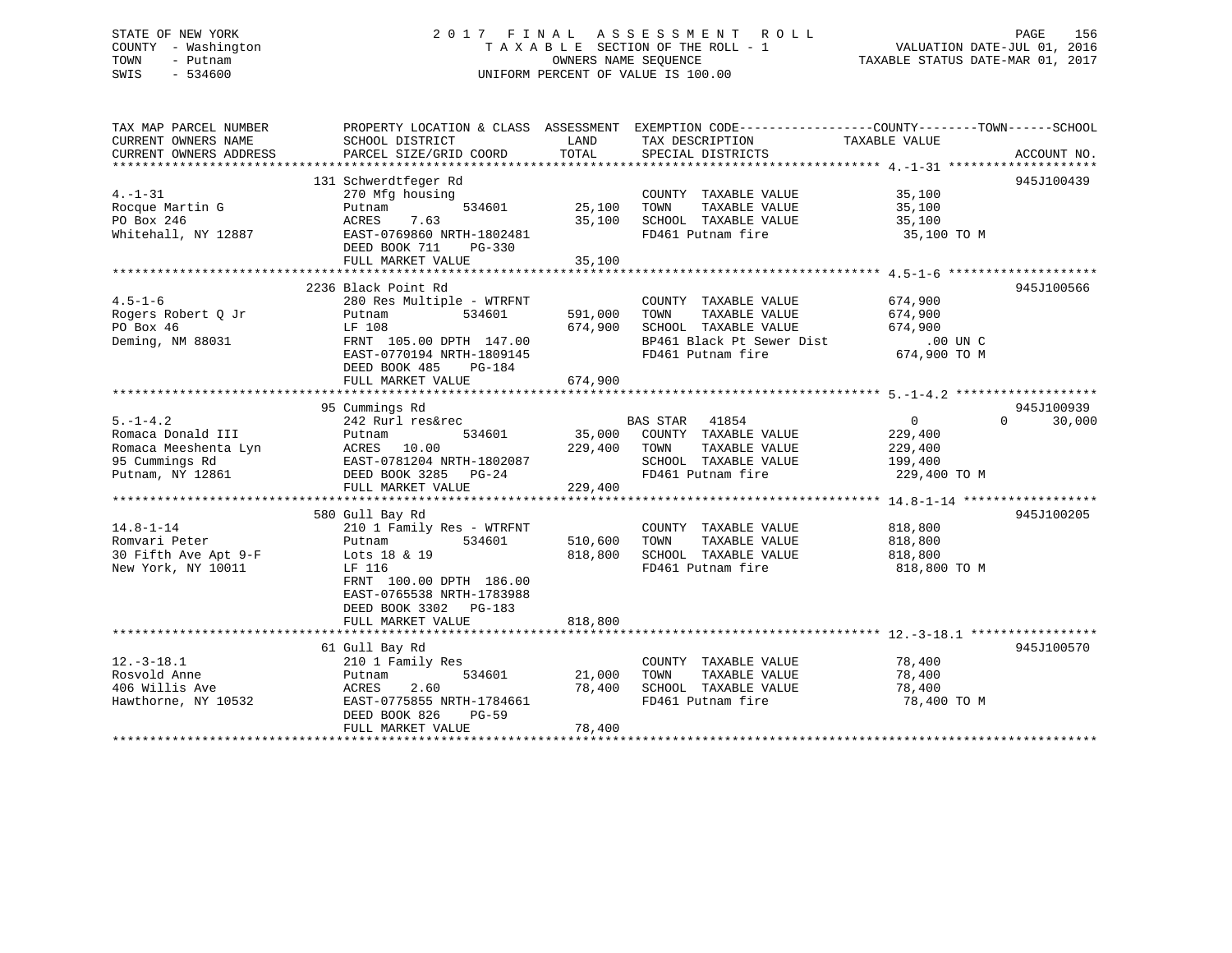## STATE OF NEW YORK 2 0 1 7 F I N A L A S S E S S M E N T R O L L PAGE 157 COUNTY - Washington T A X A B L E SECTION OF THE ROLL - 1 VALUATION DATE-JUL 01, 2016 TOWN - Putnam OWNERS NAME SEQUENCE TAXABLE STATUS DATE-MAR 01, 2017 SWIS - 534600 UNIFORM PERCENT OF VALUE IS 100.00

| TAX MAP PARCEL NUMBER                                            | PROPERTY LOCATION & CLASS ASSESSMENT EXEMPTION CODE----------------COUNTY-------TOWN------SCHOOL |              |                             |                    |             |
|------------------------------------------------------------------|--------------------------------------------------------------------------------------------------|--------------|-----------------------------|--------------------|-------------|
| CURRENT OWNERS NAME                                              | SCHOOL DISTRICT                                                                                  | LAND         | TAX DESCRIPTION             | TAXABLE VALUE      |             |
| CURRENT OWNERS ADDRESS                                           | PARCEL SIZE/GRID COORD                                                                           | TOTAL        | SPECIAL DISTRICTS           |                    | ACCOUNT NO. |
|                                                                  |                                                                                                  |              |                             |                    |             |
|                                                                  | Gull Bay Rd                                                                                      |              |                             |                    |             |
| $12. - 3 - 20$                                                   | 314 Rural vac<10                                                                                 |              | COUNTY TAXABLE VALUE        | 1,000              |             |
| Rosvold Anne                                                     | Putnam                                                                                           | 534601 1,000 | TOWN<br>TAXABLE VALUE       | 1,000              |             |
| 406 Willis Ave                                                   | FRNT 152.00 DPTH 208.00                                                                          | 1,000        | SCHOOL TAXABLE VALUE        | 1,000              |             |
| Hawthorne, NY 10532                                              | EAST-0775642 NRTH-1785669                                                                        |              | FD461 Putnam fire           | 1,000 TO M         |             |
|                                                                  | DEED BOOK 826<br>PG-59                                                                           |              |                             |                    |             |
|                                                                  | FULL MARKET VALUE                                                                                | 1,000        |                             |                    |             |
|                                                                  |                                                                                                  |              |                             |                    |             |
|                                                                  | Gull Bay Rd                                                                                      |              |                             |                    | 945J100851  |
| $12.-3-18.2$                                                     | 314 Rural vac<10                                                                                 |              | COUNTY TAXABLE VALUE        | 2,400              |             |
| Rosvold Olaf W                                                   | 534601<br>Putnam                                                                                 | 2,400        | TAXABLE VALUE 2,400<br>TOWN |                    |             |
| Rosvold Bridgett                                                 | FRNT 275.00 DPTH 200.00                                                                          | 2,400        | SCHOOL TAXABLE VALUE        | 2,400              |             |
| 406 Willis Ave                                                   | EAST-0776075 NRTH-1784869                                                                        |              | FD461 Putnam fire           | 2,400 TO M         |             |
| Hawthorne, NY 10532                                              | DEED BOOK 450<br>PG-353                                                                          |              |                             |                    |             |
|                                                                  | FULL MARKET VALUE                                                                                | 2,400        |                             |                    |             |
|                                                                  |                                                                                                  |              |                             |                    |             |
|                                                                  | State Route 22                                                                                   |              |                             |                    | 945J100918  |
| $13.-1-1.2$                                                      | 322 Rural vac>10                                                                                 |              | COUNTY TAXABLE VALUE 22,200 |                    |             |
| Rosvold Walter                                                   | 534601<br>Putnam                                                                                 | 22,200       | TOWN<br>TAXABLE VALUE       |                    |             |
| Freewin Linda                                                    | 24.70<br>ACRES                                                                                   | 22,200       | SCHOOL TAXABLE VALUE        | 22,200<br>22,200   |             |
|                                                                  | EAST-0782480 NRTH-1792882                                                                        |              | FD461 Putnam fire           | 22,200 TO M        |             |
| 2477 NYS Route 223<br>Von Etten, NY 14889<br>Von Etten, NY 14889 | DEED BOOK 3430 PG-113                                                                            |              |                             |                    |             |
|                                                                  | FULL MARKET VALUE                                                                                | 22,200       |                             |                    |             |
|                                                                  |                                                                                                  |              |                             |                    |             |
|                                                                  | Liddle-Harris Rd                                                                                 |              |                             |                    | 945J100713  |
| $8. -2 - 4.1$                                                    | 312 Vac w/imprv                                                                                  |              | COUNTY TAXABLE VALUE        | 133,800            |             |
| Rota Joseph T                                                    | Putnam<br>534601                                                                                 | 129,300      | TAXABLE VALUE<br>TOWN       | 133,800            |             |
| 10242 State Rt 22                                                | 1800/40                                                                                          | 133,800      | SCHOOL TAXABLE VALUE        | 133,800            |             |
| Granville, NY 12832                                              | Deeded ROW 2657/348                                                                              |              | FD461 Putnam fire           | 133,800 TO M       |             |
|                                                                  | ACRES 153.90                                                                                     |              |                             |                    |             |
|                                                                  | EAST-0772884 NRTH-1796279                                                                        |              |                             |                    |             |
|                                                                  | DEED BOOK 1800 PG-50                                                                             |              |                             |                    |             |
|                                                                  | FULL MARKET VALUE                                                                                | 133,800      |                             |                    |             |
|                                                                  |                                                                                                  |              |                             |                    |             |
|                                                                  | Tiroga Beach Ln                                                                                  |              |                             |                    | 945J101045  |
| $1.14 - 1 - 1$                                                   | 314 Rural vac<10 - WTRFNT                                                                        |              | COUNTY TAXABLE VALUE        | 10,000             |             |
| Rourke John                                                      | Putnam<br>534601                                                                                 | 10,000       | TAXABLE VALUE<br>TOWN       | 10,000             |             |
|                                                                  |                                                                                                  | 10,000       | SCHOOL TAXABLE VALUE        |                    |             |
| Rourke Louise                                                    | Essex Co 807/169                                                                                 |              | BP461 Black Pt Sewer Dist   | 10,000<br>.00 UN C |             |
| 285 Allen Rd                                                     | FRNT 85.00 DPTH 10.00                                                                            |              |                             |                    |             |
| Porter Corners, NY 12859                                         | EAST-0772234 NRTH-1812719                                                                        |              | FD461 Putnam fire           | 10,000 TO M        |             |
|                                                                  | DEED BOOK 2986 PG-326                                                                            |              |                             |                    |             |
|                                                                  | FULL MARKET VALUE                                                                                | 10,000       |                             |                    |             |
|                                                                  |                                                                                                  |              |                             |                    |             |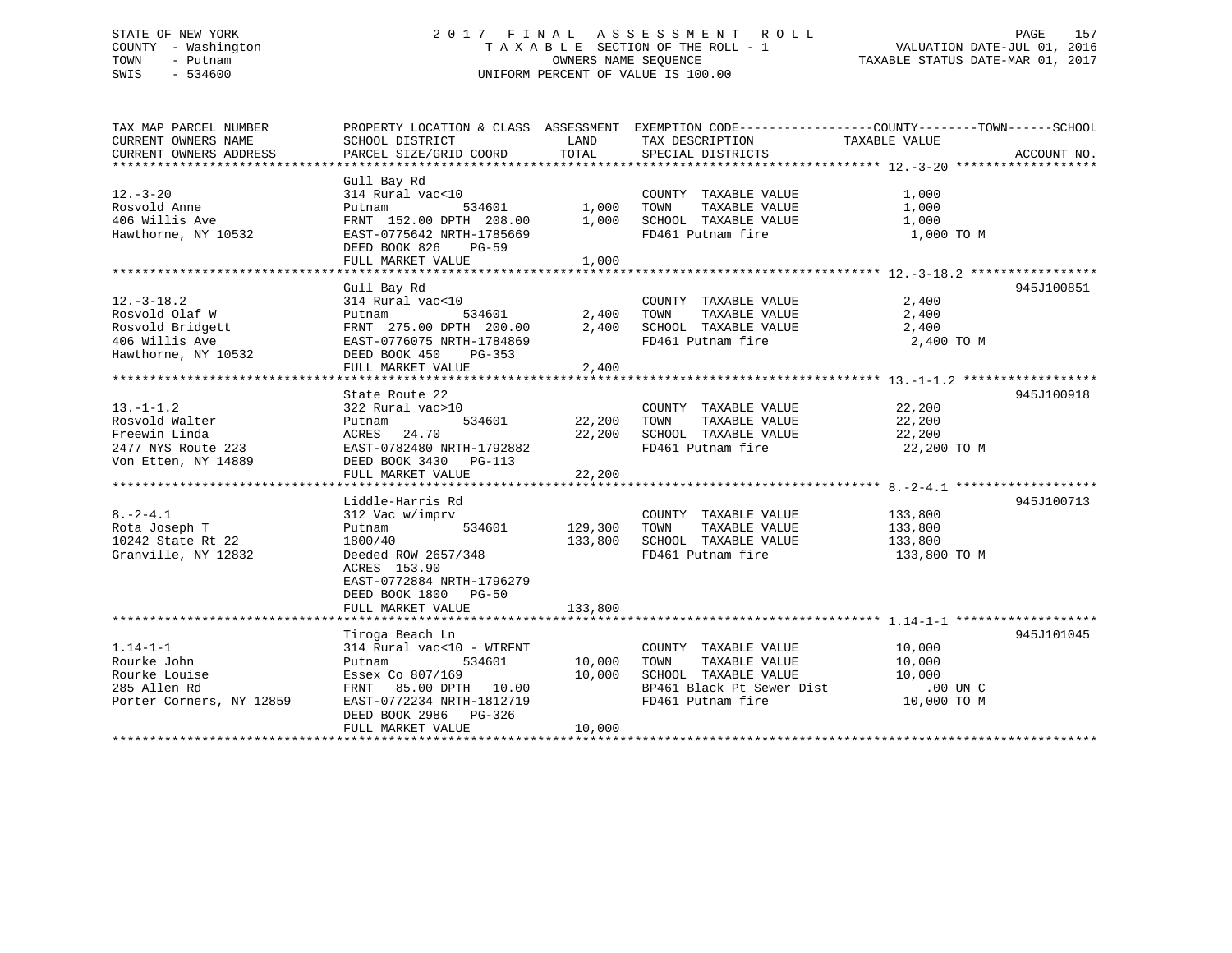### STATE OF NEW YORK 2 0 1 7 F I N A L A S S E S S M E N T R O L L PAGE 158 COUNTY - Washington T A X A B L E SECTION OF THE ROLL - 1 VALUATION DATE-JUL 01, 2016 TOWN - Putnam OWNERS NAME SEQUENCE TAXABLE STATUS DATE-MAR 01, 2017 SWIS - 534600 UNIFORM PERCENT OF VALUE IS 100.00

TAX MAP PARCEL NUMBER PROPERTY LOCATION & CLASS ASSESSMENT EXEMPTION CODE------------------COUNTY--------TOWN------SCHOOL CURRENT OWNERS NAME SCHOOL DISTRICT LAND TAX DESCRIPTION TAXABLE VALUECURRENT OWNERS ADDRESS PARCEL SIZE/GRID COORD TOTAL SPECIAL DISTRICTS ACCOUNT NO. \*\*\*\*\*\*\*\*\*\*\*\*\*\*\*\*\*\*\*\*\*\*\*\*\*\*\*\*\*\*\*\*\*\*\*\*\*\*\*\*\*\*\*\*\*\*\*\*\*\*\*\*\*\*\*\*\*\*\*\*\*\*\*\*\*\*\*\*\*\*\*\*\*\*\*\*\*\*\*\*\*\*\*\*\*\*\*\*\*\*\*\*\*\*\*\*\*\*\*\*\*\*\* 1.14-1-3.1 \*\*\*\*\*\*\*\*\*\*\*\*\*\*\*\*\* Tiroga Beach Ln 945J100321 1.14-1-3.1 314 Rural vac<10 - WTRFNT COUNTY TAXABLE VALUE 12,000 Rowley David C <sup>Putnam</sup> 534601 12,000 TOWN TAXABLE VALUE 12,000 PO Box 10452 Lot No. B 12,000 SCHOOL TAXABLE VALUE 12,000 12,000 Albany, NY 12201 FRNT 176.00 DPTH 145.00 BP461 Black Pt Sewer Dist .00 UN C EAST-0772724 NRTH-1812735 FD461 Putnam fire 12,000 TO M DEED BOOK 2329 PG-180FULL MARKET VALUE 12,000 \*\*\*\*\*\*\*\*\*\*\*\*\*\*\*\*\*\*\*\*\*\*\*\*\*\*\*\*\*\*\*\*\*\*\*\*\*\*\*\*\*\*\*\*\*\*\*\*\*\*\*\*\*\*\*\*\*\*\*\*\*\*\*\*\*\*\*\*\*\*\*\*\*\*\*\*\*\*\*\*\*\*\*\*\*\*\*\*\*\*\*\*\*\*\*\*\*\*\*\*\*\*\* 11.8-5-14 \*\*\*\*\*\*\*\*\*\*\*\*\*\*\*\*\*\* 6514 Royal Anchorage Way 945J101001 11.8-5-14 312 Vac w/imprv - WTRFNT COUNTY TAXABLE VALUE 6,200 Royal Anchorage Putnam 534601 5,500 TOWN TAXABLE VALUE 6,200 Homeowners Assoc Inc Boathouse & Docks: Lot 1 6,200 SCHOOL TAXABLE VALUE 6,200 6,200 Attn: Larry Walsh LF 117 FD461 Putnam fire 6,200 TO M 21 Apple Rd 12.-5-14 West Sand Lake, NY 12196 FRNT 112.00 DPTH 142.00 EAST-0766682 NRTH-1792179 DEED BOOK 906 PG-323FULL MARKET VALUE 6,200 \*\*\*\*\*\*\*\*\*\*\*\*\*\*\*\*\*\*\*\*\*\*\*\*\*\*\*\*\*\*\*\*\*\*\*\*\*\*\*\*\*\*\*\*\*\*\*\*\*\*\*\*\*\*\*\*\*\*\*\*\*\*\*\*\*\*\*\*\*\*\*\*\*\*\*\*\*\*\*\*\*\*\*\*\*\*\*\*\*\*\*\*\*\*\*\*\*\*\*\*\*\*\* 11.8-5-7 \*\*\*\*\*\*\*\*\*\*\*\*\*\*\*\*\*\*\*Royal Anchorage Way 945J100992 11.8-5-7 853 Sewage COUNTY TAXABLE VALUE 700 Royal Anchorage Estates Putnam 534601 700 TOWN TAXABLE VALUE Homeowners Inc **Vac Land/lake Rights** 700 SCHOOL TAXABLE VALUE Attn: Larry Walsh Sewage Disposal Site FD461 Putnam fire 700 TO M 21 Apple Rd 12.-5-7 West Sand Lake, NY 12196 FRNT 131.00 DPTH 96.00 EAST-0767027 NRTH-1792433 DEED BOOK 653 PG-229FULL MARKET VALUE 700 \*\*\*\*\*\*\*\*\*\*\*\*\*\*\*\*\*\*\*\*\*\*\*\*\*\*\*\*\*\*\*\*\*\*\*\*\*\*\*\*\*\*\*\*\*\*\*\*\*\*\*\*\*\*\*\*\*\*\*\*\*\*\*\*\*\*\*\*\*\*\*\*\*\*\*\*\*\*\*\*\*\*\*\*\*\*\*\*\*\*\*\*\*\*\*\*\*\*\*\*\*\*\* 12.-1-2.2 \*\*\*\*\*\*\*\*\*\*\*\*\*\*\*\*\*\* Donat Turnpike Way 945J100961 12.-1-2.2 322 Rural vac>10 COUNTY TAXABLE VALUE 27,100 Royal Anchorage Estates Putnam 534601 27,100 TOWN TAXABLE VALUE 27,100 Homeowners Inc ACRES 54.20 27,100 SCHOOL TAXABLE VALUE 27,100 EAST-0768177 NRTH-1792478 FD461 Putnam fire 27,100 TO M Attn: Larry Walsh EAST-0768177 NRTH-1792478<br>21 Apple Rd DEED BOOK 653 PG-229 West Sand Lake, NY 12196 FULL MARKET VALUE 27,100 \*\*\*\*\*\*\*\*\*\*\*\*\*\*\*\*\*\*\*\*\*\*\*\*\*\*\*\*\*\*\*\*\*\*\*\*\*\*\*\*\*\*\*\*\*\*\*\*\*\*\*\*\*\*\*\*\*\*\*\*\*\*\*\*\*\*\*\*\*\*\*\*\*\*\*\*\*\*\*\*\*\*\*\*\*\*\*\*\*\*\*\*\*\*\*\*\*\*\*\*\*\*\* 12.-4-26.4 \*\*\*\*\*\*\*\*\*\*\*\*\*\*\*\*\* Sagamore Rd 12.-4-26.4 314 Rural vac<10 COUNTY TAXABLE VALUE 500500 Royal Ancorage Estates HO Inc Putnam 534601 500 TOWN TAXABLE VALUE 500<br>PO Box 51 ACRES 5.28 500 SCHOOL TAXABLE Clemons, NY 12819 EAST-0768541 NRTH-1791391 FD461 Putnam fire 500 TO M DEED BOOK 3397 PG-267FULL MARKET VALUE 600 \*\*\*\*\*\*\*\*\*\*\*\*\*\*\*\*\*\*\*\*\*\*\*\*\*\*\*\*\*\*\*\*\*\*\*\*\*\*\*\*\*\*\*\*\*\*\*\*\*\*\*\*\*\*\*\*\*\*\*\*\*\*\*\*\*\*\*\*\*\*\*\*\*\*\*\*\*\*\*\*\*\*\*\*\*\*\*\*\*\*\*\*\*\*\*\*\*\*\*\*\*\*\*\*\*\*\*\*\*\*\*\*\*\*\*\*\*\*\*\*\*\*\*\*\*\*\*\*\*\*\*\*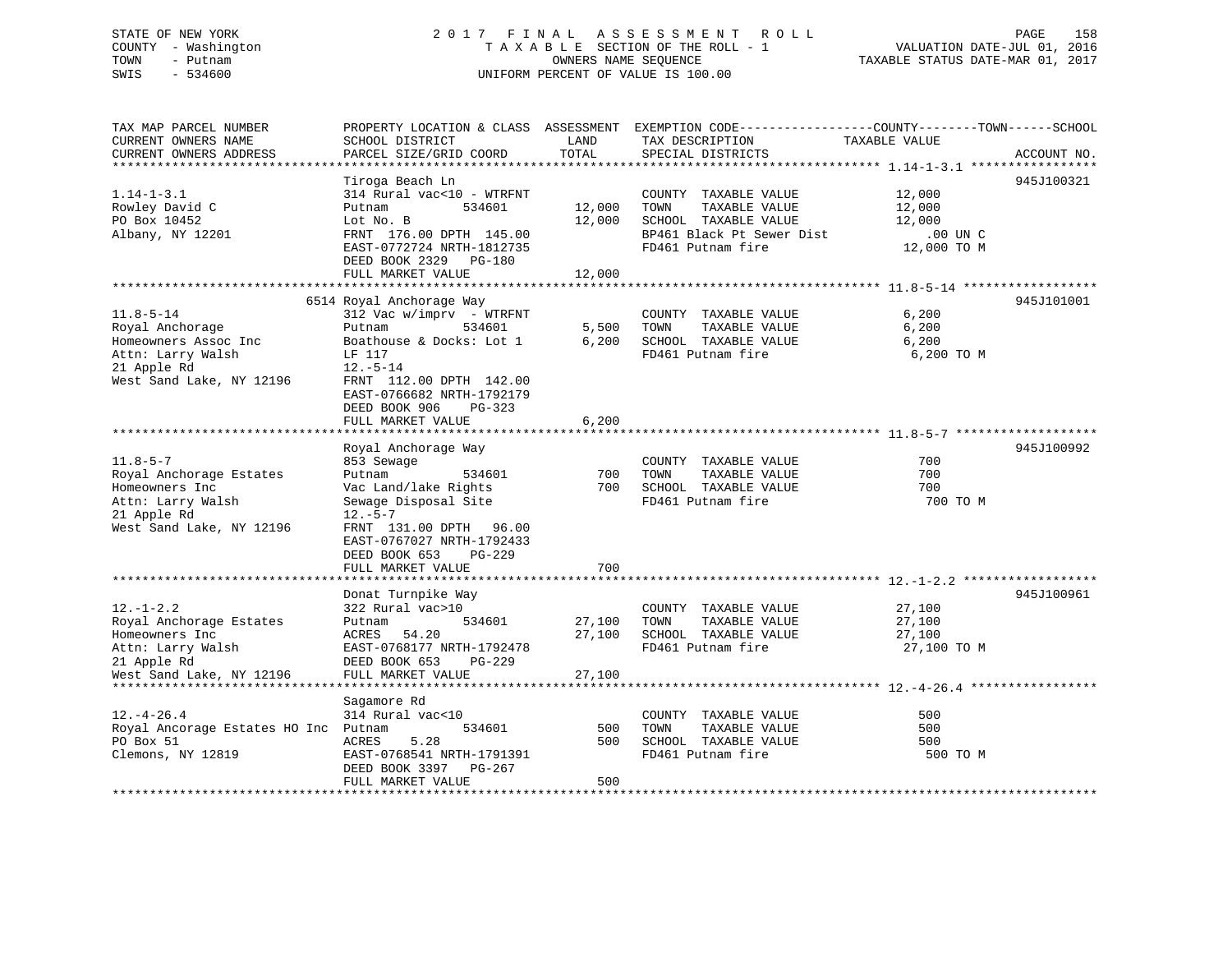# STATE OF NEW YORK 2017 FINAL ASSESSMENT ROLL PAGE 159 COUNTY - Washington  $T A X A B L E$  SECTION OF THE ROLL - 1<br>TOWN - Putnam data of the COUNTERS NAME SEQUENCE SWIS - 534600 UNIFORM PERCENT OF VALUE IS 100.00

VALUATION DATE-JUL 01, 2016

TAXABLE STATUS DATE-MAR 01, 2017

| TAX MAP PARCEL NUMBER<br>CURRENT OWNERS NAME<br>CURRENT OWNERS ADDRESS                             | PROPERTY LOCATION & CLASS ASSESSMENT<br>SCHOOL DISTRICT<br>PARCEL SIZE/GRID COORD                                                                                                                       | LAND<br>TOTAL                 | EXEMPTION CODE-----------------COUNTY-------TOWN------SCHOOL<br>TAX DESCRIPTION<br>SPECIAL DISTRICTS                    | TAXABLE VALUE                                             | ACCOUNT NO. |
|----------------------------------------------------------------------------------------------------|---------------------------------------------------------------------------------------------------------------------------------------------------------------------------------------------------------|-------------------------------|-------------------------------------------------------------------------------------------------------------------------|-----------------------------------------------------------|-------------|
| $12. - 2 - 7.4$<br>Rozell Matthew<br>Rozell Laura L<br>5630 County Route 30<br>Granville, NY 12832 | 76 Rupp Ln<br>260 Seasonal res<br>534601<br>Putnam<br>2484/209<br>7.05<br>ACRES<br>EAST-0778525 NRTH-1788462<br>DEED BOOK 2903 PG-50<br>FULL MARKET VALUE                                               | 17,100<br>72,700<br>72,700    | COUNTY TAXABLE VALUE<br>TOWN<br>TAXABLE VALUE<br>SCHOOL TAXABLE VALUE<br>FD461 Putnam fire                              | 72,700<br>72,700<br>72,700<br>72,700 TO M                 | 945J100852  |
| $4.5 - 1 - 25$<br>Rudgers Daniel<br>Rudgers Nancy<br>16 Crestview Ter<br>Morristown, NJ 07960      | 2310 Black Point Rd<br>260 Seasonal res - WTRFNT<br>534601<br>Putnam<br>LF 86<br>FRNT 86.00 DPTH 169.00<br>EAST-0769371 NRTH-1807672<br>DEED BOOK 3436 PG-339<br>FULL MARKET VALUE                      | 504,000<br>816,300<br>816,300 | COUNTY TAXABLE VALUE<br>TOWN<br>TAXABLE VALUE<br>SCHOOL TAXABLE VALUE<br>BP461 Black Pt Sewer Dist<br>FD461 Putnam fire | 816,300<br>816,300<br>816,300<br>.00 UN C<br>816,300 TO M | 945J100207  |
| $11.20 - 4 - 22$<br>Rudt Robert<br>McKenzie Cecilia<br>526 Gull Bay Rd<br>Putnam, NY 12861         | 4203 Link Way<br>$312$ Vac w/imprv - WTRFNT<br>534601<br>Putnam<br>Lf 30<br>FRNT 25.00 DPTH 165.00<br>EAST-0766830 NRTH-1786293<br>DEED BOOK 2816 PG-208<br>FULL MARKET VALUE                           | 153,260<br>182,460<br>182,460 | COUNTY TAXABLE VALUE<br>TAXABLE VALUE<br>TOWN<br>SCHOOL TAXABLE VALUE<br>FD461 Putnam fire                              | 182,460<br>182,460<br>182,460<br>182,460 TO M             | 945J100573  |
| $11.20 - 4 - 24$<br>Rudt Robert<br>526 Gull Bay Rd<br>Putnam Station, NY 12861                     | 4317 Link Way<br>260 Seasonal res - WTRFNT<br>534601<br>Putnam<br>Lot 15/15A/16/16a<br>LF 70<br>FRNT<br>90.00 DPTH 162.00<br>EAST-0766919 NRTH-1786278<br>DEED BOOK 733<br>$PG-87$<br>FULL MARKET VALUE | 254,500<br>365,000<br>365,000 | COUNTY TAXABLE VALUE<br>TOWN<br>TAXABLE VALUE<br>SCHOOL TAXABLE VALUE<br>FD461 Putnam fire                              | 365,000<br>365,000<br>365,000<br>365,000 TO M             | 945J100091  |
| $11.20 - 4 - 20$<br>Rudt Robert J<br>526 Gull Bay Rd<br>Putnam Station, NY 12861                   | 4211 Link Way<br>260 Seasonal res - WTRFNT<br>534601<br>Putnam<br>LF 280<br>FRNT 280.00 DPTH 208.00<br>EAST-0766663 NRTH-1786275<br>DEED BOOK 602<br>PG-86<br>FULL MARKET VALUE                         | 315,700<br>405,000<br>405,000 | COUNTY TAXABLE VALUE<br>TOWN<br>TAXABLE VALUE<br>SCHOOL TAXABLE VALUE<br>FD461 Putnam fire                              | 405,000<br>405,000<br>405,000<br>405,000 TO M             | 945J100575  |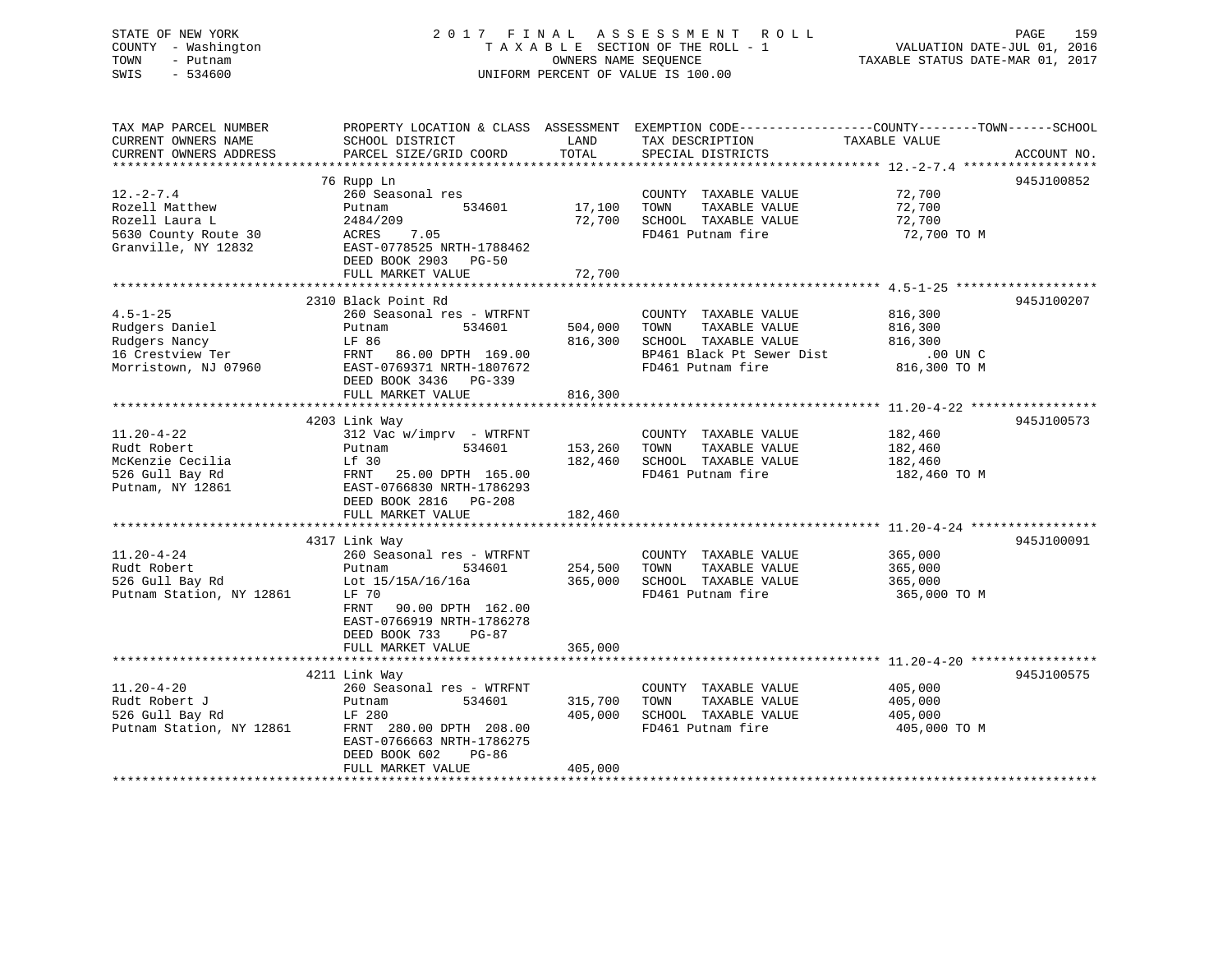STATE OF NEW YORK 2 0 1 7 F I N A L A S S E S S M E N T R O L L PAGE 160 COUNTY - Washington T A X A B L E SECTION OF THE ROLL - 1 VALUATION DATE-JUL 01, 2016 TOWN - Putnam OWNERS NAME SEQUENCE TAXABLE STATUS DATE-MAR 01, 2017 SWIS - 534600 UNIFORM PERCENT OF VALUE IS 100.00 TAX MAP PARCEL NUMBER PROPERTY LOCATION & CLASS ASSESSMENT EXEMPTION CODE------------------COUNTY--------TOWN------SCHOOL CURRENT OWNERS NAME SCHOOL DISTRICT LAND TAX DESCRIPTION TAXABLE VALUE CURRENT OWNERS ADDRESS PARCEL SIZE/GRID COORD TOTAL SPECIAL DISTRICTS ACCOUNT NO.

| $11.20 - 4 - 21$<br>Rudt Robert J<br>526 Gull Bay Rd<br>Putnam Station, NY 12861                                                                                                                                                                                           | 4205 Link Way<br>312 Vac w/imprv - WTRFNT<br>Putnam<br>534601<br>ELF 50<br>FRNT 60.00 DPTH 185.00<br>EAST-0766791 NRTH-1786309<br>DEED BOOK 591<br>PG-119<br>FULL MARKET VALUE                                                                                                  | 239,130 TOWN<br>246,330<br>246,330                | COUNTY TAXABLE VALUE<br>TAXABLE VALUE<br>SCHOOL TAXABLE VALUE<br>FD461 Putnam fire                                                                                                       | 246,330<br>246,330<br>246,330<br>246,330 TO M                                              | 945J100545                       |
|----------------------------------------------------------------------------------------------------------------------------------------------------------------------------------------------------------------------------------------------------------------------------|---------------------------------------------------------------------------------------------------------------------------------------------------------------------------------------------------------------------------------------------------------------------------------|---------------------------------------------------|------------------------------------------------------------------------------------------------------------------------------------------------------------------------------------------|--------------------------------------------------------------------------------------------|----------------------------------|
|                                                                                                                                                                                                                                                                            |                                                                                                                                                                                                                                                                                 |                                                   |                                                                                                                                                                                          |                                                                                            |                                  |
| $14.8 - 1 - 20$<br>Rudt Robert J<br>526 Gull Bay Rd                                                                                                                                                                                                                        | 526 Gull Bay Rd<br>210 1 Family Res - WTRFNT<br>534601<br>Putnam<br>526 Gull Bay Rd<br>Putnam Station, NY 12861 FRNT 106.00 DPTH 190.00<br>EAST-0766062 NRTH-1784742<br>DEED BOOK 466<br>PG-445<br>FULL MARKET VALUE                                                            | 425,000 TOWN<br>425,000                           | BAS STAR 41854<br>305,100 COUNTY TAXABLE VALUE<br>TAXABLE VALUE<br>SCHOOL TAXABLE VALUE<br>FD461 Putnam fire                                                                             | $\overline{0}$<br>425,000<br>425,000<br>395,000<br>425,000 TO M                            | 945J100574<br>30,000<br>$\Omega$ |
|                                                                                                                                                                                                                                                                            |                                                                                                                                                                                                                                                                                 |                                                   |                                                                                                                                                                                          |                                                                                            |                                  |
| $15. - 1 - 17.1$<br>Rudt Robert J<br>McKenzie Cecilia L<br>526 Gull Bay Rd<br>Bise under const<br>526 Gull Bay Rd<br>Putnam Station, NY 12861<br>MAY BE SUBJECT TO PAYMENT<br>UNDER AGDIST LAW TIL 2020<br>$12. - 2 - 7.5$<br>Rupp George<br>Rupp Betty Jo<br>743 Broad St | 16151 State Route 22<br>240 Rural res<br>534601<br>Putnam<br>Hse under construction<br>ACRES 401.50<br>EAST-0771015 NRTH-1778431<br>DEED BOOK 2005 PG-126<br>FULL MARKET VALUE<br>20 Rupp Ln<br>270 Mfg housing<br>534601<br>Putnam<br>Mobile Home/stg Bldg/land<br>ACRES 10.00 | 278,300<br>329,600<br>329,600<br>35,000<br>48,600 | COUNTY TAXABLE VALUE<br>TOWN<br>TAXABLE VALUE<br>SCHOOL TAXABLE VALUE<br>FD461 Putnam fire<br>COUNTY TAXABLE VALUE<br>TOWN<br>TAXABLE VALUE<br>SCHOOL TAXABLE VALUE<br>FD461 Putnam fire | 329,600<br>329,600<br>329,600<br>329,600 TO M<br>48,600<br>48,600<br>48,600<br>48,600 TO M | 945J100891                       |
| Bloomfield, NJ 07003                                                                                                                                                                                                                                                       | EAST-0778752 NRTH-1787912<br>DEED BOOK 668<br>PG-329                                                                                                                                                                                                                            |                                                   |                                                                                                                                                                                          |                                                                                            |                                  |
|                                                                                                                                                                                                                                                                            | FULL MARKET VALUE                                                                                                                                                                                                                                                               | 48,600                                            |                                                                                                                                                                                          |                                                                                            |                                  |
|                                                                                                                                                                                                                                                                            |                                                                                                                                                                                                                                                                                 |                                                   |                                                                                                                                                                                          |                                                                                            |                                  |
| $16. - 1 - 8$<br>Russell Debra<br>Russell Michael<br>72 Second St<br>Waterford, NY 12188                                                                                                                                                                                   | 1903 Railroad Way South<br>260 Seasonal res - WTRFNT<br>534601<br>Putnam<br>LF 44<br>FRNT 40.00 DPTH<br>ACRES<br>0.04<br>EAST-0788939 NRTH-1783371<br>DEED BOOK 3408 PG-326                                                                                                     | 2,700<br>3,000                                    | COUNTY TAXABLE VALUE<br>TOWN<br>TAXABLE VALUE<br>SCHOOL TAXABLE VALUE<br>FD461 Putnam fire                                                                                               | 3,000<br>3,000<br>3,000<br>3,000 TO M                                                      | 945J100496                       |
|                                                                                                                                                                                                                                                                            | FULL MARKET VALUE                                                                                                                                                                                                                                                               | 3,000                                             |                                                                                                                                                                                          |                                                                                            |                                  |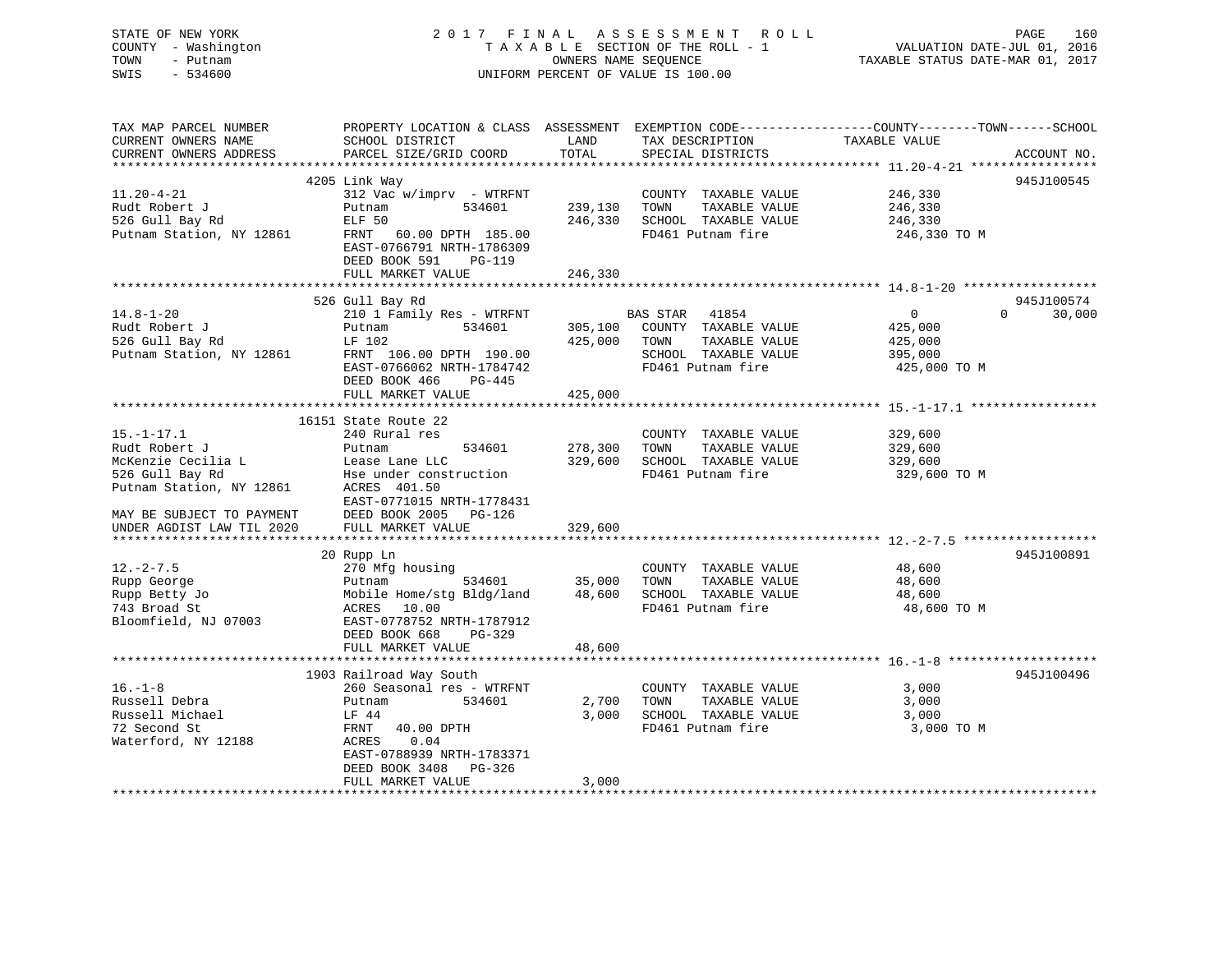## STATE OF NEW YORK 2 0 1 7 F I N A L A S S E S S M E N T R O L L PAGE 161 COUNTY - Washington T A X A B L E SECTION OF THE ROLL - 1 VALUATION DATE-JUL 01, 2016 TOWN - Putnam OWNERS NAME SEQUENCE TAXABLE STATUS DATE-MAR 01, 2017 SWIS - 534600 UNIFORM PERCENT OF VALUE IS 100.00

| TAX MAP PARCEL NUMBER<br>CURRENT OWNERS NAME<br>CURRENT OWNERS ADDRESS                   | PROPERTY LOCATION & CLASS ASSESSMENT<br>SCHOOL DISTRICT<br>PARCEL SIZE/GRID COORD                                                                     | LAND<br>TOTAL     | TAX DESCRIPTION<br>SPECIAL DISTRICTS                                                       | EXEMPTION CODE-----------------COUNTY-------TOWN------SCHOOL<br>TAXABLE VALUE | ACCOUNT NO.        |
|------------------------------------------------------------------------------------------|-------------------------------------------------------------------------------------------------------------------------------------------------------|-------------------|--------------------------------------------------------------------------------------------|-------------------------------------------------------------------------------|--------------------|
| $16. - 1 - 10$<br>Russell Debra<br>72 Second St<br>Waterford, NY 12188                   | 1907 Railroad Way South<br>260 Seasonal res - WTRFNT<br>Putnam<br>534601<br>LF 30<br>FRNT<br>30.00 DPTH<br>ACRES<br>0.04<br>EAST-0788896 NRTH-1783309 | 2,600<br>39,500   | COUNTY TAXABLE VALUE<br>TAXABLE VALUE<br>TOWN<br>SCHOOL TAXABLE VALUE<br>FD461 Putnam fire | 39,500<br>39,500<br>39,500<br>39,500 TO M                                     | 945J100533         |
|                                                                                          | DEED BOOK 3650 PG-93<br>FULL MARKET VALUE                                                                                                             | 39,500            |                                                                                            |                                                                               |                    |
| $11.8 - 5 - 9$<br>Russell Donald<br>424 East Schroon River Rd<br>Diamond Point, NY 12824 | Royal Anchorage Way<br>314 Rural vac<10<br>534601<br>Putnam<br>LR's: Lot 16<br>$12. - 5 - 9$<br>FRNT 106.00 DPTH 92.00<br>EAST-0766925 NRTH-1792422   | 70,000<br>70,000  | COUNTY TAXABLE VALUE<br>TOWN<br>TAXABLE VALUE<br>SCHOOL TAXABLE VALUE<br>FD461 Putnam fire | 70,000<br>70,000<br>70,000<br>70,000 TO M                                     | 945J100994         |
|                                                                                          | DEED BOOK 3568 PG-73<br>FULL MARKET VALUE                                                                                                             | 70,000            |                                                                                            |                                                                               |                    |
|                                                                                          | 37 Smith Way                                                                                                                                          |                   |                                                                                            |                                                                               | 945J101090         |
| $9. - 1 - 27.4$                                                                          | 210 1 Family Res                                                                                                                                      |                   | BAS STAR<br>41854                                                                          | $\mathbf{0}$                                                                  | $\Omega$<br>30,000 |
| Russell Douglas A Sr                                                                     | 534601<br>Putnam                                                                                                                                      | 22,500            | COUNTY TAXABLE VALUE                                                                       | 192,800                                                                       |                    |
| 37 Smith Way                                                                             | 3.00<br>ACRES                                                                                                                                         | 192,800           | TOWN<br>TAXABLE VALUE                                                                      | 192,800                                                                       |                    |
| Putnam Station, NY 12861                                                                 | EAST-0781051 NRTH-1796905                                                                                                                             |                   | SCHOOL TAXABLE VALUE                                                                       | 162,800                                                                       |                    |
|                                                                                          | DEED BOOK 737<br>PG-202<br>FULL MARKET VALUE                                                                                                          | 192,800           | FD461 Putnam fire                                                                          | 192,800 TO M                                                                  |                    |
|                                                                                          |                                                                                                                                                       |                   |                                                                                            |                                                                               |                    |
|                                                                                          | 5081 Sagamore Rd                                                                                                                                      |                   |                                                                                            |                                                                               | 945J100806         |
| $12. - 4 - 28$                                                                           | 260 Seasonal res                                                                                                                                      |                   | COUNTY TAXABLE VALUE                                                                       | 117,700                                                                       |                    |
| Ryan Colleen M                                                                           | 534601<br>Putnam                                                                                                                                      | 65,700            | TOWN<br>TAXABLE VALUE                                                                      | 117,700                                                                       |                    |
| Ryan Cheryl A                                                                            | H & Lot                                                                                                                                               | 117,700           | SCHOOL TAXABLE VALUE                                                                       | 117,700                                                                       |                    |
| 216 Lancaster St<br>Albany, NY 12210                                                     | FRNT 100.00 DPTH 115.00<br>EAST-0767028 NRTH-1787415<br>DEED BOOK 2893 PG-199<br>FULL MARKET VALUE                                                    | 117,700           | FD461 Putnam fire                                                                          | 117,700 TO M                                                                  |                    |
|                                                                                          |                                                                                                                                                       |                   |                                                                                            |                                                                               |                    |
|                                                                                          | 126 Cummings Rd                                                                                                                                       |                   |                                                                                            |                                                                               |                    |
| $9. - 1 - 4.2$<br>Ryan Scott C<br>Russell Tonya J<br>126 Cummings Rd                     | 210 1 Family Res<br>534601<br>Putnam<br>6.50<br>ACRES<br>EAST-0781899 NRTH-1801489                                                                    | 31,500<br>110,600 | COUNTY TAXABLE VALUE<br>TAXABLE VALUE<br>TOWN<br>SCHOOL TAXABLE VALUE<br>FD461 Putnam fire | 110,600<br>110,600<br>110,600<br>110,600 TO M                                 |                    |
| Putnam, NY 12861                                                                         | DEED BOOK 2274<br>PG-21<br>FULL MARKET VALUE                                                                                                          | 110,600           |                                                                                            |                                                                               |                    |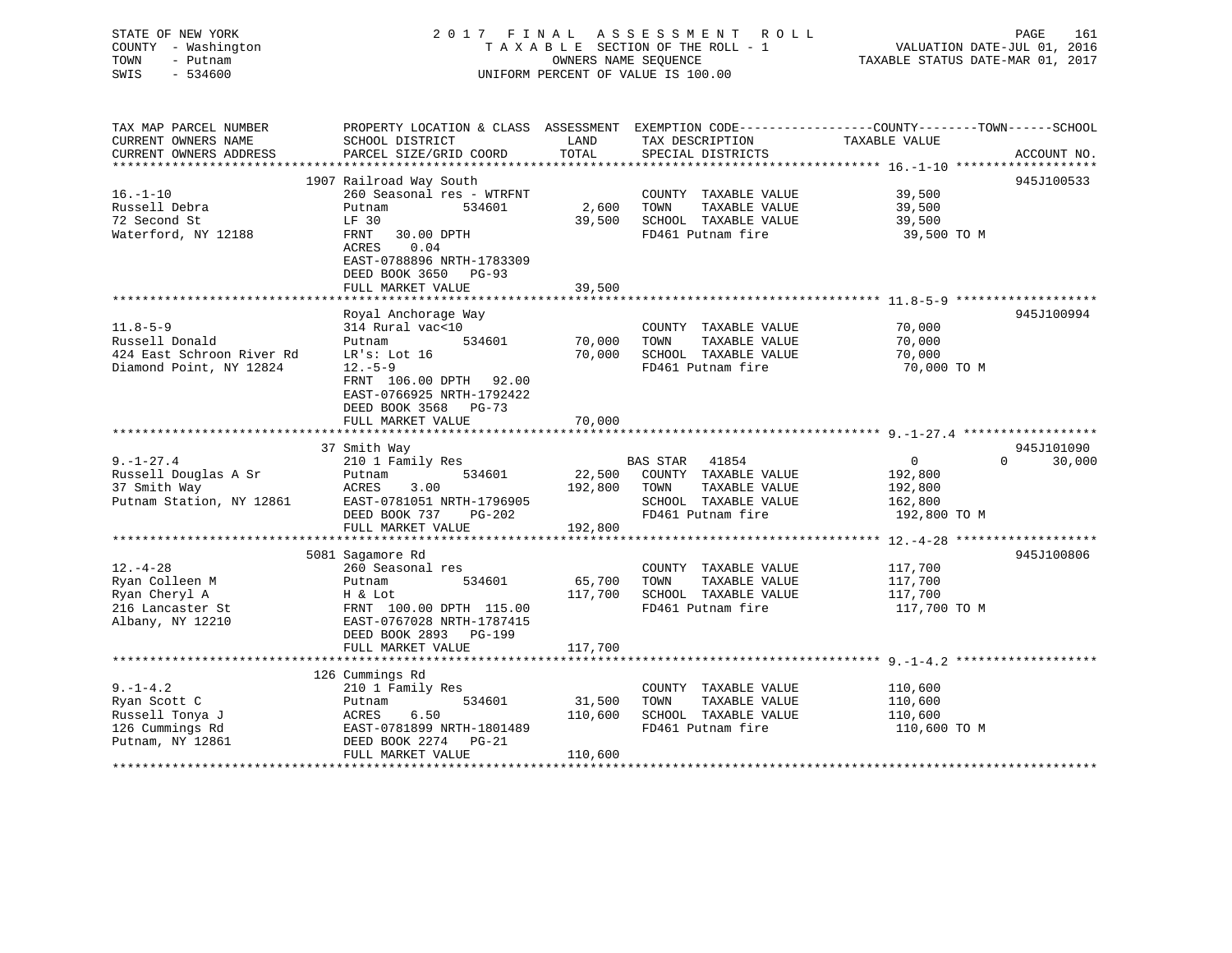# STATE OF NEW YORK 2017 FINAL ASSESSMENT ROLL PAGE 162 COUNTY - Washington  $T A X A B L E$  SECTION OF THE ROLL - 1<br>TOWN - Putnam data of the COUNTERS NAME SEQUENCE SWIS - 534600 UNIFORM PERCENT OF VALUE IS 100.00

VALUATION DATE-JUL 01, 2016

TAXABLE STATUS DATE-MAR 01, 2017

| TAX MAP PARCEL NUMBER<br>CURRENT OWNERS NAME<br>CURRENT OWNERS ADDRESS                                               | PROPERTY LOCATION & CLASS ASSESSMENT<br>SCHOOL DISTRICT<br>PARCEL SIZE/GRID COORD                                                                                                                               | LAND<br>TOTAL                 | EXEMPTION CODE-----------------COUNTY-------TOWN------SCHOOL<br>TAX DESCRIPTION<br>SPECIAL DISTRICTS                    | TAXABLE VALUE                                                 | ACCOUNT NO. |
|----------------------------------------------------------------------------------------------------------------------|-----------------------------------------------------------------------------------------------------------------------------------------------------------------------------------------------------------------|-------------------------------|-------------------------------------------------------------------------------------------------------------------------|---------------------------------------------------------------|-------------|
|                                                                                                                      |                                                                                                                                                                                                                 |                               |                                                                                                                         |                                                               |             |
| $12. - 1 - 2.1$<br>Sagamore Community Assoc Inc<br>Attn: Jim Barshinger<br>230 Oakwood Dr<br>State College, PA 16801 | 6017 Donat Turnpike Way<br>$312$ Vac w/imprv - WTRFNT<br>Putnam<br>534601<br>Recreation Area: 420/984<br>LF 320<br>ACRES<br>2.10<br>EAST-0767003 NRTH-1792151<br>DEED BOOK 493<br>$PG-86$<br>FULL MARKET VALUE  | 15,200<br>30,000<br>30,000    | COUNTY TAXABLE VALUE<br>TOWN<br>TAXABLE VALUE<br>SCHOOL TAXABLE VALUE<br>FD461 Putnam fire                              | 30,000<br>30,000<br>30,000<br>30,000 TO M                     | 945J100731  |
|                                                                                                                      |                                                                                                                                                                                                                 |                               |                                                                                                                         |                                                               |             |
| $12. - 1 - 27$<br>Sagamore Community Assoc Inc<br>Attn: Jim Barshinger<br>230 Oakwood Dr<br>State College, PA 16801  | Donat Turnpike Way<br>692 Road/str/hwy<br>534601<br>Putnam<br>ROW 50'<br><b>ACRES</b><br>4.50<br>EAST-0767463 NRTH-1791846<br>DEED BOOK 493<br>$PG-86$<br>FULL MARKET VALUE                                     | 4,500<br>4,500<br>4,500       | COUNTY TAXABLE VALUE<br>TAXABLE VALUE<br>TOWN<br>SCHOOL TAXABLE VALUE<br>FD461 Putnam fire                              | 4,500<br>4,500<br>4,500<br>4,500 TO M                         | 945J100869  |
|                                                                                                                      |                                                                                                                                                                                                                 |                               |                                                                                                                         |                                                               |             |
| $4.5 - 1 - 5$<br>Sage Norma Strong<br>Sage Gordon G<br>90 Grace Ave<br>Ticonderoga, NY 12883                         | 2234 Black Point Rd<br>260 Seasonal res - WTRFNT<br>Putnam<br>534601<br>LF 100<br>FRNT 100.00 DPTH 158.00<br>EAST-0770264 NRTH-1809222<br>DEED BOOK 539<br>PG-343<br>FULL MARKET VALUE                          | 567,300<br>648,800<br>648,800 | COUNTY TAXABLE VALUE<br>TAXABLE VALUE<br>TOWN<br>SCHOOL TAXABLE VALUE<br>BP461 Black Pt Sewer Dist<br>FD461 Putnam fire | 648,800<br>648,800<br>648,800<br>.00 UN C<br>648,800 TO M     | 945J100648  |
|                                                                                                                      |                                                                                                                                                                                                                 |                               |                                                                                                                         |                                                               |             |
| $4.5 - 1 - 4$<br>Sambrook Richard M<br>Bunker Roger E Trstee<br>12 Timber Marsh Ln<br>Hilton Head Island, SC 29926   | 2230 Black Point Rd<br>280 Res Multiple - WTRFNT<br>Putnam<br>534601<br>2228 Black Pt Rd<br>165' Lf; ESMT 793/323, 34<br>ACRES<br>1.10<br>EAST-0770350 NRTH-1809319<br>DEED BOOK 2543 PG-1<br>FULL MARKET VALUE | 662,000<br>941,500<br>941,500 | COUNTY TAXABLE VALUE<br>TOWN<br>TAXABLE VALUE<br>SCHOOL TAXABLE VALUE<br>BP461 Black Pt Sewer Dist<br>FD461 Putnam fire | 941,500<br>941,500<br>941,500<br>.00 UN C<br>941,500 TO M     | 945J100578  |
|                                                                                                                      |                                                                                                                                                                                                                 |                               |                                                                                                                         |                                                               |             |
| $4.5 - 1 - 21$<br>Sambrook Scott D<br>Sambrook Sally I<br>PO Box 685<br>Clifton Park, NY 12065                       | 2298 Black Point Rd<br>210 1 Family Res - WTRFNT<br>534601<br>Putnam<br>LF 50<br>50.00 DPTH 145.00<br>FRNT<br>EAST-0769503 NRTH-1807907<br>DEED BOOK 1979 PG-23<br>FULL MARKET VALUE                            | 341,600<br>435,200<br>435,200 | COUNTY TAXABLE VALUE<br>TAXABLE VALUE<br>TOWN<br>SCHOOL TAXABLE VALUE<br>BP461 Black Pt Sewer Dist<br>FD461 Putnam fire | 435,200<br>435,200<br>435,200<br>$.00$ UN $C$<br>435,200 TO M | 945J100296  |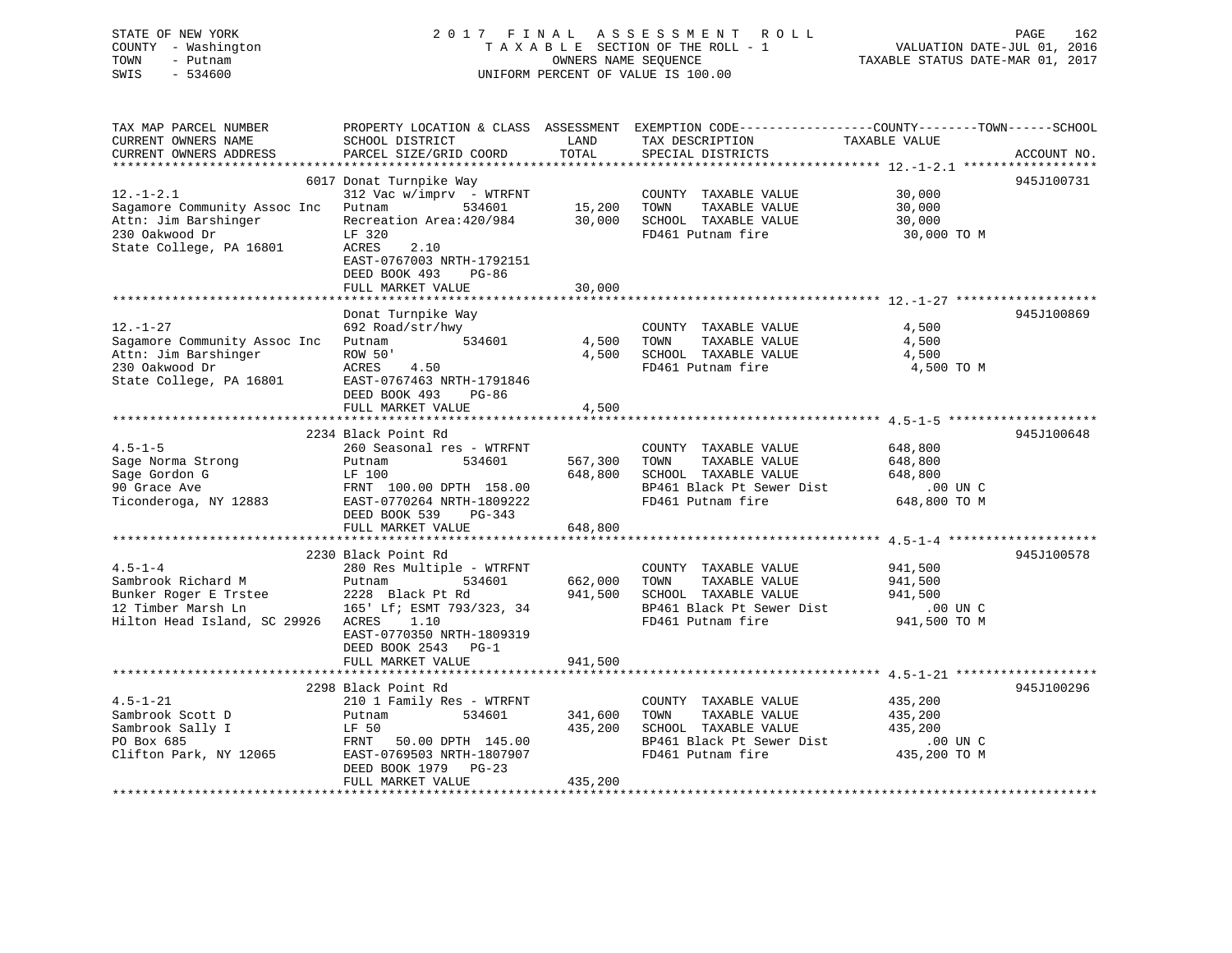## STATE OF NEW YORK 2 0 1 7 F I N A L A S S E S S M E N T R O L L PAGE 163 COUNTY - Washington T A X A B L E SECTION OF THE ROLL - 1 VALUATION DATE-JUL 01, 2016 TOWN - Putnam OWNERS NAME SEQUENCE TAXABLE STATUS DATE-MAR 01, 2017 SWIS - 534600 UNIFORM PERCENT OF VALUE IS 100.00

| TAX MAP PARCEL NUMBER              | PROPERTY LOCATION & CLASS ASSESSMENT EXEMPTION CODE----------------COUNTY-------TOWN------SCHOOL |         |                           |               |             |
|------------------------------------|--------------------------------------------------------------------------------------------------|---------|---------------------------|---------------|-------------|
| CURRENT OWNERS NAME                | SCHOOL DISTRICT                                                                                  | LAND    | TAX DESCRIPTION           | TAXABLE VALUE |             |
| CURRENT OWNERS ADDRESS             | PARCEL SIZE/GRID COORD                                                                           | TOTAL   | SPECIAL DISTRICTS         |               | ACCOUNT NO. |
|                                    |                                                                                                  |         |                           |               |             |
|                                    | 2296 Black Point Rd                                                                              |         |                           |               | 945J100069  |
| $4.5 - 1 - 20$                     | 210 1 Family Res - WTRFNT                                                                        |         | COUNTY TAXABLE VALUE      | 802,700       |             |
| Sambrook Scott Trustee             | 534601<br>Putnam                                                                                 | 527,000 | TOWN<br>TAXABLE VALUE     | 802,700       |             |
| c/o Howard Sambrook                | LF 91                                                                                            | 802,700 | SCHOOL TAXABLE VALUE      | 802,700       |             |
| 2296 Black Point Rd                | FRNT 90.00 DPTH 142.00                                                                           |         | BP461 Black Pt Sewer Dist | $.00$ UN C    |             |
| Ticonderoga, NY 12883              | EAST-0769532 NRTH-1807972                                                                        |         | FD461 Putnam fire         | 802,700 TO M  |             |
|                                    | DEED BOOK 3025 PG-188                                                                            |         |                           |               |             |
|                                    | FULL MARKET VALUE                                                                                | 802,700 |                           |               |             |
|                                    |                                                                                                  |         |                           |               |             |
|                                    | 2005 Mill Bay                                                                                    |         |                           |               | 945J100720  |
| $13. - 3 - 19$                     | 260 Seasonal res - WTRFNT                                                                        |         | COUNTY TAXABLE VALUE      | 38,000        |             |
| San Filippo Anthony                | 534601<br>Putnam                                                                                 | 5,400   | TOWN<br>TAXABLE VALUE     | 38,000        |             |
| San Janice                         |                                                                                                  | 38,000  | SCHOOL TAXABLE VALUE      | 38,000        |             |
| 1 Sherwood Ave                     | FRNT 127.00 DPTH 61.00<br>EAST-0789284 NRTH-1790271                                              |         | FD461 Putnam fire         | 38,000 TO M   |             |
| Rensselaer, NY 12144 DEED BOOK 485 | PG-619                                                                                           |         |                           |               |             |
|                                    | FULL MARKET VALUE                                                                                | 38,000  |                           |               |             |
|                                    |                                                                                                  |         |                           |               |             |
|                                    | 3057 Lake George Way                                                                             |         |                           |               | 945J100673  |
| $7.8 - 1 - 16$                     | 260 Seasonal res - WTRFNT                                                                        |         | COUNTY TAXABLE VALUE      | 695,100       |             |
| Sawulski John                      | Putnam<br>534601                                                                                 | 565,000 | TOWN<br>TAXABLE VALUE     | 695,100       |             |
| Sawulski Susan                     | 562/225;583/101;653/49;60                                                                        | 695,100 | SCHOOL TAXABLE VALUE      | 695,100       |             |
| 3057 Lake George Way               | LF 100                                                                                           |         | FD461 Putnam fire         | 695,100 TO M  |             |
| Putnam Station, NY 12861           | FRNT 104.00 DPTH 211.00                                                                          |         |                           |               |             |
|                                    | EAST-0767125 NRTH-1799387                                                                        |         |                           |               |             |
|                                    | DEED BOOK 654<br>$PG-43$                                                                         |         |                           |               |             |
|                                    | FULL MARKET VALUE                                                                                | 695,100 |                           |               |             |
|                                    |                                                                                                  |         |                           |               |             |
|                                    | LOT 11 Williams North Tr                                                                         |         |                           |               | 945J100829  |
| $18. - 2 - 4.1$                    | 910 Priv forest                                                                                  |         | COUNTY TAXABLE VALUE      | 13,100        |             |
| Schneider Carole                   | Putnam<br>534601                                                                                 | 13,100  | TOWN<br>TAXABLE VALUE     | 13,100        |             |
| 358 Pulpit Point Rd                | Vac Land                                                                                         | 13,100  | SCHOOL TAXABLE VALUE      | 13,100        |             |
| Putnam Station, NY 12861           | $18. - 1 - 4.1$                                                                                  |         | FD461 Putnam fire         | 13,100 TO M   |             |
|                                    | ACRES 26.10                                                                                      |         |                           |               |             |
|                                    | EAST-0778399 NRTH-1774975                                                                        |         |                           |               |             |
|                                    | DEED BOOK 3441<br>PG-341                                                                         |         |                           |               |             |
|                                    | FULL MARKET VALUE                                                                                | 13,100  |                           |               |             |
|                                    |                                                                                                  |         |                           |               |             |
|                                    | LOT 11 Williams North Tr                                                                         |         |                           |               | 945J100277  |
| $18. - 2 - 5$                      | 910 Priv forest                                                                                  |         | COUNTY TAXABLE VALUE      | 12,500        |             |
| Schneider Carole                   | 534601<br>Putnam                                                                                 | 12,500  | TOWN<br>TAXABLE VALUE     | 12,500        |             |
| 358 Pulpit Point Rd                | Mt                                                                                               | 12,500  | SCHOOL TAXABLE VALUE      | 12,500        |             |
| Putnam Station, NY 12861           | $18. - 1 - 5$                                                                                    |         | FD461 Putnam fire         | 12,500 TO M   |             |
|                                    | 25.00<br>ACRES                                                                                   |         |                           |               |             |
|                                    | EAST-0778504 NRTH-1774315                                                                        |         |                           |               |             |
|                                    | DEED BOOK 3390<br>PG-139                                                                         |         |                           |               |             |
|                                    | FULL MARKET VALUE                                                                                | 12,500  |                           |               |             |
|                                    |                                                                                                  |         |                           |               |             |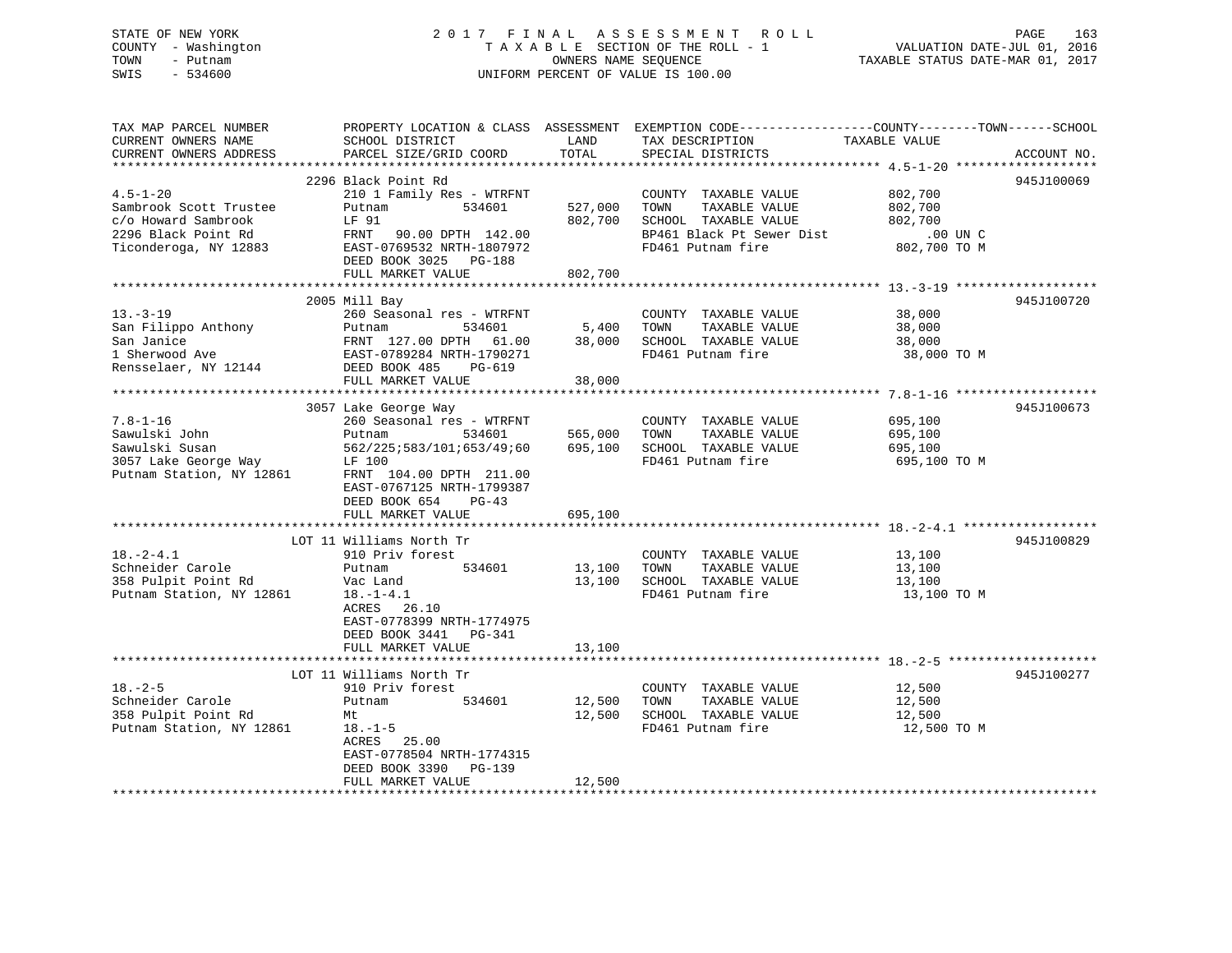## STATE OF NEW YORK 2 0 1 7 F I N A L A S S E S S M E N T R O L L PAGE 164 COUNTY - Washington T A X A B L E SECTION OF THE ROLL - 1 VALUATION DATE-JUL 01, 2016 TOWN - Putnam OWNERS NAME SEQUENCE TAXABLE STATUS DATE-MAR 01, 2017 SWIS - 534600 UNIFORM PERCENT OF VALUE IS 100.00

| TAX MAP PARCEL NUMBER<br>CURRENT OWNERS NAME<br>CURRENT OWNERS ADDRESS                                                  | SCHOOL DISTRICT<br>PARCEL SIZE/GRID COORD                                                                                                                                                               | LAND<br>TOTAL                         | PROPERTY LOCATION & CLASS ASSESSMENT EXEMPTION CODE----------------COUNTY-------TOWN------SCHOOL<br>TAX DESCRIPTION<br>SPECIAL DISTRICTS | TAXABLE VALUE                                                                      | ACCOUNT NO.        |
|-------------------------------------------------------------------------------------------------------------------------|---------------------------------------------------------------------------------------------------------------------------------------------------------------------------------------------------------|---------------------------------------|------------------------------------------------------------------------------------------------------------------------------------------|------------------------------------------------------------------------------------|--------------------|
| $12. - 4 - 3$<br>Schneider Dean<br>Schneider Maria<br>315 15 th Ave W<br>Palmetto, FL 34221                             | Sagamore Rd<br>314 Rural vac<10<br>534601<br>Putnam<br>Lot 1 Esr<br>FRNT 50.00 DPTH 100.00<br>EAST-0767900 NRTH-1790080<br>DEED BOOK 1679 PG-32<br>FULL MARKET VALUE<br>***************************     | 1,900<br>1,900<br>1,900<br>********** | COUNTY TAXABLE VALUE<br>TOWN<br>TAXABLE VALUE<br>SCHOOL TAXABLE VALUE<br>FD461 Putnam fire                                               | 1,900<br>1,900<br>1,900<br>1,900 TO M<br>************************* 1 18-1-4 1 **** | 945J100128         |
| $1.18 - 1 - 4.1$<br>Schreiner Joint Rev Trust<br>Schreiner Roger Trustee<br>214 Shropshire Dr<br>West Chester, PA 19382 | 2118 Black Point Rd<br>280 Res Multiple - WTRFNT<br>Putnam<br>534601<br>2 Cottages<br>150' Eff Lf<br>FRNT 199.00 DPTH 324.00<br>EAST-0772377 NRTH-1810964<br>DEED BOOK 2364 PG-190<br>FULL MARKET VALUE | 717,800<br>969,000<br>969,000         | COUNTY TAXABLE VALUE<br>TOWN<br>TAXABLE VALUE<br>SCHOOL TAXABLE VALUE<br>BP461 Black Pt Sewer Dist<br>FD461 Putnam fire                  | 969,000<br>969,000<br>969,000<br>.00 UN C<br>969,000 TO M                          |                    |
| $4. -1 - 39$<br>Schumaker Richard E<br>Schumaker Tymm B<br>18 Saddle Brook Dr<br>Saratoga Springs, NY 12866             | 2421 Black Point Way<br>210 1 Family Res - WTRFNT<br>534601<br>Putnam<br>100' Lf<br>FRNT 100.00 DPTH 350.00<br>EAST-0767709 NRTH-1805444<br>DEED BOOK 640<br>PG-137<br>FULL MARKET VALUE                | 371,300<br>526,300<br>526,300         | COUNTY TAXABLE VALUE<br>TAXABLE VALUE<br>TOWN<br>SCHOOL TAXABLE VALUE<br>BP461 Black Pt Sewer Dist<br>FD461 Putnam fire                  | 526,300<br>526,300<br>526,300<br>$.00$ UN C<br>526,300 TO M                        | 945J100728         |
| $9. -1 - 4.3$<br>Scipio Karen<br>832 Lincoln Ave<br>Schenectady, NY 12307                                               | 100 Cummings Rd<br>314 Rural vac<10<br>534601<br>Putnam<br>5.00<br>ACRES<br>EAST-0781401 NRTH-1801381<br>DEED BOOK 3612 PG-276<br>FULL MARKET VALUE<br>193 Craig Rd                                     | 20,000<br>20,000<br>20,000            | COUNTY TAXABLE VALUE<br>TAXABLE VALUE<br>TOWN<br>SCHOOL TAXABLE VALUE<br>FD461 Putnam fire                                               | 20,000<br>20,000<br>20,000<br>20,000 TO M                                          | 945J100914         |
| $2. -1 - 2.2$<br>Scupien Myrtle B LE<br>Scupien Joshua Adam<br>193 Craig Rd<br>Putnam Station, NY 12861                 | 280 Res Multiple<br>534601<br>Putnam<br>Land/res<br>2208/120<br>ACRES 14.10<br>EAST-0783330 NRTH-1811914<br>DEED BOOK 3260<br>PG-240<br>FULL MARKET VALUE                                               | 39,100<br>133,800<br>133,800          | <b>BAS STAR</b><br>41854<br>COUNTY TAXABLE VALUE<br>TAXABLE VALUE<br>TOWN<br>SCHOOL TAXABLE VALUE<br>FD461 Putnam fire                   | $\overline{0}$<br>133,800<br>133,800<br>103,800<br>133,800 TO M                    | $\Omega$<br>30,000 |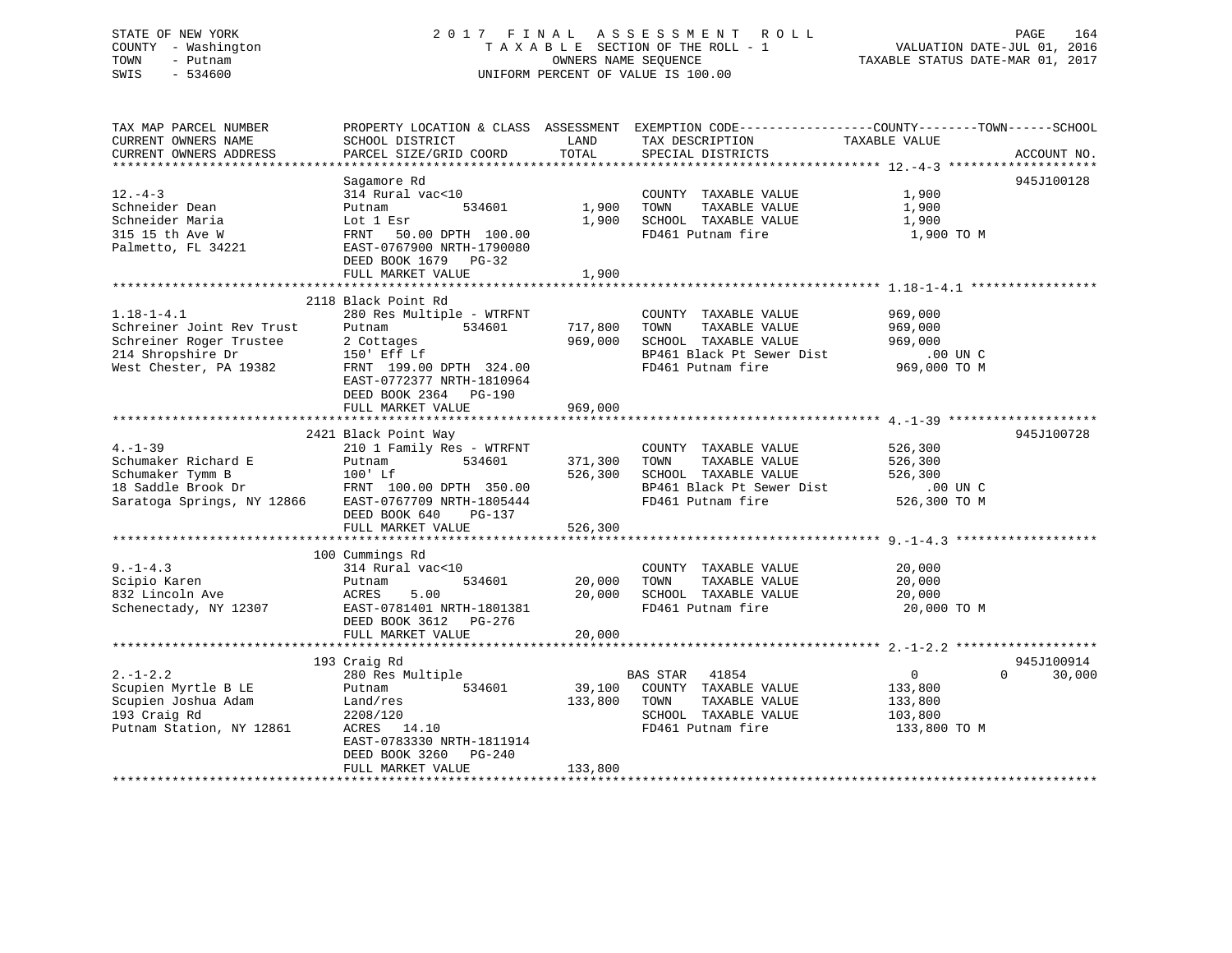## STATE OF NEW YORK 2 0 1 7 F I N A L A S S E S S M E N T R O L L PAGE 165 COUNTY - Washington T A X A B L E SECTION OF THE ROLL - 1 VALUATION DATE-JUL 01, 2016 TOWN - Putnam OWNERS NAME SEQUENCE TAXABLE STATUS DATE-MAR 01, 2017 SWIS - 534600 UNIFORM PERCENT OF VALUE IS 100.00

| TAX MAP PARCEL NUMBER<br>CURRENT OWNERS NAME<br>CURRENT OWNERS ADDRESS                                         | SCHOOL DISTRICT<br>PARCEL SIZE/GRID COORD                                                                                                                                                                                          | LAND<br>TOTAL                | PROPERTY LOCATION & CLASS ASSESSMENT EXEMPTION CODE----------------COUNTY-------TOWN------SCHOOL<br>TAX DESCRIPTION<br>SPECIAL DISTRICTS | TAXABLE VALUE                                                  | ACCOUNT NO.                      |
|----------------------------------------------------------------------------------------------------------------|------------------------------------------------------------------------------------------------------------------------------------------------------------------------------------------------------------------------------------|------------------------------|------------------------------------------------------------------------------------------------------------------------------------------|----------------------------------------------------------------|----------------------------------|
|                                                                                                                |                                                                                                                                                                                                                                    |                              |                                                                                                                                          |                                                                |                                  |
| $13.-2-23.1$<br>Sears Henry<br>58 County Route 2<br>Putnam Station, NY 12861                                   | 16774 State Route 22<br>480 Mult-use bld<br>Putnam<br>534601<br>ACRES<br>1.00<br>EAST-0782303 NRTH-1789987<br>DEED BOOK 3517 PG-279                                                                                                | 60,000<br>140,100            | COUNTY TAXABLE VALUE<br>TOWN<br>TAXABLE VALUE<br>SCHOOL TAXABLE VALUE<br>FD461 Putnam fire                                               | 140,100<br>140,100<br>140,100<br>140,100 TO M                  | 945J101070                       |
|                                                                                                                | FULL MARKET VALUE                                                                                                                                                                                                                  | 140,100                      |                                                                                                                                          |                                                                |                                  |
|                                                                                                                | 58 County Route 2                                                                                                                                                                                                                  |                              |                                                                                                                                          |                                                                |                                  |
| $13.-2-20.2$<br>Sears Henry F<br>58 County Route 2<br>Putnam, NY 12861                                         | 210 1 Family Res<br>534601<br>Putnam<br>ACRES<br>1.50<br>EAST-0783445 NRTH-1791305<br>$PG-49$<br>DEED BOOK 850<br>FULL MARKET VALUE                                                                                                | 16,900<br>123,000<br>123,000 | BAS STAR 41854<br>COUNTY TAXABLE VALUE<br>TOWN<br>TAXABLE VALUE<br>SCHOOL TAXABLE VALUE<br>FD461 Putnam fire                             | $\mathbf{0}$<br>123,000<br>123,000<br>93,000<br>123,000 TO M   | $\Omega$<br>30,000               |
|                                                                                                                |                                                                                                                                                                                                                                    |                              |                                                                                                                                          |                                                                |                                  |
| $5. - 1 - 1.2$<br>Seerup Galen B<br>Putnam Sta, NY 12861                                                       | 17360 State Route 22<br>210 1 Family Res<br>534601<br>Putnam<br>Seerup Galen B<br>Seerup Irene K<br>17360 State Route 22<br>EAST-0779361 NRTH-1802447<br>EAST-0779361 NRTH-1802447<br>DEED BOOK 754<br>PG-177<br>FULL MARKET VALUE | 30,300<br>138,900<br>138,900 | ENH STAR<br>41834<br>COUNTY TAXABLE VALUE<br>TOWN<br>TAXABLE VALUE<br>SCHOOL TAXABLE VALUE<br>FD461 Putnam fire                          | $\overline{0}$<br>138,900<br>138,900<br>73,400<br>138,900 TO M | 945J100937<br>$\Omega$<br>65,500 |
|                                                                                                                |                                                                                                                                                                                                                                    |                              |                                                                                                                                          |                                                                |                                  |
| $4. -1 - 18$<br>Sellers Charles<br>Sellers Michelle<br>21530 Maggie Mist Dr<br>Richmond, TX 77406              | 216 Schwerdtfeger Rd<br>270 Mfg housing<br>534601<br>Putnam<br>ACRES<br>6.80<br>EAST-0771413 NRTH-1804666<br>DEED BOOK 919 PG-231<br>DEED BOOK 919<br>PG-231<br>FULL MARKET VALUE                                                  | 31,800<br>48,700<br>48,700   | COUNTY TAXABLE VALUE<br>TAXABLE VALUE<br>TOWN<br>SCHOOL TAXABLE VALUE<br>FD461 Putnam fire                                               | 48,700<br>48,700<br>48,700<br>48,700 TO M                      | 945J100730                       |
|                                                                                                                |                                                                                                                                                                                                                                    |                              |                                                                                                                                          |                                                                |                                  |
| $4. -1 - 18.1$<br>Sellers Charles<br>Sellers Michelle<br>21530 Maggie Mist Dr<br>Richmond, TX 77406            | Schwerdtfeger Rd<br>314 Rural vac<10<br>534601<br>Putnam<br>FRNT 25.00 DPTH 245.00<br>EAST-0770953 NRTH-1804341<br>PG-231<br>DEED BOOK 919                                                                                         | 300<br>300                   | COUNTY TAXABLE VALUE<br>TAXABLE VALUE<br>TOWN<br>SCHOOL TAXABLE VALUE<br>FD461 Putnam fire                                               | 300<br>300<br>300<br>300 TO M                                  |                                  |
|                                                                                                                | FULL MARKET VALUE                                                                                                                                                                                                                  | 300                          |                                                                                                                                          |                                                                |                                  |
|                                                                                                                |                                                                                                                                                                                                                                    |                              |                                                                                                                                          |                                                                |                                  |
| $1. -1 - 8.1$<br>Sena Mary Ellen TRUST<br>Sena Michael Trustee<br>2086 Black Point Rd<br>Ticonderoga, NY 12883 | Black Point Rd<br>314 Rural vac<10<br>534601<br>Putnam<br>FRNT 59.00 DPTH 200.00<br>EAST-0773010 NRTH-1811332<br>DEED BOOK 3502 PG-174                                                                                             | 2,174<br>2,174               | COUNTY TAXABLE VALUE<br>TAXABLE VALUE<br>TOWN<br>SCHOOL TAXABLE VALUE<br>BP461 Black Pt Sewer Dist<br>FD461 Putnam fire                  | 2,174<br>2,174<br>2,174<br>$.00$ UN C<br>2,174 TO M            |                                  |
|                                                                                                                | FULL MARKET VALUE                                                                                                                                                                                                                  | 2,174                        |                                                                                                                                          |                                                                |                                  |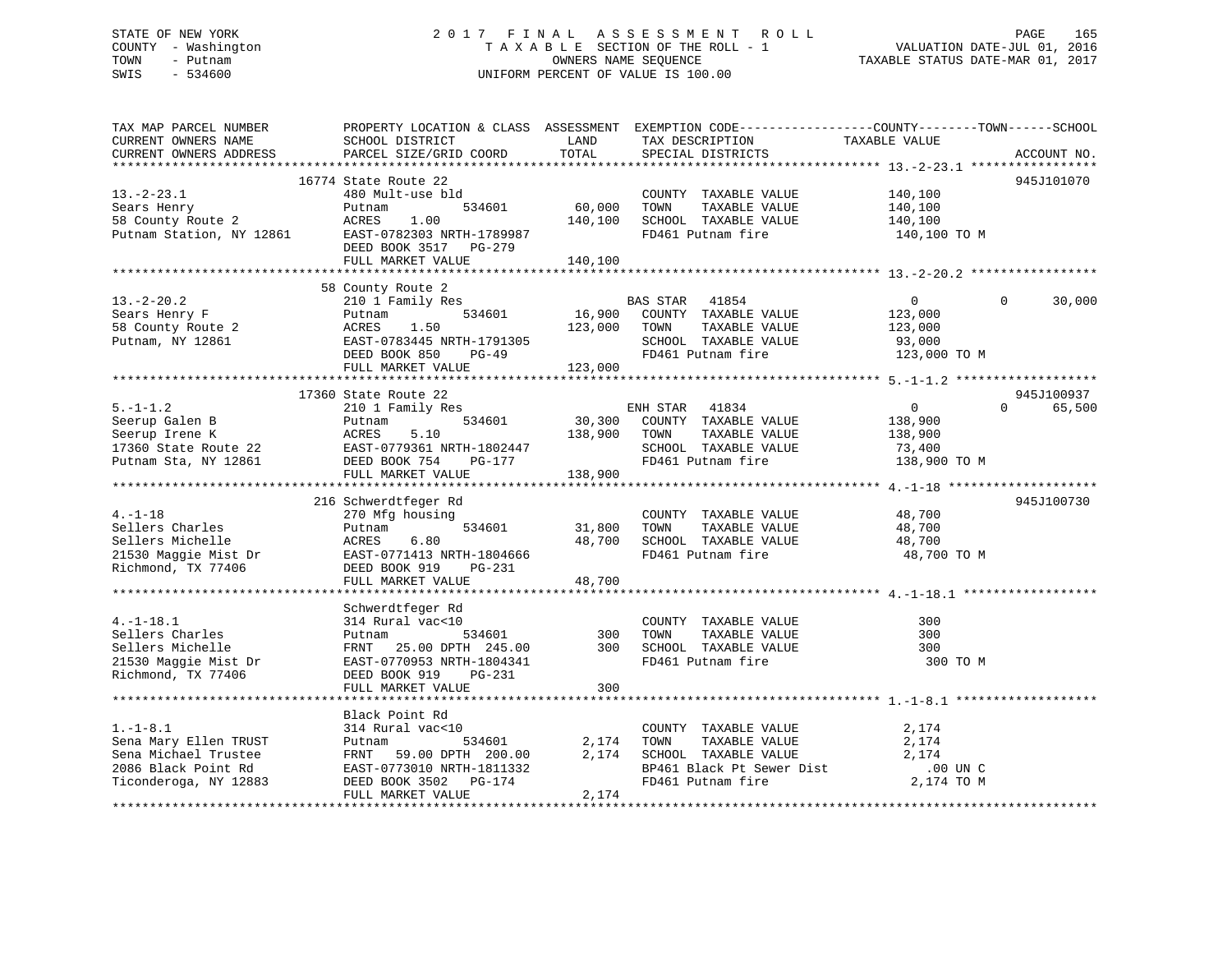## STATE OF NEW YORK 2 0 1 7 F I N A L A S S E S S M E N T R O L L PAGE 166 COUNTY - Washington T A X A B L E SECTION OF THE ROLL - 1 VALUATION DATE-JUL 01, 2016 TOWN - Putnam OWNERS NAME SEQUENCE TAXABLE STATUS DATE-MAR 01, 2017 SWIS - 534600 UNIFORM PERCENT OF VALUE IS 100.00

| TAX MAP PARCEL NUMBER<br>CURRENT OWNERS NAME<br>CURRENT OWNERS ADDRESS                                                                     | SCHOOL DISTRICT<br>PARCEL SIZE/GRID COORD                                                                                                                                                                    | LAND<br>TOTAL       | PROPERTY LOCATION & CLASS ASSESSMENT EXEMPTION CODE---------------COUNTY-------TOWN-----SCHOOL<br>TAX DESCRIPTION<br>SPECIAL DISTRICTS                                | TAXABLE VALUE                                                                                                     | ACCOUNT NO.                            |
|--------------------------------------------------------------------------------------------------------------------------------------------|--------------------------------------------------------------------------------------------------------------------------------------------------------------------------------------------------------------|---------------------|-----------------------------------------------------------------------------------------------------------------------------------------------------------------------|-------------------------------------------------------------------------------------------------------------------|----------------------------------------|
|                                                                                                                                            |                                                                                                                                                                                                              |                     |                                                                                                                                                                       |                                                                                                                   |                                        |
| $1. -1 - 7$<br>Sena Michael J<br>Sena Mary Ellen<br>2086 Black Point Rd<br>Ticonderoga, NY 12883                                           | 2087 Black Point Rd<br>210 1 Family Res<br>534601<br>Putnam<br>Lot Row To Lake<br>ACRES 39.40<br>EAST-0774955 NRTH-1810120<br>DEED BOOK 2487 PG-82<br>FULL MARKET VALUE                                      | 89,691<br>182,391   | COUNTY TAXABLE VALUE 182,391<br>TOWN<br>TAXABLE VALUE<br>182,391 SCHOOL TAXABLE VALUE<br>BP461 Black Pt Sewer Dist<br>FD461 Putnam fire                               | 182,391<br>182,391<br>$.00$ UN C<br>182,391 TO M                                                                  | 945J100187                             |
|                                                                                                                                            |                                                                                                                                                                                                              |                     |                                                                                                                                                                       |                                                                                                                   |                                        |
| $1.14 - 1 - 12$<br>Sena Michael J<br>Sena Mary Ellen<br>Sena Mary Ellen<br>Sena Mary Elit.<br>2086 Black Point Rd<br>Ticonderoga, NY 12883 | 2086 Black Point Rd<br>210 1 Family Res - WTRFNT<br>534601<br>Putnam<br>LF 96'<br>678/240<br>FRNT 116.00 DPTH 211.00<br>EAST-0772865 NRTH-1811579<br>DEED BOOK 2487 PG-77<br>FULL MARKET VALUE               | 820,000<br>820,000  | VET COM CT 41131<br>443,100 BAS STAR 41854<br>COUNTY TAXABLE VALUE<br>TAXABLE VALUE<br>TOWN<br>SCHOOL TAXABLE VALUE<br>BP461 Black Pt Sewer Dist<br>FD461 Putnam fire | 55,000<br>20,000<br>$\overline{0}$<br>$\overline{0}$<br>765,000<br>800,000<br>790,000<br>00 UN C.<br>820,000 TO M | 945J100058<br>$\overline{0}$<br>30,000 |
|                                                                                                                                            | 1917 Railroad Way South                                                                                                                                                                                      |                     |                                                                                                                                                                       |                                                                                                                   | 945J100474                             |
| $16. - 1 - 12$<br>Sestak Sharon<br>20 Halter Rd<br>Glenmont, NY 12077                                                                      | 260 Seasonal res - WTRFNT<br>Putnam<br>534601<br>LF 182<br>FRNT 175.00 DPTH<br>ACRES<br>0.14<br>EAST-0788844 NRTH-1783248<br>DEED BOOK 2364 PG-1                                                             |                     | COUNTY TAXABLE VALUE 33,700<br>3,100 TOWN<br>TAXABLE VALUE<br>33,700 SCHOOL TAXABLE VALUE<br>FD461 Putnam fire                                                        | 33,700<br>33,700<br>33,700 TO M                                                                                   |                                        |
|                                                                                                                                            | FULL MARKET VALUE                                                                                                                                                                                            | 33,700              |                                                                                                                                                                       |                                                                                                                   |                                        |
| $14. - 1 - 16$<br>Seven C's Properties LLC<br>34 Tarragon Way<br>Clifton Park, NY 12065                                                    | 2006 Burnt Point Way<br>210 1 Family Res - WTRFNT<br>534601<br>Putnam<br>444/535:433/147<br>LF 100<br>FRNT 105.00 DPTH 143.00<br>EAST-0764488 NRTH-1782212<br>DEED BOOK 3060 PG-325                          | 565,000<br>1200,000 | COUNTY TAXABLE VALUE<br>TOWN<br>TAXABLE VALUE<br>SCHOOL TAXABLE VALUE<br>FD461 Putnam fire                                                                            | 1200,000<br>1200,000<br>1200,000<br>1200,000 TO M                                                                 | 945J100148                             |
|                                                                                                                                            | FULL MARKET VALUE                                                                                                                                                                                            | 1200,000            |                                                                                                                                                                       |                                                                                                                   |                                        |
|                                                                                                                                            | 293 Lake Rd                                                                                                                                                                                                  |                     |                                                                                                                                                                       |                                                                                                                   |                                        |
| $16. - 1 - 5.3$<br>Shakeshaft Crispin<br>Floor Cynthia<br>293 Lake Rd<br>Putnam Station, NY 12861                                          | 210 1 Family Res<br>534601<br>Putnam<br>ACRES 7.00<br>EAST-0783219 NRTH-1784502 SCHOOL ION 100 EST-0783219 NRTH-1784502<br>DEED BOOK 885 PG-229 (2002 Cons agrids 148,200 FD461 Putnam fire<br>DEED BOOK 885 |                     | BAS STAR 41854<br>32,000 COUNTY TAXABLE VALUE<br>148,200 TOWN TAXABLE VALUE<br>SCHOOL TAXABLE VALUE<br>CA002 Cons agri dst 2                                          | $\overline{0}$<br>148,200<br>148,200<br>118,200<br>148,200 TO<br>148,200 TO M                                     | $\mathbf{0}$<br>30,000                 |
|                                                                                                                                            |                                                                                                                                                                                                              |                     |                                                                                                                                                                       |                                                                                                                   |                                        |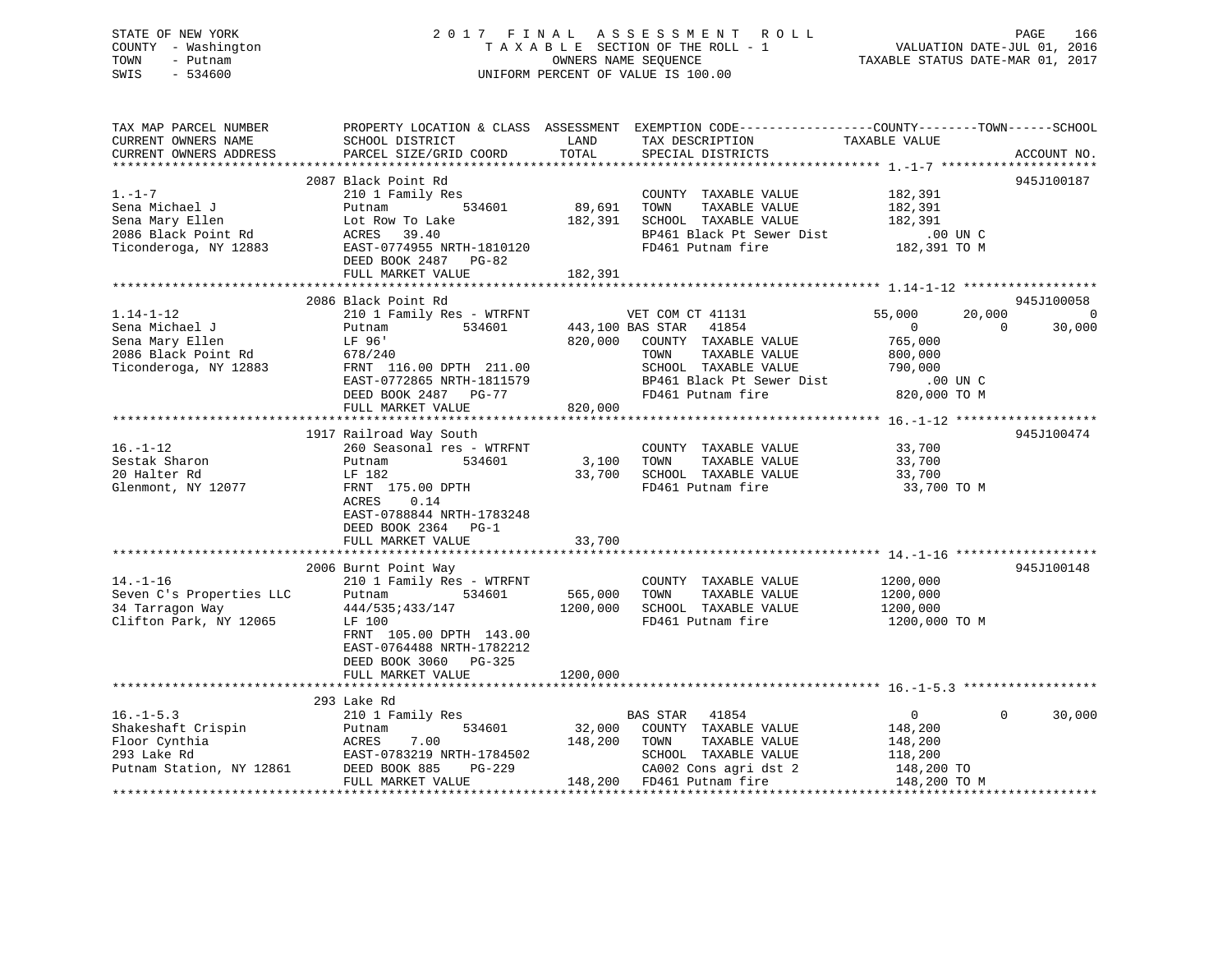## STATE OF NEW YORK 2 0 1 7 F I N A L A S S E S S M E N T R O L L PAGE 167 COUNTY - Washington T A X A B L E SECTION OF THE ROLL - 1 VALUATION DATE-JUL 01, 2016 TOWN - Putnam **CONNERS NAME SEQUENCE** TAXABLE STATUS DATE-MAR 01, 2017 SWIS - 534600 UNIFORM PERCENT OF VALUE IS 100.00

| TAX MAP PARCEL NUMBER<br>CURRENT OWNERS NAME | SCHOOL DISTRICT                             | LAND             | TAX DESCRIPTION                               | PROPERTY LOCATION & CLASS ASSESSMENT EXEMPTION CODE---------------COUNTY-------TOWN-----SCHOOL<br>TAXABLE VALUE |          |
|----------------------------------------------|---------------------------------------------|------------------|-----------------------------------------------|-----------------------------------------------------------------------------------------------------------------|----------|
| CURRENT OWNERS ADDRESS                       | PARCEL SIZE/GRID COORD                      | TOTAL            | SPECIAL DISTRICTS                             | ACCOUNT NO.                                                                                                     |          |
|                                              |                                             |                  |                                               |                                                                                                                 |          |
| $16. - 1 - 6.3$                              | 419 Lake Rd                                 |                  |                                               | 945J101044                                                                                                      |          |
|                                              | 312 Vac w/imprv                             |                  | COUNTY TAXABLE VALUE                          | 68,700                                                                                                          |          |
| Shakeshaft Crispin                           | 534601<br>Putnam                            | 28,600<br>68,700 | TOWN<br>TAXABLE VALUE<br>SCHOOL TAXABLE VALUE | 68,700                                                                                                          |          |
| Floor Cynthia<br>293 Lake Rd                 | ACRES<br>13.61<br>EAST-0785452 NRTH-1784742 |                  | CA002 Cons agri dst 2                         | 68,700                                                                                                          |          |
|                                              |                                             |                  | FD461 Putnam fire                             | 68,700 TO<br>68,700 TO M                                                                                        |          |
| Putnam, NY 12861                             | DEED BOOK 1688 PG-159<br>FULL MARKET VALUE  | 68,700           |                                               |                                                                                                                 |          |
|                                              |                                             |                  |                                               |                                                                                                                 |          |
|                                              | Lake Rd                                     |                  |                                               | 945J100389                                                                                                      |          |
| $16. - 1 - 5.1$                              | 322 Rural vac>10                            |                  | COUNTY TAXABLE VALUE                          | 73,200                                                                                                          |          |
| Shakeshaft Crispin P                         | 534601<br>Putnam                            | 73,200           | TOWN<br>TAXABLE VALUE                         | 73,200                                                                                                          |          |
| Floor Cynthia A                              | ACRES<br>58.20                              | 73,200           | SCHOOL TAXABLE VALUE                          | 73,200                                                                                                          |          |
| 293 Lake Rd                                  | EAST-0783813 NRTH-1785186                   |                  | CA002 Cons agri dst 2                         | 73,200 TO                                                                                                       |          |
| Putnam Station, NY 12861                     | DEED BOOK 884<br>PG-132                     |                  | FD461 Putnam fire                             | 73,200 TO M                                                                                                     |          |
|                                              | FULL MARKET VALUE                           | 73,200           |                                               |                                                                                                                 |          |
|                                              |                                             |                  |                                               |                                                                                                                 |          |
|                                              | 542 Gull Bay Rd                             |                  |                                               | 945J100053                                                                                                      |          |
| $14.8 - 1 - 18$                              | 210 1 Family Res - WTRFNT                   |                  | COUNTY TAXABLE VALUE                          | 725,000                                                                                                         |          |
| Shanard Lauren                               | 534601<br>Putnam                            | 641,800          | TOWN<br>TAXABLE VALUE                         | 725,000                                                                                                         |          |
| 54 Henderson Ter                             | LF 260                                      | 725,000          | SCHOOL TAXABLE VALUE                          | 725,000                                                                                                         |          |
| Burlington, VT 05401                         | 1.00<br>ACRES                               |                  | FD461 Putnam fire                             | 725,000 TO M                                                                                                    |          |
|                                              | EAST-0766020 NRTH-1784372                   |                  |                                               |                                                                                                                 |          |
|                                              | DEED BOOK 3703 PG-309                       |                  |                                               |                                                                                                                 |          |
|                                              | FULL MARKET VALUE                           | 725,000          |                                               |                                                                                                                 |          |
|                                              |                                             |                  |                                               |                                                                                                                 |          |
|                                              | 1529 Mosswood Way                           |                  |                                               | 945J100695                                                                                                      |          |
| $7.12 - 1 - 31$                              | 260 Seasonal res                            |                  | COUNTY TAXABLE VALUE                          | 222,100                                                                                                         |          |
| Sheeley Arthur                               | 534601<br>Putnam                            | 147,300          | TOWN<br>TAXABLE VALUE                         | 222,100                                                                                                         |          |
| Sheeley Bonnie                               | 624/108, 708/251                            | 222,100          | SCHOOL TAXABLE VALUE                          | 222,100                                                                                                         |          |
| 1529 Mosswood Way                            | FRNT 106.00 DPTH                            |                  | FD461 Putnam fire                             | 222,100 TO M                                                                                                    |          |
| Putnam Station, NY 12861                     | ACRES<br>0.38                               |                  |                                               |                                                                                                                 |          |
|                                              | EAST-0768197 NRTH-1798688                   |                  |                                               |                                                                                                                 |          |
|                                              | DEED BOOK 3425 PG-81                        |                  |                                               |                                                                                                                 |          |
|                                              | FULL MARKET VALUE                           | 222,100          |                                               |                                                                                                                 |          |
|                                              |                                             |                  |                                               |                                                                                                                 |          |
|                                              | 13 Fire House Ln                            |                  |                                               | 945J100056                                                                                                      |          |
| $13. - 1 - 17$                               | 210 1 Family Res                            |                  | VET WAR CT 41121                              | 12,000<br>23,385                                                                                                | $\Omega$ |
| Sheeley Bonnie                               | 534601<br>Putnam                            |                  | 41854<br>16,300 BAS STAR                      | $\overline{0}$<br>$\Omega$                                                                                      | 30,000   |
| 13 Fire House Ln                             | 1.34<br>ACRES                               | 155,900          | COUNTY TAXABLE VALUE                          | 132,515                                                                                                         |          |
| Putnam Station, NY 12861                     | EAST-0779835 NRTH-1788485                   |                  | TOWN<br>TAXABLE VALUE                         | 143,900                                                                                                         |          |
|                                              | DEED BOOK 2195<br>PG-300                    |                  | SCHOOL TAXABLE VALUE                          | 125,900                                                                                                         |          |
|                                              | FULL MARKET VALUE                           | 155,900          | FD461 Putnam fire                             | 155,900 TO M                                                                                                    |          |
|                                              |                                             |                  |                                               |                                                                                                                 |          |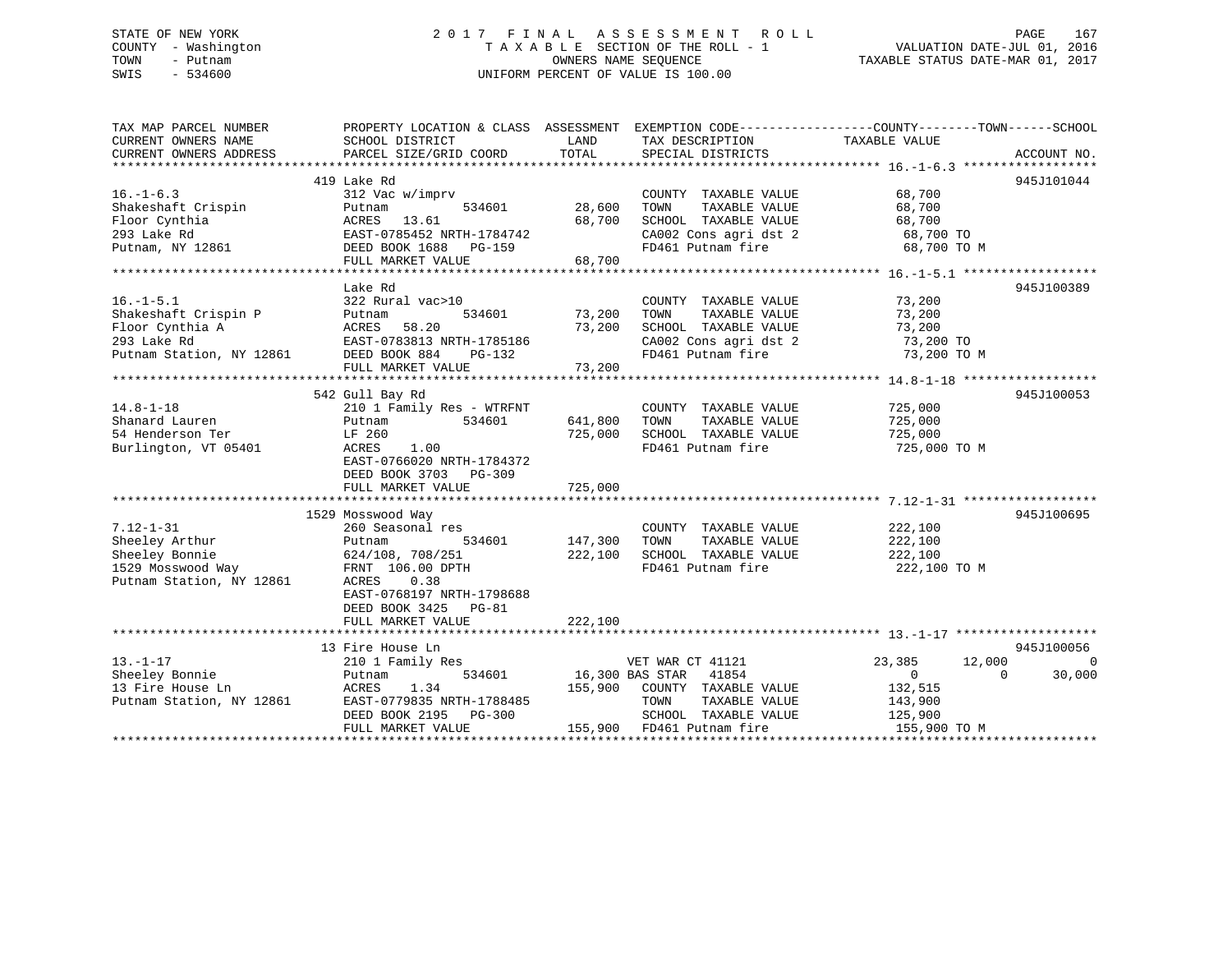## STATE OF NEW YORK 2 0 1 7 F I N A L A S S E S S M E N T R O L L PAGE 168 COUNTY - Washington T A X A B L E SECTION OF THE ROLL - 1 VALUATION DATE-JUL 01, 2016 TOWN - Putnam OWNERS NAME SEQUENCE TAXABLE STATUS DATE-MAR 01, 2017 SWIS - 534600 UNIFORM PERCENT OF VALUE IS 100.00

| TAX MAP PARCEL NUMBER<br>CURRENT OWNERS NAME<br>CURRENT OWNERS ADDRESS                          | SCHOOL DISTRICT<br>PARCEL SIZE/GRID COORD                                                                                                                                   | LAND<br>TOTAL               | PROPERTY LOCATION & CLASS ASSESSMENT EXEMPTION CODE----------------COUNTY-------TOWN------SCHOOL<br>TAX DESCRIPTION<br>SPECIAL DISTRICTS | TAXABLE VALUE                                                                       | ACCOUNT NO.                                        |
|-------------------------------------------------------------------------------------------------|-----------------------------------------------------------------------------------------------------------------------------------------------------------------------------|-----------------------------|------------------------------------------------------------------------------------------------------------------------------------------|-------------------------------------------------------------------------------------|----------------------------------------------------|
|                                                                                                 |                                                                                                                                                                             |                             |                                                                                                                                          |                                                                                     |                                                    |
| $12. - 4 - 22$<br>Shields Richard<br>712 Chestnut St<br>Mechanicville, NY 12118                 | 5121 Sagamore Rd<br>240 Rural res<br>- WTRFNT<br>Putnam<br>534601<br>Abdnd subdy 3344/198<br>LF 65 & 20<br>ACRES 17.20<br>EAST-0767418 NRTH-1788340<br>DEED BOOK 2813 PG-40 | 485,500 ENH STAR<br>642,800 | VET WAR CT 41121<br>41834<br>COUNTY TAXABLE VALUE<br>TAXABLE VALUE<br>TOWN<br>SCHOOL TAXABLE VALUE<br>FD461 Putnam fire                  | 12,000<br>33,000<br>$\overline{0}$<br>609,800<br>630,800<br>577,300<br>642,800 TO M | 945J100537<br>$\overline{0}$<br>$\Omega$<br>65,500 |
|                                                                                                 | FULL MARKET VALUE                                                                                                                                                           | 642,800                     |                                                                                                                                          |                                                                                     |                                                    |
| $12. - 2 - 7.7$<br>Shulas James<br>Maltbie Shulas Connie<br>3 Laurel Ln                         | 93 Rupp Ln<br>260 Seasonal res<br>534601<br>Putnam<br>2.00<br>ACRES<br>EAST-0778518 NRTH-1790145                                                                            | 4,400<br>15,000             | COUNTY TAXABLE VALUE<br>TOWN<br>TAXABLE VALUE<br>SCHOOL TAXABLE VALUE<br>FD461 Putnam fire                                               | 15,000<br>15,000<br>15,000<br>15,000 TO M                                           | 945J101037                                         |
| Bayville, NJ 08721                                                                              | DEED BOOK 2569 PG-1                                                                                                                                                         |                             |                                                                                                                                          |                                                                                     |                                                    |
|                                                                                                 | FULL MARKET VALUE                                                                                                                                                           | 15,000                      |                                                                                                                                          |                                                                                     |                                                    |
|                                                                                                 |                                                                                                                                                                             |                             |                                                                                                                                          |                                                                                     |                                                    |
|                                                                                                 | 6611 Royal Anchorage Way                                                                                                                                                    |                             |                                                                                                                                          |                                                                                     | 945J100990                                         |
| $11.8 - 5 - 3$<br>Simon's Rock Inc<br>826 Union St<br>Schenectady, NY 12308                     | 260 Seasonal res<br>Putnam<br>534601<br>LR'siLot19<br>$12.-5-3$<br>FRNT<br>61.00 DPTH 241.00<br>0.59<br>ACRES<br>EAST-0766757 NRTH-1792680<br>DEED BOOK 3541 PG-93          | 112,100<br>361,500          | COUNTY TAXABLE VALUE<br>TOWN<br>TAXABLE VALUE<br>SCHOOL TAXABLE VALUE<br>FD461 Putnam fire                                               | 361,500<br>361,500<br>361,500<br>361,500 TO M                                       |                                                    |
|                                                                                                 | FULL MARKET VALUE                                                                                                                                                           | 361,500                     |                                                                                                                                          |                                                                                     |                                                    |
|                                                                                                 |                                                                                                                                                                             |                             |                                                                                                                                          |                                                                                     |                                                    |
| $1.14 - 1 - 5.2$<br>Sinisgalli Joseph<br>Sinisgalli Ellen L<br>47 Alpine Dr<br>Latham, NY 12110 | Lakehouse Way<br>314 Rural vac<10<br>534601<br>Putnam<br>Vl<br>FRNT 115.00 DPTH 48.00<br>EAST-0773407 NRTH-1812843<br>DEED BOOK 952<br>PG-246                               | 2,100<br>2,100              | COUNTY TAXABLE VALUE<br>TOWN<br>TAXABLE VALUE<br>SCHOOL TAXABLE VALUE<br>BP461 Black Pt Sewer Dist<br>FD461 Putnam fire                  | 2,100<br>2,100<br>2,100<br>.00 UN C<br>2,100 TO M                                   | 945J100948                                         |
|                                                                                                 | FULL MARKET VALUE                                                                                                                                                           | 2,100                       |                                                                                                                                          |                                                                                     |                                                    |
|                                                                                                 | ************************                                                                                                                                                    | *****************           |                                                                                                                                          |                                                                                     |                                                    |
| $12. - 4 - 32.2$<br>Skerchak John<br>Skerchak Meganne<br>168 5th St<br>Nazareth, PA 18064       | 5101 .4 Mile Way<br>260 Seasonal res<br>534601<br>Putnam<br>LR's<br>FRNT 120.00 DPTH 200.00<br>ACRES<br>0.48<br>EAST-0767147 NRTH-1787746                                   | 80,300<br>140,400           | COUNTY TAXABLE VALUE<br>TAXABLE VALUE<br>TOWN<br>SCHOOL TAXABLE VALUE<br>FD461 Putnam fire                                               | 140,400<br>140,400<br>140,400<br>140,400 TO M                                       | 945J100960                                         |
| PRIOR OWNER ON 3/01/2017                                                                        | DEED BOOK 3774 PG-294                                                                                                                                                       |                             |                                                                                                                                          |                                                                                     |                                                    |
| Scutieri Paul A                                                                                 | FULL MARKET VALUE                                                                                                                                                           | 140,400                     |                                                                                                                                          |                                                                                     |                                                    |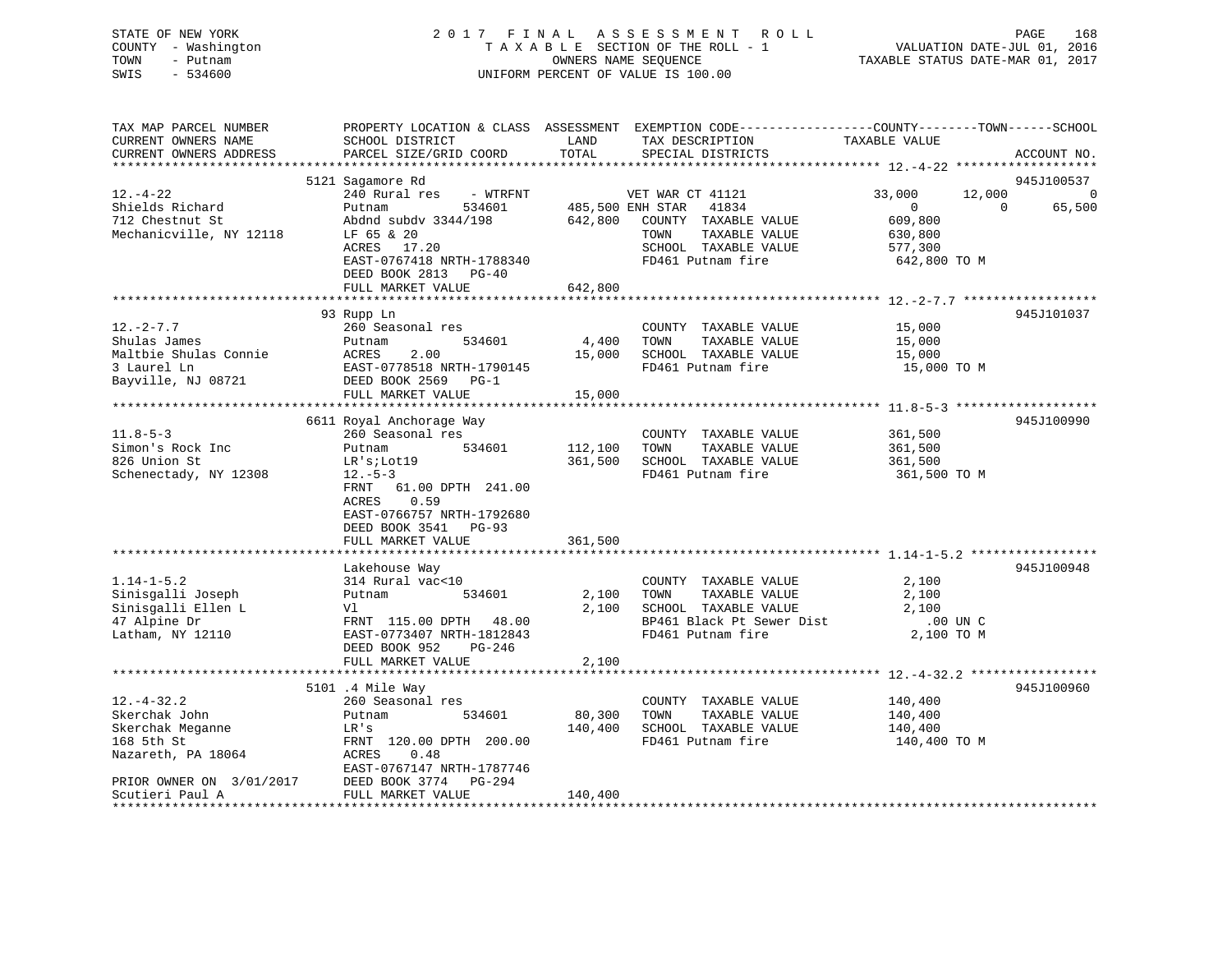## STATE OF NEW YORK 2 0 1 7 F I N A L A S S E S S M E N T R O L L PAGE 169 COUNTY - Washington T A X A B L E SECTION OF THE ROLL - 1 VALUATION DATE-JUL 01, 2016 TOWN - Putnam OWNERS NAME SEQUENCE TAXABLE STATUS DATE-MAR 01, 2017 SWIS - 534600 UNIFORM PERCENT OF VALUE IS 100.00

| TAX MAP PARCEL NUMBER<br>CURRENT OWNERS NAME                                                                                                                 | PROPERTY LOCATION & CLASS ASSESSMENT EXEMPTION CODE---------------COUNTY-------TOWN------SCHOOL<br>SCHOOL DISTRICT | LAND                       | TAX DESCRIPTION                    | TAXABLE VALUE         |                    |
|--------------------------------------------------------------------------------------------------------------------------------------------------------------|--------------------------------------------------------------------------------------------------------------------|----------------------------|------------------------------------|-----------------------|--------------------|
| CURRENT OWNERS ADDRESS                                                                                                                                       | PARCEL SIZE/GRID COORD                                                                                             | TOTAL                      | SPECIAL DISTRICTS                  |                       | ACCOUNT NO.        |
|                                                                                                                                                              |                                                                                                                    |                            |                                    |                       |                    |
|                                                                                                                                                              | 137 Wrights Rd                                                                                                     |                            |                                    |                       | 945J100155         |
| $2. -1 - 18$                                                                                                                                                 | 260 Seasonal res - WTRFNT                                                                                          |                            | COUNTY TAXABLE VALUE               | 85,000<br>85,000      |                    |
|                                                                                                                                                              |                                                                                                                    | 23,100 TOWN                | TAXABLE VALUE                      |                       |                    |
|                                                                                                                                                              |                                                                                                                    |                            | 85,000 SCHOOL TAXABLE VALUE        | 85,000                |                    |
|                                                                                                                                                              |                                                                                                                    |                            | FD461 Putnam fire                  | 85,000 TO M           |                    |
| Slaver William C<br>Slaver Kristen L<br>CR-1 No. 19<br>Westerlo, NY 12193<br>Westerlo, NY 12193<br>PEED BOOK 879<br>PG-233                                   |                                                                                                                    |                            |                                    |                       |                    |
|                                                                                                                                                              | FULL MARKET VALUE                                                                                                  | 85,000                     |                                    |                       |                    |
|                                                                                                                                                              |                                                                                                                    |                            |                                    |                       |                    |
|                                                                                                                                                              | 16783 State Route 22                                                                                               |                            |                                    |                       | 945J101099         |
| $13.-1-8.1$                                                                                                                                                  | 652 Govt bldgs                                                                                                     |                            | COUNTY TAXABLE VALUE 155,100       |                       |                    |
|                                                                                                                                                              | 534601                                                                                                             | 13,900                     | TOWN                               | TAXABLE VALUE 155,100 |                    |
|                                                                                                                                                              |                                                                                                                    | 155,100                    | SCHOOL TAXABLE VALUE               | 155,100               |                    |
| Smith Daniel Putnam<br>38 Art Tennyson Rd<br>Chestertown, NY 12817 Lease 643/24                                                                              |                                                                                                                    |                            | FD461 Putnam fire                  | 155,100 TO M          |                    |
|                                                                                                                                                              | FRNT 140.00 DPTH 240.00                                                                                            |                            |                                    |                       |                    |
|                                                                                                                                                              | EAST-0782150 NRTH-1790341                                                                                          |                            |                                    |                       |                    |
|                                                                                                                                                              | DEED BOOK 3514 PG-244                                                                                              |                            |                                    |                       |                    |
|                                                                                                                                                              | FULL MARKET VALUE                                                                                                  | 155,100                    |                                    |                       |                    |
|                                                                                                                                                              |                                                                                                                    |                            |                                    |                       |                    |
|                                                                                                                                                              | State Route 22                                                                                                     |                            |                                    |                       | 945J100609         |
| $9. - 1 - 51$                                                                                                                                                | 311 Res vac land                                                                                                   |                            | COUNTY TAXABLE VALUE               | 2,700                 |                    |
| Smith Douglas                                                                                                                                                | Putnam                                                                                                             | 534601 2,700               | TOWN<br>TAXABLE VALUE              | 2,700                 |                    |
| 17234 State Route 22                                                                                                                                         | Lot                                                                                                                | 2,700                      | SCHOOL TAXABLE VALUE               | 2,700                 |                    |
| Putnam Sta, NY 12861                                                                                                                                         | FRNT 176.00 DPTH 130.00                                                                                            |                            | FD461 Putnam fire                  | 2,700 TO M            |                    |
|                                                                                                                                                              | EAST-0779302 NRTH-1800322                                                                                          |                            |                                    |                       |                    |
|                                                                                                                                                              | DEED BOOK 502 PG-1062                                                                                              |                            |                                    |                       |                    |
|                                                                                                                                                              | FULL MARKET VALUE                                                                                                  | 2,700                      |                                    |                       |                    |
|                                                                                                                                                              |                                                                                                                    |                            |                                    |                       |                    |
|                                                                                                                                                              | 19 Clemons Ln                                                                                                      |                            |                                    |                       | 945J100019         |
|                                                                                                                                                              | 270 Mfg housing                                                                                                    |                            | COUNTY TAXABLE VALUE               | 42,100                |                    |
|                                                                                                                                                              | 534601                                                                                                             | COUNTY<br>15,000      TOWN | TAXABLE VALUE                      |                       |                    |
|                                                                                                                                                              |                                                                                                                    |                            |                                    | 42,100                |                    |
|                                                                                                                                                              | 1.00                                                                                                               |                            | 42,100 SCHOOL TAXABLE VALUE 42,100 |                       |                    |
|                                                                                                                                                              | EAST-0780133 NRTH-1798347                                                                                          |                            | FD461 Putnam fire                  | 42,100 TO M           |                    |
|                                                                                                                                                              | DEED BOOK 653<br>PG-103                                                                                            |                            |                                    |                       |                    |
| Clemon 270 Mfc<br>Clemons Ln<br>Putnam Station, NY 12861<br>Putnam Station, NY 12861<br>Putnam Station, NY 12861<br>Putnam Station, NY 12861                 | FULL MARKET VALUE                                                                                                  | 42,100                     |                                    |                       |                    |
|                                                                                                                                                              |                                                                                                                    |                            |                                    |                       |                    |
|                                                                                                                                                              | 17234 State Route 22                                                                                               |                            | VET COM CT 41131                   |                       | 945J100608         |
| $9. -1 - 50$                                                                                                                                                 | 210 1 Family Res                                                                                                   |                            |                                    | 12,850<br>12,850      | $\Omega$           |
| Smith Douglas H                                                                                                                                              | Putnam                                                                                                             |                            | 534601 12,300 ENH STAR 41834       | $\overline{0}$        | $\Omega$<br>51,400 |
| 17234 State Route 22<br>Putnam Station, NY 12861                                                                                                             |                                                                                                                    |                            |                                    | 38,550                |                    |
|                                                                                                                                                              |                                                                                                                    |                            |                                    | 38,550<br>38,550      |                    |
|                                                                                                                                                              |                                                                                                                    |                            |                                    |                       |                    |
| DEED BOOK 435 PG-280 SCHOOL TAXABLE VALUE 0<br>FULL MARKET VALUE 51,400 FD461 Putnam fire 51,400 TO M FULL MARKET VALUE 51,400 FD461 Putnam fire 51,400 TO M |                                                                                                                    |                            |                                    |                       |                    |
|                                                                                                                                                              |                                                                                                                    |                            |                                    |                       |                    |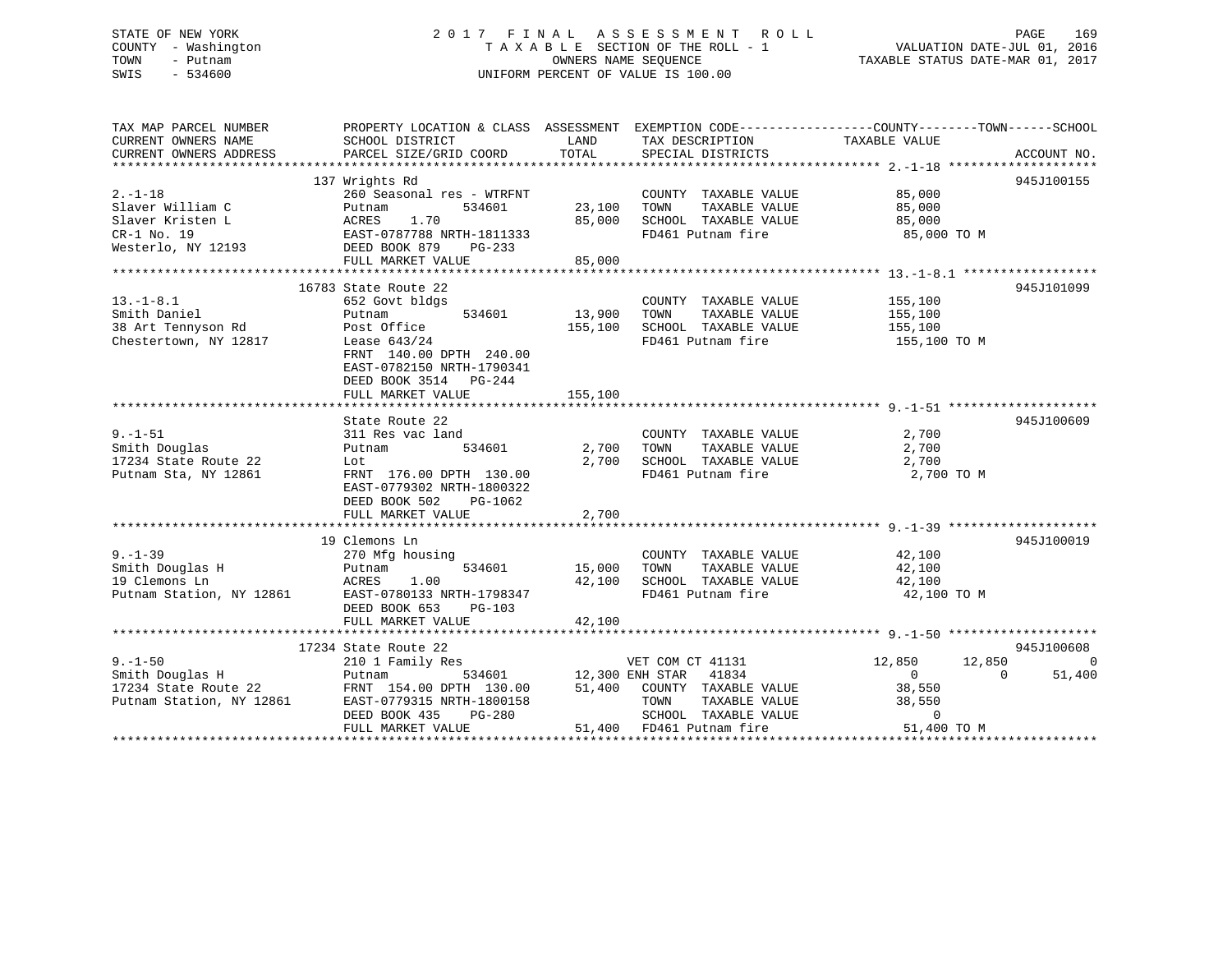## STATE OF NEW YORK 2 0 1 7 F I N A L A S S E S S M E N T R O L L PAGE 170 COUNTY - Washington T A X A B L E SECTION OF THE ROLL - 1 VALUATION DATE-JUL 01, 2016 TOWN - Putnam OWNERS NAME SEQUENCE TAXABLE STATUS DATE-MAR 01, 2017 SWIS - 534600 UNIFORM PERCENT OF VALUE IS 100.00

| TAX MAP PARCEL NUMBER<br>CURRENT OWNERS NAME<br>CURRENT OWNERS ADDRESS                               | SCHOOL DISTRICT<br>PARCEL SIZE/GRID COORD                                                          | LAND<br>TOTAL                    | PROPERTY LOCATION & CLASS ASSESSMENT EXEMPTION CODE----------------COUNTY-------TOWN------SCHOOL<br>TAX DESCRIPTION<br>SPECIAL DISTRICTS | TAXABLE VALUE                                       |                      | ACCOUNT NO.      |
|------------------------------------------------------------------------------------------------------|----------------------------------------------------------------------------------------------------|----------------------------------|------------------------------------------------------------------------------------------------------------------------------------------|-----------------------------------------------------|----------------------|------------------|
|                                                                                                      |                                                                                                    |                                  |                                                                                                                                          |                                                     |                      |                  |
|                                                                                                      | Pulpit Point Rd                                                                                    |                                  |                                                                                                                                          |                                                     |                      | 945J100188       |
| $15. - 1 - 10$<br>Smith Fern D<br>Smith Samuel S<br>16337 State Route 22<br>Putnam Station, NY 12861 | 322 Rural vac>10<br>534601<br>Putnam<br>Vacant Land<br>ACRES<br>56.00<br>EAST-0779187 NRTH-1778230 | 61,000<br>61,000                 | 41720<br>AG DIST<br>COUNTY TAXABLE VALUE<br>TOWN<br>TAXABLE VALUE<br>SCHOOL TAXABLE VALUE<br>FD461 Putnam fire                           | 37,840<br>23,160<br>23,160<br>23,160<br>61,000 TO M | 37,840               | 37,840           |
| MAY BE SUBJECT TO PAYMENT<br>UNDER AGDIST LAW TIL 2021                                               | DEED BOOK 583<br>PG-39<br>FULL MARKET VALUE                                                        | 61,000                           |                                                                                                                                          |                                                     |                      |                  |
|                                                                                                      |                                                                                                    |                                  |                                                                                                                                          |                                                     |                      |                  |
|                                                                                                      | 16337 State Route 22                                                                               |                                  |                                                                                                                                          |                                                     |                      | 945L100189       |
| $15. - 1 - 13$<br>Smith Fern D                                                                       | 242 Rurl res&rec<br>Putnam<br>534601                                                               |                                  | AG DIST<br>41720<br>41834<br>170,800 ENH STAR                                                                                            | 79,662<br>$\overline{0}$                            | 79,662<br>$\Omega$   | 79,662<br>65,500 |
| Smith Samuel S<br>16337 State Route 22<br>Putnam Station, NY 12861                                   | ACRES 142.30<br>EAST-0776596 NRTH-1780423<br>DEED BOOK 583<br>$PG-39$                              | 286,600                          | COUNTY TAXABLE VALUE<br>TOWN<br>TAXABLE VALUE<br>SCHOOL TAXABLE VALUE                                                                    | 206,938<br>206,938<br>141,438                       |                      |                  |
|                                                                                                      | FULL MARKET VALUE                                                                                  |                                  | 286,600 FD461 Putnam fire                                                                                                                | 286,600 TO M                                        |                      |                  |
| MAY BE SUBJECT TO PAYMENT<br>UNDER AGDIST LAW TIL 2021                                               |                                                                                                    |                                  |                                                                                                                                          |                                                     |                      |                  |
|                                                                                                      | 21 Smith Way                                                                                       |                                  |                                                                                                                                          |                                                     |                      | 945J101083       |
| $9. - 1 - 27.3$                                                                                      | 210 1 Family Res                                                                                   |                                  | COUNTY TAXABLE VALUE                                                                                                                     | 79,700                                              |                      |                  |
| Smith Jenny                                                                                          | 534601<br>Putnam                                                                                   | 21,400                           | TAXABLE VALUE<br>TOWN                                                                                                                    | 79,700                                              |                      |                  |
| 21 Smith Way                                                                                         | Jenny L Smith parcel                                                                               | 79,700                           | SCHOOL TAXABLE VALUE                                                                                                                     | 79,700                                              |                      |                  |
| Putnam Station, NY 12861                                                                             | ACRES<br>2.70<br>EAST-0780647 NRTH-1797091<br>DEED BOOK 3540 PG-222                                |                                  | FD461 Putnam fire                                                                                                                        | 79,700 TO M                                         |                      |                  |
|                                                                                                      | FULL MARKET VALUE                                                                                  | 79,700                           |                                                                                                                                          |                                                     |                      |                  |
|                                                                                                      | 16297 State Route 22                                                                               |                                  |                                                                                                                                          |                                                     |                      | 945J100760       |
| $15. - 1 - 14$<br>Smith John C                                                                       | 210 1 Family Res<br>534601<br>Putnam                                                               |                                  | AG DIST<br>41720<br>41854<br>31,900 BAS STAR                                                                                             | 16,574<br>$\Omega$                                  | 16,574<br>$\Omega$   | 16,574<br>30,000 |
| Smith Mary Ann<br>16297 State Route 22                                                               | ACRES<br>6.90<br>EAST-0775200 NRTH-1780608                                                         |                                  | 282,700 COUNTY TAXABLE VALUE<br>TOWN<br>TAXABLE VALUE                                                                                    | 266,126<br>266,126                                  |                      |                  |
| Putnam Station, NY 12861                                                                             | DEED BOOK 689<br>PG-194<br>FULL MARKET VALUE                                                       |                                  | SCHOOL TAXABLE VALUE<br>282,700 FD461 Putnam fire                                                                                        | 236,126<br>282,700 TO M                             |                      |                  |
| MAY BE SUBJECT TO PAYMENT<br>UNDER AGDIST LAW TIL 2021                                               |                                                                                                    |                                  |                                                                                                                                          |                                                     |                      |                  |
|                                                                                                      | 103 Gull Bay Rd                                                                                    |                                  |                                                                                                                                          |                                                     |                      | 945J100616       |
| $12. - 3 - 15$<br>Smith Kenneth                                                                      | 210 1 Family Res<br>534601<br>Putnam                                                               |                                  | AGE-CO/SCH 41805<br>41834                                                                                                                | 27,860<br>$\overline{0}$                            | $\Omega$<br>$\Omega$ | 27,860<br>51,740 |
| 103 Gull Bay Rd<br>Putnam Station, NY 12861-0025 EAST-0775300 NRTH-1785452                           | FRNT 125.00 DPTH 200.00<br>DEED BOOK 584<br>$PG-3$                                                 | 12,900 ENH STAR<br>79,600 COUNTY | COUNTY TAXABLE VALUE<br>TOWN<br>TAXABLE VALUE<br>SCHOOL TAXABLE VALUE                                                                    | 51,740<br>79,600<br>$\mathbf 0$                     |                      |                  |
|                                                                                                      | FULL MARKET VALUE                                                                                  |                                  | 79,600 FD461 Putnam fire                                                                                                                 | 79,600 TO M                                         |                      |                  |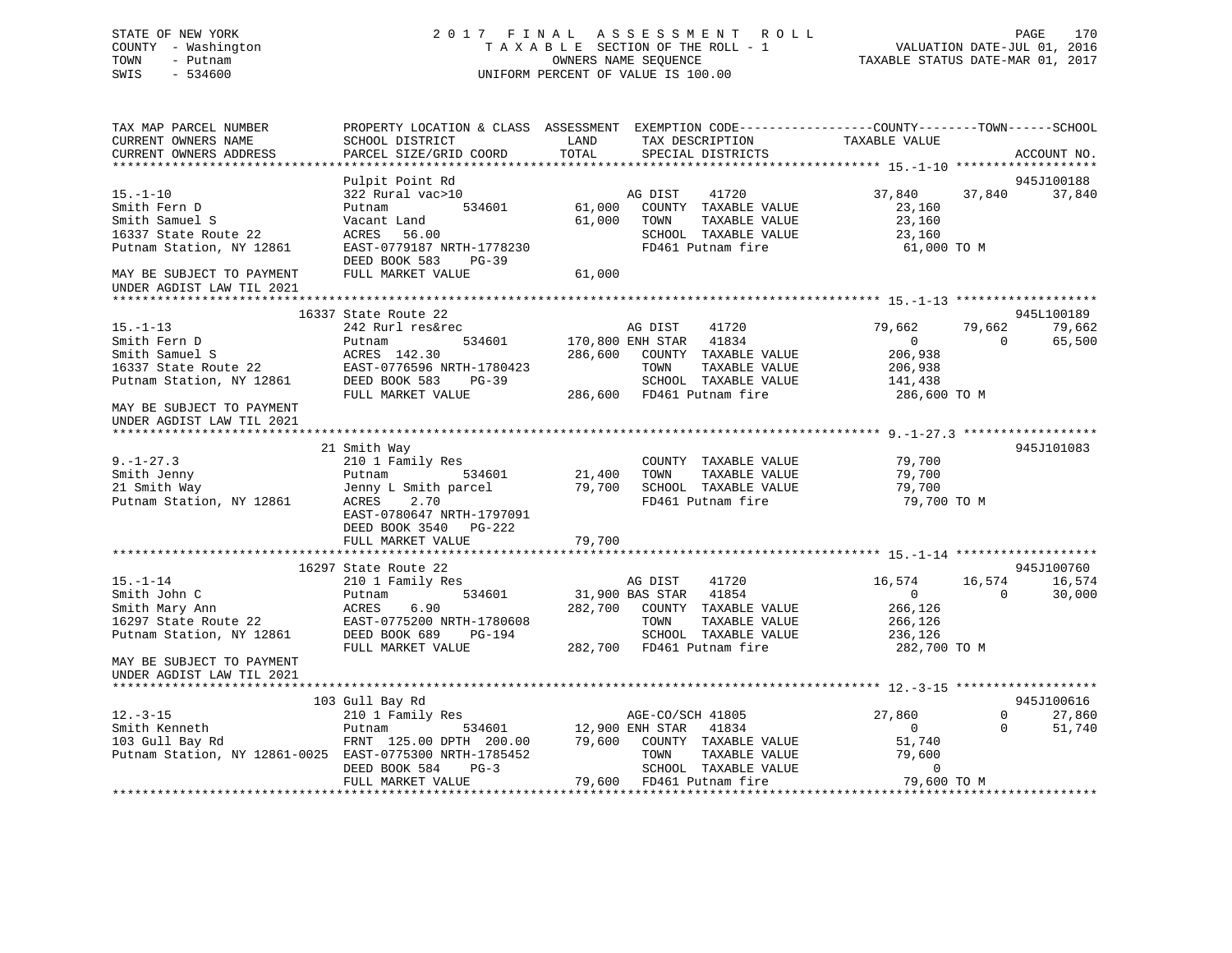## STATE OF NEW YORK 2 0 1 7 F I N A L A S S E S S M E N T R O L L PAGE 171 COUNTY - Washington T A X A B L E SECTION OF THE ROLL - 1 VALUATION DATE-JUL 01, 2016 TOWN - Putnam OWNERS NAME SEQUENCE TAXABLE STATUS DATE-MAR 01, 2017 SWIS - 534600 UNIFORM PERCENT OF VALUE IS 100.00UNIFORM PERCENT OF VALUE IS 100.00

| TAX MAP PARCEL NUMBER                                                                               |                                                    |          |                                                  | PROPERTY LOCATION & CLASS ASSESSMENT EXEMPTION CODE-----------------COUNTY-------TOWN------SCHOOL |  |
|-----------------------------------------------------------------------------------------------------|----------------------------------------------------|----------|--------------------------------------------------|---------------------------------------------------------------------------------------------------|--|
| CURRENT OWNERS NAME                                                                                 | SCHOOL DISTRICT                                    | LAND     | TAX DESCRIPTION                                  | TAXABLE VALUE                                                                                     |  |
| CURRENT OWNERS ADDRESS                                                                              | PARCEL SIZE/GRID COORD TOTAL                       |          | SPECIAL DISTRICTS                                | ACCOUNT NO.                                                                                       |  |
|                                                                                                     |                                                    |          |                                                  |                                                                                                   |  |
|                                                                                                     | Gull Bay Rd                                        |          |                                                  | 945J100126                                                                                        |  |
| $12.-3-14.2$                                                                                        | 314 Rural vac<10                                   |          |                                                  | 5.000                                                                                             |  |
|                                                                                                     |                                                    | 5,000    | COUNTY TAXABLE VALUE                             |                                                                                                   |  |
| Smith Kenneth W                                                                                     | Putnam<br>534601                                   |          | TOWN TAXABLE VALUE                               | 5,000                                                                                             |  |
| Smith Grace                                                                                         | Lot                                                | 5,000    | SCHOOL TAXABLE VALUE                             | 5,000                                                                                             |  |
| 103 Gull Bay                                                                                        | ACRES 1.00                                         |          | FD461 Putnam fire                                | 5,000 TO M                                                                                        |  |
|                                                                                                     | Putnam Station, NY 12861 EAST-0775173 NRTH-1785610 |          |                                                  |                                                                                                   |  |
|                                                                                                     | DEED BOOK 518<br>PG-333                            |          |                                                  |                                                                                                   |  |
|                                                                                                     | FULL MARKET VALUE                                  | 5,000    |                                                  |                                                                                                   |  |
|                                                                                                     |                                                    |          |                                                  |                                                                                                   |  |
|                                                                                                     | 81 Gull Bay Rd                                     |          |                                                  | 945J100677                                                                                        |  |
| $12. - 3 - 16$                                                                                      | 314 Rural vac<10                                   |          | COUNTY TAXABLE VALUE                             | 6,100                                                                                             |  |
| Smith Michele A                                                                                     | 314 Rura<br>Putnam<br>534601                       |          | COUNTY TAXABLE VALUE<br>6,100 TOWN TAXABLE VALUE | 6,100                                                                                             |  |
| Material Contractor of the Material Contractor of the MCRES<br>The Material Contractor of the MCRES | 1.30                                               |          | 6,100 SCHOOL TAXABLE VALUE                       | 6,100                                                                                             |  |
| Putnam, NY 12861                                                                                    | EAST-0775585 NRTH-1785023                          |          | FD461 Putnam fire                                | 6,100 TO M                                                                                        |  |
|                                                                                                     |                                                    |          |                                                  |                                                                                                   |  |
|                                                                                                     | DEED BOOK 2199 PG-341                              |          |                                                  |                                                                                                   |  |
|                                                                                                     | FULL MARKET VALUE                                  | 6,100    |                                                  |                                                                                                   |  |
|                                                                                                     |                                                    |          |                                                  |                                                                                                   |  |
|                                                                                                     | 662 Gull Bay Rd                                    |          |                                                  | 945J100639                                                                                        |  |
| $14. - 1 - 3$                                                                                       | 280 Res Multiple - WTRFNT                          |          | COUNTY TAXABLE VALUE                             | 2627,200                                                                                          |  |
| Smith Peter F                                                                                       | 534601<br>Putnam                                   |          | 1526,900 TOWN TAXABLE VALUE                      | 2627,200                                                                                          |  |
| Smith Ellen S                                                                                       | 806-166;806-171                                    |          | 2627,200 SCHOOL TAXABLE VALUE                    | 2627,200                                                                                          |  |
| 662 Gull Bay Rd                                                                                     | ELF 750                                            |          | FD461 Putnam fire                                | 2627,200 TO M                                                                                     |  |
| Putnam Station, NY 12861                                                                            | ACRES 54.40                                        |          |                                                  |                                                                                                   |  |
|                                                                                                     | EAST-0765627 NRTH-1781556                          |          |                                                  |                                                                                                   |  |
|                                                                                                     | DEED BOOK 806<br>PG-162                            |          |                                                  |                                                                                                   |  |
|                                                                                                     | FULL MARKET VALUE                                  | 2627,200 |                                                  |                                                                                                   |  |
|                                                                                                     |                                                    |          |                                                  |                                                                                                   |  |
|                                                                                                     |                                                    |          |                                                  |                                                                                                   |  |
|                                                                                                     | Gull Bay Rd                                        |          |                                                  |                                                                                                   |  |
| $14. - 1 - 3.1$                                                                                     | 314 Rural vac<10                                   |          | COUNTY TAXABLE VALUE                             | 4,100                                                                                             |  |
| Smith Peter F                                                                                       | 534601<br>Putnam                                   |          | 4,100 TOWN TAXABLE VALUE                         | 4,100                                                                                             |  |
| Smith Ellen S                                                                                       | 806/171                                            |          | 4,100 SCHOOL TAXABLE VALUE                       | 4,100                                                                                             |  |
| 662 Gull Bay Rd<br>Putnam Station, NY 12861                                                         | ACRES 4.10                                         |          | FD461 Putnam fire                                | 4,100 TO M                                                                                        |  |
|                                                                                                     | EAST-0764847 NRTH-1781829                          |          |                                                  |                                                                                                   |  |
|                                                                                                     | DEED BOOK 806<br>PG-162                            |          |                                                  |                                                                                                   |  |
|                                                                                                     | FULL MARKET VALUE                                  | 4,100    |                                                  |                                                                                                   |  |
|                                                                                                     |                                                    |          |                                                  |                                                                                                   |  |
|                                                                                                     | 112 Notch Hill Ln                                  |          |                                                  | 945J100888                                                                                        |  |
| $9. - 1 - 32.2$                                                                                     | 314 Rural vac<10                                   |          | COUNTY TAXABLE VALUE 8,000                       |                                                                                                   |  |
| Smith Samuel                                                                                        | 534601<br>Putnam                                   | 8,000    | TOWN TAXABLE VALUE                               | 8,000                                                                                             |  |
|                                                                                                     |                                                    |          |                                                  |                                                                                                   |  |
| Smith Constance                                                                                     | ACRES 1.80                                         |          | 8,000 SCHOOL TAXABLE VALUE                       | 8,000                                                                                             |  |
| Clemons Ln                                                                                          | EAST-0780337 NRTH-1798169                          |          | FD461 Putnam fire                                | 8,000 TO M                                                                                        |  |
| Putnam, NY 12861                                                                                    | DEED BOOK 820 PG-87                                |          |                                                  |                                                                                                   |  |
|                                                                                                     | FULL MARKET VALUE                                  | 8,000    |                                                  |                                                                                                   |  |
|                                                                                                     |                                                    |          |                                                  |                                                                                                   |  |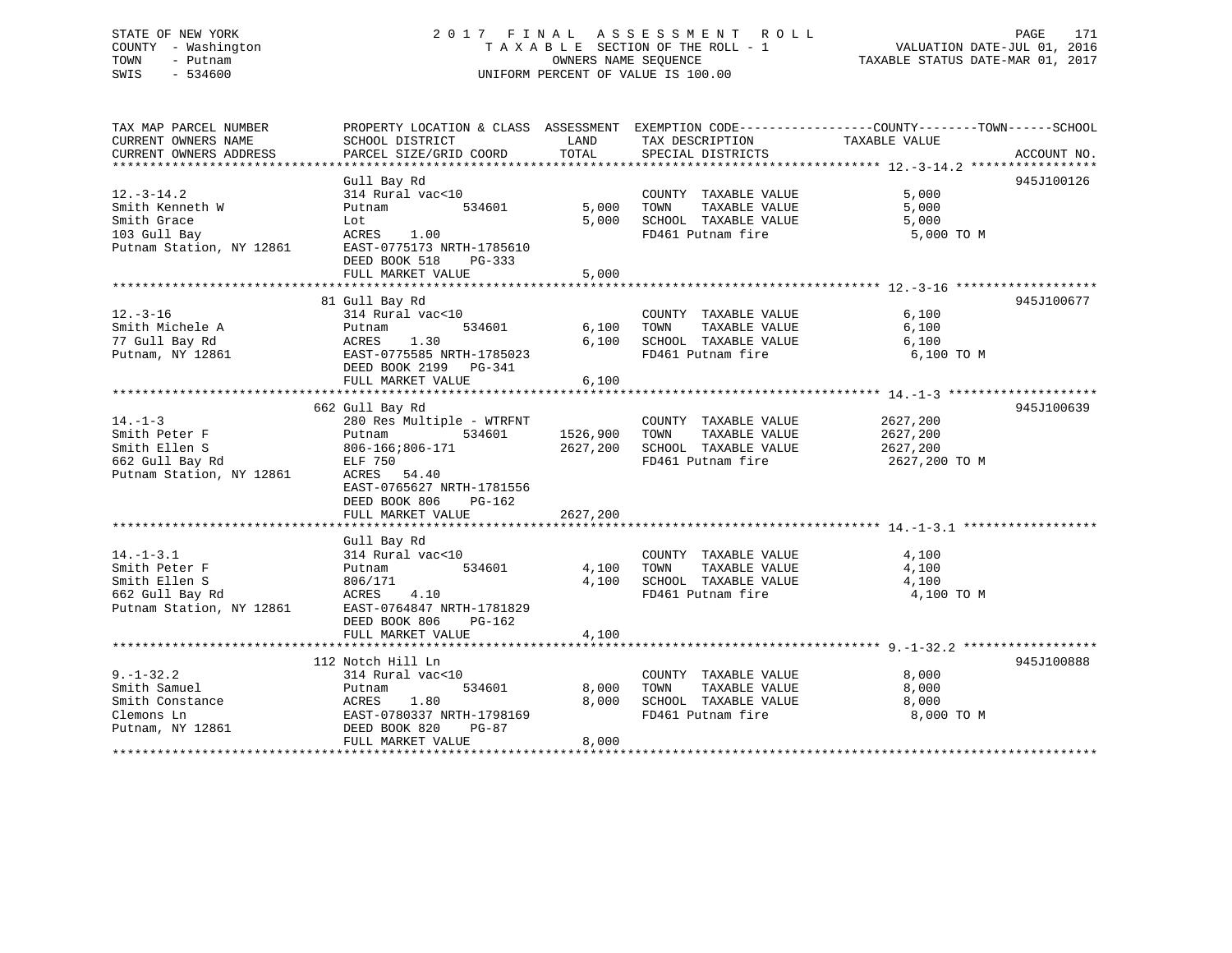## STATE OF NEW YORK 2 0 1 7 F I N A L A S S E S S M E N T R O L L PAGE 172 COUNTY - Washington T A X A B L E SECTION OF THE ROLL - 1 VALUATION DATE-JUL 01, 2016 TOWN - Putnam OWNERS NAME SEQUENCE TAXABLE STATUS DATE-MAR 01, 2017 SWIS - 534600 UNIFORM PERCENT OF VALUE IS 100.00

| SCHOOL DISTRICT                                                                                                                                              | LAND                                                                                                                                                         | TAX DESCRIPTION                                                                                     | TAXABLE VALUE                                                                                                    |                                                                                                      |
|--------------------------------------------------------------------------------------------------------------------------------------------------------------|--------------------------------------------------------------------------------------------------------------------------------------------------------------|-----------------------------------------------------------------------------------------------------|------------------------------------------------------------------------------------------------------------------|------------------------------------------------------------------------------------------------------|
|                                                                                                                                                              |                                                                                                                                                              |                                                                                                     |                                                                                                                  | ACCOUNT NO.                                                                                          |
|                                                                                                                                                              |                                                                                                                                                              |                                                                                                     |                                                                                                                  | 945J100622                                                                                           |
| 210 1 Family Res<br>534601<br>Putnam<br>784/167<br>FRNT 150.00 DPTH 140.00<br>EAST-0780100 NRTH-1798146<br>DEED BOOK 432<br>PG-1155<br>FULL MARKET VALUE     | 12,000<br>126,600<br>126,600                                                                                                                                 | 41834<br>COUNTY TAXABLE VALUE<br>TOWN<br>TAXABLE VALUE<br>SCHOOL TAXABLE VALUE<br>FD461 Putnam fire | $\overline{0}$<br>126,600<br>126,600<br>61,100<br>126,600 TO M                                                   | $\Omega$<br>65,500                                                                                   |
|                                                                                                                                                              |                                                                                                                                                              |                                                                                                     |                                                                                                                  | 945J100124                                                                                           |
| 210 1 Family Res<br>534601<br>Putnam<br>ACRES<br>1.40<br>EAST-0775746 NRTH-1784832<br>DEED BOOK 537<br>$PG-21$<br>FULL MARKET VALUE                          | 16,500<br>205,600<br>205,600                                                                                                                                 | 41854<br>COUNTY TAXABLE VALUE<br>TOWN<br>TAXABLE VALUE<br>SCHOOL TAXABLE VALUE<br>FD461 Putnam fire | $\overline{0}$<br>205,600<br>205,600<br>175,600<br>205,600 TO M                                                  | 30,000<br>$\Omega$                                                                                   |
|                                                                                                                                                              |                                                                                                                                                              |                                                                                                     |                                                                                                                  | 945J100803                                                                                           |
| 260 Seasonal res - WTRFNT<br>534601<br>Putnam<br>745/111<br>LF 109<br>FRNT 131.00 DPTH 168.00<br>EAST-0766659 NRTH-1786370<br>DEED BOOK 745<br><b>PG-109</b> | 450,600<br>637,700                                                                                                                                           | COUNTY TAXABLE VALUE<br>TAXABLE VALUE<br>TOWN<br>SCHOOL TAXABLE VALUE<br>FD461 Putnam fire          | 637,700<br>637,700<br>637,700<br>637,700 TO M                                                                    |                                                                                                      |
| FULL MARKET VALUE                                                                                                                                            | 637,700                                                                                                                                                      |                                                                                                     |                                                                                                                  |                                                                                                      |
|                                                                                                                                                              |                                                                                                                                                              |                                                                                                     |                                                                                                                  | 945J100169                                                                                           |
| Putnam<br>534601<br>Lot $5 \&$ Camp<br>FRNT 63.00 DPTH 185.00<br>EAST-0766470 NRTH-1787366<br>DEED BOOK 2848 PG-97                                           | 82,900<br>130,300                                                                                                                                            | TOWN<br>TAXABLE VALUE<br>SCHOOL TAXABLE VALUE<br>FD461 Putnam fire                                  | 130,300<br>130,300<br>130,300 TO M                                                                               |                                                                                                      |
|                                                                                                                                                              |                                                                                                                                                              |                                                                                                     |                                                                                                                  |                                                                                                      |
| 260 Seasonal res - WTRFNT                                                                                                                                    |                                                                                                                                                              | COUNTY TAXABLE VALUE                                                                                | 361,100                                                                                                          | 945J100447                                                                                           |
| Putnam<br>534601<br>LF 63<br>FRNT<br>62.50 DPTH 314.00<br>EAST-0768847 NRTH-1806856<br>DEED BOOK 894<br>PG-287<br>FULL MARKET VALUE                          | 260,700<br>361,100<br>361,100                                                                                                                                | TAXABLE VALUE<br>TOWN<br>SCHOOL TAXABLE VALUE<br>FD461 Putnam fire                                  | 361,100<br>361,100<br>$.00$ UN C<br>361,100 TO M                                                                 |                                                                                                      |
|                                                                                                                                                              | PARCEL SIZE/GRID COORD<br>14 Clemons Ln<br>77 Gull Bay Rd<br>4209 Link Way<br>4376 Link Way<br>260 Seasonal res<br>FULL MARKET VALUE<br>2351 Black Point Way | TOTAL<br>130,300                                                                                    | PROPERTY LOCATION & CLASS ASSESSMENT<br>SPECIAL DISTRICTS<br>ENH STAR<br><b>BAS STAR</b><br>COUNTY TAXABLE VALUE | EXEMPTION CODE-----------------COUNTY-------TOWN------SCHOOL<br>130,300<br>BP461 Black Pt Sewer Dist |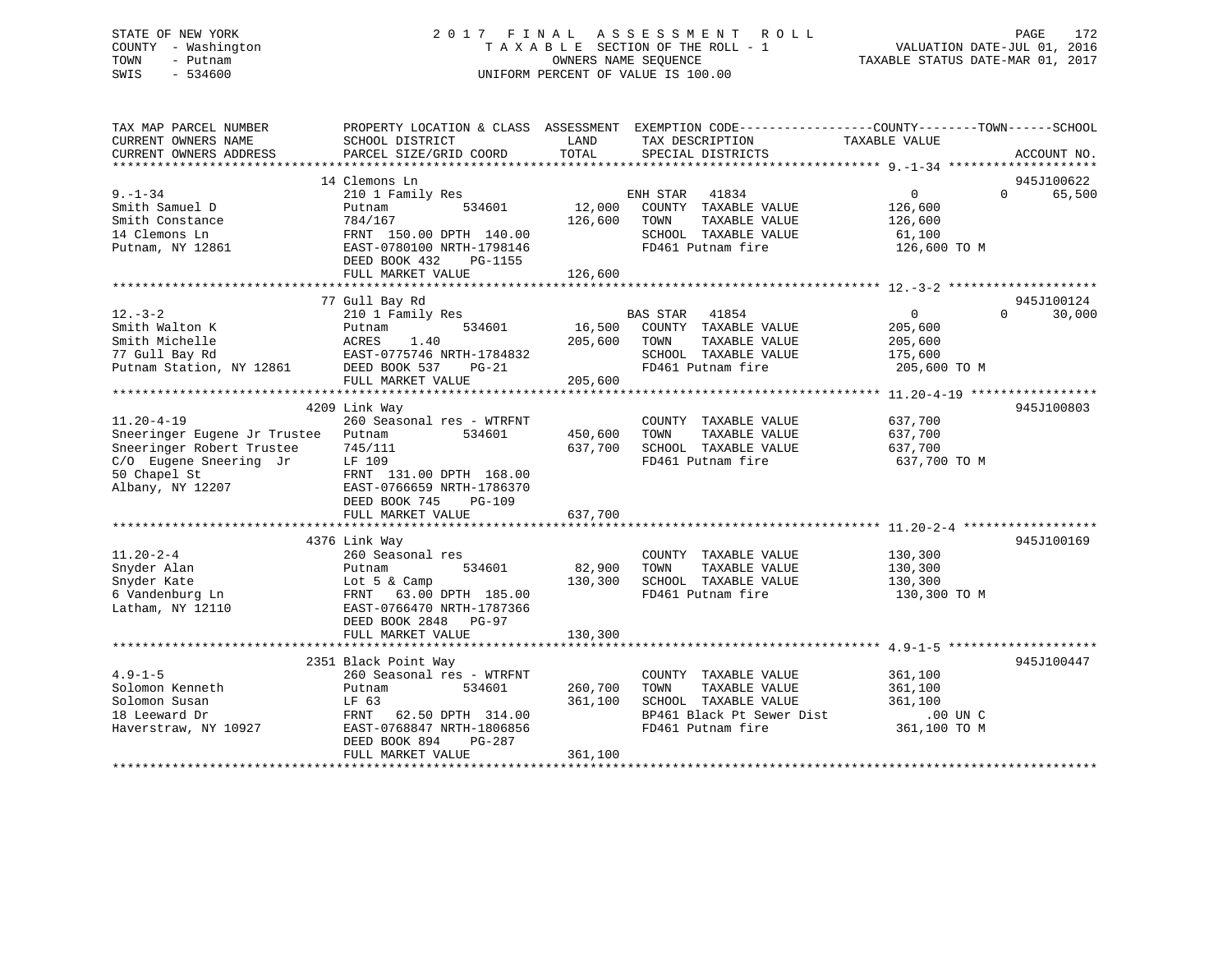# STATE OF NEW YORK 2017 FINAL ASSESSMENT ROLL PAGE 173 COUNTY - Washington  $T A X A B L E$  SECTION OF THE ROLL - 1<br>TOWN - Putnam data of the COUNTERS NAME SEQUENCE SWIS - 534600 UNIFORM PERCENT OF VALUE IS 100.00

VALUATION DATE-JUL 01, 2016

TAXABLE STATUS DATE-MAR 01, 2017

| TAX MAP PARCEL NUMBER<br>CURRENT OWNERS NAME<br>CURRENT OWNERS ADDRESS                               | PROPERTY LOCATION & CLASS ASSESSMENT<br>SCHOOL DISTRICT                                                                                                                                          | LAND<br>TOTAL                 | TAX DESCRIPTION                                                                            | EXEMPTION CODE----------------COUNTY-------TOWN------SCHOOL<br>TAXABLE VALUE | ACCOUNT NO. |
|------------------------------------------------------------------------------------------------------|--------------------------------------------------------------------------------------------------------------------------------------------------------------------------------------------------|-------------------------------|--------------------------------------------------------------------------------------------|------------------------------------------------------------------------------|-------------|
|                                                                                                      | PARCEL SIZE/GRID COORD                                                                                                                                                                           |                               | SPECIAL DISTRICTS                                                                          |                                                                              |             |
|                                                                                                      | 1538 Mosswood Way                                                                                                                                                                                |                               |                                                                                            |                                                                              | 945J100932  |
| $7.12 - 1 - 4$<br>Sosnowski Victor P<br>Jones Amy E<br>12 Rolling Brook Dr<br>Ballston Spa, NY 12020 | 210 1 Family Res<br>Putnam<br>534601<br>dock rights 3330/29<br>FRNT 110.00 DPTH 192.00<br>EAST-0768275 NRTH-1798915<br>DEED BOOK 2571 PG-283                                                     | 120,500<br>310,000            | COUNTY TAXABLE VALUE<br>TOWN<br>TAXABLE VALUE<br>SCHOOL TAXABLE VALUE<br>FD461 Putnam fire | 310,000<br>310,000<br>310,000<br>310,000 TO M                                |             |
|                                                                                                      | FULL MARKET VALUE                                                                                                                                                                                | 310,000                       |                                                                                            |                                                                              |             |
|                                                                                                      |                                                                                                                                                                                                  |                               |                                                                                            |                                                                              |             |
| $14.18 - 4 - 7$<br>Spann Eric G<br>Spann M Evelyn<br>28 Liedtke Dr<br>Cranbury, NJ 08512             | 772 Gull Bay Rd<br>210 1 Family Res - WTRFNT<br>534601<br>Putnam<br>LF 202<br>$14. -4 - 7$<br>FRNT 200.00 DPTH 134.00<br>EAST-0763969 NRTH-1780098<br>DEED BOOK 2836 PG-197<br>FULL MARKET VALUE | 533,800<br>738,000<br>738,000 | COUNTY TAXABLE VALUE<br>TOWN<br>TAXABLE VALUE<br>SCHOOL TAXABLE VALUE<br>FD461 Putnam fire | 738,000<br>738,000<br>738,000<br>738,000 TO M                                | 945J100459  |
|                                                                                                      |                                                                                                                                                                                                  |                               |                                                                                            |                                                                              |             |
| $14.18 - 4 - 8$<br>Spann Eric G<br>Spann M Evelyn<br>28 Liedtke Dr<br>Cranbury, NJ 08512             | 773 Gull Bay Rd<br>314 Rural vac<10<br>Putnam<br>534601<br>$14. -4 - 8$<br>FRNT 100.00 DPTH 100.00<br>EAST-0764096 NRTH-1779997<br>DEED BOOK 2836 PG-197<br>FULL MARKET VALUE                    | 4,700<br>4,700<br>4,700       | COUNTY TAXABLE VALUE<br>TAXABLE VALUE<br>TOWN<br>SCHOOL TAXABLE VALUE<br>FD461 Putnam fire | 4,700<br>4,700<br>4,700<br>4,700 TO M                                        | 945J100899  |
|                                                                                                      | Gull Bay Rd                                                                                                                                                                                      |                               |                                                                                            |                                                                              |             |
| $11.20 - 3 - 20.1$<br>Spelman Lawrence<br>Spelman David<br>34 Hickory Ln<br>Thornwood, NY 10594      | 311 Res vac land<br>534601<br>Putnam<br>FRNT 45.00 DPTH 25.00<br>EAST-0767361 NRTH-1785702<br>DEED BOOK 3030 PG-291                                                                              | 4,000<br>4,000                | COUNTY TAXABLE VALUE<br>TOWN<br>TAXABLE VALUE<br>SCHOOL TAXABLE VALUE<br>FD461 Putnam fire | 4,000<br>4,000<br>4,000<br>4,000 TO M                                        |             |
|                                                                                                      | FULL MARKET VALUE                                                                                                                                                                                | 4,000                         |                                                                                            |                                                                              |             |
|                                                                                                      |                                                                                                                                                                                                  |                               |                                                                                            |                                                                              |             |
| $11.20 - 3 - 6.1$<br>Spelman Mina LE<br>Spelman David<br>34 Hickory Ln<br>Thornwood, NY 10594        | 457 Gull Bay Rd<br>260 Seasonal res - WTRFNT<br>Putnam<br>534601<br>Lot 6<br>LF 40<br>FRNT<br>40.00 DPTH 50.00<br>EAST-0767315 NRTH-1785664<br>DEED BOOK 2403 PG-163<br>FULL MARKET VALUE        | 145,600<br>325,500<br>325,500 | COUNTY TAXABLE VALUE<br>TAXABLE VALUE<br>TOWN<br>SCHOOL TAXABLE VALUE<br>FD461 Putnam fire | 325,500<br>325,500<br>325,500<br>325,500 TO M                                | 945J100733  |
|                                                                                                      |                                                                                                                                                                                                  |                               | *****************************                                                              |                                                                              |             |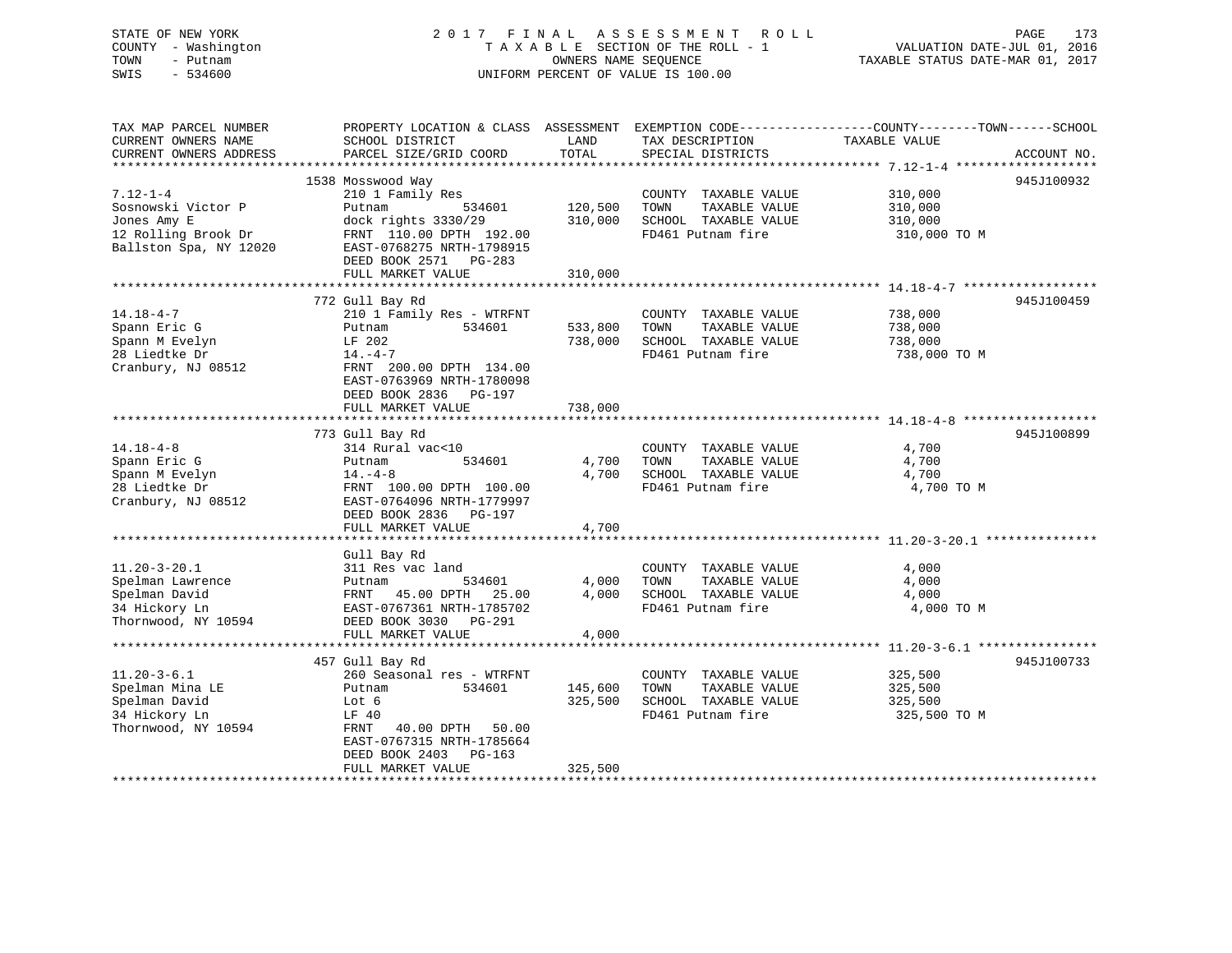## STATE OF NEW YORK 2 0 1 7 F I N A L A S S E S S M E N T R O L L PAGE 174 COUNTY - Washington T A X A B L E SECTION OF THE ROLL - 1 VALUATION DATE-JUL 01, 2016 TOWN - Putnam OWNERS NAME SEQUENCE TAXABLE STATUS DATE-MAR 01, 2017 SWIS - 534600 UNIFORM PERCENT OF VALUE IS 100.00

| 67 Pulpit Point Rd<br>945J101103<br>$0 \qquad \qquad$<br>30,000<br>$15.-1-13.1$<br>210 1 Family Res<br>BAS STAR<br>41854<br>$\Omega$<br>534601<br>32,600<br>COUNTY TAXABLE VALUE<br>Sperl Dale E<br>158,200<br>Putnam<br>67 Pulpit Point Rd<br>ACRES<br>7.58<br>158,200<br>TOWN<br>TAXABLE VALUE<br>158,200<br>Putnam Station, NY 12861<br>EAST-0776696 NRTH-1779480<br>SCHOOL TAXABLE VALUE<br>128,200<br>FD461 Putnam fire<br>DEED BOOK 943<br>158,200 TO M<br>PG-330<br>FULL MARKET VALUE<br>158,200<br>2278 Black Point Rd<br>945J100625<br>$4.5 - 1 - 16$<br>260 Seasonal res - WTRFNT<br>COUNTY TAXABLE VALUE<br>443,261<br>Splatt Ronald H<br>534601<br>402,261<br>TOWN<br>TAXABLE VALUE<br>Putnam<br>443,261<br>Splatt Eric M<br>LF 90<br>443,261<br>SCHOOL TAXABLE VALUE<br>443,261<br>2278 Black Point Rd<br>BP461 Black Pt Sewer Dist<br>$.00$ UN C<br>FRNT<br>90.00 DPTH 184.00<br>Ticonderoga, NY 12883<br>FD461 Putnam fire<br>443,261 TO M<br>EAST-0769727 NRTH-1808297<br>DEED BOOK 609<br>PG-176<br>FULL MARKET VALUE<br>443,261<br>5085 Sagamore Rd<br>945J100417<br>$12. - 4 - 29$<br>312 Vac w/imprv<br>47,700<br>COUNTY TAXABLE VALUE<br>Spring/Nordstrom Janet W<br>534601<br>46,700<br>TOWN<br>TAXABLE VALUE<br>47,700<br>Putnam<br>18 Eltinge Pl<br>47,700<br>SCHOOL TAXABLE VALUE<br>47,700<br>Lots $3 \& 4$<br>East Glenville, NY 12302<br>FD461 Putnam fire<br>FRNT 100.00 DPTH 100.00<br>47,700 TO M<br>EAST-0767081 NRTH-1787500<br>DEED BOOK 581<br>$PG-92$<br>FULL MARKET VALUE<br>47,700<br>Dark Bay/lake George<br>945J100289<br>$12. - 4 - 36.2$<br>314 Rural vac<10 - WTRFNT<br>19,700<br>COUNTY TAXABLE VALUE<br>TAXABLE VALUE<br>Spring/Nordstrom Janet W<br>534601<br>19,700<br>TOWN<br>19,700<br>Putnam<br>18 Eltinge Pl<br>19,700<br>SCHOOL TAXABLE VALUE<br>19,700<br>Ref 468/775<br>East Glenville, NY 12302<br>FD461 Putnam fire<br>19,700 TO M<br>LF 12<br>FRNT<br>12.00 DPTH 30.00<br>EAST-0766906 NRTH-1788368<br>DEED BOOK 581<br>$PG-90$<br>19,700<br>FULL MARKET VALUE<br>945J100247<br>479 County Route 3<br>$13. - 3 - 21.1$<br>19,100<br>312 Vac w/imprv - WTRFNT<br>COUNTY TAXABLE VALUE<br>St Armour Robert G<br>534601<br>19,000<br>TOWN<br>TAXABLE VALUE<br>19,100<br>Putnam<br>869 53rd Ave S<br>ACRES<br>1.90<br>19,100<br>SCHOOL TAXABLE VALUE<br>19,100<br>St Petersburg, FL 33705-5117<br>FD461 Putnam fire<br>EAST-0789393 NRTH-1787843<br>19,100 TO M<br>DEED BOOK 719<br>PG-336<br>19,100<br>FULL MARKET VALUE | TAX MAP PARCEL NUMBER<br>CURRENT OWNERS NAME | SCHOOL DISTRICT        | LAND  | PROPERTY LOCATION & CLASS ASSESSMENT EXEMPTION CODE----------------COUNTY-------TOWN-----SCHOOL<br>TAX DESCRIPTION | TAXABLE VALUE |             |
|--------------------------------------------------------------------------------------------------------------------------------------------------------------------------------------------------------------------------------------------------------------------------------------------------------------------------------------------------------------------------------------------------------------------------------------------------------------------------------------------------------------------------------------------------------------------------------------------------------------------------------------------------------------------------------------------------------------------------------------------------------------------------------------------------------------------------------------------------------------------------------------------------------------------------------------------------------------------------------------------------------------------------------------------------------------------------------------------------------------------------------------------------------------------------------------------------------------------------------------------------------------------------------------------------------------------------------------------------------------------------------------------------------------------------------------------------------------------------------------------------------------------------------------------------------------------------------------------------------------------------------------------------------------------------------------------------------------------------------------------------------------------------------------------------------------------------------------------------------------------------------------------------------------------------------------------------------------------------------------------------------------------------------------------------------------------------------------------------------------------------------------------------------------------------------------------------------------------------------------------------------------------------------------------------------------------------------------------------------------------------------------------------------------------------------------------------------------------------------|----------------------------------------------|------------------------|-------|--------------------------------------------------------------------------------------------------------------------|---------------|-------------|
|                                                                                                                                                                                                                                                                                                                                                                                                                                                                                                                                                                                                                                                                                                                                                                                                                                                                                                                                                                                                                                                                                                                                                                                                                                                                                                                                                                                                                                                                                                                                                                                                                                                                                                                                                                                                                                                                                                                                                                                                                                                                                                                                                                                                                                                                                                                                                                                                                                                                                | CURRENT OWNERS ADDRESS                       | PARCEL SIZE/GRID COORD | TOTAL | SPECIAL DISTRICTS                                                                                                  |               | ACCOUNT NO. |
|                                                                                                                                                                                                                                                                                                                                                                                                                                                                                                                                                                                                                                                                                                                                                                                                                                                                                                                                                                                                                                                                                                                                                                                                                                                                                                                                                                                                                                                                                                                                                                                                                                                                                                                                                                                                                                                                                                                                                                                                                                                                                                                                                                                                                                                                                                                                                                                                                                                                                |                                              |                        |       |                                                                                                                    |               |             |
|                                                                                                                                                                                                                                                                                                                                                                                                                                                                                                                                                                                                                                                                                                                                                                                                                                                                                                                                                                                                                                                                                                                                                                                                                                                                                                                                                                                                                                                                                                                                                                                                                                                                                                                                                                                                                                                                                                                                                                                                                                                                                                                                                                                                                                                                                                                                                                                                                                                                                |                                              |                        |       |                                                                                                                    |               |             |
|                                                                                                                                                                                                                                                                                                                                                                                                                                                                                                                                                                                                                                                                                                                                                                                                                                                                                                                                                                                                                                                                                                                                                                                                                                                                                                                                                                                                                                                                                                                                                                                                                                                                                                                                                                                                                                                                                                                                                                                                                                                                                                                                                                                                                                                                                                                                                                                                                                                                                |                                              |                        |       |                                                                                                                    |               |             |
|                                                                                                                                                                                                                                                                                                                                                                                                                                                                                                                                                                                                                                                                                                                                                                                                                                                                                                                                                                                                                                                                                                                                                                                                                                                                                                                                                                                                                                                                                                                                                                                                                                                                                                                                                                                                                                                                                                                                                                                                                                                                                                                                                                                                                                                                                                                                                                                                                                                                                |                                              |                        |       |                                                                                                                    |               |             |
|                                                                                                                                                                                                                                                                                                                                                                                                                                                                                                                                                                                                                                                                                                                                                                                                                                                                                                                                                                                                                                                                                                                                                                                                                                                                                                                                                                                                                                                                                                                                                                                                                                                                                                                                                                                                                                                                                                                                                                                                                                                                                                                                                                                                                                                                                                                                                                                                                                                                                |                                              |                        |       |                                                                                                                    |               |             |
|                                                                                                                                                                                                                                                                                                                                                                                                                                                                                                                                                                                                                                                                                                                                                                                                                                                                                                                                                                                                                                                                                                                                                                                                                                                                                                                                                                                                                                                                                                                                                                                                                                                                                                                                                                                                                                                                                                                                                                                                                                                                                                                                                                                                                                                                                                                                                                                                                                                                                |                                              |                        |       |                                                                                                                    |               |             |
|                                                                                                                                                                                                                                                                                                                                                                                                                                                                                                                                                                                                                                                                                                                                                                                                                                                                                                                                                                                                                                                                                                                                                                                                                                                                                                                                                                                                                                                                                                                                                                                                                                                                                                                                                                                                                                                                                                                                                                                                                                                                                                                                                                                                                                                                                                                                                                                                                                                                                |                                              |                        |       |                                                                                                                    |               |             |
|                                                                                                                                                                                                                                                                                                                                                                                                                                                                                                                                                                                                                                                                                                                                                                                                                                                                                                                                                                                                                                                                                                                                                                                                                                                                                                                                                                                                                                                                                                                                                                                                                                                                                                                                                                                                                                                                                                                                                                                                                                                                                                                                                                                                                                                                                                                                                                                                                                                                                |                                              |                        |       |                                                                                                                    |               |             |
|                                                                                                                                                                                                                                                                                                                                                                                                                                                                                                                                                                                                                                                                                                                                                                                                                                                                                                                                                                                                                                                                                                                                                                                                                                                                                                                                                                                                                                                                                                                                                                                                                                                                                                                                                                                                                                                                                                                                                                                                                                                                                                                                                                                                                                                                                                                                                                                                                                                                                |                                              |                        |       |                                                                                                                    |               |             |
|                                                                                                                                                                                                                                                                                                                                                                                                                                                                                                                                                                                                                                                                                                                                                                                                                                                                                                                                                                                                                                                                                                                                                                                                                                                                                                                                                                                                                                                                                                                                                                                                                                                                                                                                                                                                                                                                                                                                                                                                                                                                                                                                                                                                                                                                                                                                                                                                                                                                                |                                              |                        |       |                                                                                                                    |               |             |
|                                                                                                                                                                                                                                                                                                                                                                                                                                                                                                                                                                                                                                                                                                                                                                                                                                                                                                                                                                                                                                                                                                                                                                                                                                                                                                                                                                                                                                                                                                                                                                                                                                                                                                                                                                                                                                                                                                                                                                                                                                                                                                                                                                                                                                                                                                                                                                                                                                                                                |                                              |                        |       |                                                                                                                    |               |             |
|                                                                                                                                                                                                                                                                                                                                                                                                                                                                                                                                                                                                                                                                                                                                                                                                                                                                                                                                                                                                                                                                                                                                                                                                                                                                                                                                                                                                                                                                                                                                                                                                                                                                                                                                                                                                                                                                                                                                                                                                                                                                                                                                                                                                                                                                                                                                                                                                                                                                                |                                              |                        |       |                                                                                                                    |               |             |
|                                                                                                                                                                                                                                                                                                                                                                                                                                                                                                                                                                                                                                                                                                                                                                                                                                                                                                                                                                                                                                                                                                                                                                                                                                                                                                                                                                                                                                                                                                                                                                                                                                                                                                                                                                                                                                                                                                                                                                                                                                                                                                                                                                                                                                                                                                                                                                                                                                                                                |                                              |                        |       |                                                                                                                    |               |             |
|                                                                                                                                                                                                                                                                                                                                                                                                                                                                                                                                                                                                                                                                                                                                                                                                                                                                                                                                                                                                                                                                                                                                                                                                                                                                                                                                                                                                                                                                                                                                                                                                                                                                                                                                                                                                                                                                                                                                                                                                                                                                                                                                                                                                                                                                                                                                                                                                                                                                                |                                              |                        |       |                                                                                                                    |               |             |
|                                                                                                                                                                                                                                                                                                                                                                                                                                                                                                                                                                                                                                                                                                                                                                                                                                                                                                                                                                                                                                                                                                                                                                                                                                                                                                                                                                                                                                                                                                                                                                                                                                                                                                                                                                                                                                                                                                                                                                                                                                                                                                                                                                                                                                                                                                                                                                                                                                                                                |                                              |                        |       |                                                                                                                    |               |             |
|                                                                                                                                                                                                                                                                                                                                                                                                                                                                                                                                                                                                                                                                                                                                                                                                                                                                                                                                                                                                                                                                                                                                                                                                                                                                                                                                                                                                                                                                                                                                                                                                                                                                                                                                                                                                                                                                                                                                                                                                                                                                                                                                                                                                                                                                                                                                                                                                                                                                                |                                              |                        |       |                                                                                                                    |               |             |
|                                                                                                                                                                                                                                                                                                                                                                                                                                                                                                                                                                                                                                                                                                                                                                                                                                                                                                                                                                                                                                                                                                                                                                                                                                                                                                                                                                                                                                                                                                                                                                                                                                                                                                                                                                                                                                                                                                                                                                                                                                                                                                                                                                                                                                                                                                                                                                                                                                                                                |                                              |                        |       |                                                                                                                    |               |             |
|                                                                                                                                                                                                                                                                                                                                                                                                                                                                                                                                                                                                                                                                                                                                                                                                                                                                                                                                                                                                                                                                                                                                                                                                                                                                                                                                                                                                                                                                                                                                                                                                                                                                                                                                                                                                                                                                                                                                                                                                                                                                                                                                                                                                                                                                                                                                                                                                                                                                                |                                              |                        |       |                                                                                                                    |               |             |
|                                                                                                                                                                                                                                                                                                                                                                                                                                                                                                                                                                                                                                                                                                                                                                                                                                                                                                                                                                                                                                                                                                                                                                                                                                                                                                                                                                                                                                                                                                                                                                                                                                                                                                                                                                                                                                                                                                                                                                                                                                                                                                                                                                                                                                                                                                                                                                                                                                                                                |                                              |                        |       |                                                                                                                    |               |             |
|                                                                                                                                                                                                                                                                                                                                                                                                                                                                                                                                                                                                                                                                                                                                                                                                                                                                                                                                                                                                                                                                                                                                                                                                                                                                                                                                                                                                                                                                                                                                                                                                                                                                                                                                                                                                                                                                                                                                                                                                                                                                                                                                                                                                                                                                                                                                                                                                                                                                                |                                              |                        |       |                                                                                                                    |               |             |
|                                                                                                                                                                                                                                                                                                                                                                                                                                                                                                                                                                                                                                                                                                                                                                                                                                                                                                                                                                                                                                                                                                                                                                                                                                                                                                                                                                                                                                                                                                                                                                                                                                                                                                                                                                                                                                                                                                                                                                                                                                                                                                                                                                                                                                                                                                                                                                                                                                                                                |                                              |                        |       |                                                                                                                    |               |             |
|                                                                                                                                                                                                                                                                                                                                                                                                                                                                                                                                                                                                                                                                                                                                                                                                                                                                                                                                                                                                                                                                                                                                                                                                                                                                                                                                                                                                                                                                                                                                                                                                                                                                                                                                                                                                                                                                                                                                                                                                                                                                                                                                                                                                                                                                                                                                                                                                                                                                                |                                              |                        |       |                                                                                                                    |               |             |
|                                                                                                                                                                                                                                                                                                                                                                                                                                                                                                                                                                                                                                                                                                                                                                                                                                                                                                                                                                                                                                                                                                                                                                                                                                                                                                                                                                                                                                                                                                                                                                                                                                                                                                                                                                                                                                                                                                                                                                                                                                                                                                                                                                                                                                                                                                                                                                                                                                                                                |                                              |                        |       |                                                                                                                    |               |             |
|                                                                                                                                                                                                                                                                                                                                                                                                                                                                                                                                                                                                                                                                                                                                                                                                                                                                                                                                                                                                                                                                                                                                                                                                                                                                                                                                                                                                                                                                                                                                                                                                                                                                                                                                                                                                                                                                                                                                                                                                                                                                                                                                                                                                                                                                                                                                                                                                                                                                                |                                              |                        |       |                                                                                                                    |               |             |
|                                                                                                                                                                                                                                                                                                                                                                                                                                                                                                                                                                                                                                                                                                                                                                                                                                                                                                                                                                                                                                                                                                                                                                                                                                                                                                                                                                                                                                                                                                                                                                                                                                                                                                                                                                                                                                                                                                                                                                                                                                                                                                                                                                                                                                                                                                                                                                                                                                                                                |                                              |                        |       |                                                                                                                    |               |             |
|                                                                                                                                                                                                                                                                                                                                                                                                                                                                                                                                                                                                                                                                                                                                                                                                                                                                                                                                                                                                                                                                                                                                                                                                                                                                                                                                                                                                                                                                                                                                                                                                                                                                                                                                                                                                                                                                                                                                                                                                                                                                                                                                                                                                                                                                                                                                                                                                                                                                                |                                              |                        |       |                                                                                                                    |               |             |
|                                                                                                                                                                                                                                                                                                                                                                                                                                                                                                                                                                                                                                                                                                                                                                                                                                                                                                                                                                                                                                                                                                                                                                                                                                                                                                                                                                                                                                                                                                                                                                                                                                                                                                                                                                                                                                                                                                                                                                                                                                                                                                                                                                                                                                                                                                                                                                                                                                                                                |                                              |                        |       |                                                                                                                    |               |             |
|                                                                                                                                                                                                                                                                                                                                                                                                                                                                                                                                                                                                                                                                                                                                                                                                                                                                                                                                                                                                                                                                                                                                                                                                                                                                                                                                                                                                                                                                                                                                                                                                                                                                                                                                                                                                                                                                                                                                                                                                                                                                                                                                                                                                                                                                                                                                                                                                                                                                                |                                              |                        |       |                                                                                                                    |               |             |
|                                                                                                                                                                                                                                                                                                                                                                                                                                                                                                                                                                                                                                                                                                                                                                                                                                                                                                                                                                                                                                                                                                                                                                                                                                                                                                                                                                                                                                                                                                                                                                                                                                                                                                                                                                                                                                                                                                                                                                                                                                                                                                                                                                                                                                                                                                                                                                                                                                                                                |                                              |                        |       |                                                                                                                    |               |             |
|                                                                                                                                                                                                                                                                                                                                                                                                                                                                                                                                                                                                                                                                                                                                                                                                                                                                                                                                                                                                                                                                                                                                                                                                                                                                                                                                                                                                                                                                                                                                                                                                                                                                                                                                                                                                                                                                                                                                                                                                                                                                                                                                                                                                                                                                                                                                                                                                                                                                                |                                              |                        |       |                                                                                                                    |               |             |
|                                                                                                                                                                                                                                                                                                                                                                                                                                                                                                                                                                                                                                                                                                                                                                                                                                                                                                                                                                                                                                                                                                                                                                                                                                                                                                                                                                                                                                                                                                                                                                                                                                                                                                                                                                                                                                                                                                                                                                                                                                                                                                                                                                                                                                                                                                                                                                                                                                                                                |                                              |                        |       |                                                                                                                    |               |             |
|                                                                                                                                                                                                                                                                                                                                                                                                                                                                                                                                                                                                                                                                                                                                                                                                                                                                                                                                                                                                                                                                                                                                                                                                                                                                                                                                                                                                                                                                                                                                                                                                                                                                                                                                                                                                                                                                                                                                                                                                                                                                                                                                                                                                                                                                                                                                                                                                                                                                                |                                              |                        |       |                                                                                                                    |               |             |
|                                                                                                                                                                                                                                                                                                                                                                                                                                                                                                                                                                                                                                                                                                                                                                                                                                                                                                                                                                                                                                                                                                                                                                                                                                                                                                                                                                                                                                                                                                                                                                                                                                                                                                                                                                                                                                                                                                                                                                                                                                                                                                                                                                                                                                                                                                                                                                                                                                                                                |                                              |                        |       |                                                                                                                    |               |             |
|                                                                                                                                                                                                                                                                                                                                                                                                                                                                                                                                                                                                                                                                                                                                                                                                                                                                                                                                                                                                                                                                                                                                                                                                                                                                                                                                                                                                                                                                                                                                                                                                                                                                                                                                                                                                                                                                                                                                                                                                                                                                                                                                                                                                                                                                                                                                                                                                                                                                                |                                              |                        |       |                                                                                                                    |               |             |
|                                                                                                                                                                                                                                                                                                                                                                                                                                                                                                                                                                                                                                                                                                                                                                                                                                                                                                                                                                                                                                                                                                                                                                                                                                                                                                                                                                                                                                                                                                                                                                                                                                                                                                                                                                                                                                                                                                                                                                                                                                                                                                                                                                                                                                                                                                                                                                                                                                                                                |                                              |                        |       |                                                                                                                    |               |             |
|                                                                                                                                                                                                                                                                                                                                                                                                                                                                                                                                                                                                                                                                                                                                                                                                                                                                                                                                                                                                                                                                                                                                                                                                                                                                                                                                                                                                                                                                                                                                                                                                                                                                                                                                                                                                                                                                                                                                                                                                                                                                                                                                                                                                                                                                                                                                                                                                                                                                                |                                              |                        |       |                                                                                                                    |               |             |
|                                                                                                                                                                                                                                                                                                                                                                                                                                                                                                                                                                                                                                                                                                                                                                                                                                                                                                                                                                                                                                                                                                                                                                                                                                                                                                                                                                                                                                                                                                                                                                                                                                                                                                                                                                                                                                                                                                                                                                                                                                                                                                                                                                                                                                                                                                                                                                                                                                                                                |                                              |                        |       |                                                                                                                    |               |             |
|                                                                                                                                                                                                                                                                                                                                                                                                                                                                                                                                                                                                                                                                                                                                                                                                                                                                                                                                                                                                                                                                                                                                                                                                                                                                                                                                                                                                                                                                                                                                                                                                                                                                                                                                                                                                                                                                                                                                                                                                                                                                                                                                                                                                                                                                                                                                                                                                                                                                                |                                              |                        |       |                                                                                                                    |               |             |
|                                                                                                                                                                                                                                                                                                                                                                                                                                                                                                                                                                                                                                                                                                                                                                                                                                                                                                                                                                                                                                                                                                                                                                                                                                                                                                                                                                                                                                                                                                                                                                                                                                                                                                                                                                                                                                                                                                                                                                                                                                                                                                                                                                                                                                                                                                                                                                                                                                                                                |                                              |                        |       |                                                                                                                    |               |             |
|                                                                                                                                                                                                                                                                                                                                                                                                                                                                                                                                                                                                                                                                                                                                                                                                                                                                                                                                                                                                                                                                                                                                                                                                                                                                                                                                                                                                                                                                                                                                                                                                                                                                                                                                                                                                                                                                                                                                                                                                                                                                                                                                                                                                                                                                                                                                                                                                                                                                                |                                              |                        |       |                                                                                                                    |               |             |
|                                                                                                                                                                                                                                                                                                                                                                                                                                                                                                                                                                                                                                                                                                                                                                                                                                                                                                                                                                                                                                                                                                                                                                                                                                                                                                                                                                                                                                                                                                                                                                                                                                                                                                                                                                                                                                                                                                                                                                                                                                                                                                                                                                                                                                                                                                                                                                                                                                                                                |                                              |                        |       |                                                                                                                    |               |             |
|                                                                                                                                                                                                                                                                                                                                                                                                                                                                                                                                                                                                                                                                                                                                                                                                                                                                                                                                                                                                                                                                                                                                                                                                                                                                                                                                                                                                                                                                                                                                                                                                                                                                                                                                                                                                                                                                                                                                                                                                                                                                                                                                                                                                                                                                                                                                                                                                                                                                                |                                              |                        |       |                                                                                                                    |               |             |
|                                                                                                                                                                                                                                                                                                                                                                                                                                                                                                                                                                                                                                                                                                                                                                                                                                                                                                                                                                                                                                                                                                                                                                                                                                                                                                                                                                                                                                                                                                                                                                                                                                                                                                                                                                                                                                                                                                                                                                                                                                                                                                                                                                                                                                                                                                                                                                                                                                                                                |                                              |                        |       |                                                                                                                    |               |             |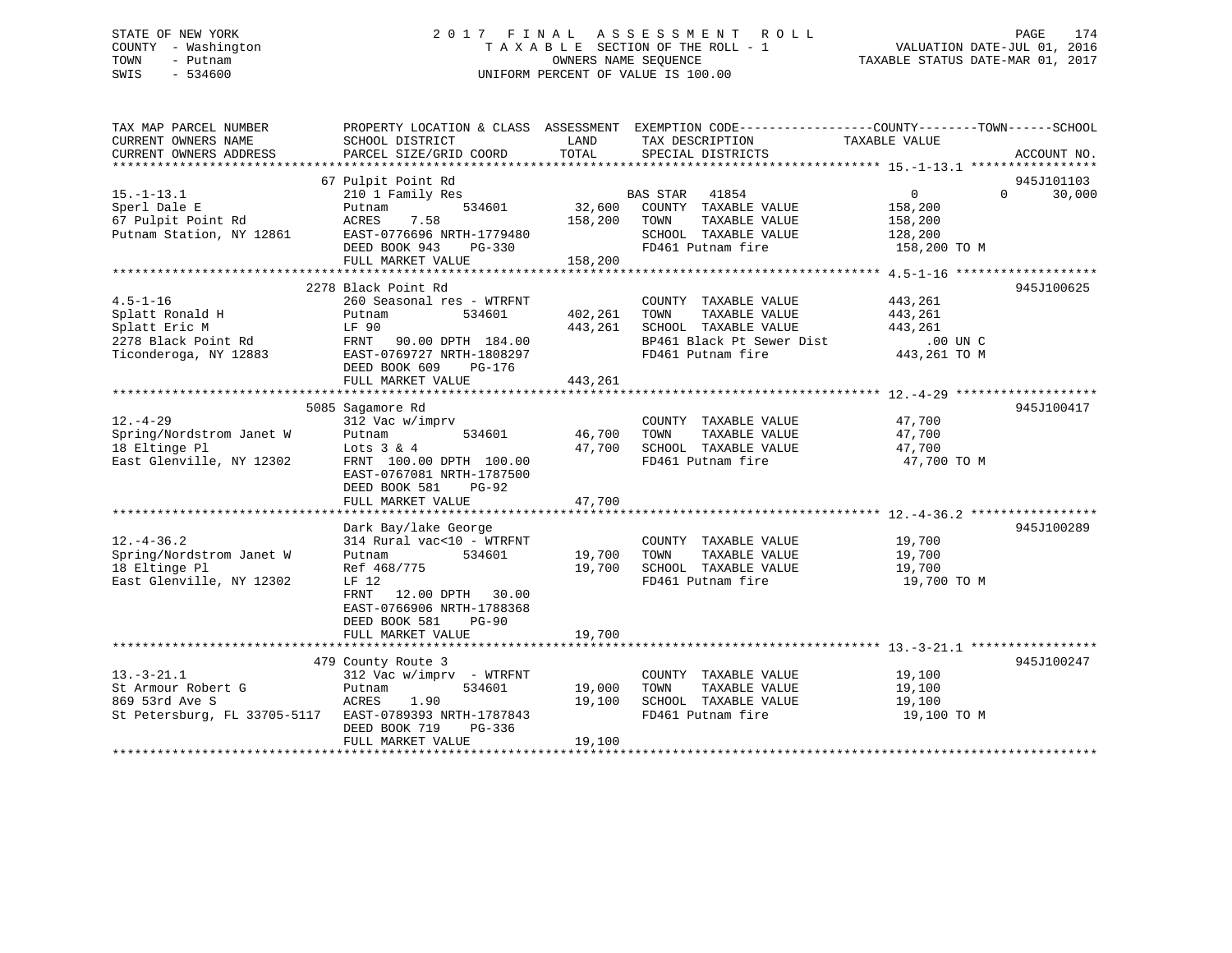## STATE OF NEW YORK 2 0 1 7 F I N A L A S S E S S M E N T R O L L PAGE 175 COUNTY - Washington T A X A B L E SECTION OF THE ROLL - 1 VALUATION DATE-JUL 01, 2016 TOWN - Putnam **CONNERS NAME SEQUENCE** TAXABLE STATUS DATE-MAR 01, 2017 SWIS - 534600 UNIFORM PERCENT OF VALUE IS 100.00

| TAX MAP PARCEL NUMBER<br>CURRENT OWNERS NAME<br>CURRENT OWNERS ADDRESS | PROPERTY LOCATION & CLASS ASSESSMENT<br>SCHOOL DISTRICT<br>PARCEL SIZE/GRID COORD                     | LAND<br>TOTAL      | EXEMPTION CODE-----------------COUNTY-------TOWN------SCHOOL<br>TAX DESCRIPTION<br>SPECIAL DISTRICTS | TAXABLE VALUE              | ACCOUNT NO.                               |
|------------------------------------------------------------------------|-------------------------------------------------------------------------------------------------------|--------------------|------------------------------------------------------------------------------------------------------|----------------------------|-------------------------------------------|
|                                                                        |                                                                                                       |                    |                                                                                                      |                            |                                           |
| $13. - 3 - 24.2$                                                       | 523 County Route 3<br>260 Seasonal res - WTRFNT                                                       |                    | COUNTY TAXABLE VALUE                                                                                 | 1,300                      | 945J100238                                |
| St Armour Robert G<br>869 53rd Ave S                                   | 534601<br>Putnam<br>FRNT 46.00 DPTH 104.00                                                            | 1,200<br>1,300     | TOWN<br>TAXABLE VALUE<br>SCHOOL TAXABLE VALUE                                                        | 1,300<br>1,300             |                                           |
| St Petersburg, FL 33705-5117                                           | EAST-0789505 NRTH-1787938<br>DEED BOOK 733<br>$PG-97$<br>FULL MARKET VALUE                            |                    | FD461 Putnam fire                                                                                    | 1,300 TO M                 |                                           |
|                                                                        |                                                                                                       | 1,300              |                                                                                                      |                            |                                           |
|                                                                        | 2001 Mill Bay                                                                                         |                    |                                                                                                      |                            | 945J100443                                |
| $13. - 3 - 18$<br>Stasiak Everett M<br>27 Mosier Rd                    | 260 Seasonal res - WTRFNT<br>Putnam<br>534601<br>558/191                                              | 5,800<br>40,300    | COUNTY TAXABLE VALUE<br>TOWN<br>TAXABLE VALUE<br>SCHOOL TAXABLE VALUE                                | 40,300<br>40,300<br>40,300 |                                           |
| Clemons, NY 12819                                                      | FRNT 132.00 DPTH 132.00<br>EAST-0789145 NRTH-1790294<br>DEED BOOK 2984 PG-69                          |                    | FD461 Putnam fire                                                                                    | 40,300 TO M                |                                           |
|                                                                        | FULL MARKET VALUE                                                                                     | 40,300             |                                                                                                      |                            |                                           |
|                                                                        |                                                                                                       |                    |                                                                                                      |                            |                                           |
|                                                                        | 2619 Wabasso Trail Way                                                                                |                    |                                                                                                      |                            | 945J100633                                |
| $14.8 - 1 - 9$                                                         | 260 Seasonal res - WTRFNT                                                                             |                    | COUNTY TAXABLE VALUE                                                                                 | 753,000                    |                                           |
| Stefan Douglas<br>Stefan Gary A Trustee                                | Putnam<br>534601<br>799/249                                                                           | 624,000<br>753,000 | TOWN<br>TAXABLE VALUE<br>SCHOOL TAXABLE VALUE                                                        | 753,000<br>753,000         |                                           |
| 31 Smith Ln                                                            | LF 215                                                                                                |                    | FD461 Putnam fire                                                                                    | 753,000 ТО М               |                                           |
| Voorheesville, NY 12186                                                | FRNT 110.00 DPTH 167.00<br>EAST-0765156 NRTH-1783778<br>DEED BOOK 3495<br>PG-133<br>FULL MARKET VALUE | 753,000            |                                                                                                      |                            |                                           |
|                                                                        |                                                                                                       |                    |                                                                                                      |                            |                                           |
|                                                                        | 33 Tiroga Beach Ln                                                                                    |                    |                                                                                                      |                            | 945J100981                                |
| $1.14 - 1 - 2.1$<br>Stefanic Glenn David                               | 210 1 Family Res - WTRFNT<br>534601<br>Putnam                                                         |                    | 41854<br>BAS STAR<br>427,700 DISAB-C/S 41935                                                         | $\mathbf 0$<br>300,000     | $\Omega$<br>30,000<br>$\Omega$<br>300,000 |
| 33 Tiroga Beach Ln                                                     | House And Lot                                                                                         | 600,000            | COUNTY TAXABLE VALUE                                                                                 | 300,000                    |                                           |
| Ticonderoga, NY 12883                                                  | Lf 150                                                                                                |                    | TOWN<br>TAXABLE VALUE                                                                                | 600,000                    |                                           |
|                                                                        | FRNT 150.00 DPTH 176.00                                                                               |                    | SCHOOL TAXABLE VALUE                                                                                 | 270,000                    |                                           |
|                                                                        | EAST-0772614 NRTH-1812580                                                                             |                    | BP461 Black Pt Sewer Dist                                                                            | $.00$ UN $C$               |                                           |
|                                                                        | DEED BOOK 3380 PG-54                                                                                  |                    | FD461 Putnam fire                                                                                    | 600,000 TO M               |                                           |
|                                                                        | FULL MARKET VALUE                                                                                     | 600,000            |                                                                                                      |                            |                                           |
|                                                                        | 739 Gull Bay Rd                                                                                       |                    |                                                                                                      |                            | 945J100642                                |
| $14. - 1 - 13$                                                         | $312$ Vac w/imprv - WTRFNT                                                                            |                    | COUNTY TAXABLE VALUE                                                                                 | 260,000                    |                                           |
| Stevens Scott D                                                        | 534601<br>Putnam                                                                                      | 250,000            | TOWN<br>TAXABLE VALUE                                                                                | 260,000                    |                                           |
| Stevens Coleen B                                                       | Lot 2; garage                                                                                         | 260,000            | SCHOOL TAXABLE VALUE                                                                                 | 260,000                    |                                           |
| 13 Carriage Run                                                        | LF 60                                                                                                 |                    | FD461 Putnam fire                                                                                    | 260,000 TO M               |                                           |
| Burnt Hills, NY 12027                                                  | ACRES<br>6.87<br>EAST-0764950 NRTH-1780954                                                            |                    |                                                                                                      |                            |                                           |
|                                                                        | DEED BOOK 3621<br>PG-258<br>FULL MARKET VALUE                                                         | 260,000            |                                                                                                      |                            |                                           |
|                                                                        |                                                                                                       |                    |                                                                                                      |                            |                                           |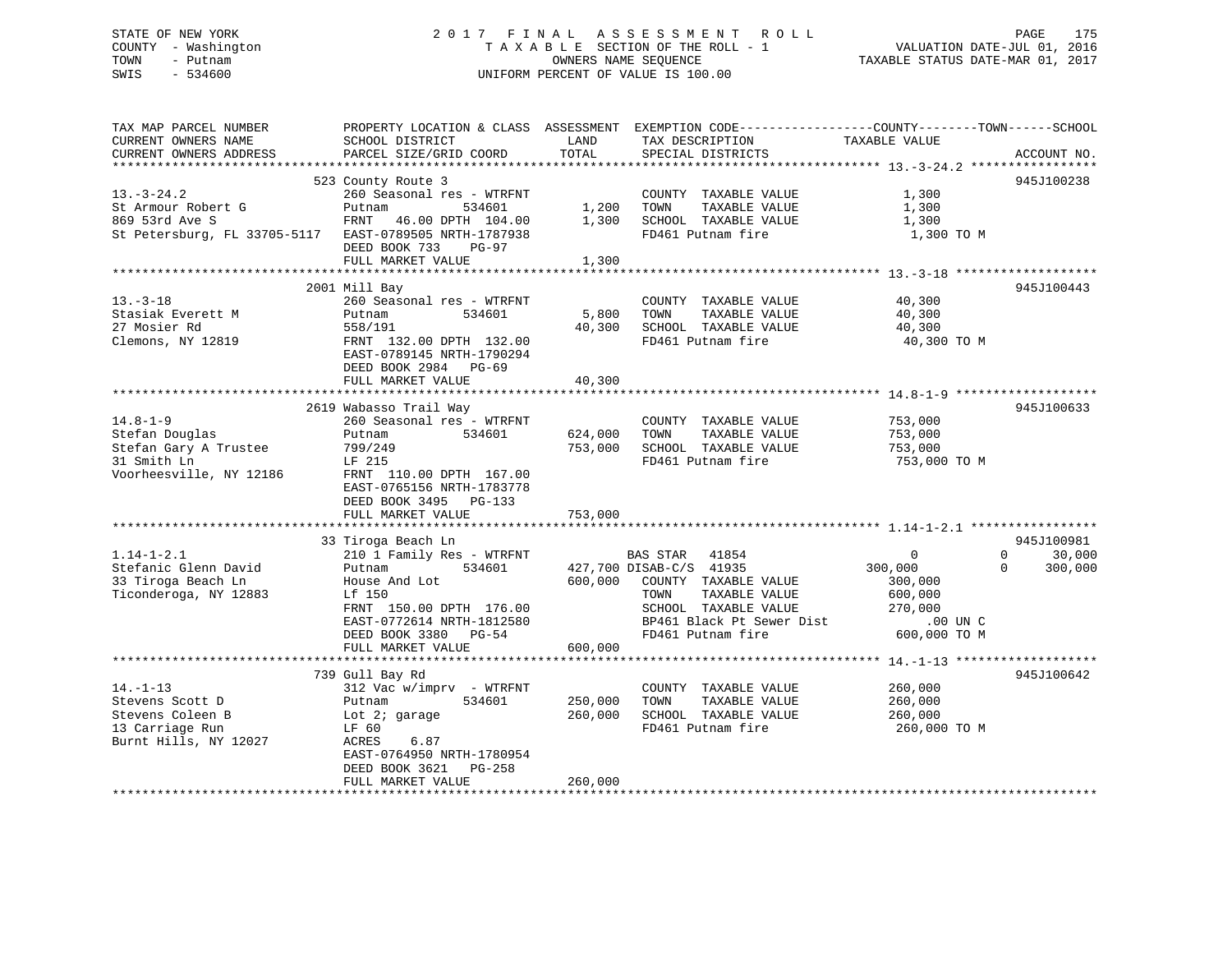| STATE OF NEW YORK<br>COUNTY - Washington<br>TOWN<br>- Putnam<br>SWIS<br>$-534600$ |                                                                                                                        | OWNERS NAME SEQUENCE | 2017 FINAL ASSESSMENT ROLL<br>TAXABLE SECTION OF THE ROLL - 1<br>UNIFORM PERCENT OF VALUE IS 100.00 | PAGE<br>VALUATION DATE-JUL 01, 2016<br>TAXABLE STATUS DATE-MAR 01, 2017                                                        | 176 |
|-----------------------------------------------------------------------------------|------------------------------------------------------------------------------------------------------------------------|----------------------|-----------------------------------------------------------------------------------------------------|--------------------------------------------------------------------------------------------------------------------------------|-----|
| TAX MAP PARCEL NUMBER<br>CURRENT OWNERS NAME<br>CURRENT OWNERS ADDRESS            | SCHOOL DISTRICT<br>PARCEL SIZE/GRID COORD                                                                              | LAND<br>TOTAL        | TAX DESCRIPTION<br>SPECIAL DISTRICTS                                                                | PROPERTY LOCATION & CLASS ASSESSMENT EXEMPTION CODE---------------COUNTY-------TOWN-----SCHOOL<br>TAXABLE VALUE<br>ACCOUNT NO. |     |
|                                                                                   | 712 Gull Bay Rd                                                                                                        |                      |                                                                                                     | 945J100718                                                                                                                     |     |
| $14.18 - 4 - 1$                                                                   | 210 1 Family Res - WTRFNT                                                                                              |                      | COUNTY TAXABLE VALUE                                                                                | 647,500                                                                                                                        |     |
| Stevens Scott D                                                                   | Putnam<br>534601                                                                                                       | 449,700              | TOWN<br>TAXABLE VALUE                                                                               | 647,500                                                                                                                        |     |
| Stevens Coleen B                                                                  | LF 211                                                                                                                 | 647,500              | SCHOOL TAXABLE VALUE                                                                                | 647,500                                                                                                                        |     |
| 13 Carriage Run                                                                   | $14. -4 - 1$                                                                                                           |                      | FD461 Putnam fire                                                                                   | 647,500 TO M                                                                                                                   |     |
| Burnt Hills, NY 12027                                                             | FRNT 272.00 DPTH 146.00<br>EAST-0764555 NRTH-1780988<br>DEED BOOK 3621<br>PG-258<br>FULL MARKET VALUE                  | 647,500              |                                                                                                     |                                                                                                                                |     |
|                                                                                   |                                                                                                                        |                      |                                                                                                     |                                                                                                                                |     |
|                                                                                   | Lake George Way                                                                                                        |                      |                                                                                                     | 945J100634                                                                                                                     |     |
| $7.12 - 1 - 25$                                                                   | 312 Vac w/imprv - WTRFNT                                                                                               |                      | COUNTY TAXABLE VALUE                                                                                | 88,600                                                                                                                         |     |
| Stevenson Kent                                                                    | 534601<br>Putnam                                                                                                       | 77,000               | TOWN<br>TAXABLE VALUE                                                                               | 88,600                                                                                                                         |     |
| 17 O'brien Dr                                                                     | Lot Btslip                                                                                                             | 88,600               | SCHOOL TAXABLE VALUE                                                                                | 88,600                                                                                                                         |     |
| So Burlington, VT 05403                                                           | LF 20                                                                                                                  |                      | FD461 Putnam fire                                                                                   | 88,600 TO M                                                                                                                    |     |
|                                                                                   | FRNT<br>21.00 DPTH 97.00<br>ACRES<br>0.04<br>EAST-0767455 NRTH-1798716<br>DEED BOOK 449<br>PG-784<br>FULL MARKET VALUE | 88,600               |                                                                                                     |                                                                                                                                |     |
|                                                                                   |                                                                                                                        |                      |                                                                                                     |                                                                                                                                |     |
|                                                                                   | 1539 Mosswood Way                                                                                                      |                      |                                                                                                     | 945J100635                                                                                                                     |     |
| $7.12 - 1 - 32$                                                                   | 260 Seasonal res                                                                                                       |                      | COUNTY TAXABLE VALUE                                                                                | 231,100                                                                                                                        |     |
| Stevenson Kent                                                                    | 534601<br>Putnam                                                                                                       | 127,100              | TAXABLE VALUE<br>TOWN                                                                               | 231,100                                                                                                                        |     |
| Stevenson Donald B                                                                | Cot 2L Gar L C                                                                                                         | 231,100              | SCHOOL TAXABLE VALUE                                                                                | 231,100                                                                                                                        |     |
| 17 Obrien Dr<br>South Burlington, VT 05403                                        | 449/784 & 788<br>FRNT 243.00 DPTH 180.00                                                                               |                      | FD461 Putnam fire                                                                                   | 231,100 TO M                                                                                                                   |     |
|                                                                                   | ACRES<br>0.80<br>EAST-0768096 NRTH-1798806                                                                             |                      |                                                                                                     |                                                                                                                                |     |
|                                                                                   | FULL MARKET VALUE                                                                                                      | 231,100              |                                                                                                     |                                                                                                                                |     |
|                                                                                   |                                                                                                                        |                      |                                                                                                     |                                                                                                                                |     |
|                                                                                   | State Route 22                                                                                                         |                      |                                                                                                     | 945J100777                                                                                                                     |     |
| $12. - 2 - 5$<br>Stormer Richard                                                  | 314 Rural vac<10                                                                                                       | 300                  | COUNTY TAXABLE VALUE<br>TOWN                                                                        | 300<br>300                                                                                                                     |     |
| Stormer Valerie                                                                   | Putnam<br>534601<br>FRNT 63.00 DPTH                                                                                    | 300                  | TAXABLE VALUE<br>SCHOOL TAXABLE VALUE                                                               | 300                                                                                                                            |     |
| 16603 State Route 22                                                              | 70.00<br>EAST-0779096 NRTH-1786999                                                                                     |                      | FD461 Putnam fire                                                                                   | 300 TO M                                                                                                                       |     |
| Putnam Station, NY 12861                                                          | DEED BOOK 3548 PG-79                                                                                                   |                      |                                                                                                     |                                                                                                                                |     |
|                                                                                   | FULL MARKET VALUE                                                                                                      | 300                  |                                                                                                     |                                                                                                                                |     |
|                                                                                   | ************************                                                                                               |                      |                                                                                                     |                                                                                                                                |     |
|                                                                                   | 16603 State Route 22                                                                                                   |                      |                                                                                                     | 945J100110                                                                                                                     |     |
| $12. - 2 - 6$                                                                     | 210 1 Family Res                                                                                                       |                      | BAS STAR 41854                                                                                      | $\overline{0}$<br>$\Omega$<br>30,000                                                                                           |     |
| Stormer Richard J                                                                 | Putnam<br>534601                                                                                                       | 12,100               | COUNTY TAXABLE VALUE                                                                                | 69,000                                                                                                                         |     |
| Stormer Valerie M                                                                 | FRNT 217.00 DPTH<br>77.00                                                                                              | 69,000               | TOWN<br>TAXABLE VALUE                                                                               | 69,000                                                                                                                         |     |
| 16603 State Route 22                                                              | EAST-0779118 NRTH-1787086                                                                                              |                      | SCHOOL TAXABLE VALUE                                                                                | 39,000                                                                                                                         |     |
| Putnam Station, NY 12861                                                          | $PG-202$<br>DEED BOOK 3073                                                                                             |                      | FD461 Putnam fire                                                                                   | 69,000 TO M                                                                                                                    |     |
| ******************                                                                | FULL MARKET VALUE                                                                                                      | 69,000               |                                                                                                     |                                                                                                                                |     |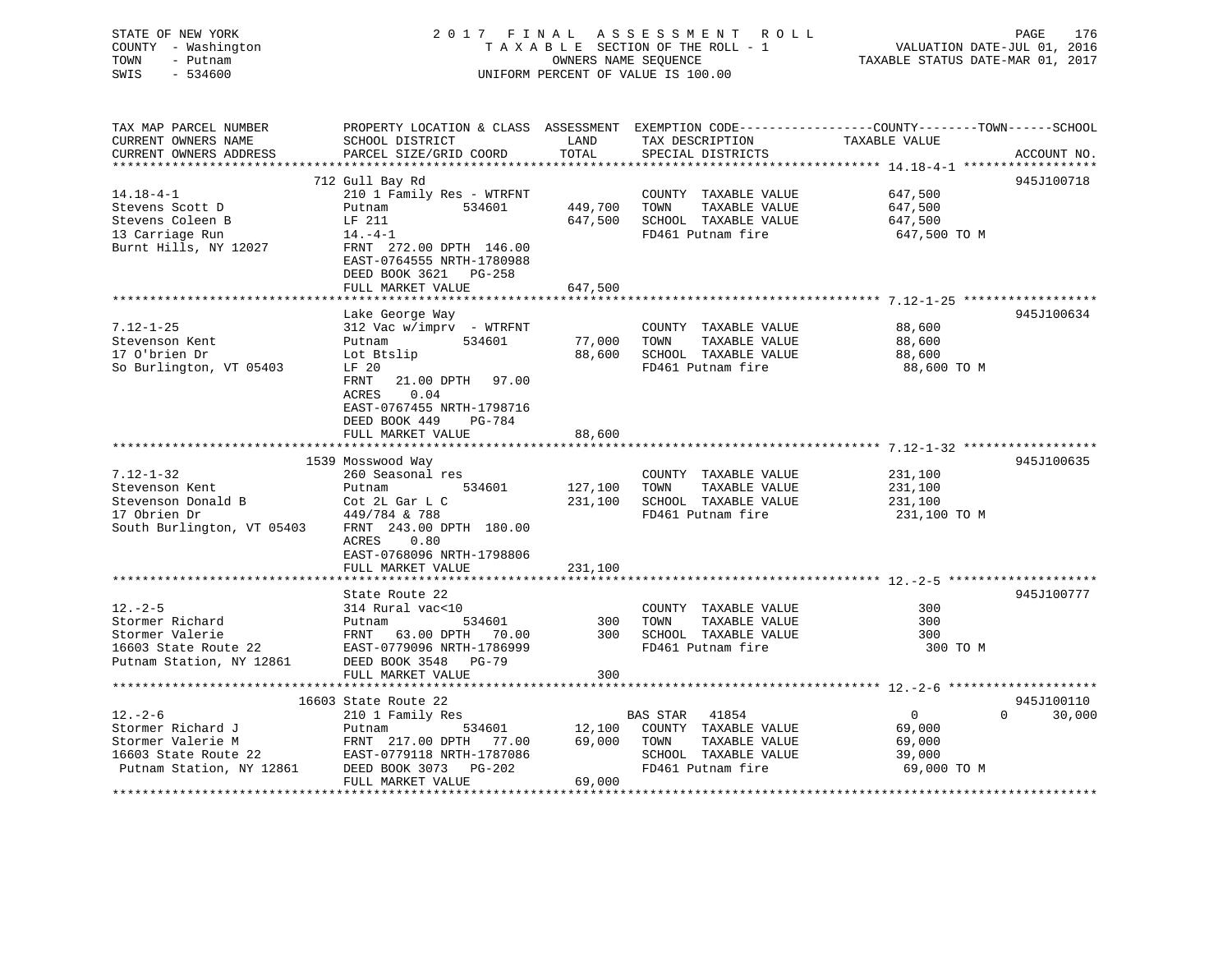## STATE OF NEW YORK 2 0 1 7 F I N A L A S S E S S M E N T R O L L PAGE 177 COUNTY - Washington T A X A B L E SECTION OF THE ROLL - 1 VALUATION DATE-JUL 01, 2016 TOWN - Putnam **CONNERS NAME SEQUENCE** TAXABLE STATUS DATE-MAR 01, 2017 SWIS - 534600 UNIFORM PERCENT OF VALUE IS 100.00

| TAX MAP PARCEL NUMBER<br>CURRENT OWNERS NAME<br>CURRENT OWNERS ADDRESS | PROPERTY LOCATION & CLASS ASSESSMENT EXEMPTION CODE---------------COUNTY-------TOWN------SCHOOL<br>SCHOOL DISTRICT<br>PARCEL SIZE/GRID COORD | LAND<br>TOTAL | TAX DESCRIPTION<br>SPECIAL DISTRICTS | TAXABLE VALUE    | ACCOUNT NO.        |
|------------------------------------------------------------------------|----------------------------------------------------------------------------------------------------------------------------------------------|---------------|--------------------------------------|------------------|--------------------|
|                                                                        |                                                                                                                                              |               |                                      |                  |                    |
|                                                                        | 2626 Wabasso Trail Way                                                                                                                       |               |                                      |                  | 945J100638         |
| $14.8 - 1 - 12$                                                        | 260 Seasonal res - WTRFNT                                                                                                                    |               | COUNTY TAXABLE VALUE                 | 977,300          |                    |
| Strang David A                                                         | 534601<br>Putnam                                                                                                                             | 911,900       | TOWN<br>TAXABLE VALUE                | 977,300          |                    |
| Strang Rebecca S                                                       | LF 400                                                                                                                                       | 977,300       | SCHOOL TAXABLE VALUE                 | 977,300          |                    |
| 29 Tarrywile Lake Rd                                                   | FRNT 140.00 DPTH 259.00                                                                                                                      |               | FD461 Putnam fire                    | 977,300 TO M     |                    |
| Danbury, CT 06810                                                      | EAST-0765294 NRTH-1783974                                                                                                                    |               |                                      |                  |                    |
|                                                                        | DEED BOOK 2091 PG-24                                                                                                                         |               |                                      |                  |                    |
|                                                                        | FULL MARKET VALUE                                                                                                                            | 977,300       |                                      |                  |                    |
|                                                                        |                                                                                                                                              |               |                                      |                  |                    |
|                                                                        | 5144 Bayview Way                                                                                                                             |               |                                      |                  | 945J100640         |
| $12. - 4 - 15$                                                         | 210 1 Family Res - WTRFNT                                                                                                                    |               | VET WAR CT 41121                     | 33,000<br>12,000 | $\Omega$           |
| Strang William F -LE-                                                  | Putnam<br>534601                                                                                                                             |               | 306,000 BAS STAR<br>41854            | $\mathbf{0}$     | 30,000<br>$\Omega$ |
| Strang Marcella -LE-                                                   | LF 50                                                                                                                                        | 379,000       | COUNTY TAXABLE VALUE                 | 346,000          |                    |
| Attn: Barbara Cassier                                                  | FRNT                                                                                                                                         |               |                                      |                  |                    |
|                                                                        | 50.00 DPTH 310.00                                                                                                                            |               | TOWN<br>TAXABLE VALUE                | 367,000          |                    |
| 161 Old Schuylerville Rd                                               | EAST-0767103 NRTH-1788818                                                                                                                    |               | SCHOOL TAXABLE VALUE                 | 349,000          |                    |
| Saratoga Springs, NY 12866                                             | DEED BOOK 2743 PG-118                                                                                                                        |               | FD461 Putnam fire                    | 379,000 TO M     |                    |
|                                                                        | FULL MARKET VALUE                                                                                                                            | 379,000       |                                      |                  |                    |
|                                                                        |                                                                                                                                              |               |                                      |                  |                    |
|                                                                        | 688 Gull Bay Rd                                                                                                                              |               |                                      |                  | 945J100603         |
| $14.11 - 3 - 1$                                                        | 210 1 Family Res - WTRFNT                                                                                                                    |               | COUNTY TAXABLE VALUE                 | 559,600          |                    |
| Stringer Edward V                                                      | 534601<br>Putnam                                                                                                                             | 332,400       | TOWN<br>TAXABLE VALUE                | 559,600          |                    |
| Stringer Linda                                                         | Bdy Line Agmt 798-276                                                                                                                        | 559,600       | SCHOOL TAXABLE VALUE                 | 559,600          |                    |
| 172 Cemetery Rd                                                        | LF 124                                                                                                                                       |               | FD461 Putnam fire                    | 559,600 TO M     |                    |
| Oneonta, NY 13820                                                      | $14. - 3 - 1$                                                                                                                                |               |                                      |                  |                    |
|                                                                        | FRNT 164.00 DPTH 84.00                                                                                                                       |               |                                      |                  |                    |
|                                                                        | EAST-0764560 NRTH-1781911                                                                                                                    |               |                                      |                  |                    |
|                                                                        | DEED BOOK 583<br>PG-152                                                                                                                      |               |                                      |                  |                    |
|                                                                        | FULL MARKET VALUE                                                                                                                            | 559,600       |                                      |                  |                    |
|                                                                        |                                                                                                                                              |               |                                      |                  |                    |
|                                                                        | Lake George Way                                                                                                                              |               |                                      |                  | 945J100397         |
| $7.8 - 1 - 2$                                                          | 314 Rural vac<10                                                                                                                             |               | COUNTY TAXABLE VALUE                 | 72,000           |                    |
| Stuart Robert B                                                        | 534601<br>Putnam                                                                                                                             | 72,000        | TAXABLE VALUE<br>TOWN                | 72,000           |                    |
| Stuart Roberta W                                                       | 97.00 DPTH 205.00<br>FRNT                                                                                                                    | 72,000        | SCHOOL TAXABLE VALUE                 | 72,000           |                    |
| 2000 W Cessna Way                                                      | EAST-0767072 NRTH-1800130                                                                                                                    |               | FD461 Putnam fire                    | 72,000 TO M      |                    |
| Tucson, AZ 85755                                                       | DEED BOOK 931<br>$PG-40$                                                                                                                     |               |                                      |                  |                    |
|                                                                        | FULL MARKET VALUE                                                                                                                            | 72,000        |                                      |                  |                    |
|                                                                        |                                                                                                                                              |               |                                      |                  |                    |
|                                                                        | Lake George Way                                                                                                                              |               |                                      |                  |                    |
| $7.8 - 1 - 2.1$                                                        | 314 Rural vac<10                                                                                                                             |               | COUNTY TAXABLE VALUE                 | 1,400            |                    |
| Stuart Robert B                                                        | 534601<br>Putnam                                                                                                                             | 1,400         | TAXABLE VALUE<br>TOWN                | 1,400            |                    |
| Stuart Roberta                                                         | FRNT 11.00 DPTH 205.00                                                                                                                       | 1,400         | SCHOOL TAXABLE VALUE                 | 1,400            |                    |
| 2000 W Cessna Way                                                      | EAST-0767103 NRTH-1800068                                                                                                                    |               | FD461 Putnam fire                    | 1,400 TO M       |                    |
| Tucson, AZ 85755                                                       | DEED BOOK 956<br>$PG-322$                                                                                                                    |               |                                      |                  |                    |
|                                                                        | FULL MARKET VALUE                                                                                                                            | 1,400         |                                      |                  |                    |
|                                                                        |                                                                                                                                              |               |                                      |                  |                    |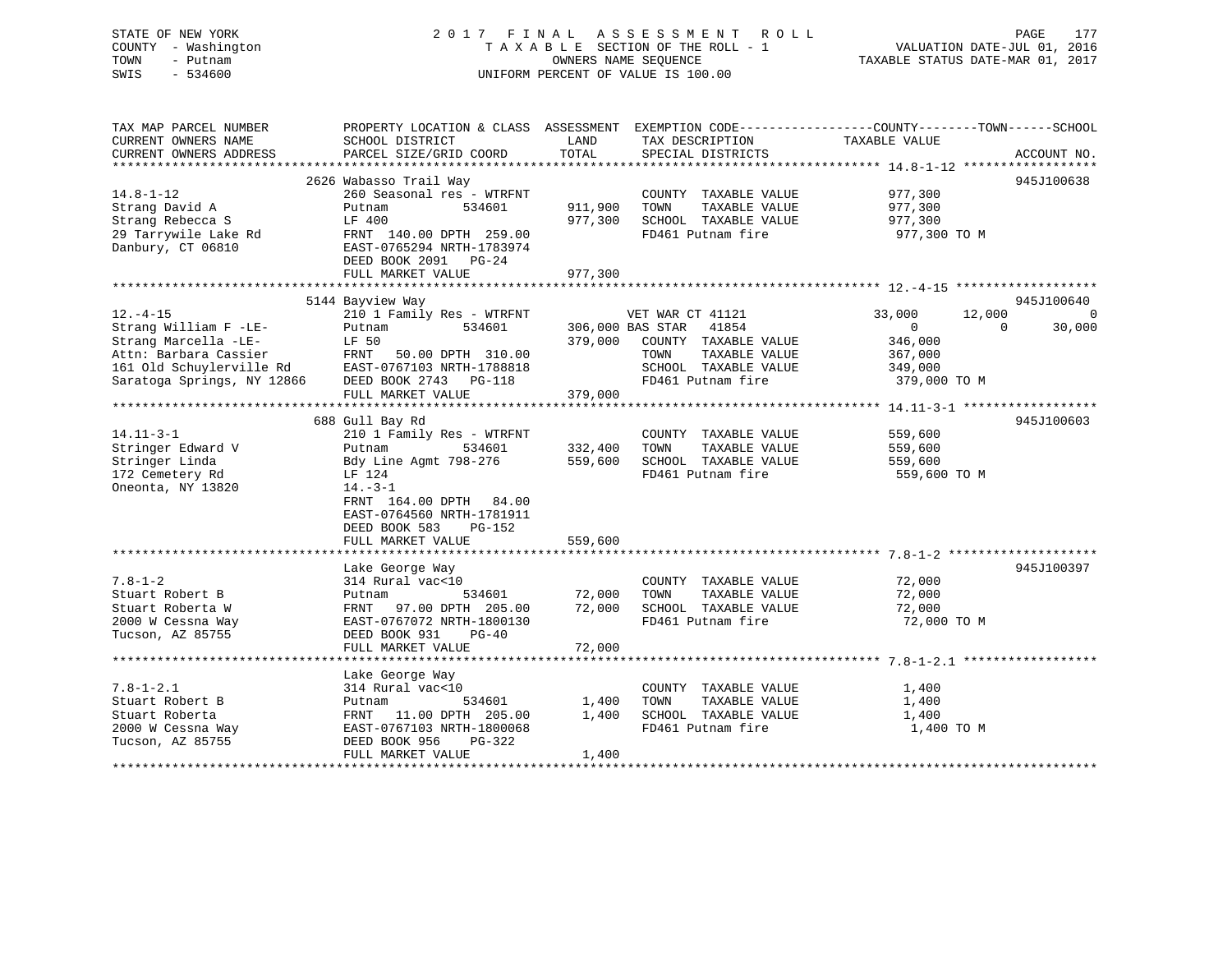## STATE OF NEW YORK 2 0 1 7 F I N A L A S S E S S M E N T R O L L PAGE 178 COUNTY - Washington T A X A B L E SECTION OF THE ROLL - 1 VALUATION DATE-JUL 01, 2016 TOWN - Putnam **CONNERS NAME SEQUENCE** TAXABLE STATUS DATE-MAR 01, 2017 SWIS - 534600 UNIFORM PERCENT OF VALUE IS 100.00

| TAX MAP PARCEL NUMBER<br>CURRENT OWNERS NAME                                                                             | PROPERTY LOCATION & CLASS ASSESSMENT EXEMPTION CODE----------------COUNTY-------TOWN------SCHOOL<br>SCHOOL DISTRICT                                     | LAND                | TAX DESCRIPTION                                                                                                                         | TAXABLE VALUE                                                  |                                     |
|--------------------------------------------------------------------------------------------------------------------------|---------------------------------------------------------------------------------------------------------------------------------------------------------|---------------------|-----------------------------------------------------------------------------------------------------------------------------------------|----------------------------------------------------------------|-------------------------------------|
| CURRENT OWNERS ADDRESS                                                                                                   | PARCEL SIZE/GRID COORD                                                                                                                                  | TOTAL               | SPECIAL DISTRICTS                                                                                                                       |                                                                | ACCOUNT NO.                         |
|                                                                                                                          | Lake George Way                                                                                                                                         |                     |                                                                                                                                         |                                                                | 945J100843                          |
| $7.8 - 1 - 3$<br>Stuart Robert B<br>Stuart Roberta W                                                                     | 314 Rural vac<10<br>534601<br>Putnam<br>1.80                                                                                                            | 108,000<br>108,000  | COUNTY TAXABLE VALUE<br>TOWN<br>TAXABLE VALUE<br>SCHOOL TAXABLE VALUE                                                                   | 108,000<br>108,000<br>108,000                                  |                                     |
| 2000 W Cessna Way<br>Tuscon, AZ 85755                                                                                    | ACRES 1.80<br>EAST-0767194 N<br>DEED BOOK 934<br>EAST-0767194 NRTH-1799926<br>PG-195<br>FULL MARKET VALUE                                               | 108,000             | FD461 Putnam fire                                                                                                                       | 108,000 TO M                                                   |                                     |
|                                                                                                                          |                                                                                                                                                         |                     |                                                                                                                                         |                                                                |                                     |
| $7.8 - 1 - 19$<br>Stuart Robert B<br>Stuart Roberta<br>2000 W Cessna Way<br>Tucson Arizona, 85755                        | 3077 Lake George Way<br>280 Res Multiple - WTRFNT<br>534601<br>Putnam<br>Lf 213<br>ACRES<br>1.30<br>EAST-0766941 NRTH-1799837<br>DEED BOOK 814<br>PG-46 | 780,900<br>1156,400 | COUNTY TAXABLE VALUE<br>TAXABLE VALUE<br>TOWN<br>SCHOOL TAXABLE VALUE<br>FD461 Putnam fire                                              | 1156,400<br>1156,400<br>1156,400<br>1156,400 TO M              | 945J100404                          |
|                                                                                                                          | FULL MARKET VALUE                                                                                                                                       | 1156,400            |                                                                                                                                         |                                                                |                                     |
|                                                                                                                          |                                                                                                                                                         |                     |                                                                                                                                         |                                                                |                                     |
| $4. - 1 - 21$                                                                                                            | 166 Schwerdtfeger Rd<br>210 1 Family Res                                                                                                                |                     |                                                                                                                                         | 35,000                                                         | 945J100442<br>$\mathbf 0$<br>35,000 |
| Swarthout Ward<br>Swarthout Joan<br>166 Schwerdtfeger Rd<br>Putnam Station, NY 12861                                     | 534601<br>Putnam<br>House Lot & Garage 175,000<br>ACRES<br>5.30<br>EAST-0770648 NRTH-1803040<br>DEED BOOK 821<br>$PG-18$                                |                     | AGE-CO/SCH 41805<br>30,400 ENH STAR 41834<br>COUNTY TAXABLE VALUE<br>TOWN<br>TAXABLE VALUE<br>SCHOOL TAXABLE VALUE<br>FD461 Putnam fire | $\overline{0}$<br>140,000<br>175,000<br>74,500<br>175,000 TO M | $\Omega$<br>65,500                  |
|                                                                                                                          | FULL MARKET VALUE                                                                                                                                       | 175,000             |                                                                                                                                         |                                                                |                                     |
| $4 - 1 - 41$<br>Sweet Qualified Personal Trust Putnam<br>LaFond Stephanie<br>100 State Route 28<br>Warrensburg, NY 12885 | 2437 Black Point Way<br>260 Seasonal res - WTRFNT<br>534601<br>314' Lf<br>ACRES<br>1.00<br>EAST-0767521 NRTH-1805287                                    | 508,500<br>693,500  | COUNTY TAXABLE VALUE<br>TOWN<br>TAXABLE VALUE<br>SCHOOL TAXABLE VALUE<br>BP461 Black Pt Sewer Dist<br>FD461 Putnam fire                 | 693,500<br>693,500<br>693,500<br>.00 UN C<br>693,500 TO M      | 945J100653                          |
|                                                                                                                          | DEED BOOK 3232<br>PG-65<br>FULL MARKET VALUE                                                                                                            | 693,500             |                                                                                                                                         |                                                                |                                     |
|                                                                                                                          | 2015 Lake George Way South                                                                                                                              |                     |                                                                                                                                         |                                                                | 945J100650                          |
| $7.12 - 2 - 22$<br>Szapucki Robert<br>Szapucki Nancy<br>505 Oakview Dr<br>Toms River, NJ 08753                           | 260 Seasonal res<br>534601<br>Putnam<br>FRNT 110.00 DPTH 120.00 199,400<br>EAST-0767866 NRTH-1797464<br>DEED BOOK 2392 PG-80<br>FULL MARKET VALUE       | 67,700<br>199,400   | COUNTY TAXABLE VALUE<br>TOWN<br>TAXABLE VALUE<br>SCHOOL TAXABLE VALUE<br>FD461 Putnam fire                                              | 199,400<br>199,400<br>199,400<br>199,400 TO M                  |                                     |
|                                                                                                                          |                                                                                                                                                         |                     |                                                                                                                                         |                                                                |                                     |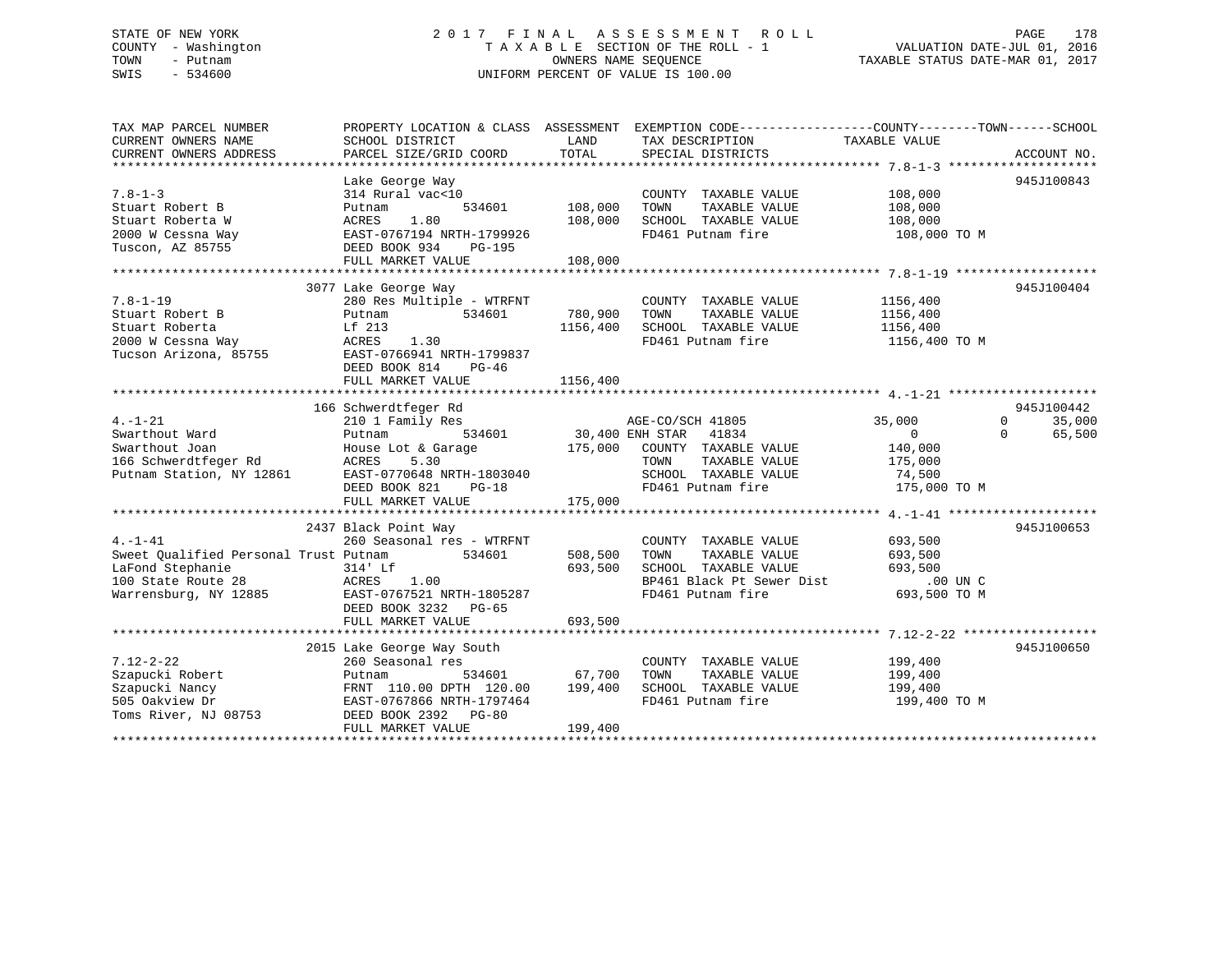STATE OF NEW YORK 2 0 1 7 F I N A L A S S E S S M E N T R O L L PAGE 179 COUNTY - Washington T A X A B L E SECTION OF THE ROLL - 1 VALUATION DATE-JUL 01, 2016 TOWN - Putnam OWNERS NAME SEQUENCE TAXABLE STATUS DATE-MAR 01, 2017 SWIS - 534600 UNIFORM PERCENT OF VALUE IS 100.00 TAX MAP PARCEL NUMBER PROPERTY LOCATION & CLASS ASSESSMENT EXEMPTION CODE------------------COUNTY--------TOWN------SCHOOL CURRENT OWNERS NAME SCHOOL DISTRICT LAND TAX DESCRIPTION TAXABLE VALUECURRENT OWNERS ADDRESS PARCEL SIZE/GRID COORD TOTAL SPECIAL DISTRICTS ACCOUNT NO. \*\*\*\*\*\*\*\*\*\*\*\*\*\*\*\*\*\*\*\*\*\*\*\*\*\*\*\*\*\*\*\*\*\*\*\*\*\*\*\*\*\*\*\*\*\*\*\*\*\*\*\*\*\*\*\*\*\*\*\*\*\*\*\*\*\*\*\*\*\*\*\*\*\*\*\*\*\*\*\*\*\*\*\*\*\*\*\*\*\*\*\*\*\*\*\*\*\*\*\*\*\*\* 8.-2-5.6 \*\*\*\*\*\*\*\*\*\*\*\*\*\*\*\*\*\*\* Warrick Rd 945J1003918.-2-5.6 322 Rural vac>10 COUNTY TAXABLE VALUE 27,000 Tamsula Kenneth M Putnam 534601 27,000 TOWN TAXABLE VALUE 27,000 Tamsula Sarah 639/158 + 164 27,000 SCHOOL TAXABLE VALUE 27,000

485 Krochmally Ave Sub Lot 6 FD461 Putnam fire 27,000 TO M Perth Amboy, NJ 08861 ACRES 13.52 EAST-0772251 NRTH-1798757 DEED BOOK 844 PG-341 FULL MARKET VALUE 27,000 \*\*\*\*\*\*\*\*\*\*\*\*\*\*\*\*\*\*\*\*\*\*\*\*\*\*\*\*\*\*\*\*\*\*\*\*\*\*\*\*\*\*\*\*\*\*\*\*\*\*\*\*\*\*\*\*\*\*\*\*\*\*\*\*\*\*\*\*\*\*\*\*\*\*\*\*\*\*\*\*\*\*\*\*\*\*\*\*\*\*\*\*\*\*\*\*\*\*\*\*\*\*\* 2.-1-4 \*\*\*\*\*\*\*\*\*\*\*\*\*\*\*\*\*\*\*\*\* 29 Wrights Rd 945J100171 2.-1-4 240 Rural res - WTRFNT COUNTY TAXABLE VALUE 296,400 Tanner Jerrold Putnam 534601 82,200 TOWN TAXABLE VALUE 296,400 Tanner Denise 774/105 296,400 SCHOOL TAXABLE VALUE 296,400 296,400 SCHOOL TAXABLE VALUE 206,400 206,400<br>29 Wrights Ferry Rd ACRES 32.20 FD461 Putnam fire 296,400 TO M<br>Putnam Station NY 19861 Radio Reader Section 2010 12:000 200 FD461 Putnam fire 296,400 TO M Putnam Station, NY 12861 EAST-0784961 NRTH-1812136 DEED BOOK 817 PG-21 FULL MARKET VALUE 296,400 \*\*\*\*\*\*\*\*\*\*\*\*\*\*\*\*\*\*\*\*\*\*\*\*\*\*\*\*\*\*\*\*\*\*\*\*\*\*\*\*\*\*\*\*\*\*\*\*\*\*\*\*\*\*\*\*\*\*\*\*\*\*\*\*\*\*\*\*\*\*\*\*\*\*\*\*\*\*\*\*\*\*\*\*\*\*\*\*\*\*\*\*\*\*\*\*\*\*\*\*\*\*\* 13.-3-15 \*\*\*\*\*\*\*\*\*\*\*\*\*\*\*\*\*\*\* 2011 Mill Bay 945J100319 13.-3-15 260 Seasonal res - WTRFNT COUNTY TAXABLE VALUE 62,600 Tatko Thomas Putnam 534601 7,800 TOWN TAXABLE VALUE 62,600 Tatko Rosemary 699/90 62,600 SCHOOL TAXABLE VALUE 62,600 62,600 SCHOOL TAXABLE VALUE 62.600 62,600 FD461 Putnam fire FD461 Putnam fire 62,600 TO M Rensselaer, NY 12144 EAST-0789425 NRTH-1790384 DEED BOOK 445 PG-465FULL MARKET VALUE 62,600 \*\*\*\*\*\*\*\*\*\*\*\*\*\*\*\*\*\*\*\*\*\*\*\*\*\*\*\*\*\*\*\*\*\*\*\*\*\*\*\*\*\*\*\*\*\*\*\*\*\*\*\*\*\*\*\*\*\*\*\*\*\*\*\*\*\*\*\*\*\*\*\*\*\*\*\*\*\*\*\*\*\*\*\*\*\*\*\*\*\*\*\*\*\*\*\*\*\*\*\*\*\*\* 11.20-3-14 \*\*\*\*\*\*\*\*\*\*\*\*\*\*\*\*\* 488 Gull Bay Rd 945J100399 11.20-3-14 260 Seasonal res - WTRFNT COUNTY TAXABLE VALUE 540,000 Taylor Hans Putnam 534601 452,000 TOWN TAXABLE VALUE 540,000 Diorio-Taylor Laurell 320' Lf 540,000 SCHOOL TAXABLE VALUE 540,000 65 Woodcrest Ln ACRES 1.75 FD461 Putnam fire 540,000 TO M Milton, NY 12547 EAST-0766905 NRTH-1785272 DEED BOOK 3778 PG-224PRIOR OWNER ON 3/01/2017 FULL MARKET VALUE 540,000 Choate Peter J Trustee \*\*\*\*\*\*\*\*\*\*\*\*\*\*\*\*\*\*\*\*\*\*\*\*\*\*\*\*\*\*\*\*\*\*\*\*\*\*\*\*\*\*\*\*\*\*\*\*\*\*\*\*\*\*\*\*\*\*\*\*\*\*\*\*\*\*\*\*\*\*\*\*\*\*\*\*\*\*\*\*\*\*\*\*\*\*\*\*\*\*\*\*\*\*\*\*\*\*\*\*\*\*\* 2.-1-29 \*\*\*\*\*\*\*\*\*\*\*\*\*\*\*\*\*\*\*\* 18 Paige Ln 945J100066 2.-1-29 242 Rurl res&rec COUNTY TAXABLE VALUE 275,000 Taylor Lance Putnam 534601 164,800 TOWN TAXABLE VALUE 275,000 54 Fountain Ln Unit 8 ACRES 135.10 275,000 SCHOOL TAXABLE VALUE 275,000 Weymouth, MA 02190 EAST-0780960 NRTH-1808394 CA002 Cons agri dst 2 275,000 TO  $DEFD$  BOOK 3374  $PG-248$  FULL MARKET VALUE 275,000 \*\*\*\*\*\*\*\*\*\*\*\*\*\*\*\*\*\*\*\*\*\*\*\*\*\*\*\*\*\*\*\*\*\*\*\*\*\*\*\*\*\*\*\*\*\*\*\*\*\*\*\*\*\*\*\*\*\*\*\*\*\*\*\*\*\*\*\*\*\*\*\*\*\*\*\*\*\*\*\*\*\*\*\*\*\*\*\*\*\*\*\*\*\*\*\*\*\*\*\*\*\*\*\*\*\*\*\*\*\*\*\*\*\*\*\*\*\*\*\*\*\*\*\*\*\*\*\*\*\*\*\*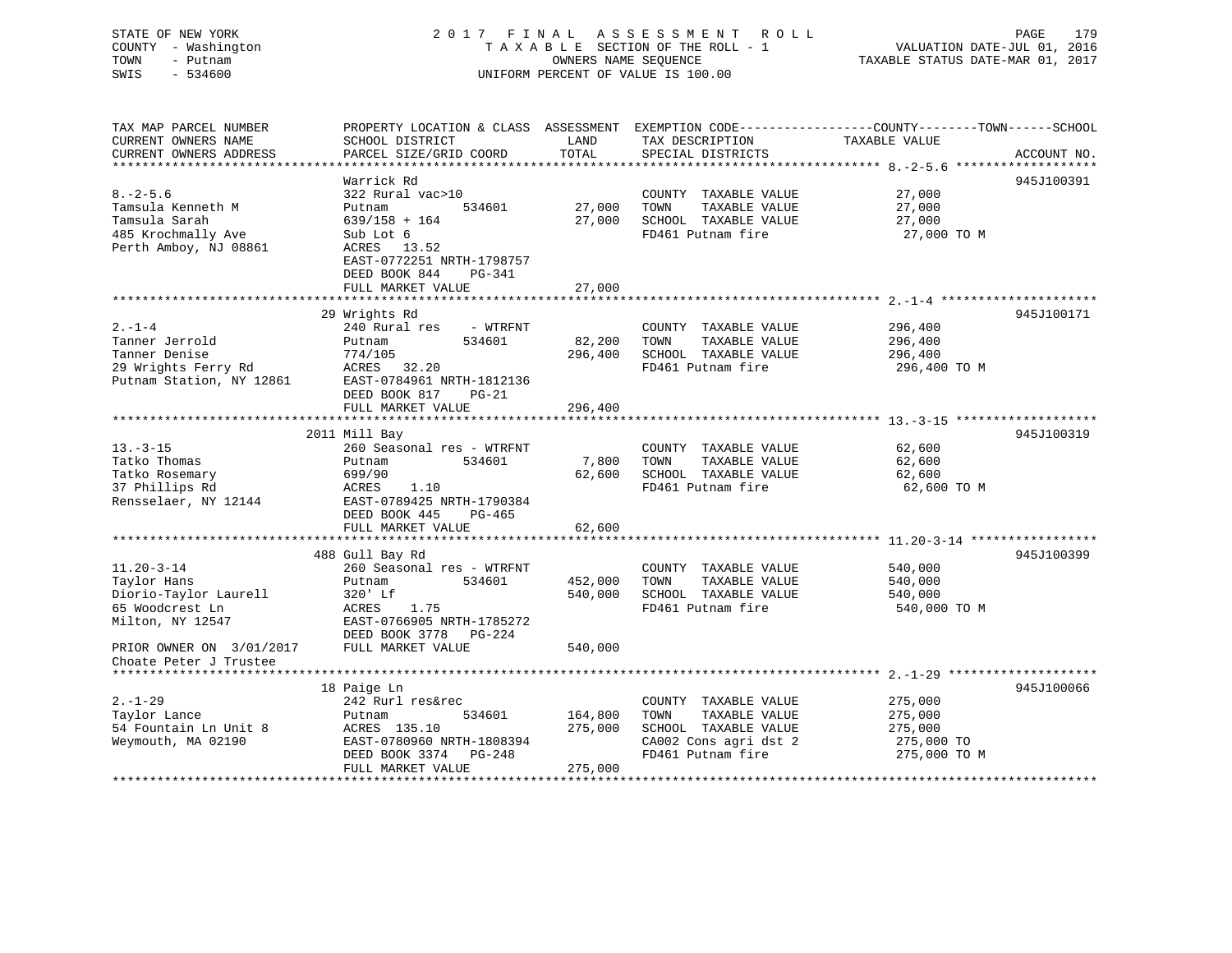## STATE OF NEW YORK 2 0 1 7 F I N A L A S S E S S M E N T R O L L PAGE 180 COUNTY - Washington T A X A B L E SECTION OF THE ROLL - 1 VALUATION DATE-JUL 01, 2016 TOWN - Putnam OWNERS NAME SEQUENCE TAXABLE STATUS DATE-MAR 01, 2017 SWIS - 534600 UNIFORM PERCENT OF VALUE IS 100.00

| TAX MAP PARCEL NUMBER<br>CURRENT OWNERS NAME<br>CURRENT OWNERS ADDRESS                                                                                                             | SCHOOL DISTRICT<br>PARCEL SIZE/GRID COORD                                                                                                                                                                                                                                                                                                                         | LAND<br>TOTAL                                       | PROPERTY LOCATION & CLASS ASSESSMENT EXEMPTION CODE---------------COUNTY-------TOWN------SCHOOL<br>TAX DESCRIPTION<br>SPECIAL DISTRICTS                                                                               | TAXABLE VALUE                                                                                                | ACCOUNT NO.                      |
|------------------------------------------------------------------------------------------------------------------------------------------------------------------------------------|-------------------------------------------------------------------------------------------------------------------------------------------------------------------------------------------------------------------------------------------------------------------------------------------------------------------------------------------------------------------|-----------------------------------------------------|-----------------------------------------------------------------------------------------------------------------------------------------------------------------------------------------------------------------------|--------------------------------------------------------------------------------------------------------------|----------------------------------|
|                                                                                                                                                                                    |                                                                                                                                                                                                                                                                                                                                                                   |                                                     |                                                                                                                                                                                                                       |                                                                                                              |                                  |
| $9. - 1 - 19$<br>Thatcher Douglas<br>351 County Route 2<br>Putnam, NY 12861                                                                                                        | 351 County Route 2<br>270 Mfg housing<br>534601<br>Putnam<br>Mobile Home And Lot<br>8.40<br>ACRES<br>EAST-0786115 NRTH-1797129<br>DEED BOOK 2366 PG-136<br>FULL MARKET VALUE                                                                                                                                                                                      | 33,400<br>38,700<br>38,700                          | BAS STAR 41854<br>COUNTY TAXABLE VALUE<br>TAXABLE VALUE<br>TOWN<br>SCHOOL TAXABLE VALUE<br>FD461 Putnam fire                                                                                                          | $\overline{0}$<br>38,700<br>38,700<br>8,700<br>38,700 TO M                                                   | 945J100121<br>$\Omega$<br>30,000 |
|                                                                                                                                                                                    |                                                                                                                                                                                                                                                                                                                                                                   |                                                     |                                                                                                                                                                                                                       |                                                                                                              |                                  |
| $4.5 - 1 - 7$<br>Theodore George S<br>696 Walnut St<br>Newton, MA 02159                                                                                                            | 2246 Black Point Rd<br>260 Seasonal res - WTRFNT<br>Putnam<br>534601<br>Lf 300'<br>ACRES<br>2.20<br>EAST-0770089 NRTH-1809028<br>DEED BOOK 416<br>PG-844                                                                                                                                                                                                          | 959,900<br>1146,600                                 | COUNTY TAXABLE VALUE<br>TOWN<br>TAXABLE VALUE<br>SCHOOL TAXABLE VALUE<br>BP461 Black Pt Sewer Dist<br>FD461 Putnam fire                                                                                               | 1146,600<br>1146,600<br>1146,600<br>.00 UN C<br>1146,600 TO M                                                | 945J100663                       |
|                                                                                                                                                                                    | FULL MARKET VALUE                                                                                                                                                                                                                                                                                                                                                 | 1146,600                                            |                                                                                                                                                                                                                       |                                                                                                              |                                  |
|                                                                                                                                                                                    |                                                                                                                                                                                                                                                                                                                                                                   |                                                     |                                                                                                                                                                                                                       |                                                                                                              |                                  |
| $14.8 - 1 - 2$<br>Thompson David<br>Koch Gloria<br>1533 Diamond St<br>San Francisco, CA 94131<br>$1.14 - 1 - 18$<br>Ticonderoga Town Of<br>Community Bldg<br>Ticonderoga, NY 12883 | 490 Gull Bay Rd<br>210 1 Family Res - WTRFNT<br>534601<br>Putnam<br>ELF 125<br>FRNT 198.00 DPTH 165.00<br>EAST-0766656 NRTH-1785183<br>DEED BOOK 3537 PG-183<br>FULL MARKET VALUE<br>****************************<br>11 Tiroga Beach Ln<br>560 Imprvd beach - WTRFNT<br>534601<br>Putnam<br>Black Pt Bch<br>205' Lf<br>ACRES<br>2.40<br>EAST-0772962 NRTH-1812173 | 454,400<br>560,000<br>560,000<br>266,900<br>300,000 | COUNTY TAXABLE VALUE<br>TOWN<br>TAXABLE VALUE<br>SCHOOL TAXABLE VALUE<br>FD461 Putnam fire<br>COUNTY TAXABLE VALUE<br>TOWN<br>TAXABLE VALUE<br>SCHOOL TAXABLE VALUE<br>BP461 Black Pt Sewer Dist<br>FD461 Putnam fire | 560,000<br>560,000<br>560,000<br>560,000 TO M<br>300,000<br>300,000<br>300,000<br>$.00$ UN C<br>300,000 TO M | 945J100421<br>945J100692         |
|                                                                                                                                                                                    | DEED BOOK 484<br>PG-153<br>FULL MARKET VALUE                                                                                                                                                                                                                                                                                                                      | 300,000                                             |                                                                                                                                                                                                                       |                                                                                                              |                                  |
|                                                                                                                                                                                    |                                                                                                                                                                                                                                                                                                                                                                   |                                                     |                                                                                                                                                                                                                       |                                                                                                              |                                  |
| $1.14 - 1 - 3$<br>Tierney Farley P III<br>PO Box 47<br>Ticonderoga, NY 12883                                                                                                       | 26 Tiroga Beach Ln<br>210 1 Family Res - WTRFNT<br>534601<br>Putnam<br>Lot No. C<br>shed under constru<br>FRNT 192.00 DPTH<br>ACRES<br>0.77<br>EAST-0772854 NRTH-1812663<br>DEED BOOK 3426<br>PG-309                                                                                                                                                              | 138,700<br>408,000                                  | COUNTY TAXABLE VALUE<br>TAXABLE VALUE<br>TOWN<br>SCHOOL TAXABLE VALUE<br>BP461 Black Pt Sewer Dist<br>FD461 Putnam fire                                                                                               | 408,000<br>408,000<br>408,000<br>$.00$ UN $C$<br>408,000 TO M                                                | 945J100321                       |
|                                                                                                                                                                                    | FULL MARKET VALUE                                                                                                                                                                                                                                                                                                                                                 | 408,000                                             |                                                                                                                                                                                                                       |                                                                                                              |                                  |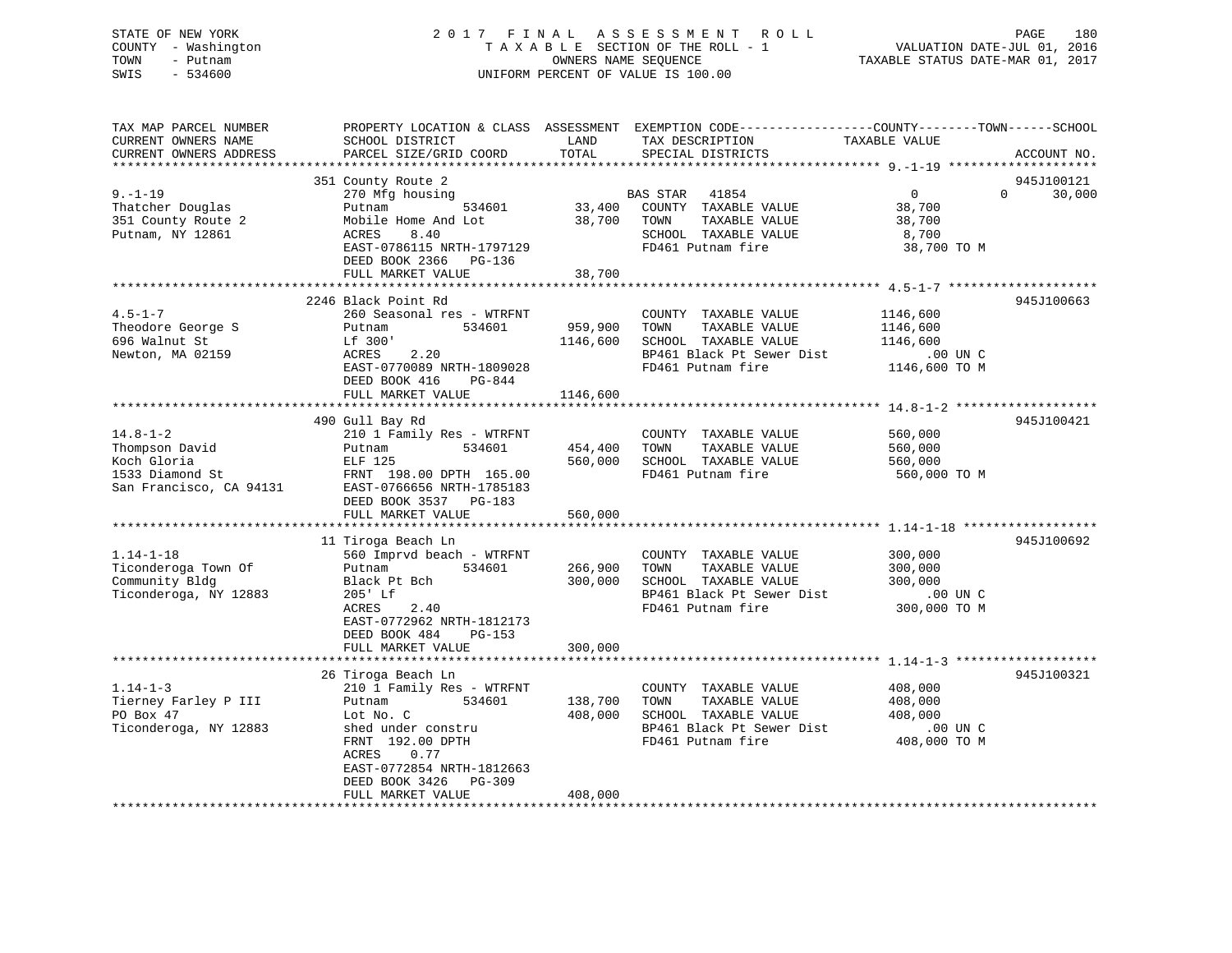# STATE OF NEW YORK 2 0 1 7 F I N A L A S S E S S M E N T R O L L PAGE 181 COUNTY - Washington T A X A B L E SECTION OF THE ROLL - 1 VALUATION DATE-JUL 01, 2016 TOWN - Putnam OWNERS NAME SEQUENCE TAXABLE STATUS DATE-MAR 01, 2017 SWIS - 534600 UNIFORM PERCENT OF VALUE IS 100.00

| TAX MAP PARCEL NUMBER    |                            |         |                              | PROPERTY LOCATION & CLASS ASSESSMENT EXEMPTION CODE---------------COUNTY-------TOWN-----SCHOOL |             |
|--------------------------|----------------------------|---------|------------------------------|------------------------------------------------------------------------------------------------|-------------|
| CURRENT OWNERS NAME      | SCHOOL DISTRICT            | LAND    | TAX DESCRIPTION              | TAXABLE VALUE                                                                                  |             |
| CURRENT OWNERS ADDRESS   | PARCEL SIZE/GRID COORD     | TOTAL   | SPECIAL DISTRICTS            |                                                                                                | ACCOUNT NO. |
|                          |                            |         |                              |                                                                                                |             |
|                          | Donat Turnpike Way         |         |                              |                                                                                                | 945J100881  |
| $12. - 1 - 7$            | 314 Rural vac<10           |         | COUNTY TAXABLE VALUE         | 81,300                                                                                         |             |
| Tobler Gary M            | Putnam<br>534601           | 81,300  | TOWN<br>TAXABLE VALUE        | 81,300                                                                                         |             |
| 5 White Birch Way        | Vac/lot 21                 | 81,300  | SCHOOL TAXABLE VALUE         | 81,300                                                                                         |             |
| PO Box 87                | FRNT 295.00 DPTH 152.00    |         | FD461 Putnam fire            | 81,300 TO M                                                                                    |             |
| Putnam Station, NY 12861 | EAST-0767586 NRTH-1791438  |         |                              |                                                                                                |             |
|                          | DEED BOOK 831<br>$PG-235$  |         |                              |                                                                                                |             |
|                          | FULL MARKET VALUE          | 81,300  |                              |                                                                                                |             |
|                          |                            |         |                              |                                                                                                |             |
|                          | 5 White Birch Way          |         |                              |                                                                                                | 945J100880  |
| $12. - 1 - 9$            |                            |         |                              |                                                                                                |             |
|                          | 260 Seasonal res<br>534601 | 78,300  | COUNTY TAXABLE VALUE<br>TOWN | 184,700                                                                                        |             |
| Tobler Gary M            | Putnam                     |         | TAXABLE VALUE                | 184,700                                                                                        |             |
| 5 White Birch Way        | lot <sub>23</sub>          | 184,700 | SCHOOL TAXABLE VALUE         | 184,700                                                                                        |             |
| PO Box 87                | FRNT 145.00 DPTH 150.00    |         | FD461 Putnam fire            | 184,700 TO M                                                                                   |             |
| Putnam Station, NY 12861 | EAST-0767420 NRTH-1791511  |         |                              |                                                                                                |             |
|                          | DEED BOOK 831<br>PG-233    |         |                              |                                                                                                |             |
|                          | FULL MARKET VALUE          | 184,700 |                              |                                                                                                |             |
|                          |                            |         |                              |                                                                                                |             |
|                          | 2510 Indian Point Way      |         |                              |                                                                                                | 945J100652  |
| $14.8 - 1 - 7$           | 260 Seasonal res - WTRFNT  |         | COUNTY TAXABLE VALUE         | 783,900                                                                                        |             |
| Toelstedt Wm G III       | 534601<br>Putnam           | 629,700 | TOWN<br>TAXABLE VALUE        | 783,900                                                                                        |             |
| 2 Oak Place              | LF 191                     | 783,900 | SCHOOL TAXABLE VALUE         | 783,900                                                                                        |             |
| Massapequa, NY 11758     | FRNT 174.00 DPTH 198.00    |         | FD461 Putnam fire            | 783,900 TO M                                                                                   |             |
|                          | EAST-0765147 NRTH-1783462  |         |                              |                                                                                                |             |
|                          | DEED BOOK 780<br>PG-173    |         |                              |                                                                                                |             |
|                          | FULL MARKET VALUE          | 783,900 |                              |                                                                                                |             |
|                          |                            |         |                              |                                                                                                |             |
|                          | 1547 Mosswood Way          |         |                              |                                                                                                | 945J100176  |
| $7.12 - 1 - 33$          | 260 Seasonal res           |         | COUNTY TAXABLE VALUE         | 210,300                                                                                        |             |
| Tomlins Francis I        | Putnam<br>534601           | 120,500 | TOWN<br>TAXABLE VALUE        | 210,300                                                                                        |             |
| Daly Ann D               | FRNT 150.00 DPTH 207.00    | 210,300 | SCHOOL TAXABLE VALUE         | 210,300                                                                                        |             |
| 527 Tiplady Rd           | EAST-0767934 NRTH-1798925  |         | FD461 Putnam fire            | 210,300 TO M                                                                                   |             |
| Granville, NY 12832      | DEED BOOK 3193 PG-162      |         |                              |                                                                                                |             |
|                          | FULL MARKET VALUE          | 210,300 |                              |                                                                                                |             |
|                          |                            |         |                              |                                                                                                |             |
|                          | 16 Fire House Ln           |         |                              |                                                                                                | 945J100065  |
| $13. - 1 - 15$           | 210 1 Family Res           |         | COUNTY TAXABLE VALUE         | 106,300                                                                                        |             |
| Tompkins Jennifer        | Putnam<br>534601           | 15,000  | TOWN<br>TAXABLE VALUE        | 106,300                                                                                        |             |
| Charlton Daniel          | FRNT 336.00 DPTH 130.00    | 106,300 | SCHOOL TAXABLE VALUE         | 106,300                                                                                        |             |
| 16 Firehouse Ln          | EAST-0779915 NRTH-1788267  |         | FD461 Putnam fire            | 106,300 TO M                                                                                   |             |
|                          |                            |         |                              |                                                                                                |             |
| Putnam Station, NY 12861 | DEED BOOK 1936 PG-341      |         |                              |                                                                                                |             |
|                          | FULL MARKET VALUE          | 106,300 |                              |                                                                                                |             |
|                          |                            |         |                              |                                                                                                |             |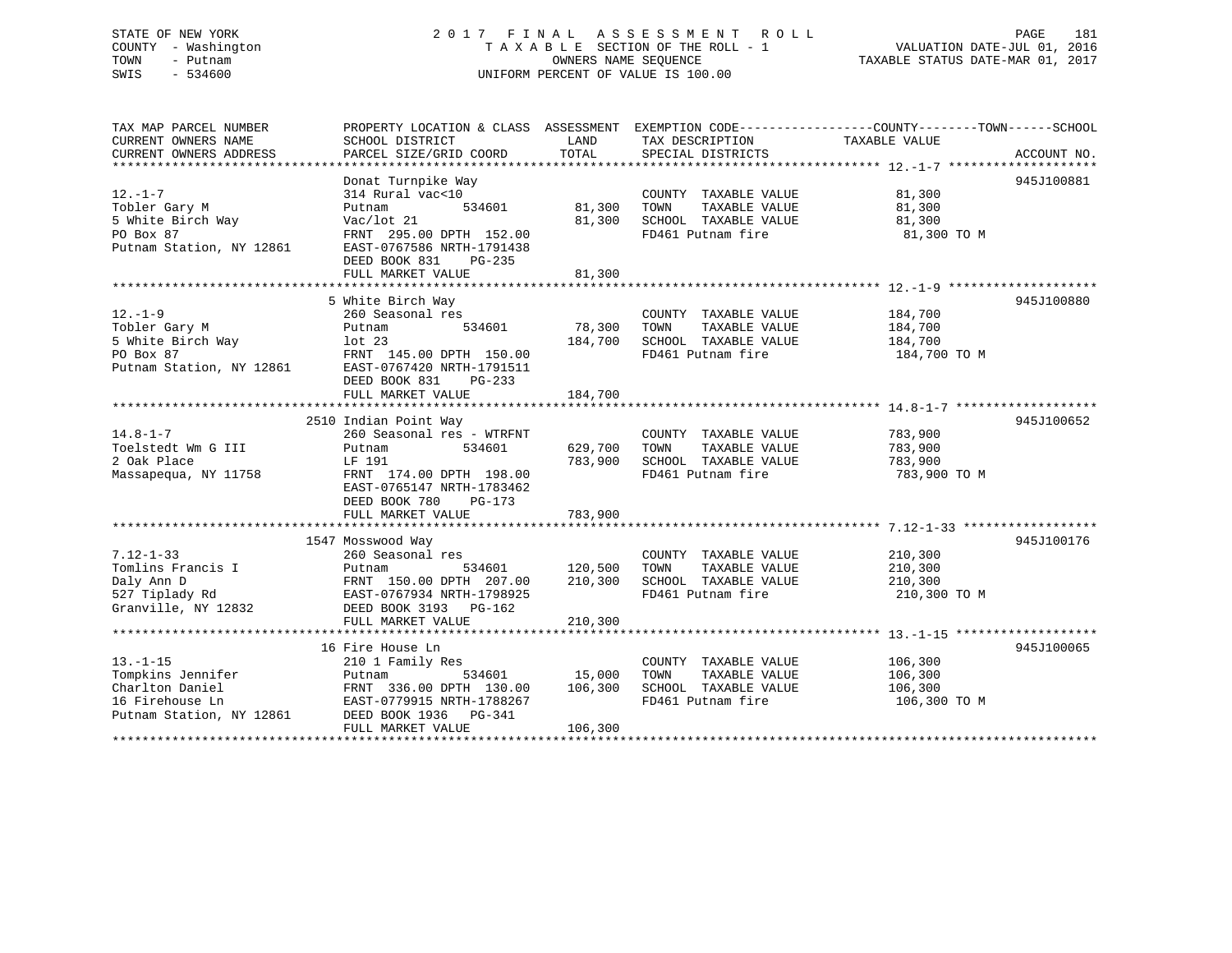# STATE OF NEW YORK 2 0 1 7 F I N A L A S S E S S M E N T R O L L PAGE 182 COUNTY - Washington T A X A B L E SECTION OF THE ROLL - 1 VALUATION DATE-JUL 01, 2016 TOWN - Putnam OWNERS NAME SEQUENCE TAXABLE STATUS DATE-MAR 01, 2017 SWIS - 534600 UNIFORM PERCENT OF VALUE IS 100.00

| TAX MAP PARCEL NUMBER                         | PROPERTY LOCATION & CLASS ASSESSMENT EXEMPTION CODE---------------COUNTY-------TOWN------SCHOOL                                                                                                                                         |               |                                                                                                                                                          |                       |                    |
|-----------------------------------------------|-----------------------------------------------------------------------------------------------------------------------------------------------------------------------------------------------------------------------------------------|---------------|----------------------------------------------------------------------------------------------------------------------------------------------------------|-----------------------|--------------------|
| CURRENT OWNERS NAME<br>CURRENT OWNERS ADDRESS | SCHOOL DISTRICT<br>PARCEL SIZE/GRID COORD                                                                                                                                                                                               | LAND<br>TOTAL | TAX DESCRIPTION<br>SPECIAL DISTRICTS                                                                                                                     | TAXABLE VALUE         | ACCOUNT NO.        |
|                                               |                                                                                                                                                                                                                                         |               |                                                                                                                                                          |                       |                    |
| $4.5 - 1 - 26$<br>Tornvall Michael S          | 2314 Black Point Rd<br>314 Rural vac<10 - WTRFNT<br>Putnam<br>534601                                                                                                                                                                    | 299,500       | COUNTY TAXABLE VALUE 299,500<br>TOWN<br>TAXABLE VALUE                                                                                                    | 299,500               | 945J100687         |
| 90 Parkview Cir<br>Wayne, PA 19087            | LF 43<br>FRNT 43.00 DPTH 169.00                                                                                                                                                                                                         | 299,500       | SCHOOL TAXABLE VALUE<br>BP461 Black Pt Sewer Dist<br>SCHOOL TAXABLE VALUE 299,500<br>BP461 Black Pt Sewer Dist 00 UN C<br>FD461 Putnam fire 299,500 TO M |                       |                    |
|                                               | EAST-0769331 NRTH-1807621<br>DEED BOOK 3177 PG-257<br>FULL MARKET VALUE                                                                                                                                                                 | 299,500       |                                                                                                                                                          |                       |                    |
|                                               |                                                                                                                                                                                                                                         |               |                                                                                                                                                          |                       |                    |
| $1.18 - 1 - 1$                                | 2104 Black Point Rd<br>280 Res Multiple - WTRFNT                                                                                                                                                                                        |               | COUNTY TAXABLE VALUE                                                                                                                                     | 399,400               | 945J100304         |
| Tornvall-Sager Suzanne                        | 534601<br>Putnam                                                                                                                                                                                                                        | 220,800       | TOWN<br>TAXABLE VALUE                                                                                                                                    | 399,400               |                    |
|                                               |                                                                                                                                                                                                                                         | 399,400       | SCHOOL TAXABLE VALUE<br>BP461 Black Pt Sewer Dist                                                                                                        | 399,400               |                    |
|                                               |                                                                                                                                                                                                                                         |               |                                                                                                                                                          | $.00$ UN C            |                    |
|                                               | DEED BOOK 3646 PG-314<br>FULL MARKET VALUE                                                                                                                                                                                              | 399,400       | FD461 Putnam fire 399,400 TO M                                                                                                                           |                       |                    |
|                                               |                                                                                                                                                                                                                                         |               |                                                                                                                                                          |                       |                    |
|                                               | 2524 Indian Point Way                                                                                                                                                                                                                   |               |                                                                                                                                                          |                       | 945J100227         |
| $14.8 - 1 - 4$                                | 210 1 Family Res - WTRFNT                                                                                                                                                                                                               |               | COUNTY TAXABLE VALUE                                                                                                                                     | 769,600<br>769,600    |                    |
|                                               |                                                                                                                                                                                                                                         | 484,200       | TOWN<br>TAXABLE VALUE                                                                                                                                    |                       |                    |
|                                               |                                                                                                                                                                                                                                         | 769,600       | SCHOOL TAXABLE VALUE 769,600<br>FD461 Putnam fire                                                                                                        | 769,600 TO M          |                    |
|                                               | Torre Robert C<br>Jordan Renee EF 94<br>213 Rail Road Ave FRNT 50.00 DPTH 205.00<br>Bedford Hills, NY 10507 EAST-0765047 NRTH-1783068                                                                                                   |               |                                                                                                                                                          |                       |                    |
|                                               | DEED BOOK 924 PG-47                                                                                                                                                                                                                     |               |                                                                                                                                                          |                       |                    |
|                                               | FULL MARKET VALUE                                                                                                                                                                                                                       | 769,600       |                                                                                                                                                          |                       |                    |
|                                               | 40 Wrights Rd                                                                                                                                                                                                                           |               |                                                                                                                                                          |                       | 945J100651         |
| $2. - 1 - 26$<br>Trammell Danny R             | 210 1 Family Res                                                                                                                                                                                                                        |               | COUNTY TAXABLE VALUE                                                                                                                                     | 67,300                |                    |
| Trammell Susan L                              |                                                                                                                                                                                                                                         |               |                                                                                                                                                          |                       |                    |
| 79 Kimble Rd                                  |                                                                                                                                                                                                                                         |               |                                                                                                                                                          | 67,300 TO M           |                    |
| Cottonwood, AL 36320                          | 210 1 Family Res<br>Putnam 534601 15,100 TOWN TAXABLE VALUE 67,300<br>Hse under construction 67,300 SCHOOL TAXABLE VALUE 67,300<br>FRNT 218.00 DPTH 200.00 FD461 Putnam fire 67,300<br>1011200 FD461 Putnam fire 67,300                 |               |                                                                                                                                                          |                       |                    |
|                                               | DEED BOOK 1953 PG-328                                                                                                                                                                                                                   |               |                                                                                                                                                          |                       |                    |
|                                               | FULL MARKET VALUE                                                                                                                                                                                                                       | 67,300        |                                                                                                                                                          |                       |                    |
|                                               | 82 Notch Hill Ln                                                                                                                                                                                                                        |               |                                                                                                                                                          |                       | 945J100612         |
| $9. - 1 - 43$                                 | Notch Hill Ln<br>210 1 Family Res                                                                                                                                                                                                       |               | BAS STAR 41854                                                                                                                                           | $\overline{0}$        | $\Omega$<br>30,000 |
|                                               | 9.-1-43 210 1 Family Res BAS STAR 41854<br>Trapasso Theresa H Putnam 534601 12,800 COUNTY TAXABLE VALUE<br>82 Notch Hill Ln FRNT 164.00 DPTH 145.00 76,100 TOWN TAXABLE VALUE<br>Putnam Station, NY 12861 EAST-0780104 NRTH-1798922 SCH |               |                                                                                                                                                          | 76,100                |                    |
|                                               |                                                                                                                                                                                                                                         |               |                                                                                                                                                          | 76,100                |                    |
|                                               | DEED BOOK 961<br>PG-68                                                                                                                                                                                                                  |               | SCHOOL TAXABLE VALUE<br>FD461 Putnam fire                                                                                                                | 46,100<br>76,100 TO M |                    |
|                                               | FULL MARKET VALUE                                                                                                                                                                                                                       | 76,100        |                                                                                                                                                          |                       |                    |
|                                               |                                                                                                                                                                                                                                         |               |                                                                                                                                                          |                       |                    |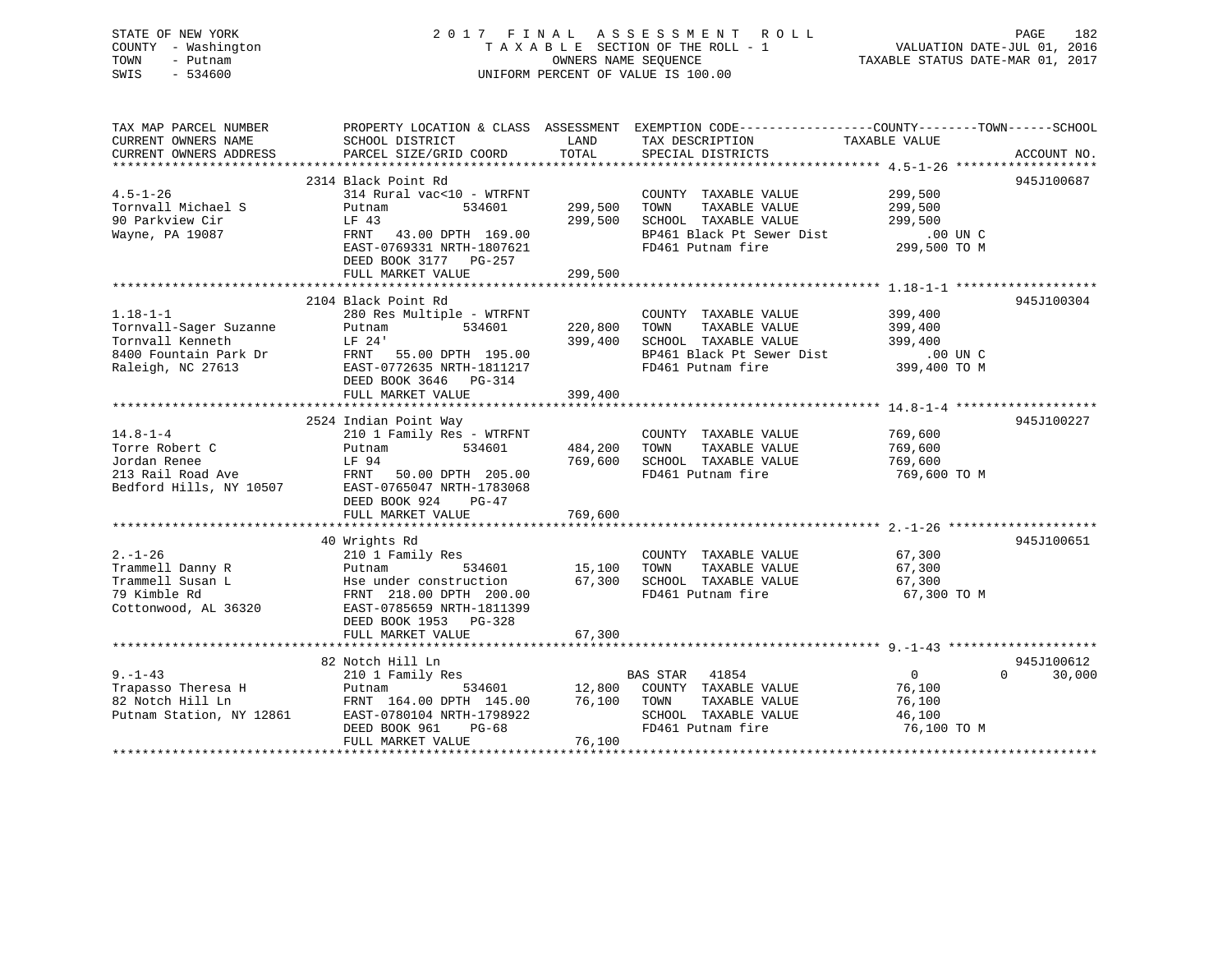# STATE OF NEW YORK 2 0 1 7 F I N A L A S S E S S M E N T R O L L PAGE 183 COUNTY - Washington T A X A B L E SECTION OF THE ROLL - 1 VALUATION DATE-JUL 01, 2016 TOWN - Putnam OWNERS NAME SEQUENCE TAXABLE STATUS DATE-MAR 01, 2017 SWIS - 534600 UNIFORM PERCENT OF VALUE IS 100.00

| TAX MAP PARCEL NUMBER                                  | PROPERTY LOCATION & CLASS ASSESSMENT EXEMPTION CODE----------------COUNTY-------TOWN------SCHOOL |                  |                       |                |                    |
|--------------------------------------------------------|--------------------------------------------------------------------------------------------------|------------------|-----------------------|----------------|--------------------|
| CURRENT OWNERS NAME                                    | SCHOOL DISTRICT                                                                                  | LAND             | TAX DESCRIPTION       | TAXABLE VALUE  |                    |
| CURRENT OWNERS ADDRESS                                 | PARCEL SIZE/GRID COORD                                                                           | TOTAL            | SPECIAL DISTRICTS     |                | ACCOUNT NO.        |
|                                                        | Notch Hill Ln/w Off                                                                              |                  |                       |                | 945J101035         |
| $9. - 1 - 54$                                          | 311 Res vac land                                                                                 |                  | COUNTY TAXABLE VALUE  | 1,400          |                    |
| Trapasso Theresa H                                     | 534601<br>Putnam                                                                                 | 1,400            | TOWN<br>TAXABLE VALUE | 1,400          |                    |
| 82 Notch Hill Ln                                       | ACRES<br>1.40                                                                                    | 1,400            | SCHOOL TAXABLE VALUE  | 1,400          |                    |
| Putnam Station, NY 12861                               | EAST-0779905 NRTH-1798901                                                                        |                  | FD461 Putnam fire     | 1,400 TO M     |                    |
|                                                        | DEED BOOK 961<br>PG-68                                                                           |                  |                       |                |                    |
|                                                        | FULL MARKET VALUE                                                                                | 1,400            |                       |                |                    |
|                                                        |                                                                                                  |                  |                       |                |                    |
|                                                        | 5125 Sagamore Rd                                                                                 |                  |                       |                | 945J100674         |
| $12. - 4 - 21$                                         | 260 Seasonal res - WTRFNT                                                                        |                  | COUNTY TAXABLE VALUE  | 254,900        |                    |
| Travelling Outdoorsmen                                 | Putnam<br>534601                                                                                 | 205,900          | TOWN<br>TAXABLE VALUE | 254,900        |                    |
| Shawn Sharp                                            | LF 30                                                                                            | 254,900          | SCHOOL TAXABLE VALUE  | 254,900        |                    |
| 144 Hanehan Rd                                         | FRNT<br>30.00 DPTH 350.00                                                                        |                  | FD461 Putnam fire     | 254,900 TO M   |                    |
| Schuylerville, NY 12871-1832 EAST-0767054 NRTH-1788452 |                                                                                                  |                  |                       |                |                    |
|                                                        | DEED BOOK 428<br>PG-1190                                                                         |                  |                       |                |                    |
|                                                        | FULL MARKET VALUE                                                                                | 254,900          |                       |                |                    |
|                                                        |                                                                                                  |                  |                       |                |                    |
|                                                        | 26 Treadway Ln                                                                                   |                  |                       |                |                    |
| $9. - 1 - 27.5$                                        | 210 1 Family Res                                                                                 |                  | ENH STAR 41834        | $\overline{0}$ | $\Omega$<br>65,500 |
| Treadway Donald                                        | Putnam                                                                                           |                  |                       | 107,600        |                    |
| Treadway Marcia                                        | FRNT 183.00 DPTH 190.00                                                                          |                  | TAXABLE VALUE         | 107,600        |                    |
| 26 Treadway Ln                                         | EAST-0785566 NRTH-1796672                                                                        |                  | SCHOOL TAXABLE VALUE  | 42,100         |                    |
| Putnam Station, NY 12861                               | DEED BOOK 671<br>PG-151                                                                          |                  | FD461 Putnam fire     | 107,600 TO M   |                    |
|                                                        | FULL MARKET VALUE                                                                                | 107,600          |                       |                |                    |
|                                                        |                                                                                                  |                  |                       |                |                    |
|                                                        | Moore Ln                                                                                         |                  |                       |                | 945J100453         |
| $9. - 1 - 24$                                          | 312 Vac w/imprv                                                                                  |                  | AG DIST<br>41720      | 56,578         | 56,578<br>56,578   |
| Treadway Donald F                                      | 534601<br>Putnam                                                                                 | 144,000          | COUNTY TAXABLE VALUE  | 92,422         |                    |
| Treadway Marcia A                                      | ACRES 137.00                                                                                     | 149,000          | TOWN<br>TAXABLE VALUE | 92,422         |                    |
| 26 Treadway Ln                                         | EAST-0784616 NRTH-1795267                                                                        |                  | SCHOOL TAXABLE VALUE  | 92,422         |                    |
| Putnam, NY 12861                                       | DEED BOOK 871<br>PG-162                                                                          |                  | CA002 Cons agri dst 2 | 92,422 TO      |                    |
|                                                        | FULL MARKET VALUE                                                                                | 149,000          | 56,578 EX             |                |                    |
| MAY BE SUBJECT TO PAYMENT                              |                                                                                                  |                  | FD461 Putnam fire     | 149,000 TO M   |                    |
| UNDER AGDIST LAW TIL 2021                              |                                                                                                  |                  |                       |                |                    |
|                                                        |                                                                                                  |                  |                       |                | 945J100676         |
| $9. - 1 - 27.1$                                        | 36 Treadway Ln<br>112 Dairy farm                                                                 |                  | 41720<br>AG DIST      | 82,114         | 82,114<br>82,114   |
| Treadway Donald F                                      | 534601<br>Putnam                                                                                 | 178,300 BAS STAR | 41854                 | $\Omega$       | 30,000<br>$\Omega$ |
| Treadway Gary R                                        | Farm, House & Sawmill                                                                            | 293,200          | COUNTY TAXABLE VALUE  | 211,086        |                    |
| 36 Treadway Ln                                         | ACRES 169.40                                                                                     |                  | TOWN<br>TAXABLE VALUE | 211,086        |                    |
| Putnam Sta, NY 12861                                   | EAST-0783396 NRTH-1796979                                                                        |                  | SCHOOL TAXABLE VALUE  | 181,086        |                    |
|                                                        | DEED BOOK 871<br>PG-159                                                                          |                  | CA002 Cons agri dst 2 | 211,086 TO     |                    |
| MAY BE SUBJECT TO PAYMENT                              | FULL MARKET VALUE                                                                                | 293,200          | 82,114 EX             |                |                    |
| UNDER AGDIST LAW TIL 2021                              |                                                                                                  |                  | FD461 Putnam fire     | 293,200 TO M   |                    |
|                                                        |                                                                                                  |                  |                       |                |                    |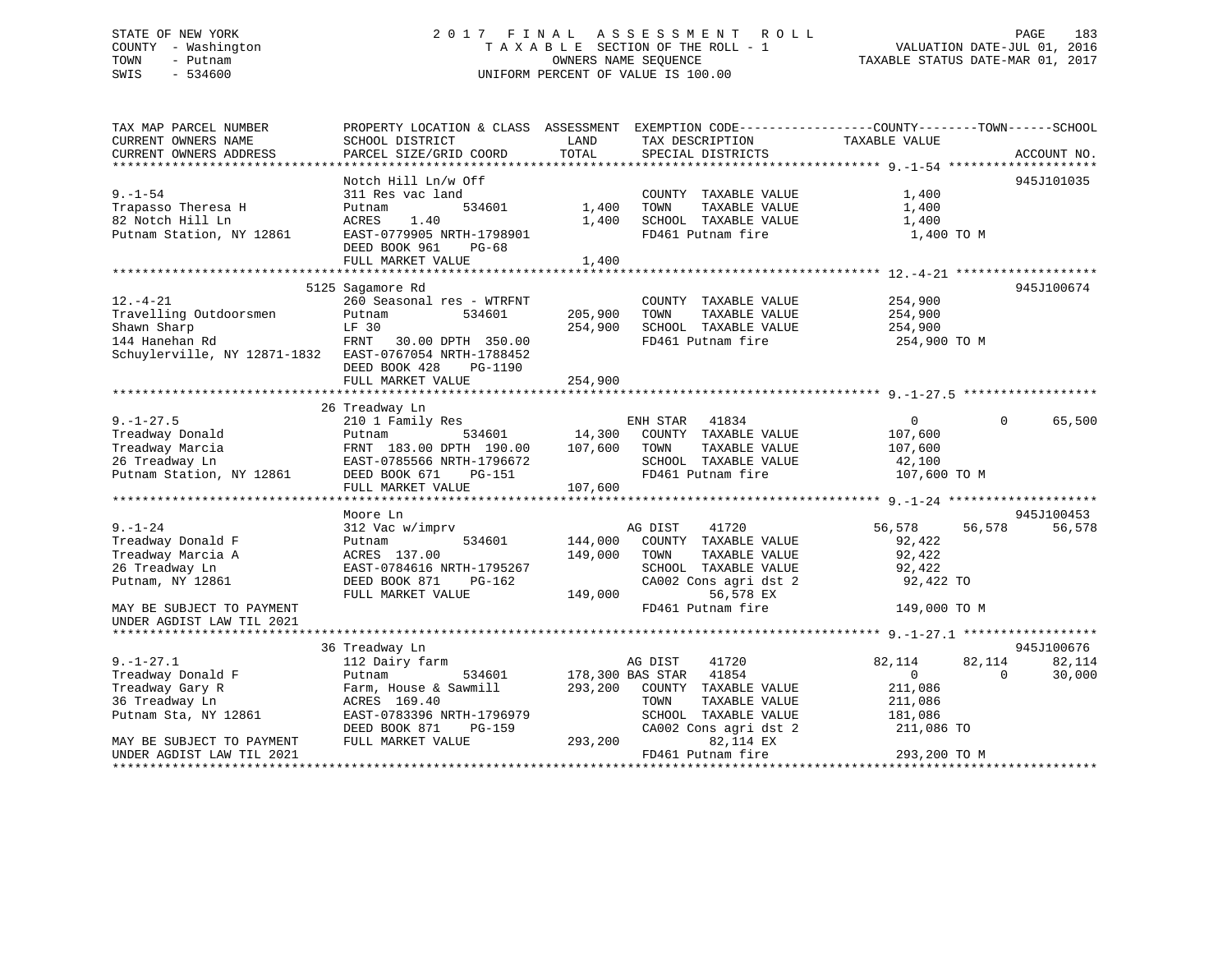# STATE OF NEW YORK 2 0 1 7 F I N A L A S S E S S M E N T R O L L PAGE 184 COUNTY - Washington T A X A B L E SECTION OF THE ROLL - 1 VALUATION DATE-JUL 01, 2016 TOWN - Putnam OWNERS NAME SEQUENCE TAXABLE STATUS DATE-MAR 01, 2017 SWIS - 534600 UNIFORM PERCENT OF VALUE IS 100.00

| TAX MAP PARCEL NUMBER<br>CURRENT OWNERS NAME<br>CURRENT OWNERS ADDRESS                              | PROPERTY LOCATION & CLASS ASSESSMENT EXEMPTION CODE----------------COUNTY-------TOWN------SCHOOL<br>SCHOOL DISTRICT<br>PARCEL SIZE/GRID COORD                                                          | LAND<br>TOTAL                | TAX DESCRIPTION<br>SPECIAL DISTRICTS                                                                                                   | TAXABLE VALUE                                                   | ACCOUNT NO.                      |
|-----------------------------------------------------------------------------------------------------|--------------------------------------------------------------------------------------------------------------------------------------------------------------------------------------------------------|------------------------------|----------------------------------------------------------------------------------------------------------------------------------------|-----------------------------------------------------------------|----------------------------------|
| $9. - 1 - 28$<br>Treadway Donald F<br>Treadway Marcia A<br>Treadway Ln<br>Putnam, NY 12861          | Treadway Ln/off<br>105 Vac farmland<br>534601<br>Putnam<br>Mt Lot<br>ACRES 50.00<br>EAST-0783347 NRTH-1798819<br>DEED BOOK 484<br>PG-321<br>FULL MARKET VALUE                                          | 25,000<br>25,000<br>25,000   | COUNTY TAXABLE VALUE 25,000<br>TAXABLE VALUE<br>TOWN<br>SCHOOL TAXABLE VALUE<br>CA002 Cons agri dst 2 $25,000$ TO<br>FD461 Putnam fire | 25,000<br>25,000<br>25,000 TO M                                 | 945J100845                       |
| $9. - 1 - 27.8$<br>Treadway Victor<br>36 Treadway Ln<br>Putnam Station, NY 12861                    | Smith Way<br>314 Rural vac<10<br>534601<br>Putnam<br>ACRES 1.80<br>EAST-0781078 NRTH-1796042<br>DEED BOOK 487 PG-490<br>FULL MARKET VALUE                                                              | 1,800<br>1,800               | COUNTY TAXABLE VALUE<br>TOWN<br>TAXABLE VALUE<br>1,800 SCHOOL TAXABLE VALUE<br>FD461 Putnam fire                                       | 1,800<br>1,800<br>1,800<br>1,800 TO M                           |                                  |
| $11.8 - 5 - 5$<br>Trombley Roger C<br>4357 Clark Ter<br>Marcellus, NY 13108                         | Royal Anchorage Way<br>314 Rural vac<10<br>534601<br>Putnam<br>LR's: Lot 17<br>$12.-5-5$<br>FRNT 111.00 DPTH 261.00<br>EAST-0766857 NRTH-1792532<br>DEED BOOK 558<br><b>PG-90</b><br>FULL MARKET VALUE | 75,000<br>75,000<br>75,000   | COUNTY TAXABLE VALUE<br>TAXABLE VALUE<br>TOWN<br>SCHOOL TAXABLE VALUE<br>FD461 Putnam fire                                             | 75,000<br>75,000<br>75,000<br>75,000 TO M                       | 945J100991                       |
| $11.20 - 4 - 16$<br>Trudeau Donald<br>Trudeau Anne<br>4321 Link Way<br>Putnam, NY 12861             | 4321 Link Way<br>210 1 Family Res<br>Putnam<br>183,800 TOWN<br>740/15<br>FRNT 88.00 DPTH 94.00<br>EAST-0766836 NRTH-1786440<br>DEED BOOK 524<br>$PG-260$<br>FULL MARKET VALUE                          | 183,800                      | <b>BAS STAR 41854</b><br>534601 80,600 COUNTY TAXABLE VALUE<br>TAXABLE VALUE<br>SCHOOL TAXABLE VALUE<br>FD461 Putnam fire              | $\overline{0}$<br>183,800<br>183,800<br>153,800<br>183,800 TO M | 945J100464<br>30,000<br>$\Omega$ |
| $16. - 1 - 5.2$<br>Trudeau Richard<br>Trudeau Christine<br>25 Sunset Ln<br>Putnam Station, NY 12861 | 334 Lake Rd<br>242 Rurl res&rec<br>534601<br>Putnam<br>ACRES 41.80<br>EAST-0784082 NRTH-1783702<br>DEED BOOK 3570 PG-81<br>FULL MARKET VALUE                                                           | 66,800<br>120,000<br>120,000 | COUNTY TAXABLE VALUE<br>TOWN<br>TAXABLE VALUE<br>SCHOOL TAXABLE VALUE<br>FD461 Putnam fire                                             | 120,000<br>120,000<br>120,000<br>120,000 TO M                   | 945J100839                       |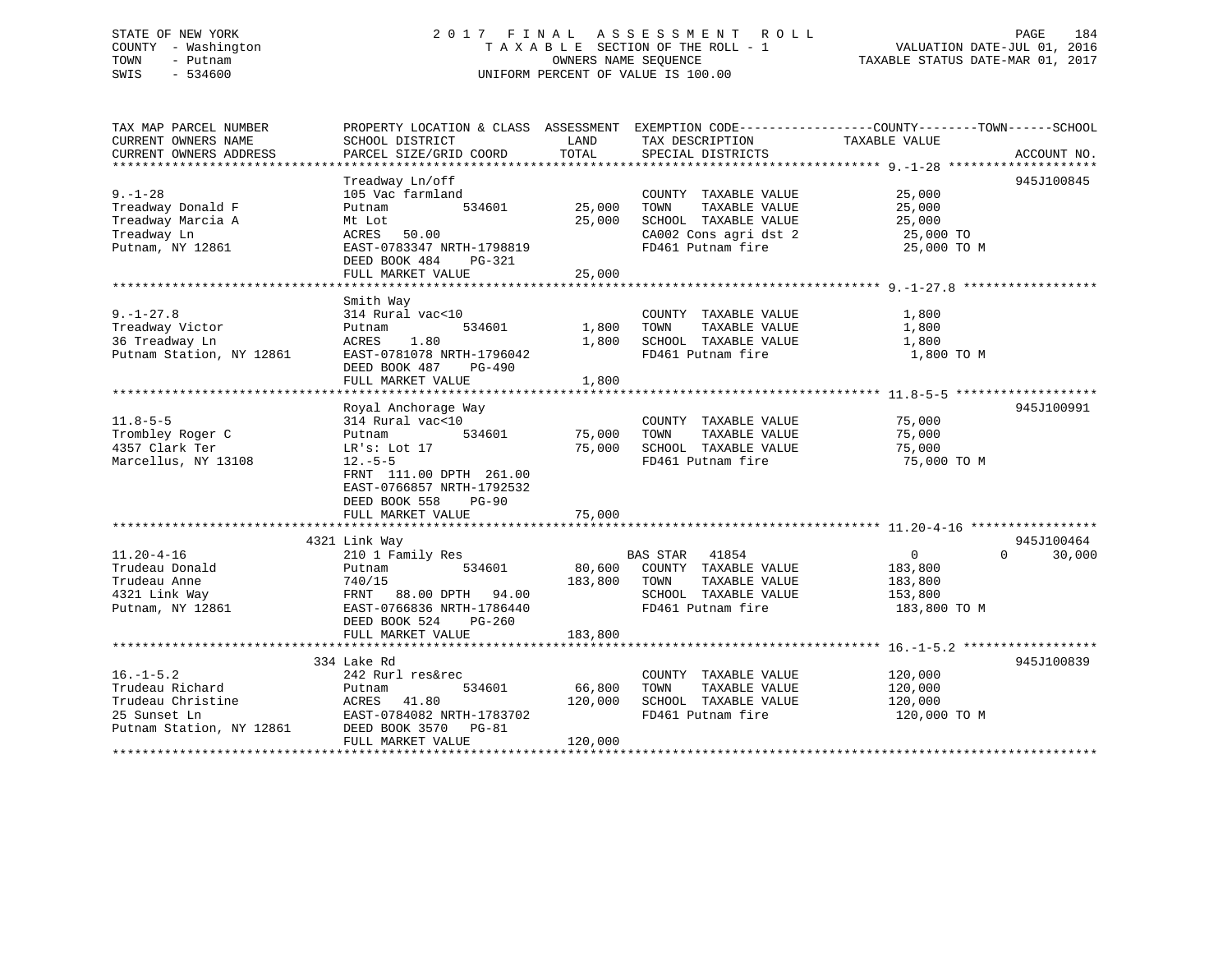# STATE OF NEW YORK 2 0 1 7 F I N A L A S S E S S M E N T R O L L PAGE 185 COUNTY - Washington T A X A B L E SECTION OF THE ROLL - 1 VALUATION DATE-JUL 01, 2016 TOWN - Putnam OWNERS NAME SEQUENCE TAXABLE STATUS DATE-MAR 01, 2017 SWIS - 534600 UNIFORM PERCENT OF VALUE IS 100.00

| TAX MAP PARCEL NUMBER                         |                                           |               | PROPERTY LOCATION & CLASS ASSESSMENT EXEMPTION CODE----------------COUNTY-------TOWN------SCHOOL |                |          |             |
|-----------------------------------------------|-------------------------------------------|---------------|--------------------------------------------------------------------------------------------------|----------------|----------|-------------|
| CURRENT OWNERS NAME<br>CURRENT OWNERS ADDRESS | SCHOOL DISTRICT<br>PARCEL SIZE/GRID COORD | LAND<br>TOTAL | TAX DESCRIPTION<br>SPECIAL DISTRICTS                                                             | TAXABLE VALUE  |          | ACCOUNT NO. |
| **************************                    |                                           |               |                                                                                                  |                |          |             |
|                                               | 25 Sunset Ln                              |               |                                                                                                  |                |          |             |
| $16. - 1 - 16.6$                              | 281 Multiple res                          |               | BAS STAR<br>41854                                                                                | $\overline{0}$ | $\Omega$ | 30,000      |
| Trudeau Richard Jr                            | 534601<br>Putnam                          | 129,700       | COUNTY TAXABLE VALUE                                                                             | 264,800        |          |             |
| 25 Sunset Ln                                  | ACRES 104.70                              | 264,800       | TAXABLE VALUE<br>TOWN                                                                            | 264,800        |          |             |
| Putnam, NY 12861                              | EAST-0781124 NRTH-1781221                 |               | SCHOOL TAXABLE VALUE                                                                             | 234,800        |          |             |
|                                               | DEED BOOK 833<br>$PG-302$                 |               | FD461 Putnam fire                                                                                | 264,800 TO M   |          |             |
|                                               | FULL MARKET VALUE                         | 264,800       |                                                                                                  |                |          |             |
|                                               |                                           |               |                                                                                                  |                |          |             |
|                                               | 104 County Route 2                        |               |                                                                                                  |                |          | 945J100221  |
| $13. - 2 - 25$                                | 210 1 Family Res                          |               | 41834<br>ENH STAR                                                                                | $\overline{0}$ | $\Omega$ | 65,500      |
| Tucker Alice                                  | 534601<br>Putnam                          | 10,900        | COUNTY TAXABLE VALUE                                                                             | 85,000         |          |             |
| Blood Rose M                                  | Putnam Corners                            | 85,000        | TOWN<br>TAXABLE VALUE                                                                            | 85,000         |          |             |
| 104 County Route 2                            | FRNT 40.00 DPTH 200.00                    |               | SCHOOL TAXABLE VALUE                                                                             | 19,500         |          |             |
| Putnam Station, NY 12861                      | EAST-0783809 NRTH-1791896                 |               | FD461 Putnam fire                                                                                | 85,000 TO M    |          |             |
|                                               | DEED BOOK 663<br>$PG-268$                 |               |                                                                                                  |                |          |             |
|                                               | FULL MARKET VALUE                         | 85,000        |                                                                                                  |                |          |             |
|                                               |                                           |               |                                                                                                  |                |          |             |
|                                               | 35 County Route 2                         |               |                                                                                                  |                |          | 945J100191  |
| $13. - 1 - 6$                                 | 210 1 Family Res                          |               | 41854<br><b>BAS STAR</b>                                                                         | $\overline{0}$ | $\Omega$ | 30,000      |
| Tucker Daniel T                               | Putnam<br>534601                          | 14,100        | COUNTY TAXABLE VALUE                                                                             | 87,400         |          |             |
| 35 County Route 2                             | FRNT 240.00 DPTH 147.00                   | 87,400        | TOWN<br>TAXABLE VALUE                                                                            | 87,400         |          |             |
| Putnam, NY 12861                              | 185<br>BANK                               |               | SCHOOL TAXABLE VALUE                                                                             | 57,400         |          |             |
|                                               | EAST-0782796 NRTH-1790823                 |               | FD461 Putnam fire                                                                                | 87,400 TO M    |          |             |
|                                               | DEED BOOK 860<br>PG-280                   |               |                                                                                                  |                |          |             |
|                                               | FULL MARKET VALUE                         | 87,400        |                                                                                                  |                |          |             |
|                                               |                                           |               |                                                                                                  |                |          |             |
|                                               | State Route 22                            |               |                                                                                                  |                |          | 945J100226  |
| $18. - 2 - 8$                                 | 323 Vacant rural                          |               | COUNTY TAXABLE VALUE                                                                             | 1,120          |          |             |
| Upper Hudson Woodlands ATP LP Putnam          | 534601                                    | 1,120         | TAXABLE VALUE<br>TOWN                                                                            | 1,120          |          |             |
| F & W Forestry Services                       | Easmt 2923/97                             | 1,120         | SCHOOL TAXABLE VALUE                                                                             | 1,120          |          |             |
| PO Box 3610                                   | $18. - 1 - 8$                             |               | FD461 Putnam fire                                                                                | 1,120 TO M     |          |             |
| Atlanta, GA 31706-3610                        | ACRES<br>5.60                             |               |                                                                                                  |                |          |             |
|                                               | EAST-0774595 NRTH-1773720                 |               |                                                                                                  |                |          |             |
|                                               | DEED BOOK 2920<br>$PG-1$                  |               |                                                                                                  |                |          |             |
|                                               | CONSERVATION ESMT % 60.00                 |               |                                                                                                  |                |          |             |
|                                               | FULL MARKET VALUE                         | 1,120         |                                                                                                  |                |          |             |
|                                               |                                           |               |                                                                                                  |                |          |             |
|                                               | Black Point Rd                            |               |                                                                                                  |                |          | 945J100302  |
| $1.18 - 1 - 10$                               | 314 Rural vac<10 - WTRFNT                 |               | COUNTY TAXABLE VALUE                                                                             | 364,900        |          |             |
| Urbanowicz Maureen                            | 534601<br>Putnam                          | 364,900       | TOWN<br>TAXABLE VALUE                                                                            | 364,900        |          |             |
| 14 Church Rd                                  | $110'$ Lf                                 | 364,900       | SCHOOL TAXABLE VALUE                                                                             | 364,900        |          |             |
| Sherman, CT 06784                             | ACRES<br>1.27                             |               | BP461 Black Pt Sewer Dist                                                                        | .00 UN C       |          |             |
|                                               | EAST-0771907 NRTH-1810421                 |               | FD461 Putnam fire                                                                                | 364,900 TO M   |          |             |
|                                               | DEED BOOK 776<br>PG-344                   |               |                                                                                                  |                |          |             |
|                                               | FULL MARKET VALUE                         | 364,900       |                                                                                                  |                |          |             |
|                                               |                                           |               |                                                                                                  |                |          |             |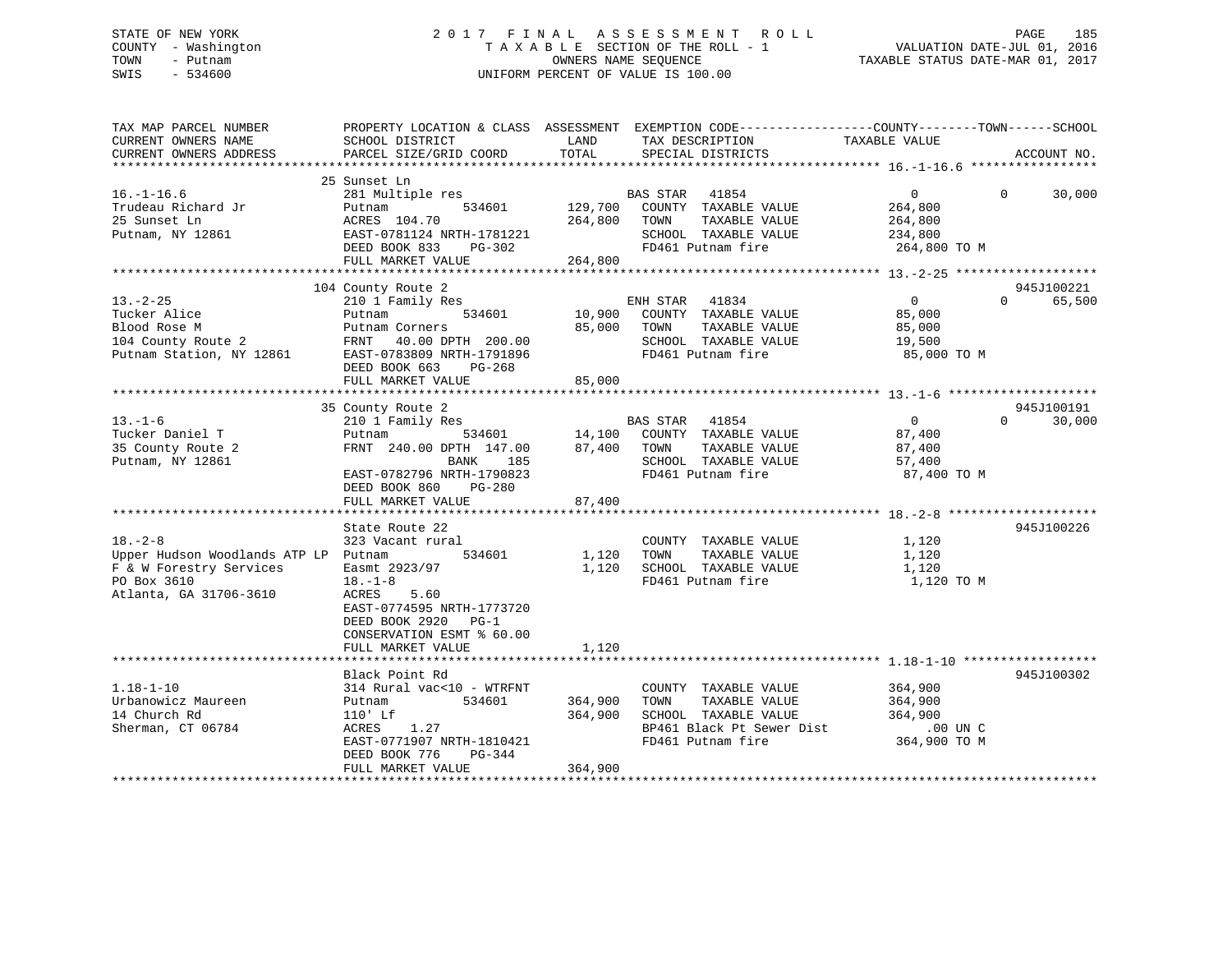# STATE OF NEW YORK 2 0 1 7 F I N A L A S S E S S M E N T R O L L PAGE 186 COUNTY - Washington T A X A B L E SECTION OF THE ROLL - 1 VALUATION DATE-JUL 01, 2016 TOWN - Putnam OWNERS NAME SEQUENCE TAXABLE STATUS DATE-MAR 01, 2017 SWIS - 534600 UNIFORM PERCENT OF VALUE IS 100.00

| TAX MAP PARCEL NUMBER<br>CURRENT OWNERS NAME<br>CURRENT OWNERS ADDRESS                               | SCHOOL DISTRICT<br>PARCEL SIZE/GRID COORD                                                                                                                                                         | LAND<br>TOTAL                 | TAX DESCRIPTION<br>SPECIAL DISTRICTS                                                                                    | PROPERTY LOCATION & CLASS ASSESSMENT EXEMPTION CODE---------------COUNTY-------TOWN------SCHOOL<br>TAXABLE VALUE<br>ACCOUNT NO. |  |
|------------------------------------------------------------------------------------------------------|---------------------------------------------------------------------------------------------------------------------------------------------------------------------------------------------------|-------------------------------|-------------------------------------------------------------------------------------------------------------------------|---------------------------------------------------------------------------------------------------------------------------------|--|
| $5. - 2 - 2$<br>Usaj Joseph<br>Usaj Carole<br>414 Fairway Vw<br>Chagrin Falls, OH 44023              | 825 County Route 2<br>242 Rurl res&rec<br>534601<br>Putnam<br>470/844 846<br>ACRES<br>30.90<br>EAST-0788607 NRTH-1808482<br>DEED BOOK 617<br>$PG-7$<br>FULL MARKET VALUE                          | 55,900<br>260,900<br>260,900  | COUNTY TAXABLE VALUE<br>TOWN<br>TAXABLE VALUE<br>SCHOOL TAXABLE VALUE<br>FD461 Putnam fire                              | 260,900<br>260,900<br>260,900<br>260,900 TO M                                                                                   |  |
| $11.20 - 2 - 22$<br>Usaj Joseph<br>Usaj Carole<br>414 Fairway View<br>Chagrin Falls, OH 44023        | 4314 Link Way<br>210 1 Family Res<br>534601<br>Putnam<br>FRNT<br>75.00 DPTH 100.00<br>EAST-0767028 NRTH-1786395<br>DEED BOOK 741<br>$PG-352$<br>FULL MARKET VALUE                                 | 75,000<br>278,700<br>278,700  | COUNTY TAXABLE VALUE<br>TOWN<br>TAXABLE VALUE<br>SCHOOL TAXABLE VALUE<br>FD461 Putnam fire                              | 945J100149<br>278,700<br>278,700<br>278,700<br>278,700 TO M                                                                     |  |
| $11.20 - 2 - 23$<br>Usaj Joseph<br>Usaj Carole<br>414 Fairway View<br>Chagrin Falls, OH 44023        | 4316 Link Way<br>270 Mfg housing<br>534601<br>Putnam<br>Mobile Home/carport/shed<br>FRNT<br>50.00 DPTH 100.00<br>EAST-0766969 NRTH-1786410<br>DEED BOOK 3474 PG-233<br>FULL MARKET VALUE          | 58,100<br>94,200<br>94,200    | COUNTY TAXABLE VALUE<br>TOWN<br>TAXABLE VALUE<br>SCHOOL TAXABLE VALUE<br>FD461 Putnam fire                              | 945J100222<br>94,200<br>94,200<br>94,200<br>94,200 TO M                                                                         |  |
| $11.20 - 4 - 25$<br>Usaj Joseph<br>Usaj Carole<br>414 Fairway View<br>Chagrin Falls, OH 44023        | Link Way<br>314 Rural vac<10 - WTRFNT<br>534601<br>Putnam<br>LF 75<br>15.00 DPTH 162.00<br>FRNT<br>EAST-0766960 NRTH-1786252<br>DEED BOOK 741<br>$PG-352$<br>FULL MARKET VALUE                    | 158,100<br>158,100<br>158,100 | COUNTY TAXABLE VALUE<br>TOWN<br>TAXABLE VALUE<br>SCHOOL TAXABLE VALUE<br>FD461 Putnam fire                              | 945J100150<br>158,100<br>158,100<br>158,100<br>158,100 TO M                                                                     |  |
| $4.9 - 1 - 11$<br>V and P Holdings LLC<br>Val A Soupios<br>3018 Mainsail Circle<br>Jupiter, FL 33477 | 2397 Black Point Way<br>280 Res Multiple - WTRFNT<br>534601<br>Putnam<br>2 Camps And Lot<br>LF 233<br>ACRES<br>1.20<br>EAST-0767993 NRTH-1805992<br>DEED BOOK 1834<br>PG-341<br>FULL MARKET VALUE | 600,600<br>871,700<br>871,700 | COUNTY TAXABLE VALUE<br>TOWN<br>TAXABLE VALUE<br>SCHOOL TAXABLE VALUE<br>BP461 Black Pt Sewer Dist<br>FD461 Putnam fire | 945J100691<br>871,700<br>871,700<br>871,700<br>$.00$ UN $C$<br>871,700 TO M                                                     |  |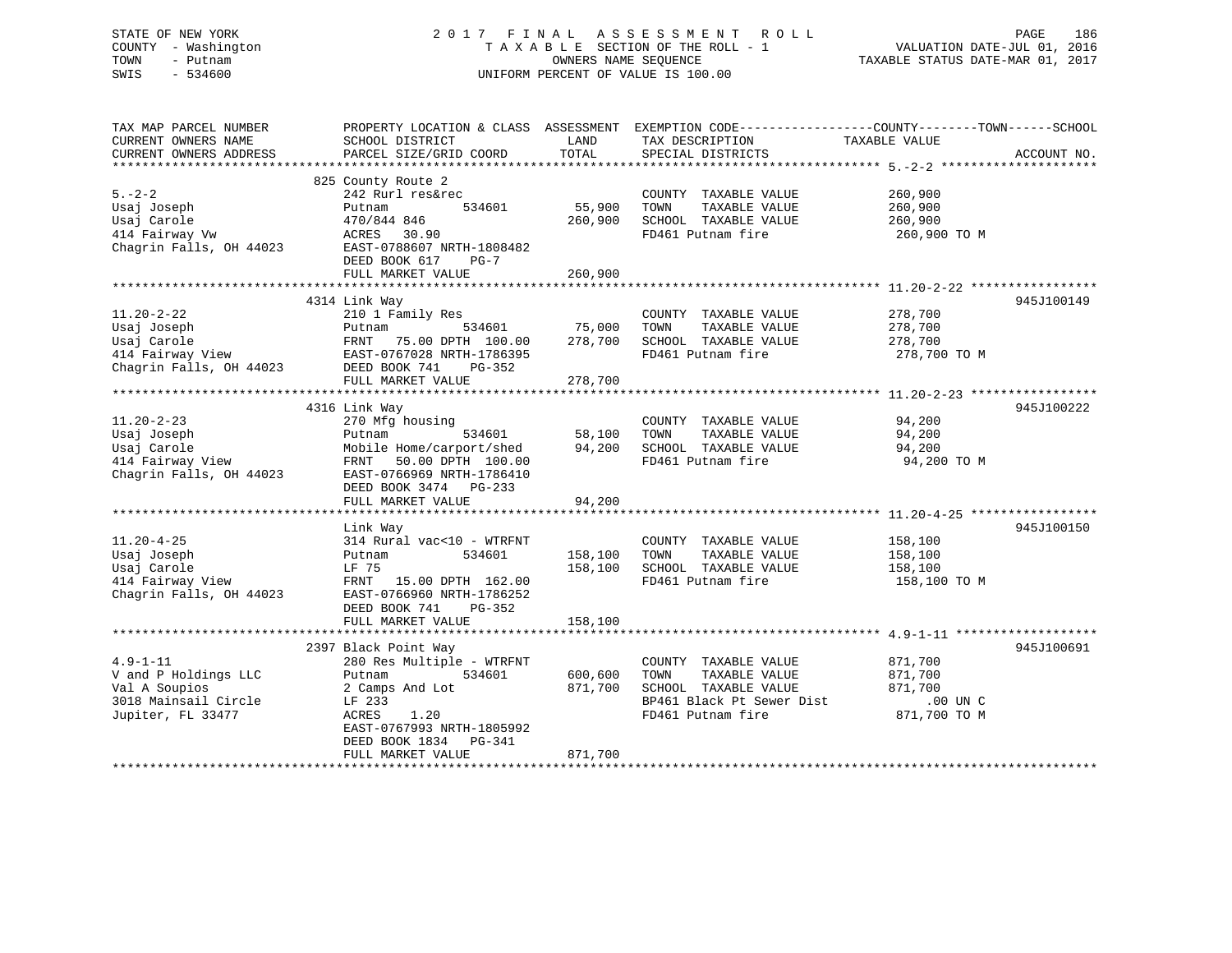# STATE OF NEW YORK 2 0 1 7 F I N A L A S S E S S M E N T R O L L PAGE 187 COUNTY - Washington T A X A B L E SECTION OF THE ROLL - 1 VALUATION DATE-JUL 01, 2016 TOWN - Putnam OWNERS NAME SEQUENCE TAXABLE STATUS DATE-MAR 01, 2017 SWIS - 534600 UNIFORM PERCENT OF VALUE IS 100.00

| TAX MAP PARCEL NUMBER<br>CURRENT OWNERS NAME                                                                                | PROPERTY LOCATION & CLASS ASSESSMENT EXEMPTION CODE---------------COUNTY-------TOWN-----SCHOOL<br>SCHOOL DISTRICT                              | LAND              | TAX DESCRIPTION                                                                            | TAXABLE VALUE                                 |                                  |
|-----------------------------------------------------------------------------------------------------------------------------|------------------------------------------------------------------------------------------------------------------------------------------------|-------------------|--------------------------------------------------------------------------------------------|-----------------------------------------------|----------------------------------|
| CURRENT OWNERS ADDRESS                                                                                                      | PARCEL SIZE/GRID COORD                                                                                                                         | TOTAL             | SPECIAL DISTRICTS                                                                          |                                               | ACCOUNT NO.                      |
| $18. - 2 - 2.6$<br>Valente Richard J Trustee<br>36 Barden Ln<br>Warren, RI 02885                                            | 4 North Woods Way<br>240 Rural res<br>Putnam<br>534601<br>Filed Survey 12437<br>ACRES<br>13.87<br>EAST-0774352 NRTH-1775006                    | 38,900<br>187,100 | COUNTY TAXABLE VALUE<br>TOWN<br>TAXABLE VALUE<br>SCHOOL TAXABLE VALUE<br>FD461 Putnam fire | 187,100<br>187,100<br>187,100<br>187,100 TO M |                                  |
|                                                                                                                             | DEED BOOK 3289<br>$PG-320$<br>FULL MARKET VALUE                                                                                                | 187,100           |                                                                                            |                                               |                                  |
|                                                                                                                             | 12 North Woods Way                                                                                                                             |                   |                                                                                            |                                               | 945J101064                       |
| $18. - 2 - 2.3$<br>Valente Trust Richard J<br>36 Barden Ln<br>Warren, RI 02885                                              | 240 Rural res<br>534601<br>Putnam<br>49.80<br>ACRES<br>EAST-0775178 NRTH-1775282<br>DEED BOOK 929<br>$PG-298$                                  | 74,800<br>242,400 | COUNTY TAXABLE VALUE<br>TOWN<br>TAXABLE VALUE<br>SCHOOL TAXABLE VALUE<br>FD461 Putnam fire | 242,400<br>242,400<br>242,400<br>242,400 TO M |                                  |
|                                                                                                                             | FULL MARKET VALUE                                                                                                                              | 242,400           |                                                                                            |                                               |                                  |
| $13. - 2 - 6$                                                                                                               | 123 County Route 2<br>242 Rurl res&rec                                                                                                         |                   | BAS STAR 41854                                                                             | $\overline{0}$                                | 945J100269<br>$\Omega$<br>30,000 |
| Van Zutphen Kristin<br>123 County Route 2<br>Putnam, NY 12861                                                               | 534601<br>Putnam<br>Bdy Ln Agmt 2038-106<br>2475:329<br>ACRES 14.80<br>EAST-0783900 NRTH-1793076<br>DEED BOOK 2475<br>PG-329                   | 39,800<br>129,400 | COUNTY TAXABLE VALUE<br>TAXABLE VALUE<br>TOWN<br>SCHOOL TAXABLE VALUE<br>FD461 Putnam fire | 129,400<br>129,400<br>99,400<br>129,400 TO M  |                                  |
|                                                                                                                             | FULL MARKET VALUE                                                                                                                              | 129,400           |                                                                                            |                                               |                                  |
|                                                                                                                             |                                                                                                                                                |                   |                                                                                            |                                               |                                  |
| $11.20 - 2 - 16.1$<br>Vankampen Edward<br>Helm Gerald<br>Attn: Denise Salerno<br>141 Old Route 66<br>Averill Park, NY 12018 | Beach Ln<br>314 Rural vac<10<br>Putnam<br>534601<br>1 Lot<br>FRNT<br>67.00 DPTH 75.00<br>EAST-0767458 NRTH-1786285<br>DEED BOOK 682<br>$PG-26$ | 28,300<br>28,300  | COUNTY TAXABLE VALUE<br>TOWN<br>TAXABLE VALUE<br>SCHOOL TAXABLE VALUE<br>FD461 Putnam fire | 28,300<br>28,300<br>28,300<br>28,300 TO M     | 945J100212                       |
|                                                                                                                             | FULL MARKET VALUE                                                                                                                              | 28,300            |                                                                                            |                                               |                                  |
|                                                                                                                             | 4028 Beach Ln                                                                                                                                  |                   |                                                                                            |                                               | 945J100689                       |
| $11.20 - 2 - 17$<br>Vankampen Edward<br>Helm Gerald<br>Attn: Salerno Denise<br>141 Old Route 66<br>Averill Park, NY 12018   | 260 Seasonal res<br>Putnam<br>534601<br>Camp/lot 71<br>FRNT 100.00 DPTH<br>50.00<br>EAST-0767388 NRTH-1786369<br>DEED BOOK 682<br>$PG-28$      | 42,500<br>116,100 | COUNTY TAXABLE VALUE<br>TAXABLE VALUE<br>TOWN<br>SCHOOL TAXABLE VALUE<br>FD461 Putnam fire | 116,100<br>116,100<br>116,100<br>116,100 TO M |                                  |
|                                                                                                                             | FULL MARKET VALUE                                                                                                                              | 116,100           |                                                                                            |                                               |                                  |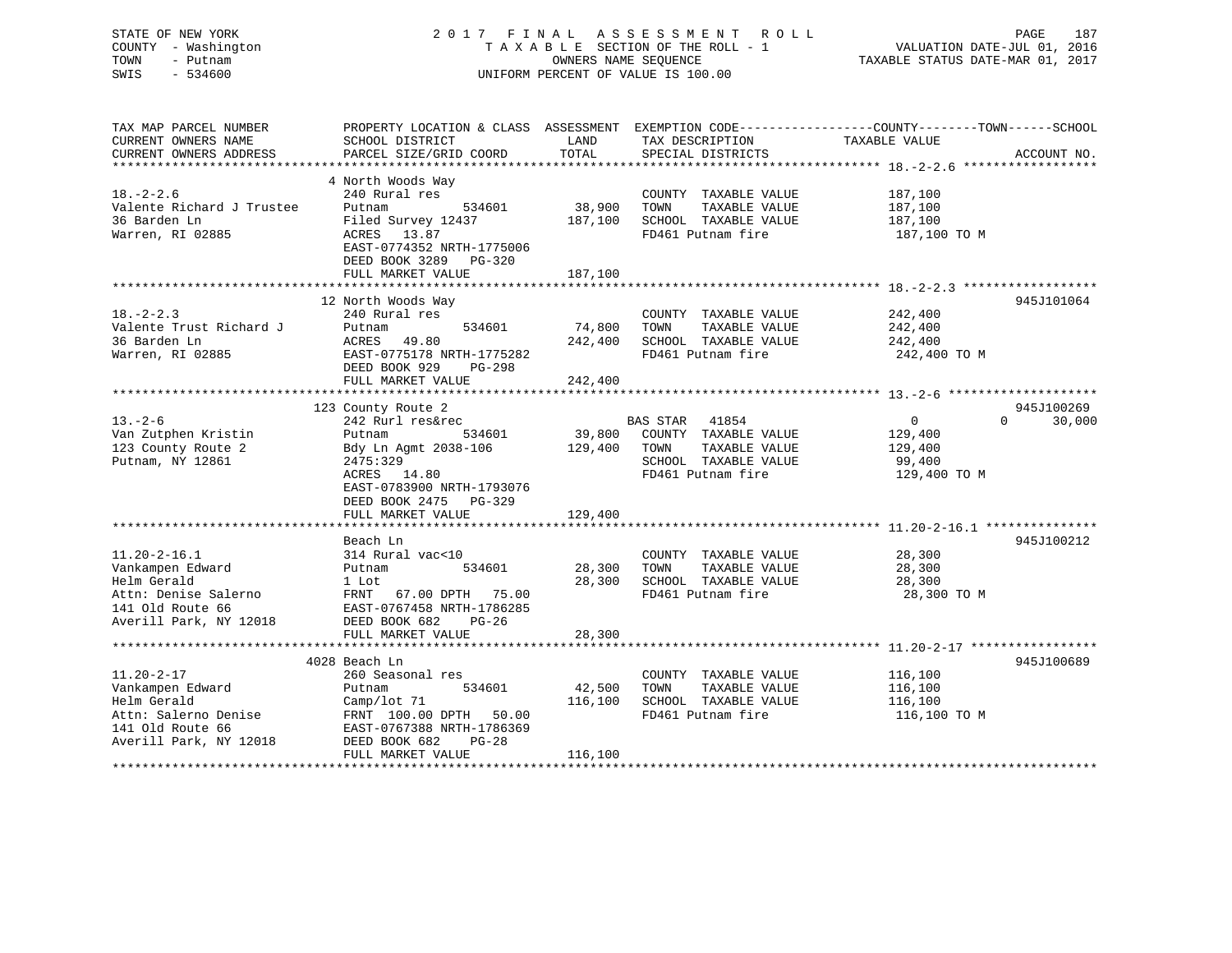# STATE OF NEW YORK 2 0 1 7 F I N A L A S S E S S M E N T R O L L PAGE 188COUNTY - Washington  $T A X A B L E$  SECTION OF THE ROLL - 1<br>TOWN - Putnam data of the COUNTERS NAME SEQUENCE SWIS - 534600 UNIFORM PERCENT OF VALUE IS 100.00

VALUATION DATE-JUL 01, 2016

TAXABLE STATUS DATE-MAR 01, 2017

| TAX MAP PARCEL NUMBER<br>CURRENT OWNERS NAME<br>CURRENT OWNERS ADDRESS                                     | PROPERTY LOCATION & CLASS ASSESSMENT EXEMPTION CODE----------------COUNTY-------TOWN------SCHOOL<br>SCHOOL DISTRICT<br>PARCEL SIZE/GRID COORD                                                       | LAND<br>TOTAL                        | TAX DESCRIPTION<br>SPECIAL DISTRICTS                                                                   | TAXABLE VALUE                                         | ACCOUNT NO.                      |
|------------------------------------------------------------------------------------------------------------|-----------------------------------------------------------------------------------------------------------------------------------------------------------------------------------------------------|--------------------------------------|--------------------------------------------------------------------------------------------------------|-------------------------------------------------------|----------------------------------|
| $13.-3-8.1$<br>Varjian Christopher<br>Varjian Karen<br>90 Blackstone St<br>Uxbridge, MA 01569              | Old Garbis Way<br>314 Rural vac<10 - WTRFNT<br>Putnam<br>534601<br>Deeded ROW-Old Garbis Way<br>2.10<br>ACRES<br>EAST-0790271 NRTH-1792486<br>DEED BOOK 3043 PG-48<br>FULL MARKET VALUE             | 24,600<br>24,600<br>24,600           | COUNTY TAXABLE VALUE<br>TAXABLE VALUE<br>TOWN<br>SCHOOL TAXABLE VALUE<br>FD461 Putnam fire 24,600 TO M | 24,600<br>24,600<br>24,600                            | 945J100515                       |
| $12. - 3 - 4$<br>Varjian Christopher A<br>Varjian Karen E<br>90 Blackstone St<br>Uxbridge, MA 01569        | 100 Liddle-Harris Rd<br>260 Seasonal res<br>534601<br>Putnam<br>4.30<br>ACRES<br>EAST-0775561 NRTH-1787012<br>DEED BOOK 2112 PG-253                                                                 | 27,400<br>75,000                     | COUNTY TAXABLE VALUE<br>TOWN<br>TAXABLE VALUE<br>SCHOOL TAXABLE VALUE<br>FD461 Putnam fire             | 75,000<br>75,000<br>75,000<br>75,000 TO M             | 945J100715                       |
| $16. - 1 - 9$<br>Vaughan Timothy J<br>Vaughan Grace<br>Dewey Bridge Rd<br>PO Box 232<br>Fort Ann, NY 12827 | 1905 Railroad Way South<br>260 Seasonal res - WTRFNT<br>534601<br>Putnam<br>LF 40<br>FRNT 40.00 DPTH<br>ACRES<br>0.05<br>EAST-0788917 NRTH-1783338<br>DEED BOOK 618<br>$PG-16$<br>FULL MARKET VALUE | 2,600<br>12,800<br>12,800            | COUNTY TAXABLE VALUE<br>TAXABLE VALUE<br>TOWN<br>SCHOOL TAXABLE VALUE<br>FD461 Putnam fire             | 12,800<br>12,800<br>12,800<br>12,800 TO M             | 945J100495                       |
| $14. -1 - 1. -8801$<br>Verizon Wireless<br>PO Box 2549<br>Addison, TX 75001                                | 629 Gull Bay Rd<br>837 Cell Tower<br>534601<br>Putnam<br>85 ' monopole<br>lease 3626/146<br>FULL MARKET VALUE                                                                                       | 0<br>249,500<br>249,500              | COUNTY TAXABLE VALUE<br>TOWN<br>TAXABLE VALUE<br>SCHOOL TAXABLE VALUE                                  | 249,500<br>249,500<br>249,500                         |                                  |
| $7.12 - 1 - 13$<br>Viering Judith<br>2002 Lake George Way South<br>Putnam Station, NY 12861                | 2002 Lake George Way South<br>210 1 Family Res - WTRFNT<br>534601<br>Putnam<br>LF 130<br>ACRES<br>1.19<br>EAST-0767811 NRTH-1797792<br>DEED BOOK 3461 PG-58<br>FULL MARKET VALUE                    | 726,900<br>1001,700 TOWN<br>1001,700 | ENH STAR 41834<br>COUNTY TAXABLE VALUE<br>TAXABLE VALUE<br>SCHOOL TAXABLE VALUE<br>FD461 Putnam fire   | 0<br>1001,700<br>1001,700<br>936,200<br>1001,700 TO M | 945J100924<br>65,500<br>$\Omega$ |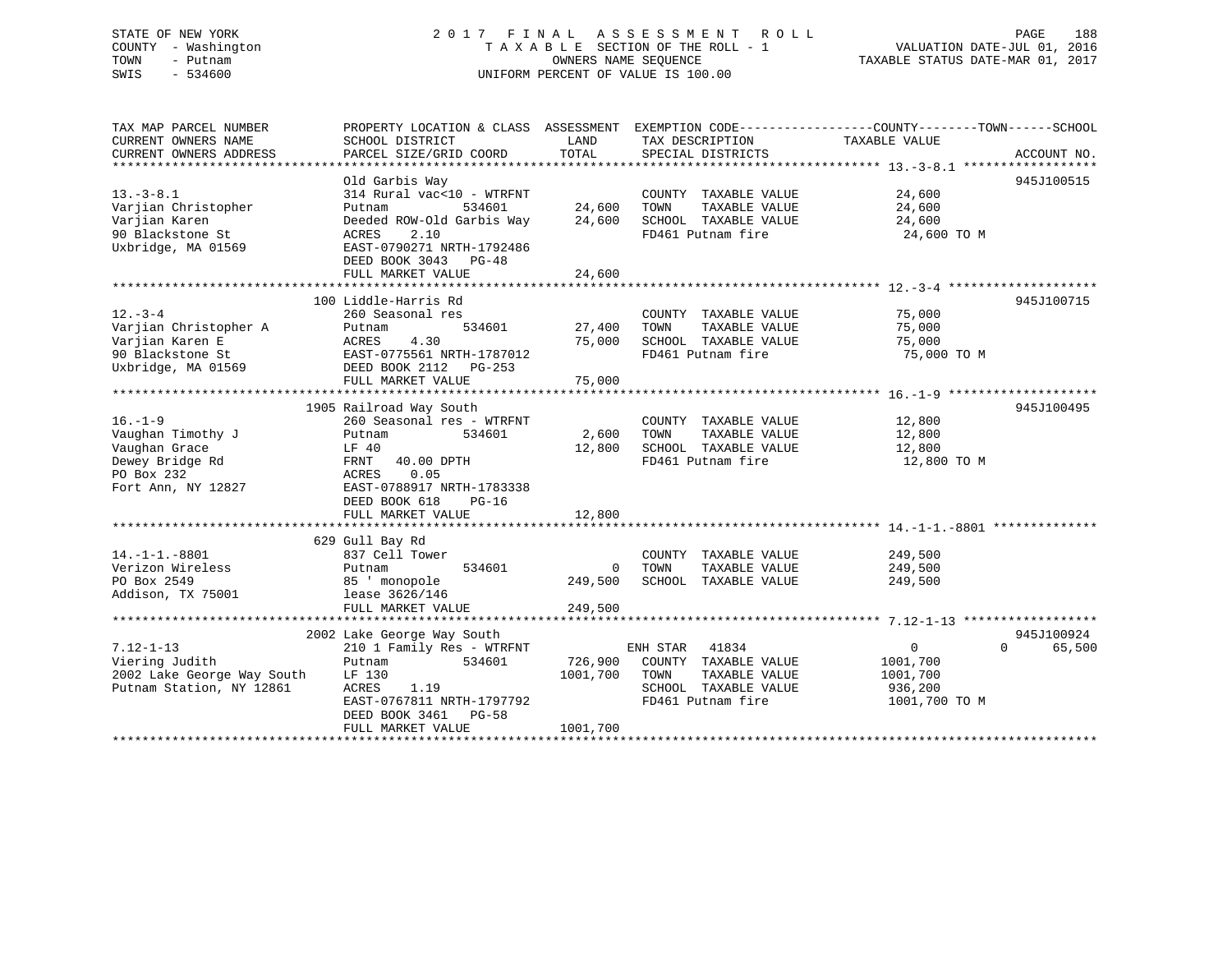# STATE OF NEW YORK 2 0 1 7 F I N A L A S S E S S M E N T R O L L PAGE 189 COUNTY - Washington T A X A B L E SECTION OF THE ROLL - 1 VALUATION DATE-JUL 01, 2016 TOWN - Putnam OWNERS NAME SEQUENCE TAXABLE STATUS DATE-MAR 01, 2017 SWIS - 534600 UNIFORM PERCENT OF VALUE IS 100.00

| TAX MAP PARCEL NUMBER<br>CURRENT OWNERS NAME         | PROPERTY LOCATION & CLASS ASSESSMENT<br>SCHOOL DISTRICT | LAND    | TAX DESCRIPTION           | EXEMPTION CODE-----------------COUNTY-------TOWN------SCHOOL<br>TAXABLE VALUE |
|------------------------------------------------------|---------------------------------------------------------|---------|---------------------------|-------------------------------------------------------------------------------|
| CURRENT OWNERS ADDRESS<br>************************** | PARCEL SIZE/GRID COORD                                  | TOTAL   | SPECIAL DISTRICTS         | ACCOUNT NO.                                                                   |
|                                                      | Lake George Way                                         |         |                           | 945J100737                                                                    |
| $7.8 - 1 - 10$                                       | 314 Rural vac<10                                        |         | COUNTY TAXABLE VALUE      | 48,300                                                                        |
| Vincent Reginald P Trustee                           | 534601<br>Putnam                                        | 48,300  | TOWN<br>TAXABLE VALUE     | 48,300                                                                        |
| Vincent 3012 Rev Trust                               | 637/164                                                 | 48,300  | SCHOOL TAXABLE VALUE      | 48,300                                                                        |
| 43 Birchwood Ln                                      | FRNT<br>55.00 DPTH 167.00                               |         | FD461 Putnam fire         | 48,300 TO M                                                                   |
| Lennox, MA 01240                                     | EAST-0767466 NRTH-1799019                               |         |                           |                                                                               |
|                                                      | DEED BOOK 3231 PG-338                                   |         |                           |                                                                               |
|                                                      | FULL MARKET VALUE                                       | 48,300  |                           |                                                                               |
|                                                      |                                                         |         |                           |                                                                               |
|                                                      | 1561 Mosswood Way                                       |         |                           | 945J100693                                                                    |
| $7.8 - 1 - 12$                                       | 280 Res Multiple                                        |         | COUNTY TAXABLE VALUE      | 380,000                                                                       |
| Vincent Reginald P Trustee                           | Putnam<br>534601                                        | 171,300 | TOWN<br>TAXABLE VALUE     | 380,000                                                                       |
| Vincent 3012 Rev Trust                               | 747/331;637/164;410/102                                 | 380,000 | SCHOOL TAXABLE VALUE      | 380,000                                                                       |
| 43 Birchwood Ln                                      | FRNT 142.00 DPTH 190.00                                 |         | FD461 Putnam fire         | 380,000 TO M                                                                  |
| Lennox, MA 01240                                     | EAST-0767553 NRTH-1798879                               |         |                           |                                                                               |
|                                                      | DEED BOOK 323<br>PG-338<br>FULL MARKET VALUE            | 380,000 |                           |                                                                               |
|                                                      |                                                         |         |                           |                                                                               |
|                                                      | Lake George Way                                         |         |                           | 945J100909                                                                    |
| $7.12 - 1 - 23$                                      | $312$ Vac w/imprv - WTRFNT                              |         | COUNTY TAXABLE VALUE      | 86,700                                                                        |
| Vincent Reginald P Trustee                           | 534601<br>Putnam                                        | 82,700  | TOWN<br>TAXABLE VALUE     | 86,700                                                                        |
| Vincent 3012 Rev Trust                               | Dock:505/734;637/164                                    | 86,700  | SCHOOL TAXABLE VALUE      | 86,700                                                                        |
| 43 Birchwood Ln                                      | LF 25                                                   |         | FD461 Putnam fire         | 86,700 TO M                                                                   |
| Lennox, MA 01240                                     | FRNT<br>27.00 DPTH 63.00                                |         |                           |                                                                               |
|                                                      | EAST-0767491 NRTH-1798689                               |         |                           |                                                                               |
|                                                      | DEED BOOK 3231 PG-338                                   |         |                           |                                                                               |
|                                                      | FULL MARKET VALUE                                       | 86,700  |                           |                                                                               |
|                                                      |                                                         |         |                           |                                                                               |
|                                                      | Schwerdtfeger Rd                                        |         |                           | 945J100694                                                                    |
| $4. - 1 - 23$                                        | 314 Rural vac<10                                        |         | COUNTY TAXABLE VALUE      | 24,600                                                                        |
| Viola John                                           | Putnam<br>534601                                        | 24,600  | TAXABLE VALUE<br>TOWN     | 24,600                                                                        |
| Viola Mary                                           | Lot                                                     | 24,600  | SCHOOL TAXABLE VALUE      | 24,600                                                                        |
| 207 Gravesend Neck Rd                                | 559/108                                                 |         | FD461 Putnam fire         | 24,600 TO M                                                                   |
| Brooklyn, NY 11223                                   | ACRES<br>9.60                                           |         |                           |                                                                               |
|                                                      | EAST-0770548 NRTH-1802349                               |         |                           |                                                                               |
|                                                      | DEED BOOK 394<br>PG-1193                                |         |                           |                                                                               |
|                                                      | FULL MARKET VALUE                                       | 24,600  |                           |                                                                               |
|                                                      | 2170 Black Point Rd                                     |         |                           | 945J100835                                                                    |
| $1.18 - 1 - 16$                                      | 260 Seasonal res - WTRFNT                               |         | COUNTY TAXABLE VALUE      | 653,300                                                                       |
| Vu Helen                                             | 534601<br>Putnam                                        | 563,400 | TOWN<br>TAXABLE VALUE     | 653,300                                                                       |
| Ng Bernard                                           | $118$ ' Lf                                              | 653,300 | SCHOOL TAXABLE VALUE      | 653,300                                                                       |
| 18 Great View Ter                                    | ACRES<br>1.10                                           |         | BP461 Black Pt Sewer Dist | $.00$ UN $C$                                                                  |
| Voorheesville, NY 12186                              | EAST-0771403 NRTH-1810109                               |         | FD461 Putnam fire         | 653,300 TO M                                                                  |
|                                                      | DEED BOOK 3596<br>PG-53                                 |         |                           |                                                                               |
|                                                      | FULL MARKET VALUE                                       | 653,300 |                           |                                                                               |
|                                                      |                                                         |         |                           |                                                                               |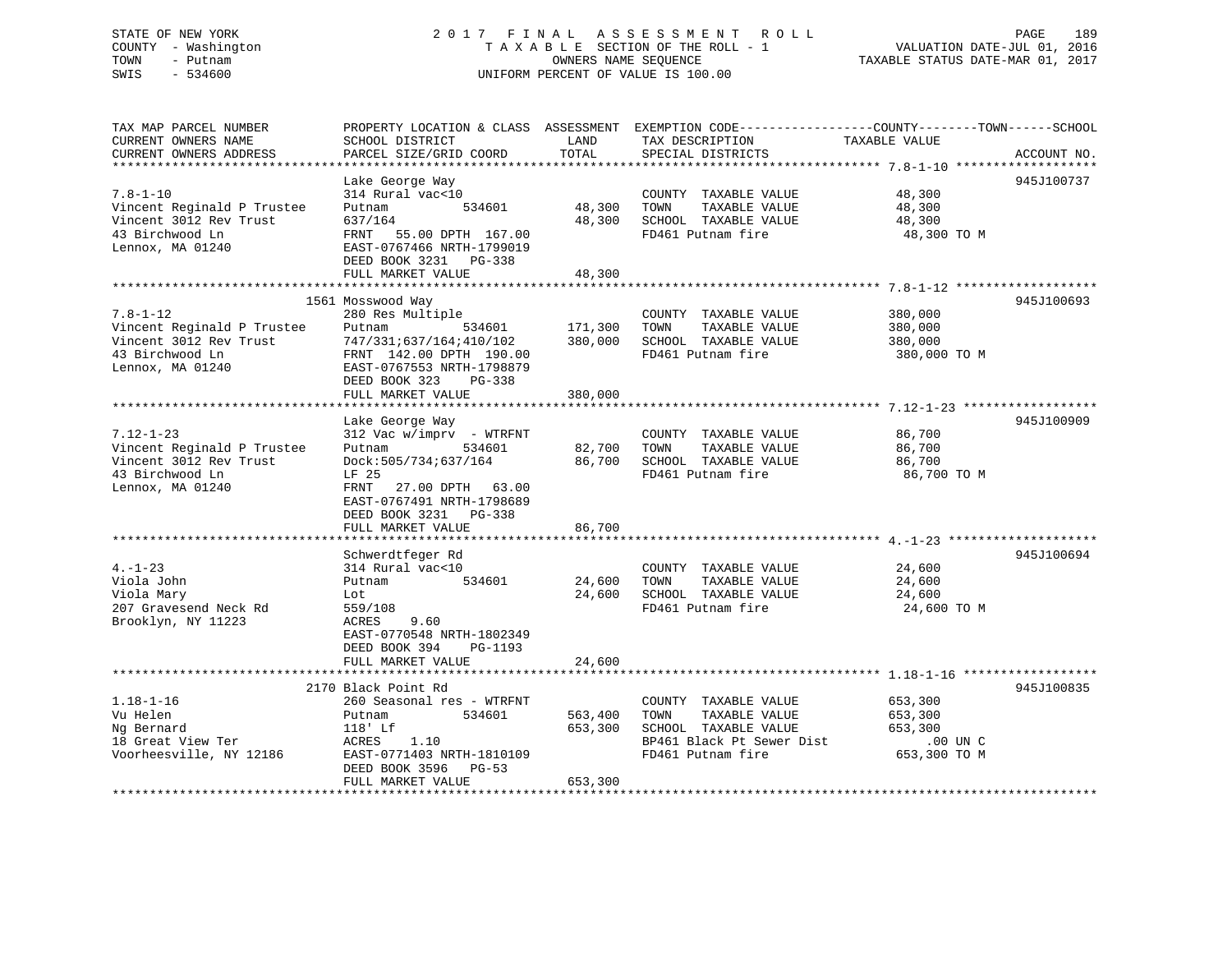# STATE OF NEW YORK 2 0 1 7 F I N A L A S S E S S M E N T R O L L PAGE 190 COUNTY - Washington T A X A B L E SECTION OF THE ROLL - 1 VALUATION DATE-JUL 01, 2016 TOWN - Putnam OWNERS NAME SEQUENCE TAXABLE STATUS DATE-MAR 01, 2017 SWIS - 534600 UNIFORM PERCENT OF VALUE IS 100.00

| TAX MAP PARCEL NUMBER<br>CURRENT OWNERS NAME<br>CURRENT OWNERS ADDRESS                               | SCHOOL DISTRICT<br>PARCEL SIZE/GRID COORD                                                                                                                                                               | LAND<br>TOTAL                 | PROPERTY LOCATION & CLASS ASSESSMENT EXEMPTION CODE----------------COUNTY-------TOWN------SCHOOL<br>TAX DESCRIPTION<br>SPECIAL DISTRICTS     | TAXABLE VALUE                                                               | ACCOUNT NO.                      |
|------------------------------------------------------------------------------------------------------|---------------------------------------------------------------------------------------------------------------------------------------------------------------------------------------------------------|-------------------------------|----------------------------------------------------------------------------------------------------------------------------------------------|-----------------------------------------------------------------------------|----------------------------------|
| ***********************                                                                              |                                                                                                                                                                                                         |                               |                                                                                                                                              |                                                                             |                                  |
| $1.18 - 1 - 21$<br>Wagoner Stephanie A Trustee<br>2198 Black Point Rd<br>Ticonderoga, NY 12883       | 2198 Black Point Rd<br>210 1 Family Res - WTRFNT<br>534601<br>Putnam<br>LF 151<br>FRNT 135.00 DPTH 261.00<br>117<br>BANK<br>EAST-0770950 NRTH-1809736<br>DEED BOOK 910<br>$PG-290$<br>FULL MARKET VALUE | 482,809<br>712,609<br>712,609 | ENH STAR<br>41834<br>COUNTY TAXABLE VALUE<br>TAXABLE VALUE<br>TOWN<br>SCHOOL TAXABLE VALUE<br>BP461 Black Pt Sewer Dist<br>FD461 Putnam fire | $\overline{0}$<br>712,609<br>712,609<br>647,109<br>.00 UN C<br>712,609 TO M | 945J100001<br>$\Omega$<br>65,500 |
|                                                                                                      |                                                                                                                                                                                                         |                               |                                                                                                                                              |                                                                             |                                  |
| $2. - 1 - 16$<br>Waldner Rachelle<br>15 Kirby Ln<br>Ronhonkoma, NY 11779-2102                        | 33 Ferry Way South<br>260 Seasonal res - WTRFNT<br>534601<br>Putnam<br>61' Lf<br>FRNT 61.00 DPTH 100.00<br>EAST-0788303 NRTH-1810369<br>DEED BOOK 873 PG-4<br>FULL MARKET VALUE                         | 6,300<br>34,300<br>34,300     | COUNTY TAXABLE VALUE<br>TOWN<br>TAXABLE VALUE<br>SCHOOL TAXABLE VALUE<br>FD461 Putnam fire                                                   | 34,300<br>34,300<br>34,300<br>34,300 TO M                                   | 945J100281                       |
|                                                                                                      |                                                                                                                                                                                                         |                               |                                                                                                                                              |                                                                             |                                  |
| $1. - 1 - 14$<br>Walker Edward A<br>Walker Judith G<br>PO Box 206<br>Ticonderoga, NY 12883           | Black Point Rd<br>314 Rural vac<10<br>Putnam<br>534601<br>FRNT 120.00 DPTH 120.00<br>EAST-0774305 NRTH-1812955<br>DEED BOOK 2565 PG-180<br>FULL MARKET VALUE                                            | 2,500<br>2,500<br>2,500       | COUNTY TAXABLE VALUE<br>TAXABLE VALUE<br>TOWN<br>SCHOOL TAXABLE VALUE<br>BP461 Black Pt Sewer Dist<br>FD461 Putnam fire                      | 2,500<br>2,500<br>2,500<br>.00 UN C<br>2,500 TO M                           |                                  |
|                                                                                                      | 6007 Donat Turnpike Way                                                                                                                                                                                 |                               |                                                                                                                                              |                                                                             | 945J100521                       |
| $12. - 1 - 4$<br>Walker Katherine A<br>Walker Matthew T<br>21 Fieldstone Dr<br>Long Valley, NJ 07853 | 314 Rural vac<10<br>534601<br>Putnam<br>Lot $18$<br>3014/133;3374/312<br>FRNT 172.00 DPTH 150.00<br>EAST-0767858 NRTH-1791763<br>DEED BOOK 3374 PG-312                                                  | 80,000<br>80,000              | COUNTY TAXABLE VALUE<br>TOWN<br>TAXABLE VALUE<br>SCHOOL TAXABLE VALUE<br>FD461 Putnam fire                                                   | 80,000<br>80,000<br>80,000<br>80,000 TO M                                   |                                  |
|                                                                                                      | FULL MARKET VALUE                                                                                                                                                                                       | 80,000                        |                                                                                                                                              |                                                                             |                                  |
| $11.8 - 5 - 10$<br>Walsh Larry<br>Walsh Lois<br>21 Apple Rd                                          | 6506 Royal Anchorage Way<br>210 1 Family Res<br>534601<br>Putnam<br>LR's; Lot 18                                                                                                                        | 94,700<br>445,000             | COUNTY TAXABLE VALUE<br>TAXABLE VALUE<br>TOWN<br>SCHOOL TAXABLE VALUE<br>FD461 Putnam fire                                                   | 445,000<br>445,000<br>445,000<br>445,000 TO M                               | 945J101010                       |
| West Sand Lake, NY 12196                                                                             | $12.-5-10$<br>FRNT<br>93.00 DPTH 115.00<br>EAST-0766842 NRTH-1792362<br>DEED BOOK 519<br>PG-296<br>FULL MARKET VALUE                                                                                    | 445,000                       |                                                                                                                                              |                                                                             |                                  |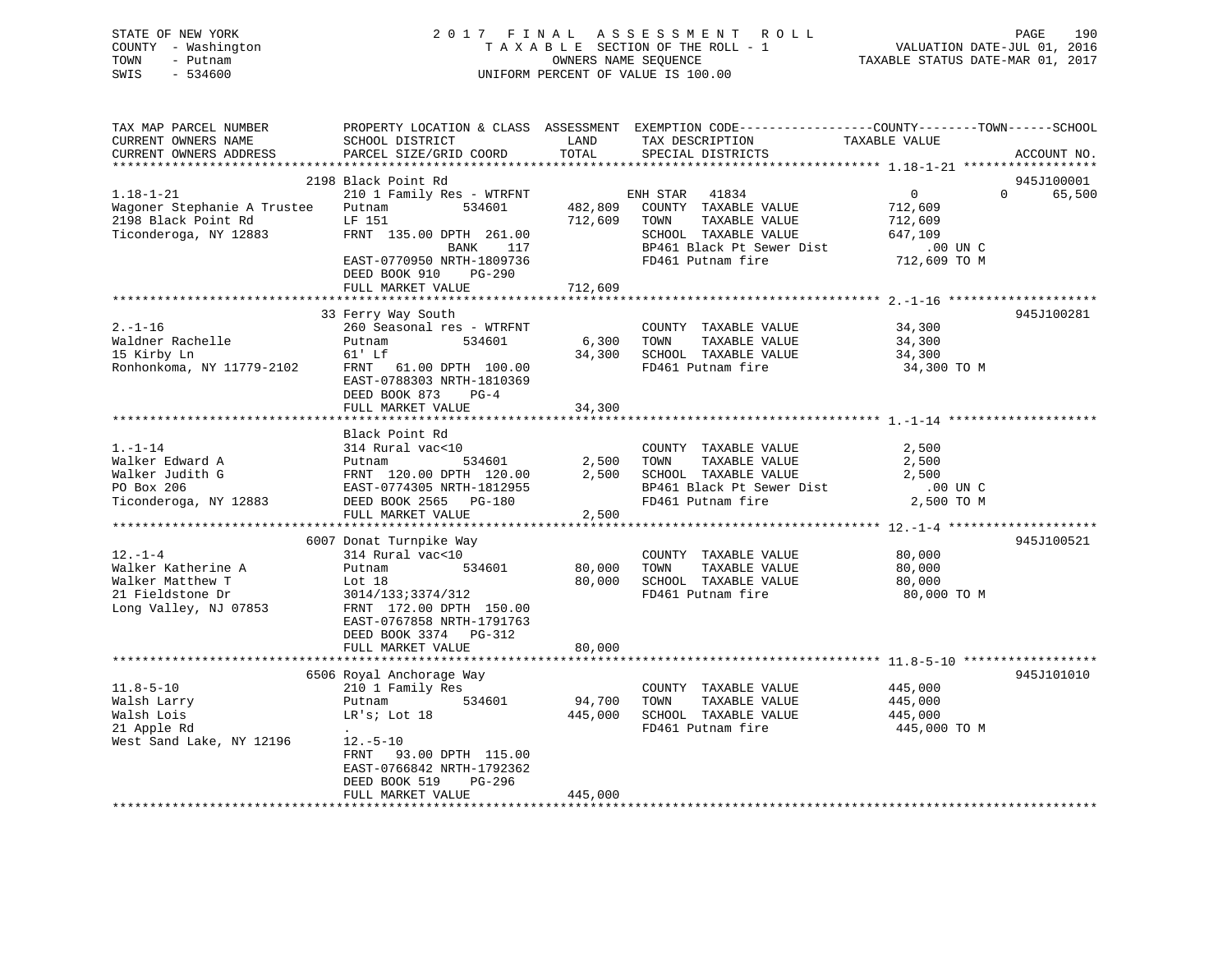# STATE OF NEW YORK 2 0 1 7 F I N A L A S S E S S M E N T R O L L PAGE 191 COUNTY - Washington T A X A B L E SECTION OF THE ROLL - 1 VALUATION DATE-JUL 01, 2016 TOWN - Putnam **CONNERS NAME SEQUENCE** TAXABLE STATUS DATE-MAR 01, 2017 SWIS - 534600 UNIFORM PERCENT OF VALUE IS 100.00

| TAX MAP PARCEL NUMBER  |                           |         |                       | PROPERTY LOCATION & CLASS ASSESSMENT EXEMPTION CODE----------------COUNTY-------TOWN------SCHOOL |
|------------------------|---------------------------|---------|-----------------------|--------------------------------------------------------------------------------------------------|
| CURRENT OWNERS NAME    | SCHOOL DISTRICT           | LAND    | TAX DESCRIPTION       | TAXABLE VALUE                                                                                    |
| CURRENT OWNERS ADDRESS | PARCEL SIZE/GRID COORD    | TOTAL   | SPECIAL DISTRICTS     | ACCOUNT NO.                                                                                      |
|                        |                           |         |                       |                                                                                                  |
|                        | 4304 Link Way             |         |                       | 945J100473                                                                                       |
| $11.20 - 2 - 19$       | 260 Seasonal res          |         | COUNTY TAXABLE VALUE  | 117,000                                                                                          |
| Walter James F         | 534601<br>Putnam          | 58,100  | TOWN<br>TAXABLE VALUE | 117,000                                                                                          |
| Walter Patricia M      | Lot $8/Cot$               | 117,000 | SCHOOL TAXABLE VALUE  | 117,000                                                                                          |
| 6 Jean Ln              | FRNT<br>50.00 DPTH 100.00 |         | FD461 Putnam fire     | 117,000 TO M                                                                                     |
| Albany, NY 12203       | EAST-0767216 NRTH-1786366 |         |                       |                                                                                                  |
|                        | DEED BOOK 468<br>PG-392   |         |                       |                                                                                                  |
|                        | FULL MARKET VALUE         | 117,000 |                       |                                                                                                  |
|                        |                           |         |                       |                                                                                                  |
|                        | 4308 Link Way             |         |                       | 945J100314                                                                                       |
| $11.20 - 2 - 20$       | 260 Seasonal res          |         | COUNTY TAXABLE VALUE  | 176,300                                                                                          |
| Walter Patricia        | 534601<br>Putnam          | 60,900  | TOWN<br>TAXABLE VALUE | 176,300                                                                                          |
| 6 Jean Ln              | 50.00 DPTH 100.00<br>FRNT | 176,300 | SCHOOL TAXABLE VALUE  | 176,300                                                                                          |
| Albany, NY 12203       | EAST-0767165 NRTH-1786369 |         | FD461 Putnam fire     | 176,300 TO M                                                                                     |
|                        | DEED BOOK 792<br>$PG-26$  |         |                       |                                                                                                  |
|                        | FULL MARKET VALUE         | 176,300 |                       |                                                                                                  |
|                        |                           |         |                       |                                                                                                  |
|                        | Link Way                  |         |                       | 945J100315                                                                                       |
| $11.20 - 4 - 29$       | 312 Vac w/imprv - WTRFNT  |         | COUNTY TAXABLE VALUE  | 61,600                                                                                           |
| Walter Patricia        | 534601                    | 57,600  | TOWN<br>TAXABLE VALUE | 61,600                                                                                           |
|                        | Putnam                    | 61,600  | SCHOOL TAXABLE VALUE  |                                                                                                  |
| Engle James            | 760/213                   |         |                       | 61,600                                                                                           |
| 17 Silver Springs Dr   | LF 16                     |         | FD461 Putnam fire     | 61,600 TO M                                                                                      |
| Ballston Spa, NY 12020 | FRNT 18.00 DPTH 65.00     |         |                       |                                                                                                  |
|                        | EAST-0767079 NRTH-1786242 |         |                       |                                                                                                  |
|                        | DEED BOOK 792<br>$PG-24$  |         |                       |                                                                                                  |
|                        | FULL MARKET VALUE         | 61,600  |                       |                                                                                                  |
|                        |                           |         |                       |                                                                                                  |
|                        | 4310 Link Way             |         |                       | 945J100498                                                                                       |
| $11.20 - 2 - 21$       | 260 Seasonal res          |         | COUNTY TAXABLE VALUE  | 160,000                                                                                          |
| Walter Trustee Joseph  | Putnam<br>534601          | 77,800  | TOWN<br>TAXABLE VALUE | 160,000                                                                                          |
| Backstrom Trustee Jean | FRNT 75.00 DPTH 105.00    | 160,000 | SCHOOL TAXABLE VALUE  | 160,000                                                                                          |
| 1285 South Kelly Rd    | EAST-0767102 NRTH-1786378 |         | FD461 Putnam fire     | 160,000 TO M                                                                                     |
| Schenectady, NY 12304  | DEED BOOK 2981    PG-214  |         |                       |                                                                                                  |
|                        | FULL MARKET VALUE         | 160,000 |                       |                                                                                                  |
|                        |                           |         |                       |                                                                                                  |
|                        | Crow Point Way            |         |                       | 945J101025                                                                                       |
| $11.20 - 1 - 3.1$      | 314 Rural vac<10 - WTRFNT |         | COUNTY TAXABLE VALUE  | 30,000                                                                                           |
| Walton Theodore R      | 534601<br>Putnam          | 30,000  | TAXABLE VALUE<br>TOWN | 30,000                                                                                           |
| 5515 Racoon Run        | Lf 80                     | 30,000  | SCHOOL TAXABLE VALUE  | 30,000                                                                                           |
| Johnstown, OH 43031    | FRNT 80.00 DPTH 110.00    |         | FD461 Putnam fire     | 30,000 TO M                                                                                      |
|                        | EAST-0765959 NRTH-1787375 |         |                       |                                                                                                  |
|                        | DEED BOOK 911<br>$PG-146$ |         |                       |                                                                                                  |
|                        | FULL MARKET VALUE         | 30,000  |                       |                                                                                                  |
|                        |                           |         |                       |                                                                                                  |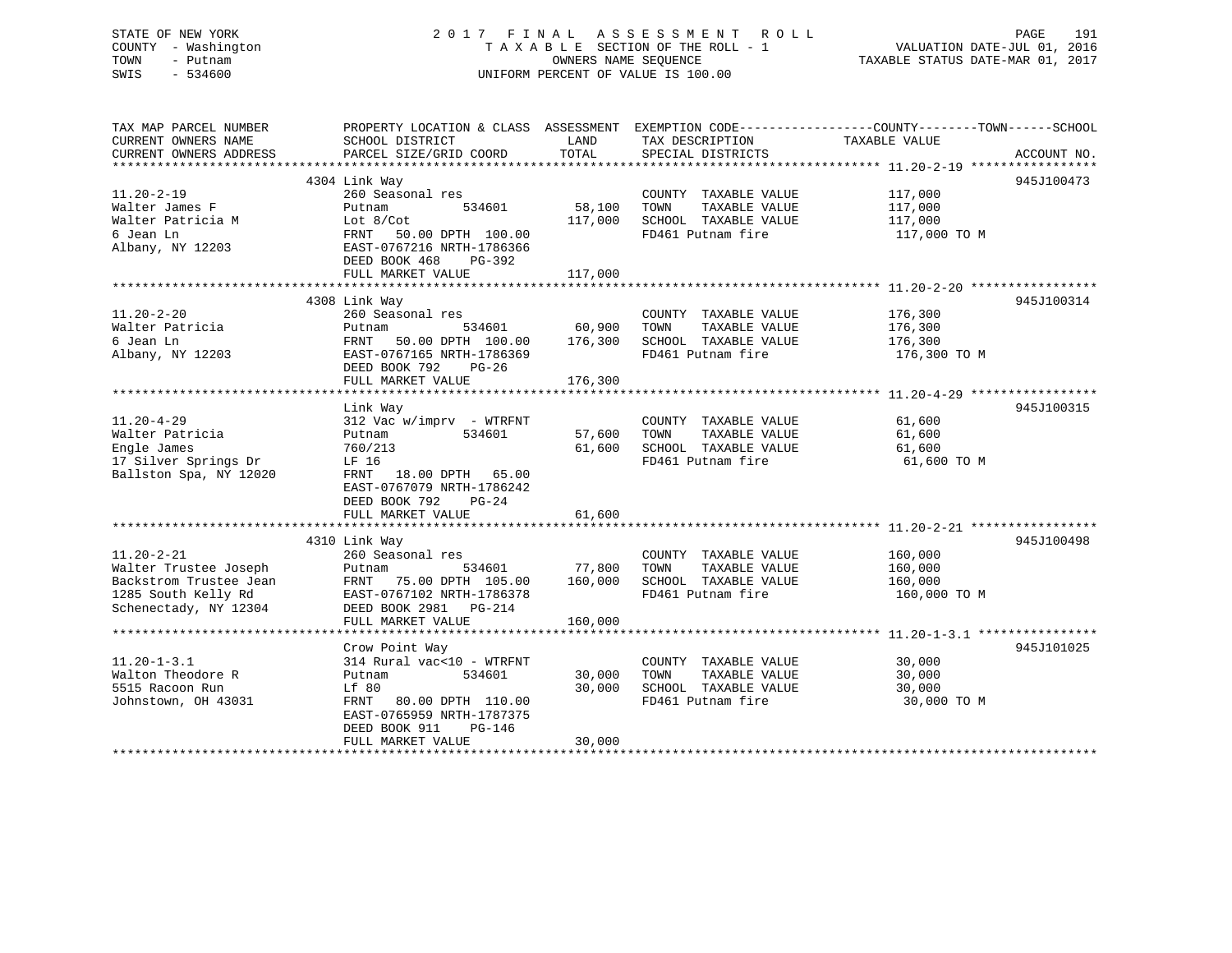| STATE OF NEW YORK<br>- Washington<br>COUNTY<br>- Putnam<br>TOWN<br>$-534600$<br>SWIS | 2017 FINAL ASSESSMENT ROLL<br>TAXABLE SECTION OF THE ROLL - 1<br>OWNERS NAME SEOUENCE<br>UNIFORM PERCENT OF VALUE IS 100.00 |                |                              | VALUATION DATE-JUL 01, 2016<br>TAXABLE STATUS DATE-MAR 01, 2017 | PAGE<br>192        |
|--------------------------------------------------------------------------------------|-----------------------------------------------------------------------------------------------------------------------------|----------------|------------------------------|-----------------------------------------------------------------|--------------------|
| TAX MAP PARCEL NUMBER<br>CURRENT OWNERS NAME                                         | PROPERTY LOCATION & CLASS ASSESSMENT EXEMPTION CODE----------------COUNTY-------TOWN------SCHOOL<br>SCHOOL DISTRICT         | LAND           | TAX DESCRIPTION              | TAXABLE VALUE                                                   |                    |
| CURRENT OWNERS ADDRESS                                                               | PARCEL SIZE/GRID COORD                                                                                                      | TOTAL          | SPECIAL DISTRICTS            |                                                                 | ACCOUNT NO.        |
|                                                                                      |                                                                                                                             |                |                              |                                                                 |                    |
|                                                                                      | 4515 Crow Point Way                                                                                                         |                |                              |                                                                 | 945J100702         |
| $11.20 - 1 - 3$                                                                      | 260 Seasonal res - WTRFNT                                                                                                   |                | COUNTY TAXABLE VALUE         | 423,043                                                         |                    |
| Walton Thomas III                                                                    | 534601<br>Putnam                                                                                                            | 363,143        | TAXABLE VALUE<br>TOWN        | 423,043                                                         |                    |
| Walton Kathleen                                                                      | Lot 7 & 8 H                                                                                                                 | 423,043        | SCHOOL TAXABLE VALUE         | 423,043                                                         |                    |
| 5 Grouse Cir                                                                         | LF 150                                                                                                                      |                | FD461 Putnam fire            | 423,043 TO M                                                    |                    |
| Oueensbury, NY 12804                                                                 | FRNT 150.00 DPTH 115.00<br>EAST-0765891 NRTH-1787321<br>DEED BOOK 649<br>$PG-307$                                           |                |                              |                                                                 |                    |
|                                                                                      | FULL MARKET VALUE                                                                                                           | 423,043        |                              |                                                                 |                    |
|                                                                                      |                                                                                                                             |                |                              |                                                                 |                    |
|                                                                                      | Schwerdtfeger Rd                                                                                                            |                |                              |                                                                 | 945J100975         |
| $4. -1 - 31.1$                                                                       | 322 Rural vac>10                                                                                                            |                | COUNTY TAXABLE VALUE         | 133,700                                                         |                    |
| Walton Thomas M                                                                      | Putnam                                                                                                                      | 534601 133,700 | TAXABLE VALUE<br>TOWN        | 133,700                                                         |                    |
| 3054 State Route 4                                                                   | V Land                                                                                                                      | 133,700        | SCHOOL TAXABLE VALUE         | 133,700                                                         |                    |
| Hudson Falls, NY 12839                                                               | ACRES 123.30<br>EAST-0769242 NRTH-1802810<br>DEED BOOK 581<br>$PG-234$                                                      |                | FD461 Putnam fire            | 133,700 TO M                                                    |                    |
|                                                                                      | FULL MARKET VALUE                                                                                                           | 133,700        |                              |                                                                 |                    |
|                                                                                      |                                                                                                                             |                |                              |                                                                 |                    |
|                                                                                      | 4315 Link Way                                                                                                               |                |                              |                                                                 | 945J100416         |
| $11.20 - 4 - 27$                                                                     | 260 Seasonal res - WTRFNT                                                                                                   |                | BAS STAR 41854               | $\overline{0}$                                                  | 30,000<br>$\Omega$ |
| Walton Thomas M                                                                      | 534601<br>Putnam                                                                                                            |                | 229,500 COUNTY TAXABLE VALUE | 352,400                                                         |                    |
| 3054 State Route 4                                                                   | LF 50                                                                                                                       | 352,400        | TOWN<br>TAXABLE VALUE        | 352,400                                                         |                    |
| Hudson Falls, NY 12839                                                               | FRNT 40.00 DPTH 103.00                                                                                                      |                | SCHOOL TAXABLE VALUE         | 322,400                                                         |                    |
|                                                                                      | EAST-0767008 NRTH-1786280<br>DEED BOOK 581<br>$PG-231$                                                                      |                | FD461 Putnam fire            | 352,400 TO M                                                    |                    |
|                                                                                      | FULL MARKET VALUE                                                                                                           | 352,400        |                              |                                                                 |                    |
|                                                                                      |                                                                                                                             |                |                              |                                                                 |                    |

|                          | 2013 Mill Bay             |        |                         |             | 945J100494 |
|--------------------------|---------------------------|--------|-------------------------|-------------|------------|
| $13 - 3 - 14$            | 260 Seasonal res - WTRFNT |        | COUNTY<br>TAXABLE VALUE | 56,300      |            |
| Ward Walter E            | 534601<br>Putnam          | 5,600  | TAXABLE VALUE<br>TOWN   | 56,300      |            |
| Ward Denise A            | FRNT 75.00 DPTH 147.00    | 56,300 | SCHOOL TAXABLE VALUE    | 56,300      |            |
| 10 Magee Dr              | EAST-0789516 NRTH-1790491 |        | FD461 Putnam fire       | 56,300 TO M |            |
| Glenmont, NY 12077       | DEED BOOK 1890 PG-336     |        |                         |             |            |
|                          | FULL MARKET VALUE         | 56,300 |                         |             |            |
|                          |                           |        |                         |             |            |
|                          | Clemons Ln                |        |                         |             | 945J100705 |
| $9. - 1 - 38$            | 314 Rural vac<10          |        | TAXABLE VALUE<br>COUNTY | 600         |            |
| Warnken Wilfred          | 534601<br>Putnam          | 600    | TOWN<br>TAXABLE VALUE   | 600         |            |
| 1000 River Reach Dr #211 | FRNT 41.00 DPTH 116.00    | 600    | SCHOOL<br>TAXABLE VALUE | 600         |            |
| Ft Lauderdale Fla, 33315 | EAST-0779957 NRTH-1798278 |        | FD461 Putnam fire       | 600 TO M    |            |
|                          | DEED BOOK 417<br>$PG-225$ |        |                         |             |            |
|                          | FULL MARKET VALUE         | 600    |                         |             |            |
|                          |                           |        |                         |             |            |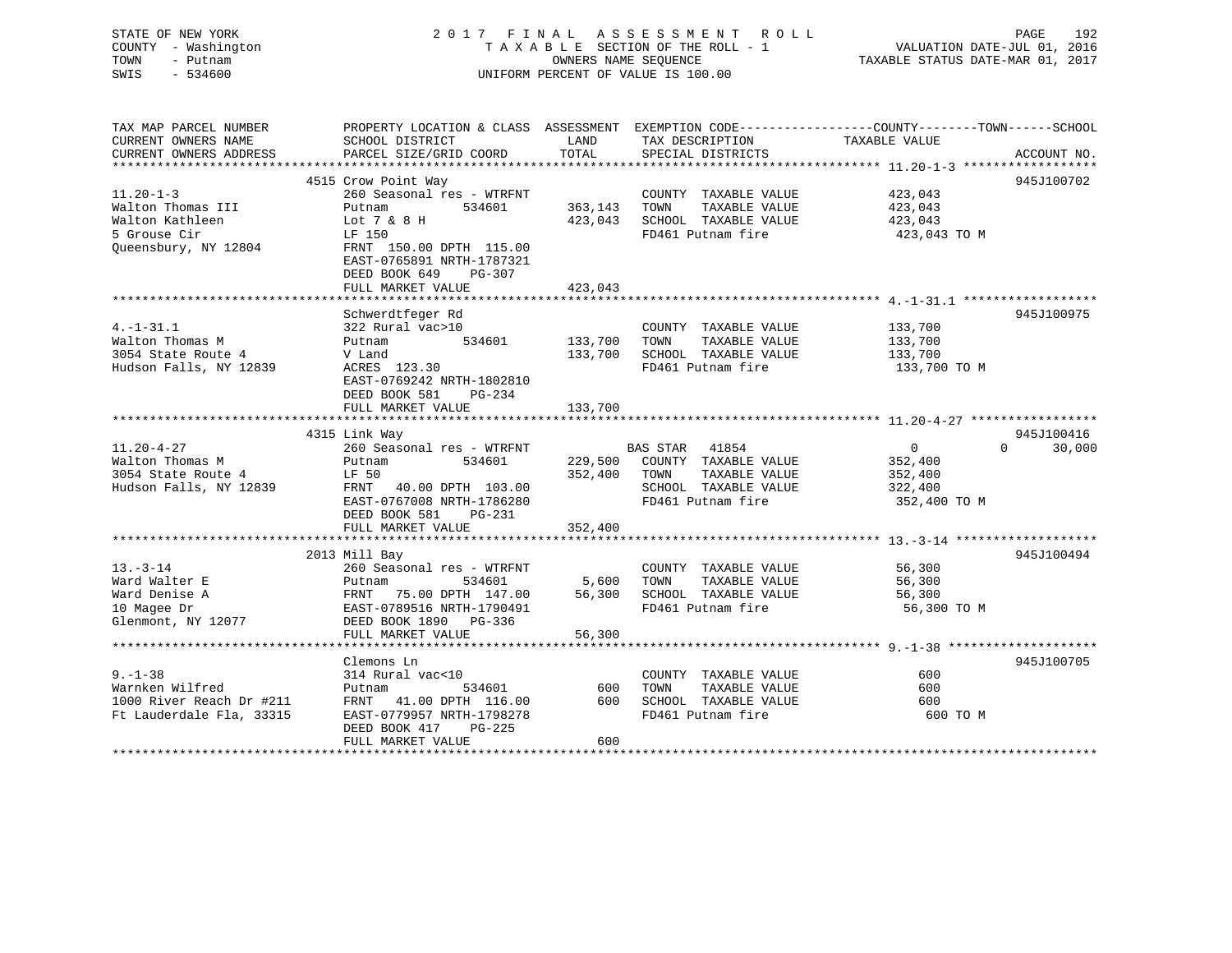# STATE OF NEW YORK 2 0 1 7 F I N A L A S S E S S M E N T R O L L PAGE 193 COUNTY - Washington T A X A B L E SECTION OF THE ROLL - 1 VALUATION DATE-JUL 01, 2016 TOWN - Putnam OWNERS NAME SEQUENCE TAXABLE STATUS DATE-MAR 01, 2017 SWIS - 534600 UNIFORM PERCENT OF VALUE IS 100.00

| TAX MAP PARCEL NUMBER<br>CURRENT OWNERS NAME<br>CURRENT OWNERS ADDRESS | SCHOOL DISTRICT<br>PARCEL SIZE/GRID COORD                                                  | LAND<br>TOTAL      | PROPERTY LOCATION & CLASS ASSESSMENT EXEMPTION CODE---------------COUNTY-------TOWN-----SCHOOL<br>TAX DESCRIPTION<br>SPECIAL DISTRICTS | TAXABLE VALUE                 | ACCOUNT NO. |
|------------------------------------------------------------------------|--------------------------------------------------------------------------------------------|--------------------|----------------------------------------------------------------------------------------------------------------------------------------|-------------------------------|-------------|
|                                                                        |                                                                                            |                    |                                                                                                                                        |                               |             |
|                                                                        | 2206 Black Point Rd                                                                        |                    |                                                                                                                                        |                               | 945J100716  |
| $1.18 - 1 - 23$<br>Way Michael/augustus<br>Way Shirl                   | 210 1 Family Res - WTRFNT<br>Putnam<br>534601<br>LF 93                                     | 481,600<br>647,800 | COUNTY TAXABLE VALUE<br>TAXABLE VALUE<br>TOWN<br>SCHOOL TAXABLE VALUE                                                                  | 647,800<br>647,800<br>647,800 |             |
| 128 Mandel Dr<br>Southington, CT 06489                                 | FRNT 68.00 DPTH 220.00<br>EAST-0770748 NRTH-1809597<br>DEED BOOK 601<br>$PG-50$            |                    | BP461 Black Pt Sewer Dist<br>FD461 Putnam fire                                                                                         | .00 UN C<br>647,800 TO M      |             |
|                                                                        | FULL MARKET VALUE                                                                          | 647,800            |                                                                                                                                        |                               |             |
|                                                                        |                                                                                            |                    |                                                                                                                                        |                               |             |
|                                                                        | 61 Mott Ln                                                                                 |                    |                                                                                                                                        |                               |             |
| $4. -1 - 14.2$                                                         | 312 Vac w/imprv                                                                            |                    | COUNTY TAXABLE VALUE                                                                                                                   | 97,300                        |             |
| Webb Eric J                                                            | 534601<br>Putnam                                                                           | 73,100             | TAXABLE VALUE<br>TOWN                                                                                                                  | 97,300                        |             |
| Webb Margaret                                                          | Sub Lot 3                                                                                  |                    | 97,300 SCHOOL TAXABLE VALUE                                                                                                            | 97,300                        |             |
| 25 Locke Rd                                                            | ACRES 48.14<br>West Sand Lake, NY 12196 EAST-0774339 NRTH-1801687<br>DEED BOOK 3034 PG-114 |                    | FD461 Putnam fire                                                                                                                      | 97,300 TO M                   |             |
|                                                                        | FULL MARKET VALUE                                                                          | 97,300             |                                                                                                                                        |                               |             |
|                                                                        |                                                                                            |                    |                                                                                                                                        |                               |             |
| $13 - 3 - 3$                                                           | 100 Old Garbis Way<br>260 Seasonal res - WTRFNT                                            |                    | COUNTY TAXABLE VALUE                                                                                                                   | 27,600                        | 945J100435  |
| Weinman Richard J                                                      | 534601<br>Putnam                                                                           | 16,900             | TOWN<br>TAXABLE VALUE                                                                                                                  | 27,600                        |             |
| 6135 State Farm Rd                                                     | Deeded ROW                                                                                 | 27,600             | SCHOOL TAXABLE VALUE                                                                                                                   | 27,600                        |             |
| Guilderland, NY 12084                                                  | FRNT 150.00 DPTH 200.00<br>EAST-0790807 NRTH-1793866<br>DEED BOOK 896<br>PG-164            |                    | FD461 Putnam fire                                                                                                                      | 27,600 TO M                   |             |
|                                                                        | FULL MARKET VALUE                                                                          | 27,600             |                                                                                                                                        |                               |             |
|                                                                        |                                                                                            |                    |                                                                                                                                        |                               |             |
|                                                                        | 4373 Link Way                                                                              |                    |                                                                                                                                        |                               | 945J100597  |
| $11.20 - 4 - 7$                                                        | 210 1 Family Res - WTRFNT                                                                  |                    | COUNTY TAXABLE VALUE                                                                                                                   | 738,900                       |             |
| Westley John                                                           | 534601<br>Putnam                                                                           | 525,500            | TAXABLE VALUE<br>TOWN                                                                                                                  | 738,900                       |             |
| Westley Joan                                                           | LF 100<br>FRNT 145.00 DPTH 157.00                                                          | 738,900            | SCHOOL TAXABLE VALUE                                                                                                                   | 738,900                       |             |
| 4373 Link Way                                                          | Putnam Station, NY 12861 EAST-0766380 NRTH-1787222<br>DEED BOOK 920<br>$PG-83$             |                    | FD461 Putnam fire                                                                                                                      | 738,900 TO M                  |             |
|                                                                        | FULL MARKET VALUE                                                                          | 738,900            |                                                                                                                                        |                               |             |
|                                                                        | 2162 Black Point Rd                                                                        |                    |                                                                                                                                        |                               | 945J100721  |
| $1.18 - 1 - 14$                                                        | 260 Seasonal res - WTRFNT                                                                  |                    | COUNTY TAXABLE VALUE                                                                                                                   | 467,700                       |             |
| Wheater Charles                                                        | 534601<br>Putnam                                                                           | 411,100            | TAXABLE VALUE<br>TOWN                                                                                                                  | 467,700                       |             |
| Hulse Mary L                                                           | 75' Lf: 2788/265                                                                           | 467,700            | SCHOOL TAXABLE VALUE                                                                                                                   | 467,700                       |             |
| 601 W Highland Rd                                                      | FRNT 60.00 DPTH 330.00                                                                     |                    | BP461 Black Pt Sewer Dist 40                                                                                                           | .00 UN C                      |             |
| Northfield, OH 44067                                                   | EAST-0771541 NRTH-1810249<br>DEED BOOK 495<br>PG-935<br>FULL MARKET VALUE                  | 467,700            | FD461 Putnam fire                                                                                                                      | 467,700 TO M                  |             |
|                                                                        |                                                                                            |                    |                                                                                                                                        |                               |             |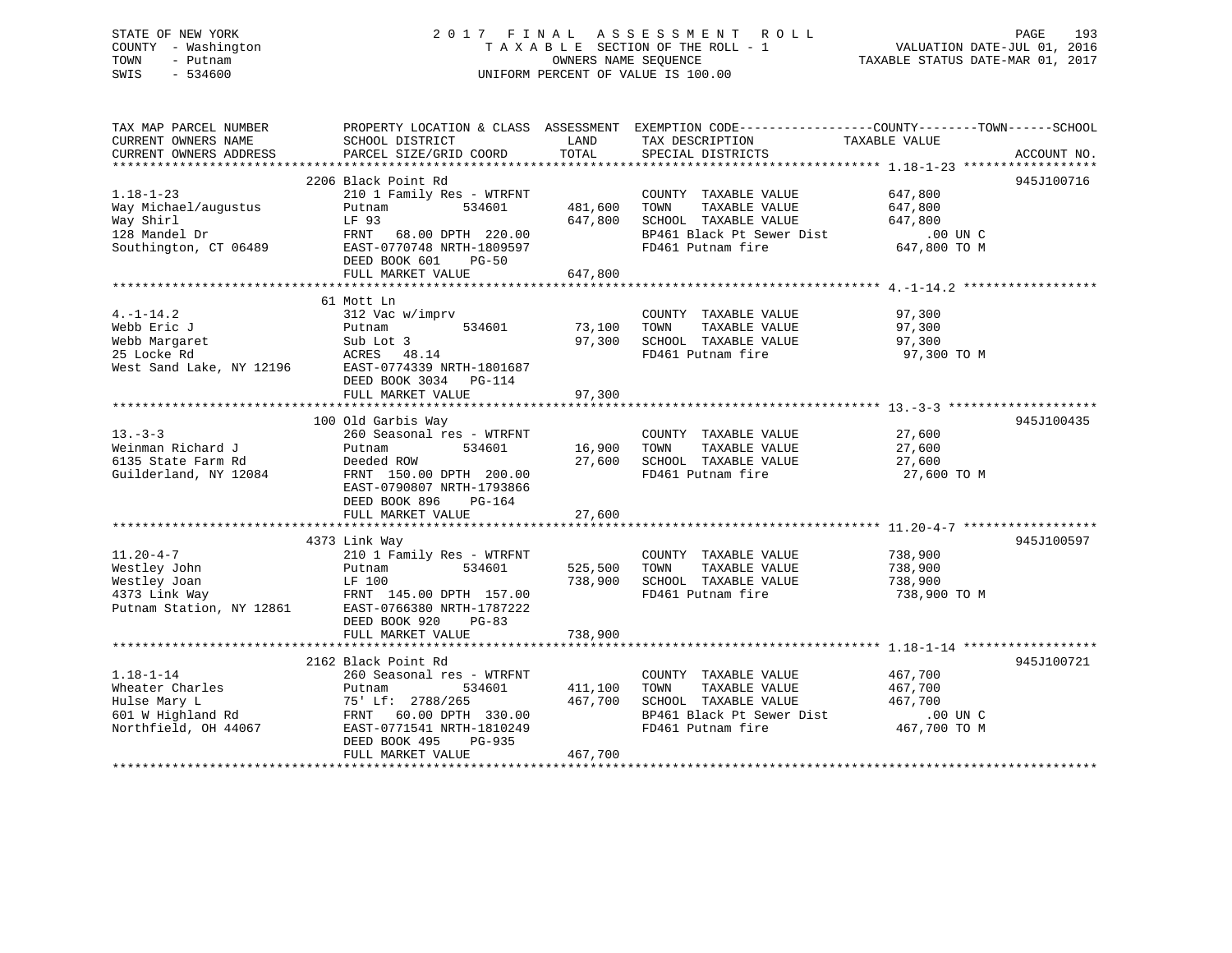| STATE OF NEW YORK<br>COUNTY - Washington<br>- Putnam<br>TOWN<br>SWIS<br>$-534600$                                                                                        |                                                                                                             | UNIFORM PERCENT OF VALUE IS 100.00 |                         | FINAL ASSESSMENT ROLL PAGE 194<br>TAXABLE SECTION OF THE ROLL - 1 VALUATION DATE-JUL 01, 2016<br>OWNERS NAME SEQUENCE TAXABLE STATUS DATE-MAR 01, 2017<br>2017 FINAL ASSESSMENT ROLL |                                       |                    |                            |
|--------------------------------------------------------------------------------------------------------------------------------------------------------------------------|-------------------------------------------------------------------------------------------------------------|------------------------------------|-------------------------|--------------------------------------------------------------------------------------------------------------------------------------------------------------------------------------|---------------------------------------|--------------------|----------------------------|
| TAX MAP PARCEL NUMBER PROPERTY LOCATION & CLASS ASSESSMENT EXEMPTION CODE----------------COUNTY--------TOWN------SCHOOL<br>CURRENT OWNERS NAME<br>CURRENT OWNERS ADDRESS | SCHOOL DISTRICT<br>PARCEL SIZE/GRID COORD                                                                   | <b>LAND</b><br>TOTAL               |                         | TAX DESCRIPTION TAXABLE VALUE<br>SPECIAL DISTRICTS                                                                                                                                   |                                       |                    | ACCOUNT NO.                |
|                                                                                                                                                                          | 2155 Black Point Rd                                                                                         |                                    |                         |                                                                                                                                                                                      |                                       |                    | 945J100723                 |
| $1.18 - 1 - 13.2$<br>Wheater Donald L<br>564 Buckhill Rd West<br>Hinesburg, VT 05461                                                                                     | LF 63'<br>2223/211 esmt<br>FRNT 60.00 DPTH 310.00<br>EAST-0771712 NRTH-1810328<br>DEED BOOK 481<br>$PG-923$ |                                    |                         | COUNTY TAXABLE VALUE<br>397,300 TOWN TAXABLE VALUE 510,500<br>510,500 SCHOOL TAXABLE VALUE 510,500 UNC<br>FD461 Putnam fire                                                          | 510,500<br>510,500 TO M               |                    |                            |
|                                                                                                                                                                          | FULL MARKET VALUE                                                                                           | 510,500                            |                         |                                                                                                                                                                                      |                                       |                    |                            |
|                                                                                                                                                                          |                                                                                                             |                                    |                         |                                                                                                                                                                                      |                                       |                    |                            |
|                                                                                                                                                                          | 413 Liddle-Harris Rd                                                                                        |                                    |                         |                                                                                                                                                                                      |                                       |                    | 945J100887                 |
| $8. -2 - 20.2$<br>ce Bonnie<br>413 Liddle-Harris Rd<br>Putnam Station, NY 12861                                                                                          | 534601<br>Putnam                                                                                            |                                    |                         | 33,700 VET COM T 41133                                                                                                                                                               | 38,275<br>$\sim$ 0                    | $\Omega$<br>20,000 | $\sim$ 0<br>$\overline{0}$ |
|                                                                                                                                                                          | Row 731/268                                                                                                 |                                    | 153,100 VET DIS C 41142 |                                                                                                                                                                                      | 38,275                                | $\sim$ 0           | $\overline{0}$             |
|                                                                                                                                                                          | ACRES 8.70                                                                                                  |                                    | VET DIS T 41143         | $RAS \,$ STAR $41854$                                                                                                                                                                | $\begin{array}{c} 0 \\ 0 \end{array}$ | 38,275             | $\bigcirc$<br>30,000       |
|                                                                                                                                                                          | EAST-0774257 NRTH-1794549                                                                                   |                                    |                         |                                                                                                                                                                                      |                                       | $\Omega$           |                            |
|                                                                                                                                                                          | DEED BOOK 2196 PG-57                                                                                        |                                    |                         | COUNTY TAXABLE VALUE                                                                                                                                                                 | 76,550                                |                    |                            |
|                                                                                                                                                                          | FULL MARKET VALUE                                                                                           | 153,100 TOWN                       |                         | TAXABLE VALUE                                                                                                                                                                        | 94,825                                |                    |                            |
|                                                                                                                                                                          |                                                                                                             |                                    |                         | SCHOOL TAXABLE VALUE                                                                                                                                                                 | 123,100                               |                    |                            |
|                                                                                                                                                                          |                                                                                                             |                                    |                         | FD461 Putnam fire                                                                                                                                                                    | 153,100 TO M                          |                    |                            |
|                                                                                                                                                                          |                                                                                                             |                                    |                         |                                                                                                                                                                                      |                                       |                    |                            |
|                                                                                                                                                                          | Harris Tr/lake George                                                                                       |                                    |                         |                                                                                                                                                                                      |                                       |                    | 945J101088                 |
| $17. -1 - 1.1$                                                                                                                                                           | 314 Rural vac<10 - $\overline{W}$ TRFNT                                                                     |                                    |                         | COUNTY TAXABLE VALUE                                                                                                                                                                 | 1393,800                              |                    |                            |
|                                                                                                                                                                          |                                                                                                             |                                    |                         |                                                                                                                                                                                      | 1393,800                              |                    |                            |
|                                                                                                                                                                          |                                                                                                             |                                    |                         |                                                                                                                                                                                      | 1393,800                              |                    |                            |
| New York, NY 10003                                                                                                                                                       | LF 2530<br>ACRES 59.60<br>EAST-0763884 NRTH-1775973<br>DEED BOOK 801 PG-254                                 |                                    |                         | FD461 Putnam fire                                                                                                                                                                    | 1393,800 TO M                         |                    |                            |
|                                                                                                                                                                          | FULL MARKET VALUE                                                                                           | 1393,800                           |                         |                                                                                                                                                                                      |                                       |                    |                            |
|                                                                                                                                                                          |                                                                                                             |                                    |                         |                                                                                                                                                                                      |                                       |                    |                            |
|                                                                                                                                                                          | 33 Warrick Rd                                                                                               |                                    |                         |                                                                                                                                                                                      |                                       |                    | 945J100391                 |
| $8. - 2 - 5.4$                                                                                                                                                           | 242 Rurl res&rec                                                                                            |                                    | BAS STAR 41854          |                                                                                                                                                                                      | $\overline{0}$                        | $\Omega$           | 30,000                     |
| Wilbur Michael                                                                                                                                                           | Putnam<br>534601                                                                                            |                                    |                         | 35,800 COUNTY TAXABLE VALUE                                                                                                                                                          | 131,900                               |                    |                            |
|                                                                                                                                                                          |                                                                                                             |                                    |                         | 131,900 TOWN TAXABLE VALUE                                                                                                                                                           | 131,900                               |                    |                            |
|                                                                                                                                                                          |                                                                                                             |                                    |                         | SCHOOL TAXABLE VALUE                                                                                                                                                                 | 101,900                               |                    |                            |
| Wilbur Susan<br>33 Warrick Rd<br>2751/108<br>28 Bank 2751/108<br>29 Bank 2751/108<br>29 Bank 2751/108<br>29 Bank 2751/108                                                | $ACRES$ 10.82 BANK 185<br>EAST-0772323 NRTH-1797934<br>DEED BOOK 769<br>PG-237<br>FULL MARKET VALUE         | 131,900                            |                         | FD461 Putnam fire                                                                                                                                                                    | 131,900 TO M                          |                    |                            |
|                                                                                                                                                                          |                                                                                                             |                                    |                         |                                                                                                                                                                                      |                                       |                    |                            |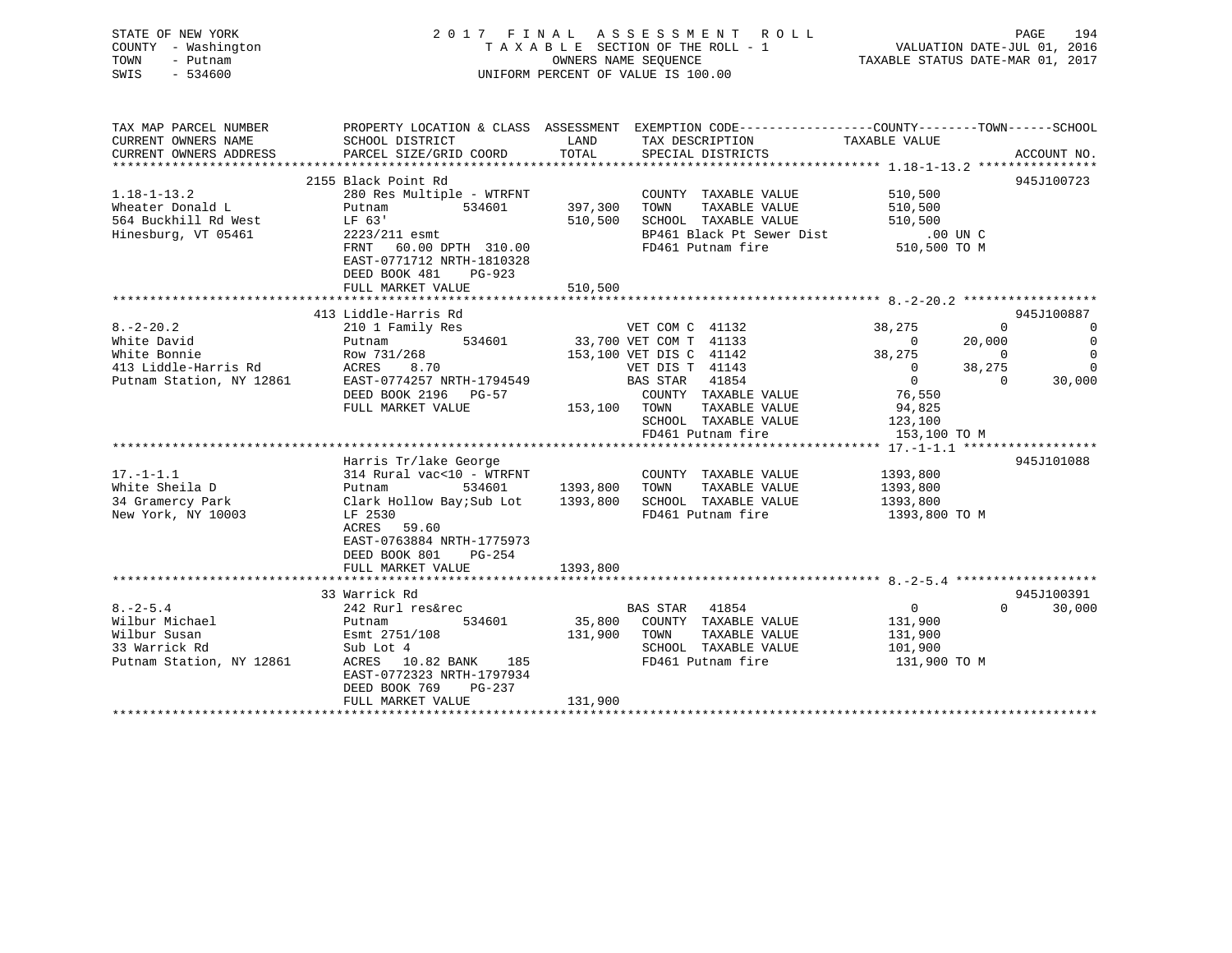# STATE OF NEW YORK 2 0 1 7 F I N A L A S S E S S M E N T R O L L PAGE 195 COUNTY - Washington T A X A B L E SECTION OF THE ROLL - 1 VALUATION DATE-JUL 01, 2016 TOWN - Putnam OWNERS NAME SEQUENCE TAXABLE STATUS DATE-MAR 01, 2017 SWIS - 534600 UNIFORM PERCENT OF VALUE IS 100.00

| TAX MAP PARCEL NUMBER                         | PROPERTY LOCATION & CLASS ASSESSMENT EXEMPTION CODE---------------COUNTY-------TOWN-----SCHOOL | LAND           |                                           | TAXABLE VALUE         |          |             |
|-----------------------------------------------|------------------------------------------------------------------------------------------------|----------------|-------------------------------------------|-----------------------|----------|-------------|
| CURRENT OWNERS NAME<br>CURRENT OWNERS ADDRESS | SCHOOL DISTRICT<br>PARCEL SIZE/GRID COORD                                                      | TOTAL          | TAX DESCRIPTION<br>SPECIAL DISTRICTS      |                       |          | ACCOUNT NO. |
|                                               |                                                                                                |                |                                           |                       |          |             |
|                                               | 25 Liddle-Harris Rd                                                                            |                |                                           |                       |          | 945J100724  |
| $12. - 3 - 7$                                 | 210 1 Family Res                                                                               |                | BAS STAR 41854                            | $\overline{0}$        | $\Omega$ | 30,000      |
| Wilkinson Christopher                         | 534601<br>Putnam                                                                               |                | 12,300 COUNTY TAXABLE VALUE               | 87,000                |          |             |
| 25 Liddle-Harris Rd                           | Lot House & Gar                                                                                |                | 87,000 TOWN<br>TAXABLE VALUE              | 87,000                |          |             |
| Putnam Station, NY 12861                      | FRNT 113.00 DPTH 180.00                                                                        |                | SCHOOL TAXABLE VALUE<br>FD461 Putnam fire | 57,000<br>87,000 TO M |          |             |
|                                               | EAST-0776007 NRTH-1785263                                                                      |                |                                           |                       |          |             |
|                                               | DEED BOOK 3691 PG-52<br>FULL MARKET VALUE                                                      | 87,000         |                                           |                       |          |             |
|                                               |                                                                                                |                |                                           |                       |          |             |
|                                               | 31 Rupp Ln                                                                                     |                |                                           |                       |          | 945J100919  |
| $12. - 2 - 7.6$                               | 240 Rural res                                                                                  |                | COUNTY TAXABLE VALUE                      | 161,700               |          |             |
| Williams Aaron                                | 534601<br>Putnam                                                                               | 45,000         | TOWN<br>TAXABLE VALUE                     | 161,700               |          |             |
| 180 County Rt 6                               | 20.00<br>ACRES                                                                                 | 161,700        | SCHOOL TAXABLE VALUE                      | 161,700               |          |             |
| Whitehall, NY 12887                           | EAST-0777859 NRTH-1787903                                                                      |                | FD461 Putnam fire                         | 161,700 TO M          |          |             |
|                                               | DEED BOOK 3021 PG-96                                                                           |                |                                           |                       |          |             |
|                                               | FULL MARKET VALUE                                                                              | 161,700        |                                           |                       |          |             |
|                                               |                                                                                                |                |                                           |                       |          |             |
|                                               | Gull Bay Rd                                                                                    |                |                                           |                       |          | 945J100884  |
| $11.20 - 3 - 24$                              | $312$ Vac w/imprv - WTRFNT                                                                     |                | COUNTY TAXABLE VALUE                      | 74,500                |          |             |
| Williams Sherman J                            | Putnam<br>534601                                                                               | 70,000         | TOWN<br>TAXABLE VALUE                     | 74,500                |          |             |
| 9 Brackett Ave                                | Lot                                                                                            | 74,500         | SCHOOL TAXABLE VALUE                      | 74,500                |          |             |
| Rexford, NY 12148                             | LF 40                                                                                          |                | FD461 Putnam fire                         | 74,500 TO M           |          |             |
|                                               | FRNT<br>30.00 DPTH 45.00                                                                       |                |                                           |                       |          |             |
|                                               | EAST-0767226 NRTH-1785700                                                                      |                |                                           |                       |          |             |
|                                               | DEED BOOK 407<br>PG-1143                                                                       |                |                                           |                       |          |             |
|                                               | FULL MARKET VALUE                                                                              | 74,500         |                                           |                       |          |             |
|                                               |                                                                                                |                |                                           |                       |          |             |
|                                               | 450 Gull Bay Rd                                                                                |                |                                           |                       |          | 945J100734  |
| $11.20 - 4 - 34$                              | 260 Seasonal res                                                                               |                | COUNTY TAXABLE VALUE                      | 257,500               |          |             |
| Williams Sherman J                            | Putnam                                                                                         | 534601 175,000 | TOWN<br>TAXABLE VALUE                     | 257,500               |          |             |
| 9 Brackett Ave                                | FRNT 85.00 DPTH 66.00                                                                          | 257,500        | SCHOOL TAXABLE VALUE                      | 257,500               |          |             |
| Rexford, NY 12148                             | EAST-0767288 NRTH-1785778                                                                      |                | FD461 Putnam fire                         | 257,500 TO M          |          |             |
|                                               | DEED BOOK 407<br>PG-1143                                                                       |                |                                           |                       |          |             |
|                                               | FULL MARKET VALUE                                                                              | 257,500        |                                           |                       |          |             |
|                                               |                                                                                                |                |                                           |                       |          |             |
|                                               | Gull Bay Rd                                                                                    |                |                                           |                       |          |             |
| $14. - 1 - 13.1$                              | 311 Res vac land - WTRFNT                                                                      |                | COUNTY TAXABLE VALUE                      | 250,000               |          |             |
| Willis Douglas K                              | Putnam<br>534601                                                                               | 250,000        | TOWN<br>TAXABLE VALUE                     | 250,000               |          |             |
| Willis Nancy S                                | 60 ft lf                                                                                       | 250,000        | SCHOOL TAXABLE VALUE                      | 250,000               |          |             |
| 7 Rosedale Ave                                | subd lot 1                                                                                     |                | FD461 Putnam fire                         | 250,000 TO M          |          |             |
| Madison, NJ 07940                             | ACRES<br>7.24                                                                                  |                |                                           |                       |          |             |
|                                               | EAST-0764861 NRTH-1781419                                                                      |                |                                           |                       |          |             |
|                                               | DEED BOOK 3621 PG-249                                                                          |                |                                           |                       |          |             |
|                                               | FULL MARKET VALUE                                                                              | 250,000        |                                           |                       |          |             |
|                                               |                                                                                                |                |                                           |                       |          |             |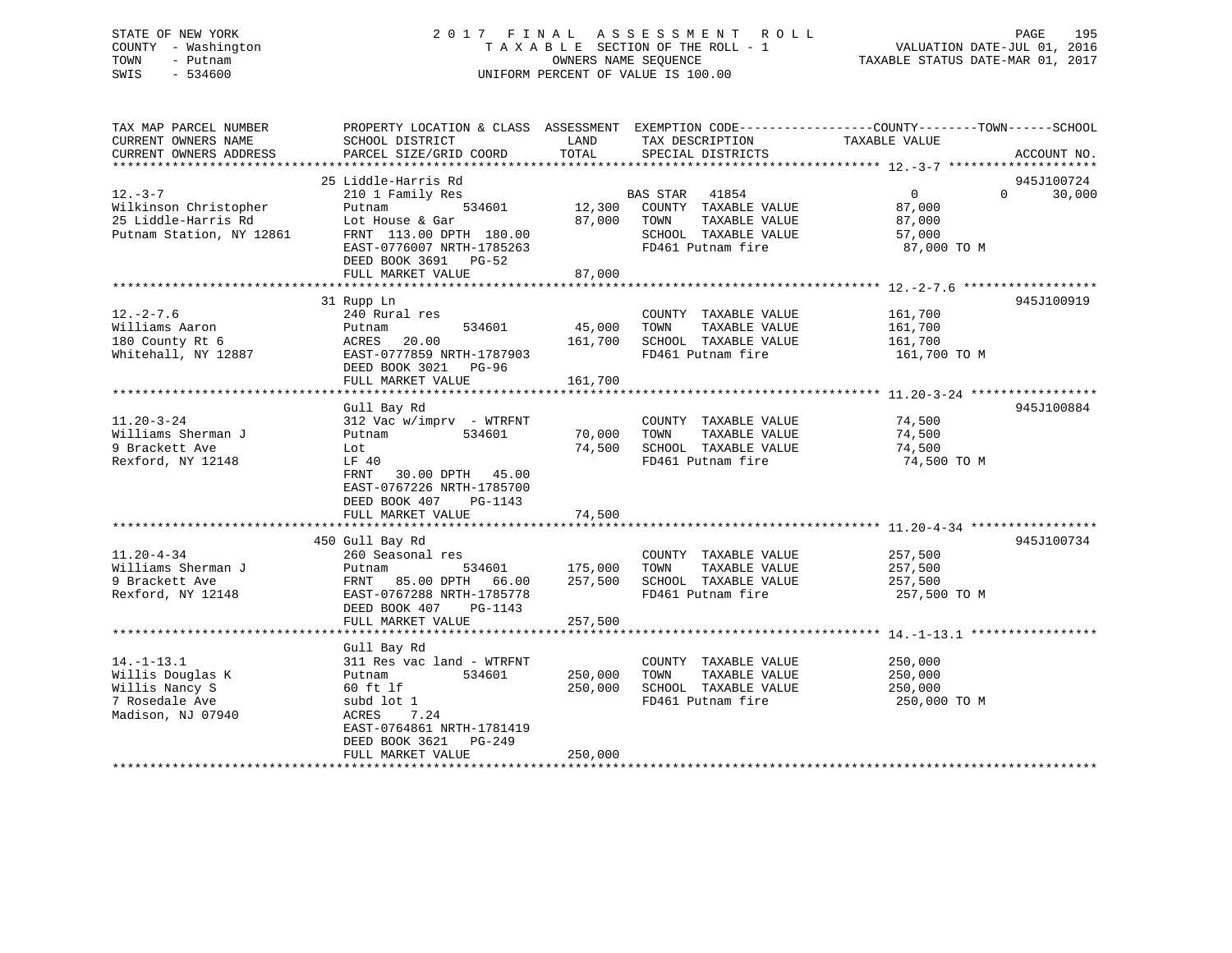# STATE OF NEW YORK 2017 FINAL ASSESSMENT ROLL PAGE 196 COUNTY - Washington  $T A X A B L E$  SECTION OF THE ROLL - 1<br>TOWN - Putnam data of the COUNTERS NAME SEQUENCE SWIS - 534600 UNIFORM PERCENT OF VALUE IS 100.00

VALUATION DATE-JUL 01, 2016

TAXABLE STATUS DATE-MAR 01, 2017

| TAX MAP PARCEL NUMBER<br>CURRENT OWNERS NAME                            | PROPERTY LOCATION & CLASS ASSESSMENT<br>SCHOOL DISTRICT                                                           | LAND<br>TOTAL      | TAX DESCRIPTION                                                                            | EXEMPTION CODE-----------------COUNTY-------TOWN------SCHOOL<br>TAXABLE VALUE |             |
|-------------------------------------------------------------------------|-------------------------------------------------------------------------------------------------------------------|--------------------|--------------------------------------------------------------------------------------------|-------------------------------------------------------------------------------|-------------|
| CURRENT OWNERS ADDRESS<br>*************************                     | PARCEL SIZE/GRID COORD                                                                                            |                    | SPECIAL DISTRICTS                                                                          |                                                                               | ACCOUNT NO. |
|                                                                         | 709 Gull Bay Rd                                                                                                   |                    |                                                                                            |                                                                               | 945J100127  |
| $14.11 - 3 - 6$<br>Willis Douglas K<br>Willis Nancy S<br>7 Rosedale Ave | 260 Seasonal res - WTRFNT<br>534601<br>Putnam<br>LF 160                                                           | 340,992<br>604,000 | COUNTY TAXABLE VALUE<br>TOWN<br>TAXABLE VALUE<br>SCHOOL TAXABLE VALUE<br>FD461 Putnam fire | 604,000<br>604,000<br>604,000<br>604,000 TO M                                 |             |
| Madison, NJ 07940                                                       | $14. -3 - 6$<br>FRNT 155.00 DPTH 76.00<br>EAST-0764488 NRTH-1781313<br>DEED BOOK 3621 PG-249<br>FULL MARKET VALUE | 604,000            |                                                                                            |                                                                               |             |
|                                                                         |                                                                                                                   |                    |                                                                                            |                                                                               |             |
|                                                                         | 818 Gull Bay Rd                                                                                                   |                    |                                                                                            |                                                                               | 945J100282  |
| $14. - 1 - 12$                                                          | 210 1 Family Res - WTRFNT                                                                                         |                    | <b>BAS STAR</b><br>41854                                                                   | $\overline{0}$<br>$\Omega$                                                    | 30,000      |
| Wilson Adrienne                                                         | 534601<br>Putnam                                                                                                  | 676,035            | COUNTY TAXABLE VALUE                                                                       | 865,435                                                                       |             |
| Wilson Edward R                                                         | LF 287                                                                                                            | 865,435            | TOWN<br>TAXABLE VALUE                                                                      | 865,435                                                                       |             |
| 818 Gull Bay Rd                                                         | ACRES<br>1.85                                                                                                     |                    | SCHOOL TAXABLE VALUE<br>FD461 Putnam fire                                                  | 835,435                                                                       |             |
| Putnam Station, NY 12861                                                | EAST-0763641 NRTH-1779243<br>DEED BOOK 3582<br>$PG-91$                                                            |                    |                                                                                            | 865,435 TO M                                                                  |             |
|                                                                         | FULL MARKET VALUE<br>******************************                                                               | 865,435            |                                                                                            |                                                                               |             |
|                                                                         | 15 County Route 3                                                                                                 |                    |                                                                                            |                                                                               | 945J100352  |
| $13.-2-8.1$                                                             | 242 Rurl res&rec                                                                                                  |                    | <b>BAS STAR</b><br>41854                                                                   | $\overline{0}$<br>$\Omega$                                                    | 30,000      |
| Wilson Barry E                                                          | 534601<br>Putnam                                                                                                  | 55,000             | COUNTY TAXABLE VALUE                                                                       | 276,300                                                                       |             |
| Wilson Paula M                                                          | 543/101;506/584                                                                                                   | 276,300            | TAXABLE VALUE<br>TOWN                                                                      | 276,300                                                                       |             |
| 15 County Route 3                                                       | ACRES 30.00                                                                                                       |                    | SCHOOL TAXABLE VALUE                                                                       | 246,300                                                                       |             |
| Putnam, NY 12861                                                        | EAST-0784253 NRTH-1791519                                                                                         |                    | CA002 Cons agri dst 2                                                                      | 276,300 TO                                                                    |             |
|                                                                         | DEED BOOK 931<br>$PG-7$                                                                                           |                    | FD461 Putnam fire                                                                          | 276,300 TO M                                                                  |             |
|                                                                         | FULL MARKET VALUE                                                                                                 | 276,300            |                                                                                            |                                                                               |             |
|                                                                         | 88 County Route 3                                                                                                 |                    |                                                                                            |                                                                               | 945J100588  |
| $13 - 2 - 20$                                                           | 242 Rurl res&rec                                                                                                  |                    | COUNTY TAXABLE VALUE                                                                       | 229,700                                                                       |             |
| Wilson Darrell                                                          | 534601<br>Putnam                                                                                                  | 76,400             | TAXABLE VALUE<br>TOWN                                                                      | 229,700                                                                       |             |
| Wilson Jeanene                                                          | W556/247                                                                                                          | 229,700            | SCHOOL TAXABLE VALUE                                                                       | 229,700                                                                       |             |
| 88 County Route 3                                                       | ACRES 51.40                                                                                                       |                    | FD461 Putnam fire                                                                          | 229,700 TO M                                                                  |             |
| Putnam Station, NY 12861                                                | EAST-0782937 NRTH-1789892                                                                                         |                    |                                                                                            |                                                                               |             |
|                                                                         | DEED BOOK 3506<br>$PG-264$                                                                                        |                    |                                                                                            |                                                                               |             |
|                                                                         | FULL MARKET VALUE                                                                                                 | 229,700            |                                                                                            |                                                                               |             |
|                                                                         | 3504 Gull Bay Ridge Way                                                                                           |                    |                                                                                            |                                                                               | 945J100167  |
| $11.20 - 3 - 15$                                                        | 260 Seasonal res - WTRFNT                                                                                         |                    | COUNTY TAXABLE VALUE                                                                       | 568,900                                                                       |             |
| Wilson George                                                           | 534601<br>Putnam                                                                                                  | 319,700            | TAXABLE VALUE<br>TOWN                                                                      | 568,900                                                                       |             |
| Wilson Dianne                                                           | 424/816                                                                                                           | 568,900            | SCHOOL TAXABLE VALUE                                                                       | 568,900                                                                       |             |
| 1893 Ocean Dr S                                                         | LF 62                                                                                                             |                    | FD461 Putnam fire                                                                          | 568,900 TO M                                                                  |             |
| Jacksonville Beach, FL 32250                                            | FRNT 120.00 DPTH 145.00                                                                                           |                    |                                                                                            |                                                                               |             |
|                                                                         | EAST-0767040 NRTH-1785375                                                                                         |                    |                                                                                            |                                                                               |             |
|                                                                         | DEED BOOK 2607<br><b>PG-91</b>                                                                                    |                    |                                                                                            |                                                                               |             |
|                                                                         | FULL MARKET VALUE                                                                                                 | 568,900            |                                                                                            |                                                                               |             |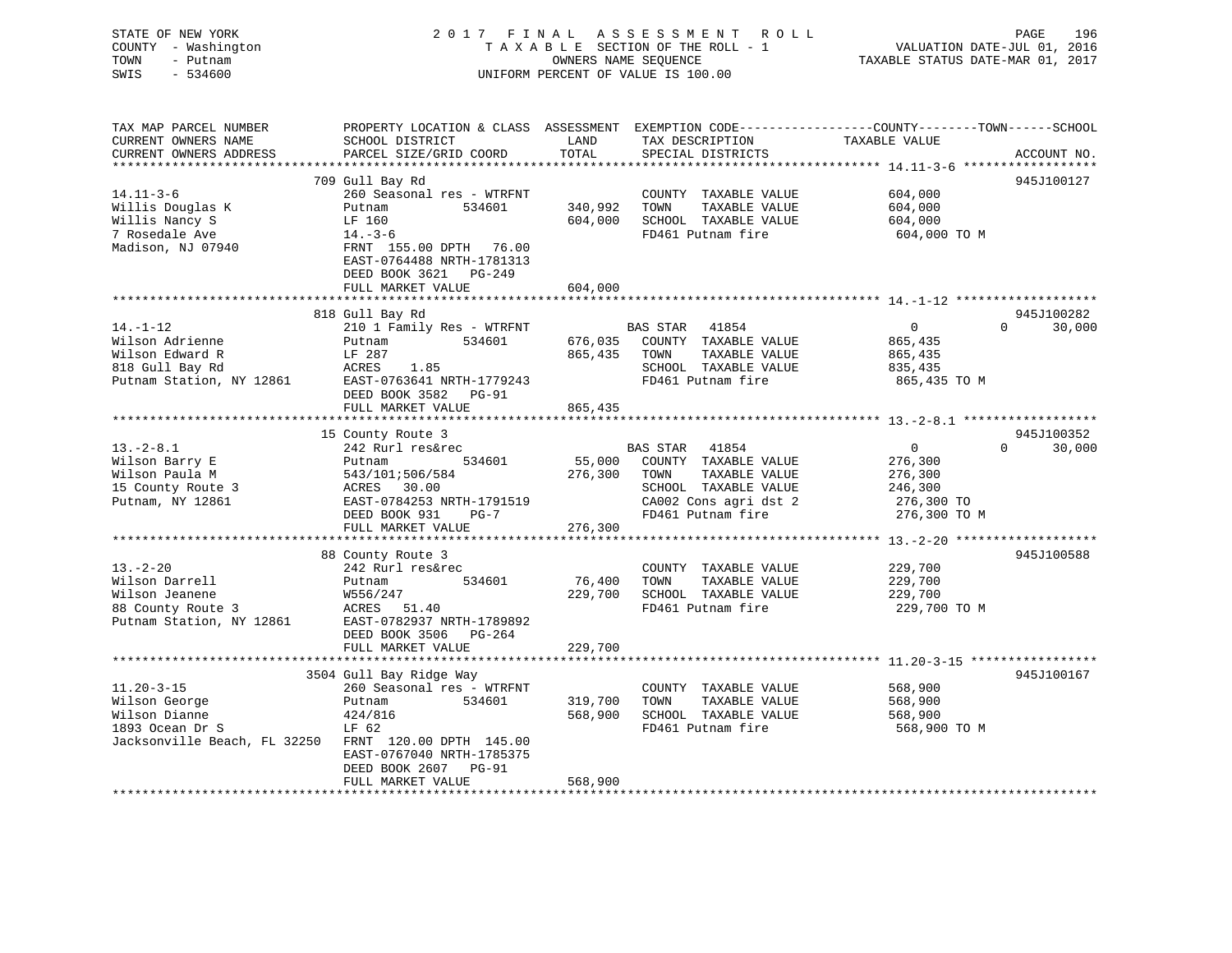# STATE OF NEW YORK 2 0 1 7 F I N A L A S S E S S M E N T R O L L PAGE 197 COUNTY - Washington T A X A B L E SECTION OF THE ROLL - 1 VALUATION DATE-JUL 01, 2016 TOWN - Putnam OWNERS NAME SEQUENCE TAXABLE STATUS DATE-MAR 01, 2017 SWIS - 534600 UNIFORM PERCENT OF VALUE IS 100.00

| TAX MAP PARCEL NUMBER<br>CURRENT OWNERS NAME<br>CURRENT OWNERS ADDRESS                        | SCHOOL DISTRICT<br>PARCEL SIZE/GRID COORD                                                                                                                                                        | LAND<br>TAX DESCRIPTION<br>TOTAL<br>SPECIAL DISTRICTS                                                                                                                                                                                   | PROPERTY LOCATION & CLASS ASSESSMENT EXEMPTION CODE---------------COUNTY-------TOWN------SCHOOL<br>TAXABLE VALUE<br>ACCOUNT NO.                                          |
|-----------------------------------------------------------------------------------------------|--------------------------------------------------------------------------------------------------------------------------------------------------------------------------------------------------|-----------------------------------------------------------------------------------------------------------------------------------------------------------------------------------------------------------------------------------------|--------------------------------------------------------------------------------------------------------------------------------------------------------------------------|
|                                                                                               |                                                                                                                                                                                                  |                                                                                                                                                                                                                                         |                                                                                                                                                                          |
| $9. -1 - 42$<br>Wilson Patricia<br>92 Notch Hill Ln<br>Putnam, NY 12861                       | 92 Notch Hill Ln<br>Notch Hill Ln<br>210 1 Family Res<br>Putnam<br>2.00<br>ACRES<br>FULL MARKET VALUE                                                                                            | ENH STAR 41834 0<br>534601 18,800 COUNTY TAXABLE VALUE 152,900<br>152,900 TOWN<br>TAXABLE VALUE<br>152,900                                                                                                                              | 945J100272<br>$\Omega$<br>65,500<br>152,900                                                                                                                              |
| $12. -4 - 7$<br>Windle Alison K<br>PO Box 78<br>Putnam Station, NY 12861                      | Sagamore Rd/w Off<br>314 Rural vac<10 - WTRFNT<br>534601<br>Putnam<br>No deeded ROW<br>LF 50<br>FRNT 50.00 DPTH 180.00<br>EAST-0767023 NRTH-1789602<br>DEED BOOK 853 PG-154<br>FULL MARKET VALUE | COUNTY TAXABLE VALUE 27,000<br>27,000 TOWN<br>TAXABLE VALUE<br>$27,000$ school TAXABLE VALUE<br>$27,000$ SCHOOL TAXABLE VALUE<br>FD461 Putnam fire<br>27,000                                                                            | 945J100593<br>$\frac{27,000}{27,000}$<br>27,000 TO M                                                                                                                     |
|                                                                                               | 5211 Sagamore Rd                                                                                                                                                                                 |                                                                                                                                                                                                                                         | 945J100200                                                                                                                                                               |
| $12. - 4 - 4$<br>Windle Living Trust                                                          | 210 1 Family Res - WTRFNT<br>6349 North 78th St 100<br>Scottsdale, AZ 85250<br>Scottsdale, AZ 85250<br>ACRES 3.40<br>EAST-0767274 NRTH-1789848<br>DEED BOOK 3408 PG-191                          | BAS STAR 41854<br>Putnam 534601 436,000 COUNTY TAXABLE VALUE<br>950,000 TOWN<br>TAXABLE VALUE<br>SCHOOL TAXABLE VALUE<br>FD461 Putnam fire                                                                                              | $\overline{0}$<br>$\Omega$<br>30,000<br>950,000<br>950,000<br>920,000<br>950,000 TO M                                                                                    |
|                                                                                               | FULL MARKET VALUE                                                                                                                                                                                | 950,000                                                                                                                                                                                                                                 |                                                                                                                                                                          |
| $12. - 4 - 5$<br>Windle Valerie<br>Windle Alison<br>PO Box 78<br>Putnam, NY 12861             | 5209 Sagamore Rd<br>314 Rural vac<10 - WTRFNT<br>Putnam<br>LF 130<br>ACRES 1.50<br>EAST-0767236 NRTH-1789715<br>DEED BOOK 881 PG-87                                                              | COUNTY TAXABLE VALUE<br>534601 215,000 TOWN<br>TAXABLE VALUE<br>215,000<br>SCHOOL TAXABLE VALUE<br>FD461 Putnam fire                                                                                                                    | 945J100379<br>215,000<br>215,000<br>215,000<br>215,000 TO M                                                                                                              |
|                                                                                               | FULL MARKET VALUE                                                                                                                                                                                | 215,000                                                                                                                                                                                                                                 |                                                                                                                                                                          |
|                                                                                               | 29 Lillie Ln                                                                                                                                                                                     |                                                                                                                                                                                                                                         | 945J100965                                                                                                                                                               |
| $8. -2 - 7.3$<br>Winters Ronald J<br>Winters Mary Lou<br>29 Lillie Ln<br>Putnam Sta, NY 12861 | 210 1 Family Res<br>Putnam 534601 30,600 AGE-CO/SCH 41805<br>488/1002<br>ACRES !<br>5.50<br>EAST-0777018 NRTH-1799710<br>DEED BOOK 484<br>FULL MARKET VALUE                                      | AGED-TOWN 41803<br>116,200 ENH STAR 41834<br>COUNTY TAXABLE VALUE 58,100<br>TOWN      TAXABLE VALUE<br>SCHOOL   TAXABLE VALUE<br>EXERCIL POSTAGE POSTAGE POSTAGE PRESSURED BELOCAL PRESSURIOUS POSTAGE PRESSURED AT A SCHOOL TAXABLE VA | 11,620<br>$\overline{\phantom{0}}$<br>$\overline{0}$<br>58,100<br>$\overline{0}$<br>58,100<br>$\overline{0}$<br>$\Omega$<br>58,100<br>104,580<br>$LUE$ 0<br>116,200 TO M |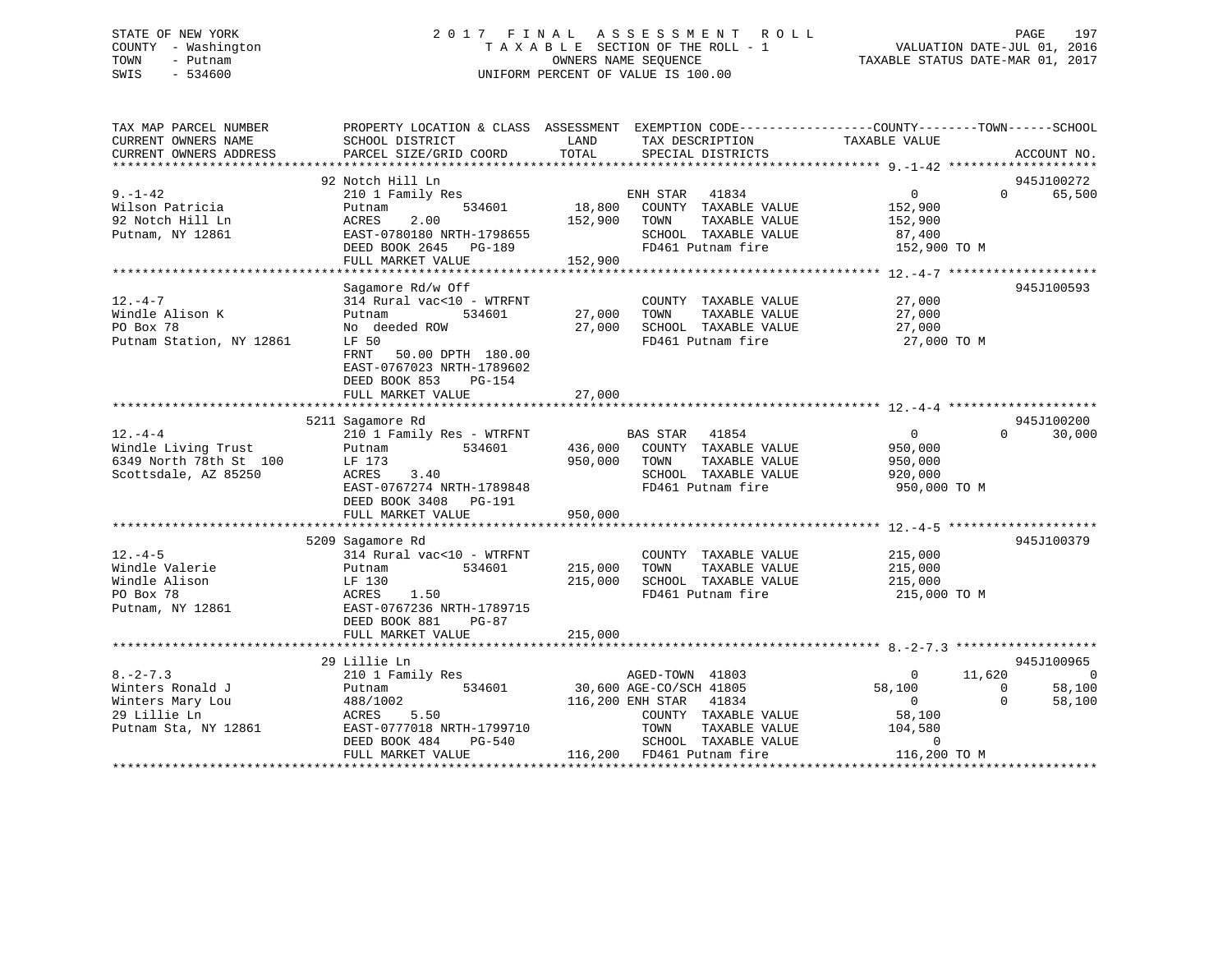# STATE OF NEW YORK 2 0 1 7 F I N A L A S S E S S M E N T R O L L PAGE 198 COUNTY - Washington T A X A B L E SECTION OF THE ROLL - 1 VALUATION DATE-JUL 01, 2016 TOWN - Putnam OWNERS NAME SEQUENCE TAXABLE STATUS DATE-MAR 01, 2017 SWIS - 534600 UNIFORM PERCENT OF VALUE IS 100.00

| SCHOOL DISTRICT<br>LAND<br>TAX DESCRIPTION<br>TAXABLE VALUE<br>TOTAL<br>PARCEL SIZE/GRID COORD<br>SPECIAL DISTRICTS<br>ACCOUNT NO.<br>945J100490<br>34 County Route 1<br>87,800<br>210 1 Family Res<br>COUNTY TAXABLE VALUE<br>15,000<br>TOWN<br>TAXABLE VALUE<br>Putnam<br>534601<br>87,800<br>87,800<br>SCHOOL TAXABLE VALUE<br>87,800<br>FRNT 200.00 DPTH 200.00<br>EAST-0778427 NRTH-1800547<br>FD461 Putnam fire<br>87,800 TO M<br>Putnam Station, NY 12861 DEED BOOK 733<br>$PG-27$<br>FULL MARKET VALUE<br>87,800<br>945J100297<br>4105 Meadow Way<br>COUNTY TAXABLE VALUE<br>120,100<br>260 Seasonal res<br>534601 48,400<br>Wozniak Mary Ellen<br>TOWN<br>Putnam<br>TAXABLE VALUE<br>120,100<br>50.00 DPTH 113.00<br>120,100<br>SCHOOL TAXABLE VALUE<br>120,100<br>FRNT<br>FD461 Putnam fire<br>EAST-0767024 NRTH-1786501<br>120,100 TO M<br>DEED BOOK 727<br>$PG-29$<br>FULL MARKET VALUE<br>120,100<br>Gull Bay Rd<br>$14. - 1 - 3.2$<br>312 Vac w/imprv<br>COUNTY TAXABLE VALUE<br>8,200<br>4,500<br>Young Holly J<br>Putnam<br>534601<br>TOWN<br>TAXABLE VALUE<br>8,200<br>Woodhouse Michael A<br>Bdy Line Agmt 798/276<br>8,200<br>SCHOOL TAXABLE VALUE<br>8,200<br>37 Glen Rd<br>FD461 Putnam fire<br>8,200 TO M<br>3287/262<br>Westport, MA 02790<br>FRNT 165.00 DPTH 171.00<br>EAST-0764557 NRTH-1782091<br>DEED BOOK 3287<br>PG-262<br>8,200<br>FULL MARKET VALUE<br>945J100864<br>2008 Burnt Point Way<br>$14. - 1 - 15$<br>280 Res Multiple - WTRFNT<br>1629,100<br>COUNTY TAXABLE VALUE<br>Young Holly J<br>1193,900<br>1629,100<br>534601<br>TOWN<br>TAXABLE VALUE<br>Putnam<br>Woodhouse Michael A<br>1629,100<br>Septic Ese 611/34+613/128<br>SCHOOL TAXABLE VALUE<br>1629,100<br>37 Glen Rd<br>FD461 Putnam fire<br>1629,100 TO M<br>LF 880<br>Westport, MA 02790<br>ACRES<br>1.32<br>EAST-0764270 NRTH-1782232<br>DEED BOOK 3287 PG-262<br>FULL MARKET VALUE<br>1629,100<br>945J100518<br>302 Hutton Square Rd<br>$9. - 1 - 13$<br>210 1 Family Res<br>BAS STAR 41854<br>$\mathbf{0}$<br>$\Omega$<br>30,000<br>Yule Robin<br>534601<br>12,300<br>COUNTY TAXABLE VALUE<br>33,800<br>Putnam<br>Yule Revocable Living Trust Su 490/1098<br>33,800<br>TOWN<br>TAXABLE VALUE<br>33,800<br>186 Beverly Dr<br>SCHOOL TAXABLE VALUE<br>FRNT 100.00 DPTH 200.00<br>EAST-0790308 NRTH-1794630<br>3,800<br>Arcata, CA 95521<br>FD461 Putnam fire<br>33,800 TO M<br>DEED BOOK 872<br>$PG-127$<br>FULL MARKET VALUE<br>33,800 | TAX MAP PARCEL NUMBER  |  | PROPERTY LOCATION & CLASS ASSESSMENT EXEMPTION CODE----------------COUNTY-------TOWN------SCHOOL |
|--------------------------------------------------------------------------------------------------------------------------------------------------------------------------------------------------------------------------------------------------------------------------------------------------------------------------------------------------------------------------------------------------------------------------------------------------------------------------------------------------------------------------------------------------------------------------------------------------------------------------------------------------------------------------------------------------------------------------------------------------------------------------------------------------------------------------------------------------------------------------------------------------------------------------------------------------------------------------------------------------------------------------------------------------------------------------------------------------------------------------------------------------------------------------------------------------------------------------------------------------------------------------------------------------------------------------------------------------------------------------------------------------------------------------------------------------------------------------------------------------------------------------------------------------------------------------------------------------------------------------------------------------------------------------------------------------------------------------------------------------------------------------------------------------------------------------------------------------------------------------------------------------------------------------------------------------------------------------------------------------------------------------------------------------------------------------------------------------------------------------------------------------------------------------------------------------------------------------------------------------------------------------------------------------------------------------------------------------------------------------------------------------------------------------------------------|------------------------|--|--------------------------------------------------------------------------------------------------|
|                                                                                                                                                                                                                                                                                                                                                                                                                                                                                                                                                                                                                                                                                                                                                                                                                                                                                                                                                                                                                                                                                                                                                                                                                                                                                                                                                                                                                                                                                                                                                                                                                                                                                                                                                                                                                                                                                                                                                                                                                                                                                                                                                                                                                                                                                                                                                                                                                                            | CURRENT OWNERS NAME    |  |                                                                                                  |
|                                                                                                                                                                                                                                                                                                                                                                                                                                                                                                                                                                                                                                                                                                                                                                                                                                                                                                                                                                                                                                                                                                                                                                                                                                                                                                                                                                                                                                                                                                                                                                                                                                                                                                                                                                                                                                                                                                                                                                                                                                                                                                                                                                                                                                                                                                                                                                                                                                            | CURRENT OWNERS ADDRESS |  |                                                                                                  |
|                                                                                                                                                                                                                                                                                                                                                                                                                                                                                                                                                                                                                                                                                                                                                                                                                                                                                                                                                                                                                                                                                                                                                                                                                                                                                                                                                                                                                                                                                                                                                                                                                                                                                                                                                                                                                                                                                                                                                                                                                                                                                                                                                                                                                                                                                                                                                                                                                                            |                        |  |                                                                                                  |
|                                                                                                                                                                                                                                                                                                                                                                                                                                                                                                                                                                                                                                                                                                                                                                                                                                                                                                                                                                                                                                                                                                                                                                                                                                                                                                                                                                                                                                                                                                                                                                                                                                                                                                                                                                                                                                                                                                                                                                                                                                                                                                                                                                                                                                                                                                                                                                                                                                            |                        |  |                                                                                                  |
|                                                                                                                                                                                                                                                                                                                                                                                                                                                                                                                                                                                                                                                                                                                                                                                                                                                                                                                                                                                                                                                                                                                                                                                                                                                                                                                                                                                                                                                                                                                                                                                                                                                                                                                                                                                                                                                                                                                                                                                                                                                                                                                                                                                                                                                                                                                                                                                                                                            | $8 - 2 - 6$            |  |                                                                                                  |
|                                                                                                                                                                                                                                                                                                                                                                                                                                                                                                                                                                                                                                                                                                                                                                                                                                                                                                                                                                                                                                                                                                                                                                                                                                                                                                                                                                                                                                                                                                                                                                                                                                                                                                                                                                                                                                                                                                                                                                                                                                                                                                                                                                                                                                                                                                                                                                                                                                            | Wolford Wm Sr          |  |                                                                                                  |
|                                                                                                                                                                                                                                                                                                                                                                                                                                                                                                                                                                                                                                                                                                                                                                                                                                                                                                                                                                                                                                                                                                                                                                                                                                                                                                                                                                                                                                                                                                                                                                                                                                                                                                                                                                                                                                                                                                                                                                                                                                                                                                                                                                                                                                                                                                                                                                                                                                            | Rose Marie             |  |                                                                                                  |
|                                                                                                                                                                                                                                                                                                                                                                                                                                                                                                                                                                                                                                                                                                                                                                                                                                                                                                                                                                                                                                                                                                                                                                                                                                                                                                                                                                                                                                                                                                                                                                                                                                                                                                                                                                                                                                                                                                                                                                                                                                                                                                                                                                                                                                                                                                                                                                                                                                            | 34 County Route 1      |  |                                                                                                  |
|                                                                                                                                                                                                                                                                                                                                                                                                                                                                                                                                                                                                                                                                                                                                                                                                                                                                                                                                                                                                                                                                                                                                                                                                                                                                                                                                                                                                                                                                                                                                                                                                                                                                                                                                                                                                                                                                                                                                                                                                                                                                                                                                                                                                                                                                                                                                                                                                                                            |                        |  |                                                                                                  |
|                                                                                                                                                                                                                                                                                                                                                                                                                                                                                                                                                                                                                                                                                                                                                                                                                                                                                                                                                                                                                                                                                                                                                                                                                                                                                                                                                                                                                                                                                                                                                                                                                                                                                                                                                                                                                                                                                                                                                                                                                                                                                                                                                                                                                                                                                                                                                                                                                                            |                        |  |                                                                                                  |
|                                                                                                                                                                                                                                                                                                                                                                                                                                                                                                                                                                                                                                                                                                                                                                                                                                                                                                                                                                                                                                                                                                                                                                                                                                                                                                                                                                                                                                                                                                                                                                                                                                                                                                                                                                                                                                                                                                                                                                                                                                                                                                                                                                                                                                                                                                                                                                                                                                            |                        |  |                                                                                                  |
|                                                                                                                                                                                                                                                                                                                                                                                                                                                                                                                                                                                                                                                                                                                                                                                                                                                                                                                                                                                                                                                                                                                                                                                                                                                                                                                                                                                                                                                                                                                                                                                                                                                                                                                                                                                                                                                                                                                                                                                                                                                                                                                                                                                                                                                                                                                                                                                                                                            |                        |  |                                                                                                  |
|                                                                                                                                                                                                                                                                                                                                                                                                                                                                                                                                                                                                                                                                                                                                                                                                                                                                                                                                                                                                                                                                                                                                                                                                                                                                                                                                                                                                                                                                                                                                                                                                                                                                                                                                                                                                                                                                                                                                                                                                                                                                                                                                                                                                                                                                                                                                                                                                                                            | $11.20 - 2 - 25$       |  |                                                                                                  |
|                                                                                                                                                                                                                                                                                                                                                                                                                                                                                                                                                                                                                                                                                                                                                                                                                                                                                                                                                                                                                                                                                                                                                                                                                                                                                                                                                                                                                                                                                                                                                                                                                                                                                                                                                                                                                                                                                                                                                                                                                                                                                                                                                                                                                                                                                                                                                                                                                                            |                        |  |                                                                                                  |
|                                                                                                                                                                                                                                                                                                                                                                                                                                                                                                                                                                                                                                                                                                                                                                                                                                                                                                                                                                                                                                                                                                                                                                                                                                                                                                                                                                                                                                                                                                                                                                                                                                                                                                                                                                                                                                                                                                                                                                                                                                                                                                                                                                                                                                                                                                                                                                                                                                            | 2222 William St        |  |                                                                                                  |
|                                                                                                                                                                                                                                                                                                                                                                                                                                                                                                                                                                                                                                                                                                                                                                                                                                                                                                                                                                                                                                                                                                                                                                                                                                                                                                                                                                                                                                                                                                                                                                                                                                                                                                                                                                                                                                                                                                                                                                                                                                                                                                                                                                                                                                                                                                                                                                                                                                            | Schenectady, NY 12306  |  |                                                                                                  |
|                                                                                                                                                                                                                                                                                                                                                                                                                                                                                                                                                                                                                                                                                                                                                                                                                                                                                                                                                                                                                                                                                                                                                                                                                                                                                                                                                                                                                                                                                                                                                                                                                                                                                                                                                                                                                                                                                                                                                                                                                                                                                                                                                                                                                                                                                                                                                                                                                                            |                        |  |                                                                                                  |
|                                                                                                                                                                                                                                                                                                                                                                                                                                                                                                                                                                                                                                                                                                                                                                                                                                                                                                                                                                                                                                                                                                                                                                                                                                                                                                                                                                                                                                                                                                                                                                                                                                                                                                                                                                                                                                                                                                                                                                                                                                                                                                                                                                                                                                                                                                                                                                                                                                            |                        |  |                                                                                                  |
|                                                                                                                                                                                                                                                                                                                                                                                                                                                                                                                                                                                                                                                                                                                                                                                                                                                                                                                                                                                                                                                                                                                                                                                                                                                                                                                                                                                                                                                                                                                                                                                                                                                                                                                                                                                                                                                                                                                                                                                                                                                                                                                                                                                                                                                                                                                                                                                                                                            |                        |  |                                                                                                  |
|                                                                                                                                                                                                                                                                                                                                                                                                                                                                                                                                                                                                                                                                                                                                                                                                                                                                                                                                                                                                                                                                                                                                                                                                                                                                                                                                                                                                                                                                                                                                                                                                                                                                                                                                                                                                                                                                                                                                                                                                                                                                                                                                                                                                                                                                                                                                                                                                                                            |                        |  |                                                                                                  |
|                                                                                                                                                                                                                                                                                                                                                                                                                                                                                                                                                                                                                                                                                                                                                                                                                                                                                                                                                                                                                                                                                                                                                                                                                                                                                                                                                                                                                                                                                                                                                                                                                                                                                                                                                                                                                                                                                                                                                                                                                                                                                                                                                                                                                                                                                                                                                                                                                                            |                        |  |                                                                                                  |
|                                                                                                                                                                                                                                                                                                                                                                                                                                                                                                                                                                                                                                                                                                                                                                                                                                                                                                                                                                                                                                                                                                                                                                                                                                                                                                                                                                                                                                                                                                                                                                                                                                                                                                                                                                                                                                                                                                                                                                                                                                                                                                                                                                                                                                                                                                                                                                                                                                            |                        |  |                                                                                                  |
|                                                                                                                                                                                                                                                                                                                                                                                                                                                                                                                                                                                                                                                                                                                                                                                                                                                                                                                                                                                                                                                                                                                                                                                                                                                                                                                                                                                                                                                                                                                                                                                                                                                                                                                                                                                                                                                                                                                                                                                                                                                                                                                                                                                                                                                                                                                                                                                                                                            |                        |  |                                                                                                  |
|                                                                                                                                                                                                                                                                                                                                                                                                                                                                                                                                                                                                                                                                                                                                                                                                                                                                                                                                                                                                                                                                                                                                                                                                                                                                                                                                                                                                                                                                                                                                                                                                                                                                                                                                                                                                                                                                                                                                                                                                                                                                                                                                                                                                                                                                                                                                                                                                                                            |                        |  |                                                                                                  |
|                                                                                                                                                                                                                                                                                                                                                                                                                                                                                                                                                                                                                                                                                                                                                                                                                                                                                                                                                                                                                                                                                                                                                                                                                                                                                                                                                                                                                                                                                                                                                                                                                                                                                                                                                                                                                                                                                                                                                                                                                                                                                                                                                                                                                                                                                                                                                                                                                                            |                        |  |                                                                                                  |
|                                                                                                                                                                                                                                                                                                                                                                                                                                                                                                                                                                                                                                                                                                                                                                                                                                                                                                                                                                                                                                                                                                                                                                                                                                                                                                                                                                                                                                                                                                                                                                                                                                                                                                                                                                                                                                                                                                                                                                                                                                                                                                                                                                                                                                                                                                                                                                                                                                            |                        |  |                                                                                                  |
|                                                                                                                                                                                                                                                                                                                                                                                                                                                                                                                                                                                                                                                                                                                                                                                                                                                                                                                                                                                                                                                                                                                                                                                                                                                                                                                                                                                                                                                                                                                                                                                                                                                                                                                                                                                                                                                                                                                                                                                                                                                                                                                                                                                                                                                                                                                                                                                                                                            |                        |  |                                                                                                  |
|                                                                                                                                                                                                                                                                                                                                                                                                                                                                                                                                                                                                                                                                                                                                                                                                                                                                                                                                                                                                                                                                                                                                                                                                                                                                                                                                                                                                                                                                                                                                                                                                                                                                                                                                                                                                                                                                                                                                                                                                                                                                                                                                                                                                                                                                                                                                                                                                                                            |                        |  |                                                                                                  |
|                                                                                                                                                                                                                                                                                                                                                                                                                                                                                                                                                                                                                                                                                                                                                                                                                                                                                                                                                                                                                                                                                                                                                                                                                                                                                                                                                                                                                                                                                                                                                                                                                                                                                                                                                                                                                                                                                                                                                                                                                                                                                                                                                                                                                                                                                                                                                                                                                                            |                        |  |                                                                                                  |
|                                                                                                                                                                                                                                                                                                                                                                                                                                                                                                                                                                                                                                                                                                                                                                                                                                                                                                                                                                                                                                                                                                                                                                                                                                                                                                                                                                                                                                                                                                                                                                                                                                                                                                                                                                                                                                                                                                                                                                                                                                                                                                                                                                                                                                                                                                                                                                                                                                            |                        |  |                                                                                                  |
|                                                                                                                                                                                                                                                                                                                                                                                                                                                                                                                                                                                                                                                                                                                                                                                                                                                                                                                                                                                                                                                                                                                                                                                                                                                                                                                                                                                                                                                                                                                                                                                                                                                                                                                                                                                                                                                                                                                                                                                                                                                                                                                                                                                                                                                                                                                                                                                                                                            |                        |  |                                                                                                  |
|                                                                                                                                                                                                                                                                                                                                                                                                                                                                                                                                                                                                                                                                                                                                                                                                                                                                                                                                                                                                                                                                                                                                                                                                                                                                                                                                                                                                                                                                                                                                                                                                                                                                                                                                                                                                                                                                                                                                                                                                                                                                                                                                                                                                                                                                                                                                                                                                                                            |                        |  |                                                                                                  |
|                                                                                                                                                                                                                                                                                                                                                                                                                                                                                                                                                                                                                                                                                                                                                                                                                                                                                                                                                                                                                                                                                                                                                                                                                                                                                                                                                                                                                                                                                                                                                                                                                                                                                                                                                                                                                                                                                                                                                                                                                                                                                                                                                                                                                                                                                                                                                                                                                                            |                        |  |                                                                                                  |
|                                                                                                                                                                                                                                                                                                                                                                                                                                                                                                                                                                                                                                                                                                                                                                                                                                                                                                                                                                                                                                                                                                                                                                                                                                                                                                                                                                                                                                                                                                                                                                                                                                                                                                                                                                                                                                                                                                                                                                                                                                                                                                                                                                                                                                                                                                                                                                                                                                            |                        |  |                                                                                                  |
|                                                                                                                                                                                                                                                                                                                                                                                                                                                                                                                                                                                                                                                                                                                                                                                                                                                                                                                                                                                                                                                                                                                                                                                                                                                                                                                                                                                                                                                                                                                                                                                                                                                                                                                                                                                                                                                                                                                                                                                                                                                                                                                                                                                                                                                                                                                                                                                                                                            |                        |  |                                                                                                  |
|                                                                                                                                                                                                                                                                                                                                                                                                                                                                                                                                                                                                                                                                                                                                                                                                                                                                                                                                                                                                                                                                                                                                                                                                                                                                                                                                                                                                                                                                                                                                                                                                                                                                                                                                                                                                                                                                                                                                                                                                                                                                                                                                                                                                                                                                                                                                                                                                                                            |                        |  |                                                                                                  |
|                                                                                                                                                                                                                                                                                                                                                                                                                                                                                                                                                                                                                                                                                                                                                                                                                                                                                                                                                                                                                                                                                                                                                                                                                                                                                                                                                                                                                                                                                                                                                                                                                                                                                                                                                                                                                                                                                                                                                                                                                                                                                                                                                                                                                                                                                                                                                                                                                                            |                        |  |                                                                                                  |
|                                                                                                                                                                                                                                                                                                                                                                                                                                                                                                                                                                                                                                                                                                                                                                                                                                                                                                                                                                                                                                                                                                                                                                                                                                                                                                                                                                                                                                                                                                                                                                                                                                                                                                                                                                                                                                                                                                                                                                                                                                                                                                                                                                                                                                                                                                                                                                                                                                            |                        |  |                                                                                                  |
|                                                                                                                                                                                                                                                                                                                                                                                                                                                                                                                                                                                                                                                                                                                                                                                                                                                                                                                                                                                                                                                                                                                                                                                                                                                                                                                                                                                                                                                                                                                                                                                                                                                                                                                                                                                                                                                                                                                                                                                                                                                                                                                                                                                                                                                                                                                                                                                                                                            |                        |  |                                                                                                  |
|                                                                                                                                                                                                                                                                                                                                                                                                                                                                                                                                                                                                                                                                                                                                                                                                                                                                                                                                                                                                                                                                                                                                                                                                                                                                                                                                                                                                                                                                                                                                                                                                                                                                                                                                                                                                                                                                                                                                                                                                                                                                                                                                                                                                                                                                                                                                                                                                                                            |                        |  |                                                                                                  |
|                                                                                                                                                                                                                                                                                                                                                                                                                                                                                                                                                                                                                                                                                                                                                                                                                                                                                                                                                                                                                                                                                                                                                                                                                                                                                                                                                                                                                                                                                                                                                                                                                                                                                                                                                                                                                                                                                                                                                                                                                                                                                                                                                                                                                                                                                                                                                                                                                                            |                        |  |                                                                                                  |
|                                                                                                                                                                                                                                                                                                                                                                                                                                                                                                                                                                                                                                                                                                                                                                                                                                                                                                                                                                                                                                                                                                                                                                                                                                                                                                                                                                                                                                                                                                                                                                                                                                                                                                                                                                                                                                                                                                                                                                                                                                                                                                                                                                                                                                                                                                                                                                                                                                            |                        |  |                                                                                                  |
|                                                                                                                                                                                                                                                                                                                                                                                                                                                                                                                                                                                                                                                                                                                                                                                                                                                                                                                                                                                                                                                                                                                                                                                                                                                                                                                                                                                                                                                                                                                                                                                                                                                                                                                                                                                                                                                                                                                                                                                                                                                                                                                                                                                                                                                                                                                                                                                                                                            |                        |  |                                                                                                  |
|                                                                                                                                                                                                                                                                                                                                                                                                                                                                                                                                                                                                                                                                                                                                                                                                                                                                                                                                                                                                                                                                                                                                                                                                                                                                                                                                                                                                                                                                                                                                                                                                                                                                                                                                                                                                                                                                                                                                                                                                                                                                                                                                                                                                                                                                                                                                                                                                                                            |                        |  |                                                                                                  |
|                                                                                                                                                                                                                                                                                                                                                                                                                                                                                                                                                                                                                                                                                                                                                                                                                                                                                                                                                                                                                                                                                                                                                                                                                                                                                                                                                                                                                                                                                                                                                                                                                                                                                                                                                                                                                                                                                                                                                                                                                                                                                                                                                                                                                                                                                                                                                                                                                                            |                        |  |                                                                                                  |
|                                                                                                                                                                                                                                                                                                                                                                                                                                                                                                                                                                                                                                                                                                                                                                                                                                                                                                                                                                                                                                                                                                                                                                                                                                                                                                                                                                                                                                                                                                                                                                                                                                                                                                                                                                                                                                                                                                                                                                                                                                                                                                                                                                                                                                                                                                                                                                                                                                            |                        |  |                                                                                                  |
|                                                                                                                                                                                                                                                                                                                                                                                                                                                                                                                                                                                                                                                                                                                                                                                                                                                                                                                                                                                                                                                                                                                                                                                                                                                                                                                                                                                                                                                                                                                                                                                                                                                                                                                                                                                                                                                                                                                                                                                                                                                                                                                                                                                                                                                                                                                                                                                                                                            |                        |  |                                                                                                  |
|                                                                                                                                                                                                                                                                                                                                                                                                                                                                                                                                                                                                                                                                                                                                                                                                                                                                                                                                                                                                                                                                                                                                                                                                                                                                                                                                                                                                                                                                                                                                                                                                                                                                                                                                                                                                                                                                                                                                                                                                                                                                                                                                                                                                                                                                                                                                                                                                                                            |                        |  |                                                                                                  |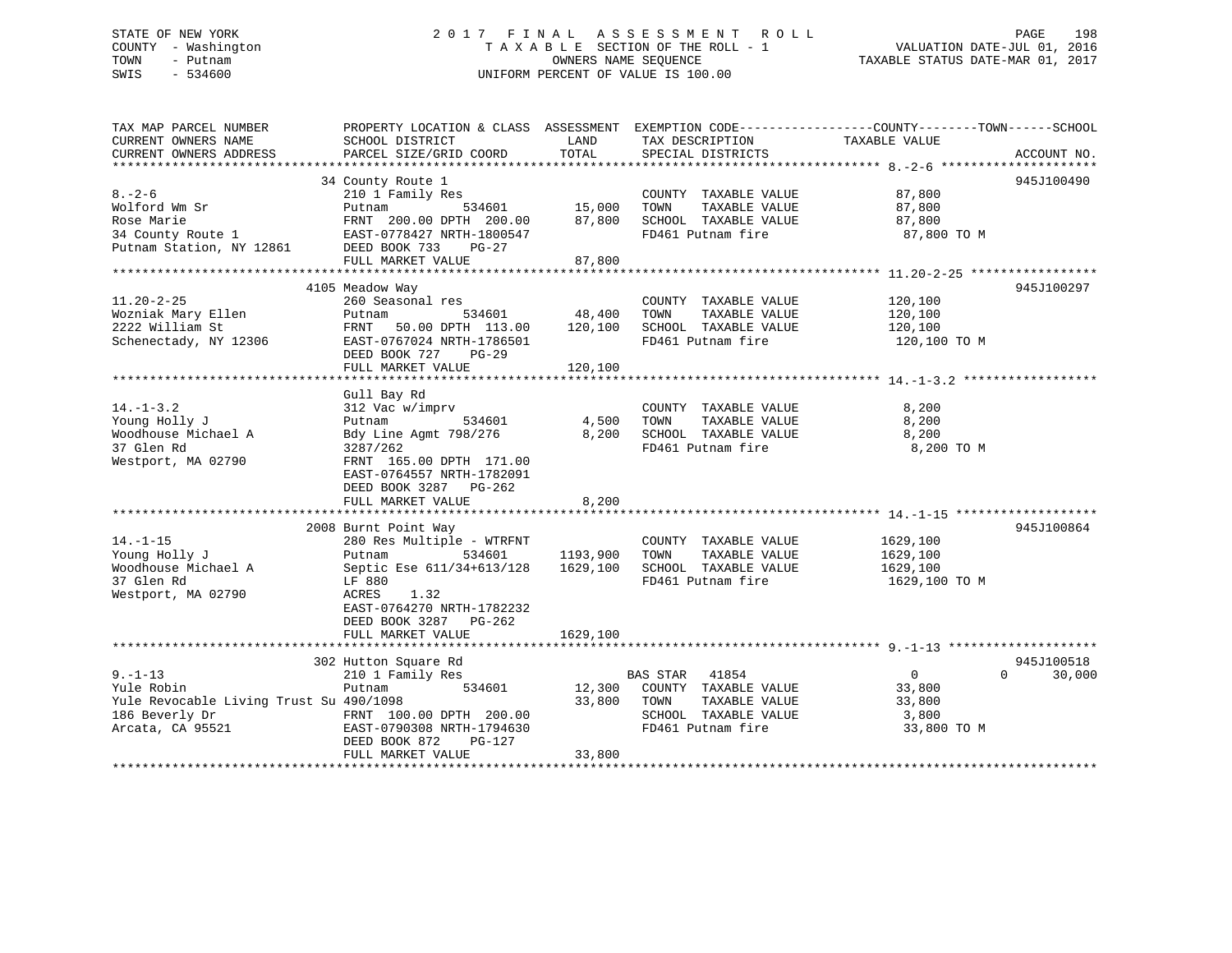| STATE OF NEW YORK<br>COUNTY - Washington<br>- Putnam<br>TOWN<br>SWIS<br>$-534600$                   | 2017 FINAL ASSESSMENT<br>TAXABLE SECTION OF THE ROLL - 1<br>UNIFORM PERCENT OF VALUE IS 100.00                                                | R O L L       | PAGE<br>199<br>VALUATION DATE-JUL 01, 2016<br>TAXABLE STATUS DATE-MAR 01, 2017 |                         |                          |
|-----------------------------------------------------------------------------------------------------|-----------------------------------------------------------------------------------------------------------------------------------------------|---------------|--------------------------------------------------------------------------------|-------------------------|--------------------------|
| TAX MAP PARCEL NUMBER<br>CURRENT OWNERS NAME<br>CURRENT OWNERS ADDRESS<br>************************* | PROPERTY LOCATION & CLASS ASSESSMENT EXEMPTION CODE----------------COUNTY-------TOWN------SCHOOL<br>SCHOOL DISTRICT<br>PARCEL SIZE/GRID COORD | LAND<br>TOTAL | TAX DESCRIPTION<br>SPECIAL DISTRICTS                                           | TAXABLE VALUE           | ACCOUNT NO.              |
|                                                                                                     | 1197 County Route 2                                                                                                                           |               |                                                                                |                         | 945J100147               |
| $2. - 1 - 1$                                                                                        | 240 Rural res<br>- WTRFNT                                                                                                                     |               | AG DIST<br>41720                                                               | 105,557                 | 105,557<br>105,557       |
| Zachmann Raymond C                                                                                  | 534601<br>Putnam                                                                                                                              | 172,100       | COUNTY TAXABLE VALUE                                                           | 116,843                 |                          |
| Zachmann June                                                                                       | House And Lot                                                                                                                                 | 222,400       | TOWN<br>TAXABLE VALUE                                                          | 116,843                 |                          |
| 21 Fairmont Rd                                                                                      | ACRES 113.20                                                                                                                                  |               | SCHOOL TAXABLE VALUE                                                           | 116,843                 |                          |
| Wayne, NJ 07470                                                                                     | EAST-0782916 NRTH-1813521<br>DEED BOOK 553<br>PG-172                                                                                          |               | FD461 Putnam fire                                                              | 222,400 TO M            |                          |
| MAY BE SUBJECT TO PAYMENT                                                                           | FULL MARKET VALUE                                                                                                                             | 222,400       |                                                                                |                         |                          |
| UNDER AGDIST LAW TIL 2021                                                                           |                                                                                                                                               |               |                                                                                |                         |                          |
|                                                                                                     | 6710 Royal Anchorage Way                                                                                                                      |               |                                                                                |                         | 945J101004               |
| $11.8 - 5 - 17$                                                                                     | 210 1 Family Res - WTRFNT                                                                                                                     |               | COUNTY TAXABLE VALUE                                                           | 601,700                 |                          |
| Zelanis Joseph                                                                                      | Putnam<br>534601                                                                                                                              | 335,000       | TOWN<br>TAXABLE VALUE                                                          | 601,700                 |                          |
| Zelanis Patricia                                                                                    | Lf 120                                                                                                                                        | 601,700       | SCHOOL TAXABLE VALUE                                                           | 601,700                 |                          |
| 65 Tilt St                                                                                          | $12.-5-17$                                                                                                                                    |               | FD461 Putnam fire                                                              | 601,700 TO M            |                          |
| Haledon, NJ 07508                                                                                   | FRNT 80.00 DPTH 118.00<br>EAST-0766640 NRTH-1792344<br>DEED BOOK 537<br>$PG-82$                                                               |               |                                                                                |                         |                          |
|                                                                                                     | FULL MARKET VALUE                                                                                                                             | 601,700       |                                                                                |                         |                          |
|                                                                                                     | Royal Anchorage Way                                                                                                                           |               |                                                                                |                         | 945J101003               |
| $11.8 - 5 - 16$                                                                                     | 314 Rural vac<10 - WTRFNT                                                                                                                     |               | COUNTY TAXABLE VALUE                                                           | 150,000                 |                          |
| Zelanis Patricia                                                                                    | 534601<br>Putnam                                                                                                                              | 150,000       | TOWN<br>TAXABLE VALUE                                                          | 150,000                 |                          |
| 65 Tilt St                                                                                          | Lot 3                                                                                                                                         | 150,000       | SCHOOL TAXABLE VALUE                                                           | 150,000                 |                          |
| Haledon N J, 07508                                                                                  | LF 97<br>$12.-5-16$                                                                                                                           |               | FD461 Putnam fire                                                              | 150,000 TO M            |                          |
|                                                                                                     | FRNT<br>58.00 DPTH 96.00<br>EAST-0766600 NRTH-1792277<br>DEED BOOK 749<br>$PG-253$<br>FULL MARKET VALUE                                       | 150,000       |                                                                                |                         |                          |
|                                                                                                     |                                                                                                                                               |               |                                                                                |                         |                          |
|                                                                                                     | 179 Notch Hill Ln                                                                                                                             |               | 95 PCT OF VALUE USED FOR EXEMPTION PURPOSES                                    |                         |                          |
| $9. - 1 - 27.6$                                                                                     | 240 Rural res                                                                                                                                 |               | VET COM CT 41131                                                               | 55,000                  | 20,000<br>$\overline{0}$ |
| Zigrosser Jean Trustee                                                                              | 534601<br>Putnam                                                                                                                              |               | 45,300 BAS STAR 41854                                                          | $\circ$                 | 30,000<br>$\Omega$       |
| Jean Zigrosser Trust                                                                                | 759-326                                                                                                                                       | 289,500       | COUNTY TAXABLE VALUE                                                           | 234,500                 |                          |
| 179 Notch Hill Ln                                                                                   | 20.30<br>ACRES                                                                                                                                |               | TOWN<br>TAXABLE VALUE                                                          | 269,500                 |                          |
| Putnam Station, NY 12861                                                                            | EAST-0781640 NRTH-1797035<br>DEED BOOK 3710<br>PG-68                                                                                          |               | SCHOOL TAXABLE VALUE<br>FD461 Putnam fire                                      | 259,500<br>289,500 TO M |                          |
|                                                                                                     | FULL MARKET VALUE                                                                                                                             | 289,500       |                                                                                |                         |                          |
|                                                                                                     |                                                                                                                                               |               |                                                                                |                         |                          |
|                                                                                                     | Schwerdtfeger Rd/e Off                                                                                                                        |               |                                                                                |                         | 945J100739               |
| $4. - 1 - 22$                                                                                       | 910 Priv forest                                                                                                                               |               | COUNTY TAXABLE VALUE                                                           | 3,100                   |                          |
| Zimmerman Charles J                                                                                 | 534601<br>Putnam                                                                                                                              | 3,100         | TOWN<br>TAXABLE VALUE                                                          | 3,100                   |                          |
| 215-15 43rd Ave                                                                                     | ACRES<br>6.10                                                                                                                                 | 3,100         | SCHOOL TAXABLE VALUE                                                           | 3,100                   |                          |
| Bayside, NY 11361                                                                                   | EAST-0771168 NRTH-1802663<br>DEED BOOK 428<br>PG-888<br>FULL MARKET VALUE                                                                     | 3,100         | FD461 Putnam fire                                                              | 3,100 TO M              |                          |
|                                                                                                     |                                                                                                                                               |               |                                                                                |                         |                          |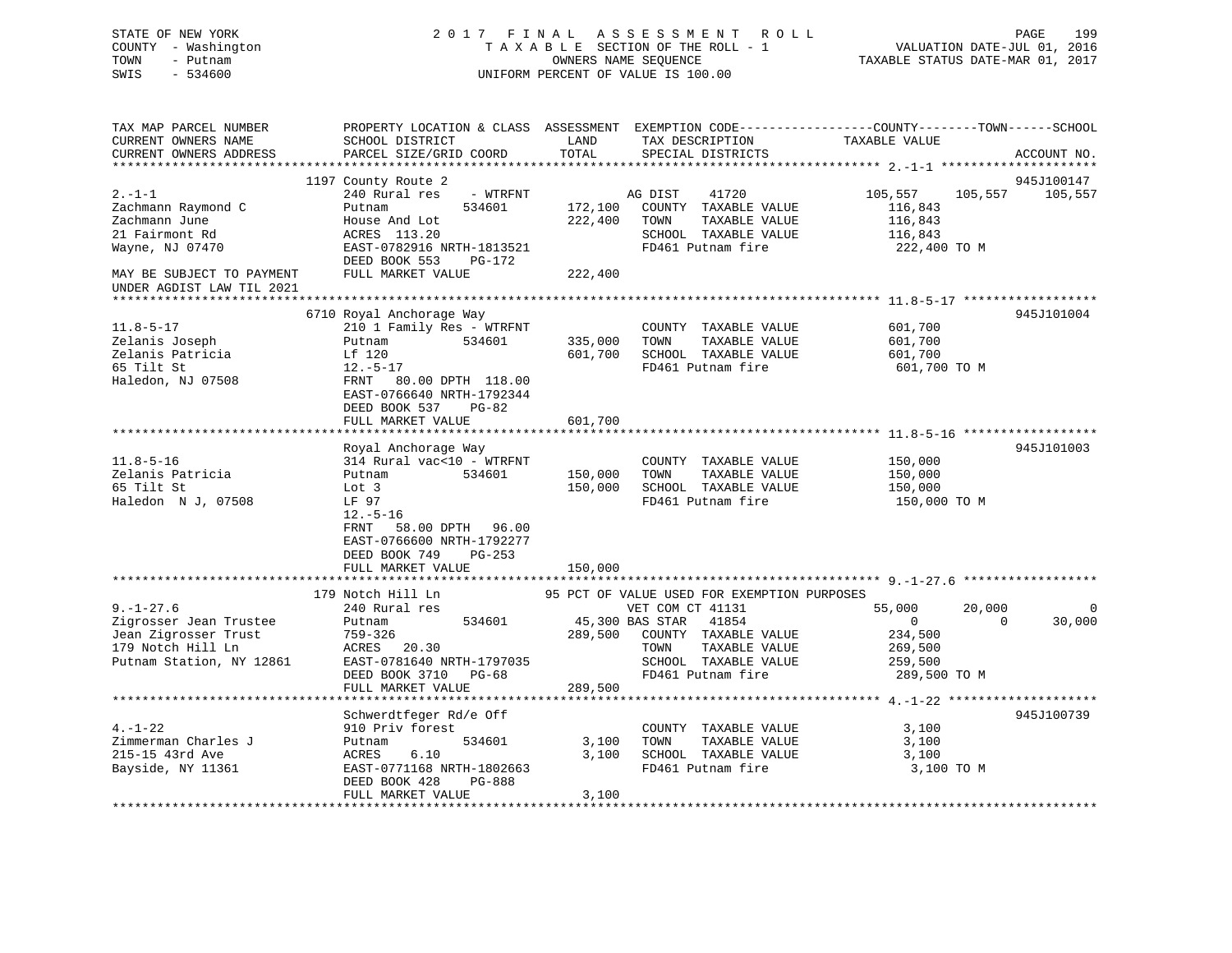# STATE OF NEW YORK 2 0 1 7 F I N A L A S S E S S M E N T R O L L PAGE 200 COUNTY - Washington T A X A B L E SECTION OF THE ROLL - 1 VALUATION DATE-JUL 01, 2016 TOWN - Putnam OWNERS NAME SEQUENCE TAXABLE STATUS DATE-MAR 01, 2017 SWIS - 534600 UNIFORM PERCENT OF VALUE IS 100.00

| TAX MAP PARCEL NUMBER                                                             | PROPERTY LOCATION & CLASS ASSESSMENT |             | EXEMPTION CODE-----------------COUNTY-------TOWN------SCHOOL |             |             |
|-----------------------------------------------------------------------------------|--------------------------------------|-------------|--------------------------------------------------------------|-------------|-------------|
| CURRENT OWNERS NAME                                                               | SCHOOL DISTRICT                      | <b>LAND</b> | TAX DESCRIPTION TAXABLE VALUE                                |             |             |
| CURRENT OWNERS ADDRESS     PARCEL SIZE/GRID COORD     TOTAL     SPECIAL DISTRICTS |                                      |             |                                                              |             | ACCOUNT NO. |
|                                                                                   |                                      |             |                                                              |             |             |
|                                                                                   | Mosswood Way                         |             |                                                              |             | 945J100740  |
| $7.12 - 1 - 2$                                                                    | 314 Rural vac<10                     |             | COUNTY TAXABLE VALUE                                         | 14,000      |             |
| Zobre Edward J Trustee                                                            | Putnam 534601 14,000                 |             | TOWN TAXABLE VALUE                                           | 14,000      |             |
| 57 Teliska Ave                                                                    | FRNT 100.00 DPTH 100.00 14,000       |             | SCHOOL TAXABLE VALUE                                         | 14,000      |             |
| Rensselaer, NY 12144 EAST-0768063 NRTH-1799047                                    |                                      |             | FD461 Putnam fire                                            | 14,000 TO M |             |
|                                                                                   | DEED BOOK 2099 PG-23                 |             |                                                              |             |             |
|                                                                                   | FULL MARKET VALUE 14,000             |             |                                                              |             |             |
|                                                                                   |                                      |             |                                                              |             |             |
|                                                                                   | Schwerdtfeger Rd                     |             |                                                              |             | 945J100741  |
| $4. - 1 - 28$                                                                     | 314 Rural vac<10                     |             | COUNTY TAXABLE VALUE                                         | 5,800       |             |
| Zufall Michael F                                                                  | Putnam 534601                        | 5,800       | TOWN<br>TAXABLE VALUE                                        | 5,800       |             |
| Zufall Mary A                                                                     | Lot                                  | 5,800       | SCHOOL TAXABLE VALUE                                         | 5,800       |             |
| 429/911<br>1114 Nash Loop                                                         |                                      |             | FD461 Putnam fire                                            | 5,800 TO M  |             |
| The Villages, FL 32162                                                            | ACRES 1.20                           |             |                                                              |             |             |
|                                                                                   | EAST-0769864 NRTH-1800023            |             |                                                              |             |             |
|                                                                                   | DEED BOOK 418 PG-980                 |             |                                                              |             |             |
|                                                                                   | FULL MARKET VALUE                    | 5,800       |                                                              |             |             |
|                                                                                   |                                      |             |                                                              |             |             |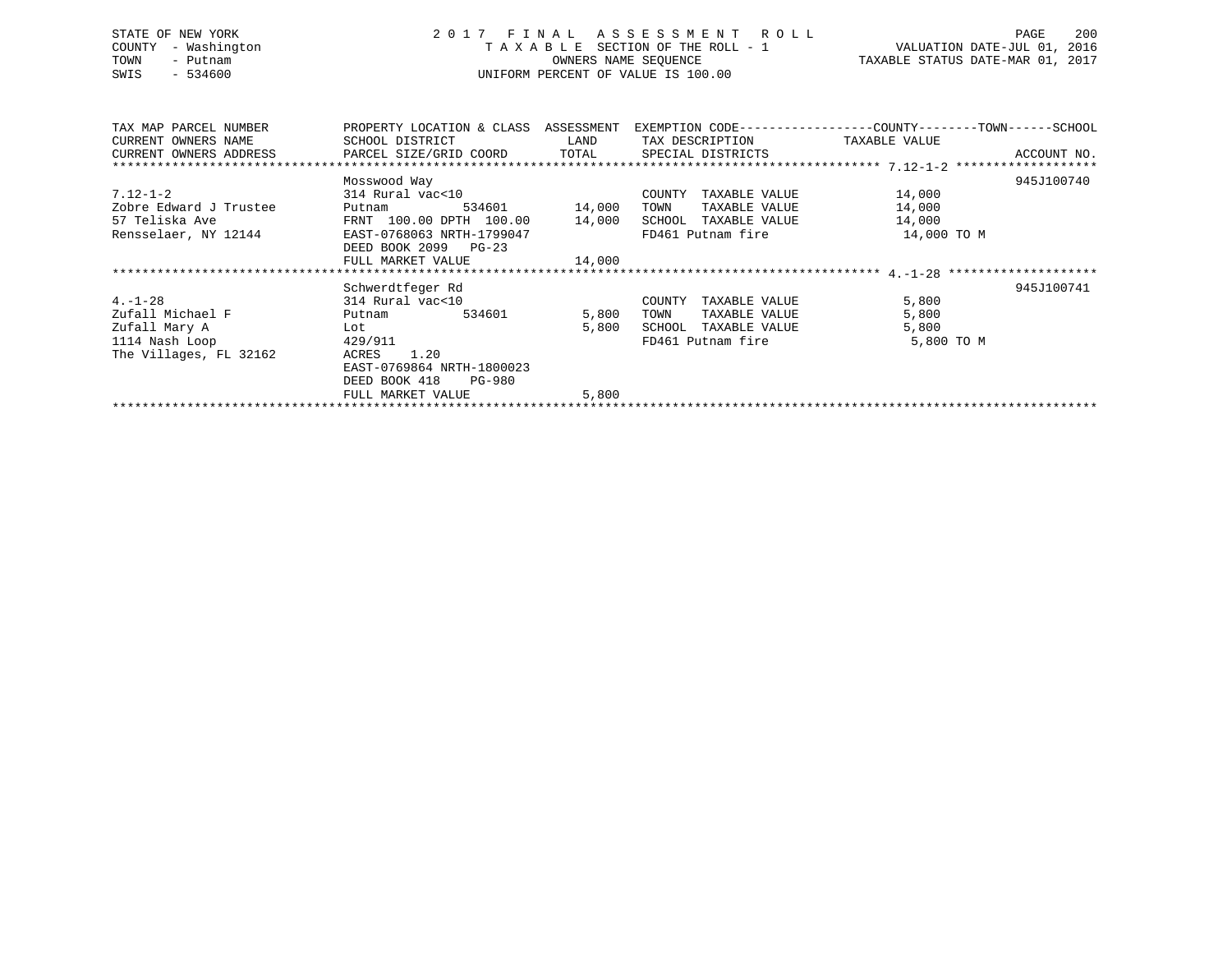VALUATION DATE-JUL 01, 2016 TOWN - Putnam TAXABLE STATUS DATE-MAR 01, 2017 SWIS - 534600 RPS150/V04/L015 UNIFORM PERCENT OF VALUE IS 100.00 CURRENT DATE 6/14/2017

### R O L L S U B S E C T I O N - - T O T A L S

#### \*\*\* S P E C I A L D I S T R I C T S U M M A R Y \*\*\*

| CODE. | DISTRICT NAME        | TOTAL<br>PARCELS | EXTENSION<br>TYPE | EXTENSION<br>VALUE | AD VALOREM<br>VALUE | EXEMPT<br>AMOUNT | TAXABLE<br>VALUE |
|-------|----------------------|------------------|-------------------|--------------------|---------------------|------------------|------------------|
|       | SR533 Star repay - f |                  | 1 MOVTAX          |                    |                     |                  |                  |
|       | TE533 Trans exmt rep |                  | 2 MOVTAX          |                    |                     |                  |                  |
|       | CA002 Cons agri dst  |                  | 58 TOTAL          |                    | 10057,700           | 702,426          | 9355,274         |
|       | BP461 Black Pt Sewer |                  | 126 UNITS C       |                    |                     |                  |                  |
|       | FD461 Putnam fire    |                  | 1,001 TOTAL       | M                  | 266842,856          |                  | 266842,856       |

#### \*\*\* S C H O O L D I S T R I C T S U M M A R Y \*\*\*

| CODE   | DISTRICT NAME | TOTAL<br>PARCELS | ASSESSED<br>LAND | ASSESSED<br>TOTAL | EXEMPT<br>AMOUNT | TOTAL<br>TAXABLE | <b>STAR</b><br>AMOUNT | <b>STAR</b><br>TAXABLE |
|--------|---------------|------------------|------------------|-------------------|------------------|------------------|-----------------------|------------------------|
| 534601 | Putnam        | 1,002            | 173139,944       | 267092,356        | 2888,768         | 264203,588       | 7547,230              | 256656,358             |
|        | SUB-TOTAL     | 1,002            | 173139,944       | 267092,356        | 2888,768         | 264203,588       | 7547,230              | 256656,358             |
|        | TOTAL         | 1,002            | 173139,944       | 267092,356        | 2888,768         | 264203,588       | 7547,230              | 256656,358             |

### \*\*\* S Y S T E M C O D E S S U M M A R Y \*\*\*

#### NO SYSTEM EXEMPTIONS AT THIS LEVEL

### \*\*\* E X E M P T I O N S U M M A R Y \*\*\*

| CODE  | DESCRIPTION  | TOTAL<br>PARCELS | COUNTY  | TOWN    | SCHOOL  |
|-------|--------------|------------------|---------|---------|---------|
| 41121 | VET WAR CT   | 13               | 312,826 | 149,550 |         |
| 41131 | VET COM CT   | 12               | 443,350 | 216,130 |         |
| 41132 | VET COM C    |                  | 38,275  |         |         |
| 41133 | VET COM T    |                  |         | 20,000  |         |
| 41142 | VET DIS C    |                  | 38,275  |         |         |
| 41143 | VET DIS T    |                  |         | 38,275  |         |
| 41152 | $CW_10_VET/$ |                  | 8,000   |         |         |
| 41400 | CLERGY       |                  | 1,500   | 1,500   | 1,500   |
| 41700 | AG BUILD     |                  | 67,100  | 67,100  | 67,100  |
| 41720 | AG DIST      | 17               | 942,059 | 942,059 | 942,059 |
|       |              |                  |         |         |         |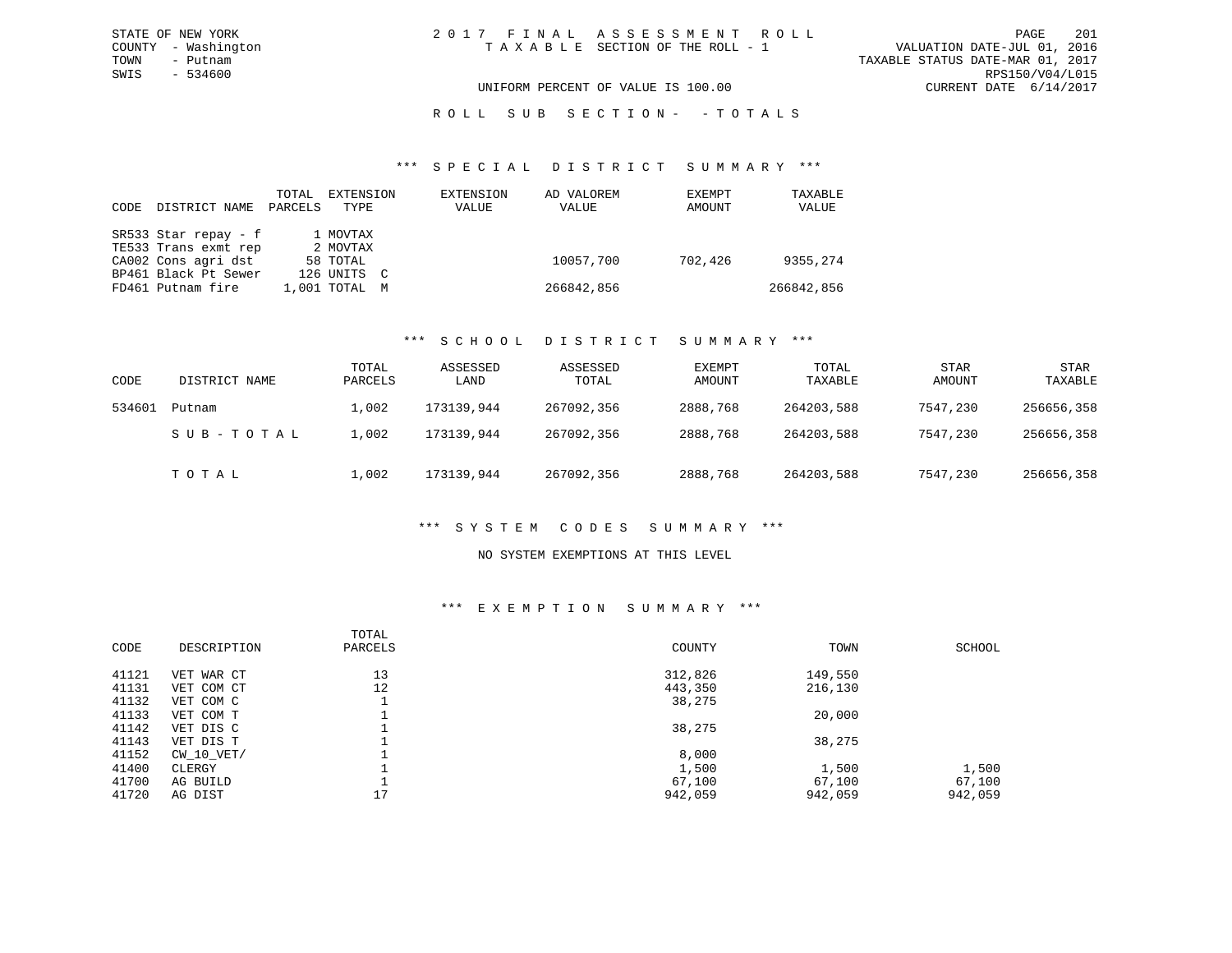| STATE OF NEW YORK   | 2017 FINAL ASSESSMENT ROLL         | 202<br>PAGE                      |
|---------------------|------------------------------------|----------------------------------|
| COUNTY - Washington | TAXABLE SECTION OF THE ROLL - 1    | VALUATION DATE-JUL 01, 2016      |
| TOWN<br>- Putnam    |                                    | TAXABLE STATUS DATE-MAR 01, 2017 |
| SWIS<br>- 534600    |                                    | RPS150/V04/L015                  |
|                     | UNIFORM PERCENT OF VALUE IS 100.00 | CURRENT DATE 6/14/2017           |
|                     |                                    |                                  |

### R O L L S U B S E C T I O N - - T O T A L S

#### \*\*\* E X E M P T I O N S U M M A R Y \*\*\*

|       |                 | TOTAL   |          |          |           |
|-------|-----------------|---------|----------|----------|-----------|
| CODE  | DESCRIPTION     | PARCELS | COUNTY   | TOWN     | SCHOOL    |
| 41730 | AGRI-D IND      |         | 84,041   | 84,041   | 84,041    |
| 41800 | AGED-ALL        |         | 18,570   | 18,570   | 24,760    |
| 41803 | AGED-TOWN       | 4       |          | 265,308  |           |
| 41805 | AGE-CO/SCH      | 10      | 1299,736 |          | 1306,808  |
| 41834 | ENH STAR        | 56      |          |          | 3532,130  |
| 41854 | <b>BAS STAR</b> | 134     |          |          | 4015,100  |
| 41932 | DISAB-CO        |         | 43,950   |          |           |
| 41935 | DISAB-C/S       |         | 300,000  |          | 300,000   |
| 47460 | FOR 480A        |         | 162,500  | 162,500  | 162,500   |
|       | TOTAL           | 262     | 3760,182 | 1965,033 | 10435,998 |

| ROLL<br>SEC | <b>DESCRIPTION</b> | TOTAL<br>PARCELS | ASSESSED<br>LAND | <i><b>\SSESSED</b></i><br>TOTAL | TAXABLE<br>COUNTY | TAXABLE<br>TOWN | TAXABLE<br>SCHOOL | <b>STAR</b><br>TAXABLE |
|-------------|--------------------|------------------|------------------|---------------------------------|-------------------|-----------------|-------------------|------------------------|
|             | TAXABLE            | ,002             | 173139,944       | 267092,356                      | 263332<br>174     | 265127.323      | 264203,588        | 256656,358             |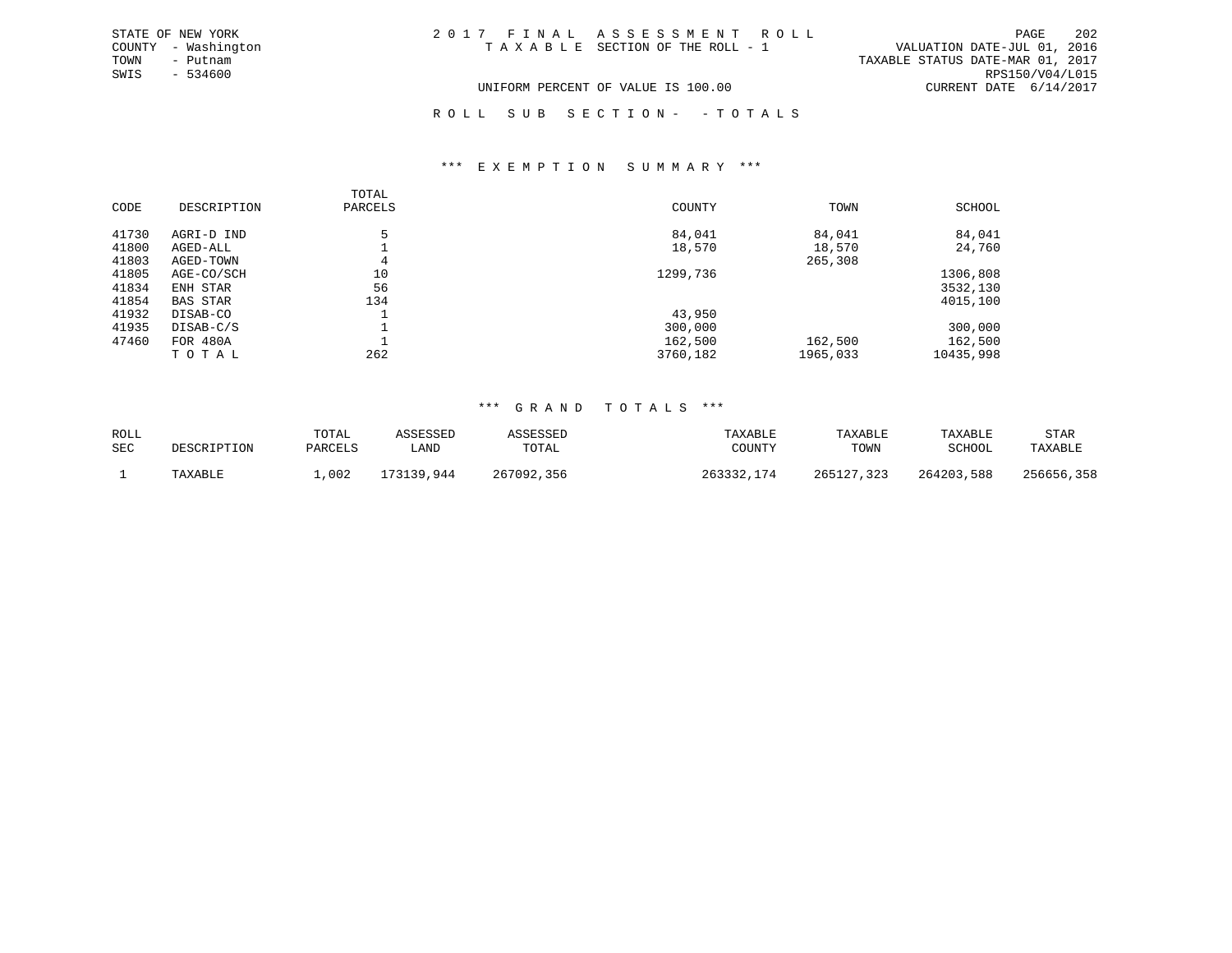|      | STATE OF NEW YORK   | 2017 FINAL ASSESSMENT ROLL |                                    |                                  | PAGE                   | - 203 |
|------|---------------------|----------------------------|------------------------------------|----------------------------------|------------------------|-------|
|      | COUNTY - Washington |                            | TAXABLE SECTION OF THE ROLL - 1    | VALUATION DATE-JUL 01, 2016      |                        |       |
| TOWN | - Putnam            |                            |                                    | TAXABLE STATUS DATE-MAR 01, 2017 |                        |       |
| SWIS | - 534600            |                            | UNIFORM PERCENT OF VALUE IS 100.00 |                                  | RPS150/V04/L015        |       |
|      |                     |                            |                                    |                                  | CURRENT DATE 6/14/2017 |       |
|      |                     |                            |                                    |                                  |                        |       |

### ROLL SECTION TOTALS

#### \*\*\* S P E C I A L D I S T R I C T S U M M A R Y \*\*\*

| CODE | DISTRICT NAME        | TOTAL<br>PARCELS | EXTENSION<br>TYPE         | EXTENSION<br>VALUE | AD VALOREM<br>VALUE | EXEMPT<br>AMOUNT | TAXABLE<br>VALUE |
|------|----------------------|------------------|---------------------------|--------------------|---------------------|------------------|------------------|
|      | SR533 Star repay - f |                  | 1 MOVTAX                  |                    |                     |                  |                  |
|      | TE533 Trans exmt rep |                  | 2 MOVTAX                  |                    |                     |                  |                  |
|      | CA002 Cons agri dst  |                  | 58 TOTAL                  |                    | 10057,700           | 702,426          | 9355,274         |
|      | BP461 Black Pt Sewer |                  | 126 UNITS<br>$\mathbf{C}$ |                    |                     |                  |                  |
|      | FD461 Putnam fire    |                  | 1,001 TOTAL<br>M          |                    | 266842,856          |                  | 266842,856       |

#### \*\*\* S C H O O L D I S T R I C T S U M M A R Y \*\*\*

| CODE   | DISTRICT NAME | TOTAL<br>PARCELS | ASSESSED<br>LAND | ASSESSED<br>TOTAL | EXEMPT<br>AMOUNT | TOTAL<br>TAXABLE | <b>STAR</b><br>AMOUNT | <b>STAR</b><br>TAXABLE |
|--------|---------------|------------------|------------------|-------------------|------------------|------------------|-----------------------|------------------------|
| 534601 | Putnam        | 1,002            | 173139,944       | 267092,356        | 2888,768         | 264203,588       | 7547,230              | 256656,358             |
|        | SUB-TOTAL     | 1,002            | 173139,944       | 267092,356        | 2888,768         | 264203,588       | 7547,230              | 256656,358             |
|        | TOTAL         | 1,002            | 173139,944       | 267092,356        | 2888,768         | 264203,588       | 7547,230              | 256656,358             |

#### \*\*\* S Y S T E M C O D E S S U M M A R Y \*\*\*

#### NO SYSTEM EXEMPTIONS AT THIS LEVEL

### \*\*\* E X E M P T I O N S U M M A R Y \*\*\*

|       |             | TOTAL   |         |         |         |
|-------|-------------|---------|---------|---------|---------|
| CODE  | DESCRIPTION | PARCELS | COUNTY  | TOWN    | SCHOOL  |
| 41121 | VET WAR CT  | 13      | 312,826 | 149,550 |         |
| 41131 | VET COM CT  | 12      | 443,350 | 216,130 |         |
| 41132 | VET COM C   |         | 38,275  |         |         |
| 41133 | VET COM T   |         |         | 20,000  |         |
| 41142 | VET DIS C   |         | 38,275  |         |         |
| 41143 | VET DIS T   |         |         | 38,275  |         |
| 41152 | CW 10 VET/  |         | 8,000   |         |         |
| 41400 | CLERGY      |         | 1,500   | 1,500   | 1,500   |
| 41700 | AG BUILD    |         | 67,100  | 67,100  | 67,100  |
| 41720 | AG DIST     | 17      | 942,059 | 942,059 | 942,059 |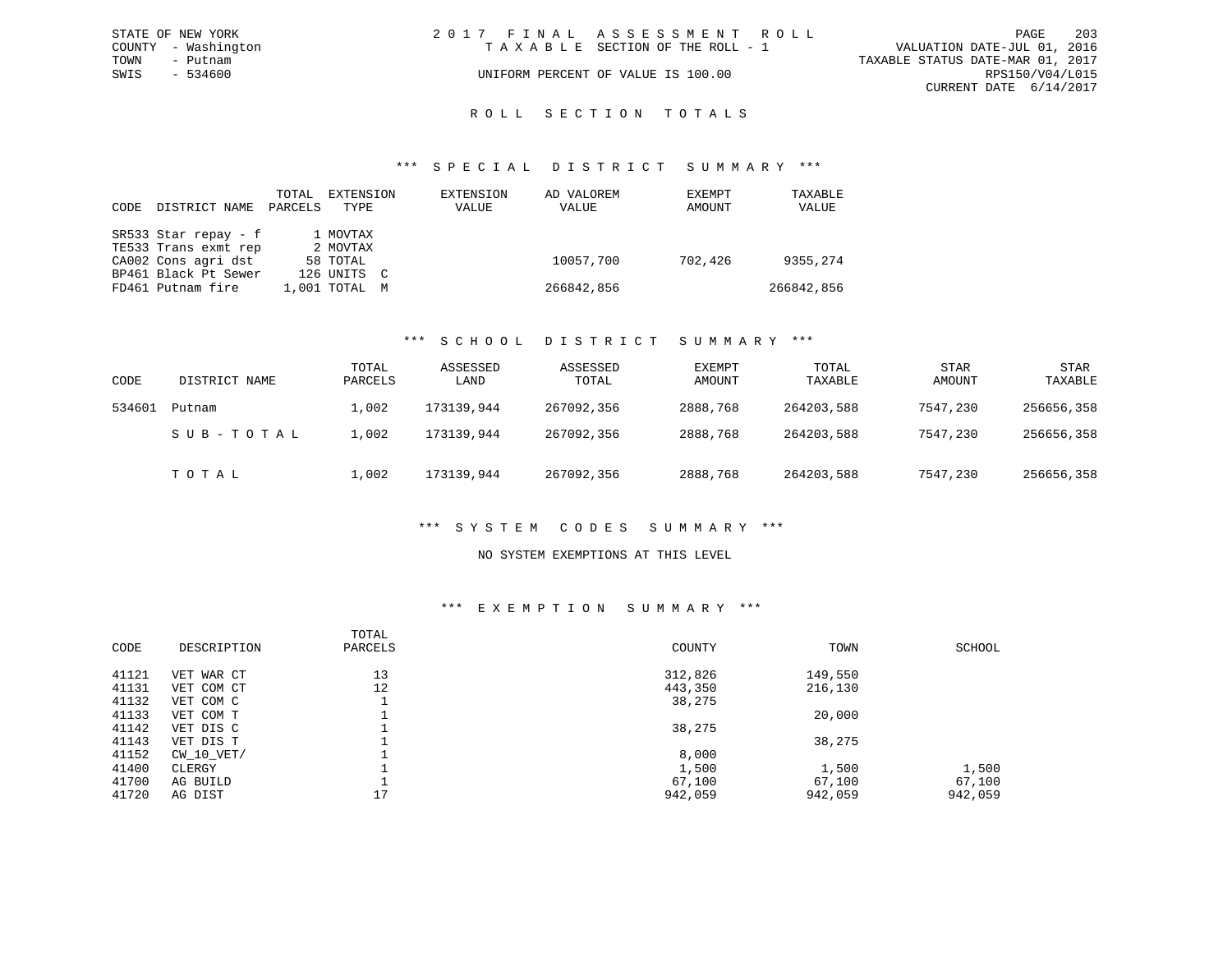|      | STATE OF NEW YORK   | 2017 FINAL ASSESSMENT ROLL         |                                  |                        | PAGE | - 204 |
|------|---------------------|------------------------------------|----------------------------------|------------------------|------|-------|
|      | COUNTY - Washington | TAXABLE SECTION OF THE ROLL - 1    | VALUATION DATE-JUL 01, 2016      |                        |      |       |
| TOWN | – Putnam            |                                    | TAXABLE STATUS DATE-MAR 01, 2017 |                        |      |       |
| SWIS | - 534600            | UNIFORM PERCENT OF VALUE IS 100.00 |                                  | RPS150/V04/L015        |      |       |
|      |                     |                                    |                                  | CURRENT DATE 6/14/2017 |      |       |
|      |                     |                                    |                                  |                        |      |       |

R O L L S E C T I O N T O T A L S

#### \*\*\* E X E M P T I O N S U M M A R Y \*\*\*

|       |                 | TOTAL   |          |          |           |
|-------|-----------------|---------|----------|----------|-----------|
| CODE  | DESCRIPTION     | PARCELS | COUNTY   | TOWN     | SCHOOL    |
| 41730 | AGRI-D IND      | 5       | 84,041   | 84,041   | 84,041    |
| 41800 | AGED-ALL        |         | 18,570   | 18,570   | 24,760    |
| 41803 | AGED-TOWN       | 4       |          | 265,308  |           |
| 41805 | AGE-CO/SCH      | 10      | 1299,736 |          | 1306,808  |
| 41834 | ENH STAR        | 56      |          |          | 3532,130  |
| 41854 | <b>BAS STAR</b> | 134     |          |          | 4015,100  |
| 41932 | DISAB-CO        |         | 43,950   |          |           |
| 41935 | DISAB-C/S       |         | 300,000  |          | 300,000   |
| 47460 | FOR 480A        |         | 162,500  | 162,500  | 162,500   |
|       | TOTAL           | 262     | 3760,182 | 1965,033 | 10435,998 |

| ROLL<br><b>SEC</b> | DESCRIPTION | TOTAL<br>PARCELS | ASSESSED<br>LAND | <b><i>\SSESSED</i></b><br>TOTAL | TAXABLE<br><b>COUNTY</b> | TAXABLE<br>TOWN | TAXABLE<br>SCHOOL | STAR<br>TAXABLE |
|--------------------|-------------|------------------|------------------|---------------------------------|--------------------------|-----------------|-------------------|-----------------|
|                    | TAXABLE     | ,002             | 173139<br>.944   | 267092,356                      | 263332.17<br>174         | 265127,323      | 264203,588        | 256656,358      |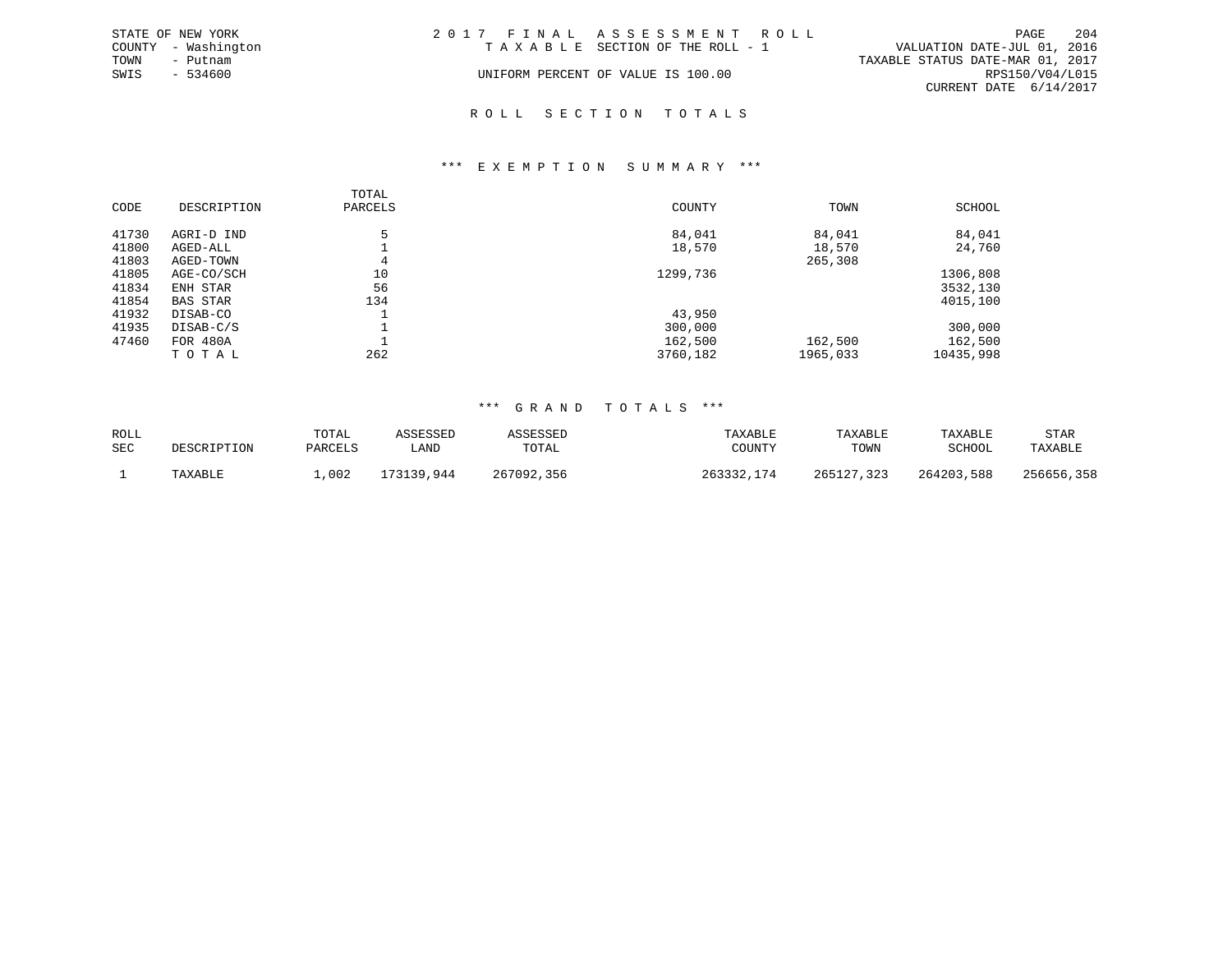| STATE OF NEW YORK   | 2017 FINAL ASSESSMENT ROLL               | 205<br>PAGE                      |
|---------------------|------------------------------------------|----------------------------------|
| COUNTY - Washington | STATE OWNED LAND SECTION OF THE ROLL - 3 | VALUATION DATE-JUL 01, 2016      |
| TOWN<br>– Putnam    | OWNERS NAME SEOUENCE                     | TAXABLE STATUS DATE-MAR 01, 2017 |
| SWIS<br>- 534600    | UNIFORM PERCENT OF VALUE IS 100.00       |                                  |
|                     |                                          |                                  |

| TAX MAP PARCEL NUMBER                                                                                                                                                                                                                                                                                                                                                                                                                                        | PROPERTY LOCATION & CLASS ASSESSMENT EXEMPTION CODE----------------COUNTY-------TOWN-----SCHOOL |                         |                                                         |                                                                            |            |
|--------------------------------------------------------------------------------------------------------------------------------------------------------------------------------------------------------------------------------------------------------------------------------------------------------------------------------------------------------------------------------------------------------------------------------------------------------------|-------------------------------------------------------------------------------------------------|-------------------------|---------------------------------------------------------|----------------------------------------------------------------------------|------------|
| CURRENT OWNERS NAME                                                                                                                                                                                                                                                                                                                                                                                                                                          | SCHOOL DISTRICT                                                                                 | LAND                    | TAX DESCRIPTION TAXABLE VALUE                           |                                                                            |            |
| $\begin{minipage}{0.5cm} \begin{minipage}{0.5cm} \begin{minipage}{0.5cm} \begin{minipage}{0.5cm} \begin{minipage}{0.5cm} \begin{minipage}{0.5cm} \begin{minipage}{0.5cm} \begin{minipage}{0.5cm} \begin{minipage}{0.5cm} \begin{minipage}{0.5cm} \begin{minipage}{0.5cm} \begin{minipage}{0.5cm} \begin{minipage}{0.5cm} \begin{minipage}{0.5cm} \begin{minipage}{0.5cm} \begin{minipage}{0.5cm} \begin{minipage}{0.5cm} \begin{minipage}{0.5cm} \begin{min$ |                                                                                                 |                         |                                                         |                                                                            |            |
|                                                                                                                                                                                                                                                                                                                                                                                                                                                              |                                                                                                 |                         |                                                         |                                                                            |            |
|                                                                                                                                                                                                                                                                                                                                                                                                                                                              | 2443 Black Point Way                                                                            |                         |                                                         |                                                                            | 945J100516 |
| $4. -1 - 42$                                                                                                                                                                                                                                                                                                                                                                                                                                                 | 314 Rural vac<10 - WTRFNT                                                                       |                         | COUNTY TAXABLE VALUE 5443,800                           |                                                                            |            |
| New York State                                                                                                                                                                                                                                                                                                                                                                                                                                               | 534601 5443,800<br>Putnam                                                                       |                         | TOWN                                                    |                                                                            |            |
|                                                                                                                                                                                                                                                                                                                                                                                                                                                              |                                                                                                 |                         | 5443,800 SCHOOL TAXABLE VALUE                           | TAXABLE VALUE<br>TAXABLE VALUE 5443,800<br>-- ******* 5443,800<br>5443,800 |            |
|                                                                                                                                                                                                                                                                                                                                                                                                                                                              |                                                                                                 |                         | FD461 Putnam fire 5443,800 TO M                         |                                                                            |            |
| 383 Broadway (1982)<br>The MCRES 242.00<br>Fort Edward, NY 12828<br>Fort Edward, NY 12828<br>Form DOW 211                                                                                                                                                                                                                                                                                                                                                    |                                                                                                 |                         |                                                         |                                                                            |            |
|                                                                                                                                                                                                                                                                                                                                                                                                                                                              |                                                                                                 |                         |                                                         |                                                                            |            |
|                                                                                                                                                                                                                                                                                                                                                                                                                                                              |                                                                                                 |                         |                                                         |                                                                            |            |
|                                                                                                                                                                                                                                                                                                                                                                                                                                                              | FULL MARKET VALUE                                                                               | 5443,800                |                                                         |                                                                            |            |
|                                                                                                                                                                                                                                                                                                                                                                                                                                                              |                                                                                                 |                         |                                                         |                                                                            |            |
|                                                                                                                                                                                                                                                                                                                                                                                                                                                              | Negro Pt                                                                                        |                         |                                                         |                                                                            |            |
|                                                                                                                                                                                                                                                                                                                                                                                                                                                              | 314 Rural vac<10 - WTRFNT                                                                       |                         |                                                         | 538,000<br>538,000                                                         |            |
|                                                                                                                                                                                                                                                                                                                                                                                                                                                              |                                                                                                 |                         |                                                         |                                                                            |            |
|                                                                                                                                                                                                                                                                                                                                                                                                                                                              |                                                                                                 |                         |                                                         |                                                                            |            |
|                                                                                                                                                                                                                                                                                                                                                                                                                                                              |                                                                                                 |                         |                                                         | 538,000 TO M                                                               |            |
|                                                                                                                                                                                                                                                                                                                                                                                                                                                              |                                                                                                 |                         |                                                         |                                                                            |            |
| 538,000<br>383 Broadway (1982)<br>Fort Edward, NY 12828 (DEED BOOK 916 PG-251<br>383 Broadway EAST-0792495 NRTH-1801301<br>Fort Edward, NY 12828 (DEED BOOK 916 PG-251<br>384 (DEED BOOK 916 PG-251                                                                                                                                                                                                                                                          |                                                                                                 |                         |                                                         |                                                                            |            |
|                                                                                                                                                                                                                                                                                                                                                                                                                                                              |                                                                                                 |                         |                                                         |                                                                            |            |
|                                                                                                                                                                                                                                                                                                                                                                                                                                                              | Hutton Square Rd                                                                                |                         |                                                         |                                                                            |            |
| $9. - 1 - 8.4$                                                                                                                                                                                                                                                                                                                                                                                                                                               | 322 Rural vac>10                                                                                |                         | COUNTY TAXABLE VALUE                                    | 60,900                                                                     |            |
| $\tilde{a}$<br>New York State                                                                                                                                                                                                                                                                                                                                                                                                                                | Putnam                                                                                          | 0<br>534601 60,900 TOWN |                                                         | TAXABLE VALUE 60,900                                                       |            |
| Attn: Washington County Treasu ACRES 124.00                                                                                                                                                                                                                                                                                                                                                                                                                  |                                                                                                 | 60,900                  |                                                         |                                                                            |            |
|                                                                                                                                                                                                                                                                                                                                                                                                                                                              |                                                                                                 |                         | SCHOOL TAXABLE VALUE 60,900<br>FD461 Putnam fire 60,900 | 60,900 TO M                                                                |            |
|                                                                                                                                                                                                                                                                                                                                                                                                                                                              |                                                                                                 |                         |                                                         |                                                                            |            |
|                                                                                                                                                                                                                                                                                                                                                                                                                                                              | FULL MARKET VALUE                                                                               | 60,900                  |                                                         |                                                                            |            |
|                                                                                                                                                                                                                                                                                                                                                                                                                                                              |                                                                                                 |                         |                                                         |                                                                            |            |
|                                                                                                                                                                                                                                                                                                                                                                                                                                                              |                                                                                                 |                         |                                                         |                                                                            |            |
|                                                                                                                                                                                                                                                                                                                                                                                                                                                              | Harris Tr/lake George<br>314 Rural vac<10 - WTRFNT                                              |                         |                                                         |                                                                            | 1110001    |
| $17. - 1 - 1$                                                                                                                                                                                                                                                                                                                                                                                                                                                |                                                                                                 |                         | COUNTY TAXABLE VALUE 652,400                            |                                                                            |            |
| New York State                                                                                                                                                                                                                                                                                                                                                                                                                                               | 534601 652,400 TOWN<br>Putnam                                                                   |                         | TAXABLE VALUE 652,400                                   |                                                                            |            |
| Attn: Washington County Treas 160 Lf                                                                                                                                                                                                                                                                                                                                                                                                                         | 8.00                                                                                            |                         | 652,400 SCHOOL TAXABLE VALUE<br>FD461 Putnam fire       | 652,400                                                                    |            |
| 383 Broadway                                                                                                                                                                                                                                                                                                                                                                                                                                                 | ACRES                                                                                           |                         |                                                         | 652,400 TO M                                                               |            |
| Fort Edward, NY 12828 EAST-0761915 NRTH-1771788                                                                                                                                                                                                                                                                                                                                                                                                              |                                                                                                 |                         |                                                         |                                                                            |            |
|                                                                                                                                                                                                                                                                                                                                                                                                                                                              | DEED BOOK 717 PG-69                                                                             |                         |                                                         |                                                                            |            |
|                                                                                                                                                                                                                                                                                                                                                                                                                                                              | FULL MARKET VALUE                                                                               | 652,400                 |                                                         |                                                                            |            |
|                                                                                                                                                                                                                                                                                                                                                                                                                                                              |                                                                                                 |                         |                                                         |                                                                            |            |
|                                                                                                                                                                                                                                                                                                                                                                                                                                                              | Lake George                                                                                     |                         |                                                         |                                                                            | 1120001    |
| $17. - 1 - 1.2$                                                                                                                                                                                                                                                                                                                                                                                                                                              | 314 Rural vac<10 - WTRFNT                                                                       |                         | COUNTY TAXABLE VALUE                                    | 5861,900                                                                   |            |
| New York State                                                                                                                                                                                                                                                                                                                                                                                                                                               | 534601<br>Putnam                                                                                | 5861,900                | TAXABLE VALUE<br>TOWN                                   | 5861,900                                                                   |            |
| Attn: Washington County Treas 4150 Lf                                                                                                                                                                                                                                                                                                                                                                                                                        |                                                                                                 | 5861,900                | SCHOOL TAXABLE VALUE                                    | 5861,900                                                                   |            |
|                                                                                                                                                                                                                                                                                                                                                                                                                                                              |                                                                                                 |                         | FD461 Putnam fire                                       | 5861,900 TO M                                                              |            |
| 383 Broadway                           ACRES   168.40<br>Fort Edward, NY 12828             EAST-0762893 NRTH-1772957                                                                                                                                                                                                                                                                                                                                         |                                                                                                 |                         |                                                         |                                                                            |            |
|                                                                                                                                                                                                                                                                                                                                                                                                                                                              | DEED BOOK 724<br>PG-104                                                                         |                         |                                                         |                                                                            |            |
|                                                                                                                                                                                                                                                                                                                                                                                                                                                              | FULL MARKET VALUE                                                                               | 5861,900                |                                                         |                                                                            |            |
|                                                                                                                                                                                                                                                                                                                                                                                                                                                              |                                                                                                 |                         |                                                         |                                                                            |            |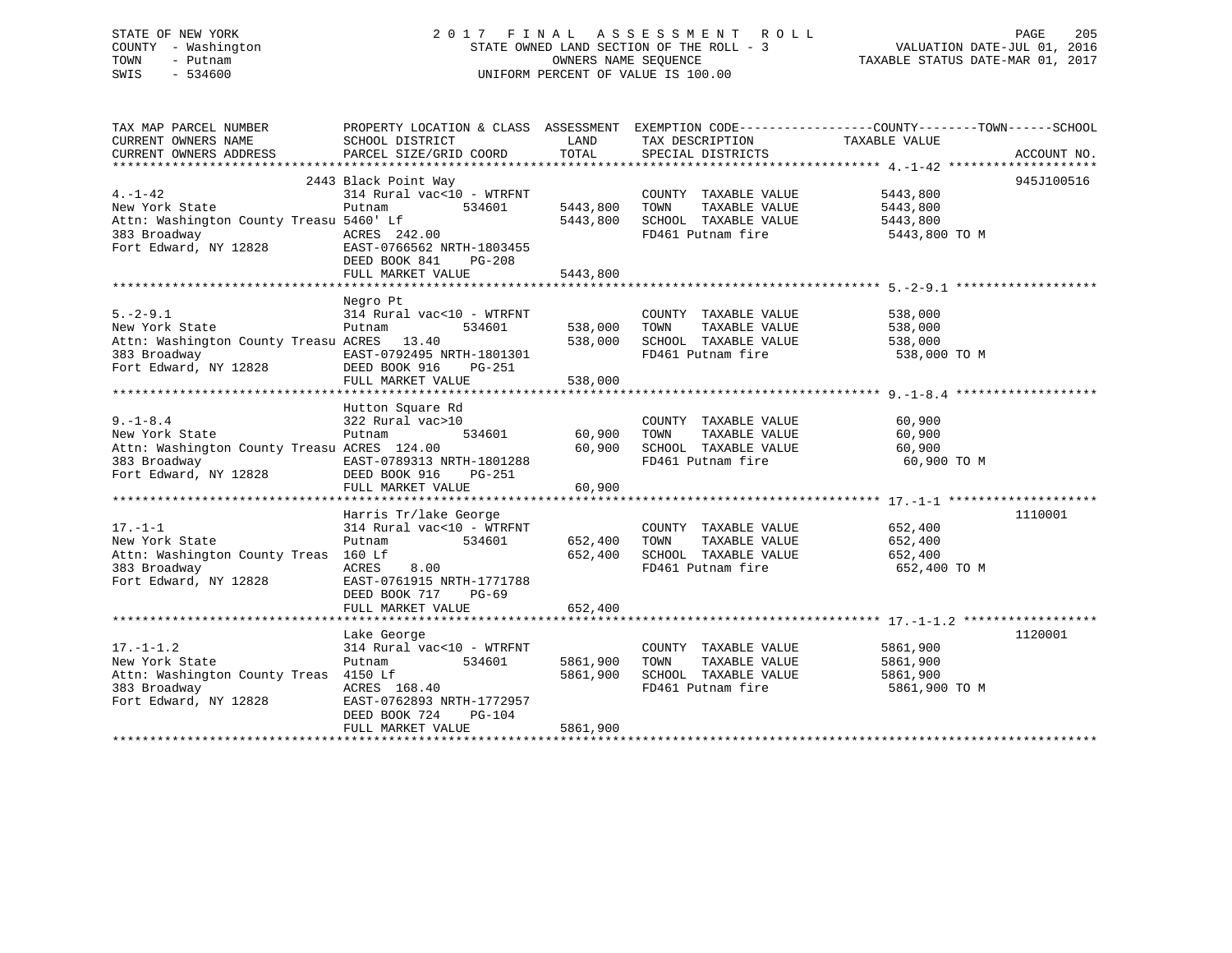| STATE OF NEW YORK<br>COUNTY - Washington<br>TOWN<br>- Putnam<br>$-534600$<br>SWIS                                                                | UNIFORM PERCENT OF VALUE IS 100.00                                                                                                                                                                                                                                                                                                  | 2017 FINAL ASSESSMENT ROLL PAGE 206<br>STATE OWNED LAND SECTION OF THE ROLL - 3<br>OWNERS NAME SEQUENCE TAXABLE STATUS DATE-JUL 01, 2016 |                                                                                                                                      |                                                                                                                            |
|--------------------------------------------------------------------------------------------------------------------------------------------------|-------------------------------------------------------------------------------------------------------------------------------------------------------------------------------------------------------------------------------------------------------------------------------------------------------------------------------------|------------------------------------------------------------------------------------------------------------------------------------------|--------------------------------------------------------------------------------------------------------------------------------------|----------------------------------------------------------------------------------------------------------------------------|
| CURRENT OWNERS NAME                                                                                                                              | SCHOOL DISTRICT                                                                                                                                                                                                                                                                                                                     |                                                                                                                                          | LAND TAX DESCRIPTION TAXABLE VALUE                                                                                                   | TAX MAP PARCEL NUMBER THE PROPERTY LOCATION & CLASS ASSESSMENT EXEMPTION CODE---------------COUNTY--------TOWN------SCHOOL |
| 17.-1-3<br>New York State<br>Attn: Washington County Treas Mt Lot 14 21,000 SCHOOL TAXABLE VALUE 21,000<br>383 Broadway<br>Fort Edward, NY 12828 | LOT 53 Williams North Tr<br>$\begin{tabular}{llll} 910 \hbox{Priv forest} & \multicolumn{2}{l}{{\tt COUNT}} \\ \hline {\tt Putnam} & \multicolumn{2}{l}{534601} & \multicolumn{2}{l}{21,000} & \multicolumn{2}{l}{\tt TOWN} \end{tabular}$<br>ACRES 51.32<br>EAST-0768299 NRTH-1773244<br>DEED BOOK 429 PG-776<br>FULL MARKET VALUE | 21,000                                                                                                                                   | COUNTY TAXABLE VALUE<br>TAXABLE VALUE 21,000<br>FD461 Putnam fire 21,000 TO M                                                        | 1100001<br>21,000                                                                                                          |
| $17. - 1 - 1.3$<br>New York State DEC<br>Fort Edward, NY 12828                                                                                   | Clark Hollow Bay<br>314 Rural vac<10 - WTRFNT<br>Putnam 534601 3417,500 TOWN<br>ACRES 58.00<br>EAST-0763525 NRTH-1774622<br>DEED BOOK 868 PG-285<br>FULL MARKET VALUE                                                                                                                                                               | 3417,500                                                                                                                                 | COUNTY TAXABLE VALUE 3417,500<br>TAXABLE VALUE 3417,500<br>3417,500 SCHOOL TAXABLE VALUE 3417,500<br>FD461 Putnam fire 3417,500 TO M |                                                                                                                            |
|                                                                                                                                                  | County Route 3                                                                                                                                                                                                                                                                                                                      |                                                                                                                                          |                                                                                                                                      |                                                                                                                            |
| $13. - 3 - 24.7$<br>New York State DEC                                                                                                           | 322 Rural vac>10<br>Putnam                                                                                                                                                                                                                                                                                                          | 534601 107,000 TOWN                                                                                                                      | COUNTY TAXABLE VALUE 107,000<br>TAXABLE VALUE                                                                                        | 107,000                                                                                                                    |
| Attn: Washington County Treasu ACRES 173.00                                                                                                      |                                                                                                                                                                                                                                                                                                                                     | 107,000                                                                                                                                  | SCHOOL TAXABLE VALUE                                                                                                                 | 107,000                                                                                                                    |

FULL MARKET VALUE 107,000 \*\*\*\*\*\*\*\*\*\*\*\*\*\*\*\*\*\*\*\*\*\*\*\*\*\*\*\*\*\*\*\*\*\*\*\*\*\*\*\*\*\*\*\*\*\*\*\*\*\*\*\*\*\*\*\*\*\*\*\*\*\*\*\*\*\*\*\*\*\*\*\*\*\*\*\*\*\*\*\*\*\*\*\*\*\*\*\*\*\*\*\*\*\*\*\*\*\*\*\*\*\*\*\*\*\*\*\*\*\*\*\*\*\*\*\*\*\*\*\*\*\*\*\*\*\*\*\*\*\*\*\*

383 Broadway EAST-0787942 NRTH-1787763 FD461 Putnam fire 107,000 TO M

Fort Edward, NY 12828 DEED BOOK 907 PG-93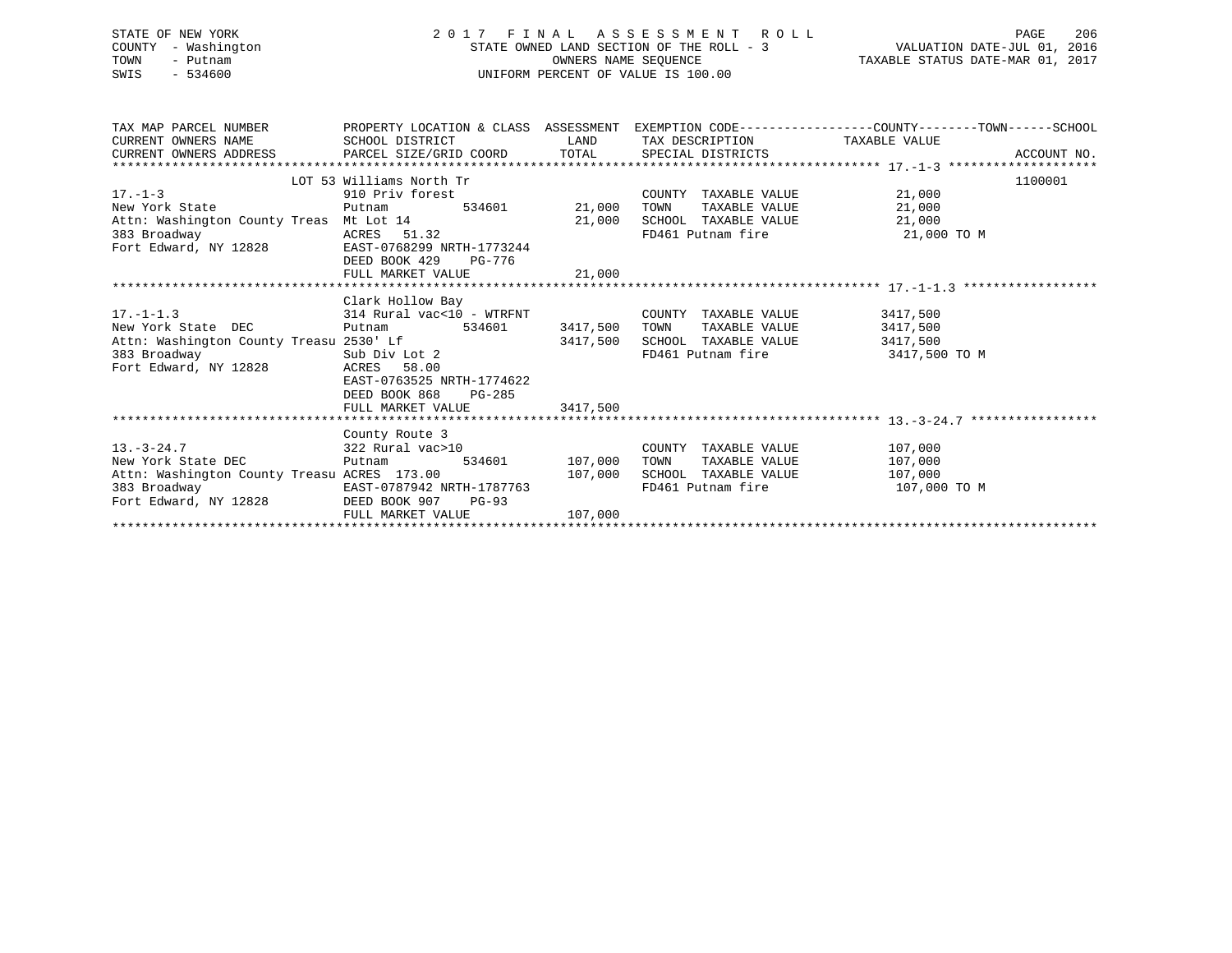| 2017 FINAL ASSESSMENT ROLL |                                          |                                  | PAGE                        | 207 |
|----------------------------|------------------------------------------|----------------------------------|-----------------------------|-----|
|                            | STATE OWNED LAND SECTION OF THE ROLL - 3 |                                  | VALUATION DATE-JUL 01, 2016 |     |
|                            |                                          | TAXABLE STATUS DATE-MAR 01, 2017 |                             |     |
|                            |                                          |                                  | RPS150/V04/L015             |     |
|                            | UNIFORM PERCENT OF VALUE IS 100.00       |                                  | CURRENT DATE 6/14/2017      |     |

# ROLL SUB SECTION - - TOTALS

#### \*\*\* S P E C I A L D I S T R I C T S U M M A R Y \*\*\*

|                    | TOTAL     | EXTENSION | EXTENSION | AD VALOREM | EXEMPT | TAXABLE   |
|--------------------|-----------|-----------|-----------|------------|--------|-----------|
| CODE DISTRICT NAME | PARCELS   | TYPE.     | VALUE     | VALUE      | AMOUNT | VALUE     |
| FD461 Putnam fire  | 8 TOTAL M |           |           | 16102,500  |        | 16102,500 |

#### \*\*\* S C H O O L D I S T R I C T S U M M A R Y \*\*\*

| CODE   | DISTRICT NAME | TOTAL<br>PARCELS | ASSESSED<br>LAND | ASSESSED<br>TOTAL | EXEMPT<br>AMOUNT | TOTAL<br>TAXABLE | <b>STAR</b><br>AMOUNT | <b>STAR</b><br>TAXABLE |
|--------|---------------|------------------|------------------|-------------------|------------------|------------------|-----------------------|------------------------|
| 534601 | Putnam        | 8                | 16102,500        | 16102,500         |                  | 16102,500        |                       | 16102,500              |
|        | SUB-TOTAL     | 8                | 16102,500        | 16102,500         |                  | 16102,500        |                       | 16102,500              |
|        | ТОТАЬ         | 8                | 16102,500        | 16102,500         |                  | 16102,500        |                       | 16102,500              |

### \*\*\* S Y S T E M C O D E S S U M M A R Y \*\*\*

### NO SYSTEM EXEMPTIONS AT THIS LEVEL

#### \*\*\* E X E M P T I O N S U M M A R Y \*\*\*

#### NO EXEMPTIONS AT THIS LEVEL

| ROLL |                  | TOTAL   | ASSESSED  | ASSESSED  | TAXABLE   | TAXABLE   | TAXABLE   | STAR      |
|------|------------------|---------|-----------|-----------|-----------|-----------|-----------|-----------|
| SEC  | DESCRIPTION      | PARCELS | ∟AND      | TOTAL     | COUNTY    | TOWN      | SCHOOL    | TAXABLE   |
|      | STATE OWNED LAND |         | 16102,500 | 16102,500 | 16102,500 | 16102,500 | 16102,500 | 16102,500 |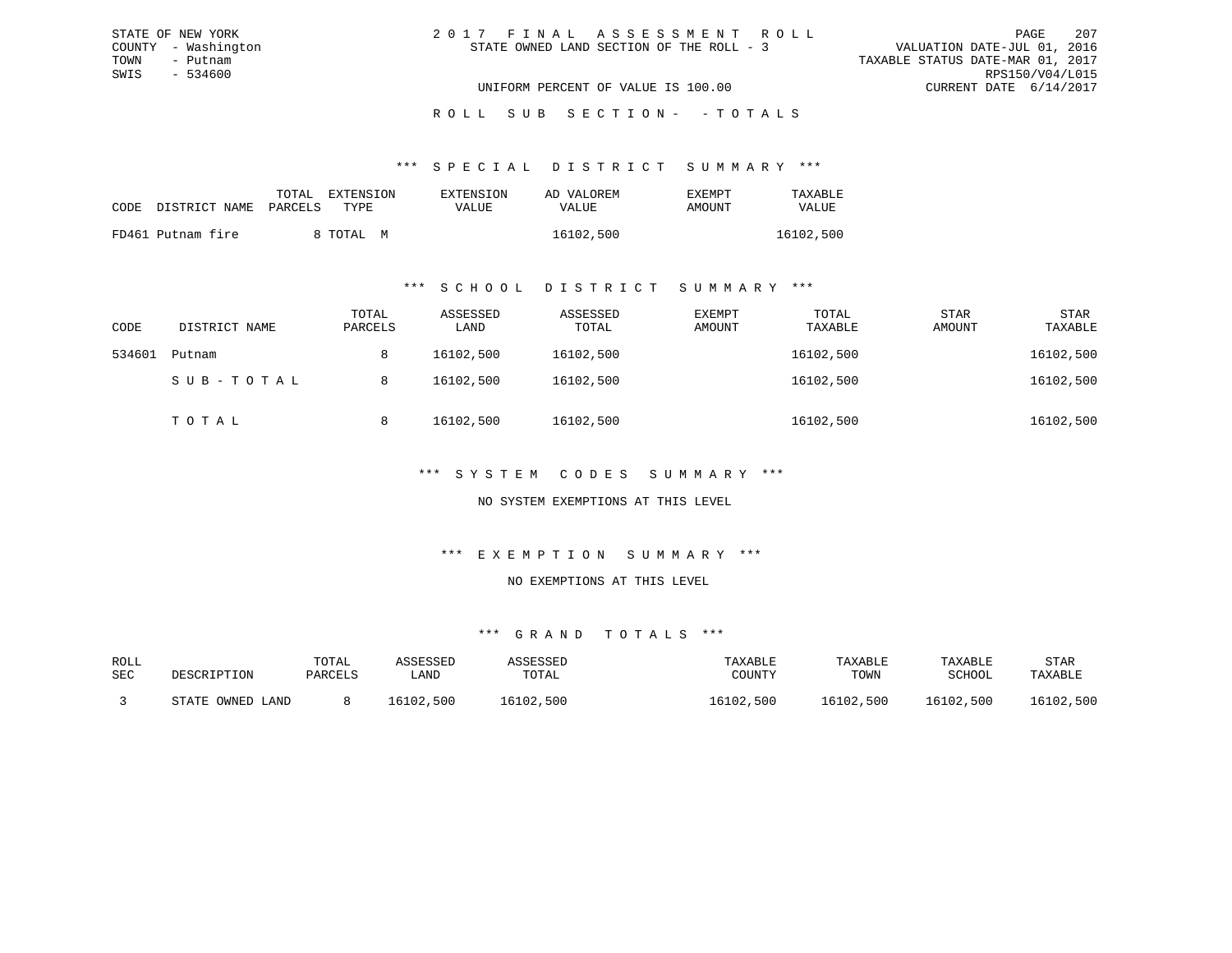| STATE OF NEW YORK<br>COUNTY - Washington<br>TOWN<br>- Putnam<br>SWIS<br>$-534600$         | 2017 FINAL<br>PAGE<br>208<br>A S S E S S M E N T<br>ROLL ROLL<br>STATE OWNED LAND SECTION OF THE ROLL - 3 SUB-SECT - P VALUATION DATE-JUL 01, 2016<br>ROLL SUB-SECT - P- ECL CONSERVATION AND COMMON LAW EASEMENTS<br>TAXABLE STATUS DATE-MAR 01, 2017<br>OWNERS NAME SEQUENCE<br>UNIFORM PERCENT OF VALUE IS 100.00 |                  |                                                                                            |                                                                                                                                 |  |  |  |  |  |
|-------------------------------------------------------------------------------------------|----------------------------------------------------------------------------------------------------------------------------------------------------------------------------------------------------------------------------------------------------------------------------------------------------------------------|------------------|--------------------------------------------------------------------------------------------|---------------------------------------------------------------------------------------------------------------------------------|--|--|--|--|--|
| TAX MAP PARCEL NUMBER<br>CURRENT OWNERS NAME<br>CURRENT OWNERS ADDRESS                    | SCHOOL DISTRICT<br>PARCEL SIZE/GRID COORD                                                                                                                                                                                                                                                                            | LAND<br>TOTAL    | TAX DESCRIPTION<br>SPECIAL DISTRICTS                                                       | PROPERTY LOCATION & CLASS ASSESSMENT EXEMPTION CODE---------------COUNTY-------TOWN------SCHOOL<br>TAXABLE VALUE<br>ACCOUNT NO. |  |  |  |  |  |
| $5. -2 - 1 - ESMT$<br>State Of New York<br>C/O County Treasurer<br>Washington<br>County   | County Route 2<br>980 Consvn easmt<br>534601<br>Putnam<br>Lot 16 And Hunting Camp<br>2214/105<br>ACRES 599.70<br>EAST-0786042 NRTH-1806797<br>DEED BOOK 2214 PG-61<br>CONSERVATION ESMT % 26.00                                                                                                                      | 77,974<br>77.974 | COUNTY TAXABLE VALUE<br>TAXABLE VALUE<br>TOWN<br>SCHOOL TAXABLE VALUE<br>FD461 Putnam fire | 945J100328<br>77,974<br>77,974<br>77,974<br>77,974 TO M                                                                         |  |  |  |  |  |
|                                                                                           | FULL MARKET VALUE                                                                                                                                                                                                                                                                                                    | 77,974           |                                                                                            |                                                                                                                                 |  |  |  |  |  |
| $12.-2-11-ESMT$<br>State Of New York<br>C/O County Treasurer<br>Washington<br>County      | Liddle-Harris Rd<br>980 Consyn easmt<br>Putnam<br>534601<br>2214/105<br>ACRES 100.00<br>EAST-0773560 NRTH-1790571<br>DEED BOOK 2214<br>$PG-61$<br>CONSERVATION ESMT % 26.00                                                                                                                                          | 15,600<br>15,600 | COUNTY TAXABLE VALUE<br>TAXABLE VALUE<br>TOWN<br>SCHOOL TAXABLE VALUE<br>FD461 Putnam fire | 945J100333<br>15,600<br>15,600<br>15,600<br>15,600 TO M                                                                         |  |  |  |  |  |
|                                                                                           | FULL MARKET VALUE                                                                                                                                                                                                                                                                                                    | 15,600           |                                                                                            |                                                                                                                                 |  |  |  |  |  |
| $18. - 2 - 8 - ESMT$<br>State Of New York<br>C/O County Treasurer<br>Washington<br>County | State Route 22<br>980 Consyn easmt<br>Putnam<br>534601<br>Easmt 2923/97<br>$18. - 1 - 8$<br>5.60<br>ACRES<br>EAST-0774595 NRTH-1773720<br>DEED BOOK 2920<br>$PG-1$<br>CONSERVATION ESMT % 60.00                                                                                                                      | 1,680<br>1,680   | COUNTY TAXABLE VALUE<br>TAXABLE VALUE<br>TOWN<br>SCHOOL TAXABLE VALUE<br>FD461 Putnam fire | 945J100226<br>1,680<br>1,680<br>1,680<br>1,680 TO M                                                                             |  |  |  |  |  |

FULL MARKET VALUE 1,680 \*\*\*\*\*\*\*\*\*\*\*\*\*\*\*\*\*\*\*\*\*\*\*\*\*\*\*\*\*\*\*\*\*\*\*\*\*\*\*\*\*\*\*\*\*\*\*\*\*\*\*\*\*\*\*\*\*\*\*\*\*\*\*\*\*\*\*\*\*\*\*\*\*\*\*\*\*\*\*\*\*\*\*\*\*\*\*\*\*\*\*\*\*\*\*\*\*\*\*\*\*\*\*\*\*\*\*\*\*\*\*\*\*\*\*\*\*\*\*\*\*\*\*\*\*\*\*\*\*\*\*\*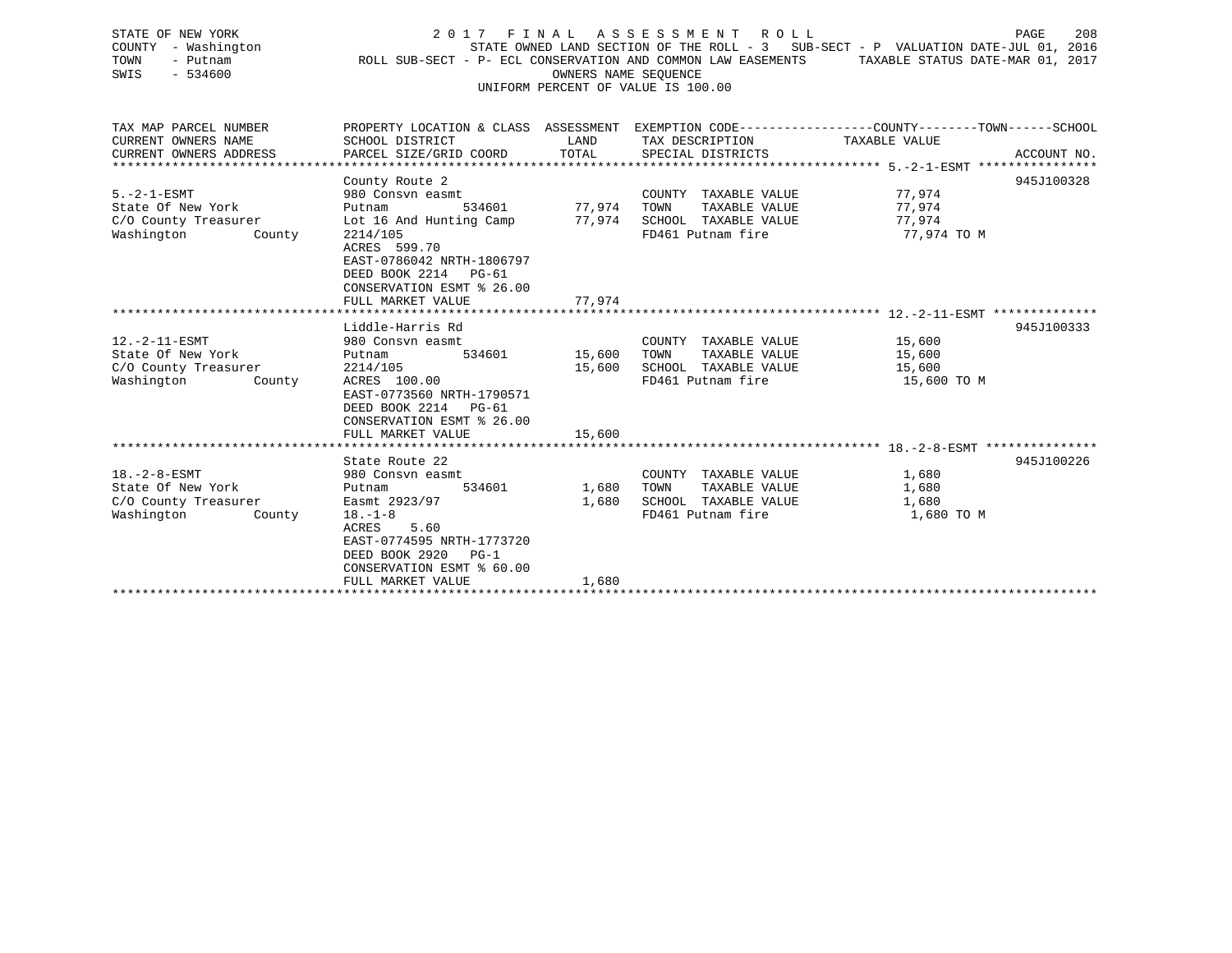STATE OF NEW YORK 2017 FINAL ASSESSMENT ROLL PAGE 209 COUNTY - Washington STATE OWNED LAND SECTION OF THE ROLL - 3 SUB-SECT - P VALUATION DATE-JUL 01, 2016 TOWN - Putnam ROLL SUB-SECT - P- ECL CONSERVATION AND COMMON LAW EASEMENTS TAXABLE STATUS DATE-MAR 01, 2017 SWIS - 534600 RPS150/V04/L015 CURRENT DATE 6/14/2017

#### UNIFORM PERCENT OF VALUE IS 100.00 R O L L S U B S E C T I O N - P - T O T A L S

#### \*\*\* S P E C I A L D I S T R I C T S U M M A R Y \*\*\*

| CODE | DISTRICT NAME PARCELS | EXTENSION<br>TOTAL<br>TYPE. | EXTENSION<br>VALUE | AD VALOREM<br>VALUE | EXEMPT<br>AMOUNT | TAXABLE<br>VALUE |
|------|-----------------------|-----------------------------|--------------------|---------------------|------------------|------------------|
|      | FD461 Putnam fire     | 3 TOTAL<br>М                |                    | 95,254              |                  | 95,254           |

#### \*\*\* S C H O O L D I S T R I C T S U M M A R Y \*\*\*

| CODE   | DISTRICT NAME | TOTAL<br>PARCELS | ASSESSED<br>LAND | ASSESSED<br>TOTAL | EXEMPT<br>AMOUNT | TOTAL<br>TAXABLE | <b>STAR</b><br>AMOUNT | <b>STAR</b><br>TAXABLE |
|--------|---------------|------------------|------------------|-------------------|------------------|------------------|-----------------------|------------------------|
| 534601 | Putnam        |                  | 95,254           | 95,254            |                  | 95,254           |                       | 95,254                 |
|        | SUB-TOTAL     |                  | 95,254           | 95,254            |                  | 95,254           |                       | 95,254                 |
|        | ТОТАЬ         |                  | 95,254           | 95,254            |                  | 95,254           |                       | 95,254                 |

### \*\*\* S Y S T E M C O D E S S U M M A R Y \*\*\*

### NO SYSTEM EXEMPTIONS AT THIS LEVEL

#### \*\*\* E X E M P T I O N S U M M A R Y \*\*\*

### NO EXEMPTIONS AT THIS LEVEL

| ROLL |                  | TOTAL   | ASSESSED | ASSESSED | TAXABLE      | TAXABLE | TAXABLE      | <b>STAR</b> |
|------|------------------|---------|----------|----------|--------------|---------|--------------|-------------|
| SEC  | DESCRIPTION      | PARCELS | LAND     | TOTAL    | COUNTY       | TOWN    | SCHOOL       | TAXABLE     |
|      | STATE OWNED LAND |         | 95,254   | 5,254    | 95,254<br>QE | 95,254  | 95,254<br>QE | 95,254      |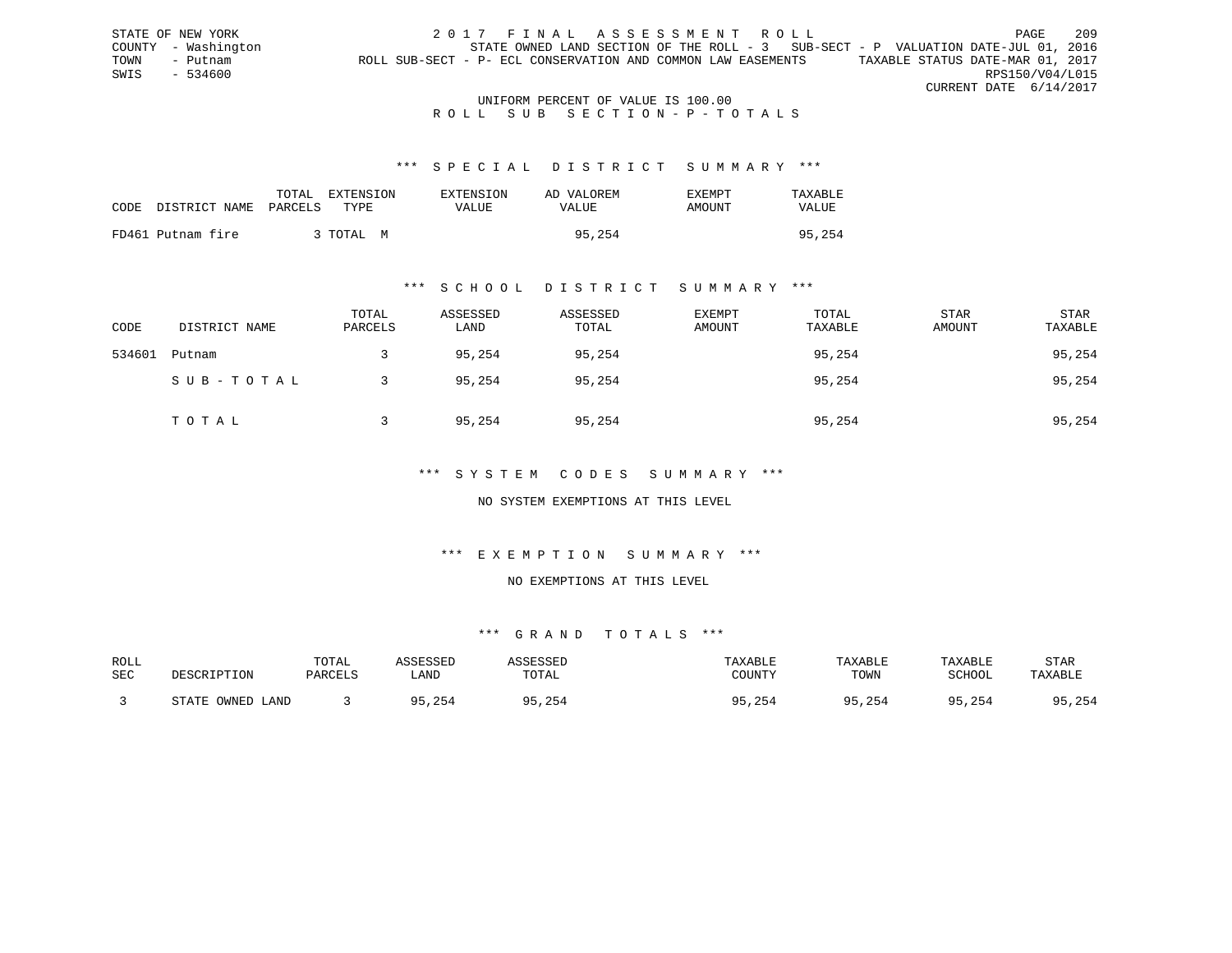| STATE OF NEW YORK   | 2017 FINAL ASSESSMENT ROLL               | - 210<br>PAGE                    |
|---------------------|------------------------------------------|----------------------------------|
| COUNTY - Washington | STATE OWNED LAND SECTION OF THE ROLL - 3 | VALUATION DATE-JUL 01, 2016      |
| TOWN<br>– Putnam    |                                          | TAXABLE STATUS DATE-MAR 01, 2017 |
| SWIS<br>- 534600    |                                          | RPS150/V04/L015                  |
|                     | UNIFORM PERCENT OF VALUE IS 100.00       | CURRENT DATE 6/14/2017           |
|                     |                                          |                                  |

#### R O L L S E C T I O N T O T A L S

#### \*\*\* S P E C I A L D I S T R I C T S U M M A R Y \*\*\*

|      |                       | TOTAL EXTENSION | EXTENSION    | AD VALOREM | <b>EXEMPT</b> | TAXABLE      |
|------|-----------------------|-----------------|--------------|------------|---------------|--------------|
| CODE | DISTRICT NAME PARCELS | TYPR.           | <b>VALUE</b> | VALUE      | AMOUNT        | <b>VALUE</b> |
|      | FD461 Putnam fire     | 11 TOTAL M      |              | 16197,754  |               | 16197,754    |
|      |                       |                 |              |            |               |              |

#### \*\*\* S C H O O L D I S T R I C T S U M M A R Y \*\*\*

| CODE   | DISTRICT NAME | TOTAL<br>PARCELS | ASSESSED<br>LAND | ASSESSED<br>TOTAL | EXEMPT<br>AMOUNT | TOTAL<br>TAXABLE | <b>STAR</b><br>AMOUNT | STAR<br>TAXABLE |
|--------|---------------|------------------|------------------|-------------------|------------------|------------------|-----------------------|-----------------|
| 534601 | Putnam        | 11               | 16197,754        | 16197,754         |                  | 16197,754        |                       | 16197,754       |
|        | SUB-TOTAL     | 11               | 16197.754        | 16197,754         |                  | 16197,754        |                       | 16197,754       |
|        | TOTAL         | 11               | 16197.754        | 16197,754         |                  | 16197,754        |                       | 16197,754       |

#### \*\*\* S Y S T E M C O D E S S U M M A R Y \*\*\*

#### NO SYSTEM EXEMPTIONS AT THIS LEVEL

#### \*\*\* E X E M P T I O N S U M M A R Y \*\*\*

#### NO EXEMPTIONS AT THIS LEVEL

| ROLL |                  | TOTAL   | ASSESSED  | ASSESSED  | TAXABLE   | TAXABLE   | TAXABLE   | STAR      |
|------|------------------|---------|-----------|-----------|-----------|-----------|-----------|-----------|
| SEC  | DESCRIPTION      | PARCELS | LAND      | TOTAL     | COUNTY    | TOWN      | SCHOOL    | TAXABLE   |
|      | STATE OWNED LAND |         | 16197.754 | 16197,754 | 16197,754 | 16197,754 | 16197,754 | 16197,754 |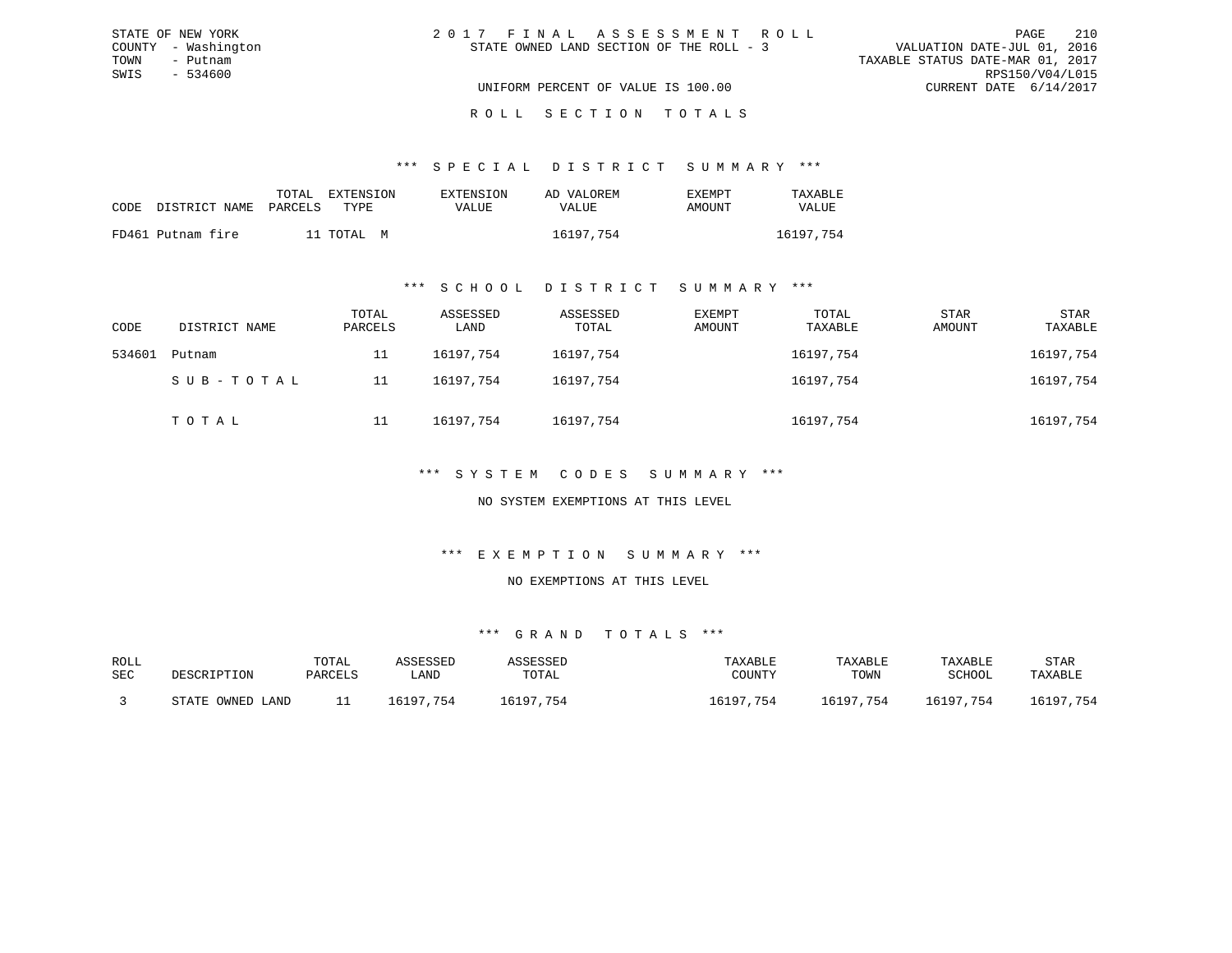# STATE OF NEW YORK 2 0 1 7 F I N A L A S S E S S M E N T R O L L PAGE 211 COUNTY - Washington SPECIAL FRANCHISE SECTION OF THE ROLL - 5 VALUATION DATE-JUL 01, 2016 TOWN - Putnam OWNERS NAME SEQUENCE TAXABLE STATUS DATE-MAR 01, 2017 SWIS - 534600 UNIFORM PERCENT OF VALUE IS 100.00

| TAX MAP PARCEL NUMBER     | PROPERTY LOCATION & CLASS ASSESSMENT           |        |                |              |                      | EXEMPTION CODE----------------COUNTY-------TOWN------SCHOOL |             |
|---------------------------|------------------------------------------------|--------|----------------|--------------|----------------------|-------------------------------------------------------------|-------------|
| CURRENT OWNERS NAME       | SCHOOL DISTRICT                                |        | LAND           |              | TAX DESCRIPTION      | TAXABLE VALUE                                               |             |
| CURRENT OWNERS ADDRESS    | PARCEL SIZE/GRID COORD TOTAL SPECIAL DISTRICTS |        |                |              |                      |                                                             | ACCOUNT NO. |
|                           |                                                |        |                |              |                      |                                                             |             |
|                           | Special Franchise Town                         |        |                |              |                      |                                                             | 9450300758  |
| $500. - 15 - 2$           | 861 Elec & gas                                 |        |                | COUNTY       | TAXABLE VALUE        | 1772,320                                                    |             |
| National Grid             | Putnam                                         | 534601 | - 0            | TOWN         | TAXABLE VALUE        | 1772,320                                                    |             |
| Real Estate Tax Dept -B2  |                                                |        | 1772,320       |              | SCHOOL TAXABLE VALUE | 1772,320                                                    |             |
| 300 Erie Boulevard West   | FULL MARKET VALUE                              |        | 1772,320       |              | FD461 Putnam fire    | 1772,320 TO M                                               |             |
| Syracuse, NY 13202        |                                                |        |                |              |                      |                                                             |             |
|                           |                                                |        |                |              |                      |                                                             |             |
|                           | Special Franchise                              |        |                |              |                      |                                                             | 9450301023  |
| $500.-52-1$               | 869 Television                                 |        |                | COUNTY       | TAXABLE VALUE        | 3,453                                                       |             |
| Time Warner - Glens Falls | Putnam                                         | 534601 | $\overline{0}$ | TOWN         | TAXABLE VALUE        | 3,453                                                       |             |
| Tax Dept                  |                                                |        |                | 3,453 SCHOOL | TAXABLE VALUE        | 3,453                                                       |             |
| PO Box 7467               | FULL MARKET VALUE                              |        | 3,453          |              | FD461 Putnam fire    | 3,453 TO M                                                  |             |
| Charlotte, NC 28241-7467  |                                                |        |                |              |                      |                                                             |             |
|                           |                                                |        |                |              |                      |                                                             |             |
|                           | Special Franchise Town                         |        |                |              |                      |                                                             | 9450300757  |
| $500. -60 - 6$            | 866 Telephone                                  |        |                | COUNTY       | TAXABLE VALUE        | 197,043                                                     |             |
| Verizon New York Inc      | Putnam                                         | 534601 | 0              | TOWN         | TAXABLE VALUE        | 197,043                                                     |             |
| Property Tax Department   |                                                |        | 197,043        | SCHOOL       | TAXABLE VALUE        | 197,043                                                     |             |
| PO Box 2749               | FULL MARKET VALUE                              |        | 197,043        |              | FD461 Putnam fire    | 197,043 TO M                                                |             |
| Addison, TX 75001         |                                                |        |                |              |                      |                                                             |             |
|                           |                                                |        |                |              |                      |                                                             |             |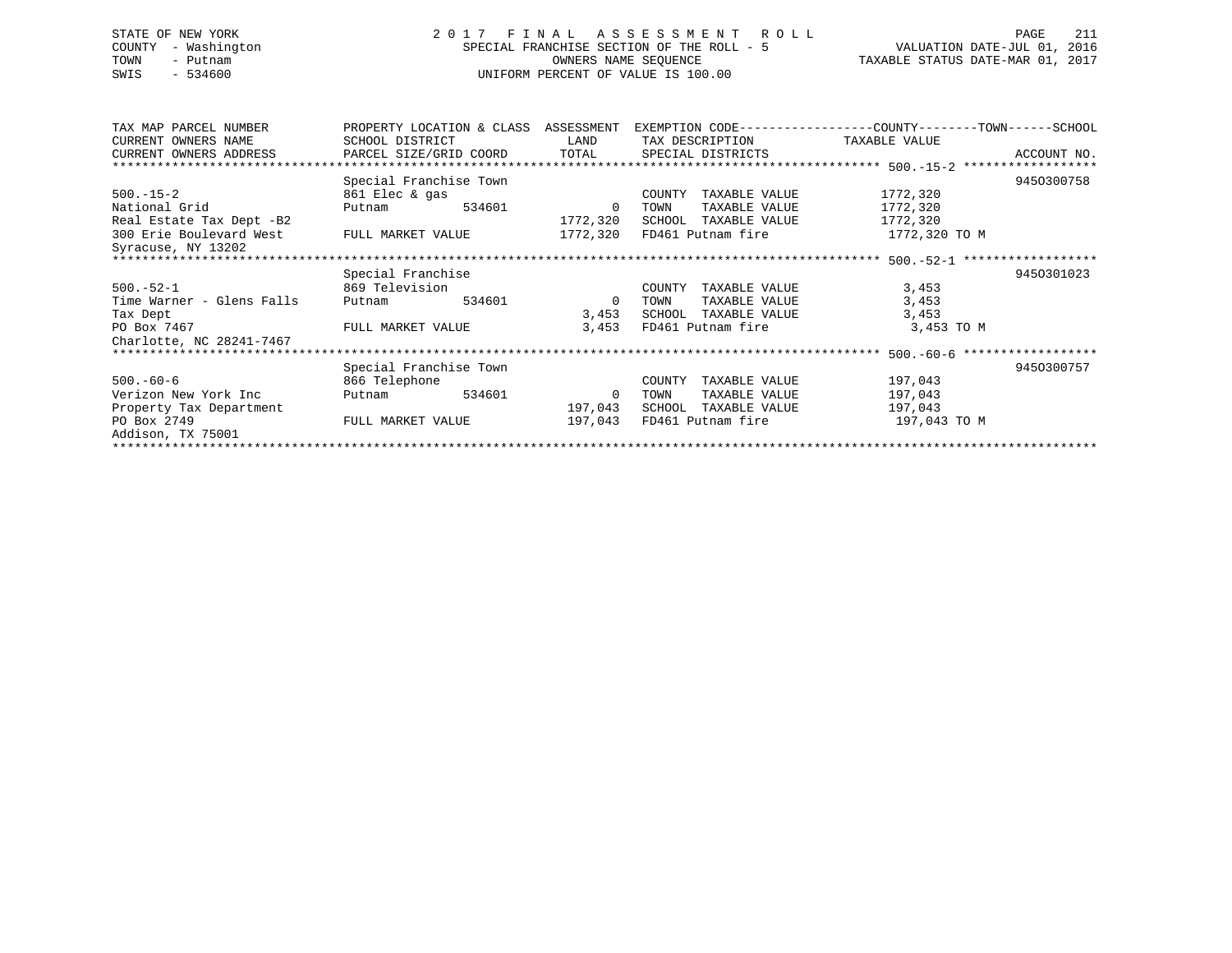| 2017 FINAL ASSESSMENT ROLL                |                                  | PAGE            | 212 |
|-------------------------------------------|----------------------------------|-----------------|-----|
| SPECIAL FRANCHISE SECTION OF THE ROLL - 5 | VALUATION DATE-JUL 01, 2016      |                 |     |
|                                           | TAXABLE STATUS DATE-MAR 01, 2017 |                 |     |
|                                           |                                  | RPS150/V04/L015 |     |
| UNIFORM PERCENT OF VALUE IS 100.00        | CURRENT DATE 6/14/2017           |                 |     |

ROLL SUB SECTION - - TOTALS

#### \*\*\* S P E C I A L D I S T R I C T S U M M A R Y \*\*\*

|                            | EXTENSION<br>TOTAL | EXTENSION    | AD VALOREM | EXEMPT | TAXABLE  |
|----------------------------|--------------------|--------------|------------|--------|----------|
| CODE DISTRICT NAME PARCELS | TYPE.              | <b>VALUE</b> | VALUE      | AMOUNT | VALUE    |
| FD461 Putnam fire          | 3 TOTAL M          |              | 1972,816   |        | 1972,816 |

STATE OF NEW YORK COUNTY - Washington TOWN - Putnam SWIS - 534600

#### \*\*\* S C H O O L D I S T R I C T S U M M A R Y \*\*\*

| CODE   | DISTRICT NAME | TOTAL<br>PARCELS | ASSESSED<br>LAND | ASSESSED<br>TOTAL | EXEMPT<br>AMOUNT | TOTAL<br>TAXABLE | STAR<br>AMOUNT | STAR<br>TAXABLE |
|--------|---------------|------------------|------------------|-------------------|------------------|------------------|----------------|-----------------|
| 534601 | Putnam        |                  |                  | 1972,816          |                  | 1972,816         |                | 1972,816        |
|        | SUB-TOTAL     |                  |                  | 1972,816          |                  | 1972,816         |                | 1972,816        |
|        | TOTAL         |                  |                  | 1972,816          |                  | 1972,816         |                | 1972,816        |

### \*\*\* S Y S T E M C O D E S S U M M A R Y \*\*\*

### NO SYSTEM EXEMPTIONS AT THIS LEVEL

### \*\*\* E X E M P T I O N S U M M A R Y \*\*\*

#### NO EXEMPTIONS AT THIS LEVEL

| ROLL |                   | TOTAL   | ASSESSED | ASSESSED | TAXABLE  | TAXABLE  | TAXABLE  | STAR     |
|------|-------------------|---------|----------|----------|----------|----------|----------|----------|
| SEC  | DESCRIPTION       | PARCELS | LAND     | TOTAL    | COUNTY   | TOWN     | SCHOOL   | TAXABLE  |
|      | SPECIAL FRANCHISE |         |          | 1972,816 | 1972,816 | 1972,816 | 1972,816 | 1972,816 |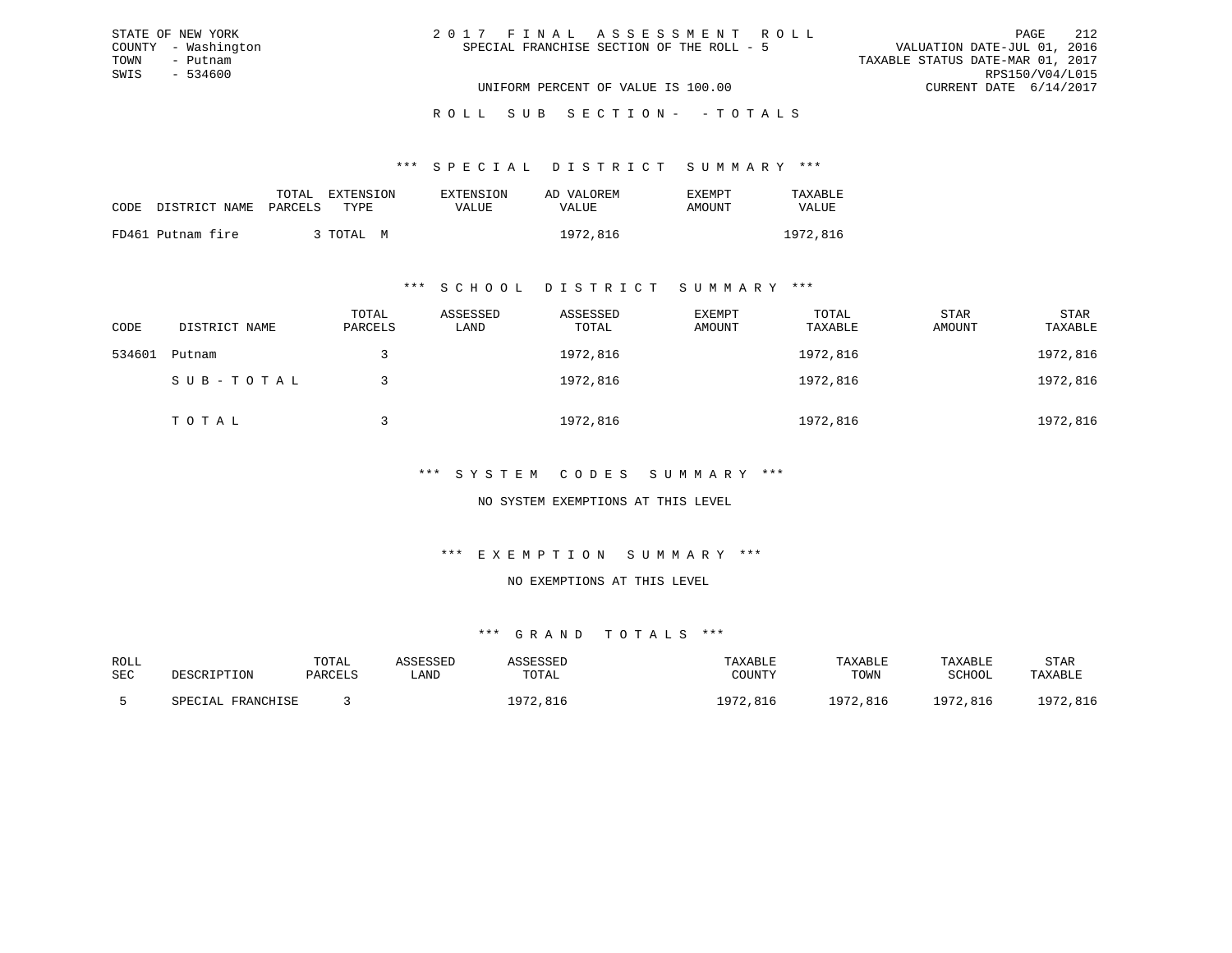|      | STATE OF NEW YORK   | 2017 FINAL ASSESSMENT ROLL                | 213<br>PAGE                      |
|------|---------------------|-------------------------------------------|----------------------------------|
|      | COUNTY - Washington | SPECIAL FRANCHISE SECTION OF THE ROLL - 5 | VALUATION DATE-JUL 01, 2016      |
| TOWN | – Putnam            |                                           | TAXABLE STATUS DATE-MAR 01, 2017 |
| SWIS | - 534600            | UNIFORM PERCENT OF VALUE IS 100.00        | RPS150/V04/L015                  |
|      |                     |                                           | CURRENT DATE 6/14/2017           |
|      |                     |                                           |                                  |

### ROLL SECTION TOTALS

#### \*\*\* S P E C I A L D I S T R I C T S U M M A R Y \*\*\*

|      |                       | TOTAL | EXTENSION | <b>EXTENSION</b> | AD VALOREM | EXEMPT | TAXABLE  |
|------|-----------------------|-------|-----------|------------------|------------|--------|----------|
| CODE | DISTRICT NAME PARCELS |       | TYPE.     | VALUE            | VALUE      | AMOUNT | VALUE    |
|      | FD461 Putnam fire     |       | 3 TOTAL M |                  | 1972,816   |        | 1972,816 |

#### \*\*\* S C H O O L D I S T R I C T S U M M A R Y \*\*\*

| CODE   | DISTRICT NAME | TOTAL<br>PARCELS | ASSESSED<br>LAND | ASSESSED<br>TOTAL | EXEMPT<br>AMOUNT | TOTAL<br>TAXABLE | STAR<br>AMOUNT | STAR<br>TAXABLE |
|--------|---------------|------------------|------------------|-------------------|------------------|------------------|----------------|-----------------|
| 534601 | Putnam        |                  |                  | 1972,816          |                  | 1972,816         |                | 1972,816        |
|        | SUB-TOTAL     |                  |                  | 1972,816          |                  | 1972,816         |                | 1972,816        |
|        | TOTAL         |                  |                  | 1972,816          |                  | 1972,816         |                | 1972,816        |

### \*\*\* S Y S T E M C O D E S S U M M A R Y \*\*\*

#### NO SYSTEM EXEMPTIONS AT THIS LEVEL

#### \*\*\* E X E M P T I O N S U M M A R Y \*\*\*

#### NO EXEMPTIONS AT THIS LEVEL

| ROLL |                   | TOTAL   | ASSESSED | ASSESSED | TAXABLE  | TAXABLE  | TAXABLE  | STAR     |
|------|-------------------|---------|----------|----------|----------|----------|----------|----------|
| SEC  | DESCRIPTION       | PARCELS | LAND     | TOTAL    | COUNTY   | TOWN     | SCHOOL   | TAXABLE  |
|      | SPECIAL FRANCHISE |         |          | 1972,816 | 1972,816 | 1972,816 | 1972,816 | 1972,816 |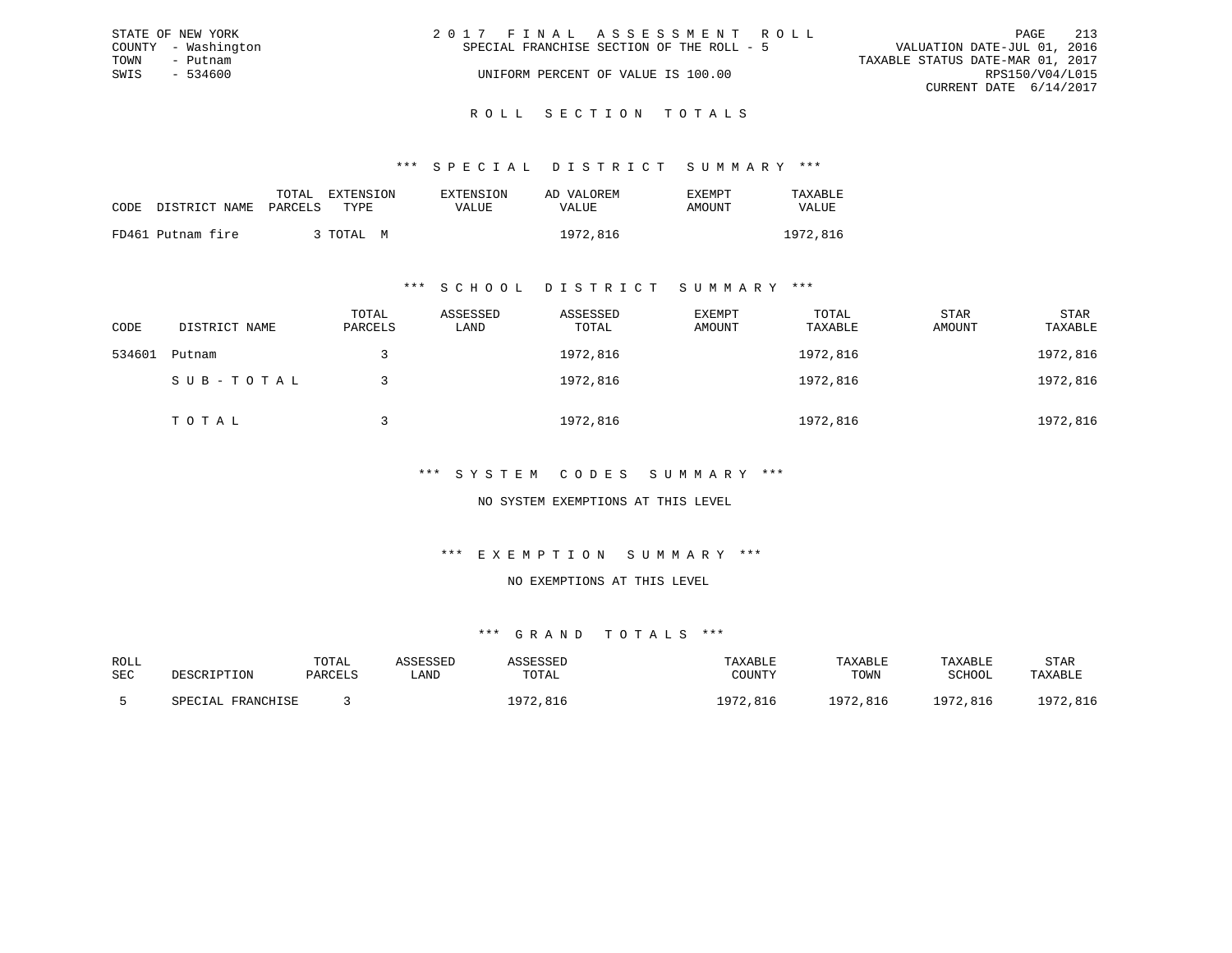# STATE OF NEW YORK 2 0 1 7 F I N A L A S S E S S M E N T R O L L PAGE 214 COUNTY - Washington UTILITY & R.R. SECTION OF THE ROLL - 6 VALUATION DATE-JUL 01, 2016 TOWN - Putnam OWNERS NAME SEQUENCE TAXABLE STATUS DATE-MAR 01, 2017 SWIS - 534600 UNIFORM PERCENT OF VALUE IS 100.00

| TAX MAP PARCEL NUMBER<br>CURRENT OWNERS NAME | PROPERTY LOCATION & CLASS ASSESSMENT<br>SCHOOL DISTRICT | LAND           | EXEMPTION CODE----------------COUNTY-------TOWN------SCHOOL<br>TAX DESCRIPTION TAXABLE VALUE |               |             |
|----------------------------------------------|---------------------------------------------------------|----------------|----------------------------------------------------------------------------------------------|---------------|-------------|
| CURRENT OWNERS ADDRESS                       | PARCEL SIZE/GRID COORD                                  | TOTAL          | SPECIAL DISTRICTS                                                                            |               | ACCOUNT NO. |
|                                              |                                                         |                |                                                                                              |               |             |
|                                              | State Route 22 / off                                    |                |                                                                                              |               | 945N200755  |
| $9. - 1 - 23$                                | 874 Elec-hydro                                          |                | COUNTY TAXABLE VALUE                                                                         | 114,400       |             |
| National Grid                                | 534601<br>Putnam                                        | 114,400        | TOWN<br>TAXABLE VALUE                                                                        | 114,400       |             |
| Real Estate Tax Dept -B2                     | Util Vacant Trans Land                                  | 114,400        | SCHOOL TAXABLE VALUE                                                                         | 114,400       |             |
| 300 Erie Boulevard West                      | 95.30<br>ACRES                                          |                | FD461 Putnam fire                                                                            | 114,400 TO M  |             |
| Syracuse, NY 13202                           | EAST-0782810 NRTH-1793826                               |                |                                                                                              |               |             |
|                                              | FULL MARKET VALUE                                       | 114,400        |                                                                                              |               |             |
|                                              |                                                         |                |                                                                                              |               |             |
|                                              | 912072 Elec Transmission                                |                |                                                                                              |               |             |
| 646. - 9999 - 132. 350 - 1108                | 882 Elec Trans Imp                                      |                | COUNTY TAXABLE VALUE                                                                         | 1025,938      |             |
| National Grid                                | 534601<br>Putnam                                        |                | 0 TOWN<br>TAXABLE VALUE                                                                      | 1025,938      |             |
|                                              | Real Estate Tax Dept Ticonderoga-Whitehall #3 1025,938  |                | SCHOOL TAXABLE VALUE                                                                         | 1025,938      |             |
| 300 Erie Blvd West                           | FULL MARKET VALUE                                       | 1025,938       | FD461 Putnam fire                                                                            | 1025,938 TO M |             |
| Syracuse, NY 13202                           |                                                         |                |                                                                                              |               |             |
|                                              |                                                         |                |                                                                                              |               |             |
|                                              | 888888 Outside Plant                                    |                |                                                                                              |               | 945N200756  |
| 646. - 9999 - 132. 350 - 1888                | 882 Elec Trans Imp                                      |                | COUNTY TAXABLE VALUE                                                                         | 708,234       |             |
| National Grid                                | ⊥mp<br>534601<br>Putnam                                 | $\overline{0}$ | TOWN<br>TAXABLE VALUE                                                                        | 708,234       |             |
| Real Estate Tax Dept-B2 Poles Wires Cables   |                                                         | 708,234        | SCHOOL TAXABLE VALUE                                                                         | 708,234       |             |
| 300 Erie Boulevard West FULL MARKET VALUE    |                                                         | 708,234        | FD461 Putnam fire                                                                            | 708,234 TO M  |             |
| Syracuse, NY 13202                           |                                                         |                |                                                                                              |               |             |
|                                              |                                                         |                |                                                                                              |               |             |
|                                              | 39 County Route 2                                       |                |                                                                                              |               | 945N200750  |
| $13. -1 - 5$                                 | 831 Tele Comm                                           |                | COUNTY TAXABLE VALUE                                                                         | 92,600        |             |
| Verizon New York Inc                         | 534601<br>Putnam                                        | 17,600         | TAXABLE VALUE<br>TOWN                                                                        | 92,600        |             |
| Property Tax Department                      | 080076                                                  | 92,600         | SCHOOL TAXABLE VALUE                                                                         | 92,600        |             |
| PO Box 2749                                  | Putnam Central Office                                   |                | FD461 Putnam fire                                                                            | 92,600 TO M   |             |
| Addison, TX 75001                            | FRNT 100.00 DPTH 155.00                                 |                |                                                                                              |               |             |
|                                              | EAST-0782924 NRTH-1790973                               |                |                                                                                              |               |             |
|                                              | DEED BOOK 361<br>PG-373                                 |                |                                                                                              |               |             |
|                                              | FULL MARKET VALUE                                       | 92,600         |                                                                                              |               |             |
|                                              |                                                         |                |                                                                                              |               |             |
|                                              | 888888 Outside Plant                                    |                |                                                                                              |               | 945N200754  |
| 646. - 9999 - 631. 900 - 1888                | 836 Telecom. eq.                                        |                | COUNTY TAXABLE VALUE                                                                         | 75,502        |             |
| Verizon New York Inc                         | Putnam<br>534601                                        | $\overline{0}$ | TAXABLE VALUE<br>TOWN                                                                        | 75,502        |             |
| Property Tax Department                      | Poles/wires/cables                                      | 75,502         | SCHOOL TAXABLE VALUE                                                                         | 75,502        |             |
| PO Box 2749                                  | FULL MARKET VALUE                                       | 75,502         | FD461 Putnam fire                                                                            | 75,502 TO M   |             |
| Addison, NY 75001                            |                                                         |                |                                                                                              |               |             |
|                                              |                                                         |                |                                                                                              |               |             |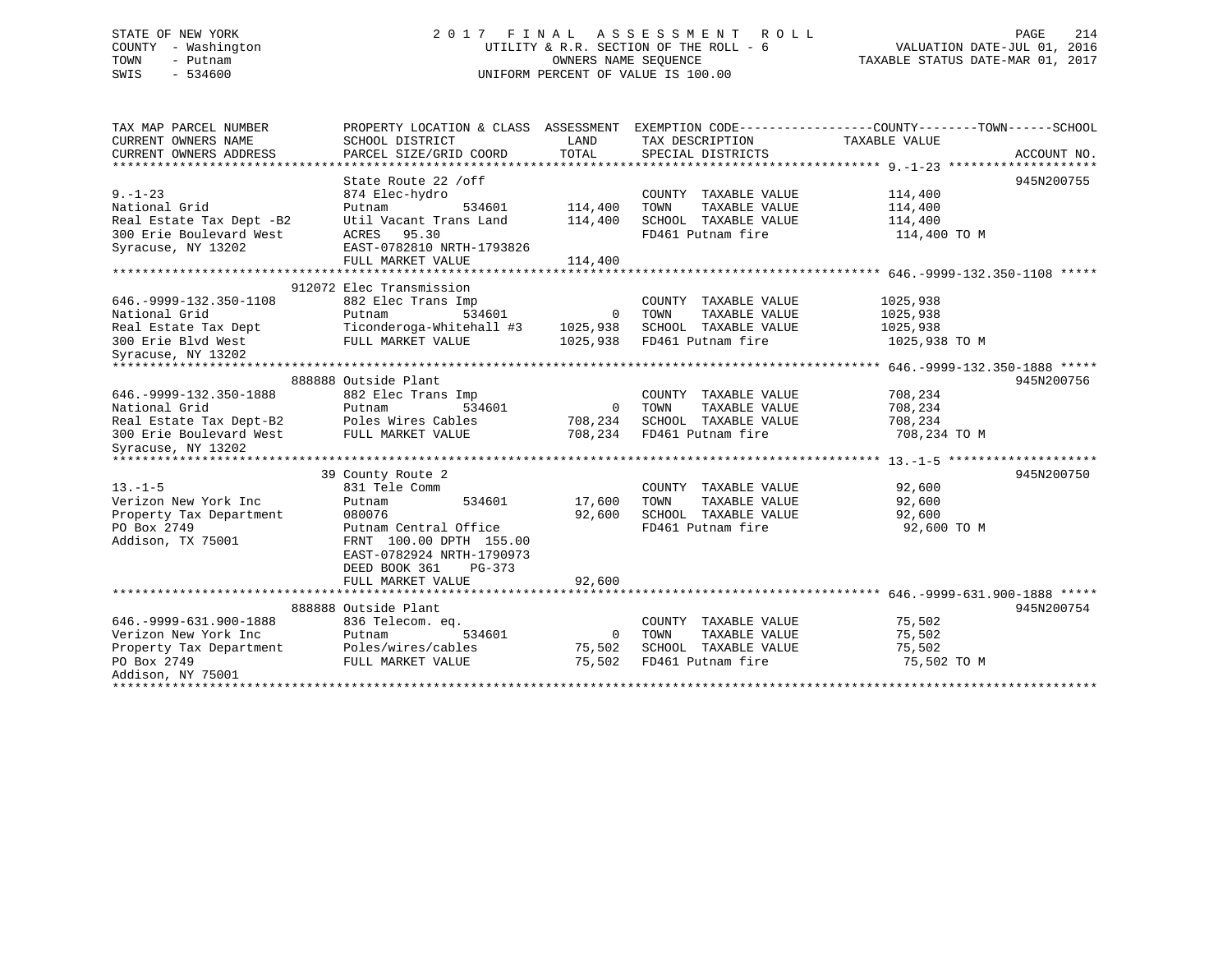| 2017 FINAL ASSESSMENT ROLL             | 215<br>PAGE                      |
|----------------------------------------|----------------------------------|
| UTILITY & R.R. SECTION OF THE ROLL - 6 | VALUATION DATE-JUL 01, 2016      |
|                                        | TAXABLE STATUS DATE-MAR 01, 2017 |
|                                        | RPS150/V04/L015                  |
| UNIFORM PERCENT OF VALUE IS 100.00     | CURRENT DATE 6/14/2017           |

ROLL SUB SECTION - - TOTALS

\*\*\* S P E C I A L D I S T R I C T S U M M A R Y \*\*\*

|                    |         | TOTAL EXTENSION | EXTENSION | AD VALOREM | <b>EXEMPT</b> | TAXABLE  |
|--------------------|---------|-----------------|-----------|------------|---------------|----------|
| CODE DISTRICT NAME | PARCELS | TYPE.           | VALUE     | VALUE      | AMOUNT        | VALUE    |
| FD461 Putnam fire  |         | 5 TOTAL M       |           | 2016,674   |               | 2016,674 |

STATE OF NEW YORK COUNTY - Washington TOWN - Putnam SWIS - 534600

#### \*\*\* S C H O O L D I S T R I C T S U M M A R Y \*\*\*

| CODE   | DISTRICT NAME | TOTAL<br>PARCELS | ASSESSED<br>LAND | ASSESSED<br>TOTAL | EXEMPT<br>AMOUNT | TOTAL<br>TAXABLE | <b>STAR</b><br>AMOUNT | <b>STAR</b><br>TAXABLE |
|--------|---------------|------------------|------------------|-------------------|------------------|------------------|-----------------------|------------------------|
| 534601 | Putnam        | 5                | 132,000          | 2016,674          |                  | 2016,674         |                       | 2016,674               |
|        | SUB-TOTAL     | .5               | 132,000          | 2016,674          |                  | 2016,674         |                       | 2016,674               |
|        | TOTAL         | 5                | 132,000          | 2016,674          |                  | 2016,674         |                       | 2016,674               |

\*\*\* S Y S T E M C O D E S S U M M A R Y \*\*\*

NO SYSTEM EXEMPTIONS AT THIS LEVEL

\*\*\* E X E M P T I O N S U M M A R Y \*\*\*

NO EXEMPTIONS AT THIS LEVEL

| ROLL |                  | TOTAL   | ASSESSED | ASSESSED | TAXABLE  | TAXABLE  | TAXABLE  | STAR     |
|------|------------------|---------|----------|----------|----------|----------|----------|----------|
| SEC  | DESCRIPTION      | PARCELS | LAND     | TOTAL    | COUNTY   | TOWN     | SCHOOL   | TAXABLE  |
|      | UTILITIES & N.C. |         | 132,000  | 2016,674 | 2016,674 | 2016,674 | 2016,674 | 2016,674 |
|      |                  |         |          |          |          |          |          |          |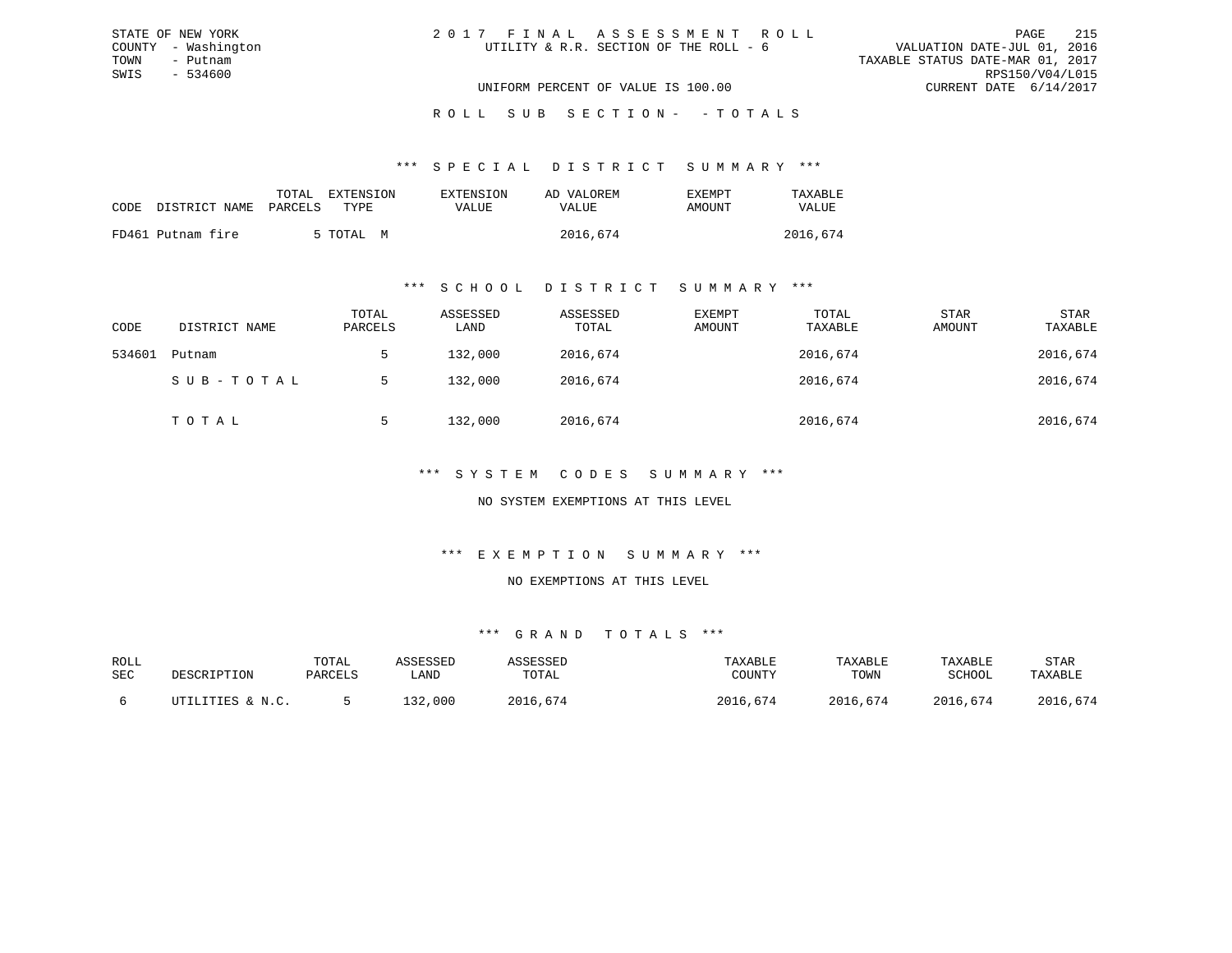|      | STATE OF NEW YORK   | 2017 FINAL ASSESSMENT ROLL             |                                  | PAGE                   | 216 |
|------|---------------------|----------------------------------------|----------------------------------|------------------------|-----|
|      | COUNTY - Washington | UTILITY & R.R. SECTION OF THE ROLL - 6 | VALUATION DATE-JUL 01, 2016      |                        |     |
| TOWN | - Putnam            |                                        | TAXABLE STATUS DATE-MAR 01, 2017 |                        |     |
| SWIS | - 534600            | UNIFORM PERCENT OF VALUE IS 100.00     |                                  | RPS150/V04/L015        |     |
|      |                     |                                        |                                  | CURRENT DATE 6/14/2017 |     |
|      |                     |                                        |                                  |                        |     |

### ROLL SECTION TOTALS

#### \*\*\* S P E C I A L D I S T R I C T S U M M A R Y \*\*\*

| CODE | DISTRICT NAME PARCELS | TOTAL | EXTENSION<br>TYPE. | EXTENSION<br>VALUE | AD VALOREM<br>VALUE | EXEMPT<br>AMOUNT | TAXABLE<br><b>VALUE</b> |
|------|-----------------------|-------|--------------------|--------------------|---------------------|------------------|-------------------------|
|      | FD461 Putnam fire     |       | 5 TOTAL M          |                    | 2016,674            |                  | 2016,674                |

#### \*\*\* S C H O O L D I S T R I C T S U M M A R Y \*\*\*

| CODE   | DISTRICT NAME | TOTAL<br>PARCELS | ASSESSED<br>LAND | ASSESSED<br>TOTAL | EXEMPT<br>AMOUNT | TOTAL<br>TAXABLE | STAR<br>AMOUNT | STAR<br>TAXABLE |
|--------|---------------|------------------|------------------|-------------------|------------------|------------------|----------------|-----------------|
| 534601 | Putnam        |                  | 132,000          | 2016,674          |                  | 2016,674         |                | 2016,674        |
|        | SUB-TOTAL     |                  | 132,000          | 2016,674          |                  | 2016,674         |                | 2016,674        |
|        | TOTAL         |                  | 132,000          | 2016,674          |                  | 2016,674         |                | 2016,674        |

### \*\*\* S Y S T E M C O D E S S U M M A R Y \*\*\*

#### NO SYSTEM EXEMPTIONS AT THIS LEVEL

#### \*\*\* E X E M P T I O N S U M M A R Y \*\*\*

#### NO EXEMPTIONS AT THIS LEVEL

| ROLL |                  | TOTAL   | ASSESSED | ASSESSED | TAXABLE  | TAXABLE  | TAXABLE  | <b>STAR</b> |
|------|------------------|---------|----------|----------|----------|----------|----------|-------------|
| SEC  | DESCRIPTION      | PARCELS | LAND     | TOTAL    | COUNTY   | TOWN     | SCHOOL   | TAXABLE     |
|      | UTILITIES & N.C. |         | 132,000  | 2016,674 | 2016,674 | 2016,674 | 2016,674 | 2016,674    |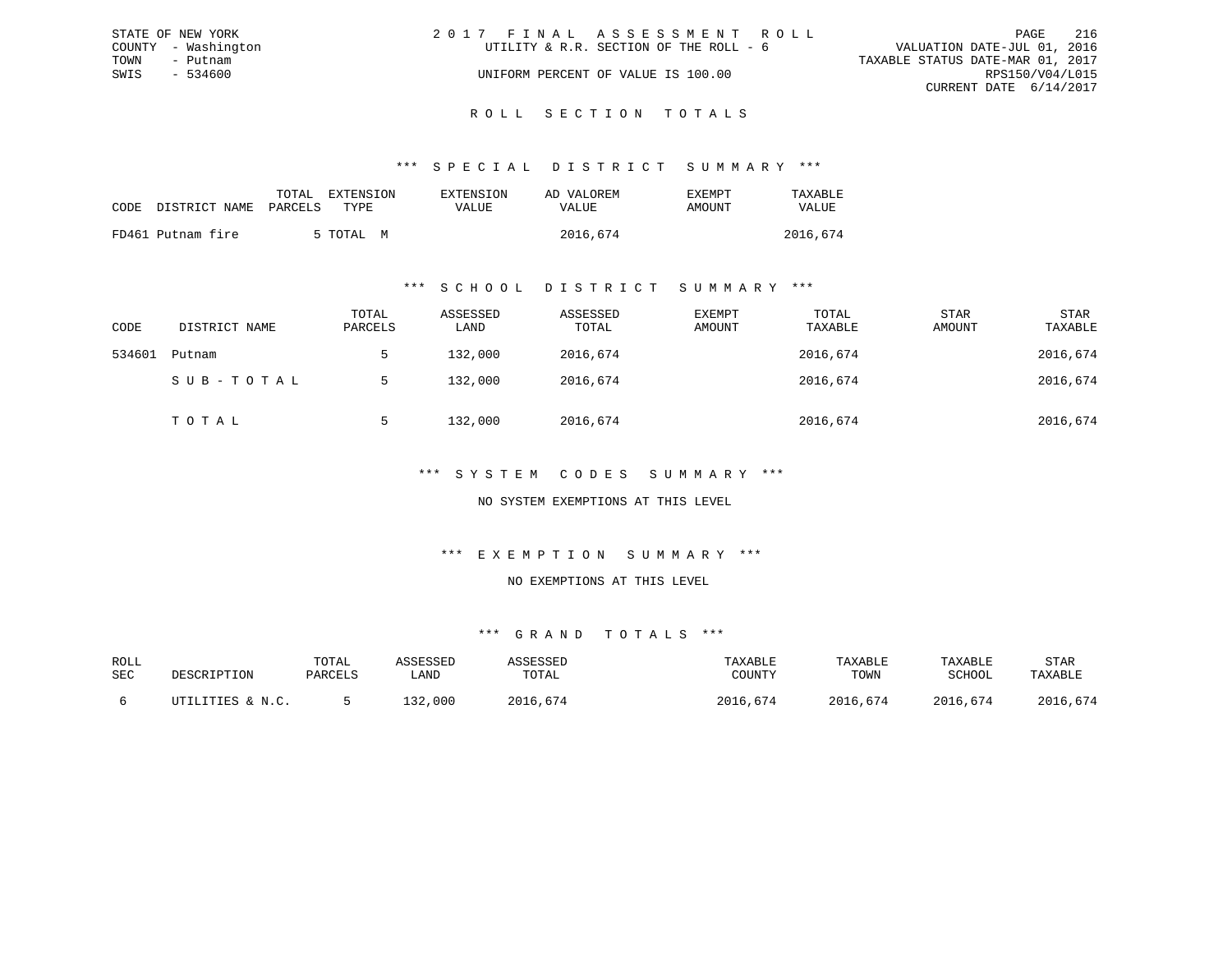| STATE OF NEW YORK<br>- Washington<br>COUNTY<br>TOWN<br>- Putnam<br>$-534600$<br>SWIS |                                                | 2017 FINAL ASSESSMENT ROLL<br>CEILING RAILROAD SECTION OF THE ROLL - 7<br>OWNERS NAME SEOUENCE<br>UNIFORM PERCENT OF VALUE IS 100.00 |                 |                                                              | PAGE<br>VALUATION DATE-JUL 01, 2016<br>TAXABLE STATUS DATE-MAR 01, 2017 | 217 |
|--------------------------------------------------------------------------------------|------------------------------------------------|--------------------------------------------------------------------------------------------------------------------------------------|-----------------|--------------------------------------------------------------|-------------------------------------------------------------------------|-----|
|                                                                                      |                                                |                                                                                                                                      |                 |                                                              |                                                                         |     |
| TAX MAP PARCEL NUMBER                                                                | PROPERTY LOCATION & CLASS                      | ASSESSMENT                                                                                                                           |                 | EXEMPTION CODE-----------------COUNTY-------TOWN------SCHOOL |                                                                         |     |
| CURRENT OWNERS NAME                                                                  | SCHOOL DISTRICT                                | LAND                                                                                                                                 | TAX DESCRIPTION | TAXABLE VALUE                                                |                                                                         |     |
| CURRENT OWNERS ADDRESS                                                               | PARCEL SIZE/GRID COORD TOTAL SPECIAL DISTRICTS |                                                                                                                                      |                 |                                                              | ACCOUNT NO.                                                             |     |
|                                                                                      |                                                |                                                                                                                                      |                 |                                                              |                                                                         |     |
|                                                                                      | Public Service Town                            |                                                                                                                                      |                 |                                                              | 945N200742                                                              |     |
| $9. - 1 - 10$                                                                        | 842 Ceiling rr                                 |                                                                                                                                      | CEIL RAIL 47200 | 1037,462 1037,462                                            | 1037,462                                                                |     |
| Delaware & Hudson Railway Co                                                         | 534601<br>Putnam                               | 1928,000<br>COUNTY                                                                                                                   | TAXABLE VALUE   | 1152,038                                                     |                                                                         |     |
| Tax Dept                                                                             | Land/lake Champlain/trans                      | 2189,500<br>TOWN                                                                                                                     | TAXABLE VALUE   | 1152,038                                                     |                                                                         |     |

\*\*\*\*\*\*\*\*\*\*\*\*\*\*\*\*\*\*\*\*\*\*\*\*\*\*\*\*\*\*\*\*\*\*\*\*\*\*\*\*\*\*\*\*\*\*\*\*\*\*\*\*\*\*\*\*\*\*\*\*\*\*\*\*\*\*\*\*\*\*\*\*\*\*\*\*\*\*\*\*\*\*\*\*\*\*\*\*\*\*\*\*\*\*\*\*\*\*\*\*\*\*\*\*\*\*\*\*\*\*\*\*\*\*\*\*\*\*\*\*\*\*\*\*\*\*\*\*\*\*\*\*

SCHOOL TAXABLE VALUE

Tax Dept 1152,038<br>120 S 6th St Fl 7th 152,038 ACRES 111.50 SCHOOL TAXABLE VALUE 1152,038

DEED BOOK 639 PG-168<br>FULL MARKET VALUE 2189,500

FULL MARKET VALUE

Minneapolis, MN 55402-1201 EAST-0789472 NRTH-1796567 FD461 Putnam fire 1152,038 TO M<br>DEED BOOK 639 PG-168 1037,462 EX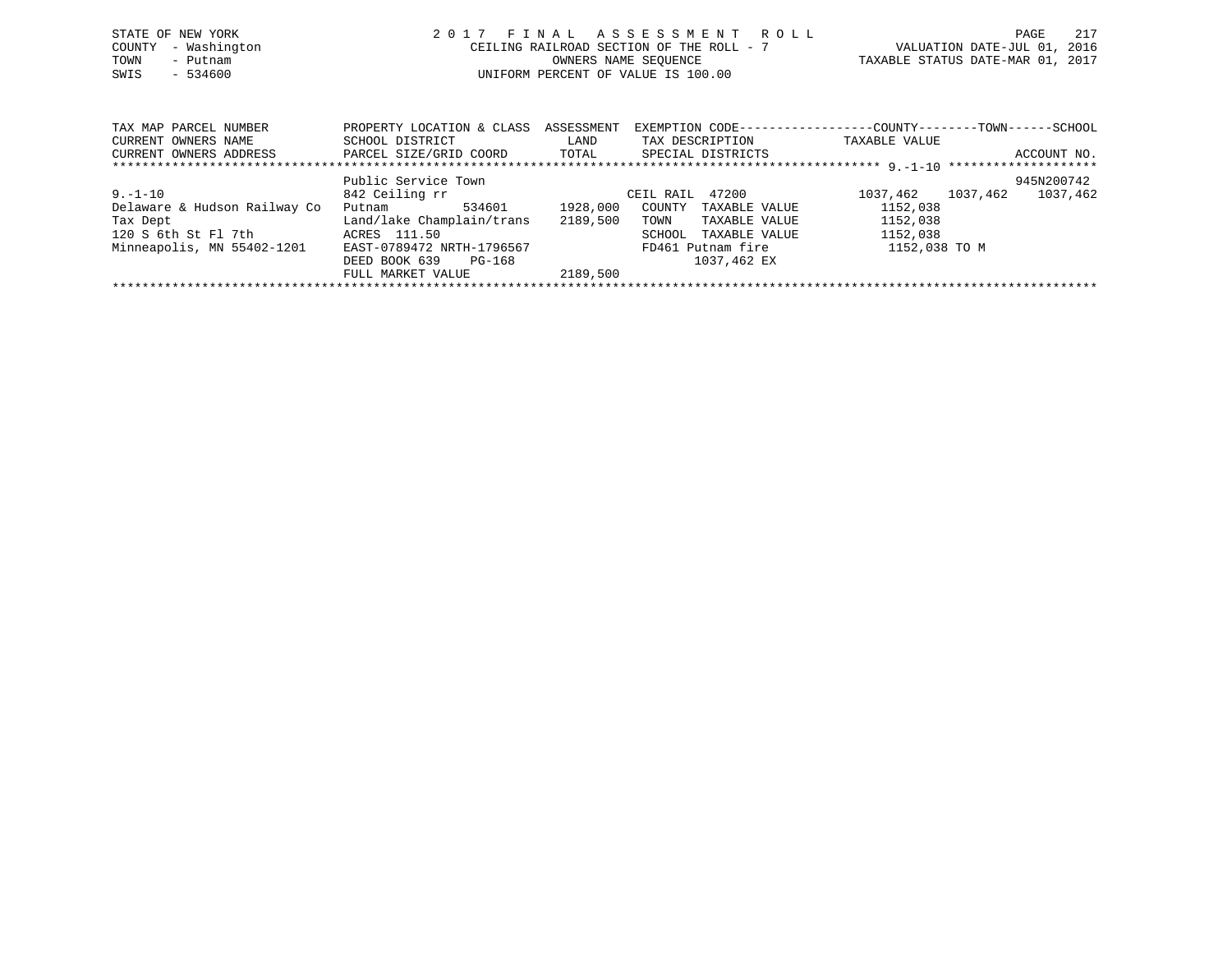| 2017 FINAL ASSESSMENT ROLL               | 218<br>PAGE                      |
|------------------------------------------|----------------------------------|
| CEILING RAILROAD SECTION OF THE ROLL - 7 | VALUATION DATE-JUL 01, 2016      |
|                                          | TAXABLE STATUS DATE-MAR 01, 2017 |
|                                          | RPS150/V04/L015                  |
| UNIFORM PERCENT OF VALUE IS 100.00       | CURRENT DATE 6/14/2017           |

ROLL SUB SECTION - - TOTALS

#### \*\*\* S P E C I A L D I S T R I C T S U M M A R Y \*\*\*

| CODE | DISTRICT NAME     | TOTAL<br>PARCELS | EXTENSION<br>TYPE | EXTENSION<br>VALUE | AD VALOREM<br>VALUE | <b>EXEMPT</b><br>AMOUNT | TAXABLE<br>VALUE |
|------|-------------------|------------------|-------------------|--------------------|---------------------|-------------------------|------------------|
|      |                   |                  |                   |                    |                     |                         |                  |
|      | FD461 Putnam fire |                  | . TOTAL M         |                    | 2189,500            | 1037,462                | 1152,038         |

STATE OF NEW YORK COUNTY - Washington TOWN - Putnam SWIS - 534600

### \*\*\* S C H O O L D I S T R I C T S U M M A R Y \*\*\*

| CODE   | DISTRICT NAME | TOTAL<br>PARCELS | ASSESSED<br>LAND | ASSESSED<br>TOTAL | EXEMPT<br>AMOUNT | TOTAL<br>TAXABLE | <b>STAR</b><br>AMOUNT | <b>STAR</b><br>TAXABLE |
|--------|---------------|------------------|------------------|-------------------|------------------|------------------|-----------------------|------------------------|
| 534601 | Putnam        |                  | 1928,000         | 2189,500          | 1037,462         | 1152,038         |                       | 1152,038               |
|        | SUB-TOTAL     |                  | 1928,000         | 2189,500          | 1037,462         | 1152,038         |                       | 1152,038               |
|        | TOTAL         |                  | 1928,000         | 2189,500          | 1037,462         | 1152,038         |                       | 1152,038               |

### \*\*\* S Y S T E M C O D E S S U M M A R Y \*\*\*

### NO SYSTEM EXEMPTIONS AT THIS LEVEL

### \*\*\* E X E M P T I O N S U M M A R Y \*\*\*

| CODE  | DESCRIPTION        | TOTAL<br>PARCELS | COUNTY               | TOWN                 | SCHOOL               |
|-------|--------------------|------------------|----------------------|----------------------|----------------------|
| 47200 | CEIL RAIL<br>ТОТАЬ |                  | 1037,462<br>1037,462 | 1037,462<br>1037,462 | 1037,462<br>1037,462 |

| ROLL       | DESCRIPTION       | TOTAL   | ASSESSED | ASSESSED | TAXABLE  | TAXABLE  | TAXABLE       | STAR     |
|------------|-------------------|---------|----------|----------|----------|----------|---------------|----------|
| <b>SEC</b> |                   | PARCELS | LAND     | TOTAL    | COUNTY   | TOWN     | <b>SCHOOL</b> | TAXABLE  |
|            | CEILING RAILROADS |         | 1928,000 | 2189,500 | 1152,038 | 1152,038 | 1152,038      | 1152,038 |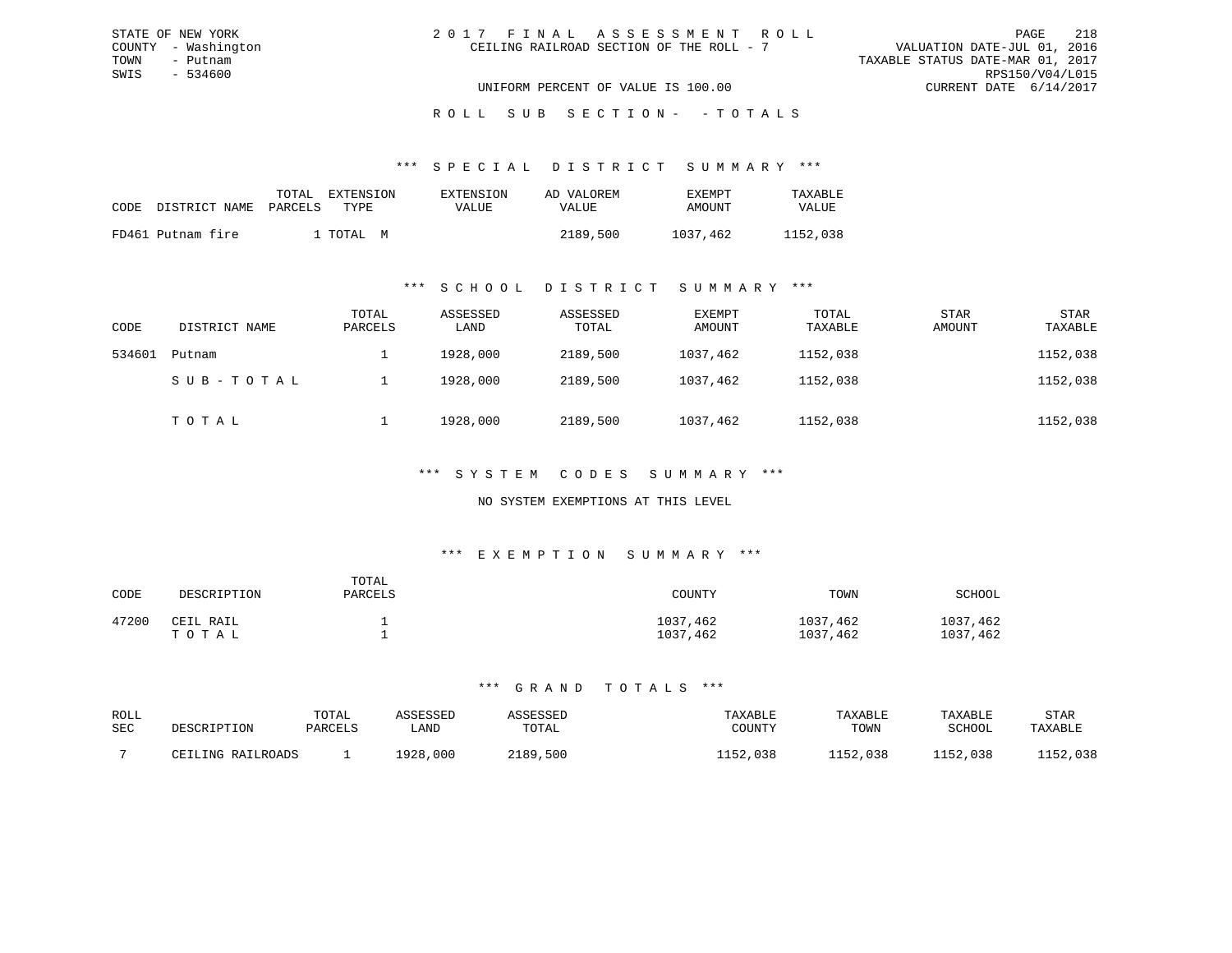|      | STATE OF NEW YORK   | 2017 FINAL ASSESSMENT ROLL               |  |                                  | PAGE                   | 219 |
|------|---------------------|------------------------------------------|--|----------------------------------|------------------------|-----|
|      | COUNTY - Washington | CEILING RAILROAD SECTION OF THE ROLL - 7 |  | VALUATION DATE-JUL 01, 2016      |                        |     |
| TOWN | - Putnam            |                                          |  | TAXABLE STATUS DATE-MAR 01, 2017 |                        |     |
| SWIS | $-534600$           | UNIFORM PERCENT OF VALUE IS 100.00       |  |                                  | RPS150/V04/L015        |     |
|      |                     |                                          |  |                                  | CURRENT DATE 6/14/2017 |     |
|      |                     |                                          |  |                                  |                        |     |

# ROLL SECTION TOTALS

### \*\*\* S P E C I A L D I S T R I C T S U M M A R Y \*\*\*

| CODE | DISTRICT NAME     | TOTAL<br>PARCELS | EXTENSION<br>TYPE | EXTENSION<br>VALUE | AD VALOREM<br>VALUE | EXEMPT<br>AMOUNT | TAXABLE<br><b>VALUE</b> |
|------|-------------------|------------------|-------------------|--------------------|---------------------|------------------|-------------------------|
|      | FD461 Putnam fire |                  | TOTAI, M          |                    | 2189,500            | 1037,462         | 1152,038                |

### \*\*\* S C H O O L D I S T R I C T S U M M A R Y \*\*\*

| CODE   | DISTRICT NAME | TOTAL<br>PARCELS | ASSESSED<br>LAND | ASSESSED<br>TOTAL | EXEMPT<br>AMOUNT | TOTAL<br>TAXABLE | <b>STAR</b><br>AMOUNT | <b>STAR</b><br>TAXABLE |
|--------|---------------|------------------|------------------|-------------------|------------------|------------------|-----------------------|------------------------|
| 534601 | Putnam        |                  | 1928,000         | 2189,500          | 1037,462         | 1152,038         |                       | 1152,038               |
|        | SUB-TOTAL     |                  | 1928,000         | 2189,500          | 1037,462         | 1152,038         |                       | 1152,038               |
|        | TOTAL         |                  | 1928,000         | 2189,500          | 1037,462         | 1152,038         |                       | 1152,038               |

### \*\*\* S Y S T E M C O D E S S U M M A R Y \*\*\*

### NO SYSTEM EXEMPTIONS AT THIS LEVEL

#### \*\*\* E X E M P T I O N S U M M A R Y \*\*\*

| CODE  | DESCRIPTION        | TOTAL<br>PARCELS | COUNTY               | TOWN                 | SCHOOL               |
|-------|--------------------|------------------|----------------------|----------------------|----------------------|
| 47200 | CEIL RAIL<br>ТОТАЬ |                  | 1037,462<br>1037,462 | 1037,462<br>1037,462 | 1037,462<br>1037,462 |

| ROLL       | DESCRIPTION       | TOTAL   | ASSESSED | ASSESSED | TAXABLE  | TAXABLE  | TAXABLE       | STAR     |
|------------|-------------------|---------|----------|----------|----------|----------|---------------|----------|
| <b>SEC</b> |                   | PARCELS | LAND     | TOTAL    | COUNTY   | TOWN     | <b>SCHOOL</b> | TAXABLE  |
|            | CEILING RAILROADS |         | 1928,000 | 2189,500 | 1152,038 | 1152,038 | 1152,038      | 1152,038 |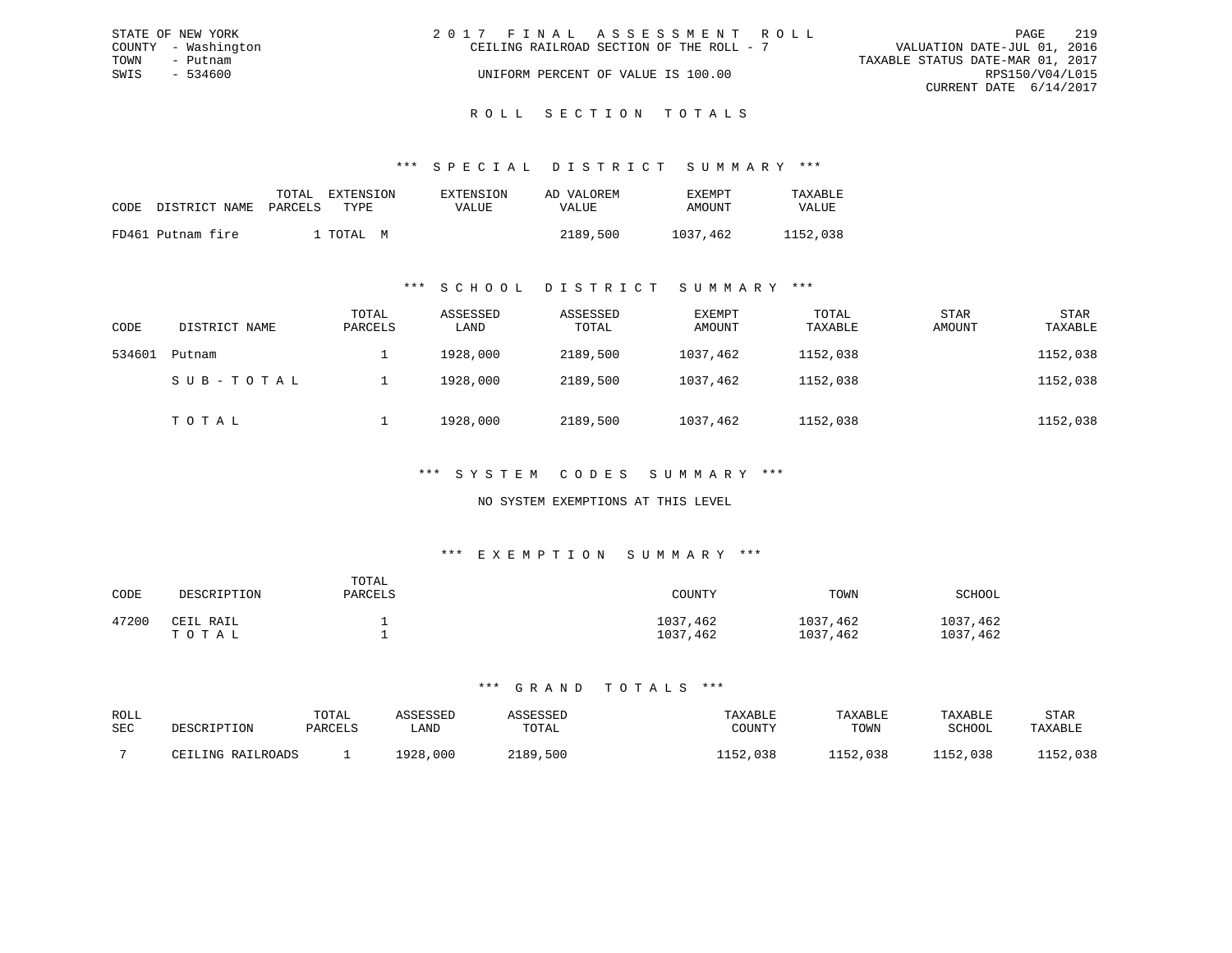# STATE OF NEW YORK 2 0 1 7 F I N A L A S S E S S M E N T R O L L PAGE 220 COUNTY - Washington WHOLLY EXEMPT SECTION OF THE ROLL - 8 VALUATION DATE-JUL 01, 2016 TOWN - Putnam OWNERS NAME SEQUENCE TAXABLE STATUS DATE-MAR 01, 2017 SWIS - 534600 UNIFORM PERCENT OF VALUE IS 100.00

| TAX MAP PARCEL NUMBER<br>CURRENT OWNERS NAME<br>CURRENT OWNERS ADDRESS                                   | SCHOOL DISTRICT<br>PARCEL SIZE/GRID COORD                                                                                                                                                                                                                                                                | LAND<br>TOTAL         | PROPERTY LOCATION & CLASS ASSESSMENT EXEMPTION CODE-----------------COUNTY--------TOWN------SCHOOL<br>TAX DESCRIPTION<br>SPECIAL DISTRICTS                                                                                                                                                   | TAXABLE VALUE                                                    |                    | ACCOUNT NO.          |
|----------------------------------------------------------------------------------------------------------|----------------------------------------------------------------------------------------------------------------------------------------------------------------------------------------------------------------------------------------------------------------------------------------------------------|-----------------------|----------------------------------------------------------------------------------------------------------------------------------------------------------------------------------------------------------------------------------------------------------------------------------------------|------------------------------------------------------------------|--------------------|----------------------|
|                                                                                                          |                                                                                                                                                                                                                                                                                                          |                       |                                                                                                                                                                                                                                                                                              |                                                                  |                    |                      |
| $11.20 - 4 - 36$<br>Gull Bay Cemetery<br>Cemetery Hl<br>Putnam Station, NY 12861                         | Link Way<br>695 Cemetery<br>534601<br>Putnam<br>Cemetery<br>Gull Bay<br>FRNT 50.00 DPTH 80.00<br>EAST-0767276 NRTH-1786257<br>FULL MARKET VALUE                                                                                                                                                          | 10,400 TOWN<br>10,400 | PRI CEM<br>27350<br>10,400 COUNTY TAXABLE VALUE<br>TAXABLE VALUE<br>SCHOOL TAXABLE VALUE<br>FD461 Putnam fire<br>10,400 EX                                                                                                                                                                   | 10,400<br>$\mathbf{0}$<br>$\Omega$<br>$\Omega$                   | 10,400<br>$0$ TO M | 945J101016<br>10,400 |
|                                                                                                          |                                                                                                                                                                                                                                                                                                          |                       |                                                                                                                                                                                                                                                                                              |                                                                  |                    |                      |
| $1. - 1 - 8$<br>Lake George Land Conserv Inc Putnam<br>4905 Lakeshore Dr<br>Bolton Landing, NY 12814     | Black Point Rd<br>322 Rural vac>10                                                                                                                                                                                                                                                                       |                       | NON-PR EDU 25120<br>534601 42,300 COUNTY TAXABLE VALUE<br>ME LOT R OW TO LARGE SURFAINE VALUE ON TO LARGE SURFAINE VALUE ON TOWN TAXABLE VALUE ON TO UNIT ATABLE VALUE O<br>RAST-0774324 NRTH-1810178 BP461 Black Pt Sewer Dist .00 UNIT CHERE BOOK 3602 PG-1 FD461 Putnam fire 0 TO M<br>FU | 42,300<br>$\mathbf{0}$                                           | 42,300             | 945J100554<br>42,300 |
|                                                                                                          | Black Point Rd                                                                                                                                                                                                                                                                                           |                       |                                                                                                                                                                                                                                                                                              |                                                                  |                    | 945J100717           |
| $1. - 1 - 9$<br>Lake George Land Conserv Inc Putnam<br>4905 Lakeshore Dr<br>Bolton Landing, NY 12814     | 322 Rural vac>10<br>ROW lake<br>$ACRES$ 11.04<br>$\begin{tabular}{lllllllllll} \texttt{ACRES} & 11.04 & \texttt{SCH OOL} \\ \texttt{EAST-0774237 NRTH-1810080} & \texttt{BP461 B} \\ \texttt{DEED BOOK 3602} & \texttt{PG-1} & \texttt{FD461 P} \\ \texttt{FULL MARKET VALUE} & 42,100 \\ \end{tabular}$ | 42,100 TOWN           | NON-PR EDU 25120<br>534601 42,100 COUNTY TAXABLE VALUE<br>TAXABLE VALUE<br>SCHOOL TAXABLE VALUE<br>BP461 Black Pt Sewer Dist .00 UN C<br>FD461 Putnam fire<br>42,100 EX                                                                                                                      | 42,100<br>$\mathbf{0}$<br>$\Omega$<br>$\Omega$                   | 42,100<br>0 TO M   | 42,100               |
|                                                                                                          |                                                                                                                                                                                                                                                                                                          |                       |                                                                                                                                                                                                                                                                                              |                                                                  |                    |                      |
| $1. - 1 - 10$<br>Lake George Land Conserv Inc Putnam<br>4905 Lakeshore Dr<br>Bolton Landing, NY 12814    | Black Point Rd<br>910 Priv forest<br>793/172;772/241,249,257 59,100 TOWN TAXABLE VALUE<br>434/1103;2895/341<br>ACRES 118.18<br>EAST-0773683 NRTH-1809483 FD461 Putnam fire<br>DEED BOOK 3602 PG-1                                                                                                        | 59,100                | NON-PR EDU 25120<br>534601 59,100 COUNTY TAXABLE VALUE<br>SCHOOL TAXABLE VALUE<br>BP461 Black Pt Sewer Dist<br>FD461 Putnam fire<br>59,100 EX                                                                                                                                                | 59,100<br>$\Omega$<br>$\Omega$<br>$\Omega$<br>.00 UN C<br>0 TO M | 59,100             | 945J100186<br>59,100 |
|                                                                                                          | FULL MARKET VALUE                                                                                                                                                                                                                                                                                        |                       |                                                                                                                                                                                                                                                                                              |                                                                  |                    |                      |
|                                                                                                          | Lake George Way                                                                                                                                                                                                                                                                                          |                       |                                                                                                                                                                                                                                                                                              |                                                                  |                    |                      |
| $4. -1 - 43$<br>Lake George Land Conserv Inc<br>Lake Shore Dr<br>PO Box 1250<br>Bolton Landing, NY 12814 | 314 Rural vac<10 - WTRFNT<br>Putnam 534601<br>3550'LF<br>ACRES 189.00<br>EAST-0766436 NRTH-1801121<br>DEED BOOK 1808 PG-83<br>FULL MARKET VALUE                                                                                                                                                          | 3450,300<br>3450,300  | NON-PR EDU 25120<br>3450,300 COUNTY TAXABLE VALUE<br>TAXABLE VALUE<br>TOWN<br>SCHOOL TAXABLE VALUE<br>FD461 Putnam fire<br>3450,300 EX                                                                                                                                                       | 3450,300 3450,300<br>$\Omega$<br>$\Omega$<br>$\Omega$            | 0 TO M             | 3450,300             |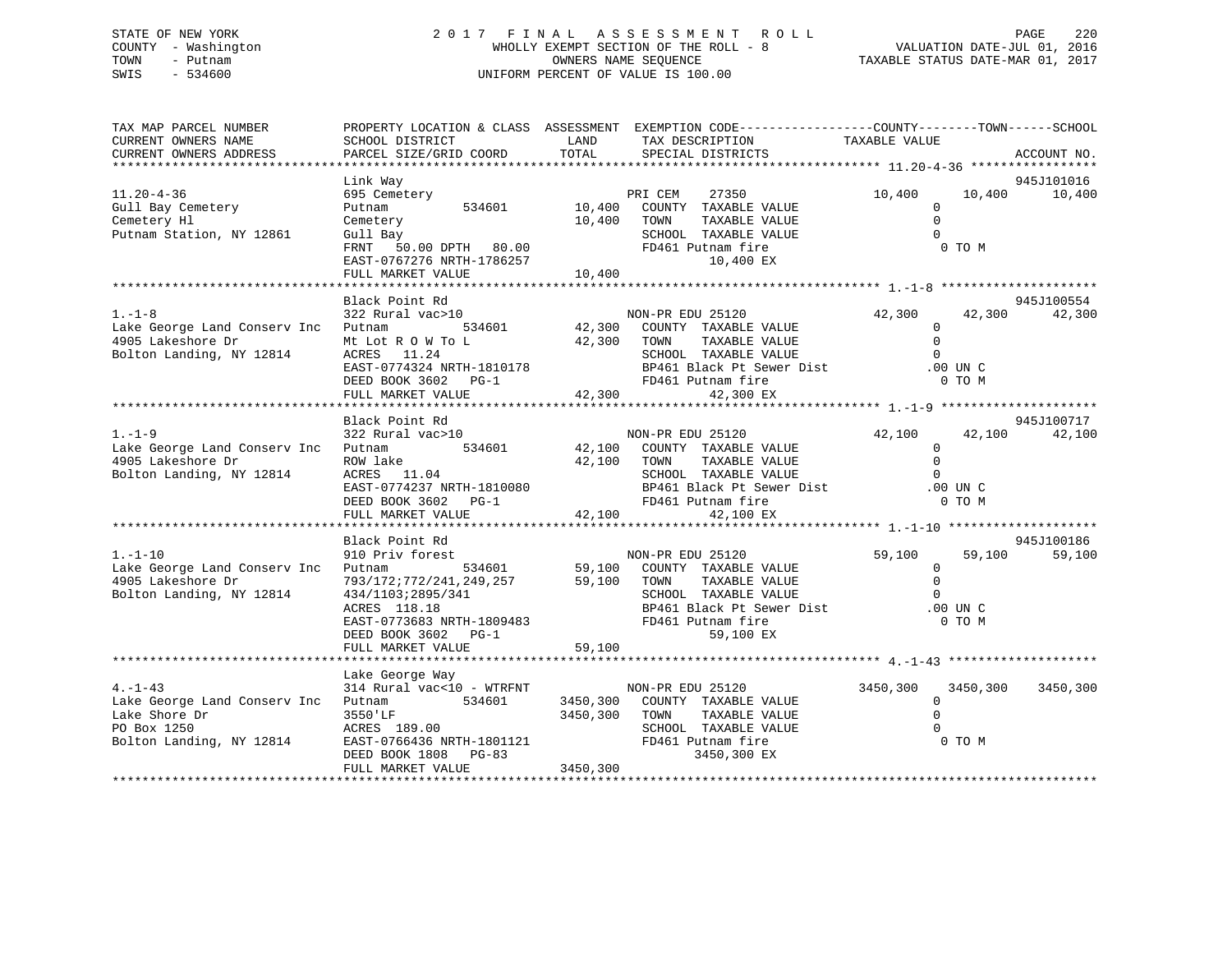# STATE OF NEW YORK 2 0 1 7 F I N A L A S S E S S M E N T R O L L PAGE 221 COUNTY - Washington WHOLLY EXEMPT SECTION OF THE ROLL - 8 VALUATION DATE-JUL 01, 2016 TOWN - Putnam OWNERS NAME SEQUENCE TAXABLE STATUS DATE-MAR 01, 2017 SWIS - 534600 UNIFORM PERCENT OF VALUE IS 100.00

| SCHOOL DISTRICT<br>PARCEL SIZE/GRID COORD                                                                                                                                                                       | LAND<br>TOTAL        | TAX DESCRIPTION<br>SPECIAL DISTRICTS                                                                      | TAXABLE VALUE                                                                                                                                          |          | ACCOUNT NO.                                                                                                                                                    |
|-----------------------------------------------------------------------------------------------------------------------------------------------------------------------------------------------------------------|----------------------|-----------------------------------------------------------------------------------------------------------|--------------------------------------------------------------------------------------------------------------------------------------------------------|----------|----------------------------------------------------------------------------------------------------------------------------------------------------------------|
|                                                                                                                                                                                                                 |                      |                                                                                                           |                                                                                                                                                        |          |                                                                                                                                                                |
| Warrick Rd<br>314 Rural vac<10 - WTRFNT<br>534601<br>Putnam<br>LF $255.$ , subd. lot B<br>declaration of trust 3572<br>ACRES<br>6.07<br>EAST-0767130 NRTH-1796652<br>DEED BOOK 3572 PG-301<br>FULL MARKET VALUE | 377,000<br>377,000   | COUNTY TAXABLE VALUE<br>TOWN<br>TAXABLE VALUE<br>SCHOOL TAXABLE VALUE<br>FD461 Putnam fire<br>377,000 EX  | 377,000<br>$\Omega$<br>$\mathbf 0$<br>$\Omega$                                                                                                         | 377,000  | 377,000                                                                                                                                                        |
|                                                                                                                                                                                                                 |                      |                                                                                                           |                                                                                                                                                        |          |                                                                                                                                                                |
| Warrick Rd<br>322 Rural vac>10 - WTRFNT<br>534601<br>Putnam<br>Lot 1<br>ELF 1460<br>ACRES<br>21.70<br>EAST-0766620 NRTH-1795273<br>DEED BOOK 2659 PG-103                                                        | 679,500              | COUNTY TAXABLE VALUE<br>TOWN<br>TAXABLE VALUE<br>SCHOOL TAXABLE VALUE<br>FD461 Putnam fire<br>679,500 EX  | 679,500<br>0<br>$\Omega$<br>$\Omega$                                                                                                                   | 679,500  | 945J100709<br>679,500                                                                                                                                          |
| FULL MARKET VALUE                                                                                                                                                                                               |                      |                                                                                                           |                                                                                                                                                        |          |                                                                                                                                                                |
| Warrick Rd                                                                                                                                                                                                      |                      |                                                                                                           |                                                                                                                                                        |          | 945J100709                                                                                                                                                     |
| 322 Rural vac>10 - WTRFNT<br>534601<br>Putnam<br>Lot <sub>3</sub><br>ELF 760<br>ACRES 279.90<br>EAST-0769394 NRTH-1795222<br>DEED BOOK 2659 PG-107<br>FULL MARKET VALUE                                         | 1293,600<br>1293,600 | COUNTY TAXABLE VALUE<br>TOWN<br>TAXABLE VALUE<br>SCHOOL TAXABLE VALUE<br>FD461 Putnam fire<br>1293,600 EX | 0<br>$\mathbf 0$<br>$\Omega$                                                                                                                           |          | 1293,600                                                                                                                                                       |
|                                                                                                                                                                                                                 |                      |                                                                                                           |                                                                                                                                                        |          |                                                                                                                                                                |
| Warrick Rd<br>322 Rural vac>10<br>534601<br>Putnam<br>Lot 5<br>ACRES<br>29.42<br>EAST-0769200 NRTH-1797056<br>DEED BOOK 2659 PG-112                                                                             | 159,200              | COUNTY TAXABLE VALUE<br>TOWN<br>TAXABLE VALUE<br>SCHOOL TAXABLE VALUE<br>FD461 Putnam fire<br>159,200 EX  | 159,200<br>$\mathbf 0$<br>$\Omega$                                                                                                                     | 159,200  | 945J100709<br>159,200                                                                                                                                          |
|                                                                                                                                                                                                                 |                      |                                                                                                           |                                                                                                                                                        |          |                                                                                                                                                                |
| Link Way                                                                                                                                                                                                        |                      |                                                                                                           |                                                                                                                                                        |          | 945J100854                                                                                                                                                     |
| 692 Road/str/hwy - WTRFNT<br>Putnam<br>534601<br>Crow Pt Rd<br>LF 10<br>EAST-0766549 NRTH-1787125<br>DEED BOOK 935<br>PG-138<br>FULL MARKET VALUE                                                               | 8,000<br>8,000       | COUNTY TAXABLE VALUE<br>TOWN<br>TAXABLE VALUE<br>SCHOOL TAXABLE VALUE<br>FD461 Putnam fire<br>8,000 EX    | 8,000<br>0<br>$\Omega$                                                                                                                                 | 8,000    | 8,000                                                                                                                                                          |
|                                                                                                                                                                                                                 | FULL MARKET VALUE    | 679,500<br>159,200                                                                                        | NON-PR EDU 25120<br>377,000<br>NON-PR EDU 25120<br>679,500<br>NON-PR EDU 25120<br>1293,600<br>NON-PR EDU 25120<br>159,200<br>NON-PR EDU 25120<br>8,000 | 1293,600 | PROPERTY LOCATION & CLASS ASSESSMENT EXEMPTION CODE----------------COUNTY-------TOWN------SCHOOL<br>0 TO M<br>0 TO M<br>1293,600<br>0 TO M<br>0 TO M<br>0 TO M |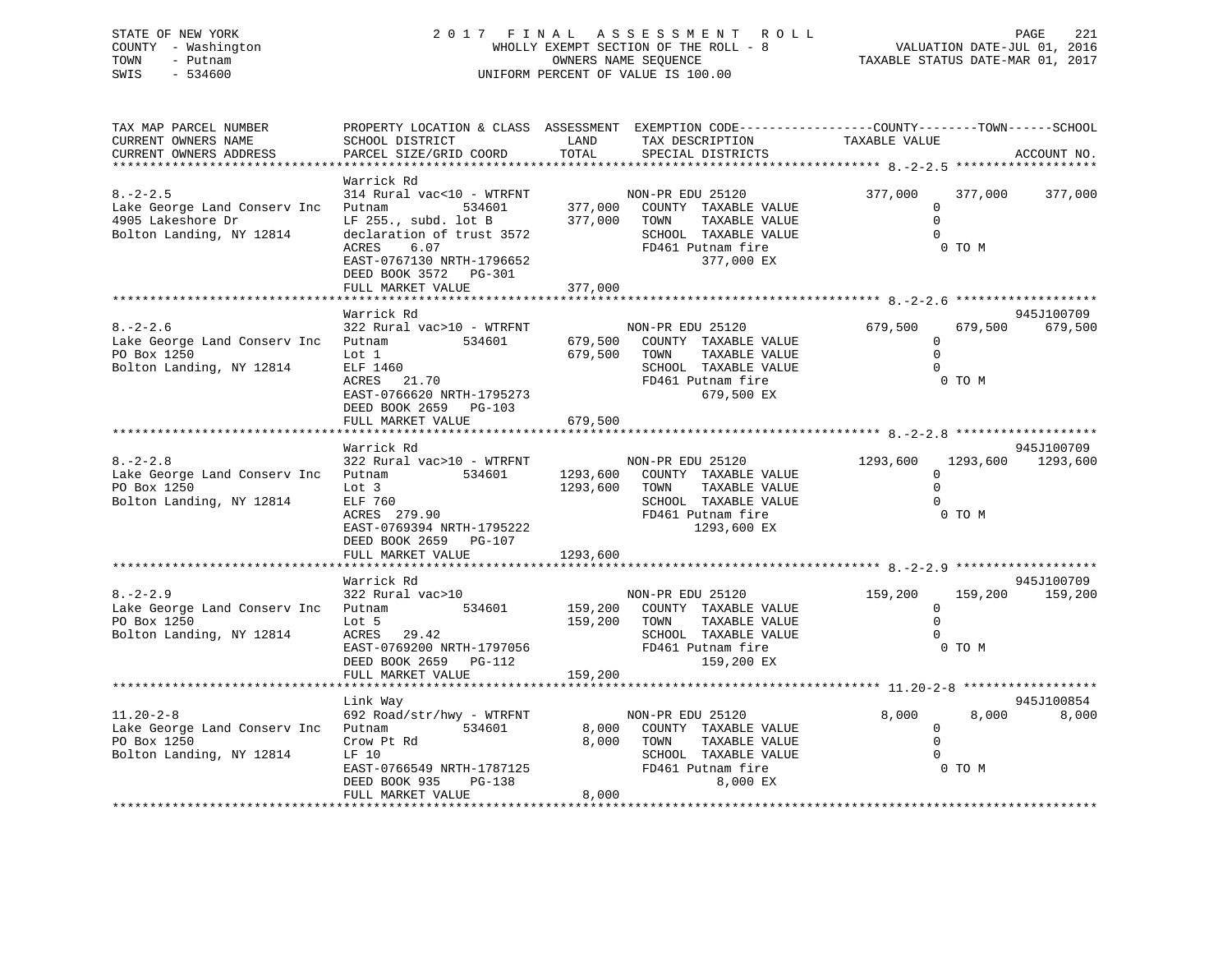# STATE OF NEW YORK 2 0 1 7 F I N A L A S S E S S M E N T R O L L PAGE 222 COUNTY - Washington WHOLLY EXEMPT SECTION OF THE ROLL - 8 VALUATION DATE-JUL 01, 2016 TOWN - Putnam OWNERS NAME SEQUENCE TAXABLE STATUS DATE-MAR 01, 2017 SWIS - 534600 UNIFORM PERCENT OF VALUE IS 100.00

| TAX MAP PARCEL NUMBER<br>CURRENT OWNERS NAME<br>CURRENT OWNERS ADDRESS                       | SCHOOL DISTRICT<br>PARCEL SIZE/GRID COORD                                                                                                                                       | LAND<br>TAX DESCRIPTION<br>TOTAL<br>SPECIAL DISTRICTS                                                                          | PROPERTY LOCATION & CLASS ASSESSMENT EXEMPTION CODE---------------COUNTY-------TOWN-----SCHOOL<br>TAXABLE VALUE | ACCOUNT NO.                                |
|----------------------------------------------------------------------------------------------|---------------------------------------------------------------------------------------------------------------------------------------------------------------------------------|--------------------------------------------------------------------------------------------------------------------------------|-----------------------------------------------------------------------------------------------------------------|--------------------------------------------|
|                                                                                              |                                                                                                                                                                                 |                                                                                                                                |                                                                                                                 |                                            |
| $11.20 - 2 - 8.1$<br>Lake George Land Conserv Inc<br>PO Box 1250<br>Bolton Landing, NY 12814 | Meadow Way<br>692 Road/str/hwy<br>534601<br>Putnam<br>Roads<br>Link & Meadow Lanes<br><b>ACRES</b><br>1.00                                                                      | NON-PR EDU 25120<br>1,000<br>COUNTY TAXABLE VALUE<br>1,000<br>TOWN<br>SCHOOL TAXABLE VALUE<br>FD461 Putnam fire                | 1,000<br>$\Omega$<br>TAXABLE VALUE<br>$\Omega$<br>$\Omega$                                                      | 945J101062<br>1,000<br>1,000<br>0 TO M     |
|                                                                                              | EAST-0767093 NRTH-1786387<br>DEED BOOK 935<br>$PG-138$<br>FULL MARKET VALUE                                                                                                     | 1,000                                                                                                                          | 1,000 EX                                                                                                        |                                            |
|                                                                                              | Donat Turnpike Way                                                                                                                                                              |                                                                                                                                |                                                                                                                 | 945J100420                                 |
| $12. - 1 - 3$<br>Lake George Land Conserv Inc<br>PO Box 1250<br>Bolton Landing, NY 12814     | 910 Priv forest<br>534601<br>Putnam<br>Mt Lot<br>ACRES 20.00<br>EAST-0769197 NRTH-1792283<br>DEED BOOK 2659 PG-117<br>FULL MARKET VALUE                                         | NON-PR EDU 25120<br>10,000<br>COUNTY TAXABLE VALUE<br>10,000<br>TOWN<br>SCHOOL TAXABLE VALUE<br>FD461 Putnam fire<br>10,000    | 10,000<br>$\Omega$<br>$\mathbf 0$<br>TAXABLE VALUE<br>$\Omega$<br>10,000 EX                                     | 10,000<br>10,000<br>0 TO M                 |
|                                                                                              | Gull Bay Rd                                                                                                                                                                     |                                                                                                                                |                                                                                                                 | 945J100572                                 |
| $12. - 4 - 26$<br>Lake George Land Conserv Inc<br>PO Box 1250<br>Bolton Landing, NY 12814    | 322 Rural vac>10<br>534601<br>Putnam<br>Vacant Land<br>ACRES 428.62<br>EAST-0769961 NRTH-1789365<br>DEED BOOK 935 PG-138<br>DEED BOOK 935<br>PG-138<br>FULL MARKET VALUE        | NON-PR EDU 25120<br>249,400<br>COUNTY TAXABLE VALUE<br>249,400<br>TOWN<br>SCHOOL TAXABLE VALUE<br>FD461 Putnam fire<br>249,400 | 249,400<br>$\Omega$<br>$\Omega$<br>TAXABLE VALUE<br>249,400 EX                                                  | 249,400<br>249,400<br>0 TO M               |
|                                                                                              |                                                                                                                                                                                 |                                                                                                                                |                                                                                                                 |                                            |
| $8. - 2 - 10$<br>Log Chapel Fellowship<br>Putnam Station, NY 12861                           | 17163 State Route 22<br>620 Religious<br>534601<br>Putnam<br>Log Chapel<br>FRNT 134.00 DPTH 161.00<br>EAST-0779389 NRTH-1798532<br>DEED BOOK 481<br>PG-514<br>FULL MARKET VALUE | NON-PR REL 25110<br>12,400<br>COUNTY TAXABLE VALUE<br>260,200<br>TOWN<br>SCHOOL TAXABLE VALUE<br>FD461 Putnam fire<br>260,200  | 260,200<br>0<br>TAXABLE VALUE<br>$\Omega$<br>$\Omega$<br>260,200 EX                                             | 9479900761<br>260,200<br>260,200<br>0 TO M |
|                                                                                              |                                                                                                                                                                                 |                                                                                                                                |                                                                                                                 |                                            |
| $9. - 1 - 21$<br>Meadow Knoll Cemetery<br>Putnam, NY 12861                                   | County Route 2<br>695 Cemetery<br>534601<br>Putnam<br>ACRES<br>1.30<br>EAST-0786335 NRTH-1796442<br>DEED BOOK X<br>PG-86<br>FULL MARKET VALUE                                   | TN CEM<br>16,100<br>COUNTY TAXABLE VALUE<br>16,100<br>TOWN<br>SCHOOL TAXABLE VALUE<br>FD461 Putnam fire<br>16,100              | 13510<br>16,100<br>$\Omega$<br>TAXABLE VALUE<br>$\Omega$<br>16,100 EX                                           | 9479900762<br>16,100<br>16,100<br>0 TO M   |
|                                                                                              |                                                                                                                                                                                 |                                                                                                                                |                                                                                                                 |                                            |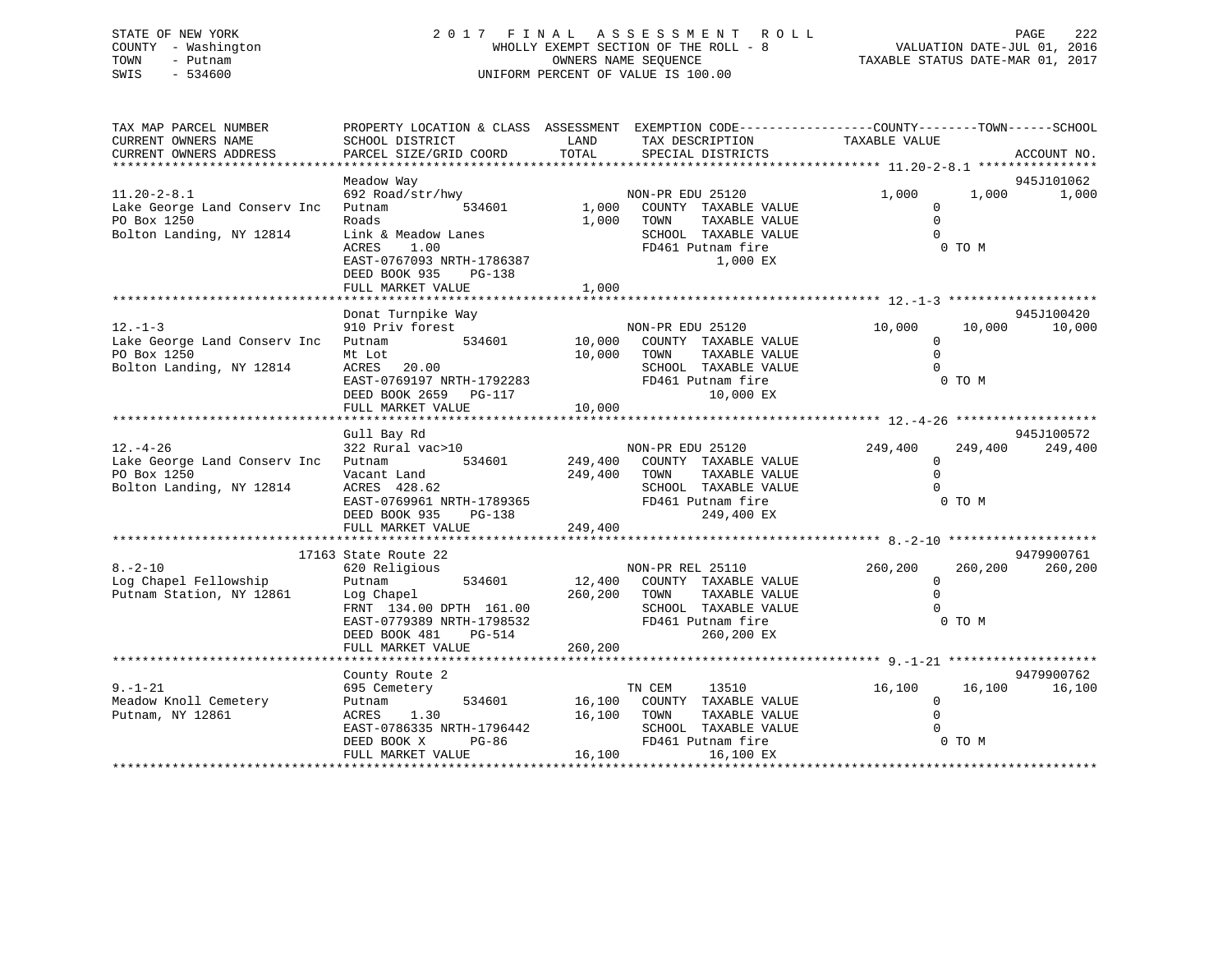# STATE OF NEW YORK 2 0 1 7 F I N A L A S S E S S M E N T R O L L PAGE 223 COUNTY - Washington WHOLLY EXEMPT SECTION OF THE ROLL - 8 VALUATION DATE-JUL 01, 2016 TOWN - Putnam OWNERS NAME SEQUENCE TAXABLE STATUS DATE-MAR 01, 2017 SWIS - 534600 UNIFORM PERCENT OF VALUE IS 100.00

| TAX MAP PARCEL NUMBER<br>CURRENT OWNERS NAME<br>CURRENT OWNERS ADDRESS           | PROPERTY LOCATION & CLASS ASSESSMENT EXEMPTION CODE---------------COUNTY-------TOWN-----SCHOOL<br>SCHOOL DISTRICT<br>PARCEL SIZE/GRID COORD                               | LAND<br>TOTAL              | TAX DESCRIPTION<br>SPECIAL DISTRICTS                                                                                                        | TAXABLE VALUE                                   |                             | ACCOUNT NO.           |
|----------------------------------------------------------------------------------|---------------------------------------------------------------------------------------------------------------------------------------------------------------------------|----------------------------|---------------------------------------------------------------------------------------------------------------------------------------------|-------------------------------------------------|-----------------------------|-----------------------|
|                                                                                  | 126 County Route 2                                                                                                                                                        |                            |                                                                                                                                             |                                                 |                             | 9479900765            |
| $13. -2 - 7$<br>Putnam Central School<br>PO Box 91<br>Putnam Station, NY 12861   | 612 School<br>534601<br>Putnam<br>Brick<br>ACRES<br>2.44<br>EAST-0784313 NRTH-1792434<br>PER ROOK 199 DC-101<br>DEED BOOK 199<br>PG-101                                   | 50,000<br>1600,000         | SCH DIST 13800<br>COUNTY TAXABLE VALUE<br>TOWN<br>TAXABLE VALUE<br>SCHOOL TAXABLE VALUE<br>FD461 Putnam fire<br>1600,000 EX                 | 1600,000<br>$\Omega$<br>$\Omega$<br>$\Omega$    | 1600,000 1600,000<br>0 TO M |                       |
|                                                                                  | FULL MARKET VALUE                                                                                                                                                         | 1600,000                   |                                                                                                                                             |                                                 |                             |                       |
|                                                                                  |                                                                                                                                                                           |                            |                                                                                                                                             |                                                 |                             |                       |
| $13. -2 - 8.3$<br>Putnam Central School<br>PO Box 91<br>Putnam Station, NY 12861 | Hutton Square Rd<br>314 Rural vac<10<br>534601<br>Putnam<br>4.5 Acc<br>ACRES<br>5.50<br>EAST-0784643 NRTH-1792587<br>DEED BOOK 3689 PG-188<br>FULL MARKET VALUE           | 20,600<br>20,600<br>20,600 | SCH DIST 13800<br>COUNTY TAXABLE VALUE<br>TOWN<br>TAXABLE VALUE<br>SCHOOL TAXABLE VALUE<br>FD461 Putnam fire<br>20,600 EX                   | 20,600<br>$\Omega$<br>$\mathbf 0$<br>$\Omega$   | 20,600<br>0 TO M            | 945J101041<br>20,600  |
|                                                                                  |                                                                                                                                                                           |                            |                                                                                                                                             |                                                 |                             |                       |
| $13. - 1 - 19$<br>Putnam Fire Co 1<br>Putnam Sta, NY 12861                       | 43 Fire House Ln<br>662 Police/fire<br>534601<br>Putnam<br>1 Firehouse<br>ACRES<br>2.00<br>EAST-0780425 NRTH-1788796                                                      | 250,000 TOWN               | VOL FIRE 26400<br>20,000 COUNTY TAXABLE VALUE<br>TAXABLE VALUE<br>SCHOOL TAXABLE VALUE<br>FD461 Putnam fire                                 | 250,000<br>$\mathbf{0}$<br>$\Omega$<br>$\Omega$ | 250,000<br>0 TO M           | 9479900763<br>250,000 |
|                                                                                  |                                                                                                                                                                           |                            |                                                                                                                                             |                                                 |                             |                       |
| $13 - 2 - 1$<br>Putnam Town Garage<br>Putnam Station, NY 12861                   | 16 Putnam Center Rd<br>651 Highway gar<br>Putnam<br>Highway Garage<br>FRNT 230.00 DPTH 92.00<br>EAST-0783650 NRTH-1792272<br>PG-506<br>DEED BOOK 201<br>FULL MARKET VALUE | 70,000<br>70,000           | OTHER TOWN 13500<br>534601  20,000  COUNTY TAXABLE VALUE<br>TOWN<br>TAXABLE VALUE<br>SCHOOL TAXABLE VALUE<br>FD461 Putnam fire<br>70,000 EX | 70,000<br>$\mathbf 0$<br>$\Omega$<br>$\Omega$   | 70,000<br>0 TO M            | 9479900766<br>70,000  |
|                                                                                  |                                                                                                                                                                           |                            |                                                                                                                                             |                                                 |                             |                       |
| $7.12 - 1 - 36$<br>Putnam Town Of<br>Putnam, NY 12861                            | County Route 1<br>314 Rural vac<10 - WTRFNT<br>534601<br>Putnam<br>Fire Lane<br>Resolution #273 9/99<br>FRNT 60.00 DPTH 227.00<br>EAST-0767614 NRTH-1798098               | 39,300<br>39,300<br>39,300 | OTHER TOWN 13500<br>COUNTY TAXABLE VALUE<br>TOWN<br>TAXABLE VALUE<br>SCHOOL TAXABLE VALUE<br>FD461 Putnam fire<br>39,300 EX                 | 39,300<br>$\mathbf 0$<br>$\mathbf 0$            | 39,300<br>0 TO M            | 39,300                |
|                                                                                  | FULL MARKET VALUE                                                                                                                                                         |                            |                                                                                                                                             |                                                 |                             |                       |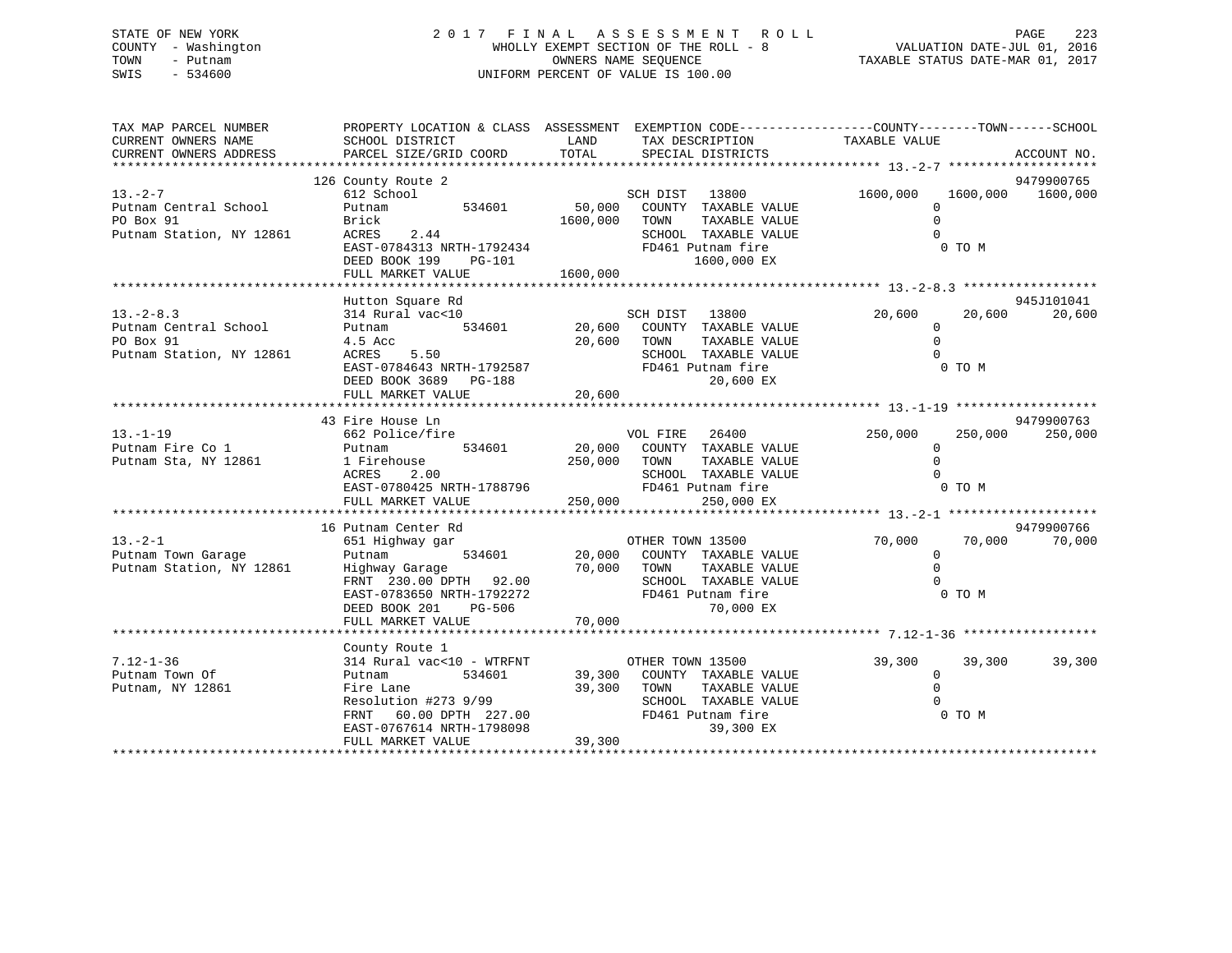STATE OF NEW YORK 2 0 1 7 F I N A L A S S E S S M E N T R O L L PAGE 224 COUNTY - Washington WHOLLY EXEMPT SECTION OF THE ROLL - 8 VALUATION DATE-JUL 01, 2016 TOWN - Putnam OWNERS NAME SEQUENCE TAXABLE STATUS DATE-MAR 01, 2017 SWIS - 534600 UNIFORM PERCENT OF VALUE IS 100.00

| TAX MAP PARCEL NUMBER<br>CURRENT OWNERS NAME                   | SCHOOL DISTRICT                                                                                                                                                                                                                                                                                                                                                                                                                                                 |                | PROPERTY LOCATION & CLASS ASSESSMENT EXEMPTION CODE---------------COUNTY-------TOWN-----SCHOOL<br>LAND TAX DESCRIPTION     | TAXABLE VALUE                               |                  |             |
|----------------------------------------------------------------|-----------------------------------------------------------------------------------------------------------------------------------------------------------------------------------------------------------------------------------------------------------------------------------------------------------------------------------------------------------------------------------------------------------------------------------------------------------------|----------------|----------------------------------------------------------------------------------------------------------------------------|---------------------------------------------|------------------|-------------|
|                                                                |                                                                                                                                                                                                                                                                                                                                                                                                                                                                 |                |                                                                                                                            |                                             |                  |             |
|                                                                | 17064 State Route 22                                                                                                                                                                                                                                                                                                                                                                                                                                            |                |                                                                                                                            |                                             |                  | 9479900962  |
| $9. - 1 - 27.2$<br>Putnam Town Of<br>Putnam, NY 12861          | 449 Other Storag<br>Putnam<br>Sand Storage Bldg<br>ACRES<br>4.20<br>EAST-0780591 NRTH-1796858<br>DEED BOOK 486 PG-910<br>FULL MARKET VALUE 23,200                                                                                                                                                                                                                                                                                                               | 23,200 TOWN    | TAXABLE VALUE<br>SCHOOL TAXABLE VALUE<br>FD461 Putnam fire<br>23,200 EX                                                    | 23,200<br>$\Omega$<br>$\Omega$<br>$\cap$    | 23,200<br>0 TO M | 23,200      |
|                                                                | 17047 State Route 22                                                                                                                                                                                                                                                                                                                                                                                                                                            |                |                                                                                                                            |                                             |                  |             |
| $9. - 1 - 27.7$                                                | $\begin{array}{lllllllllll} \text{Putnam} & \text{Down of} & \text{Dutnam} & \text{Dutnam} & \text{Dutnam} & \text{Dutnam} & \text{Dutham} & \text{Dutham} & \text{Dutham} & \text{Dutham} & \text{Dutham} & \text{Dutham} & \text{Dutham} & \text{Dutham} & \text{Dutham} & \text{Dutham} & \text{Dutham} & \text{Dutham} & \text{Dutham} & \text{Dutham} & \text{Dutham} & \text{Dutham} & \text{Dutham} & \text{Dutham} & \text{Dutham} & \text{Dutham} & \$ |                |                                                                                                                            | 607,400                                     | 607,400 607,400  |             |
|                                                                | 460 Gull Bay Rd                                                                                                                                                                                                                                                                                                                                                                                                                                                 |                |                                                                                                                            |                                             |                  | 9479900768  |
| $11.20 - 4 - 32$<br>Putnam Town Of<br>Putnam, NY 12861         | 560 Imprvd beach - WTRFNT COTHER TOWN 13500<br>Putnam<br>534601<br>276/373<br>LF 470 Beach<br>LF 470 Beach<br>FRNT 470.00 DPTH 135.00 FRNT 470.00 DPTH 135.00<br>EAST-0767224 NRTH-1785937                                                                                                                                                                                                                                                                      |                | 9,000 COUNTY TAXABLE VALUE<br>9,000 TOWN<br>TAXABLE VALUE<br>SCHOOL TAXABLE VALUE<br>9,000 EX                              | 9,000<br>$\mathbf{0}$<br>$\Omega$<br>$\cap$ | 9,000<br>0 TO M  | 9,000       |
|                                                                | Gull Bay Rd                                                                                                                                                                                                                                                                                                                                                                                                                                                     |                |                                                                                                                            |                                             |                  | 945J101094  |
| $12. - 4 - 26.3$<br>Putnam Town Of<br>Putnam Station, NY 12861 | 682 Rec facility<br>Putnam 534601 59,500 COUNTY TAXABLE VALUE<br>Bdy Line Agmt 644/59<br>ACRES 44.38<br>ACRES 44.38<br>EAST-0768125 NRTH-1786821<br>DEED BOOK 599 PG-109<br>FULL MARKET VALUE 59,500<br>FULL MARKET VALUE 59,500                                                                                                                                                                                                                                |                | TAXABLE VALUE<br>SCHOOL TAXABLE VALUE<br>59,500 EX                                                                         | 59,500<br>$\Omega$<br>$\Omega$              | 59,500<br>0 TO M | 59,500      |
|                                                                | Gull Bay Rd                                                                                                                                                                                                                                                                                                                                                                                                                                                     |                |                                                                                                                            |                                             |                  | 9479900885  |
| $12. - 4 - 27$<br>Putnam Town Of<br>Putnam, NY 12861           | 852 Landfill<br>534601 1,200<br>Putnam<br>Landfill<br>331/44<br>ACRES 1.20<br>EAST-0769297 NRTH-1786483<br>FULL MARKET VALUE                                                                                                                                                                                                                                                                                                                                    | 1,200<br>1,200 | OTHER TOWN 13500<br>COUNTY TAXABLE VALUE<br>TOWN<br>TAXABLE VALUE<br>SCHOOL TAXABLE VALUE<br>FD461 Putnam fire<br>1,200 EX | 1,200<br>$\Omega$<br>$\Omega$               | 0 TO M           | 1,200 1,200 |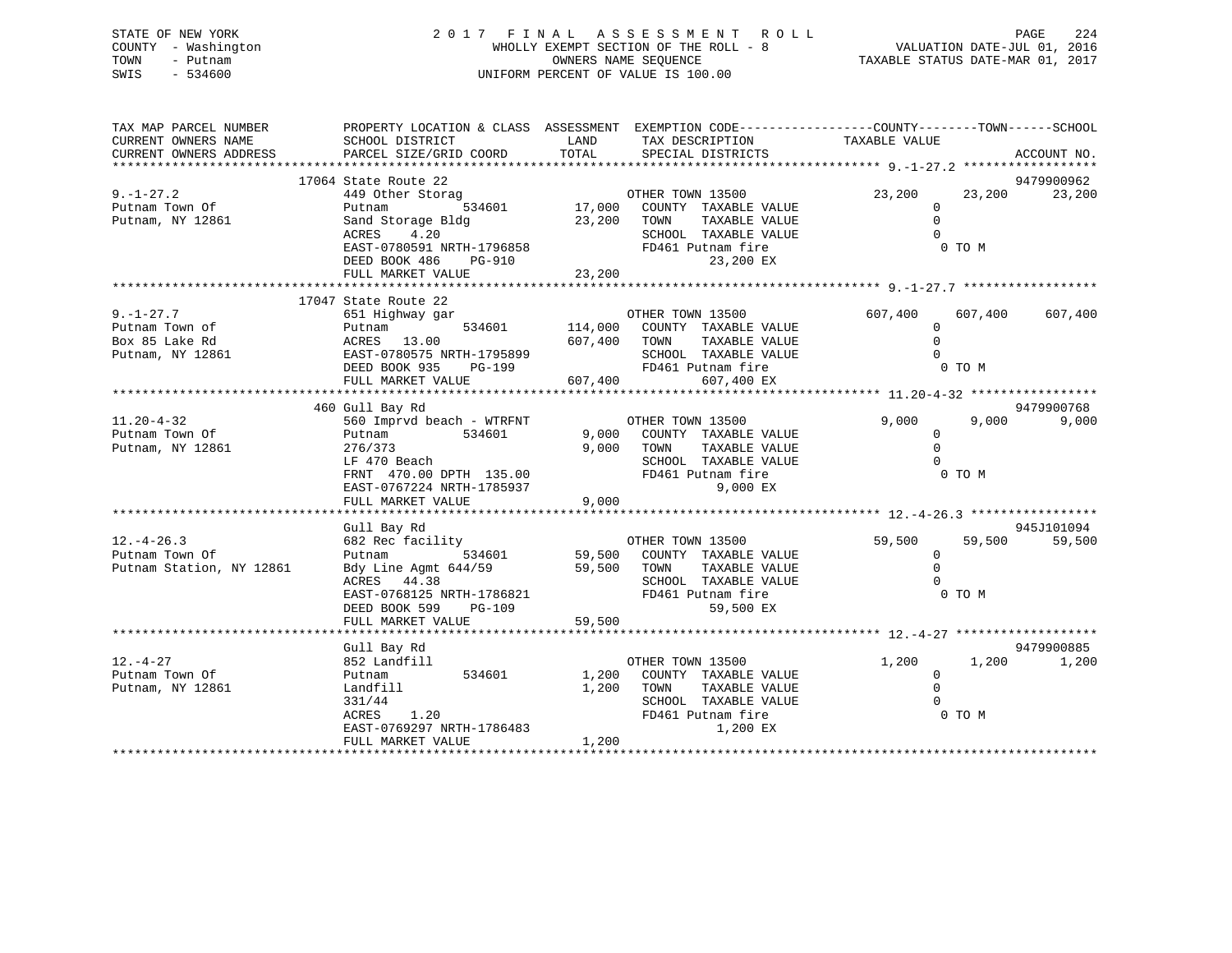# STATE OF NEW YORK 2 0 1 7 F I N A L A S S E S S M E N T R O L L PAGE 225 COUNTY - Washington WHOLLY EXEMPT SECTION OF THE ROLL - 8 VALUATION DATE-JUL 01, 2016 TOWN - Putnam OWNERS NAME SEQUENCE TAXABLE STATUS DATE-MAR 01, 2017 SWIS - 534600 UNIFORM PERCENT OF VALUE IS 100.00

| TAX MAP PARCEL NUMBER<br>CURRENT OWNERS NAME<br>CURRENT OWNERS ADDRESS | PROPERTY LOCATION & CLASS ASSESSMENT EXEMPTION CODE---------------COUNTY-------TOWN-----SCHOOL<br>SCHOOL DISTRICT | LAND        | TAX DESCRIPTION                    | TAXABLE VALUE  |        |                 |
|------------------------------------------------------------------------|-------------------------------------------------------------------------------------------------------------------|-------------|------------------------------------|----------------|--------|-----------------|
|                                                                        |                                                                                                                   |             |                                    |                |        |                 |
|                                                                        | 14 Putnam Center Rd                                                                                               |             |                                    |                |        | 9479900767      |
| $13. - 2 - 2$                                                          | 652 Govt bldgs                                                                                                    |             | OTHER TOWN 13500                   | 114,000        |        | 114,000 114,000 |
| Putnam Town Of                                                         | Putnam                                                                                                            |             | 534601 19,200 COUNTY TAXABLE VALUE | $\Omega$       |        |                 |
| 14 Putnam Center Rd                                                    | Town Hall                                                                                                         | 114,000     | TOWN<br>TAXABLE VALUE              | $\Omega$       |        |                 |
| Putnam Station, NY 12861                                               | FRNT 180.00 DPTH 190.00                                                                                           |             | SCHOOL TAXABLE VALUE               | $\Omega$       |        |                 |
|                                                                        | EAST-0783649 NRTH-1792091                                                                                         |             | FD461 Putnam fire                  |                | 0 TO M |                 |
|                                                                        | DEED BOOK 123<br>PG-603                                                                                           |             | 114,000 EX                         |                |        |                 |
|                                                                        | FULL MARKET VALUE                                                                                                 | 114,000     |                                    |                |        |                 |
|                                                                        | 16750 State Route 22                                                                                              |             |                                    |                |        | 9479900764      |
| $13 - 2 - 22$                                                          | 682 Rec facility                                                                                                  |             | OTHER TOWN 13500                   | 13,200         | 13,200 | 13,200          |
| Putnam Town Of                                                         | Putnam                                                                                                            |             | 534601 13,200 COUNTY TAXABLE VALUE | $\mathbf{0}$   |        |                 |
| Putnam Station, NY 12861                                               | Recreation Field                                                                                                  | 13,200 TOWN | TAXABLE VALUE                      | $\mathbf 0$    |        |                 |
|                                                                        | 579/209                                                                                                           |             | SCHOOL TAXABLE VALUE               | $\Omega$       |        |                 |
|                                                                        | 7.10<br>ACRES                                                                                                     |             | FD461 Putnam fire                  |                | 0 TO M |                 |
|                                                                        | EAST-0781923 NRTH-1789247                                                                                         |             | 13,200 EX                          |                |        |                 |
|                                                                        | DEED BOOK 213<br>PG-303                                                                                           |             |                                    |                |        |                 |
|                                                                        | FULL MARKET VALUE                                                                                                 | 13,200      |                                    |                |        |                 |
|                                                                        |                                                                                                                   |             |                                    |                |        |                 |
|                                                                        | 49 Backus Ln                                                                                                      |             |                                    |                |        | 9479900759      |
| $18. - 2 - 1$                                                          | 695 Cemetery                                                                                                      |             | TN CEM<br>13510                    | 16,900         | 16,900 | 16,900          |
| Putnam Town Of                                                         | 534601<br>Putnam                                                                                                  |             | 16,900 COUNTY TAXABLE VALUE        | $\mathbf 0$    |        |                 |
| Putnam Station, NY 12861                                               | Cemetery                                                                                                          | 16,900 TOWN | TAXABLE VALUE                      | $\Omega$       |        |                 |
|                                                                        | 475/1 475/3                                                                                                       |             | SCHOOL TAXABLE VALUE               | $\Omega$       |        |                 |
|                                                                        | $18. - 1 - 1$                                                                                                     |             | FD461 Putnam fire                  |                | 0 TO M |                 |
|                                                                        | 1.50<br>ACRES                                                                                                     |             | 16,900 EX                          |                |        |                 |
|                                                                        | EAST-0773156 NRTH-1775829                                                                                         |             |                                    |                |        |                 |
|                                                                        | DEED BOOK 497<br>PG-990<br>FULL MARKET VALUE                                                                      | 16,900      |                                    |                |        |                 |
|                                                                        |                                                                                                                   |             |                                    |                |        |                 |
|                                                                        | 365 County Route 2                                                                                                |             |                                    |                |        | 945J100273      |
| $9. - 1 - 18$                                                          | 210 1 Family Res                                                                                                  |             | NON-PR REL 25110                   | 55,000         | 55,000 | 55,000          |
| Putnam United                                                          | 534601<br>Putnam                                                                                                  |             | 10,500 COUNTY TAXABLE VALUE        | $\overline{0}$ |        |                 |
| Presbyterian Church                                                    | House                                                                                                             | 55,000      | TOWN<br>TAXABLE VALUE              | $\mathbf 0$    |        |                 |
| Lower Rd                                                               | FRNT 66.00 DPTH 66.00                                                                                             |             | SCHOOL TAXABLE VALUE               | $\cap$         |        |                 |
| Putnam Sta, NY 12861                                                   | EAST-0786359 NRTH-1797615                                                                                         |             | FD461 Putnam fire                  |                | 0 TO M |                 |
|                                                                        | DEED BOOK 631<br>$PG-70$                                                                                          |             | 55,000 EX                          |                |        |                 |
|                                                                        | FULL MARKET VALUE                                                                                                 | 55,000      |                                    |                |        |                 |
|                                                                        |                                                                                                                   |             |                                    |                |        |                 |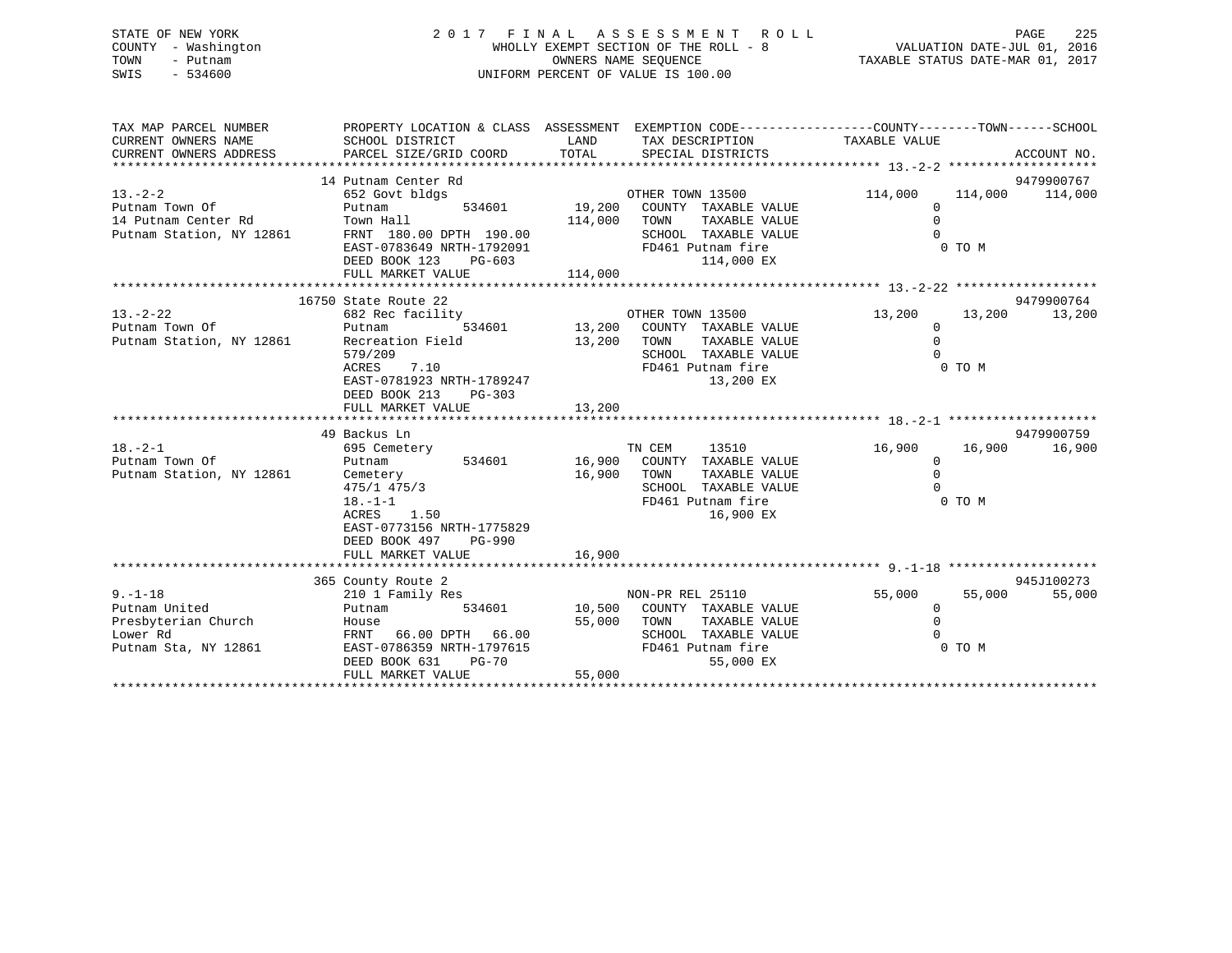| STATE OF NEW YORK<br>- Washington<br>COUNTY<br>- Putnam<br>TOWN<br>$-534600$<br>SWIS |                                                                                              |                             | 2017 FINAL ASSESSMENT ROLL<br>WHOLLY EXEMPT SECTION OF THE ROLL - 8<br>OWNERS NAME SEOUENCE<br>UNIFORM PERCENT OF VALUE IS 100.00 |               | 226<br>PAGE<br>VALUATION DATE-JUL 01, 2016<br>TAXABLE STATUS DATE-MAR 01, 2017 |
|--------------------------------------------------------------------------------------|----------------------------------------------------------------------------------------------|-----------------------------|-----------------------------------------------------------------------------------------------------------------------------------|---------------|--------------------------------------------------------------------------------|
| TAX MAP PARCEL NUMBER<br>CURRENT OWNERS NAME<br>CURRENT OWNERS ADDRESS               | PROPERTY LOCATION & CLASS<br>SCHOOL DISTRICT<br>PARCEL SIZE/GRID COORD<br>738 County Route 2 | ASSESSMENT<br>LAND<br>TOTAL | EXEMPTION CODE-----------------COUNTY-------TOWN------SCHOOL<br>TAX DESCRIPTION<br>SPECIAL DISTRICTS                              | TAXABLE VALUE | ACCOUNT NO.                                                                    |

| $5. - 2 - 4.6$           | 590 Park                  | OTHER TOWN 13500                 | 62,400<br>62,400   | 62,400     |
|--------------------------|---------------------------|----------------------------------|--------------------|------------|
| Town of Putnam           | Putnam<br>534601          | COUNTY TAXABLE VALUE<br>62,400   | <sup>0</sup>       |            |
| PO Box 95                | ACRES 11.99               | 62,400<br>TOWN<br>TAXABLE VALUE  |                    |            |
| Putnam Station, NY 12861 | EAST-0791425 NRTH-1805265 | SCHOOL TAXABLE VALUE             |                    |            |
|                          | DEED BOOK 3114 PG-323     | CA002 Cons agri dst 2            | 0 <sub>T</sub>     |            |
|                          | FULL MARKET VALUE         | 62,400<br>62,400 EX              |                    |            |
|                          |                           | FD461 Putnam fire                | 0 TO M             |            |
|                          |                           | 62,400 EX                        |                    |            |
|                          |                           |                                  |                    |            |
|                          | State Route 22            |                                  |                    | 945J100963 |
| $8. -2 - 12.4$           | 322 Rural vac>10          | OTHER TOWN 13500                 | 32,600<br>32,600   | 32,600     |
| Town of Putnam           | 534601<br>Putnam          | 32,600<br>COUNTY TAXABLE VALUE   | $\Omega$           |            |
| PO Box 95                | Row 754-229               | TOWN<br>32,600<br>TAXABLE VALUE  |                    |            |
| Putnam, NY 12861         | ACRES 21.80               | SCHOOL TAXABLE VALUE             |                    |            |
|                          | EAST-0780105 NRTH-1796355 | FD461 Putnam fire                | 0 TO M             |            |
|                          | DEED BOOK 1685 PG-21      | 32,600 EX                        |                    |            |
|                          | FULL MARKET VALUE         | 32,600                           |                    |            |
|                          |                           |                                  |                    |            |
|                          | County Route 2            |                                  |                    |            |
| $9. - 1 - 14.1$          | 695 Cemetery              | TN CEM<br>13510                  | 12,900<br>12,900   | 12,900     |
| Town of Putnam           | 534601<br>Putnam          | 12,900<br>COUNTY TAXABLE VALUE   | $\Omega$           |            |
| 14 Putnam Center Rd      | FRNT 10.00 DPTH 234.00    | 12,900<br>TOWN<br>TAXABLE VALUE  | $\Omega$           |            |
| Putnam, NY 12861         | EAST-0786441 NRTH-1796422 | SCHOOL TAXABLE VALUE             | $\cap$             |            |
|                          | DEED BOOK 3097 PG-30      | CA002 Cons agri dst 2            | 0 <sub>T</sub>     |            |
|                          | FULL MARKET VALUE         | 12,900<br>12,900 EX              |                    |            |
|                          |                           | FD461 Putnam fire                | 0 TO M             |            |
|                          |                           | 12,900 EX                        |                    |            |
|                          |                           |                                  |                    |            |
|                          | County Route 2            |                                  |                    | 9479900769 |
| $9. - 1 - 17$            | 620 Religious             | PRI CEM<br>27350                 | 456,000<br>456,000 | 456,000    |
| U P Cemetery             | 534601<br>Putnam          | 19,900<br>COUNTY TAXABLE VALUE   | $\Omega$           |            |
| Putnam, NY 12861         | Church Cemetery Land      | TOWN<br>456,000<br>TAXABLE VALUE |                    |            |
|                          | Y/610                     | SCHOOL TAXABLE VALUE             |                    |            |
|                          | ACRES<br>2.30             | FD461 Putnam fire                | 0 TO M             |            |
|                          | EAST-0786152 NRTH-1797683 | 456,000 EX                       |                    |            |
|                          | DEED BOOK Y<br>PG-606     |                                  |                    |            |
|                          | FULL MARKET VALUE         | 456,000                          |                    |            |
|                          |                           |                                  |                    |            |
|                          |                           |                                  |                    |            |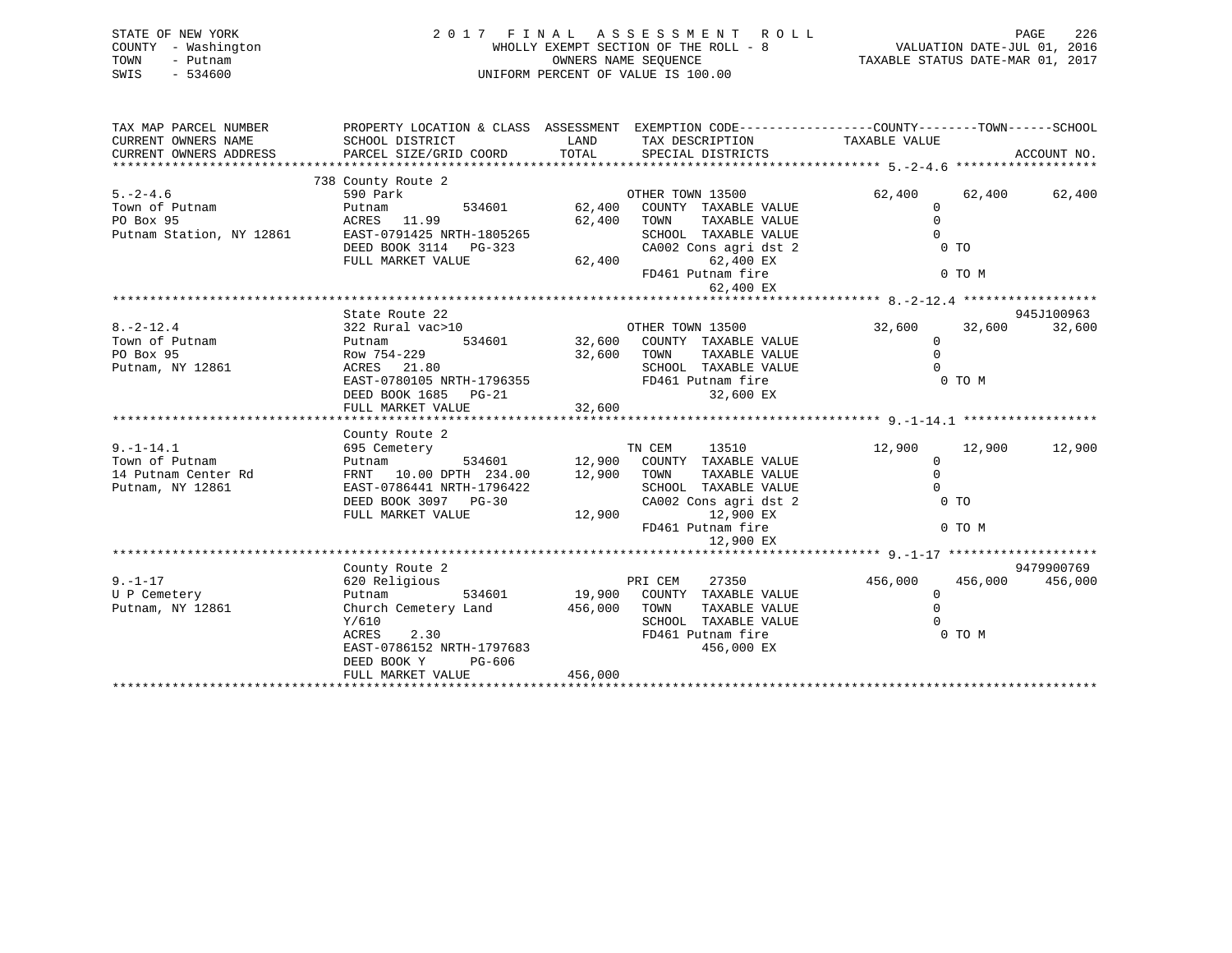# R O L L S U B S E C T I O N - - T O T A L S

#### \*\*\* S P E C I A L D I S T R I C T S U M M A R Y \*\*\*

| CODE | DISTRICT NAME PARCELS | TOTAL | EXTENSION<br>TYPE | EXTENSION<br><b>VALUE</b> | AD VALOREM<br>VALUE | EXEMPT<br>AMOUNT | TAXABLE<br>VALUE |
|------|-----------------------|-------|-------------------|---------------------------|---------------------|------------------|------------------|
|      | CA002 Cons agri dst   |       | 2 TOTAL           |                           | 75.300              | 75.300           |                  |
|      | BP461 Black Pt Sewer  |       | 3 UNITS C         |                           |                     |                  |                  |
|      | FD461 Putnam fire     |       | 33 TOTAL M        |                           | 10101,400           | 10101,400        |                  |

### \*\*\* S C H O O L D I S T R I C T S U M M A R Y \*\*\*

| CODE   | DISTRICT NAME | TOTAL<br>PARCELS | ASSESSED<br>LAND | ASSESSED<br>TOTAL | EXEMPT<br>AMOUNT | TOTAL<br>TAXABLE | <b>STAR</b><br>AMOUNT | <b>STAR</b><br>TAXABLE |
|--------|---------------|------------------|------------------|-------------------|------------------|------------------|-----------------------|------------------------|
| 534601 | Putnam        | 33               | 6948,600         | 10101,400         | 10101,400        |                  |                       |                        |
|        | SUB-TOTAL     | 33               | 6948,600         | 10101,400         | 10101,400        |                  |                       |                        |
|        | ТОТАЬ         | 33               | 6948,600         | 10101,400         | 10101,400        |                  |                       |                        |

# \*\*\* S Y S T E M C O D E S S U M M A R Y \*\*\*

## NO SYSTEM EXEMPTIONS AT THIS LEVEL

| CODE  | DESCRIPTION | TOTAL<br>PARCELS | COUNTY    | TOWN      | SCHOOL    |
|-------|-------------|------------------|-----------|-----------|-----------|
| 13500 | OTHER TOWN  | 11               | 1031,800  | 1031,800  | 1031,800  |
| 13510 | TN CEM      |                  | 45,900    | 45,900    | 45,900    |
| 13800 | SCH DIST    |                  | 1620,600  | 1620,600  | 1620,600  |
| 25110 | NON-PR REL  |                  | 315,200   | 315,200   | 315,200   |
| 25120 | NON-PR EDU  | 12               | 6371,500  | 6371,500  | 6371,500  |
| 26400 | VOL FIRE    |                  | 250,000   | 250,000   | 250,000   |
| 27350 | PRI CEM     |                  | 466,400   | 466,400   | 466,400   |
|       | TOTAL       | 33               | 10101,400 | 10101,400 | 10101,400 |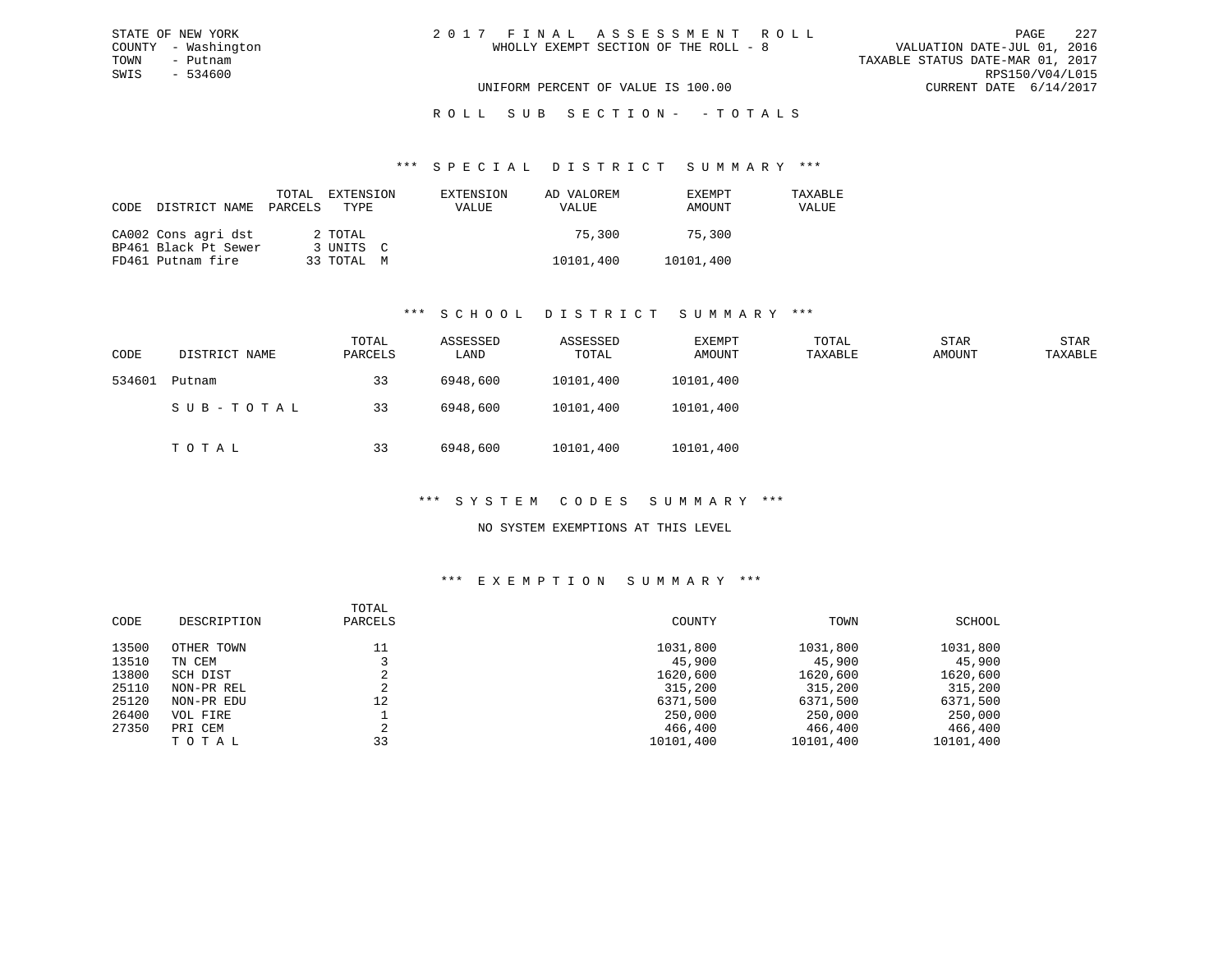| STATE OF NEW YORK   | 2017 FINAL ASSESSMENT ROLL            | 2.28<br>PAGE                     |
|---------------------|---------------------------------------|----------------------------------|
| COUNTY - Washington | WHOLLY EXEMPT SECTION OF THE ROLL - 8 | VALUATION DATE-JUL 01, 2016      |
| TOWN<br>– Putnam    |                                       | TAXABLE STATUS DATE-MAR 01, 2017 |
| SWIS<br>- 534600    |                                       | RPS150/V04/L015                  |
|                     | UNIFORM PERCENT OF VALUE IS 100.00    | CURRENT DATE 6/14/2017           |
|                     |                                       |                                  |

### R O L L S U B S E C T I O N - - T O T A L S

| ROLL |        | TOTAL         |              |       | XABLF | TAXABL | `XABL∟ | STAR    |
|------|--------|---------------|--------------|-------|-------|--------|--------|---------|
| SEC  |        | <b>DARCET</b> | LAND         | TOTAL |       | TOWN   | SCHOOL | TAXABLE |
|      | FYFMDT |               | 600<br>:04 Q | 40C   |       |        |        |         |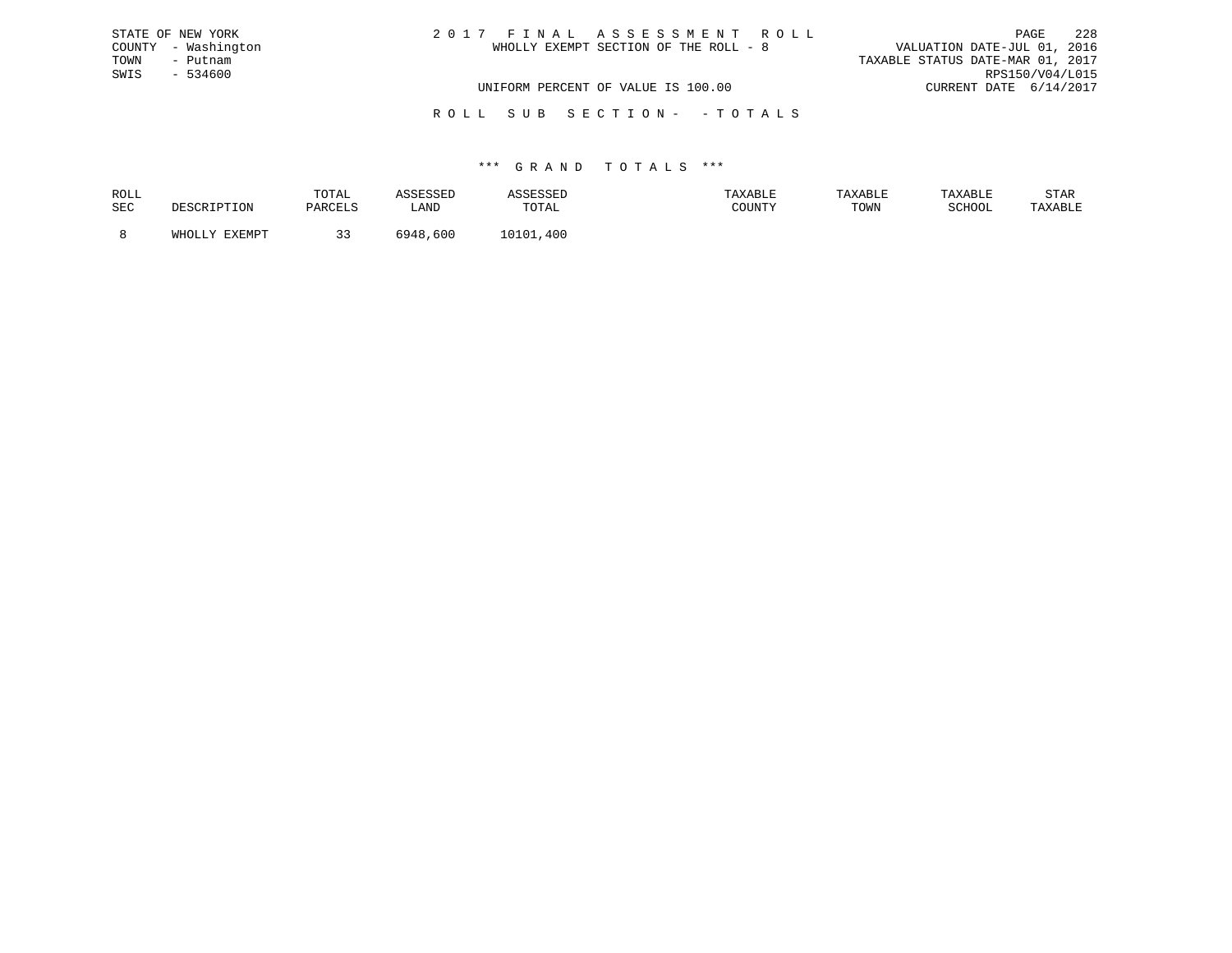|      | STATE OF NEW YORK   | 2017 FINAL ASSESSMENT ROLL |                                       |                                  |                        | PAGE | 229 |
|------|---------------------|----------------------------|---------------------------------------|----------------------------------|------------------------|------|-----|
|      | COUNTY - Washington |                            | WHOLLY EXEMPT SECTION OF THE ROLL - 8 | VALUATION DATE-JUL 01, 2016      |                        |      |     |
| TOWN | - Putnam            |                            |                                       | TAXABLE STATUS DATE-MAR 01, 2017 |                        |      |     |
| SWIS | $-534600$           |                            | UNIFORM PERCENT OF VALUE IS 100.00    |                                  | RPS150/V04/L015        |      |     |
|      |                     |                            |                                       |                                  | CURRENT DATE 6/14/2017 |      |     |
|      |                     |                            |                                       |                                  |                        |      |     |

# ROLL SECTION TOTALS

#### \*\*\* S P E C I A L D I S T R I C T S U M M A R Y \*\*\*

| CODE | DISTRICT NAME        | TOTAL<br>PARCELS | EXTENSION<br>TYPE | EXTENSION<br>VALUE | AD VALOREM<br>VALUE | EXEMPT<br>AMOUNT | TAXABLE<br>VALUE |
|------|----------------------|------------------|-------------------|--------------------|---------------------|------------------|------------------|
|      | CA002 Cons agri dst  |                  | 2 TOTAL           |                    | 75,300              | 75.300           |                  |
|      | BP461 Black Pt Sewer |                  | 3 UNITS C         |                    |                     |                  |                  |
|      | FD461 Putnam fire    |                  | 33 TOTAL M        |                    | 10101,400           | 10101,400        |                  |

### \*\*\* S C H O O L D I S T R I C T S U M M A R Y \*\*\*

| CODE   | DISTRICT NAME | TOTAL<br>PARCELS | ASSESSED<br>LAND | ASSESSED<br>TOTAL | EXEMPT<br>AMOUNT | TOTAL<br>TAXABLE | STAR<br>AMOUNT | STAR<br>TAXABLE |
|--------|---------------|------------------|------------------|-------------------|------------------|------------------|----------------|-----------------|
| 534601 | Putnam        | 33               | 6948,600         | 10101,400         | 10101,400        |                  |                |                 |
|        | SUB-TOTAL     | 33               | 6948,600         | 10101,400         | 10101,400        |                  |                |                 |
|        | TOTAL         | 33               | 6948,600         | 10101,400         | 10101,400        |                  |                |                 |

### \*\*\* S Y S T E M C O D E S S U M M A R Y \*\*\*

### NO SYSTEM EXEMPTIONS AT THIS LEVEL

| CODE  | DESCRIPTION | TOTAL<br>PARCELS | COUNTY    | TOWN      | SCHOOL    |
|-------|-------------|------------------|-----------|-----------|-----------|
| 13500 | OTHER TOWN  | 11               | 1031,800  | 1031,800  | 1031,800  |
| 13510 | TN CEM      |                  | 45,900    | 45,900    | 45,900    |
| 13800 | SCH DIST    |                  | 1620,600  | 1620,600  | 1620,600  |
| 25110 | NON-PR REL  | ◠<br>∠           | 315,200   | 315,200   | 315,200   |
| 25120 | NON-PR EDU  | 12               | 6371,500  | 6371,500  | 6371,500  |
| 26400 | VOL FIRE    |                  | 250,000   | 250,000   | 250,000   |
| 27350 | PRI CEM     | C.<br>z.         | 466,400   | 466,400   | 466,400   |
|       | TOTAL       | 33               | 10101,400 | 10101,400 | 10101,400 |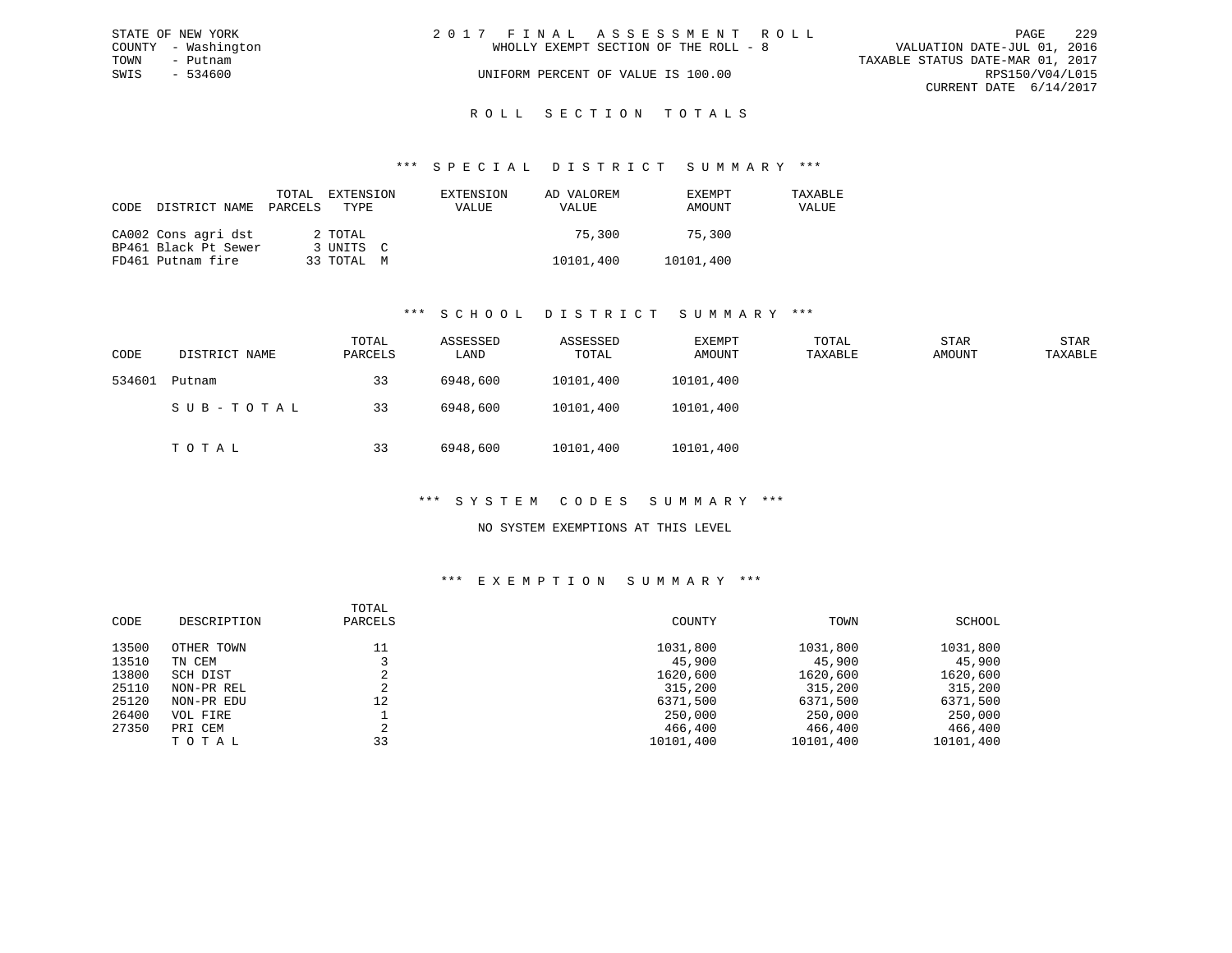|      | STATE OF NEW YORK   | 2017 FINAL ASSESSMENT ROLL            | PAGE                             | - 230 |
|------|---------------------|---------------------------------------|----------------------------------|-------|
|      | COUNTY - Washington | WHOLLY EXEMPT SECTION OF THE ROLL - 8 | VALUATION DATE-JUL 01, 2016      |       |
| TOWN | - Putnam            |                                       | TAXABLE STATUS DATE-MAR 01, 2017 |       |
| SWIS | $-534600$           | UNIFORM PERCENT OF VALUE IS 100.00    | RPS150/V04/L015                  |       |
|      |                     |                                       | CURRENT DATE 6/14/2017           |       |
|      |                     |                                       |                                  |       |

R O L L S E C T I O N T O T A L S

| ROLL |                               | TOTAL          |             |                            | TAXABLE                         | <b>TAXABL.</b> |        | STAR    |
|------|-------------------------------|----------------|-------------|----------------------------|---------------------------------|----------------|--------|---------|
| SEC  | ים ה                          | <b>DARCELS</b> | _AND        | TOTAL                      | $C$ $C$ $T$ $T$ $T$ $T$ $T$ $T$ | TOWN           | SCHOOL | TAXABLE |
|      | FYFMDT<br>$5.777 \wedge 7.77$ |                | 600<br>6948 | .400<br><b>101</b><br>. 01 |                                 |                |        |         |
|      |                               | - -            |             |                            |                                 |                |        |         |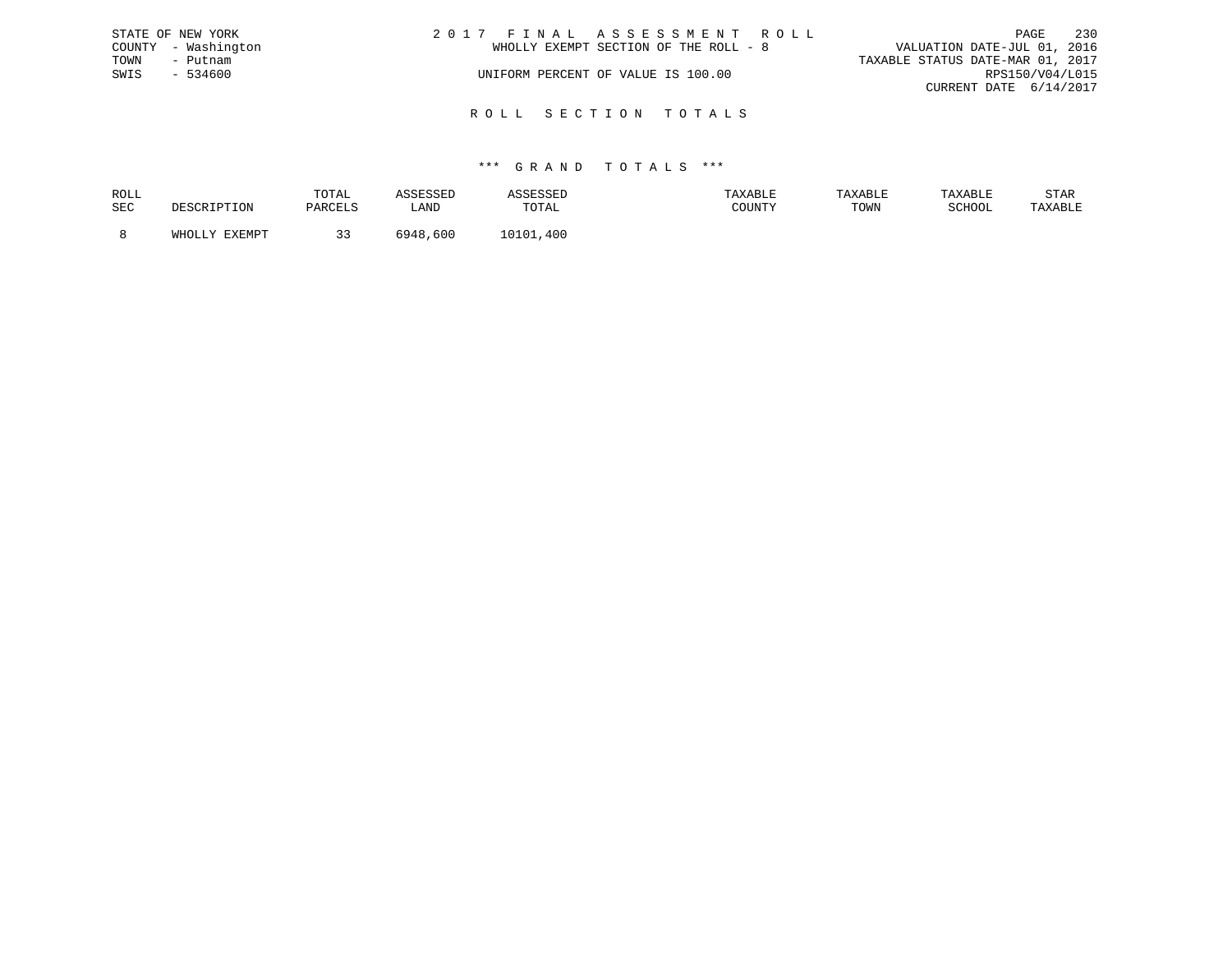|  |  |  |  | 2017 FINAL ASSESSMENT ROLL         |  |  |  |  |  |  |  |                                  |  |  | PAGE. | 231                         |
|--|--|--|--|------------------------------------|--|--|--|--|--|--|--|----------------------------------|--|--|-------|-----------------------------|
|  |  |  |  |                                    |  |  |  |  |  |  |  |                                  |  |  |       | VALUATION DATE-JUL 01, 2016 |
|  |  |  |  | SWIS TOTALS                        |  |  |  |  |  |  |  | TAXABLE STATUS DATE-MAR 01, 2017 |  |  |       |                             |
|  |  |  |  | UNIFORM PERCENT OF VALUE IS 100.00 |  |  |  |  |  |  |  |                                  |  |  |       | RPS150/V04/L015             |
|  |  |  |  |                                    |  |  |  |  |  |  |  |                                  |  |  |       | CURRENT DATE 6/14/2017      |
|  |  |  |  |                                    |  |  |  |  |  |  |  |                                  |  |  |       |                             |

### \*\*\* S P E C I A L D I S T R I C T S U M M A R Y \*\*\*

| CODE | DISTRICT NAME        | TOTAL<br>PARCELS | EXTENSION<br>TYPE | EXTENSION<br>VALUE | AD VALOREM<br>VALUE | EXEMPT<br>AMOUNT | TAXABLE<br>VALUE |
|------|----------------------|------------------|-------------------|--------------------|---------------------|------------------|------------------|
|      | SR533 Star repay - f |                  | 1 MOVTAX          |                    |                     |                  |                  |
|      | TE533 Trans exmt rep |                  | 2 MOVTAX          |                    |                     |                  |                  |
|      | CA002 Cons agri dst  |                  | 60 TOTAL          |                    | 10133,000           | 777.726          | 9355,274         |
|      | BP461 Black Pt Sewer |                  | 129 UNITS C       |                    |                     |                  |                  |
|      | FD461 Putnam fire    |                  | 1,054 TOTAL M     |                    | 299321,000          | 11138,862        | 288182,138       |

STATE OF NEW YORK

COUNTY - Washington TOWN - Putnam  $SWIS$  - 534600

### \*\*\* S C H O O L D I S T R I C T S U M M A R Y \*\*\*

| CODE   | DISTRICT NAME | TOTAL<br>PARCELS | ASSESSED<br>LAND | ASSESSED<br>TOTAL | EXEMPT<br>AMOUNT | TOTAL<br>TAXABLE | <b>STAR</b><br>AMOUNT | <b>STAR</b><br>TAXABLE |
|--------|---------------|------------------|------------------|-------------------|------------------|------------------|-----------------------|------------------------|
| 534601 | Putnam        | 1,055            | 198346,298       | 299570,500        | 14027,630        | 285542,870       | 7547,230              | 277995,640             |
|        | SUB-TOTAL     | 1,055            | 198346,298       | 299570,500        | 14027,630        | 285542,870       | 7547,230              | 277995,640             |
|        | TOTAL         | 1,055            | 198346,298       | 299570,500        | 14027,630        | 285542,870       | 7547,230              | 277995,640             |

# \*\*\* S Y S T E M C O D E S S U M M A R Y \*\*\*

### NO SYSTEM EXEMPTIONS AT THIS LEVEL

|       |             | TOTAL        |          |          |          |
|-------|-------------|--------------|----------|----------|----------|
| CODE  | DESCRIPTION | PARCELS      | COUNTY   | TOWN     | SCHOOL   |
| 13500 | OTHER TOWN  |              | 1031,800 | 1031,800 | 1031,800 |
| 13510 | TN CEM      |              | 45,900   | 45,900   | 45,900   |
| 13800 | SCH DIST    |              | 1620,600 | 1620,600 | 1620,600 |
| 25110 | NON-PR REL  | z.           | 315,200  | 315,200  | 315,200  |
| 25120 | NON-PR EDU  | 12           | 6371,500 | 6371,500 | 6371,500 |
| 26400 | VOL FIRE    |              | 250,000  | 250,000  | 250,000  |
| 27350 | PRI CEM     | $\sim$<br>z. | 466,400  | 466,400  | 466,400  |
| 41121 | VET WAR CT  | 13           | 312,826  | 149,550  |          |
| 41131 | VET COM CT  | 12           | 443,350  | 216,130  |          |
| 41132 | VET COM C   |              | 38,275   |          |          |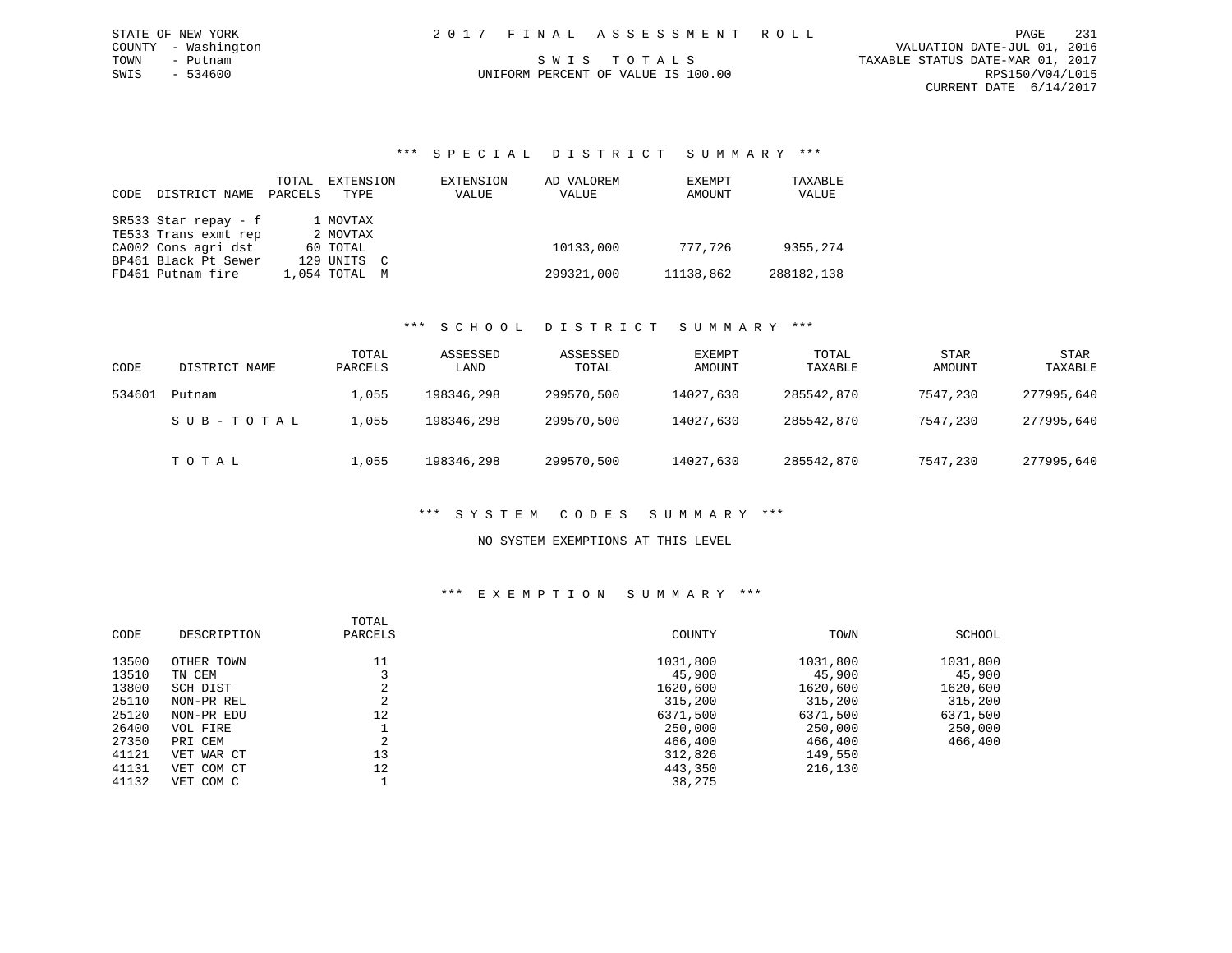COUNTY - Washington VALUATION DATE-JUL 01, 2016 TOWN - Putnam SWIS TOTALS TRANSBLE STATUS DATE-MAR 01, 2017 SWIS - 534600 UNIFORM PERCENT OF VALUE IS 100.00 RPS150/V04/L015 CURRENT DATE 6/14/2017

### \*\*\* E X E M P T I O N S U M M A R Y \*\*\*

|       |                 | TOTAL   |           |           |           |
|-------|-----------------|---------|-----------|-----------|-----------|
| CODE  | DESCRIPTION     | PARCELS | COUNTY    | TOWN      | SCHOOL    |
|       |                 |         |           |           |           |
| 41133 | VET COM T       |         |           | 20,000    |           |
| 41142 | VET DIS C       |         | 38,275    |           |           |
| 41143 | VET DIS T       |         |           | 38,275    |           |
| 41152 | $CW_10_VET/$    |         | 8,000     |           |           |
| 41400 | CLERGY          |         | 1,500     | 1,500     | 1,500     |
| 41700 | AG BUILD        |         | 67,100    | 67,100    | 67,100    |
| 41720 | AG DIST         | 17      | 942,059   | 942,059   | 942,059   |
| 41730 | AGRI-D IND      |         | 84,041    | 84,041    | 84,041    |
| 41800 | AGED-ALL        |         | 18,570    | 18,570    | 24,760    |
| 41803 | AGED-TOWN       | 4       |           | 265,308   |           |
| 41805 | AGE-CO/SCH      | 10      | 1299,736  |           | 1306,808  |
| 41834 | ENH STAR        | 56      |           |           | 3532,130  |
| 41854 | <b>BAS STAR</b> | 134     |           |           | 4015,100  |
| 41932 | DISAB-CO        |         | 43,950    |           |           |
| 41935 | DISAB-C/S       |         | 300,000   |           | 300,000   |
| 47200 | CEIL RAIL       |         | 1037,462  | 1037,462  | 1037,462  |
| 47460 | FOR 480A        |         | 162,500   | 162,500   | 162,500   |
|       | TOTAL           | 296     | 14899,044 | 13103,895 | 21574,860 |

| <b>ROLL</b><br>SEC | DESCRIPTION       | TOTAL<br>PARCELS | ASSESSED<br>LAND | ASSESSED<br>TOTAL | TAXABLE<br>COUNTY | TAXABLE<br>TOWN | TAXABLE<br>SCHOOL | <b>STAR</b><br>TAXABLE |
|--------------------|-------------------|------------------|------------------|-------------------|-------------------|-----------------|-------------------|------------------------|
|                    | TAXABLE           | 1,002            | 173139,944       | 267092,356        | 263332,174        | 265127,323      | 264203,588        | 256656,358             |
| 3                  | STATE OWNED LAND  | 11               | 16197,754        | 16197,754         | 16197,754         | 16197,754       | 16197,754         | 16197,754              |
| 5.                 | SPECIAL FRANCHISE |                  |                  | 1972,816          | 1972,816          | 1972,816        | 1972,816          | 1972,816               |
| 6                  | UTILITIES & N.C.  | 5                | 132,000          | 2016,674          | 2016,674          | 2016,674        | 2016,674          | 2016,674               |
|                    | CEILING RAILROADS |                  | 1928,000         | 2189,500          | 1152,038          | 1152,038        | 1152,038          | 1152,038               |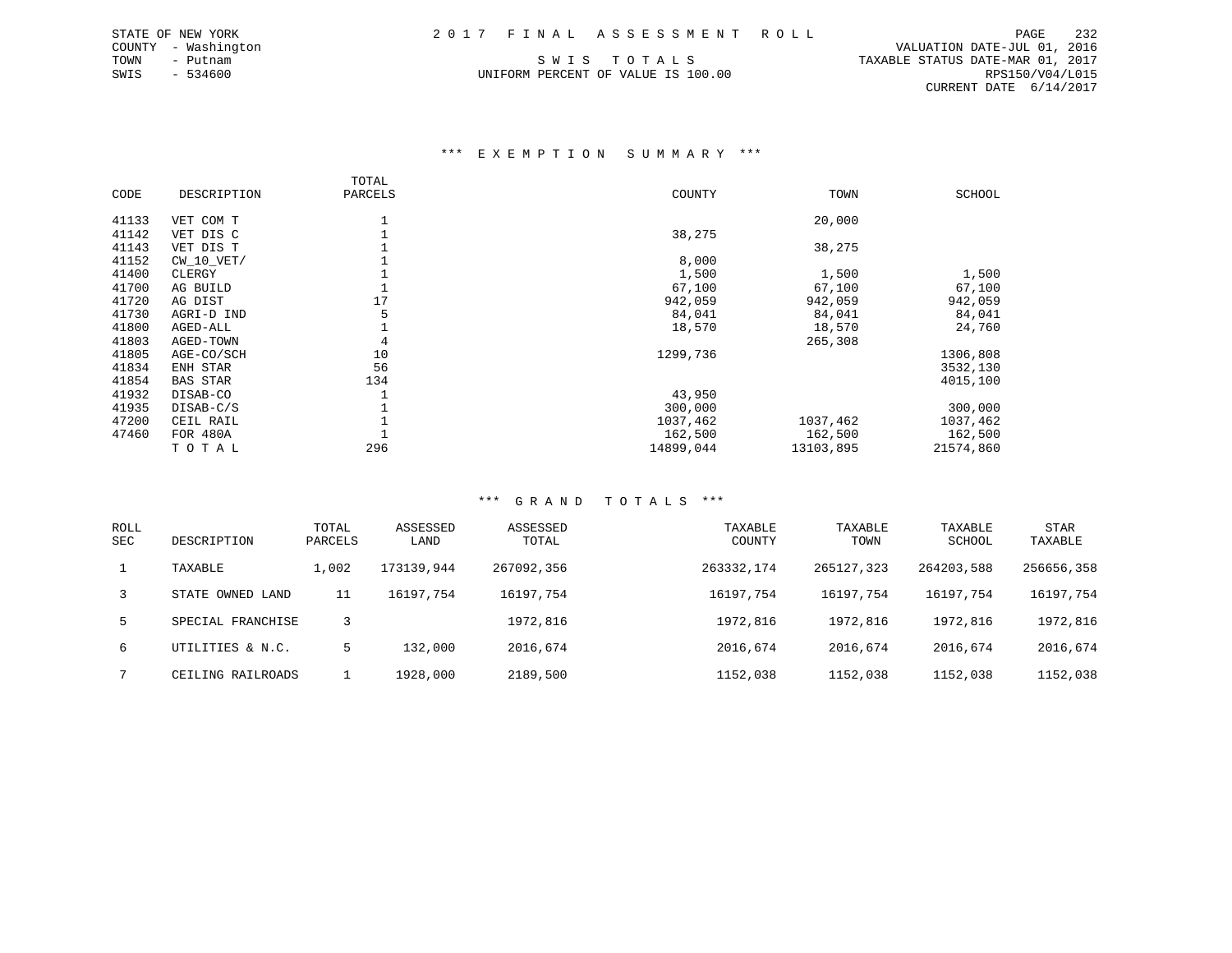| 2017 FINAL ASSESSMENT ROLL         | 233<br>PAGE                      |
|------------------------------------|----------------------------------|
|                                    | VALUATION DATE-JUL 01, 2016      |
| SWIS TOTALS                        | TAXABLE STATUS DATE-MAR 01, 2017 |
| UNIFORM PERCENT OF VALUE IS 100.00 | RPS150/V04/L015                  |
|                                    | CURRENT DATE 6/14/2017           |

### \*\*\* G R A N D T O T A L S \*\*\*

STATE OF NEW YORK COUNTY - Washington TOWN - Putnam  $SWIS$  - 534600

| ROLL<br><b>SEC</b> | DESCRIPTION         | TOTAL<br>PARCELS | ASSESSED<br>LAND | ASSESSED<br>TOTAL | TAXABLE<br>COUNTY | TAXABLE<br>TOWN | TAXABLE<br>SCHOOL | STAR<br>TAXABLE |
|--------------------|---------------------|------------------|------------------|-------------------|-------------------|-----------------|-------------------|-----------------|
| 8                  | WHOLLY EXEMPT       | 33               | 6948,600         | 10101,400         |                   |                 |                   |                 |
| $\star$            | TOTAL<br><b>SUB</b> | 1,055            | 198346,298       | 299570,500        | 284671,456        | 286466,605      | 285542,870        | 277995,640      |
| $***$              | GRAND TOTAL         | 1,055            | 198346,298       | 299570,500        | 284671,456        | 286466,605      | 285542,870        | 277995,640      |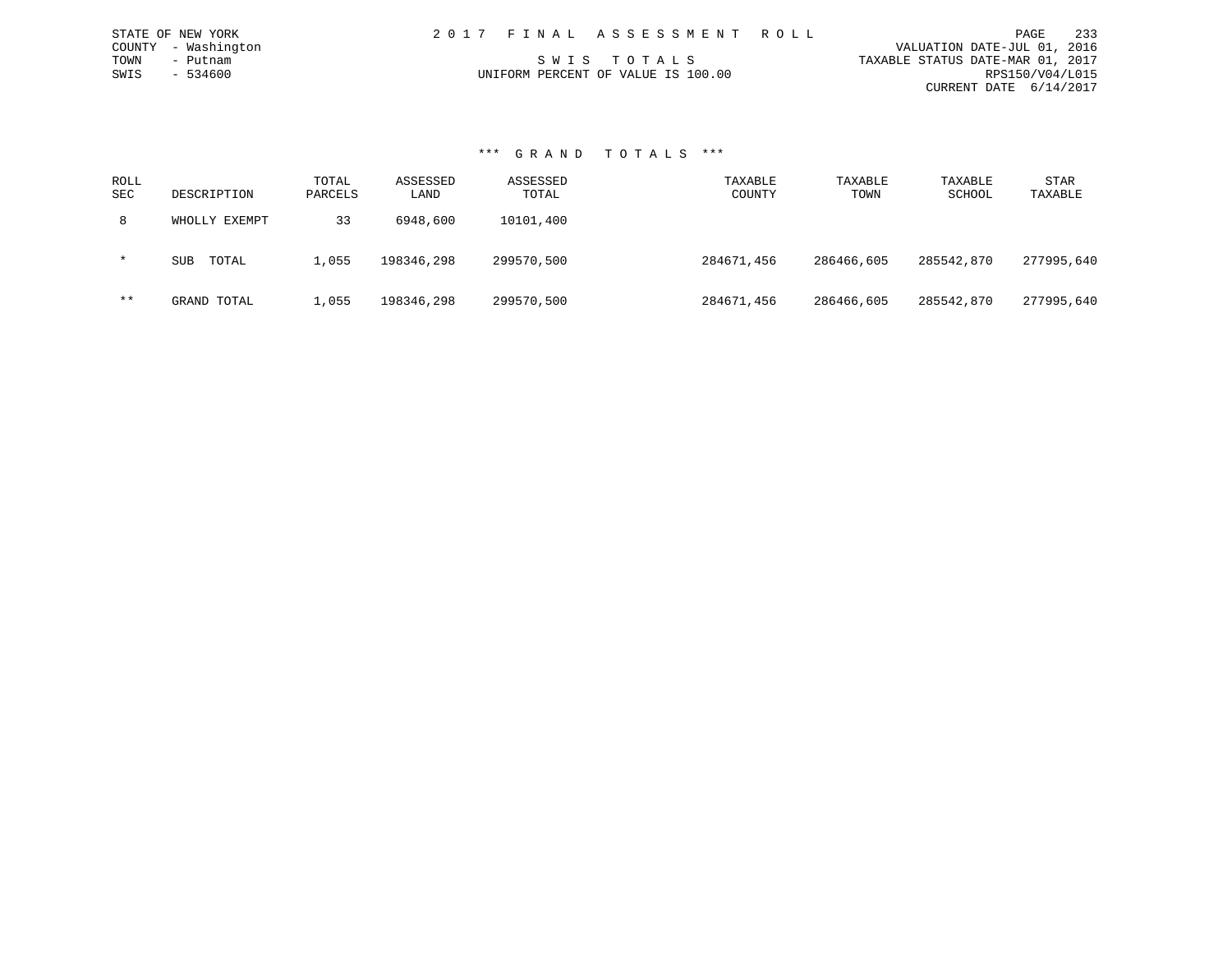|      | STATE OF NEW YORK   |  | 2017 FINAL ASSESSMENT ROLL         |                                  | PAGE            | 234 |
|------|---------------------|--|------------------------------------|----------------------------------|-----------------|-----|
|      | COUNTY - Washington |  | TOWN TOTALS                        | VALUATION DATE-JUL 01, 2016      |                 |     |
| TOWN | – Putnam            |  |                                    | TAXABLE STATUS DATE-MAR 01, 2017 |                 |     |
| SWIS | - 5346              |  | UNIFORM PERCENT OF VALUE IS 100.00 |                                  | RPS150/V04/L015 |     |
|      |                     |  |                                    | CURRENT DATE 6/14/2017           |                 |     |

### \*\*\* S P E C I A L D I S T R I C T S U M M A R Y \*\*\*

|      |                      | TOTAL   | EXTENSION     | EXTENSION | AD VALOREM | EXEMPT    | TAXABLE    |
|------|----------------------|---------|---------------|-----------|------------|-----------|------------|
| CODE | DISTRICT NAME        | PARCELS | TYPE          | VALUE     | VALUE      | AMOUNT    | VALUE      |
|      |                      |         |               |           |            |           |            |
|      | SR533 Star repay - f |         | 1 MOVTAX      |           |            |           |            |
|      | TE533 Trans exmt rep |         | 2 MOVTAX      |           |            |           |            |
|      | CA002 Cons agri dst  |         | 60 TOTAL      |           | 10133,000  | 777,726   | 9355,274   |
|      | BP461 Black Pt Sewer |         | 129 UNITS C   |           |            |           |            |
|      | FD461 Putnam fire    |         | 1,054 TOTAL M |           | 299321,000 | 11138,862 | 288182,138 |

### \*\*\* S C H O O L D I S T R I C T S U M M A R Y \*\*\*

| CODE   | DISTRICT NAME | TOTAL<br>PARCELS | ASSESSED<br>LAND | ASSESSED<br>TOTAL | EXEMPT<br>AMOUNT | TOTAL<br>TAXABLE | STAR<br>AMOUNT | <b>STAR</b><br>TAXABLE |
|--------|---------------|------------------|------------------|-------------------|------------------|------------------|----------------|------------------------|
| 534601 | Putnam        | 1,055            | 198346,298       | 299570,500        | 14027,630        | 285542,870       | 7547,230       | 277995,640             |
|        | SUB-TOTAL     | 1,055            | 198346,298       | 299570,500        | 14027,630        | 285542,870       | 7547,230       | 277995,640             |
|        | ТОТАЬ         | 1,055            | 198346,298       | 299570,500        | 14027,630        | 285542,870       | 7547,230       | 277995,640             |

### \*\*\* S Y S T E M C O D E S S U M M A R Y \*\*\*

### NO SYSTEM EXEMPTIONS AT THIS LEVEL

|       |             | TOTAL         |          |          |          |
|-------|-------------|---------------|----------|----------|----------|
| CODE  | DESCRIPTION | PARCELS       | COUNTY   | TOWN     | SCHOOL   |
| 13500 | OTHER TOWN  |               | 1031,800 | 1031,800 | 1031,800 |
| 13510 | TN CEM      |               | 45,900   | 45,900   | 45,900   |
| 13800 | SCH DIST    | z.            | 1620,600 | 1620,600 | 1620,600 |
| 25110 | NON-PR REL  | z.            | 315,200  | 315,200  | 315,200  |
| 25120 | NON-PR EDU  | 12            | 6371,500 | 6371,500 | 6371,500 |
| 26400 | VOL FIRE    |               | 250,000  | 250,000  | 250,000  |
| 27350 | PRI CEM     | $\Omega$<br>△ | 466,400  | 466,400  | 466,400  |
| 41121 | VET WAR CT  | 13            | 312,826  | 149,550  |          |
| 41131 | VET COM CT  | 12            | 443,350  | 216,130  |          |
| 41132 | VET COM C   |               | 38,275   |          |          |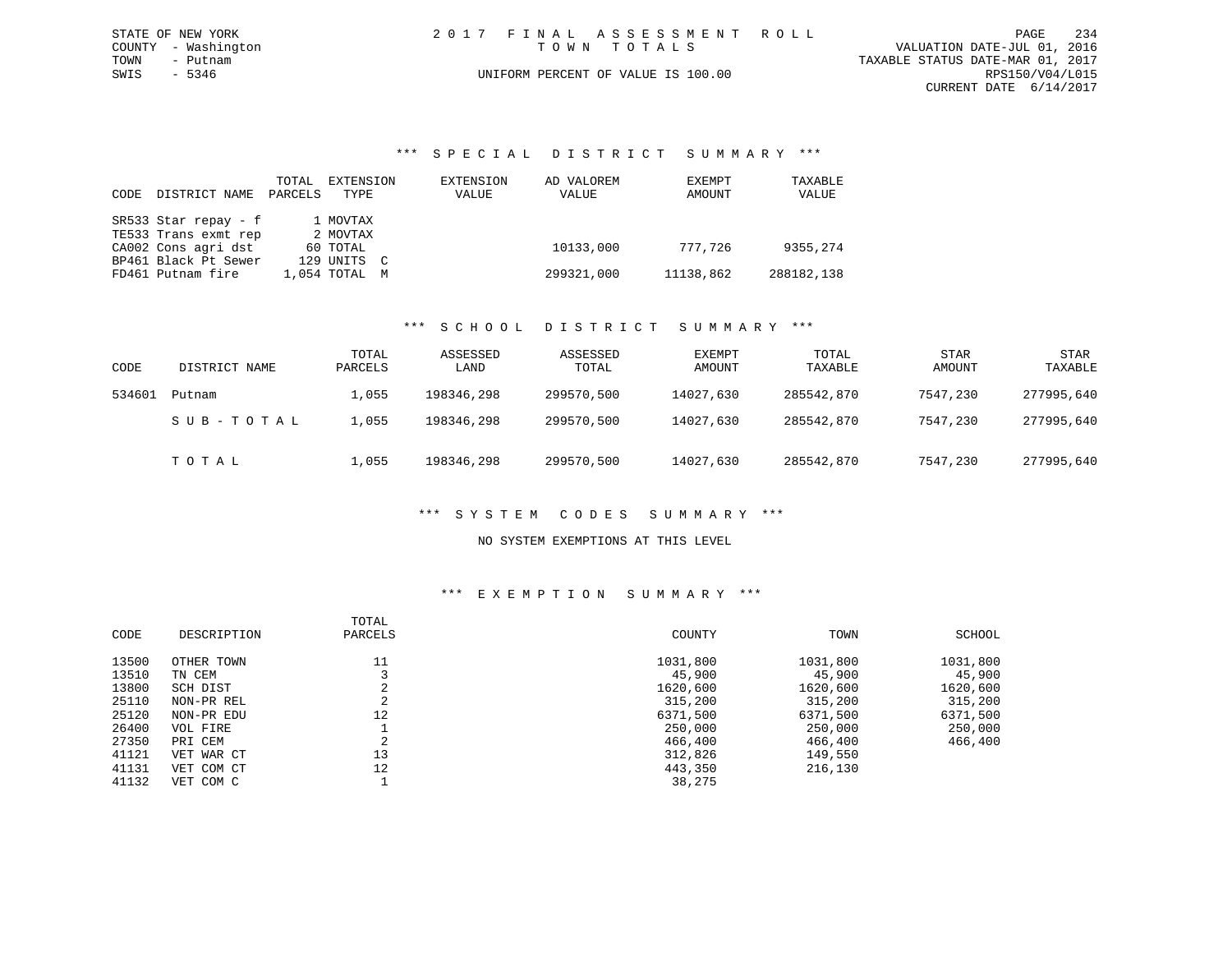|             | STATE OF NEW YORK   |  | 2017 FINAL ASSESSMENT ROLL         |                                  | PAGE            | 235 |
|-------------|---------------------|--|------------------------------------|----------------------------------|-----------------|-----|
|             | COUNTY - Washington |  | TOWN TOTALS                        | VALUATION DATE-JUL 01, 2016      |                 |     |
| TOWN        | - Putnam            |  |                                    | TAXABLE STATUS DATE-MAR 01, 2017 |                 |     |
| SWIS - 5346 |                     |  | UNIFORM PERCENT OF VALUE IS 100.00 |                                  | RPS150/V04/L015 |     |
|             |                     |  |                                    | CURRENT DATE $6/14/2017$         |                 |     |
|             |                     |  |                                    |                                  |                 |     |

### \*\*\* E X E M P T I O N S U M M A R Y \*\*\*

|       |                 | TOTAL   |           |           |           |
|-------|-----------------|---------|-----------|-----------|-----------|
| CODE  | DESCRIPTION     | PARCELS | COUNTY    | TOWN      | SCHOOL    |
|       |                 |         |           |           |           |
| 41133 | VET COM T       |         |           | 20,000    |           |
| 41142 | VET DIS C       |         | 38,275    |           |           |
| 41143 | VET DIS T       |         |           | 38,275    |           |
| 41152 | $CW_10_VET/$    |         | 8,000     |           |           |
| 41400 | CLERGY          |         | 1,500     | 1,500     | 1,500     |
| 41700 | AG BUILD        |         | 67,100    | 67,100    | 67,100    |
| 41720 | AG DIST         | 17      | 942,059   | 942,059   | 942,059   |
| 41730 | AGRI-D IND      |         | 84,041    | 84,041    | 84,041    |
| 41800 | AGED-ALL        |         | 18,570    | 18,570    | 24,760    |
| 41803 | AGED-TOWN       | 4       |           | 265,308   |           |
| 41805 | AGE-CO/SCH      | 10      | 1299,736  |           | 1306,808  |
| 41834 | ENH STAR        | 56      |           |           | 3532,130  |
| 41854 | <b>BAS STAR</b> | 134     |           |           | 4015,100  |
| 41932 | DISAB-CO        |         | 43,950    |           |           |
| 41935 | DISAB-C/S       |         | 300,000   |           | 300,000   |
| 47200 | CEIL RAIL       |         | 1037,462  | 1037,462  | 1037,462  |
| 47460 | FOR 480A        |         | 162,500   | 162,500   | 162,500   |
|       | TOTAL           | 296     | 14899,044 | 13103,895 | 21574,860 |

| <b>ROLL</b><br><b>SEC</b> | DESCRIPTION       | TOTAL<br>PARCELS | ASSESSED<br>LAND | ASSESSED<br>TOTAL | TAXABLE<br>COUNTY | TAXABLE<br>TOWN | TAXABLE<br>SCHOOL | STAR<br>TAXABLE |
|---------------------------|-------------------|------------------|------------------|-------------------|-------------------|-----------------|-------------------|-----------------|
|                           | TAXABLE           | 1,002            | 173139,944       | 267092,356        | 263332,174        | 265127,323      | 264203,588        | 256656,358      |
| 3                         | STATE OWNED LAND  | 11               | 16197.754        | 16197,754         | 16197,754         | 16197.754       | 16197,754         | 16197,754       |
| 5                         | SPECIAL FRANCHISE |                  |                  | 1972,816          | 1972,816          | 1972,816        | 1972,816          | 1972,816        |
| 6                         | UTILITIES & N.C.  | 5                | 132,000          | 2016,674          | 2016,674          | 2016,674        | 2016,674          | 2016,674        |
|                           | CEILING RAILROADS |                  | 1928,000         | 2189,500          | 1152,038          | 1152,038        | 1152,038          | 1152,038        |